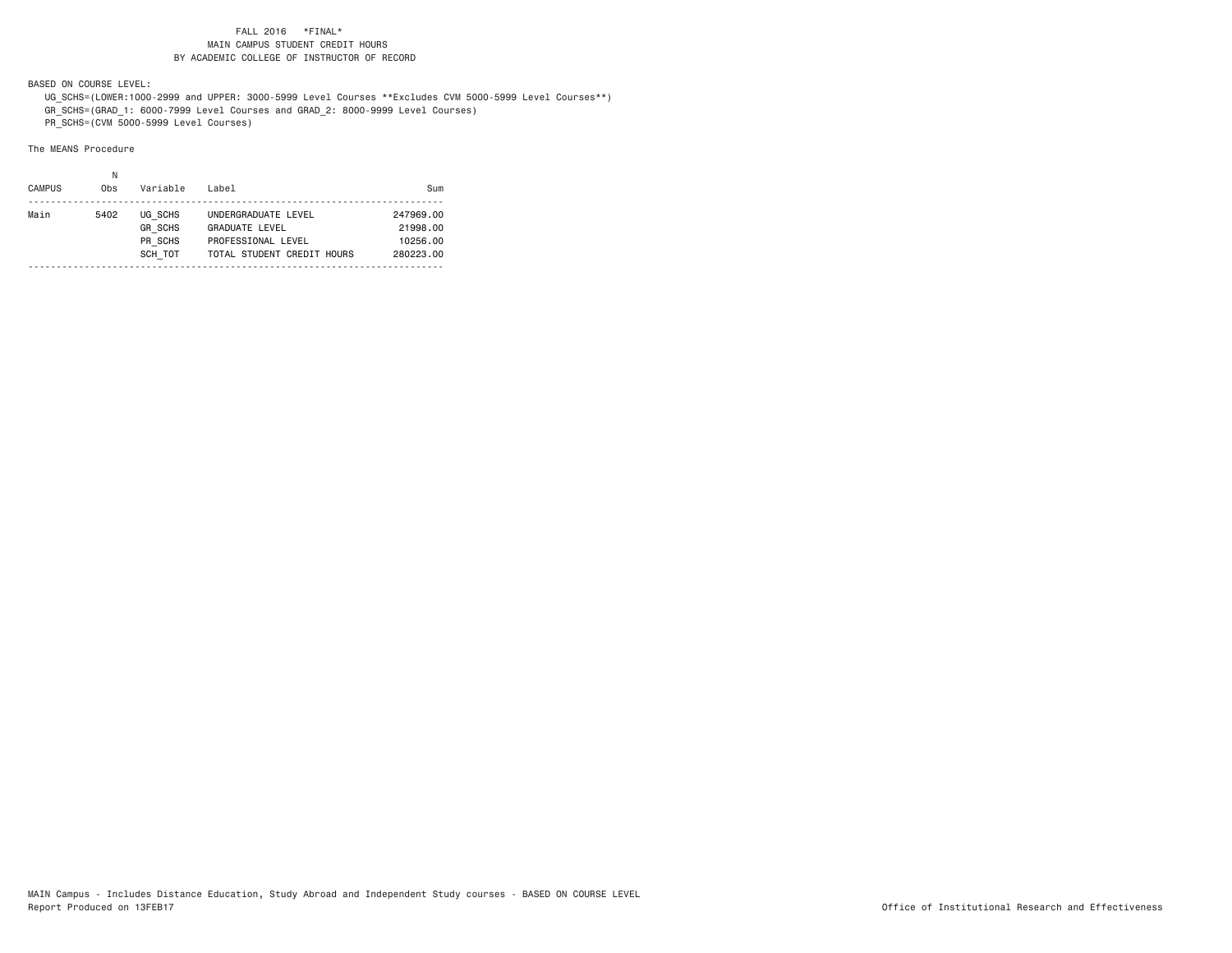BASED ON COURSE LEVEL:

 UG\_SCHS=(LOWER:1000-2999 and UPPER: 3000-5999 Level Courses \*\*Excludes CVM 5000-5999 Level Courses\*\*) GR\_SCHS=(GRAD\_1: 6000-7999 Level Courses and GRAD\_2: 8000-9999 Level Courses)

PR\_SCHS=(CVM 5000-5999 Level Courses)

|                      | N              |                |                             |           |
|----------------------|----------------|----------------|-----------------------------|-----------|
| <b>COURSE CAMPUS</b> | Obs            | Variable Label |                             | Sum       |
| Starkville           | 5034           |                | UG SCHS UNDERGRADUATE LEVEL | 237953.00 |
|                      |                |                | GR SCHS GRADUATE LEVEL      | 17091.00  |
|                      |                |                | PR SCHS PROFESSIONAL LEVEL  | 10256.00  |
|                      |                | SCH TOT        | TOTAL STUDENT CREDIT HOURS  | 265300.00 |
| Distance Education   | 358            |                | UG SCHS UNDERGRADUATE LEVEL | 9503.00   |
|                      |                |                | GR SCHS GRADUATE LEVEL      | 4901.00   |
|                      |                |                | PR SCHS PROFESSIONAL LEVEL  | 0.00      |
|                      |                | SCH TOT        | TOTAL STUDENT CREDIT HOURS  | 14404.00  |
| MSU Gulf Coast       | $\overline{7}$ |                | UG SCHS UNDERGRADUATE LEVEL | 348.00    |
|                      |                |                | GR SCHS GRADUATE LEVEL      | 0.00      |
|                      |                | PR SCHS        | PROFESSIONAL LEVEL          | 0.00      |
|                      |                | SCH TOT        | TOTAL STUDENT CREDIT HOURS  | 348.00    |
| Study Abroad         | 3              |                | UG SCHS UNDERGRADUATE LEVEL | 165,00    |
|                      |                |                | GR SCHS GRADUATE LEVEL      | 6.00      |
|                      |                |                | PR SCHS PROFESSIONAL LEVEL  | 0.00      |
|                      |                | SCH TOT        | TOTAL STUDENT CREDIT HOURS  | 171.00    |
|                      |                |                |                             |           |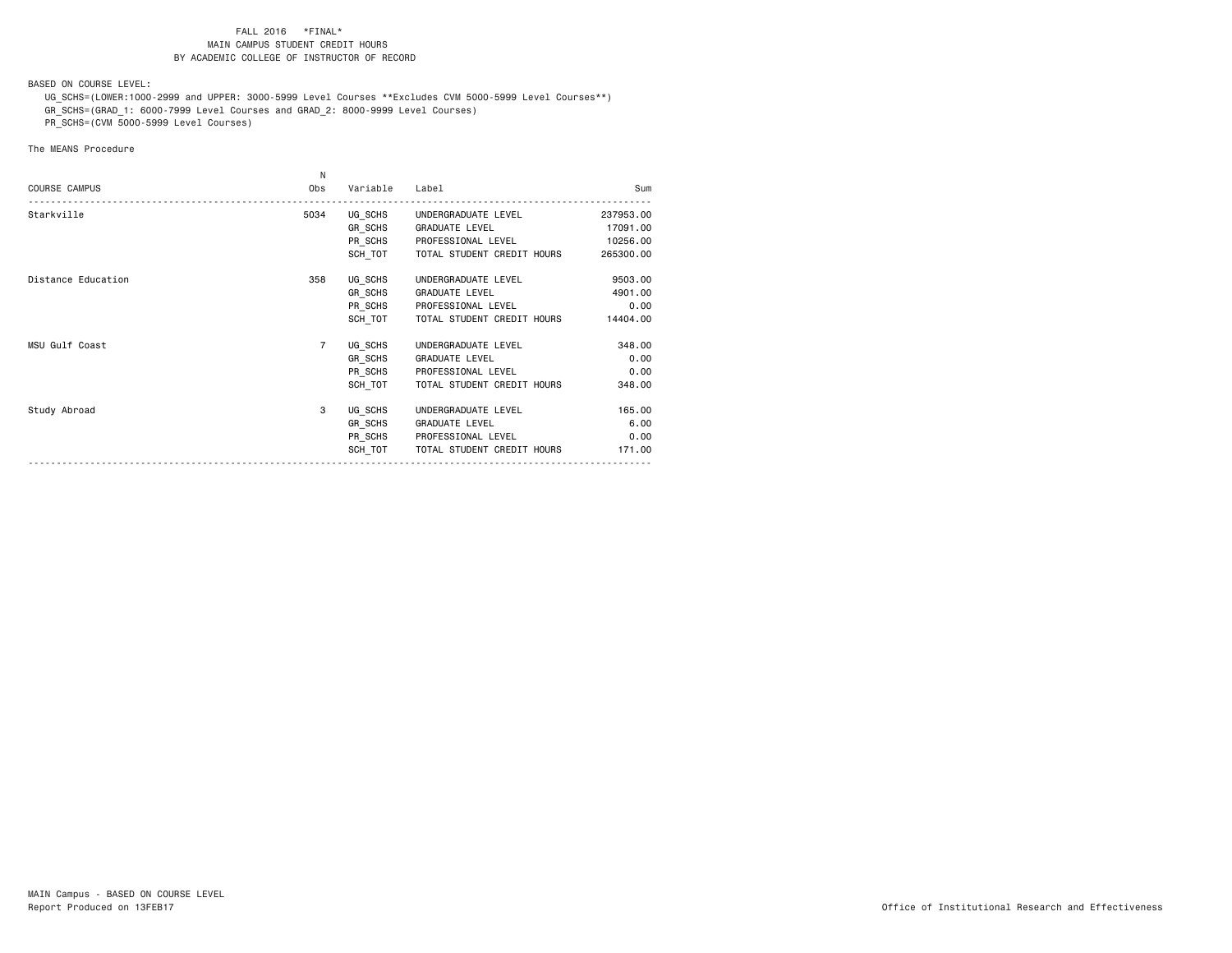BASED ON COURSE LEVEL:

 UG\_SCHS=(LOWER:1000-2999 and UPPER: 3000-5999 Level Courses \*\*Excludes CVM 5000-5999 Level Courses\*\*) GR\_SCHS=(GRAD\_1: 6000-7999 Level Courses and GRAD\_2: 8000-9999 Level Courses)

PR\_SCHS=(CVM 5000-5999 Level Courses)

|                             | N    |                    |                            |           |
|-----------------------------|------|--------------------|----------------------------|-----------|
| ACADEMIC COLLEGE            | Obs  | Variable           | Label                      | Sum       |
| Agriculture & Life Sciences | 684  | UG SCHS            | UNDERGRADUATE LEVEL        | 20066.30  |
|                             |      | GR SCHS            | GRADUATE LEVEL             | 2873.00   |
|                             |      | PR_SCHS            | PROFESSIONAL LEVEL         | 0.00      |
|                             |      | SCH TOT            | TOTAL STUDENT CREDIT HOURS | 22939.30  |
| Architecture, Art & Design  | 182  | UG_SCHS            | UNDERGRADUATE LEVEL        | 9054.00   |
|                             |      | GR SCHS            | GRADUATE LEVEL             | 1.00      |
|                             |      | PR_SCHS            | PROFESSIONAL LEVEL         | 0.00      |
|                             |      | SCH TOT            | TOTAL STUDENT CREDIT HOURS | 9055.00   |
| Arts & Sciences             | 2422 | UG SCHS            | UNDERGRADUATE LEVEL        | 129488.10 |
|                             |      | GR_SCHS<br>PR_SCHS | GRADUATE LEVEL             | 6614.00   |
|                             |      |                    | PROFESSIONAL LEVEL         | 0.00      |
|                             |      | SCH TOT            | TOTAL STUDENT CREDIT HOURS | 136102.10 |
| Business                    | 235  | UG SCHS            | UNDERGRADUATE LEVEL        | 27577.50  |
|                             |      | GR SCHS            | GRADUATE LEVEL             | 2091.00   |
|                             |      | PR_SCHS            | PROFESSIONAL LEVEL         | 0.00      |
|                             |      | SCH TOT            | TOTAL STUDENT CREDIT HOURS | 29668.50  |
| Education                   | 804  | UG SCHS            | UNDERGRADUATE LEVEL        | 31975.60  |
|                             |      | GR_SCHS            | GRADUATE LEVEL             | 4190.00   |
|                             |      | PR_SCHS            | PROFESSIONAL LEVEL         | 0.00      |
|                             |      | SCH TOT            | TOTAL STUDENT CREDIT HOURS | 36165.60  |
| Engineering                 | 682  | UG SCHS            | UNDERGRADUATE LEVEL        | 25720.50  |
|                             |      | GR_SCHS            | GRADUATE LEVEL             | 4631.00   |
|                             |      | PR SCHS            | PROFESSIONAL LEVEL         | 0.00      |
|                             |      | SCH TOT            | TOTAL STUDENT CREDIT HOURS | 30351.50  |
| Forest Resources            | 165  | UG SCHS            | UNDERGRADUATE LEVEL        | 3344.00   |
|                             |      | GR_SCHS            | GRADUATE LEVEL             | 1144.00   |
|                             |      | PR_SCHS            | PROFESSIONAL LEVEL         | 0.00      |
|                             |      | SCH TOT            | TOTAL STUDENT CREDIT HOURS | 4488.00   |
| Veterinary Medicine         | 228  | UG SCHS            | UNDERGRADUATE LEVEL        | 743.00    |
|                             |      | GR_SCHS            | <b>GRADUATE LEVEL</b>      | 454.00    |
|                             |      |                    | PR_SCHS PROFESSIONAL LEVEL | 10256.00  |
|                             |      | SCH TOT            | TOTAL STUDENT CREDIT HOURS | 11453.00  |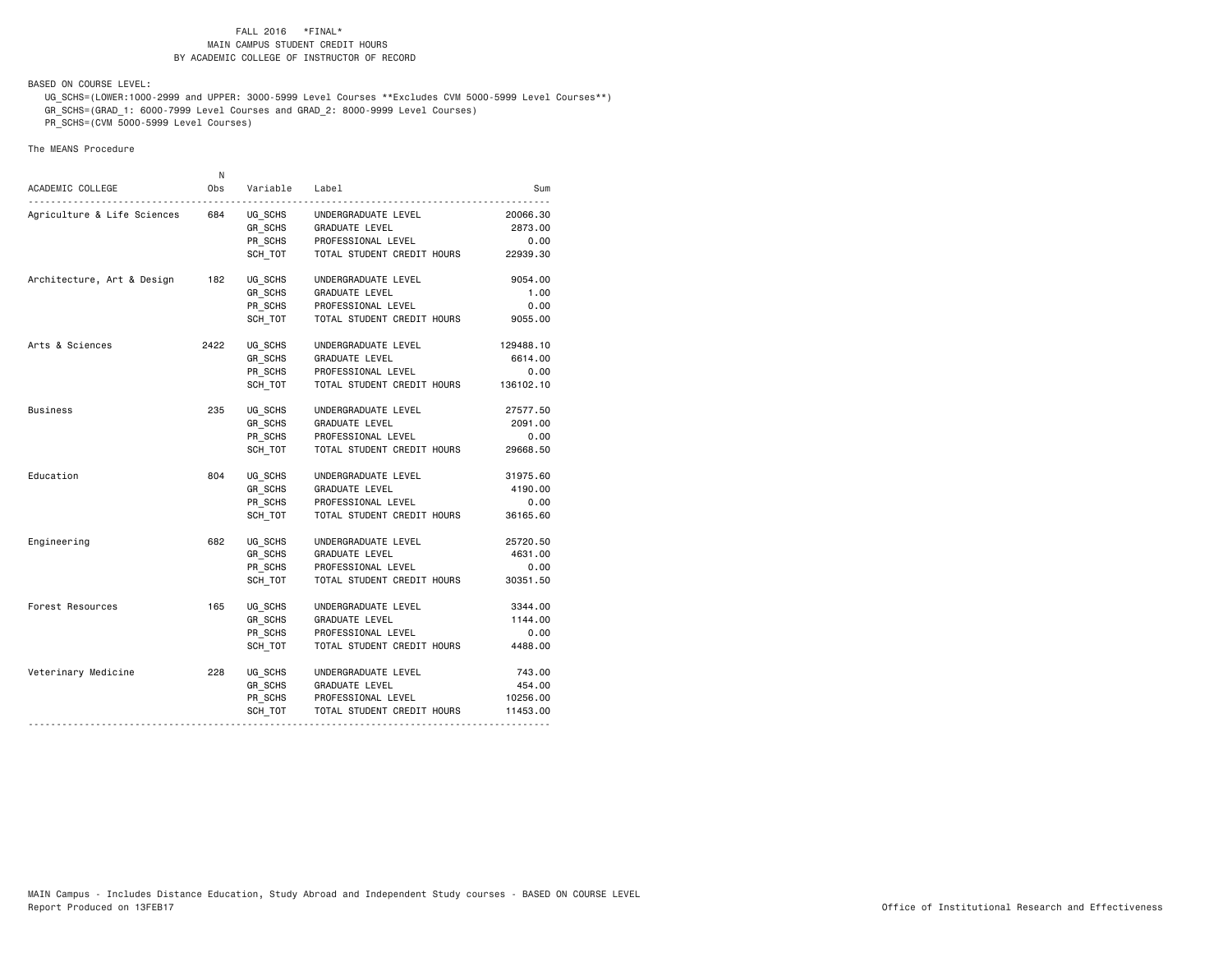BASED ON COURSE LEVEL:

 UG\_SCHS=(LOWER:1000-2999 and UPPER: 3000-5999 Level Courses \*\*Excludes CVM 5000-5999 Level Courses\*\*) GR\_SCHS=(GRAD\_1: 6000-7999 Level Courses and GRAD\_2: 8000-9999 Level Courses)

PR\_SCHS=(CVM 5000-5999 Level Courses)

|                             |                    | N            |          |                            |           |
|-----------------------------|--------------------|--------------|----------|----------------------------|-----------|
| ACADEMIC COLLEGE            | COURSE CAMPUS      | Obs          | Variable | Label                      | Sum       |
| Agriculture & Life Sciences | Starkville         | 670          | UG_SCHS  | UNDERGRADUATE LEVEL        | 19454.30  |
|                             |                    |              | GR SCHS  | <b>GRADUATE LEVEL</b>      | 2662.00   |
|                             |                    |              | PR_SCHS  | PROFESSIONAL LEVEL         | 0.00      |
|                             |                    |              | SCH TOT  | TOTAL STUDENT CREDIT HOURS | 22116.30  |
|                             |                    |              |          |                            |           |
|                             | Distance Education | 14           | UG_SCHS  | UNDERGRADUATE LEVEL        | 612.00    |
|                             |                    |              | GR_SCHS  | <b>GRADUATE LEVEL</b>      | 211.00    |
|                             |                    |              | PR_SCHS  | PROFESSIONAL LEVEL         | 0.00      |
|                             |                    |              | SCH TOT  | TOTAL STUDENT CREDIT HOURS | 823.00    |
| Architecture, Art & Design  | Starkville         | 177          | UG SCHS  | UNDERGRADUATE LEVEL        | 8823.00   |
|                             |                    |              | GR_SCHS  | GRADUATE LEVEL             | 1.00      |
|                             |                    |              | PR SCHS  | PROFESSIONAL LEVEL         | 0.00      |
|                             |                    |              | SCH TOT  | TOTAL STUDENT CREDIT HOURS | 8824.00   |
|                             | Distance Education | 5            | UG SCHS  | UNDERGRADUATE LEVEL        | 231.00    |
|                             |                    |              | GR_SCHS  | GRADUATE LEVEL             | 0.00      |
|                             |                    |              | PR_SCHS  | PROFESSIONAL LEVEL         | 0.00      |
|                             |                    |              | SCH_TOT  | TOTAL STUDENT CREDIT HOURS | 231.00    |
|                             |                    |              |          |                            |           |
| Arts & Sciences             | Starkville         | 2302         | UG_SCHS  | UNDERGRADUATE LEVEL        | 124050.10 |
|                             |                    |              | GR_SCHS  | <b>GRADUATE LEVEL</b>      | 5546.00   |
|                             |                    |              | PR SCHS  | PROFESSIONAL LEVEL         | 0.00      |
|                             |                    |              | SCH TOT  | TOTAL STUDENT CREDIT HOURS | 129596.10 |
|                             | Distance Education | 119          | UG_SCHS  | UNDERGRADUATE LEVEL        | 5438.00   |
|                             |                    |              | GR SCHS  | <b>GRADUATE LEVEL</b>      | 1062.00   |
|                             |                    |              | PR SCHS  | PROFESSIONAL LEVEL         | 0.00      |
|                             |                    |              | SCH_TOT  | TOTAL STUDENT CREDIT HOURS | 6500.00   |
|                             | Study Abroad       | $\mathbf{1}$ | UG SCHS  | UNDERGRADUATE LEVEL        | 0.00      |
|                             |                    |              | GR_SCHS  | <b>GRADUATE LEVEL</b>      | 6.00      |
|                             |                    |              | PR SCHS  | PROFESSIONAL LEVEL         | 0.00      |
|                             |                    |              | SCH_TOT  | TOTAL STUDENT CREDIT HOURS | 6.00      |
| <b>Business</b>             | Starkville         | 212          | UG_SCHS  | UNDERGRADUATE LEVEL        | 26732.50  |
|                             |                    |              | GR SCHS  | <b>GRADUATE LEVEL</b>      | 1191.00   |
|                             |                    |              | PR_SCHS  | PROFESSIONAL LEVEL         | 0.00      |
|                             |                    |              | SCH TOT  | TOTAL STUDENT CREDIT HOURS | 27923.50  |
|                             |                    |              |          |                            |           |
|                             | Distance Education | 23           | UG_SCHS  | UNDERGRADUATE LEVEL        | 845.00    |
|                             |                    |              | GR_SCHS  | <b>GRADUATE LEVEL</b>      | 900.00    |
|                             |                    |              | PR_SCHS  | PROFESSIONAL LEVEL         | 0.00      |
|                             |                    |              | SCH TOT  | TOTAL STUDENT CREDIT HOURS | 1745.00   |
| Education                   | Starkville         | 697          | UG SCHS  | UNDERGRADUATE LEVEL        | 29442.60  |
|                             |                    |              | GR_SCHS  | GRADUATE LEVEL             | 2511.00   |
|                             |                    |              | PR SCHS  | PROFESSIONAL LEVEL         | 0.00      |
|                             |                    |              |          |                            |           |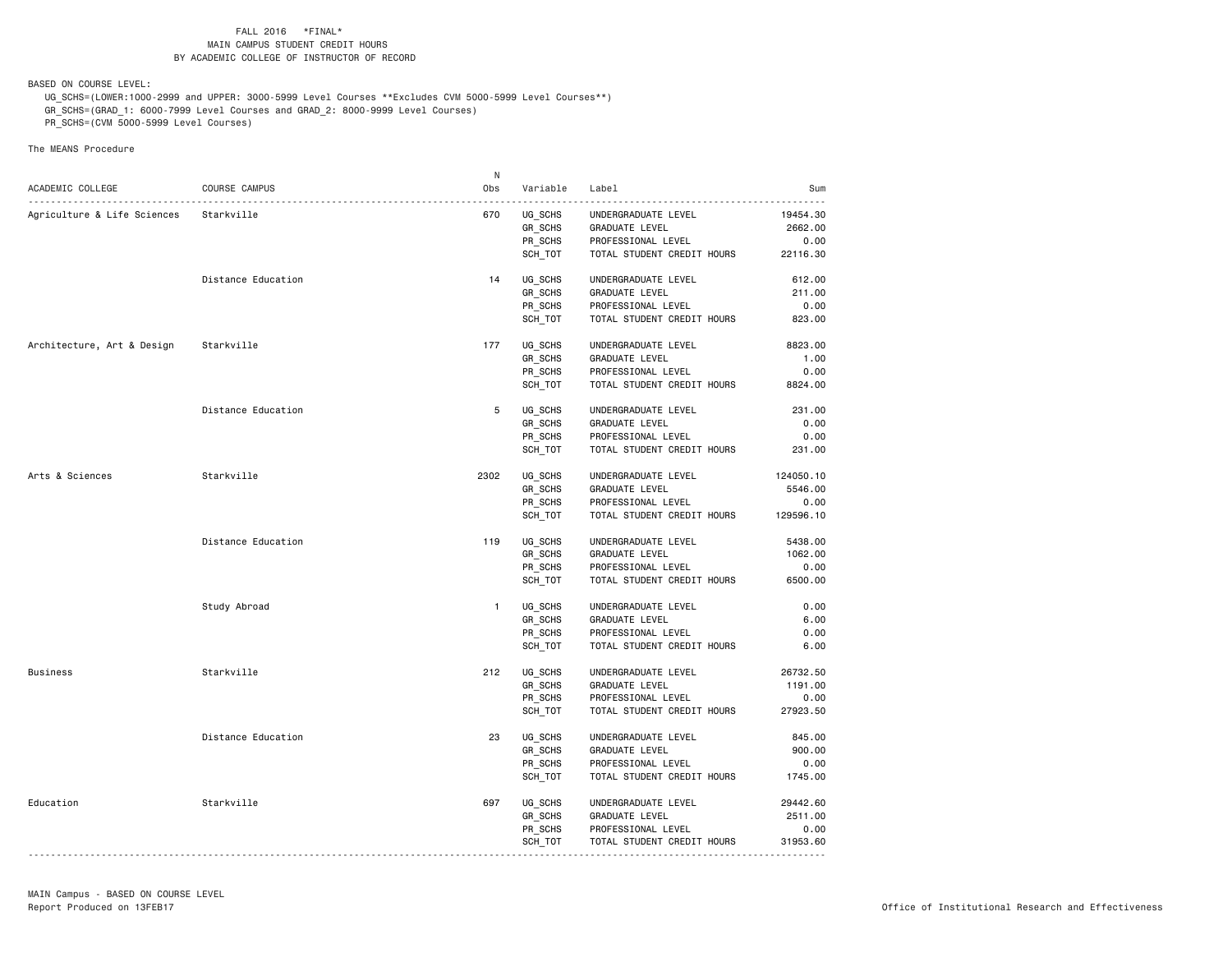BASED ON COURSE LEVEL:

 UG\_SCHS=(LOWER:1000-2999 and UPPER: 3000-5999 Level Courses \*\*Excludes CVM 5000-5999 Level Courses\*\*) GR\_SCHS=(GRAD\_1: 6000-7999 Level Courses and GRAD\_2: 8000-9999 Level Courses)

PR\_SCHS=(CVM 5000-5999 Level Courses)

|                     |                    | N               |          |                            |          |
|---------------------|--------------------|-----------------|----------|----------------------------|----------|
| ACADEMIC COLLEGE    | COURSE CAMPUS      | 0 <sub>bs</sub> | Variable | Label                      | Sum      |
| Education           | Distance Education | 105             | UG SCHS  | UNDERGRADUATE LEVEL        | 2368.00  |
|                     |                    |                 | GR_SCHS  | GRADUATE LEVEL             | 1679.00  |
|                     |                    |                 | PR SCHS  | PROFESSIONAL LEVEL         | 0.00     |
|                     |                    |                 | SCH TOT  | TOTAL STUDENT CREDIT HOURS | 4047.00  |
|                     | Study Abroad       | $\overline{2}$  | UG_SCHS  | UNDERGRADUATE LEVEL        | 165.00   |
|                     |                    |                 | GR SCHS  | GRADUATE LEVEL             | 0.00     |
|                     |                    |                 | PR_SCHS  | PROFESSIONAL LEVEL         | 0.00     |
|                     |                    |                 | SCH TOT  | TOTAL STUDENT CREDIT HOURS | 165.00   |
| Engineering         | Starkville         | 589             | UG SCHS  | UNDERGRADUATE LEVEL        | 25363.50 |
|                     |                    |                 | GR SCHS  | GRADUATE LEVEL             | 3650.00  |
|                     |                    |                 | PR_SCHS  | PROFESSIONAL LEVEL         | 0.00     |
|                     |                    |                 | SCH_TOT  | TOTAL STUDENT CREDIT HOURS | 29013.50 |
|                     | Distance Education | 86              | UG SCHS  | UNDERGRADUATE LEVEL        | 9.00     |
|                     |                    |                 | GR SCHS  | GRADUATE LEVEL             | 981.00   |
|                     |                    |                 | PR SCHS  | PROFESSIONAL LEVEL         | 0.00     |
|                     |                    |                 | SCH TOT  | TOTAL STUDENT CREDIT HOURS | 990.00   |
|                     | MSU Gulf Coast     | $\overline{7}$  | UG_SCHS  | UNDERGRADUATE LEVEL        | 348.00   |
|                     |                    |                 | GR_SCHS  | <b>GRADUATE LEVEL</b>      | 0.00     |
|                     |                    |                 | PR SCHS  | PROFESSIONAL LEVEL         | 0.00     |
|                     |                    |                 | SCH TOT  | TOTAL STUDENT CREDIT HOURS | 348.00   |
| Forest Resources    | Starkville         | 159             | UG SCHS  | UNDERGRADUATE LEVEL        | 3344.00  |
|                     |                    |                 | GR_SCHS  | GRADUATE LEVEL             | 1076.00  |
|                     |                    |                 | PR SCHS  | PROFESSIONAL LEVEL         | 0.00     |
|                     |                    |                 | SCH TOT  | TOTAL STUDENT CREDIT HOURS | 4420.00  |
|                     | Distance Education | 6               | UG SCHS  | UNDERGRADUATE LEVEL        | 0.00     |
|                     |                    |                 | GR_SCHS  | GRADUATE LEVEL             | 68.00    |
|                     |                    |                 | PR_SCHS  | PROFESSIONAL LEVEL         | 0.00     |
|                     |                    |                 | SCH TOT  | TOTAL STUDENT CREDIT HOURS | 68.00    |
| Veterinary Medicine | Starkville         | 228             | UG SCHS  | UNDERGRADUATE LEVEL        | 743.00   |
|                     |                    |                 | GR SCHS  | GRADUATE LEVEL             | 454.00   |
|                     |                    |                 | PR_SCHS  | PROFESSIONAL LEVEL         | 10256.00 |
|                     |                    |                 | SCH_TOT  | TOTAL STUDENT CREDIT HOURS | 11453.00 |
|                     |                    |                 |          |                            |          |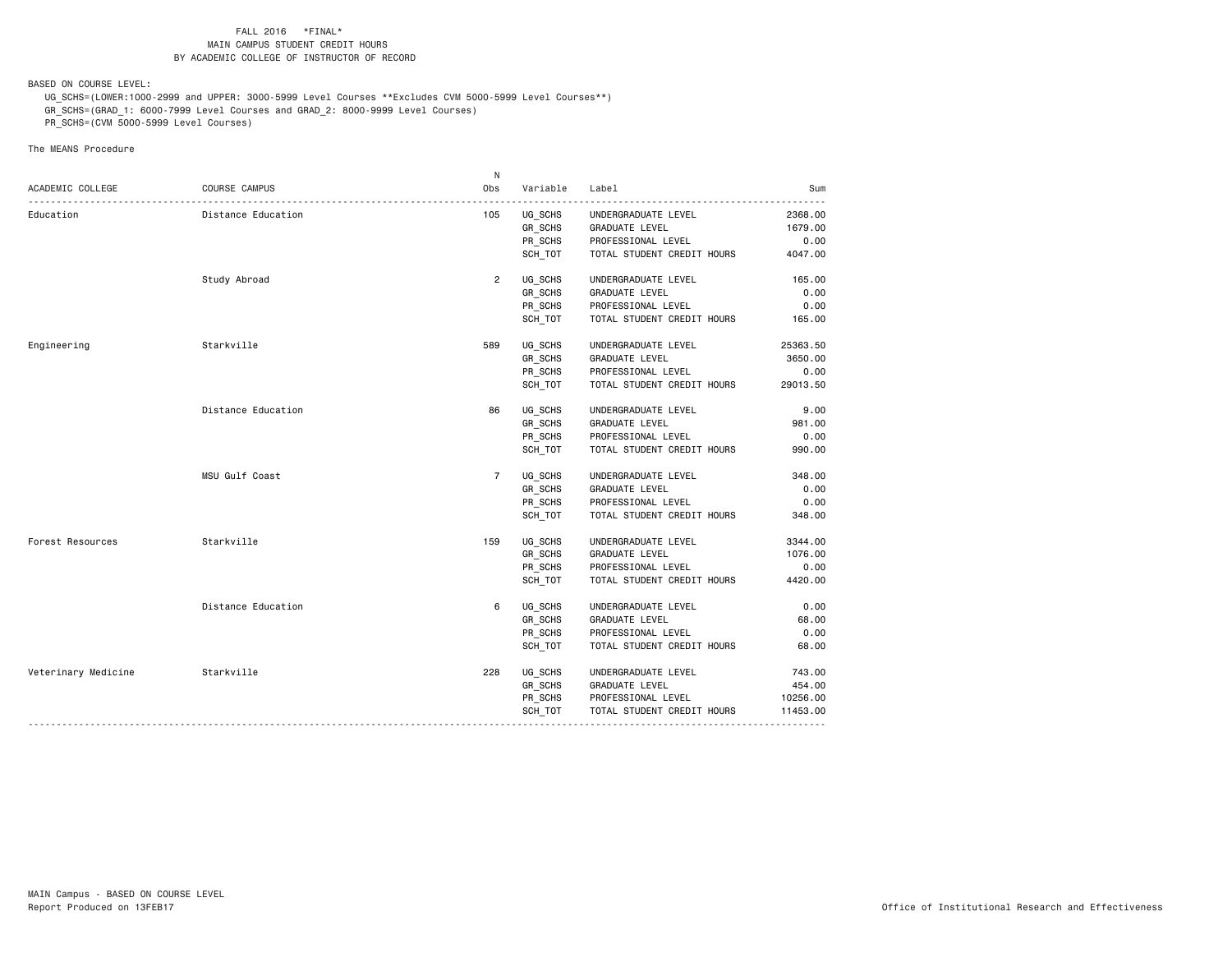BASED ON COURSE LEVEL:

UG\_SCHS=(LOWER:1000-2999 and UPPER: 3000-5999 Level Courses \*\*Excludes CVM 5000-5999 Level Courses\*\*)

GR\_SCHS=(GRAD\_1: 6000-7999 Level Courses and GRAD\_2: 8000-9999 Level Courses)

PR\_SCHS=(CVM 5000-5999 Level Courses)

|                                                               | UNDERGRADUATE | GRADUATE | PROFESSIONAL |          |
|---------------------------------------------------------------|---------------|----------|--------------|----------|
| ACADEMIC DEPARTMENT                                           | LEVEL         | LEVEL    | LEVEL        | TOTAL    |
|                                                               |               |          |              |          |
| Ag & Bio Engineering                                          | 1030          | 61       | $\Omega$     | 1091.00  |
| Agricultural Economics                                        | 1339          | 154      | $\Omega$     | 1493.00  |
| Animal Dairy Science                                          | 2598          | 131      | 0            | 2729.00  |
| Biochemistry, Molecular Biology, Entomology & Plant Pathology | 2693.5        | 626      | 0            | 3319.50  |
| Food Science, Nutrition & Health Promotion                    | 2933.5        | 674      | 0            | 3607.50  |
| Landscape Architecture                                        | 1646          | 52       | 0            | 1698.00  |
| Plant & Soil Sciences                                         | 2455.3        | 565      | 0            | 3020.30  |
| Poultry Science                                               | 1416          | 72       | $\Omega$     | 1488.00  |
| School of Human Sciences                                      | 3955          | 538      | $\Omega$     | 4493.00  |
|                                                               |               |          |              |          |
|                                                               | 20066.3       | 2873     | 0            | 22939.30 |
|                                                               |               |          |              |          |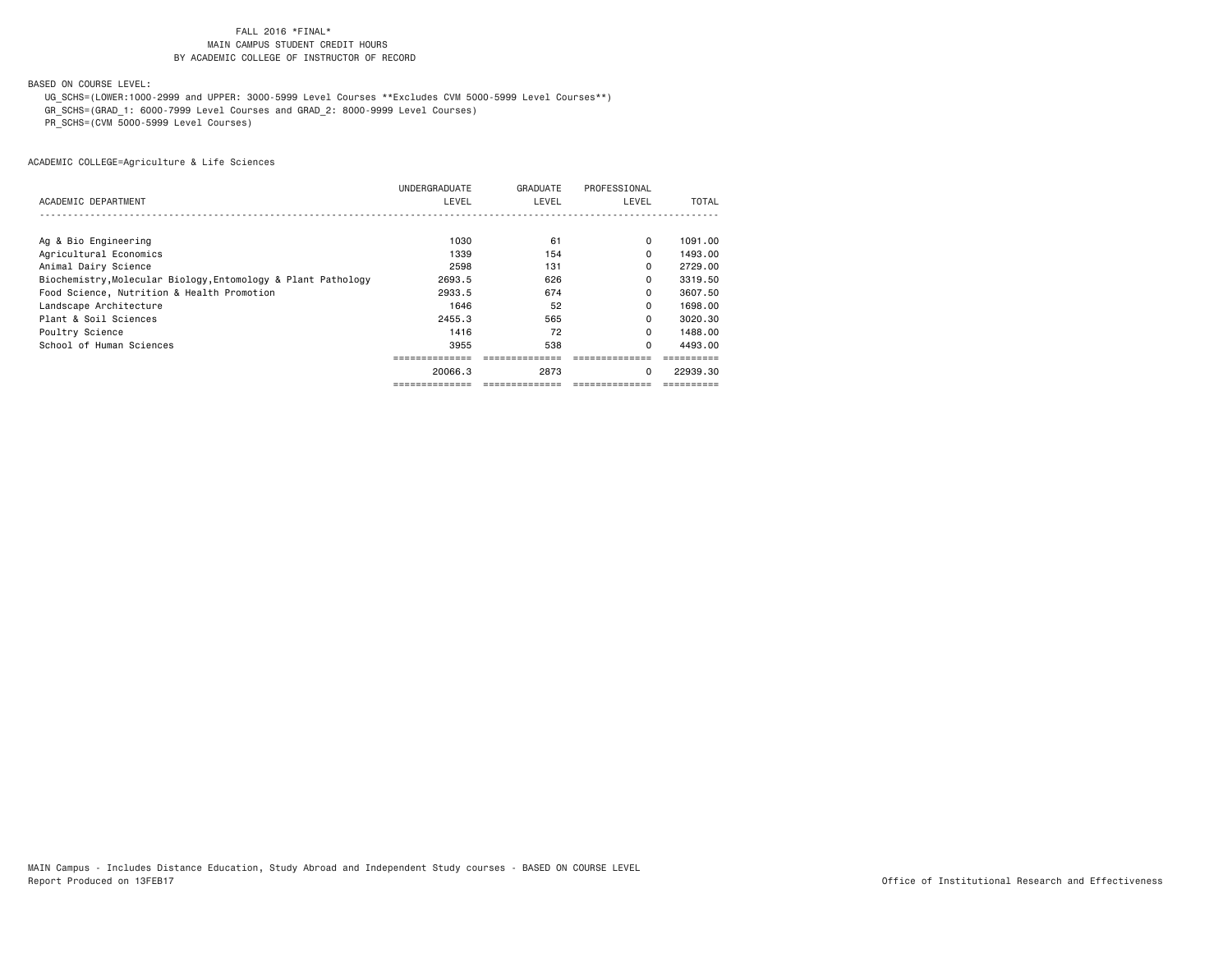BASED ON COURSE LEVEL:

 UG\_SCHS=(LOWER:1000-2999 and UPPER: 3000-5999 Level Courses \*\*Excludes CVM 5000-5999 Level Courses\*\*) GR\_SCHS=(GRAD\_1: 6000-7999 Level Courses and GRAD\_2: 8000-9999 Level Courses)

PR\_SCHS=(CVM 5000-5999 Level Courses)

ACADEMIC COLLEGE=Architecture, Art & Design

|                               | -----------         |          |              |         |
|-------------------------------|---------------------|----------|--------------|---------|
|                               | 9054                |          | 0            | 9055.00 |
|                               |                     |          |              |         |
| School of Architecture        | 3539.14             | 0        | 0            | 3539.14 |
| Interior Design               | 1228                | 0        | $\mathbf 0$  | 1228.00 |
| Building Construction Science | 579.86              | 0        | $\Omega$     | 579.86  |
| Art AAD                       | 3707                |          | $\Omega$     | 3708.00 |
|                               |                     |          |              |         |
|                               |                     |          |              | TOTAL   |
|                               | UNDERGRADUATE       | GRADUATE | PROFESSIONAL |         |
|                               | ACADEMIC DEPARTMENT | LEVEL    | LEVEL        | LEVEL   |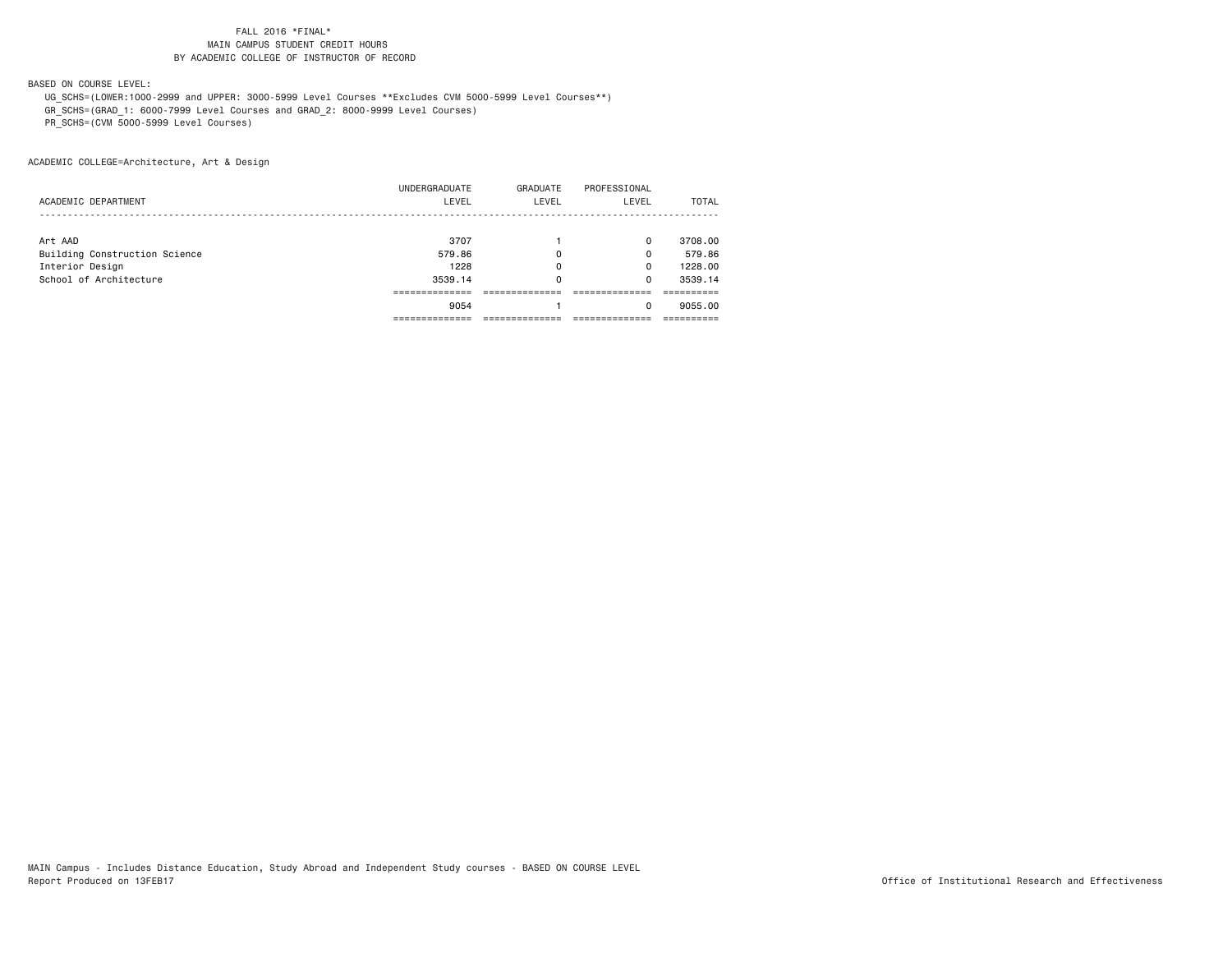BASED ON COURSE LEVEL:

UG\_SCHS=(LOWER:1000-2999 and UPPER: 3000-5999 Level Courses \*\*Excludes CVM 5000-5999 Level Courses\*\*)

GR\_SCHS=(GRAD\_1: 6000-7999 Level Courses and GRAD\_2: 8000-9999 Level Courses)

PR\_SCHS=(CVM 5000-5999 Level Courses)

ACADEMIC COLLEGE=Arts & Sciences

|                                            | UNDERGRADUATE  | <b>GRADUATE</b> | PROFESSIONAL   |            |
|--------------------------------------------|----------------|-----------------|----------------|------------|
| ACADEMIC DEPARTMENT                        | LEVEL          | LEVEL           | LEVEL          | TOTAL      |
|                                            |                |                 |                |            |
| Aerospace Studies                          | 158            | $\Omega$        | $\Omega$       | 158,00     |
| Anthropology & Middle Eastern Cultures     | 2407           | 187             | $\Omega$       | 2594.00    |
| Biological Sciences                        | 13695          | 665             | <sup>o</sup>   | 14360.00   |
| Chemistry                                  | 10643          | 789             | 0              | 11432.00   |
| Classical & Modern Languages & Literatures | 6707           | 57              | 0              | 6764.00    |
| Communication                              | 8925           | 59              | 0              | 8984.00    |
| English                                    | 13880.5        | 289             | $\Omega$       | 14169.50   |
| Geosciences                                | 8600           | 1400            | <sup>o</sup>   | 10000.00   |
| History                                    | 7074           | 586             | 0              | 7660.00    |
| Mathematics & Statistics                   | 20305          | 923             | 0              | 21228.00   |
| Military Science                           | 283            | 0               | 0              | 283.00     |
| Philosophy & Religion                      | 5772           | 23              | 0              | 5795.00    |
| Physics & Astronomy                        | 4755           | 380             | 0              | 5135.00    |
| Political Science & Public Administration  | 5370.6         | 442             | <sup>o</sup>   | 5812.60    |
| Psychology                                 | 11438          | 487             | $\Omega$       | 11925.00   |
| Sociology                                  | 9475           | 327             | 0              | 9802.00    |
|                                            |                |                 |                |            |
|                                            | 129488.1       | 6614            | 0              | 136102.10  |
|                                            | ============== | ==============  | ============== | ========== |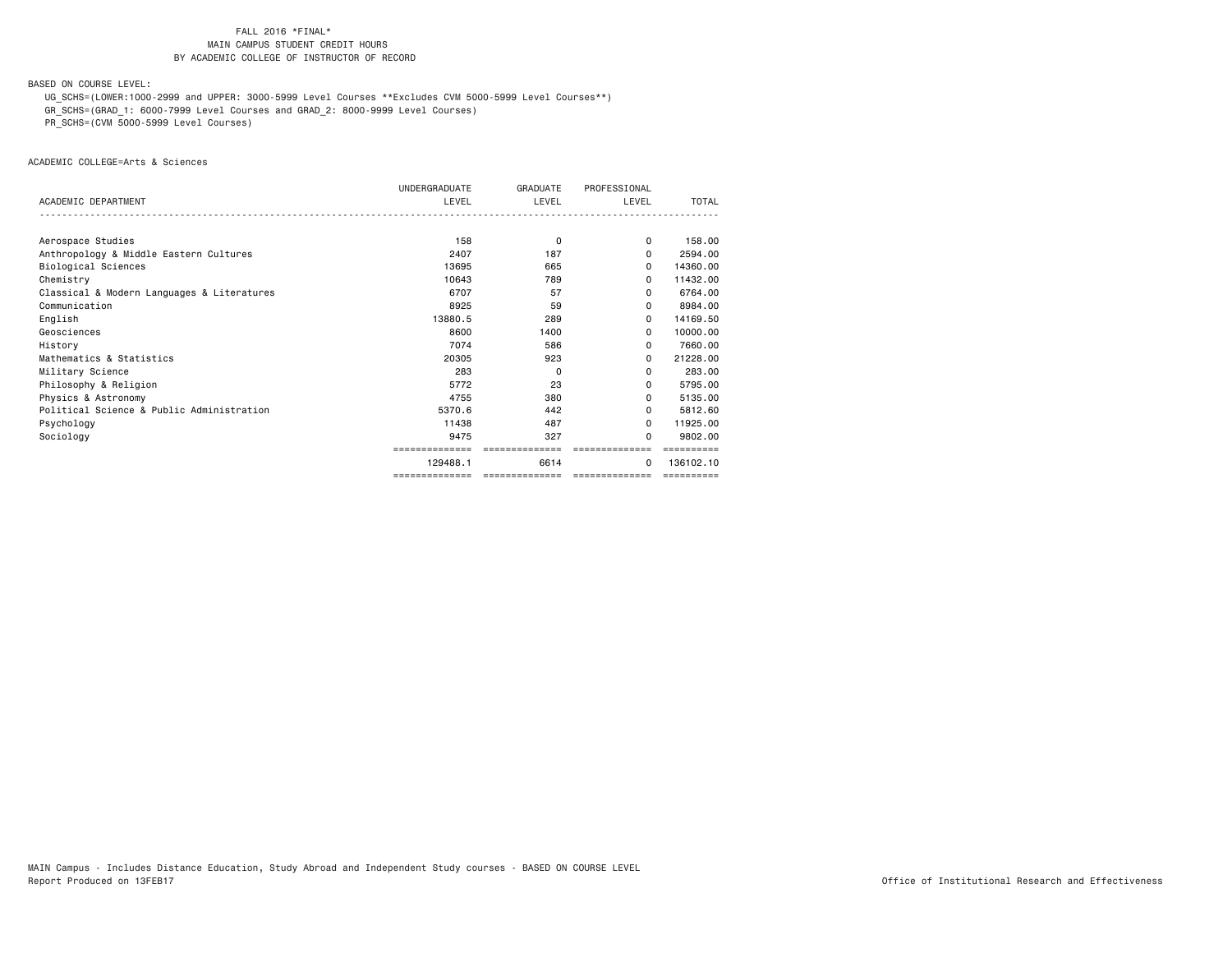BASED ON COURSE LEVEL:

UG\_SCHS=(LOWER:1000-2999 and UPPER: 3000-5999 Level Courses \*\*Excludes CVM 5000-5999 Level Courses\*\*)

GR\_SCHS=(GRAD\_1: 6000-7999 Level Courses and GRAD\_2: 8000-9999 Level Courses)

PR\_SCHS=(CVM 5000-5999 Level Courses)

ACADEMIC COLLEGE=Business

|                                                 | 27577.5       | 2091     | O            | 29668.50 |
|-------------------------------------------------|---------------|----------|--------------|----------|
|                                                 |               |          |              |          |
| School of Accountancy                           | 4054          | 672      | 0            | 4726.00  |
| Marketing, Quantitative Analysis & Business Law | 7654          | 611      | 0            | 8265.00  |
| Management & Information Systems                | 7267.5        | 541      | 0            | 7808.50  |
| Finance & Economics                             | 8602          | 267      | 0            | 8869.00  |
|                                                 |               |          |              |          |
| ACADEMIC DEPARTMENT                             | LEVEL         | LEVEL    | LEVEL        | TOTAL    |
|                                                 | UNDERGRADUATE | GRADUATE | PROFESSIONAL |          |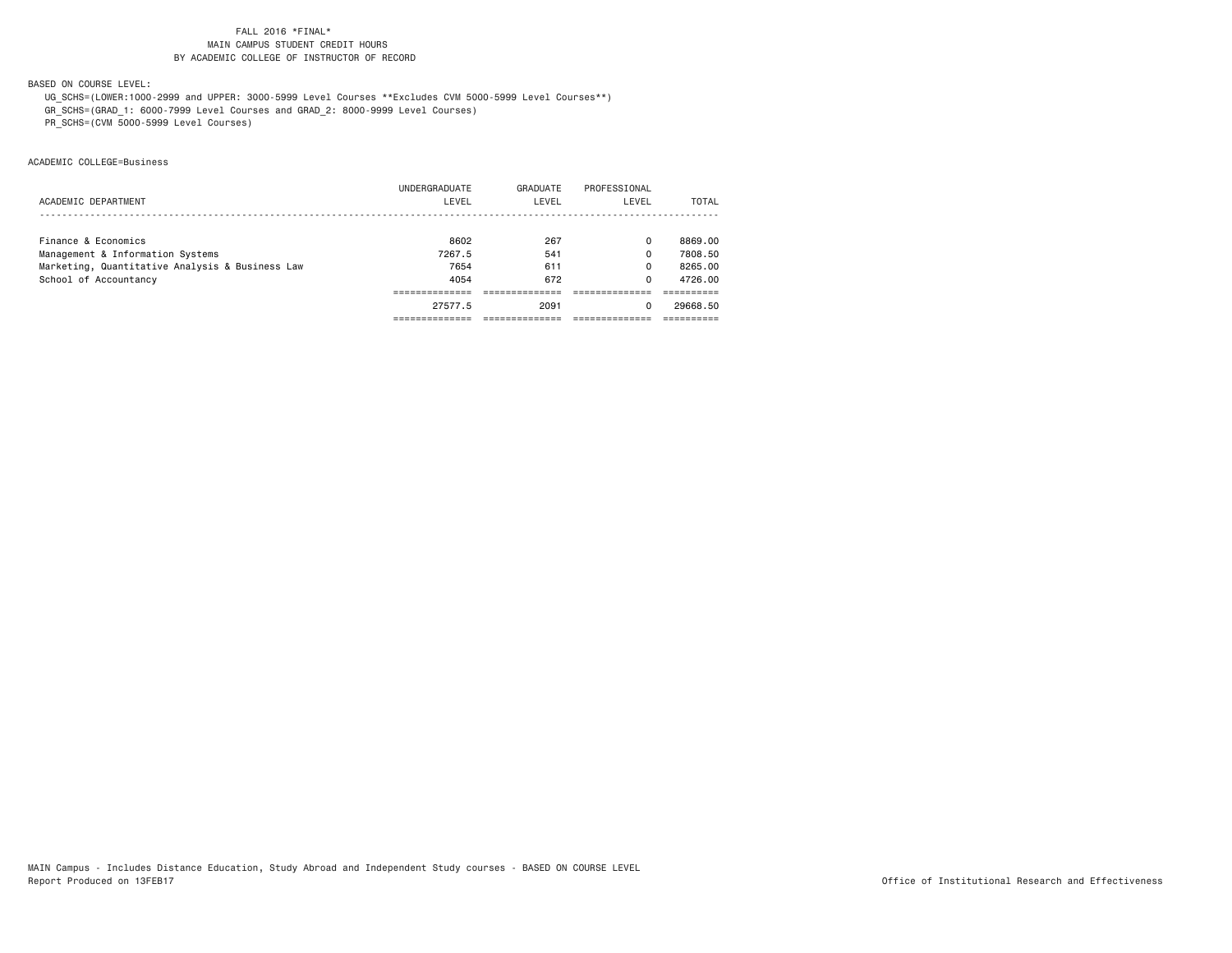BASED ON COURSE LEVEL:

UG\_SCHS=(LOWER:1000-2999 and UPPER: 3000-5999 Level Courses \*\*Excludes CVM 5000-5999 Level Courses\*\*)

GR\_SCHS=(GRAD\_1: 6000-7999 Level Courses and GRAD\_2: 8000-9999 Level Courses)

PR\_SCHS=(CVM 5000-5999 Level Courses)

ACADEMIC COLLEGE=Education

|                                                     | <b>UNDERGRADUATE</b> | GRADUATE | PROFESSIONAL |          |
|-----------------------------------------------------|----------------------|----------|--------------|----------|
| ACADEMIC DEPARTMENT                                 | LEVEL                | LEVEL    | LEVEL        | TOTAL    |
|                                                     |                      |          |              |          |
| Counseling, Educational Psychology, and Foundations | 5780.1               | 1270     | 0            | 7050.10  |
| Curriculum, Instruction & Special Education         | 7451                 | 951      | 0            | 8402.00  |
| Educational Leadership                              | 1633.5               | 1057     | 0            | 2690.50  |
| Instructional Systems & Workforce Development       | 4041                 | 479      | 0            | 4520.00  |
| Kinesiology                                         | 9387                 | 433      | 0            | 9820.00  |
| Music                                               | 3683                 | 0        | 0            | 3683.00  |
|                                                     |                      |          |              |          |
|                                                     | 31975.6              | 4190     | 0            | 36165.60 |
|                                                     |                      |          |              |          |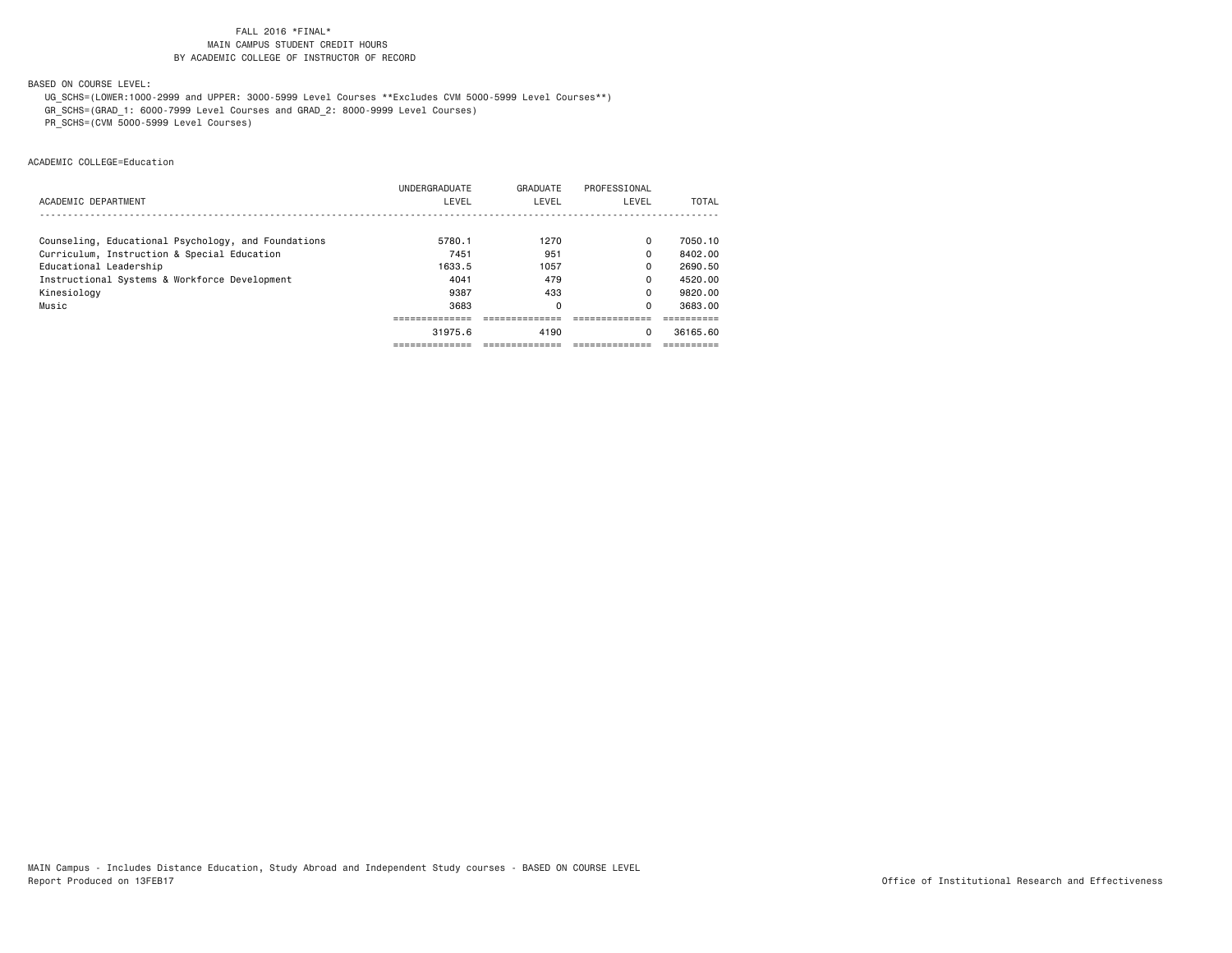BASED ON COURSE LEVEL:

UG\_SCHS=(LOWER:1000-2999 and UPPER: 3000-5999 Level Courses \*\*Excludes CVM 5000-5999 Level Courses\*\*)

GR\_SCHS=(GRAD\_1: 6000-7999 Level Courses and GRAD\_2: 8000-9999 Level Courses)

PR\_SCHS=(CVM 5000-5999 Level Courses)

ACADEMIC COLLEGE=Engineering

|                                   | UNDERGRADUATE | GRADUATE | PROFESSIONAL |          |
|-----------------------------------|---------------|----------|--------------|----------|
| ACADEMIC DEPARTMENT               | LEVEL         | LEVEL    | LEVEL        | TOTAL    |
|                                   |               |          |              |          |
| Aerospace Engineering             | 4930.5        | 687      | 0            | 5617.50  |
| Ag & Bio Engineering              | 1044.5        | 151      | $\Omega$     | 1195.50  |
| Civil & Environmental Engineering | 2649          | 465      | 0            | 3114.00  |
| Computer Science & Engineering    | 4768          | 870      | 0            | 5638,00  |
| Electrical & Computer Engineering | 2992.1        | 680      | 0            | 3672.10  |
| Industrial & Systems Engineering  | 2541.4        | 702      | 0            | 3243.40  |
| Mechanical Engineering            | 4008          | 910      | 0            | 4918.00  |
| School of Chemical Engineering    | 2787          | 166      | $\Omega$     | 2953.00  |
|                                   |               |          |              |          |
|                                   | 25720.5       | 4631     | 0            | 30351.50 |
|                                   | ------------- |          |              |          |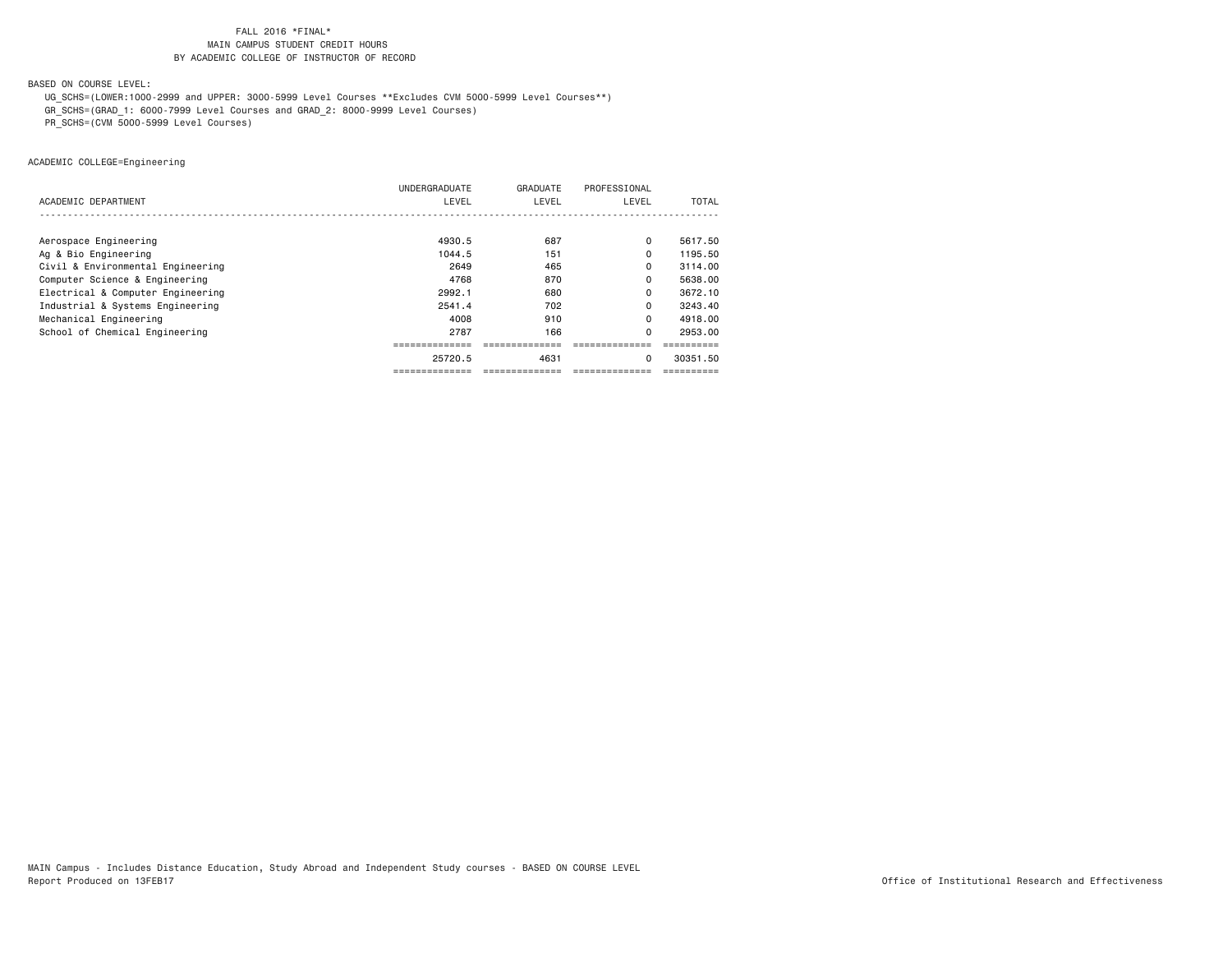BASED ON COURSE LEVEL:

 UG\_SCHS=(LOWER:1000-2999 and UPPER: 3000-5999 Level Courses \*\*Excludes CVM 5000-5999 Level Courses\*\*) GR\_SCHS=(GRAD\_1: 6000-7999 Level Courses and GRAD\_2: 8000-9999 Level Courses)

PR\_SCHS=(CVM 5000-5999 Level Courses)

ACADEMIC COLLEGE=Forest Resources

|                                   | 3344          | 1144     | <sup>0</sup> | 4488.00 |
|-----------------------------------|---------------|----------|--------------|---------|
|                                   |               |          |              |         |
| Wildlife, Fisheries & Aquaculture | 2231          | 501      | 0            | 2732.00 |
| Sustainable Bioproducts           | 140           | 317      | 0            | 457,00  |
| Forestry                          | 973           | 326      | 0            | 1299.00 |
|                                   |               |          |              |         |
| ACADEMIC DEPARTMENT               | LEVEL         | LEVEL    | LEVEL        | TOTAL   |
|                                   | UNDERGRADUATE | GRADUATE | PROFESSIONAL |         |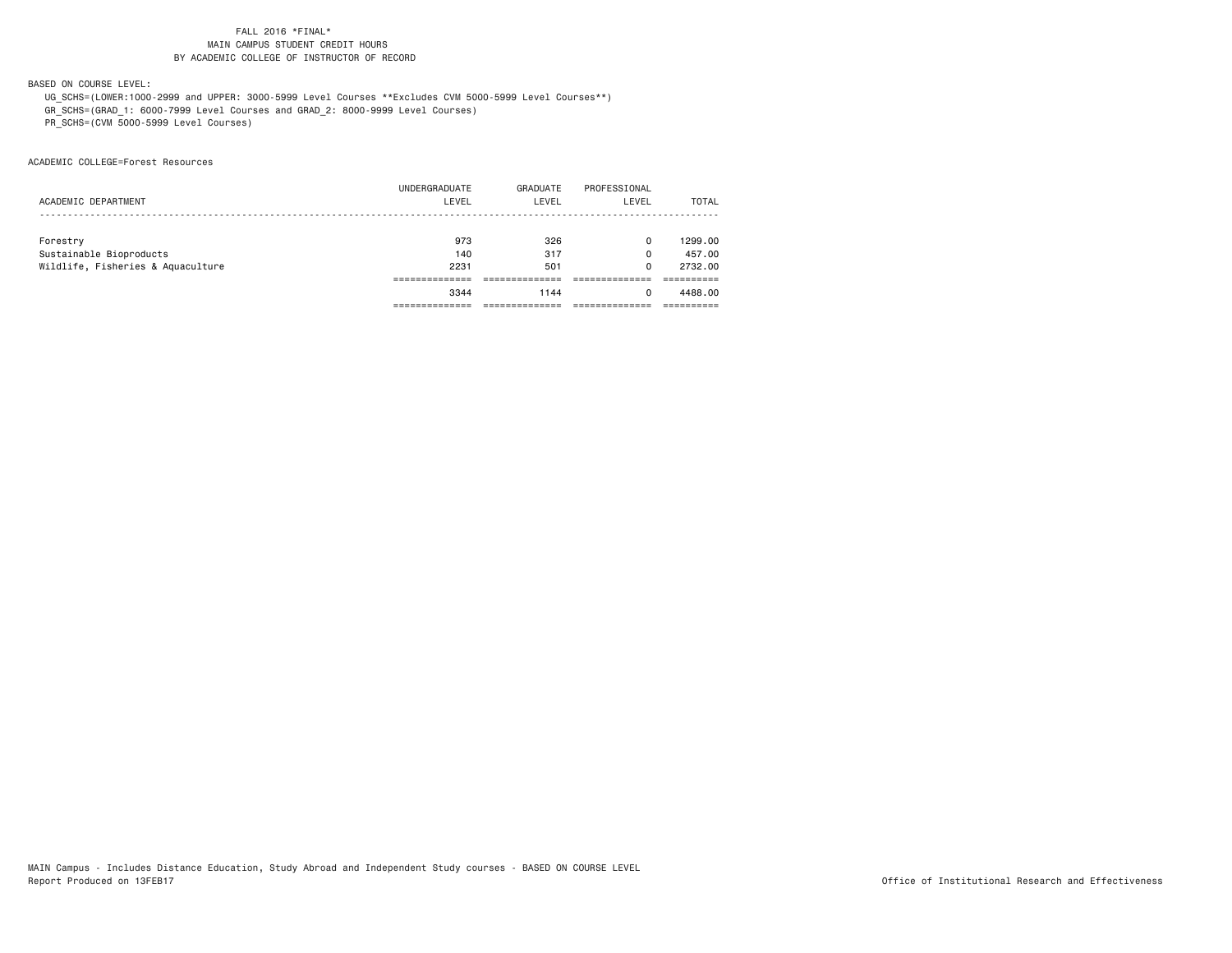BASED ON COURSE LEVEL:

 UG\_SCHS=(LOWER:1000-2999 and UPPER: 3000-5999 Level Courses \*\*Excludes CVM 5000-5999 Level Courses\*\*) GR\_SCHS=(GRAD\_1: 6000-7999 Level Courses and GRAD\_2: 8000-9999 Level Courses)

PR\_SCHS=(CVM 5000-5999 Level Courses)

ACADEMIC COLLEGE=Veterinary Medicine

|                     | 743           | 454      | 10256        | 11453.00     |
|---------------------|---------------|----------|--------------|--------------|
|                     |               |          |              |              |
| Veterinary Medicine | 743           | 454      | 10256        | 11453.00     |
|                     |               |          |              |              |
| ACADEMIC DEPARTMENT | LEVEL         | LEVEL    | LEVEL        | <b>TOTAL</b> |
|                     | UNDERGRADUATE | GRADUATE | PROFESSIONAL |              |
|                     |               |          |              |              |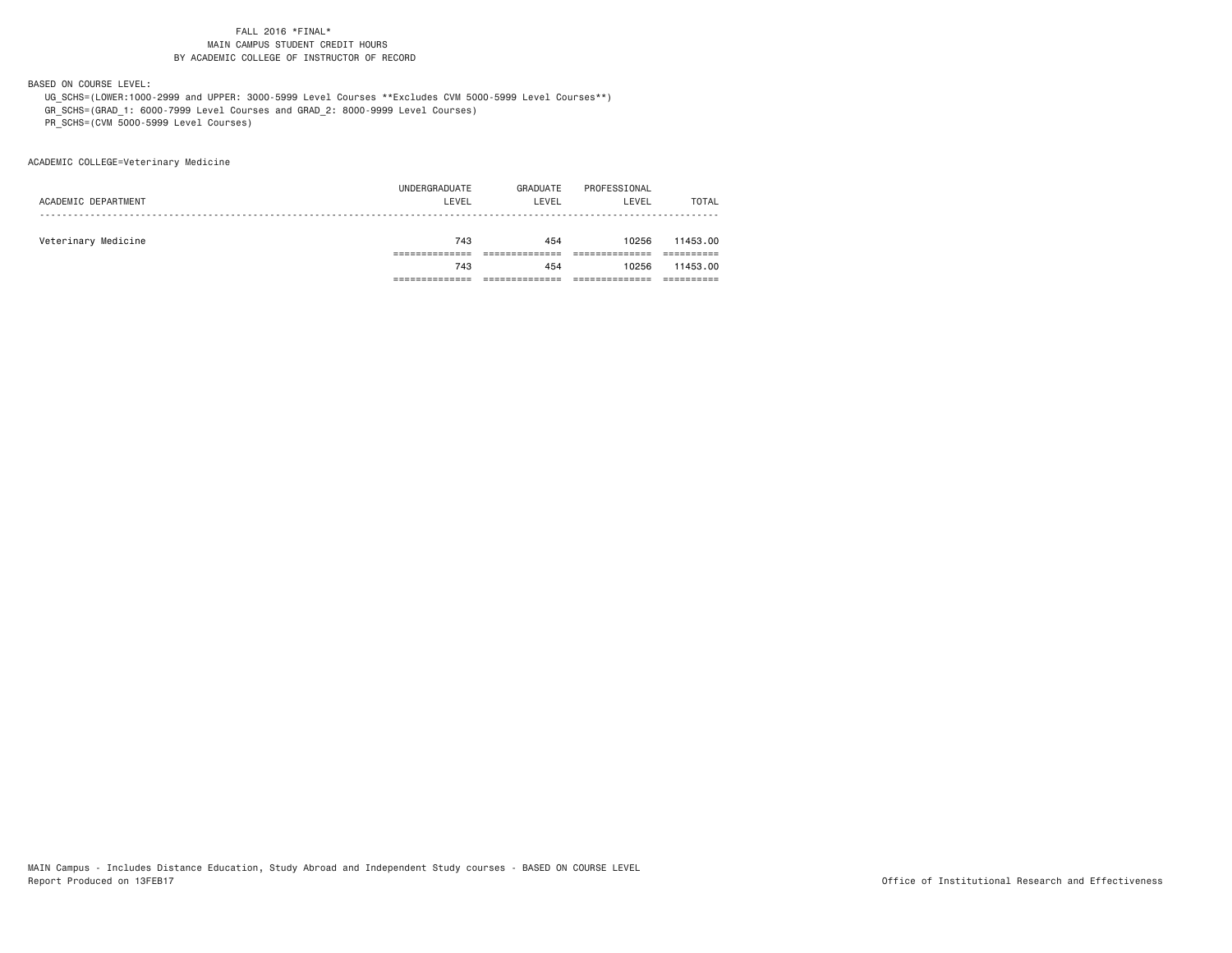| ACADEMIC DEPARTMENT  | Instructor Name    | Rank           | Tenure<br>Status | Course<br>Cip # | CRN   | Course #              |                 | Crs          | Sec Type Title       | Inst<br>Per  | UG<br><b>SCHS</b>                          | GR<br>SCHS                              | PR<br><b>SCHS</b>                       | Total<br><b>SCHS</b> |
|----------------------|--------------------|----------------|------------------|-----------------|-------|-----------------------|-----------------|--------------|----------------------|--------------|--------------------------------------------|-----------------------------------------|-----------------------------------------|----------------------|
| Ag & Bio Engineering | Bora, Ganesh       | Associate Prof | Ten Track        | 150699          |       | 30032 ABE 4473        | 01              | C            | Electrical Applicati | $\mathbf{1}$ | 84                                         | 0                                       | $\mathbf 0$                             | 84.00                |
|                      |                    |                |                  |                 | 30033 | ABE 4473              | 02              | К            | Electrical Applicati | $\mathbf{1}$ | 0                                          | $\mathbf 0$                             | $\mathbf 0$                             | 0.00                 |
|                      |                    |                |                  |                 |       | 30046 ABE 6473        | 01              | C            | Electrical Applicati | $\mathbf{1}$ | 0                                          | 6                                       | $\mathbf 0$                             | 6.00                 |
|                      |                    |                |                  |                 |       | 30047 ABE 6473        | 02              | K            | Electrical Applicati | $\mathbf{1}$ | $\mathsf 0$                                | $\mathbf 0$                             | $\mathsf 0$                             | 0.00                 |
|                      |                    |                |                  |                 |       |                       |                 |              |                      |              | $\sim$ $\sim$<br>$\sim$<br>84              | ò,<br>6                                 | . .<br>$\mathbf 0$                      | 90.00                |
|                      | Chesser, Gary      | Non-Faculty    | Not Applicable   | 010201          |       | 30015 ABE 1073        | 01              | C            | Technology Design I. | $\mathbf{1}$ | 75                                         | $\mathbf 0$                             | $\mathsf 0$                             | 75.00                |
|                      |                    |                |                  |                 | 30016 | ABE 1073              | 02              | Κ            | Technology Design I. | $\mathbf{1}$ | $\mathbf 0$                                | $\mathbf 0$                             | 0                                       | 0.00                 |
|                      |                    |                |                  |                 |       | 30017 ABE 1073        | 03              | К            | Technology Design I. | $\mathbf{1}$ | 0<br>$\sim$ $\sim$<br>$\sim$ $\sim$        | $\mathsf 0$<br>$\overline{\phantom{a}}$ | $\mathsf 0$<br>$\sim$                   | 0.00                 |
|                      |                    |                |                  |                 |       |                       |                 |              |                      |              | 75                                         | $\mathsf 0$                             | $\mathsf 0$                             | 75.00                |
|                      | Horton, Renita     | Assistant Prof | Ten Track        | 140301          |       | 35679 ABE 8000        | 03              | D            | Research / Thesis    | $\mathbf{1}$ | 0                                          | 6                                       | $\mathsf 0$                             | 6.00                 |
|                      |                    |                |                  |                 |       | 36402 ABE 4000        | 05 I            |              | Directed Indiv Study | $\mathbf{1}$ | $\overline{c}$<br>$\sim$ $\sim$            | 0                                       | $\mathbf 0$                             | 2.00                 |
|                      |                    |                |                  |                 |       |                       |                 |              |                      |              | $\overline{2}$                             | 6                                       | $\mathbf 0$                             | 8.00                 |
|                      | Linhoss, Anna      | Assistant Prof | Ten Track        | 140301          | 36823 | ABE 7000              | 02              | $\mathbf{I}$ | Directed Indiv Study | $\mathbf{1}$ | 0                                          | $\overline{2}$                          | $\mathbf 0$                             | 2.00                 |
|                      |                    |                |                  | 140501          | 30041 | ABE 4803              | 01              | $\mathtt{C}$ | Biosyst Simulation   | $\mathbf{1}$ | 81                                         | $\mathbf 0$                             | $\mathbf 0$                             | 81.00                |
|                      |                    |                |                  |                 |       | 34553 ABE 4313        | 01              | C            | Bio Trtmnt of NPS Po | $\mathbf{1}$ | 36                                         | 0<br>. .                                | 0<br>. .                                | 36.00                |
|                      |                    |                |                  |                 |       |                       |                 |              |                      |              | 117                                        | $\overline{2}$                          | $\mathbf 0$                             | 119.00               |
|                      | Linhoss, John      | Non-Faculty    | Not Applicable   | 150699          |       | 30031 ABE 4383        | 01 C            |              | Bldg Const           | $\mathbf{1}$ | 99<br>$\sim$ $\sim$ $\sim$                 | $\mathsf{o}$                            | $\mathsf 0$<br>$\overline{\phantom{a}}$ | 99.00                |
|                      |                    |                |                  |                 |       |                       |                 |              |                      |              | 99                                         | 0                                       | $\mathsf 0$                             | 99.00                |
|                      | Paz, Joel          | Associate Prof | Tenured          | 140301          | 35698 | ABE 9000              | 07              | D            | Research / Diss      | $\mathbf{1}$ | 0                                          | 13                                      | $\mathsf 0$                             | 13.00                |
|                      |                    |                |                  | 143801          | 30021 | ABE 2873              | 01              | $\mathtt{C}$ | Land Surveying       | $\mathbf{1}$ | 60                                         | 0                                       | $\mathbf 0$                             | 60.00                |
|                      |                    |                |                  |                 |       | 30022 ABE 2873        | 02              | Κ            | Land Surveying       | $\mathbf{1}$ | 0                                          | 0                                       | $\mathsf 0$                             | 0.00                 |
|                      |                    |                |                  |                 |       | 30023 ABE 2873        | 03              | К            | Land Surveying       | $\mathbf{1}$ | 0<br>- - -                                 | $\mathbf 0$<br>$\sim$                   | $\mathbf 0$<br>$\sim$ $\sim$            | 0.00                 |
|                      |                    |                |                  |                 |       |                       |                 |              |                      |              | 60                                         | 13                                      | $\mathsf 0$                             | 73.00                |
|                      | Priddy, Lauren     | Assistant Prof | Ten Track        |                 |       | 140501 30019 ABE 1911 | 01 C            |              | Eng In Life Sciences | $\mathbf{1}$ | 151                                        | $\mathbf 0$                             | $\mathbf 0$                             | 151.00               |
|                      |                    |                |                  |                 |       |                       |                 |              |                      |              | 151                                        | $\mathsf 0$                             | $\mathbf 0$                             | 151.00               |
|                      | Purswell, Joseph   | Non-Employee   | Not Applicable   | 140301          |       | 36638 ABE 9000        | 16 D            |              | Research / Diss      | 1            | $\mathbf 0$<br>$\sim$ $\sim$ $\sim$ $\sim$ | 6                                       | $\mathsf 0$<br>. .                      | 6.00                 |
|                      |                    |                |                  |                 |       |                       |                 |              |                      |              | 0                                          | 6                                       | $\mathsf 0$                             | 6.00                 |
|                      | Simpson, Chartrisa | Assistant Prof | Ten Track        | 140301          |       | 30043 ABE 4911        | 01              | -S           | Engineering Seminar  | $\mathbf{1}$ | 65                                         | 0                                       | $\mathsf 0$                             | 65.00                |
|                      |                    |                |                  |                 | 35700 | ABE 9000              | 09              | D            | Research / Diss      | $\mathbf{1}$ | $\Omega$                                   | 3                                       | $\mathbf 0$                             | 3.00                 |
|                      |                    |                |                  |                 | 35894 | ABE 4000              | 02              | I            | Directed Indiv Study | $\mathbf{1}$ | 3                                          | 0                                       | $\mathbf 0$                             | 3.00                 |
|                      |                    |                |                  |                 | 36519 | ABE 4000              | 09              | $\mathbf{I}$ | Directed Indiv Study | $\mathbf{1}$ | 3                                          | $\Omega$                                | $\Omega$                                | 3.00                 |
|                      |                    |                |                  | 140501          | 30034 | ABE 4523              | 01              | C            | Biomedical Materials | $\mathbf{1}$ | 39                                         | $\Omega$                                | $\mathbf 0$                             | 39.00                |
|                      |                    |                |                  |                 |       | 30035 ABE 4523        | 02              | C            | Biomedical Materials | $\mathbf{1}$ | 87                                         | $\Omega$                                | $\mathbf 0$                             | 87.00                |
|                      |                    |                |                  |                 | 30037 | ABE 4523              | HO <sub>1</sub> | $\mathbf{C}$ | Honors Biomedical Ma | $\mathbf{1}$ | 15                                         | $\Omega$                                | $\Omega$                                | 15.00                |
|                      |                    |                |                  |                 | 30048 | ABE 6523              | 01              | C            | BIomedical Materials | $\mathbf{1}$ | $\mathbf 0$                                | 6                                       | $\overline{0}$                          | 6.00                 |
|                      |                    |                |                  | 150699          | 30044 | ABE 4961              | 01              | S            | Seminar              | $\mathbf{1}$ | 29                                         | $\Omega$                                | $\Omega$                                | 29.00                |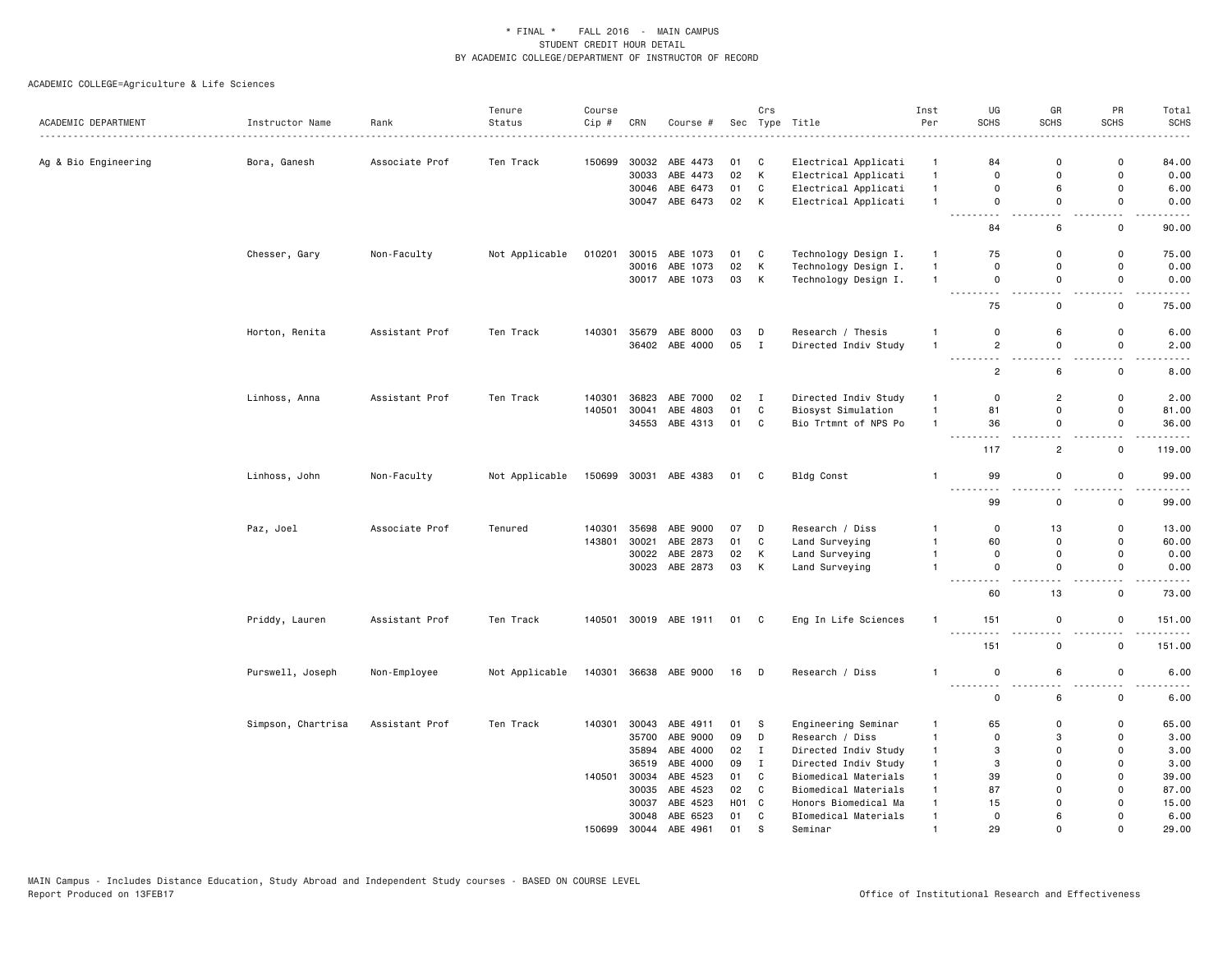| ACADEMIC DEPARTMENT                  | Instructor Name | Rank           | Tenure<br>Status | Course<br>Cip # | CRN | Course #              | Sec  | Crs | Type Title          | Inst<br>Per | UG<br>SCHS          | GR<br>SCHS    | PR<br><b>SCHS</b> | Total<br>SCHS<br>. <u>.</u> . |
|--------------------------------------|-----------------|----------------|------------------|-----------------|-----|-----------------------|------|-----|---------------------|-------------|---------------------|---------------|-------------------|-------------------------------|
|                                      |                 |                |                  |                 |     |                       |      |     |                     |             | ----------          |               |                   |                               |
|                                      |                 |                |                  |                 |     |                       |      |     |                     |             | 241                 |               |                   | 250.00                        |
| Ag & Bio Engineering                 | Ward, Jason     | Non-Employee   | Not Applicable   |                 |     | 140301 35704 ABE 9000 | 13 D |     | Research / Diss     |             |                     |               |                   | 6.00                          |
|                                      |                 |                |                  |                 |     |                       |      |     |                     |             | ----------<br>0     | .             | .<br>$\Omega$     | 6.00                          |
|                                      | Yu, Fei         | Associate Prof | Tenured          | 140301          |     | 35706 ABE 9000        | 15   | - D | Research / Diss     |             |                     | 13            | 0                 | 13.00                         |
|                                      |                 |                |                  | 140501          |     | 30042 ABE 4813        | 01 B |     | Prin of Engr Design |             | 201                 | $\Omega$<br>. | $\Omega$          | 201.00                        |
|                                      |                 |                |                  |                 |     |                       |      |     |                     |             | ---------<br>201    | 13            | .<br>$\Omega$     | . <b>.</b> .<br>214.00        |
| ===================================  |                 |                |                  |                 |     |                       |      |     |                     |             | $=$ = = = = = = = = |               | =========         | ==========                    |
| Ag & Bio Engineering                 |                 |                |                  |                 |     |                       |      |     |                     |             | 1030                | 61            |                   | 1091.00                       |
| ==================================== |                 |                |                  |                 |     |                       |      |     |                     |             | ========            |               | =========         | ==========                    |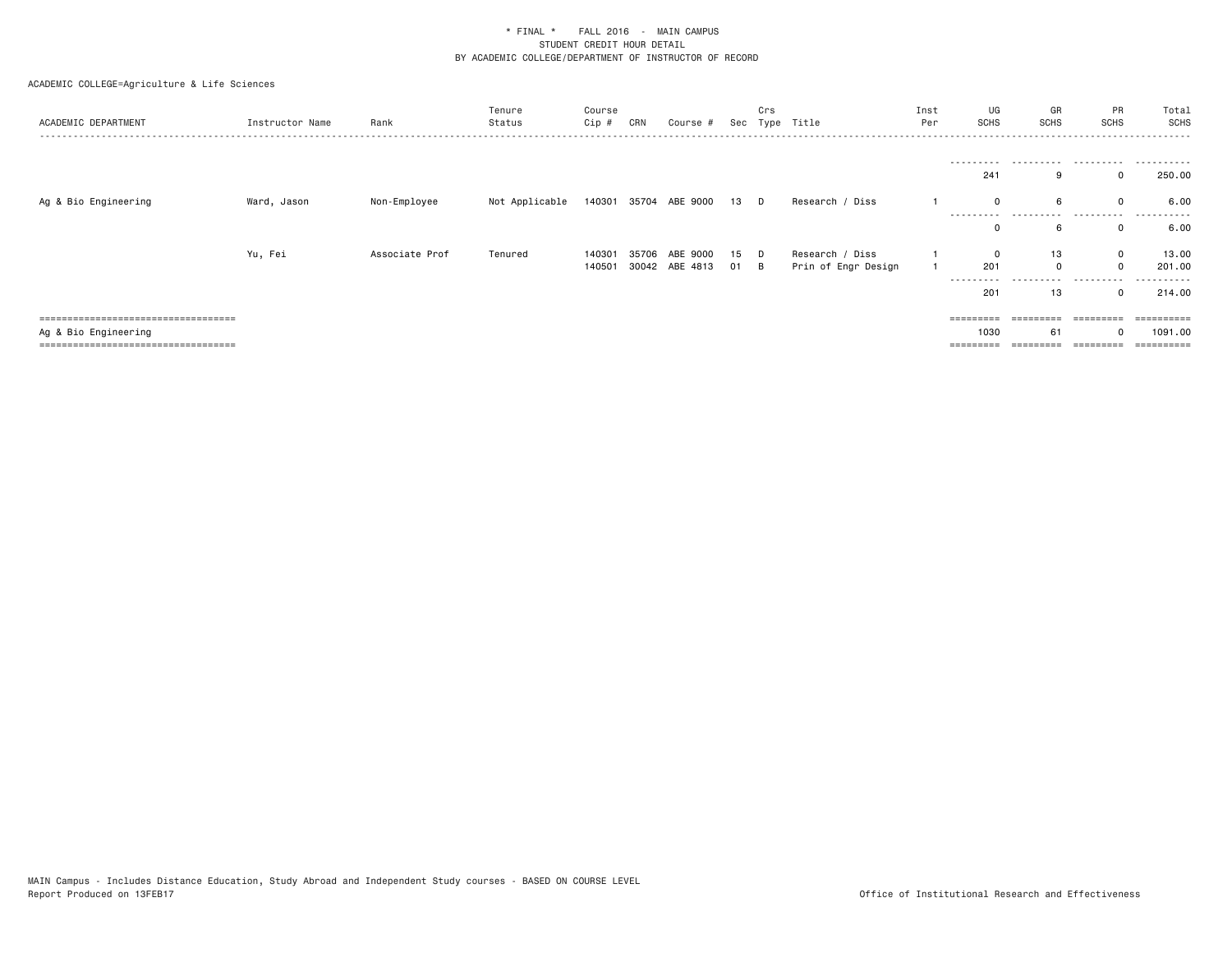| ACADEMIC DEPARTMENT    | Instructor Name                     | Rank<br>.       | Tenure<br>Status | Course<br>Cip # | CRN          | Course #                   |             | Crs          | Sec Type Title                              | Inst<br>Per                    | UG<br><b>SCHS</b>                | GR<br><b>SCHS</b>            | PR<br><b>SCHS</b>             | Total<br><b>SCHS</b>                                                                                                                                 |
|------------------------|-------------------------------------|-----------------|------------------|-----------------|--------------|----------------------------|-------------|--------------|---------------------------------------------|--------------------------------|----------------------------------|------------------------------|-------------------------------|------------------------------------------------------------------------------------------------------------------------------------------------------|
| Agricultural Economics | Barefield, Danny                    | Ext Prof        | Non-Ten Track    | 010103          | 30169        | AEC 2713<br>30170 AEC 2713 | 01<br>H01 C | C            | Intro to Food & Reso<br>Hon Intro to Food & | $\mathbf{1}$<br>$\overline{1}$ | 480<br>39                        | $\mathbf 0$<br>$\mathbf 0$   | $\mathsf 0$<br>$\mathsf{o}$   | 480.00<br>39.00                                                                                                                                      |
|                        |                                     |                 |                  |                 |              |                            |             |              |                                             |                                | $\sim$ $\sim$ $\sim$<br>.<br>519 | $\sim$ $\sim$<br>$\mathbf 0$ | $\sim$ $\sim$<br>$\mathsf{o}$ | .<br>519.00                                                                                                                                          |
|                        | Barnes, James                       | Ext Assoc Prof  | Non-Ten Track    | 010103          |              | 35270 AEC 8000             | 01 D        |              | Research / Thesis                           | $\mathbf{1}$                   | $\mathsf 0$                      | 6                            | $\mathsf{o}$                  | 6.00                                                                                                                                                 |
|                        |                                     |                 |                  |                 |              | 450602 34059 AEC 6323      | 501 C       |              | Applied Region Econ                         | $\mathbf{1}$                   | $\mathsf 0$                      | 15                           | $\mathsf 0$                   | 15.00                                                                                                                                                |
|                        |                                     |                 |                  |                 |              |                            |             |              |                                             |                                | .<br>$\mathsf 0$                 | $\sim$ $\sim$<br>21          | $\sim$ $\sim$<br>$\mathsf 0$  | $- - - -$<br>21.00                                                                                                                                   |
|                        | Canales Medina, Domi Assistant Prof |                 | Ten Track        |                 |              | 010103 30180 AEC 4711      | 01 L        |              | Agri-marketing Pract                        | $\overline{1}$                 | 9                                | $\mathbf 0$                  | 0                             | 9.00                                                                                                                                                 |
|                        |                                     |                 |                  |                 |              |                            |             |              |                                             |                                | . <b>.</b><br>9                  | $\sim$<br>$\mathbf 0$        | 44<br>0                       | 9.00                                                                                                                                                 |
|                        | Coatney, Kalyn                      | Associate Prof  | Tenured          |                 |              | 010103 35272 AEC 8000      | 03 D        |              | Research / Thesis                           | $\mathbf{1}$                   | $\mathbf 0$                      | 13                           | $\mathbf 0$                   | 13.00                                                                                                                                                |
|                        |                                     |                 |                  |                 |              |                            |             |              |                                             |                                | ---------<br>$\mathbf 0$         | الداماء<br>13                | $\sim$ $\sim$<br>$\mathbf 0$  | $- - - -$<br>13.00                                                                                                                                   |
|                        |                                     |                 |                  |                 |              |                            |             |              |                                             |                                |                                  |                              |                               |                                                                                                                                                      |
|                        | Coble, Keith                        | Professor       | Tenured          | 010103          | 30192        | AEC 8611                   | 01          | C            | Research Seminar I                          | $\mathbf{1}$                   | $\mathbf 0$                      | 5                            | $\mathsf 0$                   | 5.00                                                                                                                                                 |
|                        |                                     |                 |                  |                 |              | 36568 AEC 8000             | 09          | D            | Research / Thesis                           | $\overline{1}$                 | $\mathbf 0$                      | 3                            | $\mathsf 0$                   | 3.00                                                                                                                                                 |
|                        |                                     |                 |                  |                 |              |                            |             |              |                                             |                                | .<br>$\mathbf 0$                 | 44<br>8                      | 0                             | 8.00                                                                                                                                                 |
|                        | Harri, Ardian                       | Associate Prof  | Tenured          |                 |              | 010103 30175 AEC 4123      | 01          | C            | Fin & Comm Futures M                        | $\overline{1}$                 | 78                               | $\mathbf 0$                  | 0                             | 78.00                                                                                                                                                |
|                        |                                     |                 |                  |                 | 30184        | AEC 6123                   | 01          | $\mathbf{C}$ | Fin & Comm Futures M                        | $\mathbf{1}$                   | $\mathbf 0$                      | 3                            | $\mathsf 0$                   | 3.00                                                                                                                                                 |
|                        |                                     |                 |                  |                 |              | 450603 30190 AEC 6733      | 01          | C            | Economet Anal in Ag                         | $\mathbf{1}$                   | $\mathbf 0$                      | 15                           | 0                             | 15.00                                                                                                                                                |
|                        |                                     |                 |                  |                 |              |                            |             |              |                                             |                                | .                                | .                            | $\sim$ $\sim$                 | $\frac{1}{2} \left( \frac{1}{2} \right) \left( \frac{1}{2} \right) \left( \frac{1}{2} \right) \left( \frac{1}{2} \right) \left( \frac{1}{2} \right)$ |
|                        |                                     |                 |                  |                 |              |                            |             |              |                                             |                                | 78                               | 18                           | $\mathsf 0$                   | 96.00                                                                                                                                                |
|                        | Interis, Matthew                    | Associate Prof  | Tenured          | 010103          |              | 30186 AEC 6243             | 01          | C            | Natural Resource Eco                        | $\overline{1}$                 | $\mathbf 0$                      | 3                            | $\mathsf 0$                   | 3.00                                                                                                                                                 |
|                        |                                     |                 |                  | 030204          |              | 30177 AEC 4243             | 01          | $\mathbf{C}$ | Natural Resource Eco                        | $\overline{1}$                 | 27                               | $\mathbf 0$                  | $\mathsf 0$                   | 27.00                                                                                                                                                |
|                        |                                     |                 |                  |                 |              |                            |             |              |                                             |                                | .<br>27                          | 3                            | $\mathsf 0$                   | 30.00                                                                                                                                                |
|                        | Keenum, Mark                        | Non-Faculty     | Tenured          |                 |              | 240101 32530 HON 2081      | 01 S        |              | Honors Forum III                            | $\overline{1}$                 | 19                               | $\mathbf 0$                  | $\mathsf 0$                   | 19.00                                                                                                                                                |
|                        |                                     |                 |                  |                 |              |                            |             |              |                                             |                                | .<br>19                          | . .<br>$\pmb{0}$             | . .<br>$\mathsf 0$            | $\frac{1}{2} \left( \frac{1}{2} \right) \left( \frac{1}{2} \right) \left( \frac{1}{2} \right) \left( \frac{1}{2} \right)$<br>19.00                   |
|                        | Li, Xiaofei                         | Non-Faculty     | Not Applicable   | 450601          |              | 30191 AEC 8163             | 01 C        |              | Consum, Produc, Mark                        | $\overline{1}$                 | $\mathbf 0$                      | 15                           | $\mathsf 0$                   | 15.00                                                                                                                                                |
|                        |                                     |                 |                  |                 |              |                            |             |              |                                             |                                | .<br>.<br>$\mathsf 0$            | 15                           | . .<br>$\mathsf 0$            | 15.00                                                                                                                                                |
|                        | Little, Randall                     | Professor       | Tenured          |                 |              | 010101 30168 AEC 2611      | 01 C        |              | Seminar I                                   | -1                             | 50                               | $\mathbf 0$                  | $\mathsf{o}$                  | 50.00                                                                                                                                                |
|                        |                                     |                 |                  |                 | 30179        | AEC 4530                   | 01          | E            | Internship AEC-AGBM                         | $\overline{1}$                 | 66                               | $\Omega$                     | $\mathsf 0$                   | 66.00                                                                                                                                                |
|                        |                                     |                 |                  |                 | 30188        | AEC 6530                   | 01          | E            | Internship AEC-AGBM                         | $\mathbf{1}$                   | $\mathbf 0$                      | 3                            | $\mathsf 0$                   | 3.00                                                                                                                                                 |
|                        |                                     |                 |                  |                 | 010103 30173 | AEC 3513                   | 01          | C            | Food & Fiber Product                        | $\mathbf{1}$                   | 144                              | $\Omega$                     | $\mathsf{o}$                  | 144.00                                                                                                                                               |
|                        |                                     |                 |                  |                 | 35360        | AEC 4000                   | 01 I        |              | Directed Indiv Study                        | $\mathbf{1}$                   | $\overline{1}$                   | $\Omega$                     | $\mathsf 0$                   | 1.00                                                                                                                                                 |
|                        |                                     |                 |                  |                 | 36702        | AEC 4000                   | 02          | $\mathbf{I}$ | Directed Indiv Study                        | $\mathbf{1}$                   | 3                                | $\mathbf 0$                  | $\mathsf 0$                   | 3.00                                                                                                                                                 |
|                        |                                     |                 |                  |                 | 36703        | AEC 4000                   | 03          | $\mathbf{I}$ | Directed Indiv Study                        | $\mathbf{1}$                   | 3                                | $\mathbf 0$                  | $\mathsf 0$                   | 3.00                                                                                                                                                 |
|                        |                                     |                 |                  |                 |              | 450603 30171 AEC 3113      | 01 C        |              | Intro To Quant Econ                         | $\overline{1}$                 | 90                               | $\mathsf 0$                  | $\mathsf 0$                   | 90.00                                                                                                                                                |
|                        |                                     |                 |                  |                 |              |                            |             |              |                                             |                                | 357                              | a.<br>3                      | .<br>$\mathsf 0$              | 360.00                                                                                                                                               |
|                        | Parman, Bryon                       | Ext Assist Prof | Non-Ten Track    |                 |              | 010103 30187 AEC 6343      | 01 C        |              | Adv Farm Management                         | $\mathbf{1}$                   | 0                                | 9                            | $\mathsf 0$                   | 9.00                                                                                                                                                 |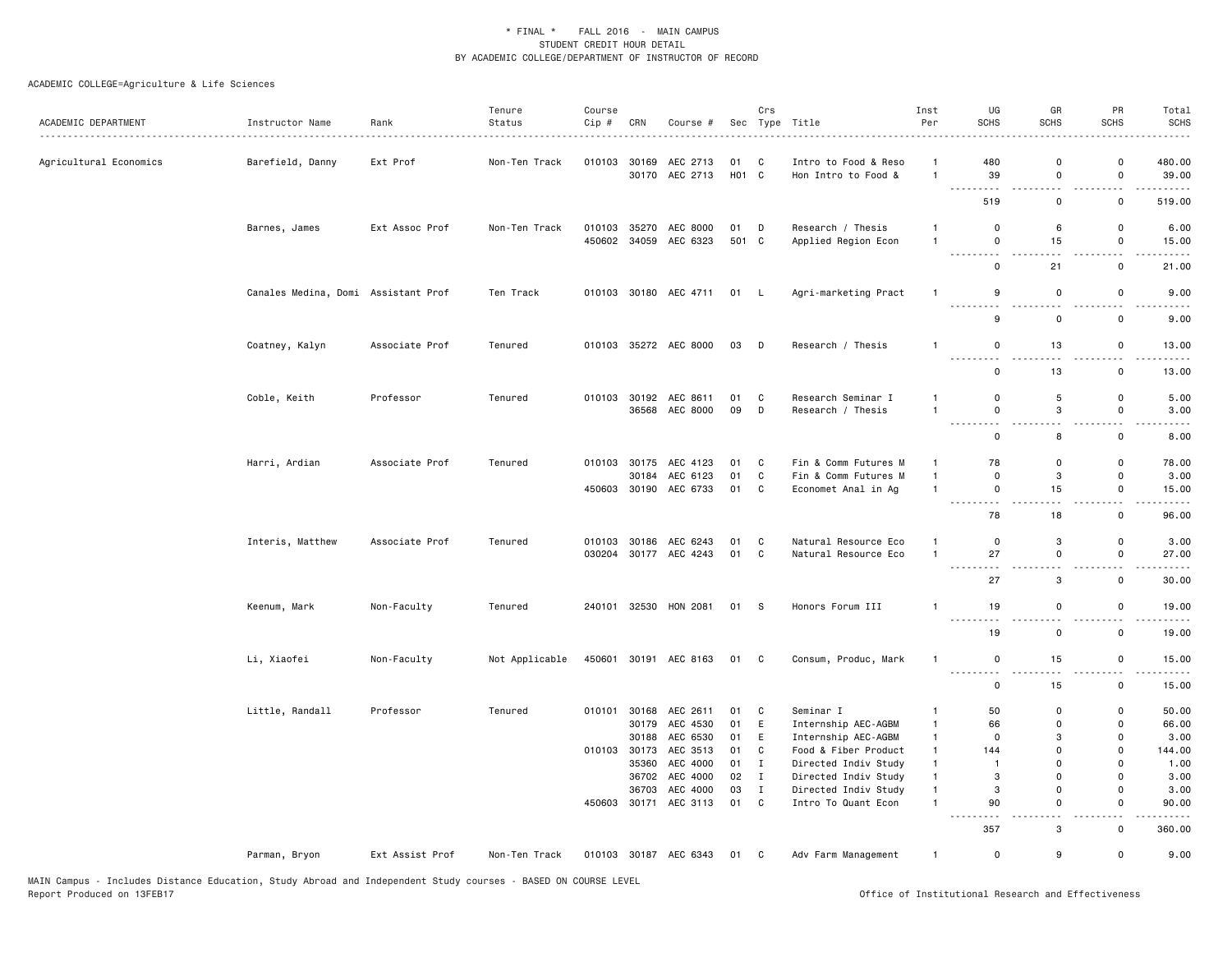| ACADEMIC DEPARTMENT                                          | Instructor Name    | Rank            | Tenure<br>Status | Course<br>Cip # | CRN   | Course #              | Sec   | Crs | Type Title           | Inst<br>Per  | UG<br><b>SCHS</b>             | GR<br><b>SCHS</b> | PR<br><b>SCHS</b>      | Total<br><b>SCHS</b>  |
|--------------------------------------------------------------|--------------------|-----------------|------------------|-----------------|-------|-----------------------|-------|-----|----------------------|--------------|-------------------------------|-------------------|------------------------|-----------------------|
| Agricultural Economics                                       | Parman, Bryon      | Ext Assist Prof | Non-Ten Track    |                 |       | 010104 30178 AEC 4343 | 01 C  |     | Adv Farm Management  |              | 51<br>------                  | 0                 | 0                      | 51.00                 |
|                                                              |                    |                 |                  |                 |       |                       |       |     |                      |              | 51                            | 9                 | 0                      | 60.00                 |
|                                                              | Petrolia, Daniel   | Associate Prof  | Tenured          | 450602          |       | 34514 AEC 8233        | 01    | C   | App Welf & Env Econo | -1           | $\Omega$                      | 18                | 0                      | 18.00                 |
|                                                              |                    |                 |                  | 450603          |       | 30189 AEC 6713        | 01    | C   | Quant Econ           |              | $\Omega$                      | 24                | $\mathbf 0$            | 24.00                 |
|                                                              |                    |                 |                  |                 |       |                       |       |     |                      |              | $\Omega$                      | 42                | 0                      | 42.00                 |
|                                                              | Tack, Jesse        | Non-Employee    | Not Applicable   |                 |       | 010103 35275 AEC 8000 | 06 D  |     | Research / Thesis    |              | $\Omega$                      | $\overline{4}$    | 0                      | 4.00                  |
|                                                              |                    |                 |                  |                 |       |                       |       |     |                      |              | -------- <i>-</i><br>$\Omega$ | $\overline{a}$    | $\mathbf 0$            | 4.00                  |
|                                                              | Turner, Steven     | Professor       | Tenured          | 010101          |       | 30174 AEC 4113        | 01 C  |     | Agribusiness Firm Mg | $\mathbf{1}$ | 60                            | $\mathbf 0$       | $\mathbf 0$            | 60.00                 |
|                                                              |                    |                 |                  | 010103          | 30183 | AEC 6113              | 01 C  |     | Agribus Firm Mgt     | $\mathbf{1}$ | $\Omega$                      | 12                | $\mathbf 0$            | 12.00                 |
|                                                              |                    |                 |                  | 521003          |       | 32221 FYE 1001        | F01 C |     | Freshman Year Experi | $\mathbf{1}$ | 24                            | $\Omega$          | $\Omega$               | 24.00<br>. <b>.</b> . |
|                                                              |                    |                 |                  |                 |       |                       |       |     |                      |              | 84                            | 12                | $\Omega$               | 96.00                 |
|                                                              | Williams, Angelica | Non-Faculty     | Not Applicable   |                 |       | 010101 30172 AEC 3133 | 01 C  |     | Introductory Agribus |              | 195                           | 0                 | $\Omega$               | 195,00                |
|                                                              |                    |                 |                  |                 |       |                       |       |     |                      |              | 195                           | 0                 | $\mathbf 0$            | 195.00                |
|                                                              | Williams, Brian    | Ext Assist Prof | Non-Ten Track    | 010103          |       | 35313 AEC 8000        | 08    | D   | Research / Thesis    |              | $\Omega$                      | 6                 | $\mathbf 0$            | 6.00                  |
|                                                              |                    |                 |                  |                 |       |                       |       |     |                      |              | ---------<br>0                | 6                 | 0                      | 6.00                  |
| ----------------------------------<br>Agricultural Economics |                    |                 |                  |                 |       |                       |       |     |                      |              | =========<br>1339             | =========<br>154  | ----------<br>$\Omega$ | ==========<br>1493.00 |
| ----------------------------------                           |                    |                 |                  |                 |       |                       |       |     |                      |              | =========                     | =========         | =========              | ==========            |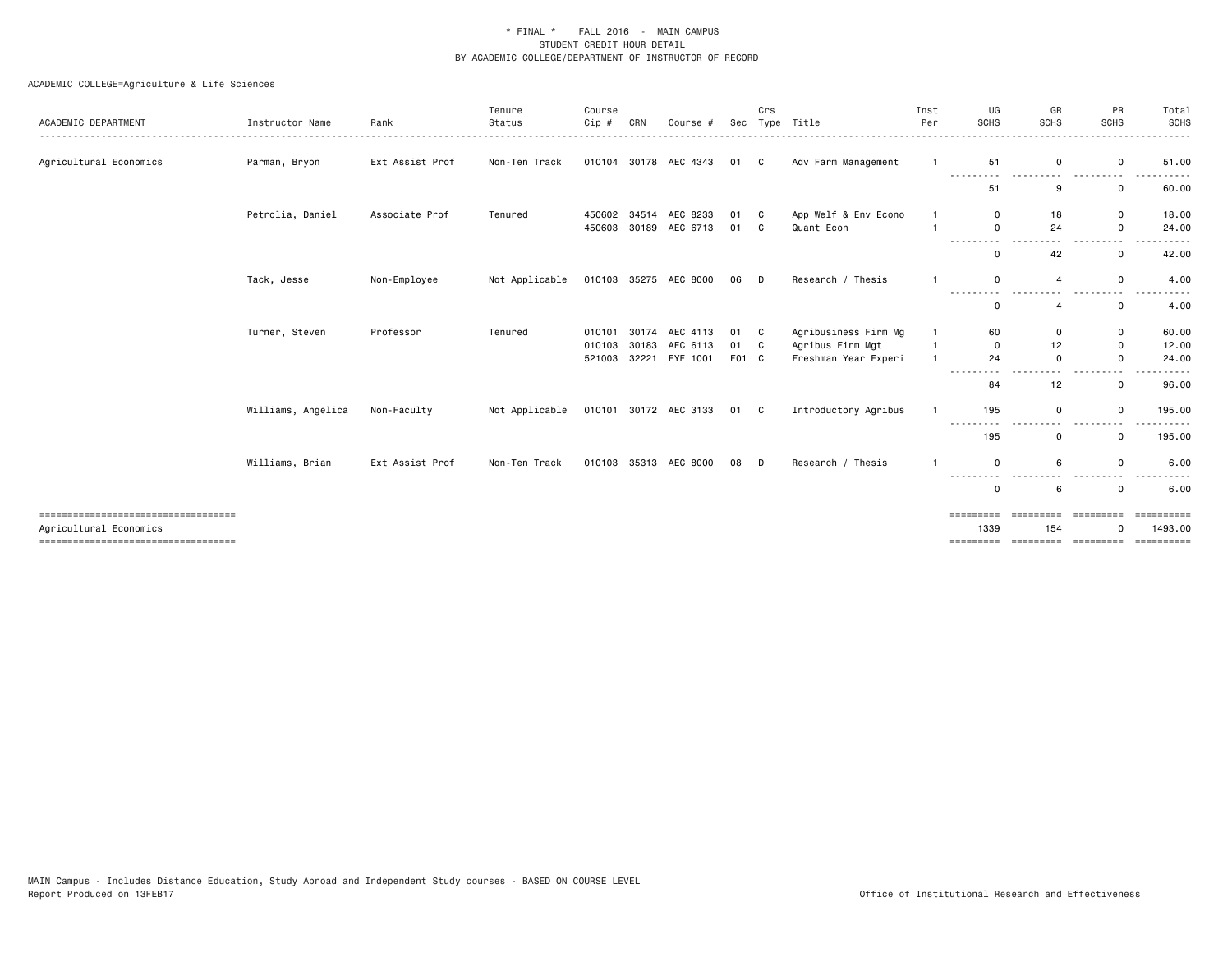| ACADEMIC DEPARTMENT  | Instructor Name                     | Rank            | Tenure<br>Status | Course<br>Cip# | CRN   | Course #              |                   | Crs          | Sec Type Title       | Inst<br>Per    | UG<br><b>SCHS</b>         | GR<br><b>SCHS</b>            | PR<br><b>SCHS</b>            | Total<br><b>SCHS</b> |
|----------------------|-------------------------------------|-----------------|------------------|----------------|-------|-----------------------|-------------------|--------------|----------------------|----------------|---------------------------|------------------------------|------------------------------|----------------------|
| Animal Dairy Science | Blanton, John                       | .<br>Professor  | Tenured          | 010901         |       | 35732 ADS 8000        | 01                | D            | Research/Thesis      | $\mathbf{1}$   | $\mathbf 0$               | $\mathbf{1}$                 | 0                            | 1.00                 |
|                      |                                     |                 |                  |                |       |                       |                   |              |                      |                | $\mathbf 0$               | $\mathbf{1}$                 | $\mathsf 0$                  | 1.00                 |
|                      | Cavinder, Clay                      | Associate Prof  | Tenured          | 010101         |       | 35977 ADS 4000        | 02                | $\mathbf{I}$ | Directed Indiv Study | $\mathbf{1}$   | 3                         | $\mathbf 0$                  | $\mathbf 0$                  | 3.00                 |
|                      |                                     |                 |                  |                | 35979 | ADS 4000              | 04                | $\mathbf{I}$ | Directed Indiv Study | $\mathbf{1}$   | 3                         | $\Omega$                     | $\Omega$                     | 3.00                 |
|                      |                                     |                 |                  |                | 35980 | ADS 4000              | 05                | $\mathbf{I}$ | Directed Indiv Study | $\mathbf{1}$   | 3                         | $\Omega$                     | $\Omega$                     | 3.00                 |
|                      |                                     |                 |                  |                | 35991 | ADS 4000              | 06                | $\mathbf{I}$ | Directed Indiv Study | $\mathbf{1}$   | 3                         | $\mathbf 0$                  | $\mathsf 0$                  | 3.00                 |
|                      |                                     |                 |                  |                |       | 35992 ADS 4000        | 07                | $\mathbf{I}$ | Directed Indiv Study | $\overline{1}$ | 3                         | $\Omega$                     | $\Omega$                     | 3.00                 |
|                      |                                     |                 |                  |                | 36073 | ADS 4000              | 08                | $\mathbf{I}$ | Directed Indiv Study | $\overline{1}$ | 3                         | $\Omega$                     | $\Omega$                     | 3,00                 |
|                      |                                     |                 |                  | 010507         | 30107 | ADS 2122              | 01                | L,           | Adv Equine Eval      | $\mathbf{1}$   | 14                        | $\Omega$                     | 0                            | 14.00                |
|                      |                                     |                 |                  | 010901         | 35733 | ADS 8000              | 02                | D            | Research/Thesis      | $\overline{1}$ | $\mathbf 0$               | $\overline{a}$               | $\mathbf 0$                  | 4.00                 |
|                      |                                     |                 |                  |                | 35768 | ADS 9000              | 06                | D            | Research/Diss        | $\overline{1}$ | $\mathbf 0$               | 6                            | $\mathbf 0$                  | 6.00                 |
|                      |                                     |                 |                  | 010999         |       | 34759 ADS 4520        | 02                | E            | Livestock Extension  | $\overline{1}$ | $\overline{7}$            | $\mathbf 0$                  | 0                            | 7.00                 |
|                      |                                     |                 |                  |                |       |                       |                   |              |                      |                | $\sim$ $\sim$<br>39       | $-$<br>10                    | $ -$<br>$\mathbf 0$          | 49.00                |
|                      | Crow, Brett                         | Instructor      | Non-Ten Track    | 010901         |       | 30119 ADS 4212        | 01 L              |              | Livestock Eval       | 1              | 60                        | $\mathbf 0$                  | $\mathsf 0$                  | 60.00                |
|                      |                                     |                 |                  | 010906         |       | 30113 ADS 3312        | 01                | $\mathsf{L}$ | Livestock Mgt Prac   | $\mathbf{1}$   | 50                        | $\mathbf 0$                  | $\mathsf{o}$                 | 50.00                |
|                      |                                     |                 |                  |                |       |                       |                   |              |                      |                | .<br>$\sim$ $\sim$<br>110 | ٠.<br>$\mathbf 0$            | ٠.<br>$\mathbf 0$            | 110.00               |
|                      | Devost-Burnett, Derr Assistant Prof |                 | Ten Track        | 010901         |       | 30110 ADS 3213        | 01                | $\mathbf{C}$ | Growth Development E | $\mathbf{1}$   | 51                        | $\mathbf 0$                  | $\mathsf 0$                  | 51.00                |
|                      |                                     |                 |                  |                | 30111 | ADS 3213              | 02                | K            | Growth Development E | $\overline{1}$ | $\mathbf 0$               | $\mathbf 0$                  | $\mathsf 0$                  | 0.00                 |
|                      |                                     |                 |                  |                |       | 30112 ADS 3213        | H <sub>01</sub> C |              | Growth Development E | $\overline{1}$ | 3                         | $\mathbf 0$                  | $\mathbf 0$                  | 3.00                 |
|                      |                                     |                 |                  |                | 35734 | ADS 8000              | 03                | D            | Research/Thesis      | $\overline{1}$ | $\overline{0}$            | 5                            | $\mathbf 0$                  | 5.00                 |
|                      |                                     |                 |                  |                | 36857 | ADS 7000              | 01                | $\mathbf I$  | Directed Indiv Study | $\overline{1}$ | 0                         | 3                            | 0                            | 3.00                 |
|                      |                                     |                 |                  | 010999         | 34760 | ADS 1001              | 01                | C            | First Year Seminar   | 0.5            | 8.5                       | $\mathbf 0$                  | $\mathsf 0$                  | 8.50                 |
|                      |                                     |                 |                  |                |       |                       |                   |              |                      |                | 62.5                      | $\sim$<br>8                  | 22<br>$\mathbf 0$            | 70.50                |
|                      | Dinh, Thu                           | Assistant Prof  | Ten Track        | 010401         | 30114 | ADS 3314              | 01                | C            | Intro to Meat Scienc | $\mathbf{1}$   | 196                       | $\mathbf 0$                  | 0                            | 196.00               |
|                      |                                     |                 |                  |                |       | 30115 ADS 3314        | 02                | K            | Intro to Meat Scienc | $\mathbf{1}$   | $\Omega$                  | $\Omega$                     | $\mathsf{o}$                 | 0.00                 |
|                      |                                     |                 |                  |                | 30116 | ADS 3314              | 03                | K            | Intro to Meat Scienc | $\mathbf{1}$   | $\mathbf 0$               | $\Omega$                     | $\mathbf 0$                  | 0.00                 |
|                      |                                     |                 |                  | 010901         | 35735 | ADS 8000              | 04                | D            | Research/Thesis      | $\overline{1}$ | $\mathbf 0$               | $\overline{4}$               | $\mathbf 0$                  | 4.00                 |
|                      |                                     |                 |                  |                | 35781 | ADS 9000              | 19                | D            | Research/Diss        | $\overline{1}$ | $\Omega$                  | 11                           | 0                            | 11.00                |
|                      |                                     |                 |                  |                |       | 010999 34760 ADS 1001 | 01                | C            | First Year Seminar   | 0.5            | 8.5                       | $\Omega$<br>$\sim$ $\sim$    | $\mathbf 0$                  | 8.50<br>.            |
|                      |                                     |                 |                  |                |       |                       |                   |              |                      |                | 204.5                     | 15                           | $\sim$ $\sim$<br>$\mathbf 0$ | 219.50               |
|                      | Graves, Jessica                     | Instructor      | Non-Ten Track    | 010000         | 35031 | ADS 1013              | 01                | C            | Animal Agriculture & | 0.5            | 66                        | $\mathbf 0$                  | $\mathsf 0$                  | 66.00                |
|                      |                                     |                 |                  |                |       | 35032 PO 1013         | 01                | C            | Animal Agriculture & | 0.5            | 12                        | $\mathbf 0$                  | 0                            | 12.00                |
|                      |                                     |                 |                  | 010101         | 30126 | ADS 4420              | 01                | E            | ADS Internship       | $\overline{1}$ | 39                        | $\mathbf 0$                  | $\mathsf 0$                  | 39.00                |
|                      |                                     |                 |                  | 010901         | 30092 | ADS 1111              | 01                | C            | Orientation to ADS   | $\overline{1}$ | 123                       | $\Omega$                     | $\mathbf 0$                  | 123.00               |
|                      |                                     |                 |                  |                |       | 30120 ADS 4221        | S01 S             |              | Capstone in Animal & | 0.5            | 15<br>$  -$               | 0                            | 0                            | 15.00                |
|                      |                                     |                 |                  |                |       |                       |                   |              |                      |                | 255                       | $\mathbf 0$                  | 0                            | 255.00               |
|                      | Karisch, Brandi                     | Ext Assist Prof | Non-Ten Track    | 010901         |       | 30120 ADS 4221        | S01 S             |              | Capstone in Animal & | 0.5            | 15                        | $\mathbf 0$                  | 0                            | 15.00                |
|                      |                                     |                 |                  |                | 35736 | ADS 8000              | 05                | D            | Research/Thesis      | $\overline{1}$ | $\overline{0}$            | 3                            | $\mathbf 0$                  | 3.00                 |
|                      |                                     |                 |                  | 010999         | 30140 | ADS 4520              | 01                | E            | Livestock Extension  | $\overline{1}$ | $\overline{4}$<br>.       | $\mathbf 0$<br>$\sim$ $\sim$ | 0<br>$\omega_{\rm c}$        | 4.00                 |
|                      |                                     |                 |                  |                |       |                       |                   |              |                      |                | 19                        | 3                            | $\Omega$                     | 22.00                |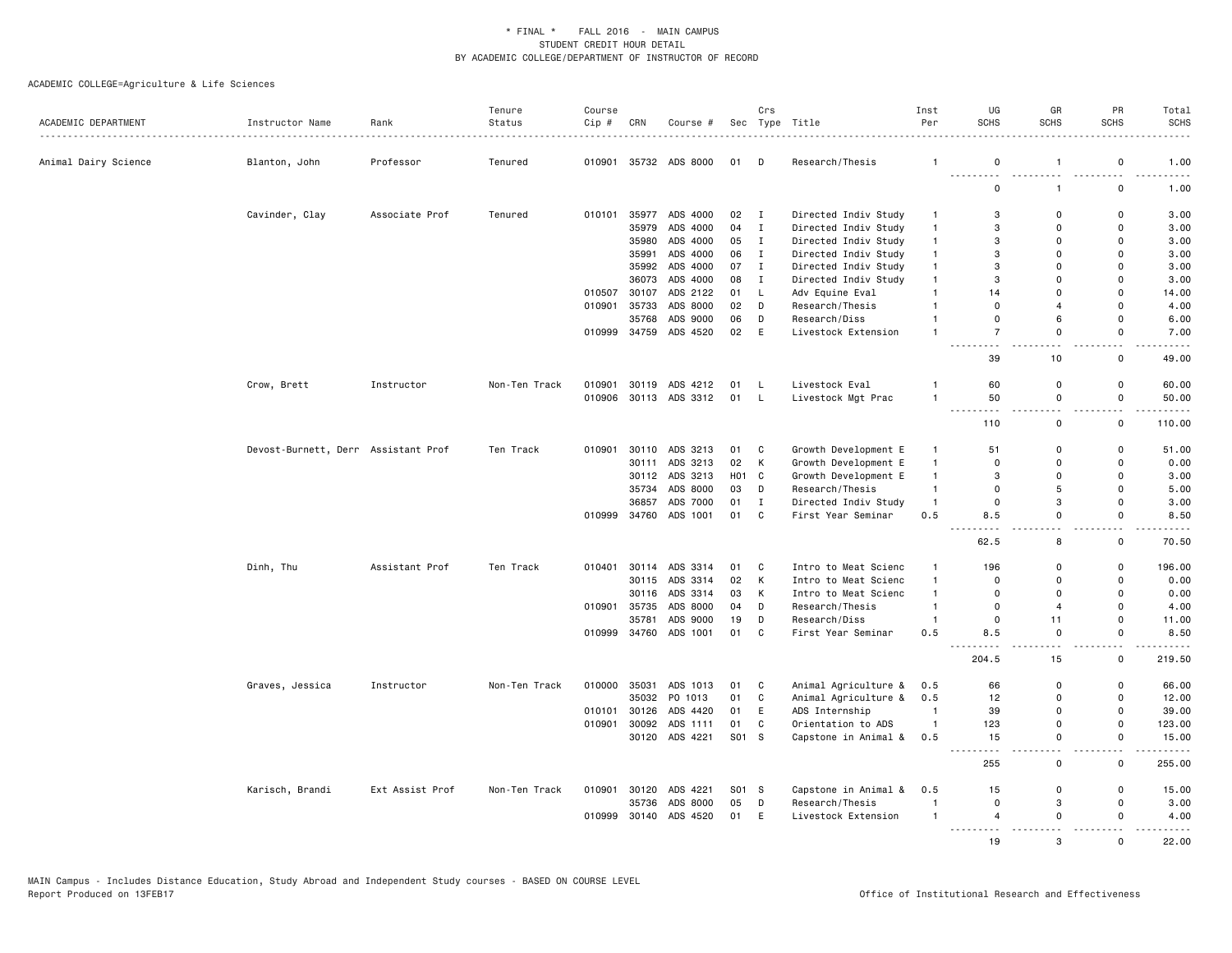|                      |                                         |                | Tenure        | Course |              |                       |          | Crs               |                                      | Inst                         | UG                                                                                                                                                                    | GR                               | PR                                      | Total                                      |
|----------------------|-----------------------------------------|----------------|---------------|--------|--------------|-----------------------|----------|-------------------|--------------------------------------|------------------------------|-----------------------------------------------------------------------------------------------------------------------------------------------------------------------|----------------------------------|-----------------------------------------|--------------------------------------------|
| ACADEMIC DEPARTMENT  | Instructor Name                         | Rank           | Status        | Cip #  | CRN          | Course #              |          |                   | Sec Type Title                       | Per                          | <b>SCHS</b>                                                                                                                                                           | <b>SCHS</b>                      | <b>SCHS</b>                             | <b>SCHS</b><br>$\sim$ $\sim$ $\sim$ $\sim$ |
|                      |                                         |                |               | 010000 | 36767        | GA 4000               |          |                   |                                      |                              |                                                                                                                                                                       | $\mathbf 0$                      | $\mathsf 0$                             | 1.00                                       |
| Animal Dairy Science | Larson, Jamie                           | Associate Prof | Tenured       | 010901 | 35322        | ADS 1113              | 04<br>03 | $\mathbf{I}$<br>C | Dis in Agriculture<br>Animal Science | $\mathbf{1}$<br>$\mathbf{1}$ | $\mathbf{1}$<br>153                                                                                                                                                   | $\mathbf 0$                      | $\mathsf 0$                             | 153.00                                     |
|                      |                                         |                |               |        | 35323        | ADS 1113              | 04       | C                 | Animal Science                       | $\overline{1}$               | 69                                                                                                                                                                    | $\Omega$                         | $\mathbf 0$                             | 69.00                                      |
|                      |                                         |                |               |        | 35737        | ADS 8000              | 06       | D                 | Research/Thesis                      | $\overline{1}$               | $\overline{0}$                                                                                                                                                        | $\overline{2}$                   | $\mathbf 0$                             | 2.00                                       |
|                      |                                         |                |               |        |              |                       |          |                   |                                      |                              |                                                                                                                                                                       | $\overline{4}$                   | $\mathbf 0$                             |                                            |
|                      |                                         |                |               | 010904 | 30163        | ADS 8111              | 01       | ${\tt S}$         | Nutrition Seminar                    | $\mathbf{1}$                 | $\mathbf 0$<br>$\Omega$                                                                                                                                               | 5                                | $\mathbf 0$                             | 4.00                                       |
|                      |                                         |                |               | 011001 | 30164        | ADS 8121              | 01       | s                 | Nutrition Seminar                    | $\mathbf{1}$                 |                                                                                                                                                                       |                                  |                                         | 5.00                                       |
|                      |                                         |                |               |        | 30165        | ADS 8131              | 01       | - S               | Nutrition Seminar                    | $\mathbf{1}$                 | $\Omega$                                                                                                                                                              | $\overline{2}$                   | $\mathbf 0$                             | 2.00                                       |
|                      |                                         |                |               | 260707 | 30141        | ADS 4611              | 01       | L.                | Prac In Phy & Repro                  | $\overline{1}$               | 23                                                                                                                                                                    | $\Omega$                         | $\Omega$                                | 23.00                                      |
|                      |                                         |                |               |        |              | 30142 ADS 4611        | 02 L     |                   | Prac In Phy & Repro                  | $\mathbf{1}$                 | 24                                                                                                                                                                    | $\Omega$                         | $\mathbf 0$                             | 24.00                                      |
|                      |                                         |                |               |        | 30143        | ADS 4613              | 01       | C                 | Physiology Of Repro                  | $\mathbf{1}$                 | 132                                                                                                                                                                   | $\Omega$                         | $\mathbf 0$                             | 132.00                                     |
|                      |                                         |                |               |        |              | 30144 ADS 4613        | H01 C    |                   | Physiology Of Repro-                 | $\mathbf{1}$                 | 9                                                                                                                                                                     | $\Omega$                         | $\mathsf 0$                             | 9.00                                       |
|                      |                                         |                |               |        | 33401        | PHY 6611              | 01       | - L               | Prac In Phy & Repro                  | $\overline{1}$               | $\Omega$                                                                                                                                                              | $\overline{2}$                   | $\mathbf 0$                             | 2.00                                       |
|                      |                                         |                |               |        | 33403        | PHY 6613              | 01       | C                 | Physiology Of Repro                  | $\mathbf{1}$                 | $\mathbf 0$                                                                                                                                                           | 3                                | $\mathbf 0$                             | 3.00                                       |
|                      |                                         |                |               |        |              | 33407 PHY 8811        | 01       | S.                | Animal Phys Seminar                  | $\overline{1}$               | $\mathbf 0$<br>. .                                                                                                                                                    | $\overline{1}$                   | $\mathbf 0$<br>i a                      | 1.00                                       |
|                      |                                         |                |               |        |              |                       |          |                   |                                      |                              | 411                                                                                                                                                                   | 19                               | $\mathsf 0$                             | 430.00                                     |
|                      | Lemley, Caleb                           | Assistant Prof | Ten Track     | 010901 | 35738        | ADS 8000              | 07       | D                 | Research/Thesis                      | $\mathbf{1}$                 | 0                                                                                                                                                                     | 5                                | $\mathsf 0$                             | 5.00                                       |
|                      |                                         |                |               |        | 35772        | ADS 9000              | 10       | D                 | Research/Diss                        | $\overline{1}$               | $\mathbf 0$                                                                                                                                                           | 9                                | $\mathbf 0$                             | 9.00                                       |
|                      |                                         |                |               | 512501 | 33851        | VS 3014               | 01       | В                 | Anatomy & Physiology                 | $\mathbf{1}$                 | 76                                                                                                                                                                    | $\mathbf 0$                      | 0                                       | 76.00                                      |
|                      |                                         |                |               |        |              | 33852 VS 3014         | 02       | B                 | Anatomy & Physiology                 | $\overline{1}$               | 80                                                                                                                                                                    | $\mathbf 0$                      | $\mathsf 0$                             | 80.00                                      |
|                      |                                         |                |               |        |              |                       |          |                   |                                      |                              | - - -<br>156                                                                                                                                                          | 14                               | $\mathsf{o}$                            | 170.00                                     |
|                      | Liao, Shengfa                           | Assistant Prof | Ten Track     | 010901 | 35739        | ADS 8000              | 08       | D                 | Research/Thesis                      | $\mathbf{1}$                 | $\mathbf 0$                                                                                                                                                           | 9                                | $\mathsf 0$                             | 9.00                                       |
|                      |                                         |                |               |        |              | 35773 ADS 9000        | 11       | D                 | Research/Diss                        | $\overline{1}$               | $\mathbf 0$                                                                                                                                                           | 8                                | $\mathsf 0$                             | 8.00                                       |
|                      |                                         |                |               |        |              |                       |          |                   |                                      |                              | $\sim$ $\sim$<br>$\frac{1}{2} \left( \frac{1}{2} \right) \left( \frac{1}{2} \right) \left( \frac{1}{2} \right) \left( \frac{1}{2} \right) \left( \frac{1}{2} \right)$ | $\overline{\phantom{a}}$         | . .                                     |                                            |
|                      |                                         |                |               |        |              |                       |          |                   |                                      |                              | $\mathbf 0$                                                                                                                                                           | 17                               | $\mathsf 0$                             | 17.00                                      |
|                      | Memili, Erdogan                         | Associate Prof | Tenured       | 010302 | 30118        | ADS 4211              | 02       | - L               | Goat and Sheep Produ                 | $\overline{1}$               | 17                                                                                                                                                                    | $\mathbf 0$                      | $\mathsf 0$                             | 17.00                                      |
|                      |                                         |                |               |        | 30121        | ADS 4223              | 01       | C                 | Goat and Sheep Produ                 | $\overline{1}$               | 87                                                                                                                                                                    | $\mathbf 0$                      | $\mathsf{o}$                            | 87.00                                      |
|                      |                                         |                |               |        |              | 010901 35774 ADS 9000 | 12       | D                 | Research/Diss                        | $\overline{1}$               | $\mathbf 0$                                                                                                                                                           | 9                                | $\mathbf 0$                             | 9.00                                       |
|                      |                                         |                |               |        |              |                       |          |                   |                                      |                              | $  -$<br>- - -<br>104                                                                                                                                                 | $\overline{a}$<br>9              | $\overline{\phantom{a}}$<br>$\mathsf 0$ | 113.00                                     |
|                      | Nguekam Feugang, Jea Resrch Assist Prof |                | Non-Ten Track | 010000 | 36787        | GA 4000               | 05       | $\mathbf{I}$      | Dis in Agriculture                   | $\mathbf{1}$                 | 3                                                                                                                                                                     | $\mathbf 0$                      | 0                                       | 3.00                                       |
|                      |                                         |                |               |        | 36788        | GA 4000               | 06       | $\mathbf{I}$      | Dis in Agriculture                   | $\overline{1}$               | 3                                                                                                                                                                     | $\mathbf 0$                      | 0                                       | 3.00                                       |
|                      |                                         |                |               | 260707 | 35925        | PHY 8000              | 03       | D                 | Research / Thesis                    | $\mathbf{1}$                 | $\mathbf 0$                                                                                                                                                           | 3                                | $\mathsf{o}$                            | 3.00                                       |
|                      |                                         |                |               |        | 36691        | PHY 7000              | 01       | $\mathbf{I}$      | Directed Indiv Study                 | $\overline{1}$               | 0                                                                                                                                                                     | $\overline{4}$                   | $\mathsf 0$                             | 4.00                                       |
|                      |                                         |                |               |        |              |                       |          |                   |                                      |                              | $\sim$ $\sim$<br>-----<br>6                                                                                                                                           | $\overline{a}$<br>$\overline{7}$ | . .<br>0                                | 13.00                                      |
|                      | Nicodemus, Molly                        | Associate Prof | Tenured       | 010507 | 30104        | ADS 1132              | 01       | C                 | Intro to Horsemanshi                 | $\mathbf{1}$                 | 38                                                                                                                                                                    | $\mathbf 0$                      | $\mathsf 0$                             | 38.00                                      |
|                      |                                         |                |               |        | 30105        | ADS 1132              | 02       | K                 | Intro to Horsemanshi                 | $\mathbf{1}$                 | $\mathbf 0$                                                                                                                                                           | $\mathbf 0$                      | $\mathsf 0$                             | 0.00                                       |
|                      |                                         |                |               |        |              | 30125 ADS 4333        | 01       | C                 | Equine Exercise Phy                  | $\mathbf{1}$                 | 78                                                                                                                                                                    | $\Omega$                         | $\mathbf 0$                             | 78.00                                      |
|                      |                                         |                |               |        | 34756        | ADS 1132              | 03       | K                 | Intro to Horsemanshi                 | $\overline{1}$               | $\mathbf 0$                                                                                                                                                           | $\Omega$                         | 0                                       | 0.00                                       |
|                      |                                         |                |               | 010901 | 30106        | ADS 2111              | 01       | C                 | ADS Career Planning                  | $\mathbf{1}$                 | 52                                                                                                                                                                    | $\Omega$                         | $\mathbf 0$                             | 52.00                                      |
|                      |                                         |                |               |        | 512313 34761 | ADS 3233              | 01       | B                 | Equine Assisted Ther                 | $\mathbf{1}$                 | 27                                                                                                                                                                    | $\mathbf 0$                      | $\mathsf 0$                             | 27.00                                      |
|                      |                                         |                |               |        |              | 34762 ADS 3233        | 02       | $\overline{B}$    | Equine Assisted Ther                 | $\overline{1}$               | 30                                                                                                                                                                    | $\Omega$                         | $\mathbf 0$                             | 30.00                                      |
|                      |                                         |                |               |        |              |                       |          |                   |                                      |                              | ----                                                                                                                                                                  | и.                               | 22                                      | $\omega$ is a $\omega$                     |
|                      |                                         |                |               |        |              |                       |          |                   |                                      |                              | 225                                                                                                                                                                   | $\Omega$                         | 0                                       | 225.00                                     |
|                      | Rivera, J.                              | Ext Assoc Prof | Non-Ten Track | 010901 |              | 35744 ADS 8000        | 13       | D                 | Research/Thesis                      | $\mathbf{1}$                 | $\mathbf 0$                                                                                                                                                           | $\overline{c}$                   | 0                                       | 2.00                                       |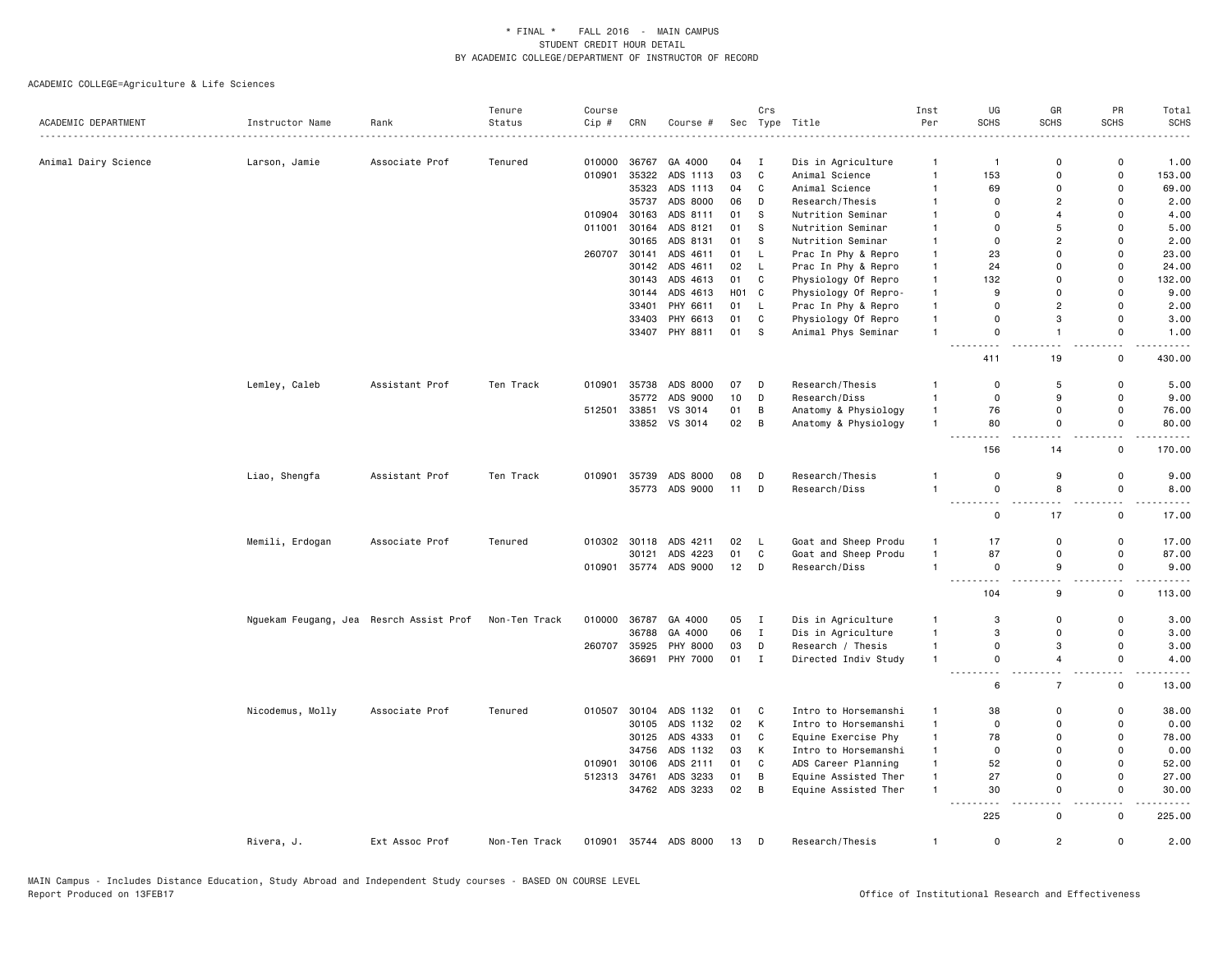| ACADEMIC DEPARTMENT                                           | Instructor Name | Rank           | Tenure<br>Status | Course<br>$Cip$ # | CRN   | Course #       | Sec    | Crs      | Type Title           | Inst<br>Per  | UG<br><b>SCHS</b>                    | GR<br><b>SCHS</b>                                       | PR<br><b>SCHS</b>                             | Total<br><b>SCHS</b>   |
|---------------------------------------------------------------|-----------------|----------------|------------------|-------------------|-------|----------------|--------|----------|----------------------|--------------|--------------------------------------|---------------------------------------------------------|-----------------------------------------------|------------------------|
|                                                               |                 |                |                  |                   |       |                |        |          |                      |              | $\Omega$                             | 2                                                       | 0                                             | 2.00                   |
| Animal Dairy Science                                          | Rude, Brian     | Professor      | Tenured          | 010901            | 30093 | ADS 1113       | 01     | C.       | Animal Science       |              | 216                                  | $\mathbf 0$                                             | 0                                             | 216.00                 |
|                                                               |                 |                |                  |                   |       | 30094 ADS 1113 | 02     | C        | Animal Science       |              | 72                                   | 0                                                       | 0                                             | 72.00                  |
|                                                               |                 |                |                  |                   | 30097 | ADS 1121       | 01     | -L       | Animal Science Labor | $\mathbf{1}$ | 23                                   | $\mathbf 0$                                             | 0                                             | 23.00                  |
|                                                               |                 |                |                  |                   | 30098 | ADS 1121       | 02     | L.       | Animal Science Labor |              | 24                                   | $\mathbf 0$                                             | 0                                             | 24.00                  |
|                                                               |                 |                |                  |                   | 30099 | ADS 1121       | 03     | - L      | Animal Science Labor |              | 25                                   | 0                                                       | 0                                             | 25.00                  |
|                                                               |                 |                |                  |                   | 30100 | ADS 1121       | 04     | <b>L</b> | Animal Science Labor | $\mathbf{1}$ | 24                                   | $\mathbf 0$                                             | 0                                             | 24.00                  |
|                                                               |                 |                |                  |                   |       | 30101 ADS 1121 | 05     | <b>L</b> | Animal Science Labor | $\mathbf{1}$ | 23                                   | $\mathbf 0$                                             | 0                                             | 23.00                  |
|                                                               |                 |                |                  |                   |       | 30102 ADS 1121 | 06     | L.       | Animal Science Labor | $\mathbf{1}$ | 25                                   | $\Omega$                                                | 0                                             | 25.00                  |
|                                                               |                 |                |                  |                   |       | 30117 ADS 4114 | 01     | C        | Animal Nutrition     | $\mathbf{1}$ | 372                                  | $\Omega$                                                | 0                                             | 372.00                 |
|                                                               |                 |                |                  |                   | 30149 | ADS 6114       | 01     | C        | Animal Nutrition     | $\mathbf{1}$ | 0                                    | 8                                                       | $\mathbf 0$                                   | 8.00                   |
|                                                               |                 |                |                  |                   |       | 35745 ADS 8000 | 14     | D        | Research/Thesis      | $\mathbf{1}$ | 0                                    | 13                                                      | $\mathbf 0$                                   | 13.00                  |
|                                                               |                 |                |                  |                   |       | 35779 ADS 9000 | $17$ D |          | Research/Diss        | $\mathbf{1}$ | $\Omega$                             | 5                                                       | 0                                             | 5.00                   |
|                                                               |                 |                |                  |                   |       |                |        |          |                      |              | -----<br>.<br>804                    | 26                                                      | 0                                             | 830.00                 |
|                                                               | Ryan, Peter     | Non-Faculty    | Tenured          | 309999            | 33200 | NSE 4200       | 01     | A        | Natl Student Exchang | $\mathbf{1}$ | 30                                   | 0                                                       | 0                                             | 30.00                  |
|                                                               |                 |                |                  |                   |       | 33201 NSE 4200 | 02     | A        | Natl Student Exch.   | $\mathbf{1}$ | 12                                   | $\mathbf 0$                                             | 0                                             | 12.00                  |
|                                                               |                 |                |                  |                   |       |                |        |          |                      |              | -----<br>$ -$<br>42                  | $\frac{1}{2} \left( \frac{1}{2} \right)$<br>$\mathbf 0$ | $\frac{1}{2} \left( \frac{1}{2} \right)$<br>0 | 42.00                  |
|                                                               | Smith, Trent    | Associate Prof | Tenured          | 010000            | 36837 | GA 4000        | 07     | Ι.       | Dis in Agriculture   | $\mathbf{1}$ | $\overline{c}$                       | $\mathbf 0$                                             | 0                                             | 2.00                   |
|                                                               |                 |                |                  | 010302            |       | 30122 ADS 4321 | 01     | -L       | Beef Cattle Laborato | $\mathbf{1}$ | 20                                   | 0                                                       | 0                                             | 20.00                  |
|                                                               |                 |                |                  |                   |       | 30123 ADS 4321 | 02     | L        | Beef Cattle Laborato | $\mathbf{1}$ | 15                                   | $\mathbf 0$                                             | 0                                             | 15.00                  |
|                                                               |                 |                |                  | 010901            |       | 30124 ADS 4323 | 01 C   |          | Beef Cattle Science  | $\mathbf{1}$ | 123                                  | $\mathbf 0$                                             | 0                                             | 123.00                 |
|                                                               |                 |                |                  |                   |       |                |        |          |                      |              | 160                                  | $\mathbf 0$                                             | 0                                             | 160.00                 |
| -----------------------------------                           |                 |                |                  |                   |       |                |        |          |                      |              | =========                            | =========                                               | =========                                     |                        |
| Animal Dairy Science<br>===================================== |                 |                |                  |                   |       |                |        |          |                      |              | 2598<br>--------- --------- -------- | 131                                                     | 0                                             | 2729.00<br>----------- |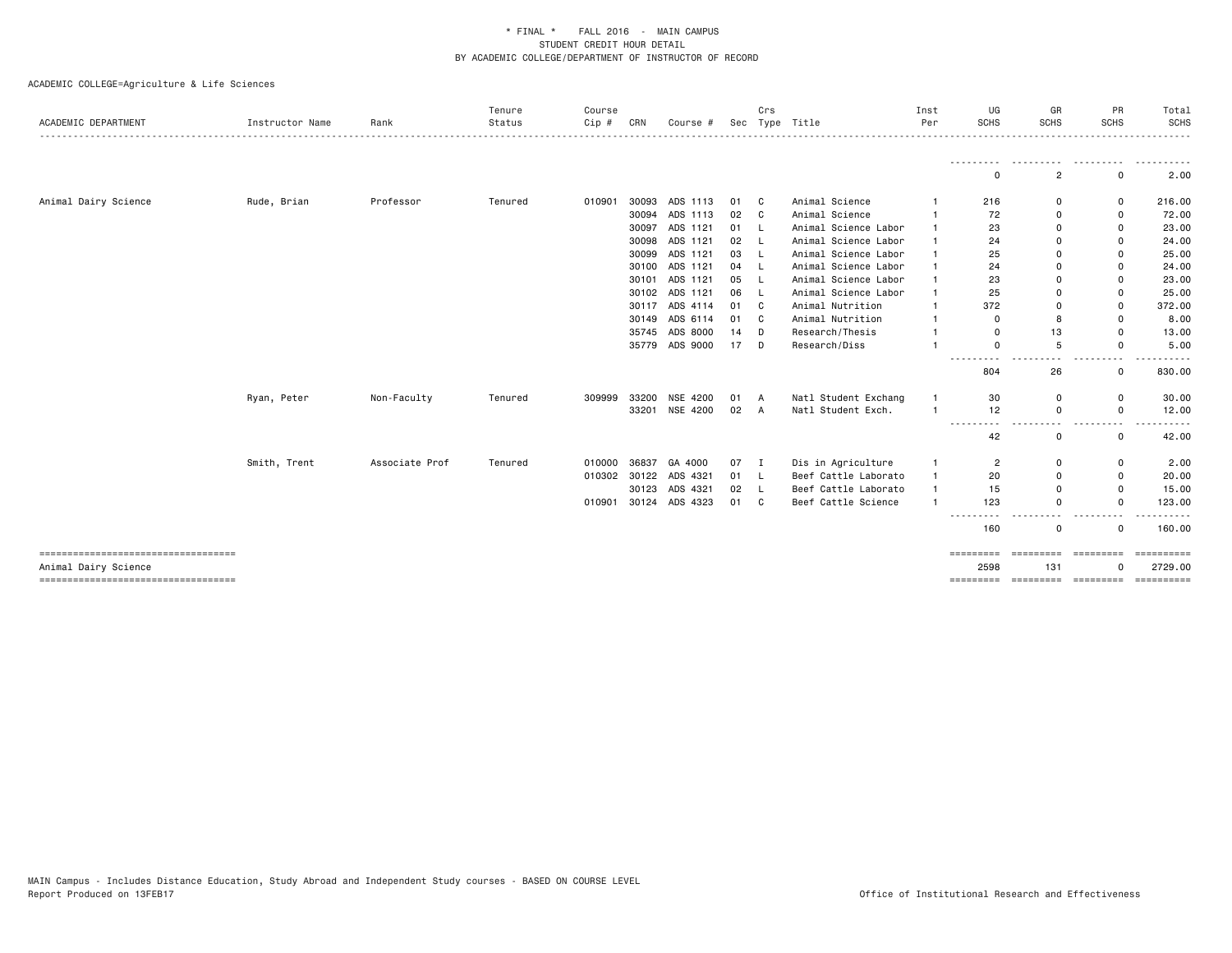| ACADEMIC DEPARTMENT                                 | Instructor Name                  | Rank               | Tenure<br>Status | Course<br>Cip # | CRN          | Course #              |      | Crs          | Sec Type Title       | Inst<br>Per    | UG<br><b>SCHS</b>                       | GR<br><b>SCHS</b>                          | PR<br><b>SCHS</b>                       | Total<br><b>SCHS</b>                |
|-----------------------------------------------------|----------------------------------|--------------------|------------------|-----------------|--------------|-----------------------|------|--------------|----------------------|----------------|-----------------------------------------|--------------------------------------------|-----------------------------------------|-------------------------------------|
|                                                     |                                  |                    |                  |                 |              |                       |      |              |                      |                |                                         |                                            |                                         |                                     |
| Biochemistry, Molecular Biology, Ento Allen, Thomas |                                  | Ext Assoc Prof     | Non-Ten Track    |                 | 260702 35630 | EPP 8000              | 04   | D            | Research / Thesis    | -1             | 0                                       | 8                                          | $\mathsf{o}$                            | 8.00                                |
|                                                     |                                  |                    |                  |                 | 35906        | EPP 9000              | 01   | D            | Research / Diss      | $\overline{1}$ | $\mathsf 0$                             | 8                                          | $\mathsf 0$                             | 8.00                                |
|                                                     |                                  |                    |                  |                 |              |                       |      |              |                      |                | $\mathsf 0$                             | 16                                         | $\mathsf 0$                             | 16.00                               |
|                                                     | Baird, Richard                   | Professor          | Tenured          |                 |              | 260702 36885 EPP 4000 | 01 I |              | Directed Indiv Study | $\mathbf{1}$   | 3<br>.                                  | $\mathbf 0$<br>$ -$                        | $\mathbf 0$<br>$\overline{\phantom{a}}$ | 3.00                                |
|                                                     |                                  |                    |                  |                 |              |                       |      |              |                      |                | 3                                       | $\mathsf 0$                                | $\mathsf 0$                             | 3.00                                |
|                                                     | Baker, Gerald                    | Professor          | Tenured          |                 | 260702 31870 | EPP 2213              | 01   | C            | Intro To Insects     | $\overline{1}$ | 177                                     | $\mathbf 0$                                | $\mathsf 0$                             | 177.00                              |
|                                                     |                                  |                    |                  |                 | 31871        | EPP 2213              | 02   | K            | Intro To Insects     | $\mathbf{1}$   | 0                                       | $\Omega$                                   | 0                                       | 0.00                                |
|                                                     |                                  |                    |                  |                 | 31872        | EPP 2213              | 03   | K            | Intro To Insects     | $\mathbf{1}$   | 0                                       | $\mathbf 0$                                | $\mathsf 0$                             | 0.00                                |
|                                                     |                                  |                    |                  |                 | 31873        | EPP 2213              | 04   | K            | Intro To Insects     | $\overline{1}$ | $\Omega$                                | $\Omega$                                   | $\mathbf 0$                             | 0.00                                |
|                                                     |                                  |                    |                  |                 | 31874        | EPP 2213              | 05   | к            | Intro To Insects     | $\mathbf{1}$   | 0                                       | $\mathbf 0$                                | 0                                       | 0.00                                |
|                                                     |                                  |                    |                  |                 | 31878        | EPP 3423              | 01   | $\mathbf{C}$ | Ornamtl Turf Insects | $\overline{1}$ | 66                                      | $\Omega$                                   | $\mathbf 0$                             | 66.00                               |
|                                                     |                                  |                    |                  |                 | 31879        | EPP 3423              | 02   | K            | Ornamtl Turf Insects | $\overline{1}$ | $\overline{0}$                          | $\Omega$                                   | $\mathbf 0$                             | 0.00                                |
|                                                     |                                  |                    |                  |                 | 31880        | EPP 3423              | 03   | К            | Ornamtl Turf Insects | $\mathbf{1}$   | $\mathbf 0$                             | $\mathbf 0$                                | 0                                       | 0.00                                |
|                                                     |                                  |                    |                  |                 | 31884        | EPP 4154              | 01   | $\mathbf c$  | General Entomology   | $\overline{1}$ | 52                                      | $\Omega$                                   | $\mathbf 0$                             | 52.00                               |
|                                                     |                                  |                    |                  |                 | 31885        | EPP 4154              | 02   | K            | General Entomology   | $\overline{1}$ | 0                                       | $\mathbf 0$                                | 0                                       | 0.00                                |
|                                                     |                                  |                    |                  |                 | 31894        | EPP 6154              | 01   | C            | General Entomology   | $\overline{1}$ | $\mathbf 0$                             | 12                                         | 0                                       | 12.00                               |
|                                                     |                                  |                    |                  |                 | 31895        | EPP 6154              | 02   | K            | General Entomology   | $\overline{1}$ | $\overline{0}$                          | $\mathbf 0$                                | $\mathbf 0$                             | 0.00                                |
|                                                     |                                  |                    |                  |                 | 31904        | EPP 8223              | 01   | C            | Scanning E M         | $\overline{1}$ | $\mathbf 0$                             | 27                                         | $\mathsf 0$                             | 27.00                               |
|                                                     |                                  |                    |                  |                 |              | 31905 EPP 8223        | 02   | K            | Scanning E M         | $\overline{1}$ | $\mathbf 0$<br>$\sim$ $\sim$ $\sim$     | $\mathbf 0$<br>$\sim$ $\sim$               | $\mathbf 0$<br>$\omega_{\rm c}$         | 0.00<br>$\sim$ $\sim$ $\sim$ $\sim$ |
|                                                     |                                  |                    |                  |                 |              |                       |      |              |                      |                | 295                                     | 39                                         | $\mathbf 0$                             | 334.00                              |
|                                                     | Brown Johnson, Ashli Non-Faculty |                    | Tenured          | 260202          | 30425        | <b>BCH 3901</b>       | 01   | S.           | Senior Seminar       | 0.5            | 11.5                                    | $\mathbf 0$                                | $\mathsf 0$                             | 11.50                               |
|                                                     |                                  |                    |                  |                 | 34845        | <b>BCH 1001</b>       | 01   | C            | Intro To Biochem     | $\overline{1}$ | 232                                     | $\mathbf 0$                                | $\mathsf 0$                             | 232.00                              |
|                                                     |                                  |                    |                  |                 | 35626        | <b>BCH 9000</b>       | 02   | D            | Research/Diss        | $\overline{1}$ | $\mathbf 0$                             | 11                                         | $\mathsf 0$                             | 11.00                               |
|                                                     |                                  |                    |                  |                 |              | 35908 BCH 4000        | 03   | $\mathbf{I}$ | Directed Indiv Study | 0.5            | 1.5<br>$\frac{1}{2}$                    | $\mathbf 0$<br>$\sim$ $\sim$               | 0<br>$\overline{\phantom{a}}$           | 1.50<br>----                        |
|                                                     |                                  |                    |                  |                 |              |                       |      |              |                      |                | 245                                     | 11                                         | $\mathbf 0$                             | 256.00                              |
|                                                     | Brown, Richard                   | Professor          | Tenured          | 260702          | 35709        | EPP 8000              | 05   | D            | Research / Thesis    | $\overline{1}$ | $\mathbf 0$                             | 9                                          | 0                                       | 9.00                                |
|                                                     |                                  |                    |                  |                 | 36246        | EPP 7000              | 01   | $\mathbf{I}$ | Directed Indiv Study | $\mathbf{1}$   | $\mathbf 0$                             | $\overline{4}$                             | 0                                       | 4.00                                |
|                                                     |                                  |                    |                  |                 | 36247        | EPP 7000              | 02   | $\mathbf{I}$ | Directed Indiv Study | $\mathbf{1}$   | $\mathbf 0$                             | $\overline{\mathbf{4}}$                    | $\mathbf 0$                             | 4.00                                |
|                                                     |                                  |                    |                  |                 | 36248        | EPP 7000              | 03   | $\mathbf{I}$ | Directed Indiv Study | $\mathbf{1}$   | $\mathbf 0$                             | $\overline{4}$                             | 0                                       | 4.00                                |
|                                                     |                                  |                    |                  |                 | 36249        | EPP 7000              | 04   | $\mathbf I$  | Directed Indiv Study | $\overline{1}$ | $\mathbf 0$                             | $\overline{4}$                             | 0                                       | 4.00                                |
|                                                     |                                  |                    |                  |                 |              | 36451 EPP 7000        | 07 I |              | Directed Indiv Study | $\mathbf{1}$   | $\mathbf 0$<br>$\overline{\phantom{a}}$ | $\overline{c}$<br>$\overline{\phantom{a}}$ | $\mathbf 0$<br>. .                      | 2.00                                |
|                                                     |                                  |                    |                  |                 |              |                       |      |              |                      |                | $\mathbf 0$                             | 27                                         | 0                                       | 27.00                               |
|                                                     | Caprio, Michael                  | Professor          | Tenured          | 260305          | 31901        | EPP 8111              | 01   | - S          | Seminar              | $\mathbf{1}$   | $\mathsf 0$                             | 6                                          | $\mathsf 0$                             | 6.00                                |
|                                                     |                                  |                    |                  |                 |              | 31903 EPP 8121        | 01   | - S          | Seminar              | $\mathbf{1}$   | $\mathbf 0$                             | $\overline{7}$                             | $\mathsf 0$                             | 7.00                                |
|                                                     |                                  |                    |                  |                 |              |                       |      |              |                      |                | $\sim$                                  | $\sim$                                     | 22                                      |                                     |
|                                                     |                                  |                    |                  |                 |              |                       |      |              |                      |                | $\mathbf 0$                             | 13                                         | 0                                       | 13.00                               |
|                                                     | Catchot, Angus                   | Ext Prof           | Non-Ten Track    |                 |              | 260702 35592 EPP 8000 | 02   | D            | Research / Thesis    | 1              | $\mathsf 0$                             | 18                                         | $\mathsf 0$                             | 18.00                               |
|                                                     |                                  |                    |                  |                 |              | 35909 EPP 9000        | 02   | D            | Research / Diss      | $\mathbf{1}$   | $\mathbf 0$                             | 21                                         | $\mathsf 0$<br>. .                      | 21.00                               |
|                                                     |                                  |                    |                  |                 |              |                       |      |              |                      |                | $\mathbf 0$                             | 39                                         | 0                                       | 39.00                               |
|                                                     | Chastain, Daryl                  | Resrch Assist Prof | Non-Ten Track    |                 |              | 011101 36460 PSS 9000 | 26   | $\Box$       | Research / Diss      | $\mathbf{1}$   | $\mathsf 0$                             | 6                                          | $\mathsf 0$                             | 6.00                                |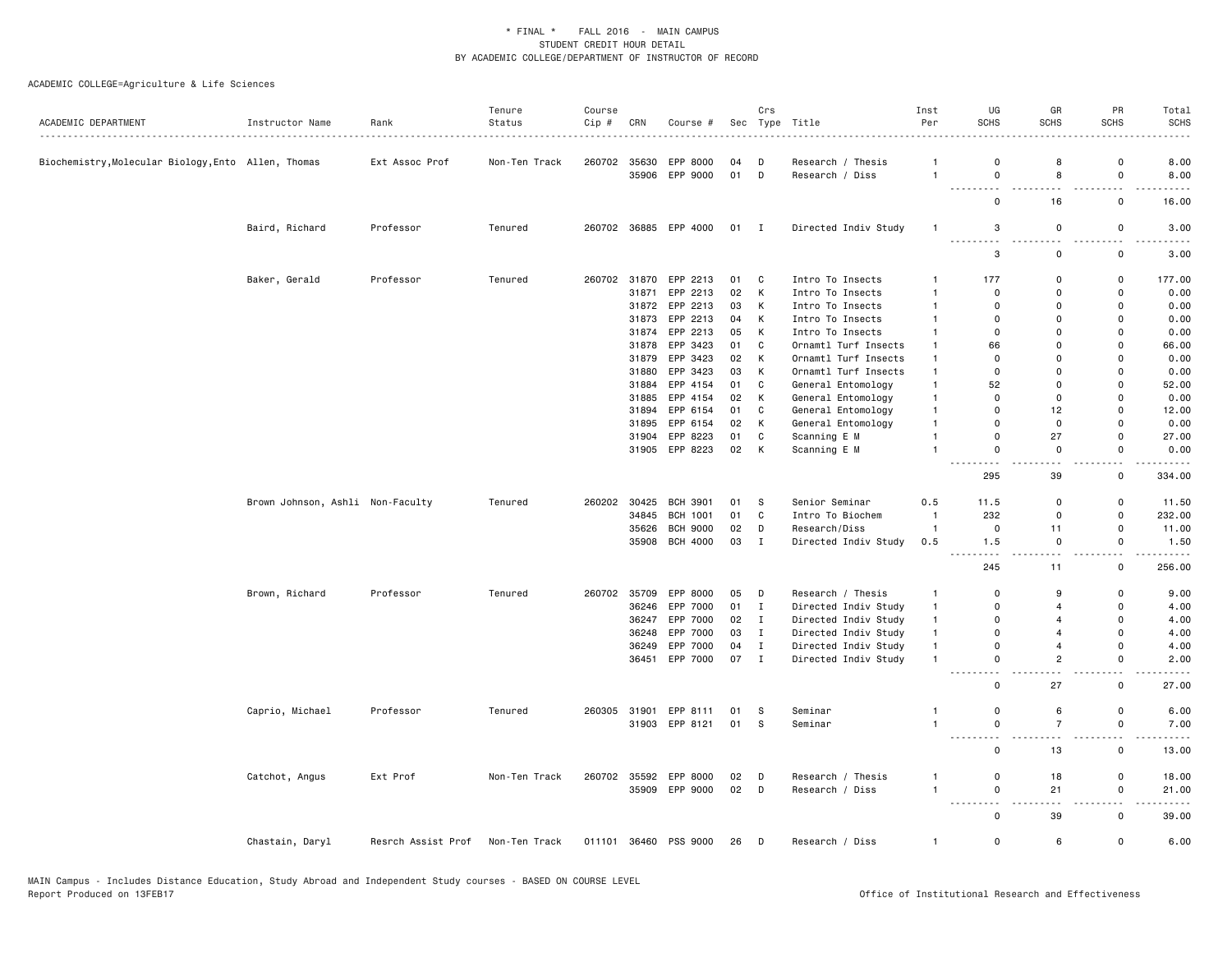| ACADEMIC DEPARTMENT                                   | Instructor Name    | Rank            | Tenure<br>Status | Course<br>Cip # | CRN          | Course #              |       | Crs            | Sec Type Title       | Inst<br>Per    | UG<br><b>SCHS</b>        | GR<br><b>SCHS</b>  | PR<br><b>SCHS</b>  | Total<br><b>SCHS</b>                |
|-------------------------------------------------------|--------------------|-----------------|------------------|-----------------|--------------|-----------------------|-------|----------------|----------------------|----------------|--------------------------|--------------------|--------------------|-------------------------------------|
|                                                       |                    | .               |                  |                 |              |                       |       |                | .                    |                |                          |                    |                    | . <b>.</b>                          |
|                                                       |                    |                 |                  |                 |              |                       |       |                |                      |                | .<br>$\Omega$            | 6                  | $\Omega$           | .<br>6.00                           |
|                                                       |                    |                 |                  |                 |              |                       |       |                |                      |                |                          |                    |                    |                                     |
| Biochemistry, Molecular Biology, Ento Goddard, Jerome |                    | Ext Prof        | Non-Ten Track    | 260702          |              | 36152 EPP 9000        | 04    | D              | Research / Diss      | $\mathbf{1}$   | 0                        | 14                 | 0                  | 14.00                               |
|                                                       |                    |                 |                  |                 | 36443        | EPP 7000              | 05    | $\mathbf{I}$   | Directed Indiv Study | $\mathbf{1}$   | $\mathbf 0$              | 3                  | $\mathbf 0$        | 3.00                                |
|                                                       |                    |                 |                  |                 |              | 36445 EPP 7000        | 06    | $\mathbf I$    | Directed Indiv Study | $\mathbf{1}$   | $\mathbf 0$              | 3                  | $\mathsf{o}$       | 3.00                                |
|                                                       |                    |                 |                  |                 |              | 36848 EPP 7000        | 09    | $\mathbf{I}$   | Directed Indiv Study | $\overline{1}$ | $\mathbf 0$              | 3                  | 0                  | 3.00                                |
|                                                       |                    |                 |                  |                 |              |                       |       |                |                      |                | <u>.</u><br>$\mathbf 0$  | <u>.</u><br>23     | $\sim$ $\sim$<br>0 | .<br>23.00                          |
|                                                       | Harris, Jeffrey    | Ext Assist Prof | Non-Ten Track    | 260702          |              | 36056 EPP 8000        | 08    | $\Box$         | Research / Thesis    | $\mathbf{1}$   | $\mathbf 0$              | 9                  | 0                  | 9.00                                |
|                                                       |                    |                 |                  |                 |              |                       |       |                |                      |                | $\mathbf 0$              | 9                  | 0                  | 9.00                                |
|                                                       | Hoffmann, Federico | Assistant Prof  | Ten Track        | 010000          | 36704        | GA 4000               | 03    | $\mathbf{I}$   | Dis in Agriculture   | -1             | 3                        | $\mathbf 0$        | $\mathbf 0$        | 3.00                                |
|                                                       |                    |                 |                  | 260202          | 30435        | <b>BCH 4503</b>       | 01    | $\mathbf c$    | Sci Comm Skills      | $\mathbf{1}$   | 189                      | $\mathbf 0$        | $\mathsf 0$        | 189.00                              |
|                                                       |                    |                 |                  |                 | 30448        | BCH 6503              | 01    | $\mathtt{C}$   | Sci Comm Skills      | $\overline{1}$ | $\mathbf 0$              | 3                  | $\mathsf 0$        | 3.00                                |
|                                                       |                    |                 |                  |                 | 35584        | <b>BCH 9000</b>       | 01    | D              | Research/Diss        | $\mathbf{1}$   | $\mathbf 0$              | $\overline{c}$     | 0                  | 2.00                                |
|                                                       |                    |                 |                  |                 |              |                       |       |                |                      |                | $\sim$<br>192            | 5                  | $\mathbf 0$        | 197.00                              |
|                                                       | King, Jonas        | Assistant Prof  | Ten Track        | 240101          | 35731        | HON 4000              | 01 I  |                | Directed Individual  | $\mathbf{1}$   | 3                        | $\mathbf 0$        | $\mathsf{o}$       | 3.00                                |
|                                                       |                    |                 |                  | 260202          | 35395        | <b>BCH 4000</b>       | 01    | $\mathbf{I}$   | Directed Indiv Study | $\mathbf{1}$   | $\overline{2}$           | 0                  | 0                  | 2.00                                |
|                                                       |                    |                 |                  |                 | 35448        | <b>BCH 4000</b>       | 02    | $\mathbf{I}$   | Directed Indiv Study | $\mathbf{1}$   | $\mathbf{1}$             | $\Omega$           | $\Omega$           | 1.00                                |
|                                                       |                    |                 |                  |                 |              | 36088 BCH 9000        | 08    | D              | Research/Diss        | $\mathbf{1}$   | $\mathbf 0$              | 3                  | $\Omega$           | 3.00                                |
|                                                       |                    |                 |                  |                 | 36318        | <b>BCH 4000</b>       | 04    | $\mathbf{I}$   | Directed Indiv Study | $\mathbf{1}$   | $\overline{1}$           | $\Omega$           | $\Omega$           | 1.00                                |
|                                                       |                    |                 |                  |                 | 36484        | <b>BCH 4000</b>       | 05    | $\mathbf{I}$   | Directed Indiv Study | $\mathbf{1}$   | $\overline{2}$           | $\Omega$           | $\Omega$           | 2.00                                |
|                                                       |                    |                 |                  |                 | 36633        | <b>BCH 7000</b>       | 04    | $\mathbf{I}$   |                      | $\mathbf{1}$   | $\mathbf 0$              | $\overline{2}$     | $\Omega$           | 2.00                                |
|                                                       |                    |                 |                  |                 |              | <b>BCH 4000</b>       | 12    | $\;$ I         | Directed Indiv Study |                | $\overline{1}$           | $\mathbf{0}$       | $\Omega$           | 1.00                                |
|                                                       |                    |                 |                  |                 | 36786        |                       |       |                | Directed Indiv Study | 0.5            |                          |                    |                    |                                     |
|                                                       |                    |                 |                  |                 | 36957        | <b>BCH 8000</b>       | 06    | D              | Research / Thesis    | $\overline{1}$ | $\mathbf 0$              | $\overline{c}$     | $\mathbf 0$        | 2.00                                |
|                                                       |                    |                 |                  |                 |              | 260702 35953 EPP 8000 | 07    | D              | Research / Thesis    | $\overline{1}$ | $\mathbf 0$<br>$\sim$    | 3                  | $\Omega$           | 3.00<br>$\sim$ $\sim$ $\sim$ $\sim$ |
|                                                       |                    |                 |                  |                 |              |                       |       |                |                      |                | 10                       | 10                 | 0                  | 20.00                               |
|                                                       | Krishnan, Natraj   | Assistant Prof  | Ten Track        | 010000          |              | 36665 GA 4000         | 02    | $\blacksquare$ | Dis in Agriculture   | $\overline{1}$ | 3<br><u>.</u>            | 0<br>- -           | 0                  | 3.00<br>.                           |
|                                                       |                    |                 |                  |                 |              |                       |       |                |                      |                | 3                        | 0                  | 0                  | 3.00                                |
|                                                       | Lawrence, Gary     | Associate Prof  | Tenured          | 260305          |              | 31902 EPP 8113        | 01    | B              | Plant Nematology     | $\mathbf{1}$   | $\mathbf 0$              | 18                 | $\mathsf{o}$       | 18.00                               |
|                                                       |                    |                 |                  | 260702          |              | 35986 EPP 9000        | 03    | $\Box$         | Research / Diss      | $\mathbf{1}$   | $\mathsf 0$<br>--------- | 9<br>$\sim$ $\sim$ | $\mathsf 0$<br>$-$ | 9.00<br>$\cdots$                    |
|                                                       |                    |                 |                  |                 |              |                       |       |                |                      |                | $\mathbf 0$              | 27                 | $\mathbf 0$        | 27.00                               |
|                                                       | Li, Jiaxu          | Associate Prof  | Tenured          |                 |              | 260202 30426 BCH 4013 | 01    | C              | Principles of Bioche | $\overline{1}$ | 585                      | 0                  | 0                  | 585.00                              |
|                                                       |                    |                 |                  |                 | 36067        | <b>BCH 9000</b>       | 06    | D              | Research/Diss        | $\mathbf{1}$   | $\mathbf 0$              | 6                  | $\mathsf{o}$       | 6.00                                |
|                                                       |                    |                 |                  |                 | 36076        | <b>BCH 8000</b>       | 03    | D              | Research / Thesis    | $\mathbf{1}$   | $\mathbf 0$              | $\mathbf{1}$       | $\mathsf{o}$       | 1.00                                |
|                                                       |                    |                 |                  |                 | 36533        | <b>BCH 7000</b>       | 02    | $\;$ I         | Directed Indiv Study | $\mathbf{1}$   | $\mathsf 0$              | 3                  | $\mathsf 0$        | 3.00                                |
|                                                       |                    |                 |                  |                 |              | 36561 BCH 7000        | 03    | $\mathbf{I}$   | Directed Indiv Study | $\mathbf{1}$   | $\mathbf 0$              | $\overline{c}$     | $\mathbf 0$        | 2.00                                |
|                                                       |                    |                 |                  |                 |              |                       |       |                |                      |                | 585                      | 12                 | $\sim$ $\sim$<br>0 | $\sim$ $\sim$ $\sim$<br>597.00      |
|                                                       | Lu, Shien          | Professor       | Tenured          | 011105          | 35212        | EPP 1001              | F01 C |                | First Year Experienc | $\mathbf{1}$   | 13                       | $\Omega$           | 0                  | 13.00                               |
|                                                       |                    |                 |                  |                 | 260305 31881 | EPP 4113              | 01    | C              | Principles of Plant  | $\mathbf{1}$   | 132                      | $\mathbf{0}$       | $\mathbf 0$        | 132.00                              |
|                                                       |                    |                 |                  |                 |              | 31882 EPP 4113        | 02    | K              | Principles of Plant  | $\overline{1}$ | $\Omega$                 | $\mathbf{0}$       | $\Omega$           | 0.00                                |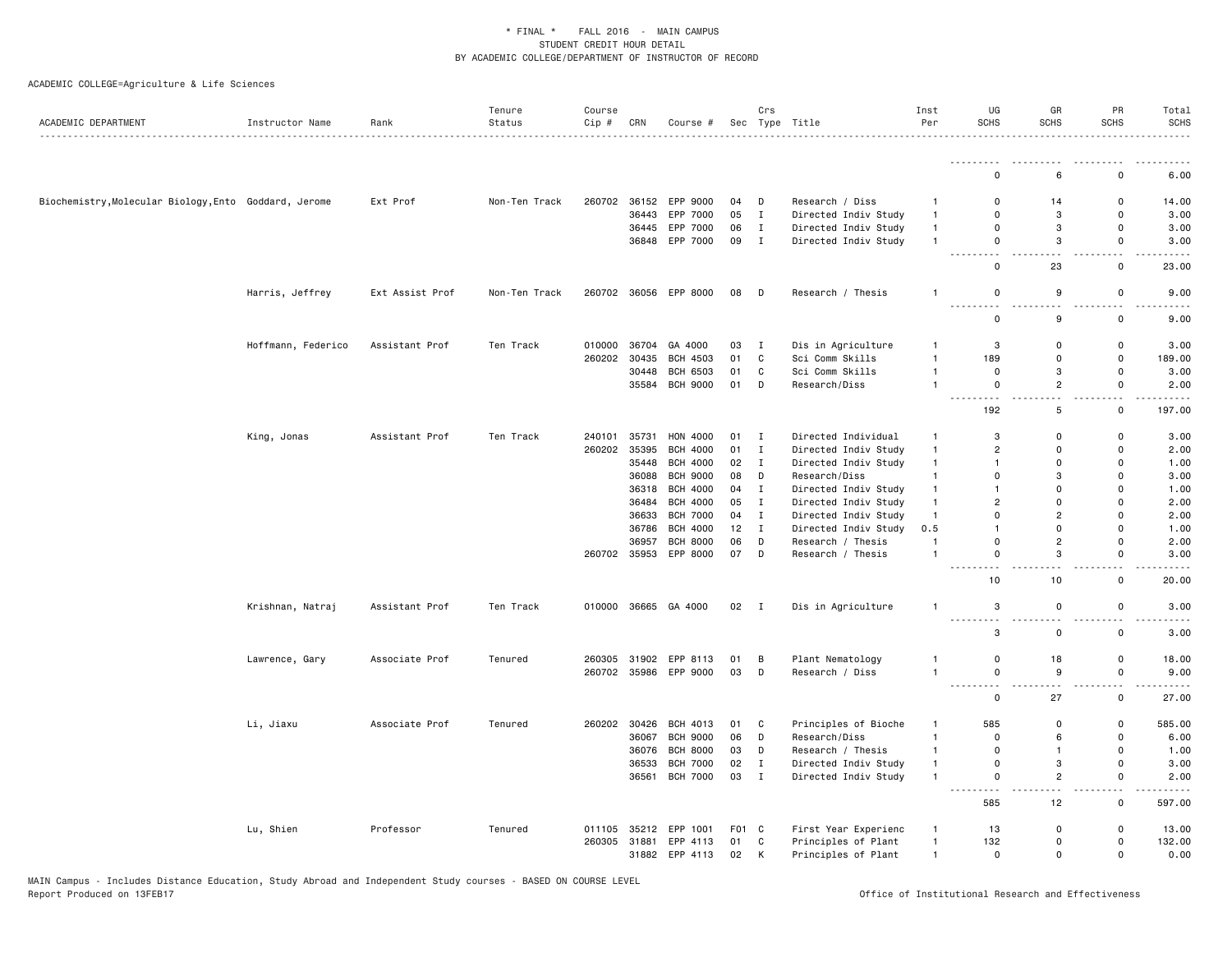| ACADEMIC DEPARTMENT                             | Instructor Name  | Rank           | Tenure<br>Status | Course<br>Cip# | CRN            | Course #                           |                  | Crs                          | Sec Type Title                               | Inst<br>Per                    | UG<br><b>SCHS</b>                                                                                                                                      | GR<br><b>SCHS</b>         | PR<br><b>SCHS</b>          | Total<br><b>SCHS</b> |
|-------------------------------------------------|------------------|----------------|------------------|----------------|----------------|------------------------------------|------------------|------------------------------|----------------------------------------------|--------------------------------|--------------------------------------------------------------------------------------------------------------------------------------------------------|---------------------------|----------------------------|----------------------|
| Biochemistry, Molecular Biology, Ento Lu, Shien |                  | Professor      | Tenured          | 260305         | 31883          | EPP 4113                           | 03               | Κ                            | Principles of Plant                          | $\mathbf{1}$                   | $\Omega$                                                                                                                                               | $\mathbf 0$               | $\mathbf 0$                | 0.00                 |
|                                                 |                  |                |                  |                | 31891          | EPP 6113                           | 01               | C                            | Principles of Plant                          | $\mathbf{1}$                   | 0                                                                                                                                                      | 3                         | $\mathbf 0$                | 3.00                 |
|                                                 |                  |                |                  |                | 31893          | EPP 6113                           | 03               | Κ                            | Principles of Plant                          | $\mathbf{1}$                   | 0                                                                                                                                                      | 0                         | $\mathbf 0$                | 0.00                 |
|                                                 |                  |                |                  | 260702         |                | 35610 EPP 8000                     | 03               | D                            | Research / Thesis                            | $\mathbf{1}$                   | $\mathsf 0$                                                                                                                                            | 8                         | $\mathsf 0$                | 8.00                 |
|                                                 |                  |                |                  |                |                |                                    |                  |                              |                                              |                                | .<br>145                                                                                                                                               | L.<br>11                  | . .<br>$\mathbf 0$         | 156.00               |
|                                                 | Ma, Din-Pow      | Professor      | Tenured          | 260202         |                | 30452 BCH 8101                     | 01               | s.                           | Seminar                                      | 1                              | $\Omega$                                                                                                                                               | 6                         | $\mathbf 0$                | 6.00                 |
|                                                 |                  |                |                  |                | 36208          | <b>BCH 9000</b>                    | 10               | D                            | Research/Diss                                | $\mathbf{1}$                   | 0                                                                                                                                                      | 9                         | $\mathbf 0$                | 9.00                 |
|                                                 |                  |                |                  |                | 36214          | BCH 8000                           | 04               | D                            | Research / Thesis                            | $\mathbf{1}$                   | 0                                                                                                                                                      | 3                         | $\mathbf 0$                | 3.00                 |
|                                                 |                  |                |                  |                |                | 36509 BCH 7000                     | 01               | $\mathbf{I}$                 | Directed Indiv Study                         | $\mathbf{1}$                   | 0                                                                                                                                                      | 3<br>a a                  | $\mathsf 0$<br>a an        | 3.00                 |
|                                                 |                  |                |                  |                |                |                                    |                  |                              |                                              |                                | $\Omega$                                                                                                                                               | 21                        | $\mathbf 0$                | 21.00                |
|                                                 | Meyer, Florencia | Assistant Prof | Ten Track        |                |                | 260202 30444 BCH 6333              | 01               | C                            | Adv Forensic Science                         | $\mathbf{1}$                   | $\Omega$                                                                                                                                               | 6                         | $\mathbf 0$                | 6.00                 |
|                                                 |                  |                |                  |                | 36634          | <b>BCH 8000</b>                    | 05               | D                            | Research / Thesis                            | $\mathbf{1}$                   | 0                                                                                                                                                      | 3                         | $\mathbf 0$                | 3.00                 |
|                                                 |                  |                |                  |                | 36786          | <b>BCH 4000</b>                    | 12               | $\mathbf{I}$                 | Directed Indiv Study                         | 0.5                            | $\overline{1}$                                                                                                                                         | 0                         | $\mathbf 0$                | 1.00                 |
|                                                 |                  |                |                  | 400510         | 30430<br>30431 | BCH 4333<br>BCH 4333               | 01<br>HO1 C      | $\mathtt{C}$                 | Adv Forensic Science<br>Adv Forensic Science | $\mathbf{1}$<br>$\overline{1}$ | 30<br>3                                                                                                                                                | 0<br>$\mathsf{o}$         | $\mathsf 0$<br>$\mathbf 0$ | 30.00<br>3.00        |
|                                                 |                  |                |                  |                |                |                                    |                  |                              |                                              |                                | $\sim$ $\sim$                                                                                                                                          | $\sim$                    | $\overline{\phantom{0}}$   |                      |
|                                                 |                  |                |                  |                |                |                                    |                  |                              |                                              |                                | 34                                                                                                                                                     | 9                         | $\mathbf 0$                | 43.00                |
|                                                 | Musser, Fred     | Professor      | Tenured          |                | 260702 31887   | EPP 4234                           | 01               | C                            | Field Crop Insect                            | $\mathbf{1}$                   | 92                                                                                                                                                     | $\mathbf 0$               | $\mathbf 0$                | 92.00                |
|                                                 |                  |                |                  |                | 31888          | EPP 4234                           | 02               | К                            | Field Crop Insect                            | $\mathbf{1}$                   | $\Omega$                                                                                                                                               | 0                         | $\mathbf 0$                | 0.00                 |
|                                                 |                  |                |                  |                | 31897          | EPP 6234                           | 01               | C                            | Field Crop Insect                            | $\mathbf{1}$                   | 0                                                                                                                                                      | 28                        | $\mathbf 0$                | 28.00                |
|                                                 |                  |                |                  |                | 31898          | EPP 6234                           | 02               | Κ                            | Field Crop Insect                            | $\mathbf{1}$                   | 0                                                                                                                                                      | 0                         | $\Omega$                   | 0.00                 |
|                                                 |                  |                |                  |                | 35627          | EPP 6234                           | 03               | К                            | Field Crop Insect                            | $\mathbf{1}$                   | 0                                                                                                                                                      | $\mathbf 0$               | $\mathbf 0$                | 0.00                 |
|                                                 |                  |                |                  |                |                | 35628 EPP 4234                     | 03               | К                            | Field Crop Insect                            | $\mathbf{1}$                   | $\Omega$<br>$\sim$ $\sim$<br>$\frac{1}{2} \left( \frac{1}{2} \right) \left( \frac{1}{2} \right) \left( \frac{1}{2} \right) \left( \frac{1}{2} \right)$ | $\Omega$<br>$\sim$        | $\Omega$<br>$\sim$         | 0.00                 |
|                                                 |                  |                |                  |                |                |                                    |                  |                              |                                              |                                | 92                                                                                                                                                     | 28                        | $\mathsf 0$                | 120.00               |
|                                                 | Peng, Zhaohua    | Professor      | Tenured          | 260202         | 35907          | <b>BCH 9000</b>                    | 05               | D                            | Research/Diss                                | $\mathbf{1}$                   | $\mathsf 0$                                                                                                                                            | 9                         | $\mathsf 0$                | 9.00                 |
|                                                 |                  |                |                  | 260204         | 30451          | <b>BCH 6713</b>                    | 01               | $\mathbf C$                  | Molecular Biology                            | $\mathbf{1}$                   | 0                                                                                                                                                      | 57                        | $\mathbf 0$                | 57.00                |
|                                                 |                  |                |                  | 260210         | 30440          | BCH 4713                           | 01               | $\mathtt{C}$                 | Molecular Biology                            | $\mathbf{1}$                   | 198                                                                                                                                                    | $\mathbf 0$               | $\mathsf 0$                | 198.00               |
|                                                 |                  |                |                  |                | 30441          | BCH 4713                           | HO1 C            |                              | Honors Molecular Bio                         | $\mathbf{1}$                   | 3<br>$\sim$ $\sim$ $\sim$<br>$\sim$ $\sim$                                                                                                             | $\Omega$<br>$\sim$ $\sim$ | $\Omega$<br>$\sim$ $\sim$  | 3.00<br>.            |
|                                                 |                  |                |                  |                |                |                                    |                  |                              |                                              |                                | 201                                                                                                                                                    | 66                        | 0                          | 267.00               |
|                                                 | Popescu, Sorina  | Assistant Prof | Ten Track        | 260202         | 30436          | <b>BCH 4603</b>                    | 01               | C                            | Gen Biochem                                  | $\mathbf{1}$                   | 255                                                                                                                                                    | $\mathsf{o}$              | $\mathsf 0$                | 255.00               |
|                                                 |                  |                |                  |                | 30437          | <b>BCH 4603</b>                    | H <sub>0</sub> 1 | $\mathbf{C}$                 | Honors Gen Biochem                           | $\mathbf{1}$                   | 24                                                                                                                                                     | $\mathbf 0$               | $\mathbf 0$                | 24.00                |
|                                                 |                  |                |                  |                | 30449<br>35109 | <b>BCH 6603</b><br><b>BCH 8990</b> | 01               | $\mathtt{C}$<br>$\mathbb{C}$ | Gen Biochem                                  | $\mathbf{1}$<br>$\mathbf{1}$   | $\Omega$<br>$\Omega$                                                                                                                                   | 60<br>39                  | $\mathbf 0$<br>$\Omega$    | 60.00<br>39.00       |
|                                                 |                  |                |                  |                | 36068          | <b>BCH 9000</b>                    | 01<br>07         | D                            | Special Topic In BCH<br>Research/Diss        | $\mathbf{1}$                   | $\Omega$                                                                                                                                               | 6                         | $\Omega$                   | 6.00                 |
|                                                 |                  |                |                  |                | 36562          | <b>BCH 4000</b>                    | 06               | $\mathbf{I}$                 | Directed Indiv Study                         | $\mathbf{1}$                   | 3                                                                                                                                                      | $\Omega$                  | $\Omega$                   | 3.00                 |
|                                                 |                  |                |                  |                | 36628          | BCH 4000                           | 07               | $\mathbf{I}$                 | Directed Indiv Study                         | $\mathbf{1}$                   | 3                                                                                                                                                      | $\mathbf 0$               | $\overline{0}$             | 3.00                 |
|                                                 |                  |                |                  |                | 36719          | <b>BCH 4000</b>                    | 10               | $\mathbf{I}$                 | Directed Indiv Study                         | $\mathbf{1}$                   | $\overline{c}$                                                                                                                                         | 0                         | $\mathbf 0$                | 2.00                 |
|                                                 |                  |                |                  |                |                | 36740 BCH 4000                     | $11 \quad I$     |                              | Directed Indiv Study                         | $\mathbf{1}$                   | 3                                                                                                                                                      | 0                         | $\mathbf 0$                | 3.00                 |
|                                                 |                  |                |                  |                |                |                                    |                  |                              |                                              |                                | $\sim$ $\sim$<br>290                                                                                                                                   | 105                       | . .<br>$\mathsf 0$         | 395.00               |
|                                                 | Riggins, John    | Associate Prof | Tenured          |                | 260702 31875   | EPP 3124                           | 01               | C                            | Forest Pest Mgt                              | $\mathbf{1}$                   | 164                                                                                                                                                    | $\Omega$                  | $\mathbf 0$                | 164.00               |
|                                                 |                  |                |                  |                | 31876          | EPP 3124                           | 02               | К                            | Forest Pest Mgt                              | $\mathbf{1}$                   | $\Omega$                                                                                                                                               | $\Omega$                  | $\overline{0}$             | 0.00                 |
|                                                 |                  |                |                  |                | 31877          | EPP 3124                           | 03               | Κ                            | Forest Pest Mgt                              | $\mathbf{1}$                   | $\mathbf 0$                                                                                                                                            | 0                         | $\mathbf 0$                | 0.00                 |
|                                                 |                  |                |                  |                | 35587          | EPP 8000                           | 01               | D                            | Research / Thesis                            | $\mathbf{1}$                   | $\Omega$                                                                                                                                               | 20                        | $\mathbf 0$                | 20.00                |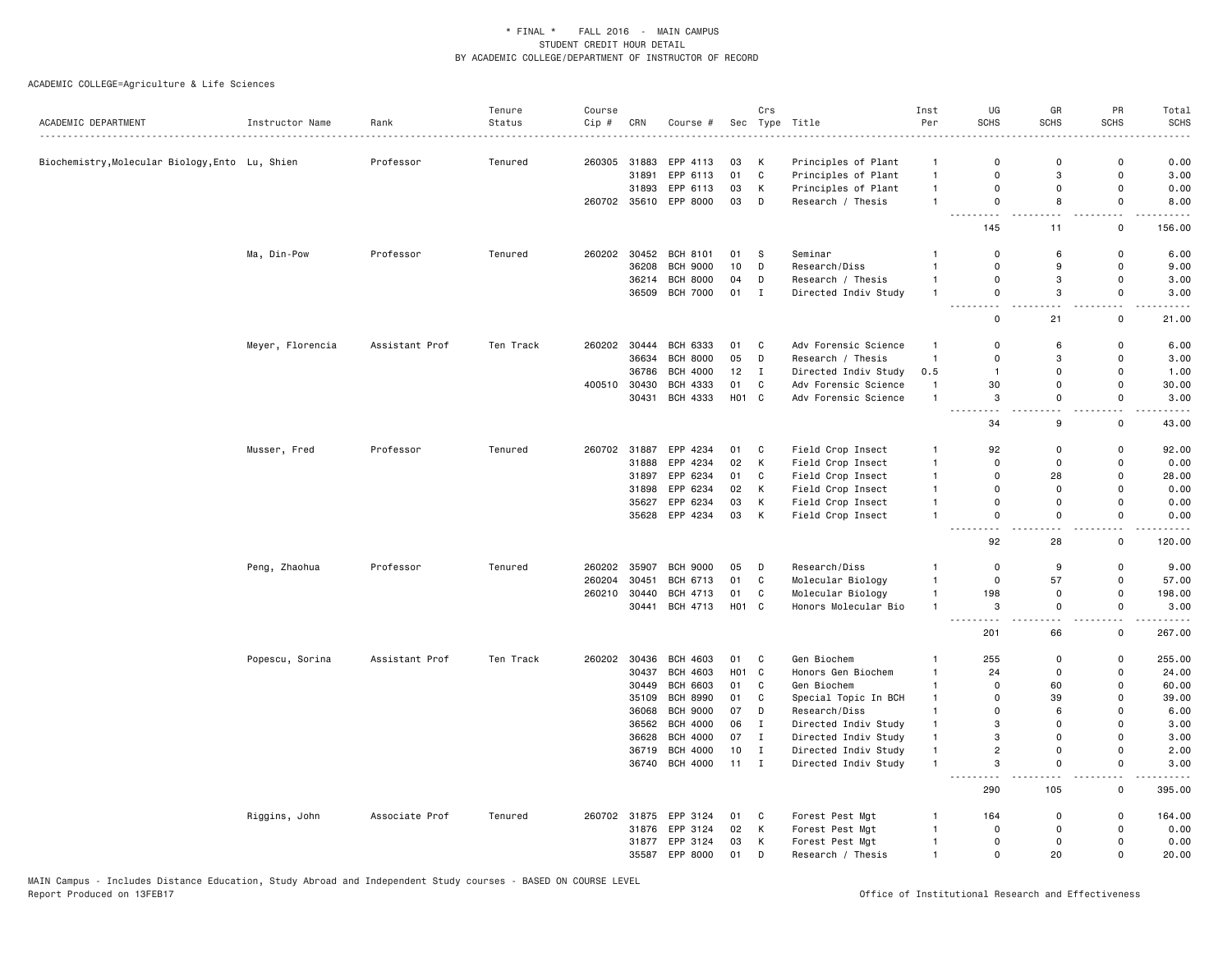| ACADEMIC DEPARTMENT                                | Instructor Name                        | Rank               | Tenure<br>Status | Course<br>Cip # | CRN   | Course #              |                  | Crs         | Sec Type Title       | Inst<br>Per    | UG<br><b>SCHS</b>           | GR<br><b>SCHS</b>   | PR<br><b>SCHS</b>             | Total<br><b>SCHS</b><br>.                                                                                                                                                                                                                                                                                                                                                                                     |
|----------------------------------------------------|----------------------------------------|--------------------|------------------|-----------------|-------|-----------------------|------------------|-------------|----------------------|----------------|-----------------------------|---------------------|-------------------------------|---------------------------------------------------------------------------------------------------------------------------------------------------------------------------------------------------------------------------------------------------------------------------------------------------------------------------------------------------------------------------------------------------------------|
|                                                    |                                        |                    |                  |                 |       |                       |                  |             |                      |                | .                           |                     |                               |                                                                                                                                                                                                                                                                                                                                                                                                               |
|                                                    |                                        |                    |                  |                 |       |                       |                  |             |                      |                | 164                         | 20                  | 0                             | 184.00                                                                                                                                                                                                                                                                                                                                                                                                        |
| Biochemistry, Molecular Biology, Ento Shan, Xueyan |                                        | Resrch Assist Prof | Non-Ten Track    | 010000          | 36555 | GA 4000               | 01               | I           | Dis in Agriculture   | $\overline{1}$ | 3                           | $\mathbf 0$         | 0                             | 3.00                                                                                                                                                                                                                                                                                                                                                                                                          |
|                                                    |                                        |                    |                  | 260202          | 30432 | <b>BCH 4414</b>       | 01               | C           | Protein Methods      | 0.5            | 130                         | $\Omega$            | $\Omega$                      | 130.00                                                                                                                                                                                                                                                                                                                                                                                                        |
|                                                    |                                        |                    |                  |                 | 30433 | <b>BCH 4414</b>       | 02               | К           | Protein Methods      | 0.5            | 0                           | 0                   | 0                             | 0.00                                                                                                                                                                                                                                                                                                                                                                                                          |
|                                                    |                                        |                    |                  |                 | 30434 | BCH 4414              | 03               | К           | Protein Methods      | 0.5            | $\Omega$                    | $\Omega$            | 0                             | 0.00                                                                                                                                                                                                                                                                                                                                                                                                          |
|                                                    |                                        |                    |                  |                 | 30445 | BCH 6414              | 01               | C           | Protein Methods      | 0.5            | $\Omega$                    | 8                   | $\Omega$                      | 8.00                                                                                                                                                                                                                                                                                                                                                                                                          |
|                                                    |                                        |                    |                  |                 | 30446 | BCH 6414              | 02               | К           | Protein Methods      | 0.5            | 0                           | $\mathbf 0$         | 0                             | 0.00                                                                                                                                                                                                                                                                                                                                                                                                          |
|                                                    |                                        |                    |                  |                 | 30447 | BCH 6414              | 03               | К           | Protein Methods      | 0.5            | $\Omega$                    | $\Omega$            | $\Omega$                      | 0.00                                                                                                                                                                                                                                                                                                                                                                                                          |
|                                                    |                                        |                    |                  |                 | 35585 | <b>BCH 8000</b>       | 01               | D           | Research / Thesis    | $\mathbf{1}$   | 0                           | 3                   | 0                             | 3.00                                                                                                                                                                                                                                                                                                                                                                                                          |
|                                                    |                                        |                    |                  |                 |       | 36860 BCH 7000        | 05               | $\mathbf I$ | Directed Indiv Study | $\mathbf{1}$   | 0                           | 3                   | 0                             | 3.00                                                                                                                                                                                                                                                                                                                                                                                                          |
|                                                    |                                        |                    |                  |                 |       |                       |                  |             |                      |                | 133                         | 14                  | $\mathsf{o}$                  | 147.00                                                                                                                                                                                                                                                                                                                                                                                                        |
|                                                    | Sparks, Darrell                        | Associate Prof     | Tenured          | 260202          | 30425 | <b>BCH 3901</b>       | 01               | s           | Senior Seminar       | 0.5            | 11.5                        | $\Omega$            | $\mathsf{o}$                  | 11.50                                                                                                                                                                                                                                                                                                                                                                                                         |
|                                                    |                                        |                    |                  |                 | 30427 | BCH 4013              | H <sub>0</sub> 1 | C           | Principles of BCH-Ho | $\overline{1}$ | 75                          | $\mathbf 0$         | $\mathbf 0$                   | 75.00                                                                                                                                                                                                                                                                                                                                                                                                         |
|                                                    |                                        |                    |                  |                 | 30442 | BCH 6013              | 01               | C           | Principles of Bioche | $\mathbf{1}$   | 0                           | 36                  | 0                             | 36.00                                                                                                                                                                                                                                                                                                                                                                                                         |
|                                                    |                                        |                    |                  | 260707          |       | 35919 PHY 9000        | 05               | D           | Research / Diss      | $\mathbf{1}$   | 0                           | 9                   | 0                             | 9.00                                                                                                                                                                                                                                                                                                                                                                                                          |
|                                                    |                                        |                    |                  |                 |       |                       |                  |             |                      |                | <u>.</u><br>86.5            | $\sim$ $\sim$<br>45 | $\sim$ $\sim$<br>0            | 131.50                                                                                                                                                                                                                                                                                                                                                                                                        |
|                                                    | Tomaso-Peterson, Mar Resrch Assoc Prof |                    | Non-Ten Track    | 260305          | 31889 | EPP 4523              | 01               | C           | Turfgrass Diseases   | $\mathbf{1}$   | 15                          | 0                   | 0                             | 15.00                                                                                                                                                                                                                                                                                                                                                                                                         |
|                                                    |                                        |                    |                  |                 | 31890 | EPP 4523              | 02               | К           | Turfgrass Diseases   | $\mathbf{1}$   | 0                           | 0                   | 0                             | 0.00                                                                                                                                                                                                                                                                                                                                                                                                          |
|                                                    |                                        |                    |                  |                 | 31899 | EPP 6523              | 01               | C           | Turfgrass Diseases   | $\mathbf{1}$   | $\mathbf 0$                 | 3                   | 0                             | 3.00                                                                                                                                                                                                                                                                                                                                                                                                          |
|                                                    |                                        |                    |                  |                 | 31900 | EPP 6523              | 02               | K           | Turfgrass Diseases   | $\mathbf{1}$   | 0                           | 0                   | 0                             | 0.00                                                                                                                                                                                                                                                                                                                                                                                                          |
|                                                    |                                        |                    |                  | 260702          |       | 35871 EPP 8000        | 06               | D           | Research / Thesis    | $\mathbf{1}$   | 0                           | 8                   | 0                             | 8.00                                                                                                                                                                                                                                                                                                                                                                                                          |
|                                                    |                                        |                    |                  |                 |       |                       |                  |             |                      |                | $\sim$ $\sim$<br>15         | $\sim$ $\sim$<br>11 | $\sim$ $\sim$<br>$\mathsf{o}$ | 26.00                                                                                                                                                                                                                                                                                                                                                                                                         |
|                                                    | Vance, Carrie                          | Resrch Assist Prof | Non-Ten Track    | 260202          | 30438 | BCH 4613              | 01               | C           | Gen Biochem          | -1             | 66                          | $\mathbf 0$         | $\mathsf{o}$                  | 66.00                                                                                                                                                                                                                                                                                                                                                                                                         |
|                                                    |                                        |                    |                  |                 | 30450 | BCH 6613              | 01               | C           | Gen Biochem          | $\mathbf{1}$   | 0                           | 21                  | 0                             | 21.00                                                                                                                                                                                                                                                                                                                                                                                                         |
|                                                    |                                        |                    |                  |                 |       | 35676 BCH 8000        | 02               | D           | Research / Thesis    | $\mathbf{1}$   | $\Omega$                    | 6                   | 0                             | 6.00                                                                                                                                                                                                                                                                                                                                                                                                          |
|                                                    |                                        |                    |                  |                 | 36629 | <b>BCH 4000</b>       | 08               | Ι.          | Directed Indiv Study | $\mathbf{1}$   | $\overline{c}$              | $\mathbf 0$         | $\mathsf{o}$                  | 2.00                                                                                                                                                                                                                                                                                                                                                                                                          |
|                                                    |                                        |                    |                  |                 |       | 36632 BCH 4000        | 09               | $\mathbf I$ | Directed Indiv Study | $\mathbf{1}$   | $\overline{2}$              | $\mathbf 0$         | $\mathsf{o}$                  | 2.00                                                                                                                                                                                                                                                                                                                                                                                                          |
|                                                    |                                        |                    |                  |                 |       |                       |                  |             |                      |                | $- - -$<br>.<br>70          | $\sim$ $\sim$<br>27 | $ -$<br>$\mathsf 0$           | 97.00                                                                                                                                                                                                                                                                                                                                                                                                         |
|                                                    | Willeford, Kenneth                     | Professor          | Tenured          |                 |       | 260202 30432 BCH 4414 | 01               | C           | Protein Methods      | 0.5            | 130                         | 0                   | 0                             | 130.00                                                                                                                                                                                                                                                                                                                                                                                                        |
|                                                    |                                        |                    |                  |                 | 30433 | <b>BCH 4414</b>       | 02               | К           | Protein Methods      | 0.5            | 0                           | $\Omega$            | $\mathbf 0$                   | 0.00                                                                                                                                                                                                                                                                                                                                                                                                          |
|                                                    |                                        |                    |                  |                 | 30434 | BCH 4414              | 03               | К           | Protein Methods      | 0.5            | 0                           | $\mathbf 0$         | $\Omega$                      | 0.00                                                                                                                                                                                                                                                                                                                                                                                                          |
|                                                    |                                        |                    |                  |                 | 30445 | BCH 6414              | 01               | C           | Protein Methods      | 0.5            | $\Omega$                    | 8                   | $\Omega$                      | 8.00                                                                                                                                                                                                                                                                                                                                                                                                          |
|                                                    |                                        |                    |                  |                 | 30446 | BCH 6414              | 02               | К           | Protein Methods      | 0.5            | $\Omega$                    | $\Omega$            | $\Omega$                      | 0.00                                                                                                                                                                                                                                                                                                                                                                                                          |
|                                                    |                                        |                    |                  |                 |       | 30447 BCH 6414        | 03               | К           | Protein Methods      | 0.5            | $\Omega$                    | $\mathbf 0$         | 0                             | 0.00                                                                                                                                                                                                                                                                                                                                                                                                          |
|                                                    |                                        |                    |                  |                 | 35631 | <b>BCH 9000</b>       | 04               | D           | Research/Diss        | $\mathbf{1}$   | 0                           | 24                  | 0                             | 24.00                                                                                                                                                                                                                                                                                                                                                                                                         |
|                                                    |                                        |                    |                  |                 |       |                       |                  |             |                      |                | $\sim$ $\sim$ $\sim$<br>130 | .<br>32             | $\sim$<br>$\mathsf{o}$        | 162.00                                                                                                                                                                                                                                                                                                                                                                                                        |
| ----------------------------------                 |                                        |                    |                  |                 |       |                       |                  |             |                      |                | =========                   | $=$ ========        | =========                     | ==========                                                                                                                                                                                                                                                                                                                                                                                                    |
| Biochemistry, Molecular Biology, Ento              |                                        |                    |                  |                 |       |                       |                  |             |                      |                | 2693.5                      | 626                 | $\Omega$                      | 3319.50                                                                                                                                                                                                                                                                                                                                                                                                       |
| -----------------------------------                |                                        |                    |                  |                 |       |                       |                  |             |                      |                | <b>EBEREERS</b>             | =========           | - =========                   | $\begin{minipage}{0.9\linewidth} \hspace*{-0.2cm} \textbf{if} \hspace*{0.2cm} \textbf{if} \hspace*{0.2cm} \textbf{if} \hspace*{0.2cm} \textbf{if} \hspace*{0.2cm} \textbf{if} \hspace*{0.2cm} \textbf{if} \hspace*{0.2cm} \textbf{if} \hspace*{0.2cm} \textbf{if} \hspace*{0.2cm} \textbf{if} \hspace*{0.2cm} \textbf{if} \hspace*{0.2cm} \textbf{if} \hspace*{0.2cm} \textbf{if} \hspace*{0.2cm} \textbf{if$ |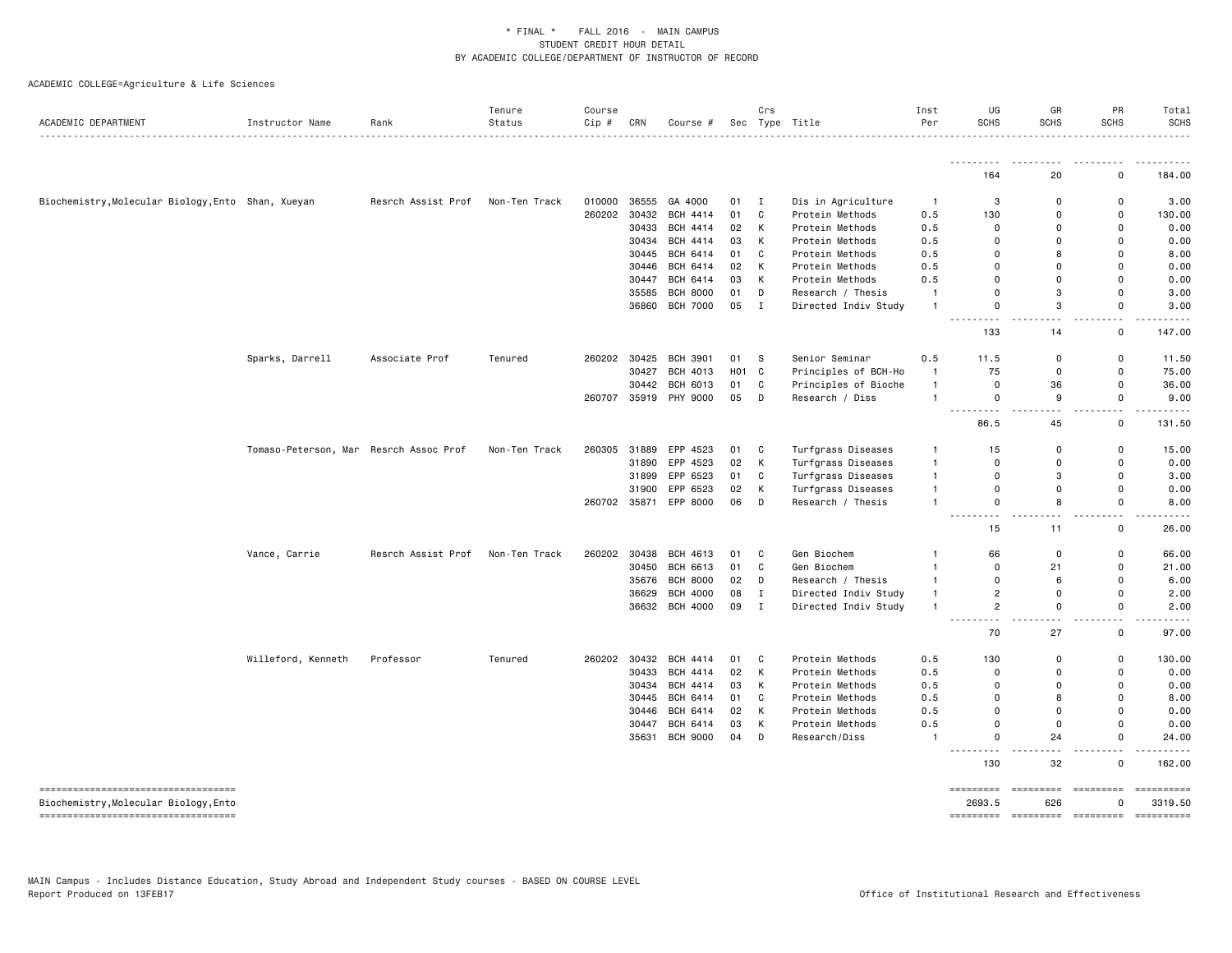|                                                    |                  |                | Tenure         | Course |       |                       |       | Crs          |                      | Inst           | UG                                                                                                                                              | GR                                         | PR                                      | Total                                                                                                                                                               |
|----------------------------------------------------|------------------|----------------|----------------|--------|-------|-----------------------|-------|--------------|----------------------|----------------|-------------------------------------------------------------------------------------------------------------------------------------------------|--------------------------------------------|-----------------------------------------|---------------------------------------------------------------------------------------------------------------------------------------------------------------------|
| ACADEMIC DEPARTMENT                                | Instructor Name  | Rank           | Status         | Cip #  | CRN   | Course #              |       |              | Sec Type Title<br>.  | Per            | <b>SCHS</b>                                                                                                                                     | <b>SCHS</b>                                | <b>SCHS</b>                             | <b>SCHS</b><br>$\frac{1}{2} \left( \frac{1}{2} \right) \left( \frac{1}{2} \right) \left( \frac{1}{2} \right) \left( \frac{1}{2} \right) \left( \frac{1}{2} \right)$ |
| Food Science, Nutrition & Health Pr Allsopp, Marie |                  | Assistant Prof | Ten Track      | 190501 | 32151 | FNH 4373              | 01    | C            | NTR Ed & Counsel Ski | $\mathbf{1}$   | 84                                                                                                                                              | $\mathbf 0$                                | 0                                       | 84.00                                                                                                                                                               |
|                                                    |                  |                |                | 190504 | 32141 | FNH 3701              | 01    | s            | NTR Professional Dev | $\mathbf{1}$   | 26                                                                                                                                              | $\mathbf 0$                                | $\mathsf 0$                             | 26.00                                                                                                                                                               |
|                                                    |                  |                |                | 513102 |       | 32164 FNH 6373        | 01    | C            | NTR Ed & Counsel Ski | $\overline{1}$ | $\mathbf 0$                                                                                                                                     | 3                                          | 0                                       | 3.00                                                                                                                                                                |
|                                                    |                  |                |                |        |       |                       |       |              |                      |                | .                                                                                                                                               | $\sim$ $\sim$                              | $\sim$ $\sim$                           | .                                                                                                                                                                   |
|                                                    |                  |                |                |        |       |                       |       |              |                      |                | 110                                                                                                                                             | 3                                          | 0                                       | 113.00                                                                                                                                                              |
|                                                    | Ball, Carol      | Non-Faculty    | Not Applicable | 190504 | 32131 | <b>FNH 2283</b>       | 01    | C            | Child Health & Nutri | $\overline{1}$ | 36                                                                                                                                              | $\mathbf 0$                                | 0                                       | 36.00                                                                                                                                                               |
|                                                    |                  |                |                |        | 32565 | HS 2283               | 01 C  |              | Child Health & Nutri | $\overline{1}$ | 117<br>.                                                                                                                                        | $\mathbf 0$<br>$-$                         | $\mathsf 0$<br>$-$                      | 117.00<br>.                                                                                                                                                         |
|                                                    |                  |                |                |        |       |                       |       |              |                      |                | 153                                                                                                                                             | $\mathsf 0$                                | 0                                       | 153.00                                                                                                                                                              |
|                                                    | Byrd, Sylvia     | Professor      | Tenured        | 190501 | 32128 | <b>FNH 2203</b>       | 01    | B            | Science of Food Prep | $\overline{1}$ | 87                                                                                                                                              | $\mathbf 0$                                | 0                                       | 87.00                                                                                                                                                               |
|                                                    |                  |                |                | 190599 | 35166 | <b>FNH 8000</b>       | 01    | D            | Research/Thesis      | $\overline{1}$ | $\mathbf 0$                                                                                                                                     | 6                                          | 0                                       | 6.00                                                                                                                                                                |
|                                                    |                  |                |                |        | 35181 | <b>FNH 9000</b>       | 09    | D            | Research/Diss        | $\overline{1}$ | $\mathbf 0$                                                                                                                                     | 3                                          | $\mathsf 0$                             | 3.00                                                                                                                                                                |
|                                                    |                  |                |                |        |       | 240101 32548 HON 4093 | H06 E |              | Honors Thesis        | $\overline{1}$ | 3<br>$\sim$ $\sim$<br>$\frac{1}{2} \left( \frac{1}{2} \right) \left( \frac{1}{2} \right) \left( \frac{1}{2} \right) \left( \frac{1}{2} \right)$ | $\mathbf 0$<br>и.                          | $\mathbf 0$<br>$\overline{\phantom{0}}$ | 3.00                                                                                                                                                                |
|                                                    |                  |                |                |        |       |                       |       |              |                      |                | 90                                                                                                                                              | 9                                          | $\mathbf 0$                             | 99.00                                                                                                                                                               |
|                                                    | Chang, Kow-Ching | Professor      | Tenured        | 190599 |       | 35167 FNH 8000        | 02    | $\Box$       | Research/Thesis      | $\overline{1}$ | $\mathbf 0$                                                                                                                                     | $\overline{1}$                             | 0                                       | 1.00                                                                                                                                                                |
|                                                    |                  |                |                |        | 35182 | <b>FNH 9000</b>       | 10    | D            | Research/Diss        | $\overline{1}$ | $\mathbf 0$                                                                                                                                     | $\overline{7}$                             | 0                                       | 7.00                                                                                                                                                                |
|                                                    |                  |                |                |        |       | 240101 32547 HON 4093 | H05 E |              | Honors Thesis        | 0.5            | 1.5<br>$\sim$ $\sim$ $\sim$<br>$\frac{1}{2}$                                                                                                    | $\mathbf 0$<br>$\sim$ $\sim$               | $\mathsf 0$<br>$ -$                     | 1.50<br>.                                                                                                                                                           |
|                                                    |                  |                |                |        |       |                       |       |              |                      |                | 1.5                                                                                                                                             | 8                                          | 0                                       | 9.50                                                                                                                                                                |
|                                                    | Cheng, Wen-Hsing | Associate Prof | Ten Track      | 190504 | 32168 | <b>FNH 8253</b>       | 01    | B            | Ntr & Food Sci Resea | $\mathbf{1}$   | $\mathbf 0$                                                                                                                                     | 24                                         | $\mathsf 0$                             | 24.00                                                                                                                                                               |
|                                                    |                  |                |                | 190599 | 35168 | <b>FNH 8000</b>       | 03    | D            | Research/Thesis      | $\overline{1}$ | $\mathsf{O}$                                                                                                                                    | $\overline{c}$                             | $\mathsf{o}$                            | 2.00                                                                                                                                                                |
|                                                    |                  |                |                |        |       | 35183 FNH 9000        | 11    | D            | Research/Diss        | $\overline{1}$ | $\mathsf 0$<br>$\sim$                                                                                                                           | 27                                         | $\mathsf 0$<br>$\overline{\phantom{0}}$ | 27.00                                                                                                                                                               |
|                                                    |                  |                |                |        |       |                       |       |              |                      |                | $\mathbf 0$                                                                                                                                     | 53                                         | 0                                       | 53.00                                                                                                                                                               |
|                                                    | Cord, Christine  | Non-Faculty    | Not Applicable | 011001 |       | 32149 FNH 4333        | 01    | C            | Food Law             | $\mathbf{1}$   | 36                                                                                                                                              | $\mathbf 0$                                | 0                                       | 36.00                                                                                                                                                               |
|                                                    |                  |                |                |        | 32150 | FNH 4333              | 02    | K            | Food Law             | $\mathbf{1}$   | $\mathbf 0$                                                                                                                                     | $\mathbf 0$                                | $\mathsf 0$                             | 0.00                                                                                                                                                                |
|                                                    |                  |                |                | 190501 |       | 32144 FNH 4173        | 01    | C            | Food Packaging       | $\mathbf{1}$   | 15                                                                                                                                              | $\Omega$                                   | $\Omega$                                | 15.00                                                                                                                                                               |
|                                                    |                  |                |                |        | 32158 | FNH 6173              | 01    | C            | Food Packaging       | $\mathbf{1}$   | $\mathbf 0$                                                                                                                                     | 12                                         | 0                                       | 12.00                                                                                                                                                               |
|                                                    |                  |                |                |        |       | 32162 FNH 6333        | 01    | $\mathbf{C}$ | Food Law             | $\mathbf{1}$   | $\Omega$                                                                                                                                        | 12                                         | $\mathbf 0$                             | 12.00                                                                                                                                                               |
|                                                    |                  |                |                |        | 32163 | FNH 6333              | 02    | к            | Food Law             | $\mathbf{1}$   | $\Omega$                                                                                                                                        | $\mathbf 0$                                | $\mathbf 0$                             | 0.00                                                                                                                                                                |
|                                                    |                  |                |                |        |       | 36819 FNH 4000        | 01    | $\mathbf{I}$ | Directed Indiv Study | $\mathbf{1}$   | $\overline{2}$                                                                                                                                  | $\Omega$                                   | $\Omega$                                | 2.00                                                                                                                                                                |
|                                                    |                  |                |                |        |       | 36826 FNH 4000        | 02    | $\mathbf{I}$ | Directed Indiv Study | $\mathbf{1}$   | $\overline{2}$                                                                                                                                  | $\Omega$                                   | $\Omega$                                | 2.00                                                                                                                                                                |
|                                                    |                  |                |                |        | 36838 | <b>FNH 4000</b>       | 03    | $\mathbf{I}$ | Directed Indiv Study | $\mathbf{1}$   | $\overline{c}$                                                                                                                                  | $\Omega$                                   | 0                                       | 2.00                                                                                                                                                                |
|                                                    |                  |                |                |        | 36839 | <b>FNH 4000</b>       | 04    | $\mathbf I$  | Directed Indiv Study | $\overline{1}$ | $\overline{2}$                                                                                                                                  | $\mathbf 0$                                | $\mathsf 0$                             | 2.00                                                                                                                                                                |
|                                                    |                  |                |                |        |       | 36840 FNH 4000        | 05 I  |              | Directed Indiv Study | $\overline{1}$ | $\overline{2}$<br>$\sim$ $\sim$<br>- - -                                                                                                        | $\overline{0}$<br>$\overline{\phantom{a}}$ | $\mathbf 0$<br>. .                      | 2.00                                                                                                                                                                |
|                                                    |                  |                |                |        |       |                       |       |              |                      |                | 61                                                                                                                                              | 24                                         | $\mathsf 0$                             | 85.00                                                                                                                                                               |
|                                                    | Evans, Marion    | Professor      | Ten Track      | 190504 |       | 32132 FNH 2293        | 01    | C            | Indiv & Family Nutri | $\overline{1}$ | 612                                                                                                                                             | $\mathbf 0$                                | $\mathsf 0$                             | 612.00                                                                                                                                                              |
|                                                    |                  |                |                |        |       | 32566 HS 2293         | 01 C  |              | Indiv & Family Nutri | $\overline{1}$ | 222<br>$- - -$                                                                                                                                  | $\mathsf 0$<br>. .                         | 0<br>i.                                 | 222.00                                                                                                                                                              |
|                                                    |                  |                |                |        |       |                       |       |              |                      |                | 834                                                                                                                                             | $\mathbf 0$                                | $\mathsf 0$                             | 834.00                                                                                                                                                              |
|                                                    | Fountain, Brent  | Ext Assoc Prof | Non-Ten Track  |        |       | 513102 32142 FNH 4013 | 01    | B            | Nutrition Assessment | $\mathbf{1}$   | 84                                                                                                                                              | $\mathbf 0$                                | $\mathsf{o}$                            | 84.00                                                                                                                                                               |
|                                                    |                  |                |                |        |       | 32156 FNH 6013        | 01 B  |              | Nutrition Assessment | $\overline{1}$ | $\overline{0}$<br>.<br>$- - -$                                                                                                                  | 18<br>$ -$                                 | $\mathbf 0$<br>$\sim$ $\sim$            | 18.00<br>. <u>.</u> .                                                                                                                                               |
|                                                    |                  |                |                |        |       |                       |       |              |                      |                | 84                                                                                                                                              | 18                                         | $\mathbf 0$                             | 102.00                                                                                                                                                              |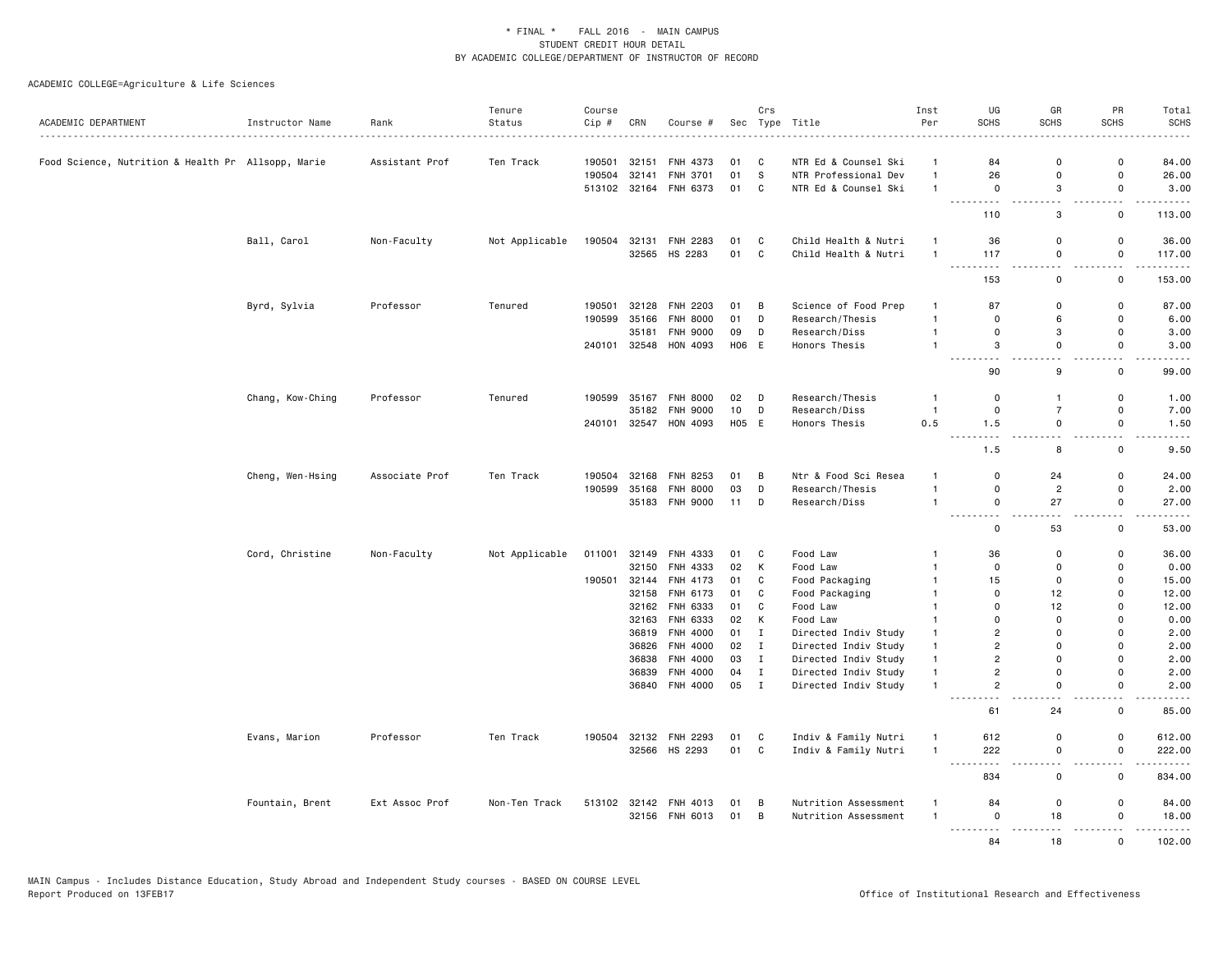| ACADEMIC DEPARTMENT                                  | Instructor Name                        | Rank           | Tenure<br>Status | Course<br>Cip # | CRN          | Course #              |        | Crs          | Sec Type Title       | Inst<br>Per    | UG<br><b>SCHS</b>                            | GR<br><b>SCHS</b>       | PR<br><b>SCHS</b>             | Total<br><b>SCHS</b> |
|------------------------------------------------------|----------------------------------------|----------------|------------------|-----------------|--------------|-----------------------|--------|--------------|----------------------|----------------|----------------------------------------------|-------------------------|-------------------------------|----------------------|
| Food Science, Nutrition & Health Pr Gardner, Antonio |                                        | Assistant Prof | Ten Track        | 512207          | 32135        | FNH 3163              | 02     | C            | Basic Principle Heal | $\mathbf{1}$   | 138                                          | $\mathbf 0$             | 0                             | 138.00               |
|                                                      |                                        |                |                  |                 | 32172        | <b>FNH 8563</b>       | 01     | C            | Prin Epic & Hlth Sci | $\mathbf{1}$   | 0                                            | 24                      | 0                             | 24.00                |
|                                                      |                                        |                |                  |                 |              | 34827 FNH 8563        | 501 C  |              | Prin Epic & Hlth Sci | $\mathbf{1}$   | $\mathbf 0$<br>.<br>$\sim$ $\sim$            | 36<br>$\sim$ $\sim$     | 0<br>$\sim$ $\sim$            | 36.00                |
|                                                      |                                        |                |                  |                 |              |                       |        |              |                      |                | 138                                          | 60                      | 0                             | 198.00               |
|                                                      | Haque, Zahur                           | Professor      | Tenured          | 190599          |              | 35184 FNH 9000        | $12$ D |              | Research/Diss        | $\overline{1}$ | 0<br>$\sim$ $\sim$                           | 9<br>$\sim$ $\sim$      | 0<br>$\overline{\phantom{a}}$ | 9.00                 |
|                                                      |                                        |                |                  |                 |              |                       |        |              |                      |                | 0                                            | 9                       | 0                             | 9.00                 |
|                                                      | Hunt, Barry                            | Professor      | Tenured          | 512207          | 32170        | FNH 8513              | 01     | C            | Theory Pract in Hlt  | $\mathbf{1}$   | 0                                            | 48                      | $\mathsf{o}\,$                | 48.00                |
|                                                      |                                        |                |                  |                 | 34207        | FNH 8513              | 501 C  |              | Theory Pract in Hlt  | $\overline{1}$ | 0                                            | 51                      | 0                             | 51.00                |
|                                                      |                                        |                |                  |                 |              | 34210 FNH 8673        | 501 I  |              | Appl Proj for CHES   | $\overline{1}$ | 0<br>۵.<br>$\sim$ $\sim$                     | 33                      | 0<br>$\overline{\phantom{a}}$ | 33.00                |
|                                                      |                                        |                |                  |                 |              |                       |        |              |                      |                | 0                                            | 132                     | 0                             | 132.00               |
|                                                      | Kim, Tae Jo                            | Non-Employee   | Not Applicable   | 190599          |              | 35171 FNH 8000        | 06 D   |              | Research/Thesis      | $\overline{1}$ | 0<br>.                                       | 13<br>.                 | 0<br>$\sim$ $\sim$            | 13.00                |
|                                                      |                                        |                |                  |                 |              |                       |        |              |                      |                | 0                                            | 13                      | 0                             | 13.00                |
|                                                      | Mahmoud, Barakat                       | Ext Assoc Prof | Non-Ten Track    |                 |              | 190599 35172 FNH 9000 | 01 D   |              | Research/Diss        | $\overline{1}$ | 0<br>$\sim$                                  | 13<br>$\sim$ $\sim$     | 0<br>$\sim$ $\sim$            | 13.00                |
|                                                      |                                        |                |                  |                 |              |                       |        |              |                      |                | 0                                            | 13                      | 0                             | 13.00                |
|                                                      | Matich, June                           | Instructor     | Non-Ten Track    | 190501          | 36877        | FNH 4000              | 08     | $\mathbf{I}$ | Directed Indiv Study | $\mathbf{1}$   | $\overline{1}$                               | $\mathsf 0$             | $\mathsf 0$                   | 1.00                 |
|                                                      |                                        |                |                  |                 | 36878        | FNH 4000              | 09     | $\mathbf I$  | Directed Indiv Study | $\mathbf{1}$   | $\overline{1}$                               | $\Omega$                | $\Omega$                      | 1.00                 |
|                                                      |                                        |                |                  | 190504          | 32133        | <b>FNH 2293</b>       | 02     | C            | Indiv & Family Nutri | $\mathbf{1}$   | 126                                          | $\mathbf 0$             | 0                             | 126.00               |
|                                                      |                                        |                |                  |                 | 32567        | HS 2293               | 02     | $\mathbb{C}$ | Indiv & Family Nutri | $\overline{1}$ | 24                                           | $\Omega$                | $\Omega$                      | 24.00                |
|                                                      |                                        |                |                  | 190505          | 32137        | FNH 3283              | 01     | $\mathtt{C}$ | The Foodservice Syst | $\mathbf{1}$   | 132                                          | 0                       | 0                             | 132.00               |
|                                                      |                                        |                |                  |                 |              | 513102 32134 FNH 3003 | 01     | E            | Nutr Field Experienc | $\overline{1}$ | 45<br>$\sim$ $\sim$                          | 0                       | 0<br>٠.                       | 45.00                |
|                                                      |                                        |                |                  |                 |              |                       |        |              |                      |                | 329                                          | 0                       | 0                             | 329.00               |
|                                                      | Mosby, Terezie                         | Assistant Prof | Ten Track        | 190599          | 35173        | <b>FNH 9000</b>       | 02     | D            | Research/Diss        | $\overline{1}$ | $\Omega$                                     | 3                       | $\mathbf 0$                   | 3.00                 |
|                                                      |                                        |                |                  | 513101          | 32147        | FNH 4233              | 01     | $\mathbf C$  | Medical Nutrition Th | $\overline{1}$ | 87                                           | 0                       | $\Omega$                      | 87.00                |
|                                                      |                                        |                |                  |                 | 32169        | <b>FNH 8286</b>       | 01     | E            | Supervised Practice  | $\mathbf{1}$   | $\mathbf 0$                                  | 66                      | 0                             | 66.00                |
|                                                      |                                        |                |                  |                 | 513102 32160 | FNH 6233              | 01     | $\mathtt{C}$ | Medical Nutrition Th | $\overline{1}$ | 0<br>$\sim$ $\sim$<br>.                      | 3                       | 0                             | 3.00                 |
|                                                      |                                        |                |                  |                 |              |                       |        |              |                      |                | 87                                           | 72                      | 0                             | 159.00               |
|                                                      | Mukherjee, Dipaloke                    | Non-Faculty    | Not Applicable   | 190504          | 30429        | BCH 4253              | 01     | C            | Macronutrients       | $\overline{1}$ | 3                                            | $\mathbf 0$             | 0                             | 3.00                 |
|                                                      |                                        |                |                  |                 | 32148        | FNH 4253              | 01     | C            | Macronutrients       | $\overline{1}$ | 78                                           | 0                       | 0                             | 78.00                |
|                                                      |                                        |                |                  |                 | 32161        | FNH 6253              | 01     | $\mathbf C$  | Macronutrients       | $\mathbf{1}$   | 0<br>-----<br>$- - -$                        | 3<br>$\sim$ $\sim$      | $\mathsf 0$<br>$-$            | 3.00<br>.            |
|                                                      |                                        |                |                  |                 |              |                       |        |              |                      |                | 81                                           | 3                       | 0                             | 84.00                |
|                                                      | Nannapaneni, Ramakri Resrch Assoc Prof |                | Non-Ten Track    | 190599          | 35174        | <b>FNH 9000</b>       | 03     | D            | Research/Diss        | $\mathbf{1}$   | 0                                            | $\overline{2}$          | 0                             | 2.00                 |
|                                                      |                                        |                |                  |                 | 35189        | <b>FNH 8000</b>       | 09     | D            | Research/Thesis      | $\mathbf{1}$   | $\mathbf 0$                                  | $\overline{c}$          | 0                             | 2.00                 |
|                                                      |                                        |                |                  |                 |              | 36403 FNH 7000        | 02 I   |              | Directed Indiv Study | $\overline{1}$ | 0<br>$\sim$ $\sim$ $\sim$ .<br>$\sim$ $\sim$ | $\overline{4}$<br>i a a | 0<br>$\sim$ $\sim$            | 4.00<br>.            |
|                                                      |                                        |                |                  |                 |              |                       |        |              |                      |                | 0                                            | 8                       | $\mathbf 0$                   | 8.00                 |
|                                                      | Oliver, Brittney                       | Assistant Prof | Ten Track        | 190599          | 35639        | <b>FNH 7000</b>       | 01     | $\mathbf{I}$ | Directed Indiv Study | $\mathbf{1}$   | 0                                            | $\mathbf{1}$            | 0                             | 1.00                 |
|                                                      |                                        |                |                  |                 | 36539        | <b>FNH 7000</b>       | 501 I  |              | Directed Indiv Study | $\overline{1}$ | 0                                            | $\mathbf{1}$            | 0                             | 1.00                 |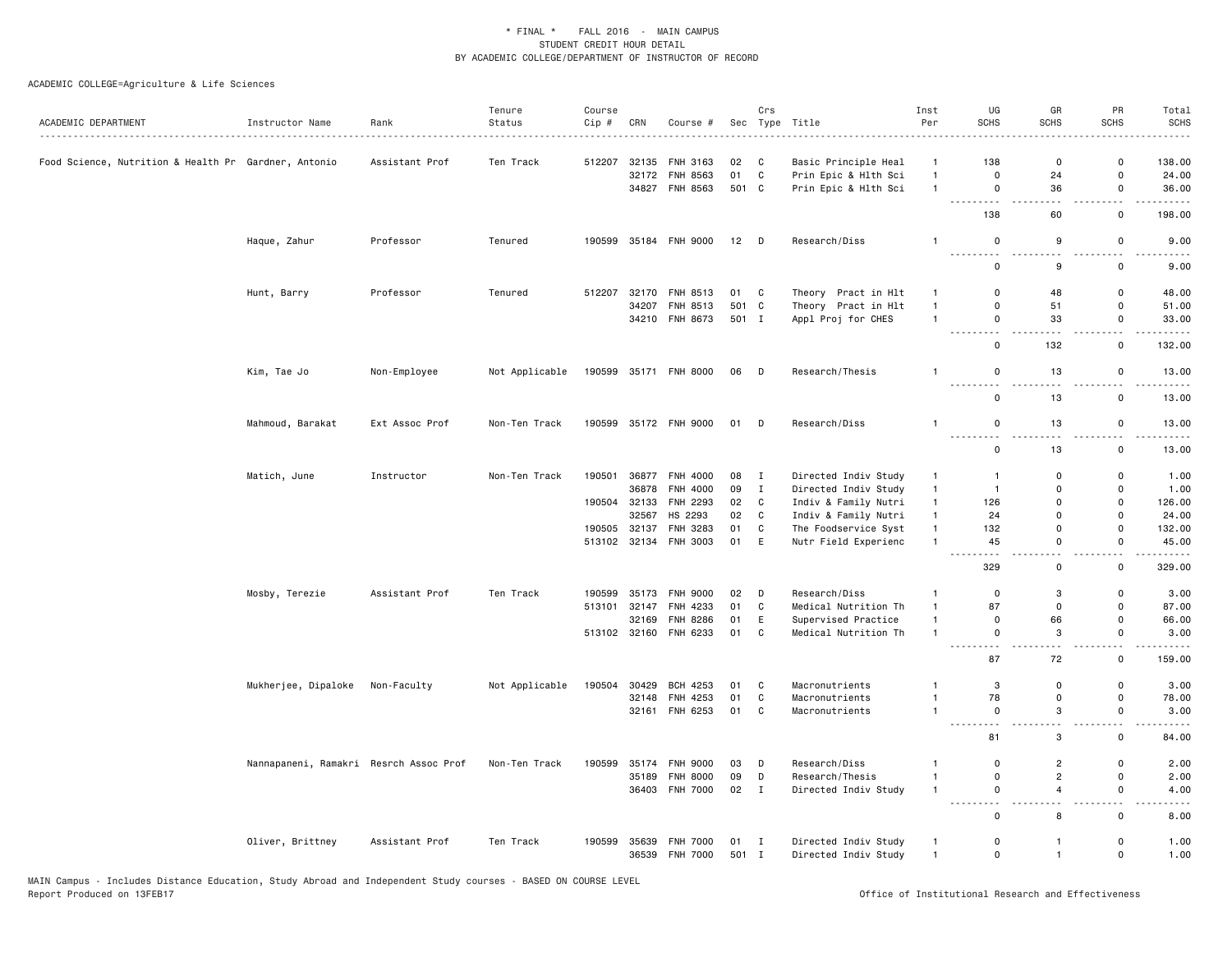| ACADEMIC DEPARTMENT                                                         | Instructor Name<br>. | Rank           | Tenure<br>Status | Course<br>Cip # | CRN   | Course #        |       | Crs          | Sec Type Title       | Inst<br>Per  | UG<br><b>SCHS</b>                                                                                                                         | GR<br><b>SCHS</b>               | PR<br><b>SCHS</b>            | Total<br><b>SCHS</b>                                                                                                                                                                                                                                                                                                                                                                                          |
|-----------------------------------------------------------------------------|----------------------|----------------|------------------|-----------------|-------|-----------------|-------|--------------|----------------------|--------------|-------------------------------------------------------------------------------------------------------------------------------------------|---------------------------------|------------------------------|---------------------------------------------------------------------------------------------------------------------------------------------------------------------------------------------------------------------------------------------------------------------------------------------------------------------------------------------------------------------------------------------------------------|
|                                                                             |                      |                |                  |                 |       |                 |       |              |                      |              |                                                                                                                                           |                                 |                              |                                                                                                                                                                                                                                                                                                                                                                                                               |
| Food Science, Nutrition & Health Pr Oliver, Brittney                        |                      | Assistant Prof | Ten Track        | 512207          | 32171 | FNH 8523        | 01    | C            | Health Promotion Tec | $\mathbf{1}$ | $\Omega$                                                                                                                                  | 57                              | 0                            | 57.00                                                                                                                                                                                                                                                                                                                                                                                                         |
|                                                                             |                      |                |                  |                 | 34208 | FNH 8523        | 501 C |              | Health Promotion Tec | $\mathbf{1}$ | 0                                                                                                                                         | 39                              | $\mathsf 0$                  | 39.00                                                                                                                                                                                                                                                                                                                                                                                                         |
|                                                                             |                      |                |                  |                 |       | 34209 FNH 8543  | 501 C |              | Health Ed for Divers | $\mathbf{1}$ | 0<br>.                                                                                                                                    | 36                              | 0<br>$\sim$ $\sim$           | 36.00                                                                                                                                                                                                                                                                                                                                                                                                         |
|                                                                             |                      |                |                  |                 |       |                 |       |              |                      |              | 0                                                                                                                                         | 134                             | 0                            | 134.00                                                                                                                                                                                                                                                                                                                                                                                                        |
|                                                                             | Pylate, Leah         | Non-Faculty    | Not Applicable   | 422703          | 33622 | PSY 3803        | 03    | C            | Int Dev Psychology   | $\mathbf{1}$ | 150                                                                                                                                       | $\mathbf 0$                     | $\Omega$                     | 150.00                                                                                                                                                                                                                                                                                                                                                                                                        |
|                                                                             |                      |                |                  | 512207          |       | 35180 FNH 3163  | 501 C |              | Basic Principle Heal | $\mathbf{1}$ | 129<br>$\sim$ $\sim$<br>$\sim$ $\sim$ $\sim$                                                                                              | 0<br>$\sim$ $\sim$              | $\mathbf 0$<br>$\sim$ $\sim$ | 129.00<br>.                                                                                                                                                                                                                                                                                                                                                                                                   |
|                                                                             |                      |                |                  |                 |       |                 |       |              |                      |              | 279                                                                                                                                       | $\mathbf 0$                     | 0                            | 279.00                                                                                                                                                                                                                                                                                                                                                                                                        |
|                                                                             | Schilling, Mark      | Professor      | Tenured          | 120509          | 32145 | <b>FNH 4200</b> | 01    | C            | Dual Enroll MUW Culi | $\mathbf{1}$ | 44                                                                                                                                        | 0                               | 0                            | 44.00                                                                                                                                                                                                                                                                                                                                                                                                         |
|                                                                             |                      |                |                  | 190501          | 32127 | FNH 2011        | 01    | $\mathtt{C}$ | Career Pln/Succ Food | $\mathbf{1}$ | 21                                                                                                                                        | $\mathbf 0$                     | $\mathbf 0$                  | 21.00                                                                                                                                                                                                                                                                                                                                                                                                         |
|                                                                             |                      |                |                  |                 | 35891 | FNH 4480        | 01    | E            | Food Science Interns | $\mathbf{1}$ | 21                                                                                                                                        | $\mathbf 0$                     | $\Omega$                     | 21.00                                                                                                                                                                                                                                                                                                                                                                                                         |
|                                                                             |                      |                |                  | 190599          | 35176 | <b>FNH 9000</b> | 05    | D            | Research/Diss        | $\mathbf{1}$ | 0                                                                                                                                         | 20                              | 0                            | 20.00                                                                                                                                                                                                                                                                                                                                                                                                         |
|                                                                             |                      |                |                  |                 | 35192 | <b>FNH 8000</b> | 11    | D            | Research/Thesis      | $\mathbf{1}$ | 0                                                                                                                                         | 16                              | 0                            | 16.00                                                                                                                                                                                                                                                                                                                                                                                                         |
|                                                                             |                      |                |                  |                 |       | 36843 FNH 7000  | 05    | $\mathbf I$  | Directed Indiv Study | $\mathbf{1}$ | 0<br>$\cdot$                                                                                                                              | $\overline{2}$                  | 0                            | 2.00                                                                                                                                                                                                                                                                                                                                                                                                          |
|                                                                             |                      |                |                  |                 |       |                 |       |              |                      |              | 86                                                                                                                                        | $\sim$ $\sim$<br>38             | $\sim$ $\sim$<br>0           | 124.00                                                                                                                                                                                                                                                                                                                                                                                                        |
|                                                                             | Silva, Juan          | Professor      | Tenured          | 011001          | 32154 | FNH 4583        | 01    | В            | Food Preservation Te | $\mathbf{1}$ | 33                                                                                                                                        | $\mathbf 0$                     | $\mathsf{o}$                 | 33.00                                                                                                                                                                                                                                                                                                                                                                                                         |
|                                                                             |                      |                |                  |                 | 32166 | <b>FNH 6583</b> | 01    | B            | Food Preservation Te | $\mathbf{1}$ | $\mathbf 0$                                                                                                                               | 18                              | 0                            | 18.00                                                                                                                                                                                                                                                                                                                                                                                                         |
|                                                                             |                      |                |                  | 190599          | 35177 | <b>FNH 9000</b> | 06    | D            | Research/Diss        | $\mathbf{1}$ | 0                                                                                                                                         | 9                               | 0                            | 9.00                                                                                                                                                                                                                                                                                                                                                                                                          |
|                                                                             |                      |                |                  |                 | 35193 | <b>FNH 8000</b> | 12    | D            | Research/Thesis      | $\mathbf{1}$ | $\Omega$                                                                                                                                  | $\mathbf{1}$                    | 0                            | 1.00                                                                                                                                                                                                                                                                                                                                                                                                          |
|                                                                             |                      |                |                  |                 | 36851 | <b>FNH 7000</b> | 06    | $\mathbf I$  | Directed Indiv Study | $\mathbf{1}$ | $\Omega$                                                                                                                                  | 3                               | $\Omega$                     | 3.00                                                                                                                                                                                                                                                                                                                                                                                                          |
|                                                                             |                      |                |                  |                 | 36852 | <b>FNH 7000</b> | 07    | $\mathbf I$  | Directed Indiv Study | $\mathbf{1}$ | $\mathbf 0$                                                                                                                               | 3                               | 0                            | 3.00                                                                                                                                                                                                                                                                                                                                                                                                          |
|                                                                             |                      |                |                  |                 |       | 36853 FNH 7000  | 08    | $\mathbf I$  | Directed Indiv Study | $\mathbf{1}$ | 0                                                                                                                                         | 3                               | 0                            | 3.00                                                                                                                                                                                                                                                                                                                                                                                                          |
|                                                                             |                      |                |                  |                 |       |                 |       |              |                      |              | .<br>$\frac{1}{2}$<br>33                                                                                                                  | $\sim$ $\sim$<br>37             | $\sim$<br>0                  | 70.00                                                                                                                                                                                                                                                                                                                                                                                                         |
|                                                                             | Street, Susan        | Lecturer       | Non-Ten Track    | 190504          | 34205 | <b>FNH 2283</b> | 501 C |              | Child Health & Nutri | $\mathbf{1}$ | 72                                                                                                                                        | $\Omega$                        | $\Omega$                     | 72.00                                                                                                                                                                                                                                                                                                                                                                                                         |
|                                                                             |                      |                |                  |                 | 34206 | <b>FNH 2293</b> | 501 C |              | Indiv & Family Nutri | $\mathbf{1}$ | 111                                                                                                                                       | $\mathbf 0$                     | 0                            | 111.00                                                                                                                                                                                                                                                                                                                                                                                                        |
|                                                                             |                      |                |                  |                 |       | 34268 HS 2283   | 501   | C            | Child Health & Nutri | $\mathbf{1}$ | 24                                                                                                                                        | $\mathbf 0$                     | 0                            | 24.00                                                                                                                                                                                                                                                                                                                                                                                                         |
|                                                                             |                      |                |                  |                 |       | 34269 HS 2293   | 501 C |              | Indiv & Family Nutri | $\mathbf{1}$ | 24                                                                                                                                        | $\mathbf 0$                     | 0                            | 24.00                                                                                                                                                                                                                                                                                                                                                                                                         |
|                                                                             |                      |                |                  |                 |       |                 |       |              |                      |              | $\frac{1}{2} \left( \frac{1}{2} \right) \left( \frac{1}{2} \right) \left( \frac{1}{2} \right) \left( \frac{1}{2} \right)$<br>- - -<br>231 | $\sim$ $\sim$<br>0              | $ -$<br>0                    | 231.00                                                                                                                                                                                                                                                                                                                                                                                                        |
|                                                                             | Tidwell, Diane       | Professor      | Tenured          | 190501          | 32125 | FNH 1103        | 01    | C            | Intro Food Sci, Nutr | $\mathbf{1}$ | 204                                                                                                                                       | $\Omega$                        | $\Omega$                     | 204.00                                                                                                                                                                                                                                                                                                                                                                                                        |
|                                                                             |                      |                |                  | 190504          | 32136 | FNH 3263        | 01    | B            | Research Mth in Fd & | $\mathbf{1}$ | 102                                                                                                                                       | $\Omega$                        | $\mathbf 0$                  | 102.00                                                                                                                                                                                                                                                                                                                                                                                                        |
|                                                                             |                      |                |                  | 190599          | 35178 | <b>FNH 9000</b> | 07    | D            | Research/Diss        | $\mathbf{1}$ | 0                                                                                                                                         | 6                               | 0                            | 6.00                                                                                                                                                                                                                                                                                                                                                                                                          |
|                                                                             |                      |                |                  |                 |       | 35194 FNH 8000  | 13    | D            | Research/Thesis      | $\mathbf{1}$ | 0                                                                                                                                         | $\mathbf{1}$                    | 0                            | 1.00                                                                                                                                                                                                                                                                                                                                                                                                          |
|                                                                             |                      |                |                  |                 |       |                 |       |              |                      |              | $\frac{1}{2} \left( \frac{1}{2} \right)$<br>$\cdots$<br>306                                                                               | $\sim$ $\sim$<br>$\overline{7}$ | $\overline{a}$<br>0          | 313.00                                                                                                                                                                                                                                                                                                                                                                                                        |
|                                                                             | White, Kelly         | Non-Faculty    | Not Applicable   | 190501          | 32159 | FNH 6223        | 01    | C            | Sports Nutrition     |              | $\mathbf 0$                                                                                                                               | 33                              | 0                            | 33.00                                                                                                                                                                                                                                                                                                                                                                                                         |
|                                                                             |                      |                |                  | 190504          |       | 32146 FNH 4223  | 01    | C            | Sports Nutrition     | $\mathbf{1}$ | 30                                                                                                                                        | 0                               | 0                            | 30.00                                                                                                                                                                                                                                                                                                                                                                                                         |
|                                                                             |                      |                |                  |                 |       |                 |       |              |                      |              | $\frac{1}{2}$<br>30                                                                                                                       | .<br>33                         | $\sim$ $\sim$<br>0           | 63.00                                                                                                                                                                                                                                                                                                                                                                                                         |
| ====================================<br>Food Science, Nutrition & Health Pr |                      |                |                  |                 |       |                 |       |              |                      |              | =========<br>2933.5                                                                                                                       | =========<br>674                | =========                    | -----------<br>3607.50                                                                                                                                                                                                                                                                                                                                                                                        |
| ----------------------------------                                          |                      |                |                  |                 |       |                 |       |              |                      |              | ========= ========                                                                                                                        |                                 | - =========                  | $\begin{minipage}{0.9\linewidth} \hspace*{-0.2cm} \textbf{if} \hspace*{0.2cm} \textbf{if} \hspace*{0.2cm} \textbf{if} \hspace*{0.2cm} \textbf{if} \hspace*{0.2cm} \textbf{if} \hspace*{0.2cm} \textbf{if} \hspace*{0.2cm} \textbf{if} \hspace*{0.2cm} \textbf{if} \hspace*{0.2cm} \textbf{if} \hspace*{0.2cm} \textbf{if} \hspace*{0.2cm} \textbf{if} \hspace*{0.2cm} \textbf{if} \hspace*{0.2cm} \textbf{if$ |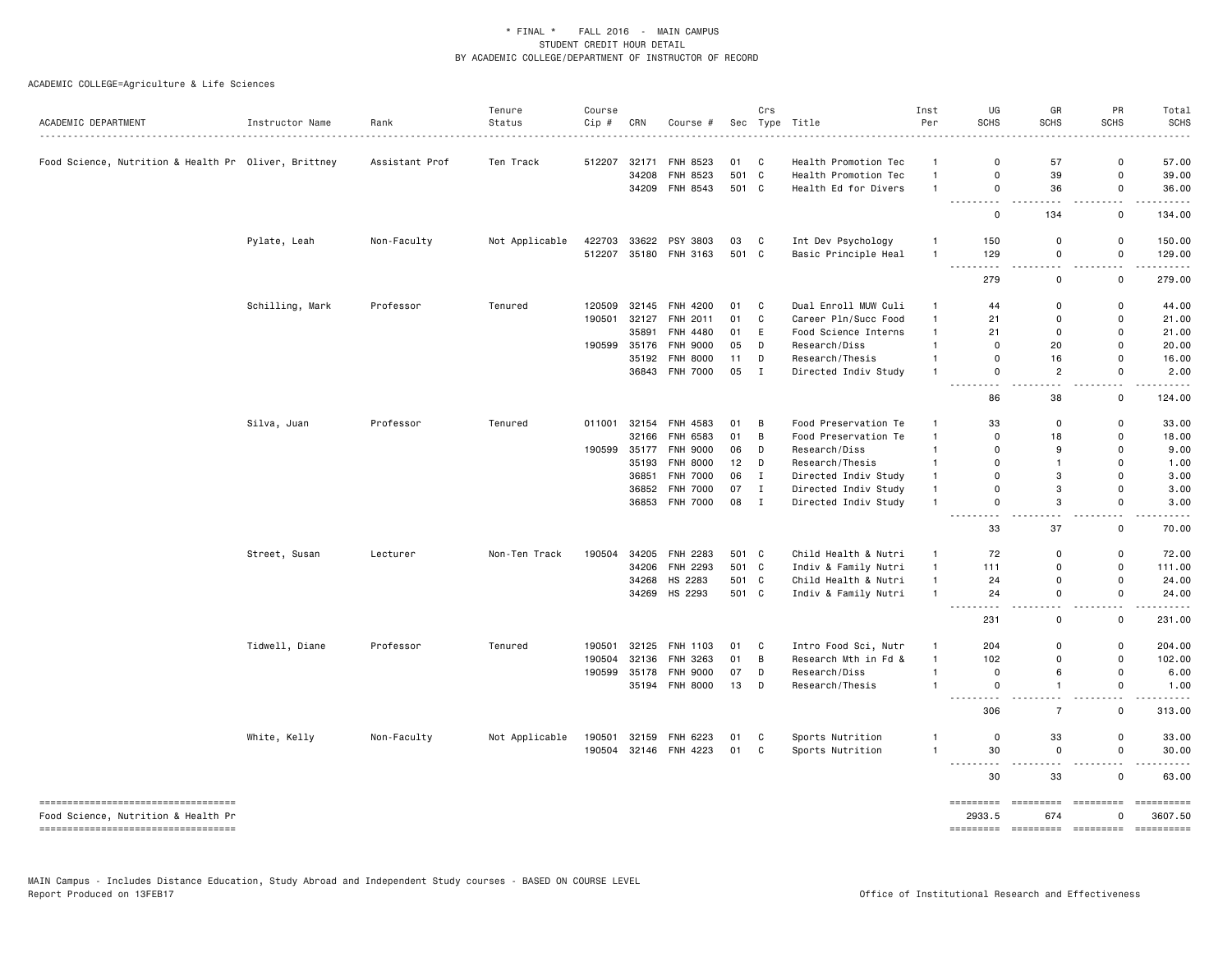| ACADEMIC DEPARTMENT    | Instructor Name  | Rank           | Tenure<br>Status | Course<br>Cip # | CRN   | Course #       |       | Crs          | Sec Type Title        | Inst<br>Per    | UG<br><b>SCHS</b>                           | GR<br><b>SCHS</b>   | PR<br><b>SCHS</b>             | Total<br><b>SCHS</b>                                                                                                                                                                                                                                                                                                                                                                                                                                                                 |
|------------------------|------------------|----------------|------------------|-----------------|-------|----------------|-------|--------------|-----------------------|----------------|---------------------------------------------|---------------------|-------------------------------|--------------------------------------------------------------------------------------------------------------------------------------------------------------------------------------------------------------------------------------------------------------------------------------------------------------------------------------------------------------------------------------------------------------------------------------------------------------------------------------|
|                        |                  |                |                  |                 |       |                |       |              |                       |                |                                             |                     |                               |                                                                                                                                                                                                                                                                                                                                                                                                                                                                                      |
| Landscape Architecture | Brzuszek, Robert | Professor      | Tenured          | 040601          | 32700 | LA 1333        | 01    | В            | Landscape Sys. & Pla  | $\mathbf{1}$   | 96                                          | $\mathbf 0$         | 0                             | 96.00                                                                                                                                                                                                                                                                                                                                                                                                                                                                                |
|                        |                  |                |                  |                 | 32706 | LA 2554        | 01    | $\mathsf L$  | Land Arch Des I:Site  | $\mathbf{1}$   | 88                                          | 0                   | $\mathbf 0$                   | 88.00                                                                                                                                                                                                                                                                                                                                                                                                                                                                                |
|                        |                  |                |                  |                 |       | 35899 LA 8000  | 01    | D            | Research / Thesis     | $\overline{1}$ | $\mathbf 0$<br>- - -<br>$  -$               | 25<br>$\sim$ $\sim$ | 0<br>$\sim$                   | 25.00<br>.                                                                                                                                                                                                                                                                                                                                                                                                                                                                           |
|                        |                  |                |                  |                 |       |                |       |              |                       |                | 184                                         | 25                  | 0                             | 209.00                                                                                                                                                                                                                                                                                                                                                                                                                                                                               |
|                        | Fulford, Charles | Associate Prof | Tenured          | 040601          |       | 32701 LA 1533  | 01    | L.           | Pres Meth & Media     | $\overline{1}$ | 57                                          | 0                   | 0                             | 57.00                                                                                                                                                                                                                                                                                                                                                                                                                                                                                |
|                        |                  |                |                  |                 |       | 32702 LA 1533  | 02    | $\mathsf{L}$ | Pres Meth & Media     | $\overline{1}$ | 39<br>$\sim$ $\sim$ $\sim$<br>$\sim$ $\sim$ | 0                   | 0<br>. .                      | 39.00                                                                                                                                                                                                                                                                                                                                                                                                                                                                                |
|                        |                  |                |                  |                 |       |                |       |              |                       |                | 96                                          | $\mathsf{o}\,$      | 0                             | 96.00                                                                                                                                                                                                                                                                                                                                                                                                                                                                                |
|                        | Gallo, Katarzyna | Instructor     | Non-Ten Track    | 130101          | 31921 | EPY 4033       | 01    | C            | Lear Theo Ed Rel Set  | $\mathbf{1}$   | 66                                          | 0                   | 0                             | 66.00                                                                                                                                                                                                                                                                                                                                                                                                                                                                                |
|                        |                  |                |                  | 130499          | 34562 | EPY 3063       | 01    | $\mathbb{C}$ | Indiv Diff/Exception  | $\mathbf{1}$   | 150                                         | 0                   | 0                             | 150.00                                                                                                                                                                                                                                                                                                                                                                                                                                                                               |
|                        |                  |                |                  | 231303          |       | 31918 EPY 3513 | 01    | C            | Behavioral Sci Writi  | $\overline{1}$ | 60<br>-----<br>$- - - -$                    | 0<br>$\sim$ $\sim$  | 0<br>$\sim$ $\sim$            | 60.00<br>.                                                                                                                                                                                                                                                                                                                                                                                                                                                                           |
|                        |                  |                |                  |                 |       |                |       |              |                       |                | 276                                         | 0                   | 0                             | 276.00                                                                                                                                                                                                                                                                                                                                                                                                                                                                               |
|                        | Gallo, Warren    | Associate Prof | Tenured          | 040601          | 32708 | LA 3534        | 01    | В            | Construction III: Hyd | $\overline{1}$ | 68                                          | 0                   | $\mathsf 0$                   | 68.00                                                                                                                                                                                                                                                                                                                                                                                                                                                                                |
|                        |                  |                |                  |                 |       | 32725 LA 8513  | 01    | $\mathsf Q$  | LA Grad Design Studi  | $\mathbf{1}$   | $\Omega$                                    | 3                   | 0                             | 3.00                                                                                                                                                                                                                                                                                                                                                                                                                                                                                 |
|                        |                  |                |                  |                 |       | 32728 LA 8711  | 01    | $\mathtt{C}$ | Sem Watershed Man     | $\mathbf{1}$   | 0                                           | $\mathbf{1}$        | 0                             | 1.00                                                                                                                                                                                                                                                                                                                                                                                                                                                                                 |
|                        |                  |                |                  |                 | 36569 | LA 4000        | 02    | $\mathbf I$  | Directed Indiv Study  | $\mathbf{1}$   | $\overline{1}$                              | $\Omega$            | $\Omega$                      | 1.00                                                                                                                                                                                                                                                                                                                                                                                                                                                                                 |
|                        |                  |                |                  | 521003          | 32241 | FYE 1001       | F21   | C            | Freshman Year Experi  | $\mathbf{1}$   | 21                                          | 0                   | 0                             | 21.00                                                                                                                                                                                                                                                                                                                                                                                                                                                                                |
|                        |                  |                |                  |                 |       | 32242 FYE 1001 | F22 C |              | Freshman Year Experi  | $\mathbf{1}$   | 13<br>$  -$<br>.                            | $\Omega$<br>$ -$    | $\Omega$<br>$ -$              | 13.00                                                                                                                                                                                                                                                                                                                                                                                                                                                                                |
|                        |                  |                |                  |                 |       |                |       |              |                       |                | 103                                         | $\overline{4}$      | $\mathsf 0$                   | 107.00                                                                                                                                                                                                                                                                                                                                                                                                                                                                               |
|                        | Li, Chuo         | Assistant Prof | Ten Track        | 040601          |       | 32714 LA 4113  | 01    | C            | LA Theory and Critic  | $\overline{1}$ | 3                                           | 0                   | 0                             | 3.00                                                                                                                                                                                                                                                                                                                                                                                                                                                                                 |
|                        |                  |                |                  |                 |       | 32721 LA 6113  | 01    | $\mathbf C$  | LA Theory and Critic  | $\overline{1}$ | $\mathbf 0$                                 | 3                   | 0                             | 3.00                                                                                                                                                                                                                                                                                                                                                                                                                                                                                 |
|                        |                  |                |                  |                 |       | 32727 LA 8613  | 01    | C            | Int Res Meth in LA    | $\mathbf{1}$   | 0<br>-----<br>.                             | 3<br>$\sim$ $\sim$  | 0<br>$\overline{\phantom{a}}$ | 3.00                                                                                                                                                                                                                                                                                                                                                                                                                                                                                 |
|                        |                  |                |                  |                 |       |                |       |              |                       |                | 3                                           | 6                   | 0                             | 9.00                                                                                                                                                                                                                                                                                                                                                                                                                                                                                 |
|                        | Mansfield, James | Lecturer       | Non-Ten Track    | 040601          |       | 32717 LA 4723  | 01    | $\mathbf{C}$ | L Arch Pro Practice   | $\overline{1}$ | 42                                          | 0                   | $\mathsf 0$                   | 42.00                                                                                                                                                                                                                                                                                                                                                                                                                                                                                |
|                        |                  |                |                  |                 |       |                |       |              |                       |                | 42                                          | 0                   | 0                             | 42.00                                                                                                                                                                                                                                                                                                                                                                                                                                                                                |
|                        | Rood, Cynthia    | Lecturer       | Non-Ten Track    | 040601          |       | 32704 LA 1803  | 01    | C            | Land Arch Appre       | -1             | 315                                         | 0                   | 0                             | 315.00                                                                                                                                                                                                                                                                                                                                                                                                                                                                               |
|                        |                  |                |                  |                 |       | 34288 LA 1803  | 501 C |              | Land Arch Appre       | $\overline{1}$ | 219                                         | 0                   | 0                             | 219.00                                                                                                                                                                                                                                                                                                                                                                                                                                                                               |
|                        |                  |                |                  |                 |       |                |       |              |                       |                | $  -$<br>534                                | - -<br>0            | $\sim$ $\sim$<br>$\mathsf 0$  | $\frac{1}{2} \left( \frac{1}{2} \right) \left( \frac{1}{2} \right) \left( \frac{1}{2} \right) \left( \frac{1}{2} \right) \left( \frac{1}{2} \right) \left( \frac{1}{2} \right) \left( \frac{1}{2} \right) \left( \frac{1}{2} \right) \left( \frac{1}{2} \right) \left( \frac{1}{2} \right) \left( \frac{1}{2} \right) \left( \frac{1}{2} \right) \left( \frac{1}{2} \right) \left( \frac{1}{2} \right) \left( \frac{1}{2} \right) \left( \frac{1}{2} \right) \left( \frac$<br>534.00 |
|                        | Seymour, Michael | Associate Prof | Tenured          | 040601          |       | 32709 LA 3554  | 01    | Q            | Design III Small Tow  | $\mathbf{1}$   | 64                                          | 0                   | 0                             | 64.00                                                                                                                                                                                                                                                                                                                                                                                                                                                                                |
|                        |                  |                |                  |                 |       | 32710 LA 3623  | 01    | C            | Urban Planning        | $\mathbf{1}$   | 60                                          | 0                   | 0                             | 60.00                                                                                                                                                                                                                                                                                                                                                                                                                                                                                |
|                        |                  |                |                  |                 | 32726 | LA 8533        | 01    | Q            | LA Grad Design Studi  | $\overline{1}$ | 0                                           | 6                   | 0                             | 6.00                                                                                                                                                                                                                                                                                                                                                                                                                                                                                 |
|                        |                  |                |                  |                 | 32729 | LA 8731        | 01    | C            | Seminar Com Bas Plan  | $\overline{1}$ | 0                                           | $\overline{c}$      | $\Omega$                      | 2.00                                                                                                                                                                                                                                                                                                                                                                                                                                                                                 |
|                        |                  |                |                  | 521003          | 32227 | FYE 1001       | F07   | C            | Freshman Year Experi  | 0.5            | $\overline{7}$                              | $\Omega$            | 0                             | 7.00                                                                                                                                                                                                                                                                                                                                                                                                                                                                                 |
|                        |                  |                |                  |                 |       | 32228 FYE 1001 | F08 C |              | Freshman Year Experi  | 0.5            | 6.5<br>$  -$                                | 0<br>. .            | 0<br>$\overline{\phantom{a}}$ | 6.50                                                                                                                                                                                                                                                                                                                                                                                                                                                                                 |
|                        |                  |                |                  |                 |       |                |       |              |                       |                | 137.5                                       | 8                   | $\mathsf 0$                   | 145.50                                                                                                                                                                                                                                                                                                                                                                                                                                                                               |
|                        | Summerlin, Peter | Assistant Prof | Ten Track        | 040601          |       | 32705 LA 2544  | 01    | В            | LA Contruction I:Mat  | $\mathbf{1}$   | 92                                          | $\Omega$            | 0                             | 92.00                                                                                                                                                                                                                                                                                                                                                                                                                                                                                |
|                        |                  |                |                  |                 |       | 32720 LA 4754  | 01    | L            | LA Design V-Regional  | $\mathbf{1}$   | 28                                          | 0                   | 0                             | 28.00                                                                                                                                                                                                                                                                                                                                                                                                                                                                                |
|                        |                  |                |                  |                 |       | 36777 LA 7000  | 01    | $\mathbf I$  | Directed Indiv Study  | $\mathbf{1}$   | $\mathbf 0$                                 | $\mathbf{1}$        | $\Omega$                      | 1.00                                                                                                                                                                                                                                                                                                                                                                                                                                                                                 |
|                        |                  |                |                  | 521003          |       | 32227 FYE 1001 | F07 C |              | Freshman Year Experi  | 0.5            | $\overline{7}$                              | 0                   | $\Omega$                      | 7.00                                                                                                                                                                                                                                                                                                                                                                                                                                                                                 |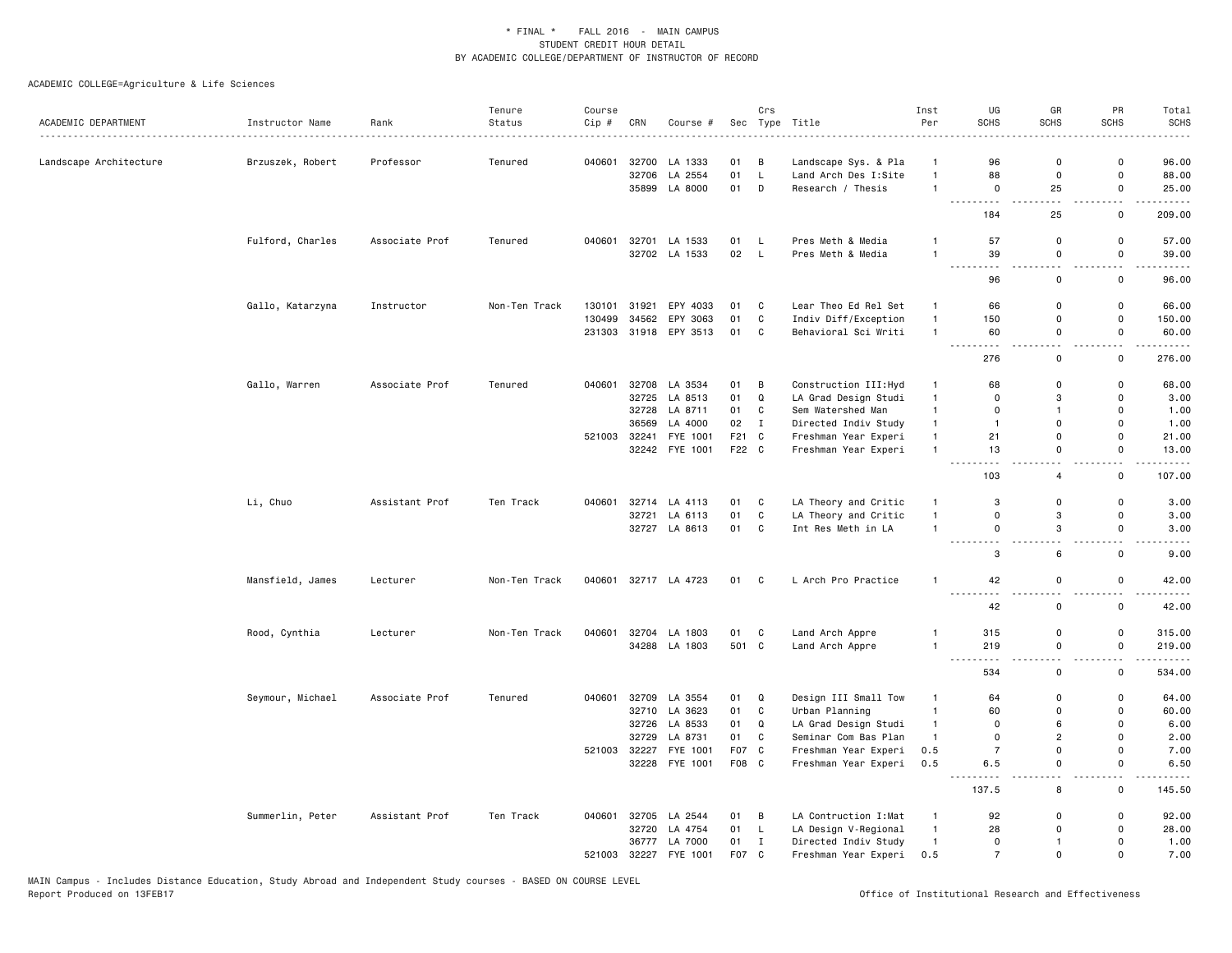| ACADEMIC DEPARTMENT                   | Instructor Name  | Rank           | Tenure<br>Status | Course<br>Cip # | CRN   | Course #              | Sec   | Crs<br>Type | Title                | Inst<br>Per | UG<br><b>SCHS</b>   | GR<br>SCHS  | PR<br>SCHS            | Total<br>SCHS |
|---------------------------------------|------------------|----------------|------------------|-----------------|-------|-----------------------|-------|-------------|----------------------|-------------|---------------------|-------------|-----------------------|---------------|
| Landscape Architecture                | Summerlin, Peter | Assistant Prof | Ten Track        |                 |       | 521003 32228 FYE 1001 | F08 C |             | Freshman Year Experi | 0.5         | 6.5                 | $\Omega$    | $\mathbf 0$           | 6.50          |
|                                       |                  |                |                  |                 |       |                       |       |             |                      |             | -------<br>133.5    |             | ------<br>$\mathbf 0$ | 134.50        |
|                                       | Tofte, Elizabeth | Assistant Prof | Ten Track        | 040601          | 32697 | LA 1001               | F01 C |             | First Year Seminar   |             | 20                  | $\mathbf 0$ | $\mathbf 0$           | 20.00         |
|                                       |                  |                |                  |                 | 32698 | LA 1153               | 01    | L.          | Intro to Land Arch   |             | 36                  | $\mathbf 0$ | 0                     | 36.00         |
|                                       |                  |                |                  |                 |       | 32699 LA 1153         | 02    |             | Intro to Land Arch   |             | 54                  | $\Omega$    | $\mathbf 0$           | 54.00         |
|                                       |                  |                |                  |                 | 35988 | LA 4000               | 01    | <b>I</b>    | Directed Indiv Study |             |                     | $\Omega$    | $\Omega$              | 1.00          |
|                                       |                  |                |                  |                 |       |                       |       |             |                      |             | ---------<br>111    | 0           | 0                     | 111.00        |
|                                       | Walker, Jason    | Associate Prof | Tenured          | 010605          |       | 32711 LA 3701         | 01 C  |             | LC Seminar II        |             | 10                  | $\mathbf 0$ | $\mathbf 0$           | 10.00         |
|                                       |                  |                |                  |                 |       | 32716 LA 4701         | 01 C  |             | LC Seminar III       |             |                     | $\Omega$    | $\mathbf 0$           | 4.00          |
|                                       |                  |                |                  | 040601          |       | 32715 LA 4124         | 01    | B           | LA Construction Docs |             | 12                  | $\Omega$    | $\mathbf 0$           | 12.00         |
|                                       |                  |                |                  |                 |       | 32722 LA 6124         | 01    | B           | LA Construction Docs |             | $\Omega$            | 8           | $\Omega$              | 8.00          |
|                                       |                  |                |                  |                 |       |                       |       |             |                      |             | ----<br>26          | 8           | $\mathbf 0$           | 34.00         |
| ===================================== |                  |                |                  |                 |       |                       |       |             |                      |             | =========           |             |                       |               |
| Landscape Architecture                |                  |                |                  |                 |       |                       |       |             |                      |             | 1646                | 52          |                       | 1698,00       |
| ===================================== |                  |                |                  |                 |       |                       |       |             |                      |             | $=$ = = = = = = = = | =========   | - cooperate           |               |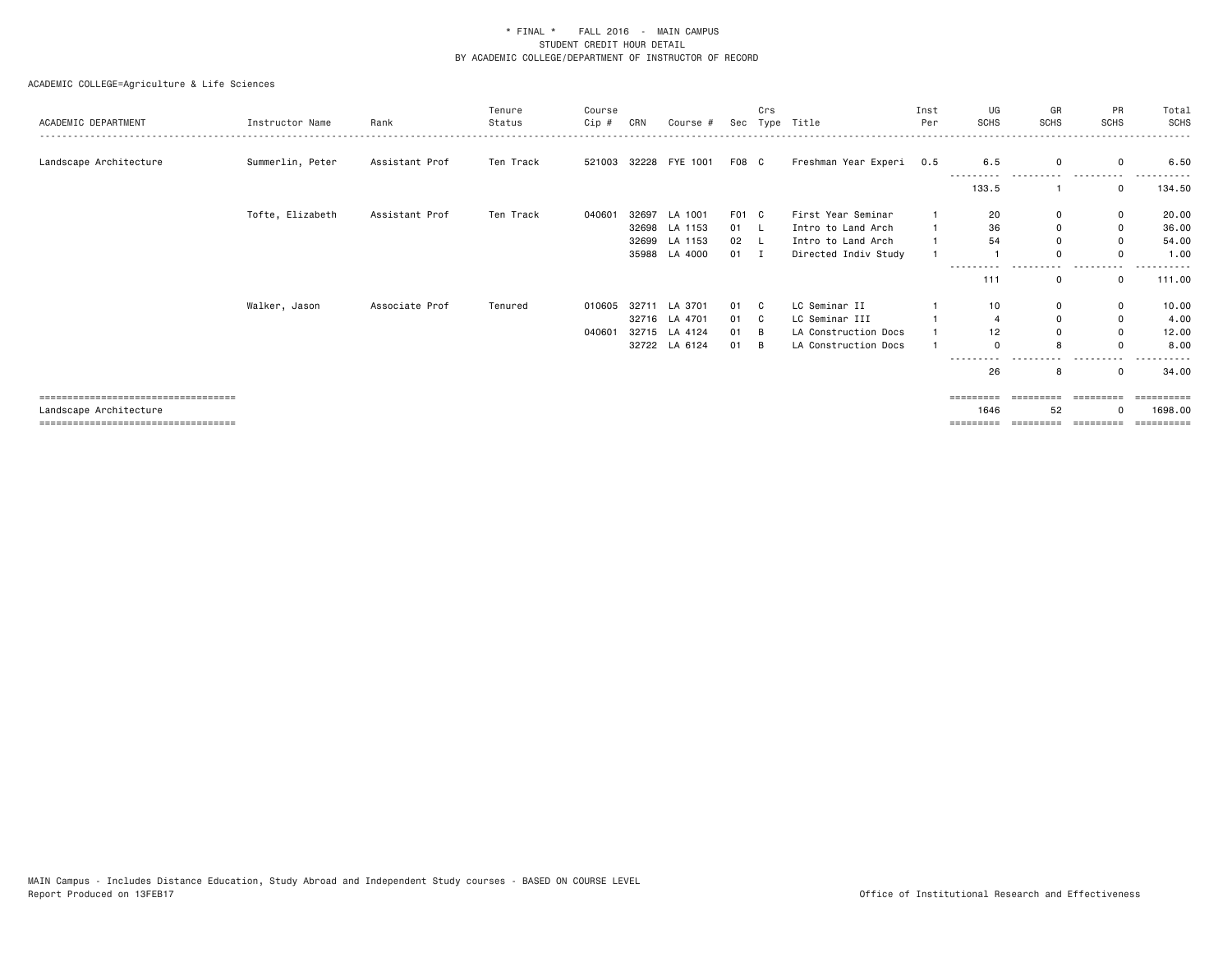|                       |                   |                  | Tenure        | Course |              |                       |        | Crs            |                      | Inst           | UG                                          | GR                              | PR                                      | Total                 |
|-----------------------|-------------------|------------------|---------------|--------|--------------|-----------------------|--------|----------------|----------------------|----------------|---------------------------------------------|---------------------------------|-----------------------------------------|-----------------------|
| ACADEMIC DEPARTMENT   | Instructor Name   | Rank             | Status        | Cip #  | CRN          | Course #              | Sec    |                | Type Title           | Per            | <b>SCHS</b>                                 | SCHS                            | <b>SCHS</b>                             | <b>SCHS</b>           |
| Plant & Soil Sciences | Baldwin, Brian    | Professor        | Tenured       | 010304 | 35214        | PSS 8000              | 01     | D              | Research / Thesis    | $\overline{1}$ | 0                                           | 3                               | 0                                       | 3.00                  |
|                       |                   |                  |               | 011101 | 35245        | PSS 9000              | 01     | D              | Research / Diss      | $\overline{1}$ | $\mathbf 0$                                 | $\overline{4}$                  | $\mathsf 0$                             | 4.00                  |
|                       |                   |                  |               | 011102 | 33508        | PSS 3423              | 02     | E              | Agronomy Internship  | $\overline{1}$ | 12                                          | $\Omega$                        | $\mathbf 0$                             | 12.00                 |
|                       |                   |                  |               | 011104 | 33527        | PSS 4503              | 02     | C              | Plant Breeding       | $\overline{1}$ | 12                                          | $\Omega$                        | $\mathbf 0$                             | 12.00                 |
|                       |                   |                  |               |        |              | 33549 PSS 6503        | 02 C   |                | Plant Breeding       | $\overline{1}$ | $\mathsf 0$                                 | 36                              | $\mathsf 0$                             | 36.00                 |
|                       |                   |                  |               |        |              |                       |        |                |                      |                | $\sim$ $-$<br>24                            | 43                              | i.<br>$\mathsf 0$                       | 67.00                 |
|                       | Bi, Guihong       | Resrch Professor | Non-Ten Track | 010601 | 33495        | PSS 2423              | 01     | C              | Plant Matl I         | -1             | 147                                         | $\mathbf 0$                     | 0                                       | 147.00                |
|                       |                   |                  |               |        | 33496        | PSS 2423              | 02     | K              | Plant Matl I Lab     | $\mathbf{1}$   | $\mathbf 0$                                 | $\mathbf 0$                     | $\mathsf 0$                             | 0.00                  |
|                       |                   |                  |               |        | 33497        | PSS 2423              | 03     | K              | Plant Matl I         | $\overline{1}$ | $\overline{0}$                              | $\mathbf 0$                     | $\mathbf 0$                             | 0.00                  |
|                       |                   |                  |               |        | 33498        | PSS 2423              | 04     | К              | Plant Matl I         | $\overline{1}$ | $\mathbf 0$                                 | $\mathbf 0$                     | 0                                       | 0.00                  |
|                       |                   |                  |               |        |              | 011101 35246 PSS 9000 | 02     | D              | Research / Diss      | $\overline{1}$ | $\mathbf 0$                                 | $\overline{4}$                  | $\mathbf 0$                             | 4.00                  |
|                       |                   |                  |               |        |              |                       |        |                |                      |                | .<br>147                                    | $\sim$ $\sim$<br>$\overline{4}$ | $\mathsf{o}$                            | 151.00                |
|                       | Bond, Jason       | Ext Prof         | Non-Ten Track |        |              | 010304 35219 PSS 8000 | 06     | $\Box$         | Research / Thesis    | $\overline{1}$ | 0                                           | 8                               | $\mathsf 0$                             | 8.00                  |
|                       |                   |                  |               |        |              |                       |        |                |                      |                | . <b>.</b><br>$\mathbf 0$                   | $\overline{a}$<br>8             | . .<br>0                                | 8.00                  |
|                       |                   |                  |               |        |              |                       |        |                |                      |                |                                             |                                 |                                         |                       |
|                       | Bradford, Timothy | Instructor       | Non-Ten Track | 010304 | 36368        | <b>PSS 7000</b>       | 01 I   |                | Directed Indiv Study | $\mathbf{1}$   | $\mathbf 0$                                 | $\overline{2}$                  | $\mathsf 0$                             | 2.00                  |
|                       |                   |                  |               |        | 011102 33500 | PSS 3133              | 01     | $\mathbf{C}$   | Intro Weed Science   | $\mathbf{1}$   | 189                                         | $\mathbf 0$                     | $\mathbf 0$                             | 189.00                |
|                       |                   |                  |               |        | 35562        | PSS 4990              | 01     | $\mathbf{C}$   | Special Topic In PSS | $\mathbf{1}$   | 39                                          | $\mathbf 0$                     | $\mathsf 0$                             | 39.00                 |
|                       |                   |                  |               |        | 35566        | PSS 4990              | 02     | B              | Special Topic In PSS | $\mathbf{1}$   | 39                                          | $\mathbf 0$                     | $\mathsf 0$                             | 39.00                 |
|                       |                   |                  |               | 140301 | 35559        | ABE 4990              | 01     | B              | Special Topic In ABE | $\mathbf{1}$   | 12                                          | $\mathbf 0$                     | 0                                       | 12.00                 |
|                       |                   |                  |               |        | 35564        | ABE 4990              | 02     | $\overline{B}$ | Special Topic In ABE | $\overline{1}$ | 6<br>$\sim$ $\sim$                          | $\mathbf 0$<br>$\sim$ $\sim$    | $\mathsf 0$<br>$\sim$ $\sim$            | 6.00<br>$\frac{1}{2}$ |
|                       |                   |                  |               |        |              |                       |        |                |                      |                | 285                                         | $\overline{2}$                  | $\mathsf 0$                             | 287.00                |
|                       | Broderick, Shaun  | Ext Assist Prof  | Non-Ten Track | 010304 |              | 35220 PSS 8000        | 07 D   |                | Research / Thesis    | $\overline{1}$ | $\mathbf 0$<br><u>.</u>                     | 3<br>22                         | $\mathsf 0$<br>. .                      | 3.00                  |
|                       |                   |                  |               |        |              |                       |        |                |                      |                | $\Omega$                                    | 3                               | 0                                       | 3.00                  |
|                       | Byrd, John        | Ext Prof         | Non-Ten Track | 010304 | 35221        | PSS 8000              | 08     | D              | Research / Thesis    | $\overline{1}$ | $\mathbf 0$                                 | 3                               | $\mathsf{o}$                            | 3.00                  |
|                       |                   |                  |               | 011101 | 35249        | PSS 9000              | 05     | D              | Research / Diss      | $\overline{1}$ | $\mathbf 0$                                 | $\overline{c}$                  | 0                                       | 2.00                  |
|                       |                   |                  |               | 240101 | 32547        | HON 4093              | H05 E  |                | Honors Thesis        | 0.5            | 1.5                                         | $\mathbf 0$                     | $\mathsf{o}$                            | 1.50                  |
|                       |                   |                  |               |        |              |                       |        |                |                      |                | $\sim$ $\sim$ $\sim$ $\sim$<br>$  -$<br>1.5 | $\sim$ $\sim$<br>5              | $\overline{\phantom{a}}$<br>$\mathsf 0$ | .<br>6.50             |
|                       | Coker, Christine  | Ext Assoc Prof   | Non-Ten Track |        |              | 011101 35250 PSS 9000 | 06     | $\overline{D}$ | Research / Diss      | $\mathbf{1}$   | $\mathbf 0$                                 | $\overline{1}$                  | $\mathsf{o}$                            | 1.00                  |
|                       |                   |                  |               |        |              |                       |        |                |                      |                | $\sim$ $\sim$<br>$\mathsf 0$                | $\overline{1}$                  | . .<br>$\mathsf 0$                      | 1.00                  |
|                       | Cox, Michael      | Professor        | Tenured       | 010304 | 35223        | PSS 8000              | 10     | D              | Research / Thesis    | $\mathbf{1}$   | $\mathbf 0$                                 | 6                               | 0                                       | 6.00                  |
|                       |                   |                  |               | 011201 | 34537        | PSS 8333              | 01     | $\overline{B}$ | Adv Soil Fertility   | $\overline{1}$ | $\mathbf 0$                                 | 45                              | $\mathsf 0$                             | 45.00                 |
|                       |                   |                  |               |        |              |                       |        |                |                      |                | .<br>------<br>$\mathbf 0$                  | $\sim$<br>51                    | $\overline{a}$<br>0                     | 51.00                 |
|                       | Denny, Geoffrey   | Ext Assist Prof  | Non-Ten Track | 010699 | 33519        | PSS 4353              | 01     | C              | Arboriculture        | $\overline{1}$ | 69                                          | $\pmb{0}$                       | $\mathsf{o}$                            | 69.00                 |
|                       |                   |                  |               |        | 33520        | PSS 4353              | 02     | K              | Arboriculture        | $\overline{1}$ | $\mathsf 0$                                 | $\mathsf 0$                     | $\mathsf 0$                             | 0.00                  |
|                       |                   |                  |               |        |              |                       |        |                |                      |                | .<br>.                                      |                                 |                                         |                       |
|                       |                   |                  |               |        |              |                       |        |                |                      |                | 69                                          | $\mathsf 0$                     | $\mathsf 0$                             | 69.00                 |
|                       | Dodds, Darrin     | Ext Assoc Prof   | Non-Ten Track |        |              | 010304 35225 PSS 8000 | $12$ D |                | Research / Thesis    | $\overline{1}$ | $\mathbf 0$                                 | 3                               | $\mathsf 0$                             | 3.00                  |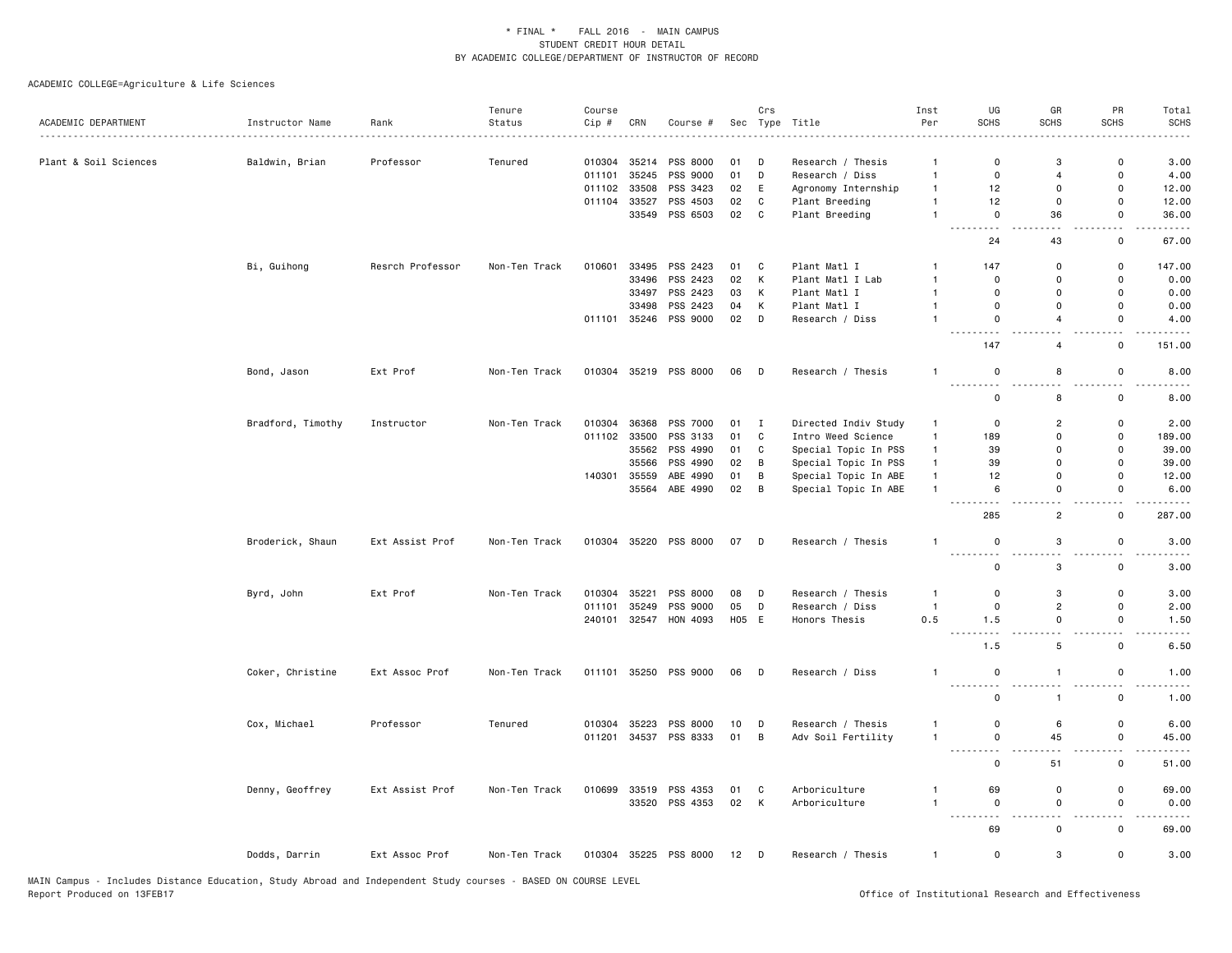|                       |                    |                   | Tenure        | Course |              |                       |      | Crs          |                      | Inst           | UG                           | GR                            | PR                           | Total                                                                                                                                                         |
|-----------------------|--------------------|-------------------|---------------|--------|--------------|-----------------------|------|--------------|----------------------|----------------|------------------------------|-------------------------------|------------------------------|---------------------------------------------------------------------------------------------------------------------------------------------------------------|
| ACADEMIC DEPARTMENT   | Instructor Name    | Rank              | Status        | Cip #  | CRN          | Course #              |      |              | Sec Type Title       | Per            | <b>SCHS</b>                  | <b>SCHS</b>                   | SCHS                         | <b>SCHS</b>                                                                                                                                                   |
| Plant & Soil Sciences | Dodds, Darrin      | Ext Assoc Prof    | Non-Ten Track | 011101 | 35252        | PSS 9000              | 08   | D            | Research / Diss      | $\overline{1}$ | $\mathbf 0$                  | 9                             | 0                            | 9.00                                                                                                                                                          |
|                       |                    |                   |               |        |              | 36554 PSS 4000        | 01   | $\mathbf{I}$ | Directed Indiv Study | $\overline{1}$ | 3                            | 0                             | $\mathsf 0$                  | 3.00                                                                                                                                                          |
|                       |                    |                   |               |        |              |                       |      |              |                      |                | $\sim$ $\sim$<br>3           | $\sim$ $\sim$<br>12           | . .<br>$\mathsf 0$           | $\frac{1}{2} \left( \frac{1}{2} \right) \left( \frac{1}{2} \right) \left( \frac{1}{2} \right) \left( \frac{1}{2} \right) \left( \frac{1}{2} \right)$<br>15.00 |
|                       |                    |                   |               |        |              |                       |      |              |                      |                |                              |                               |                              |                                                                                                                                                               |
|                       | Etheredge, Coleman | Assistant Prof    | Ten Track     | 010608 | 33488        | PSS 2343              | 01   | C            | Floral Design        | $\mathbf{1}$   | 252                          | 0                             | 0                            | 252.00                                                                                                                                                        |
|                       |                    |                   |               |        | 33489        | PSS 2343              | 02   | К            | Floral Design        | $\mathbf{1}$   | $\mathbf 0$                  | 0                             | 0                            | 0.00                                                                                                                                                          |
|                       |                    |                   |               |        | 33490        | PSS 2343              | 03   | К            | Floral Design        | $\overline{1}$ | 0                            | 0                             | $\mathsf 0$                  | 0.00                                                                                                                                                          |
|                       |                    |                   |               |        |              | 33491 PSS 2343        | 04   | К            | Floral Design        | $\overline{1}$ | $\Omega$                     | $\mathbf 0$                   | 0                            | 0.00                                                                                                                                                          |
|                       |                    |                   |               |        |              | 33492 PSS 2343        | 05   | K            | Floral Design        | $\mathbf{1}$   | $\mathbf 0$<br>$\sim$ $\sim$ | $\mathbf 0$<br>. .            | $\mathbf 0$<br>$\sim$ $\sim$ | 0.00<br>. <b>.</b> .                                                                                                                                          |
|                       |                    |                   |               |        |              |                       |      |              |                      |                | 252                          | 0                             | 0                            | 252.00                                                                                                                                                        |
|                       | Evans, William     | Resrch Assoc Prof | Non-Ten Track | 011101 |              | 35253 PSS 9000        | 09   | $\mathsf{D}$ | Research / Diss      | 1              | $\mathbf 0$<br>.             | 6<br>$\overline{\phantom{a}}$ | $\mathbf 0$                  | 6.00                                                                                                                                                          |
|                       |                    |                   |               |        |              |                       |      |              |                      |                | $\mathbf 0$                  | 6                             | 0                            | 6.00                                                                                                                                                          |
|                       | Golden, Bobby      | Ext Assoc Prof    | Non-Ten Track | 011101 |              | 35254 PSS 9000        | 10   | D            | Research / Diss      | $\mathbf{1}$   | $\mathbf 0$<br>$\sim$        | 3<br>. .                      | $\mathsf 0$<br>. .           | 3.00                                                                                                                                                          |
|                       |                    |                   |               |        |              |                       |      |              |                      |                | $\mathbf 0$                  | 3                             | 0                            | 3.00                                                                                                                                                          |
|                       | Harkess, Richard   | Professor         | Tenured       | 010304 | 35228        | PSS 8000              | 15   | D            | Research / Thesis    | $\mathbf{1}$   | $\Omega$                     | 6                             | 0                            | 6.00                                                                                                                                                          |
|                       |                    |                   |               | 010601 | 33509        | PSS 3433              | 01   | E            | Hort Internship      | $\mathbf{1}$   | 6                            | 0                             | 0                            | 6.00                                                                                                                                                          |
|                       |                    |                   |               | 010604 | 33518        | PSS 4343              | 01   | C            | Control Enviro Ag    | $\mathbf{1}$   | 54                           | $\mathbf 0$                   | $\mathbf 0$                  | 54.00                                                                                                                                                         |
|                       |                    |                   |               | 011101 | 35255        | PSS 9000              | 11   | D            | Research / Diss      | $\overline{1}$ | $\mathbf 0$                  | 9                             | 0                            | 9.00                                                                                                                                                          |
|                       |                    |                   |               | 011103 | 33528        | PSS 4553              | 01   | C            | Plant Growth & Devel | $\mathbf{1}$   | 156                          | $\mathbf 0$                   | $\mathbf 0$                  | 156.00                                                                                                                                                        |
|                       |                    |                   |               |        | 33529        | PSS 4553              | 02   | C            | Plant Growth & Devel | $\mathbf{1}$   | 24                           | $\mathbf 0$                   | $\mathbf 0$                  | 24.00                                                                                                                                                         |
|                       |                    |                   |               |        |              | 33540 PSS 6343        | 01   | C            | Control Enviro Ag    | $\overline{1}$ | $\Omega$                     | 15                            | $\mathbf 0$                  | 15.00                                                                                                                                                         |
|                       |                    |                   |               |        |              | 33550 PSS 6553        | 01   | C            | Plant Growth & Devel | $\overline{1}$ | $\Omega$                     | 42                            | $\mathbf 0$                  | 42.00                                                                                                                                                         |
|                       |                    |                   |               |        | 33551        | PSS 6553              | 02   | $\mathtt{C}$ | Plant Growth & Devel | $\mathbf{1}$   | 0                            | 36                            | $\mathsf 0$                  | 36.00                                                                                                                                                         |
|                       |                    |                   |               |        | 34536        | PSS 3633              | 01   | $\mathtt{C}$ | Sustain & Organic Ho | $\mathbf{1}$   | 66                           | $\Omega$                      | $\mathbf{0}$                 | 66.00                                                                                                                                                         |
|                       |                    |                   |               | 011105 | 33517        | PSS 4341              | 01   | L.           | Contrl Enviro Ag Lab | $\overline{1}$ | 8                            | 0                             | $\mathbf 0$                  | 8.00                                                                                                                                                          |
|                       |                    |                   |               |        |              | 33539 PSS 6341        | 01   | L            | Control Enviro Ag La | $\mathbf{1}$   | $\mathsf 0$                  | $\overline{1}$                | 0                            | 1.00                                                                                                                                                          |
|                       |                    |                   |               |        |              |                       |      |              |                      |                | 314                          | 109                           | $\mathsf 0$                  | 423.00                                                                                                                                                        |
|                       | Henry, William     | Professor         | Ten Track     | 010304 | 35229        | PSS 8000              | 16   | D            | Research / Thesis    | 1              | $\mathbf 0$                  | 5                             | 0                            | 5.00                                                                                                                                                          |
|                       |                    |                   |               | 011101 | 35256        | PSS 9000              | 12   | D            | Research / Diss      | $\mathbf{1}$   | $\mathbf 0$                  | $\overline{7}$                | 0                            | 7.00                                                                                                                                                          |
|                       |                    |                   |               | 030506 | 33523        | PSS 4411              | 01   | C            | Remote Sensing Semin | $\mathbf{1}$   | 14                           | $\mathbf 0$                   | 0                            | 14.00                                                                                                                                                         |
|                       |                    |                   |               |        | 33545        | PSS 6411              | 01   | C            | Remote Sensing Semin | $\overline{1}$ | $\Omega$                     | 3                             | $\Omega$                     | 3.00                                                                                                                                                          |
|                       |                    |                   |               | 450701 | 32356        | GR 4411               | 01   | C            | Remote Sensing Semin | $\overline{1}$ | $\overline{1}$               | $\mathbf 0$                   | $\Omega$                     | 1.00                                                                                                                                                          |
|                       |                    |                   |               |        | 32381        | GR 6411               | 01   | C            | Remote Sensing Semin | $\overline{1}$ | $\mathbf 0$                  | $\overline{1}$                | $\Omega$                     | 1.00                                                                                                                                                          |
|                       |                    |                   |               |        | 450702 31436 | ECE 4411              | 01   | C            | Remote Sensing Semin | $\mathbf{1}$   | $\overline{1}$               | $\mathsf 0$                   | $\mathbf 0$                  | 1.00                                                                                                                                                          |
|                       |                    |                   |               |        | 32201        | F0 6411               | 01   | $\mathbf{C}$ | Remote Sensing Semin | $\overline{1}$ | $\mathsf 0$<br>٠.            | $\overline{1}$                | $\mathbf 0$                  | 1.00                                                                                                                                                          |
|                       |                    |                   |               |        |              |                       |      |              |                      |                | 16                           | 17                            | 0                            | 33.00                                                                                                                                                         |
|                       | Irby, Jon          | Ext Assist Prof   | Non-Ten Track |        |              | 010304 35230 PSS 8000 | 17 D |              | Research / Thesis    | $\mathbf{1}$   | $\mathsf 0$<br>$\sim$ $\sim$ | 6<br>. .                      | $\mathbf 0$<br>. .           | 6.00<br>.                                                                                                                                                     |
|                       |                    |                   |               |        |              |                       |      |              |                      |                | $\mathsf 0$                  | 6                             | 0                            | 6.00                                                                                                                                                          |
|                       | Jones, Keri        | Lecturer          | Non-Ten Track | 011101 |              | 33536 PSS 6223        | 01   | C            | Seed Production      | 1              | $\mathbf 0$                  | 9                             | 0                            | 9.00                                                                                                                                                          |
|                       |                    |                   |               |        | 33537        | PSS 6223              | 02   | K            | Seed Production      | $\mathbf{1}$   | $\mathbf 0$                  | $\mathbf 0$                   | 0                            | 0.00                                                                                                                                                          |
|                       |                    |                   |               | 011102 |              | 33514 PSS 4223        | 01   | C            | Seed Production      | $\overline{1}$ | 72                           | $\mathbf 0$                   | 0                            | 72.00                                                                                                                                                         |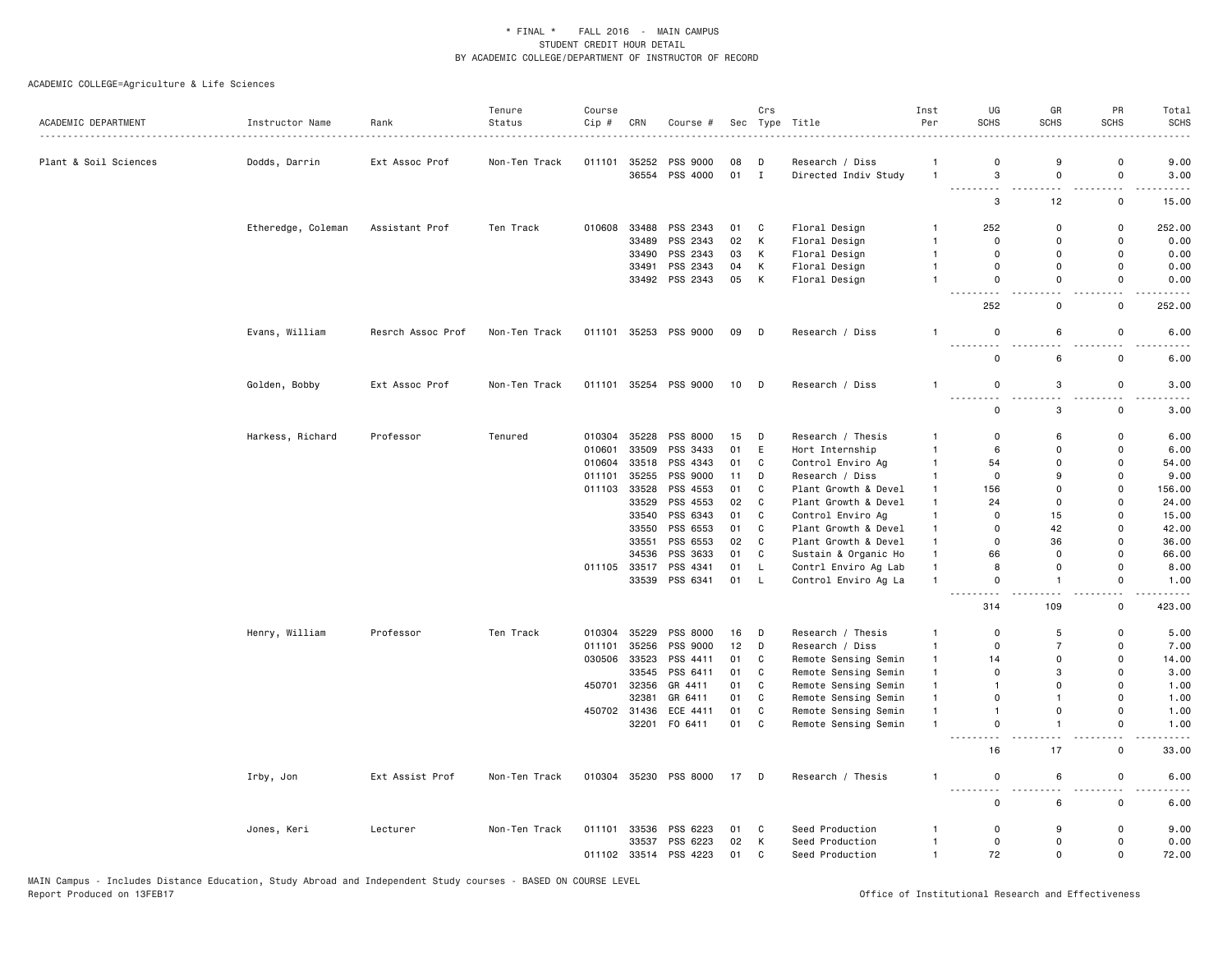|                       |                    |                  | Tenure        | Course |              |                                  |          | Crs                     |                                  | Inst                           | UG                                                   | GR                           | PR                           | Total                                                                                                                              |
|-----------------------|--------------------|------------------|---------------|--------|--------------|----------------------------------|----------|-------------------------|----------------------------------|--------------------------------|------------------------------------------------------|------------------------------|------------------------------|------------------------------------------------------------------------------------------------------------------------------------|
| ACADEMIC DEPARTMENT   | Instructor Name    | Rank<br><u>.</u> | Status        | Cip #  | CRN          | Course #                         |          |                         | Sec Type Title                   | Per                            | <b>SCHS</b>                                          | <b>SCHS</b>                  | <b>SCHS</b>                  | <b>SCHS</b>                                                                                                                        |
| Plant & Soil Sciences | Jones, Keri        | Lecturer         | Non-Ten Track |        |              | 011102 33515 PSS 4223            | 02       | K                       | Seed Production                  | $\mathbf{1}$                   | 0<br>$\sim$ $\sim$ $\sim$<br>.                       | 0                            | 0                            | 0.00                                                                                                                               |
|                       |                    |                  |               |        |              |                                  |          |                         |                                  |                                | 72                                                   | 9                            | $\mathsf 0$                  | 81.00                                                                                                                              |
|                       | Kingery, William   | Professor        | Tenured       | 011101 | 35258        | <b>PSS 9000</b>                  | 14       | D                       | Research / Diss                  | $\mathbf{1}$                   | 0                                                    | $\mathbf{1}$                 | 0                            | 1.00                                                                                                                               |
|                       |                    |                  |               | 011201 | 33516        | PSS 4333                         | 01       | B                       | Soil Conservation                | $\mathbf{1}$                   | 33                                                   | 0                            | 0                            | 33.00                                                                                                                              |
|                       |                    |                  |               |        |              | 33538 PSS 6333                   | 01       | B                       | Soil Conservation                | $\mathbf{1}$                   | $\mathbf 0$<br><u>.</u> .                            | 6<br>.                       | $\mathbf 0$<br>$\sim$ $\sim$ | 6.00<br>$\frac{1}{2} \left( \frac{1}{2} \right) \left( \frac{1}{2} \right) \left( \frac{1}{2} \right) \left( \frac{1}{2} \right)$  |
|                       |                    |                  |               |        |              |                                  |          |                         |                                  |                                | 33                                                   | $\overline{7}$               | $\mathsf 0$                  | 40.00                                                                                                                              |
|                       | Krutz, Larry       | Ext Assoc Prof   | Non-Ten Track | 010304 | 35232        | PSS 8000                         | 19       | D                       | Research / Thesis                | $\mathbf{1}$                   | $\mathbf 0$                                          | $\overline{c}$               | $\mathsf 0$                  | 2.00                                                                                                                               |
|                       |                    |                  |               | 011101 |              | 35259 PSS 9000                   | 15       | D                       | Research / Diss                  | $\mathbf{1}$                   | $\mathsf 0$                                          | 15                           | $\mathsf 0$                  | 15.00                                                                                                                              |
|                       |                    |                  |               |        |              |                                  |          |                         |                                  |                                | $\omega \sim \omega$<br>$\mathbf 0$                  | 17                           | 0                            | 17.00                                                                                                                              |
|                       |                    |                  |               |        |              |                                  |          |                         |                                  |                                |                                                      |                              |                              |                                                                                                                                    |
|                       | Lang, David        | Professor        | Tenured       | 010304 |              | 33512 PSS 4103<br>33513 PSS 4103 | 01<br>02 | C<br>K                  | Forage Pasture                   | $\mathbf{1}$<br>$\overline{1}$ | 111<br>$\mathbf 0$                                   | 0<br>0                       | $\mathbf 0$<br>0             | 111.00<br>0.00                                                                                                                     |
|                       |                    |                  |               |        | 33534        | PSS 6103                         | 01       | $\mathtt{C}$            | Forage Pasture<br>Forage Pasture | $\mathbf{1}$                   | 0                                                    | 9                            | $\mathsf 0$                  | 9.00                                                                                                                               |
|                       |                    |                  |               |        |              | 33535 PSS 6103                   | 02       | K                       | Forage Pasture                   | $\overline{1}$                 | $\mathbf 0$                                          | 0                            | $\mathsf 0$                  | 0.00                                                                                                                               |
|                       |                    |                  |               |        |              |                                  |          |                         |                                  |                                | $\sim$<br>111                                        | 9                            | 0                            |                                                                                                                                    |
|                       |                    |                  |               |        |              |                                  |          |                         |                                  |                                |                                                      |                              |                              | 120.00                                                                                                                             |
|                       | Li, Tongyin        | Assistant Prof   | Ten Track     |        |              | 011103 33478 PSS 1113            | 01 B     |                         | The Gardening Experi             | $\mathbf{1}$                   | 60<br><u>.</u>                                       | $\mathsf 0$<br>$\sim$ $\sim$ | $\mathsf 0$                  | 60.00<br>$\frac{1}{2} \left( \frac{1}{2} \right) \left( \frac{1}{2} \right) \left( \frac{1}{2} \right) \left( \frac{1}{2} \right)$ |
|                       |                    |                  |               |        |              |                                  |          |                         |                                  |                                | 60                                                   | 0                            | 0                            | 60.00                                                                                                                              |
|                       | McCurdy, James     | Assistant Prof   | Ten Track     | 010304 | 35234        | PSS 8000                         | 21       | D                       | Research / Thesis                | $\mathbf{1}$                   | 0                                                    | 3                            | 0                            | 3.00                                                                                                                               |
|                       |                    |                  |               | 010607 | 34534        | PSS 4823                         | 01       | B                       | Turf Weed Management             | $\overline{1}$                 | 24                                                   | 0                            | $\mathsf 0$                  | 24.00                                                                                                                              |
|                       |                    |                  |               | 011101 |              | 35577 PSS 9000                   | 24       | D                       | Research / Diss                  | $\overline{1}$                 | $\mathbf 0$<br>$\sim$ $\sim$ $\sim$ $\sim$<br>$\sim$ | 3                            | $\mathbf 0$                  | 3.00                                                                                                                               |
|                       |                    |                  |               |        |              |                                  |          |                         |                                  |                                | 24                                                   | 6                            | $\mathsf 0$                  | 30.00                                                                                                                              |
|                       | McDougald, Lynette | Instructor       | Non-Ten Track | 010608 |              | 33506 PSS 3413                   | 01       | E                       | Floristry Internship             | $\mathbf{1}$                   | 3                                                    | $\Omega$                     | 0                            | 3.00                                                                                                                               |
|                       |                    |                  |               |        |              | 33510 PSS 4073                   | 01       | В                       | Sympathy Floral Desi             | $\mathbf{1}$                   | 18                                                   | 0                            | $\mathsf 0$                  | 18.00                                                                                                                              |
|                       |                    |                  |               |        | 33511        | PSS 4083                         | 01       | B                       | Flor Des Spec Events             | $\mathbf{1}$                   | 18                                                   | $\mathbf 0$                  | $\mathbf 0$                  | 18.00                                                                                                                              |
|                       |                    |                  |               |        |              | 33532 PSS 6073                   | 01       | B                       | Sympathy Floral Desi             | $\mathbf{1}$                   | $\mathbf 0$                                          | 3                            | $\mathbf 0$                  | 3.00                                                                                                                               |
|                       |                    |                  |               |        |              | 33533 PSS 6083                   | 01       | B                       | Flor Des Spec Events             | $\mathbf{1}$                   | $\mathbf 0$<br>$\sim$ $\sim$<br>$\sim$ $\sim$ $\sim$ | 3                            | 0                            | 3.00                                                                                                                               |
|                       |                    |                  |               |        |              |                                  |          |                         |                                  |                                | 39                                                   | 6                            | 0                            | 45.00                                                                                                                              |
|                       | Meyers, Stephen    | Ext Assist Prof  | Non-Ten Track |        |              | 010304 35235 PSS 8000            | $22$ D   |                         | Research / Thesis                | $\overline{1}$                 | $\mathbf 0$                                          | $\mathbf{1}$                 | $\mathsf{o}$                 | 1.00                                                                                                                               |
|                       |                    |                  |               |        |              |                                  |          |                         |                                  |                                | $\sim$ $\sim$ $\sim$<br>$\mathbf 0$                  | $\mathbf{1}$                 | 0                            | .<br>1.00                                                                                                                          |
|                       | Nagel, David       | Ext Prof         | Non-Ten Track | 010304 | 33525        | PSS 4453                         | 01       | $\overline{\mathbf{C}}$ | Vegetable Production             | $\mathbf{1}$                   | 33                                                   | 0                            | 0                            | 33.00                                                                                                                              |
|                       |                    |                  |               |        | 33526        | PSS 4453                         | 02       | K                       | Vegetable Production             | $\mathbf{1}$                   | $\mathbf 0$                                          | $\mathbf 0$                  | $\mathsf{o}$                 | 0.00                                                                                                                               |
|                       |                    |                  |               |        |              | 010608 33547 PSS 6453            | 01       | C                       | Vegetable Production             | $\mathbf{1}$                   | $\mathbf 0$                                          | 3                            | $\mathsf 0$                  | 3.00                                                                                                                               |
|                       |                    |                  |               |        |              | 33548 PSS 6453                   | 02 K     |                         | Vegetable Production             | $\mathbf{1}$                   | $\mathbf 0$<br>$\overline{\phantom{0}}$<br>$  -$     | $\mathbf 0$                  | $\mathsf{o}$                 | 0.00                                                                                                                               |
|                       |                    |                  |               |        |              |                                  |          |                         |                                  |                                | 33                                                   | 3                            | 0                            | 36.00                                                                                                                              |
|                       | Peterson, Daniel   | Non-Faculty      | Tenured       |        | 260202 34541 | PSS 8653                         | 01       | $\mathbf{C}$            | Genomes & Genomics               | $\mathbf{1}$                   | $\mathbf 0$                                          | 12                           | 0                            | 12.00                                                                                                                              |
|                       |                    |                  |               |        | 36355        | <b>BCH 9000</b>                  | 11       | D                       | Research/Diss                    | $\mathbf{1}$                   | $\mathbf 0$                                          | 3                            | $\mathsf{o}$                 | 3.00                                                                                                                               |
|                       |                    |                  |               | 260802 | 35153        | <b>BCH 8653</b>                  | 01       | C                       | Genomes & Genomics               | $\mathbf{1}$                   | $\mathbf 0$                                          | 57                           | $\mathbf 0$                  | 57.00                                                                                                                              |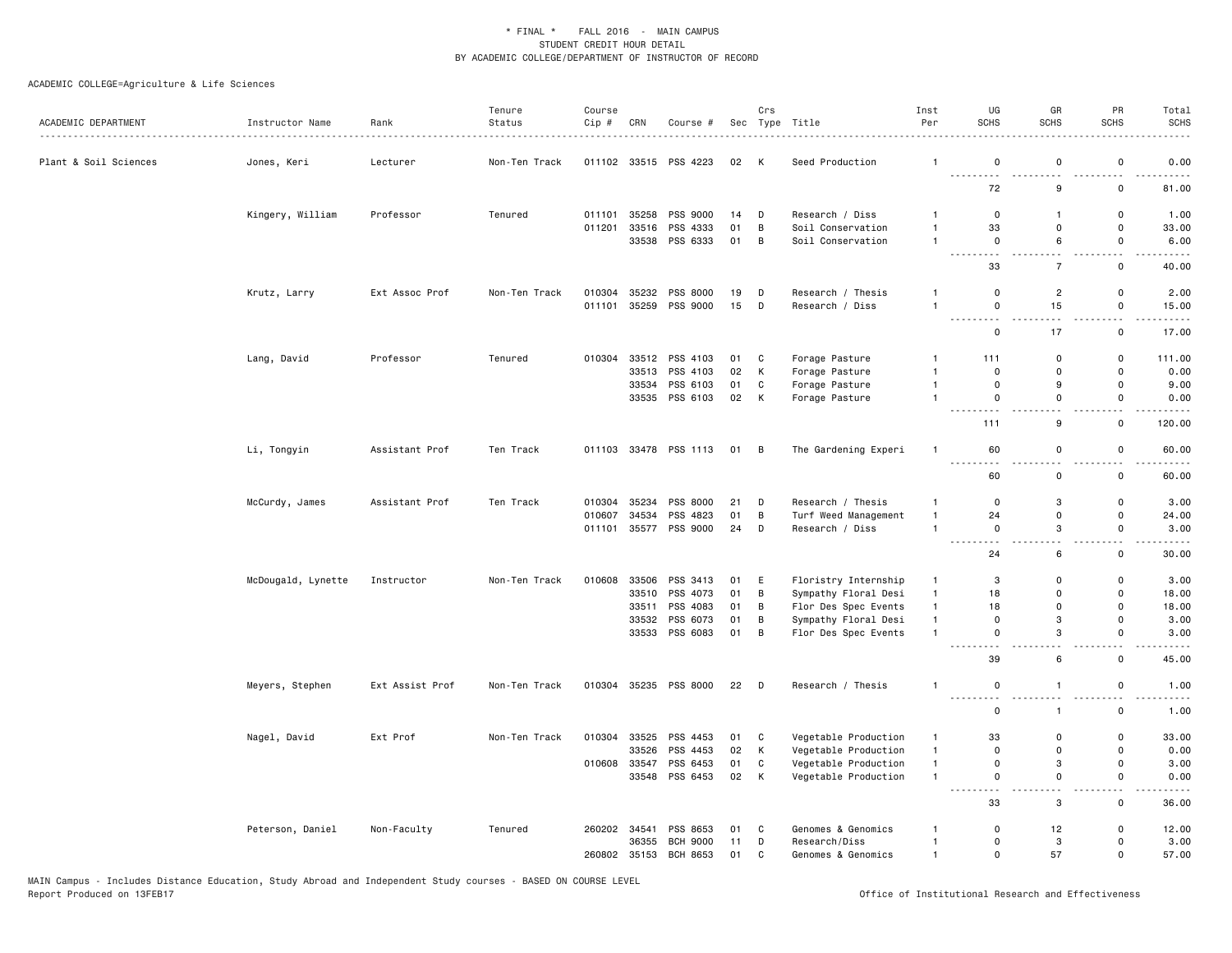| ACADEMIC DEPARTMENT   | Instructor Name  | Rank             | Tenure<br>Status | Course<br>Cip # | CRN          | Course #                   |          | Crs               | Sec Type Title                 | Inst<br>Per                    | UG<br><b>SCHS</b>                       | GR<br><b>SCHS</b>          | PR<br><b>SCHS</b>          | Total<br><b>SCHS</b> |
|-----------------------|------------------|------------------|------------------|-----------------|--------------|----------------------------|----------|-------------------|--------------------------------|--------------------------------|-----------------------------------------|----------------------------|----------------------------|----------------------|
|                       |                  |                  |                  |                 |              |                            |          |                   |                                |                                |                                         |                            |                            |                      |
|                       |                  |                  |                  |                 |              |                            |          |                   |                                |                                | $\Omega$                                | 72                         | 0                          | 72.00                |
| Plant & Soil Sciences | Phillips, Jerry  | Professor        | Tenured          |                 | 011101 33566 | PSS 8811                   | 01       | - S               | Seminar                        | -1                             | 0                                       | $\overline{7}$             | 0                          | 7.00                 |
|                       |                  |                  |                  |                 | 33567        | PSS 8821                   | 01       | s                 | Seminar                        | $\overline{1}$                 | $\mathbf 0$                             | 9                          | $\Omega$                   | 9.00                 |
|                       |                  |                  |                  |                 |              | 030101 31822 ENS 4102      | 01 E     |                   | Practicum                      | $\overline{1}$                 | $\overline{2}$<br>$\sim$ $\sim$<br>$ -$ | $\mathsf{o}$               | 0                          | 2.00                 |
|                       |                  |                  |                  |                 |              |                            |          |                   |                                |                                | $\overline{2}$                          | 16                         | $\mathsf{o}\,$             | 18.00                |
|                       | Reddy, Kambham   | Resrch Professor | Non-Ten Track    |                 |              | 011101 35261 PSS 9000      | 17 D     |                   | Research / Diss                | $\overline{1}$                 | 0<br>$\sim$ $\sim$ $\sim$ $\sim$        | 24                         | 0                          | 24.00                |
|                       |                  |                  |                  |                 |              |                            |          |                   |                                |                                | 0                                       | 24                         | 0                          | 24.00                |
|                       | Reynolds, Daniel | Professor        | Tenured          |                 |              | 010304 35237 PSS 8000      | 24 D     |                   | Research / Thesis              | $\mathbf{1}$                   | 0                                       | 5                          | 0                          | 5.00                 |
|                       |                  |                  |                  |                 |              |                            |          |                   |                                |                                | <u>.</u><br>0                           | $\sim$ $\sim$<br>5         | $\sim$ $\sim$<br>0         | .<br>5.00            |
|                       | Richard, Michael | Non-Faculty      | Not Applicable   |                 |              | 010607 33487 PSS 2113      | 01 C     |                   | Intr to Turf Science           | $\mathbf{1}$                   | 162                                     | 0                          | 0                          | 162.00               |
|                       |                  |                  |                  |                 |              |                            |          |                   |                                |                                | 162                                     | 0                          | $\mathsf{o}$               | 162.00               |
|                       | Rushing, Jason   | Ext Assist Prof  | Non-Ten Track    | 010304          |              | 35238 PSS 8000             | 25 D     |                   | Research / Thesis              | $\mathbf{1}$                   | 0                                       | 8                          | $\mathsf 0$                | 8.00                 |
|                       |                  |                  |                  |                 |              |                            |          |                   |                                |                                | <u>.</u><br>$\mathsf 0$                 | 8                          | $ -$<br>$\mathsf 0$        | ----<br>8.00         |
|                       | Shaw, David      | Non-Faculty      | Tenured          |                 |              | 011101 35264 PSS 9000      | 20 D     |                   | Research / Diss                | $\overline{1}$                 | 0                                       | $\overline{4}$             | $\mathsf 0$                | 4.00                 |
|                       |                  |                  |                  |                 |              |                            |          |                   |                                |                                | <u>.</u><br>$\Omega$                    | $\overline{4}$             | $\mathsf 0$                | 4.00                 |
|                       | Smith, Marshall  | Non-Faculty      | Not Applicable   | 521003          | 33690        | SLCE 1002 S01 C            |          |                   | Day One Leadership C           | 0.4                            | 138.4                                   | $\mathbf 0$                | 0                          | 138.40               |
|                       |                  |                  |                  |                 | 35300        | SLCE 1002 S02 B            |          |                   | Day One Leadership C           | 0.4                            | 19.2                                    | 0                          | $\mathsf 0$                | 19.20                |
|                       |                  |                  |                  |                 |              | 35304 SLCE 1002 S03 B      |          |                   | Day One Leadership C           | 0.4                            | 7.2<br>$\sim$ $\sim$ $\sim$             | 0                          | $\mathsf 0$                | 7.20                 |
|                       |                  |                  |                  |                 |              |                            |          |                   |                                |                                | 164.8                                   | 0                          | 0                          | 164.80               |
|                       | Stewart, Barry   | Associate Prof   | Tenured          | 010304          | 35244        | PSS 8000                   | 31       | D                 | Research / Thesis              | $\mathbf{1}$                   | $\mathbf 0$                             | 11                         | 0                          | 11.00                |
|                       |                  |                  |                  | 010607          | 33484        | PSS 2111                   | 01 L     |                   | Turf Management Lab            | $\mathbf{1}$                   | 18                                      | 0                          | $\mathsf 0$                | 18.00                |
|                       |                  |                  |                  |                 | 33485        | PSS 2111                   | 02       | $\mathsf{L}$      | Turf Management Lab            | $\mathbf{1}$                   | 14                                      | 0                          | $\mathsf 0$                | 14.00                |
|                       |                  |                  |                  |                 | 33524        | PSS 4413                   | 01       | C                 | Turfgrass Management           | $\mathbf{1}$                   | 21                                      | 0                          | $\mathsf 0$                | 21.00                |
|                       |                  |                  |                  |                 | 011101 33505 | PSS 3411                   | 01       | C                 | Turf Seminar I                 | $\mathbf{1}$                   | 19                                      | $\mathsf{o}$               | $\mathsf 0$                | 19.00                |
|                       |                  |                  |                  | 011103          | 33479        | PSS 1313                   | 01       | $\mathtt{C}$      | Plant Science                  | $\overline{1}$                 | 264                                     | 0                          | $\mathsf 0$                | 264.00               |
|                       |                  |                  |                  |                 | 33480        | PSS 1313                   | 02       | K                 | Plant Science                  | $\overline{1}$                 | $\mathbf 0$                             | 0                          | $\mathsf 0$                | 0.00                 |
|                       |                  |                  |                  |                 | 33481        | PSS 1313                   | 03       | K                 | Plant Science                  | $\mathbf{1}$                   | $\mathbf 0$                             | $\mathsf{o}$               | $\mathbf 0$                | 0.00                 |
|                       |                  |                  |                  |                 | 33482        | PSS 1313<br>33483 PSS 1313 | 04<br>05 | К<br>$\mathsf{K}$ | Plant Science<br>Plant Science | $\overline{1}$<br>$\mathbf{1}$ | 0<br>$\mathsf 0$                        | $\mathsf 0$<br>$\mathsf 0$ | $\mathsf 0$<br>$\mathsf 0$ | 0.00<br>0.00         |
|                       |                  |                  |                  |                 |              |                            |          |                   |                                |                                | - - -                                   |                            |                            | .                    |
|                       |                  |                  |                  |                 |              |                            |          |                   |                                |                                | 336                                     | 11                         | $\mathsf{o}\,$             | 347.00               |
|                       | Tseng, Te Ming   | Assistant Prof   | Ten Track        | 010304          | 35241        | PSS 8000                   | 28       | D                 | Research / Thesis              | -1                             | 0                                       | $\overline{4}$             | 0                          | 4.00                 |
|                       |                  |                  |                  | 011101          | 36655        | PSS 9000                   | 27       | D                 | Research / Diss                | $\mathbf{1}$                   | $\mathbf 0$                             | $\overline{2}$             | $\mathbf 0$                | 2.00                 |
|                       |                  |                  |                  |                 | 011102 34539 | PSS 8634                   | 01       | C                 | Environ Fate Herb              | $\mathbf{1}$                   | 0                                       | 76                         | 0                          | 76.00                |
|                       |                  |                  |                  |                 | 34540        | PSS 8634                   | 02       | K                 | Environ Fate Herb              | $\mathbf{1}$                   | $\Omega$                                | $\Omega$                   | $\Omega$                   | 0.00                 |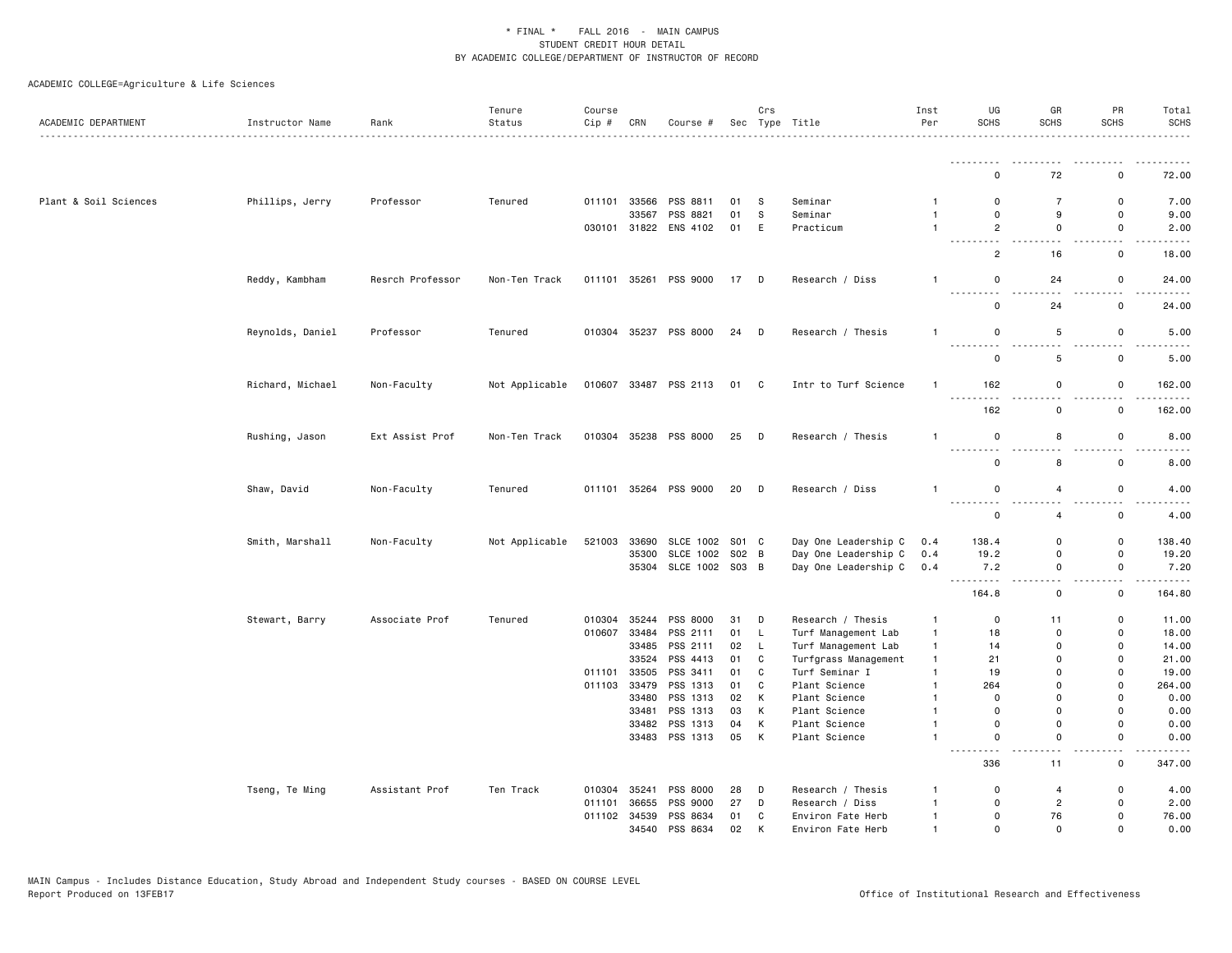| ACADEMIC DEPARTMENT                   | Instructor Name    | Rank           | Tenure<br>Status | Course<br>Cip# | CRN   | Course #              |      | Crs    | Sec Type Title    | Inst<br>Per | UG<br><b>SCHS</b> | GR<br><b>SCHS</b> | PR<br><b>SCHS</b> | Total<br>SCHS |
|---------------------------------------|--------------------|----------------|------------------|----------------|-------|-----------------------|------|--------|-------------------|-------------|-------------------|-------------------|-------------------|---------------|
|                                       |                    |                |                  |                |       |                       |      |        |                   |             |                   |                   |                   |               |
|                                       |                    |                |                  |                |       |                       |      |        |                   |             |                   |                   |                   |               |
|                                       |                    |                |                  |                |       |                       |      |        |                   |             |                   | 82                | 0                 | 82.00         |
| Plant & Soil Sciences                 | Varco, Jac         | Professor      | Tenured          | 010605         |       | 33501 PSS 3301        | 01   |        | Soils Laboratory  |             | 23                |                   | 0                 | 23.00         |
|                                       |                    |                |                  |                | 33502 | PSS 3301              | 02   |        | Soils Laboratory  |             | 19                | 0                 | 0                 | 19.00         |
|                                       |                    |                |                  |                |       | 33503 PSS 3301        | 03 L |        | Soils Laboratory  |             | 22                |                   | $\Omega$          | 22.00         |
|                                       |                    |                |                  |                |       | 33504 PSS 3303        | 01 C |        | Soils             |             | 243               |                   | $\Omega$          | 243.00        |
|                                       |                    |                |                  |                |       |                       |      |        |                   |             | ---------<br>307  |                   | $\Omega$          | .<br>307.00   |
|                                       | Wallace, Teddy     | Associate Prof | Tenured          | 010304         |       | 35243 PSS 8000        | 30   | $\Box$ | Research / Thesis |             |                   | 9                 | $\Omega$          | 9.00          |
|                                       |                    |                |                  |                |       |                       |      |        |                   |             |                   | 9                 | $\mathbf 0$       | 9.00          |
|                                       | Warburton, Marilyn | Non-Employee   | Not Applicable   |                |       | 011101 35266 PSS 9000 | 22 D |        | Research / Diss   |             |                   | 3                 | $\Omega$          | 3.00          |
|                                       |                    |                |                  |                |       |                       |      |        |                   |             |                   |                   |                   |               |
|                                       |                    |                |                  |                |       |                       |      |        |                   |             |                   | з                 | 0                 | 3.00          |
|                                       | Williams, W.       | Non-Employee   | Not Applicable   |                |       | 011101 35267 PSS 9000 | 23 D |        | Research / Diss   |             | ----              | 3                 | $\Omega$          | 3.00          |
|                                       |                    |                |                  |                |       |                       |      |        |                   |             |                   | 3                 | $^{\circ}$        | 3.00          |
| ;=============================        |                    |                |                  |                |       |                       |      |        |                   |             |                   |                   |                   | eeeeeeee      |
| Plant & Soil Sciences                 |                    |                |                  |                |       |                       |      |        |                   |             | 2455.3            | 565               |                   | 3020.30       |
| ===================================== |                    |                |                  |                |       |                       |      |        |                   |             | =========         | ----------        | ----------        | -----------   |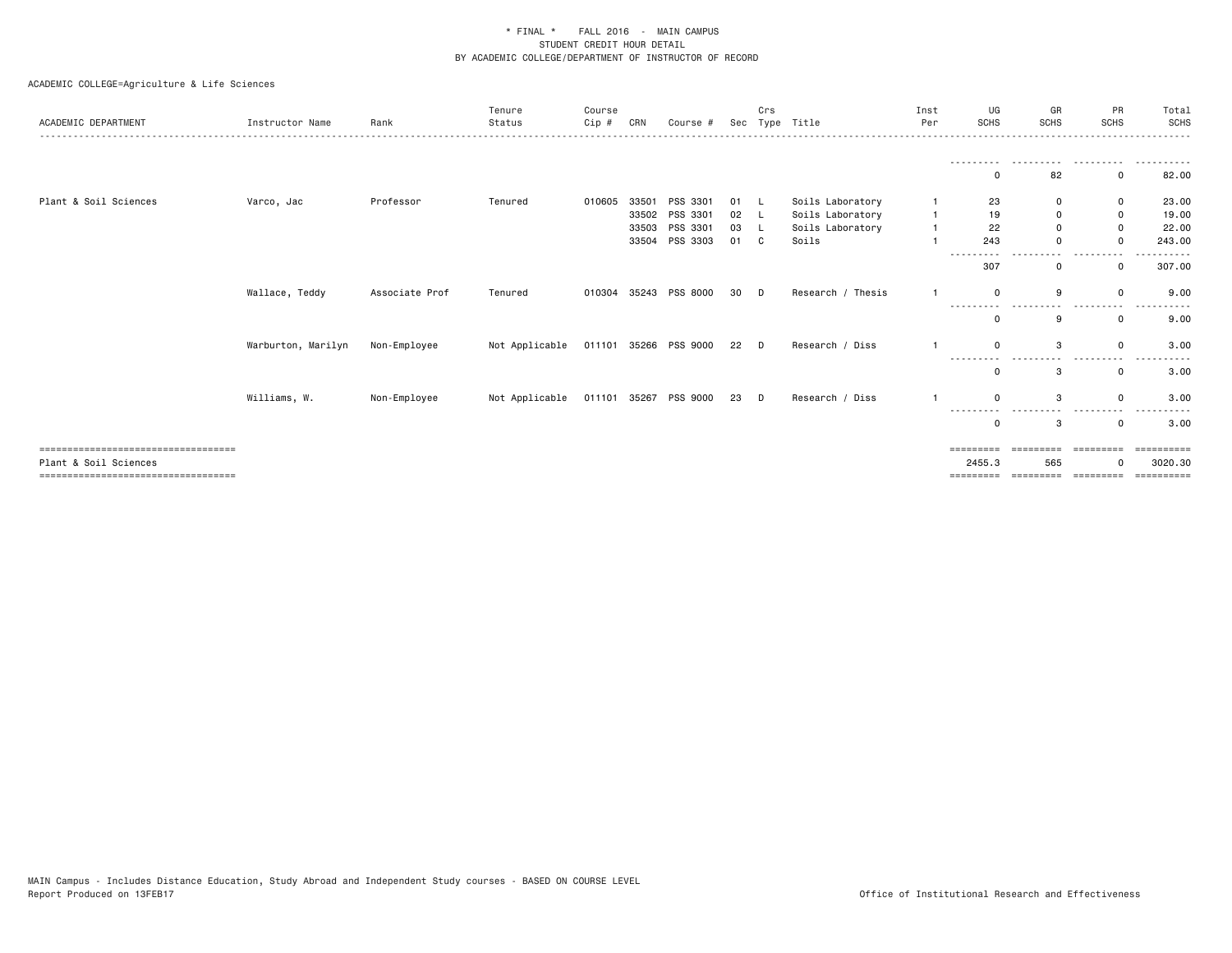| ACADEMIC DEPARTMENT | Instructor Name                | Rank<br>.      | Tenure<br>Status | Course<br>Cip # | CRN   | Course #       |      | Crs                        | Sec Type Title       | Inst<br>Per    | UG<br><b>SCHS</b>                       | GR<br><b>SCHS</b>                       | PR<br><b>SCHS</b>             | Total<br><b>SCHS</b>         |
|---------------------|--------------------------------|----------------|------------------|-----------------|-------|----------------|------|----------------------------|----------------------|----------------|-----------------------------------------|-----------------------------------------|-------------------------------|------------------------------|
| Poultry Science     | Beck, Mary                     | Professor      | Tenured          | 010907          |       | 33428 PO 8011  | 01   | - S                        | Graduate Seminar in  | $\mathbf{1}$   | 0                                       | -1                                      | 0                             | 1.00                         |
|                     |                                |                |                  |                 |       |                |      |                            |                      |                | .<br>$\mathbf 0$                        | $\mathbf{1}$                            | 0                             | 1.00                         |
|                     | Kiess, Aaron                   | Associate Prof | Tenured          | 010907          |       | 36044 PO 8000  | 02 D |                            | Research / Thesis    | $\mathbf{1}$   | 0<br>$ -$                               | 4                                       | 0                             | 4.00                         |
|                     |                                |                |                  |                 |       |                |      |                            |                      |                | $\mathbf 0$                             | $\overline{4}$                          | $\mathbf 0$                   | 4.00                         |
|                     | McDaniel, Christophe Professor |                | Tenured          | 010907          |       | 33418 PO 4324  | 01   | C                          | Avian Reproduction   | $\overline{1}$ | 56                                      | $\Omega$                                | $\Omega$                      | 56.00                        |
|                     |                                |                |                  |                 |       | 33419 PO 4324  | 02   | К                          | Avian Reproduction   | $\mathbf{1}$   | $\mathbf 0$                             | $\Omega$                                | $\mathsf{o}$                  | 0.00                         |
|                     |                                |                |                  |                 |       | 33423 PO 6324  | 01   | C                          | Avian Reproduction   | $\overline{1}$ | $\mathbf 0$                             | $\overline{4}$                          | $\mathsf{o}$                  | 4.00                         |
|                     |                                |                |                  |                 |       | 33424 PO 6324  | 02   | К                          | Avian Reproduction   | $\overline{1}$ | $\mathbf 0$                             | $\Omega$                                | $\mathsf{o}$                  | 0.00                         |
|                     |                                |                |                  |                 | 36033 | PO 9000        | 05   | D                          | Research / Diss      | $\mathbf{1}$   | $\mathbf 0$                             | $\overline{c}$                          | $\mathsf 0$                   | 2.00                         |
|                     |                                |                |                  |                 |       | 36045 PO 8000  | 03   | D                          | Research / Thesis    | $\overline{1}$ | $\mathbf 0$<br>$\sim$                   | $\overline{c}$                          | $\mathbf 0$<br>$\sim$ $\sim$  | 2.00<br>$\sim$ $\sim$ $\sim$ |
|                     |                                |                |                  |                 |       |                |      |                            |                      |                | 56                                      | 8                                       | 0                             | 64.00                        |
|                     | Peebles, Edgar                 | Professor      | Tenured          | 010907          |       | 36035 PO 9000  | 07   | D                          | Research / Diss      | $\mathbf{1}$   | $\mathsf 0$                             | 6                                       | 0                             | 6.00                         |
|                     |                                |                |                  |                 |       | 36046 PO 8000  | 04   | D                          | Research / Thesis    | $\overline{1}$ | $\mathbf 0$                             | 5                                       | $\mathsf{o}$                  | 5.00                         |
|                     |                                |                |                  | 260801          | 30551 | BIO 3103       | 01   | $\mathtt{C}$               | Genetics I           | $\overline{1}$ | 474                                     | $\mathbf 0$                             | $\mathsf 0$                   | 474.00                       |
|                     |                                |                |                  |                 |       | 30552 BIO 3103 | 02   | К                          | Genetics I           | $\overline{1}$ | $\mathbf 0$                             | $\Omega$                                | $\mathbf 0$                   | 0.00                         |
|                     |                                |                |                  |                 | 30553 | BIO 3103       | 03   | К                          | Genetics I           | $\overline{1}$ | $\mathbf 0$                             | $\Omega$                                | 0                             | 0.00                         |
|                     |                                |                |                  |                 | 32319 | GNS 3103       | 01   | C                          | Genetics I           | $\mathbf{1}$   | 48                                      | $\Omega$                                | $\Omega$                      | 48.00                        |
|                     |                                |                |                  |                 |       | 32320 GNS 3103 | 02   | K                          | Genetics I           | $\mathbf{1}$   | 0                                       | 0                                       | $\mathbf 0$                   | 0.00                         |
|                     |                                |                |                  |                 | 32321 | GNS 3103       | 03   | K                          | Genetics I           | $\overline{1}$ | $\mathbf 0$                             | $\Omega$                                | $\Omega$                      | 0.00                         |
|                     |                                |                |                  |                 |       | 33410 PO 3103  | 01   | C                          | Genetics I           | $\mathbf{1}$   | 165                                     | $\Omega$                                | $\mathsf{o}$                  | 165.00                       |
|                     |                                |                |                  |                 |       | 33411 PO 3103  | 02   | К                          | Genetics I           | $\overline{1}$ | 0                                       | 0                                       | 0                             | 0.00                         |
|                     |                                |                |                  |                 |       | 33412 PO 3103  | 03   | K                          | Genetics I           | $\mathbf{1}$   | $\mathbf 0$<br>$- - -$<br>.             | $\mathbf 0$                             | $\mathsf{o}$<br>$-$           | 0.00<br>$\cdots$             |
|                     |                                |                |                  |                 |       |                |      |                            |                      |                | 687                                     | 11                                      | 0                             | 698.00                       |
|                     | Sadler, Clarence               | Lecturer       | Non-Ten Track    | 010907          |       | 33420 PO 4333  | 01   | $\overline{\phantom{a}}$ C | Broiler Production   | $\overline{1}$ | 96<br><b>.</b><br>$\sim$ $\sim$ $\sim$  | $\mathbf 0$                             | 0<br>$\overline{\phantom{a}}$ | 96.00<br>.                   |
|                     |                                |                |                  |                 |       |                |      |                            |                      |                | 96                                      | $\overline{\phantom{a}}$<br>$\mathbf 0$ | $\mathsf{o}$                  | 96.00                        |
|                     | Sharma, Chander                | Assistant Prof | Ten Track        | 010907          |       | 32152 FNH 4514 | 01   | B                          | Poultry Processing   | $\mathbf{1}$   | 16                                      | $\mathbf 0$                             | 0                             | 16.00                        |
|                     |                                |                |                  |                 |       | 32165 FNH 6514 | 01   | B                          | Poultry Processing   | $\mathbf{1}$   | $\mathbf 0$                             | $\overline{4}$                          | 0                             | 4.00                         |
|                     |                                |                |                  |                 |       | 33422 PO 4514  | 01   | B                          | Poultry Processing   | $\mathbf{1}$   | 56                                      | 0                                       | $\mathsf 0$                   | 56.00                        |
|                     |                                |                |                  |                 |       | 36038 PO 9000  | 10   | D                          | Research / Diss      | $\overline{1}$ | $\mathbf 0$                             | 9                                       | 0                             | 9.00                         |
|                     |                                |                |                  |                 |       | 36047 PO 8000  | 05   | D                          | Research / Thesis    | $\overline{1}$ | $\mathsf 0$<br>$\overline{\phantom{0}}$ | 4                                       | $\mathsf 0$                   | 4.00                         |
|                     |                                |                |                  |                 |       |                |      |                            |                      |                | 72                                      | 17                                      | $\mathbf 0$                   | 89.00                        |
|                     | Wamsley, Kelley                | Assistant Prof | Ten Track        | 010907          |       | 33415 PO 3433  | 01   | B                          | Poultry Evaluation I | $\mathbf{1}$   | 45                                      | $\mathbf 0$                             | $\mathsf{o}$                  | 45.00                        |
|                     |                                |                |                  |                 | 35893 | PO 4000        | 01   | $\mathbf{I}$               | Directed Indiv Study | $\mathbf{1}$   | 3                                       | $\mathbf 0$                             | $\mathsf 0$                   | 3.00                         |
|                     |                                |                |                  |                 |       | 35942 PO 4000  | 02   | $\mathbf{I}$               | Directed Indiv Study | $\mathbf{1}$   | 3                                       | $\Omega$                                | $\mathbf 0$                   | 3.00                         |
|                     |                                |                |                  |                 | 36039 | PO 9000        | 11   | D                          | Research / Diss      | $\mathbf{1}$   | $\mathbf 0$                             | $\overline{c}$                          | 0                             | 2.00                         |
|                     |                                |                |                  |                 |       | 36048 PO 8000  | 06   | D                          | Research / Thesis    | $\overline{1}$ | $\mathsf 0$<br>$\sim$ $\sim$ $\sim$     | 8                                       | $\mathsf 0$                   | 8.00                         |
|                     |                                |                |                  |                 |       |                |      |                            |                      |                | 51                                      | 10                                      | 0                             | 61.00                        |
|                     | Wells, Jessica                 | Ext Instructor | Non-Ten Track    | 010000          | 35031 | ADS 1013       | 01   | C                          | Animal Agriculture & | 0.5            | 66                                      | 0                                       | 0                             | 66.00                        |
|                     |                                |                |                  |                 |       | 35032 PO 1013  | 01   | $\mathtt{C}$               | Animal Agriculture & | 0.5            | 12                                      | $\mathbf{0}$                            | $\mathsf 0$                   | 12.00                        |
|                     |                                |                |                  | 010907          |       | 33413 PO 3313  | 01   | $\mathbb C$                | Com Poultry Prod     | $\mathbf{1}$   | 141                                     | $\mathbf 0$                             | $\mathsf 0$                   | 141.00                       |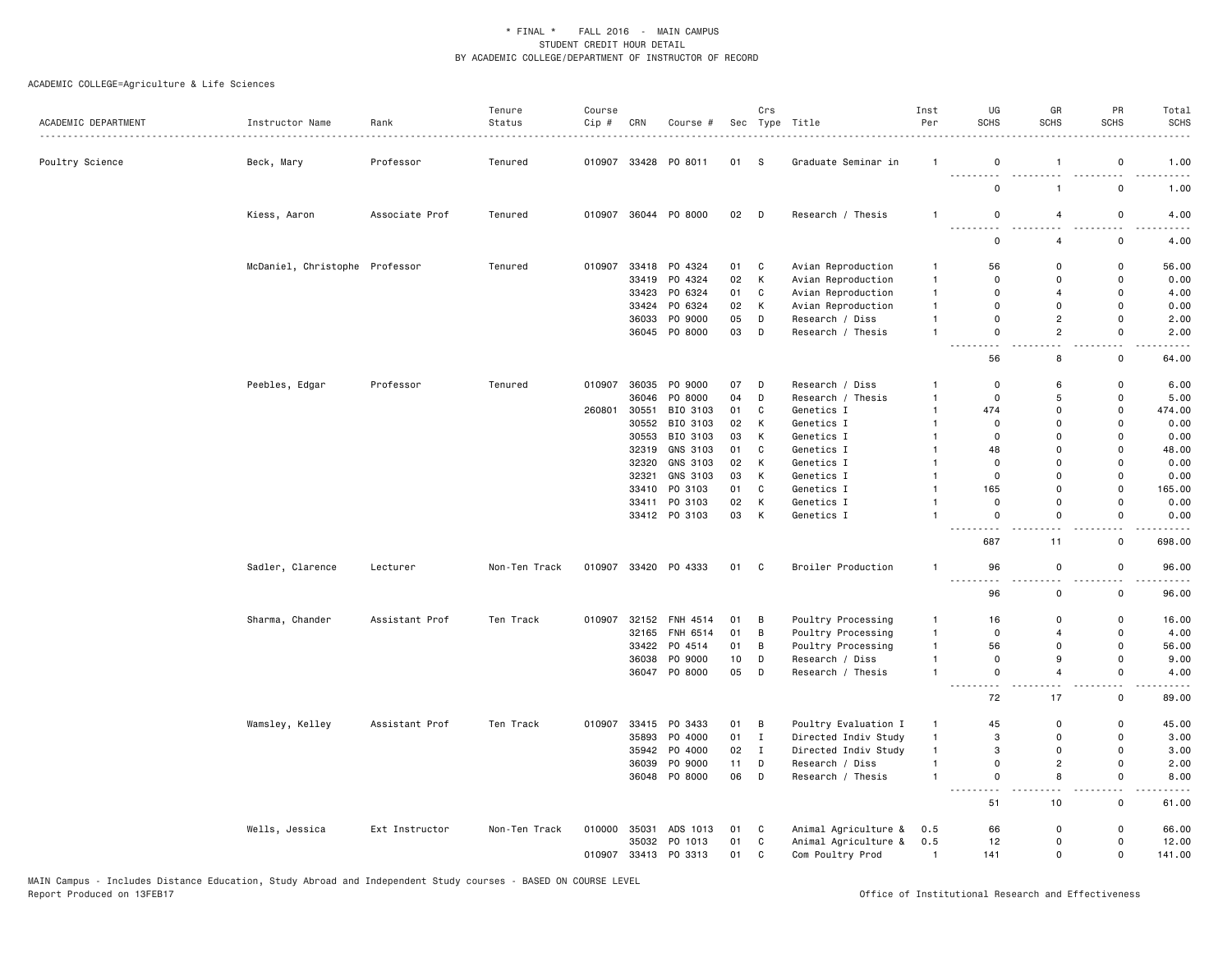| ACADEMIC DEPARTMENT                   | Instructor Name | Rank           | Tenure<br>Status | Course<br>Cip # | CRN   | Course #             |      | Crs | Sec Type Title    | Inst<br>Per | UG<br>SCHS | GR<br><b>SCHS</b> | PR<br><b>SCHS</b>   | Total<br>SCHS |
|---------------------------------------|-----------------|----------------|------------------|-----------------|-------|----------------------|------|-----|-------------------|-------------|------------|-------------------|---------------------|---------------|
| Poultry Science                       | Wells, Jessica  | Ext Instructor | Non-Ten Track    |                 |       | 010907 33414 PO 3313 | 02 C |     | Com Poultry Prod  |             | 138        | $\Omega$          | 0                   | 138.00        |
|                                       |                 |                |                  |                 |       |                      |      |     |                   |             | 357        | 0                 | $\mathbf{0}$        | 357.00        |
|                                       | Zhai, Wei       | Assistant Prof | Ten Track        | 010907          |       | 33408 PO 3011        | 01 S |     | Seminar           |             | 10         | 0                 | 0                   | 10.00         |
|                                       |                 |                |                  |                 |       | 33409 PO 3021        | 01 S |     | Seminar           |             | 9          | 0                 | 0                   | 9.00          |
|                                       |                 |                |                  |                 |       | 33416 PO 4031        | 01 S |     | Seminar           |             |            |                   | 0                   | 7.00          |
|                                       |                 |                |                  |                 |       | 33417 PO 4041        | 01 S |     | Seminar           |             |            | $\Omega$          | 0                   | 5.00          |
|                                       |                 |                |                  |                 | 33421 | PO 4413              | 01 C |     | Poultry Nutrition |             | 66         | 0                 | 0                   | 66.00         |
|                                       |                 |                |                  |                 |       | 33426 PO 6413        | 01 C |     | Poultry Nutrition |             | $\Omega$   | 9                 | $\Omega$            | 9.00          |
|                                       |                 |                |                  |                 | 36041 | PO 9000              | 13 D |     | Research / Diss   |             |            | 9                 | 0                   | 9.00          |
|                                       |                 |                |                  |                 |       | 36049 PO 8000        | 07   | D   | Research / Thesis |             |            |                   |                     | 3.00          |
|                                       |                 |                |                  |                 |       |                      |      |     |                   |             | 97         | 21                | 0                   | 118.00        |
| ====================================  |                 |                |                  |                 |       |                      |      |     |                   |             | =========  | =========         | ----------          | ==========    |
| Poultry Science                       |                 |                |                  |                 |       |                      |      |     |                   |             | 1416       | 72                | $\Omega$            | 1488.00       |
| ===================================== |                 |                |                  |                 |       |                      |      |     |                   |             | =========  |                   | =================== | ==========    |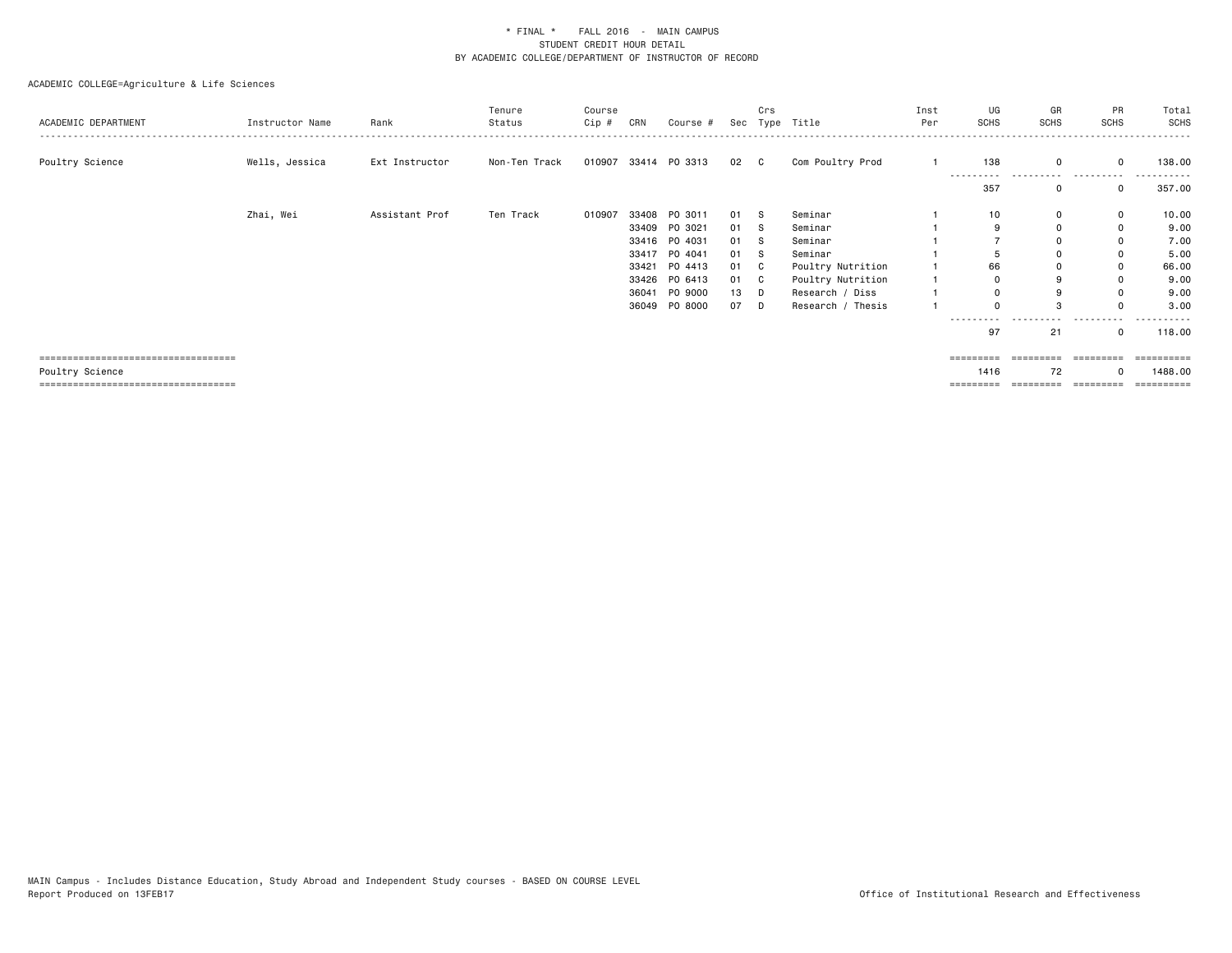| ACADEMIC DEPARTMENT      | Instructor Name     | Rank            | Tenure<br>Status | Course<br>Cip # | CRN          | Course #             | Sec   | Crs          | Type Title           | Inst<br>Per    | UG<br><b>SCHS</b>                                                                                                                         | GR<br><b>SCHS</b>             | PR<br><b>SCHS</b>            | Total<br><b>SCHS</b>  |
|--------------------------|---------------------|-----------------|------------------|-----------------|--------------|----------------------|-------|--------------|----------------------|----------------|-------------------------------------------------------------------------------------------------------------------------------------------|-------------------------------|------------------------------|-----------------------|
|                          |                     | . <b>.</b> .    |                  |                 |              |                      |       |              |                      |                |                                                                                                                                           |                               |                              |                       |
| School of Human Sciences | Black, Catherine    | Visit Professor | Non-Ten Track    | 190101          | 35580        | HS 4990              | 02    | C            | Special Topic In HS  | $\mathbf{1}$   | 42                                                                                                                                        | $\mathbf 0$                   | $\mathsf 0$                  | 42.00                 |
|                          |                     |                 |                  |                 | 35887        | HS 4990              | 03    | $\mathbf{C}$ | Special Topic In HS  | $\mathbf{1}$   | 30                                                                                                                                        | $\mathbf 0$                   | $\mathbf 0$                  | 30.00                 |
|                          |                     |                 |                  |                 | 500407 32554 | HS 1523              | 01    | C            | Visual Dsgn & Dress  | $\mathbf{1}$   | 150<br>$\frac{1}{2} \left( \frac{1}{2} \right) \left( \frac{1}{2} \right) \left( \frac{1}{2} \right) \left( \frac{1}{2} \right)$<br>- - - | $\mathbf 0$<br>$\overline{a}$ | $\mathbf 0$<br>$\sim$ $\sim$ | 150.00<br>$- - - -$   |
|                          |                     |                 |                  |                 |              |                      |       |              |                      |                | 222                                                                                                                                       | 0                             | $\mathbf 0$                  | 222.00                |
|                          | Boutwell, Angela    | Lecturer        | Non-Ten Track    |                 |              | 190706 34270 HS 2803 | 501 B |              | Prenatal & Infant De | $\mathbf{1}$   | 33<br>$  -$                                                                                                                               | $\mathsf 0$                   | $\mathsf 0$                  | 33.00                 |
|                          |                     |                 |                  |                 |              |                      |       |              |                      |                | 33                                                                                                                                        | $\mathbf 0$                   | $\mathsf 0$                  | 33.00                 |
|                          | Browning, Ned       | Lecturer        | Non-Ten Track    |                 |              | 090101 30924 CO 1013 | 15 C  |              | Intro to Communicati | $\mathbf{1}$   | 99                                                                                                                                        | $\Omega$<br>- -               | $\mathsf 0$<br>- -           | 99.00                 |
|                          |                     |                 |                  |                 |              |                      |       |              |                      |                | 99                                                                                                                                        | 0                             | $\mathsf 0$                  | 99.00                 |
|                          | Downey, Laura       | Ext Assoc Prof  | Non-Ten Track    | 131301          | 30219        | AIS 8503             | 01    | C            | Pro Pln & Dev AIS    | 0.5            | 0                                                                                                                                         | 33                            | 0                            | 33.00                 |
|                          |                     |                 |                  |                 | 30224        | AIS 8803             | 01    | $\mathbb{C}$ | App Res Meth To AIS  | 0.5            | 0                                                                                                                                         | 27                            | $\mathbf 0$                  | 27.00                 |
|                          |                     |                 |                  |                 |              | 35438 AIS 9000       | 02    | D            | Research/Diss        | $\mathbf{1}$   | 0<br>.<br>.                                                                                                                               | 13<br>المنابذة                | $\mathbf 0$<br>ا عام ا       | 13.00<br>. <b>.</b> . |
|                          |                     |                 |                  |                 |              |                      |       |              |                      |                | 0                                                                                                                                         | 73                            | $\mathsf{o}$                 | 73.00                 |
|                          | Elmore-Staton, Lori | Assistant Prof  | Ten Track        | 190101          | 36150        | HS 7000              | 02    | $\mathbf{I}$ | Directed Indiv Study | $\mathbf{1}$   | $\mathbf 0$                                                                                                                               | 3                             | $\mathsf 0$                  | 3.00                  |
|                          |                     |                 |                  |                 | 36378        | HS 4000              | 01    | $\;$ I       | Directed Indiv Study | $\mathbf{1}$   | $\overline{1}$                                                                                                                            | $\mathbf 0$                   | $\mathbf 0$                  | 1.00                  |
|                          |                     |                 |                  | 190701          | 32561        | HS 1813              | 01    | $\mathbb{C}$ | Devel through Lifesp | $\mathbf{1}$   | 240                                                                                                                                       | $\mathbf 0$                   | $\mathbf 0$                  | 240.00                |
|                          |                     |                 |                  |                 | 35506        | HS 9000              | 01    | D            | Research/Dissertatio | $\mathbf{1}$   | $\mathbf 0$                                                                                                                               | 12                            | $\mathbf 0$                  | 12.00                 |
|                          |                     |                 |                  | 190704          | 32599        | HS 4803              | 01    | C            | Parenting            | $\mathbf{1}$   | 132                                                                                                                                       | $\mathsf 0$                   | $\mathsf{o}$                 | 132.00                |
|                          |                     |                 |                  | 190708          |              | 32613 HS 6803        | 01    | $\mathbb{C}$ | Parenting            | $\mathbf{1}$   | $\Omega$<br>$\sim$ $\sim$<br>.                                                                                                            | 12<br>$\overline{a}$          | 0<br>$\sim$ $\sim$           | 12.00                 |
|                          |                     |                 |                  |                 |              |                      |       |              |                      |                | 373                                                                                                                                       | 27                            | $\mathsf 0$                  | 400.00                |
|                          | Fason, Angel        | Instructor      | Non-Ten Track    | 010101          | 32594        | HS 4750              | 01    | Е            | Internship           | $\mathbf{1}$   | 6                                                                                                                                         | $\mathbf 0$                   | $\mathsf 0$                  | 6.00                  |
|                          |                     |                 |                  | 190101          | 32591        | HS 4701              | 01    | $\mathtt{C}$ | Internship Placement | $\mathbf{1}$   | 23                                                                                                                                        | 0                             | $\mathbf 0$                  | 23.00                 |
|                          |                     |                 |                  | 190701          |              | 32593 HS 4740        | 01    | E            | PreK-K Teacher Cand  | $\mathbf{1}$   | 48                                                                                                                                        | $\Omega$                      | $\overline{0}$               | 48.00                 |
|                          |                     |                 |                  |                 | 32595        | HS 4760              | 01    | E            | Child Development In | $\mathbf{1}$   | 48                                                                                                                                        | $\mathbf 0$                   | $\mathbf 0$                  | 48.00                 |
|                          |                     |                 |                  |                 | 32597        | HS 4780              | 01    | E            | Youth Development In | $\mathbf{1}$   | 108                                                                                                                                       | $\Omega$                      | $\mathbf 0$                  | 108.00                |
|                          |                     |                 |                  |                 | 190706 32571 | HS 2803              | 01    | В            | Prenatal & Infant De | $\mathbf{1}$   | 144                                                                                                                                       | 0                             | $\mathbf 0$                  | 144.00                |
|                          |                     |                 |                  |                 |              | 32572 HS 2813        | 01    | B            | Child Development    | $\mathbf{1}$   | 126                                                                                                                                       | $\mathsf{o}$<br>$\sim$        | 0<br>$\sim$                  | 126.00<br>.           |
|                          |                     |                 |                  |                 |              |                      |       |              |                      |                | 503                                                                                                                                       | 0                             | $\mathbf 0$                  | 503.00                |
|                          | Freeman, Charles    | Assistant Prof  | Ten Track        | 190101          | 32592        | HS 4702              | 01    | C            | HS Senior Seminar    | 0.25           | 23.5                                                                                                                                      | 0                             | $\mathbf 0$                  | 23.50                 |
|                          |                     |                 |                  |                 | 36461        | HS 4000              | 02    | $\mathbf{I}$ | Directed Indiv Study | $\mathbf{1}$   | 3                                                                                                                                         | 0                             | $\mathbf 0$                  | 3.00                  |
|                          |                     |                 |                  |                 | 36498        | HS 4000              | 03    | $\mathbf{I}$ | Directed Indiv Study | $\mathbf{1}$   | 3                                                                                                                                         | $\mathbf 0$                   | $\mathbf 0$                  | 3.00                  |
|                          |                     |                 |                  | 190901          | 32562        | HS 2123              | 01    | $\mathtt{C}$ | Product Development  | $\mathbf{1}$   | 147                                                                                                                                       | $\mathbf 0$                   | $\mathsf{o}$                 | 147.00                |
|                          |                     |                 |                  |                 |              | 32563 HS 2123        | 02    | К            | Product Development  | $\mathbf{1}$   | 0                                                                                                                                         | $\Omega$                      | $\mathbf 0$                  | 0.00                  |
|                          |                     |                 |                  |                 | 32575        | HS 3593              | 01    | ${\bf C}$    | Mdse & Promotion Str | $\mathbf{1}$   | 120                                                                                                                                       | $\mathbf 0$                   | $\mathbf 0$                  | 120.00                |
|                          |                     |                 |                  |                 | 34586        | HS 2123              | 03    | Κ            | Product Development  | $\mathbf{1}$   | 0                                                                                                                                         | $\mathbf 0$                   | $\mathbf 0$                  | 0.00                  |
|                          |                     |                 |                  |                 |              | 35206 HS 2593        | 01    | B            | Product Development  | $\mathbf{1}$   | 48                                                                                                                                        | $\Omega$<br>$\sim$ $\sim$     | $\mathbf 0$<br>$\sim$ $\sim$ | 48.00<br>.            |
|                          |                     |                 |                  |                 |              |                      |       |              |                      |                | 344.5                                                                                                                                     | $\mathbf 0$                   | $\mathsf 0$                  | 344.50                |
|                          | Green, Tina         | Non-Faculty     | Not Applicable   | 010801          |              | 30202 AIS 4203       | 01    | В            | App Compute Tech AIS | $\mathbf{1}$   | 84                                                                                                                                        | $\mathbf 0$                   | $\mathsf 0$                  | 84.00                 |
|                          |                     |                 |                  | 131301          |              | 36492 AIS 4000       | 02    | $\mathbf{I}$ | Directed Indiv Study | $\overline{1}$ | 3                                                                                                                                         | $\mathsf{o}$                  | $\mathbf 0$                  | 3.00                  |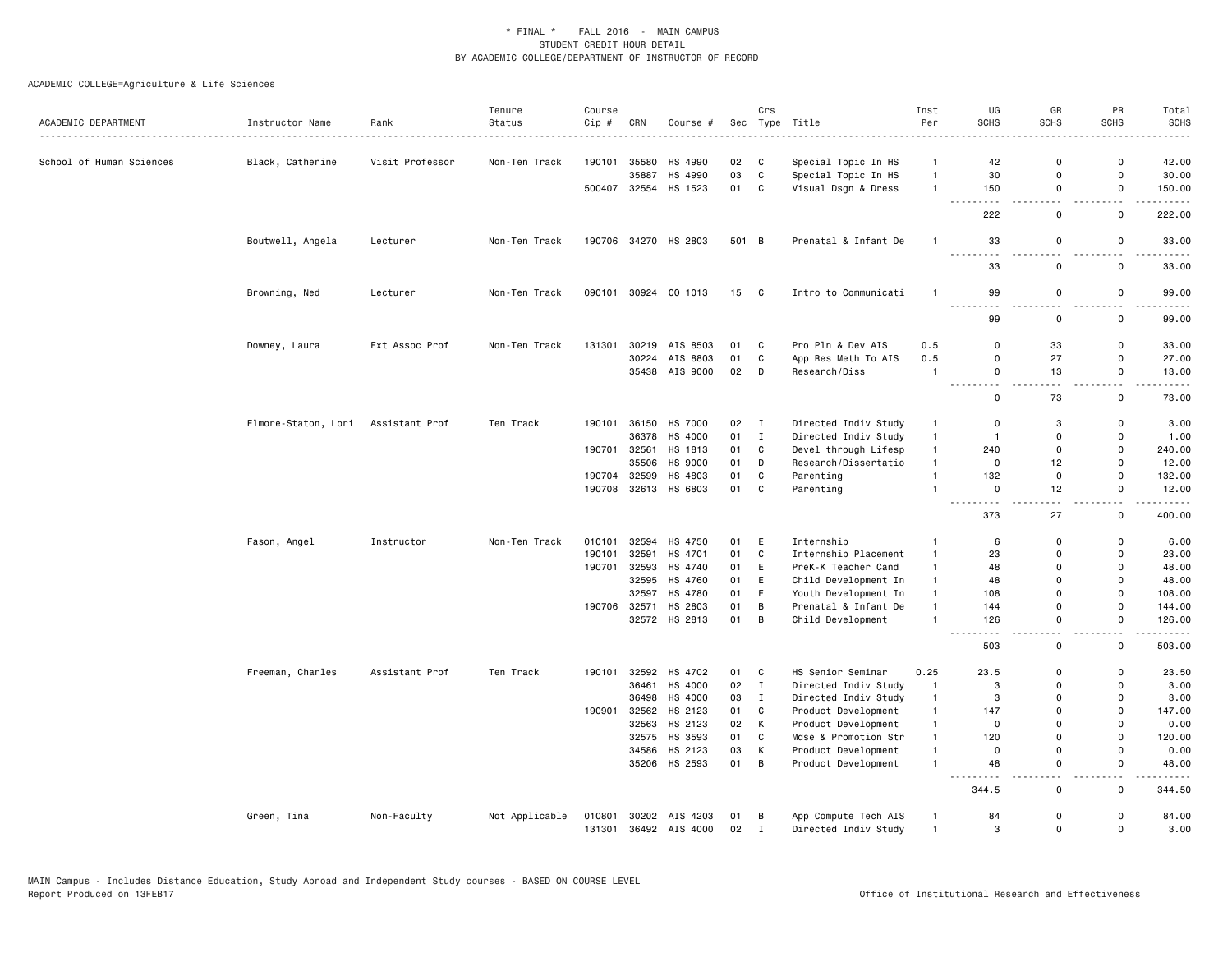| ACADEMIC DEPARTMENT      | Instructor Name | Rank<br>.      | Tenure<br>Status | Course<br>Cip #  | CRN            | Course #                 |          | Crs          | Sec Type Title                               | Inst<br>Per                  | UG<br><b>SCHS</b>            | GR<br><b>SCHS</b>                       | PR<br><b>SCHS</b>             | Total<br><b>SCHS</b> |
|--------------------------|-----------------|----------------|------------------|------------------|----------------|--------------------------|----------|--------------|----------------------------------------------|------------------------------|------------------------------|-----------------------------------------|-------------------------------|----------------------|
|                          |                 |                |                  |                  |                |                          |          |              |                                              |                              |                              |                                         |                               |                      |
|                          |                 |                |                  |                  |                |                          |          |              |                                              |                              | 87                           | $\Omega$                                | 0                             | 87.00                |
| School of Human Sciences | Greenhaw, Laura | Assistant Prof | Ten Track        | 010801           |                | 30201 AIS 3803           | 01       | C            | Fnd Ldsh Ag/Life Sci                         | $\mathbf{1}$                 | 84                           | $\mathbf 0$                             | 0                             | 84.00                |
|                          |                 |                |                  |                  | 30220          | AIS 8513                 | 01       | $\mathtt{C}$ | Vol Develop Ag & Ext                         | $\mathbf{1}$                 | $\mathbf 0$                  | 30                                      | $\Omega$                      | 30.00                |
|                          |                 |                |                  |                  |                | 36822 AIS 8100           | 02       | Ι.           | Creative Component A                         | $\mathbf{1}$                 | 0                            | $\overline{c}$                          | $\Omega$                      | 2.00                 |
|                          |                 |                |                  | 131301           |                | 30200 AIS 3500           | 01       | E            | Internship                                   | $\mathbf{1}$                 | 12                           | $\mathbf 0$                             | $\mathbf 0$                   | 12.00                |
|                          |                 |                |                  |                  | 34585          | AIS 3500                 | 02       | E            | Internship                                   | $\mathbf{1}$                 | 3                            | $\mathbf 0$                             | $\Omega$                      | 3.00                 |
|                          |                 |                |                  |                  |                | 35439 AIS 9000           | 03       | D            | Research/Diss                                | $\mathbf{1}$                 | 0                            | 14                                      | 0                             | 14.00                |
|                          |                 |                |                  |                  |                | 35645 AIS 8000           | 02       | D            | Research/Thesis                              | $\mathbf{1}$                 | 0                            | 9                                       | $\mathsf 0$                   | 9.00                 |
|                          |                 |                |                  |                  |                |                          |          |              |                                              |                              | .<br>- - -                   | $\sim$ $\sim$                           | $\overline{\phantom{a}}$      |                      |
|                          |                 |                |                  |                  |                |                          |          |              |                                              |                              | 99                           | 55                                      | $\mathsf 0$                   | 154.00               |
|                          | Hardman, Alisha | Assistant Prof | Ten Track        | 190701           | 32618          | HS 8813                  | 01       | C            | Seminar in HDFS                              | $\mathbf{1}$                 | $\Omega$                     | 15                                      | 0                             | 15.00                |
|                          |                 |                |                  |                  | 35507          | HS 9000                  | 02       | D            | Research/Dissertatio                         | $\mathbf{1}$                 | $\mathbf 0$                  | 6                                       | 0                             | 6.00                 |
|                          |                 |                |                  |                  | 36066          | HS 8000                  | 05       | D            | Research/Thesis                              | $\mathbf{1}$                 | 0                            | 3                                       | $\mathsf 0$                   | 3.00                 |
|                          |                 |                |                  |                  |                |                          |          |              |                                              |                              | $\sim$ $\sim$<br>$\mathbf 0$ | $\sim$ $\sim$<br>24                     | $\overline{\phantom{a}}$<br>0 | 24.00                |
|                          |                 | Assistant Prof | Ten Track        | 010801           | 30193          | AIS 2413                 | 01       | C            |                                              |                              | 132                          | 0                                       | 0                             | 132.00               |
|                          | Jagger, Carla   |                |                  |                  |                |                          |          |              | Intro to Ag Info Sci                         | $\mathbf{1}$<br>$\mathbf{1}$ |                              |                                         | 0                             |                      |
|                          |                 |                |                  | 131301           | 30205<br>30206 | AIS 4424<br>AIS 4424     | 01<br>02 | C<br>К       | Teach Meth in Ag & H                         | $\mathbf{1}$                 | 24<br>$\mathbf 0$            | 0<br>$\Omega$                           | 0                             | 24.00<br>0.00        |
|                          |                 |                |                  |                  |                |                          |          |              | Teach Meth in Ag & H                         |                              |                              | $\Omega$                                |                               |                      |
|                          |                 |                |                  |                  |                | 30208 AIS 4424           | 04       | К            | Teach Meth in Ag & H                         | $\mathbf{1}$                 | 0                            | $\Omega$                                | 0<br>$\mathbf 0$              | 0.00                 |
|                          |                 |                |                  |                  | 30209          | AIS 4424                 | 05       | К            | Teach Meth in Ag & H                         | $\mathbf{1}$                 | 0                            |                                         |                               | 0.00                 |
|                          |                 |                |                  |                  |                | 30210 AIS 4424           | 06       | К            | Teach Meth in Ag & H                         | $\mathbf{1}$                 | 0                            | 0<br>$\Omega$                           | 0                             | 0.00                 |
|                          |                 |                |                  |                  | 30211<br>32582 | AIS 4424                 | 07       | К            | Teach Meth in Ag & H                         | $\mathbf{1}$                 | 0                            | $\Omega$                                | 0<br>$\Omega$                 | 0.00                 |
|                          |                 |                |                  | 131308           | 32583          | HS 4424<br>HS 4424       | 01       | C<br>К       | Teach Methods in Ag                          | $\mathbf{1}$                 | 212<br>$\mathbf 0$           | $\Omega$                                | $\Omega$                      | 212.00               |
|                          |                 |                |                  |                  |                |                          | 02       |              | Teach Methods in Ag                          | $\mathbf{1}$                 | 0                            | $\Omega$                                | $\Omega$                      | 0.00                 |
|                          |                 |                |                  |                  |                | 32584 HS 4424            | 03       | К            | Teach Methods in Ag                          | $\mathbf{1}$                 |                              |                                         |                               | 0.00                 |
|                          |                 |                |                  |                  | 32585          | HS 4424                  | 04       | К            | Teach Methods in Ag                          | $\mathbf{1}$                 | $\Omega$<br>$\Omega$         | $\Omega$<br>$\Omega$                    | $\Omega$<br>$\Omega$          | 0.00<br>0.00         |
|                          |                 |                |                  |                  | 32586          | HS 4424                  | 05       | К            | Teach Methods in Ag                          | $\mathbf{1}$                 | $\Omega$                     | $\Omega$                                | $\Omega$                      |                      |
|                          |                 |                |                  |                  | 32587          | HS 4424                  | 06       | К            | Teach Methods in Ag                          | $\mathbf{1}$                 |                              |                                         |                               | 0.00                 |
|                          |                 |                |                  |                  | 32588          | HS 4424<br>36337 HS 4424 | 07<br>08 | К<br>К       | Teach Methods in Ag<br>Teach Methods in Ag   | $\mathbf{1}$<br>$\mathbf{1}$ | 0<br>0                       | $\mathbf 0$<br>0                        | 0<br>0                        | 0.00<br>0.00         |
|                          |                 |                |                  |                  |                |                          |          |              |                                              |                              | 368                          | 0                                       | $\overline{\phantom{a}}$<br>0 | 368.00               |
|                          |                 |                |                  |                  | 35213          | HS 4583                  |          | C            |                                              | $\mathbf{1}$                 | 102                          | 0                                       | 0                             |                      |
|                          | Kobia, Caroline | Assistant Prof | Ten Track        | 190201<br>190904 | 32568          | HS 2524                  | 01<br>01 | $\mathbb{C}$ | Fashion Entrepreneur<br>Textiles for Apparel | $\mathbf{1}$                 | 168                          | $\Omega$                                | 0                             | 102.00<br>168.00     |
|                          |                 |                |                  |                  | 32569          | HS 2524                  | 02       | К            | Textiles for Apparel                         | $\mathbf{1}$                 | 0                            | 0                                       | $\mathbf 0$                   | 0.00                 |
|                          |                 |                |                  |                  |                | 32570 HS 2524            | 03       | К            | Textiles for Apparel                         | $\mathbf{1}$                 | 0                            | $\mathbf 0$                             | $\mathsf{o}\,$                | 0.00                 |
|                          |                 |                |                  |                  |                |                          |          |              |                                              |                              | .<br>270                     | $\overline{\phantom{a}}$<br>$\mathbf 0$ | $\sim$ $\sim$<br>$\mathsf 0$  | 270.00               |
|                          |                 |                |                  |                  |                |                          |          |              |                                              |                              |                              |                                         |                               |                      |
|                          | Lee, JuYoung    | Assistant Prof | Ten Track        | 190101           | 35359          | HS 4990                  | 01       | C            | Special Topic In HS                          | $\mathbf{1}$                 | 108                          | 0                                       | $\mathsf 0$                   | 108.00               |
|                          |                 |                |                  | 190901           |                | 32574 HS 3553            | 01       | $\, {\bf B}$ | Fashion Retailing                            | $\mathbf{1}$                 | 54<br>.<br>$\sim$ $\sim$     | $\mathsf{o}$<br>$\overline{a}$          | 0<br>٠.                       | 54.00                |
|                          |                 |                |                  |                  |                |                          |          |              |                                              |                              | 162                          | 0                                       | 0                             | 162.00               |
|                          | Miller, Phyllis | Professor      | Tenured          | 190101           | 36060          | HS 4990                  | 04       | C            | Special Topic In HS                          | $\mathbf{1}$                 | 18                           | 0                                       | 0                             | 18.00                |
|                          |                 |                |                  |                  |                | 36675 HS 4000            | 04       | $\mathbf I$  | Directed Indiv Study                         | $\mathbf{1}$                 | 3                            | $\mathbf 0$                             | 0                             | 3.00                 |
|                          |                 |                |                  |                  | 36688          | HS 4000                  | 05       | Ι.           | Directed Indiv Study                         | $\mathbf{1}$                 | 3                            | 0                                       | 0                             | 3.00                 |
|                          |                 |                |                  | 199999           | 32553          | HS 1001                  | F01 C    |              | First Year Seminar                           | $\mathbf{1}$                 | 24                           | $\mathbf 0$                             | 0                             | 24.00                |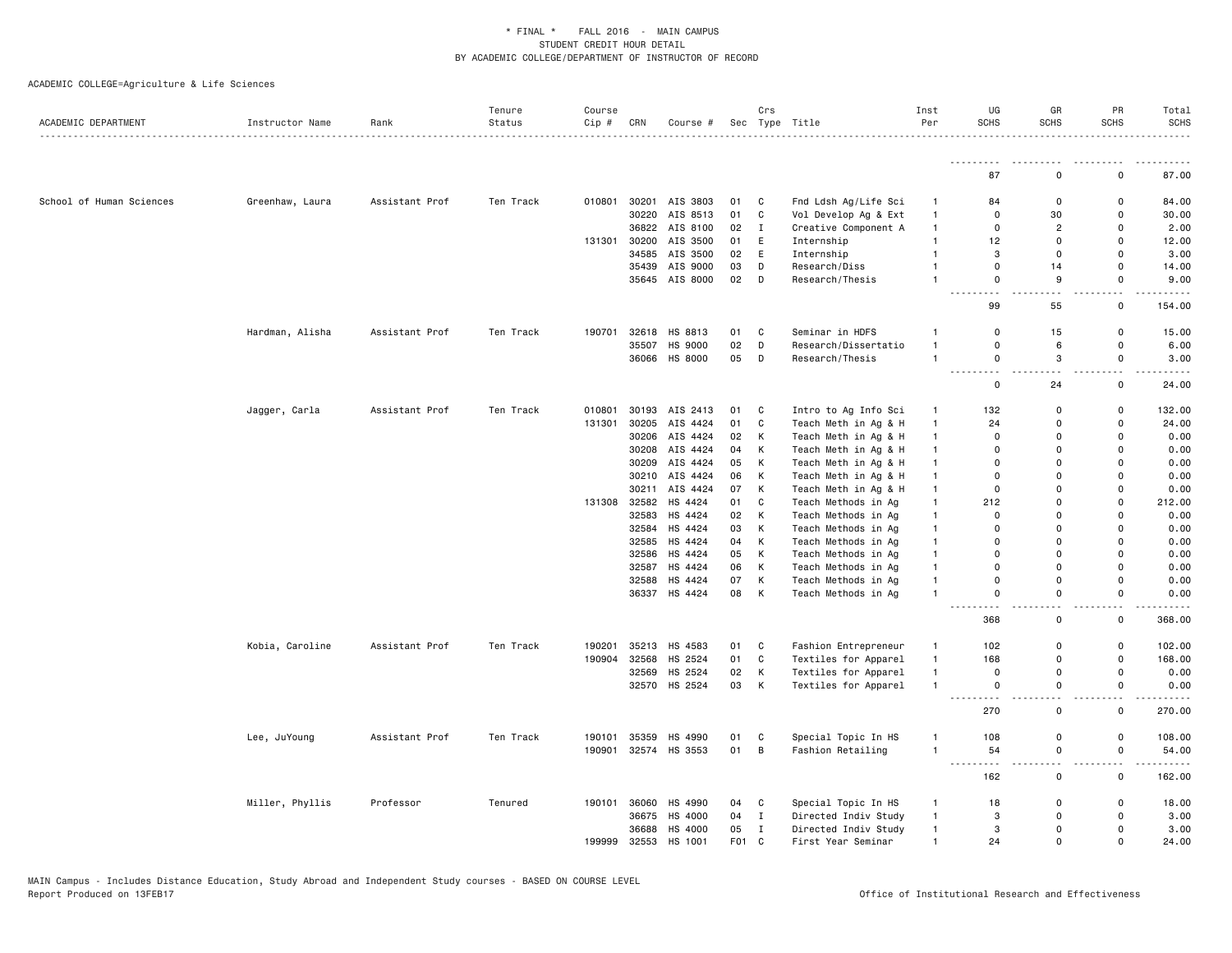| ACADEMIC DEPARTMENT      | Instructor Name<br>. | Rank              | Tenure<br>Status | Course<br>$Cip$ # | CRN   | Course #              |       | Crs          | Sec Type Title       | Inst<br>Per    | UG<br><b>SCHS</b>                                                                                                                    | GR<br><b>SCHS</b>            | PR<br><b>SCHS</b>                       | Total<br><b>SCHS</b>                                                                                                                                          |
|--------------------------|----------------------|-------------------|------------------|-------------------|-------|-----------------------|-------|--------------|----------------------|----------------|--------------------------------------------------------------------------------------------------------------------------------------|------------------------------|-----------------------------------------|---------------------------------------------------------------------------------------------------------------------------------------------------------------|
|                          |                      |                   |                  |                   |       |                       |       |              |                      |                |                                                                                                                                      |                              |                                         |                                                                                                                                                               |
|                          |                      |                   |                  |                   |       |                       |       |              |                      |                | 48                                                                                                                                   | $\Omega$                     | 0                                       | 48.00                                                                                                                                                         |
| School of Human Sciences | Morrison, Carley     | Grad Res Assist   | Not Applicable   |                   |       | 010801 30199 AIS 3333 | S01 C |              | Present Ag and Life  | $\mathbf{1}$   | 60<br>22222<br>د د د                                                                                                                 | $\mathsf 0$<br>$\sim$ $\sim$ | $\mathsf 0$<br>$\overline{\phantom{a}}$ | 60.00                                                                                                                                                         |
|                          |                      |                   |                  |                   |       |                       |       |              |                      |                | 60                                                                                                                                   | 0                            | $\mathsf{o}\,$                          | 60.00                                                                                                                                                         |
|                          | Newman, Michael      | Professor         | Tenured          | 010801            | 30223 | AIS 8801              | 01    | S            | Graduate Prof Semina | $\mathbf{1}$   | 0                                                                                                                                    | 13                           | 0                                       | 13.00                                                                                                                                                         |
|                          |                      |                   |                  | 131301            |       | 35440 AIS 9000        | 04    | D            | Research/Diss        | $\overline{1}$ | $\mathbf 0$                                                                                                                          | 15                           | 0                                       | 15.00                                                                                                                                                         |
|                          |                      |                   |                  |                   | 35761 | AIS 8000              | 03    | D            | Research/Thesis      | $\mathbf{1}$   | 0                                                                                                                                    | $\overline{4}$               | 0                                       | 4.00                                                                                                                                                          |
|                          |                      |                   |                  | 190101            | 32558 | HS 1701               | 01    | $\mathtt{C}$ | Survey Of Human Sci  | $\mathbf{1}$   | 60                                                                                                                                   | $\Omega$                     | $\Omega$                                | 60.00                                                                                                                                                         |
|                          |                      |                   |                  |                   |       | 32559 HS 1701         | 02    | C            | Survey Of Human Sci  | $\overline{1}$ | 29<br>$\sim$ $\sim$ $\sim$<br>.                                                                                                      | 0<br>$\sim$ $\sim$           | 0<br>$\sim$ $\sim$                      | 29.00                                                                                                                                                         |
|                          |                      |                   |                  |                   |       |                       |       |              |                      |                | 89                                                                                                                                   | 32                           | $\mathsf 0$                             | 121.00                                                                                                                                                        |
|                          | Noffsinger, Rick     | Non-Faculty       | Not Applicable   | 231303            |       | 30196 AIS 3203        | 02    | C            | Prof Writing ANR Hum | $\mathbf{1}$   | 81<br>$\sim$ $\sim$ $\sim$                                                                                                           | 0<br>$\sim$                  | 0<br>$\sim$ $\sim$                      | 81.00<br>$\frac{1}{2} \left( \frac{1}{2} \right) \left( \frac{1}{2} \right) \left( \frac{1}{2} \right) \left( \frac{1}{2} \right) \left( \frac{1}{2} \right)$ |
|                          |                      |                   |                  |                   |       |                       |       |              |                      |                | 81                                                                                                                                   | $\mathsf 0$                  | $\mathsf 0$                             | 81.00                                                                                                                                                         |
|                          | Owen, Sean           | Resrch Assoc Prof | Non-Ten Track    | 131202            |       | 31526 EDF 3423        | 02    | C            | Exploring Diversity  | $\overline{1}$ | 87                                                                                                                                   | 0                            | 0                                       | 87.00                                                                                                                                                         |
|                          |                      |                   |                  |                   |       |                       |       |              |                      |                | 87                                                                                                                                   | $\mathbf 0$                  | $\mathsf 0$                             | 87.00                                                                                                                                                         |
|                          | Parker, Julie        | Assistant Prof    | Ten Track        | 190701            |       | 35503 HS 8000         | 02    | D            | Research/Thesis      | $\mathbf{1}$   | 0                                                                                                                                    | $\overline{7}$               | 0                                       | 7.00                                                                                                                                                          |
|                          |                      |                   |                  |                   | 35508 | HS 9000               | 03    | D            | Research/Dissertatio | $\mathbf{1}$   | $\mathsf 0$                                                                                                                          | 17                           | $\mathsf 0$                             | 17.00                                                                                                                                                         |
|                          |                      |                   |                  | 190706            | 32579 | HS 3843               | 01    | $\mathtt{C}$ | Guiding Child Behavi | $\mathbf{1}$   | 120                                                                                                                                  | $\mathsf 0$                  | 0                                       | 120.00                                                                                                                                                        |
|                          |                      |                   |                  | 190799            | 32600 | HS 4833               | 01    | C            | The Hospitalized Chi | $\mathbf{1}$   | 36<br>.<br>$\frac{1}{2} \left( \frac{1}{2} \right) \left( \frac{1}{2} \right) \left( \frac{1}{2} \right) \left( \frac{1}{2} \right)$ | 0<br>$\sim$ $\sim$           | 0<br>$\overline{\phantom{a}}$           | 36.00                                                                                                                                                         |
|                          |                      |                   |                  |                   |       |                       |       |              |                      |                | 156                                                                                                                                  | 24                           | 0                                       | 180.00                                                                                                                                                        |
|                          | Peterson, Donna      | Ext Assoc Prof    | Non-Ten Track    | 131301            |       | 30219 AIS 8503        | 01    | C            | Pro Pln & Dev AIS    | 0.5            | $\mathsf 0$                                                                                                                          | 33                           | $\mathsf 0$                             | 33.00                                                                                                                                                         |
|                          |                      |                   |                  |                   |       |                       |       |              |                      |                | 0                                                                                                                                    | 33                           | 0                                       | 33.00                                                                                                                                                         |
|                          | Phillips, Tommy      | Associate Prof    | Tenured          | 190101            |       | 36314 HS 7000         | 03    | $\mathbf{I}$ | Directed Indiv Study | $\mathbf{1}$   | $\mathbf 0$                                                                                                                          | 6                            | $\mathbf 0$                             | 6.00                                                                                                                                                          |
|                          |                      |                   |                  |                   | 36965 | HS 4000               | 06    | $\mathbf{I}$ | Directed Indiv Study | $\overline{1}$ | $\mathbf{1}$                                                                                                                         | $\mathbf 0$                  | $\mathbf 0$                             | 1.00                                                                                                                                                          |
|                          |                      |                   |                  | 190701            | 32603 | HS 4873               | 01    | C            | Positive Youth Dev   | $\mathbf{1}$   | 42                                                                                                                                   | 0                            | 0                                       | 42.00                                                                                                                                                         |
|                          |                      |                   |                  |                   | 32616 | HS 6873               | 01    | $\mathbb{C}$ | Positive Youth Dev   | $\mathbf{1}$   | $\mathsf 0$                                                                                                                          | 18                           | 0                                       | 18.00                                                                                                                                                         |
|                          |                      |                   |                  |                   |       | 32619 HS 8823         | 01    | $\mathbb{C}$ | Theories in HDFS     | $\mathbf{1}$   | $\mathbf 0$                                                                                                                          | 30                           | 0                                       | 30.00                                                                                                                                                         |
|                          |                      |                   |                  |                   | 34598 | HS 8423               | 01    | $\mathbb{C}$ | Dev Intimate Relatio | $\overline{1}$ | $\mathbf 0$                                                                                                                          | 27                           | 0                                       | 27.00                                                                                                                                                         |
|                          |                      |                   |                  |                   |       | 35505 HS 8000         | 04    | D            | Research/Thesis      | $\mathbf{1}$   | 0<br>.<br>$  -$                                                                                                                      | 9<br>$\sim$ $\sim$           | 0<br>$\sim$                             | 9.00                                                                                                                                                          |
|                          |                      |                   |                  |                   |       |                       |       |              |                      |                | 43                                                                                                                                   | 90                           | $\mathsf 0$                             | 133.00                                                                                                                                                        |
|                          | Settle, Quisto       | Assistant Prof    | Ten Track        | 010801            |       | 35105 AIS 1001        | F01   | C            | First Year Seminar   | 0.5            | 11.5                                                                                                                                 | 0                            | 0                                       | 11.50                                                                                                                                                         |
|                          |                      |                   |                  | 131301            |       | 30224 AIS 8803        | 01    | C            | App Res Meth To AIS  | 0.5            | $\mathbf 0$                                                                                                                          | 27                           | 0                                       | 27.00                                                                                                                                                         |
|                          |                      |                   |                  |                   |       | 36466 AIS 8000        | 05    | D            | Research/Thesis      | $\overline{1}$ | $\mathbf 0$                                                                                                                          | 3                            | 0                                       | 3.00                                                                                                                                                          |
|                          |                      |                   |                  |                   | 36481 | AIS 4000              | 01    | $\mathbf{I}$ | Directed Indiv Study | $\mathbf{1}$   | $\overline{c}$                                                                                                                       | 0                            | 0                                       | 2.00                                                                                                                                                          |
|                          |                      |                   |                  | 231303            |       | 30198 AIS 3203        | 04    | $\mathtt{C}$ | Prof Writing ANR Hum | $\overline{1}$ | 75<br>$\sim$ $\sim$                                                                                                                  | $\mathsf 0$                  | $\mathsf 0$                             | 75.00                                                                                                                                                         |
|                          |                      |                   |                  |                   |       |                       |       |              |                      |                | 88.5                                                                                                                                 | 30                           | 0                                       | 118.50                                                                                                                                                        |
|                          | Shaw, Emily          | Non-Faculty       | Not Applicable   |                   |       | 010801 35105 AIS 1001 | F01 C |              | First Year Seminar   | 0.5            | 11.5                                                                                                                                 | 0                            | $\mathsf 0$                             | 11.50                                                                                                                                                         |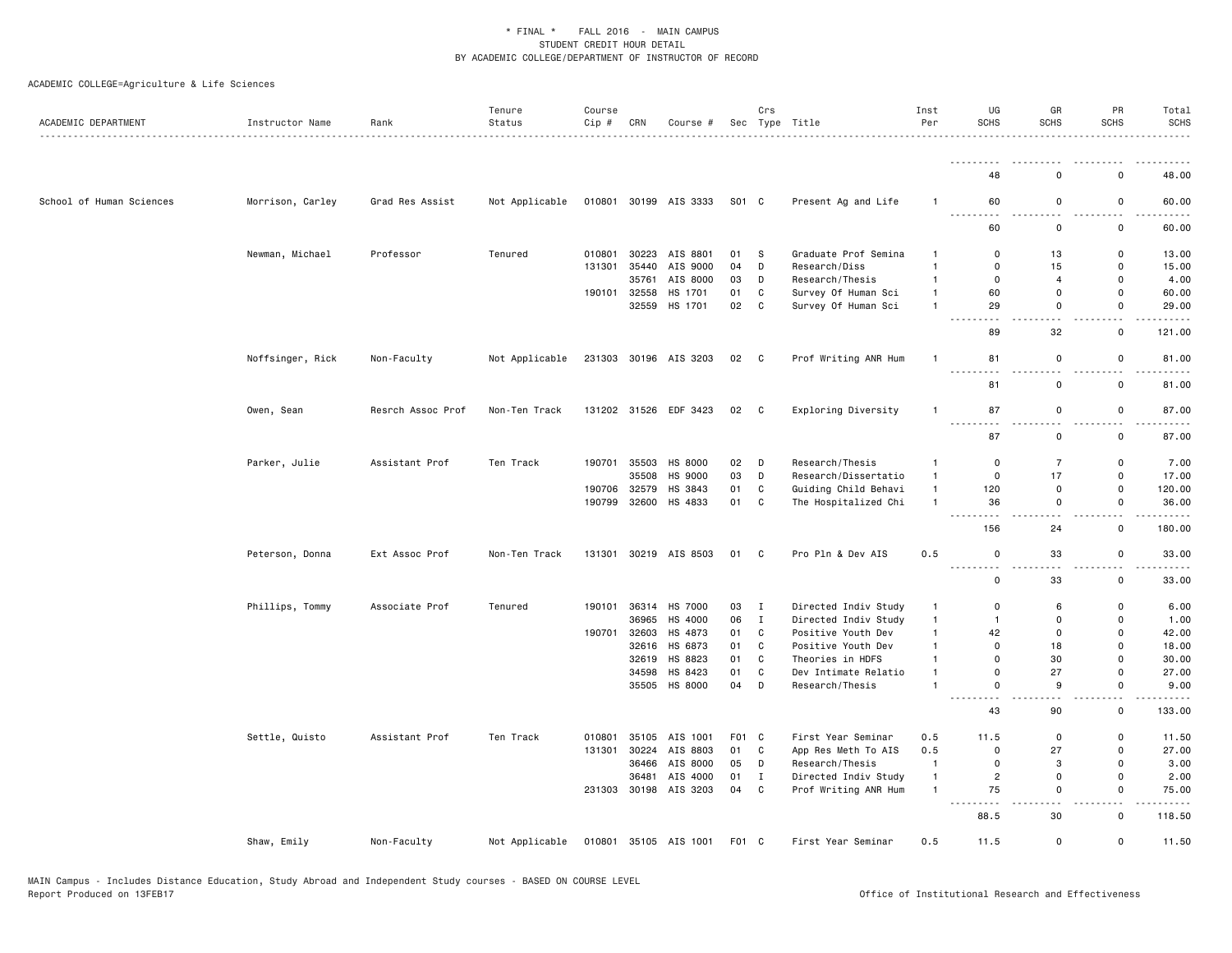| ACADEMIC DEPARTMENT                                            | Instructor Name                  | Rank           | Tenure<br>Status | Course<br>Cip # | CRN          | Course #       |    | Crs            | Sec Type Title       | Inst<br>Per  | UG<br>SCHS              | GR<br><b>SCHS</b>  | PR<br><b>SCHS</b>                                                                                                                                                                                                                                                                                                                                                                                                                                                                                                                                      | Total<br><b>SCHS</b>  |
|----------------------------------------------------------------|----------------------------------|----------------|------------------|-----------------|--------------|----------------|----|----------------|----------------------|--------------|-------------------------|--------------------|--------------------------------------------------------------------------------------------------------------------------------------------------------------------------------------------------------------------------------------------------------------------------------------------------------------------------------------------------------------------------------------------------------------------------------------------------------------------------------------------------------------------------------------------------------|-----------------------|
|                                                                |                                  |                |                  |                 |              |                |    |                |                      |              | <u>.</u>                |                    |                                                                                                                                                                                                                                                                                                                                                                                                                                                                                                                                                        |                       |
|                                                                |                                  |                |                  |                 |              |                |    |                |                      |              | 11.5                    | $\mathbf 0$        | 0                                                                                                                                                                                                                                                                                                                                                                                                                                                                                                                                                      | 11.50                 |
| School of Human Sciences                                       | Smith, Jennifer                  | Non-Employee   | Not Applicable   | 190702          | 34583        | HS 4813        | 01 | C              | Adult Dev: Mid Yrs   | 0.25         | 18                      | $\mathbf 0$        | 0                                                                                                                                                                                                                                                                                                                                                                                                                                                                                                                                                      | 18.00                 |
|                                                                |                                  |                |                  | 190704          |              | 32602 HS 4853  | 01 | $\mathbf{C}$   | Family: Human Ecolog | 0.25         | 31.5<br>$\overline{a}$  | 0<br>$\sim$ $\sim$ | 0<br>$\sim$ $\sim$                                                                                                                                                                                                                                                                                                                                                                                                                                                                                                                                     | 31.50<br>. <b>.</b>   |
|                                                                |                                  |                |                  |                 |              |                |    |                |                      |              | 49.5                    | 0                  | 0                                                                                                                                                                                                                                                                                                                                                                                                                                                                                                                                                      | 49.50                 |
|                                                                | Swortzel, Kirk                   | Professor      | Tenured          | 010801          | 30194        | AIS 3013       | 01 | Ε              | Field Experience in  | $\mathbf{1}$ | 18                      | $\mathbf 0$        | 0                                                                                                                                                                                                                                                                                                                                                                                                                                                                                                                                                      | 18.00                 |
|                                                                |                                  |                |                  |                 |              | 30212 AIS 4873 | 01 | $\mathtt{C}$   | Prof Seminar In AIS  | $\mathbf{1}$ | 3                       | $\mathbf 0$        | $\Omega$                                                                                                                                                                                                                                                                                                                                                                                                                                                                                                                                               | 3.00                  |
|                                                                |                                  |                |                  |                 |              | 30215 AIS 8100 | 01 | Ι.             | Creative Component A | $\mathbf{1}$ | 0                       | 25                 | $\mathbf 0$                                                                                                                                                                                                                                                                                                                                                                                                                                                                                                                                            | 25.00                 |
|                                                                |                                  |                |                  |                 | 30221        | AIS 8603       | 01 | $\mathsf F$    | Teaching Internship  | $\mathbf{1}$ | $\Omega$                | 3                  | 0                                                                                                                                                                                                                                                                                                                                                                                                                                                                                                                                                      | 3.00                  |
|                                                                |                                  |                |                  |                 | 30222        | AIS 8613       | 01 | F              | Teaching Internship  | $\mathbf{1}$ | 0                       | 3                  | 0                                                                                                                                                                                                                                                                                                                                                                                                                                                                                                                                                      | 3.00                  |
|                                                                |                                  |                |                  |                 | 30225        | AIS 9583       | 01 | C              | Analysis of Data in  | $\mathbf{1}$ | $\Omega$                | 18                 | $\Omega$                                                                                                                                                                                                                                                                                                                                                                                                                                                                                                                                               | 18.00                 |
|                                                                |                                  |                |                  | 131301          |              | 30213 AIS 4886 | 01 | F              | Stu Teach AIS        | $\mathbf{1}$ | 6                       | $\mathbf 0$        | $\Omega$                                                                                                                                                                                                                                                                                                                                                                                                                                                                                                                                               | 6.00                  |
|                                                                |                                  |                |                  |                 |              | 30214 AIS 4896 | 01 | $\mathsf F$    | Stu Teach AIS        | $\mathbf{1}$ | 6                       | $\mathbf 0$        | $\Omega$                                                                                                                                                                                                                                                                                                                                                                                                                                                                                                                                               | 6.00                  |
|                                                                |                                  |                |                  |                 |              | 30218 AIS 8403 | 01 | C              | Directing Learn Exp  | $\mathbf{1}$ | 0                       | 9                  | $\Omega$                                                                                                                                                                                                                                                                                                                                                                                                                                                                                                                                               | 9.00                  |
|                                                                |                                  |                |                  |                 |              | 35332 AIS 9000 | 01 | D              | Research/Diss        | $\mathbf{1}$ | $\Omega$                | 55                 | $\Omega$                                                                                                                                                                                                                                                                                                                                                                                                                                                                                                                                               | 55.00                 |
|                                                                |                                  |                |                  |                 |              | 35762 AIS 8000 | 04 | D              | Research/Thesis      | $\mathbf{1}$ | $\Omega$                | $\overline{4}$     | $\Omega$                                                                                                                                                                                                                                                                                                                                                                                                                                                                                                                                               | 4.00                  |
|                                                                |                                  |                |                  |                 | 36584        | AIS 7000       | 01 | $\mathbf I$    | Directed Indiv Study | $\mathbf{1}$ | $\Omega$                | 3                  | $\Omega$                                                                                                                                                                                                                                                                                                                                                                                                                                                                                                                                               | 3.00                  |
|                                                                |                                  |                |                  |                 | 36585        | AIS 7000       | 02 | $\mathbf I$    | Directed Indiv Study | $\mathbf{1}$ | 0                       | 3                  | 0                                                                                                                                                                                                                                                                                                                                                                                                                                                                                                                                                      | 3.00                  |
|                                                                |                                  |                |                  | 190101          | 36605        | HS 7000        | 04 | $\mathbf I$    | Directed Indiv Study | $\mathbf{1}$ | 0<br>.                  | 3<br>$\sim$ $\sim$ | 0<br>$\overline{a}$                                                                                                                                                                                                                                                                                                                                                                                                                                                                                                                                    | 3.00                  |
|                                                                |                                  |                |                  |                 |              |                |    |                |                      |              | 33                      | 126                | $\mathbf 0$                                                                                                                                                                                                                                                                                                                                                                                                                                                                                                                                            | 159.00                |
|                                                                | Tenhet, Melissa                  | Instructor     | Non-Ten Track    | 190708          | 32578        | HS 3803        | 01 | $\overline{B}$ | Creat & Play Young C | $\mathbf{1}$ | 111<br>.                | 0                  | 0                                                                                                                                                                                                                                                                                                                                                                                                                                                                                                                                                      | 111.00                |
|                                                                |                                  |                |                  |                 |              |                |    |                |                      |              | 111                     | 0                  | 0                                                                                                                                                                                                                                                                                                                                                                                                                                                                                                                                                      | 111.00                |
|                                                                | Washington, Adrienne Non-Faculty |                | Not Applicable   | 190101          | 32560        | HS 1711        | 01 | C              | Profess Protocol     | $\mathbf{1}$ | 48<br>----              | 0                  | 0                                                                                                                                                                                                                                                                                                                                                                                                                                                                                                                                                      | 48.00                 |
|                                                                |                                  |                |                  |                 |              |                |    |                |                      |              | 48                      | 0                  | 0                                                                                                                                                                                                                                                                                                                                                                                                                                                                                                                                                      | 48.00                 |
|                                                                | Wheeler, Brandan                 | Assistant Prof | Ten Track        |                 | 190402 32573 | HS 3303        | 01 | C              | Consumer Economics   | $\mathbf{1}$ | 138                     | 0                  | 0                                                                                                                                                                                                                                                                                                                                                                                                                                                                                                                                                      | 138.00                |
|                                                                |                                  |                |                  |                 | 32605        | HS 6333        | 01 | $\mathbb{C}$   | Family Public Policy | $\mathbf{1}$ | 0                       | 3                  | $\mathsf{o}$                                                                                                                                                                                                                                                                                                                                                                                                                                                                                                                                           | 3.00                  |
|                                                                |                                  |                |                  | 190403          | 32581        | HS 4333        | 01 | C              | Family Public Policy | $\mathbf{1}$ | 111                     | $\mathbf 0$        | 0                                                                                                                                                                                                                                                                                                                                                                                                                                                                                                                                                      | 111.00                |
|                                                                |                                  |                |                  | 190702          | 34595        | HS 4863        | 01 | $\mathbb{C}$   | Cons Aspects Aging   | $\mathbf{1}$ | 21                      | $\mathbf 0$        | $\Omega$                                                                                                                                                                                                                                                                                                                                                                                                                                                                                                                                               | 21.00                 |
|                                                                |                                  |                |                  |                 |              | 34597 HS 6863  | 01 | C              | Cons Aspects Aging   | $\mathbf{1}$ | $\mathbf 0$<br><u>.</u> | 3<br>$-$           | 0<br>$ -$                                                                                                                                                                                                                                                                                                                                                                                                                                                                                                                                              | 3.00<br>.             |
|                                                                |                                  |                |                  |                 |              |                |    |                |                      |              | 270                     | 6                  | 0                                                                                                                                                                                                                                                                                                                                                                                                                                                                                                                                                      | 276.00                |
|                                                                | Wilmoth, Joe                     | Associate Prof | Tenured          | 190101          |              | 32592 HS 4702  | 01 | C              | HS Senior Seminar    | 0.75         | 70.5                    | $\mathbf 0$        | 0                                                                                                                                                                                                                                                                                                                                                                                                                                                                                                                                                      | 70.50                 |
|                                                                |                                  |                |                  | 190701          | 35504        | HS 8000        | 03 | D              | Research/Thesis      | $\mathbf{1}$ | 0                       | 3                  | 0                                                                                                                                                                                                                                                                                                                                                                                                                                                                                                                                                      | 3.00                  |
|                                                                |                                  |                |                  |                 | 35510        | HS 9000        | 05 | D              | Research/Dissertatio | $\mathbf{1}$ | 0                       | 6                  | 0                                                                                                                                                                                                                                                                                                                                                                                                                                                                                                                                                      | 6.00                  |
|                                                                |                                  |                |                  | 190702          | 34583        | HS 4813        | 01 | $\mathbb{C}$   | Adult Dev: Mid Yrs   | 0.75         | 54                      | $\Omega$           | $\Omega$                                                                                                                                                                                                                                                                                                                                                                                                                                                                                                                                               | 54.00                 |
|                                                                |                                  |                |                  | 190704          | 32602        | HS 4853        | 01 | C              | Family: Human Ecolog | 0.75         | 94.5                    | $\mathbf 0$        | 0                                                                                                                                                                                                                                                                                                                                                                                                                                                                                                                                                      | 94.50                 |
|                                                                |                                  |                |                  | 190708          |              | 32615 HS 6853  | 01 | C              | Family: An Ecologica | $\mathbf{1}$ | 0<br>.<br><u>.</u>      | 9<br>$\sim$ $\sim$ | 0<br>$ -$                                                                                                                                                                                                                                                                                                                                                                                                                                                                                                                                              | 9.00                  |
|                                                                |                                  |                |                  |                 |              |                |    |                |                      |              | 219                     | 18                 | 0                                                                                                                                                                                                                                                                                                                                                                                                                                                                                                                                                      | 237.00                |
| ----------------------------------<br>School of Human Sciences |                                  |                |                  |                 |              |                |    |                |                      |              | =========<br>3955       | =========<br>538   | $\begin{array}{cccccccccc} \multicolumn{3}{c}{{\color{red}\boldsymbol{1}}} & \multicolumn{3}{c}{{\color{red}\boldsymbol{2}}} & \multicolumn{3}{c}{{\color{red}\boldsymbol{3}}} & \multicolumn{3}{c}{{\color{red}\boldsymbol{4}}} & \multicolumn{3}{c}{{\color{red}\boldsymbol{5}}} & \multicolumn{3}{c}{{\color{red}\boldsymbol{5}}} & \multicolumn{3}{c}{{\color{red}\boldsymbol{6}}} & \multicolumn{3}{c}{{\color{red}\boldsymbol{6}}} & \multicolumn{3}{c}{{\color{red}\boldsymbol{6}}} & \multicolumn{3}{c}{{\color{red}\boldsymbol{6}}} & \$<br>O | ==========<br>4493.00 |
| -------------------------------------                          |                                  |                |                  |                 |              |                |    |                |                      |              | $=$ ========            | =========          | <b>ESSESSES</b>                                                                                                                                                                                                                                                                                                                                                                                                                                                                                                                                        | ==========            |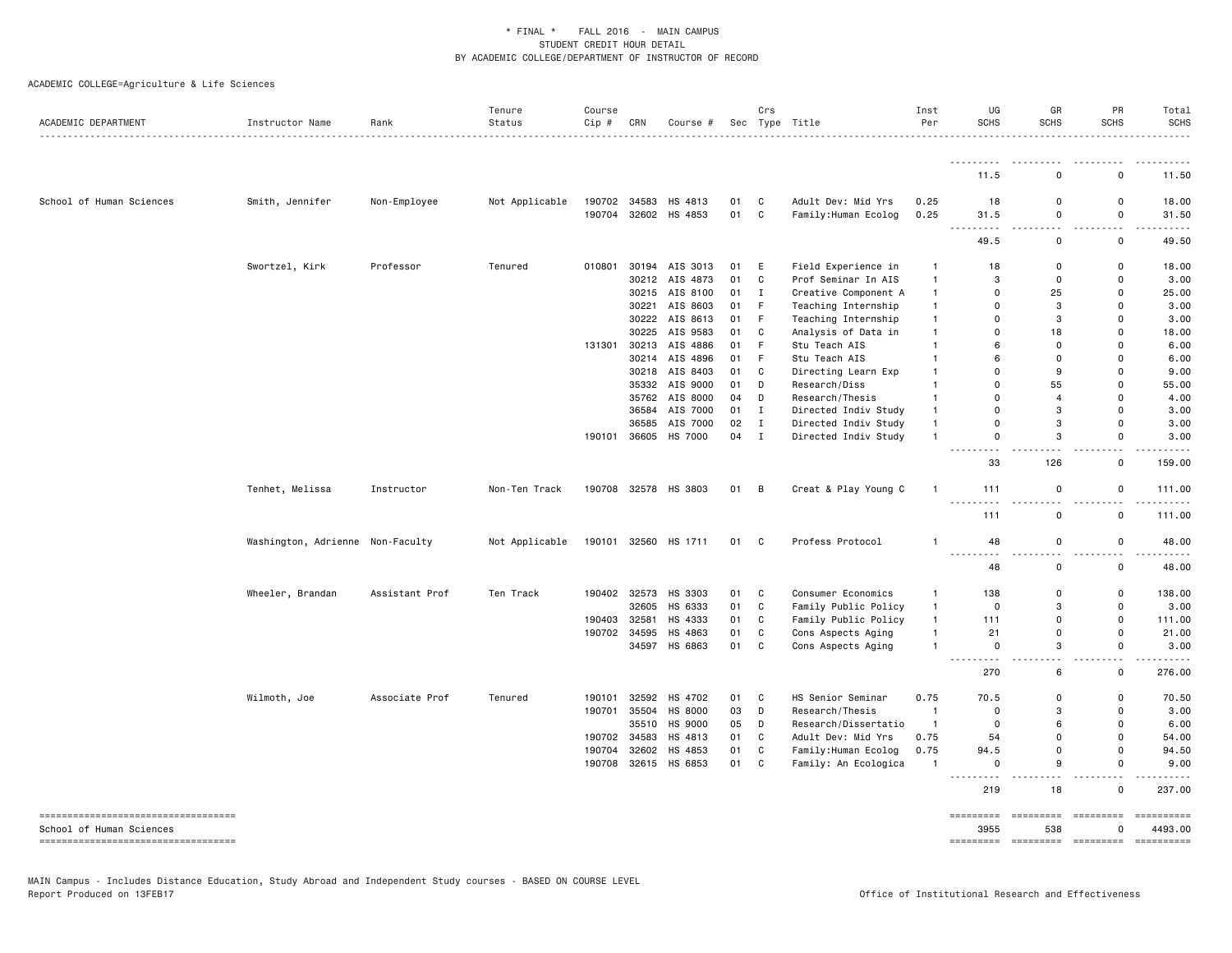| ACADEMIC DEPARTMENT | Instructor Name   | Rank<br>.      | Tenure<br>Status | Course<br>Cip # | CRN   | Course #       |                  | Crs          | Sec Type Title       | Inst<br>Per  | UG<br><b>SCHS</b> | GR<br><b>SCHS</b>     | PR<br><b>SCHS</b>  | Total<br><b>SCHS</b><br>$\frac{1}{2} \left( \frac{1}{2} \right) \left( \frac{1}{2} \right) \left( \frac{1}{2} \right) \left( \frac{1}{2} \right)$ |
|---------------------|-------------------|----------------|------------------|-----------------|-------|----------------|------------------|--------------|----------------------|--------------|-------------------|-----------------------|--------------------|---------------------------------------------------------------------------------------------------------------------------------------------------|
| Art AAD             | Baham, Tracey     | Non-Faculty    | Not Applicable   | 500701          | 36867 | ART 4000       | 13 I             |              | Directed Indiv Study | $\mathbf{1}$ | 3                 | 0                     | 0                  | 3.00                                                                                                                                              |
|                     |                   |                |                  |                 |       |                |                  |              |                      |              | .<br>3            | . <b>.</b><br>0       | 0                  | 3.00                                                                                                                                              |
|                     | Bostic, Alexander | Associate Prof | Tenured          | 500401          | 30326 | ART 1123       | 01               | L.           | Design I             | -1           | 39                | 0                     | 0                  | 39.00                                                                                                                                             |
|                     |                   |                |                  |                 | 30327 | ART 1123       | 02               | L            | Design I             | $\mathbf{1}$ | 45                | 0                     | 0                  | 45.00                                                                                                                                             |
|                     |                   |                |                  |                 | 30328 | ART 1123       | 03               | L            | Design I             | $\mathbf{1}$ | 42                | 0                     | 0                  | 42.00                                                                                                                                             |
|                     |                   |                |                  | 500701          |       | 30315 ART 1001 | F01 C            |              | First Year Seminar   | $\mathbf{1}$ | 13                | $\mathsf 0$<br>$\sim$ | 0<br>$-$           | 13.00<br>$    -$                                                                                                                                  |
|                     |                   |                |                  |                 |       |                |                  |              |                      |              | 139               | $\mathbf 0$           | 0                  | 139.00                                                                                                                                            |
|                     | Bourgeois, Angi   | Professor      | Tenured          | 500703          | 30365 | ART 3143       | 01               | C            | Ital Ren Art Hist    | $\mathbf{1}$ | 102               | 0                     | 0                  | 102.00                                                                                                                                            |
|                     |                   |                |                  | 500799          | 36601 | ART 7000       | 01               | $\mathbf{I}$ | Directed Indiv Study | $\mathbf{1}$ | $\mathbf 0$       | $\mathbf{1}$          | 0                  | 1.00                                                                                                                                              |
|                     |                   |                |                  |                 |       |                |                  |              |                      |              | 102               | $\mathbf{1}$          | 0                  | 103.00                                                                                                                                            |
|                     | Callander, Neil   | Assistant Prof | Ten Track        | 500401          | 30330 | ART 1123       | 05               | L            | Design I             | -1           | 51                | $\mathbf 0$           | $\mathsf{o}$       | 51.00                                                                                                                                             |
|                     |                   |                |                  | 500705          | 30338 | ART 1213       | 01               | L            | Drawing I            | $\mathbf{1}$ | 48                | $\mathsf 0$           | 0                  | 48.00                                                                                                                                             |
|                     |                   |                |                  | 509999          | 35030 | ART 3801       | 01               | N            | Art Field Study      | $\mathbf{1}$ | 11                | 0<br>$\sim$ $\sim$    | 0<br>$ -$          | 11.00<br>.                                                                                                                                        |
|                     |                   |                |                  |                 |       |                |                  |              |                      |              | 110               | $\mathsf 0$           | $\mathsf 0$        | 110.00                                                                                                                                            |
|                     | Campbell, Frank   | Associate Prof | Tenured          | 500701          | 36808 | ART 4000       | 07 I             |              | Directed Indiv Study | $\mathbf{1}$ | 3                 | $\mathbf 0$           | 0                  | 3.00                                                                                                                                              |
|                     |                   |                |                  | 500709          | 30357 | ART 2403       | 02               | L            | Sculpture Survey     | $\mathbf{1}$ | 45                | 0                     | $\mathsf{o}\,$     | 45.00                                                                                                                                             |
|                     |                   |                |                  |                 | 34838 | ART 2403       | 01               | L            | Sculpture Survey     | $\mathbf{1}$ | 45                | $\mathsf 0$           | 0                  | 45.00                                                                                                                                             |
|                     |                   |                |                  |                 |       | 34843 ART 4733 | 01               | Q            | Sculp.Furniture Maki | $\mathbf{1}$ | 36                | 0                     | 0                  | 36.00                                                                                                                                             |
|                     |                   |                |                  |                 |       |                |                  |              |                      |              | 129               | 0                     | 0                  | 129.00                                                                                                                                            |
|                     | Gipson, Claire    | Assistant Prof | Ten Track        | 500402          | 30377 | ART 4403       | 03               | L,           | Advertising Design I | $\mathbf{1}$ | 42                | 0                     | 0                  | 42.00                                                                                                                                             |
|                     |                   |                |                  | 500409          | 30367 | ART 3313       | 01               | L            | Graphic Art Des I    | $\mathbf{1}$ | 39                | $\mathbf 0$           | 0                  | 39.00                                                                                                                                             |
|                     |                   |                |                  |                 | 30368 | ART 3313       | 02               | L            | Graphic Art Des I    | $\mathbf{1}$ | 36                | $\mathbf 0$           | 0<br>$\sim$ $\sim$ | 36.00<br>$    -$                                                                                                                                  |
|                     |                   |                |                  |                 |       |                |                  |              |                      |              | 117               | $\mathbf 0$           | 0                  | 117.00                                                                                                                                            |
|                     | Gootee, Marita    | Professor      | Tenured          | 500605          | 30384 | ART 4683       | 01               | E            | Photography Internsh | -1           | 9                 | 0                     | 0                  | 9.00                                                                                                                                              |
|                     |                   |                |                  |                 | 34842 | ART 4660       | 01               | L            | Advanced Photography | $\mathbf{1}$ | 21                | $\mathsf 0$           | 0                  | 21.00                                                                                                                                             |
|                     |                   |                |                  | 500701          | 30316 | ART 1001       | F02 C            |              | First Year Seminar   | $\mathbf{1}$ | 9                 | $\mathbf 0$           | 0                  | 9.00                                                                                                                                              |
|                     |                   |                |                  |                 | 36827 | ART 4000       | 09               | I            | Directed Indiv Study | $\mathbf{1}$ | 3                 | 0                     | 0                  | 3.00                                                                                                                                              |
|                     |                   |                |                  | 500799          |       | 35412 ART 4990 | 02               | Q            | Special Topic In ART | $\mathbf{1}$ | 36                | 0<br>- -              | 0<br>$\sim$ $\sim$ | 36.00<br>$- - - - -$                                                                                                                              |
|                     |                   |                |                  |                 |       |                |                  |              |                      |              | 78                | 0                     | 0                  | 78.00                                                                                                                                             |
|                     | Gordon, Jeffery   | Non-Faculty    | Not Applicable   | 500703          | 30323 | ART 1113       | 01               | C            | Art Appreciation     | -1           | 387               | $\mathbf 0$           | 0                  | 387.00                                                                                                                                            |
|                     |                   |                |                  |                 | 30325 | ART 1113       | H <sub>0</sub> 1 | C            | Honors Art Appreciat | $\mathbf{1}$ | 63                | $\mathsf 0$           | $\mathsf 0$        | 63.00                                                                                                                                             |
|                     |                   |                |                  |                 |       | 34061 ART 1113 | 501 C            |              | Art Appreciation     | $\mathbf{1}$ | 117               | $\mathsf 0$           | $\mathsf 0$        | 117.00<br>-----                                                                                                                                   |
|                     |                   |                |                  |                 |       |                |                  |              |                      |              | 567               | $\mathsf 0$           | 0                  | 567.00                                                                                                                                            |
|                     | Harvey, Benjamin  | Associate Prof | Tenured          | 500703          | 30321 | ART 1023       | 01               | C            | History Of Art II    | $\mathbf{1}$ | 99                | 0                     | 0                  | 99.00                                                                                                                                             |
|                     |                   |                |                  |                 | 30322 | ART 1023       | H01 C            |              | Honors History Of Ar | $\mathbf{1}$ | 42                | 0                     | 0                  | 42.00                                                                                                                                             |
|                     |                   |                |                  |                 | 34841 | ART 3613       | 01               | C            | Art and Film         | $\mathbf{1}$ | 90                | $\mathbf 0$           | 0                  | 90.00                                                                                                                                             |
|                     |                   |                |                  | 500799          | 35581 | ART 4990       | 03               | $\mathbf{C}$ | Special Topic In ART | $\mathbf{1}$ | 87                | $\mathbf{0}$          | $\Omega$           | 87.00                                                                                                                                             |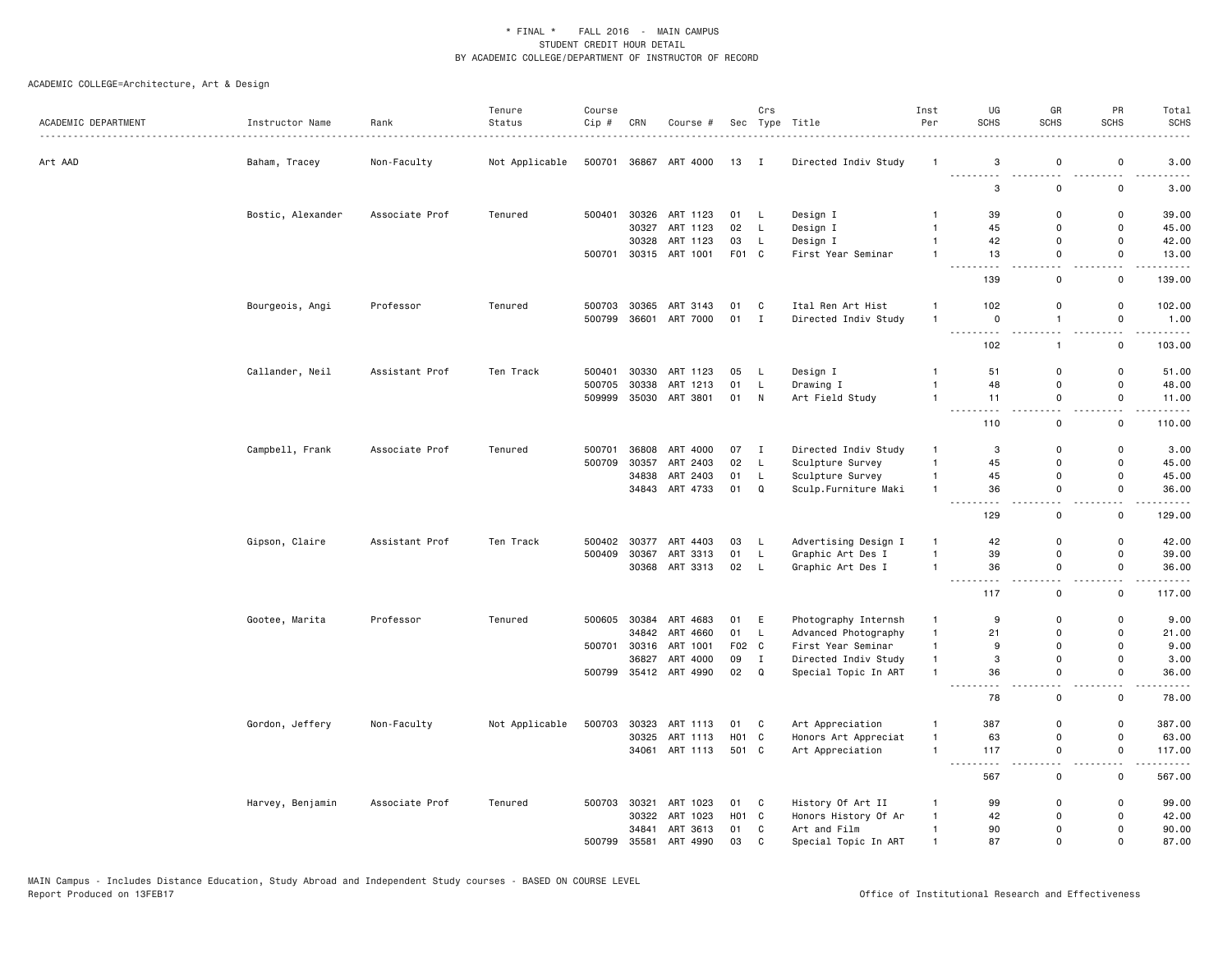| ACADEMIC DEPARTMENT | Instructor Name   | Rank           | Tenure<br>Status | Course<br>Cip# | CRN   | Course #       |                 | Crs          | Sec Type Title       | Inst<br>Per    | UG<br><b>SCHS</b>                                    | GR<br><b>SCHS</b>            | PR<br>SCHS                              | Total<br><b>SCHS</b> |
|---------------------|-------------------|----------------|------------------|----------------|-------|----------------|-----------------|--------------|----------------------|----------------|------------------------------------------------------|------------------------------|-----------------------------------------|----------------------|
|                     |                   |                |                  |                |       |                |                 |              |                      |                | <u>.</u>                                             |                              |                                         |                      |
|                     |                   |                |                  |                |       |                |                 |              |                      |                | 318                                                  | $\Omega$                     | 0                                       | 318.00               |
| Art AAD             | Haug, Rowan       | Lecturer       | Non-Ten Track    | 500401         | 30331 | ART 1123       | 06              | L            | Design I             | $\mathbf{1}$   | 45                                                   | 0                            | $\mathsf 0$                             | 45.00                |
|                     |                   |                |                  |                | 30335 | ART 1153       | 01              | L            | Three-Dimen Design   | $\mathbf{1}$   | 42                                                   | $\Omega$                     | 0                                       | 42.00                |
|                     |                   |                |                  |                | 30336 | ART 1153       | 02              | L            | Three-Dimen Design   | $\mathbf{1}$   | 42                                                   | 0                            | 0                                       | 42.00                |
|                     |                   |                |                  | 500701         |       | 36592 ART 4000 | 02              | $\mathbf I$  | Directed Indiv Study | $\mathbf{1}$   | 3<br>.                                               | 0<br>$\sim$ $\sim$           | 0<br>$\sim$ $\sim$                      | 3.00<br>.            |
|                     |                   |                |                  |                |       |                |                 |              |                      |                | 132                                                  | $\mathsf 0$                  | $\mathsf 0$                             | 132.00               |
|                     | Haupt, Jeffrey    | Professor      | Tenured          | 500701         | 35884 | ART 4000       | 01              | $\mathbf{I}$ | Directed Indiv Study | $\overline{1}$ | $\ensuremath{\mathsf{3}}$                            | $\mathsf 0$                  | $\mathsf 0$                             | 3.00                 |
|                     |                   |                |                  |                | 36759 | ART 4000       | 05              | $\mathbf I$  | Directed Indiv Study | $\overline{1}$ | 3                                                    | $\Omega$                     | $\mathbf 0$                             | 3.00                 |
|                     |                   |                |                  | 500705         | 30353 | ART 2213       | 02              | L            | Life Drawing I       | $\mathbf{1}$   | 30                                                   | 0                            | $\mathbf 0$                             | 30.00                |
|                     |                   |                |                  | 500708         | 30349 | ART 2013       | 01              | L            | Painting Survey      | $\mathbf{1}$   | 39                                                   | $\mathbf 0$                  | $\Omega$                                | 39.00                |
|                     |                   |                |                  |                |       | 30350 ART 2013 | 02              | $\mathsf{L}$ | Painting Survey      | $\mathbf{1}$   | 36                                                   | $\mathbf 0$                  | $\Omega$                                | 36.00                |
|                     |                   |                |                  |                |       |                |                 |              |                      |                | .<br>$\frac{1}{2} \left( \frac{1}{2} \right)$<br>111 | $\sim$ $\sim$<br>$\mathbf 0$ | $\overline{\phantom{a}}$<br>$\mathbf 0$ | 111.00               |
|                     | Hester, Cassie    | Assistant Prof | Ten Track        | 500402         |       | 30372 ART 4103 | 01              | L            | Typography I         | -1             | 39                                                   | $\mathbf 0$                  | 0                                       | 39.00                |
|                     |                   |                |                  |                | 30373 | ART 4103       | 02              | L            | Typography I         | $\mathbf{1}$   | 27                                                   | 0                            | 0                                       | 27.00                |
|                     |                   |                |                  | 500701         | 36828 | ART 4000       | 10              | $\mathbf{I}$ | Directed Indiv Study | $\mathbf{1}$   | 3                                                    | 0                            | $\mathbf 0$                             | 3.00                 |
|                     |                   |                |                  |                | 36829 | ART 4000       | 11              | I            | Directed Indiv Study | $\mathbf{1}$   | 3                                                    | 0                            | $\mathsf 0$                             | 3.00                 |
|                     |                   |                |                  |                |       | 36831 ART 4000 | 12              | $\mathbf{I}$ | Directed Indiv Study | $\overline{1}$ | 3                                                    | $\mathsf 0$                  | $\mathsf 0$                             | 3.00                 |
|                     |                   |                |                  |                |       |                |                 |              |                      |                | .<br>75                                              | $\mathsf 0$                  | $\mathsf 0$                             | 75.00                |
|                     | Hitt, Candace     | Lecturer       | Non-Ten Track    | 500605         |       | 30351 ART 2103 | 01              | C            | Photography Survey   | $\mathbf{1}$   | 33                                                   | $\mathbf 0$                  | $\mathbf 0$                             | 33.00                |
|                     |                   |                |                  |                |       | 30352 ART 2103 | 02              | B            | Photography Survey   | $\overline{1}$ | 36                                                   | $\mathbf 0$                  | $\mathbf 0$                             | 36.00                |
|                     |                   |                |                  |                | 34062 | ART 2103       | 501             | В            | Photography Survey   | $\mathbf{1}$   | 30                                                   | 0                            | 0                                       | 30.00                |
|                     |                   |                |                  |                |       | 34840 ART 3243 | 01              | Q            | Intermediate Darkroo | $\mathbf{1}$   | 33<br>$\sim$ $\sim$                                  | $\mathbf 0$<br>ц.            | $\mathbf 0$<br>$\overline{\phantom{a}}$ | 33.00                |
|                     |                   |                |                  |                |       |                |                 |              |                      |                | 132                                                  | 0                            | 0                                       | 132.00               |
|                     | Hsu, Shih         | Assistant Prof | Ten Track        | 500409         | 30389 | ART 4883       | 01              | B            | Graphic Design for W | $\overline{1}$ | 51                                                   | $\mathbf 0$                  | 0                                       | 51.00                |
|                     |                   |                |                  | 500706         |       | 34844 ART 4813 | 01              | B            | Multimedia I         | $\mathbf{1}$   | 48                                                   | 0                            | 0                                       | 48.00                |
|                     |                   |                |                  |                |       |                |                 |              |                      |                | .<br>---                                             | $\sim$ $\sim$                | $-$                                     | $\frac{1}{2}$        |
|                     |                   |                |                  |                |       |                |                 |              |                      |                | 99                                                   | $\mathsf 0$                  | $\mathsf 0$                             | 99.00                |
|                     | Koch, Zachary     | Lecturer       | Non-Ten Track    | 500705         | 30343 | ART 1213       | 06              | L            | Drawing I            | $\mathbf{1}$   | 42                                                   | $\mathbf 0$                  | $\mathbf 0$                             | 42.00                |
|                     |                   |                |                  |                | 30345 | ART 1213       | 08              | $\mathsf{L}$ | Drawing I            | $\mathbf{1}$   | 45                                                   | $\Omega$                     | $\Omega$                                | 45.00                |
|                     |                   |                |                  |                |       | 30346 ART 1213 | 09              | L            | Drawing I            | $\overline{1}$ | 45                                                   | $\mathbf 0$                  | $\Omega$                                | 45.00                |
|                     |                   |                |                  |                |       | 36278 ART 1213 | 10 <sup>1</sup> | L.           | Drawing I            | $\mathbf{1}$   | 36<br>-----<br>.                                     | $\mathbf 0$<br>$\sim$ $\sim$ | $\mathbf 0$<br>$\sim$ $\sim$            | 36.00                |
|                     |                   |                |                  |                |       |                |                 |              |                      |                | 168                                                  | $\mathbf 0$                  | $\mathsf 0$                             | 168.00               |
|                     | Lippillo, Dominic | Assistant Prof | Ten Track        | 500605         |       | 30380 ART 4593 | 01              | Q            | Photographic Portfol | $\overline{1}$ | 6                                                    | 0                            | $\mathsf 0$                             | 6.00                 |
|                     |                   |                |                  | 500701         | 36705 | ART 4000       | 04              | $\mathbf I$  | Directed Indiv Study | $\mathbf{1}$   | 3                                                    | 0                            | 0                                       | 3.00                 |
|                     |                   |                |                  | 500702         | 34839 | ART 3233       | 01              | Q            | Studio Lighting      | $\mathbf{1}$   | 27                                                   | 0                            | 0                                       | 27.00                |
|                     |                   |                |                  | 500799         |       | 35411 ART 4990 | 01              | Q            | Special Topic In ART | $\mathbf{1}$   | 21<br>$\sim$ $\sim$                                  | 0<br>$ -$                    | 0<br>$-$                                | 21.00                |
|                     |                   |                |                  |                |       |                |                 |              |                      |                | 57                                                   | $\mathsf 0$                  | $\mathsf 0$                             | 57.00                |
|                     | Long, Robert      | Professor      | Tenured          | 500701         |       | 36820 ART 4000 | 08              | Ι            | Directed Indiv Study | $\overline{1}$ | 3                                                    | $\mathsf 0$                  | $\mathsf 0$                             | 3.00                 |
|                     |                   |                |                  | 500711         | 30358 | ART 2503       | 01              | L            | Ceramic Art Survey   | $\mathbf{1}$   | 45                                                   | $\mathbf 0$                  | $\mathbf 0$                             | 45.00                |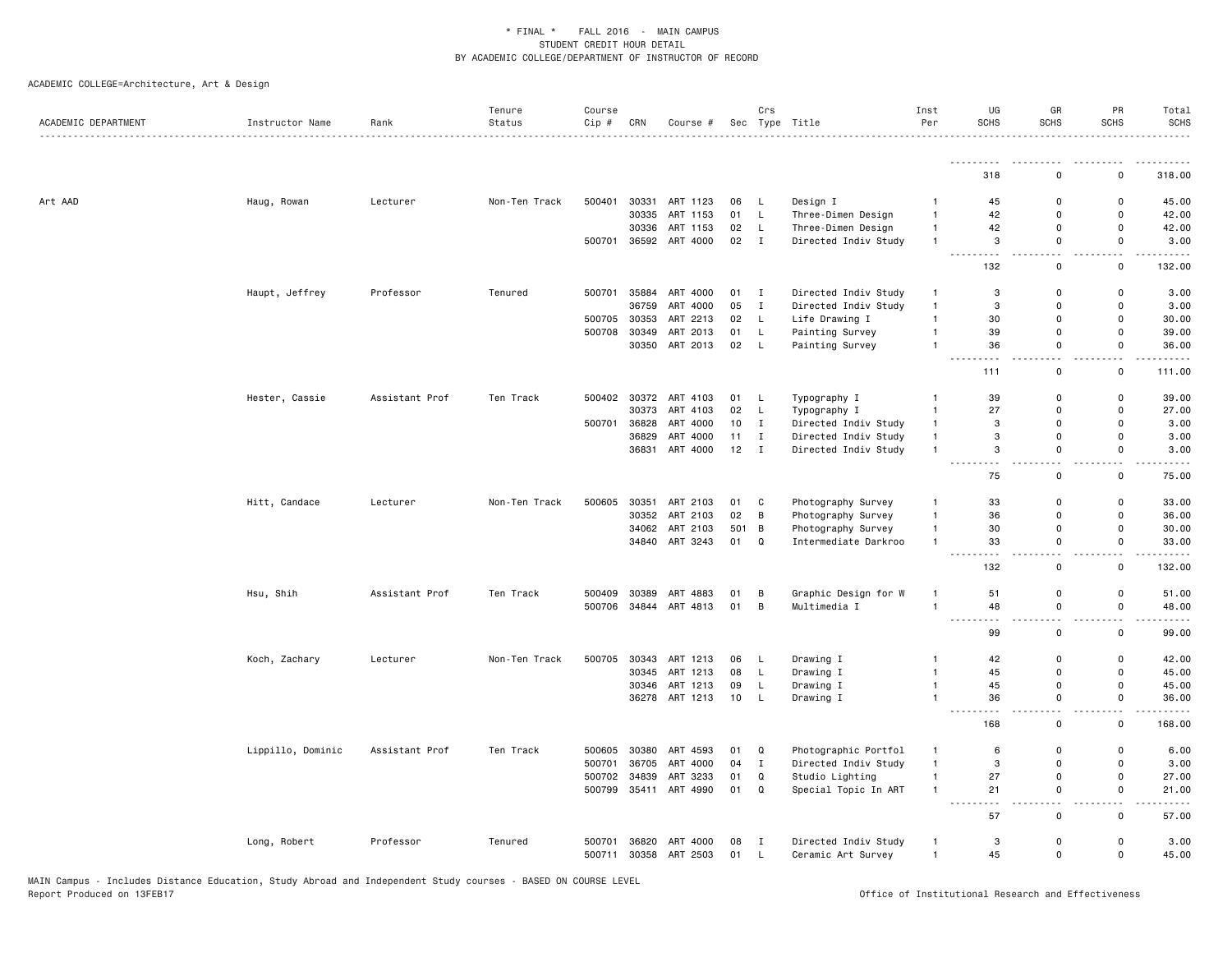| ACADEMIC DEPARTMENT | Instructor Name   | Rank           | Tenure<br>Status | Course<br>Cip # | CRN            | Course #              |                  | Crs            | Sec Type Title          | Inst<br>Per                  | UG<br><b>SCHS</b>    | GR<br><b>SCHS</b>        | PR<br><b>SCHS</b>            | Total<br><b>SCHS</b> |
|---------------------|-------------------|----------------|------------------|-----------------|----------------|-----------------------|------------------|----------------|-------------------------|------------------------------|----------------------|--------------------------|------------------------------|----------------------|
| Art AAD             | Long, Robert      | Professor      | Tenured          |                 |                | 500711 30383 ART 4650 | 01 L             |                | Advanced Studio-Cera    | -1                           | 44                   | $\mathbf 0$              | $\mathsf 0$                  | 44.00                |
|                     |                   |                |                  |                 |                |                       |                  |                |                         |                              | -----<br>د د د<br>92 | $\sim$ $\sim$<br>0       | 0                            | 92.00                |
|                     | Martin, Gregory   | Assistant Prof | Ten Track        | 500705          |                | 30342 ART 1213        | 05               | L              | Drawing I               | $\mathbf{1}$                 | 45                   | $\Omega$                 | $\mathbf 0$                  | 45.00                |
|                     |                   |                |                  |                 | 30344<br>35981 | ART 1213<br>ART 1223  | 07<br>02         | L<br>L         | Drawing I<br>Drawing II | $\mathbf{1}$<br>$\mathbf{1}$ | 42<br>45             | $\mathbf 0$<br>0         | 0<br>0                       | 42.00<br>45.00       |
|                     |                   |                |                  |                 |                |                       |                  |                |                         |                              | .<br>132             | $-1$<br>$\mathbf 0$      | $\sim$ $\sim$<br>$\mathsf 0$ | .<br>132.00          |
|                     |                   |                |                  |                 | 30334          |                       |                  |                |                         | $\mathbf{1}$                 |                      | 0                        | $\mathsf 0$                  |                      |
|                     | McCourt, Timothy  | Professor      | Tenured          | 500401          | 35982          | ART 1133<br>ART 1133  | 01<br>02         | L<br>L         | Design II<br>Design II  | $\mathbf{1}$                 | 42<br>39             | 0                        | $\mathsf 0$                  | 42.00<br>39.00       |
|                     |                   |                |                  |                 |                | 500708 30363 ART 3033 | 01 L             |                |                         | $\mathbf{1}$                 | 45                   | 0                        | $\mathsf 0$                  | 45.00                |
|                     |                   |                |                  |                 |                |                       |                  |                | Non-Representational    |                              |                      | $\overline{\phantom{0}}$ | 22                           |                      |
|                     |                   |                |                  |                 |                |                       |                  |                |                         |                              | 126                  | $\mathsf 0$              | $\mathsf{o}$                 | 126.00               |
|                     | McElfish, Aaron   | Non-Faculty    | Not Applicable   | 500701          | 36658          | ART 4000              | 03               | $\mathbf{I}$   | Directed Indiv Study    | $\mathbf{1}$                 | 3                    | 0                        | $\mathbf 0$                  | 3.00                 |
|                     |                   |                |                  | 500705          | 30339          | ART 1213              | 02               | L              | Drawing I               | $\mathbf{1}$                 | 42                   | 0                        | $\mathsf 0$                  | 42.00                |
|                     |                   |                |                  |                 |                | 30341 ART 1213        | 04               | L              | Drawing I               | $\mathbf{1}$                 | 39                   | 0                        | 0                            | 39.00                |
|                     |                   |                |                  |                 |                |                       |                  |                |                         |                              | 84                   | $\mathsf 0$              | $\mathsf 0$                  | 84.00                |
|                     | Neuenfeldt, Lori  | Instructor     | Non-Ten Track    | 500703          |                | 30317 ART 1013        | 01               | C              | History Of Art I        | $\mathbf{1}$                 | 120                  | 0                        | $\mathbf 0$                  | 120.00               |
|                     |                   |                |                  |                 |                | 30318 ART 1013        | 02               | C              | History Of Art I        | $\mathbf{1}$                 | 135                  | 0                        | 0                            | 135.00               |
|                     |                   |                |                  |                 | 30320          | ART 1013              | H <sub>0</sub> 1 | C              | History Of Art I - H    | $\mathbf{1}$                 | 33                   | 0                        | $\mathsf 0$                  | 33.00                |
|                     |                   |                |                  | 500799          | 30371          | ART 4083              | 01               | S.             | Senior Research         | $\mathbf{1}$                 | 30<br>$\sim$ $\sim$  | 0<br>$\sim$ $\sim$       | $\mathsf 0$<br>. .           | 30.00                |
|                     |                   |                |                  |                 |                |                       |                  |                |                         |                              | 318                  | 0                        | $\mathbf 0$                  | 318.00               |
|                     | Ngoh, Soon        | Professor      | Tenured          | 500701          | 30381          | ART 4620              | 01               | Q              | Advanced Studio - Fi    | $\mathbf{1}$                 | 42                   | $\mathsf{o}$             | $\mathbf 0$                  | 42.00                |
|                     |                   |                |                  | 500705          | 30348          | ART 1223              | 01               | L              | Drawing II              | $\overline{1}$               | 33                   | $\mathsf{o}$             | $\mathsf 0$                  | 33.00                |
|                     |                   |                |                  |                 |                | 30354 ART 2233        | 01               | L              | Drawing III             | $\mathbf{1}$                 | 39<br>- - -          | 0<br>$\sim$ $\sim$       | $\mathsf 0$<br>22            | 39.00<br>-----       |
|                     |                   |                |                  |                 |                |                       |                  |                |                         |                              | 114                  | $\mathsf 0$              | $\mathsf 0$                  | 114.00               |
|                     | Powney, Jeralyn   | Assistant Prof | Ten Track        | 500409          | 30379          | ART 4523              | 01               | L              | Graphic Art Intern      | $\mathbf{1}$                 | 39                   | $\mathbf 0$              | 0                            | 39.00                |
|                     |                   |                |                  |                 | 30382          | ART 4640              | 01               | L              | Adv Studio - Graphic    | $\mathbf{1}$                 | 24                   | 0                        | $\mathbf 0$                  | 24.00                |
|                     |                   |                |                  |                 |                | 500710 30370 ART 3913 | 01 Q             |                | Intro to Print Produ    | $\mathbf{1}$                 | 39<br>$- - -$<br>.   | 0<br>$\sim$ $\sim$       | $\mathsf 0$<br>$\sim$ $\sim$ | 39.00<br>.           |
|                     |                   |                |                  |                 |                |                       |                  |                |                         |                              | 102                  | $\mathsf 0$              | $\mathsf{o}$                 | 102.00               |
|                     | Seckinger, Linda  | Professor      | Tenured          | 500701          | 36764          | ART 4000              | 06               | $\blacksquare$ | Directed Indiv Study    | $\mathbf{1}$                 | 3                    | 0                        | $\mathsf 0$                  | 3.00                 |
|                     |                   |                |                  | 500710          | 30355          | ART 2303              | 01               | L              | Printmaking Survey      | $\mathbf{1}$                 | 33                   | 0                        | 0                            | 33.00                |
|                     |                   |                |                  |                 |                | 30356 ART 2303        | 02 L             |                | Printmaking Survey      | $\mathbf{1}$                 | 33<br>$ -$<br>.      | 0<br>$\sim$ $\sim$       | 0<br>- -                     | 33.00<br>.           |
|                     |                   |                |                  |                 |                |                       |                  |                |                         |                              | 69                   | $\mathbf 0$              | $\mathsf 0$                  | 69.00                |
|                     | Shafer, Debra     | Lecturer       | Non-Ten Track    |                 |                | 500402 30376 ART 4403 | 02 L             |                | Advertising Design I    | $\mathbf{1}$                 | 39<br>$- - -$<br>.   | $\mathbf 0$<br>. .       | $\mathsf 0$<br>. .           | 39.00                |
|                     |                   |                |                  |                 |                |                       |                  |                |                         |                              | 39                   | 0                        | $\mathbf 0$                  | 39.00                |
|                     | Spencer, Brittany | Lecturer       | Non-Ten Track    | 500401          |                | 30332 ART 1123        | 07               | L.             | Design I                | $\mathbf{1}$                 | 45                   | 0                        | 0                            | 45.00                |
|                     |                   |                |                  |                 |                | 30359 ART 2803        | 01               | В              | Intro to Computing A    | $\mathbf{1}$                 | 33                   | $\Omega$                 | $\mathbf 0$                  | 33.00                |
|                     |                   |                |                  |                 |                | 30360 ART 2803        | 03               | B              | Intro to Computing A    | $\mathbf{1}$                 | 45                   | $\mathbf 0$              | $\mathsf 0$                  | 45.00                |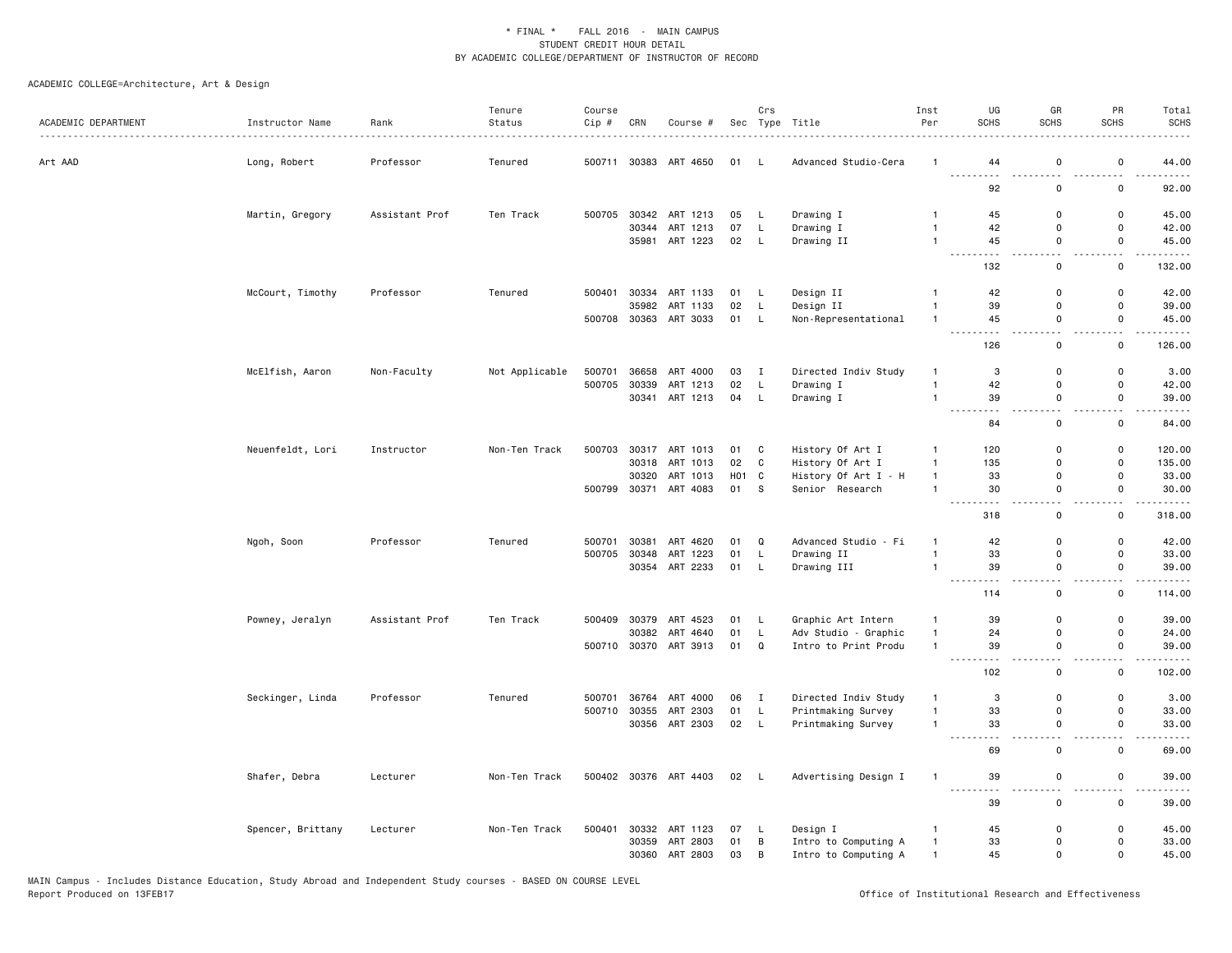| ACADEMIC DEPARTMENT                   | Instructor Name   | Rank     | Tenure<br>Status | Course<br>Cip # | CRN | Course #       |      | Crs | Sec Type Title       | Inst<br>Per | UG<br>SCHS          | GR<br><b>SCHS</b> | <b>PR</b><br>SCHS   | Total<br>SCHS        |
|---------------------------------------|-------------------|----------|------------------|-----------------|-----|----------------|------|-----|----------------------|-------------|---------------------|-------------------|---------------------|----------------------|
| Art AAD                               | Spencer, Brittany | Lecturer | Non-Ten Track    | 500401          |     | 30361 ART 2803 | 04 B |     | Intro to Computing A |             | 39<br>----------    |                   | $\mathbf{0}$<br>    | 39.00                |
|                                       |                   |          |                  |                 |     |                |      |     |                      |             | 162                 |                   | $\Omega$            | 162.00               |
|                                       | Weaver, Christina | Lecturer | Non-Ten Track    | 500401          |     | 30329 ART 1123 | 04   |     | Design I             |             | 48                  | 0                 | $\mathbf{0}$        | 48.00                |
|                                       |                   |          |                  | 500705          |     | 30340 ART 1213 | 03   |     | Drawing I            |             | 45                  | $\Omega$          | $\mathbf 0$         | 45.00                |
|                                       |                   |          |                  |                 |     | 36333 ART 1213 | 11 L |     | Drawing I            |             | 39                  |                   | $\Omega$            | 39.00                |
|                                       |                   |          |                  |                 |     |                |      |     |                      |             | ----------<br>132   | .                 | .<br>$\Omega$       | . <b>.</b><br>132.00 |
| ===================================== |                   |          |                  |                 |     |                |      |     |                      |             | $=$ = = = = = = = = | =========         | =========           |                      |
| Art AAD                               |                   |          |                  |                 |     |                |      |     |                      |             | 3707                |                   |                     | 3708.00              |
| ====================================  |                   |          |                  |                 |     |                |      |     |                      |             | =========           | =========         | $=$ = = = = = = = = | ==========           |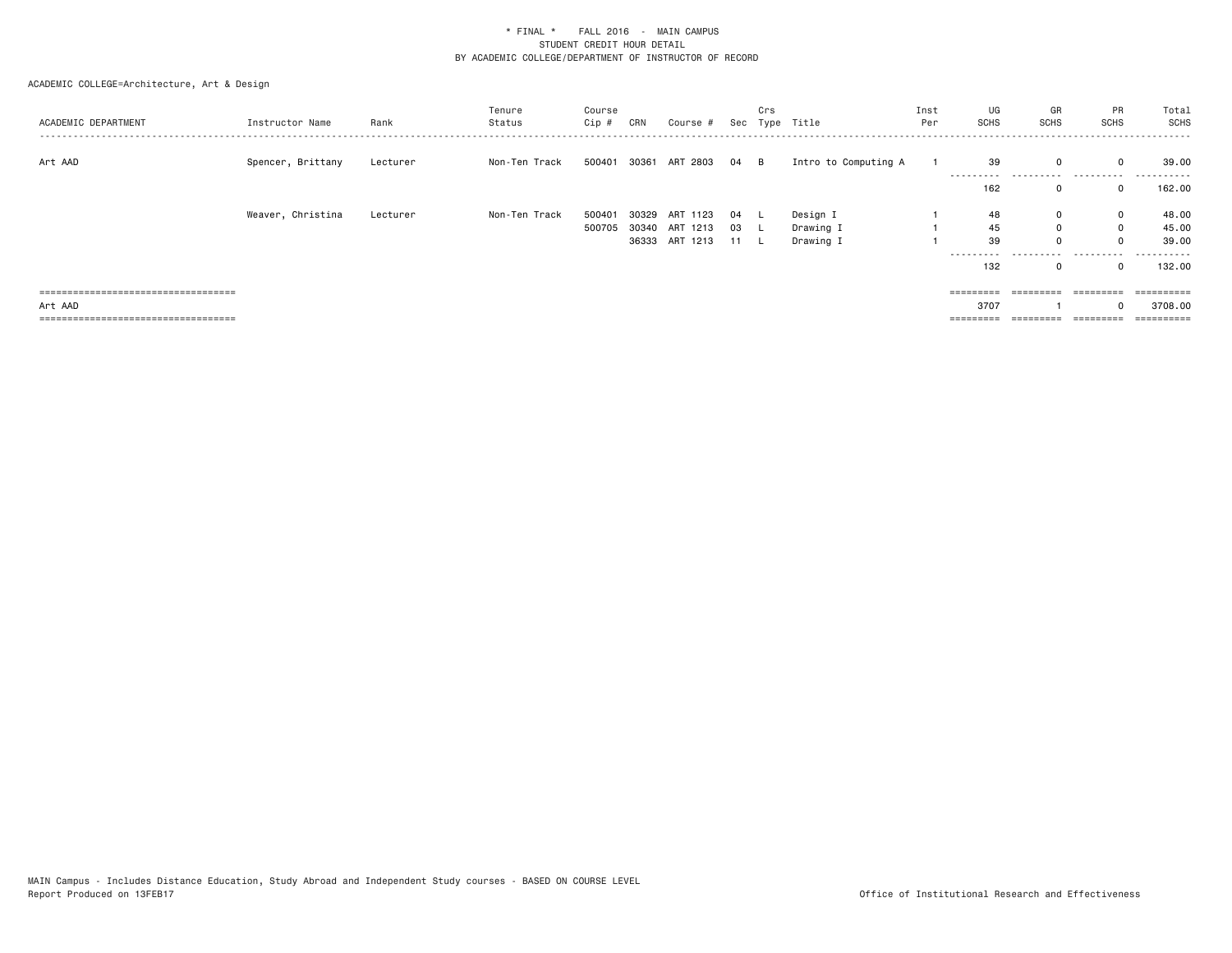| ACADEMIC DEPARTMENT                                                    | Instructor Name   | Rank              | Tenure<br>Status | Course<br>Cip # | CRN   | Course #        | Sec  | Crs      | Type Title                | Inst<br>Per  | UG<br><b>SCHS</b>   | GR<br>SCHS       | PR<br><b>SCHS</b>            | Total<br><b>SCHS</b><br>------ |
|------------------------------------------------------------------------|-------------------|-------------------|------------------|-----------------|-------|-----------------|------|----------|---------------------------|--------------|---------------------|------------------|------------------------------|--------------------------------|
| Building Construction Science                                          | Beatty, David     | Lecturer          | Non-Ten Track    | 522001          | 30456 | BCS 1116        | 01   | $\Omega$ | Build Construct Stud 0.49 |              | 117.6               | 0                | 0                            | 117.60                         |
|                                                                        |                   |                   |                  |                 |       |                 |      |          |                           |              | 117.6               | 0                | 0                            | 117.60                         |
|                                                                        | Duff, Mike        | Visit Assist Prof | Non-Ten Track    | 522001          | 30461 | BCS 3116        | 01   | Q        | Building Constructio      | $\mathbf{1}$ | 84                  | $\mathbf 0$      | $\mathbf 0$                  | 84.00                          |
|                                                                        |                   |                   |                  |                 |       | 30462 BCS 3213  | 01 C |          | Electrical Systems        |              | 39<br>----<br>.     | 0                | $\mathsf{o}$<br>$ -$         | 39.00                          |
|                                                                        |                   |                   |                  |                 |       |                 |      |          |                           |              | 123                 | $\mathbf 0$      | $\mathsf{o}$                 | 123.00                         |
|                                                                        | Herrmann, Michele | Assistant Prof    | Ten Track        | 522001          | 30465 | BCS 4116        | 01   | $\Omega$ | Build Construct Stud      |              | 54                  | $\mathbf 0$      | 0                            | 54.00                          |
|                                                                        |                   |                   |                  |                 |       | 30466 BCS 4222  | 01 C |          | Pro Comm and Practic      |              | 18<br>---------     | $\Omega$<br>$ -$ | $\mathbf 0$<br>-----<br>$ -$ | 18.00                          |
|                                                                        |                   |                   |                  |                 |       |                 |      |          |                           |              | 72                  | 0                | $\mathbf 0$                  | 72.00                          |
|                                                                        | Leathem, Thomas   | Assistant Prof    | Ten Track        | 460412          | 30460 | <b>BCS 3006</b> | 01   | E        | Construction Interns      |              | 24                  | $\mathbf 0$      | 0                            | 24.00                          |
|                                                                        |                   |                   |                  | 522001          |       | 30456 BCS 1116  | 01   | Q        | Build Construct Stud 0.51 |              | 122.4               | 0                | $\mathbf 0$                  | 122.40                         |
|                                                                        |                   |                   |                  |                 |       |                 |      |          |                           |              | 146.4               | $\mathbf 0$      | $\mathbf 0$                  | 146.40                         |
|                                                                        | Mawlana, Mohammed | Visit Assist Prof | Non-Ten Track    | 522001          | 30457 | BCS 2116        | 01   | Q        | Building Constructio 0.99 |              | 112.86              | $\mathbf 0$      | 0                            | 112.86                         |
|                                                                        |                   |                   |                  |                 | 35285 | BCS 4990        | 01 E |          | Special Topics IN BC      |              | 8                   | 0                | $\mathsf{o}$                 | 8.00                           |
|                                                                        |                   |                   |                  |                 |       |                 |      |          |                           |              | 120.86              | $\mathbf 0$      | $\mathbf 0$                  | 120.86                         |
| =====================================<br>Building Construction Science |                   |                   |                  |                 |       |                 |      |          |                           |              | =========<br>579.86 | <b>BEBBEEBEE</b> | <b>CODOCODO</b><br>$\Omega$  | ==========<br>579.86           |
| ====================================                                   |                   |                   |                  |                 |       |                 |      |          |                           |              | =========           | =========        | - =========                  | essessess                      |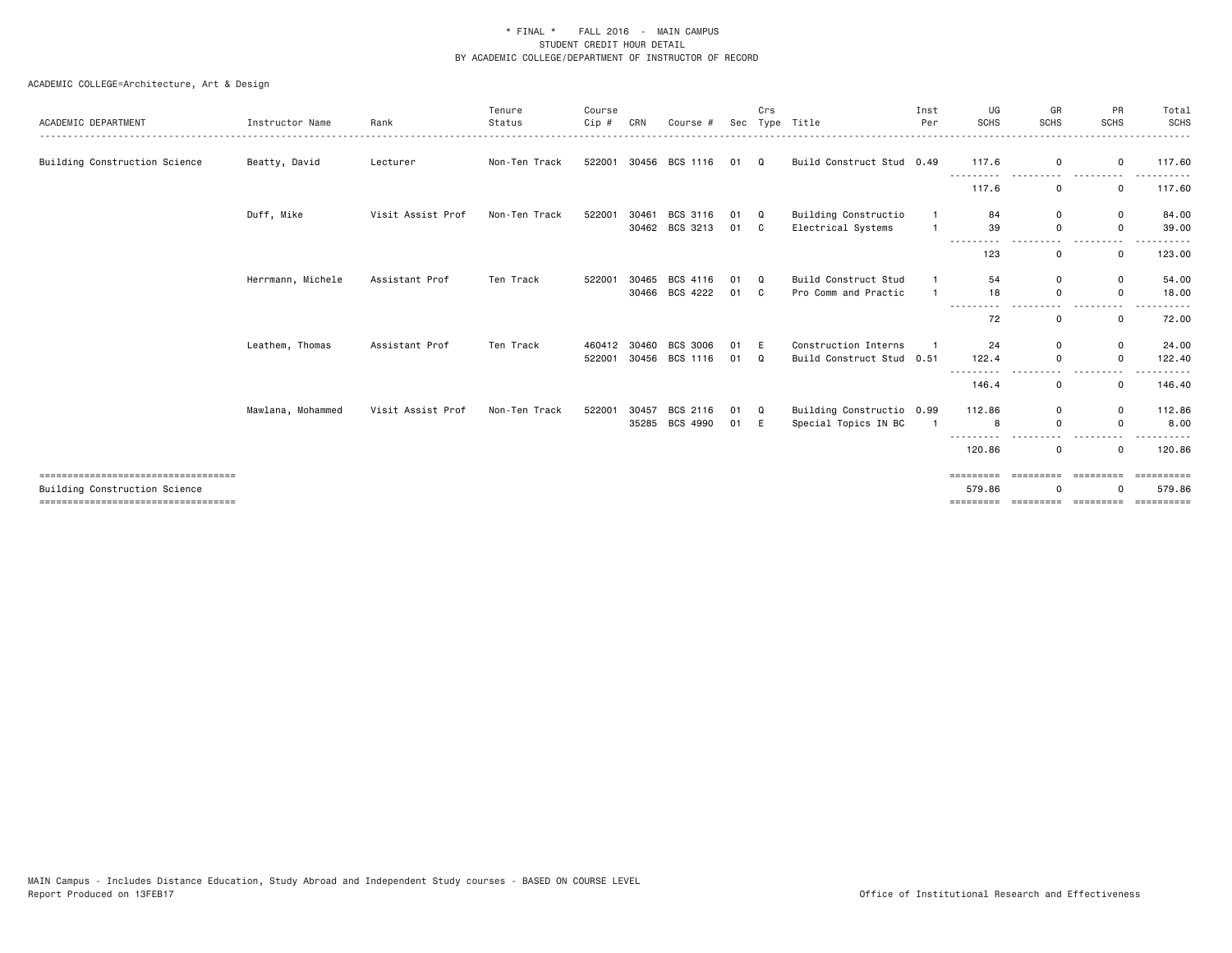|                                                        |                               |                   | Tenure        | Course |       |               |       | Crs          |                      | Inst           | UG<br><b>SCHS</b>                                                                                                                                                                                                      | GR<br><b>SCHS</b>   | PR<br><b>SCHS</b>                        | Total<br><b>SCHS</b>  |
|--------------------------------------------------------|-------------------------------|-------------------|---------------|--------|-------|---------------|-------|--------------|----------------------|----------------|------------------------------------------------------------------------------------------------------------------------------------------------------------------------------------------------------------------------|---------------------|------------------------------------------|-----------------------|
| ACADEMIC DEPARTMENT                                    | Instructor Name               | Rank              | Status        | Cip #  | CRN   | Course #      |       |              | Sec Type Title       | Per            |                                                                                                                                                                                                                        |                     |                                          |                       |
| Interior Design                                        | Carroll, Robin                | Instructor        | Non-Ten Track | 040501 | 32635 | ID 3663       | 01    | C            | Color & Lighting for | $\overline{1}$ | 75                                                                                                                                                                                                                     | $\Omega$            | 0                                        | 75.00                 |
|                                                        |                               |                   |               | 190601 |       | 32576 HS 3673 | 01    | $\mathtt{C}$ | Envir For Sp Needs   | $\mathbf{1}$   | 15                                                                                                                                                                                                                     | $\Omega$            | $\Omega$                                 | 15.00                 |
|                                                        |                               |                   |               |        |       | 32577 HS 3673 | 02    | $\mathbb{C}$ | Envir For Sp Needs   | $\mathbf{1}$   | 3                                                                                                                                                                                                                      | $\Omega$            | 0                                        | 3.00                  |
|                                                        |                               |                   |               |        | 32637 | ID 3673       | 01    | $\mathtt{C}$ | Environments for Spe | $\mathbf{1}$   | 54                                                                                                                                                                                                                     | $\Omega$            | 0                                        | 54.00                 |
|                                                        |                               |                   |               |        | 32638 | ID 3673       | 02    | C            | Environments for Spe | $\mathbf{1}$   | 78                                                                                                                                                                                                                     | $\Omega$            | $\Omega$                                 | 78.00                 |
|                                                        |                               |                   |               |        |       | 34802 ID 3673 | 501 C |              | Environments for Spe | $\mathbf{1}$   | 6                                                                                                                                                                                                                      | $\Omega$            | 0                                        | 6.00                  |
|                                                        |                               |                   |               |        | 34803 | HS 3673       | 501 C |              | Envir For Sp Needs   | $\mathbf{1}$   | 24                                                                                                                                                                                                                     | 0                   | 0                                        | 24.00                 |
|                                                        |                               |                   |               | 500408 |       | 32631 ID 3603 | D01 C |              | Digital Design for I | $\mathbf{1}$   | 30                                                                                                                                                                                                                     | 0                   | 0                                        | 30.00                 |
|                                                        |                               |                   |               |        |       |               |       |              |                      |                | $\frac{1}{2} \left( \frac{1}{2} \right) \left( \frac{1}{2} \right) \left( \frac{1}{2} \right) \left( \frac{1}{2} \right) \left( \frac{1}{2} \right) \left( \frac{1}{2} \right) \left( \frac{1}{2} \right)$<br>.<br>285 | $\sim$ $\sim$<br>0  | $\overline{\phantom{a}}$<br>0            | 285.00                |
|                                                        | Crumpton, Amy                 | Associate Prof    | Tenured       | 040501 | 32641 | ID 4663       | 01    | C.           | Professional Practic | $\overline{1}$ | 42                                                                                                                                                                                                                     | $\Omega$            | $\Omega$                                 | 42.00                 |
|                                                        |                               |                   |               | 500408 | 32625 | ID 1683       | 01    | $\mathbb{C}$ | Interior Design Grap | $\overline{1}$ | 66                                                                                                                                                                                                                     | $\Omega$            | $\Omega$                                 | 66.00                 |
|                                                        |                               |                   |               |        |       | 32626 ID 1683 | 02    | C            | Interior Design Grap | $\mathbf{1}$   | 72                                                                                                                                                                                                                     | $\mathbf 0$         | 0                                        | 72.00                 |
|                                                        |                               |                   |               |        |       |               |       |              |                      |                | $ -$<br>.<br>180                                                                                                                                                                                                       | $\sim$ $\sim$<br>0  | - -<br>0                                 | .<br>180.00           |
|                                                        | Fulton, Glen                  | Visit Assist Prof | Non-Ten Track | 040501 | 32630 | ID 2664       | 01    | В            | Textiles for Interio | $\mathbf{1}$   | 92                                                                                                                                                                                                                     | $\Omega$            | 0                                        | 92.00                 |
|                                                        |                               |                   |               |        |       | 36064 ID 2664 | 02    | B            | Textiles for Interio | $\mathbf{1}$   | 72                                                                                                                                                                                                                     | 0                   | 0                                        | 72.00                 |
|                                                        |                               |                   |               | 500408 |       | 35295 ID 4990 | 01    | $\mathbb{C}$ | Special Topics In ID | $\overline{1}$ | 66<br>$\frac{1}{2} \left( \frac{1}{2} \right) \left( \frac{1}{2} \right) \left( \frac{1}{2} \right) \left( \frac{1}{2} \right) \left( \frac{1}{2} \right)$<br>.                                                        | 0<br>$\overline{a}$ | $\mathsf{O}$<br>$\overline{\phantom{a}}$ | 66.00<br>$\cdots$     |
|                                                        |                               |                   |               |        |       |               |       |              |                      |                | 230                                                                                                                                                                                                                    | 0                   | 0                                        | 230.00                |
|                                                        | Miller, Beth                  | Professor         | Tenured       | 040501 |       | 32634 ID 3643 | 01 C  |              | History of Interiors | -1             | 126                                                                                                                                                                                                                    | 0                   | 0                                        | 126.00                |
|                                                        |                               |                   |               |        |       |               |       |              |                      |                | -----<br>126                                                                                                                                                                                                           | . .<br>0            | . .<br>0                                 | 126.00                |
|                                                        | Miller, Lyndsey               | Assistant Prof    | Ten Track     | 040501 | 32629 | ID 2633       | 01    | C            | Int Mat, Treat & Res | $\mathbf{1}$   | 75                                                                                                                                                                                                                     | $\Omega$            | $\Omega$                                 | 75.00                 |
|                                                        |                               |                   |               | 500408 |       | 32633 ID 3614 | 02    | B            | Interior Design Stud | $\overline{1}$ | 100                                                                                                                                                                                                                    | 0                   | 0                                        | 100.00                |
|                                                        |                               |                   |               |        |       |               |       |              |                      |                | $\sim$ $\sim$ $\sim$<br>.<br>175                                                                                                                                                                                       | $-$<br>$\mathbf 0$  | $\overline{\phantom{a}}$<br>0            | 175.00                |
|                                                        | Riehm, William                | Assistant Prof    | Ten Track     | 190601 | 32642 | ID 4693       | 01    | В            | Furniture Design     | $\mathbf{1}$   | 36                                                                                                                                                                                                                     | 0                   | 0                                        | 36.00                 |
|                                                        |                               |                   |               | 500408 | 32628 | ID 2614       | 01    | В            | ID Studio II         | $\mathbf{1}$   | 76                                                                                                                                                                                                                     | 0                   | $\mathsf 0$                              | 76.00                 |
|                                                        |                               |                   |               |        |       | 34758 ID 2614 | 02    | В            | ID Studio II         | $\overline{1}$ | 56                                                                                                                                                                                                                     | 0<br>$\sim$ $\sim$  | 0<br>$\overline{\phantom{a}}$            | 56.00                 |
|                                                        |                               |                   |               |        |       |               |       |              |                      |                | $  -$<br>168                                                                                                                                                                                                           | 0                   | 0                                        | 168.00                |
|                                                        | Studdard Hughes, Lau Lecturer |                   | Non-Ten Track | 500408 |       | 32640 ID 4644 | 02    | B            | Interior Design Stud | $\overline{1}$ | 64                                                                                                                                                                                                                     | 0                   | 0                                        | 64.00                 |
|                                                        |                               |                   |               |        |       |               |       |              |                      |                | ---------<br>64                                                                                                                                                                                                        | $\sim$ $\sim$<br>0  | $\sim$ $\sim$<br>0                       | 64.00                 |
| -----------------------------------<br>Interior Design |                               |                   |               |        |       |               |       |              |                      |                | =========<br>1228                                                                                                                                                                                                      | =========<br>O      | =========<br>O                           | ==========<br>1228.00 |
| -----------------------------------                    |                               |                   |               |        |       |               |       |              |                      |                | =========                                                                                                                                                                                                              | =========           | =========                                |                       |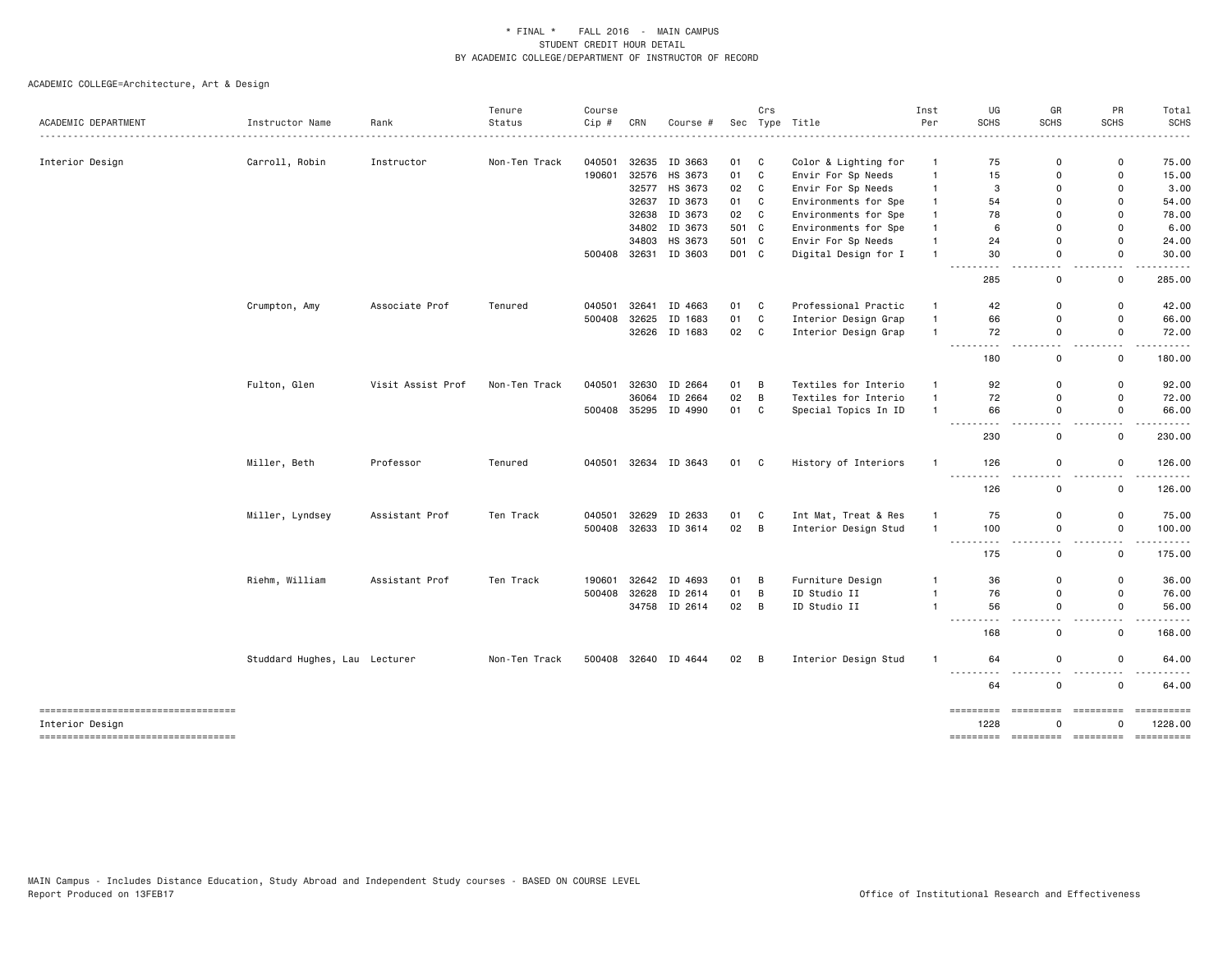| ACADEMIC DEPARTMENT    | Instructor Name     | Rank<br>.         | Tenure<br>Status | Course<br>Cip# | CRN   | Course #                   |                  | Crs            | Sec Type Title                          | Inst<br>Per                  | UG<br><b>SCHS</b> | GR<br>SCHS                   | PR<br>SCHS         | Total<br><b>SCHS</b> |
|------------------------|---------------------|-------------------|------------------|----------------|-------|----------------------------|------------------|----------------|-----------------------------------------|------------------------------|-------------------|------------------------------|--------------------|----------------------|
| School of Architecture | Berk, Michael       | Professor         | Tenured          | 040201         |       | 36431 ARC 4000             | 01               | Ι.             | Directed Indiv Study                    | $\mathbf{1}$                 | 3                 | $\mathbf 0$                  | $\mathbf 0$        | 3.00                 |
|                        |                     |                   |                  |                |       | 36436 ARC 4000             | 02               | $\mathbf{I}$   | Directed Indiv Study                    | $\mathbf{1}$                 | 3                 | 0                            | 0                  | 3.00                 |
|                        |                     |                   |                  |                |       |                            |                  |                |                                         |                              | $\sim$<br>6       | $\sim$ $\sim$<br>$\mathbf 0$ | $\sim$<br>0        | 6.00                 |
|                        |                     |                   |                  |                |       |                            |                  |                |                                         |                              |                   |                              |                    |                      |
|                        | Callender, Jassen   | Associate Prof    | Tenured          | 040201         | 30308 | ARC 5576<br>30310 ARC 5623 | 01<br>01         | В<br>C         | Arch Design V-A<br>Urban Design Studies | $\mathbf{1}$<br>$\mathbf{1}$ | 120<br>84         | 0<br>0                       | 0<br>0             | 120.00<br>84.00      |
|                        |                     |                   |                  |                |       |                            |                  |                |                                         |                              | .<br>204          | .<br>0                       | $\sim$ $\sim$<br>0 | .<br>204.00          |
|                        | Carson, Foster      | Lecturer          | Non-Ten Track    | 522001         |       | 30458 BCS 2116             | 02 Q             |                | Building Constructio 0.99               |                              | 106.92            | 0                            | 0                  | 106.92               |
|                        |                     |                   |                  |                |       |                            |                  |                |                                         |                              | 106.92            | . .<br>$\mathbf 0$           | $\sim$ $\sim$<br>0 | .<br>106.92          |
|                        |                     |                   |                  |                |       |                            |                  |                |                                         |                              |                   |                              |                    |                      |
|                        | Esenwein, Frederick | Assistant Prof    | Ten Track        | 040201         | 30293 | ARC 3536                   | 01               | B              | Arch Design III-A                       | 0.01                         | 0.72              | 0                            | $\mathbf 0$        | 0.72                 |
|                        |                     |                   |                  |                | 30294 | ARC 3536                   | 02               | B              | Arch Design III-A                       | $\overline{1}$               | 78                | 0                            | 0                  | 78.00                |
|                        |                     |                   |                  |                |       | 30295 ARC 3536             | 03               | B              | Arch Design III-A                       | 0.01                         | 0.78              | 0                            | 0                  | 0.78                 |
|                        |                     |                   |                  |                | 30299 | ARC 4313                   | 01               | C              | Architectural Theory                    | $\mathbf{1}$                 | 39<br><u>.</u>    | $\mathbf 0$<br>$ -$          | 0<br>$ -$          | 39.00<br>. <u>.</u>  |
|                        |                     |                   |                  |                |       |                            |                  |                |                                         |                              | 118.5             | 0                            | 0                  | 118.50               |
|                        | Gines, Jacob        | Assistant Prof    | Ten Track        | 040201         |       | 30301 ARC 4536             | 01               | B              | Arch Design IV-A                        | $\mathbf{1}$                 | 66                | $\mathbf 0$                  | 0                  | 66.00                |
|                        |                     |                   |                  |                | 30302 | ARC 4536                   | 02               | В              | Arch Design IV-A                        | 0.01                         | 0.72              | $\mathsf{o}$                 | 0                  | 0.72                 |
|                        |                     |                   |                  |                |       | 35413 ARC 4990             | 01               | B              | Special Topic In ARC                    | $\mathbf{1}$                 | 30<br>.           | 0<br>$\sim$ $\sim$           | 0<br>$\sim$ $\sim$ | 30.00<br>.           |
|                        |                     |                   |                  |                |       |                            |                  |                |                                         |                              | 96.72             | $\mathsf 0$                  | $\mathsf 0$        | 96.72                |
|                        | Gregory, Alexis     | Associate Prof    | Tenured          | 040201         |       | 30295 ARC 3536             | 03               | В              | Arch Design III-A                       | 0.99                         | 77.22             | 0                            | 0                  | 77.22                |
|                        |                     |                   |                  |                |       | 30296 ARC 3713             | 01               | $\mathbf{C}$   | Assemblages                             | $\mathbf{1}$                 | 57                | $\mathsf{o}$                 | 0                  | 57.00                |
|                        |                     |                   |                  |                |       |                            |                  |                |                                         |                              | $\overline{a}$    | $\sim$ $\sim$                | $\sim$             |                      |
|                        |                     |                   |                  |                |       |                            |                  |                |                                         |                              | 134.22            | $\mathbf 0$                  | 0                  | 134.22               |
|                        | Hankins, Francesca  | Visit Assist Prof | Non-Ten Track    | 040201         | 30282 | ARC 1013                   | 02               | C              | Arch Appreciation                       | $\mathbf{1}$                 | 486               | 0                            | 0                  | 486.00               |
|                        |                     |                   |                  |                | 30286 | ARC 1536                   | 04               | В              | Arch Design I-A                         | 0.99                         | 65.34             | 0                            | 0                  | 65.34                |
|                        |                     |                   |                  |                | 36928 | ARC 4000                   | 04               | $\mathbf I$    | Directed Indiv Study                    | $\mathbf{1}$                 | 3                 | $\Omega$                     | $\mathbf 0$        | 3.00                 |
|                        |                     |                   |                  |                | 36936 | ARC 4000                   | 11               | I              | Directed Indiv Study                    | $\mathbf{1}$                 | 3                 | $\mathbf 0$                  | 0                  | 3.00                 |
|                        |                     |                   |                  |                | 36937 | ARC 4000                   | 12               | Ι.             | Directed Indiv Study                    | $\mathbf{1}$                 | 3                 | $\Omega$                     | 0                  | 3.00                 |
|                        |                     |                   |                  |                | 36938 | ARC 4000                   | 13               | $\mathbf I$    | Directed Indiv Study                    | $\mathbf{1}$                 | 3                 | $\Omega$                     | $\Omega$           | 3.00                 |
|                        |                     |                   |                  |                |       | 36939 ARC 4000             | 14               | $\mathbf I$    | Directed Indiv Study                    | $\mathbf{1}$                 | 3                 | $\mathbf 0$                  | 0                  | 3.00                 |
|                        |                     |                   |                  |                |       | 36940 ARC 4000             | 15               | $\mathbf I$    | Directed Indiv Study                    | $\mathbf{1}$                 | 3                 | 0                            | 0                  | 3.00                 |
|                        |                     |                   |                  |                |       |                            |                  |                |                                         |                              | 569.34            | 0                            | 0                  | 569.34               |
|                        | Herrmann, Hans      | Associate Prof    | Tenured          | 040201         | 30288 | ARC 2536                   | 01               | В              | Arch Design II-A                        | $\mathbf{1}$                 | 66                | $\mathbf 0$                  | 0                  | 66.00                |
|                        |                     |                   |                  |                | 30289 | ARC 2536                   | 02               | $\overline{B}$ | Arch Design II-A                        | 0.01                         | 0.78              | $\mathbf 0$                  | 0                  | 0.78                 |
|                        |                     |                   |                  |                | 30290 | ARC 2536                   | H <sub>0</sub> 1 | В              | Hon Arch Design II-A                    | $\mathbf{1}$                 | 12                | $\mathbf 0$                  | 0                  | 12.00                |
|                        |                     |                   |                  | 522001         | 30457 | BCS 2116                   | 01               | Q              | Building Constructio 0.01               |                              | 1.14              | 0                            | 0                  | 1.14                 |
|                        |                     |                   |                  |                |       | 30458 BCS 2116             | 02 Q             |                | Building Constructio 0.01               |                              | 1.08<br>.         | $\mathbf 0$<br>$\sim$ $\sim$ | 0<br>$\sim$ $\sim$ | 1.08                 |
|                        |                     |                   |                  |                |       |                            |                  |                |                                         |                              | 81                | $\mathbf 0$                  | $\mathbf 0$        | 81.00                |
|                        | Jones, William      | Lecturer          | Non-Ten Track    | 040201         |       | 36732 ARC 2536             | 03               | $\overline{B}$ | Arch Design II-A                        | $\mathbf{1}$                 | 90                | $\mathsf{o}$                 | $\mathbf 0$        | 90.00                |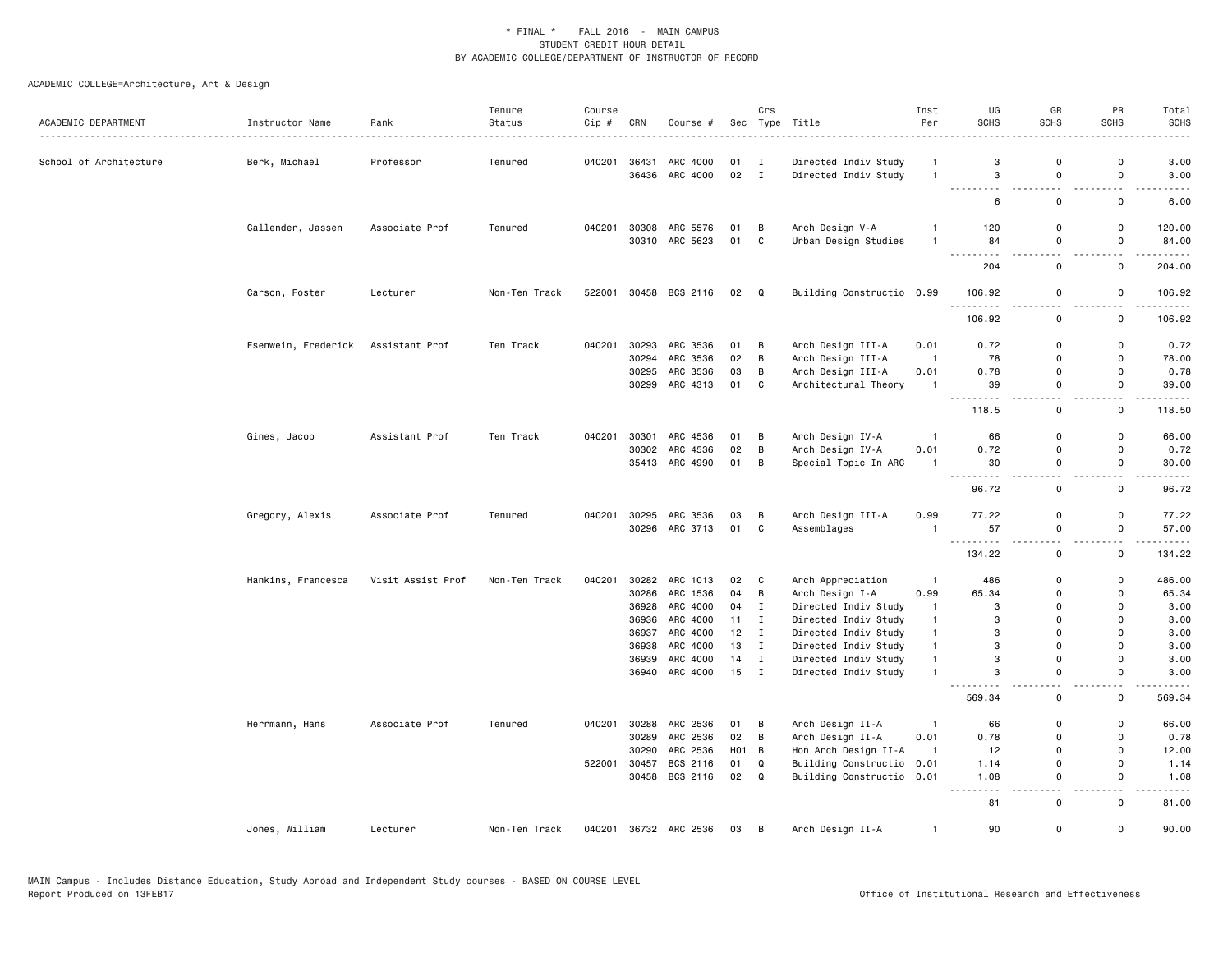| ACADEMIC DEPARTMENT    | Instructor Name | Rank                              | Tenure<br>Status | Course<br>Cip # | CRN          | Course #              |       | Crs          | Sec Type Title       | Inst<br>Per    | UG<br>SCHS                                                                                                                                                                            | GR<br><b>SCHS</b> | PR<br><b>SCHS</b> | Total<br><b>SCHS</b>             |
|------------------------|-----------------|-----------------------------------|------------------|-----------------|--------------|-----------------------|-------|--------------|----------------------|----------------|---------------------------------------------------------------------------------------------------------------------------------------------------------------------------------------|-------------------|-------------------|----------------------------------|
|                        |                 |                                   |                  |                 |              |                       |       |              |                      |                |                                                                                                                                                                                       |                   |                   | .                                |
|                        |                 |                                   |                  |                 |              |                       |       |              |                      |                | 90                                                                                                                                                                                    | $\Omega$          | $\Omega$          | 90.00                            |
| School of Architecture | Kemp, Leah      | Non-Faculty                       | Not Applicable   |                 |              | 040201 34060 ARC 1013 | 501 C |              | Arch Appreciation    | 1              | 54                                                                                                                                                                                    | 0                 | 0                 | 54.00                            |
|                        |                 |                                   |                  |                 |              |                       |       |              |                      |                | .<br>.                                                                                                                                                                                |                   | $\mathbf 0$       |                                  |
|                        |                 |                                   |                  |                 |              |                       |       |              |                      |                | 54                                                                                                                                                                                    | 0                 |                   | 54.00                            |
|                        | Latham, Angela  | Instructor                        | Non-Ten Track    | 500799          |              | 33815 TKI 2413        | 01    | C            | Hi & Appr Artcrafts  | 1              | 75                                                                                                                                                                                    | 0                 | $\Omega$          | 75.00                            |
|                        |                 |                                   |                  |                 | 33816        | TKI 2413              | 02    | C            | Hi & Appr Artcrafts  | $\mathbf{1}$   | 75                                                                                                                                                                                    | 0                 | $\mathbf 0$       | 75.00                            |
|                        |                 |                                   |                  |                 |              | 33817 TKI 2413        | 03    | C            | Hi & Appr Artcrafts  | $\mathbf{1}$   | 75                                                                                                                                                                                    | $\Omega$          | $\mathbf 0$       | 75.00                            |
|                        |                 |                                   |                  |                 |              | 33818 TKI 2413        | H04 C |              | Honors Hi & Appr Art | $\mathbf{1}$   | 75                                                                                                                                                                                    | 0                 | $\mathbf 0$       | 75.00<br>$    -$                 |
|                        |                 |                                   |                  |                 |              |                       |       |              |                      |                | 300                                                                                                                                                                                   | 0                 | $\mathsf{o}$      | 300.00                           |
|                        | Martin, George  | Visit Assoc Prof                  | Non-Ten Track    | 040201          | 30281        | ARC 1013              | 01    | C            | Arch Appreciation    | $\overline{1}$ | 525                                                                                                                                                                                   | $\Omega$          | $\mathsf 0$       | 525.00                           |
|                        |                 |                                   |                  |                 | 30285        | ARC 1536              | 02    | B            | Arch Design I-A      | 0.99           | 83.16                                                                                                                                                                                 | 0                 | $\mathbf 0$       | 83.16                            |
|                        |                 |                                   |                  |                 | 36929        | ARC 4000              | 05    | I            | Directed Indiv Study | $\mathbf{1}$   | 3                                                                                                                                                                                     | 0                 | $\Omega$          | 3.00                             |
|                        |                 |                                   |                  |                 | 36930        | ARC 4000              | 06    | $\mathbf{I}$ | Directed Indiv Study | $\mathbf{1}$   | 3                                                                                                                                                                                     | $\Omega$          | $\Omega$          | 3.00                             |
|                        |                 |                                   |                  |                 | 36931        | ARC 4000              | 07    | $\mathbf{I}$ | Directed Indiv Study | $\mathbf{1}$   | 3                                                                                                                                                                                     | 0                 | $\mathbf 0$       | 3.00                             |
|                        |                 |                                   |                  |                 | 36932        | ARC 4000              | 08    | $\mathbf{I}$ | Directed Indiv Study | $\mathbf{1}$   | 3                                                                                                                                                                                     | $\Omega$          | $\Omega$          | 3.00                             |
|                        |                 |                                   |                  |                 | 36934        | ARC 4000              | 09    | Ι.           | Directed Indiv Study | 1              | $\mathbf{1}$                                                                                                                                                                          | 0                 | 0                 | 1.00                             |
|                        |                 |                                   |                  |                 | 36935        | ARC 4000              | 10    | $\mathbf{I}$ | Directed Indiv Study | $\mathbf{1}$   | 3                                                                                                                                                                                     | 0                 | $\mathbf 0$       | 3.00<br>.                        |
|                        |                 |                                   |                  |                 |              |                       |       |              |                      |                | 624.16                                                                                                                                                                                | 0                 | $\mathsf 0$       | 624.16                           |
|                        | McGlohn, Emily  | Assistant Prof                    | Ten Track        | 040201          | 30302        | ARC 4536              | 02    | B            | Arch Design IV-A     | 0.99           | 71.28                                                                                                                                                                                 | $\Omega$          | $\mathbf 0$       | 71.28                            |
|                        |                 |                                   |                  |                 | 35910        | ARC 4990              | 03    | C            | Special Topic In ARC | $\mathbf{1}$   | 51                                                                                                                                                                                    | 0                 | 0                 | 51.00                            |
|                        |                 |                                   |                  |                 | 240101 32535 | HON 4003              | H01 I |              | Oxbridge Tutorial    | $\mathbf{1}$   | 3<br>-----                                                                                                                                                                            | $\Omega$          | 0                 | 3.00<br>.                        |
|                        |                 |                                   |                  |                 |              |                       |       |              |                      |                | 125.28                                                                                                                                                                                | 0                 | $\mathsf 0$       | 125.28                           |
|                        | Newman, Charles | Lecturer                          | Non-Ten Track    | 040201          |              | 30306 ARC 5443        | 01    | B            | Architectural Progra | $\mathbf{1}$   | 84                                                                                                                                                                                    | 0                 | 0                 | 84.00                            |
|                        |                 |                                   |                  |                 |              |                       |       |              |                      |                | 84                                                                                                                                                                                    | $\Omega$          | $\Omega$          | 84.00                            |
|                        | Poros, John     | Associate Prof                    | Tenured          | 040201          | 30289        | ARC 2536              | 02    | B            | Arch Design II-A     | 0.99           | 77.22                                                                                                                                                                                 | 0                 | $\mathbf 0$       | 77.22                            |
|                        |                 |                                   |                  |                 | 30297        | ARC 3904              | 01    | C            | Structures I         | $\mathbf{1}$   | 164                                                                                                                                                                                   | 0                 | $\mathbf 0$       | 164.00                           |
|                        |                 |                                   |                  |                 | 30298        | ARC 3904              | 02    | К            | Structures I         | $\mathbf{1}$   | 0                                                                                                                                                                                     | $\Omega$          | $\mathbf 0$       | 0.00                             |
|                        |                 |                                   |                  |                 | 30463        | BCS 3904              | 01    | C            | Structures I         | $\mathbf{1}$   | 112                                                                                                                                                                                   | 0                 | 0                 | 112.00                           |
|                        |                 |                                   |                  |                 |              | 30464 BCS 3904        | 02    | K            | Structures I         | $\mathbf{1}$   | $\mathsf 0$<br>$\sim$                                                                                                                                                                 | $\mathsf{O}$      | $\mathsf 0$       | 0.00                             |
|                        |                 |                                   |                  |                 |              |                       |       |              |                      |                | 353.22                                                                                                                                                                                | $\Omega$          | $\mathbf 0$       | 353.22                           |
|                        | Salmon, Amelia  | Lecturer                          | Non-Ten Track    | 040201          |              | 30307 ARC 5493        | 01    | $\mathbf{C}$ | Arch Practice        | 1              | 84                                                                                                                                                                                    | 0                 | 0                 | 84.00                            |
|                        |                 |                                   |                  |                 |              |                       |       |              |                      |                | $\frac{1}{2} \left( \frac{1}{2} \right) \left( \frac{1}{2} \right) \left( \frac{1}{2} \right) \left( \frac{1}{2} \right) \left( \frac{1}{2} \right) \left( \frac{1}{2} \right)$<br>84 | 0                 | $\Omega$          | $\omega$ is $\omega$ in<br>84.00 |
|                        | Taylor, Justin  | Clinical Assist Pro Non-Ten Track |                  | 040201          | 30291        | ARC 2713              | 01    | C            | Passive Build Sys    | $\mathbf{1}$   | 126                                                                                                                                                                                   | 0                 | 0                 | 126.00                           |
|                        |                 |                                   |                  |                 | 30293        | ARC 3536              | 01    | В            | Arch Design III-A    | 0.99           | 71.28                                                                                                                                                                                 | 0                 | $\mathbf 0$       | 71.28                            |
|                        |                 |                                   |                  |                 | 30459        | BCS 2713              | 01    | C            | Passive Building Sys | $\mathbf{1}$   | 48                                                                                                                                                                                    | $\Omega$          | $\mathbf 0$       | 48.00                            |
|                        |                 |                                   |                  |                 | 36850        | ARC 4000              | 03    | I            | Directed Indiv Study | $\mathbf{1}$   | 3<br><u>.</u>                                                                                                                                                                         | 0                 | 0                 | 3.00<br>$\frac{1}{2}$            |
|                        |                 |                                   |                  |                 |              |                       |       |              |                      |                | 248.28                                                                                                                                                                                | $\Omega$          | $\Omega$          | 248.28                           |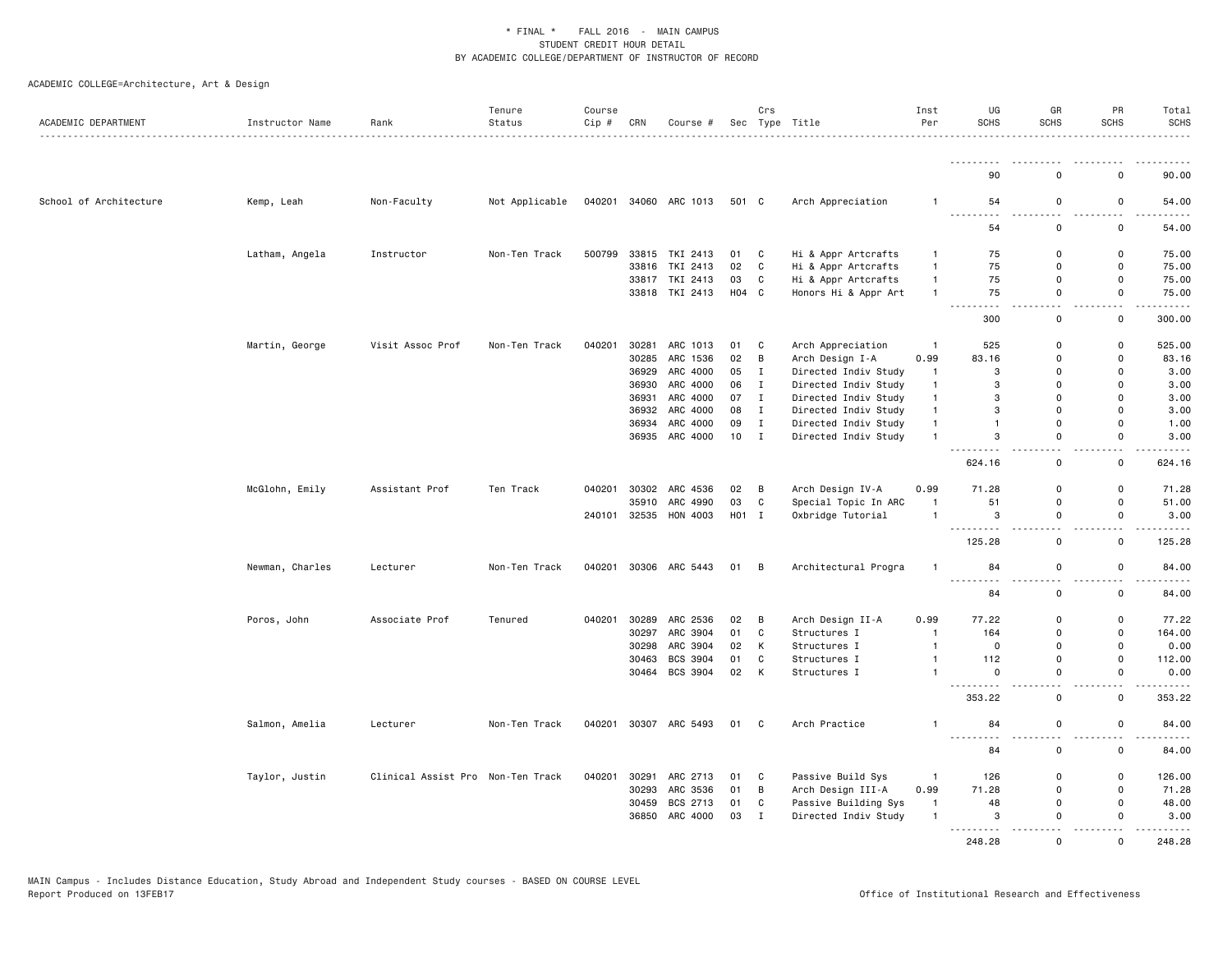| ACADEMIC DEPARTMENT                                           | Instructor Name | Rank           | Tenure<br>Status | Course<br>Cip # | CRN            | Course #                                                 |                                 | Crs | Sec Type Title                                                               | Inst<br>Per  | UG<br><b>SCHS</b>        | GR<br><b>SCHS</b>          | PR<br>SCHS                                      | Total<br><b>SCHS</b>           |
|---------------------------------------------------------------|-----------------|----------------|------------------|-----------------|----------------|----------------------------------------------------------|---------------------------------|-----|------------------------------------------------------------------------------|--------------|--------------------------|----------------------------|-------------------------------------------------|--------------------------------|
| School of Architecture                                        | Tripp, Andrew   | Assistant Prof | Ten Track        | 040201          | 30284<br>30287 | ARC 1536<br>30285 ARC 1536<br>30286 ARC 1536<br>ARC 1536 | 01 B<br>02 B<br>04 B<br>$H01$ B |     | Arch Design I-A<br>Arch Design I-A<br>Arch Design I-A<br>Hon Arch Design I-A | 0.01<br>0.01 | 90<br>0.84<br>0.66<br>36 | 0<br>0<br>$\mathbf 0$<br>0 | $\mathbf{0}$<br>$\mathbf 0$<br>$\mathbf 0$<br>0 | 90.00<br>0.84<br>0.66<br>36.00 |
|                                                               |                 |                |                  | 240101          | 36367          | 30292 ARC 3313<br>HON 4000                               | 01 C<br>06 I                    |     | History Of Arch II<br>Directed Individual                                    | $\mathbf{1}$ | 81<br>3                  | 0<br>$\Omega$              | 0<br>$\Omega$                                   | 81.00<br>3.00                  |
|                                                               | Vaughan, Mark   | Lecturer       | Non-Ten Track    |                 |                | 040201 30309 ARC 5576                                    | 02 B                            |     | Arch Design V-A                                                              |              | 211.5<br>48              | $\mathbf 0$<br>$\Omega$    | $\mathbf 0$<br>$\Omega$                         | 211.50<br>48.00                |
|                                                               |                 |                |                  |                 |                |                                                          |                                 |     |                                                                              |              | -----<br>48              | $\Omega$                   | $\Omega$                                        | 48.00                          |
| :==================================<br>School of Architecture |                 |                |                  |                 |                |                                                          |                                 |     |                                                                              |              | 3539.14                  | $\Omega$                   |                                                 | 3539.14                        |
| ;====================================                         |                 |                |                  |                 |                |                                                          |                                 |     |                                                                              |              |                          |                            |                                                 | ==========                     |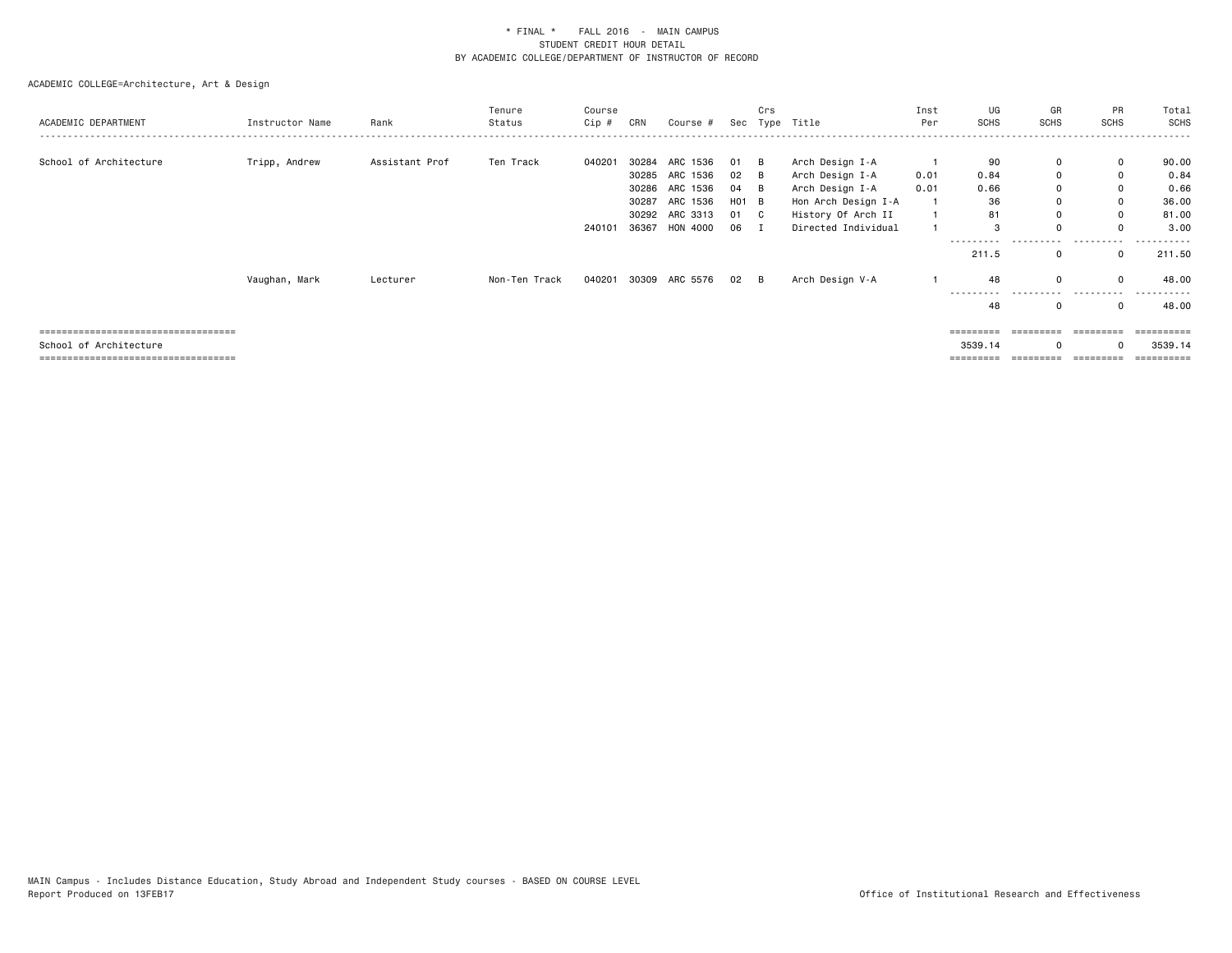| ACADEMIC DEPARTMENT                   | Instructor Name   | Rank         | Tenure<br>Status | Course<br>Cip # | CRN   | Course #             | Sec  | Crs | Type Title           | Inst<br>Per | UG<br>SCHS      | GR<br><b>SCHS</b> | PR<br>SCHS   | Total<br><b>SCHS</b>  |
|---------------------------------------|-------------------|--------------|------------------|-----------------|-------|----------------------|------|-----|----------------------|-------------|-----------------|-------------------|--------------|-----------------------|
| Aerospace Studies                     | Cassidy, Joseph   | Non-Employee | Not Applicable   |                 |       | 280101 30398 AS 4013 | 01 B |     | NSA/Prep for Act Dut |             | 36<br>--------- | 0                 | .            | 36.00<br>. <b>.</b> . |
|                                       |                   |              |                  |                 |       |                      |      |     |                      |             | 36              | 0                 |              | 36.00                 |
|                                       | Charney, Nicholas | Non-Employee | Not Applicable   | 280101          | 30391 | AS 1012              | 01   | - B | Foundations of USAF- |             | 32              | 0                 | 0            | 32.00                 |
|                                       |                   |              |                  |                 |       | 30392 AS 1012        | 02   | - B | Foundations of USAF- |             | 36              | 0                 | $\mathbf{0}$ | 36.00                 |
|                                       |                   |              |                  |                 | 30397 | AS 3013              | 01   | - B | Af Leadership Studie |             | 54              | 0                 | 0            | 54.00                 |
|                                       |                   |              |                  |                 |       |                      |      |     |                      |             | ----------      |                   | .            | .                     |
|                                       |                   |              |                  |                 |       |                      |      |     |                      |             | 122             | 0                 |              | 122.00                |
| ===================================   |                   |              |                  |                 |       |                      |      |     |                      |             | =========       | =========         | ----------   | ==========            |
| Aerospace Studies                     |                   |              |                  |                 |       |                      |      |     |                      |             | 158             |                   |              | 158.00                |
| ===================================== |                   |              |                  |                 |       |                      |      |     |                      |             | =========       | ----------        | ----------   | ==========            |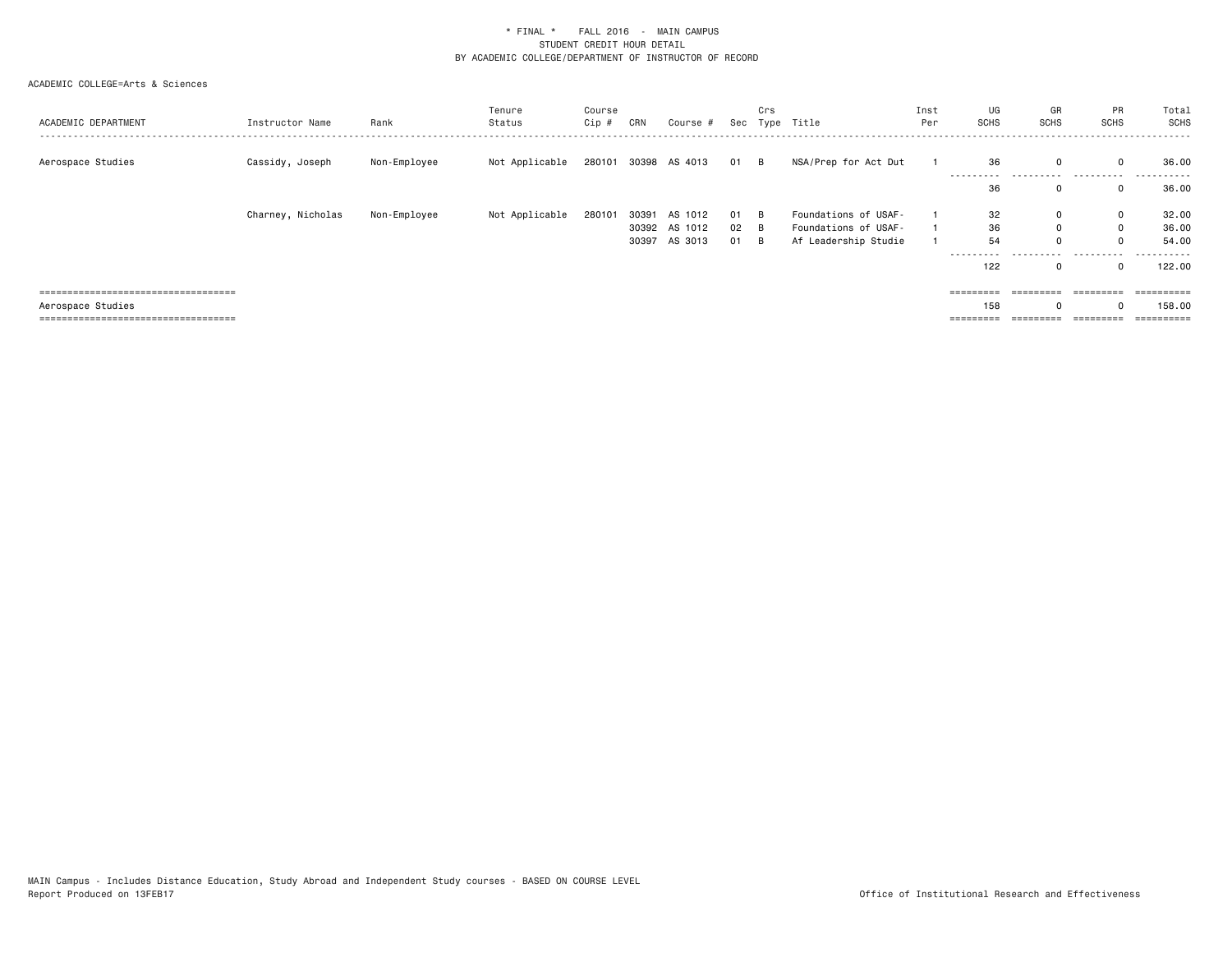|                                                     |                  |                | Tenure         | Course |       |                          |                   | Crs                     |                                              | Inst                           | UG                                  | GR                | PR                           | Total                                                                                                                             |
|-----------------------------------------------------|------------------|----------------|----------------|--------|-------|--------------------------|-------------------|-------------------------|----------------------------------------------|--------------------------------|-------------------------------------|-------------------|------------------------------|-----------------------------------------------------------------------------------------------------------------------------------|
| ACADEMIC DEPARTMENT                                 | Instructor Name  | Rank           | Status         | Cip #  | CRN   | Course #                 |                   |                         | Sec Type Title                               | Per                            | <b>SCHS</b>                         | <b>SCHS</b>       | <b>SCHS</b>                  | <b>SCHS</b>                                                                                                                       |
| Anthropology & Middle Eastern Cultu Anderson, Derek |                  | Non-Faculty    | Not Applicable | 450201 |       | 35148 AN 1001            | F02 C             |                         | First Year Seminar                           | -1                             | 40                                  | $\mathbf 0$       | 0                            | 40.00                                                                                                                             |
|                                                     |                  |                |                |        |       |                          |                   |                         |                                              |                                | $\sim$ $\sim$<br>40                 | ٠.<br>$\mathbf 0$ | ٠.<br>0                      | 40.00                                                                                                                             |
|                                                     | Copeland, Toni   | Assistant Prof | Ten Track      | 240101 | 32549 | HON 4093                 | H07 E             |                         | Honors Thesis                                | $\mathbf{1}$                   | 3                                   | $\mathbf 0$       | 0                            | 3.00                                                                                                                              |
|                                                     |                  |                |                | 450201 | 35151 | AN 8103                  | 01                | C                       | Applied Cultural Ant                         | $\overline{1}$                 | $\mathbf 0$                         | 9                 | 0                            | 9.00                                                                                                                              |
|                                                     |                  |                |                |        |       | 35287 AN 8000            | 01                | D                       | Thesis Research                              | $\overline{1}$                 | $\mathbf 0$                         | 19                | $\mathsf 0$                  | 19.00                                                                                                                             |
|                                                     |                  |                |                |        | 36259 | AN 7000                  | 02                | $\mathbf{I}$            | Directed Indiv Study                         | $\overline{1}$                 | $\overline{0}$                      | 3                 | $\mathbf 0$                  | 3.00                                                                                                                              |
|                                                     |                  |                |                | 450204 |       | 30232 AN 1143            | 01                | C                       | Cultural Anthro                              | $\overline{1}$                 | 90                                  | $\Omega$          | $\mathbf 0$                  | 90.00                                                                                                                             |
|                                                     |                  |                |                |        | 30233 | AN 1143                  | 02                | C                       | Cultural Anthro                              | $\mathbf{1}$                   | 90                                  | $\overline{0}$    | $\mathbf 0$                  | 90.00                                                                                                                             |
|                                                     |                  |                |                |        |       | 30234 AN 1143            | 03                | C                       | Cultural Anthro                              | $\mathbf{1}$                   | 90                                  | $\mathbf 0$       | 0                            | 90.00                                                                                                                             |
|                                                     |                  |                |                |        |       | 30235 AN 1143            | 04                | C                       | Cultural Anthro                              | $\overline{1}$                 | 90                                  | $\mathbf 0$       | $\mathbf 0$                  | 90.00                                                                                                                             |
|                                                     |                  |                |                |        |       | 30237 AN 1143            | H01 C             |                         | Cultural Anthro - Ho                         | $\overline{1}$                 | 75                                  | $\mathbf 0$<br>ù, | $\mathsf 0$<br>. .           | 75.00                                                                                                                             |
|                                                     |                  |                |                |        |       |                          |                   |                         |                                              |                                | 438                                 | 31                | 0                            | 469.00                                                                                                                            |
|                                                     | Galaty, Michael  | Professor      | Tenured        | 450201 |       | 30253 AN 4123            | 01                | C                       | Anthro Theory                                | $\mathbf{1}$                   | 66                                  | $\mathbf 0$       | 0                            | 66.00                                                                                                                             |
|                                                     |                  |                |                |        | 30261 | AN 6123                  | 01                | C                       | Anthro Theory                                | $\mathbf{1}$                   | $\mathbf 0$                         | 12                | 0                            | 12.00                                                                                                                             |
|                                                     |                  |                |                |        |       | 35288 AN 8000            | 02                | D                       | Thesis Research                              | $\overline{1}$                 | $\mathbf 0$                         | 6                 | 0                            | 6.00                                                                                                                              |
|                                                     |                  |                |                |        |       | 36606 AN 7000            | 03                | $\mathbf I$             | Directed Indiv Study                         | $\mathbf{1}$                   | $\Omega$                            | 3                 | $\mathbf 0$                  | 3,00                                                                                                                              |
|                                                     |                  |                |                |        |       | 36607 AN 7000            | 04                | $\mathbf{I}$            | Directed Indiv Study                         | $\overline{1}$                 | $\mathbf 0$<br>. <b>.</b>           | 3<br>i a a        | $\mathbf 0$<br>$\sim$ $\sim$ | 3.00<br>$\frac{1}{2} \left( \frac{1}{2} \right) \left( \frac{1}{2} \right) \left( \frac{1}{2} \right) \left( \frac{1}{2} \right)$ |
|                                                     |                  |                |                |        |       |                          |                   |                         |                                              |                                | 66                                  | 24                | $\mathbf 0$                  | 90.00                                                                                                                             |
|                                                     | Hardin, James    | Associate Prof | Tenured        | 050299 | 32498 | HI 4403                  | 01                | C                       | Ancient Near East                            | $\overline{1}$                 | 51                                  | $\mathbf 0$       | 0                            | 51.00                                                                                                                             |
|                                                     |                  |                |                | 380201 | 32986 | MEC 4403                 | 01                | C                       | Ancient Near East                            | $\overline{1}$                 | 21                                  | $\mathbf 0$       | 0                            | 21.00                                                                                                                             |
|                                                     |                  |                |                |        | 32987 | MEC 6403                 | 01                | C                       | Ancient Near East                            | $\overline{1}$                 | 0                                   | 6                 | 0                            | 6.00                                                                                                                              |
|                                                     |                  |                |                |        | 33686 | REL 4403                 | 01                | $\mathbf{C}$            | Ancient Near East                            | $\mathbf{1}$                   | 6                                   | $\Omega$          | $\mathsf 0$                  | 6.00                                                                                                                              |
|                                                     |                  |                |                | 450201 | 34747 | AN 1103                  | 05                | C                       | Intro To Anthro                              | $\overline{1}$                 | 237                                 | $\mathbf 0$       | $\mathbf 0$                  | 237.00                                                                                                                            |
|                                                     |                  |                |                |        | 35289 | AN 8000                  | 03                | D                       | Thesis Research                              | $\mathbf{1}$                   | $\mathbf 0$<br>$\overline{2}$       | 12<br>$\mathbf 0$ | $\mathsf 0$<br>$\mathbf 0$   | 12.00                                                                                                                             |
|                                                     |                  |                |                |        | 35331 | AN 4000<br>35784 AN 4000 | 01<br>02          | $\mathbf{I}$<br>$\bf I$ | Directed Indiv Study                         | $\overline{1}$<br>$\mathbf{1}$ | 3                                   | $\mathbf 0$       | $\mathbf 0$                  | 2.00<br>3.00                                                                                                                      |
|                                                     |                  |                |                |        |       | 36847 AN 4000            | 03                | $\mathbf{I}$            | Directed Indiv Study<br>Directed Indiv Study | $\overline{1}$                 | $\overline{2}$                      | $\Omega$          | $\mathbf 0$                  | 2.00                                                                                                                              |
|                                                     |                  |                |                |        |       |                          |                   |                         |                                              |                                | $\sim$ $\sim$<br>322                | 18                | $\mathsf{o}$                 | 340.00                                                                                                                            |
|                                                     | Hoffman, David   | Associate Prof | Tenured        | 450201 |       | 35290 AN 8000            | 04                | $\Box$                  | Thesis Research                              | $\mathbf{1}$                   | $\mathsf 0$                         | $\overline{1}$    | $\mathsf 0$                  | 1.00                                                                                                                              |
|                                                     |                  |                |                |        |       |                          |                   |                         |                                              |                                | $\sim$ $\sim$ $\sim$<br>$\mathbf 0$ | $\mathbf{1}$      | 0                            | 1.00                                                                                                                              |
|                                                     | Marcus, Jean     | Instructor     | Non-Ten Track  | 450201 |       | 30227 AN 1103            | 01                | C                       | Intro To Anthro                              | $\mathbf{1}$                   | 126                                 | $\mathbf 0$       | $\mathsf 0$                  | 126.00                                                                                                                            |
|                                                     |                  |                |                |        | 30228 | AN 1103                  | 02                | C                       | Intro To Anthro                              | $\overline{1}$                 | 132                                 | $\mathbf 0$       | $\mathsf{o}$                 | 132.00                                                                                                                            |
|                                                     |                  |                |                |        |       | 30230 AN 1103            | 04                | C                       | Intro To Anthro                              | $\overline{1}$                 | 132                                 | $\mathsf 0$       | $\mathsf 0$                  | 132.00                                                                                                                            |
|                                                     |                  |                |                |        |       |                          |                   |                         |                                              |                                | $\sim$ $\sim$ $\sim$                | $\sim$ $\sim$     | $\overline{a}$               |                                                                                                                                   |
|                                                     |                  |                |                |        |       |                          |                   |                         |                                              |                                | 390                                 | $\mathbf 0$       | $\mathsf 0$                  | 390.00                                                                                                                            |
|                                                     | McClellan, Laura | Assistant Prof | Ten Track      | 450201 |       | 30272 AN 8215            | 03                | E                       | Internship in Applie                         | $\overline{1}$                 | $\mathbf 0$<br>$\sim$ $\sim$        | 5<br>. .          | $\mathsf 0$<br>. .           | 5.00                                                                                                                              |
|                                                     |                  |                |                |        |       |                          |                   |                         |                                              |                                | $\mathsf 0$                         | 5                 | $\mathsf 0$                  | 5.00                                                                                                                              |
|                                                     | Miller, Darcy    | Assistant Prof | Ten Track      | 450201 |       | 30229 AN 1103            | 03                | C                       | Intro To Anthro                              | $\mathbf{1}$                   | 255                                 | $\mathbf 0$       | 0                            | 255.00                                                                                                                            |
|                                                     |                  |                |                |        | 30231 | AN 1103                  | H <sub>01</sub> C |                         | Intro To Anthro - Ho                         | $\overline{1}$                 | 78                                  | $\mathbf 0$       | $\mathsf 0$                  | 78.00                                                                                                                             |
|                                                     |                  |                |                |        |       | 30274 AN 8215            | 05                | E                       | Internship in Applie                         | $\mathbf{1}$                   | $\mathbf 0$                         | 5                 | $\mathbf 0$                  | 5.00                                                                                                                              |
|                                                     |                  |                |                |        |       | 35292 AN 8000            | 06                | D                       | Thesis Research                              | $\overline{1}$                 | $\mathbf 0$                         | 13                | $\mathbf 0$                  | 13.00                                                                                                                             |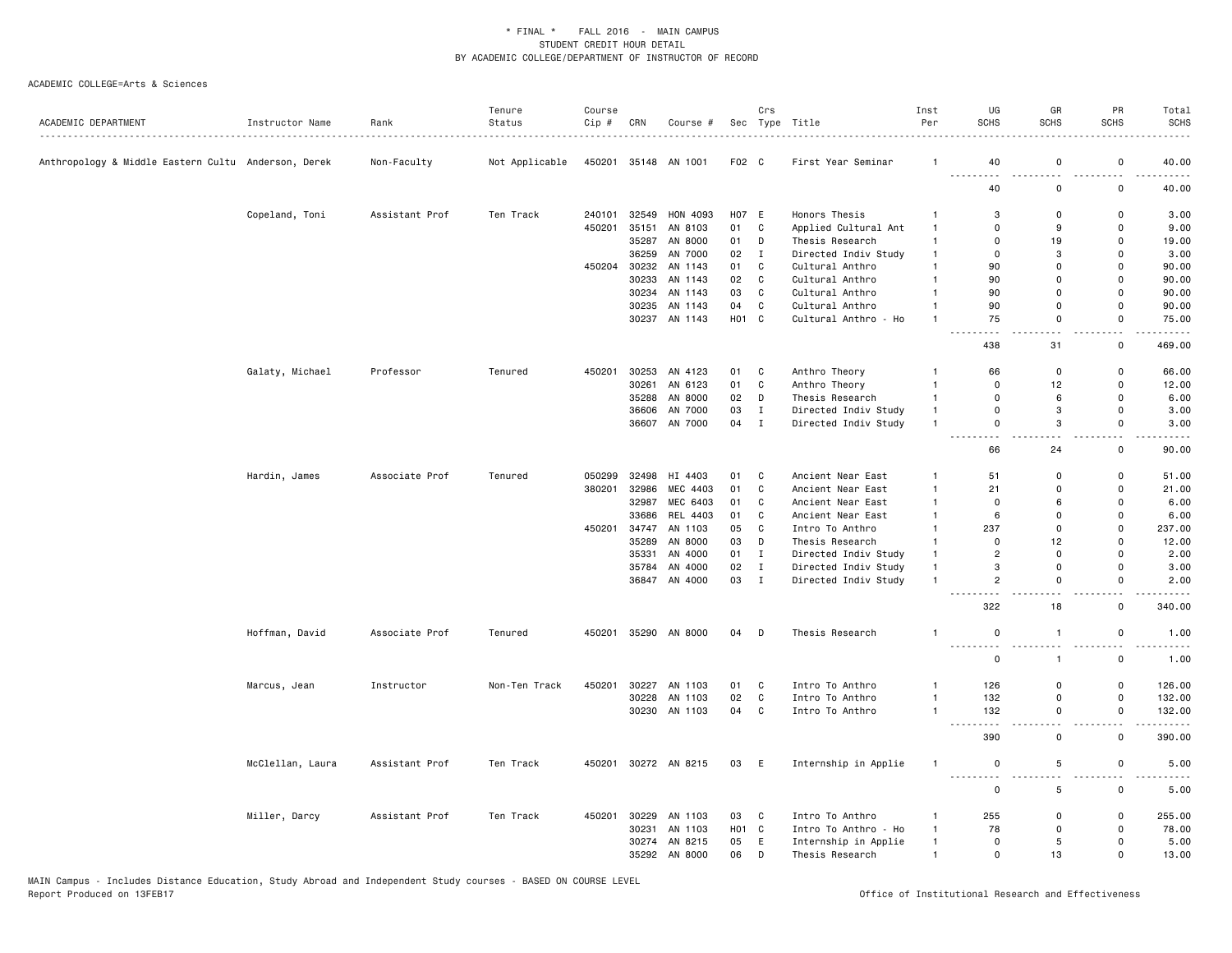| ACADEMIC DEPARTMENT                                                          | Instructor Name  | Rank           | Tenure<br>Status | Course<br>Cip # | CRN   | Course #             |       | Crs          | Sec Type Title       | Inst<br>Per    | UG<br><b>SCHS</b>     | GR<br><b>SCHS</b>         | PR<br><b>SCHS</b>                       | Total<br><b>SCHS</b>  |
|------------------------------------------------------------------------------|------------------|----------------|------------------|-----------------|-------|----------------------|-------|--------------|----------------------|----------------|-----------------------|---------------------------|-----------------------------------------|-----------------------|
| Anthropology & Middle Eastern Cultu Miller, Darcy                            |                  | Assistant Prof | Ten Track        |                 |       | 450301 34746 AN 3523 | 01    | C            | N American Archlgy   | $\mathbf{1}$   | 45                    | 0                         | $\mathsf 0$                             | 45.00                 |
|                                                                              |                  |                |                  |                 |       |                      |       |              |                      |                | ---------<br>378      | ---------<br>18           | ---------<br>0                          | .<br>396.00           |
|                                                                              | Osterholtz, Anna | Assistant Prof | Ten Track        | 450201          |       | 30226 AN 1001        | F01 C |              | First Year Seminar   | $\mathbf{1}$   | 26                    | 0                         | 0                                       | 26.00                 |
|                                                                              |                  |                |                  |                 |       | 34752 AN 4303        | 01    | C            | Human Variation and  | $\mathbf{1}$   | 48                    | 0                         | 0                                       | 48.00                 |
|                                                                              |                  |                |                  |                 |       | 34753 AN 6303        | 01    | C            | Human Variation and  | $\mathbf{1}$   | 0                     | 6                         | $\mathbf 0$                             | 6.00                  |
|                                                                              |                  |                |                  |                 |       | 450202 34748 AN 3343 | 25    | C            | Intro to Forensic An | $\mathbf{1}$   | 72                    | $\mathbf 0$               | $\mathbf 0$                             | 72.00                 |
|                                                                              |                  |                |                  |                 |       |                      |       |              |                      |                | 146                   | 6                         | $\overline{\phantom{0}}$<br>$\mathbf 0$ | 152.00                |
|                                                                              | Peacock, Claude  | Professor      | Tenured          | 450201          |       | 30269 AN 8011        | 01    | s            | Professn Applied Ant | $\mathbf{1}$   | 0                     | $\overline{7}$            | 0                                       | 7.00                  |
|                                                                              |                  |                |                  |                 |       | 35293 AN 8000        | 07    | D            | Thesis Research      | $\mathbf{1}$   | 0                     | 28                        | $\mathbf 0$                             | 28.00                 |
|                                                                              |                  |                |                  |                 |       | 36022 AN 7000        | 01    | I            | Directed Indiv Study | $\mathbf{1}$   | 0                     | 3                         | $\mathbf 0$                             | 3.00                  |
|                                                                              |                  |                |                  | 450301          |       | 30245 AN 1543        | 01    | C            | Intro To Archaeology | $\mathbf{1}$   | 54                    | $\Omega$                  | $\mathbf 0$                             | 54.00                 |
|                                                                              |                  |                |                  |                 |       | 30246 AN 1543        | 02    | C            | Intro To Archaeology | $\mathbf{1}$   | 63                    | $\Omega$                  | $\mathbf 0$                             | 63.00                 |
|                                                                              |                  |                |                  |                 |       | 30247 AN 1543        | 03    | C            | Intro To Archaeology | $\mathbf{1}$   | 57                    | $\Omega$                  | $\overline{0}$                          | 57.00                 |
|                                                                              |                  |                |                  |                 |       | 30248 AN 1543        | 04    | C            | Intro To Archaeology | $\mathbf{1}$   | 60                    | 0                         | 0                                       | 60.00                 |
|                                                                              |                  |                |                  |                 |       | 34755 AN 8553        | 01    | C            | Applications in Arch | $\mathbf{1}$   | 0                     | 18                        | 0                                       | 18.00                 |
|                                                                              |                  |                |                  |                 |       |                      |       |              |                      |                | ---------<br>234      | - -<br>56                 | $\sim$ $\sim$<br>0                      | ------<br>290.00      |
|                                                                              | Zuckerman, Molly | Associate Prof | Ten Track        | 450201          |       | 30239 AN 1344        | 01    | C            | Intro to Biol Anthro | $\mathbf{1}$   | 168                   | 0                         | $\mathsf 0$                             | 168.00                |
|                                                                              |                  |                |                  |                 |       | 30240 AN 1344        | 02    | К            | Intro to Biol Anthro | $\mathbf{1}$   | $\Omega$              | $\Omega$                  | $\mathbf 0$                             | 0.00                  |
|                                                                              |                  |                |                  |                 | 30241 | AN 1344              | 03    | К            | Intro to Biol Anthro | $\mathbf{1}$   | $\Omega$              | $\Omega$                  | $\mathbf 0$                             | 0.00                  |
|                                                                              |                  |                |                  |                 |       | 30242 AN 1344        | 04    | К            | Intro to Biol Anthro | $\mathbf{1}$   | $\Omega$              | $\Omega$                  | $\Omega$                                | 0.00                  |
|                                                                              |                  |                |                  |                 |       | 30243 AN 1344        | 05    | К            | Intro to Biol Anthro | $\mathbf{1}$   | 0                     | $\Omega$                  | $\mathbf 0$                             | 0.00                  |
|                                                                              |                  |                |                  |                 |       | 30244 AN 1344        | 06    | $\mathtt{C}$ | Intro to Biol Anthro | $\mathbf{1}$   | 168                   | 0                         | $\mathbf 0$                             | 168.00                |
|                                                                              |                  |                |                  |                 |       | 30257 AN 4323        | 01    | C            | Plagues and People   | $\mathbf{1}$   | 57                    | $\mathbf 0$               | $\mathbf 0$                             | 57.00                 |
|                                                                              |                  |                |                  |                 |       | 30265 AN 6323        | 01    | C            | Plagues and People   | $\mathbf{1}$   | $\Omega$              | 6                         | $\mathbf 0$                             | 6.00                  |
|                                                                              |                  |                |                  |                 |       | 30276 AN 8215        | 07    | E            | Internship in Applie | $\mathbf{1}$   | 0                     | 10                        | $\mathbf 0$                             | 10.00                 |
|                                                                              |                  |                |                  |                 |       | 35294 AN 8000        | 08    | D            | Thesis Research      | $\overline{1}$ | $\Omega$<br>--------- | 12                        | 0<br>$ -$                               | 12.00                 |
|                                                                              |                  |                |                  |                 |       |                      |       |              |                      |                | 393                   | 28                        | $\mathbf 0$                             | 421.00                |
| -------------------------------------<br>Anthropology & Middle Eastern Cultu |                  |                |                  |                 |       |                      |       |              |                      |                | =========<br>2407     | accesses concerned<br>187 | $\Omega$                                | ==========<br>2594.00 |
| ----------------------------------                                           |                  |                |                  |                 |       |                      |       |              |                      |                |                       |                           |                                         |                       |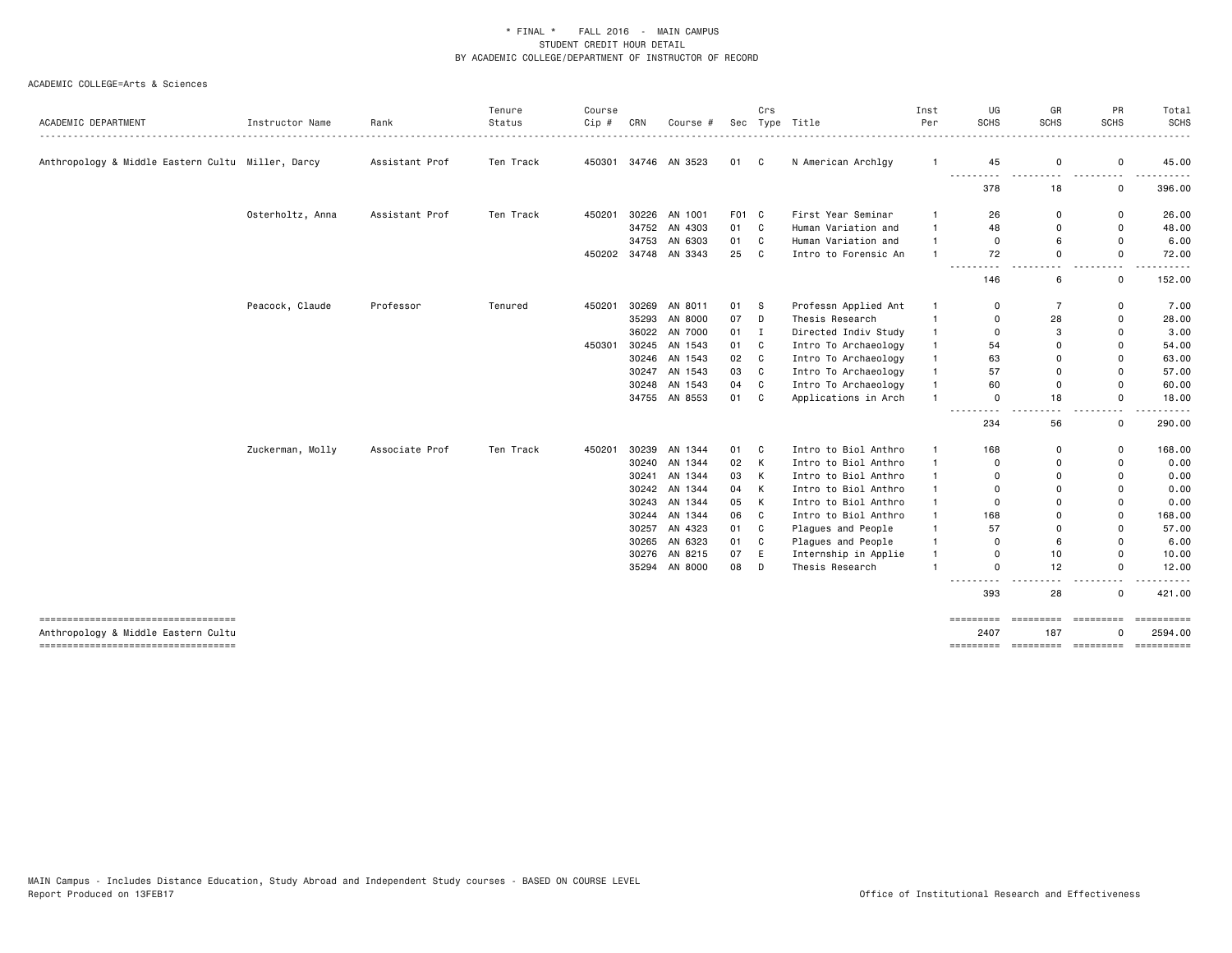|                     |                     |                | Tenure         | Course |                |                       |          | Crs            |                                              | Inst                             | UG                                                                                                                               | GR                      | PR                         | Total                                                                                                                              |
|---------------------|---------------------|----------------|----------------|--------|----------------|-----------------------|----------|----------------|----------------------------------------------|----------------------------------|----------------------------------------------------------------------------------------------------------------------------------|-------------------------|----------------------------|------------------------------------------------------------------------------------------------------------------------------------|
| ACADEMIC DEPARTMENT | Instructor Name     | Rank           | Status         | Cip #  | CRN            | Course #              |          |                | Sec Type Title                               | Per                              | SCHS                                                                                                                             | SCHS                    | <b>SCHS</b>                | <b>SCHS</b>                                                                                                                        |
|                     |                     |                |                |        |                |                       |          |                |                                              |                                  |                                                                                                                                  |                         |                            |                                                                                                                                    |
| Biological Sciences | Barrett, Amanda     | Non-Employee   | Not Applicable | 280101 | 30394<br>30395 | AS 2012<br>AS 2012    | 01<br>02 | В<br>B         | Air and Space Power-<br>Air and Space Power- | $\mathbf{1}$<br>$\mathbf{1}$     | 22<br>18                                                                                                                         | $\Omega$<br>$\mathbf 0$ | $\mathbf 0$<br>$\mathbf 0$ | 22.00<br>18.00                                                                                                                     |
|                     |                     |                |                |        |                | 36308 AS 1012         | 03       | B              | Foundations of USAF-                         | $\overline{1}$                   | 50                                                                                                                               | 0                       | 0                          | 50.00                                                                                                                              |
|                     |                     |                |                |        |                |                       |          |                |                                              |                                  | $\begin{array}{cccccccccccccc} \bullet & \bullet & \bullet & \bullet & \bullet & \bullet & \bullet \end{array}$<br>$\sim$ $\sim$ | $ -$                    | $ -$                       | $\cdots$                                                                                                                           |
|                     |                     |                |                |        |                |                       |          |                |                                              |                                  | 90                                                                                                                               | $\mathbf 0$             | $\mathsf 0$                | 90.00                                                                                                                              |
|                     | Barton, Brandon     | Assistant Prof | Ten Track      | 269999 | 35044          | BIO 8990              | 01       | $\overline{B}$ | Special Topic in BIO                         | $\overline{1}$                   | 0                                                                                                                                | 75                      | 0                          | 75.00                                                                                                                              |
|                     |                     |                |                |        | 35114          | BIO 8000              | 01       | D              | Research/Thesis                              | $\mathbf{1}$                     | $\mathbf 0$                                                                                                                      | $\mathbf{1}$            | $\Omega$                   | 1.00                                                                                                                               |
|                     |                     |                |                |        | 35131          | BIO 9000              | 01       | D              | Research / Diss                              | $\overline{1}$                   | $\mathbf 0$                                                                                                                      | $\overline{4}$          | $\mathsf{o}$               | 4.00                                                                                                                               |
|                     |                     |                |                |        |                | 36689 BIO 4000        | 15       | $\mathbf{I}$   | Directed Indiv Study                         | $\mathbf{1}$                     | $\overline{4}$<br>3                                                                                                              | 0<br>0                  | $\mathsf{o}$<br>0          | 4.00                                                                                                                               |
|                     |                     |                |                |        | 36690          | BIO 4000              | 16       | $\mathbf{I}$   | Directed Indiv Study                         | $\mathbf{1}$                     | $\sim$ $\sim$                                                                                                                    | $\sim$ $\sim$           | $ -$                       | 3.00<br>-----                                                                                                                      |
|                     |                     |                |                |        |                |                       |          |                |                                              |                                  | $\overline{7}$                                                                                                                   | 80                      | 0                          | 87.00                                                                                                                              |
|                     | Brooks, Christopher | Associate Prof | Tenured        | 261301 | 30554          | BIO 3104              | 01       | C              | Ecology                                      | $\mathbf{1}$                     | 156                                                                                                                              | 0                       | 0                          | 156.00                                                                                                                             |
|                     |                     |                |                |        | 30555          | BIO 3104              | 02       | К              | Ecology                                      | $\overline{1}$                   | $\mathbf 0$                                                                                                                      | 0                       | $\mathbf 0$                | 0.00                                                                                                                               |
|                     |                     |                |                |        |                | 30556 BIO 3104        | 04       | K              | Ecology                                      | $\overline{1}$                   | $\Omega$                                                                                                                         | $\Omega$                | $\mathsf{o}$               | 0.00                                                                                                                               |
|                     |                     |                |                | 269999 | 35115          | BIO 8000              | 02       | D              | Research/Thesis                              | $\overline{1}$                   | $\mathbf 0$                                                                                                                      | 5                       | 0                          | 5.00                                                                                                                               |
|                     |                     |                |                |        |                | 35132 BIO 9000        | 02       | D              | Research / Diss                              | $\overline{1}$<br>$\overline{1}$ | $\mathbf 0$<br>$\mathbf 0$                                                                                                       | 9<br>3                  | $\mathsf 0$<br>$\mathbf 0$ | 9.00                                                                                                                               |
|                     |                     |                |                |        |                | 36654 BIO 7000        | $01$ I   |                | Directed Indiv Study                         |                                  |                                                                                                                                  |                         |                            | 3.00                                                                                                                               |
|                     |                     |                |                |        |                |                       |          |                |                                              |                                  | 156                                                                                                                              | 17                      | 0                          | 173.00                                                                                                                             |
|                     | Brown, Matthew      | Assistant Prof | Ten Track      | 260503 | 30580          | BIO 4442              | 01       | L,             | Bacterial Genetics L                         | $\mathbf{1}$                     | 70                                                                                                                               | $\mathbf 0$             | $\mathsf 0$                | 70.00                                                                                                                              |
|                     |                     |                |                | 269999 | 35116          | BIO 8000              | 03       | D              | Research/Thesis                              | $\overline{1}$                   | $\mathsf 0$                                                                                                                      | 3                       | $\mathsf 0$                | 3.00                                                                                                                               |
|                     |                     |                |                |        |                | 35133 BIO 9000        | 03       | D              | Research / Diss                              | $\overline{1}$                   | $\mathsf 0$<br>$\sim$ $\sim$ $\sim$<br>- - -                                                                                     | 12                      | $\mathsf 0$                | 12.00                                                                                                                              |
|                     |                     |                |                |        |                |                       |          |                |                                              |                                  | 70                                                                                                                               | 15                      | $\mathsf 0$                | 85.00                                                                                                                              |
|                     | Chevalier, David    | Lecturer       | Non-Ten Track  | 260701 |                | 34069 BIO 6043        | 501 C    |                | Develop & Reproduct                          | $\mathbf{1}$                     | $\mathbf 0$<br>$\overline{a}$                                                                                                    | 30                      | 0                          | 30.00<br>$\frac{1}{2} \left( \frac{1}{2} \right) \left( \frac{1}{2} \right) \left( \frac{1}{2} \right) \left( \frac{1}{2} \right)$ |
|                     |                     |                |                |        |                |                       |          |                |                                              |                                  | $\mathbf 0$                                                                                                                      | 30                      | $\mathsf 0$                | 30.00                                                                                                                              |
|                     | Counterman, Brian   | Associate Prof | Tenured        | 260801 | 30573          | BIO 4143              | 01       | C              | Population Genetics                          | $\overline{1}$                   | 81                                                                                                                               | 0                       | 0                          | 81.00                                                                                                                              |
|                     |                     |                |                |        | 30594          | BIO 6143              | 01       | C              | Population Genetics                          | $\mathbf{1}$                     | $\mathbf 0$                                                                                                                      | 18                      | 0                          | 18.00                                                                                                                              |
|                     |                     |                |                | 269999 | 35117          | BIO 8000              | 04       | D              | Research/Thesis                              | $\mathbf{1}$                     | $\mathsf 0$                                                                                                                      | 8                       | $\mathsf 0$                | 8.00                                                                                                                               |
|                     |                     |                |                |        | 35134          | BIO 9000              | 04       | D              | Research / Diss                              | $\mathbf{1}$                     | $\mathsf 0$<br>$\sim$ $\sim$ .<br>a a                                                                                            | 21                      | $\mathsf 0$                | 21.00                                                                                                                              |
|                     |                     |                |                |        |                |                       |          |                |                                              |                                  | 81                                                                                                                               | 47                      | 0                          | 128.00                                                                                                                             |
|                     | Dawe, Angus         | Professor      | Tenured        |        |                | 269999 36523 BIO 9000 | 18 D     |                | Research / Diss                              | $\overline{1}$                   | $\mathsf 0$                                                                                                                      | $\overline{7}$          | $\mathsf 0$                | 7.00                                                                                                                               |
|                     |                     |                |                |        |                |                       |          |                |                                              |                                  | $\mathbf 0$                                                                                                                      | $\overline{7}$          | 0                          | $- - - -$<br>7.00                                                                                                                  |
|                     | Echols, Jeffrey     | Instructor     | Non-Ten Track  | 260502 | 30562          | BIO 3304              | 03       | К              | General Microbiology                         | $\mathbf{1}$                     | $\mathbf 0$                                                                                                                      | $\Omega$                | $\Omega$                   | 0.00                                                                                                                               |
|                     |                     |                |                |        | 30563          | BIO 3304              | 04       | K              | General Microbiology                         | $\mathbf{1}$                     | $\mathbf 0$                                                                                                                      | $\Omega$                | $\Omega$                   | 0.00                                                                                                                               |
|                     |                     |                |                |        |                | 30564 BIO 3304        | 05       | К              | General Microbiology                         | $\mathbf{1}$                     | $\mathbf 0$                                                                                                                      | $\mathbf 0$             | $\Omega$                   | 0.00                                                                                                                               |
|                     |                     |                |                |        |                | 30565 BIO 3304        | 06       | К              | General Microbiology                         | $\mathbf{1}$                     | $\mathbf 0$                                                                                                                      | $\mathbf 0$             | $\mathsf{o}$               | 0.00                                                                                                                               |
|                     |                     |                |                |        | 30566          | BIO 3304              | 07       | К              | General Microbiology                         | $\mathbf{1}$                     | $\mathbf 0$                                                                                                                      | $\Omega$                | $\mathsf{o}$               | 0.00                                                                                                                               |
|                     |                     |                |                |        | 30567          | BIO 3304              | 08       | К              | General Microbiology                         | $\overline{1}$                   | $\Omega$                                                                                                                         | $\Omega$                | $\Omega$                   | 0.00                                                                                                                               |
|                     |                     |                |                | 260503 | 30578          | BIO 4405              | 02       | K              | Pathogenic Micro                             | 0.5                              | $\mathbf 0$                                                                                                                      | $\Omega$                | $\Omega$                   | 0.00                                                                                                                               |
|                     |                     |                |                |        |                | 30579 BIO 4405        | 03       | К              | Pathogenic Micro                             | 0.5                              | $\mathbf 0$                                                                                                                      | $\Omega$                | 0                          | 0.00                                                                                                                               |
|                     |                     |                |                |        |                | 30599 BIO 6405        | 02       | К              | Pathogenic Micro                             | 0.5                              | $\Omega$                                                                                                                         | $\mathbf{0}$            | $\Omega$                   | 0.00                                                                                                                               |
|                     |                     |                |                |        | 30600          | BIO 6405              | 03       | K              | Pathogenic Micro                             | 0.5                              | $\mathbf{0}$                                                                                                                     | $\mathbf{0}$            | $\Omega$                   | 0.00                                                                                                                               |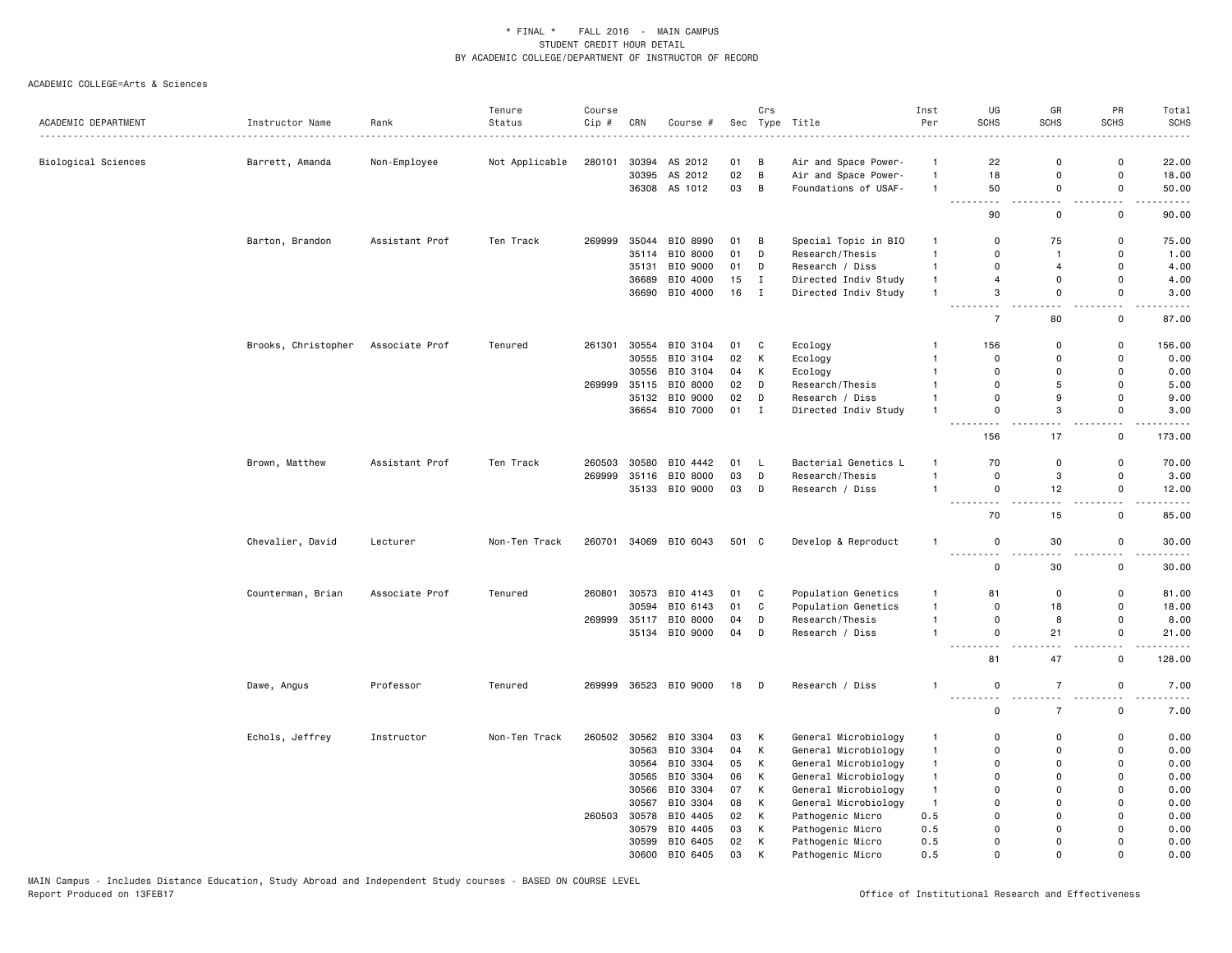|                     |                 |                | Tenure        | Course |       |                |      | Crs          |                      | Inst           | UG                       | GR                        | PR                           | Total       |
|---------------------|-----------------|----------------|---------------|--------|-------|----------------|------|--------------|----------------------|----------------|--------------------------|---------------------------|------------------------------|-------------|
| ACADEMIC DEPARTMENT | Instructor Name | Rank           | Status        | Cip #  | CRN   | Course #       |      |              | Sec Type Title       | Per            | <b>SCHS</b>              | <b>SCHS</b>               | <b>SCHS</b>                  | <b>SCHS</b> |
|                     |                 |                |               |        |       |                |      |              |                      |                |                          |                           |                              |             |
| Biological Sciences | Echols, Jeffrey | Instructor     | Non-Ten Track | 260701 | 30568 | BIO 3504       | 01   | C            | Comparative Anatomy  | $\overline{1}$ | 276                      | $\mathbf 0$               | $\mathsf 0$                  | 276.00      |
|                     |                 |                |               |        | 30569 | BIO 3504       | 02   | К            | Comparative Anatomy  | $\mathbf{1}$   | $\mathbf 0$              | $\mathbf 0$               | $\mathsf 0$                  | 0.00        |
|                     |                 |                |               |        |       | 30570 BIO 3504 | 03   | К            | Comparative Anatomy  | $\overline{1}$ | $\mathbf 0$              | $\mathbf 0$               | 0                            | 0.00        |
|                     |                 |                |               |        | 30571 | BIO 3504       | 04   | К            | Comparative Anatomy  | $\overline{1}$ | $\mathbf 0$<br>--------- | $\Omega$<br>$\sim$ $\sim$ | $\mathbf 0$<br>$\sim$ $\sim$ | 0.00        |
|                     |                 |                |               |        |       |                |      |              |                      |                | 276                      | 0                         | $\mathsf 0$                  | 276.00      |
|                     | Ervin, Gary     | Professor      | Tenured       | 261305 | 34490 | BIO 4233       | 01   | C            | Living w Global Chan | $\overline{1}$ | 135                      | $\Omega$                  | $\mathsf 0$                  | 135.00      |
|                     |                 |                |               | 269999 | 35120 | BIO 8000       | 07   | D            | Research/Thesis      | $\overline{1}$ | $\mathbf 0$              | 5                         | $\mathsf 0$                  | 5.00        |
|                     |                 |                |               |        |       | 35137 BIO 9000 | 07   | D            | Research / Diss      | $\overline{1}$ | $\mathbf 0$              | 9                         | $\mathbf 0$                  | 9.00        |
|                     |                 |                |               |        |       |                |      |              |                      |                | . .<br>135               | $\overline{a}$<br>14      | - -<br>$\mathsf 0$           | 149.00      |
|                     | Gordon, Donna   | Associate Prof | Tenured       | 240101 | 36363 | HON 4000       | 02 I |              | Directed Individual  | $\mathbf{1}$   | $\overline{c}$           | $\mathbf 0$               | $\mathsf 0$                  | 2.00        |
|                     |                 |                |               | 260101 | 34072 | BIO 8191       | 501  | s.           | Seminar in General B | $\overline{1}$ | $\mathbf 0$              | 3                         | 0                            | 3.00        |
|                     |                 |                |               | 260401 | 30534 | BIO 2103       | 01   | C            | Cell Biology         | $\overline{1}$ | 567                      | $\mathbf 0$               | 0                            | 567.00      |
|                     |                 |                |               | 269999 | 35121 | BIO 8000       | 08   | D            | Research/Thesis      | $\overline{1}$ | $\Omega$                 | 8                         | $\mathbf 0$                  | 8.00        |
|                     |                 |                |               |        | 35138 | BIO 9000       | 08   | D            | Research / Diss      | $\mathbf{1}$   | $\mathbf 0$              | 3                         | $\mathbf 0$                  | 3.00        |
|                     |                 |                |               |        | 36651 | BIO 4000       | 13   | $\mathbf I$  | Directed Indiv Study | $\overline{1}$ | $\overline{2}$           | $\overline{0}$            | $\mathbf 0$                  | 2.00        |
|                     |                 |                |               |        |       | 36653 BIO 4000 | 14   | $\mathbf{I}$ | Directed Indiv Study | $\mathbf{1}$   | $\overline{1}$           | $\mathbf 0$               | $\mathsf 0$                  | 1.00        |
|                     |                 |                |               |        |       |                |      |              |                      |                | $\overline{a}$<br>572    | . L<br>14                 | .<br>$\mathsf 0$             | 586.00      |
|                     | Holder, Thomas  | Instructor     | Non-Ten Track | 260101 | 30521 | BIO 1144       | 01   | C            | Biology II-SI        | $\mathbf{1}$   | 668                      | $\mathbf 0$               | 0                            | 668.00      |
|                     |                 |                |               |        | 30522 | BIO 1144       | 02   | C            | Biology II-SI        | $\mathbf{1}$   | 816                      | $\mathbf 0$               | $\mathsf 0$                  | 816.00      |
|                     |                 |                |               |        | 30523 | BIO 1144       | 03   | К            | Biology II           | $\mathbf{1}$   | $\mathbf 0$              | $\Omega$                  | $\mathbf 0$                  | 0.00        |
|                     |                 |                |               |        | 30524 | BIO 1144       | 04   | К            | Biology II           | $\mathbf{1}$   | $\mathbf 0$              | $\mathbf 0$               | $\mathsf 0$                  | 0.00        |
|                     |                 |                |               |        |       | BIO 1144       |      |              |                      | $\overline{1}$ | $\Omega$                 | $\Omega$                  | $\Omega$                     | 0.00        |
|                     |                 |                |               |        | 30525 |                | 05   | К            | Biology II           |                |                          |                           |                              |             |
|                     |                 |                |               |        | 30526 | BIO 1144       | 06   | Κ            | Biology II           | -1             | $\mathbf 0$              | $\mathbf 0$               | $\mathbf 0$<br>$\Omega$      | 0.00        |
|                     |                 |                |               |        | 30527 | BIO 1144       | 07   | К            | Biology II           | $\mathbf{1}$   | $\Omega$                 | $\Omega$                  |                              | 0.00        |
|                     |                 |                |               |        | 30528 | BIO 1144       | 08   | К            | Biology II           | $\overline{1}$ | $\Omega$                 | $\Omega$                  | $\Omega$                     | 0.00        |
|                     |                 |                |               |        | 30529 | BIO 1144       | 09   | Κ            | Biology II           | $\mathbf{1}$   | $\mathbf 0$              | $\Omega$                  | $\mathbf 0$                  | 0.00        |
|                     |                 |                |               |        | 30530 | BIO 1144       | 10   | К            | Biology II           | $\mathbf{1}$   | $\mathbf 0$              | $\Omega$                  | $\mathsf 0$                  | 0.00        |
|                     |                 |                |               |        | 30531 | BIO 1144       | 11   | К            | Biology II           | $\mathbf{1}$   | $\Omega$                 | $\Omega$                  | $\mathsf 0$                  | 0.00        |
|                     |                 |                |               | 260301 | 30536 | BIO 2113       | 02   | Κ            | Plant Biology        | $\overline{1}$ | $\Omega$                 | $\Omega$                  | $\Omega$                     | 0.00        |
|                     |                 |                |               |        |       | 30537 BIO 2113 | 03   | к            | Plant Biology        | $\mathbf{1}$   | $\Omega$                 | $\Omega$                  | $\mathbf 0$                  | 0.00        |
|                     |                 |                |               |        |       |                |      |              |                      |                | 1484                     | $\mathbf 0$               | 0                            | 1484.00     |
|                     | Jordan, Heather | Assistant Prof | Ten Track     | 240101 | 36549 | HON 4000       | 10   | Ι            | Directed Individual  | $\mathbf{1}$   | 3                        | $\mathbf 0$               | 0                            | 3.00        |
|                     |                 |                |               | 260101 | 30606 | BIO 8021       | 01   | <sub>S</sub> | Seminar II           | $\mathbf{1}$   | 0                        | $\overline{2}$            | 0                            | 2.00        |
|                     |                 |                |               | 260503 | 30577 | BIO 4405       | 01   | С            | Pathogenic Micro     | $\mathbf{1}$   | 360                      | $\mathbf 0$               | $\mathbf 0$                  | 360.00      |
|                     |                 |                |               |        | 30598 | BIO 6405       | 01   | $\mathtt{C}$ | Pathogenic Micro     | $\mathbf{1}$   | $\Omega$                 | 20                        | $\Omega$                     | 20.00       |
|                     |                 |                |               | 269999 | 30605 | BIO 8011       | 01   | <sub>S</sub> | Seminar I            | $\mathbf{1}$   | $\mathbf 0$              | 47                        | 0                            | 47.00       |
|                     |                 |                |               |        | 35122 | BIO 8000       | 09   | D            | Research/Thesis      | $\overline{1}$ | $\Omega$                 | 3                         | $\mathbf 0$                  | 3.00        |
|                     |                 |                |               |        | 35139 | BIO 9000       | 09   | D            | Research / Diss      | $\mathbf{1}$   | $\mathbf 0$              | 8                         | 0                            | 8.00        |
|                     |                 |                |               |        |       | 36517 BIO 4000 | 09   | $\;$ I       | Directed Indiv Study | $\overline{1}$ | 3                        | $\Omega$                  | $\mathsf 0$                  | 3.00        |
|                     |                 |                |               |        |       | 36518 BIO 4000 | 10   | $\mathbf{I}$ | Directed Indiv Study | $\overline{1}$ | 3                        | $\Omega$                  | $\mathbf 0$                  | 3.00        |
|                     |                 |                |               |        |       |                |      |              |                      |                | 369                      | 80                        | . .<br>0                     | 449.00      |
|                     | Kaplan, Evan    | Instructor     | Non-Ten Track | 260101 | 30489 | BIO 1134       | 01   | C            | Biology I-SI         | -1             | 836                      | $\mathbf 0$               | $\mathsf 0$                  | 836.00      |
|                     |                 |                |               |        | 30491 | BIO 1134       | 03   | $\mathbf c$  | Biology I - SI       | $\overline{1}$ | 832                      | $\mathbf 0$               | $\mathsf 0$                  | 832.00      |
|                     |                 |                |               |        |       | 35042 BIO 2990 | 01   | $\mathtt{C}$ | Special Topic in BI  | $\overline{1}$ | 24                       | $\Omega$                  | $\mathbf 0$                  | 24.00       |
|                     |                 |                |               |        |       |                |      |              |                      |                |                          |                           |                              |             |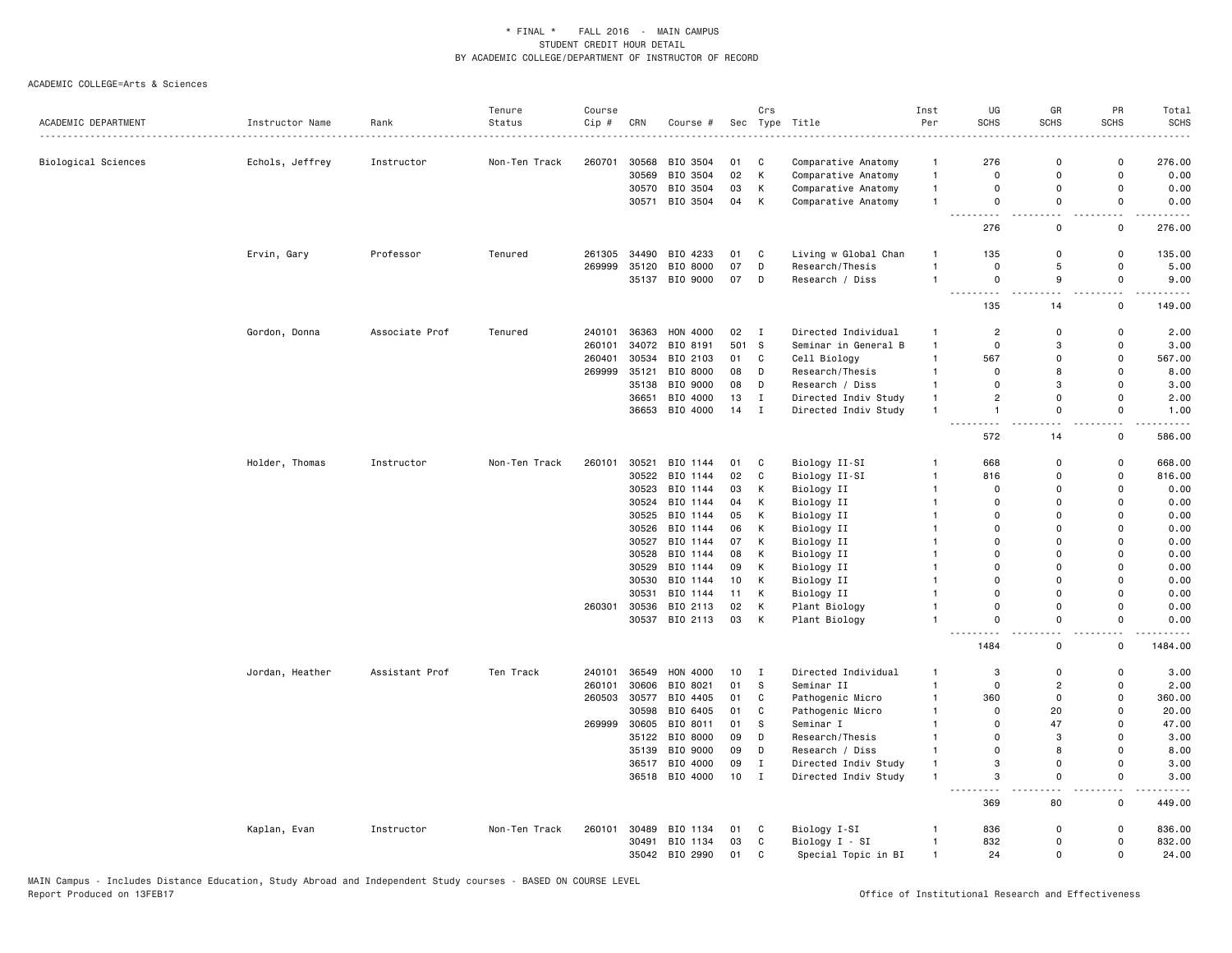|                     |                   |                | Tenure        | Course |                |                       |                   | Crs          |                        | Inst           | UG                   | GR                   | PR                   | Total        |
|---------------------|-------------------|----------------|---------------|--------|----------------|-----------------------|-------------------|--------------|------------------------|----------------|----------------------|----------------------|----------------------|--------------|
| ACADEMIC DEPARTMENT | Instructor Name   | Rank           | Status        | Cip#   | CRN            | Course #              |                   |              | Sec Type Title         | Per            | <b>SCHS</b>          | SCHS                 | SCHS                 | <b>SCHS</b>  |
| Biological Sciences | Kaplan, Evan      | Instructor     | Non-Ten Track |        |                | 260101 35043 BIO 2990 | H <sub>01</sub> C |              | Special Topic in BI    | -1             | 33                   | $\mathsf 0$          | $\mathsf 0$          | 33.00        |
|                     |                   |                |               |        |                |                       |                   |              |                        |                | 1725                 | 0                    | 0                    | 1725.00      |
|                     | Klink, Vincent    | Associate Prof | Tenured       | 260301 | 30535          | BIO 2113              | 01                | C            | Plant Biology          | -1             | 183                  | 0                    | 0                    | 183.00       |
|                     |                   |                |               | 269999 | 35140          | BIO 9000              | 10                | D            | Research / Diss        | $\mathbf{1}$   | 0                    | 27                   | 0                    | 27.00        |
|                     |                   |                |               |        |                | 36154 BIO 4000        | 03                | $\mathbf{I}$ | Directed Indiv Study   | $\mathbf{1}$   | 3                    | 0                    | $\Omega$             | 3.00         |
|                     |                   |                |               |        |                | 36155 BIO 4000        | 04                | $\mathbf{I}$ | Directed Indiv Study   | $\mathbf{1}$   | 3                    | 0                    | 0                    | 3.00         |
|                     |                   |                |               |        |                | 36157 BIO 4000        | 06                | $\mathbf{I}$ | Directed Indiv Study   | $\mathbf{1}$   | $\overline{2}$       | $\mathbf 0$          | $\Omega$             | 2.00         |
|                     |                   |                |               |        |                | 36975 BIO 4000        | 22                | $\mathbf{I}$ | Directed Indiv Study   | $\mathbf{1}$   | 3                    | 0                    | 0                    | 3.00         |
|                     |                   |                |               |        |                |                       |                   |              |                        |                | 194                  | 27                   | $\mathbf 0$          | 221.00       |
|                     | McCurdy, Victoria | Instructor     | Non-Ten Track | 260101 | 30490          | BIO 1134              | 02                | C            | Biology I - SI         | $\overline{1}$ | 1120                 | $\Omega$             | 0                    | 1120.00      |
|                     |                   |                |               |        | 30494          | BIO 1134              | 06                | Κ            | Biology I              | 0.5            | $\Omega$             | 0                    | $\Omega$             | 0.00         |
|                     |                   |                |               |        | 30495          | BIO 1134              | 07                | Κ            | Biology I              | 0.5            | 0                    | $\Omega$             | 0                    | 0.00         |
|                     |                   |                |               |        |                | 30496 BIO 1134        | 08                | Κ            | Biology I              | 0.5            | 0                    | $\Omega$             | $\Omega$             | 0.00         |
|                     |                   |                |               |        | 30497          | BIO 1134              | 09                | Κ            | Biology I              | 0.5            | $\Omega$             | $\Omega$             | $\Omega$             | 0.00         |
|                     |                   |                |               |        | 30498          | BIO 1134              | 10                | Κ            | Biology I              | 0.5            | $\Omega$             | $\Omega$             | $\Omega$             | 0.00         |
|                     |                   |                |               |        |                | 30499 BIO 1134        | 11                | K            | Biology I              | 0.5            | $\Omega$             | $\Omega$             | $\Omega$             | 0.00         |
|                     |                   |                |               |        | 30500          | BIO 1134              | 12                | Κ            | Biology I              | 0.5            | 0                    | 0                    | 0                    | 0.00         |
|                     |                   |                |               |        | 30501          | BIO 1134              | 13                | Κ            | Biology I              | 0.5            | $\Omega$             | $\Omega$             | $\Omega$             | 0.00         |
|                     |                   |                |               |        |                | 30502 BIO 1134        | 14                | Κ            | Biology I              | 0.5            | $\Omega$             | $\Omega$             | $\Omega$             | 0.00         |
|                     |                   |                |               |        |                | 30503 BIO 1134        | 15                | Κ            | Biology I              | 0.5            | 0                    | $\Omega$             | 0                    | 0.00         |
|                     |                   |                |               |        |                | 30504 BIO 1134        | 16                | К            | Biology I              | 0.5            | $\Omega$             | $\Omega$             | $\Omega$             | 0.00         |
|                     |                   |                |               |        |                | 30505 BIO 1134        | 17                | Κ            | Biology I              | 0.5            | $\Omega$             | $\Omega$             | $\Omega$             | 0.00         |
|                     |                   |                |               |        |                | 30506 BIO 1134        | 18                | Κ            | Biology I              | 0.5            | $\Omega$             | $\Omega$<br>$\Omega$ | 0                    | 0.00         |
|                     |                   |                |               |        |                | 30507 BIO 1134        | 19                | K            | Biology I              | 0.5            | $\Omega$<br>$\Omega$ | $\Omega$             | $\Omega$<br>$\Omega$ | 0.00         |
|                     |                   |                |               |        | 30508<br>30509 | BIO 1134<br>BIO 1134  | 20<br>21          | К<br>К       | Biology I              | 0.5<br>0.5     | $\Omega$             | $\Omega$             | $\Omega$             | 0.00<br>0.00 |
|                     |                   |                |               |        |                | 30510 BIO 1134        | 22                | Κ            | Biology I<br>Biology I | 0.5            | $\Omega$             | $\Omega$             | $\Omega$             | 0.00         |
|                     |                   |                |               |        | 30511          | BIO 1134              | 23                | Κ            | Biology I              | 0.5            | 0                    | $\Omega$             | 0                    | 0.00         |
|                     |                   |                |               |        |                | 30512 BIO 1134        | 24                | К            | Biology I              | 0.5            | $\Omega$             | $\Omega$             | $\Omega$             | 0.00         |
|                     |                   |                |               |        |                | 30513 BIO 1134        | 25                | Κ            | Biology I              | 0.5            | $\Omega$             | $\Omega$             | $\Omega$             | 0.00         |
|                     |                   |                |               |        |                | 30514 BIO 1134        | 26                | Κ            | Biology I              | 0.5            | $\Omega$             | $\Omega$             | $\Omega$             | 0.00         |
|                     |                   |                |               |        |                | 30515 BIO 1134        | 27                | K            | Biology I              | 0.5            | $\Omega$             | $\Omega$             | $\Omega$             | 0.00         |
|                     |                   |                |               |        |                | 30516 BIO 1134        | 28                | K            | Biology I              | 0.5            | $\Omega$             | $\Omega$             | 0                    | 0.00         |
|                     |                   |                |               |        |                | 30517 BIO 1134        | 29                | Κ            | Biology I              | 0.5            | $\Omega$             | $\Omega$             | $\Omega$             | 0.00         |
|                     |                   |                |               |        |                | 30518 BIO 1134        | 30                | К            | Biology I              | 0.5            | $\Omega$             | $\Omega$             | $\Omega$             | 0.00         |
|                     |                   |                |               |        |                | 30519 BIO 1134        | 31                | Κ            | Biology I              | 0.5            | 0                    | 0                    | $\Omega$             | 0.00         |
|                     |                   |                |               |        | 34480          | BIO 1134              | 32                | Κ            | Biology I              | 0.5            | $\Omega$             | $\Omega$             | $\Omega$             | 0.00         |
|                     |                   |                |               |        | 34481          | BIO 1134              | 33                | Κ            | Biology I              | 0.5            | $\Omega$             | $\Omega$             | $\Omega$             | 0.00         |
|                     |                   |                |               |        |                | 34482 BIO 1134        | 34                | Κ            | Biology I              | 0.5            | 0                    | $\Omega$             | 0                    | 0.00         |
|                     |                   |                |               |        | 34483          | BIO 1134              | 35                | К            | Biology I              | 0.5            | $\Omega$             | $\Omega$             | $\Omega$             | 0.00         |
|                     |                   |                |               |        | 34484          | BIO 1134              | 36                | Κ            | Biology I              | 0.5            | $\Omega$             | $\Omega$             | $\Omega$             | 0.00         |
|                     |                   |                |               |        |                | 34485 BIO 1134        | 37                | Κ            | Biology I              | 0.5            | $\Omega$             | $\Omega$             | $\Omega$             | 0.00         |
|                     |                   |                |               |        |                | 34486 BIO 1134        | 38                | Κ            | Biology I              | 0.5            | $\Omega$             | $\Omega$             | $\Omega$             | 0.00         |
|                     |                   |                |               |        | 34487          | BIO 1134              | 39                | К            | Biology I              | 0.5            | $\Omega$             | $\Omega$             | 0                    | 0.00         |
|                     |                   |                |               |        |                | 36287 BIO 1134        | 41                | Κ            | Biology I              | 0.5            | $\Omega$             | $\Omega$             | $\Omega$             | 0.00         |
|                     |                   |                |               |        |                | 36288 BIO 1134        | 42                | К            | Biology I              | 0.5            | $\Omega$             | $\Omega$             | $\Omega$             | 0.00         |
|                     |                   |                |               |        |                | 36317 BIO 1134        | 43                | Κ            | Biology I              | 0.5            | $\Omega$             | $\Omega$             | 0                    | 0.00         |
|                     |                   |                |               |        |                | 36360 BIO 1134        | 44                | К            | Biology I              | 0.5            | $\Omega$             | $\Omega$             | $\Omega$             | 0.00         |
|                     |                   |                |               | 260802 | 34068          | BIO 6013              | 501               | C            | Genetics & Molecular   |                | $\Omega$             | 69                   | $\Omega$             | 69.00        |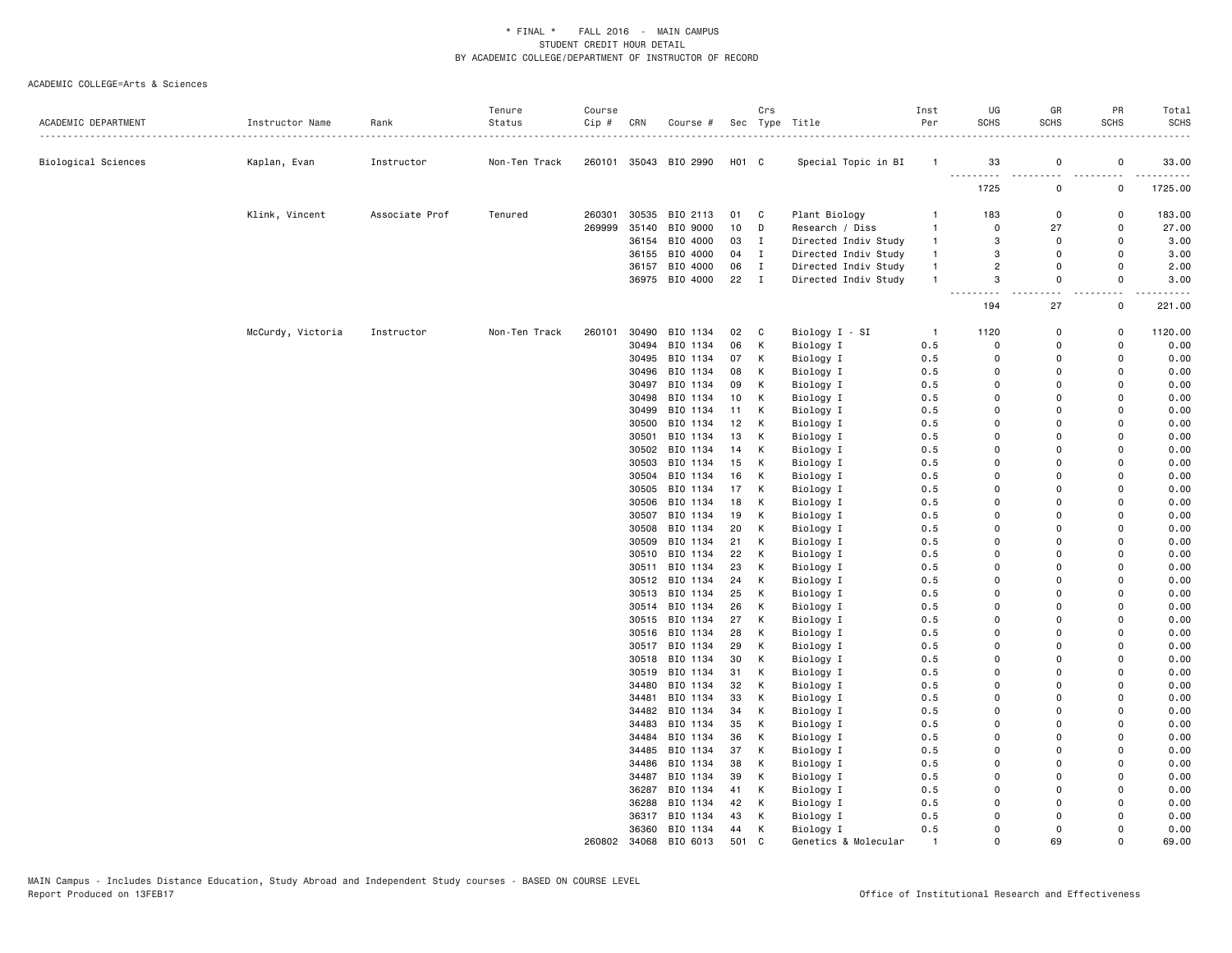| ACADEMIC DEPARTMENT | Instructor Name | Rank           | Tenure<br>Status | Course<br>Cip # | CRN   | Course #       |    | Crs          | Sec Type Title       | Inst<br>Per    | UG<br><b>SCHS</b> | GR<br><b>SCHS</b> | PR<br><b>SCHS</b> | Total<br><b>SCHS</b> |
|---------------------|-----------------|----------------|------------------|-----------------|-------|----------------|----|--------------|----------------------|----------------|-------------------|-------------------|-------------------|----------------------|
|                     |                 |                |                  |                 |       |                |    |              |                      |                | <u>.</u>          |                   |                   |                      |
|                     |                 |                |                  |                 |       |                |    |              |                      |                | 1120              | 69                | 0                 | 1189.00              |
| Biological Sciences | Outlaw, Diana   | Associate Prof | Tenured          | 260799          | 30592 | BIO 4703       | 01 | C            | Avian Diversity      | -1             | 60                | $\mathbf 0$       | 0                 | 60.00                |
|                     |                 |                |                  |                 | 30593 | BIO 4703       | 02 | К            | Avian Diversity      | $\mathbf{1}$   | $\mathbf 0$       | $\mathbf 0$       | 0                 | 0.00                 |
|                     |                 |                |                  |                 | 30603 | BIO 6703       | 01 | C            | Avian Diversity      | $\overline{1}$ | $\Omega$          | 3                 | $\Omega$          | 3.00                 |
|                     |                 |                |                  |                 | 30604 | BIO 6703       | 02 | Κ            | Avian Diversity      | $\mathbf{1}$   | $\Omega$          | $\Omega$          | $\Omega$          | 0.00                 |
|                     |                 |                |                  | 269999          | 35124 | BIO 8000       | 11 | D            | Research/Thesis      | $\mathbf{1}$   | 0                 | $\overline{4}$    | $\Omega$          | 4.00                 |
|                     |                 |                |                  |                 | 36760 | BIO 4000       | 17 | I            | Directed Indiv Study | $\mathbf{1}$   | $\mathbf{1}$      | $\mathbf 0$       | 0                 | 1.00                 |
|                     |                 |                |                  |                 |       | 36761 BIO 7000 | 02 | $\mathbf I$  | Directed Indiv Study | $\mathbf{1}$   | 0                 | 3                 | 0                 | 3.00                 |
|                     |                 |                |                  |                 |       | 36762 BIO 4000 | 18 | $\mathbf{I}$ | Directed Indiv Study | $\overline{1}$ | $\mathbf{1}$      | $\Omega$          | $\Omega$          | 1.00                 |
|                     |                 |                |                  |                 |       |                |    |              |                      |                | 62                | 10                | 0                 | 72.00                |
|                     | Outlaw, Robert  | Instructor     | Non-Ten Track    | 260101          |       | 30493 BIO 1134 | 05 | С            | Biology I-SI         | -1             | 1108              | 0                 | $\Omega$          | 1108.00              |
|                     |                 |                |                  |                 | 30494 | BIO 1134       | 06 | Κ            | Biology I            | 0.5            | 0                 | $\Omega$          | 0                 | 0.00                 |
|                     |                 |                |                  |                 |       | 30495 BIO 1134 | 07 | К            | Biology I            | 0.5            | $\mathbf 0$       | $\Omega$          | $\Omega$          | 0.00                 |
|                     |                 |                |                  |                 | 30496 | BIO 1134       | 08 | К            | Biology I            | 0.5            | $\Omega$          | $\Omega$          | $\Omega$          | 0.00                 |
|                     |                 |                |                  |                 | 30497 | BIO 1134       | 09 | Κ            | Biology I            | 0.5            | 0                 | $\Omega$          | $\Omega$          | 0.00                 |
|                     |                 |                |                  |                 | 30498 | BIO 1134       | 10 | К            | Biology I            | 0.5            | 0                 | $\Omega$          | $\Omega$          | 0.00                 |
|                     |                 |                |                  |                 | 30499 | BIO 1134       | 11 | К            | Biology I            | 0.5            | 0                 | $\Omega$          | $\Omega$          | 0.00                 |
|                     |                 |                |                  |                 | 30500 | BIO 1134       | 12 | К            | Biology I            | 0.5            | 0                 | $\Omega$          | $\Omega$          | 0.00                 |
|                     |                 |                |                  |                 | 30501 | BIO 1134       | 13 | К            | Biology I            | 0.5            | 0                 | $\mathbf 0$       | $\Omega$          | 0.00                 |
|                     |                 |                |                  |                 |       | 30502 BIO 1134 | 14 | Κ            | Biology I            | 0.5            | 0                 | $\Omega$          | $\Omega$          | 0.00                 |
|                     |                 |                |                  |                 |       | 30503 BIO 1134 | 15 | К            | Biology I            | 0.5            | $\Omega$          | $\Omega$          | $\Omega$          | 0.00                 |
|                     |                 |                |                  |                 |       | 30504 BIO 1134 | 16 | К            | Biology I            | 0.5            | $\Omega$          | $\Omega$          | $\Omega$          | 0.00                 |
|                     |                 |                |                  |                 |       | 30505 BIO 1134 | 17 | К            | Biology I            | 0.5            | 0                 | $\Omega$          | $\Omega$          | 0.00                 |
|                     |                 |                |                  |                 | 30506 | BIO 1134       | 18 | К            | Biology I            | 0.5            | 0                 | 0                 | 0                 | 0.00                 |
|                     |                 |                |                  |                 |       | 30507 BIO 1134 | 19 | К            | Biology I            | 0.5            | $\Omega$          | 0                 | $\Omega$          | 0.00                 |
|                     |                 |                |                  |                 |       | 30508 BIO 1134 | 20 | Κ            | Biology I            | 0.5            | $\Omega$          | $\Omega$          | $\Omega$          | 0.00                 |
|                     |                 |                |                  |                 | 30509 | BIO 1134       | 21 | Κ            | Biology I            | 0.5            | $\Omega$          | $\Omega$          | $\Omega$          | 0.00                 |
|                     |                 |                |                  |                 |       | 30510 BIO 1134 | 22 | К            | Biology I            | 0.5            | $\Omega$          | $\Omega$          | $\Omega$          | 0.00                 |
|                     |                 |                |                  |                 |       | 30511 BIO 1134 | 23 | Κ            | Biology I            | 0.5            | 0                 | $\Omega$          | 0                 | 0.00                 |
|                     |                 |                |                  |                 |       | 30512 BIO 1134 | 24 | К            | Biology I            | 0.5            | 0                 | $\Omega$          | $\Omega$          | 0.00                 |
|                     |                 |                |                  |                 | 30513 | BIO 1134       | 25 | Κ            | Biology I            | 0.5            | $\Omega$          | $\Omega$          | $\Omega$          | 0.00                 |
|                     |                 |                |                  |                 |       | 30514 BIO 1134 | 26 | К            | Biology I            | 0.5            | 0                 | $\Omega$          | $\Omega$          | 0.00                 |
|                     |                 |                |                  |                 |       | 30515 BIO 1134 | 27 | Κ            | Biology I            | 0.5            | 0                 | $\mathbf 0$       | $\Omega$          | 0.00                 |
|                     |                 |                |                  |                 | 30516 | BIO 1134       | 28 | К            | Biology I            | 0.5            | 0                 | $\Omega$          | $\Omega$          | 0.00                 |
|                     |                 |                |                  |                 |       | 30517 BIO 1134 | 29 | К            | Biology I            | 0.5            | $\Omega$          | $\Omega$          | $\Omega$          | 0.00                 |
|                     |                 |                |                  |                 |       | 30518 BIO 1134 | 30 | К            | Biology I            | 0.5            | 0                 | $\Omega$          | $\Omega$          | 0.00                 |
|                     |                 |                |                  |                 | 30519 | BIO 1134       | 31 | К            | Biology I            | 0.5            | 0                 | $\Omega$          | $\Omega$          | 0.00                 |
|                     |                 |                |                  |                 | 34480 | BIO 1134       | 32 | К            | Biology I            | 0.5            | 0                 | 0                 | 0                 | 0.00                 |
|                     |                 |                |                  |                 |       | 34481 BIO 1134 | 33 | К            | Biology I            | 0.5            | $\Omega$          | $\Omega$          | $\Omega$          | 0.00                 |
|                     |                 |                |                  |                 |       | 34482 BIO 1134 | 34 | К            | Biology I            | 0.5            | $\Omega$          | $\Omega$          | $\Omega$          | 0.00                 |
|                     |                 |                |                  |                 | 34483 | BIO 1134       | 35 | Κ            | Biology I            | 0.5            | $\Omega$          | $\Omega$          | $\Omega$          | 0.00                 |
|                     |                 |                |                  |                 | 34484 | BIO 1134       | 36 | К            | Biology I            | 0.5            | 0                 | $\Omega$          | $\Omega$          | 0.00                 |
|                     |                 |                |                  |                 | 34485 | BIO 1134       | 37 | Κ            | Biology I            | 0.5            | 0                 | 0                 | 0                 | 0.00                 |
|                     |                 |                |                  |                 | 34486 | BIO 1134       | 38 | К            | Biology I            | 0.5            | $\Omega$          | $\Omega$          | $\Omega$          | 0.00                 |
|                     |                 |                |                  |                 | 34487 | BIO 1134       | 39 | К            | Biology I            | 0.5            | $\Omega$          | $\Omega$          | $\Omega$          | 0.00                 |
|                     |                 |                |                  |                 |       | 36287 BIO 1134 | 41 | Κ            | Biology I            | 0.5            | $\Omega$          | $\Omega$          | $\Omega$          | 0.00                 |
|                     |                 |                |                  |                 | 36288 | BIO 1134       | 42 | Κ            | Biology I            | 0.5            | $\Omega$          | $\Omega$          | $\Omega$          | 0.00                 |
|                     |                 |                |                  |                 |       | 36317 BIO 1134 | 43 | Κ            | Biology I            | 0.5            | $\mathbf 0$       | $\Omega$          | $\Omega$          | 0.00                 |
|                     |                 |                |                  |                 | 36360 | BIO 1134       | 44 | К            | Biology I            | 0.5            | $\mathsf{o}$      | $\Omega$          | $\Omega$          | 0.00                 |
|                     |                 |                |                  | 260701          | 30467 | BIO 1023       | 01 | $\mathsf{C}$ | Plants & Humans      | $\overline{1}$ | 627               | $\Omega$          | $\Omega$          | 627.00               |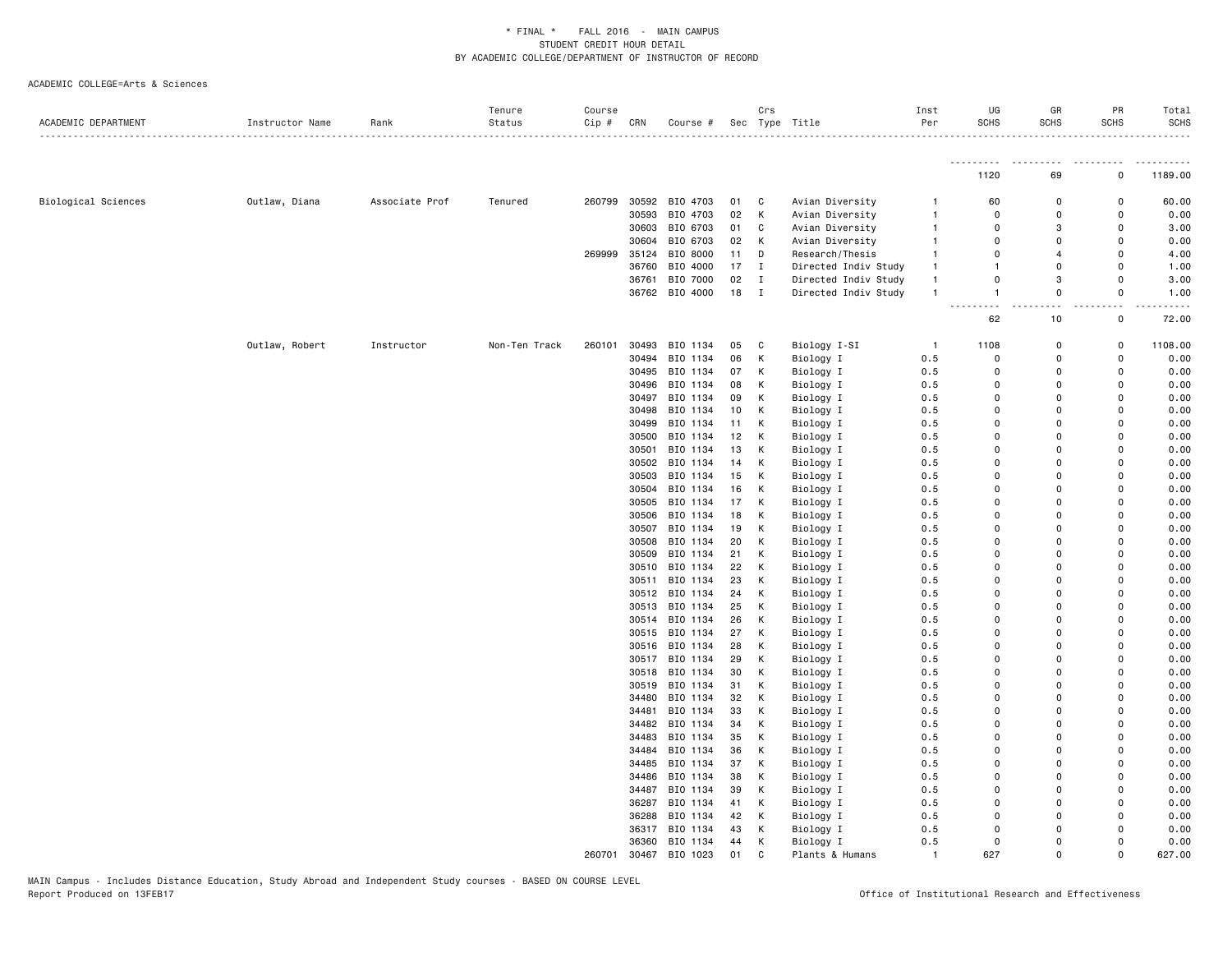|                     |                 |                | Tenure        | Course |       |                       |       | Crs          |                      | Inst           | UG                               | GR                    | PR                                      | Total                                                                                                                                                         |
|---------------------|-----------------|----------------|---------------|--------|-------|-----------------------|-------|--------------|----------------------|----------------|----------------------------------|-----------------------|-----------------------------------------|---------------------------------------------------------------------------------------------------------------------------------------------------------------|
| ACADEMIC DEPARTMENT | Instructor Name | Rank           | Status        | Cip #  | CRN   | Course #              |       |              | Sec Type Title       | Per            | <b>SCHS</b>                      | <b>SCHS</b>           | SCHS                                    | <b>SCHS</b>                                                                                                                                                   |
|                     |                 |                |               |        |       |                       |       |              |                      |                |                                  |                       |                                         |                                                                                                                                                               |
| Biological Sciences | Outlaw, Robert  | Instructor     | Non-Ten Track | 260701 | 30468 | BIO 1023              | 02    | C            | Plants & Humans      | $\mathbf{1}$   | 588                              | 0                     | 0                                       | 588.00                                                                                                                                                        |
|                     |                 |                |               |        | 30469 | BIO 1023              | 03    | К            | Plants & Humans      | 1              | $\mathbf 0$                      | 0                     | 0                                       | 0.00                                                                                                                                                          |
|                     |                 |                |               |        |       | 30470 BIO 1023        | 04    | K            | Plants & Humans      | $\mathbf{1}$   | $\Omega$                         | $\mathbf 0$           | $\Omega$                                | 0.00                                                                                                                                                          |
|                     |                 |                |               |        |       | 30471 BIO 1023        | 05    | K            | Plants & Humans      | $\mathbf{1}$   | $\Omega$                         | $\Omega$              | $\Omega$                                | 0.00                                                                                                                                                          |
|                     |                 |                |               |        |       | 30472 BIO 1023        | 06    | К            | Plants & Humans      | $\mathbf{1}$   | $\Omega$                         | $\mathbf 0$           | $\Omega$                                | 0.00                                                                                                                                                          |
|                     |                 |                |               |        |       | 30473 BIO 1023        | 07    | Κ            | Plants & Humans      | $\mathbf{1}$   | $\mathbf 0$                      | $\mathbf 0$           | $\mathbf 0$                             | 0.00                                                                                                                                                          |
|                     |                 |                |               |        | 30474 | BIO 1023              | 08    | К            | Plants & Humans      | $\mathbf{1}$   | $\Omega$                         | $\Omega$              | $\Omega$                                | 0.00                                                                                                                                                          |
|                     |                 |                |               |        |       | 30475 BIO 1023        | 09    | K            | Plants & Humans      | $\mathbf{1}$   | $\Omega$                         | $\mathbf 0$           | $\mathbf 0$                             | 0.00                                                                                                                                                          |
|                     |                 |                |               |        |       | 30476 BIO 1023        | 10    | К            | Plants & Humans      | $\mathbf{1}$   | $\mathbf 0$<br>. .               | $\mathsf 0$           | $\mathbf 0$                             | 0.00                                                                                                                                                          |
|                     |                 |                |               |        |       |                       |       |              |                      |                | 2323                             | $\mathsf 0$           | $\mathsf 0$                             | 2323.00                                                                                                                                                       |
|                     | Range, Ryan     | Assistant Prof | Ten Track     | 269999 | 35040 | BIO 4990              | 01    | C            | Special Topic in BIO | $\mathbf{1}$   | 48                               | 0                     | 0                                       | 48.00                                                                                                                                                         |
|                     |                 |                |               |        | 35041 | BIO 6990              | 01    | $\mathtt{C}$ | Special Topic in BIO | $\mathbf{1}$   | $\Omega$                         | 9                     | $\mathsf 0$                             | 9.00                                                                                                                                                          |
|                     |                 |                |               |        | 35125 | BIO 8000              | 12    | D            | Research/Thesis      | $\mathbf{1}$   | $\Omega$                         | $\overline{c}$        | $\mathbf 0$                             | 2.00                                                                                                                                                          |
|                     |                 |                |               |        |       | 35142 BIO 9000        | 12    | D            | Research / Diss      | $\mathbf{1}$   | $\mathbf 0$<br>.                 | 20                    | $\mathbf 0$<br>$\overline{\phantom{a}}$ | 20.00<br>$\frac{1}{2} \left( \frac{1}{2} \right) \left( \frac{1}{2} \right) \left( \frac{1}{2} \right) \left( \frac{1}{2} \right) \left( \frac{1}{2} \right)$ |
|                     |                 |                |               |        |       |                       |       |              |                      |                | $\frac{1}{2}$<br>48              | 31                    | $\mathsf 0$                             | 79.00                                                                                                                                                         |
|                     | Reese, Mary     | Instructor     | Non-Ten Track | 260701 | 35034 | BIO 4503              | 01    | B            | Vertebrate Histology | 0.5            | 34.5                             | 0                     | 0                                       | 34.50                                                                                                                                                         |
|                     |                 |                |               |        | 35035 | BIO 6503              | 01    | В            | Vertebrate Histology | 0.5            | $\mathbf 0$                      | 1.5                   | $\mathbf 0$                             | 1.50                                                                                                                                                          |
|                     |                 |                |               | 269999 |       | 36810 BIO 4000        | 19    | $\mathbf{I}$ | Directed Indiv Study | $\overline{1}$ | $\overline{1}$                   | $\mathbf 0$           | $\mathbf 0$                             | 1.00                                                                                                                                                          |
|                     |                 |                |               |        | 36919 | BIO 4000              | 21    | $\mathbf{I}$ | Directed Indiv Study | $\overline{1}$ | $\overline{1}$                   | 0                     | $\mathsf 0$                             | 1.00                                                                                                                                                          |
|                     |                 |                |               |        |       | 511005 30572 BIO 4100 | 01    | H            | Med Tech Clinicals   | $\overline{1}$ | 72                               | $\mathbf 0$           | $\mathbf 0$                             | 72.00<br>.                                                                                                                                                    |
|                     |                 |                |               |        |       |                       |       |              |                      |                | .<br>108.5                       | $\frac{1}{2}$<br>1.5  | $\sim$ $\sim$<br>$\mathbf 0$            | 110.00                                                                                                                                                        |
|                     | Reichert, Nancy | Professor      | Tenured       | 260301 | 30574 | BIO 4204              | 01    | C            | Plant Anatomy        | $\overline{1}$ | 104                              | $\mathbf 0$           | $\mathbf 0$                             | 104.00                                                                                                                                                        |
|                     |                 |                |               |        | 30575 | BIO 4204              | 02    | Κ            | Plant Anatomy        | $\mathbf{1}$   | $\Omega$                         | $\mathbf 0$           | $\mathbf 0$                             | 0.00                                                                                                                                                          |
|                     |                 |                |               |        | 30576 | BIO 4204              | 03    | Κ            | Plant Anatomy        | $\overline{1}$ | $\mathbf 0$                      | $\mathbf 0$           | $\mathbf 0$                             | 0.00                                                                                                                                                          |
|                     |                 |                |               | 260399 | 30595 | BIO 6204              | 01    | C            | Plant Anatomy        | $\overline{1}$ | $\Omega$                         | 8                     | $\mathbf{0}$                            | 8.00                                                                                                                                                          |
|                     |                 |                |               |        | 30596 | BIO 6204              | 02    | κ            | Plant Anatomy        | $\mathbf{1}$   | $\mathbf 0$                      | 0                     | $\Omega$                                | 0.00                                                                                                                                                          |
|                     |                 |                |               | 269999 | 35126 | BIO 8000              | 13    | D            | Research/Thesis      | $\mathbf{1}$   | $\mathbf 0$                      | $\sqrt{5}$            | $\mathbf 0$                             | 5.00                                                                                                                                                          |
|                     |                 |                |               |        |       | 35143 BIO 9000        | 13    | D            | Research / Diss      | 1              | $\Omega$<br>$\sim$ $\sim$ $\sim$ | $\overline{4}$<br>i a | $\mathbf 0$<br>$\overline{\phantom{a}}$ | 4.00                                                                                                                                                          |
|                     |                 |                |               |        |       |                       |       |              |                      |                | 104                              | 17                    | 0                                       | 121.00                                                                                                                                                        |
|                     | Roberts, Brandy | Lecturer       | Non-Ten Track | 260502 | 34070 | BIO 8023              | 501 C |              | Modern Microbiology  | $\overline{1}$ | $\mathbf 0$                      | 66                    | $\mathbf 0$                             | 66.00                                                                                                                                                         |
|                     |                 |                |               | 260503 | 30578 | BIO 4405              | 02    | К            | Pathogenic Micro     | 0.5            | 0                                | 0                     | 0                                       | 0.00                                                                                                                                                          |
|                     |                 |                |               |        | 30579 | BIO 4405              | 03    | Κ            | Pathogenic Micro     | 0.5            | $\mathbf 0$                      | 0                     | $\mathbf 0$                             | 0.00                                                                                                                                                          |
|                     |                 |                |               |        | 30581 | BIO 4463              | 01    | $\mathtt{C}$ | Bacterial Physiology | $\mathbf{1}$   | 159                              | $\Omega$              | $\Omega$                                | 159.00                                                                                                                                                        |
|                     |                 |                |               |        | 30599 | BIO 6405              | 02    | Κ            | Pathogenic Micro     | 0.5            | $\mathbf 0$                      | $\mathbf 0$           | $\Omega$                                | 0.00                                                                                                                                                          |
|                     |                 |                |               |        | 30600 | BIO 6405              | 03    | К            | Pathogenic Micro     | 0.5            | $\mathsf 0$                      | $\mathbf 0$           | $\mathbf 0$                             | 0.00                                                                                                                                                          |
|                     |                 |                |               | 260505 | 30557 | BIO 3303              | 01    | C            | Parasitology         | $\mathbf{1}$   | 165                              | 0                     | 0                                       | 165.00                                                                                                                                                        |
|                     |                 |                |               |        | 30558 | BIO 3303              | 02    | К            | Parasitology         | $\overline{1}$ | $\Omega$                         | $\Omega$              | $\Omega$                                | 0.00                                                                                                                                                          |
|                     |                 |                |               |        | 36535 | BIO 3303              | 03    | K            | Parasitology         | $\overline{1}$ | $\Omega$                         | $\mathbf 0$           | $\Omega$                                | 0.00                                                                                                                                                          |
|                     |                 |                |               | 269999 |       | 30602 BIO 6463        | 01    | C            | Bacterial Physiology | $\mathbf{1}$   | $\mathbf 0$<br>$\sim$ $\sim$     | 3<br>$ -$             | $\mathbf 0$<br>$\overline{\phantom{a}}$ | 3.00                                                                                                                                                          |
|                     |                 |                |               |        |       |                       |       |              |                      |                | 324                              | 69                    | $\mathsf 0$                             | 393.00                                                                                                                                                        |
|                     | Stewart, James  | Assistant Prof | Ten Track     | 240101 | 36546 | HON 4000              | 07    | I            | Directed Individual  | $\mathbf{1}$   | 3                                | 0                     | 0                                       | 3.00                                                                                                                                                          |
|                     |                 |                |               |        | 36548 | HON 4000              | 09    | $\bf{I}$     | Directed Individual  | $\mathbf{1}$   | 3                                | $\mathbf 0$           | $\mathbf 0$                             | 3.00                                                                                                                                                          |
|                     |                 |                |               | 260701 |       | 30538 BIO 3004        | 01    | $\mathsf{C}$ | Human Anatomy        | $\overline{1}$ | 196                              | $\Omega$              | $\mathbf{0}$                            | 196.00                                                                                                                                                        |
|                     |                 |                |               |        | 30539 | BIO 3004              | 02    | C            | Human Anatomy        | $\overline{1}$ | 1076                             | $\Omega$              | $\mathbf{0}$                            | 1076.00                                                                                                                                                       |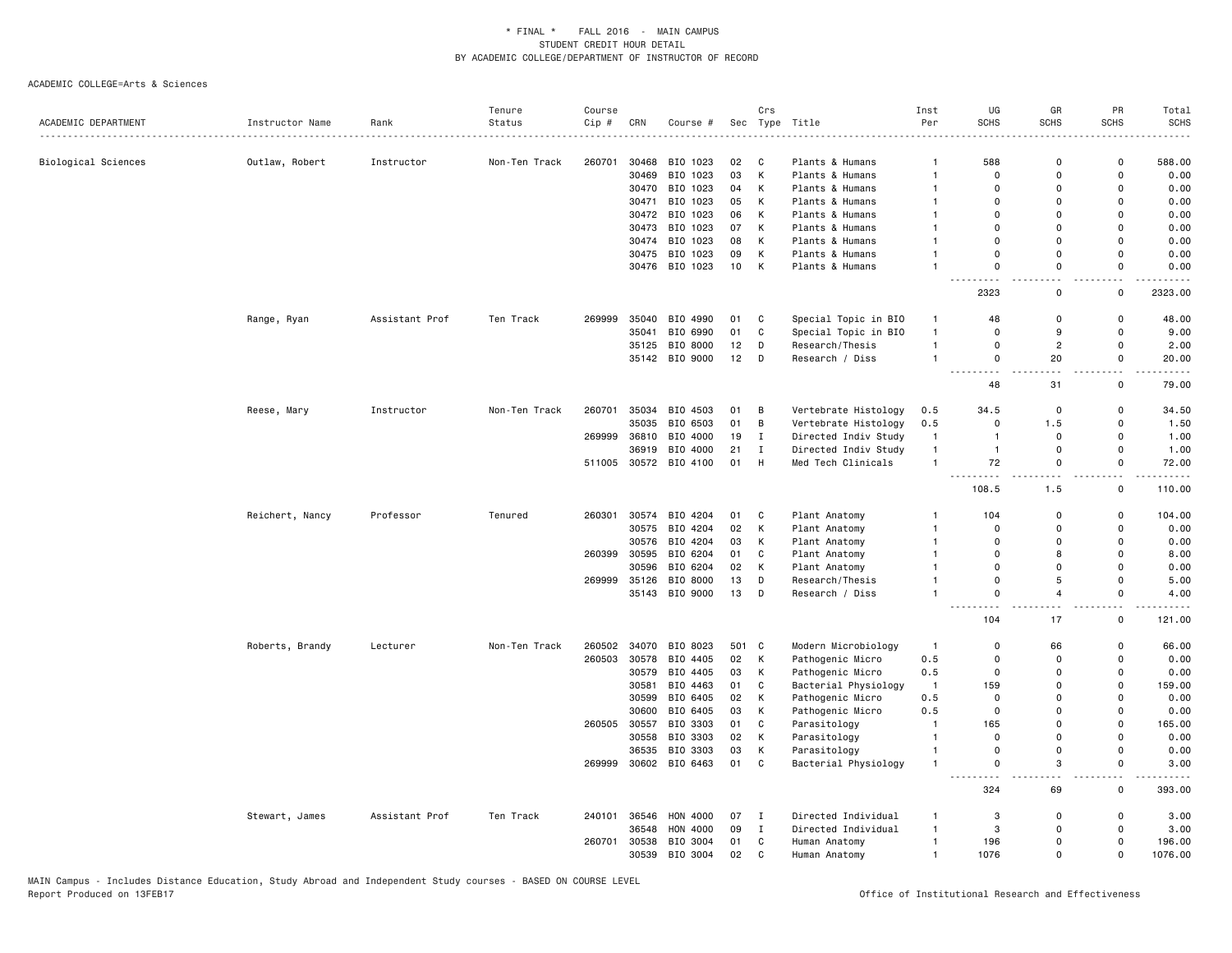|                     |                   |                | Tenure        | Course |       |                |                 | Crs          |                      | Inst           | UG                                            | GR                        | PR                 | Total                 |
|---------------------|-------------------|----------------|---------------|--------|-------|----------------|-----------------|--------------|----------------------|----------------|-----------------------------------------------|---------------------------|--------------------|-----------------------|
| ACADEMIC DEPARTMENT | Instructor Name   | Rank           | Status        | Cip #  | CRN   | Course #       |                 |              | Sec Type Title       | Per            | <b>SCHS</b>                                   | <b>SCHS</b>               | <b>SCHS</b>        | <b>SCHS</b>           |
|                     |                   |                |               |        |       |                |                 |              |                      |                |                                               |                           |                    |                       |
| Biological Sciences | Stewart, James    | Assistant Prof | Ten Track     | 260701 |       | 30540 BIO 3004 | 03              | К            | Human Anatomy        | $\mathbf{1}$   | $\mathbf 0$                                   | $\Omega$                  | $\Omega$           | 0.00                  |
|                     |                   |                |               |        | 30541 | BIO 3004       | 04              | К            | Human Anatomy        | $\overline{1}$ | $\mathsf 0$                                   | $\Omega$                  | $\Omega$           | 0.00                  |
|                     |                   |                |               |        |       | 30542 BIO 3004 | 05              | К            | Human Anatomy        | $\mathbf{1}$   | $\mathbf 0$                                   | $\Omega$                  | $\Omega$           | 0.00                  |
|                     |                   |                |               |        | 30543 | BIO 3004       | 06              | К            | Human Anatomy        | $\mathbf{1}$   | $\mathbf 0$                                   | $\Omega$                  | $\Omega$           | 0.00                  |
|                     |                   |                |               |        | 30544 | BIO 3004       | 07              | К            | Human Anatomy        | $\mathbf{1}$   | $\mathbf 0$                                   | $\Omega$                  | $\Omega$           | 0.00                  |
|                     |                   |                |               |        |       | 30545 BIO 3004 | 08              | К            | Human Anatomy        |                | $\mathbf 0$                                   | $\Omega$                  | $\Omega$           | 0.00                  |
|                     |                   |                |               |        |       | 30546 BIO 3004 | 09              | К            | Human Anatomy        |                | $\Omega$                                      | $\Omega$                  | $\Omega$           | 0.00                  |
|                     |                   |                |               |        |       | 30547 BIO 3004 | 10              | К            | Human Anatomy        | $\mathbf{1}$   | 0                                             | $\Omega$                  | $\Omega$           | 0.00                  |
|                     |                   |                |               |        |       | 30548 BIO 3004 | 11              | K            | Human Anatomy        | $\mathbf{1}$   | $\mathbf 0$                                   | $\Omega$                  | $\Omega$           | 0.00                  |
|                     |                   |                |               |        | 30549 | BIO 3004       | 12 <sub>2</sub> | К            | Human Anatomy        |                | $\Omega$                                      | $\Omega$                  | $\Omega$           | 0.00                  |
|                     |                   |                |               |        | 30550 | BIO 3004       | 13              | К            | Human Anatomy        | $\mathbf{1}$   | $\mathbf 0$                                   | $\mathbf 0$               | $\mathbf 0$        | 0.00                  |
|                     |                   |                |               |        | 34071 | BIO 8053       | 501 C           |              | Comp Study of Animal | $\mathbf{1}$   | $\mathbf 0$                                   | 42                        | $\Omega$           | 42.00                 |
|                     |                   |                |               | 269999 | 35144 | BIO 9000       | 14              | D            | Research / Diss      | $\mathbf{1}$   | $\Omega$                                      | $\overline{4}$            | $\Omega$           | 4.00                  |
|                     |                   |                |               |        |       | 35952 BIO 4000 | 01              | $\mathbf I$  | Directed Indiv Study | $\mathbf{1}$   | 3                                             | $\Omega$                  | $\mathbf 0$        | 3.00                  |
|                     |                   |                |               |        |       | 36084 BIO 4000 | 02              | $\mathbf I$  | Directed Indiv Study | $\mathbf{1}$   | 3                                             | $\Omega$                  | $\Omega$           | 3.00                  |
|                     |                   |                |               |        |       | 36487 BIO 4000 | 08              | $\mathbf I$  | Directed Indiv Study | $\overline{1}$ | $\overline{1}$<br>.                           | $\Omega$<br>$\sim$ $\sim$ | 0<br>$\sim$ $\sim$ | 1.00<br>$\frac{1}{2}$ |
|                     |                   |                |               |        |       |                |                 |              |                      |                | 1285                                          | 46                        | 0                  | 1331.00               |
|                     | Thornton, Justin  | Assistant Prof | Ten Track     | 260502 |       | 30560 BIO 3304 | 01              | C            | General Microbiology | $\mathbf{1}$   | 192                                           | $\Omega$                  | 0                  | 192.00                |
|                     |                   |                |               |        | 30561 | BIO 3304       | 02              | $\mathbb C$  | General Microbiology | $\mathbf{1}$   | 656                                           | $\Omega$                  | $\mathbf 0$        | 656.00                |
|                     |                   |                |               | 269999 | 35145 | BIO 9000       | 15              | D            | Research / Diss      | $\overline{1}$ | $\Omega$                                      | $\overline{4}$            | $\Omega$           | 4.00                  |
|                     |                   |                |               |        |       | 36377 BIO 4000 | 07              | $\mathbf{I}$ | Directed Indiv Study | $\mathbf{1}$   | 3                                             | $\mathbf 0$               | $\Omega$           | 3.00                  |
|                     |                   |                |               |        |       |                |                 |              |                      |                | 851                                           | 4                         | 0                  | 855.00                |
|                     | Wallace, Lisa     | Associate Prof | Tenured       | 260399 | 34491 | BIO 4603       | 01              | C            | Ethnobotany          | $\mathbf{1}$   | 120                                           | $\mathbf 0$               | $\mathbf 0$        | 120.00                |
|                     |                   |                |               |        | 34492 | BIO 6603       | 01              | C            | Ethnobotany          | $\overline{1}$ | $\mathbf 0$                                   | $\mathbf{Q}$              | $\mathbf 0$        | 9.00                  |
|                     |                   |                |               | 269999 | 35129 | BIO 8000       | 16              | D            | Research/Thesis      | $\overline{1}$ | $\mathbf 0$                                   | $\overline{2}$            | $\mathbf 0$        | 2.00                  |
|                     |                   |                |               |        | 35146 | BIO 9000       | 16              | D            | Research / Diss      | $\overline{1}$ | $\Omega$                                      | 17                        | $\Omega$           | 17.00                 |
|                     |                   |                |               |        |       | 36613 BIO 4000 | 12              | $\mathbf{I}$ | Directed Indiv Study | $\overline{1}$ | 3                                             | $\Omega$                  | 0                  | 3.00                  |
|                     |                   |                |               |        |       |                |                 |              |                      |                | 123                                           | 28                        | $\sim$ $\sim$<br>0 | .<br>151.00           |
|                     | Welch, Mark       | Associate Prof | Tenured       | 260708 | 34488 | BIO 4123       | 01              | C            | Behavioral Ecology   | $\overline{1}$ | 99                                            | $\mathbf 0$               | 0                  | 99.00                 |
|                     |                   |                |               |        | 34489 | BIO 6123       | 01              | C            | Behavioral Ecology   | $\mathbf{1}$   | $\mathbf 0$                                   | 21                        | 0                  | 21.00                 |
|                     |                   |                |               | 269999 |       | 35147 BIO 9000 | 17              | D            | Research / Diss      | $\overline{1}$ | $\mathbf 0$<br>$\sim$ $\sim$<br>$\sim$ $\sim$ | 36                        | 0                  | 36.00<br>.            |
|                     |                   |                |               |        |       |                |                 |              |                      |                | 99                                            | 57                        | $\mathsf{o}$       | 156.00                |
|                     | Williamson, Emily | Instructor     | Non-Ten Track | 260101 |       | 30492 BIO 1134 | 04              | C            | Biology I - SI       | $\mathbf{1}$   | 836                                           | $\Omega$                  | $\mathbf 0$        | 836.00                |
|                     |                   |                |               | 260701 | 30478 | BIO 1123       | 01              | C            | Animal Biology       | $\mathbf{1}$   | 615                                           | $\Omega$                  | $\Omega$           | 615.00                |
|                     |                   |                |               |        |       | 30479 BIO 1123 | 02              | C            | Animal Biology       | $\mathbf{1}$   | 603                                           | $\Omega$                  | $\mathsf 0$        | 603.00                |
|                     |                   |                |               |        |       | 30480 BIO 1123 | 03              | K            | Animal Biology       | -1             | $\mathbf 0$                                   | $\Omega$                  | $\Omega$           | 0.00                  |
|                     |                   |                |               |        | 30481 | BIO 1123       | 04              | К            | Animal Biology       | $\mathbf{1}$   | $\mathbf 0$                                   | $\Omega$                  | $\Omega$           | 0.00                  |
|                     |                   |                |               |        |       | 30482 BIO 1123 | 05              | К            | Animal Biology       | $\mathbf{1}$   | $\Omega$                                      | $\Omega$                  | $\Omega$           | 0.00                  |
|                     |                   |                |               |        |       | 30483 BIO 1123 | 06              | K            | Animal Biology       | $\mathbf{1}$   | $\Omega$                                      | $\Omega$                  | $\Omega$           | 0.00                  |
|                     |                   |                |               |        | 30484 | BIO 1123       | 07              | К            | Animal Biology       | $\mathbf{1}$   | $\mathbf 0$                                   | $\Omega$                  | $\mathbf 0$        | 0.00                  |
|                     |                   |                |               |        |       | 30485 BIO 1123 | 08              | К            | Animal Biology       | $\mathbf{1}$   | $\Omega$                                      | $\Omega$                  | $\Omega$           | 0.00                  |
|                     |                   |                |               |        |       | 30486 BIO 1123 | 09              | К            | Animal Biology       | $\overline{1}$ | $\mathbf 0$                                   | $\Omega$                  | $\Omega$           | 0.00                  |
|                     |                   |                |               |        | 30487 | BIO 1123       | 10              | К            | Animal Biology       | $\overline{1}$ | $\mathbf 0$                                   | $\Omega$                  | $\Omega$           | 0.00                  |
|                     |                   |                |               |        |       | 35034 BIO 4503 | 01              | B            | Vertebrate Histology | 0.5            | 34.5                                          | $\Omega$                  | $\Omega$           | 34.50                 |
|                     |                   |                |               |        |       | 35035 BIO 6503 | 01              | B            | Vertebrate Histology | 0.5            | $\Omega$                                      | 1.5                       | $\Omega$           | 1.50                  |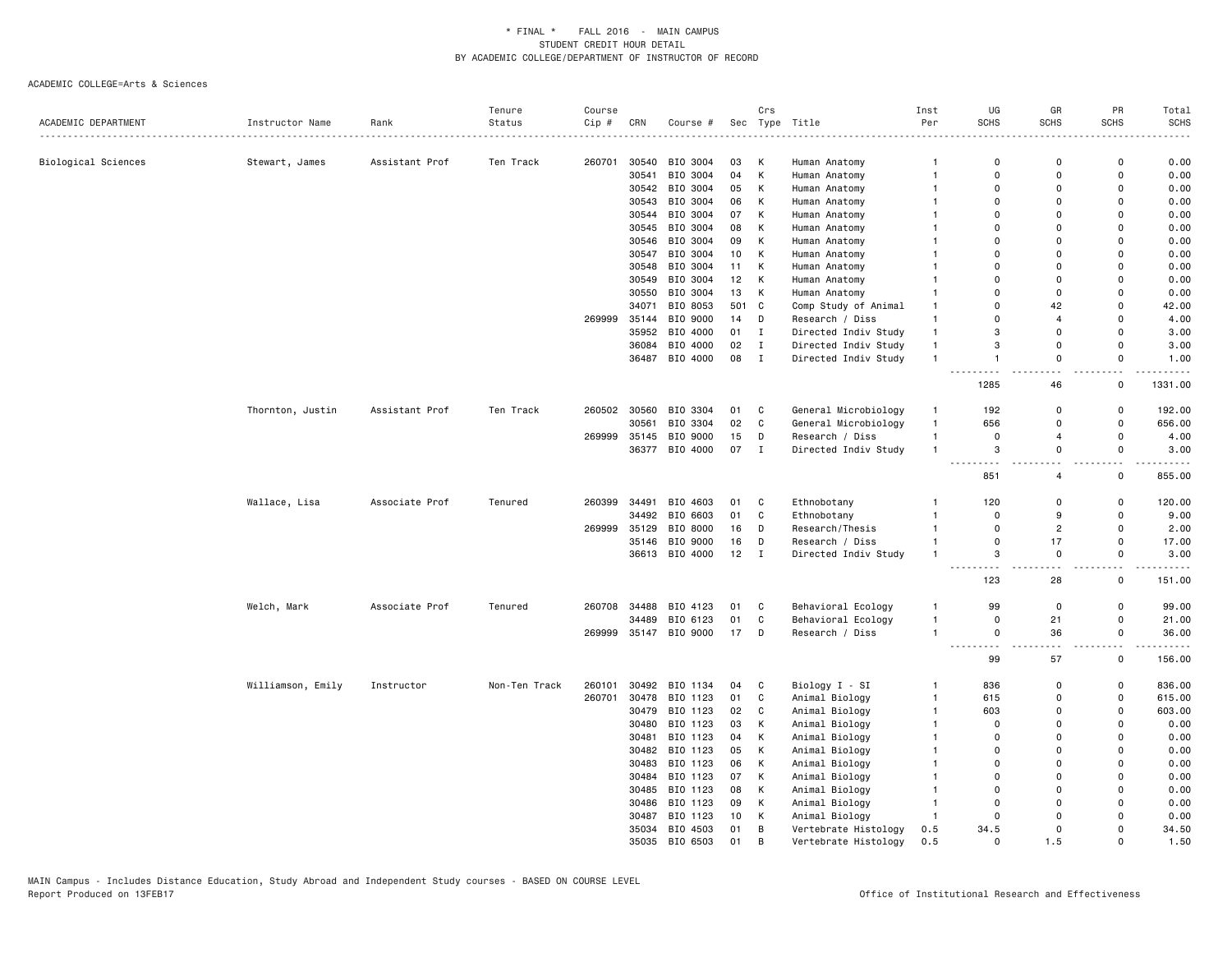| ACADEMIC DEPARTMENT                                          | Instructor Name | Rank | Tenure<br>Status | Course<br>Cip # | CRN | Course # | Crs | Sec Type Title | Inst<br>Per | UG<br><b>SCHS</b>                         | GR<br><b>SCHS</b>             | PR<br><b>SCHS</b>                | Total<br><b>SCHS</b><br>- - - - -    |
|--------------------------------------------------------------|-----------------|------|------------------|-----------------|-----|----------|-----|----------------|-------------|-------------------------------------------|-------------------------------|----------------------------------|--------------------------------------|
|                                                              |                 |      |                  |                 |     |          |     |                |             | 2088.5                                    | 1.5                           |                                  | 2090.00                              |
| =====================================<br>Biological Sciences |                 |      |                  |                 |     |          |     |                |             | $=$ = = = = = = = =<br>13695<br>========= | =========<br>665<br>========= | $=$ = = = = = = = =<br>========= | ==========<br>14360.00<br>========== |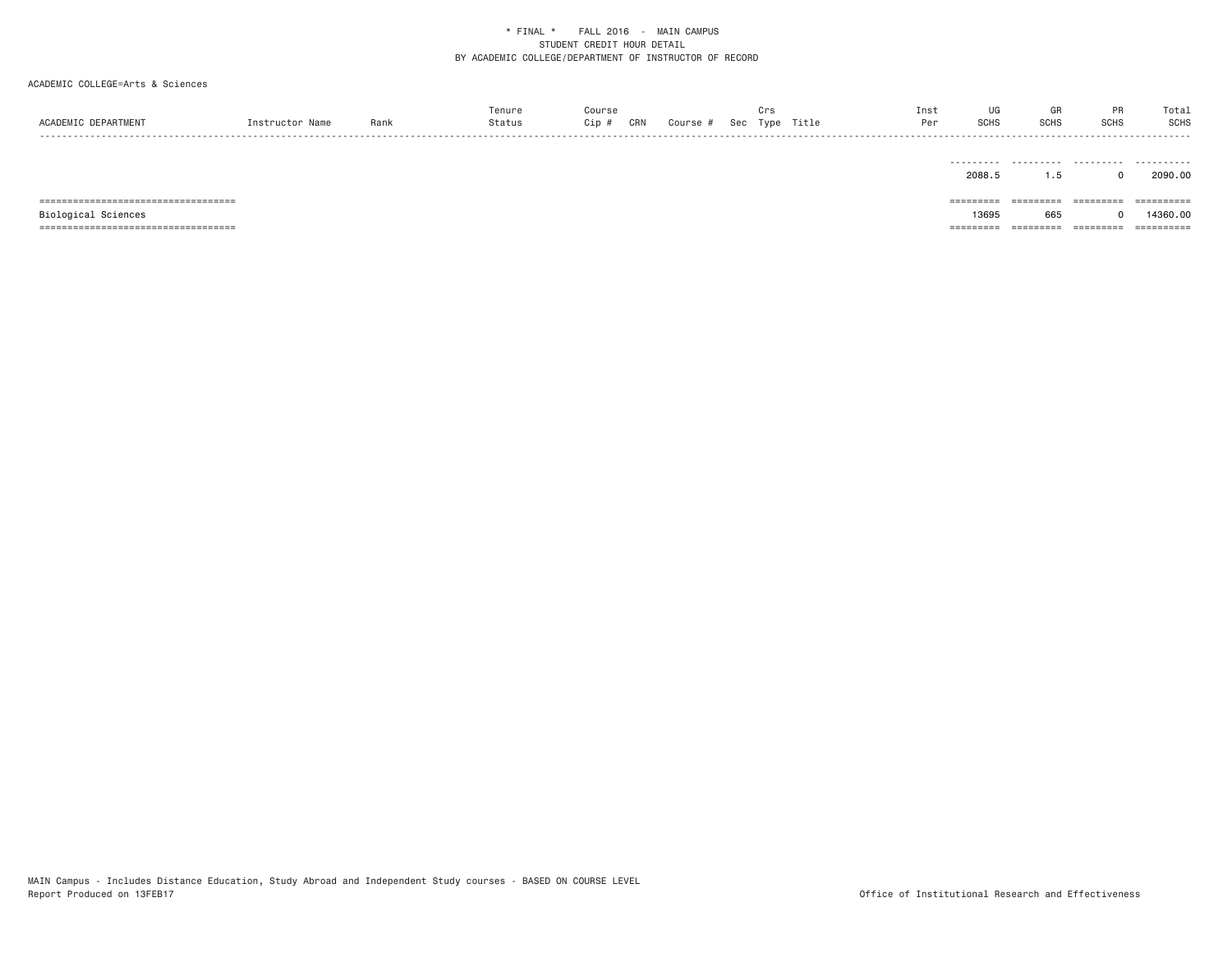|                     |                     |                | Tenure         | Course |       |                      |       | Crs          |                      | Inst           | UG                                | GR          | PR                            | Total       |
|---------------------|---------------------|----------------|----------------|--------|-------|----------------------|-------|--------------|----------------------|----------------|-----------------------------------|-------------|-------------------------------|-------------|
| ACADEMIC DEPARTMENT | Instructor Name     | Rank           | Status         | Cip #  | CRN   | Course #             |       |              | Sec Type Title       | Per            | <b>SCHS</b>                       | <b>SCHS</b> | <b>SCHS</b>                   | <b>SCHS</b> |
|                     |                     |                |                |        |       |                      |       |              |                      |                |                                   |             |                               |             |
| Chemistry           | Abeyratne Kuragama, | Lecturer       | Non-Ten Track  | 400504 |       | 30814 CH 4511        | 02    | - L          | Org Chem Lab I       | $\mathbf{1}$   | 21                                | $\mathbf 0$ | 0                             | 21.00       |
|                     |                     |                |                |        | 30815 | CH 4511              | 03    | L            | Org Chem Lab I       | $\mathbf{1}$   | 22                                | $\mathbf 0$ | $\mathsf 0$                   | 22.00       |
|                     |                     |                |                |        |       | 30817 CH 4511        | 05    | L.           | Org Chem Lab I       | $\overline{1}$ | 22                                | $\mathbf 0$ | $\mathbf 0$                   | 22.00       |
|                     |                     |                |                |        |       | 30818 CH 4511        | 06    | L.           | Org Chem Lab I       | $\mathbf{1}$   | 23                                | $\mathbf 0$ | $\mathbf 0$                   | 23.00       |
|                     |                     |                |                |        |       | 30819 CH 4511        | 07    | L,           | Org Chem Lab I       | $\mathbf{1}$   | 23                                | $\Omega$    | $\mathbf 0$                   | 23.00       |
|                     |                     |                |                |        | 30820 | CH 4511              | 08    | L.           | Org Chem Lab I       | $\mathbf{1}$   | 17                                | $\mathbf 0$ | 0                             | 17.00       |
|                     |                     |                |                |        | 30821 | CH 4511              | 09    | L.           | Org Chem Lab I       | $\mathbf{1}$   | 13                                | $\Omega$    | $\Omega$                      | 13.00       |
|                     |                     |                |                |        |       | 30822 CH 4511        | 10    | $\mathsf{L}$ | Org Chem Lab I       | $\mathbf{1}$   | 24                                | $\mathbf 0$ | $\mathsf 0$                   | 24.00       |
|                     |                     |                |                |        | 30823 | CH 4511              | 11    | L            | Org Chem Lab I       | $\mathbf{1}$   | 11                                | $\Omega$    | $\mathsf 0$                   | 11.00       |
|                     |                     |                |                |        |       | 30824 CH 4511        | 12    | L            | Org Chem Lab I       | $\mathbf{1}$   | 23                                | $\Omega$    | $\mathsf 0$                   | 23.00       |
|                     |                     |                |                |        | 30825 | CH 4511              | 13    | L            | Org Chem Lab I       | $\mathbf{1}$   | 23                                | $\Omega$    | $\mathbf 0$                   | 23.00       |
|                     |                     |                |                |        | 30827 | CH 4513              | 02    | C            | Organic Chemistry I  | $\overline{1}$ | 285                               | $\Omega$    | $\mathbf 0$                   | 285.00      |
|                     |                     |                |                |        | 30830 | CH 4521              | 01    | L.           | Org Chem Lab II      | $\overline{1}$ | 24                                | $\Omega$    | $\Omega$                      | 24.00       |
|                     |                     |                |                |        | 30831 | CH 4521              | 02    | L.           | Org Chem Lab II      | $\overline{1}$ | 24                                | $\Omega$    | $\mathbf 0$                   | 24.00       |
|                     |                     |                |                |        |       | 30832 CH 4521        | 03    | L            | Org Chem Lab II      | $\overline{1}$ | 15                                | $\Omega$    | $\mathbf 0$                   | 15.00       |
|                     |                     |                |                |        | 34991 | CH 4511              | 01    | L            | Org Chem Lab I       | $\mathbf{1}$   | 15                                | $\Omega$    | $\mathbf 0$                   | 15.00       |
|                     |                     |                |                |        |       | 34992 CH 4511        | 14    | $\mathsf{L}$ | Org Chem Lab I       | $\mathbf{1}$   | 22                                | $\mathbf 0$ | 0                             | 22.00       |
|                     |                     |                |                |        |       | 34994 CH 4511        | 16    | L            | Org Chem Lab I       | $\overline{1}$ | 16                                | $\Omega$    | $\mathbf 0$                   | 16.00       |
|                     |                     |                |                |        |       | 34995 CH 4511        | 18    | L            | Org Chem Lab I       | $\mathbf{1}$   | 19                                | $\mathbf 0$ | 0                             | 19.00       |
|                     |                     |                |                |        |       |                      |       |              |                      |                |                                   |             | i.                            |             |
|                     |                     |                |                |        |       |                      |       |              |                      |                | 642                               | $\mathbf 0$ | 0                             | 642.00      |
|                     | Cui, Xin            | Assistant Prof | Ten Track      |        |       | 400504 34997 CH 4523 | 02 C  |              | Organic Chemistry II | $\mathbf{1}$   | 138<br>.                          | $\mathbf 0$ | 0                             | 138.00      |
|                     |                     |                |                |        |       |                      |       |              |                      |                | 138                               | . .<br>0    | $\mathsf 0$                   | 138.00      |
|                     | Dornshuld, Eric     | Non-Faculty    | Not Applicable | 400501 | 34960 | CH 1213              | 30    | C            | Chemistry I          | 0.9            | 97.2                              | $\Omega$    | $\mathsf 0$                   | 97.20       |
|                     |                     |                |                |        | 34961 | CH 1213              | 31    | $\mathbf{C}$ | Chemistry I          | 0.9            | 97.2                              | $\mathbf 0$ | $\mathsf{o}$                  | 97.20       |
|                     |                     |                |                |        |       | 34962 CH 1213        | 32    | $\mathbf{C}$ | Chemistry I          | 0.9            | 102.6                             | $\Omega$    | $\mathbf 0$                   | 102.60      |
|                     |                     |                |                |        | 34963 | CH 1213              | 33    | C            | Chemistry I          | 0.9            | 94.5                              | $\Omega$    | $\mathbf 0$                   | 94.50       |
|                     |                     |                |                |        | 34965 | CH 1213              | 34    | C            | Chemistry I          | 0.9            | 99.9                              | $\Omega$    | $\mathbf 0$                   | 99.90       |
|                     |                     |                |                |        |       | 34967 CH 1213        | 35    | C            | Chemistry I          | 0.9            | 91.8                              | $\Omega$    | $\mathbf 0$                   | 91.80       |
|                     |                     |                |                |        | 34969 | CH 1213              | 36    | $\mathtt{C}$ | Chemistry I          | 0.9            | 97.2                              | $\Omega$    | $\mathbf 0$                   | 97.20       |
|                     |                     |                |                |        |       | 34977 CH 1213        | 37    | $\mathbf c$  | Chemistry I          | 0.9            | 94.5                              | $\Omega$    | $\mathbf 0$                   | 94.50       |
|                     |                     |                |                |        |       | 34978 CH 1213        | 38    | $\mathbf c$  | Chemistry I          | 0.9            | 70.2                              | $\mathbf 0$ | $\mathsf 0$                   | 70.20       |
|                     |                     |                |                |        |       | 34979 CH 1213        | 39    | C            | Chemistry I          | 0.9            | 83.7                              | $\Omega$    | $\mathbf 0$                   | 83.70       |
|                     |                     |                |                |        |       |                      |       |              |                      |                | $\overline{\phantom{a}}$<br>----- | и.          | $\sim$ $\sim$                 | .           |
|                     |                     |                |                |        |       |                      |       |              |                      |                | 928.8                             | $\mathbf 0$ | 0                             | 928.80      |
|                     | Emerson, Joseph     | Associate Prof | Tenured        | 400501 | 35782 | CH 4000              | 06    | $\mathbf{I}$ | Directed Indiv Study | $\overline{1}$ | 3                                 | $\mathbf 0$ | 0                             | 3.00        |
|                     |                     |                |                |        | 35993 | CH 9000              | 01    | D            | Research / Diss      | $\mathbf{1}$   | $\mathbf 0$                       | 62          | 0                             | 62.00       |
|                     |                     |                |                |        |       | 36024 CH 4000        | 10    | $\mathbf{I}$ | Directed Indiv Study | $\mathbf{1}$   | $\overline{c}$                    | 0           | $\mathsf 0$                   | 2.00        |
|                     |                     |                |                |        |       | 36454 CH 4000        | 15    | $\mathbf{I}$ | Directed Indiv Study | $\mathbf{1}$   | $\overline{2}$                    | $\mathbf 0$ | $\mathbf 0$                   | 2.00        |
|                     |                     |                |                |        | 36560 | CH 4000              | 17    | $\mathbf{I}$ | Directed Indiv Study | $\mathbf{1}$   | $\overline{1}$                    | $\mathbf 0$ | $\mathsf 0$                   | 1.00        |
|                     |                     |                |                |        | 36886 | CH 4000              | 34    | $\mathbf{I}$ | Directed Indiv Study | $\mathbf{1}$   | 3                                 | $\mathbf 0$ | $\mathsf 0$                   | 3.00        |
|                     |                     |                |                | 400504 | 30798 | CH 1234              | 01    | C            | Integrated Chemistry | $\overline{1}$ | 112                               | $\Omega$    | $\mathbf 0$                   | 112.00      |
|                     |                     |                |                |        | 30799 | CH 1234              | 02    | K            | Integrated Chemistry | $\overline{1}$ | $\mathbf 0$                       | $\Omega$    | $\mathbf 0$                   | 0.00        |
|                     |                     |                |                |        | 30800 | CH 1234              | 03    | К            | Integrated Chemistry | $\mathbf{1}$   | $\Omega$                          | $\Omega$    | $\mathbf 0$                   | 0.00        |
|                     |                     |                |                |        | 30801 | CH 1234              | 04    | K            | Integrated Chemistry | $\overline{1}$ | $\mathbf 0$                       | $\Omega$    | $\mathsf 0$                   | 0.00        |
|                     |                     |                |                |        |       | 30802 CH 1234        | H01 C |              | Integrated Chemistry | $\overline{1}$ | 48                                | $\Omega$    | $\mathbf 0$                   | 48.00       |
|                     |                     |                |                |        |       |                      |       |              |                      |                | 171                               | . .<br>62   | $\overline{\phantom{a}}$<br>0 | 233.00      |
|                     | Fitzkee, Nicholas   | Assistant Prof | Ten Track      |        |       | 260202 35783 CH 8613 | 01 C  |              | Methods in Biophys C | $\overline{1}$ | $\mathbf 0$                       | 27          | $\mathsf 0$                   | 27.00       |
|                     |                     |                |                |        |       |                      |       |              |                      |                |                                   |             |                               |             |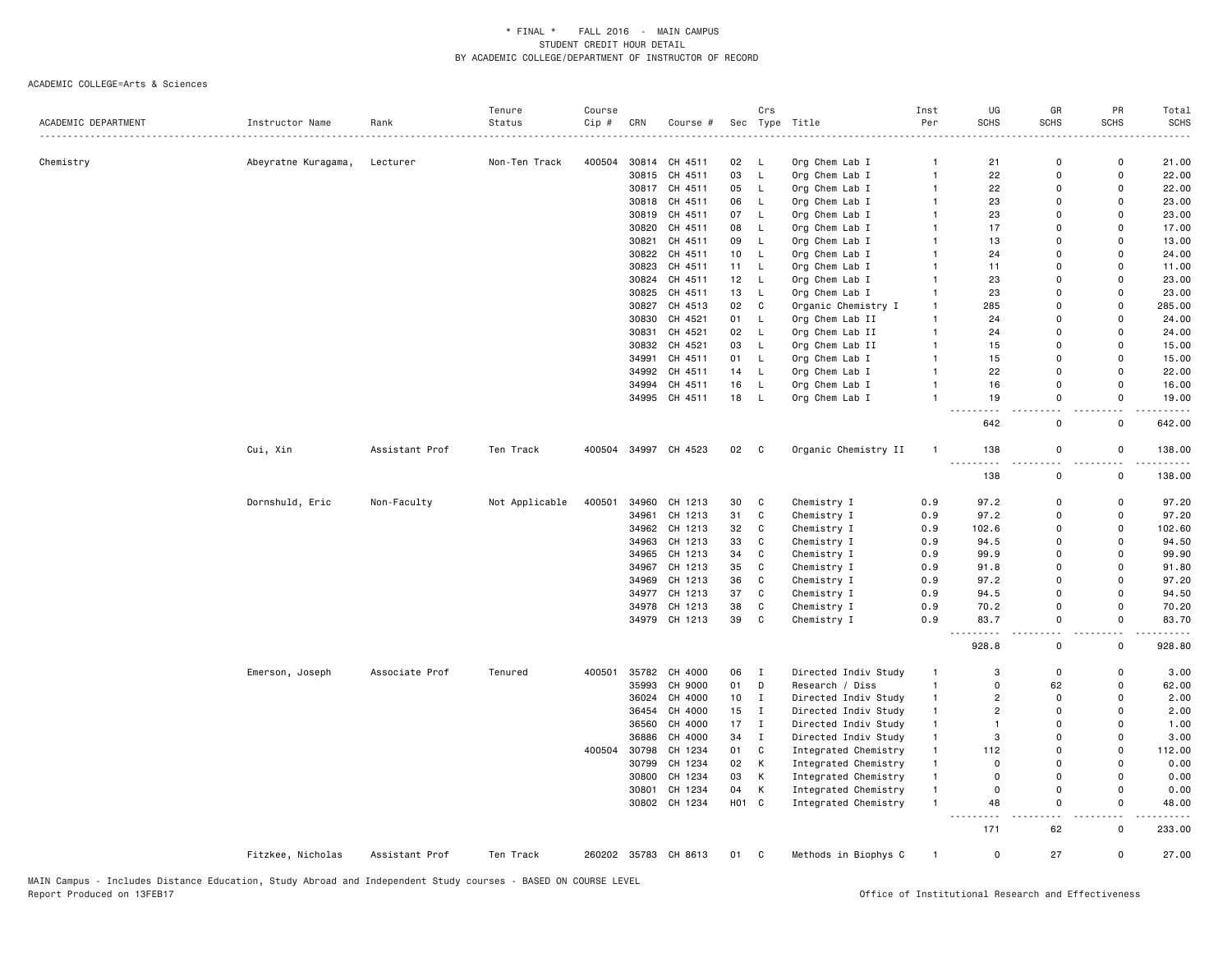|                     |                   |                | Tenure    | Course |       |                                |                 | Crs          |                      | Inst                           | UG                   | GR             | PR                           | Total                                                                                                                                                           |
|---------------------|-------------------|----------------|-----------|--------|-------|--------------------------------|-----------------|--------------|----------------------|--------------------------------|----------------------|----------------|------------------------------|-----------------------------------------------------------------------------------------------------------------------------------------------------------------|
| ACADEMIC DEPARTMENT | Instructor Name   | Rank           | Status    | Cip#   | CRN   | Course #                       |                 |              | Sec Type Title       | Per                            | <b>SCHS</b>          | <b>SCHS</b>    | <b>SCHS</b>                  | <b>SCHS</b>                                                                                                                                                     |
|                     |                   |                |           |        |       |                                |                 |              |                      |                                |                      |                |                              |                                                                                                                                                                 |
| Chemistry           | Fitzkee, Nicholas | Assistant Prof | Ten Track | 400501 | 30847 | CH 4603                        | 13              | L.           | Undergraduate Resear | $\overline{1}$                 | 3                    | $\Omega$       | $\Omega$                     | 3.00                                                                                                                                                            |
|                     |                   |                |           |        | 35165 | CH 4000                        | 01              | $\mathbf{I}$ | Directed Indiv Study | $\mathbf{1}$                   | 3                    | 0              | $\Omega$                     | 3.00                                                                                                                                                            |
|                     |                   |                |           |        |       | 35994 CH 9000                  | 02              | D            | Research / Diss      | $\mathbf{1}$                   | $\mathbf 0$          | 58             | $\Omega$                     | 58.00                                                                                                                                                           |
|                     |                   |                |           |        | 36663 | CH 4000                        | 19              | $\mathbf{I}$ | Directed Indiv Study | $\mathbf{1}$                   | $\mathbf{1}$         | $\mathbf 0$    | $\mathsf{o}$                 | 1.00                                                                                                                                                            |
|                     |                   |                |           |        |       | 36817 CH 4000                  | 32              | $\mathbf{I}$ | Directed Indiv Study | $\mathbf{1}$                   | $\overline{c}$       | $\mathbf 0$    | $\mathsf{o}$                 | 2.00                                                                                                                                                            |
|                     |                   |                |           |        |       |                                |                 |              |                      |                                | 9                    | 85             | 0                            | 94.00                                                                                                                                                           |
|                     | Foster, Stephen   | Associate Prof | Tenured   | 400501 |       | 30795 CH 1223                  | 01              | C            | Chemistry II-SI      | $\mathbf{1}$                   | 492                  | 0              | 0                            | 492.00                                                                                                                                                          |
|                     |                   |                |           |        |       | 30796 CH 1223                  | 02              | $\mathbf c$  | Chemistry II-SI      | $\overline{1}$                 | 489                  | $\mathbf 0$    | $\mathbf 0$                  | 489.00                                                                                                                                                          |
|                     |                   |                |           |        | 35995 | CH 9000                        | 03              | D            | Research / Diss      | $\mathbf{1}$                   | 0                    | 99             | $\mathbf 0$                  | 99.00                                                                                                                                                           |
|                     |                   |                |           |        | 36010 | CH 8000                        | 03              | D            | Research / Thesis    | $\mathbf{1}$                   | $\mathbf 0$          | 9              | $\Omega$                     | 9.00                                                                                                                                                            |
|                     |                   |                |           | 400506 | 30809 | CH 4411                        | 01              | L            | Physical Chem Lab I  | 0.4                            | 2.4                  | $\Omega$       | $\Omega$                     | 2.40                                                                                                                                                            |
|                     |                   |                |           |        |       | 30810 CH 4411                  | 02              | L            | Physical Chem Lab I  | 0.4                            | 3.6                  | $\mathbf 0$    | $\Omega$                     | 3.60                                                                                                                                                            |
|                     |                   |                |           |        |       |                                |                 |              |                      |                                | ---<br>.<br>987      | $  -$<br>108   | $\sim$ $\sim$<br>$\mathsf 0$ | $\frac{1}{2} \left( \frac{1}{2} \right) \left( \frac{1}{2} \right) \left( \frac{1}{2} \right) \left( \frac{1}{2} \right) \left( \frac{1}{2} \right)$<br>1095.00 |
|                     |                   |                |           |        | 35996 |                                |                 |              |                      | $\mathbf{1}$                   | $\mathbf 0$          |                | $\mathbf 0$                  |                                                                                                                                                                 |
|                     | Gwaltney, Steven  | Professor      | Tenured   | 400501 |       | CH 9000                        | 04              | D            | Research / Diss      | $\mathbf{1}$                   | $\mathbf 0$          | 10             | $\mathbf 0$                  | 10.00                                                                                                                                                           |
|                     |                   |                |           |        | 36011 | CH 8000                        | 04              | D            | Research / Thesis    | $\overline{1}$                 |                      | 28<br>$\Omega$ | $\Omega$                     | 28.00                                                                                                                                                           |
|                     |                   |                |           |        |       | 400506 30812 CH 4413           | 02              | $\mathbf C$  | Thermo and Kinetics  |                                | 264<br>- - -         |                | $\sim$ $\sim$                | 264.00<br>.                                                                                                                                                     |
|                     |                   |                |           |        |       |                                |                 |              |                      |                                | 264                  | 38             | $\mathsf{o}$                 | 302.00                                                                                                                                                          |
|                     | Hollis, Thedford  | Associate Prof | Tenured   | 400501 |       | 36542 CH 4000                  | 16 I            |              | Directed Indiv Study | $\mathbf{1}$                   | $\overline{c}$       | $\Omega$       | $\mathsf 0$                  | 2.00                                                                                                                                                            |
|                     |                   |                |           | 400504 |       | 30828 CH 4513                  | 03              | $\mathbb{C}$ | Organic Chemistry I  | $\mathbf{1}$                   | 276                  | $\mathbf 0$    | $\Omega$                     | 276.00                                                                                                                                                          |
|                     |                   |                |           |        |       | 30829 CH 4513                  | 04              | C            | Organic Chemistry I  | $\mathbf{1}$                   | 285                  | 0              | $\mathsf 0$                  | 285.00                                                                                                                                                          |
|                     |                   |                |           |        |       |                                |                 |              |                      |                                | $\sim$ $\sim$<br>563 | $\mathsf 0$    | $\mathsf 0$                  | 563.00                                                                                                                                                          |
|                     | Lewis, Edwin      | Professor      | Tenured   | 240101 | 32544 | HON 4093                       | H02 E           |              | Honors Thesis        | $\mathbf{1}$                   | 3                    | $\Omega$       | $\mathbf 0$                  | 3.00                                                                                                                                                            |
|                     |                   |                |           | 400501 | 30841 | CH 4603                        | 07              | L.           | Undergraduate Resear | $\mathbf{1}$                   | 6                    | $\Omega$       | $\mathbf 0$                  | 6.00                                                                                                                                                            |
|                     |                   |                |           |        |       | 35998 CH 9000                  | 06              | D            | Research / Diss      | $\mathbf{1}$                   | $\Omega$             | 21             | $\Omega$                     | 21.00                                                                                                                                                           |
|                     |                   |                |           |        |       | 36673 CH 4000                  | 20              | $\mathbf{I}$ | Directed Indiv Study | $\mathbf{1}$                   | $\overline{c}$       | $\Omega$       | $\Omega$                     | 2.00                                                                                                                                                            |
|                     |                   |                |           |        |       | 36748 CH 4000                  | 28              | $\mathbf I$  | Directed Indiv Study | $\mathbf{1}$                   | $\overline{2}$       | $\Omega$       | $\mathsf{o}$                 | 2.00                                                                                                                                                            |
|                     |                   |                |           |        | 36776 | CH 4000                        | 29              | $\mathbf{I}$ | Directed Indiv Study | $\mathbf{1}$                   | $\overline{c}$       | $\Omega$       | 0                            | 2.00                                                                                                                                                            |
|                     |                   |                |           | 400599 |       | 35444 CH 4990                  | 01              | $\mathtt{C}$ | Special Topic In CH  | $\mathbf{1}$                   | 51                   | 0              | $\mathbf 0$                  | 51.00                                                                                                                                                           |
|                     |                   |                |           |        |       |                                |                 |              |                      |                                | 66                   | 21             | 0                            | 87.00                                                                                                                                                           |
|                     | Mlsna, Debra      | Assistant Prof | Ten Track | 400501 |       | 30776 CH 1213                  | 01              | C            | Chemistry I          | 0.1                            | 10.8                 | $\mathbf 0$    | 0                            | 10.80                                                                                                                                                           |
|                     |                   |                |           |        |       | 30777 CH 1213                  | 02              | $\mathbf c$  | Chemistry I          | 0.1                            | 11.4                 | $\Omega$       | $\mathsf{o}$                 | 11.40                                                                                                                                                           |
|                     |                   |                |           |        |       | 30778 CH 1213                  | 03              | C            | Chemistry I          | 0.1                            | 11.1                 | $\Omega$       | 0                            | 11.10                                                                                                                                                           |
|                     |                   |                |           |        |       | 30779 CH 1213                  | 04              | C            | Chemistry I          | 0.1                            | 9.6                  | $\Omega$       | $\mathbf 0$                  | 9.60                                                                                                                                                            |
|                     |                   |                |           |        |       | 30780 CH 1213                  | 05              | C            | Chemistry I          | 0.1                            | 10.5                 | $\Omega$       | $\mathbf 0$                  | 10.50                                                                                                                                                           |
|                     |                   |                |           |        | 30781 | CH 1213                        | 06              | ${\bf C}$    | Chemistry I          | 0.1                            | 10.8                 | $\Omega$       | $\mathsf{o}$                 | 10.80                                                                                                                                                           |
|                     |                   |                |           |        |       | 30782 CH 1213                  | 07              | C            | Chemistry I          | 0.1                            | 10.5                 | $\Omega$       | 0                            | 10.50                                                                                                                                                           |
|                     |                   |                |           |        |       | 34920 CH 1213                  | 08              | C            | Chemistry I          | 0.1                            | 11.7                 | $\Omega$       | 0                            | 11.70                                                                                                                                                           |
|                     |                   |                |           |        |       | CH 1213                        | 09              | C            |                      | 0.1                            |                      | $\Omega$       | $\mathbf 0$                  |                                                                                                                                                                 |
|                     |                   |                |           |        | 34921 | 34922 CH 1213                  | 10 <sub>1</sub> | C            | Chemistry I          | 0.1                            | 10.8<br>11.4         | $\Omega$       | 0                            | 10.80<br>11.40                                                                                                                                                  |
|                     |                   |                |           |        |       |                                |                 |              | Chemistry I          |                                |                      | $\Omega$       | $\mathsf 0$                  |                                                                                                                                                                 |
|                     |                   |                |           |        |       | 34924 CH 1213                  | 11              | C            | Chemistry I          | $\overline{1}$                 | 117                  | $\Omega$       | $\mathsf{o}$                 | 117.00                                                                                                                                                          |
|                     |                   |                |           |        |       | 34926 CH 1213<br>34929 CH 1213 | 12<br>13        | C<br>C       | Chemistry I          | $\overline{1}$<br>$\mathbf{1}$ | 108                  | $\Omega$       | $\mathbf 0$                  | 108.00<br>117.00                                                                                                                                                |
|                     |                   |                |           |        |       | 34932 CH 1213                  | 14              | $\mathtt{C}$ | Chemistry I          | $\mathbf{1}$                   | 117<br>108           | $\mathbf{0}$   | $\mathsf{o}$                 | 108.00                                                                                                                                                          |
|                     |                   |                |           |        |       | 34934 CH 1213                  | 15              | $\mathbf{C}$ | Chemistry I          | $\overline{1}$                 | 111                  | $\Omega$       | $\Omega$                     | 111.00                                                                                                                                                          |
|                     |                   |                |           |        |       |                                |                 |              | Chemistry I          |                                |                      |                |                              |                                                                                                                                                                 |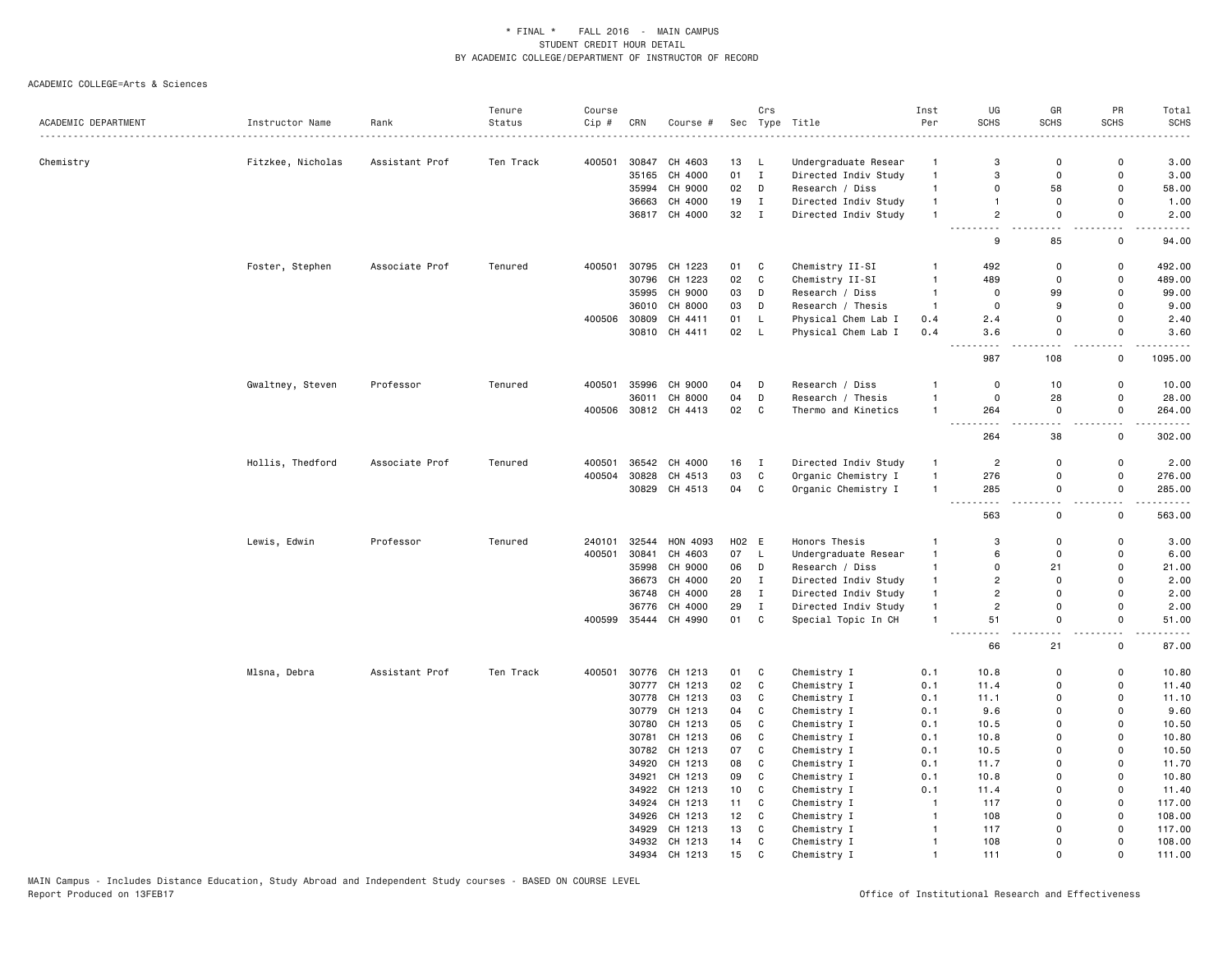|                     |                               |                | Tenure        | Course |       |                      |                 | Crs          |                      | Inst           | UG             | GR          | PR           | Total       |
|---------------------|-------------------------------|----------------|---------------|--------|-------|----------------------|-----------------|--------------|----------------------|----------------|----------------|-------------|--------------|-------------|
| ACADEMIC DEPARTMENT | Instructor Name               | Rank           | Status        | Cip #  | CRN   | Course #             |                 |              | Sec Type Title       | Per            | <b>SCHS</b>    | <b>SCHS</b> | <b>SCHS</b>  | <b>SCHS</b> |
|                     |                               |                |               |        |       |                      |                 |              |                      |                |                |             |              |             |
| Chemistry           | Mlsna, Debra                  | Assistant Prof | Ten Track     | 400501 | 34936 | CH 1213              | 16              | C            | Chemistry I          | $\mathbf{1}$   | 108            | $\mathbf 0$ | 0            | 108.00      |
|                     |                               |                |               |        | 34938 | CH 1213              | 17              | $\mathtt{C}$ | Chemistry I          | $\mathbf{1}$   | 111            | $\Omega$    | $\mathsf 0$  | 111.00      |
|                     |                               |                |               |        |       | 34939 CH 1213        | 18              | C            | Chemistry I          | $\overline{1}$ | 111            | $\Omega$    | $\mathsf 0$  | 111.00      |
|                     |                               |                |               |        | 34940 | CH 1213              | 19              | C            | Chemistry I          | $\overline{1}$ | 117            | $\mathbf 0$ | 0            | 117.00      |
|                     |                               |                |               |        | 34941 | CH 1213              | 20              | C            | Chemistry I          | 1              | 117            | $\mathbf 0$ | 0            | 117.00      |
|                     |                               |                |               |        |       | 34943 CH 1213        | 21              | $\mathbf c$  | Chemistry I          | $\mathbf{1}$   | 102            | $\mathbf 0$ | $\mathsf 0$  | 102.00      |
|                     |                               |                |               |        |       | 34944 CH 1213        | 22              | $\mathbf c$  |                      | $\mathbf{1}$   | 108            | $\Omega$    | $\mathbf 0$  | 108.00      |
|                     |                               |                |               |        |       |                      |                 |              | Chemistry I          |                |                |             |              |             |
|                     |                               |                |               |        |       | 34946 CH 1213        | 23              | C            | Chemistry I          | $\overline{1}$ | 114            | $\mathbf 0$ | 0            | 114.00      |
|                     |                               |                |               |        |       | 34947 CH 1213        | 24              | $\mathtt{C}$ | Chemistry I          | $\overline{1}$ | 114            | $\Omega$    | $\mathsf{o}$ | 114.00      |
|                     |                               |                |               |        |       | 34949 CH 1213        | 25              | $\mathbf c$  | Chemistry I          | 0.1            | 10.2           | $\Omega$    | $\mathbf 0$  | 10.20       |
|                     |                               |                |               |        | 34952 | CH 1213              | 26              | C            | Chemistry I          | 0.1            | 11.4           | $\mathbf 0$ | 0            | 11.40       |
|                     |                               |                |               |        |       | 34954 CH 1213        | 27              | $\mathtt{C}$ | Chemistry I          | 0.1            | 11.1           | $\Omega$    | $\mathsf 0$  | 11.10       |
|                     |                               |                |               |        |       | 34956 CH 1213        | 28              | $\mathbf c$  | Chemistry I          | 0.1            | 9.9            | $\mathbf 0$ | $\mathbf 0$  | 9.90        |
|                     |                               |                |               |        |       | 34957 CH 1213        | 29              | C            | Chemistry I          | 0.1            | 10.2           | $\mathbf 0$ | $\mathbf 0$  | 10.20       |
|                     |                               |                |               |        | 34960 | CH 1213              | 30              | C            | Chemistry I          | 0.1            | 10.8           | $\Omega$    | $\Omega$     | 10.80       |
|                     |                               |                |               |        | 34961 | CH 1213              | 31              | ${\bf C}$    | Chemistry I          | 0.1            | 10.8           | $\Omega$    | $\mathbf 0$  | 10.80       |
|                     |                               |                |               |        |       | 34962 CH 1213        | 32              | C            | Chemistry I          | 0.1            | 11.4           | $\Omega$    | $\mathbf 0$  | 11.40       |
|                     |                               |                |               |        | 34963 | CH 1213              | 33              | C            | Chemistry I          | 0.1            | 10.5           | $\mathbf 0$ | 0            | 10.50       |
|                     |                               |                |               |        |       | 34965 CH 1213        | 34              | $\mathtt{C}$ | Chemistry I          | 0.1            | 11.1           | $\Omega$    | $\mathsf 0$  | 11.10       |
|                     |                               |                |               |        |       | 34967 CH 1213        | 35              | $\mathbf c$  | Chemistry I          | 0.1            | 10.2           | $\Omega$    | $\Omega$     | 10.20       |
|                     |                               |                |               |        | 34969 | CH 1213              | 36              | C            | Chemistry I          | 0.1            | 10.8           | $\Omega$    | $\mathbf 0$  | 10.80       |
|                     |                               |                |               |        |       | 34977 CH 1213        | 37              | C            | Chemistry I          | 0.1            | 10.5           | $\mathbf 0$ | $\mathbf 0$  | 10.50       |
|                     |                               |                |               |        |       | 34978 CH 1213        | 38              | $\mathbf c$  | Chemistry I          | 0.1            | 7.8            | $\mathbf 0$ | $\mathsf 0$  | 7.80        |
|                     |                               |                |               |        |       | 34979 CH 1213        | 39              | $\mathbf c$  | Chemistry I          | 0.1            | 9.3            | $\Omega$    | $\mathbf 0$  | 9.30        |
|                     |                               |                |               |        |       | 36000 CH 9000        | 08              | D            | Research / Diss      | $\overline{1}$ | $\mathbf 0$    | 11          | 0            | 11.00       |
|                     |                               |                |               |        |       | 36861 CH 4000        | 33              | $\mathbf{I}$ | Directed Indiv Study | $\overline{1}$ | 3              | $\mathbf 0$ | $\mathbf 0$  | 3.00        |
|                     |                               |                |               |        |       |                      |                 |              |                      |                |                |             |              |             |
|                     |                               |                |               |        |       |                      |                 |              |                      |                | 1830.6         | 11          | $\mathsf{o}$ | 1841.60     |
|                     | Mlsna, Todd                   | Associate Prof | Tenured       | 400501 |       | 30846 CH 4603        | 12 <sub>2</sub> | L            | Undergraduate Resear | $\mathbf{1}$   | 3              | $\mathbf 0$ | $\mathbf 0$  | 3.00        |
|                     |                               |                |               |        |       | 35646 CH 4000        | 05              | $\mathbf{I}$ | Directed Indiv Study | $\overline{1}$ | 3              | $\mathbf 0$ | $\mathbf 0$  | 3.00        |
|                     |                               |                |               |        | 36001 | CH 9000              | 09              | D            | Research / Diss      | $\mathbf{1}$   | $\mathbf 0$    | 79          | $\mathbf 0$  | 79.00       |
|                     |                               |                |               |        |       | 36016 CH 8000        | 09              | D            | Research / Thesis    | $\mathbf{1}$   | $\Omega$       | 9           | $\Omega$     | 9.00        |
|                     |                               |                |               |        |       | 36074 CH 4000        | 11              | $\mathbf{I}$ | Directed Indiv Study | $\mathbf{1}$   | 3              | $\Omega$    | $\Omega$     | 3.00        |
|                     |                               |                |               |        | 36106 | CH 4000              | 12              | $\mathbf{I}$ | Directed Indiv Study | $\mathbf{1}$   | $\mathbf{1}$   | $\mathbf 0$ | $\mathbf 0$  | 1.00        |
|                     |                               |                |               |        |       | 36677 CH 4000        | 21              | $\mathbf{I}$ | Directed Indiv Study | $\mathbf{1}$   | 1              | $\Omega$    | $\Omega$     | 1.00        |
|                     |                               |                |               |        | 36685 | CH 4000              | 23              | $\mathbf{I}$ | Directed Indiv Study | $\mathbf{1}$   | $\overline{2}$ | $\mathbf 0$ | $\mathbf 0$  | 2.00        |
|                     |                               |                |               |        | 36686 | CH 4000              | 24              | $\mathbf{I}$ | Directed Indiv Study | $\mathbf{1}$   | $\overline{2}$ | $\Omega$    | $\mathbf 0$  | 2.00        |
|                     |                               |                |               |        |       | 36717 CH 4000        | 25              | $\mathbf{I}$ |                      | $\mathbf{1}$   | $\mathbf{1}$   | $\Omega$    | $\mathbf 0$  | 1.00        |
|                     |                               |                |               |        |       | CH 4000              | 27              | $\mathbf{I}$ | Directed Indiv Study | $\mathbf{1}$   | $\mathbf{1}$   | $\mathbf 0$ | $\mathsf 0$  |             |
|                     |                               |                |               |        | 36744 |                      | 30              | $\mathbf{I}$ | Directed Indiv Study | $\overline{1}$ | $\overline{2}$ | $\Omega$    | $\mathbf 0$  | 1.00        |
|                     |                               |                |               |        | 36801 | CH 4000              |                 |              | Directed Indiv Study |                |                |             |              | 2.00        |
|                     |                               |                |               |        |       | 400502 34989 CH 2313 | 01              | C            | Analytical Chemistry | $\overline{1}$ | 96             | $\mathbf 0$ | 0            | 96.00       |
|                     |                               |                |               |        |       |                      |                 |              |                      |                | 115            | 88          | $\Omega$     | 203.00      |
|                     | Nareddy, Radhika Red Lecturer |                | Non-Ten Track | 400504 |       | 30826 CH 4513        | 01 C            |              | Organic Chemistry I  | $\mathbf{1}$   | 165<br>$- - -$ | $\mathbf 0$ | $\mathsf{o}$ | 165.00      |
|                     |                               |                |               |        |       |                      |                 |              |                      |                | 165            | $\mathbf 0$ | 0            | 165.00      |
|                     | Nettles, Charles              | Lecturer       | Non-Ten Track | 400501 |       | 30720 CH 1141        | 01              | C            | Prof Chem: Paths     | $\overline{1}$ | 31             | $\mathbf 0$ | $\mathsf{o}$ | 31.00       |
|                     |                               |                |               |        |       | 34949 CH 1213        | 25              | $\mathbf{C}$ | Chemistry I          | 0.9            | 91.8           | $\Omega$    | $\mathbf 0$  | 91.80       |
|                     |                               |                |               |        | 34952 | CH 1213              | 26              | C            | Chemistry I          | 0.9            | 102.6          | $\mathbf 0$ | $\mathsf 0$  | 102.60      |
|                     |                               |                |               |        |       | 34954 CH 1213        | 27              | $\mathtt{C}$ | Chemistry I          | 0.9            | 99.9           | $\mathbf 0$ | $\mathsf 0$  | 99.90       |
|                     |                               |                |               |        |       | 34956 CH 1213        | 28              | $\mathsf{C}$ |                      | 0.9            | 89.1           | $\Omega$    | $\mathbf 0$  | 89.10       |
|                     |                               |                |               |        |       |                      |                 |              | Chemistry I          |                |                |             |              |             |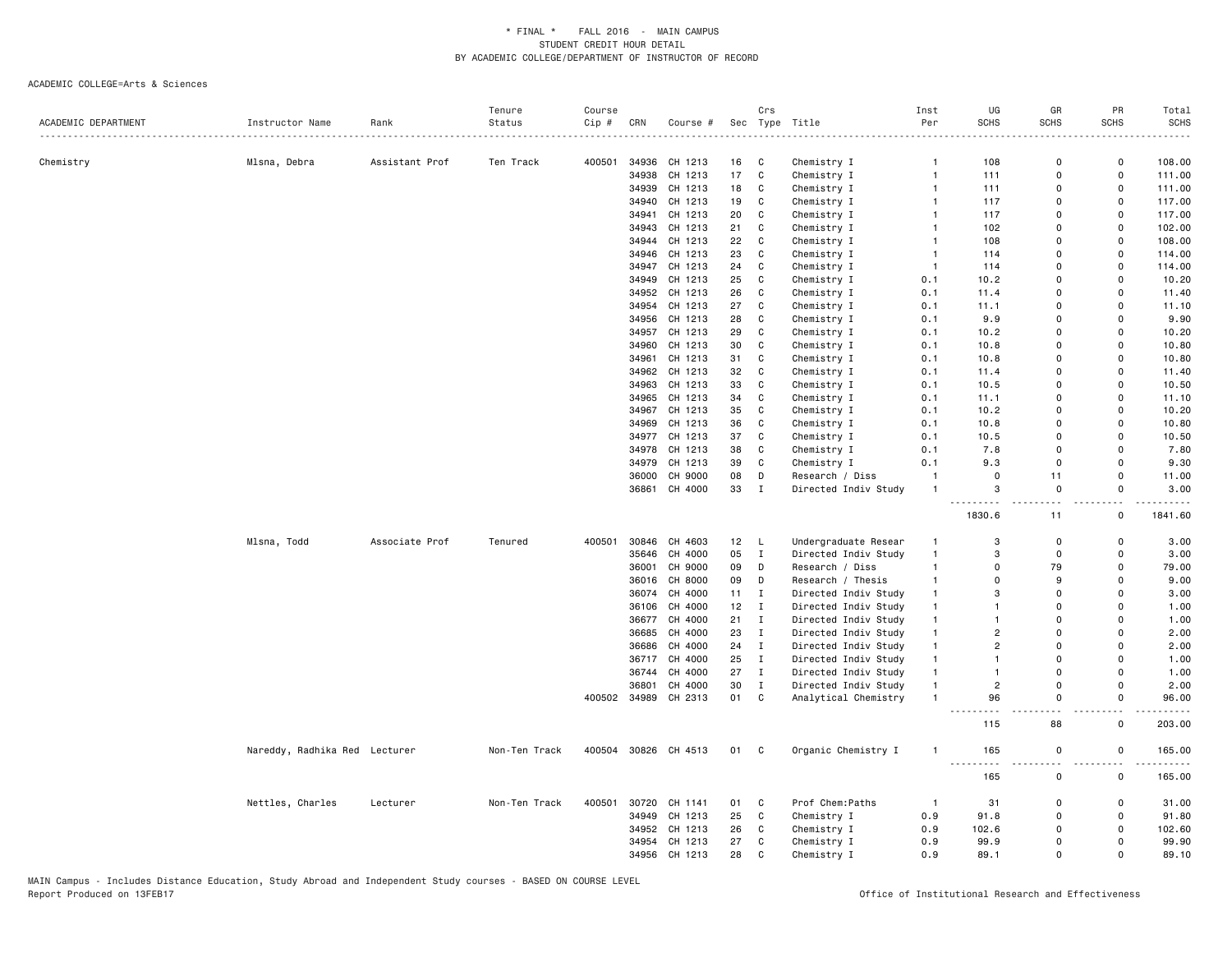|                     |                  |                      | Tenure        | Course |       |                          |          | Crs              |                                              | Inst                         | UG                                                                                                                                                                                           | GR            | PR                           | Total               |
|---------------------|------------------|----------------------|---------------|--------|-------|--------------------------|----------|------------------|----------------------------------------------|------------------------------|----------------------------------------------------------------------------------------------------------------------------------------------------------------------------------------------|---------------|------------------------------|---------------------|
| ACADEMIC DEPARTMENT | Instructor Name  | Rank<br>. <u>.</u> . | Status        | Cip #  | CRN   | Course #                 |          |                  | Sec Type Title<br>.                          | Per                          | <b>SCHS</b>                                                                                                                                                                                  | <b>SCHS</b>   | <b>SCHS</b>                  | <b>SCHS</b>         |
|                     |                  |                      |               |        |       |                          |          |                  |                                              |                              |                                                                                                                                                                                              |               |                              |                     |
| Chemistry           | Nettles, Charles | Lecturer             | Non-Ten Track | 400501 |       | 34957 CH 1213            | 29       | C                | Chemistry I                                  | 0.9                          | 91.8                                                                                                                                                                                         | 0             | 0                            | 91.80               |
|                     |                  |                      |               |        | 34999 | CH 1141                  | 02       | $\mathtt{C}$     | Prof Chem: Paths                             | -1                           | 27<br>$-$<br>$\frac{1}{2} \left( \frac{1}{2} \right) \left( \frac{1}{2} \right) \left( \frac{1}{2} \right) \left( \frac{1}{2} \right) \left( \frac{1}{2} \right) \left( \frac{1}{2} \right)$ | 0<br>.<br>.   | $\mathsf 0$<br>$\sim$ $\sim$ | 27.00<br>. <u>.</u> |
|                     |                  |                      |               |        |       |                          |          |                  |                                              |                              | 533.2                                                                                                                                                                                        | 0             | $\mathsf 0$                  | 533.20              |
|                     | Nettles, Whitnee | Lecturer             | Non-Ten Track | 400501 |       | 30737 CH 1211            | 17       | L                | Invst In Chemistry I                         | $\mathbf{1}$                 | 24                                                                                                                                                                                           | 0             | $\mathsf 0$                  | 24.00               |
|                     |                  |                      |               |        |       | 30738 CH 1211            | 18       | $\mathsf L$      | Invst In Chemistry I                         | $\mathbf{1}$                 | 24                                                                                                                                                                                           | $\Omega$      | $\Omega$                     | 24.00               |
|                     |                  |                      |               |        |       | 30739 CH 1211            | 19       | L                | Invst In Chemistry I                         | $\mathbf{1}$                 | 23                                                                                                                                                                                           | $\Omega$      | $\Omega$                     | 23.00               |
|                     |                  |                      |               |        |       | 30740 CH 1211            | 20       | L                | Invst In Chemistry I                         | $\mathbf{1}$                 | 23                                                                                                                                                                                           | 0             | 0                            | 23.00               |
|                     |                  |                      |               |        |       | 30741 CH 1211            | 21       | $\mathsf L$      | Invst In Chemistry I                         | $\mathbf{1}$                 | 24                                                                                                                                                                                           | $\Omega$      | $\Omega$                     | 24.00               |
|                     |                  |                      |               |        |       | 30742 CH 1211            | 22       | L                | Invst In Chemistry I                         | $\mathbf{1}$                 | 24                                                                                                                                                                                           | $\Omega$      | $\Omega$                     | 24.00               |
|                     |                  |                      |               |        |       | 30743 CH 1211            | 23       | L                | Invst In Chemistry I                         | $\mathbf{1}$                 | 21                                                                                                                                                                                           | 0             | 0                            | 21.00               |
|                     |                  |                      |               |        |       | 30744 CH 1211            | 24       | L                | Invst In Chemistry I                         | $\mathbf{1}$                 | 22                                                                                                                                                                                           | 0             | 0                            | 22.00               |
|                     |                  |                      |               |        |       | 30745 CH 1211            | 25       | L                | Invst In Chemistry I                         | $\mathbf{1}$                 | 20                                                                                                                                                                                           | $\Omega$      | $\Omega$                     | 20.00               |
|                     |                  |                      |               |        |       | 30746 CH 1211            | 26       | L                | Invst In Chemistry I                         | $\mathbf{1}$                 | 23                                                                                                                                                                                           | $\Omega$      | $\Omega$                     | 23.00               |
|                     |                  |                      |               |        |       | 30747 CH 1211            | 27       | L                | Invst In Chemistry I                         | $\mathbf{1}$                 | 23                                                                                                                                                                                           | 0             | 0                            | 23.00               |
|                     |                  |                      |               |        |       | 30748 CH 1211            | 28       | $\mathsf L$      | Invst In Chemistry I                         | $\mathbf{1}$                 | 24                                                                                                                                                                                           | $\Omega$      | $\Omega$                     | 24.00               |
|                     |                  |                      |               |        | 30749 | CH 1211                  | 29       | L                | Invst In Chemistry I                         | $\mathbf{1}$                 | 23                                                                                                                                                                                           | $\Omega$      | $\Omega$                     | 23.00               |
|                     |                  |                      |               |        |       | 30751 CH 1211            | 31       | L                | Invst In Chemistry I                         | $\mathbf{1}$                 | 20                                                                                                                                                                                           | $\Omega$      | 0                            | 20.00               |
|                     |                  |                      |               |        |       | 30752 CH 1211            | 32       | L                | Invst In Chemistry I                         | $\mathbf{1}$                 | 21                                                                                                                                                                                           | 0             | $\Omega$                     | 21.00               |
|                     |                  |                      |               |        |       | 30753 CH 1211            | 33       | L                | Invst In Chemistry I                         | $\mathbf{1}$                 | 24                                                                                                                                                                                           | $\Omega$      | $\Omega$                     | 24.00               |
|                     |                  |                      |               |        |       | 30754 CH 1211            | 34       | L                | Invst In Chemistry I                         | $\mathbf{1}$                 | 24                                                                                                                                                                                           | $\Omega$      | $\Omega$                     | 24.00               |
|                     |                  |                      |               |        |       | 30755 CH 1211            | 35       | L                | Invst In Chemistry I                         | $\mathbf{1}$                 | 20                                                                                                                                                                                           | 0             | 0                            | 20.00               |
|                     |                  |                      |               |        |       | 30756 CH 1211            | 36       | L                | Invst In Chemistry I                         | $\mathbf{1}$                 | 22                                                                                                                                                                                           | 0             | 0                            | 22.00               |
|                     |                  |                      |               |        |       | 30757 CH 1211            | 37       | L                | Invst In Chemistry I                         | $\mathbf{1}$                 | 24                                                                                                                                                                                           | $\Omega$      | $\Omega$                     | 24.00               |
|                     |                  |                      |               |        |       | 30758 CH 1211            | 38       | L                | Invst In Chemistry I                         | $\mathbf{1}$                 | 23                                                                                                                                                                                           | $\Omega$      | $\Omega$                     | 23.00               |
|                     |                  |                      |               |        |       | 30759 CH 1211            | 39       | L                | Invst In Chemistry I                         | $\mathbf{1}$                 | 21                                                                                                                                                                                           | 0             | $\Omega$                     | 21.00               |
|                     |                  |                      |               |        | 30760 | CH 1211                  | 40       | L                | Invst In Chemistry I                         | $\mathbf{1}$                 | 23                                                                                                                                                                                           | $\Omega$      | 0                            | 23.00               |
|                     |                  |                      |               |        |       | 30761 CH 1211            | 41       | $\mathsf L$      | Invst In Chemistry I                         | $\mathbf{1}$                 | 23                                                                                                                                                                                           | $\Omega$      | $\Omega$                     | 23.00               |
|                     |                  |                      |               |        |       | 30762 CH 1211            | 42       | L                | Invst In Chemistry I                         | $\mathbf{1}$                 | 24                                                                                                                                                                                           | 0             | $\Omega$                     | 24.00               |
|                     |                  |                      |               |        |       | 30763 CH 1211            | 43       | L                | Invst In Chemistry I                         | $\mathbf{1}$                 | 23                                                                                                                                                                                           | $\mathbf 0$   | 0                            | 23.00               |
|                     |                  |                      |               |        |       | 30764 CH 1211            | 44       | L                | Invst In Chemistry I                         | $\mathbf{1}$                 | 21                                                                                                                                                                                           | $\Omega$      | $\Omega$                     | 21.00               |
|                     |                  |                      |               |        |       | 30765 CH 1211            | 45       | L                | Invst In Chemistry I                         | $\mathbf{1}$                 | 22                                                                                                                                                                                           | $\Omega$      | $\Omega$                     | 22.00               |
|                     |                  |                      |               |        |       | 30766 CH 1211            | 46       | L                | Invst In Chemistry I                         | $\mathbf{1}$                 | 22                                                                                                                                                                                           | 0             | $\Omega$                     | 22.00               |
|                     |                  |                      |               |        | 30767 | CH 1211                  | 47       | $\mathsf L$      | Invst In Chemistry I                         | $\mathbf{1}$                 | 23                                                                                                                                                                                           | $\Omega$      | 0                            | 23.00               |
|                     |                  |                      |               |        |       | 30768 CH 1211            | 48       | $\mathsf L$      | Invst In Chemistry I                         | $\mathbf{1}$                 | 23                                                                                                                                                                                           | $\Omega$      | $\Omega$                     | 23.00               |
|                     |                  |                      |               |        |       | 30769 CH 1211            | 49       | L                | Invst In Chemistry I                         | $\mathbf{1}$                 | 24                                                                                                                                                                                           | 0             | $\Omega$                     | 24.00               |
|                     |                  |                      |               |        | 30770 | CH 1211                  | 50       | L                | Invst In Chemistry I                         | $\mathbf{1}$                 | 24                                                                                                                                                                                           | $\Omega$      | $\Omega$                     | 24.00               |
|                     |                  |                      |               |        |       | 30771 CH 1211            | 51       | L                | Invst In Chemistry I                         | $\mathbf{1}$                 | 23                                                                                                                                                                                           | $\Omega$      | $\Omega$                     | 23.00               |
|                     |                  |                      |               |        |       | 30772 CH 1211            | 52       | L                | Invst In Chemistry I                         | $\mathbf{1}$                 | 24                                                                                                                                                                                           | 0             | $\Omega$                     | 24.00               |
|                     |                  |                      |               |        | 30773 | CH 1211                  | 53       | L                | Invst In Chemistry I                         | $\mathbf{1}$                 | 21                                                                                                                                                                                           | $\Omega$      | $\Omega$                     | 21.00               |
|                     |                  |                      |               |        | 30774 | CH 1211                  | 54       | L                | Invst In Chemistry I                         | $\mathbf{1}$                 | 23                                                                                                                                                                                           | 0             | 0                            | 23.00               |
|                     |                  |                      |               |        | 30786 | CH 1221                  | 03       | $\mathsf L$      | Invst Chemistry II                           | $\mathbf{1}$                 | 18                                                                                                                                                                                           | $\Omega$      | $\Omega$                     | 18.00               |
|                     |                  |                      |               |        |       | 30787 CH 1221            | 04       | L                | Invst Chemistry II                           | $\mathbf{1}$                 | 17                                                                                                                                                                                           | $\Omega$      | $\Omega$                     | 17.00               |
|                     |                  |                      |               |        | 30789 | CH 1221                  | 06       | L                | Invst Chemistry II                           | $\mathbf{1}$                 | 20                                                                                                                                                                                           | 0             | 0                            | 20.00               |
|                     |                  |                      |               |        | 30790 | CH 1221                  | 08       | $\mathsf L$      | Invst Chemistry II                           | $\mathbf{1}$<br>$\mathbf{1}$ | 23                                                                                                                                                                                           | $\Omega$      | $\Omega$<br>$\Omega$         | 23.00<br>22.00      |
|                     |                  |                      |               |        | 30791 | CH 1221                  | 09       | L                | Invst Chemistry II                           |                              | 22                                                                                                                                                                                           | 0<br>$\Omega$ | $\Omega$                     |                     |
|                     |                  |                      |               |        |       | 30792 CH 1221<br>CH 1211 | 11       | L                | Invst Chemistry II                           | $\mathbf{1}$<br>$\mathbf{1}$ | 19                                                                                                                                                                                           | 0             | 0                            | 19.00<br>24.00      |
|                     |                  |                      |               |        | 34857 | 34858 CH 1211            | 01       | L<br>$\mathsf L$ | Invst In Chemistry I                         | $\mathbf{1}$                 | 24                                                                                                                                                                                           | $\Omega$      | $\Omega$                     | 22.00               |
|                     |                  |                      |               |        |       | 34859 CH 1211            | 02<br>03 | L                | Invst In Chemistry I<br>Invst In Chemistry I | $\mathbf{1}$                 | 22<br>24                                                                                                                                                                                     | $\Omega$      | $\Omega$                     | 24.00               |
|                     |                  |                      |               |        | 34860 | CH 1211                  | 04       | L                | Invst In Chemistry I                         | $\mathbf{1}$                 | 24                                                                                                                                                                                           | 0             | 0                            | 24.00               |
|                     |                  |                      |               |        |       | 34861 CH 1211            | 05       | $\mathsf L$      | Invst In Chemistry I                         | $\mathbf{1}$                 | 24                                                                                                                                                                                           | 0             | 0                            | 24.00               |
|                     |                  |                      |               |        |       | 34862 CH 1211            | 06       | $\mathsf{L}$     | Invst In Chemistry I                         |                              | 20                                                                                                                                                                                           | $\Omega$      | $\Omega$                     | 20.00               |
|                     |                  |                      |               |        |       |                          |          |                  |                                              |                              |                                                                                                                                                                                              |               |                              |                     |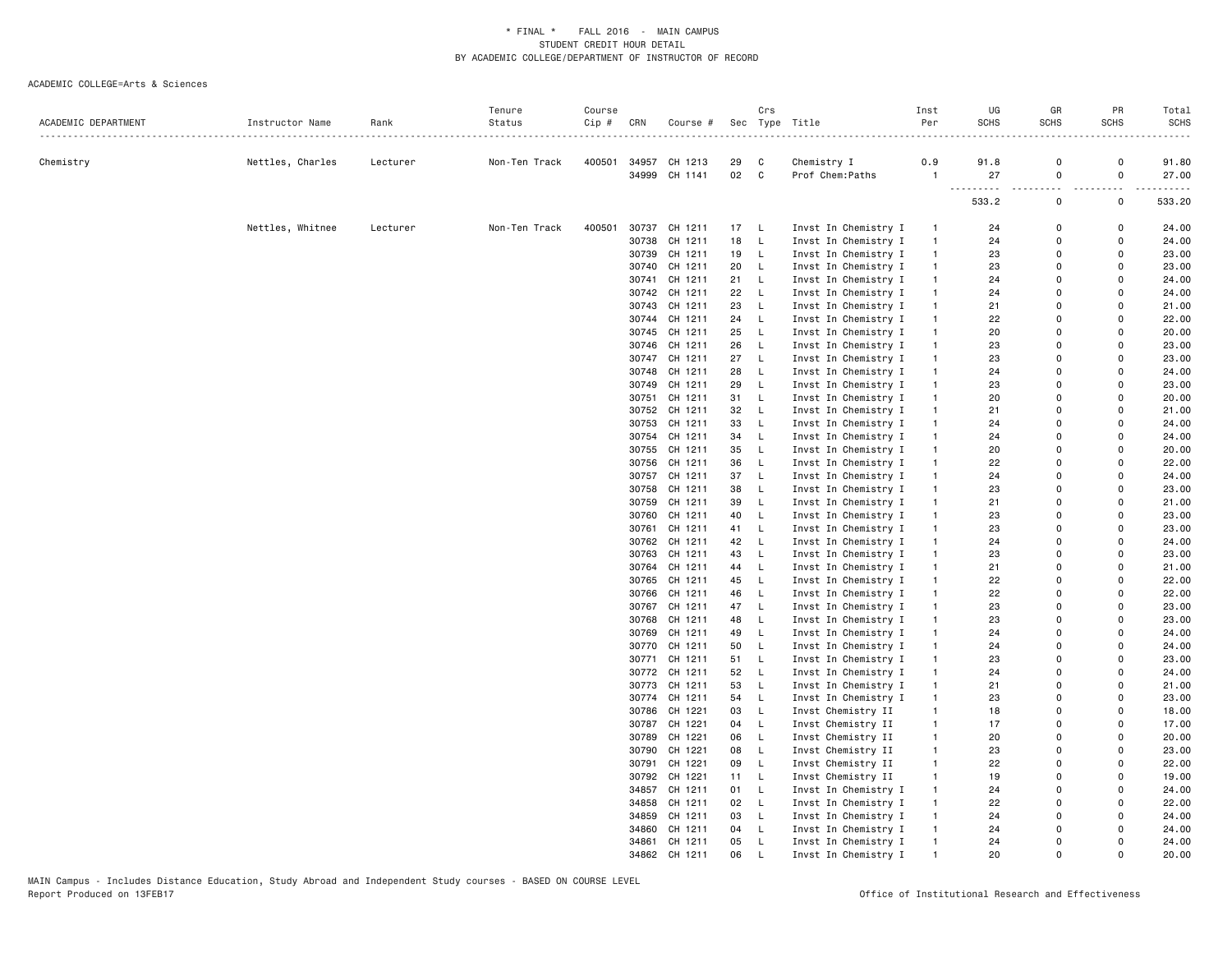|                     |                  |                | Tenure        | Course |       |               |       | Crs          |                      | Inst           | UG                                                                                | GR                        | PR                        | Total                                                                                                                             |
|---------------------|------------------|----------------|---------------|--------|-------|---------------|-------|--------------|----------------------|----------------|-----------------------------------------------------------------------------------|---------------------------|---------------------------|-----------------------------------------------------------------------------------------------------------------------------------|
| ACADEMIC DEPARTMENT | Instructor Name  | Rank           | Status        | Cip #  | CRN   | Course #      | Sec   |              | Type Title           | Per            | <b>SCHS</b>                                                                       | <b>SCHS</b>               | <b>SCHS</b>               | <b>SCHS</b>                                                                                                                       |
|                     |                  |                |               |        |       |               |       |              |                      |                |                                                                                   |                           |                           |                                                                                                                                   |
| Chemistry           | Nettles, Whitnee | Lecturer       | Non-Ten Track | 400501 | 34863 | CH 1211       | 07    | - L          | Invst In Chemistry I | $\overline{1}$ | 24                                                                                | $\Omega$                  | $\mathbf 0$               | 24.00                                                                                                                             |
|                     |                  |                |               |        | 34864 | CH 1211       | 08    | L            | Invst In Chemistry I | $\overline{1}$ | 23                                                                                | $\Omega$                  | $\mathsf 0$               | 23.00                                                                                                                             |
|                     |                  |                |               |        | 34865 | CH 1211       | 09    | L            | Invst In Chemistry I | $\mathbf{1}$   | 23                                                                                | $\Omega$                  | $\Omega$                  | 23.00                                                                                                                             |
|                     |                  |                |               |        | 34867 | CH 1211       | 10    | L            | Invst In Chemistry I | $\mathbf{1}$   | 21                                                                                | 0                         | $\mathbf 0$               | 21.00                                                                                                                             |
|                     |                  |                |               |        | 34868 | CH 1211       | 11    | L            | Invst In Chemistry I | $\mathbf{1}$   | 22                                                                                | $\mathbf 0$               | $\mathbf 0$               | 22.00                                                                                                                             |
|                     |                  |                |               |        |       | 34870 CH 1211 | 12 L  |              | Invst In Chemistry I | $\overline{1}$ | 21                                                                                | $\Omega$                  | $\Omega$                  | 21.00                                                                                                                             |
|                     |                  |                |               |        | 34872 | CH 1211       | 13    | L.           | Invst In Chemistry I | $\overline{1}$ | 24                                                                                | $\Omega$                  | $\Omega$                  | 24.00                                                                                                                             |
|                     |                  |                |               |        | 34875 | CH 1211       | 16    | L            | Invst In Chemistry I | $\mathbf{1}$   | 23                                                                                | $\Omega$                  | $\mathbf 0$               | 23.00                                                                                                                             |
|                     |                  |                |               |        |       | 34910 CH 1211 | 55    | L.           | Invst In Chemistry I | $\mathbf{1}$   | 23                                                                                | $\Omega$                  | $\Omega$                  | 23.00                                                                                                                             |
|                     |                  |                |               |        | 34911 | CH 1211       | 56    | L.           | Invst In Chemistry I | $\overline{1}$ | 23                                                                                | $\Omega$                  | $\Omega$                  | 23.00                                                                                                                             |
|                     |                  |                |               |        |       | 34912 CH 1211 | 57    | L            | Invst In Chemistry I | $\mathbf{1}$   | 23                                                                                | $\mathbf 0$               | $\mathbf 0$               | 23.00                                                                                                                             |
|                     |                  |                |               |        |       | 34913 CH 1211 | 58    | L.           | Invst In Chemistry I | $\mathbf{1}$   | 23                                                                                | $\Omega$                  | $\Omega$                  | 23.00                                                                                                                             |
|                     |                  |                |               |        | 34914 | CH 1211       | 59    | L.           | Invst In Chemistry I | $\overline{1}$ | 23                                                                                | $\Omega$                  | $\Omega$                  | 23.00                                                                                                                             |
|                     |                  |                |               |        |       | 34915 CH 1211 | 60    | <b>L</b>     | Invst In Chemistry I | $\mathbf{1}$   | 23                                                                                | $\Omega$                  | $\Omega$                  | 23.00                                                                                                                             |
|                     |                  |                |               |        |       | 34916 CH 1211 | 62    | L.           | Invst In Chemistry I | $\mathbf{1}$   | 24                                                                                | $\Omega$                  | $\Omega$                  | 24.00                                                                                                                             |
|                     |                  |                |               |        | 34917 | CH 1211       | 63    | L.           | Invst In Chemistry I | $\mathbf{1}$   | 22                                                                                | $\Omega$                  | $\Omega$                  | 22.00                                                                                                                             |
|                     |                  |                |               |        | 34981 | CH 1221       | 07    | $\mathsf{L}$ | Invst Chemistry II   | $\overline{1}$ | 22                                                                                | $\Omega$                  | $\Omega$                  | 22.00                                                                                                                             |
|                     |                  |                |               |        |       | 34982 CH 1221 | 13    | L            | Invst Chemistry II   | $\mathbf{1}$   | 21                                                                                | $\mathbf 0$               | $\mathsf 0$               | 21.00                                                                                                                             |
|                     |                  |                |               |        | 34983 | CH 1221       | 14    | L,           | Invst Chemistry II   | $\mathbf{1}$   | 17                                                                                | $\Omega$                  | $\Omega$                  | 17.00                                                                                                                             |
|                     |                  |                |               |        |       | 34984 CH 1221 | 15    | $\mathsf{L}$ | Invst Chemistry II   | $\overline{1}$ | 20                                                                                | $\Omega$                  | $\mathbf 0$               | 20.00                                                                                                                             |
|                     |                  |                |               |        | 34985 | CH 1221       | 16    | L            | Invst Chemistry II   | $\overline{1}$ | 22                                                                                | $\Omega$                  | $\mathbf 0$               | 22.00                                                                                                                             |
|                     |                  |                |               |        |       | 34986 CH 1221 | 17    | L,           | Invst Chemistry II   | $\overline{1}$ | 8                                                                                 | $\mathbf 0$               | $\mathbf 0$               | 8.00<br>$\frac{1}{2} \left( \frac{1}{2} \right) \left( \frac{1}{2} \right) \left( \frac{1}{2} \right) \left( \frac{1}{2} \right)$ |
|                     |                  |                |               |        |       |               |       |              |                      |                | .<br>1572                                                                         | $\mathsf{o}$              | $\mathsf 0$               | 1572.00                                                                                                                           |
|                     | Scott, Colleen   | Assistant Prof | Ten Track     | 400501 | 34998 | CH 4603       | 01    | L            | Undergraduate Resear | $\overline{1}$ | 3                                                                                 | $\mathbf 0$               | $\mathbf 0$               | 3.00                                                                                                                              |
|                     |                  |                |               |        | 36002 | CH 9000       | 10    | D            | Research / Diss      | $\overline{1}$ | $\Omega$                                                                          | $\ensuremath{\mathsf{3}}$ | $\mathsf 0$               | 3.00                                                                                                                              |
|                     |                  |                |               | 400599 |       | 36672 CH 8990 | 01    | $\mathbf{C}$ | Special Topic In CH  | $\overline{1}$ | $\Omega$<br>.                                                                     | 39                        | $\mathbf 0$               | 39.00<br>$\sim 100$ and $\sim 100$                                                                                                |
|                     |                  |                |               |        |       |               |       |              |                      |                | 3                                                                                 | 42                        | 0                         | 45.00                                                                                                                             |
|                     | Smith, Laura     | Instructor     | Non-Ten Track | 400501 | 30717 | CH 1043       | 01    | C            | Survey of Chemistry  | $\mathbf{1}$   | 909                                                                               | $\Omega$                  | $\mathsf 0$               | 909.00                                                                                                                            |
|                     |                  |                |               |        | 30718 | CH 1051       | 01    | L,           | Experimental Chem    | $\overline{1}$ | 87                                                                                | $\mathbf 0$               | $\pmb{0}$                 | 87.00                                                                                                                             |
|                     |                  |                |               |        | 30719 | CH 1053       | 01    | C            | Survey of Chemistry  | $\mathbf{1}$   | 186                                                                               | $\Omega$                  | $\mathsf 0$               | 186.00                                                                                                                            |
|                     |                  |                |               |        | 34099 | CH 1043       | 501   | C            | Survey of Chemistry  | $\overline{1}$ | 69                                                                                | $\Omega$                  | $\mathbf 0$               | 69.00                                                                                                                             |
|                     |                  |                |               |        | 34100 | CH 1051       | 501 L |              | Experimental Chem    | $\overline{1}$ | 10                                                                                | $\mathbf 0$               | $\mathbf 0$               | 10.00                                                                                                                             |
|                     |                  |                |               |        |       | 34101 CH 1053 | 501 C |              | Survey of Chemistry  | $\mathbf{1}$   | 3                                                                                 | $\Omega$                  | $\Omega$                  | 3.00                                                                                                                              |
|                     |                  |                |               |        | 35398 | CH 4000       | 03    | I            | Directed Indiv Study | $\mathbf{1}$   | $\mathbf{1}$                                                                      | $\Omega$                  | $\Omega$                  | 1.00                                                                                                                              |
|                     |                  |                |               |        | 36241 | CH 4000       | 14    | $\mathbf I$  | Directed Indiv Study | $\mathbf{1}$   | $\mathbf{1}$                                                                      | $\Omega$                  | $\Omega$                  | 1.00                                                                                                                              |
|                     |                  |                |               | 400502 | 30803 | CH 2311       | 01    | L            | Analytical Chem I La | $\mathbf{1}$   | 12                                                                                | $\Omega$                  | $\Omega$                  | 12.00                                                                                                                             |
|                     |                  |                |               |        | 30804 | CH 2311       | 02    | L            | Analytical Chem I La | $\mathbf{1}$   | 12                                                                                | $\Omega$                  | $\mathsf 0$               | 12.00                                                                                                                             |
|                     |                  |                |               |        | 34988 | CH 2311       | 03    | L            | Analytical Chem I La | $\overline{1}$ | $\overline{7}$                                                                    | $\Omega$                  | $\mathbf 0$               | 7.00                                                                                                                              |
|                     |                  |                |               | 400506 | 30809 | CH 4411       | 01    | L            | Physical Chem Lab I  | 0.6            | 3.6                                                                               | $\mathbf 0$               | $\mathsf 0$               | 3.60                                                                                                                              |
|                     |                  |                |               |        |       | 30810 CH 4411 | 02    | - L          | Physical Chem Lab I  | 0.6            | 5.4                                                                               | $\Omega$                  | $\Omega$                  | 5.40                                                                                                                              |
|                     |                  |                |               |        |       |               |       |              |                      |                | $\frac{1}{2} \frac{1}{2} \frac{1}{2} \frac{1}{2} \frac{1}{2} \frac{1}{2}$<br>1306 | $\Omega$                  | $\sim$ $\sim$<br>$\Omega$ | .<br>1306.00                                                                                                                      |
|                     | Stokes, Sean     | Instructor     | Non-Ten Track | 400504 | 30834 | CH 4554       | 01    | C            | Integrated Organic I | $\overline{1}$ | 72                                                                                | $\Omega$                  | $\mathbf 0$               | 72.00                                                                                                                             |
|                     |                  |                |               |        |       | 30835 CH 4554 | 02    | К            | Integrated Organic I | $\mathbf{1}$   | $\Omega$                                                                          | $\mathbf 0$               | 0                         | 0.00                                                                                                                              |
|                     |                  |                |               |        |       | 30836 CH 4554 | 03    | К            | Integrated Organic I | $\mathbf{1}$   | $\mathbf 0$                                                                       | $\mathbf 0$               | $\mathbf 0$               | 0.00                                                                                                                              |
|                     |                  |                |               |        | 30837 | CH 4554       | H01 C |              | Integrated Organic I | $\overline{1}$ | 36<br>.                                                                           | $\Omega$                  | $\Omega$                  | 36.00                                                                                                                             |
|                     |                  |                |               |        |       |               |       |              |                      |                | 108                                                                               | $\Omega$                  | $\Omega$                  | 108.00                                                                                                                            |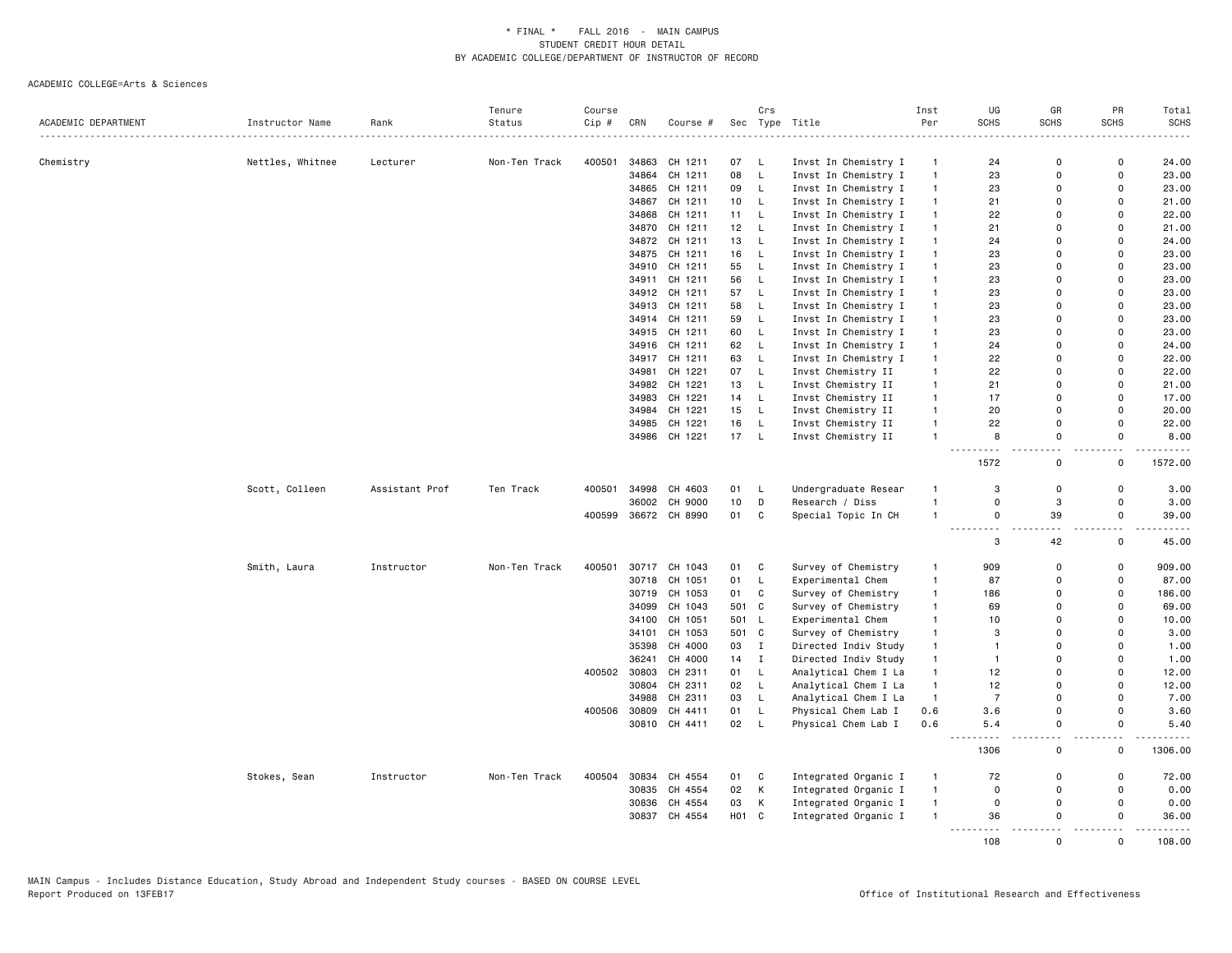|                                     |                  |                                   | Tenure  | Course |       |                                |          | Crs          |                                     | Inst                  | UG                                                                                                                                                             | GR                            | PR                                                                                                                                                                                                                                                                                                                                                                                                                                | Total            |
|-------------------------------------|------------------|-----------------------------------|---------|--------|-------|--------------------------------|----------|--------------|-------------------------------------|-----------------------|----------------------------------------------------------------------------------------------------------------------------------------------------------------|-------------------------------|-----------------------------------------------------------------------------------------------------------------------------------------------------------------------------------------------------------------------------------------------------------------------------------------------------------------------------------------------------------------------------------------------------------------------------------|------------------|
| ACADEMIC DEPARTMENT                 | Instructor Name  | Rank                              | Status  | Cip #  | CRN   | Course #                       |          |              | Sec Type Title                      | Per                   | <b>SCHS</b>                                                                                                                                                    | <b>SCHS</b>                   | <b>SCHS</b>                                                                                                                                                                                                                                                                                                                                                                                                                       | <b>SCHS</b><br>. |
| Chemistry                           | Sygula, Andrzej  | Professor                         | Tenured |        |       | 400504 30833 CH 4523           | 01 C     |              | Organic Chemistry II                | $\overline{1}$        | 219                                                                                                                                                            | 0                             | $\mathbf 0$                                                                                                                                                                                                                                                                                                                                                                                                                       | 219.00           |
|                                     |                  |                                   |         |        |       |                                |          |              |                                     |                       |                                                                                                                                                                |                               |                                                                                                                                                                                                                                                                                                                                                                                                                                   | .                |
|                                     |                  |                                   |         |        |       |                                |          |              |                                     |                       | 219                                                                                                                                                            | 0                             | $\mathbf 0$                                                                                                                                                                                                                                                                                                                                                                                                                       | 219.00           |
|                                     | Webster, Charles | Professor                         | Tenured | 400501 | 35397 | CH 4000                        | 02 I     |              | Directed Indiv Study                | $\mathbf{1}$          | 3                                                                                                                                                              | $\Omega$                      | $\mathbf 0$                                                                                                                                                                                                                                                                                                                                                                                                                       | 3.00             |
|                                     |                  |                                   |         |        | 35787 | CH 4000                        | 07       | $\mathbf{I}$ | Directed Indiv Study                | $\mathbf{1}$          | 3                                                                                                                                                              | $\Omega$                      | $\mathbf 0$                                                                                                                                                                                                                                                                                                                                                                                                                       | 3.00             |
|                                     |                  |                                   |         |        | 36005 | CH 9000                        | 13       | D            | Research / Diss                     | $\mathbf{1}$          | $\Omega$                                                                                                                                                       | 60                            | $\overline{0}$                                                                                                                                                                                                                                                                                                                                                                                                                    | 60.00            |
|                                     |                  |                                   |         | 400503 |       | 30856 CH 8203                  | 01       | C            | Adv Inorg Chem II                   | $\mathbf{1}$          | 0<br>$\frac{1}{2} \left( \frac{1}{2} \right) \left( \frac{1}{2} \right) \left( \frac{1}{2} \right) \left( \frac{1}{2} \right) \left( \frac{1}{2} \right)$<br>. | 48                            | $\mathbf 0$<br>. .                                                                                                                                                                                                                                                                                                                                                                                                                | 48.00            |
|                                     |                  |                                   |         |        |       |                                |          |              |                                     |                       | 6                                                                                                                                                              | 108                           | 0                                                                                                                                                                                                                                                                                                                                                                                                                                 | 114.00           |
|                                     | Wipf, David      | Professor                         | Tenured | 400501 |       | 30848 CH 4711                  | 01       | C            | Senior Seminar                      | 1                     | 12                                                                                                                                                             | 0                             | $\mathbf 0$                                                                                                                                                                                                                                                                                                                                                                                                                       | 12.00            |
|                                     |                  |                                   |         |        | 30858 | CH 8711                        | 01       | s            | Seminar                             | 1                     | $\Omega$                                                                                                                                                       | $\overline{2}$                | $\overline{0}$                                                                                                                                                                                                                                                                                                                                                                                                                    | 2.00             |
|                                     |                  |                                   |         |        |       | 30859 CH 8721                  | 01       | s            | Seminar                             | $\mathbf{1}$          | $\Omega$                                                                                                                                                       | 6                             | $\mathbf 0$                                                                                                                                                                                                                                                                                                                                                                                                                       | 6.00             |
|                                     |                  |                                   |         |        |       | 30860 CH 8731                  | 01       | S            | Seminar                             | $\mathbf{1}$          | $\Omega$                                                                                                                                                       | 3                             | $\mathbf 0$                                                                                                                                                                                                                                                                                                                                                                                                                       | 3.00             |
|                                     |                  |                                   |         |        |       | 36006 CH 9000                  | 14       | D            | Research / Diss                     | $\mathbf{1}$          | $\Omega$                                                                                                                                                       | 48                            | $\overline{0}$                                                                                                                                                                                                                                                                                                                                                                                                                    | 48.00            |
|                                     |                  |                                   |         |        |       | 36020 CH 8000                  | 13       | D            | Research / Thesis                   | $\mathbf{1}$          | $\Omega$                                                                                                                                                       | 19                            | 0                                                                                                                                                                                                                                                                                                                                                                                                                                 | 19.00            |
|                                     |                  |                                   |         |        | 36469 | CH 7000                        | 01       | $\mathbf{I}$ | Directed Indiv Study                | $\mathbf{1}$          | $\Omega$                                                                                                                                                       | 3                             | $\overline{0}$                                                                                                                                                                                                                                                                                                                                                                                                                    | 3.00             |
|                                     |                  |                                   |         | 400502 | 36467 | CH 8333                        | 01       | C            | Adv Instrum Analysis                | $\mathbf{1}$          | 0                                                                                                                                                              | 72                            | $\mathbf 0$                                                                                                                                                                                                                                                                                                                                                                                                                       | 72.00            |
|                                     |                  |                                   |         | 400504 |       | 30855 CH 8111                  | 01       | C            | Professional Chemist                | $\mathbf{1}$          | 0<br>بالماء                                                                                                                                                    | 25                            | $\mathsf 0$<br>$\overline{\phantom{a}}$                                                                                                                                                                                                                                                                                                                                                                                           | 25.00            |
|                                     |                  |                                   |         |        |       |                                |          |              |                                     |                       | 12                                                                                                                                                             | 178                           | $\mathbf 0$                                                                                                                                                                                                                                                                                                                                                                                                                       | 190.00           |
|                                     | Xu, Xue          | Clinical Assist Pro Non-Ten Track |         | 400501 |       | 30776 CH 1213                  | 01       | C            | Chemistry I                         | 0.9                   | 97.2                                                                                                                                                           | $\Omega$                      | $\mathbf 0$                                                                                                                                                                                                                                                                                                                                                                                                                       | 97.20            |
|                                     |                  |                                   |         |        |       | 30777 CH 1213                  | 02       | C            | Chemistry I                         | 0.9                   | 102.6                                                                                                                                                          | $\Omega$                      | $\mathbf 0$                                                                                                                                                                                                                                                                                                                                                                                                                       | 102.60           |
|                                     |                  |                                   |         |        |       | 30778 CH 1213                  | 03       | C            | Chemistry I                         | 0.9                   | 99.9                                                                                                                                                           | $\Omega$                      | $\mathbf 0$                                                                                                                                                                                                                                                                                                                                                                                                                       | 99.90            |
|                                     |                  |                                   |         |        | 30779 | CH 1213                        | 04       | C            | Chemistry I                         | 0.9                   | 86.4                                                                                                                                                           | 0                             | $\mathbf 0$                                                                                                                                                                                                                                                                                                                                                                                                                       | 86.40            |
|                                     |                  |                                   |         |        |       | 30780 CH 1213                  | 05       | C            | Chemistry I                         | 0.9                   | 94.5                                                                                                                                                           | $\Omega$                      | $\mathbf 0$                                                                                                                                                                                                                                                                                                                                                                                                                       | 94.50            |
|                                     |                  |                                   |         |        | 30781 | CH 1213                        | 06       | C            | Chemistry I                         | 0.9                   | 97.2                                                                                                                                                           | $\Omega$                      | $\overline{0}$                                                                                                                                                                                                                                                                                                                                                                                                                    | 97.20            |
|                                     |                  |                                   |         |        |       | 30782 CH 1213                  | 07       | C            | Chemistry I                         | 0.9                   | 94.5                                                                                                                                                           | 0<br>$\Omega$                 | $\Omega$<br>$\mathbf 0$                                                                                                                                                                                                                                                                                                                                                                                                           | 94.50            |
|                                     |                  |                                   |         |        |       | 30807 CH 3141<br>34920 CH 1213 | 01<br>08 | C<br>C       | Prof Chem: Literatur<br>Chemistry I | $\overline{1}$<br>0.9 | 27<br>105.3                                                                                                                                                    | 0                             | $\mathbf 0$                                                                                                                                                                                                                                                                                                                                                                                                                       | 27.00<br>105.30  |
|                                     |                  |                                   |         |        |       | 34921 CH 1213                  | 09       | C            | Chemistry I                         | 0.9                   | 97.2                                                                                                                                                           | 0                             | $\mathsf 0$                                                                                                                                                                                                                                                                                                                                                                                                                       | 97.20            |
|                                     |                  |                                   |         |        |       | 34922 CH 1213                  | 10       | C            | Chemistry I                         | 0.9                   | 102.6                                                                                                                                                          | 0                             | $\mathbf 0$                                                                                                                                                                                                                                                                                                                                                                                                                       | 102.60           |
|                                     |                  |                                   |         |        |       |                                |          |              |                                     |                       | $\frac{1}{2} \left( \frac{1}{2} \right)$<br>1004.4                                                                                                             | $\overline{\phantom{a}}$<br>0 | $\sim$ $\sim$<br>$\mathsf 0$                                                                                                                                                                                                                                                                                                                                                                                                      | .<br>1004.40     |
|                                     | Zhang, Dongmao   | Associate Prof                    | Tenured | 400501 |       | 36007 CH 9000                  | $15$ D   |              | Research / Diss                     | -1                    | 0                                                                                                                                                              | 48                            | $\mathbf 0$                                                                                                                                                                                                                                                                                                                                                                                                                       | 48.00            |
|                                     |                  |                                   |         |        |       |                                |          |              |                                     |                       | <u>.</u><br>0                                                                                                                                                  | $\sim$ $\sim$<br>48           | $\sim$ $\sim$<br>$\mathbf 0$                                                                                                                                                                                                                                                                                                                                                                                                      | .<br>48.00       |
| ----------------------------------  |                  |                                   |         |        |       |                                |          |              |                                     |                       | =========                                                                                                                                                      | =========                     | $\begin{minipage}{0.9\linewidth} \hspace*{-0.2cm} \textbf{1} & \textbf{2} & \textbf{3} & \textbf{5} & \textbf{6} & \textbf{7} & \textbf{8} \\ \textbf{1} & \textbf{2} & \textbf{3} & \textbf{5} & \textbf{6} & \textbf{7} & \textbf{8} & \textbf{8} & \textbf{9} \\ \textbf{2} & \textbf{3} & \textbf{5} & \textbf{5} & \textbf{5} & \textbf{7} & \textbf{8} & \textbf{9} & \textbf{10} & \textbf{10} \\ \textbf{3} & \textbf{6}$ |                  |
| Chemistry                           |                  |                                   |         |        |       |                                |          |              |                                     |                       | 10643                                                                                                                                                          | 789                           | $\Omega$                                                                                                                                                                                                                                                                                                                                                                                                                          | 11432.00         |
| ----------------------------------- |                  |                                   |         |        |       |                                |          |              |                                     |                       | =========                                                                                                                                                      | =========                     | =========                                                                                                                                                                                                                                                                                                                                                                                                                         | ==========       |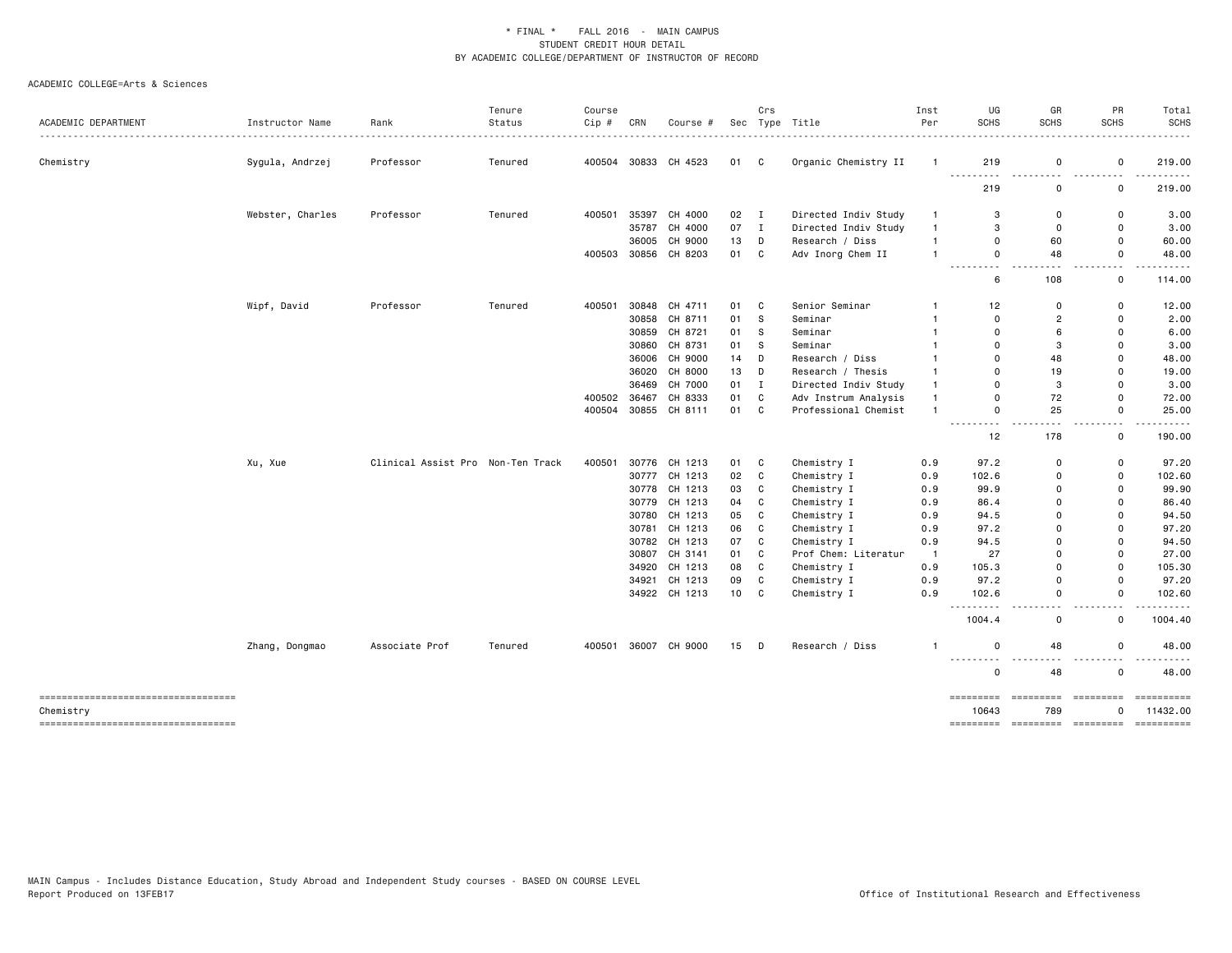|                                                     |                              |                 | Tenure         | Course |       |                 |       | Crs          |                      | Inst           | UG                                                                                                                                                          | GR                                       | PR                                      | Total                                                                                                                                                         |
|-----------------------------------------------------|------------------------------|-----------------|----------------|--------|-------|-----------------|-------|--------------|----------------------|----------------|-------------------------------------------------------------------------------------------------------------------------------------------------------------|------------------------------------------|-----------------------------------------|---------------------------------------------------------------------------------------------------------------------------------------------------------------|
| ACADEMIC DEPARTMENT                                 | Instructor Name              | Rank            | Status         | Cip #  | CRN   | Course #        |       |              | Sec Type Title       | Per            | <b>SCHS</b>                                                                                                                                                 | <b>SCHS</b>                              | <b>SCHS</b>                             | <b>SCHS</b>                                                                                                                                                   |
|                                                     |                              |                 |                |        |       |                 |       |              |                      |                |                                                                                                                                                             |                                          |                                         |                                                                                                                                                               |
| Classical & Modern Languages & Lite Acker, Geoffrey |                              | Lecturer        | Non-Ten Track  | 160501 | 32024 | FLG 1113        | 02    | C            | German I             | 1              | 66                                                                                                                                                          | 0                                        | 0                                       | 66.00                                                                                                                                                         |
|                                                     |                              |                 |                |        | 32025 | FLG 1113        | 03    | C            | German I             | $\mathbf{1}$   | 75                                                                                                                                                          | 0                                        | 0                                       | 75.00                                                                                                                                                         |
|                                                     |                              |                 |                |        |       | 32027 FLG 1123  | 01    | C            | German II            | $\overline{1}$ | 54                                                                                                                                                          | 0                                        | 0                                       | 54.00                                                                                                                                                         |
|                                                     |                              |                 |                |        |       | 34734 FLG 1113  | 04    | C            | German I             | $\mathbf{1}$   | 66<br>$\sim$ $\sim$ $\sim$<br>.                                                                                                                             | $\mathsf{o}$<br>$\sim$ $\sim$            | $\mathsf 0$<br>$\sim$ $\sim$            | 66.00<br>.                                                                                                                                                    |
|                                                     |                              |                 |                |        |       |                 |       |              |                      |                | 261                                                                                                                                                         | $\mathsf 0$                              | 0                                       | 261.00                                                                                                                                                        |
|                                                     | Aju, Magda                   | Grad Tch Assist | Not Applicable | 160905 |       | 32070 FLS 1113  | 13    | C            | Spanish I            | $\overline{1}$ | 87                                                                                                                                                          | $\mathsf 0$                              | 0                                       | 87.00                                                                                                                                                         |
|                                                     |                              |                 |                |        |       | 32077 FLS 1113  | 20    | C            | Spanish I            | 0.25           | 20.25                                                                                                                                                       | 0                                        | $\mathsf 0$                             | 20.25                                                                                                                                                         |
|                                                     |                              |                 |                |        |       | 32113 FLS 3121  | 02 L  |              | Advan Spanish Conv P | $\mathbf{1}$   | 24<br><u>.</u>                                                                                                                                              | $\mathbf 0$<br>$\sim$                    | $\mathbf 0$<br>i a a                    | 24.00<br>.                                                                                                                                                    |
|                                                     |                              |                 |                |        |       |                 |       |              |                      |                | 131.25                                                                                                                                                      | 0                                        | 0                                       | 131.25                                                                                                                                                        |
|                                                     | Arroyo, Silvia               | Assistant Prof  | Ten Track      | 160905 |       | 32059 FLS 1113  | 02 C  |              | Spanish I            | 0.75           | 58.5                                                                                                                                                        | $\mathbf 0$                              | $\mathbf 0$                             | 58.50                                                                                                                                                         |
|                                                     |                              |                 |                |        |       | 32061 FLS 1113  | 04    | C            | Spanish I            | 0.75           | 58.5                                                                                                                                                        | $\mathbf 0$                              | $\mathbf 0$                             | 58.50                                                                                                                                                         |
|                                                     |                              |                 |                |        |       | 34744 FLS 4213  | 01    | C            | Mod Span Women Write | $\overline{1}$ | 15                                                                                                                                                          | 0                                        | 0                                       | 15.00                                                                                                                                                         |
|                                                     |                              |                 |                |        |       | 35443 FLS 6213  | 01    | $\mathbf c$  | Mod Span Women Write | $\overline{1}$ | $\mathbf 0$                                                                                                                                                 | 12                                       | $\mathbf{0}$                            | 12.00                                                                                                                                                         |
|                                                     |                              |                 |                |        |       |                 |       |              |                      |                | $\frac{1}{2} \left( \frac{1}{2} \right) \left( \frac{1}{2} \right) \left( \frac{1}{2} \right) \left( \frac{1}{2} \right) \left( \frac{1}{2} \right)$<br>132 | $\sim$ $\sim$<br>12                      | $\sim$ $\sim$<br>0                      | .<br>144.00                                                                                                                                                   |
|                                                     | Bartera, Salvador            | Assistant Prof  | Ten Track      | 161202 |       | 32038 FLH 2133  | 01    | C            | Greek III            | $\overline{1}$ | 18                                                                                                                                                          | 0                                        | 0                                       | 18.00                                                                                                                                                         |
|                                                     |                              |                 |                | 161203 |       | 32047 FLL 1113  | 03    | C            | Latin I              | $\overline{1}$ | 51                                                                                                                                                          | 0                                        | 0                                       | 51.00                                                                                                                                                         |
|                                                     |                              |                 |                | 240101 |       | 36366 HON 4000  | 05    | $\mathbf{I}$ | Directed Individual  | $\overline{1}$ | 3                                                                                                                                                           | $\mathsf 0$                              | $\mathsf 0$                             | 3.00                                                                                                                                                          |
|                                                     |                              |                 |                |        |       |                 |       |              |                      |                | - - -<br>72                                                                                                                                                 | $\overline{\phantom{a}}$<br>$\mathsf{o}$ | $\overline{\phantom{a}}$<br>$\mathsf 0$ | $\frac{1}{2} \left( \frac{1}{2} \right) \left( \frac{1}{2} \right) \left( \frac{1}{2} \right) \left( \frac{1}{2} \right) \left( \frac{1}{2} \right)$<br>72.00 |
|                                                     | Blackbourn, Forrest Lecturer |                 | Non-Ten Track  | 160905 |       | 32089 FLS 1123  | 04    | C            | Spanish II           | 0.75           | 63                                                                                                                                                          | 0                                        | 0                                       | 63.00                                                                                                                                                         |
|                                                     |                              |                 |                |        |       | 32091 FLS 1123  | 06    | C            | Spanish II           | 0.75           | 54                                                                                                                                                          | 0                                        | 0                                       | 54.00                                                                                                                                                         |
|                                                     |                              |                 |                |        |       | 32092 FLS 1123  | 07    | C            | Spanish II           | 0.75           | 63                                                                                                                                                          | 0                                        | 0                                       | 63.00                                                                                                                                                         |
|                                                     |                              |                 |                |        |       | 32103 FLS 2133  | 08    | $\mathtt{C}$ | Spanish III          | $\overline{1}$ | 69                                                                                                                                                          | $\mathsf{o}$                             | $\mathsf 0$                             | 69.00                                                                                                                                                         |
|                                                     |                              |                 |                |        |       | 32104 FLS 2133  | 09    | C            | Spanish III          | $\overline{1}$ | 72                                                                                                                                                          | $\mathbf 0$                              | $\mathbf 0$                             | 72.00                                                                                                                                                         |
|                                                     |                              |                 |                |        |       |                 |       |              |                      |                | 321                                                                                                                                                         | $\sim$<br>0                              | $\sim$ $\sim$<br>0                      | .<br>321.00                                                                                                                                                   |
|                                                     |                              |                 |                |        |       |                 |       |              |                      |                |                                                                                                                                                             |                                          |                                         |                                                                                                                                                               |
|                                                     | Boufous, Nadine              | Lecturer        | Non-Ten Track  | 160901 |       | 34196 FLF 1113  | 501 C |              | French I             | $\overline{1}$ | 30<br>---------                                                                                                                                             | $\mathsf 0$<br>$\sim$ $\sim$             | $\mathsf 0$<br>$\overline{a}$           | 30.00<br>.                                                                                                                                                    |
|                                                     |                              |                 |                |        |       |                 |       |              |                      |                | 30                                                                                                                                                          | $\mathsf 0$                              | $\mathsf 0$                             | 30.00                                                                                                                                                         |
|                                                     | Bullington, Suzanne          | Grad Tch Assist | Not Applicable | 160901 |       | 32003 FLF 1113  | 02    | C            | French I             | $\overline{1}$ | 90                                                                                                                                                          | $\mathsf 0$                              | $\mathbf 0$                             | 90.00                                                                                                                                                         |
|                                                     |                              |                 |                |        |       | 32005 FLF 1113  | 04    | $\mathbf{C}$ | French I             | 0.5            | 43.5                                                                                                                                                        | $\mathsf 0$                              | $\mathsf 0$                             | 43.50                                                                                                                                                         |
|                                                     |                              |                 |                |        |       |                 |       |              |                      |                | $\sim$ $\sim$ .<br>133.5                                                                                                                                    | 0                                        | $\mathsf 0$                             | 133.50                                                                                                                                                        |
|                                                     | Bunz, Morgane                | Grad Tch Assist | Not Applicable | 160901 |       | 32005 FLF 1113  | 04    | C            | French I             | 0.5            | 43.5                                                                                                                                                        | 0                                        | $\mathsf 0$                             | 43.50                                                                                                                                                         |
|                                                     |                              |                 |                |        |       | 32006 FLF 1113  | 05    | $\mathbf{C}$ | French I             | $\overline{1}$ | 78                                                                                                                                                          | $\mathsf 0$                              | $\mathsf 0$                             | 78.00                                                                                                                                                         |
|                                                     |                              |                 |                |        |       |                 |       |              |                      |                | . <b>.</b>                                                                                                                                                  | $\overline{\phantom{a}}$                 | $\sim$ $\sim$                           | .                                                                                                                                                             |
|                                                     |                              |                 |                |        |       |                 |       |              |                      |                | 121.5                                                                                                                                                       | 0                                        | 0                                       | 121.50                                                                                                                                                        |
|                                                     | Clark, Mark                  | Associate Prof  | Tenured        | 161202 |       | 32037 FLH 1113  | 01    | C            | Greek I              | $\overline{1}$ | 75                                                                                                                                                          | $\mathsf{o}$                             | 0                                       | 75.00                                                                                                                                                         |
|                                                     |                              |                 |                |        | 36604 | <b>FLH 4000</b> | 02    | $\mathbf{I}$ | Directed Individual  | $\overline{1}$ | $\overline{1}$                                                                                                                                              | 0                                        | 0                                       | 1.00                                                                                                                                                          |
|                                                     |                              |                 |                |        | 36698 | <b>FLH 4000</b> | 03    | $\mathbf{I}$ | Directed Individual  | $\overline{1}$ | $\mathbf{1}$                                                                                                                                                | 0                                        | 0                                       | 1.00                                                                                                                                                          |
|                                                     |                              |                 |                | 161203 | 32046 | FLL 1113        | 02    | C            | Latin I              | $\mathbf{1}$   | 138                                                                                                                                                         | $\mathbf 0$                              | $\mathbf 0$                             | 138.00                                                                                                                                                        |
|                                                     |                              |                 |                |        |       | 36595 FLL 4000  | 01    | $\mathbf{I}$ | Directed Indiv Study | $\overline{1}$ | 3                                                                                                                                                           | $\mathbf 0$                              | $\mathbf 0$                             | 3.00                                                                                                                                                          |
|                                                     |                              |                 |                | 169999 |       | 31996 FL 1001   | F01 C |              | First Year Seminar   | $\overline{1}$ | 16                                                                                                                                                          | $\mathbf 0$                              | $\mathbf 0$                             | 16.00                                                                                                                                                         |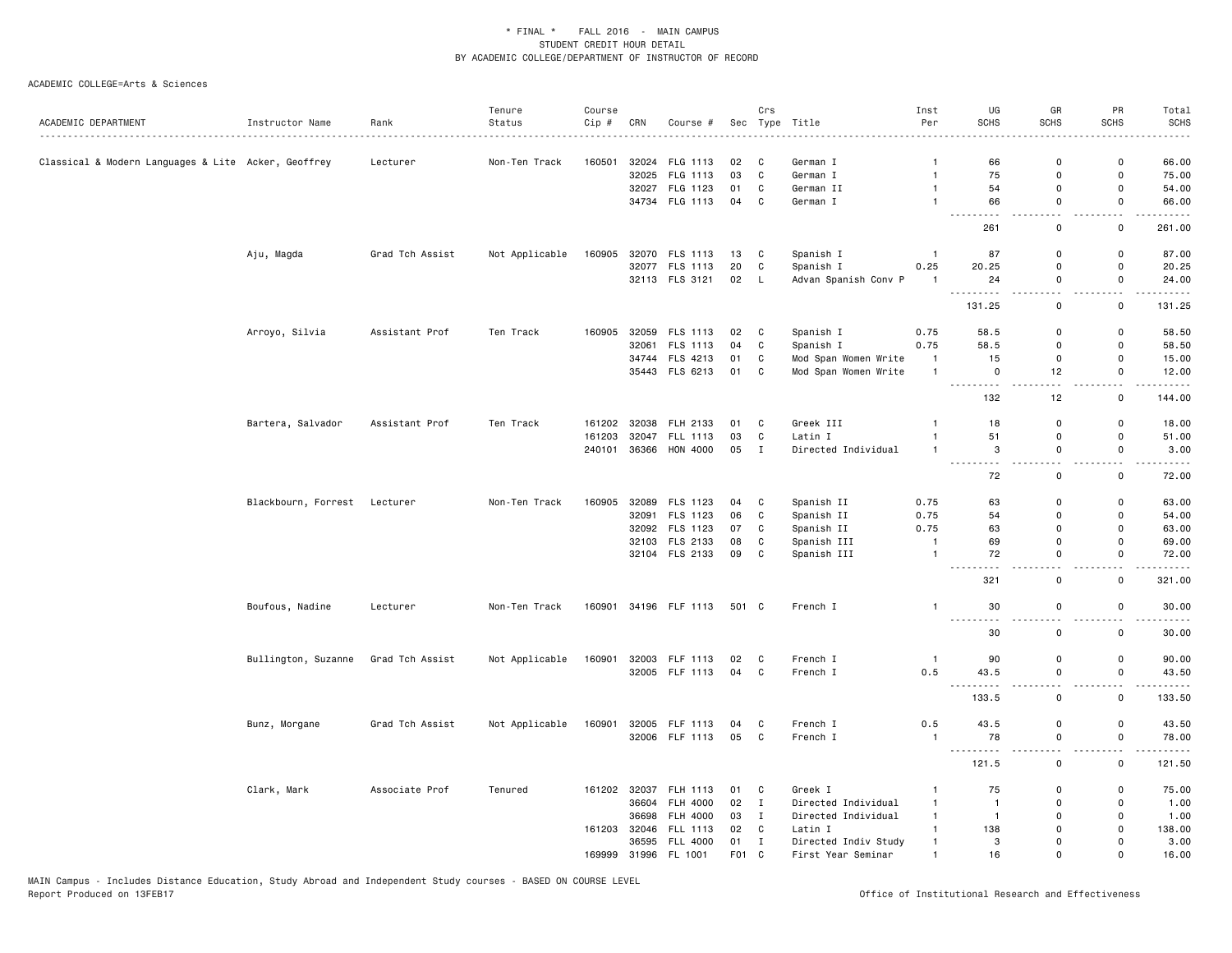|                                                    |                  |                   | Tenure        | Course |       |                 |                   | Crs            |                      | Inst           | UG                                                                                                                | GR                            | PR                                  | Total                               |
|----------------------------------------------------|------------------|-------------------|---------------|--------|-------|-----------------|-------------------|----------------|----------------------|----------------|-------------------------------------------------------------------------------------------------------------------|-------------------------------|-------------------------------------|-------------------------------------|
| ACADEMIC DEPARTMENT                                | Instructor Name  | Rank              | Status        | Cip #  | CRN   | Course #        |                   |                | Sec Type Title       | Per            | <b>SCHS</b>                                                                                                       | <b>SCHS</b>                   | <b>SCHS</b>                         | <b>SCHS</b>                         |
|                                                    |                  |                   |               |        |       |                 |                   |                |                      |                |                                                                                                                   |                               |                                     |                                     |
|                                                    |                  |                   |               |        |       |                 |                   |                |                      |                | 234                                                                                                               | $\Omega$                      | 0                                   | 234.00                              |
| Classical & Modern Languages & Lite Cui, Xiangshan |                  | Lecturer          | Non-Ten Track | 160101 |       | 31999 FLC 1113  | 01 C              |                | Chinese I            | $\overline{1}$ | 54                                                                                                                | $\mathbf 0$                   | $\mathsf{o}$                        | 54.00                               |
|                                                    |                  |                   |               |        |       | 32000 FLC 1113  | 02                | $\overline{B}$ | Chinese I            | $\mathbf{1}$   | 51                                                                                                                | $\Omega$                      | 0                                   | 51.00                               |
|                                                    |                  |                   |               |        | 32001 | FLC 2133        | 01                | $\mathbb{C}$   | Chinese III          | $\mathbf{1}$   | 48                                                                                                                | $\mathbf 0$                   | 0                                   | 48.00                               |
|                                                    |                  |                   |               | 169999 | 35437 | FLC 4000        | 01                | $\mathbf{I}$   | Directed Indiv Study | $\mathbf{1}$   | $\overline{4}$                                                                                                    | $\Omega$                      | $\Omega$                            | 4.00                                |
|                                                    |                  |                   |               |        | 35499 | <b>FLC 4000</b> | 02                | $\mathbf I$    | Directed Indiv Study | $\mathbf{1}$   | 3                                                                                                                 | $\Omega$                      | $\Omega$                            | 3.00                                |
|                                                    |                  |                   |               |        |       | 36099 FLC 4000  | 03                | I              | Directed Indiv Study | $\mathbf{1}$   | 3                                                                                                                 | $\Omega$                      | $\Omega$                            | 3.00                                |
|                                                    |                  |                   |               |        |       | 36420 FLC 4000  | 04                | $\mathbf{I}$   | Directed Indiv Study | $\overline{1}$ | 3                                                                                                                 | $\mathbf 0$                   | $\mathbf 0$                         | 3.00                                |
|                                                    |                  |                   |               |        |       | 36649 FLC 4000  | 05                | $\mathbf{I}$   | Directed Indiv Study | $\mathbf{1}$   | 3                                                                                                                 | $\Omega$                      | $\Omega$                            | 3.00                                |
|                                                    |                  |                   |               |        |       | 36750 FLC 4000  | 06                | $\mathbf{I}$   | Directed Indiv Study | $\overline{1}$ | 3                                                                                                                 | $\Omega$                      | $\Omega$                            | 3.00                                |
|                                                    |                  |                   |               |        |       | 36845 FLC 4000  | 08                | $\mathbf I$    | Directed Indiv Study | $\mathbf{1}$   | 3                                                                                                                 | $\mathbf 0$                   | $\mathsf 0$                         | 3.00                                |
|                                                    |                  |                   |               |        |       | 36846 FLC 4000  | 09                | $\mathbf{I}$   | Directed Indiv Study | $\overline{1}$ | 3                                                                                                                 | $\mathbf{0}$                  | $\mathbf 0$<br>$\sim$ $\sim$        | 3.00<br>$\sim$ $\sim$ $\sim$ $\sim$ |
|                                                    |                  |                   |               |        |       |                 |                   |                |                      |                | 178                                                                                                               | 0                             | 0                                   | 178.00                              |
|                                                    | Davisson, Brian  | Assistant Prof    | Ten Track     | 160104 |       | 34741 FL 8113   | 01                | - S            | Capstone Seminar     | $\mathbf{1}$   | 0                                                                                                                 | 15                            | 0                                   | 15.00                               |
|                                                    |                  |                   |               | 160905 |       | 32085 FLS 1113  | H <sub>01</sub> C |                | Spanish I - Honors   | 0.75           | 56.25                                                                                                             | 0                             | 0                                   | 56.25                               |
|                                                    |                  |                   |               |        |       | 35826 FLS 3113  | 02                | $\mathbf{C}$   | Advanced Spanish Com | $\overline{1}$ | 36                                                                                                                | $\mathsf 0$                   | $\mathsf 0$                         | 36.00                               |
|                                                    |                  |                   |               |        |       |                 |                   |                |                      |                | $\sim$ $\sim$ $\sim$<br>. <b>.</b><br>92.25                                                                       | $-$<br>15                     | $-$<br>0                            | .<br>107.25                         |
|                                                    | Debicka, Anna    | Instructor        | Non-Ten Track | 160901 |       | 32004 FLF 1113  | 03                | C              | French I             | $\overline{1}$ | 87                                                                                                                | $\Omega$                      | $\mathbf 0$                         | 87.00                               |
|                                                    |                  |                   |               | 160905 | 32086 | FLS 1123        | 01                | C              | Spanish II           | 0.75           | 60.75                                                                                                             | $\mathbf 0$                   | 0                                   | 60.75                               |
|                                                    |                  |                   |               |        |       | 32087 FLS 1123  | 02                | C              | Spanish II           | 0.75           | 54                                                                                                                | $\mathbf 0$                   | $\mathsf{o}$                        | 54.00                               |
|                                                    |                  |                   |               |        |       | 32088 FLS 1123  | 03                | C              | Spanish II           | 0.75           | 63                                                                                                                | 0                             | 0                                   | 63.00                               |
|                                                    |                  |                   |               |        |       |                 |                   |                |                      |                | $\sim$ $\sim$ $\sim$<br>264.75                                                                                    | - -<br>$\mathbf 0$            | $\sim$ $\sim$<br>$\mathsf 0$        | .<br>264.75                         |
|                                                    | DiGiulio, Scott  | Visit Assist Prof | Non-Ten Track | 160101 |       | 35310 FL 4143   | 02                | C              | Classical Mythology  |                | 123                                                                                                               | 0                             | 0                                   | 123.00                              |
|                                                    |                  |                   |               | 161203 |       | 32048 FLL 1113  | 04                | C              | Latin I              | $\mathbf{1}$   | 75                                                                                                                | 0                             | 0                                   | 75.00                               |
|                                                    |                  |                   |               |        |       |                 |                   |                |                      |                | .<br>$- - -$<br>198                                                                                               | $\overline{\phantom{a}}$<br>0 | $\overline{\phantom{a}}$<br>0       | .<br>198.00                         |
|                                                    | Dunlap, Monika   | Instructor        | Non-Ten Track | 160501 | 32029 | FLG 2133        | 01                | C              | German III           | $\overline{1}$ | 48                                                                                                                | 0                             | $\mathsf 0$                         | 48.00                               |
|                                                    |                  |                   |               | 160901 | 32008 | FLF 1123        | 01                | $\mathtt{C}$   | French II            | $\overline{1}$ | 69                                                                                                                | $\mathbf 0$                   | $\mathsf{o}$                        | 69.00                               |
|                                                    |                  |                   |               |        |       | 32009 FLF 1123  | 02                | $\mathtt{C}$   | French II            | $\mathbf{1}$   | 78                                                                                                                | $\mathbf 0$                   | $\mathbf 0$                         | 78.00                               |
|                                                    |                  |                   |               |        |       | 32017 FLF 3114  | 01                | B              | Adv French Comp      | $\mathbf{1}$   | 64<br>$\begin{array}{cccccccccc} \bullet & \bullet & \bullet & \bullet & \bullet & \bullet & \bullet \end{array}$ | $\mathbf 0$                   | $\mathsf{o}$<br>$\omega_{\rm{eff}}$ | 64.00<br>.                          |
|                                                    |                  |                   |               |        |       |                 |                   |                |                      |                | 259                                                                                                               | $\mathbf 0$                   | 0                                   | 259.00                              |
|                                                    | Espinosa, Carlos | Associate Prof    | Tenured       | 160905 |       | 32097 FLS 2133  | 02                | C              | Spanish III          | $\overline{1}$ | 63                                                                                                                | 0                             | $\mathbf 0$                         | 63.00                               |
|                                                    |                  |                   |               |        |       | 32100 FLS 2133  | 05                | C              | Spanish III          | $\overline{1}$ | 33                                                                                                                | $\mathbf 0$                   | 0                                   | 33.00                               |
|                                                    |                  |                   |               | 169999 |       | 35198 FLS 4990  | 01                | $\mathtt{C}$   | Special Topic In FLS | $\mathbf{1}$   | 9                                                                                                                 | 0                             | $\mathsf 0$                         | 9.00                                |
|                                                    |                  |                   |               |        |       | 35311 FLS 6990  | 01                | $\mathtt{C}$   | Special Topic In FLS | $\overline{1}$ | $\mathbf 0$                                                                                                       | 3                             | $\mathsf{o}$<br>$\sim$ $\sim$       | 3.00<br>$\sim$ $\sim$ $\sim$ $\sim$ |
|                                                    |                  |                   |               |        |       |                 |                   |                |                      |                | 105                                                                                                               | 3                             | 0                                   | 108.00                              |
|                                                    | Fabel, Ekaterina | Lecturer          | Non-Ten Track | 160402 |       | 32054 FLR 1113  | 01                | C              | Russian I            | $\mathbf{1}$   | 24                                                                                                                | 0                             | 0                                   | 24.00                               |
|                                                    |                  |                   |               |        |       | 32055 FLR 1113  | 02                | C              | Russian I            | $\mathbf{1}$   | 42                                                                                                                | $\mathbf 0$                   | $\mathsf{o}$                        | 42.00                               |
|                                                    |                  |                   |               |        |       | 32056 FLR 2133  | 01                | C              | Russian III          | $\mathbf{1}$   | 24                                                                                                                | 0                             | 0                                   | 24.00                               |
|                                                    |                  |                   |               |        |       | 36608 FLR 4000  | 01                | $\mathbf I$    | Directed Indiv Study | $\mathbf{1}$   | 3                                                                                                                 | $\mathbf 0$                   | $\mathbf 0$                         | 3.00                                |
|                                                    |                  |                   |               |        |       | 36610 FLR 4000  | 03                | $\mathbf{I}$   | Directed Indiv Study | $\mathbf{1}$   | 3                                                                                                                 | $\mathbf 0$                   | 0                                   | 3.00                                |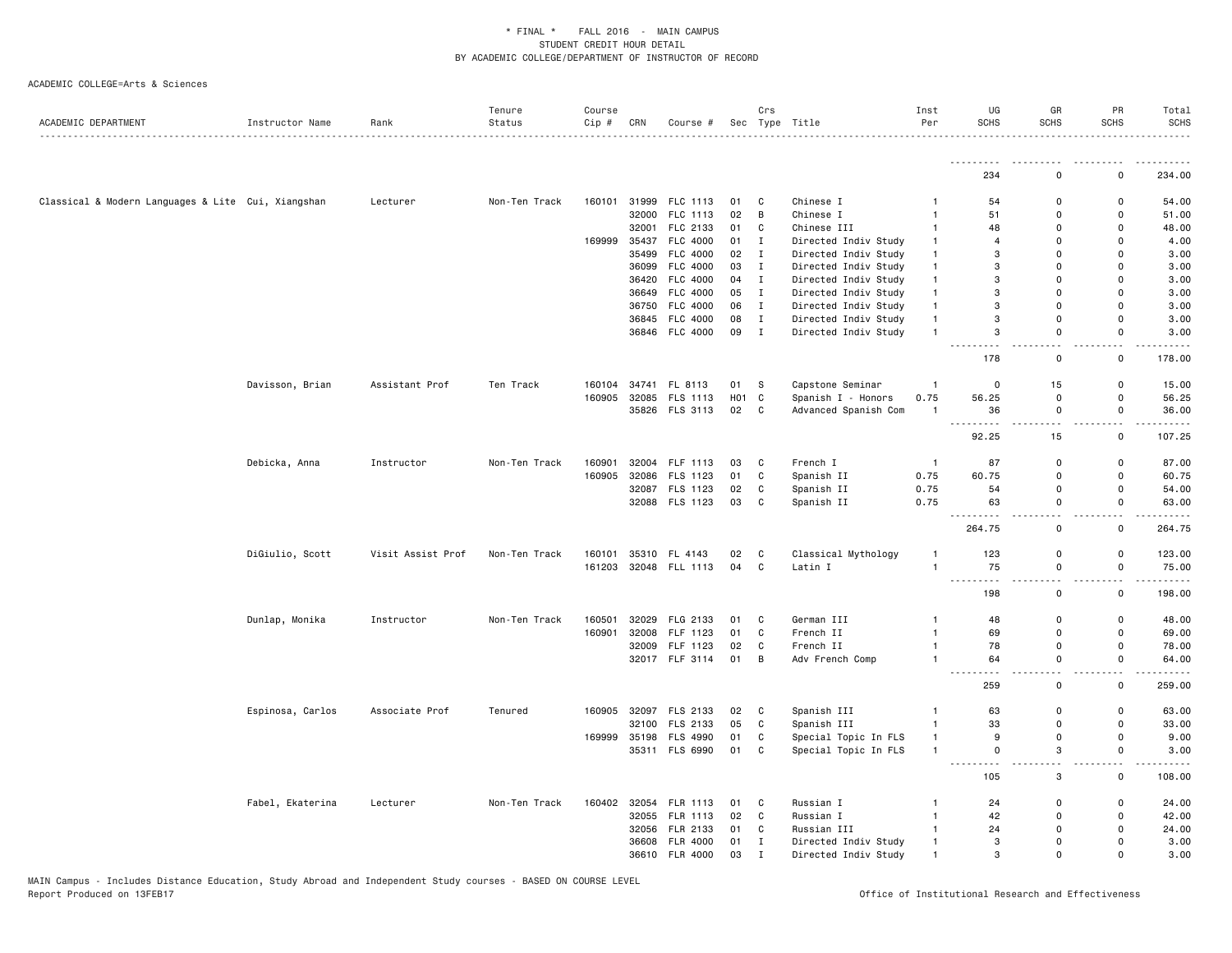| ACADEMIC DEPARTMENT                                  | Instructor Name     | Rank<br>.       | Tenure<br>Status | Course<br>Cip # | CRN | Course #                         |                | Crs                          | Sec Type Title                               | Inst<br>Per                  | UG<br><b>SCHS</b>                                                                                                                          | GR<br><b>SCHS</b>             | PR<br><b>SCHS</b>            | Total<br><b>SCHS</b> |
|------------------------------------------------------|---------------------|-----------------|------------------|-----------------|-----|----------------------------------|----------------|------------------------------|----------------------------------------------|------------------------------|--------------------------------------------------------------------------------------------------------------------------------------------|-------------------------------|------------------------------|----------------------|
| Classical & Modern Languages & Lite Fabel, Ekaterina |                     | Lecturer        | Non-Ten Track    |                 |     | 160402 36711 FLR 4000            | 04 I           |                              | Directed Indiv Study                         | -1                           | 3<br>.                                                                                                                                     | 0                             | $\mathsf 0$                  | 3.00                 |
|                                                      |                     |                 |                  |                 |     |                                  |                |                              |                                              |                              | 99                                                                                                                                         | $\mathsf 0$                   | $\mathsf 0$                  | 99.00                |
|                                                      | Fondren, Chevy      | Grad Tch Assist | Not Applicable   |                 |     | 160501 32023 FLG 1113            | 01             | $\mathbf{C}$                 | German I                                     | $\mathbf{1}$                 | 81                                                                                                                                         | 0                             | 0                            | 81.00                |
|                                                      |                     |                 |                  |                 |     |                                  |                |                              |                                              |                              | 81                                                                                                                                         | $\mathbf 0$                   | $\mathsf 0$                  | 81.00                |
|                                                      | Guerra, Victor      | Lecturer        | Non-Ten Track    | 160905          |     | 32081 FLS 1113<br>32083 FLS 1113 | 24<br>27       | C<br>$\mathbf{C}$            | Spanish I                                    | $\mathbf{1}$<br>$\mathbf{1}$ | 75<br>78                                                                                                                                   | $\mathsf 0$<br>0              | $\mathbf 0$<br>$\mathsf 0$   | 75.00                |
|                                                      |                     |                 |                  |                 |     |                                  |                |                              | Spanish I                                    |                              | .                                                                                                                                          | $\sim$                        | $\sim$                       | 78.00                |
|                                                      |                     |                 |                  |                 |     |                                  |                |                              |                                              |                              | 153                                                                                                                                        | 0                             | $\mathsf 0$                  | 153.00               |
|                                                      | Harland, Robert     | Associate Prof  | Tenured          | 160901          |     | 32002 FLF 1113                   | 01             | C                            | French I                                     | $\mathbf{1}$                 | 87                                                                                                                                         | $\mathbf 0$                   | $\mathsf 0$                  | 87.00                |
|                                                      |                     |                 |                  | 160905          |     | 32099 FLS 2133                   | 04             | $\mathtt{C}$                 | Spanish III                                  | $\mathbf{1}$                 | 45                                                                                                                                         | $\mathbf 0$                   | 0                            | 45.00                |
|                                                      |                     |                 |                  |                 |     | 32102 FLS 2133                   | 07             | C                            | Spanish III                                  | $\mathbf{1}$                 | 66                                                                                                                                         | $\mathsf 0$                   | $\mathbf 0$                  | 66.00                |
|                                                      |                     |                 |                  |                 |     | 32115 FLS 3143                   | 01             | C                            | Hispanic Civiliza                            | $\mathbf{1}$                 | 54<br>.                                                                                                                                    | 0<br>$\sim$ $\sim$            | 0<br>$\sim$ $\sim$           | 54.00<br>.           |
|                                                      |                     |                 |                  |                 |     |                                  |                |                              |                                              |                              | 252                                                                                                                                        | 0                             | $\mathsf 0$                  | 252.00               |
|                                                      | Kraker, Julia       | Lecturer        | Non-Ten Track    | 160905          |     | 32076 FLS 1113                   | 19             | C                            | Spanish I                                    | 0.75                         | 51.75                                                                                                                                      | $\mathbf 0$                   | 0                            | 51.75                |
|                                                      |                     |                 |                  |                 |     | 32077 FLS 1113                   | 20             | C                            | Spanish I                                    | 0.75                         | 60.75                                                                                                                                      | 0                             | 0                            | 60.75                |
|                                                      |                     |                 |                  |                 |     | 32094 FLS 1123                   | 09             | $\mathtt{C}$                 | Spanish II                                   | 0.75                         | 42.75                                                                                                                                      | 0                             | $\mathbf 0$                  | 42.75                |
|                                                      |                     |                 |                  |                 |     | 34201 FLS 1123                   | 501 C          |                              | Spanish II                                   | $\mathbf{1}$                 | 48                                                                                                                                         | 0<br>$\sim$                   | $\mathbf 0$<br>$\sim$ $\sim$ | 48.00<br>.           |
|                                                      |                     |                 |                  |                 |     |                                  |                |                              |                                              |                              | 203.25                                                                                                                                     | 0                             | $\mathbf 0$                  | 203.25               |
|                                                      | Little, Chitose     | Instructor      | Non-Ten Track    | 160302          |     | 32042 FLJ 1113                   | 01             | C                            | Japanese I                                   | $\mathbf{1}$                 | 87                                                                                                                                         | 0                             | $\mathsf 0$                  | 87.00                |
|                                                      |                     |                 |                  |                 |     | 32043 FLJ 1113                   | 02             | C                            | Japanese I                                   | $\mathbf{1}$                 | 84                                                                                                                                         | $\Omega$                      | $\mathbf 0$                  | 84.00                |
|                                                      |                     |                 |                  |                 |     | 32044 FLJ 2133                   | 01             | C                            | Japanese III                                 | $\mathbf{1}$                 | 63                                                                                                                                         | $\mathbf 0$                   | $\mathbf 0$                  | 63.00                |
|                                                      |                     |                 |                  |                 |     | 36322 FLJ 4000                   | 02             | $\mathbf{I}$                 | Directed Indiv Study                         | $\mathbf{1}$                 | 3                                                                                                                                          | $\Omega$                      | $\Omega$                     | 3.00                 |
|                                                      |                     |                 |                  |                 |     | 36323 FLJ 4000                   | 03             | $\mathbf I$                  | Directed Indiv Study                         | $\mathbf{1}$                 | 3                                                                                                                                          | 0                             | $\mathbf 0$                  | 3.00                 |
|                                                      |                     |                 |                  |                 |     | 36324 FLJ 4000                   | 04             | $\mathbf{I}$                 | Directed Indiv Study                         | $\mathbf{1}$                 | 3                                                                                                                                          | $\Omega$                      | $\mathbf 0$                  | 3.00                 |
|                                                      |                     |                 |                  |                 |     | 36325 FLJ 4000                   | 05             | $\mathbf{I}$                 | Directed Indiv Study                         | $\mathbf{1}$                 | 3                                                                                                                                          | $\Omega$                      | $\Omega$                     | 3.00                 |
|                                                      |                     |                 |                  |                 |     | 36326 FLJ 4000                   | 06             | $\mathbf{I}$                 | Directed Indiv Study                         | $\mathbf{1}$                 | 3                                                                                                                                          | $\Omega$                      | $\Omega$                     | 3.00                 |
|                                                      |                     |                 |                  |                 |     | 36327 FLJ 4000                   | 07             | $\mathbf{I}$                 | Directed Indiv Study                         | $\mathbf{1}$                 | 3                                                                                                                                          | $\Omega$                      | $\Omega$                     | 3.00                 |
|                                                      |                     |                 |                  |                 |     | 36328 FLJ 4000                   | 08<br>09       | $\mathbf{I}$<br>$\mathbf{I}$ | Directed Indiv Study                         | $\mathbf{1}$<br>$\mathbf{1}$ | 3<br>3                                                                                                                                     | $\mathbf 0$<br>$\Omega$       | $\mathbf 0$<br>$\Omega$      | 3.00                 |
|                                                      |                     |                 |                  |                 |     | 36329 FLJ 4000<br>36330 FLJ 4000 | 10             | $\mathbf I$                  | Directed Indiv Study<br>Directed Indiv Study | $\mathbf{1}$                 | 3                                                                                                                                          | 0                             | $\mathbf 0$                  | 3.00<br>3.00         |
|                                                      |                     |                 |                  |                 |     | 36331 FLJ 4000                   | 11             | $\mathbf{I}$                 | Directed Indiv Study                         | $\mathbf{1}$                 | 3                                                                                                                                          | $\Omega$                      | $\Omega$                     | 3.00                 |
|                                                      |                     |                 |                  |                 |     | 36642 FLJ 7000                   | 02 I           |                              | Directed Indiv Study                         | $\mathbf{1}$                 | $\Omega$                                                                                                                                   | 3                             | $\mathbf 0$                  | 3.00                 |
|                                                      |                     |                 |                  |                 |     |                                  |                |                              |                                              |                              | $ -$<br>264                                                                                                                                | $\overline{\phantom{a}}$<br>3 | . .<br>$\mathsf 0$           | 267.00               |
|                                                      |                     |                 |                  |                 |     |                                  |                |                              |                                              |                              |                                                                                                                                            |                               | $\mathsf 0$                  |                      |
|                                                      | Little, Christopher | Lecturer        | Non-Ten Track    | 160905          |     | 34198 FLS 1113<br>34204 FLS 2133 | 501 C<br>501 C |                              | Spanish I<br>Spanish III                     | $\mathbf{1}$<br>1            | 54<br>66                                                                                                                                   | 0<br>0                        | 0                            | 54.00<br>66.00       |
|                                                      |                     |                 |                  |                 |     |                                  |                |                              |                                              |                              | $\frac{1}{2} \left( \frac{1}{2} \right) \left( \frac{1}{2} \right) \left( \frac{1}{2} \right) \left( \frac{1}{2} \right)$<br>$\sim$ $\sim$ | $\overline{\phantom{0}}$      | 22                           |                      |
|                                                      |                     |                 |                  |                 |     |                                  |                |                              |                                              |                              | 120                                                                                                                                        | 0                             | $\mathbf 0$                  | 120.00               |
|                                                      | McFadden, Michael   | Lecturer        | Non-Ten Track    | 160905          |     | 32058 FLS 1113                   | 01             | C                            | Spanish I                                    | 0.75                         | 63                                                                                                                                         | $\mathsf 0$                   | $\mathsf 0$                  | 63.00                |
|                                                      |                     |                 |                  |                 |     | 32064 FLS 1113                   | 07             | $\mathtt{C}$                 | Spanish I                                    | 0.75                         | 56.25                                                                                                                                      | $\mathbf 0$                   | $\mathbf 0$                  | 56.25                |
|                                                      |                     |                 |                  |                 |     | 32065 FLS 1113                   | 08             | $\mathbb{C}$                 | Spanish I                                    | 0.75                         | 63                                                                                                                                         | $\Omega$                      | $\mathbf 0$                  | 63.00                |
|                                                      |                     |                 |                  |                 |     | 32069 FLS 1113                   | 12             | C                            | Spanish I                                    | 0.75                         | 63                                                                                                                                         | $\Omega$                      | $\mathbf 0$                  | 63.00                |
|                                                      |                     |                 |                  |                 |     | 32079 FLS 1113                   | 22             | $\mathbb{C}$                 | Spanish I                                    | 0.75                         | 63                                                                                                                                         | $\Omega$                      | $\Omega$                     | 63.00                |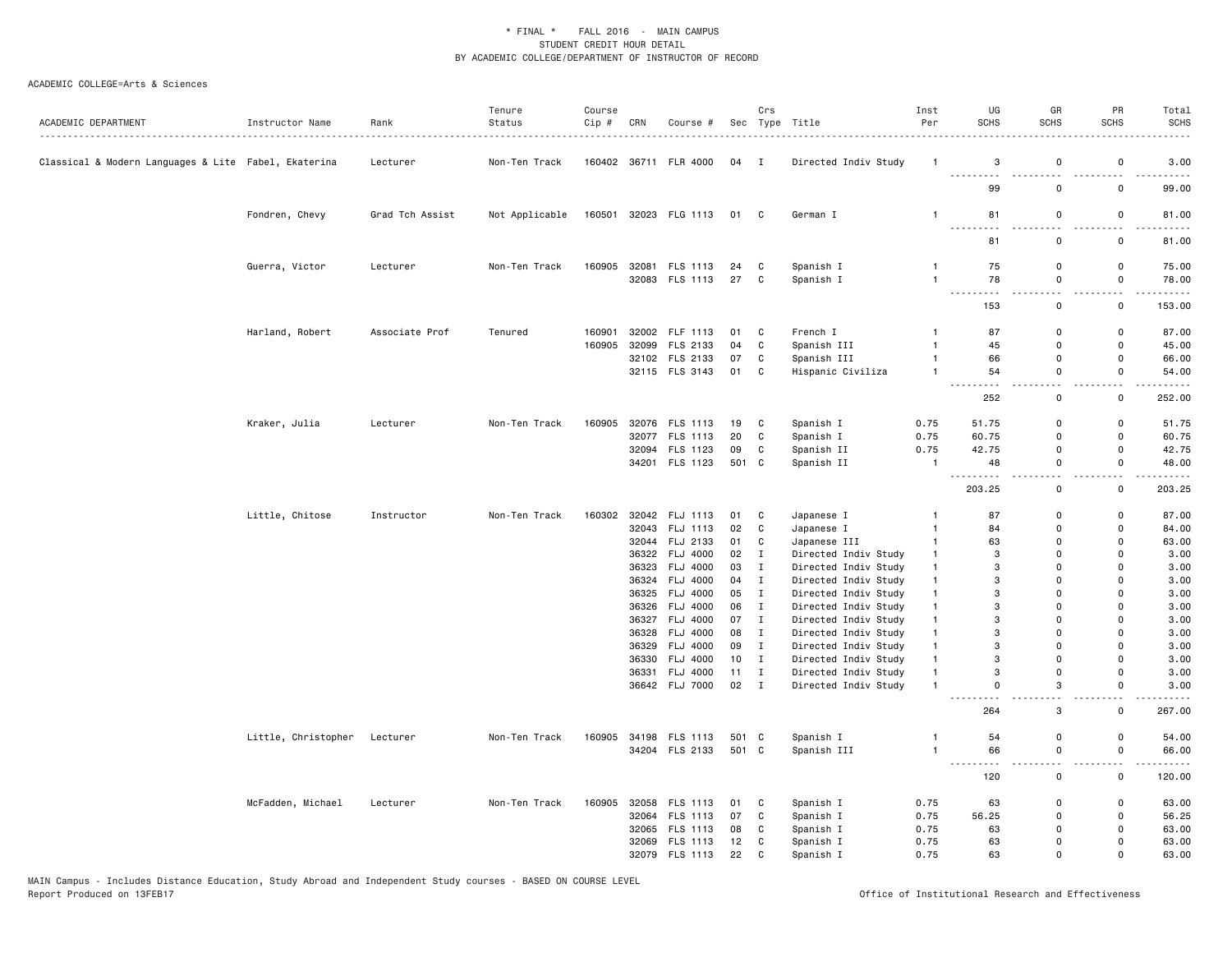| ACADEMIC DEPARTMENT                                                      | Instructor Name | Rank           | Tenure<br>Status | Course<br>Cip # | CRN | Course #       |                   | Crs          | Sec Type Title       | Inst<br>Per    | UG<br><b>SCHS</b>                                                                                                                                                                   | GR<br><b>SCHS</b>             | PR<br><b>SCHS</b>             | Total<br><b>SCHS</b> |
|--------------------------------------------------------------------------|-----------------|----------------|------------------|-----------------|-----|----------------|-------------------|--------------|----------------------|----------------|-------------------------------------------------------------------------------------------------------------------------------------------------------------------------------------|-------------------------------|-------------------------------|----------------------|
|                                                                          |                 |                |                  |                 |     |                |                   |              |                      |                | <u>.</u><br>308.25                                                                                                                                                                  | $\mathbf 0$                   | $\mathbf 0$                   | 308.25               |
|                                                                          |                 |                |                  |                 |     |                |                   |              |                      |                |                                                                                                                                                                                     |                               |                               |                      |
| Classical & Modern Languages & Lite Medina Velasquez, Me Grad Tch Assist |                 |                | Not Applicable   | 160905          |     | 32064 FLS 1113 | 07                | C            | Spanish I            | 0.25           | 18.75                                                                                                                                                                               | 0                             | $\mathbf 0$                   | 18.75                |
|                                                                          |                 |                |                  |                 |     | 32066 FLS 1113 | 09                | $\mathbf c$  | Spanish I            | 0.25           | 21                                                                                                                                                                                  | $\mathsf{o}$                  | $\mathsf 0$                   | 21.00                |
|                                                                          |                 |                |                  |                 |     | 32067 FLS 1113 | 10                | C            | Spanish I            | 0.25           | 17.25                                                                                                                                                                               | 0                             | $\mathsf 0$                   | 17.25                |
|                                                                          |                 |                |                  |                 |     | 32068 FLS 1113 | 11                | C            | Spanish I            | 0.25           | 20.25                                                                                                                                                                               | 0                             | $\mathsf 0$                   | 20.25                |
|                                                                          |                 |                |                  |                 |     | 32069 FLS 1113 | 12                | $\mathbb{C}$ | Spanish I            | 0.25           | 21                                                                                                                                                                                  | 0                             | $\mathbf 0$                   | 21.00                |
|                                                                          |                 |                |                  |                 |     | 32079 FLS 1113 | 22                | C            | Spanish I            | 0.25           | 21<br>.                                                                                                                                                                             | 0<br>$\sim$ $\sim$            | 0<br>$\sim$ $\sim$            | 21.00<br>.           |
|                                                                          |                 |                |                  |                 |     |                |                   |              |                      |                | 119.25                                                                                                                                                                              | 0                             | $\mathbf 0$                   | 119.25               |
|                                                                          | Moser, Keith    | Associate Prof | Tenured          | 160901          |     | 32015 FLF 2143 | 01                | C            | French IV            | $\mathbf{1}$   | 33                                                                                                                                                                                  | 0                             | $\mathsf 0$                   | 33.00                |
|                                                                          |                 |                |                  |                 |     | 35028 FLF 4323 | 01                | C            | Le Clezio Seminar    | $\mathbf{1}$   | 18                                                                                                                                                                                  | $\mathsf 0$                   | $\mathsf 0$                   | 18.00                |
|                                                                          |                 |                |                  |                 |     | 35029 FLF 6323 | 01                | C            | LeClezio Seminar     | $\mathbf{1}$   | $\mathbf 0$                                                                                                                                                                         | 3                             | $\mathbf 0$                   | 3.00                 |
|                                                                          |                 |                |                  |                 |     | 35936 FLF 7000 | 01                | $\mathbf{I}$ | Directed Indiv Study | $\mathbf{1}$   | $\mathbf 0$                                                                                                                                                                         | 3                             | $\mathbf 0$                   | 3.00                 |
|                                                                          |                 |                |                  |                 |     | 36151 FLF 4000 | 01 I              |              | Directed Indiv Study | $\mathbf{1}$   | 3<br>$\sim$                                                                                                                                                                         | 0<br>$\sim$                   | 0<br>$-$                      | 3.00<br>.            |
|                                                                          |                 |                |                  |                 |     |                |                   |              |                      |                | 54                                                                                                                                                                                  | 6                             | $\mathbf 0$                   | 60.00                |
|                                                                          | Moya, Arleana   | Instructor     | Non-Ten Track    | 160905          |     | 32060 FLS 1113 | 03                | C            | Spanish I            | $\mathbf{1}$   | 84                                                                                                                                                                                  | 0                             | $\mathsf 0$                   | 84.00                |
|                                                                          |                 |                |                  |                 |     | 32062 FLS 1113 | 05                | C            | Spanish I            | $\mathbf{1}$   | 84                                                                                                                                                                                  | $\mathsf 0$                   | $\mathsf 0$                   | 84.00                |
|                                                                          |                 |                |                  |                 |     | 32075 FLS 1113 | 18                | C            | Spanish I            | $\mathbf{1}$   | 84                                                                                                                                                                                  | 0                             | $\mathbf 0$                   | 84.00                |
|                                                                          |                 |                |                  |                 |     | 32082 FLS 1113 | 26                | C            | Spanish I            | $\mathbf{1}$   | 81                                                                                                                                                                                  | $\mathbf 0$                   | $\mathbf 0$                   | 81.00                |
|                                                                          |                 |                |                  |                 |     |                |                   |              |                      |                | $\frac{1}{2} \left( \frac{1}{2} \right) \left( \frac{1}{2} \right) \left( \frac{1}{2} \right) \left( \frac{1}{2} \right) \left( \frac{1}{2} \right)$<br>$\sim$ $\sim$ $\sim$<br>333 | $\sim$ $\sim$<br>$\mathsf 0$  | $\sim$ $\sim$<br>$\mathsf{o}$ | .<br>333.00          |
|                                                                          | Munn, David     | Lecturer       | Non-Ten Track    | 160905          |     | 32071 FLS 1113 | 14                | C            | Spanish I            | $\mathbf{1}$   | 84                                                                                                                                                                                  | 0                             | 0                             | 84.00                |
|                                                                          |                 |                |                  |                 |     | 32072 FLS 1113 | 15                | $\mathbf c$  | Spanish I            | $\mathbf{1}$   | 87                                                                                                                                                                                  | 0                             | $\mathsf 0$                   | 87.00                |
|                                                                          |                 |                |                  |                 |     | 32073 FLS 1113 | 16                | C            | Spanish I            | $\mathbf{1}$   | 84                                                                                                                                                                                  | 0                             | $\mathsf 0$                   | 84.00                |
|                                                                          |                 |                |                  |                 |     | 32090 FLS 1123 | 05                | C            | Spanish II           | $\mathbf{1}$   | 81<br>$\sim$ $\sim$ $\sim$                                                                                                                                                          | 0<br>$\overline{a}$           | $\mathsf 0$<br>$\overline{a}$ | 81.00<br>.           |
|                                                                          |                 |                |                  |                 |     |                |                   |              |                      |                | 336                                                                                                                                                                                 | $\mathsf 0$                   | $\mathsf 0$                   | 336.00               |
|                                                                          | Nigro, Rosa     | Lecturer       | Non-Ten Track    | 160902          |     | 32040 FLI 1113 | 02                | C            | Italian I            | $\mathbf{1}$   | 84                                                                                                                                                                                  | $\mathbf 0$                   | 0                             | 84.00                |
|                                                                          |                 |                |                  |                 |     | 32041 FLI 1123 | 01                | C            | Italian II           | $\mathbf{1}$   | 36                                                                                                                                                                                  | 0                             | $\mathbf 0$                   | 36.00                |
|                                                                          |                 |                |                  |                 |     | 36028 FLI 2990 | 01 C              |              | Special Topic in FLI | $\mathbf{1}$   | 15<br>.                                                                                                                                                                             | $\mathbf 0$<br>$\sim$ $\sim$  | $\mathbf 0$<br>$\sim$ $\sim$  | 15.00<br>.           |
|                                                                          |                 |                |                  |                 |     |                |                   |              |                      |                | 135                                                                                                                                                                                 | 0                             | $\mathbf 0$                   | 135.00               |
|                                                                          | Pelaez, Sol     | Assistant Prof | Ten Track        | 160905          |     | 32106 FLS 2143 | 01                | C            | Spanish IV           | $\mathbf{1}$   | 60                                                                                                                                                                                  | $\mathbf 0$                   | $\mathsf 0$                   | 60.00                |
|                                                                          |                 |                |                  |                 |     | 32107 FLS 2143 | 02                | C            | Spanish IV           | $\overline{1}$ | 33                                                                                                                                                                                  | $\mathsf 0$                   | $\mathsf 0$                   | 33.00                |
|                                                                          |                 |                |                  |                 |     | 34743 FLS 2133 | H <sub>01</sub> C |              | Spanish III          | $\mathbf{1}$   | 18                                                                                                                                                                                  | 0<br>$\overline{\phantom{a}}$ | $\mathbf 0$<br>$\sim$         | 18.00<br>.           |
|                                                                          |                 |                |                  |                 |     |                |                   |              |                      |                | 111                                                                                                                                                                                 | $\mathsf{o}$                  | $\mathsf{o}$                  | 111.00               |
|                                                                          | Potter, Edward  | Associate Prof | Tenured          | 160501          |     | 34736 FLG 2133 | 02                | C            | German III           | $\mathbf{1}$   | 36                                                                                                                                                                                  | 0                             | $\mathsf 0$                   | 36.00                |
|                                                                          |                 |                |                  |                 |     | 34737 FLG 2143 | 01                | C            | German IV            | $\mathbf{1}$   | 27                                                                                                                                                                                  | $\Omega$                      | 0                             | 27.00                |
|                                                                          |                 |                |                  |                 |     | 34738 FLG 3143 | 01                | C            | German Civilization  | $\mathbf{1}$   | 42                                                                                                                                                                                  | 0                             | $\mathbf 0$                   | 42.00                |
|                                                                          |                 |                |                  |                 |     | 34739 FLG 4523 | 01                | $\mathtt{C}$ | German Lit 1750 to P | $\mathbf{1}$   | 33                                                                                                                                                                                  | $\mathbf 0$                   | $\mathbf 0$                   | 33.00                |
|                                                                          |                 |                |                  |                 |     | 34740 FLG 6523 | 01                | C            | German Lit 1750 to P | $\mathbf{1}$   | 0<br>.                                                                                                                                                                              | 3<br>لأداب                    | 0<br>$\sim$ $\sim$            | 3.00                 |
|                                                                          |                 |                |                  |                 |     |                |                   |              |                      |                | 138                                                                                                                                                                                 | 3                             | $\Omega$                      | 141.00               |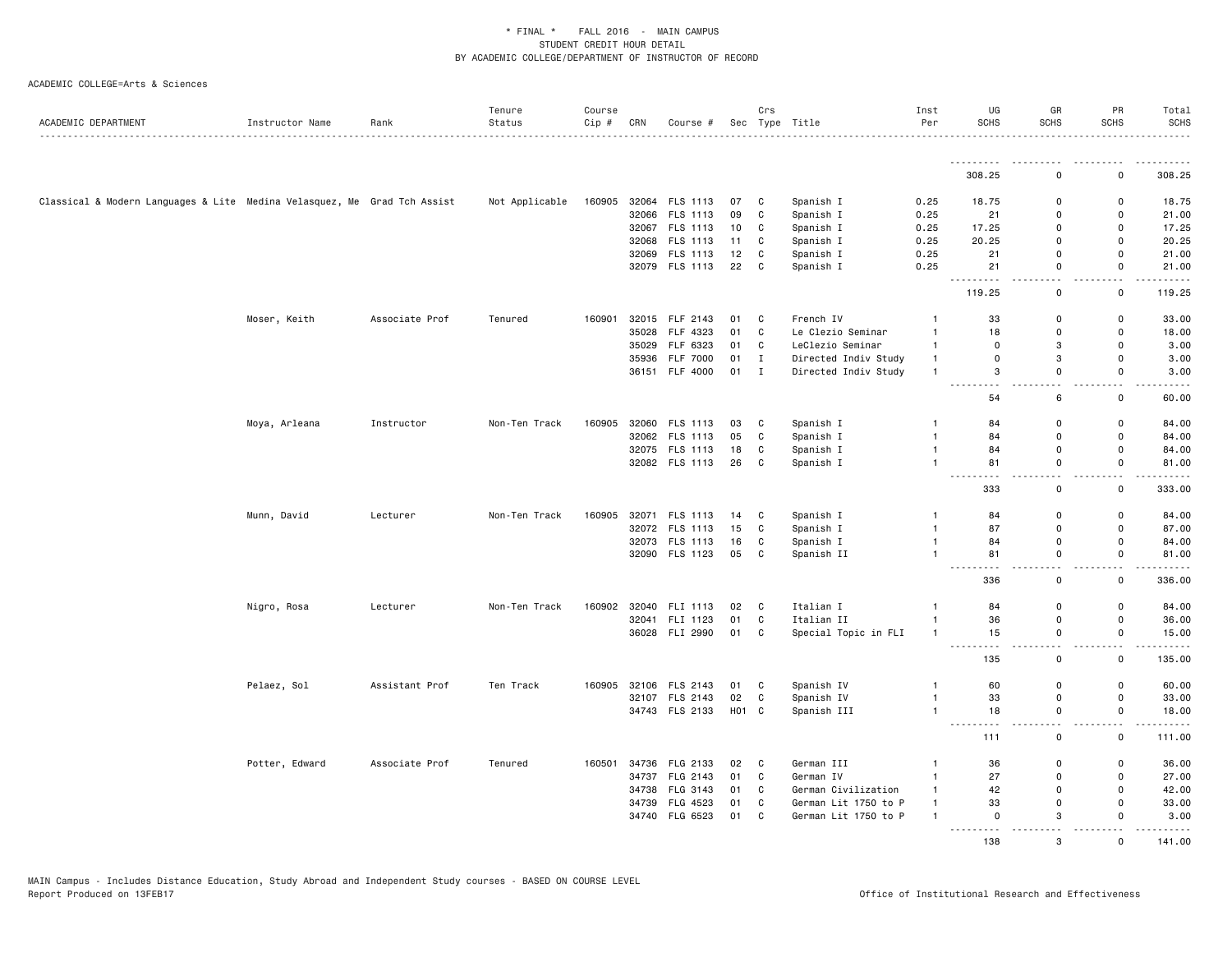|                                                     |                                      |                 | Tenure         | Course |       |                       |                   | Crs          |                      | Inst           | UG                                                                                                                                       | GR                            | PR                            | Total       |
|-----------------------------------------------------|--------------------------------------|-----------------|----------------|--------|-------|-----------------------|-------------------|--------------|----------------------|----------------|------------------------------------------------------------------------------------------------------------------------------------------|-------------------------------|-------------------------------|-------------|
| ACADEMIC DEPARTMENT                                 | Instructor Name                      | Rank            | Status         | Cip #  | CRN   | Course #              |                   |              | Sec Type Title       | Per            | <b>SCHS</b>                                                                                                                              | <b>SCHS</b>                   | <b>SCHS</b>                   | <b>SCHS</b> |
| Classical & Modern Languages & Lite Ricketts, Maria |                                      | Lecturer        | Non-Ten Track  | 160905 | 34199 | FLS 1113              | 502 C             |              | Spanish I            | $\mathbf{1}$   | 66                                                                                                                                       | 0                             | 0                             | 66.00       |
|                                                     |                                      |                 |                |        |       | 34203 FLS 1123        | 503 C             |              | Spanish II           | $\mathbf{1}$   | 66                                                                                                                                       | $\mathsf 0$                   | $\mathsf 0$                   | 66.00       |
|                                                     |                                      |                 |                |        |       |                       |                   |              |                      |                | $\frac{1}{2} \left( \frac{1}{2} \right) \left( \frac{1}{2} \right) \left( \frac{1}{2} \right) \left( \frac{1}{2} \right)$<br>----<br>132 | $\overline{a}$<br>$\mathsf 0$ | . .<br>0                      | .<br>132.00 |
|                                                     |                                      |                 |                |        |       |                       |                   |              |                      |                |                                                                                                                                          |                               |                               |             |
|                                                     | Robertson, Macy                      | Grad Tch Assist | Not Applicable | 160905 |       | 32063 FLS 1113        | 06                | C            | Spanish I            | $\overline{1}$ | 81                                                                                                                                       | 0                             | 0                             | 81.00       |
|                                                     |                                      |                 |                |        |       | 32085 FLS 1113        | H <sub>01</sub> C |              | Spanish I - Honors   | 0.25           | 18.75                                                                                                                                    | $\mathsf 0$                   | $\mathsf 0$                   | 18.75       |
|                                                     |                                      |                 |                |        |       | 32109 FLS 3111        | 01 L              |              | Adv Spanish Lab I    | $\overline{1}$ | 27                                                                                                                                       | 0                             | 0<br>$\overline{\phantom{a}}$ | 27.00       |
|                                                     |                                      |                 |                |        |       |                       |                   |              |                      |                | 126.75                                                                                                                                   | $\mathbf 0$                   | $\mathbf 0$                   | 126.75      |
|                                                     | Roskelley, Martha                    | Grad Tch Assist | Not Applicable | 160905 |       | 32058 FLS 1113        | 01                | C            | Spanish I            | 0.25           | 21                                                                                                                                       | 0                             | 0                             | 21.00       |
|                                                     |                                      |                 |                |        |       | 32059 FLS 1113        | 02                | C            | Spanish I            | 0.25           | 19.5                                                                                                                                     | 0                             | 0                             | 19.50       |
|                                                     |                                      |                 |                |        |       | 32061 FLS 1113        | 04                | C            | Spanish I            | 0.25           | 19.5                                                                                                                                     | $\mathbf 0$                   | $\mathbf 0$                   | 19.50       |
|                                                     |                                      |                 |                |        |       | 32065 FLS 1113        | 08                | C            | Spanish I            | 0.25           | 21                                                                                                                                       | $\mathbf 0$                   | $\mathbf 0$                   | 21.00       |
|                                                     |                                      |                 |                |        |       | 32076 FLS 1113        | 19                | C            | Spanish I            | 0.25           | 17.25                                                                                                                                    | 0                             | $\mathbf 0$                   | 17.25       |
|                                                     |                                      |                 |                |        |       | 32094 FLS 1123        | 09                | C            | Spanish II           | 0.25           | 14.25<br>$\sim$ $\sim$ $\sim$<br>.                                                                                                       | $\mathbf 0$<br>$ -$           | $\mathbf 0$<br>$\sim$ $\sim$  | 14.25<br>.  |
|                                                     |                                      |                 |                |        |       |                       |                   |              |                      |                | 112.5                                                                                                                                    | $\mathbf 0$                   | $\mathsf 0$                   | 112.50      |
|                                                     | Russell, Amie                        | Instructor      | Non-Ten Track  | 160905 |       | 32066 FLS 1113        | 09                | C            | Spanish I            | 0.75           | 63                                                                                                                                       | 0                             | 0                             | 63.00       |
|                                                     |                                      |                 |                |        |       | 32067 FLS 1113        | 10                | C            | Spanish I            | 0.75           | 51.75                                                                                                                                    | 0                             | 0                             | 51.75       |
|                                                     |                                      |                 |                |        |       | 32068 FLS 1113        | 11                | C            | Spanish I            | 0.75           | 60.75                                                                                                                                    | $\mathsf{o}$                  | $\mathsf 0$                   | 60.75       |
|                                                     |                                      |                 |                |        |       |                       |                   |              |                      |                | <b></b><br>175.5                                                                                                                         | $\sim$ $\sim$<br>$\mathsf 0$  | $ -$<br>0                     | .<br>175.50 |
|                                                     | Ruz, Gerardo De Jesu Grad Tch Assist |                 | Not Applicable | 160905 |       | 32086 FLS 1123        | 01                | C            | Spanish II           | 0.25           | 20.25                                                                                                                                    | 0                             | 0                             | 20.25       |
|                                                     |                                      |                 |                |        |       | 32087 FLS 1123        | 02                | $\mathtt{C}$ | Spanish II           | 0.25           | 18                                                                                                                                       | 0                             | $\mathsf 0$                   | 18.00       |
|                                                     |                                      |                 |                |        |       | 32088 FLS 1123        | 03                | C            | Spanish II           | 0.25           | 21                                                                                                                                       | $\mathbf 0$                   | $\mathbf 0$                   | 21.00       |
|                                                     |                                      |                 |                |        |       | 32089 FLS 1123        | 04                | C            | Spanish II           | 0.25           | 21                                                                                                                                       | 0                             | $\mathsf 0$                   | 21.00       |
|                                                     |                                      |                 |                |        |       | 32091 FLS 1123        | 06                | C            | Spanish II           | 0.25           | 18                                                                                                                                       | $\mathbf 0$                   | $\mathbf 0$                   | 18.00       |
|                                                     |                                      |                 |                |        |       | 32092 FLS 1123        | 07                | C            | Spanish II           | 0.25           | 21                                                                                                                                       | $\mathsf 0$                   | 0                             | 21.00       |
|                                                     |                                      |                 |                |        |       |                       |                   |              |                      |                | 119.25                                                                                                                                   | i a<br>$\mathsf 0$            | . .<br>0                      | 119.25      |
|                                                     | Simpore, Karim                       | Assistant Prof  | Ten Track      | 160901 |       | 32012 FLF 2133        | 01                | C            | French III           | $\overline{1}$ | 72                                                                                                                                       | 0                             | $\mathbf 0$                   | 72.00       |
|                                                     |                                      |                 |                |        |       | 32013 FLF 2133        | 02                | $\mathtt{C}$ | French III           | $\overline{1}$ | 48                                                                                                                                       | $\mathsf{o}$                  | $\mathsf 0$                   | 48.00       |
|                                                     |                                      |                 |                |        | 35950 | <b>FLF 7000</b>       | 02                | $\mathbf{I}$ | Directed Indiv Study | $\overline{1}$ | $\mathsf 0$                                                                                                                              | 3                             | $\mathbf{0}$                  | 3.00        |
|                                                     |                                      |                 |                | 190901 |       | 32020 FLF 4223        | 01                | C            | French Novel before  | $\overline{1}$ | 30                                                                                                                                       | 0                             | 0                             | 30.00       |
|                                                     |                                      |                 |                |        |       |                       |                   |              |                      |                | 150                                                                                                                                      | 3                             | 0                             | 153.00      |
|                                                     | Vozzo, Rosa                          | Instructor      | Non-Ten Track  | 160905 |       | 32098 FLS 2133        | 03                | C            | Spanish III          | $\overline{1}$ | 72                                                                                                                                       | 0                             | 0                             | 72.00       |
|                                                     |                                      |                 |                |        |       | 32101 FLS 2133        | 06                | C            | Spanish III          | $\overline{1}$ | 69                                                                                                                                       | 0                             | 0                             | 69.00       |
|                                                     |                                      |                 |                |        |       | 32116 FLS 3233        | 01                | C            | Adv Spanish Conversa | $\overline{1}$ | 60                                                                                                                                       | 0                             | $\mathbf 0$                   | 60.00       |
|                                                     |                                      |                 |                |        | 32118 | FLS 3313              | 01                | C            | Econ for Span-speak  | $\overline{1}$ | 39                                                                                                                                       | 0                             | 0                             | 39.00       |
|                                                     |                                      |                 |                |        |       | 169999 32057 FLS 1001 | F01 C             |              | First Year Seminar   | $\overline{1}$ | 27                                                                                                                                       | $\mathbf 0$                   | $\mathbf 0$                   | 27.00       |
|                                                     |                                      |                 |                |        |       |                       |                   |              |                      |                | $\sim$ $\sim$<br>$\cdots$<br>267                                                                                                         | $\overline{a}$<br>0           | 0                             | .<br>267.00 |
|                                                     | Wolverton, Robert                    | Professor       | Tenured        | 160101 |       | 31997 FL 4143         | 01                | C            | Classical Mythology  | $\mathbf{1}$   | 84                                                                                                                                       | 0                             | $\mathsf 0$                   | 84.00       |
|                                                     |                                      |                 |                | 161203 |       | 32045 FLL 1113        | 01                | $\mathbf{C}$ | Latin I              | $\overline{1}$ | 105                                                                                                                                      | $\mathbf 0$                   | $\mathbf 0$                   | 105.00      |
|                                                     |                                      |                 |                |        | 32051 | FLL 2133              | 01                | C            | Latin III            | $\overline{1}$ | 60                                                                                                                                       | $\mathbf 0$                   | $\mathbf 0$                   | 60.00       |
|                                                     |                                      |                 |                | 380201 |       | 34709 REL 4143        | 01                | C            | Classical Mythology  | $\mathbf{1}$   | 36                                                                                                                                       | $\mathbf 0$                   | $\mathbf 0$                   | 36.00       |
|                                                     |                                      |                 |                |        |       |                       |                   |              |                      |                |                                                                                                                                          |                               |                               |             |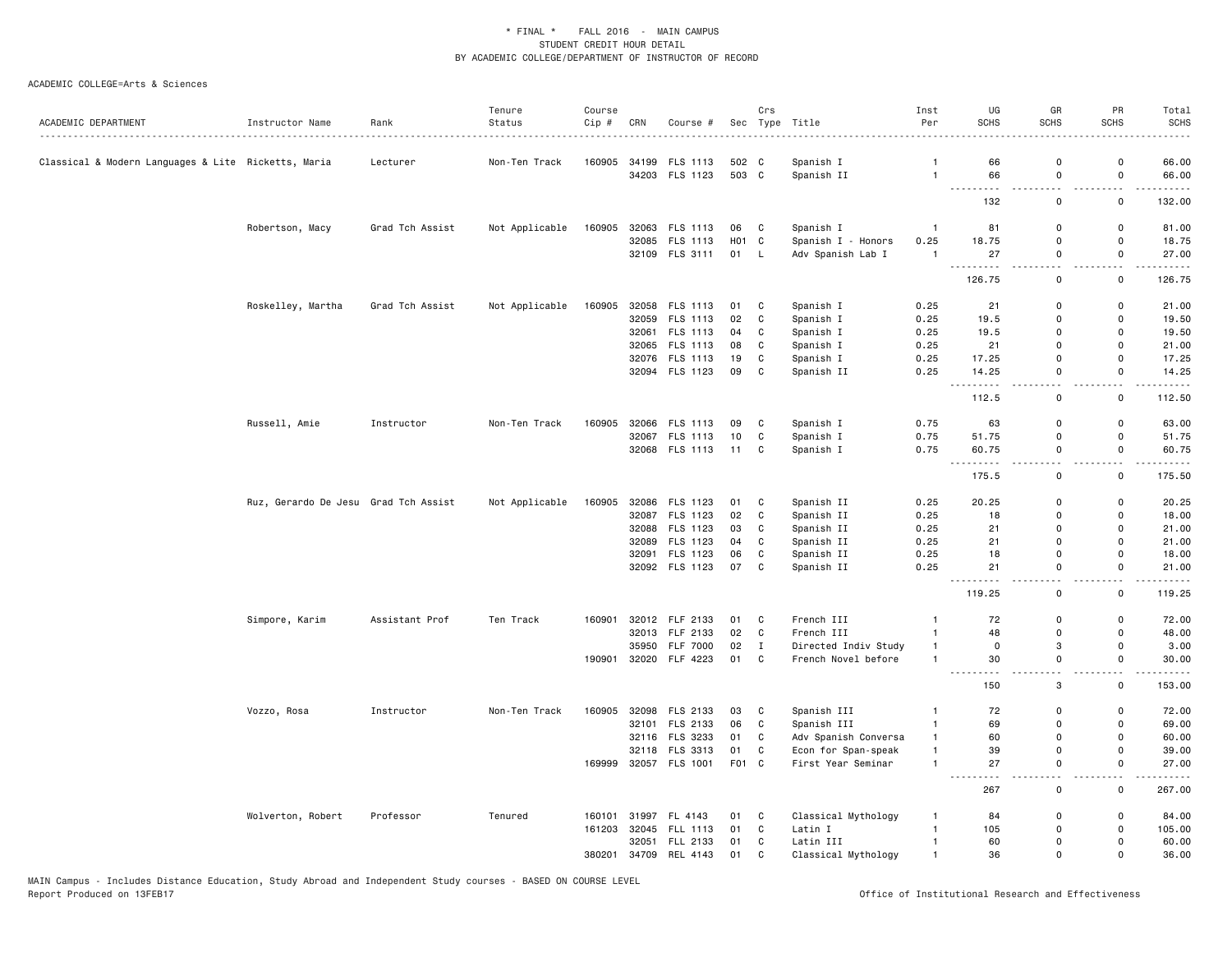| ACADEMIC DEPARTMENT                                | Instructor Name | Rank           | Tenure<br>Status | Course<br>Cip # | CRN   | Course #       |        | Crs | Sec Type Title       | Inst<br>Per | UG<br>SCHS          | GR<br><b>SCHS</b> | <b>PR</b><br><b>SCHS</b> | Total<br>SCHS |
|----------------------------------------------------|-----------------|----------------|------------------|-----------------|-------|----------------|--------|-----|----------------------|-------------|---------------------|-------------------|--------------------------|---------------|
|                                                    |                 |                |                  |                 |       |                |        |     |                      |             |                     |                   |                          |               |
|                                                    |                 |                |                  |                 |       |                |        |     |                      |             | ----------<br>285   |                   |                          | 285.00        |
| Classical & Modern Languages & Lite Zelaya, Karina |                 | Assistant Prof | Ten Track        | 160905 32111    |       | FLS 3113       | 01 C   |     | Advanced Spanish Com |             | 51                  |                   | $\mathbf 0$              | 51.00         |
|                                                    |                 |                |                  |                 |       | 36349 FLS 7000 | $01$ I |     | Directed Indiv Study |             | 0                   |                   | $\mathbf 0$              | 3.00          |
|                                                    |                 |                |                  | 169999          |       | 35442 FLS 4990 | 02 C   |     | Special Topic In FLS |             | 48                  | 0                 | $\mathbf 0$              | 48.00         |
|                                                    |                 |                |                  |                 | 35571 | FLS 6990       | 02 C   |     | Special Topic In FLS |             | 0                   |                   |                          | 9.00          |
|                                                    |                 |                |                  |                 |       |                |        |     |                      |             | ----------          | .                 | .                        | .             |
|                                                    |                 |                |                  |                 |       |                |        |     |                      |             | 99                  | 12                |                          | 111.00        |
|                                                    |                 |                |                  |                 |       |                |        |     |                      |             |                     |                   |                          |               |
| =====================================              |                 |                |                  |                 |       |                |        |     |                      |             | $=$ = = = = = = = = | =========         | =========                | ----------    |
| Classical & Modern Languages & Lite                |                 |                |                  |                 |       |                |        |     |                      |             | 6707                | 57                |                          | 6764.00       |
| ====================================               |                 |                |                  |                 |       |                |        |     |                      |             | =========           | =========         | ----------               | -----------   |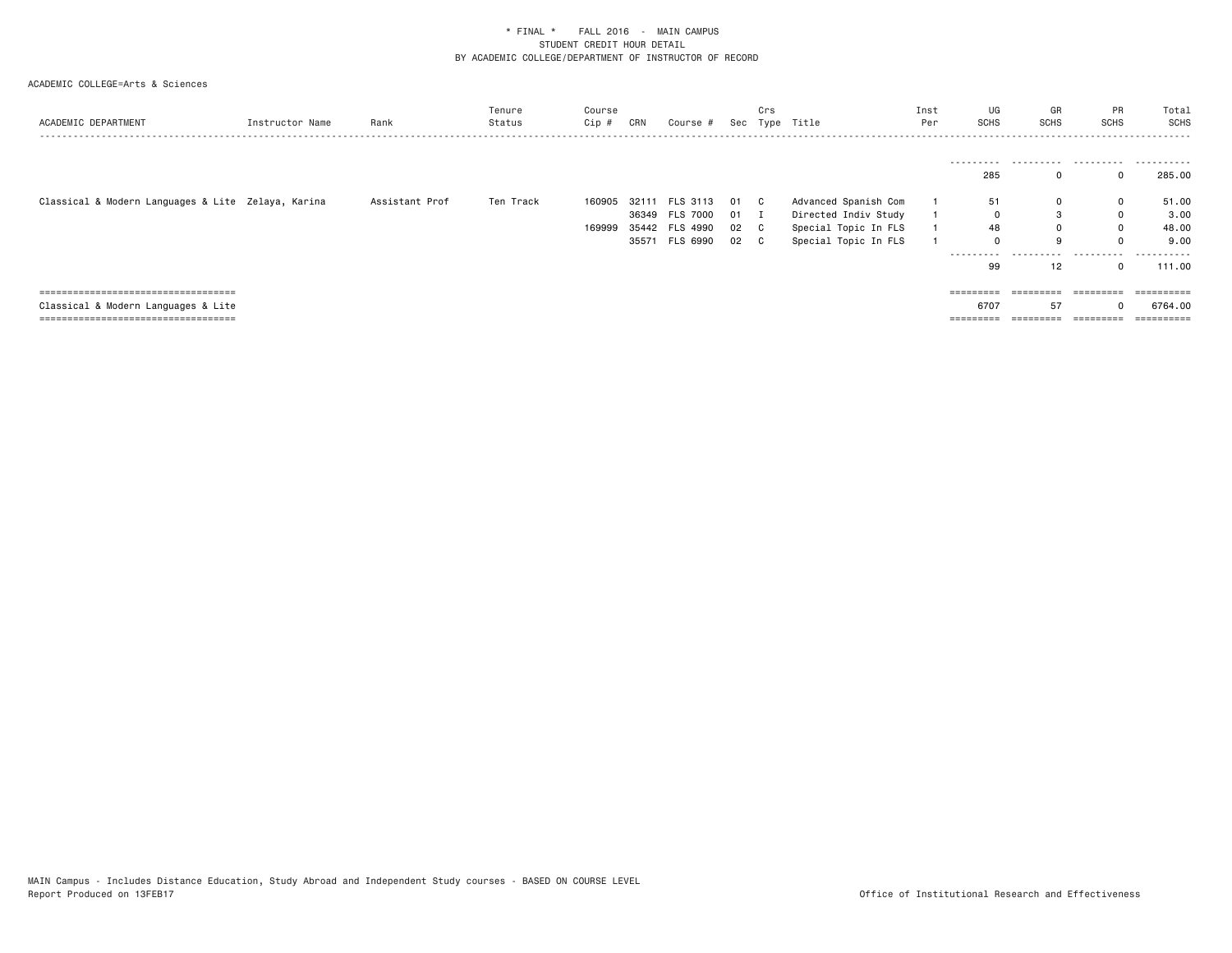|                     |                  |            | Tenure        | Course |                |                          |                | Crs         |                                  | Inst                           | UG                         | GR                                      | PR                                      | Total                                                                                                                     |
|---------------------|------------------|------------|---------------|--------|----------------|--------------------------|----------------|-------------|----------------------------------|--------------------------------|----------------------------|-----------------------------------------|-----------------------------------------|---------------------------------------------------------------------------------------------------------------------------|
| ACADEMIC DEPARTMENT | Instructor Name  | Rank       | Status        | Cip #  | CRN            | Course #                 |                |             | Sec Type Title                   | Per                            | <b>SCHS</b>                | <b>SCHS</b>                             | <b>SCHS</b>                             | <b>SCHS</b>                                                                                                               |
|                     |                  |            |               |        |                |                          |                |             |                                  |                                |                            |                                         |                                         |                                                                                                                           |
| Communication       | Anthony, Kelli   | Instructor | Non-Ten Track | 090101 | 34104<br>34108 | CO 1223                  | 501 C<br>501 C |             | Intro Comm Theory                | $\mathbf{1}$<br>$\overline{1}$ | 132                        | $\mathbf 0$<br>$\Omega$                 | 0<br>$\mathsf{o}$                       | 132.00                                                                                                                    |
|                     |                  |            |               | 090401 |                | CO 3833<br>34105 CO 1403 | 501            | C           | Interviewing<br>Intro Mass Media | $\overline{1}$                 | 72<br>108                  | $\Omega$                                | $\mathsf{o}$                            | 72.00                                                                                                                     |
|                     |                  |            |               | 090900 | 34107          | CO 3813                  | 501 C          |             | PR Case Problems                 | $\overline{1}$                 | 33                         | 0                                       | $\mathsf{o}$                            | 108.00<br>33.00                                                                                                           |
|                     |                  |            |               |        |                |                          |                |             |                                  |                                | .                          | $ -$                                    | $ -$                                    | $\frac{1}{2} \left( \frac{1}{2} \right) \left( \frac{1}{2} \right) \left( \frac{1}{2} \right) \left( \frac{1}{2} \right)$ |
|                     |                  |            |               |        |                |                          |                |             |                                  |                                | 345                        | 0                                       | 0                                       | 345.00                                                                                                                    |
|                     | Blount, Anna     | Lecturer   | Non-Ten Track | 090101 | 30936          | CO 1013                  | 27             | C           | Intro to Communicati             | $\mathbf{1}$                   | 105                        | $\mathbf 0$                             | 0                                       | 105.00                                                                                                                    |
|                     |                  |            |               | 090900 | 30994          | CO 3863                  | 01             | B           | PR Production                    | $\overline{1}$                 | 36                         | $\Omega$                                | 0                                       | 36.00                                                                                                                     |
|                     |                  |            |               |        | 30995          | CO 3863                  | 02             | B           | PR Production                    | $\mathbf{1}$                   | 39                         | $\Omega$                                | $\mathsf{o}$                            | 39.00                                                                                                                     |
|                     |                  |            |               | 231304 | 30904          | CO 1003                  | 08             | C           | Fund Of Public Speak             | $\mathbf{1}$                   | 75                         | 0                                       | 0                                       | 75.00                                                                                                                     |
|                     |                  |            |               |        |                | 30906 CO 1003            | 10             | C           | Fund Of Public Speak             | $\mathbf{1}$                   | 69<br>$\sim$ $\sim$ $\sim$ | 0                                       | 0                                       | 69.00                                                                                                                     |
|                     |                  |            |               |        |                |                          |                |             |                                  |                                | 324                        | 0                                       | 0                                       | 324.00                                                                                                                    |
|                     | Bogue, Patty     | Lecturer   | Non-Ten Track | 090101 |                | 30910 CO 1013            | 01             | C           | Intro to Communicati             | $\overline{1}$                 | 105                        | $\Omega$                                | 0                                       | 105.00                                                                                                                    |
|                     |                  |            |               |        |                | 30918 CO 1013            | 09             | C           | Intro to Communicati             | $\mathbf{1}$                   | 99                         | 0                                       | $\mathsf{o}$                            | 99.00                                                                                                                     |
|                     |                  |            |               |        | 30921          | CO 1013                  | 12             | C           | Intro to Communicati             | $\mathbf{1}$                   | 99                         | $\mathbf 0$                             | 0                                       | 99.00                                                                                                                     |
|                     |                  |            |               |        | 30928          | CO 1013                  | 19             | C           | Intro to Communicati             | $\mathbf{1}$                   | 105                        | $\mathbf 0$                             | 0                                       | 105.00                                                                                                                    |
|                     |                  |            |               | 231304 |                | 30948 CO 2253            | 01             | C           | Fund Interprsn Comm              | $\overline{1}$                 | 60                         | 0                                       | 0                                       | 60.00                                                                                                                     |
|                     |                  |            |               |        |                |                          |                |             |                                  |                                | $\sim$ $\sim$<br>468       | $\mathbf 0$                             | $\mathbf 0$                             | 468.00                                                                                                                    |
|                     | Brown, Karyn     | Instructor | Non-Ten Track |        |                | 090900 31016 CO 4813     | 02 C           |             | PR Organizations                 | $\overline{1}$                 | 69                         | $\mathbf 0$                             | $\mathsf{o}$                            | 69.00                                                                                                                     |
|                     |                  |            |               |        |                |                          |                |             |                                  |                                | 69                         | 0                                       | $ -$<br>0                               | .<br>69.00                                                                                                                |
|                     | Bryant, Terence  | Instructor | Non-Ten Track | 090701 |                | 30949 CO 2333            | 01             | C           | Tv Production                    | $\mathbf{1}$                   | 174                        | 0                                       | 0                                       | 174.00                                                                                                                    |
|                     |                  |            |               |        | 30950          | CO 2333                  | 02             | К           | Tv Production                    | $\mathbf{1}$                   | $\mathbf 0$                | $\Omega$                                | $\Omega$                                | 0.00                                                                                                                      |
|                     |                  |            |               |        | 30951          | CO 2333                  | 03             | K           | Tv Production                    | $\overline{1}$                 | $\mathbf 0$                | $\Omega$                                | $\Omega$                                | 0.00                                                                                                                      |
|                     |                  |            |               |        |                | 30952 CO 2333            | 04             | К           | Tv Production                    | $\overline{1}$                 | $\mathbf 0$                | $\Omega$                                | $\Omega$                                | 0.00                                                                                                                      |
|                     |                  |            |               |        | 30953          | CO 2333                  | 05             | К           | Tv Production                    | $\overline{1}$                 | $\mathbf 0$                | $\Omega$                                | $\Omega$                                | 0.00                                                                                                                      |
|                     |                  |            |               |        | 30954          | CO 2333                  | 06             | К           | Tv Production                    | $\mathbf{1}$                   | $\mathbf 0$                | $\mathbf 0$                             | $\mathbf 0$                             | 0.00                                                                                                                      |
|                     |                  |            |               |        | 30955          | CO 2333                  | 07             | К           | Tv Production                    | $\mathbf{1}$                   | $\mathsf 0$                | 0                                       | 0                                       | 0.00                                                                                                                      |
|                     |                  |            |               |        |                | 31009 CO 4373            | 02             | B           | Prac In Tv News                  |                                | 36                         | $\mathbf 0$                             | $\mathsf 0$                             | 36.00                                                                                                                     |
|                     |                  |            |               |        |                |                          |                |             |                                  |                                | 210                        | $\mathbf 0$                             | $\sim$ $\sim$<br>0                      | $\sim$ $\sim$ $\sim$ $\sim$<br>210.00                                                                                     |
|                     | Cain, Emily      | Instructor | Non-Ten Track | 090900 |                | 30996 CO 3863            | 03             | B           | PR Production                    | $\mathbf{1}$                   | 33                         | 0                                       | 0                                       | 33.00                                                                                                                     |
|                     |                  |            |               |        |                |                          |                |             |                                  |                                | ---------<br>33            | $\overline{\phantom{0}}$<br>$\mathsf 0$ | $\overline{\phantom{a}}$<br>$\mathsf 0$ | .<br>33.00                                                                                                                |
|                     | Chambers, Cheryl | Instructor | Non-Ten Track | 090101 |                | 30912 CO 1013            | 03             | C           | Intro to Communicati             | $\mathbf{1}$                   | 99                         | 0                                       | 0                                       | 99.00                                                                                                                     |
|                     |                  |            |               |        |                | 30916 CO 1013            | 07             | $\mathbb C$ | Intro to Communicati             | $\mathbf{1}$                   | 96                         | $\Omega$                                | $\mathbf 0$                             | 96.00                                                                                                                     |
|                     |                  |            |               |        |                | 30917 CO 1013            | 08             | C           | Intro to Communicati             | $\mathbf{1}$                   | 99                         | $\mathbf 0$                             | $\mathbf 0$                             | 99.00                                                                                                                     |
|                     |                  |            |               |        | 30926          | CO 1013                  | 17             | C           | Intro to Communicati             | $\overline{1}$                 | 99                         | $\mathbf 0$                             | $\mathsf{o}$                            | 99.00                                                                                                                     |
|                     |                  |            |               |        |                | 30937 CO 1013            | 28             | C           | Intro to Communicati             | $\overline{1}$                 | 102                        | $\mathbf 0$                             | 0                                       | 102.00                                                                                                                    |
|                     |                  |            |               |        |                |                          |                |             |                                  |                                | 495                        | $\mathbf 0$                             | $\mathbf 0$                             | 495.00                                                                                                                    |
|                     | Clevinger, Donna | Professor  | Tenured       | 240101 | 36794          | <b>HON 4000</b>          | 14             | I           | Directed Individual              | $\mathbf{1}$                   | $\mathbf{1}$               | $\Omega$                                | 0                                       | 1.00                                                                                                                      |
|                     |                  |            |               |        | 36795          | HON 4000                 | 15             | I           | Directed Individual              | $\mathbf{1}$                   | $\mathbf{1}$               | 0                                       | 0                                       | 1.00                                                                                                                      |
|                     |                  |            |               |        | 36796          | HON 4000                 | 16             | $\mathbf I$ | Directed Individual              | $\overline{1}$                 | $\mathbf{1}$               | $\Omega$                                | $\Omega$                                | 1.00                                                                                                                      |
|                     |                  |            |               |        | 36797          | HON 4000                 | 17             | I           | Directed Individual              | $\mathbf{1}$                   | $\mathbf{1}$               | $\mathbf 0$                             | $\mathsf{o}$                            | 1.00                                                                                                                      |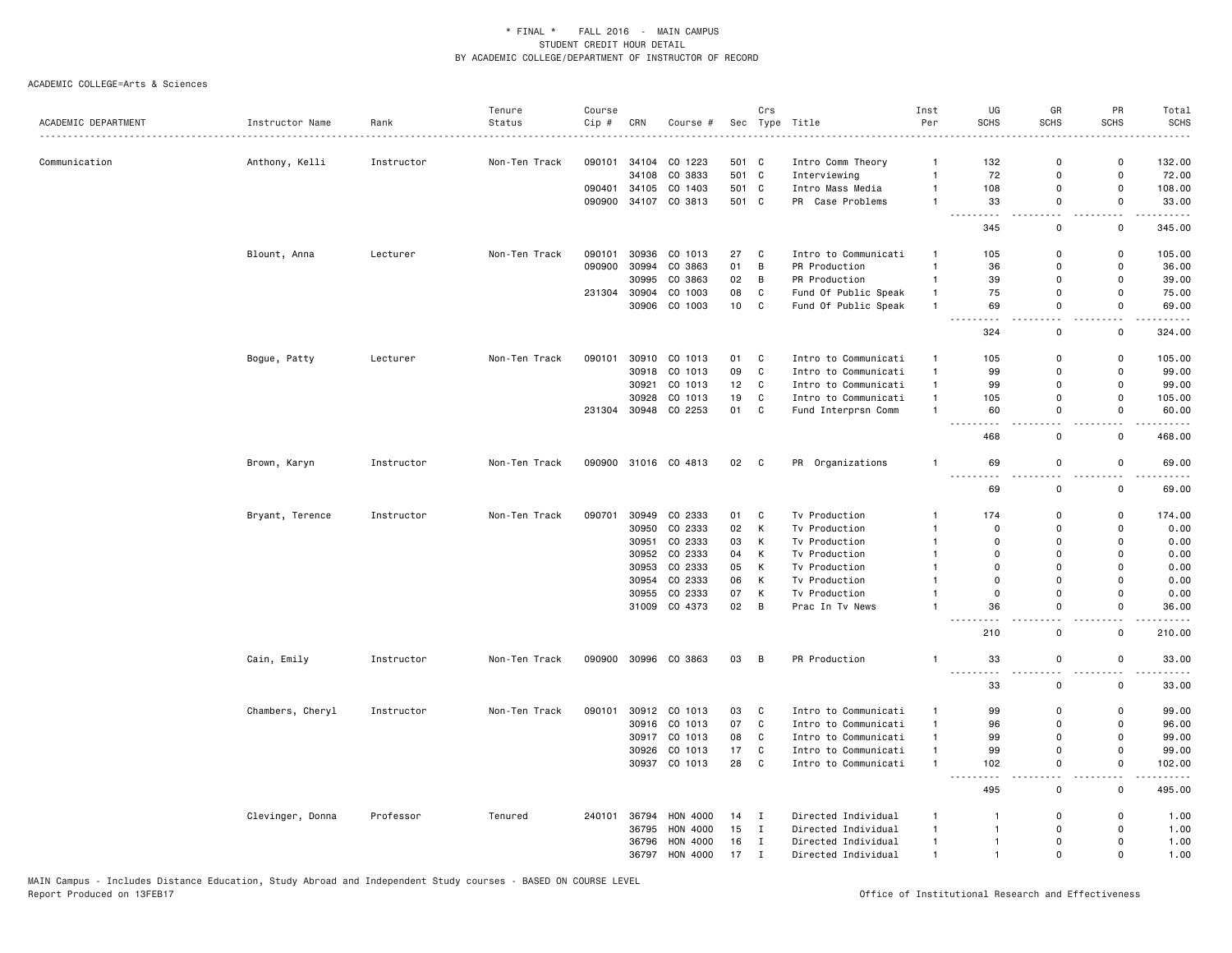|                     |                    |                | Tenure         | Course |       |               |                   | Crs          |                      | Inst           | UG                          | GR                           | PR                           | Total                                                                                                                               |
|---------------------|--------------------|----------------|----------------|--------|-------|---------------|-------------------|--------------|----------------------|----------------|-----------------------------|------------------------------|------------------------------|-------------------------------------------------------------------------------------------------------------------------------------|
| ACADEMIC DEPARTMENT | Instructor Name    | Rank           | Status         | Cip #  | CRN   | Course #      | Sec               |              | Type Title           | Per            | <b>SCHS</b>                 | <b>SCHS</b>                  | <b>SCHS</b>                  | <b>SCHS</b>                                                                                                                         |
|                     |                    |                |                |        |       |               |                   |              |                      |                |                             |                              |                              |                                                                                                                                     |
| Communication       | Clevinger, Donna   | Professor      | Tenured        | 240101 | 36798 | HON 4000      | 18                | $\mathbf I$  | Directed Individual  | $\mathbf{1}$   |                             | 0                            | 0                            | 1.00                                                                                                                                |
|                     |                    |                |                |        | 36804 | HON 4000      | 23                | $\mathbf I$  | Directed Individual  | $\mathbf{1}$   | $\mathbf{1}$                | $\mathbf 0$                  | $\mathsf 0$                  | 1.00                                                                                                                                |
|                     |                    |                |                |        | 36806 | HON 4000      | 25                | $\mathbf I$  | Directed Individual  | $\mathbf{1}$   | $\mathbf{1}$                | $\mathbf 0$                  | 0                            | 1.00                                                                                                                                |
|                     |                    |                |                | 500501 | 30944 | CO 1503       | H01 C             |              | Honors Intro To Thea | $\mathbf{1}$   | 45                          | 0                            | 0                            | 45.00                                                                                                                               |
|                     |                    |                |                | 500506 | 34766 | CO 2503       | H <sub>01</sub> C |              | Acting               | $\overline{1}$ | 45<br>$\sim$ $\sim$ $\sim$  | $\mathbf 0$                  | $\mathbf 0$                  | 45.00<br>$\frac{1}{2}$                                                                                                              |
|                     |                    |                |                |        |       |               |                   |              |                      |                | 97                          | 0                            | 0                            | 97.00                                                                                                                               |
|                     | Cooley, Skye       | Assistant Prof | Ten Track      | 090101 | 31018 | CO 6213       | 01                | C            | Political Commun     | $\mathbf{1}$   | $\Omega$                    | 9                            | 0                            | 9.00                                                                                                                                |
|                     |                    |                |                | 090900 | 31013 | CO 4803       | 01                | C            | Research in PR & Adv | $\mathbf{1}$   | 72                          | $\mathbf 0$                  | $\mathsf 0$                  | 72.00                                                                                                                               |
|                     |                    |                |                |        | 31014 | CO 4803       | 02                | C            | Research in PR & Adv | $\mathbf{1}$   | 57                          | 0                            | $\mathsf 0$                  | 57.00                                                                                                                               |
|                     |                    |                |                | 090904 |       | 30999 CO 4213 | 01                | C            | Political Commun     | $\mathbf{1}$   | 48                          | 0                            | 0                            | 48.00                                                                                                                               |
|                     |                    |                |                |        |       |               |                   |              |                      |                | ----<br>-----<br>177        | 9                            | $\mathsf 0$                  | $\frac{1}{2} \left( \frac{1}{2} \right) \left( \frac{1}{2} \right) \left( \frac{1}{2} \right) \left( \frac{1}{2} \right)$<br>186.00 |
|                     | Edmonds, Khristina | Instructor     | Non-Ten Track  | 231304 | 30899 | CO 1003       | 03                | C            | Fund Of Public Speak | $\mathbf{1}$   | 69                          | $\Omega$                     | 0                            | 69.00                                                                                                                               |
|                     |                    |                |                |        | 30900 | CO 1003       | 04                | C            | Fund Of Public Speak | $\mathbf{1}$   | 72                          | $\mathbf 0$                  | 0                            | 72.00                                                                                                                               |
|                     |                    |                |                |        | 30903 | CO 1003       | 07                | C            | Fund Of Public Speak | $\mathbf{1}$   | 75                          | 0                            | $\mathsf 0$                  | 75.00                                                                                                                               |
|                     |                    |                |                |        | 30907 | CO 1003       | H01 C             |              | Hon Fund of Public S | $\mathbf{1}$   | 54                          | $\mathbf 0$                  | $\mathbf 0$                  | 54.00                                                                                                                               |
|                     |                    |                |                |        |       | 30909 CO 1003 | H03 C             |              | Hon Fund Public Spea | $\overline{1}$ | 51                          | $\mathbf 0$                  | $\mathsf 0$                  | 51.00                                                                                                                               |
|                     |                    |                |                |        |       |               |                   |              |                      |                | 321                         | 0                            | 0                            | 321.00                                                                                                                              |
|                     | Fisher, Melody     | Assistant Prof | Ten Track      | 090900 |       | 30985 CO 3813 | 01                | C            | Case Problems<br>PR  | $\overline{1}$ | 63                          | $\mathbf 0$                  | $\mathbf 0$                  | 63.00                                                                                                                               |
|                     |                    |                |                |        | 30986 | CO 3813       | 02                | $\mathtt{C}$ | PR<br>Case Problems  | $\overline{1}$ | 69                          | $\mathsf 0$                  | $\mathsf 0$                  | 69.00                                                                                                                               |
|                     |                    |                |                |        |       | 31015 CO 4813 | 01                | C            | PR<br>Organizations  | $\overline{1}$ | 72                          | $\mathsf 0$                  | $\mathsf 0$                  | 72.00                                                                                                                               |
|                     |                    |                |                |        |       |               |                   |              |                      |                | $\sim$ $\sim$ $\sim$<br>204 | 0                            | $\mathsf 0$                  | 204.00                                                                                                                              |
|                     | Forde, John        | Professor      | Tenured        | 090900 | 30984 | CO 3803       | 01                | C            | Prin Public Relation | $\overline{1}$ | 369                         | 0                            | 0                            | 369.00                                                                                                                              |
|                     |                    |                |                |        |       | 34106 CO 3803 | 501 C             |              | Prin Public Relation | $\overline{1}$ | 99<br><u>.</u>              | 0                            | $\mathsf 0$<br>$\sim$ $\sim$ | 99.00<br>.                                                                                                                          |
|                     |                    |                |                |        |       |               |                   |              |                      |                | 468                         | $\mathbf 0$                  | $\mathbf 0$                  | 468.00                                                                                                                              |
|                     | Fountain, Amy      | Instructor     | Non-Ten Track  | 090101 | 30911 | CO 1013       | 02                | C            | Intro to Communicati | $\mathbf{1}$   | 102                         | 0                            | $\mathsf 0$                  | 102.00                                                                                                                              |
|                     |                    |                |                | 090401 | 30997 | CO 4053       | 01                | E            | Internship Comm      | $\mathbf{1}$   | 45                          | $\mathbf 0$                  | 0                            | 45.00                                                                                                                               |
|                     |                    |                |                | 231304 | 30901 | CO 1003       | 05                | $\mathtt{C}$ | Fund Of Public Speak | $\mathbf{1}$   | 72                          | 0                            | $\mathsf 0$                  | 72.00                                                                                                                               |
|                     |                    |                |                |        |       | 30902 CO 1003 | 06                | C            | Fund Of Public Speak | $\overline{1}$ | 75<br>$- - -$               | $\mathbf 0$<br>$\sim$ $\sim$ | $\mathbf 0$<br>$\sim$ $\sim$ | 75.00<br>.                                                                                                                          |
|                     |                    |                |                |        |       |               |                   |              |                      |                | 294                         | 0                            | 0                            | 294.00                                                                                                                              |
|                     | Gardner, Daniel    | Lecturer       | Non-Ten Track  | 231304 | 30897 | CO 1003       | 01                | C            | Fund Of Public Speak | $\mathbf{1}$   | 72                          | $\mathbf 0$                  | $\mathsf 0$                  | 72.00                                                                                                                               |
|                     |                    |                |                |        |       | 30898 CO 1003 | 02                | C            | Fund Of Public Speak | $\overline{1}$ | 72                          | 0                            | $\mathsf 0$                  | 72.00                                                                                                                               |
|                     |                    |                |                |        |       |               |                   |              |                      |                | ---------<br>144            | 0                            | 0                            | 144.00                                                                                                                              |
|                     | Garraway, David    | Non-Faculty    | Not Applicable | 090701 |       | 30974 CO 3333 | 01                | B            | Adv Television Prd   | $\overline{1}$ | 45                          | $\mathbf 0$                  | $\mathsf 0$                  | 45.00<br>$\omega$ is $\omega$ in .                                                                                                  |
|                     |                    |                |                |        |       |               |                   |              |                      |                | 45                          | 0                            | 0                            | 45.00                                                                                                                               |
|                     | Gawrych, Teresa    | Instructor     | Non-Ten Track  | 090101 | 36832 | CO 4000       | 05                | Ι            | Directed Indiv Study | $\mathbf{1}$   | 3                           | 0                            | $\mathsf 0$                  | 3.00                                                                                                                                |
|                     |                    |                |                |        | 36833 | CO 4000       | 06                | $\mathbf I$  | Directed Indiv Study | $\mathbf{1}$   | 3                           | $\mathbf 0$                  | $\mathbf 0$                  | 3.00                                                                                                                                |
|                     |                    |                |                | 090404 | 30978 | CO 3403       | 02                | B            | Photographic Communi | $\mathbf{1}$   | 45                          | $\mathbf 0$                  | $\mathbf 0$                  | 45.00                                                                                                                               |
|                     |                    |                |                |        | 34768 | CO 3403       | 04                | B            | Photographic Communi | $\mathbf{1}$   | 48                          | $\mathbf 0$                  | $\Omega$                     | 48.00                                                                                                                               |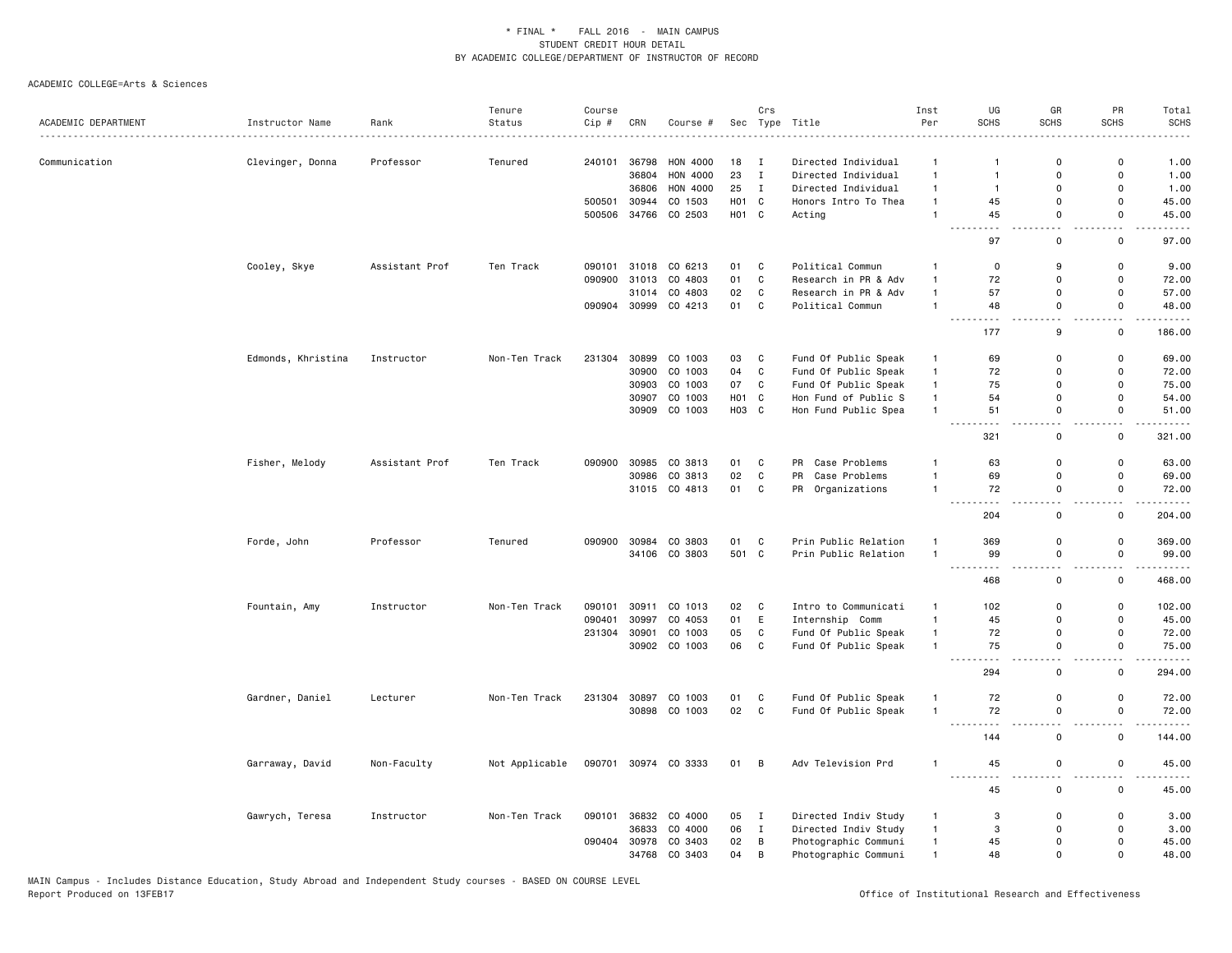|                     |                   |                | Tenure        | Course           |                |                      |                   | Crs               |                                         | Inst                 | UG                           | GR                                   | PR                                      | Total               |
|---------------------|-------------------|----------------|---------------|------------------|----------------|----------------------|-------------------|-------------------|-----------------------------------------|----------------------|------------------------------|--------------------------------------|-----------------------------------------|---------------------|
| ACADEMIC DEPARTMENT | Instructor Name   | Rank           | Status        | Cip#             | CRN            | Course #             |                   |                   | Sec Type Title                          | Per                  | <b>SCHS</b>                  | <b>SCHS</b>                          | <b>SCHS</b>                             | <b>SCHS</b>         |
|                     |                   |                |               |                  |                |                      |                   |                   |                                         |                      |                              |                                      |                                         |                     |
| Communication       | Gawrych, Teresa   | Instructor     | Non-Ten Track | 090701<br>231304 | 31008<br>30905 | CO 4373<br>CO 1003   | 01<br>09          | B<br>$\mathbf{C}$ | Prac In Tv News<br>Fund Of Public Speak | -1<br>$\overline{1}$ | 24<br>75                     | $\mathbf 0$<br>$\mathbf 0$           | 0<br>$\mathsf{o}$                       | 24.00<br>75.00      |
|                     |                   |                |               |                  |                |                      |                   |                   |                                         |                      | $ -$<br>٠.                   | $\overline{\phantom{a}}$             | $\overline{\phantom{0}}$                | $\cdots$            |
|                     |                   |                |               |                  |                |                      |                   |                   |                                         |                      | 198                          | 0                                    | $\mathbf 0$                             | 198.00              |
|                     | Goodman, Mark     | Professor      | Tenured       | 090101           | 35446          | CO 4000              | 01 I              |                   | Directed Indiv Study                    | $\mathbf{1}$         | 3                            | $\mathbf 0$                          | $\mathsf{o}$                            | 3.00                |
|                     |                   |                |               |                  | 35558          | CO 4000              | 03                | $\mathbf{I}$      | Directed Indiv Study                    | $\mathbf{1}$         | 3                            | $\mathbf 0$                          | $\mathsf 0$                             | 3.00                |
|                     |                   |                |               |                  |                | 36373 CO 4000        | 04                | $\mathbf{I}$      | Directed Indiv Study                    | $\mathbf{1}$         | 3                            | $\mathbf 0$                          | 0                                       | 3.00                |
|                     |                   |                |               | 090401           | 30942          | CO 1403              | H <sub>01</sub> C |                   | Honors Intro Mass Me                    | $\overline{1}$       | 57                           | $\Omega$                             | $\mathbf 0$                             | 57.00               |
|                     |                   |                |               | 090404           | 30979          | CO 3403              | 03                | B                 | Photographic Communi                    | $\mathbf{1}$         | 45                           | $\Omega$                             | $\mathbf 0$                             | 45.00               |
|                     |                   |                |               | 090701           | 34111          | CO 4433              | 501 C             |                   | Television Criticism                    | $\mathbf{1}$         | 39                           | $\mathbf 0$                          | $\mathsf 0$                             | 39.00               |
|                     |                   |                |               | 090702           |                | 34114 CO 6433        | 501 C             |                   | Television Criticism                    | $\overline{1}$       | $\mathbf 0$<br>.             | 3<br>и.                              | $\mathbf 0$<br>$\overline{\phantom{0}}$ | 3.00                |
|                     |                   |                |               |                  |                |                      |                   |                   |                                         |                      | 150                          | 3                                    | $\mathsf 0$                             | 153.00              |
|                     | Gordon, Meaghan   | Instructor     | Non-Ten Track | 090900           | 30990          | CO 3853              | 01                | C                 | Public Relations Wri                    | $\overline{1}$       | 39                           | $\mathbf 0$                          | $\mathsf 0$                             | 39.00               |
|                     |                   |                |               |                  | 30991          | CO 3853              | 02                | C                 | Public Relations Wri                    | $\overline{1}$       | 48                           | $\Omega$                             | 0                                       | 48.00               |
|                     |                   |                |               |                  |                | 30992 CO 3853        | 03                | $\mathtt{C}$      | Public Relations Wri                    | $\mathbf{1}$         | 36                           | $\mathbf 0$                          | $\mathsf{o}$                            | 36.00               |
|                     |                   |                |               |                  |                | 30993 CO 3853        | 04                | C                 | Public Relations Wri                    | $\overline{1}$       | 33<br>- - -                  | $\mathbf 0$<br>44                    | $\mathbf 0$<br>44                       | 33.00<br>وبالمستريث |
|                     |                   |                |               |                  |                |                      |                   |                   |                                         |                      | 156                          | 0                                    | 0                                       | 156.00              |
|                     | Harmon, Nicole    | Lecturer       | Non-Ten Track | 090101           | 30919          | CO 1013              | 10                | C                 | Intro to Communicati                    | $\mathbf{1}$         | 99                           | $\mathbf 0$                          | $\mathsf 0$                             | 99.00               |
|                     |                   |                |               |                  | 30927          | CO 1013              | 18                | C                 | Intro to Communicati                    | $\mathbf{1}$         | 102                          | $\mathbf 0$                          | $\mathsf{o}$                            | 102.00              |
|                     |                   |                |               |                  |                | 30934 CO 1013        | 25                | C                 | Intro to Communicati                    | $\mathbf{1}$         | 102                          | $\mathbf 0$                          | 0                                       | 102.00              |
|                     |                   |                |               |                  |                | 30935 CO 1013        | 26                | C                 | Intro to Communicati                    | $\overline{1}$       | 102<br>.                     | $\mathbf 0$<br>$\overline{a}$        | $\mathsf 0$<br>$\sim$ $\sim$            | 102.00<br>.         |
|                     |                   |                |               |                  |                |                      |                   |                   |                                         |                      | 405                          | $\mathsf 0$                          | $\mathsf 0$                             | 405.00              |
|                     | Harris, Melanie   | Instructor     | Non-Ten Track | 500501           |                | 30943 CO 1503        | 01 C              |                   | Intro To Theatre                        | $\mathbf{1}$         | 480<br><b></b>               | $\mathsf 0$                          | $\mathsf 0$                             | 480.00              |
|                     |                   |                |               |                  |                |                      |                   |                   |                                         |                      | 480                          | $\mathsf 0$                          | $\mathsf 0$                             | 480.00              |
|                     | Knight, Amy       | Instructor     | Non-Ten Track | 090101           |                | 30920 CO 1013        | 11                | C                 | Intro to Communicati                    | $\mathbf{1}$         | 102                          | $\mathbf 0$                          | $\mathsf{o}$                            | 102.00              |
|                     |                   |                |               |                  |                | 30922 CO 1013        | 13                | C                 | Intro to Communicati                    | $\overline{1}$       | 102                          | $\Omega$                             | $\mathsf 0$                             | 102.00              |
|                     |                   |                |               |                  | 30970          | CO 3213              | 01                | C                 | Small Group Coummuni                    | $\mathbf{1}$         | 75                           | $\mathbf 0$                          | 0                                       | 75.00               |
|                     |                   |                |               |                  | 30971          | CO 3213              | 02                | C                 | Small Group Coummuni                    | $\overline{1}$       | 75                           | $\mathbf 0$                          | $\mathsf 0$                             | 75.00               |
|                     |                   |                |               |                  |                | 34102 CO 1013        | 501 C             |                   | Intro to Communicati                    | $\overline{1}$       | 87<br><u>---------</u>       | $\Omega$<br>$\overline{\phantom{a}}$ | 0<br>$\sim$ $\sim$                      | 87.00<br>.          |
|                     |                   |                |               |                  |                |                      |                   |                   |                                         |                      | 441                          | $\mathbf 0$                          | $\mathbf 0$                             | 441.00              |
|                     | Lindley, William  | Lecturer       | Non-Ten Track | 090101           |                | 30988 CO 3833        | 02                | $\mathbf{C}$      | Interviewing                            | $\overline{1}$       | 66<br>---------              | $\mathbf 0$<br>$\sim$ $\sim$         | $\mathsf 0$<br>$\sim$ $\sim$            | 66.00<br>.          |
|                     |                   |                |               |                  |                |                      |                   |                   |                                         |                      | 66                           | $\mathsf 0$                          | $\mathsf 0$                             | 66.00               |
|                     | Loehwing, Melanie | Assistant Prof | Ten Track     | 231304           | 31001          | CO 4243              | 01                | C                 | Rhetorical Theory                       | $\overline{1}$       | 48                           | $\Omega$                             | $\mathbf 0$                             | 48.00               |
|                     |                   |                |               |                  |                | 31002 CO 4253        | 01                | C                 | Elements Of Persuasn                    | $\mathbf{1}$         | 57                           | $\Omega$                             | 0                                       | 57.00               |
|                     |                   |                |               |                  | 34109          | CO 4253              | 501 C             |                   | Elements Of Persuasn                    | $\mathbf{1}$         | 72                           | $\mathbf 0$                          | $\mathsf 0$                             | 72.00               |
|                     |                   |                |               |                  |                | 34112 CO 6253        | 501 C             |                   | Elements Of Persuasn                    | $\overline{1}$       | $\mathsf 0$<br>$\sim$ $\sim$ | 6                                    | $\mathsf 0$<br>. .                      | 6.00                |
|                     |                   |                |               |                  |                |                      |                   |                   |                                         |                      | 177                          | 6                                    | $\mathsf 0$                             | 183.00              |
|                     | Mabry, Paula      | Lecturer       | Non-Ten Track |                  |                | 231304 30946 CO 2013 | 01                | $\mathbf{C}$      | Voice & Articulation                    | $\overline{1}$       | 54                           | $\Omega$                             | $\mathbf 0$                             | 54.00               |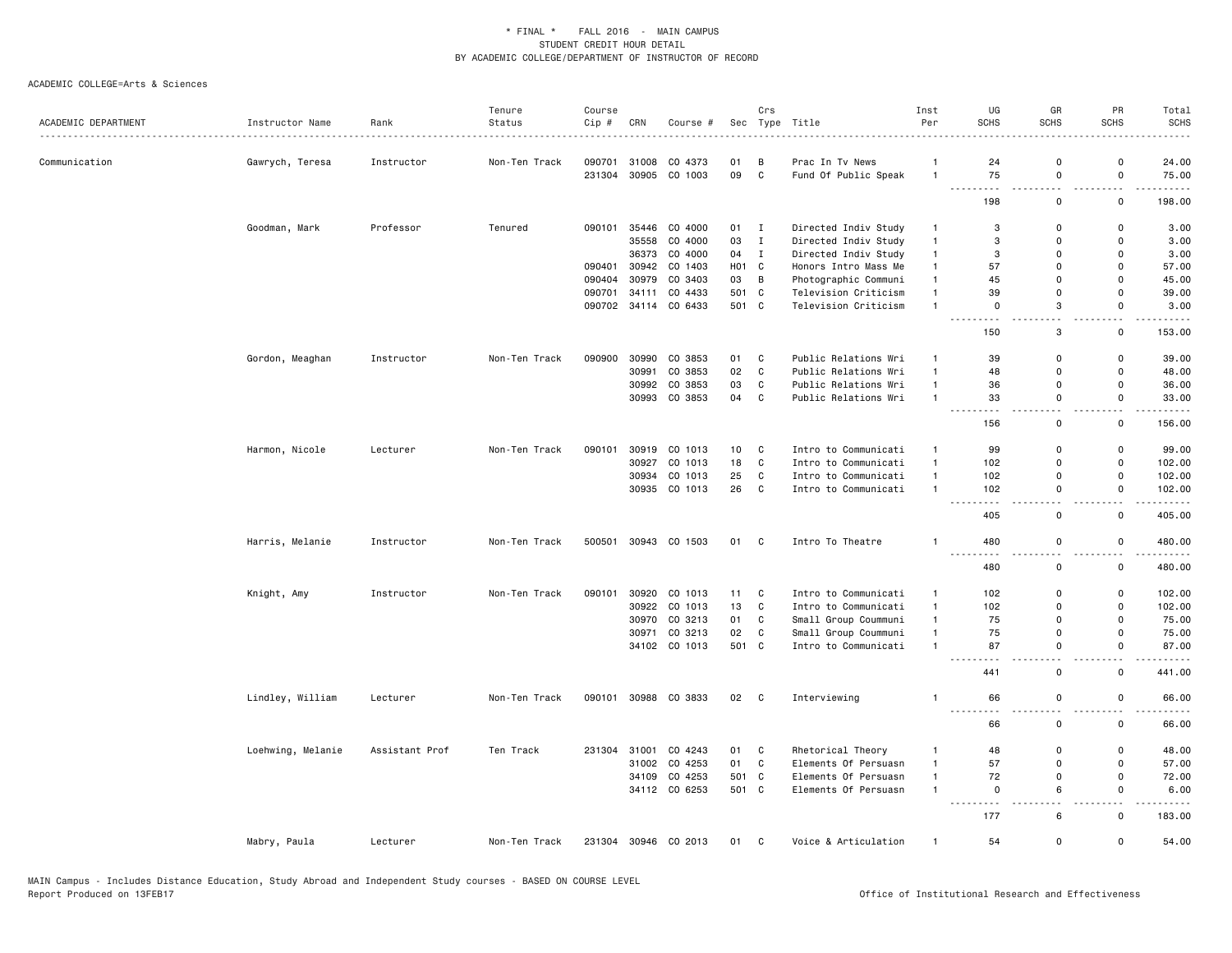| ACADEMIC DEPARTMENT | Instructor Name                 | Rank           | Tenure<br>Status | Course<br>Cip # | CRN   | Course #      |      | Crs          | Sec Type Title       | Inst<br>Per  | UG<br><b>SCHS</b>          | GR<br><b>SCHS</b> | PR<br><b>SCHS</b> | Total<br><b>SCHS</b><br>.                                                                                                                                     |
|---------------------|---------------------------------|----------------|------------------|-----------------|-------|---------------|------|--------------|----------------------|--------------|----------------------------|-------------------|-------------------|---------------------------------------------------------------------------------------------------------------------------------------------------------------|
|                     |                                 |                |                  |                 |       |               |      |              |                      |              | .                          |                   |                   |                                                                                                                                                               |
|                     |                                 |                |                  |                 |       |               |      |              |                      |              | 54                         | 0                 | $\mathbf 0$       | 54.00                                                                                                                                                         |
| Communication       | Matheny, James                  | Assistant Prof | Ten Track        | 500504          |       | 34772 CO 4583 | 01   | C            | Playwriting          | $\mathbf{1}$ | 48                         | $\mathbf 0$       | $\mathbf 0$       | 48.00                                                                                                                                                         |
|                     |                                 |                |                  | 500506          | 30964 | CO 2503       | 01   | C            | Acting               | $\mathbf{1}$ | 45                         | 0                 | $\mathbf 0$       | 45.00                                                                                                                                                         |
|                     |                                 |                |                  |                 |       |               |      |              |                      |              | <u>.</u><br>93             | .<br>$\mathbf 0$  | ---------         | $\omega$ is a set                                                                                                                                             |
|                     |                                 |                |                  |                 |       |               |      |              |                      |              |                            |                   | $\mathbf 0$       | 93.00                                                                                                                                                         |
|                     | McDavid, Frances                | Instructor     | Non-Ten Track    | 090401          | 30981 | CO 3443       | 01   | $\mathbf{C}$ | Adv News Writ-Report | -1           | 45                         | $\Omega$          | $\mathbf 0$       | 45.00                                                                                                                                                         |
|                     |                                 |                |                  |                 |       | 31011 CO 4403 | 01   | $\mathbf{C}$ | Journalism Ethics    | $\mathbf{1}$ | 54                         | 0                 | $\mathbf 0$       | 54.00                                                                                                                                                         |
|                     |                                 |                |                  |                 |       |               |      |              |                      |              | $\sim$ $\sim$ $\sim$<br>99 | $\Omega$          | $\mathbf 0$       | $\frac{1}{2} \left( \frac{1}{2} \right) \left( \frac{1}{2} \right) \left( \frac{1}{2} \right) \left( \frac{1}{2} \right) \left( \frac{1}{2} \right)$<br>99.00 |
|                     |                                 |                |                  |                 |       |               |      |              |                      |              |                            |                   |                   |                                                                                                                                                               |
|                     | Misun, Christopher              | Non-Faculty    | Not Applicable   | 090701          |       | 30975 CO 3333 | 02 B |              | Adv Television Prd   | $\mathbf{1}$ | 42                         | 0                 | $\mathbf 0$       | 42.00                                                                                                                                                         |
|                     |                                 |                |                  |                 |       |               |      |              |                      |              | د د د                      |                   |                   | $- - - - -$                                                                                                                                                   |
|                     |                                 |                |                  |                 |       |               |      |              |                      |              | 42                         | $\mathbf 0$       | $\mathbf 0$       | 42.00                                                                                                                                                         |
|                     | Montgomery, Debbie              | Lecturer       | Non-Ten Track    | 090701          |       | 30963 CO 2423 | 01 C |              | News Edit-Typo-Mkup  | $\mathbf{1}$ | 45                         | 0                 | $\mathbf 0$       | 45.00                                                                                                                                                         |
|                     |                                 |                |                  |                 |       |               |      |              |                      |              |                            |                   |                   | $\frac{1}{2} \left( \frac{1}{2} \right) \left( \frac{1}{2} \right) \left( \frac{1}{2} \right) \left( \frac{1}{2} \right) \left( \frac{1}{2} \right)$          |
|                     |                                 |                |                  |                 |       |               |      |              |                      |              | 45                         | $\mathbf 0$       | $\mathbf 0$       | 45.00                                                                                                                                                         |
|                     | Morschauser, Lindsey Instructor |                | Non-Ten Track    | 400404          | 32358 | GR 4502       | 01   | $\mathbf{C}$ | Prac Broadcast Meteo | $\mathbf{1}$ | 44                         | $\mathbf 0$       | $\mathbf 0$       | 44.00                                                                                                                                                         |
|                     |                                 |                |                  |                 | 32359 | GR 4502       | 02   | K            | Prac Broadcast Meteo | $\mathbf{1}$ | $\Omega$                   | $\Omega$          | $\mathbf 0$       | 0.00                                                                                                                                                          |
|                     |                                 |                |                  |                 | 32360 | GR 4502       | 03   | К            | Prac Broadcast Meteo | $\mathbf{1}$ | 0                          | $\Omega$          | $\mathbf 0$       | 0.00                                                                                                                                                          |
|                     |                                 |                |                  |                 | 32361 | GR 4522       | 01   | C            | Prac Broadcast Meteo | $\mathbf{1}$ | 16                         | $\Omega$          | $\mathbf 0$       | 16.00                                                                                                                                                         |
|                     |                                 |                |                  |                 | 32362 | GR 4522       | 02   | К            | Prac Broadcast Meteo | $\mathbf{1}$ | $\Omega$                   | $\Omega$          | $\mathbf 0$       | 0.00                                                                                                                                                          |
|                     |                                 |                |                  |                 | 32363 | GR 4522       | 03   | К            | Prac Broadcast Meteo | $\mathbf{1}$ | $\mathbf 0$                | $\Omega$          | $\Omega$          | 0.00                                                                                                                                                          |
|                     |                                 |                |                  |                 | 32365 | GR 4640       | 01   | E            | Met Internship       | 1            | 21                         | $\Omega$          | $\mathbf 0$       | 21.00                                                                                                                                                         |
|                     |                                 |                |                  | 450701          | 32382 | GR 6502       | 01   | C            | Prac in Broadcast Me | $\mathbf{1}$ | $\Omega$                   | 12                | $\mathbf 0$       | 12.00                                                                                                                                                         |
|                     |                                 |                |                  |                 | 32383 | GR 6502       | 02   | К            | Prac in Broadcast Me | $\mathbf{1}$ | $\Omega$                   | $\Omega$          | $\Omega$          | 0.00                                                                                                                                                          |
|                     |                                 |                |                  |                 | 32384 | GR 6502       | 03   | К            | Prac in Broadcast Me | $\mathbf{1}$ | $\Omega$                   | $\Omega$          | $\mathbf 0$       | 0.00                                                                                                                                                          |
|                     |                                 |                |                  |                 | 32385 | GR 6522       | 01   | C            | Prac Broadcast Meteo | $\mathbf{1}$ | $\Omega$                   | $\overline{2}$    | $\mathbf 0$       | 2.00                                                                                                                                                          |
|                     |                                 |                |                  |                 | 32386 | GR 6522       | 02   | К            | Prac Broadcast Meteo | $\mathbf{1}$ | $\mathbf 0$                | $\Omega$          | $\Omega$          | 0.00                                                                                                                                                          |
|                     |                                 |                |                  |                 |       | 32389 GR 6640 | 01   | C.           | Met Internship       | 1            | $\mathsf{o}$               | 3                 | $\mathbf 0$       | 3.00                                                                                                                                                          |
|                     |                                 |                |                  |                 |       |               |      |              |                      |              | $- - -$<br>81              | 17                | 0                 | .<br>98.00                                                                                                                                                    |
|                     |                                 |                |                  |                 |       |               |      |              |                      |              |                            |                   |                   |                                                                                                                                                               |
|                     | Nicholson, John                 | Associate Prof | Tenured          | 090101          | 30940 | CO 1223       | 01   | $\mathbf{C}$ | Intro Comm Theory    | $\mathbf{1}$ | 471                        | $\mathbf 0$       | 0                 | 471.00                                                                                                                                                        |
|                     |                                 |                |                  |                 | 30987 | CO 3833       | 01   | $\mathbf{C}$ | Interviewing         | $\mathbf{1}$ | 63                         | $\mathbf 0$       | $\mathbf 0$       | 63.00                                                                                                                                                         |
|                     |                                 |                |                  |                 |       | 30998 CO 4203 | 01   | $\mathbf{C}$ | Nonverbal Communicat | $\mathbf{1}$ | 78<br>$\sim$ $\sim$ $\sim$ | 0                 | $\mathbf 0$       | 78.00<br>.                                                                                                                                                    |
|                     |                                 |                |                  |                 |       |               |      |              |                      |              | 612                        | $\mathbf 0$       | 0                 | 612.00                                                                                                                                                        |
|                     | Poe, Philip                     | Assistant Prof | Ten Track        | 090101          | 30989 | CO 3833       | 03   | $\mathbf{C}$ | Interviewing         | $\mathbf{1}$ | 66                         | $\mathbf 0$       | $\mathbf 0$       | 66.00                                                                                                                                                         |
|                     |                                 |                |                  | 090401          | 30980 | CO 3423       | 01   | $\mathbf c$  | Feature Writing      | $\mathbf{1}$ | 48                         | $\Omega$          | $\mathbf 0$       | 48.00                                                                                                                                                         |
|                     |                                 |                |                  | 090701          | 30956 | CO 2413       | 01   | C            | Intro News Writ-Repo | $\mathbf{1}$ | 276                        | $\Omega$          | $\mathbf 0$       | 276.00                                                                                                                                                        |
|                     |                                 |                |                  |                 | 30957 | CO 2413       | 02   | K            | Intro News Writ-Repo | $\mathbf{1}$ | $\Omega$                   | $\Omega$          | $\mathbf 0$       | 0.00                                                                                                                                                          |
|                     |                                 |                |                  |                 | 30958 | CO 2413       | 03   | К            | Intro News Writ-Repo | $\mathbf{1}$ | $\mathbf 0$                | $\Omega$          | $\Omega$          | 0.00                                                                                                                                                          |
|                     |                                 |                |                  |                 | 30959 | CO 2413       | 04   | К            | Intro News Writ-Repo | $\mathbf{1}$ | $\Omega$                   | $\Omega$          | 0                 | 0.00                                                                                                                                                          |
|                     |                                 |                |                  |                 | 30960 | CO 2413       | 05   | K            | Intro News Writ-Repo | $\mathbf{1}$ | $\Omega$                   | $\Omega$          | $\Omega$          | 0.00                                                                                                                                                          |
|                     |                                 |                |                  |                 |       | 30961 CO 2413 | 06   | К            | Intro News Writ-Repo | $\mathbf{1}$ | $\Omega$                   | $\Omega$          | $\Omega$          | 0.00                                                                                                                                                          |
|                     |                                 |                |                  |                 | 30962 | CO 2413       | 07   | K            | Intro News Writ-Repo | 1            | $\Omega$                   | $\Omega$          | $\Omega$          | 0.00                                                                                                                                                          |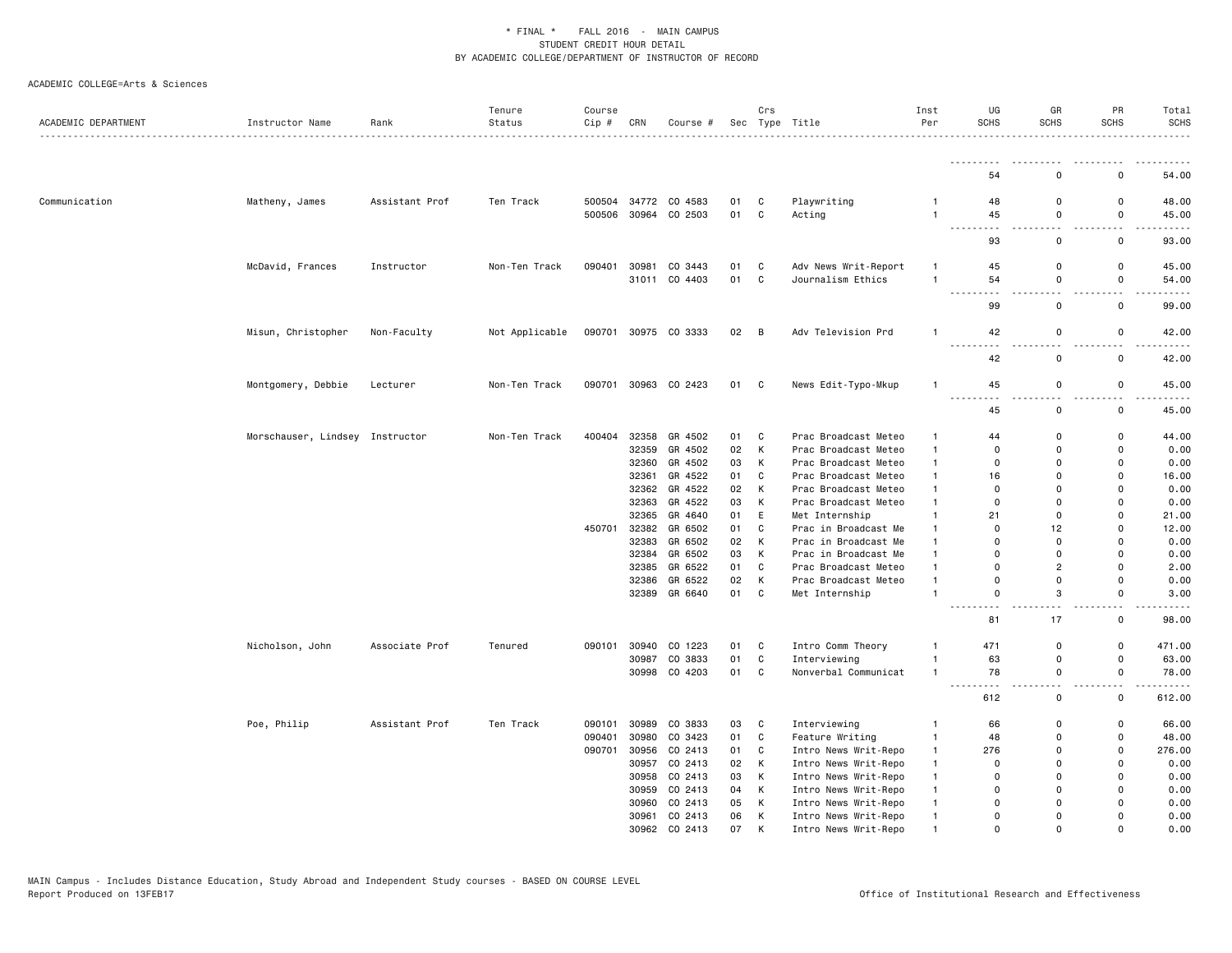|                     |                     |                | Tenure         | Course |              |                      |       | Crs                        |                      | Inst           | UG                                                                                                                                                                          | GR           | PR                 | Total                                                                                                                                                                                                                                                                                                                                                                                                 |
|---------------------|---------------------|----------------|----------------|--------|--------------|----------------------|-------|----------------------------|----------------------|----------------|-----------------------------------------------------------------------------------------------------------------------------------------------------------------------------|--------------|--------------------|-------------------------------------------------------------------------------------------------------------------------------------------------------------------------------------------------------------------------------------------------------------------------------------------------------------------------------------------------------------------------------------------------------|
| ACADEMIC DEPARTMENT | Instructor Name     | Rank           | Status         | Cip #  | CRN          | Course #             |       |                            | Sec Type Title<br>.  | Per            | <b>SCHS</b>                                                                                                                                                                 | <b>SCHS</b>  | <b>SCHS</b>        | <b>SCHS</b><br>. <b>.</b> .                                                                                                                                                                                                                                                                                                                                                                           |
|                     |                     |                |                |        |              |                      |       |                            |                      |                | .                                                                                                                                                                           |              |                    | .                                                                                                                                                                                                                                                                                                                                                                                                     |
|                     |                     |                |                |        |              |                      |       |                            |                      |                | 390                                                                                                                                                                         | $\Omega$     | $\mathbf 0$        | 390.00                                                                                                                                                                                                                                                                                                                                                                                                |
| Communication       | Roussin, Wendy      | Associate Prof | Tenured        | 090404 | 30977        | CO 3403              | 01    | B                          | Photographic Communi | $\mathbf{1}$   | 42                                                                                                                                                                          | 0            | 0                  | 42.00                                                                                                                                                                                                                                                                                                                                                                                                 |
|                     |                     |                |                | 090702 | 30983        | CO 3713              | 02    | $\mathtt{C}$               | Digital Communicatio | $\mathbf{1}$   | 42                                                                                                                                                                          | $\mathbf 0$  | $\mathbf 0$        | 42.00                                                                                                                                                                                                                                                                                                                                                                                                 |
|                     |                     |                |                |        |              | 34769 CO 3713        | 03    | B                          | Digital Communicatio | $\mathbf{1}$   | 48                                                                                                                                                                          | 0            | $\mathsf{o}$       | 48.00                                                                                                                                                                                                                                                                                                                                                                                                 |
|                     |                     |                |                |        |              |                      |       |                            |                      |                | 132                                                                                                                                                                         | $\mathsf 0$  | 0                  | 132.00                                                                                                                                                                                                                                                                                                                                                                                                |
|                     | Rupp, Jeffrey       | Non-Faculty    | Not Applicable |        |              | 090701 31010 CO 4393 | 01 B  |                            | Broadcast Performanc | $\mathbf{1}$   | 36                                                                                                                                                                          | 0            | $\mathsf 0$        | 36.00                                                                                                                                                                                                                                                                                                                                                                                                 |
|                     |                     |                |                |        |              |                      |       |                            |                      |                | $\sim$ $\sim$ $\sim$<br>36                                                                                                                                                  | 0            | $\sim$ $\sim$<br>0 | .<br>36.00                                                                                                                                                                                                                                                                                                                                                                                            |
|                     | Ryalls, Emily       | Assistant Prof | Ten Track      | 050207 | 31000        | CO 4233              | 01    | C                          | Gender and Media     | $\mathbf{1}$   | 54                                                                                                                                                                          | 0            | 0                  | 54.00                                                                                                                                                                                                                                                                                                                                                                                                 |
|                     |                     |                |                |        | 35948        | GS 4233              | 01    | C                          | Gender and Media     | $\mathbf{1}$   | 15                                                                                                                                                                          | $\mathbf{0}$ | $\mathsf{o}$       | 15.00                                                                                                                                                                                                                                                                                                                                                                                                 |
|                     |                     |                |                |        | 231304 31003 | CO 4253              | 02    | C                          | Elements Of Persuasn | $\mathbf{1}$   | 72                                                                                                                                                                          | 0            | $\mathsf 0$        | 72.00                                                                                                                                                                                                                                                                                                                                                                                                 |
|                     |                     |                |                |        | 31004        | CO 4253              | 03    | $\mathbb{C}$               | Elements Of Persuasn | $\mathbf{1}$   | 63                                                                                                                                                                          | 0            | 0                  | 63.00                                                                                                                                                                                                                                                                                                                                                                                                 |
|                     |                     |                |                |        |              | 31023 CO 6253        | 03    | C                          | Elements Of Persuasn | $\mathbf{1}$   | $\mathbf 0$                                                                                                                                                                 | 3            | 0                  | 3.00                                                                                                                                                                                                                                                                                                                                                                                                  |
|                     |                     |                |                |        |              |                      |       |                            |                      |                | 204                                                                                                                                                                         | 3            | $\mathbf 0$        | 207.00                                                                                                                                                                                                                                                                                                                                                                                                |
|                     | Seitz, Holli        | Assistant Prof | Ten Track      |        |              | 090101 30930 CO 1013 | 21 C  |                            | Intro to Communicati | $\mathbf{1}$   | 102                                                                                                                                                                         | 0            | $\mathbf 0$        | 102.00                                                                                                                                                                                                                                                                                                                                                                                                |
|                     |                     |                |                |        |              |                      |       |                            |                      |                | 102                                                                                                                                                                         | 0            | $\mathbf 0$        | 102.00                                                                                                                                                                                                                                                                                                                                                                                                |
|                     | Smith, Glenn        | Associate Prof | Tenured        | 090102 | 31007        | CO 4323              | 02    | C                          | Mass Media-Society   | $\mathbf{1}$   | 90                                                                                                                                                                          | 0            | 0                  | 90.00                                                                                                                                                                                                                                                                                                                                                                                                 |
|                     |                     |                |                | 090401 | 30941        | CO 1403              | 01    | C                          | Intro Mass Media     | $\mathbf{1}$   | 465                                                                                                                                                                         | 0            | 0                  | 465.00                                                                                                                                                                                                                                                                                                                                                                                                |
|                     |                     |                |                | 090701 |              | 34767 CO 3343        | 02    | C                          | Writing for the Medi | $\mathbf{1}$   | 48                                                                                                                                                                          | 0            | $\mathbf 0$        | 48.00                                                                                                                                                                                                                                                                                                                                                                                                 |
|                     |                     |                |                |        |              |                      |       |                            |                      |                | .<br>$- - -$<br>603                                                                                                                                                         | $ -$<br>0    | $ -$<br>0          | .<br>603.00                                                                                                                                                                                                                                                                                                                                                                                           |
|                     | Spann, Leighton     | Non-Faculty    | Not Applicable | 090101 |              | 30913 CO 1013        | 04    | $\overline{\phantom{a}}$ C | Intro to Communicati | $\mathbf{1}$   | 90                                                                                                                                                                          | 0            | 0                  | 90.00                                                                                                                                                                                                                                                                                                                                                                                                 |
|                     |                     |                |                |        |              |                      |       |                            |                      |                | .<br>90                                                                                                                                                                     | $\mathbf 0$  | $\mathbf 0$        | 90.00                                                                                                                                                                                                                                                                                                                                                                                                 |
|                     | Stockstill, William | Assistant Prof | Ten Track      | 500501 |              | 34763 CO 1543        | 01    | E                          | Theatre Practicum #4 | $\mathbf{1}$   | 57                                                                                                                                                                          | 0            | 0                  | 57.00                                                                                                                                                                                                                                                                                                                                                                                                 |
|                     |                     |                |                | 500505 |              | 34770 CO 4504        | 01    | C                          | History Of Theatre   | $\overline{1}$ | 32                                                                                                                                                                          | 0            | $\mathsf 0$        | 32.00                                                                                                                                                                                                                                                                                                                                                                                                 |
|                     |                     |                |                |        |              |                      |       |                            |                      |                | $\frac{1}{2} \left( \frac{1}{2} \right) \left( \frac{1}{2} \right) \left( \frac{1}{2} \right) \left( \frac{1}{2} \right) \left( \frac{1}{2} \right)$<br>$\sim$ $\sim$<br>89 | $\mathbf 0$  | $\mathbf 0$        | $\frac{1}{2} \frac{1}{2} \frac{1}{2} \frac{1}{2} \frac{1}{2} \frac{1}{2} \frac{1}{2} \frac{1}{2} \frac{1}{2} \frac{1}{2} \frac{1}{2} \frac{1}{2} \frac{1}{2} \frac{1}{2} \frac{1}{2} \frac{1}{2} \frac{1}{2} \frac{1}{2} \frac{1}{2} \frac{1}{2} \frac{1}{2} \frac{1}{2} \frac{1}{2} \frac{1}{2} \frac{1}{2} \frac{1}{2} \frac{1}{2} \frac{1}{2} \frac{1}{2} \frac{1}{2} \frac{1}{2} \frac{$<br>89.00 |
|                     | Strout, Lawrence    | Associate Prof | Tenured        |        |              | 090102 31005 CO 4313 | 01    | C                          | Mass Media Law       | $\overline{1}$ | 90                                                                                                                                                                          | 0            | 0                  | 90.00                                                                                                                                                                                                                                                                                                                                                                                                 |
|                     |                     |                |                | 090401 |              | 30972 CO 3313        | 01    | C                          | News Write for Elec  | $\mathbf{1}$   | 48                                                                                                                                                                          | 0            | $\mathbf 0$        | 48.00                                                                                                                                                                                                                                                                                                                                                                                                 |
|                     |                     |                |                | 090701 |              | 30976 CO 3343        | 01    | $\mathbf C$                | Writing for the Medi | $\mathbf{1}$   | 36                                                                                                                                                                          | $\mathbf 0$  | $\mathbf 0$        | 36.00                                                                                                                                                                                                                                                                                                                                                                                                 |
|                     |                     |                |                |        |              |                      |       |                            |                      |                | $\sim$ $\sim$ $\sim$<br>174                                                                                                                                                 | 0            | 0                  | 174.00                                                                                                                                                                                                                                                                                                                                                                                                |
|                     | Watson, Olivia      | Non-Faculty    | Not Applicable |        |              | 090101 30929 CO 1013 | 20    | $\overline{C}$             | Intro to Communicati | $\mathbf{1}$   | 99                                                                                                                                                                          | $\mathsf 0$  | $\mathsf 0$        | 99.00                                                                                                                                                                                                                                                                                                                                                                                                 |
|                     |                     |                |                |        |              |                      |       |                            |                      |                | $\sim$ $\sim$<br>99                                                                                                                                                         | $\mathsf 0$  | $\mathsf 0$        | 99.00                                                                                                                                                                                                                                                                                                                                                                                                 |
|                     | Williams, Kevin     | Associate Prof | Tenured        |        |              | 090102 31006 CO 4323 | 01 C  |                            | Mass Media-Society   | $\mathbf{1}$   | 90                                                                                                                                                                          | $\mathbf 0$  | 0                  | 90.00                                                                                                                                                                                                                                                                                                                                                                                                 |
|                     |                     |                |                |        |              | 34110 CO 4323        | 501 C |                            | Mass Media-Society   | $\mathbf{1}$   | 78                                                                                                                                                                          | $\Omega$     | $\Omega$           | 78.00                                                                                                                                                                                                                                                                                                                                                                                                 |
|                     |                     |                |                |        |              | 090401 34113 CO 6323 | 501 C |                            | Mass Media-Society   | $\mathbf{1}$   | $\mathbf 0$                                                                                                                                                                 | 21           | $\mathsf{o}$       | 21.00                                                                                                                                                                                                                                                                                                                                                                                                 |
|                     |                     |                |                | 090702 | 30982        | CO 3713              | 01    | C                          | Digital Communicatio | $\overline{1}$ | 45                                                                                                                                                                          | $\Omega$     | $\Omega$           | 45.00                                                                                                                                                                                                                                                                                                                                                                                                 |
|                     |                     |                |                |        |              |                      |       |                            |                      |                |                                                                                                                                                                             |              |                    |                                                                                                                                                                                                                                                                                                                                                                                                       |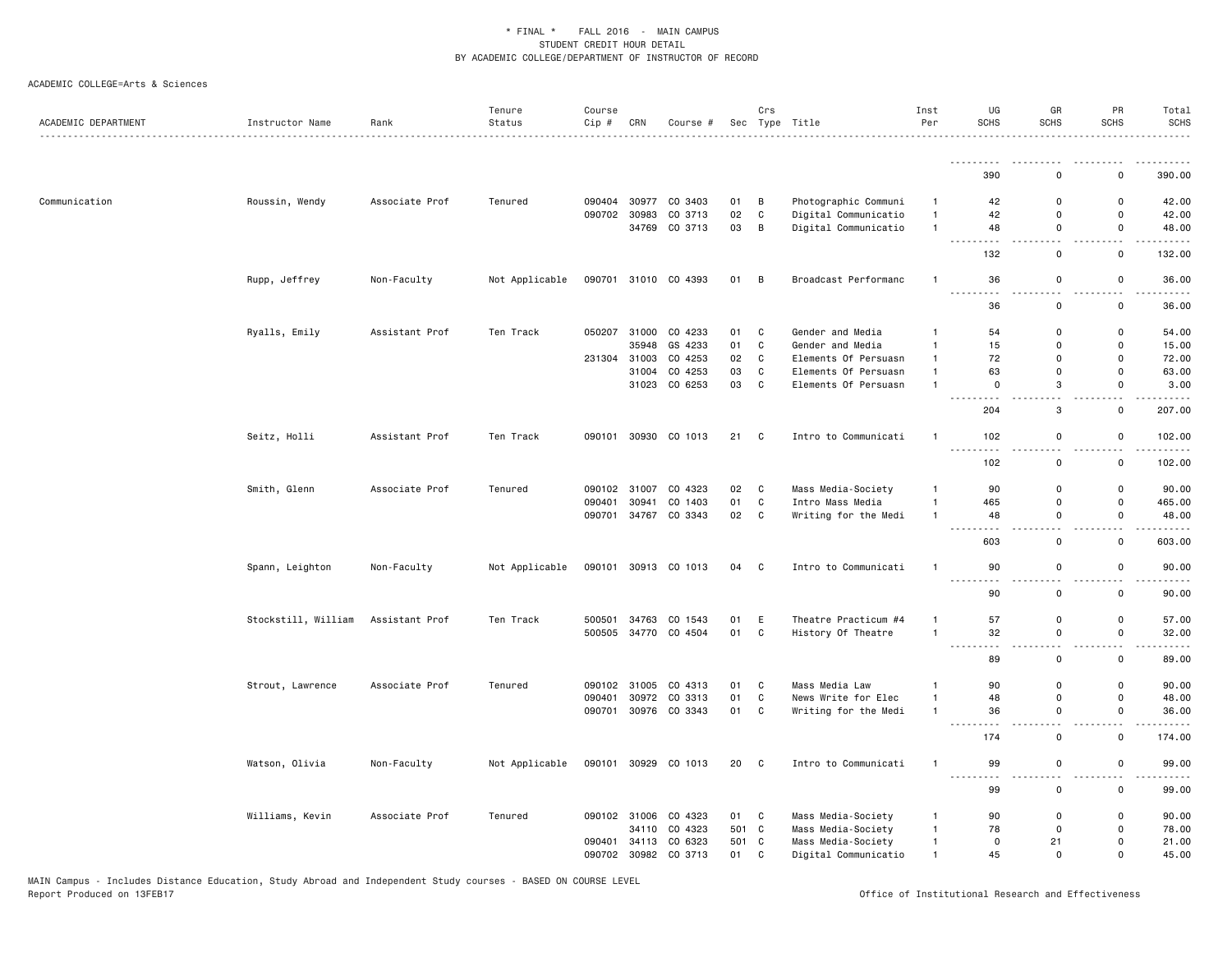| ACADEMIC DEPARTMENT                   | Instructor Name | Rank | Tenure<br>Status | Course<br>$Cip$ # | CRN | Course # Sec Type Title | Crs | Inst<br>Per | UG<br>SCHS          | GR<br>SCHS          | <b>PR</b><br>SCHS | Total<br>SCHS |
|---------------------------------------|-----------------|------|------------------|-------------------|-----|-------------------------|-----|-------------|---------------------|---------------------|-------------------|---------------|
|                                       |                 |      |                  |                   |     |                         |     |             | ----------<br>213   | 21                  | $^{\circ}$        | 234.00        |
| ===================================== |                 |      |                  |                   |     |                         |     |             | $=$ = = = = = = = = | $=$ = = = = = = = = | =========         | ==========    |
| Communication                         |                 |      |                  |                   |     |                         |     |             | 8925                | 59                  |                   | 8984.00       |
| ===================================== |                 |      |                  |                   |     |                         |     |             | =========           | ========            | =========         |               |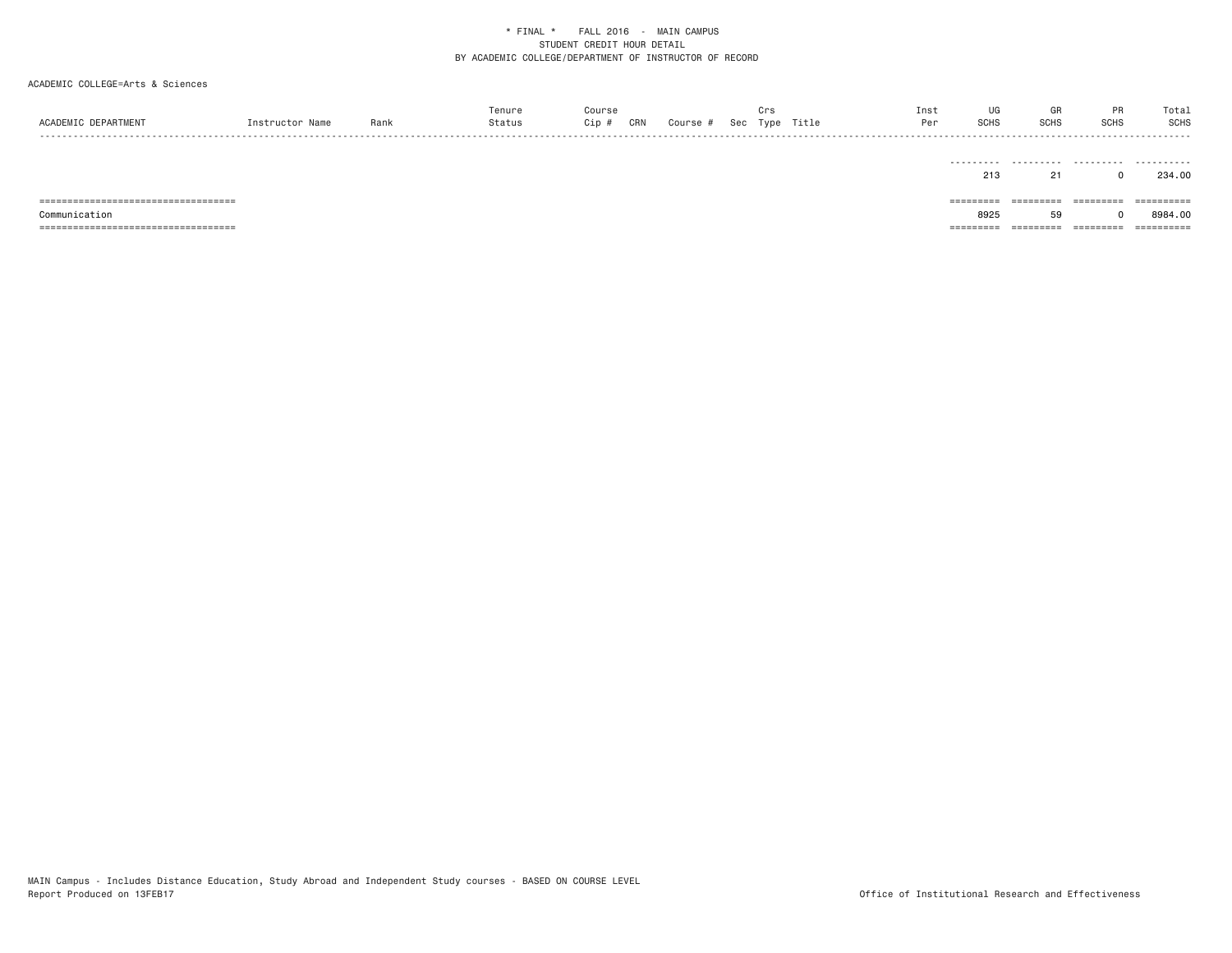|                     |                    |                 | Tenure         | Course |       |                      |       | Crs          |                      | Inst           | UG                                                   | GR                                      | PR                            | Total                           |
|---------------------|--------------------|-----------------|----------------|--------|-------|----------------------|-------|--------------|----------------------|----------------|------------------------------------------------------|-----------------------------------------|-------------------------------|---------------------------------|
| ACADEMIC DEPARTMENT | Instructor Name    | Rank            | Status         | Cip #  | CRN   | Course #             |       |              | Sec Type Title       | Per            | SCHS                                                 | <b>SCHS</b>                             | <b>SCHS</b>                   | <b>SCHS</b>                     |
|                     |                    |                 |                |        |       |                      |       |              |                      |                |                                                      |                                         |                               |                                 |
| English             | Acuff, Gale        | Lecturer        | Non-Ten Track  | 231301 |       | 31624 EN 1103        | 05    | C            | En Composition I     | $\mathbf{1}$   | 57                                                   | 0                                       | 0                             | 57.00                           |
|                     |                    |                 |                |        |       | 31662 EN 1103        | 44    | C            | En Composition I     | $\mathbf{1}$   | 66                                                   | 0                                       | 0                             | 66.00                           |
|                     |                    |                 |                |        |       | 31715 EN 1113        | 20    | $\mathbb{C}$ | En Composition II    | $\mathbf{1}$   | 66                                                   | 0                                       | 0                             | 66.00                           |
|                     |                    |                 |                |        |       | 31716 EN 1113        | 21    | $\mathtt{C}$ | En Composition II    | $\mathbf{1}$   | 63                                                   | $\mathbf 0$<br>$\overline{\phantom{a}}$ | $\mathbf 0$<br>Ш.             | 63.00<br>$\omega$ is a $\omega$ |
|                     |                    |                 |                |        |       |                      |       |              |                      |                | 252                                                  | 0                                       | 0                             | 252.00                          |
|                     | Agee, Kelly        | Instructor      | Non-Ten Track  | 231303 | 32254 | GE 3513              | 02    | C            | Technical Writing    | $\mathbf{1}$   | 60                                                   | 0                                       | $\mathbf 0$                   | 60.00                           |
|                     |                    |                 |                |        | 32258 | GE 3513              | 06    | $\mathbb{C}$ | Technical Writing    | $\overline{1}$ | 93                                                   | $\mathbf 0$                             | $\mathsf 0$                   | 93.00                           |
|                     |                    |                 |                |        |       | 32262 GE 3513        | 10    | $\mathbf c$  | Technical Writing    | $\mathbf{1}$   | 60                                                   | $\mathbf 0$                             | $\mathsf 0$                   | 60.00                           |
|                     |                    |                 |                |        |       |                      |       |              |                      |                | 213                                                  | 0                                       | 0                             | 213.00                          |
|                     | Anderson, Thomas   | Professor       | Tenured        |        |       | 231404 34682 EN 3523 | 01 C  |              | Shakespeare and Film | $\overline{1}$ | 36<br><u>.</u>                                       | $\mathsf 0$                             | $\mathsf 0$<br>$\sim$ $\sim$  | 36.00<br>.                      |
|                     |                    |                 |                |        |       |                      |       |              |                      |                | 36                                                   | 0                                       | 0                             | 36.00                           |
|                     | Atkinson, Theodore | Associate Prof  | Tenured        | 231401 |       | 34683 EN 8333        | 01    | C            | Studies in Southern  | $\mathbf{1}$   | $\mathsf 0$                                          | 27                                      | $\mathsf 0$                   | 27.00                           |
|                     |                    |                 |                |        |       | 231402 34696 EN 2253 | 04    | $\mathbf c$  | American Lit After 1 | $\overline{1}$ | 87<br>$- - - -$                                      | 0                                       | 0<br>$ -$                     | 87.00                           |
|                     |                    |                 |                |        |       |                      |       |              |                      |                | 87                                                   | 27                                      | 0                             | 114.00                          |
|                     | Austin, Daniel     | Instructor      | Non-Ten Track  | 231301 |       | 31724 EN 1173        | 03    | C            | Accelerated Comp II  | $\mathbf{1}$   | 54                                                   | 0                                       | 0                             | 54.00                           |
|                     |                    |                 |                |        | 31735 | EN 1173              | 14    | $\mathbb{C}$ | Accelerated Comp II  | $\mathbf{1}$   | 57                                                   | 0                                       | $\mathsf 0$                   | 57.00                           |
|                     |                    |                 |                |        |       | 231401 31747 EN 2203 | 10    | C            | Intro To Literature  | $\mathbf{1}$   | 84                                                   | 0                                       | $\mathsf{o}$                  | 84.00                           |
|                     |                    |                 |                |        |       | 31751 EN 2203        | 14    | C            | Intro To Literature  | $\overline{1}$ | 87<br>$- - -$                                        | 0                                       | $\mathsf{o}$                  | 87.00                           |
|                     |                    |                 |                |        |       |                      |       |              |                      |                | 282                                                  | $\mathbf 0$                             | $\mathsf 0$                   | 282.00                          |
|                     | Avery, Emma        | Grad Tch Assist | Not Applicable |        |       | 231301 31628 EN 1103 | 09    | $\mathbf{C}$ | En Composition I     | $\mathbf{1}$   | 66                                                   | 0                                       | 0                             | 66.00                           |
|                     |                    |                 |                |        |       |                      |       |              |                      |                | 66                                                   | $\mathsf 0$                             | 0                             | 66.00                           |
|                     | Barefield, Amy     | Non-Faculty     | Not Applicable |        |       | 231301 31634 EN 1103 | 15    | $\mathbf{C}$ | En Composition I     | $\mathbf{1}$   | 57<br>$\frac{1}{2}$<br>$\sim$ $\sim$                 | $\mathsf 0$                             | $\mathsf 0$                   | 57.00                           |
|                     |                    |                 |                |        |       |                      |       |              |                      |                | 57                                                   | 0                                       | 0                             | 57.00                           |
|                     | Barton, Amy        | Instructor      | Non-Ten Track  | 231303 |       | 32253 GE 3513        | 01    | C            | Technical Writing    | $\overline{1}$ | 60                                                   | $\Omega$                                | 0                             | 60.00                           |
|                     |                    |                 |                |        | 32256 | GE 3513              | 04    | C            | Technical Writing    | $\mathbf{1}$   | 60                                                   | $\Omega$                                | 0                             | 60.00                           |
|                     |                    |                 |                |        | 32261 | GE 3513              | 09    | C            | Technical Writing    | $\mathbf{1}$   | 60                                                   | 0                                       | 0                             | 60.00                           |
|                     |                    |                 |                | 521003 | 32243 | FYE 1001             | F23   | $\mathbf{C}$ | Freshman Year Experi | 0.5            | 8                                                    | $\mathsf 0$                             | $\mathsf 0$                   | 8.00                            |
|                     |                    |                 |                |        |       | 32244 FYE 1001       | F24 C |              | Freshman Year Experi | 0.5            | 5.5<br>$\sim$ $\sim$ $\sim$ $\sim$                   | $\mathbf 0$                             | $\mathbf 0$<br>$\overline{a}$ | 5.50<br>$\omega$ and $\omega$   |
|                     |                    |                 |                |        |       |                      |       |              |                      |                | 193.5                                                | 0                                       | 0                             | 193.50                          |
|                     | Bentley, Gregory   | Associate Prof  | Tenured        |        |       | 231404 31756 EN 2213 | 03    | C            | English Lit Before 1 | $\mathbf{1}$   | 90                                                   | 0                                       | $\mathsf 0$                   | 90.00                           |
|                     |                    |                 |                |        |       | 34690 EN 4703        | 01    | $\mathbf c$  | 16th Cent Eng Lit    | $\overline{1}$ | 30                                                   | $\mathsf 0$                             | $\mathsf 0$                   | 30.00                           |
|                     |                    |                 |                |        |       | 34691 EN 6703        | 01    | C            | 16th Cent Eng Lit    | $\mathbf{1}$   | $\mathsf 0$<br>$\sim$ $\sim$ $\sim$<br>$\sim$ $\sim$ | 3                                       | $\mathsf 0$                   | 3.00<br>.                       |
|                     |                    |                 |                |        |       |                      |       |              |                      |                | 120                                                  | 3                                       | 0                             | 123.00                          |
|                     | Bogard, LaToya     | Instructor      | Non-Ten Track  | 231301 |       | 31657 EN 1103        | 39    | C            | En Composition I     | $\overline{1}$ | 69                                                   | 0                                       | $\mathsf{o}$                  | 69.00                           |
|                     |                    |                 |                |        |       | 31729 EN 1173        | 08    | C            | Accelerated Comp II  | $\mathbf{1}$   | 54                                                   | 0                                       | 0                             | 54.00                           |
|                     |                    |                 |                |        |       | 231401 31741 EN 2203 | 04    | C            | Intro To Literature  | $\mathbf{1}$   | 84                                                   | 0                                       | $\mathsf{o}$                  | 84.00                           |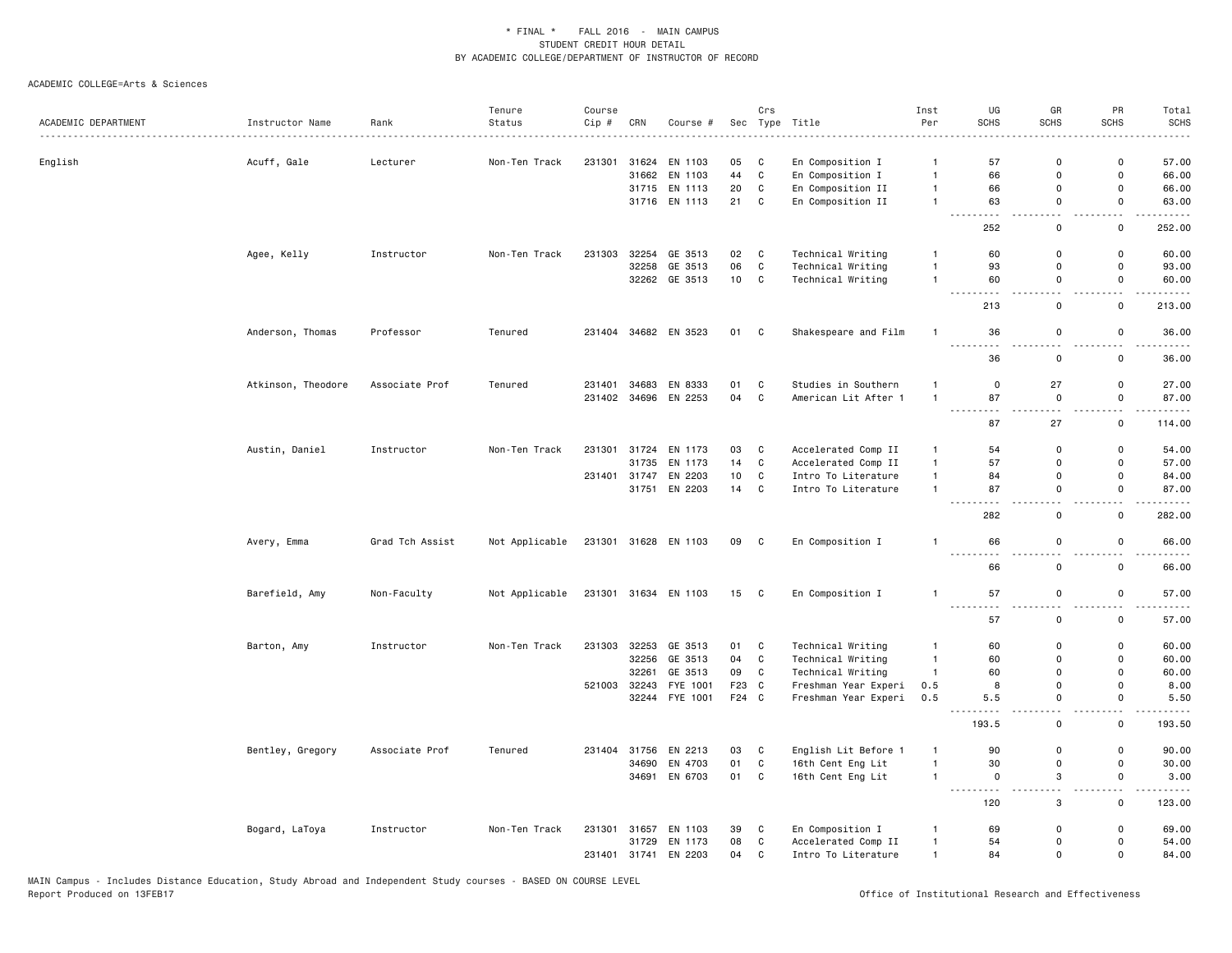|                     |                    |                    | Tenure         | Course |       |                       |                   | Crs          |                      | Inst           | UG                                                                                                                                                                | GR                                      | PR                                      | Total                                                                                                                              |
|---------------------|--------------------|--------------------|----------------|--------|-------|-----------------------|-------------------|--------------|----------------------|----------------|-------------------------------------------------------------------------------------------------------------------------------------------------------------------|-----------------------------------------|-----------------------------------------|------------------------------------------------------------------------------------------------------------------------------------|
| ACADEMIC DEPARTMENT | Instructor Name    | Rank<br>. <b>.</b> | Status         | Cip #  | CRN   | Course #              |                   |              | Sec Type Title<br>.  | Per            | <b>SCHS</b>                                                                                                                                                       | <b>SCHS</b>                             | <b>SCHS</b>                             | <b>SCHS</b>                                                                                                                        |
| English             | Bogard, LaToya     | Instructor         | Non-Ten Track  | 231401 |       | 31743 EN 2203         | 06                | C            | Intro To Literature  | $\mathbf{1}$   | 45                                                                                                                                                                | 0                                       | 0                                       | 45.00                                                                                                                              |
|                     |                    |                    |                |        |       | 31750 EN 2203         | 13                | $\mathbf c$  | Intro To Literature  | $\mathbf{1}$   | 81                                                                                                                                                                | $\mathsf 0$                             | $\mathsf 0$                             | 81.00                                                                                                                              |
|                     |                    |                    |                |        |       |                       |                   |              |                      |                | .<br>333                                                                                                                                                          | $\sim$ $\sim$<br>$\mathsf 0$            | $\sim$ $\sim$<br>$\mathsf 0$            | .<br>333.00                                                                                                                        |
|                     | Brandon, Stephen   | Lecturer           | Non-Ten Track  | 231301 | 31637 | EN 1103               | 18                | C            | En Composition I     | $\overline{1}$ | 69                                                                                                                                                                | 0                                       | $\mathsf 0$                             | 69.00                                                                                                                              |
|                     |                    |                    |                |        |       | 31655 EN 1103         | 37                | $\mathtt{C}$ | En Composition I     | $\mathbf{1}$   | 69                                                                                                                                                                | 0                                       | $\mathsf 0$                             | 69.00                                                                                                                              |
|                     |                    |                    |                |        |       | 31673 EN 1103         | 56                | $\mathtt{C}$ | En Composition I     | $\overline{1}$ | 69                                                                                                                                                                | 0                                       | $\mathbf 0$                             | 69.00                                                                                                                              |
|                     |                    |                    |                |        |       | 31684 EN 1103         | 71                | C            | En Composition I     | $\overline{1}$ | 66                                                                                                                                                                | 0                                       | $\mathsf 0$                             | 66.00                                                                                                                              |
|                     |                    |                    |                |        |       | 31701 EN 1113         | 06                | C            | En Composition II    | $\overline{1}$ | 69                                                                                                                                                                | $\mathbf 0$                             | $\mathbf 0$                             | 69.00                                                                                                                              |
|                     |                    |                    |                |        |       |                       |                   |              |                      |                | $\sim$ $\sim$ $\sim$<br>.                                                                                                                                         | $ -$                                    | $-$                                     | $\frac{1}{2} \left( \frac{1}{2} \right) \left( \frac{1}{2} \right) \left( \frac{1}{2} \right) \left( \frac{1}{2} \right)$          |
|                     |                    |                    |                |        |       |                       |                   |              |                      |                | 342                                                                                                                                                               | $\mathsf 0$                             | 0                                       | 342.00                                                                                                                             |
|                     | Brocato, John      | Instructor         | Non-Ten Track  | 231303 |       | 32255 GE 3513         | 03                | C            | Technical Writing    | $\mathbf{1}$   | 60                                                                                                                                                                | 0                                       | 0                                       | 60.00                                                                                                                              |
|                     |                    |                    |                |        | 32260 | GE 3513               | 08                | $\mathtt{C}$ | Technical Writing    | $\mathbf{1}$   | 30                                                                                                                                                                | 0                                       | $\mathsf 0$                             | 30.00                                                                                                                              |
|                     |                    |                    |                |        |       | 32265 GE 3513         | H <sub>01</sub> C |              | Honors Technical Wri | $\overline{1}$ | 27<br>$\sim$ $\sim$ $\sim$<br>.                                                                                                                                   | $\mathsf 0$<br>$\overline{\phantom{a}}$ | $\mathsf 0$<br>. .                      | 27.00<br>$\frac{1}{2} \left( \frac{1}{2} \right) \left( \frac{1}{2} \right) \left( \frac{1}{2} \right) \left( \frac{1}{2} \right)$ |
|                     |                    |                    |                |        |       |                       |                   |              |                      |                | 117                                                                                                                                                               | $\mathsf 0$                             | $\mathsf 0$                             | 117.00                                                                                                                             |
|                     | Chancellor, Marian | Non-Faculty        | Not Applicable |        |       | 240102 34271 IDS 4111 | 501 C             |              | Professional Seminar | 0.5            | 11                                                                                                                                                                | $\mathsf 0$                             | 0                                       | 11.00                                                                                                                              |
|                     |                    |                    |                |        |       |                       |                   |              |                      |                | <u>.</u><br>11                                                                                                                                                    | $\sim$ $\sim$<br>$\mathsf{o}$           | $\overline{a}$<br>$\mathsf 0$           | .<br>11.00                                                                                                                         |
|                     | Childs, Jennifer   | Lecturer           | Non-Ten Track  | 230101 |       | 31600 EN 0103         | 01                | C            | Basic English        | $\mathbf{1}$   | 45                                                                                                                                                                | $\mathbf 0$                             | $\mathbf 0$                             | 45.00                                                                                                                              |
|                     |                    |                    |                |        | 31601 | EN 0103               | 02                | C            | Basic English        | $\mathbf{1}$   | 57                                                                                                                                                                | $\mathbf 0$                             | $\mathbf 0$                             | 57.00                                                                                                                              |
|                     |                    |                    |                |        | 31610 | EN 0103               | 11                | C            | Basic English        | $\mathbf{1}$   | 45                                                                                                                                                                | $\mathbf 0$                             | $\mathbf 0$                             | 45.00                                                                                                                              |
|                     |                    |                    |                |        |       | 231301 31649 EN 1103  | 30                | C            | En Composition I     | $\overline{1}$ | 63                                                                                                                                                                | 0                                       | $\mathbf 0$<br>$-$                      | 63.00                                                                                                                              |
|                     |                    |                    |                |        |       |                       |                   |              |                      |                | 210                                                                                                                                                               | 0                                       | 0                                       | 210.00                                                                                                                             |
|                     | Claggett, Shalyn   | Associate Prof     | Tenured        | 231401 |       | 34678 EN 4323         | 01                | C            | Lit Crit Plato-Pres  | $\mathbf{1}$   | 48                                                                                                                                                                | 0                                       | $\mathsf 0$                             | 48.00                                                                                                                              |
|                     |                    |                    |                |        |       | 36215 EN 4323         | 02                | $\mathtt{C}$ | Lit Crit Plato-Pres  | $\overline{1}$ | 36                                                                                                                                                                | 0                                       | $\mathsf 0$                             | 36.00                                                                                                                              |
|                     |                    |                    |                |        |       | 239999 31819 EN 8103  | 01                | S            | Grad Research in EN  | $\overline{1}$ | $\mathbf 0$                                                                                                                                                       | 33                                      | $\mathsf 0$                             | 33.00                                                                                                                              |
|                     |                    |                    |                |        | 34679 | EN 6323               | 01                | C            | Lit Crit Plato-Pres  | $\mathbf{1}$   | $\mathsf 0$                                                                                                                                                       | 9                                       | $\mathsf 0$                             | 9.00                                                                                                                               |
|                     |                    |                    |                |        |       | 36216 EN 6323         | 02                | C            | Lit Crit Plato-Pres  | $\mathbf{1}$   | $\mathbf 0$<br>.<br>-----                                                                                                                                         | 15                                      | $\mathsf 0$<br>$\overline{\phantom{a}}$ | 15.00<br>-----                                                                                                                     |
|                     |                    |                    |                |        |       |                       |                   |              |                      |                | 84                                                                                                                                                                | 57                                      | 0                                       | 141.00                                                                                                                             |
|                     | Craig, Heather     | Lecturer           | Non-Ten Track  | 231301 |       | 31641 EN 1103         | 22                | C            | En Composition I     | 1              | 66                                                                                                                                                                | 0                                       | 0                                       | 66.00                                                                                                                              |
|                     |                    |                    |                |        |       | 31688 EN 1103         | 77                | C            | En Composition I     | $\mathbf{1}$   | 54<br>$\frac{1}{2} \left( \frac{1}{2} \right) \left( \frac{1}{2} \right) \left( \frac{1}{2} \right) \left( \frac{1}{2} \right) \left( \frac{1}{2} \right)$<br>--- | 0<br>$-$                                | $\mathbf 0$<br>$\sim$ $\sim$            | 54.00<br>.                                                                                                                         |
|                     |                    |                    |                |        |       |                       |                   |              |                      |                | 120                                                                                                                                                               | $\mathsf 0$                             | 0                                       | 120.00                                                                                                                             |
|                     | Crawford, Kirsten  | Grad Tch Assist    | Not Applicable | 231301 |       | 31648 EN 1103         | 29                | C            | En Composition I     | $\overline{1}$ | 63                                                                                                                                                                | $\mathsf 0$                             | $\mathsf 0$                             | 63.00                                                                                                                              |
|                     |                    |                    |                |        |       | 31678 EN 1103         | 61                | $\mathbf c$  | En Composition I     | $\overline{1}$ | 69<br>$- - -$<br>$\cdots$                                                                                                                                         | $\mathsf{o}$<br>$ -$                    | $\mathsf 0$<br>$ -$                     | 69.00<br>.                                                                                                                         |
|                     |                    |                    |                |        |       |                       |                   |              |                      |                | 132                                                                                                                                                               | $\mathsf 0$                             | $\mathsf 0$                             | 132.00                                                                                                                             |
|                     | Crescenzo, Michele | Lecturer           | Non-Ten Track  |        |       | 231301 31733 EN 1173  | 12                | C            | Accelerated Comp II  | $\overline{1}$ | 60                                                                                                                                                                | 0                                       | 0                                       | 60.00                                                                                                                              |
|                     |                    |                    |                | 231401 |       | 31771 EN 2283         | 01                | $\mathtt{C}$ | World Literature Aft | $\overline{1}$ | 87                                                                                                                                                                | 0                                       | $\mathbf 0$                             | 87.00                                                                                                                              |
|                     |                    |                    |                |        |       | 31772 EN 2283         | 02                | C            | World Literature Aft | $\overline{1}$ | 78                                                                                                                                                                | 0                                       | 0                                       | 78.00                                                                                                                              |
|                     |                    |                    |                |        |       | 231402 31768 EN 2253  | 02 <sub>2</sub>   | C            | American Lit After 1 | $\overline{1}$ | 87                                                                                                                                                                | $\Omega$                                | $\Omega$                                | 87.00                                                                                                                              |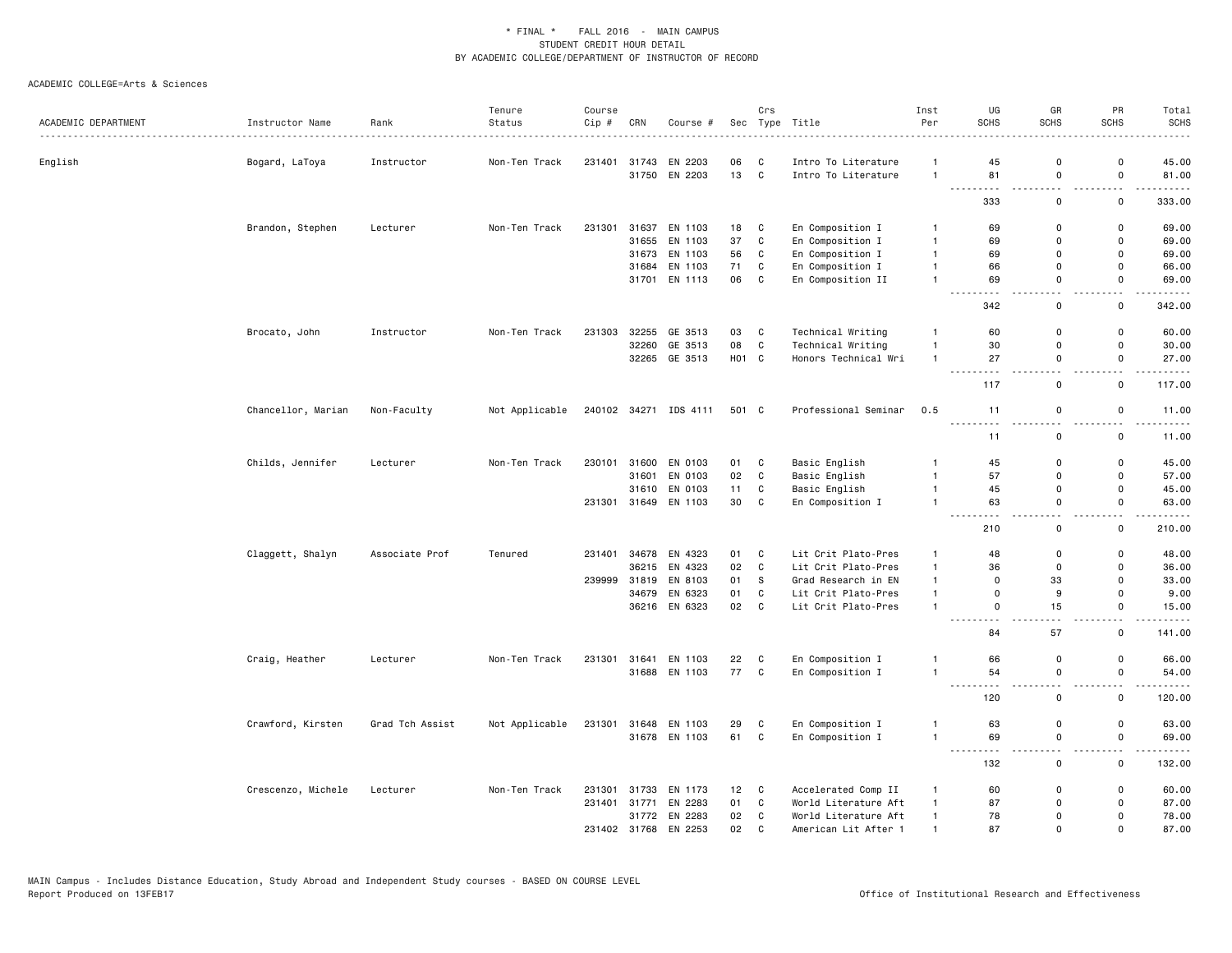| ACADEMIC DEPARTMENT | Instructor Name    | Rank            | Tenure<br>Status | Course<br>Cip # | CRN   | Course #             |                   | Crs          | Sec Type Title       | Inst<br>Per    | UG<br><b>SCHS</b>                           | GR<br><b>SCHS</b>                       | PR<br><b>SCHS</b>     | Total<br><b>SCHS</b><br>$\frac{1}{2} \left( \frac{1}{2} \right) \left( \frac{1}{2} \right) \left( \frac{1}{2} \right) \left( \frac{1}{2} \right) \left( \frac{1}{2} \right)$ |
|---------------------|--------------------|-----------------|------------------|-----------------|-------|----------------------|-------------------|--------------|----------------------|----------------|---------------------------------------------|-----------------------------------------|-----------------------|------------------------------------------------------------------------------------------------------------------------------------------------------------------------------|
|                     |                    |                 |                  |                 |       |                      |                   |              |                      |                | .                                           |                                         |                       | $- - - - - -$                                                                                                                                                                |
|                     |                    |                 |                  |                 |       |                      |                   |              |                      |                | 312                                         | $\Omega$                                | 0                     | 312.00                                                                                                                                                                       |
| English             | Davis, Hannah      | Lecturer        | Non-Ten Track    | 231301          |       | 31652 EN 1103        | 33                | C            | En Composition I     | $\mathbf{1}$   | 51                                          | $\mathbf 0$                             | 0                     | 51.00                                                                                                                                                                        |
|                     |                    |                 |                  |                 | 31654 | EN 1103              | 36                | $\mathtt{C}$ | En Composition I     | $\mathbf{1}$   | 69                                          | $\mathbf 0$                             | $\mathsf{o}$          | 69.00                                                                                                                                                                        |
|                     |                    |                 |                  |                 | 31691 | EN 1103              | 81                | $\mathtt{C}$ | En Composition I     | $\mathbf{1}$   | 57                                          | 0                                       | $\mathsf 0$           | 57.00                                                                                                                                                                        |
|                     |                    |                 |                  |                 |       | 31710 EN 1113        | 15                | $\mathtt{C}$ | En Composition II    | $\overline{1}$ | 75                                          | $\mathsf 0$<br>$\overline{\phantom{a}}$ | $\mathsf 0$<br>$\sim$ | 75.00                                                                                                                                                                        |
|                     |                    |                 |                  |                 |       |                      |                   |              |                      |                | 252                                         | $\mathsf 0$                             | $\mathsf 0$           | $\sim$ $\sim$ $\sim$ $\sim$<br>252.00                                                                                                                                        |
|                     | De Gabriele, Peter | Associate Prof  | Tenured          | 231301          | 31719 | EN 1113              | H <sub>01</sub> C |              | Honors En Compositio | $\mathbf{1}$   | 45                                          | 0                                       | 0                     | 45.00                                                                                                                                                                        |
|                     |                    |                 |                  |                 |       | 31720 EN 1113        | H02 C             |              | Honors En Compositio | $\mathbf{1}$   | 42                                          | 0                                       | 0                     | 42.00                                                                                                                                                                        |
|                     |                    |                 |                  |                 |       | 31721 EN 1113        | H03 C             |              | Honors En Compositio | $\mathbf{1}$   | 45<br>- - -<br>$ -$                         | 0<br>- -                                | 0<br>$ -$             | 45.00<br>.                                                                                                                                                                   |
|                     |                    |                 |                  |                 |       |                      |                   |              |                      |                | 132                                         | $\mathsf 0$                             | $\mathsf 0$           | 132.00                                                                                                                                                                       |
|                     | Dechert, Francis   | Non-Faculty     | Not Applicable   | 231303          |       | 32263 GE 3513        | 11 C              |              | Technical Writing    | $\overline{1}$ | 60<br>$\frac{1}{2}$<br>$\sim$ $\sim$ $\sim$ | $\mathsf 0$                             | $\mathsf 0$           | 60.00<br>----                                                                                                                                                                |
|                     |                    |                 |                  |                 |       |                      |                   |              |                      |                | 60                                          | $\mathsf 0$                             | $\mathsf 0$           | 60.00                                                                                                                                                                        |
|                     | Dodds, Lara        | Professor       | Tenured          |                 |       | 231404 31759 EN 2213 | H01 C             |              | Honors English Lit B | $\mathbf{1}$   | 39                                          | 0                                       | $\mathbf 0$           | 39.00                                                                                                                                                                        |
|                     |                    |                 |                  |                 | 34684 | EN 8523              | 01                | S            | Stu En Lit 1485-1660 | $\mathbf{1}$   | $\mathsf 0$                                 | 27                                      | $\mathsf 0$           | 27.00                                                                                                                                                                        |
|                     |                    |                 |                  | 239999          |       | 36557 EN 8000        | 08                | D            | Research / Thesis    | $\mathbf{1}$   | 0                                           | $\mathbf{1}$                            | 0                     | 1.00                                                                                                                                                                         |
|                     |                    |                 |                  |                 |       |                      |                   |              |                      |                | $\omega$ $\omega$ $\omega$<br>$  -$<br>39   | 28                                      | н.<br>$\mathsf 0$     | 67.00                                                                                                                                                                        |
|                     | Doughty, Catherine | Instructor      | Non-Ten Track    | 230101          |       | 31774 EN 2503        | 01                | C            | Teaching Grammar     | $\overline{1}$ | 216                                         | 0                                       | $\mathsf 0$           | 216.00                                                                                                                                                                       |
|                     |                    |                 |                  | 231301          | 31677 | EN 1103              | 60                | C            | En Composition I     | 0.5            | 34.5                                        | $\mathsf 0$                             | $\mathsf 0$           | 34.50                                                                                                                                                                        |
|                     |                    |                 |                  |                 |       | 35090 EN 1103        | 86                | $\mathbf c$  | En Composition I     | $\overline{1}$ | 33<br>$  -$<br>.                            | $\mathbf 0$<br>$\sim$ $\sim$            | $\mathbf 0$<br>$\sim$ | 33.00<br>.                                                                                                                                                                   |
|                     |                    |                 |                  |                 |       |                      |                   |              |                      |                | 283.5                                       | $\mathsf 0$                             | $\mathsf 0$           | 283.50                                                                                                                                                                       |
|                     | Dueitt, Courtney   | Instructor      | Non-Ten Track    | 231301          | 31669 | EN 1103              | 51                | C            | En Composition I     | $\mathbf{1}$   | 69                                          | $\mathsf 0$                             | $\mathsf 0$           | 69.00                                                                                                                                                                        |
|                     |                    |                 |                  |                 | 31727 | EN 1173              | 06                | C            | Accelerated Comp II  | $\mathbf{1}$   | 60                                          | 0                                       | 0                     | 60.00                                                                                                                                                                        |
|                     |                    |                 |                  |                 |       | 31728 EN 1173        | 07                | C            | Accelerated Comp II  | $\mathbf{1}$   | 51                                          | 0                                       | 0                     | 51.00                                                                                                                                                                        |
|                     |                    |                 |                  |                 |       |                      |                   |              |                      |                | 180                                         | 0                                       | $\mathbf 0$           | $\frac{1}{2} \left( \frac{1}{2} \right) \left( \frac{1}{2} \right) \left( \frac{1}{2} \right) \left( \frac{1}{2} \right)$<br>180.00                                          |
|                     | Few, Kayleigh      | Instructor      | Non-Ten Track    |                 |       | 131305 31788 EN 4243 | 01 C              |              | Writing Center Tutor | $\overline{1}$ | 18<br><u>.</u>                              | 0                                       | $\mathbf 0$           | 18.00<br>$- - - -$                                                                                                                                                           |
|                     |                    |                 |                  |                 |       |                      |                   |              |                      |                | 18                                          | $\mathsf 0$                             | $\mathsf 0$           | 18.00                                                                                                                                                                        |
|                     | Flowers, Jessica   | Grad Tch Assist | Not Applicable   |                 |       | 231301 31660 EN 1103 | 42 C              |              | En Composition I     | $\overline{1}$ | 66<br>$- - -$<br>$\sim$ $\sim$              | 0                                       | $\mathsf 0$           | 66.00<br>$- - - -$                                                                                                                                                           |
|                     |                    |                 |                  |                 |       |                      |                   |              |                      |                | 66                                          | $\mathsf 0$                             | $\mathsf 0$           | 66.00                                                                                                                                                                        |
|                     | Furby, Althea      | Lecturer        | Non-Ten Track    | 231301          |       | 31627 EN 1103        | 08                | C            | En Composition I     | $\mathbf{1}$   | 66                                          | $\mathbf 0$                             | 0                     | 66.00                                                                                                                                                                        |
|                     |                    |                 |                  |                 |       | 31666 EN 1103        | 48                | C            | En Composition I     | $\mathbf{1}$   | 63                                          | $\mathbf 0$                             | $\mathsf{o}$          | 63.00                                                                                                                                                                        |
|                     |                    |                 |                  |                 |       | 31707 EN 1113        | 12                | C            | En Composition II    | $\overline{1}$ | 69                                          | $\mathbf 0$                             | $\mathsf{o}$          | 69.00                                                                                                                                                                        |
|                     |                    |                 |                  |                 |       | 31712 EN 1113        | 17 C              |              | En Composition II    | $\mathbf{1}$   | 69<br>$\sim$ $\sim$<br>.                    | $\mathsf 0$<br>. .                      | $\mathsf 0$           | 69.00<br>$    -$                                                                                                                                                             |
|                     |                    |                 |                  |                 |       |                      |                   |              |                      |                | 267                                         | $\mathsf 0$                             | $\mathsf 0$           | 267.00                                                                                                                                                                       |
|                     | Garner, William    | Instructor      | Non-Ten Track    |                 |       | 231301 31679 EN 1103 | 62 C              |              | En Composition I     | $\overline{1}$ | 72                                          | $\mathbf 0$                             | $\mathsf 0$           | 72.00                                                                                                                                                                        |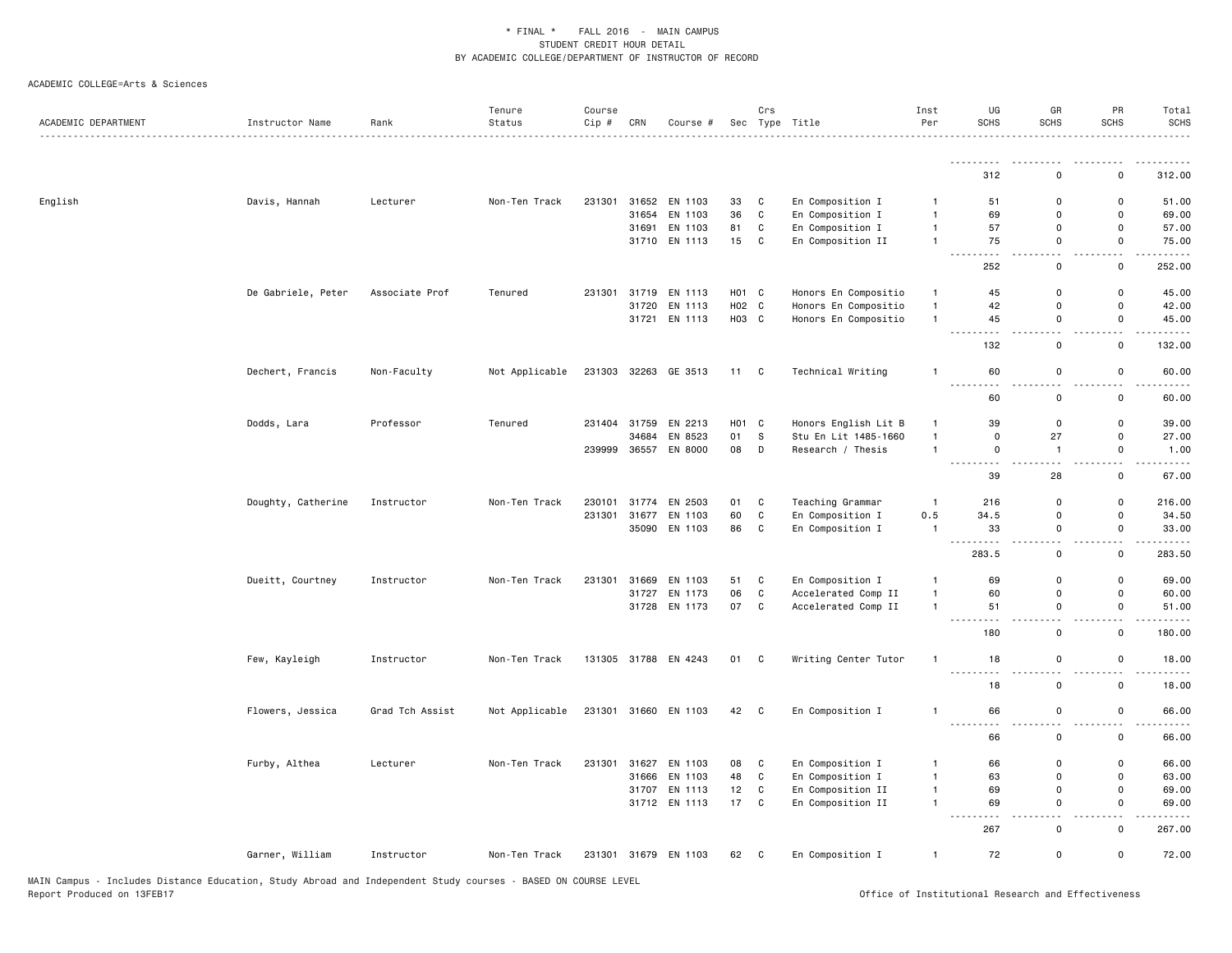|                     |                     |                 | Tenure         | Course |              |                      |      | Crs          |                      | Inst           | UG                                   | GR                            | PR                                      | Total                  |
|---------------------|---------------------|-----------------|----------------|--------|--------------|----------------------|------|--------------|----------------------|----------------|--------------------------------------|-------------------------------|-----------------------------------------|------------------------|
| ACADEMIC DEPARTMENT | Instructor Name     | Rank            | Status         | Cip #  | CRN          | Course #             |      |              | Sec Type Title       | Per            | <b>SCHS</b>                          | <b>SCHS</b>                   | <b>SCHS</b>                             | <b>SCHS</b>            |
|                     |                     |                 |                |        |              |                      |      |              |                      |                |                                      |                               |                                         |                        |
| English             | Garner, William     | Instructor      | Non-Ten Track  | 231301 | 31693        | EN 1103              | 83   | C            | En Composition I     | $\overline{1}$ | 69                                   | $\mathbf 0$                   | 0                                       | 69.00                  |
|                     |                     |                 |                |        | 31698        | EN 1113              | 03   | $\mathtt{C}$ | En Composition II    | $\overline{1}$ | 69                                   | $\mathbf 0$                   | $\mathsf{o}$                            | 69.00                  |
|                     |                     |                 |                |        | 231401 31742 | EN 2203              | 05   | $\mathtt{C}$ | Intro To Literature  | $\mathbf{1}$   | 87                                   | $\Omega$                      | 0                                       | 87.00                  |
|                     |                     |                 |                |        | 31744        | EN 2203              | 07   | $\mathbf{C}$ | Intro To Literature  | $\mathbf{1}$   | 84<br>$\sim$ $\sim$<br>- -           | $\mathsf 0$<br>22             | $\mathsf 0$<br>Ц.                       | 84.00                  |
|                     |                     |                 |                |        |              |                      |      |              |                      |                | 381                                  | $\mathsf 0$                   | $\mathbf 0$                             | 381.00                 |
|                     | Gibson, Marie       | Lecturer        | Non-Ten Track  | 231301 | 31676        | EN 1103              | 59   | C            | En Composition I     | $\overline{1}$ | 57                                   | $\mathbf 0$                   | 0                                       | 57.00                  |
|                     |                     |                 |                |        | 31700        | EN 1113              | 05   | C            | En Composition II    | $\overline{1}$ | 75                                   | $\Omega$                      | 0                                       | 75.00                  |
|                     |                     |                 |                |        | 31702        | EN 1113              | 07   | $\mathtt{C}$ | En Composition II    | $\mathbf{1}$   | 72                                   | $\mathbf 0$                   | $\mathsf{o}$                            | 72.00                  |
|                     |                     |                 |                |        |              | 31709 EN 1113        | 14   | C            | En Composition II    | $\overline{1}$ | 69                                   | $\mathsf 0$                   | $\mathsf 0$                             | 69.00                  |
|                     |                     |                 |                |        |              |                      |      |              |                      |                | 273                                  | $\mathbf 0$                   | $\mathbf 0$                             | 273.00                 |
|                     | Grimes, John Aaron  | Lecturer        | Non-Ten Track  | 231301 | 31633        | EN 1103              | 14   | C            | En Composition I     | $\overline{1}$ | 72                                   | $\mathbf 0$                   | 0                                       | 72.00                  |
|                     |                     |                 |                |        | 31638        | EN 1103              | 19   | $\mathtt{C}$ | En Composition I     | $\overline{1}$ | 69                                   | $\mathbf 0$                   | $\mathsf 0$                             | 69.00                  |
|                     |                     |                 |                |        |              | 31644 EN 1103        | 25   | C            | En Composition I     | 0.5            | 36                                   | $\mathbf 0$                   | 0                                       | 36.00                  |
|                     |                     |                 |                |        |              | 35089 EN 1103        | 85   | C            | En Composition I     | $\overline{1}$ | 36<br>$\sim$ $\sim$                  | $\mathsf 0$<br>٠.             | $\mathsf 0$<br>i.                       | 36.00<br>.             |
|                     |                     |                 |                |        |              |                      |      |              |                      |                | $\sim$ $\sim$ $\sim$<br>213          | $\mathsf 0$                   | $\mathsf 0$                             | 213.00                 |
|                     | Hagenston, Becky    | Associate Prof  | Tenured        |        |              | 231302 31775 EN 3303 | 01   | C            | Creative Writing     | $\mathbf{1}$   | 42                                   | $\mathbf 0$                   | $\mathsf 0$                             | 42.00                  |
|                     |                     |                 |                |        | 31778        | EN 3303              | 04   | $\mathbf c$  | Creative Writing     | $\mathbf{1}$   | 45                                   | $\mathbf 0$                   | $\mathsf 0$                             | 45.00                  |
|                     |                     |                 |                | 239999 |              | 35425 EN 8000        | 02   | D            | Research / Thesis    | $\overline{1}$ | $\mathsf 0$                          | 3                             | $\mathsf 0$                             | 3.00                   |
|                     |                     |                 |                |        |              |                      |      |              |                      |                | $\frac{1}{2}$<br>.<br>87             | $-$<br>3                      | . .<br>$\mathsf 0$                      | .<br>90.00             |
|                     | Hayden, Antoinette  | Lecturer        | Non-Ten Track  | 230101 |              | 31606 EN 0103        | 07   | C            | Basic English        | $\mathbf{1}$   | 45                                   | $\mathbf 0$                   | $\mathsf 0$                             | 45.00                  |
|                     |                     |                 |                | 231301 | 31656        | EN 1103              | 38   | $\mathtt{C}$ | En Composition I     | $\overline{1}$ | 63                                   | $\mathbf 0$                   | $\mathsf{o}$                            | 63.00                  |
|                     |                     |                 |                |        |              | 31675 EN 1103        | 58   | $\mathbf c$  | En Composition I     | $\overline{1}$ | 69                                   | $\mathbf 0$                   | $\mathsf 0$                             | 69.00                  |
|                     |                     |                 |                |        |              | 31692 EN 1103        | 82   | C            | En Composition I     | $\overline{1}$ | 72                                   | $\Omega$<br>и.                | $\mathbf 0$<br>44                       | 72.00                  |
|                     |                     |                 |                |        |              |                      |      |              |                      |                | 249                                  | $\mathsf 0$                   | $\mathsf 0$                             | 249.00                 |
|                     | Henshaw, Chelsea    | Non-Faculty     | Not Applicable |        |              | 231301 31650 EN 1103 | 31 C |              | En Composition I     | $\overline{1}$ | 63<br>.                              | $\mathbf 0$                   | $\mathsf 0$<br>$\overline{\phantom{a}}$ | 63.00<br>.             |
|                     |                     |                 |                |        |              |                      |      |              |                      |                | -----<br>63                          | $\overline{a}$<br>$\mathsf 0$ | $\mathsf 0$                             | 63.00                  |
|                     | Herd, Wendy         | Assistant Prof  | Ten Track      | 160102 | 31794        | EN 4463              | 01   | C            | Stud In 2nd Lang Acq | $\overline{1}$ | 36                                   | $\mathbf 0$                   | 0                                       | 36.00                  |
|                     |                     |                 |                |        | 31795        | EN 4473              | 01   | C            | Phonetics            | $\mathbf{1}$   | 42                                   | $\mathbf 0$                   | $\mathsf 0$                             | 42.00                  |
|                     |                     |                 |                |        | 31810        | EN 6463              | 01   | C            | Stud In 2nd Lang Acq | $\mathbf{1}$   | $\mathbf 0$                          | 3                             | $\mathsf 0$                             | 3.00                   |
|                     |                     |                 |                |        | 31811        | EN 6473              | 01   | C            | Phonetics            | $\overline{1}$ | $\mathbf 0$                          | 6                             | 0                                       | 6.00                   |
|                     |                     |                 |                |        |              | 33632 PSY 4473       | 01   | $\mathbf{C}$ | Phonetics            | $\overline{1}$ | 12                                   | $\mathbf 0$                   | $\mathsf 0$                             | 12.00                  |
|                     |                     |                 |                |        |              |                      |      |              |                      |                | $\sim$ $\sim$<br>$\sim$ $\sim$<br>90 | $-$<br>9                      | - -<br>$\mathsf 0$                      | -----<br>99.00         |
|                     | Higginbotham, Ciera | Grad Tch Assist | Not Applicable |        |              | 231301 31632 EN 1103 | 13 C |              | En Composition I     | $\mathbf{1}$   | 69                                   | $\mathbf 0$                   | $\mathbf 0$                             | 69.00                  |
|                     |                     |                 |                |        |              |                      |      |              |                      |                | $\frac{1}{2}$<br>.<br>69             | $\sim$<br>$\mathsf 0$         | $\overline{\phantom{0}}$<br>$\mathsf 0$ | $\frac{1}{2}$<br>69.00 |
|                     | Holifield, Tori     | Grad Tch Assist | Not Applicable |        |              | 231301 31622 EN 1103 | 03   | C            | En Composition I     | $\mathbf{1}$   | 60<br><u>.</u>                       | $\mathbf 0$<br>$\sim$ $\sim$  | $\mathsf{o}$<br>$\sim$ $\sim$           | 60.00<br>$\frac{1}{2}$ |
|                     |                     |                 |                |        |              |                      |      |              |                      |                | 60                                   | $\Omega$                      | $\mathbf 0$                             | 60.00                  |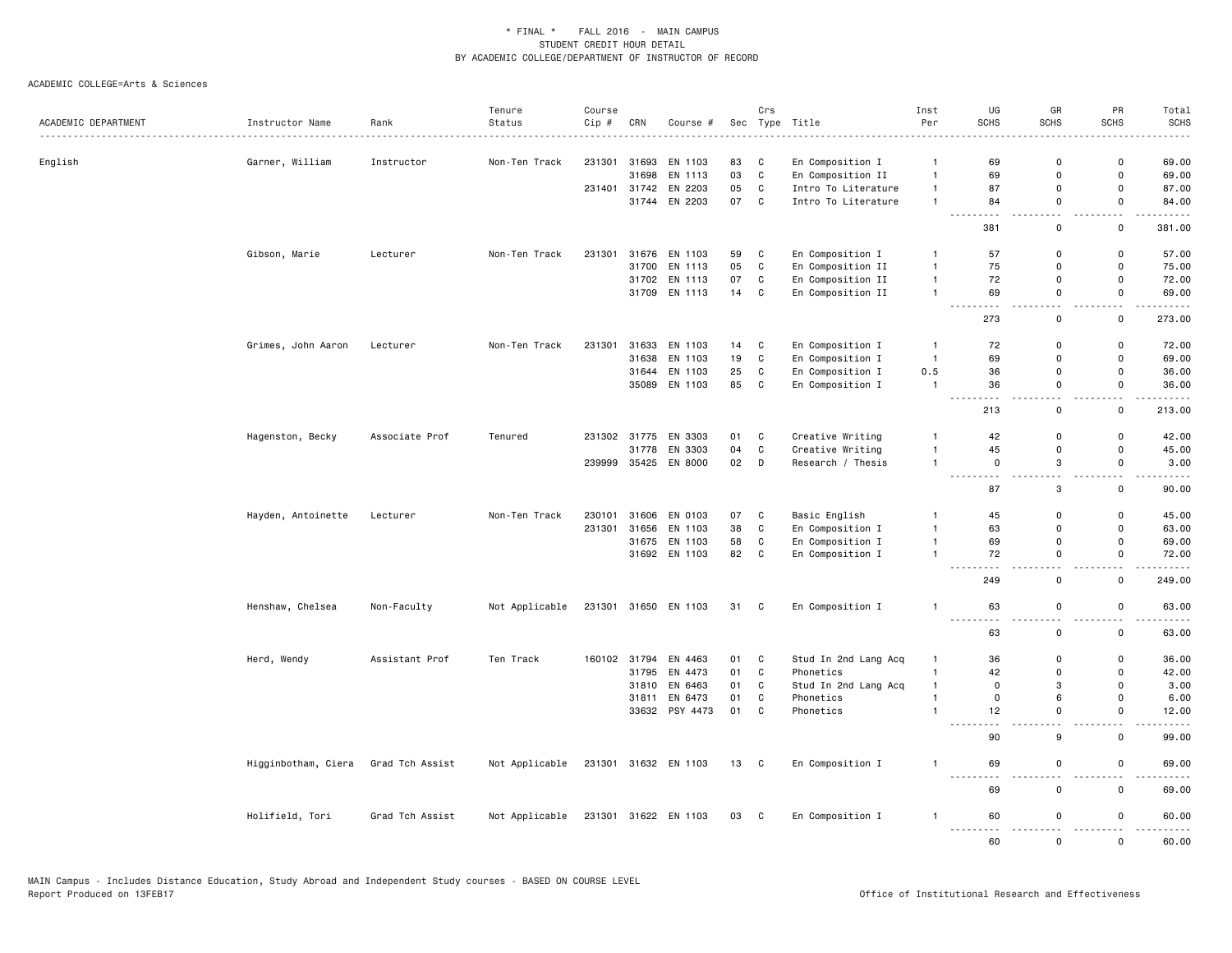| ACADEMIC DEPARTMENT | Instructor Name               | Rank            | Tenure<br>Status | Course<br>Cip # | CRN                   | Course #             |          | Crs               | Sec Type Title                            | Inst<br>Per                    | UG<br><b>SCHS</b>                                                                                                                                          | GR<br><b>SCHS</b> | PR<br><b>SCHS</b>               | Total<br><b>SCHS</b>                                                                                                               |
|---------------------|-------------------------------|-----------------|------------------|-----------------|-----------------------|----------------------|----------|-------------------|-------------------------------------------|--------------------------------|------------------------------------------------------------------------------------------------------------------------------------------------------------|-------------------|---------------------------------|------------------------------------------------------------------------------------------------------------------------------------|
|                     |                               | <u>.</u>        |                  |                 |                       |                      |          |                   |                                           |                                |                                                                                                                                                            |                   |                                 |                                                                                                                                    |
| English             | Humphrey, Daysha              | Grad Tch Assist | Not Applicable   |                 |                       | 231301 31626 EN 1103 | 07       | $\mathbf{C}$      | En Composition I                          | $\mathbf{1}$                   | 69<br>$- - - -$                                                                                                                                            | $\mathsf 0$       | $\mathsf 0$                     | 69.00                                                                                                                              |
|                     |                               |                 |                  |                 |                       |                      |          |                   |                                           |                                | 69                                                                                                                                                         | $\mathsf 0$       | 0                               | 69.00                                                                                                                              |
|                     | Johnson, Holly                | Associate Prof  | Tenured          |                 | 231404 31757          | EN 2213              | 04       | C                 | English Lit Before 1                      | $\overline{1}$                 | 84                                                                                                                                                         | 0                 | $\mathsf 0$                     | 84.00                                                                                                                              |
|                     |                               |                 |                  |                 |                       | 31758 EN 2213        | 06       | $\mathbf{C}$      | English Lit Before                        | $\overline{1}$                 | 81<br>. <b>.</b>                                                                                                                                           | $\mathbf 0$       | $\mathsf 0$<br>$\sim$ $\sim$    | 81.00<br>.                                                                                                                         |
|                     |                               |                 |                  |                 |                       |                      |          |                   |                                           |                                | 165                                                                                                                                                        | $\mathbf 0$       | $\mathsf 0$                     | 165.00                                                                                                                             |
|                     | Kardos, Michael               | Associate Prof  | Tenured          |                 | 231302 31777<br>31779 | EN 3303<br>EN 3303   | 03<br>05 | C<br>$\mathtt{C}$ | Creative Writing                          | $\mathbf{1}$<br>$\mathbf{1}$   | 39<br>45                                                                                                                                                   | 0<br>$\Omega$     | 0<br>$\mathbf 0$                | 39.00<br>45.00                                                                                                                     |
|                     |                               |                 |                  |                 |                       |                      |          |                   | Creative Writing                          |                                |                                                                                                                                                            |                   |                                 |                                                                                                                                    |
|                     |                               |                 |                  | 239999          | 31786<br>35427        | EN 3903<br>EN 8000   | 01<br>03 | C<br>D            | Intermediate Fiction<br>Research / Thesis | $\mathbf{1}$<br>$\overline{1}$ | 45<br>0                                                                                                                                                    | 0<br>6            | 0<br>$\mathsf 0$                | 45.00<br>6.00                                                                                                                      |
|                     |                               |                 |                  |                 |                       |                      |          |                   |                                           |                                | .<br>129                                                                                                                                                   | $\sim$<br>6       | ÷.<br>0                         | ----<br>135.00                                                                                                                     |
|                     | Kimbrough-Dibble, Ro Lecturer |                 | Non-Ten Track    | 131099          |                       | 36254 LSK 0103       | 04       | C                 | Intermediate Reading                      | $\overline{1}$                 | 33                                                                                                                                                         | $\mathsf{o}$      | 0                               | 33.00                                                                                                                              |
|                     |                               |                 |                  |                 |                       | 36255 LSK 0103       | 05 C     |                   | Intermediate Reading                      | $\overline{1}$                 | 36                                                                                                                                                         | $\mathsf 0$       | $\mathsf 0$                     | 36.00                                                                                                                              |
|                     |                               |                 |                  |                 |                       |                      |          |                   |                                           |                                | $\frac{1}{2} \left( \frac{1}{2} \right) \left( \frac{1}{2} \right) \left( \frac{1}{2} \right) \left( \frac{1}{2} \right) \left( \frac{1}{2} \right)$<br>69 | 0                 | $\mathsf{o}\,$                  | $\frac{1}{2} \left( \frac{1}{2} \right) \left( \frac{1}{2} \right) \left( \frac{1}{2} \right) \left( \frac{1}{2} \right)$<br>69.00 |
|                     | Kolev, Sava                   | Lecturer        | Non-Ten Track    | 230101          |                       | 31785 EN 3423        | 01       | C                 | Desc Eng Grammar                          | $\overline{1}$                 | 69                                                                                                                                                         | 0                 | 0                               | 69.00                                                                                                                              |
|                     |                               |                 |                  |                 |                       | 231301 31620 EN 1103 | 01       | C                 | ESL En Composition I                      | $\mathbf{1}$                   | 27<br>$\frac{1}{2} \left( \frac{1}{2} \right) \left( \frac{1}{2} \right) \left( \frac{1}{2} \right) \left( \frac{1}{2} \right) \left( \frac{1}{2} \right)$ | 0                 | 0                               | 27.00<br>.                                                                                                                         |
|                     |                               |                 |                  |                 |                       |                      |          |                   |                                           |                                | 96                                                                                                                                                         | 0                 | 0                               | 96.00                                                                                                                              |
|                     | Lammert, Thomas               | Lecturer        | Non-Ten Track    | 230101          | 31602                 | EN 0103              | 03       | C                 | Basic English                             | $\mathbf{1}$                   | 45                                                                                                                                                         | $\mathbf 0$       | $\mathsf 0$                     | 45.00                                                                                                                              |
|                     |                               |                 |                  |                 |                       | 231301 31642 EN 1103 | 23       | $\mathbf C$       | En Composition I                          | $\mathbf{1}$                   | 69                                                                                                                                                         | 0                 | $\mathsf 0$                     | 69.00                                                                                                                              |
|                     |                               |                 |                  |                 | 31651                 | EN 1103              | 32       | C                 | En Composition I                          | $\mathbf{1}$                   | 72<br>$\sim$ $\sim$ $\sim$                                                                                                                                 | $\mathsf 0$       | $\mathsf 0$                     | 72.00                                                                                                                              |
|                     |                               |                 |                  |                 |                       |                      |          |                   |                                           |                                | 186                                                                                                                                                        | $\mathbf 0$       | 0                               | 186.00                                                                                                                             |
|                     | Lang, Isabelle                | Grad Tch Assist | Not Applicable   |                 |                       | 231301 31661 EN 1103 | 43       | $\mathbf{C}$      | En Composition I                          | $\mathbf{1}$                   | 72<br>. <b>.</b>                                                                                                                                           | $\mathsf 0$       | $\mathsf 0$                     | 72.00                                                                                                                              |
|                     |                               |                 |                  |                 |                       |                      |          |                   |                                           |                                | 72                                                                                                                                                         | 0                 | 0                               | 72.00                                                                                                                              |
|                     | Leonard, Ashley               | Instructor      | Non-Ten Track    |                 | 231301 31629          | EN 1103              | 10       | C                 | En Composition I                          | $\mathbf{1}$                   | 72                                                                                                                                                         | 0                 | $\mathsf 0$                     | 72.00                                                                                                                              |
|                     |                               |                 |                  |                 | 31734                 | EN 1173              | 13       | C                 | Accelerated Comp II                       | $\mathbf{1}$                   | 36                                                                                                                                                         | 0                 | $\mathsf 0$                     | 36.00                                                                                                                              |
|                     |                               |                 |                  |                 | 31737                 | EN 1173              | 16       | C                 | Accelerated Comp II                       | $\mathbf{1}$                   | 54                                                                                                                                                         | $\mathsf{o}$      | 0                               | 54.00                                                                                                                              |
|                     |                               |                 |                  |                 |                       | 231401 31740 EN 2203 | 03       | C                 | Intro To Literature                       | $\mathbf{1}$                   | 84                                                                                                                                                         | $\mathsf 0$       | $\mathsf 0$<br>$\overline{a}$   | 84.00<br>.                                                                                                                         |
|                     |                               |                 |                  |                 |                       |                      |          |                   |                                           |                                | 246                                                                                                                                                        | $\mathsf 0$       | $\mathsf 0$                     | 246.00                                                                                                                             |
|                     | Lindley, Lisa                 | Lecturer        | Non-Ten Track    | 131099          |                       | 36252 LSK 0103       | 02 C     |                   | Intermediate Reading                      | $\overline{1}$                 | 75<br>.                                                                                                                                                    | 0                 | $\mathsf{o}\,$<br>$\sim$ $\sim$ | 75.00<br>.                                                                                                                         |
|                     |                               |                 |                  |                 |                       |                      |          |                   |                                           |                                | 75                                                                                                                                                         | 0                 | 0                               | 75.00                                                                                                                              |
|                     | Lockhart, Cory                | Lecturer        | Non-Ten Track    | 231301          | 31640                 | EN 1103              | 21       | C                 | En Composition I                          | $\mathbf{1}$                   | 72                                                                                                                                                         | 0                 | 0                               | 72.00                                                                                                                              |
|                     |                               |                 |                  |                 | 31667                 | EN 1103              | 49       | $\mathbf{C}$      | En Composition I                          | $\mathbf{1}$                   | 51                                                                                                                                                         | 0                 | $\mathsf 0$                     | 51.00                                                                                                                              |
|                     |                               |                 |                  |                 | 31703                 | EN 1113              | 08       | $\mathtt{C}$      | En Composition II                         | $\mathbf{1}$                   | 69                                                                                                                                                         | $\mathsf{o}$      | $\mathbf 0$                     | 69.00                                                                                                                              |
|                     |                               |                 |                  |                 | 31711                 | EN 1113              | 16       | C                 | En Composition II                         | $\mathbf{1}$                   | 69<br><u>.</u>                                                                                                                                             | 0<br>.            | $\Omega$<br>.                   | 69.00<br>.                                                                                                                         |
|                     |                               |                 |                  |                 |                       |                      |          |                   |                                           |                                | 261                                                                                                                                                        | $\mathsf{o}$      | 0                               | 261.00                                                                                                                             |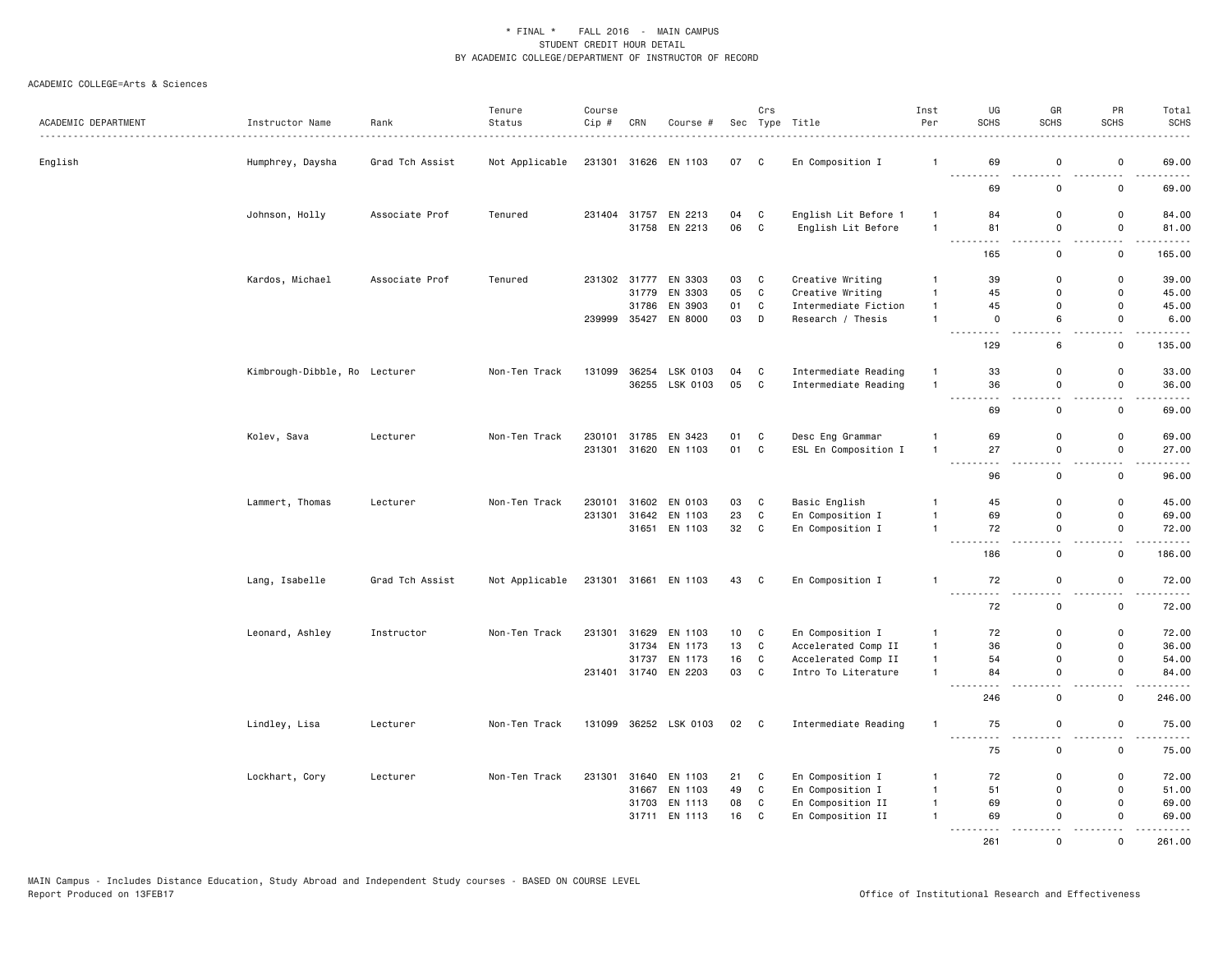| ACADEMIC DEPARTMENT | Instructor Name   | Rank            | Tenure<br>Status | Course<br>Cip # | CRN          | Course #             |      | Crs          | Sec Type Title       | Inst<br>Per    | UG<br><b>SCHS</b>        | GR<br><b>SCHS</b>                  | PR<br><b>SCHS</b>                       | Total<br>SCHS         |
|---------------------|-------------------|-----------------|------------------|-----------------|--------------|----------------------|------|--------------|----------------------|----------------|--------------------------|------------------------------------|-----------------------------------------|-----------------------|
|                     |                   |                 |                  |                 |              |                      |      |              |                      |                |                          |                                    |                                         |                       |
| English             | Long, Jeffrey     | Lecturer        | Non-Ten Track    | 231301          | 31636        | EN 1103              | 17   | C            | En Composition I     | $\mathbf{1}$   | 60                       | $\mathbf 0$                        | $\mathsf{o}$                            | 60.00                 |
|                     |                   |                 |                  |                 | 31681        | EN 1103              | 65   | C            | En Composition I     | $\overline{1}$ | 72                       | $\mathbf 0$                        | $\mathsf 0$                             | 72.00                 |
|                     |                   |                 |                  |                 |              | 31682 EN 1103        | 66   | C            | En Composition I     | $\overline{1}$ | 72                       | $\Omega$                           | $\mathsf 0$                             | 72.00                 |
|                     |                   |                 |                  |                 |              | 31686 EN 1103        | 73   | C            | En Composition I     | $\overline{1}$ | 72<br>-----<br>$  -$     | $\mathbf 0$<br>$\sim$ $\sim$       | 0<br>$\sim$ $\sim$                      | 72.00<br>.            |
|                     |                   |                 |                  |                 |              |                      |      |              |                      |                | 276                      | $\mathsf 0$                        | $\mathbf 0$                             | 276.00                |
|                     | Long, Loreeda     | Lecturer        | Non-Ten Track    | 231301          | 31664        | EN 1103              | 46   | C            | En Composition I     | $\overline{1}$ | 66                       | $\mathbf 0$                        | $\mathsf 0$                             | 66.00                 |
|                     |                   |                 |                  |                 | 31689        | EN 1103              | 78   | $\mathbf c$  | En Composition I     | $\overline{1}$ | 60                       | $\mathbf 0$                        | $\mathsf 0$                             | 60.00                 |
|                     |                   |                 |                  |                 |              | 31697 EN 1113        | 02   | C            | En Composition II    | $\overline{1}$ | 66                       | $\Omega$                           | $\mathbf 0$                             | 66.00                 |
|                     |                   |                 |                  |                 |              | 31704 EN 1113        | 09   | C            | En Composition II    | $\overline{1}$ | 63<br><u>.</u>           | $\mathbf 0$<br>$\sim$              | 0<br>$\sim$ $\sim$                      | 63.00<br>.            |
|                     |                   |                 |                  |                 |              |                      |      |              |                      |                | 255                      | $\mathsf 0$                        | $\mathsf 0$                             | 255.00                |
|                     | Lyons, Richard    | Professor       | Tenured          | 230101          | 31789        | EN 4303              | 01   | C            | Craft Of Poetry      | $\mathbf{1}$   | 9                        | $\mathbf 0$                        | $\mathsf 0$                             | 9.00                  |
|                     |                   |                 |                  | 231302          | 31776        | EN 3303              | 02   | $\mathbf c$  | Creative Writing     | $\mathbf{1}$   | 36                       | $\mathbf 0$                        | $\mathsf 0$                             | 36.00                 |
|                     |                   |                 |                  |                 | 31805        | EN 6303              | 01   | C            | Craft Of Poetry      | $\overline{1}$ | $\mathbf 0$              | 27                                 | 0                                       | 27.00                 |
|                     |                   |                 |                  | 239999          | 35422        | EN 8000              | 01   | D            | Research / Thesis    | $\overline{1}$ | $\mathbf 0$<br>--------- | 6<br>$\sim$                        | 0<br>$\sim$ $\sim$                      | 6.00<br>$\frac{1}{2}$ |
|                     |                   |                 |                  |                 |              |                      |      |              |                      |                | 45                       | 33                                 | $\mathsf 0$                             | 78.00                 |
|                     | Mallory-Kani, Amy | Assistant Prof  | Ten Track        | 231401          | 34692        | EN 4863              | 01   | C            | Romantic Poets-Prose | $\mathbf{1}$   | 63                       | $\mathbf 0$                        | $\mathsf 0$                             | 63.00                 |
|                     |                   |                 |                  |                 |              | 231404 31760 EN 2223 | 01   | $\mathbf{C}$ | English Lit After 18 | $\overline{1}$ | 90                       | $\mathbf 0$                        | $\mathsf{o}$                            | 90.00                 |
|                     |                   |                 |                  |                 |              |                      |      |              |                      |                | . <b>.</b><br>153        | ٠.<br>$\mathbf 0$                  | $\mathsf{o}$                            | 153.00                |
|                     | Marcus, Gregory   | Grad Tch Assist | Not Applicable   |                 |              | 231301 31685 EN 1103 | 72 C |              | En Composition I     | $\overline{1}$ | 27                       | $\mathbf 0$                        | $\mathsf 0$                             | 27.00                 |
|                     |                   |                 |                  |                 |              |                      |      |              |                      |                | $\sim$ $\sim$<br>27      | ٠.<br>$\mathsf 0$                  | $\overline{\phantom{a}}$<br>$\mathsf 0$ | $\cdots$<br>27.00     |
|                     | Marsh, Kelly      | Associate Prof  | Tenured          | 160104          | 31818        | EN 6933              | 01   | C            | Survey Contemp Lit   | $\mathbf{1}$   | $\mathbf 0$              | 6                                  | $\mathsf 0$                             | 6.00                  |
|                     |                   |                 |                  | 230101          | 31695        | EN 1111              | 01   | C            | English Studies      | $\mathbf{1}$   | 50                       | $\Omega$                           | $\mathsf 0$                             | 50.00                 |
|                     |                   |                 |                  | 231401          | 31802        | EN 4933              | 01   | $\mathbf c$  | Survey Contemp Lit   | $\mathbf{1}$   | 57                       | $\Omega$                           | $\mathbf 0$                             | 57.00                 |
|                     |                   |                 |                  | 231404          | 34688        | EN 4663              | 01   | $\mathtt{C}$ | Brit & Irish Novel S | $\mathbf{1}$   | 45                       | $\mathbf 0$                        | $\mathsf 0$                             | 45.00                 |
|                     |                   |                 |                  |                 |              | 34689 EN 6663        | 01   | C            | Brit & Irish Novel S | $\overline{1}$ | $\mathbf 0$              | 9                                  | $\mathsf 0$                             | 9.00                  |
|                     |                   |                 |                  |                 |              |                      |      |              |                      |                | .<br>152                 | $\sim$ $\sim$<br>15                | $\sim$ $\sim$<br>$\mathsf 0$            | $\cdots$<br>167.00    |
|                     | Mattison, Suzanne | Lecturer        | Non-Ten Track    | 231301          | 31658        | EN 1103              | 40   | C            | En Composition I     | $\overline{1}$ | 72                       | $\mathbf 0$                        | 0                                       | 72.00                 |
|                     |                   |                 |                  |                 | 31696        | EN 1113              | 01   | $\mathbf{C}$ | En Composition II    | $\mathbf{1}$   | 72                       | $\mathbf 0$                        | $\mathsf 0$                             | 72.00                 |
|                     |                   |                 |                  |                 | 231303 30195 | AIS 3203             | 01   | C            | Prof Writing ANR Hum | $\mathbf{1}$   | 75                       | $\mathbf 0$                        | $\mathsf{o}$                            | 75.00                 |
|                     |                   |                 |                  |                 |              | 30197 AIS 3203       | 03   | C            | Prof Writing ANR Hum | $\overline{1}$ | 75                       | 0                                  | $\mathsf 0$                             | 75.00                 |
|                     |                   |                 |                  |                 |              |                      |      |              |                      |                | .<br>294                 | $\sim$<br>$\mathsf 0$              | $\sim$ $\sim$<br>$\mathsf 0$            | .<br>294.00           |
|                     | Mears, Nicklaus   | Lecturer        | Non-Ten Track    | 230101          | 31603        | EN 0103              | 04   | C            | Basic English        | $\overline{1}$ | 42                       | $\mathbf 0$                        | $\mathsf 0$                             | 42.00                 |
|                     |                   |                 |                  |                 | 31607        | EN 0103              | 08   | C            | Basic English        | $\overline{1}$ | 42                       | $\Omega$                           | 0                                       | 42.00                 |
|                     |                   |                 |                  |                 | 231301 31713 | EN 1113              | 18   | C            | En Composition II    | $\overline{1}$ | 75                       | $\mathbf 0$                        | $\mathsf 0$                             | 75.00                 |
|                     |                   |                 |                  |                 |              | 31717 EN 1113        | 22   | $\mathtt{C}$ | En Composition II    | $\overline{1}$ | 63<br>.                  | $\mathsf 0$<br>$\omega_{\rm{eff}}$ | $\mathsf 0$<br>$\omega_{\rm{eff}}$      | 63.00<br>$    -$      |
|                     |                   |                 |                  |                 |              |                      |      |              |                      |                | 222                      | $\mathsf 0$                        | $\mathsf 0$                             | 222.00                |
|                     | Moseley, Jessica  | Instructor      | Non-Ten Track    | 131315          |              | 36504 LSK 2990       | 01   | C            | Special Topic In LSK | $\overline{1}$ | 32                       | $\mathbf 0$                        | 0                                       | 32.00                 |
|                     |                   |                 |                  | 231301          |              | 35091 EN 1103        | 87   | C            | En Composition I     | $\overline{1}$ | 39                       | $\mathbf 0$                        | 0                                       | 39.00                 |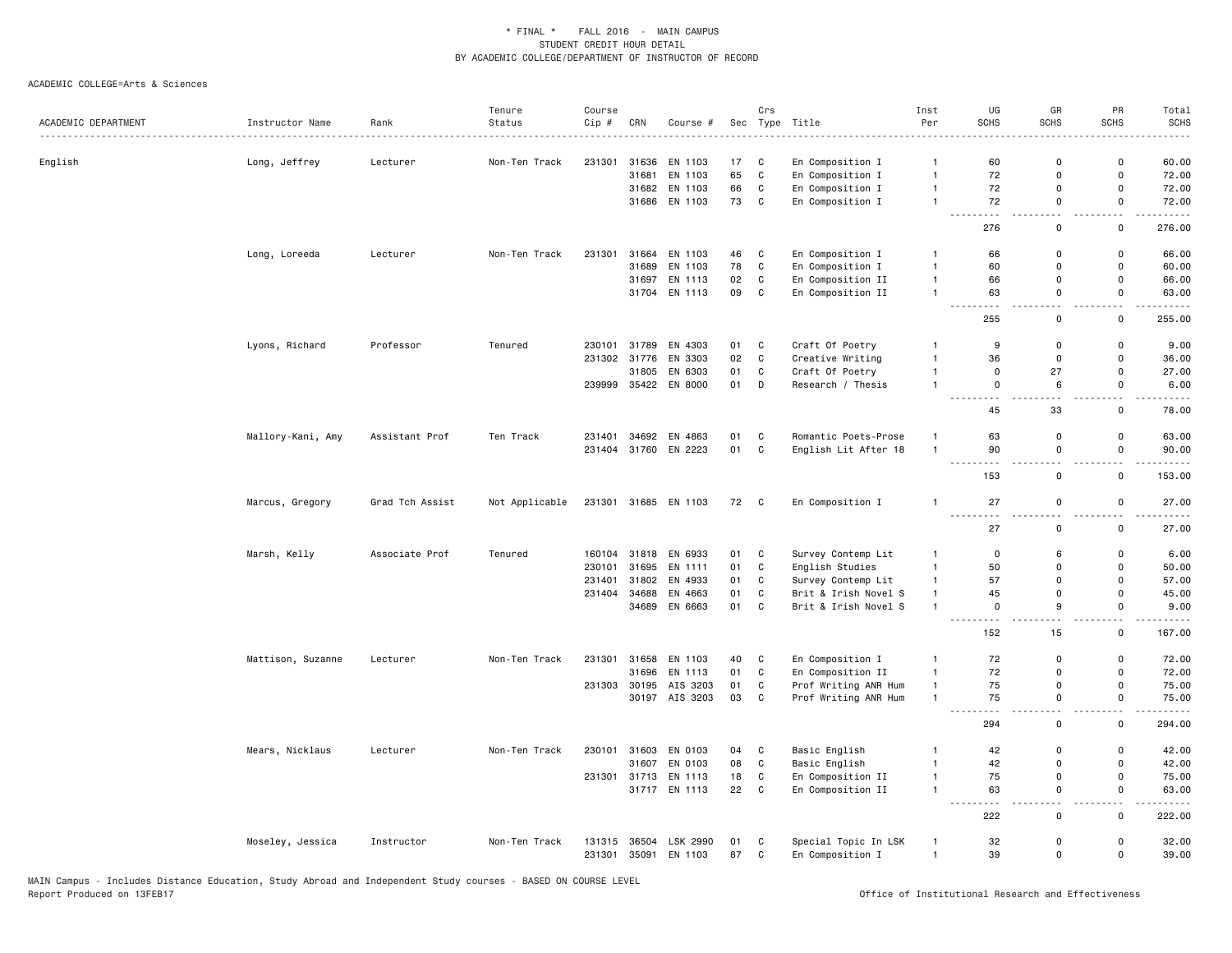|                     |                   |                | Tenure        | Course |              |                      |       | Crs          |                      | Inst         | UG                | GR                 | PR                 | Total                                                                                                                                                         |
|---------------------|-------------------|----------------|---------------|--------|--------------|----------------------|-------|--------------|----------------------|--------------|-------------------|--------------------|--------------------|---------------------------------------------------------------------------------------------------------------------------------------------------------------|
| ACADEMIC DEPARTMENT | Instructor Name   | Rank           | Status        | Cip #  | CRN          | Course #             |       |              | Sec Type Title       | Per          | <b>SCHS</b>       | <b>SCHS</b>        | <b>SCHS</b>        | <b>SCHS</b>                                                                                                                                                   |
| English             | Moseley, Jessica  | Instructor     | Non-Ten Track |        |              | 231401 31749 EN 2203 | 12 C  |              | Intro To Literature  | -1           | 90                | 0                  | 0                  | 90.00                                                                                                                                                         |
|                     |                   |                |               |        |              |                      |       |              |                      |              | 161               | $\mathsf 0$        | 0                  | 161.00                                                                                                                                                        |
|                     | Olson, Peter      | Lecturer       | Non-Ten Track | 231301 | 34186        | EN 1103              | 501 C |              | En Composition I     | $\mathbf{1}$ | 33                | 0                  | 0                  | 33.00                                                                                                                                                         |
|                     |                   |                |               | 231303 |              | 31782 EN 3313        | 02 C  |              | Writing for the Work | $\mathbf{1}$ | 48                | $\mathbf 0$        | 0                  | 48.00                                                                                                                                                         |
|                     |                   |                |               |        | 34189        | EN 3313              | 501 C |              | Writing for the Work | $\mathbf{1}$ | 21                | $\mathsf 0$        | $\mathsf{o}\,$     | 21.00                                                                                                                                                         |
|                     |                   |                |               |        | 36581        | EN 3313              | 502 C |              | Writing for the Work | $\mathbf{1}$ | 24                | $\Omega$           | $\mathsf{o}$       | 24.00                                                                                                                                                         |
|                     |                   |                |               |        |              | 231401 34187 EN 2273 | 501 C |              | World Literature Bef | $\mathbf{1}$ | 51                | $\mathbf 0$        | $\mathsf{o}$       | 51.00                                                                                                                                                         |
|                     |                   |                |               |        |              |                      |       |              |                      |              | . <b>.</b><br>177 | $\sim$ $\sim$<br>0 | - - -<br>0         | .<br>177.00                                                                                                                                                   |
|                     | Orsulak, Mary     | Lecturer       | Non-Ten Track | 231301 | 31623        | EN 1103              | 04    | C            | En Composition I     | $\mathbf{1}$ | 63                | $\mathsf 0$        | 0                  | 63.00                                                                                                                                                         |
|                     |                   |                |               |        | 31631        | EN 1103              | 12    | $\mathbf C$  | En Composition I     | $\mathbf{1}$ | 63                | $\mathsf 0$        | $\mathsf 0$        | 63.00                                                                                                                                                         |
|                     |                   |                |               |        |              | 31647 EN 1103        | 28    | $\mathsf{C}$ | En Composition I     | $\mathbf{1}$ | 66                | $\mathbf 0$        | $\mathsf{o}$       | 66.00                                                                                                                                                         |
|                     |                   |                |               |        | 31708        | EN 1113              | 13    | C            | En Composition II    | $\mathbf{1}$ | 66                | 0<br>$ -$          | 0<br>$\sim$ $\sim$ | 66.00<br>$    -$                                                                                                                                              |
|                     |                   |                |               |        |              |                      |       |              |                      |              | 258               | $\mathsf 0$        | $\mathsf 0$        | 258.00                                                                                                                                                        |
|                     | Pierce, Catherine | Associate Prof | Tenured       |        | 231302 31780 | EN 3303              | 06    | C            | Creative Writing     | -1           | 45                | 0                  | 0                  | 45.00                                                                                                                                                         |
|                     |                   |                |               |        | 34685        | EN 3303              | 07    | $\mathtt{C}$ | Creative Writing     | $\mathbf{1}$ | 39                | $\mathsf 0$        | $\mathsf 0$        | 39.00                                                                                                                                                         |
|                     |                   |                |               | 239999 | 35434        | EN 8000              | 04    | D            | Research / Thesis    | $\mathbf{1}$ | $\mathbf 0$       | 6                  | $\mathsf 0$        | 6.00                                                                                                                                                          |
|                     |                   |                |               |        |              | 36069 EN 4000        | 01 I  |              | Directed Indiv Study | $\mathbf{1}$ | 3                 | 0                  | 0                  | 3.00                                                                                                                                                          |
|                     |                   |                |               |        |              |                      |       |              |                      |              | $- - -$<br>87     | 6                  | $\mathsf 0$        | $\frac{1}{2} \left( \frac{1}{2} \right) \left( \frac{1}{2} \right) \left( \frac{1}{2} \right) \left( \frac{1}{2} \right) \left( \frac{1}{2} \right)$<br>93.00 |
|                     | Pizer, Ginger     | Associate Prof | Tenured       | 160102 | 30258        | AN 4403              | 01    | C            | Intro To Linguistics | $\mathbf{1}$ | 12                | 0                  | 0                  | 12.00                                                                                                                                                         |
|                     |                   |                |               |        | 31791        | EN 4403              | 01    | $\mathbb{C}$ | Intro To Linguistics | $\mathbf{1}$ | 48                | $\mathbf 0$        | $\mathsf 0$        | 48.00                                                                                                                                                         |
|                     |                   |                |               |        | 31807        | EN 6403              | 01    | C            | Intro To Linguistics | $\mathbf{1}$ | $\mathsf 0$       | 6                  | $\mathsf 0$        | 6.00                                                                                                                                                          |
|                     |                   |                |               | 450201 | 30260        | AN 4623              | 01    | C            | Language And Culture | $\mathbf{1}$ | 12                | 0                  | 0                  | 12.00                                                                                                                                                         |
|                     |                   |                |               |        | 31798        | EN 4623              | 01    | $\mathbf C$  | Language And Culture | $\mathbf{1}$ | 24                | $\mathbf 0$        | $\mathsf{o}$       | 24.00                                                                                                                                                         |
|                     |                   |                |               |        | 31814        | EN 6623              | 01    | $\mathbb{C}$ | Language And Culture | $\mathbf{1}$ | $\mathsf 0$       | 6                  | $\mathsf 0$        | 6.00                                                                                                                                                          |
|                     |                   |                |               |        |              | 33734 SO 4623        | 01    | C            | Language And Culture | $\mathbf{1}$ | 18                | $\mathbf 0$        | 0                  | 18.00                                                                                                                                                         |
|                     |                   |                |               |        |              |                      |       |              |                      |              | 114               | 12                 | $\mathsf 0$        | .<br>126.00                                                                                                                                                   |
|                     | Price, Marty      | Instructor     | Non-Ten Track |        | 231402 31764 | EN 2243              | 04    | C            | American Lit Before  | $\mathbf{1}$ | 81                | 0                  | 0                  | 81.00                                                                                                                                                         |
|                     |                   |                |               | 231404 | 31755        | EN 2213              | 01    | $\mathtt{C}$ | English Lit Before 1 | $\mathbf{1}$ | 75                | $\mathsf 0$        | $\mathsf 0$        | 75.00                                                                                                                                                         |
|                     |                   |                |               |        |              | 31761 EN 2223        | 03    | $\mathbb{C}$ | English Lit After 18 | $\mathbf{1}$ | 90                | $\mathbf 0$        | $\mathsf{o}$       | 90.00                                                                                                                                                         |
|                     |                   |                |               |        |              | 31762 EN 2223        | 04    | C            | English Lit After 18 | $\mathbf{1}$ | 75                | $\mathsf 0$        | 0                  | 75.00                                                                                                                                                         |
|                     |                   |                |               |        |              |                      |       |              |                      |              | 321               | $\mathbf 0$        | $\mathsf 0$        | $\sim$ $\sim$ $\sim$ $\sim$<br>321.00                                                                                                                         |
|                     | Punday, Dan       | Professor      | Tenured       | 231301 |              | 31787 EN 4111        | 01    | $\mathbf{C}$ | Portfol & Reflec Wri | $\mathbf{1}$ | 30                | 0                  | 0                  | 30.00                                                                                                                                                         |
|                     |                   |                |               |        |              |                      |       |              |                      |              | 30                | 0                  | $ -$<br>0          | .<br>30.00                                                                                                                                                    |
|                     | Purl, Laura       | Lecturer       | Non-Ten Track | 231301 | 31643        | EN 1103              | 24    | C            | En Composition I     | $\mathbf{1}$ | 63                | 0                  | 0                  | 63.00                                                                                                                                                         |
|                     |                   |                |               |        | 31659        | EN 1103              | 41    | $\mathtt{C}$ | En Composition I     | $\mathbf{1}$ | 60                | $\mathsf 0$        | $\mathsf 0$        | 60.00                                                                                                                                                         |
|                     |                   |                |               |        | 31663        | EN 1103              | 45    | $\mathbf C$  | En Composition I     | $\mathbf{1}$ | 63                | $\mathsf 0$        | 0                  | 63.00                                                                                                                                                         |
|                     |                   |                |               |        | 31683        | EN 1103              | 67    | C            | En Composition I     |              | 66<br>.           | $\mathbf 0$        | 0                  | 66.00                                                                                                                                                         |
|                     |                   |                |               |        |              |                      |       |              |                      |              | 252               | $\Omega$           | $\Omega$           | 252.00                                                                                                                                                        |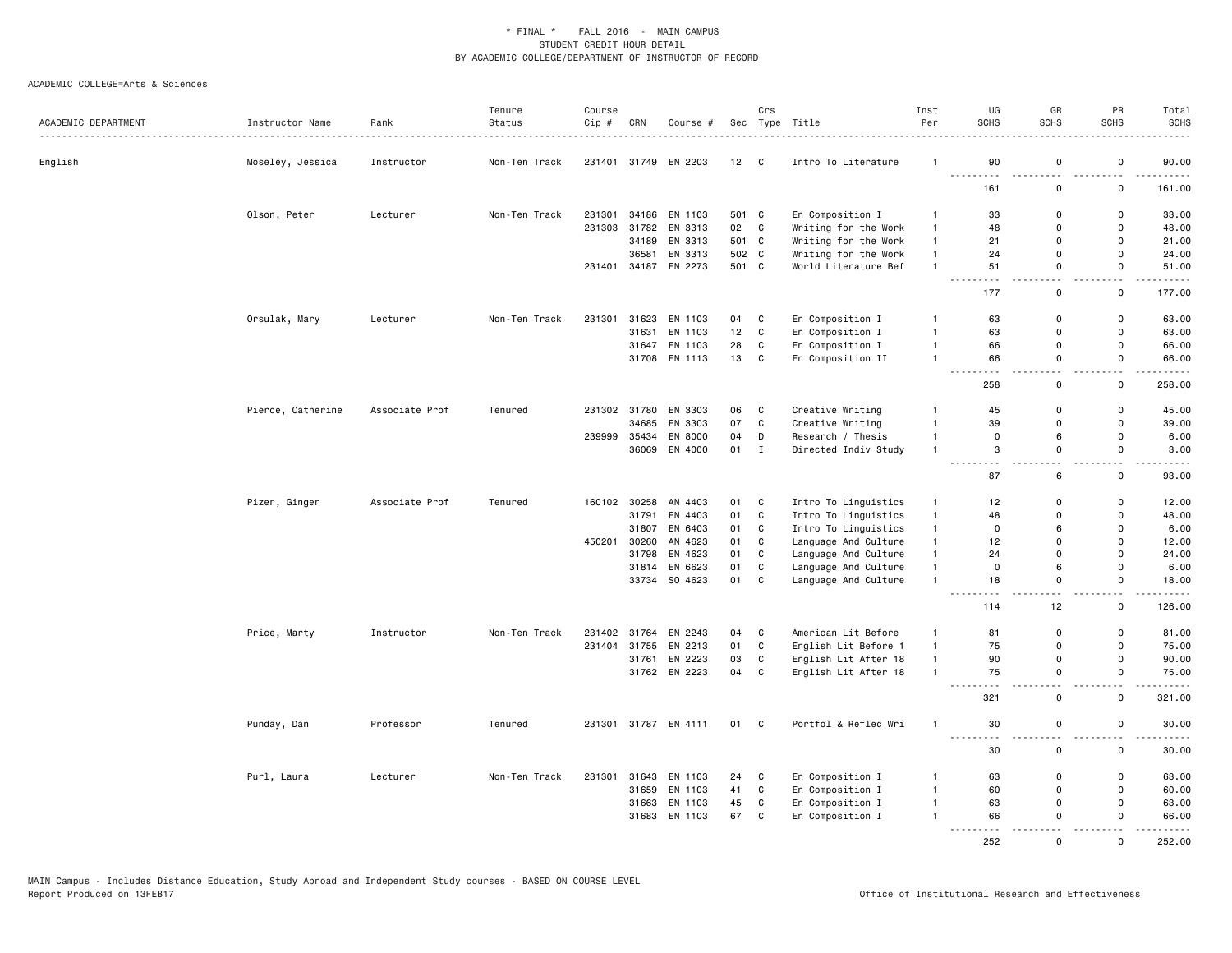|                     |                               |                 | Tenure         | Course |              |                                 |          | Crs               |                                             | Inst                             | UG                               | GR                                      | PR                                      | Total                  |
|---------------------|-------------------------------|-----------------|----------------|--------|--------------|---------------------------------|----------|-------------------|---------------------------------------------|----------------------------------|----------------------------------|-----------------------------------------|-----------------------------------------|------------------------|
| ACADEMIC DEPARTMENT | Instructor Name               | Rank            | Status         | Cip #  | CRN          | Course #                        |          |                   | Sec Type Title                              | Per                              | <b>SCHS</b>                      | <b>SCHS</b>                             | <b>SCHS</b>                             | <b>SCHS</b>            |
|                     |                               |                 |                |        |              |                                 |          |                   |                                             |                                  |                                  |                                         |                                         |                        |
| English             | Raymond, Richard              | Professor       | Tenured        |        | 231303 31781 | EN 3313<br>231402 31766 EN 2243 | 01<br>06 | C<br>$\mathbf{C}$ | Writing for the Work<br>American Lit Before | $\overline{1}$<br>$\overline{1}$ | 54<br>57                         | $\mathbf 0$<br>$\mathsf 0$              | 0<br>$\mathsf 0$                        | 54.00<br>57.00         |
|                     |                               |                 |                |        |              |                                 |          |                   |                                             |                                  |                                  |                                         | ٠.                                      |                        |
|                     |                               |                 |                |        |              |                                 |          |                   |                                             |                                  | 111                              | $\mathsf 0$                             | $\mathsf 0$                             | 111.00                 |
|                     | Redd, James                   | Lecturer        | Non-Ten Track  |        | 231301 31730 | EN 1173                         | 09       | C                 | Accelerated Comp II                         | $\overline{1}$                   | 54                               | $\mathbf 0$                             | 0                                       | 54.00                  |
|                     |                               |                 |                |        | 31731        | EN 1173                         | 10       | $\mathbf c$       | Accelerated Comp II                         | $\mathbf{1}$                     | 48                               | $\mathbf 0$                             | 0                                       | 48.00                  |
|                     |                               |                 |                |        | 231401 31745 | EN 2203                         | 08       | C                 | Intro To Literature                         | $\mathbf{1}$                     | 90                               | $\Omega$                                | $\mathbf 0$                             | 90.00                  |
|                     |                               |                 |                |        | 31770        | EN 2273                         | 01       | C                 | World Literature Bef                        | $\overline{1}$                   | 66                               | $\Omega$                                | $\mathbf 0$                             | 66.00                  |
|                     |                               |                 |                |        |              | 34188 EN 2273                   | 502 C    |                   | World Literature Bef                        | $\overline{1}$                   | 42<br>- - -<br>$ -$              | $\mathbf 0$<br>$\overline{\phantom{a}}$ | 0<br>$\overline{\phantom{0}}$           | 42.00<br>.             |
|                     |                               |                 |                |        |              |                                 |          |                   |                                             |                                  | 300                              | $\mathsf 0$                             | $\mathbf 0$                             | 300.00                 |
|                     | Rinehart, Hannah              | Lecturer        | Non-Ten Track  | 230101 | 31605        | EN 0103                         | 06       | C                 | Basic English                               | 1                                | 45                               | $\mathbf 0$                             | 0                                       | 45.00                  |
|                     |                               |                 |                |        | 31612        | EN 0103                         | 13       | C                 | Basic English                               | $\overline{1}$                   | 45                               | $\mathbf 0$                             | $\mathsf 0$                             | 45.00                  |
|                     |                               |                 |                | 231301 | 31621        | EN 1103                         | 02       | C                 | En Composition I                            | $\overline{1}$                   | 69                               | $\mathbf 0$                             | 0                                       | 69.00                  |
|                     |                               |                 |                |        |              | 31668 EN 1103                   | 50       | C                 | En Composition I                            | $\overline{1}$                   | 69                               | $\mathbf 0$                             | $\mathsf 0$                             | 69.00                  |
|                     |                               |                 |                |        |              |                                 |          |                   |                                             |                                  | $\sim$ $\sim$ $\sim$<br>.<br>228 | $\sim$<br>$\mathbf 0$                   | $\overline{\phantom{0}}$<br>0           | والمستمرين<br>228.00   |
|                     |                               |                 |                |        |              |                                 |          |                   |                                             |                                  |                                  |                                         |                                         |                        |
|                     | Robinson, Kristopher Lecturer |                 | Non-Ten Track  | 231301 |              | 31670 EN 1103                   | 52       | C                 | En Composition I                            | $\mathbf{1}$<br>$\overline{1}$   | 66                               | $\mathbf 0$                             | $\mathsf 0$                             | 66.00                  |
|                     |                               |                 |                |        |              | 31672 EN 1103                   | 55       | $\mathbf{C}$      | En Composition I                            |                                  | 72<br>$\frac{1}{2}$<br>.         | 0<br>$\sim$                             | $\mathsf 0$<br>$\overline{\phantom{a}}$ | 72.00<br>$    -$       |
|                     |                               |                 |                |        |              |                                 |          |                   |                                             |                                  | 138                              | $\mathsf{o}$                            | $\mathsf 0$                             | 138.00                 |
|                     | Rupp, Elisabeth               | Grad Tch Assist | Not Applicable | 231301 |              | 31630 EN 1103                   | 11       | C                 | En Composition I                            | $\overline{1}$                   | 69                               | $\mathbf 0$                             | $\mathsf 0$                             | 69.00                  |
|                     |                               |                 |                |        |              | 31680 EN 1103                   | 63       | C                 | En Composition I                            | $\overline{1}$                   | 72                               | 0                                       | 0                                       | 72.00                  |
|                     |                               |                 |                |        |              |                                 |          |                   |                                             |                                  | $\sim$ $\sim$<br>$ -$<br>141     | $\overline{\phantom{a}}$<br>0           | . .<br>0                                | 141.00                 |
|                     |                               |                 |                |        |              |                                 |          |                   |                                             |                                  |                                  |                                         |                                         |                        |
|                     | Sanders, Shelly               | Instructor      | Non-Ten Track  | 231303 | 32257        | GE 3513                         | 05       | C                 | Technical Writing                           | $\mathbf{1}$                     | 60                               | $\mathbf 0$                             | 0                                       | 60.00                  |
|                     |                               |                 |                |        | 32259        | GE 3513                         | 07       | C                 | Technical Writing                           | $\overline{1}$                   | 60                               | $\mathbf 0$                             | $\mathsf 0$                             | 60.00                  |
|                     |                               |                 |                |        |              | 32264 GE 3513                   | 12       | C                 | Technical Writing                           | $\overline{1}$                   | 57<br>. <b>.</b>                 | $\mathsf 0$<br>$\sim$ $\sim$            | $\mathsf 0$<br>$\sim$ $\sim$            | 57.00<br>.             |
|                     |                               |                 |                |        |              |                                 |          |                   |                                             |                                  | 177                              | 0                                       | 0                                       | 177.00                 |
|                     | Shaffer, Donald               | Associate Prof  | Tenured        | 050201 |              | 30002 AAS 1063                  | 01       | C                 | Intro to African Ame                        | $\overline{1}$                   | 153                              | $\mathbf 0$                             | $\mathsf 0$                             | 153.00                 |
|                     |                               |                 |                | 231402 | 30009        | AAS 2363                        | 01       | C                 | Intro AFAM Lit                              | $\overline{1}$                   | 39                               | $\Omega$                                | 0                                       | 39.00                  |
|                     |                               |                 |                |        |              | 31773 EN 2363                   | 01       | C                 | Intro AFAM Lit                              | $\overline{1}$                   | 42                               | $\mathbf 0$                             | 0                                       | 42.00                  |
|                     |                               |                 |                |        | 34698        | EN 6903                         | 01       | C                 | Am Lit 1800-1860                            | $\overline{1}$                   | $\mathbf 0$                      | 21                                      | $\mathbf 0$                             | 21.00                  |
|                     |                               |                 |                | 231404 | 34697        | EN 4903                         | 01       | C                 | Am Lit 1800-1860                            | $\overline{1}$                   | 36                               | $\mathbf 0$                             | 0                                       | 36.00                  |
|                     |                               |                 |                | 521003 | 32233        | FYE 1001                        | F13      | $\mathbf{C}$      | Freshman Year Experi                        | $\overline{1}$                   | 23                               | $\mathbf 0$                             | $\mathbf 0$                             | 23.00                  |
|                     |                               |                 |                |        |              | 32234 FYE 1001                  | F14 C    |                   | Freshman Year Experi                        | $\mathbf{1}$                     | 8<br>$\sim$ $\sim$               | $\mathsf{o}$<br>$\sim$                  | $\mathsf 0$<br>$\overline{\phantom{a}}$ | 8.00<br>.              |
|                     |                               |                 |                |        |              |                                 |          |                   |                                             |                                  | 301                              | 21                                      | 0                                       | 322.00                 |
|                     | Sheperis, Claire              | Instructor      | Non-Ten Track  |        | 231301 31706 | EN 1113                         | 11       | C                 | En Composition II                           | $\mathbf{1}$                     | 75                               | $\mathbf 0$                             | 0                                       | 75.00                  |
|                     |                               |                 |                |        | 31714        | EN 1113                         | 19       | $\mathtt{C}$      | En Composition II                           | $\overline{1}$                   | 75                               | $\mathbf 0$                             | $\mathsf 0$                             | 75.00                  |
|                     |                               |                 |                |        | 231401 31738 | EN 2203                         | 01       | $\mathbf{C}$      | Intro To Literature                         | $\mathbf{1}$                     | 90                               | $\mathbf 0$                             | $\mathsf 0$                             | 90.00                  |
|                     |                               |                 |                |        | 31739        | EN 2203                         | 02       | $\mathbf{C}$      | Intro To Literature                         | $\overline{1}$                   | 84<br>$\sim$ $\sim$ $\sim$<br>.  | $\mathsf 0$<br>. .                      | $\mathsf 0$<br>. .                      | 84.00<br>$\frac{1}{2}$ |
|                     |                               |                 |                |        |              |                                 |          |                   |                                             |                                  | 324                              | $\mathsf 0$                             | $\mathsf 0$                             | 324.00                 |
|                     | Smith, Megan                  | Assistant Prof  | Ten Track      |        |              | 131401 31793 EN 4453            | 01 C     |                   | Methods in TESOL                            | $\mathbf{1}$                     | 45                               | $\mathbf 0$                             | $\mathsf 0$                             | 45.00                  |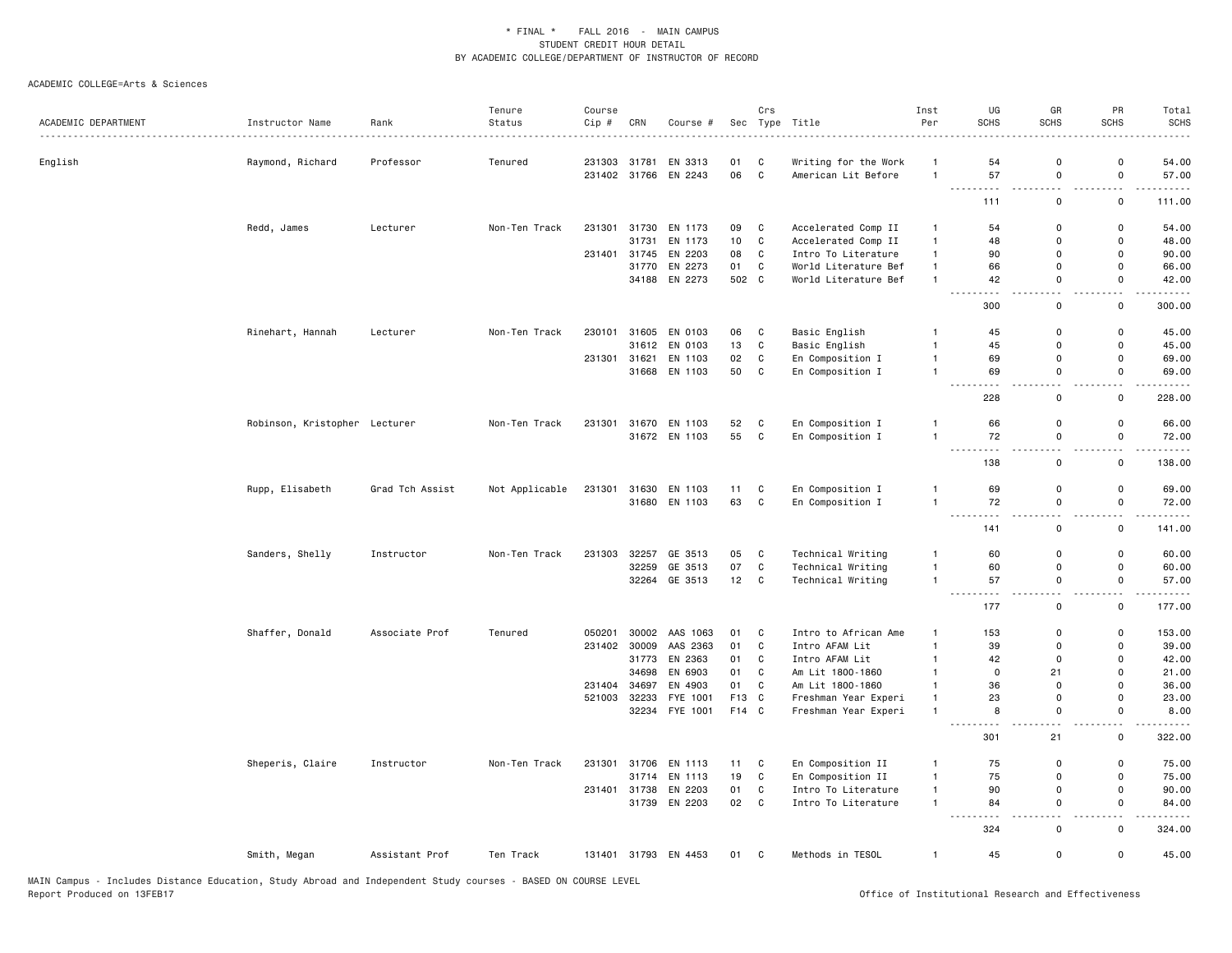|                     |                   |                | Tenure         | Course |       |                      |    | Crs         |                      | Inst         | UG                         | GR          | PR             | Total                                                                                                                                                         |
|---------------------|-------------------|----------------|----------------|--------|-------|----------------------|----|-------------|----------------------|--------------|----------------------------|-------------|----------------|---------------------------------------------------------------------------------------------------------------------------------------------------------------|
| ACADEMIC DEPARTMENT | Instructor Name   | Rank           | Status         | Cip #  | CRN   | Course #             |    |             | Sec Type Title       | Per          | SCHS                       | SCHS        | SCHS           | <b>SCHS</b>                                                                                                                                                   |
| English             | Smith, Megan      | Assistant Prof | Ten Track      | 131401 | 31809 | EN 6453              | 01 | C           | Methods in TESOL     | $\mathbf{1}$ | $\mathbf 0$                | 6           | 0              | 6.00                                                                                                                                                          |
|                     |                   |                |                | 160102 | 30259 | AN 4403              | 02 | C           | Intro To Linguistics | $\mathbf{1}$ | 9                          | $\mathsf 0$ | $\mathsf 0$    | 9.00                                                                                                                                                          |
|                     |                   |                |                |        |       | 31792 EN 4403        | 02 | C           | Intro To Linguistics | $\mathbf{1}$ | 45                         | 0           | $\mathsf{o}\,$ | 45.00                                                                                                                                                         |
|                     |                   |                |                |        |       |                      |    |             |                      |              | 99                         | 6           | 0              | $    -$<br>105.00                                                                                                                                             |
|                     | Spain, Andrea     | Assistant Prof | Ten Track      | 231301 | 31783 | EN 3414              | 02 | C           | Crit Writ/Resrch Lit | $\mathbf{1}$ | 56                         | 0           | 0              | 56.00                                                                                                                                                         |
|                     |                   |                |                |        | 31784 | EN 3414              | 03 | $\mathbf C$ | Crit Writ/Resrch Lit | $\mathbf{1}$ | 64                         | 0           | 0              | 64.00                                                                                                                                                         |
|                     |                   |                |                | 239999 | 35594 | EN 8000              | 06 | D           | Research / Thesis    | $\mathbf{1}$ | $\mathbf 0$                | 3           | 0              | 3.00                                                                                                                                                          |
|                     |                   |                |                |        |       |                      |    |             |                      |              | 120                        | 3           | 0              | 123.00                                                                                                                                                        |
|                     | Spurlock, Ann     | Instructor     | Non-Ten Track  | 231301 |       | 31803 EN 6013        | 01 | E           | Tchng Col Writing    | $\mathbf{1}$ | $\mathsf 0$<br>. <b>.</b>  | 60          | 0              | 60.00<br>وعاديات                                                                                                                                              |
|                     |                   |                |                |        |       |                      |    |             |                      |              | $\mathbf 0$                | 60          | 0              | 60.00                                                                                                                                                         |
|                     | Stamps, Alison    | Non-Faculty    | Not Applicable | 131401 | 31951 | ESL 5110             | 04 | C           | American Lang & Cul  | $\mathbf{1}$ | 9                          | 0           | 0              | 9.00                                                                                                                                                          |
|                     |                   |                |                |        | 31953 | ESL 5120             | 02 | C           | American Lang & Cul  | $\mathbf{1}$ | 21                         | $\Omega$    | 0              | 21.00                                                                                                                                                         |
|                     |                   |                |                |        | 31955 | ESL 5120             | 04 | C           | American Lang & Cul  | $\mathbf{1}$ | 36                         | 0           | 0              | 36.00                                                                                                                                                         |
|                     |                   |                |                |        | 31957 | ESL 5313             | 02 | C           | Classroom Comm & Pre | $\mathbf{1}$ | 9                          | 0           | 0              | 9.00                                                                                                                                                          |
|                     |                   |                |                |        | 31959 | ESL 5313             | 04 | C           | Classroom Comm & Pre | $\mathbf{1}$ | 3                          | 0           | 0              | 3.00                                                                                                                                                          |
|                     |                   |                |                |        | 31961 | ESL 5323             | 02 | C           | Academic Research an | $\mathbf{1}$ | 9                          | 0           | 0              | 9.00                                                                                                                                                          |
|                     |                   |                |                |        | 31963 | ESL 5323             | 04 | $\mathbf C$ | Academic Research an | $\mathbf{1}$ | 69                         | $\mathbf 0$ | $\mathsf 0$    | 69.00                                                                                                                                                         |
|                     |                   |                |                |        |       | 31965 ESL 5333       | 02 | C           | Critical Reading     | $\mathbf{1}$ | 12                         | 0           | 0              | 12.00<br>.                                                                                                                                                    |
|                     |                   |                |                |        |       |                      |    |             |                      |              | 168                        | 0           | 0              | 168.00                                                                                                                                                        |
|                     | Stinson, Emily    | Instructor     | Non-Ten Track  | 231301 | 31722 | EN 1173              | 01 | C           | Accelerated Comp II  | $\mathbf{1}$ | 60                         | 0           | 0              | 60.00                                                                                                                                                         |
|                     |                   |                |                |        | 31726 | EN 1173              | 05 | C           | Accelerated Comp II  | $\mathbf{1}$ | 60                         | $\Omega$    | 0              | 60.00                                                                                                                                                         |
|                     |                   |                |                |        | 31736 | EN 1173              | 15 | C           | Accelerated Comp II  | $\mathbf{1}$ | 60                         | 0           | 0              | 60.00                                                                                                                                                         |
|                     |                   |                |                | 231401 |       | 31746 EN 2203        | 09 | C           | Intro To Literature  | $\mathbf{1}$ | 90<br>$\sim$ $\sim$ $\sim$ | $\mathbf 0$ | 0              | 90.00<br>$\frac{1}{2} \left( \frac{1}{2} \right) \left( \frac{1}{2} \right) \left( \frac{1}{2} \right) \left( \frac{1}{2} \right) \left( \frac{1}{2} \right)$ |
|                     |                   |                |                |        |       |                      |    |             |                      |              | 270                        | 0           | 0              | 270.00                                                                                                                                                        |
|                     | Thompson, Jessica | Instructor     | Non-Ten Track  | 231301 | 31639 | EN 1103              | 20 | C           | En Composition I - L | $\mathbf{1}$ | 54                         | 0           | 0              | 54.00                                                                                                                                                         |
|                     |                   |                |                |        | 31723 | EN 1173              | 02 | C           | Accelerated Comp II  | $\mathbf{1}$ | 57                         | $\mathsf 0$ | $\mathsf 0$    | 57.00                                                                                                                                                         |
|                     |                   |                |                |        | 31732 | EN 1173              | 11 | C           | Accelerated Comp II  | $\mathbf{1}$ | 60                         | 0           | 0              | 60.00                                                                                                                                                         |
|                     |                   |                |                | 231401 |       | 31753 EN 2203        | 16 | $\mathbf C$ | Intro To Literature  | $\mathbf{1}$ | 90                         | 0           | $\mathsf{o}\,$ | 90.00<br>.                                                                                                                                                    |
|                     |                   |                |                |        |       |                      |    |             |                      |              | 261                        | 0           | 0              | 261.00                                                                                                                                                        |
|                     | Torrence, Devan   | Lecturer       | Non-Ten Track  | 230101 | 31608 | EN 0103              | 09 | C           | Basic English        | -1           | 48                         | $\mathbf 0$ | 0              | 48.00                                                                                                                                                         |
|                     |                   |                |                | 231301 |       | 31645 EN 1103        | 26 | C           | En Composition I     | $\mathbf{1}$ | 72                         | $\mathbf 0$ | 0              | 72.00                                                                                                                                                         |
|                     |                   |                |                |        | 31646 | EN 1103              | 27 | C           | En Composition I     | $\mathbf{1}$ | 66                         | 0           | 0              | 66.00                                                                                                                                                         |
|                     |                   |                |                |        |       | 31653 EN 1103        | 35 | C           | En Composition I     | $\mathbf{1}$ | 72                         | 0           | 0              | 72.00<br>.                                                                                                                                                    |
|                     |                   |                |                |        |       |                      |    |             |                      |              | 258                        | $\mathsf 0$ | $\mathsf 0$    | 258.00                                                                                                                                                        |
|                     | Trimm, James      | Lecturer       | Non-Ten Track  | 231301 | 31699 | EN 1113              | 04 | C           | En Composition II    | $\mathbf{1}$ | 63                         | 0           | 0              | 63.00                                                                                                                                                         |
|                     |                   |                |                |        | 31705 | EN 1113              | 10 | C           | En Composition II    | $\mathbf{1}$ | 66                         | 0           | 0              | 66.00                                                                                                                                                         |
|                     |                   |                |                |        |       | 231401 31748 EN 2203 | 11 | C           | Intro To Literature  | $\mathbf{1}$ | 90                         | 0           | 0              | 90.00                                                                                                                                                         |
|                     |                   |                |                |        | 31752 | EN 2203              | 15 | C           | Intro To Literature  | -1           | 84                         | $\Omega$    | $\Omega$       | 84.00                                                                                                                                                         |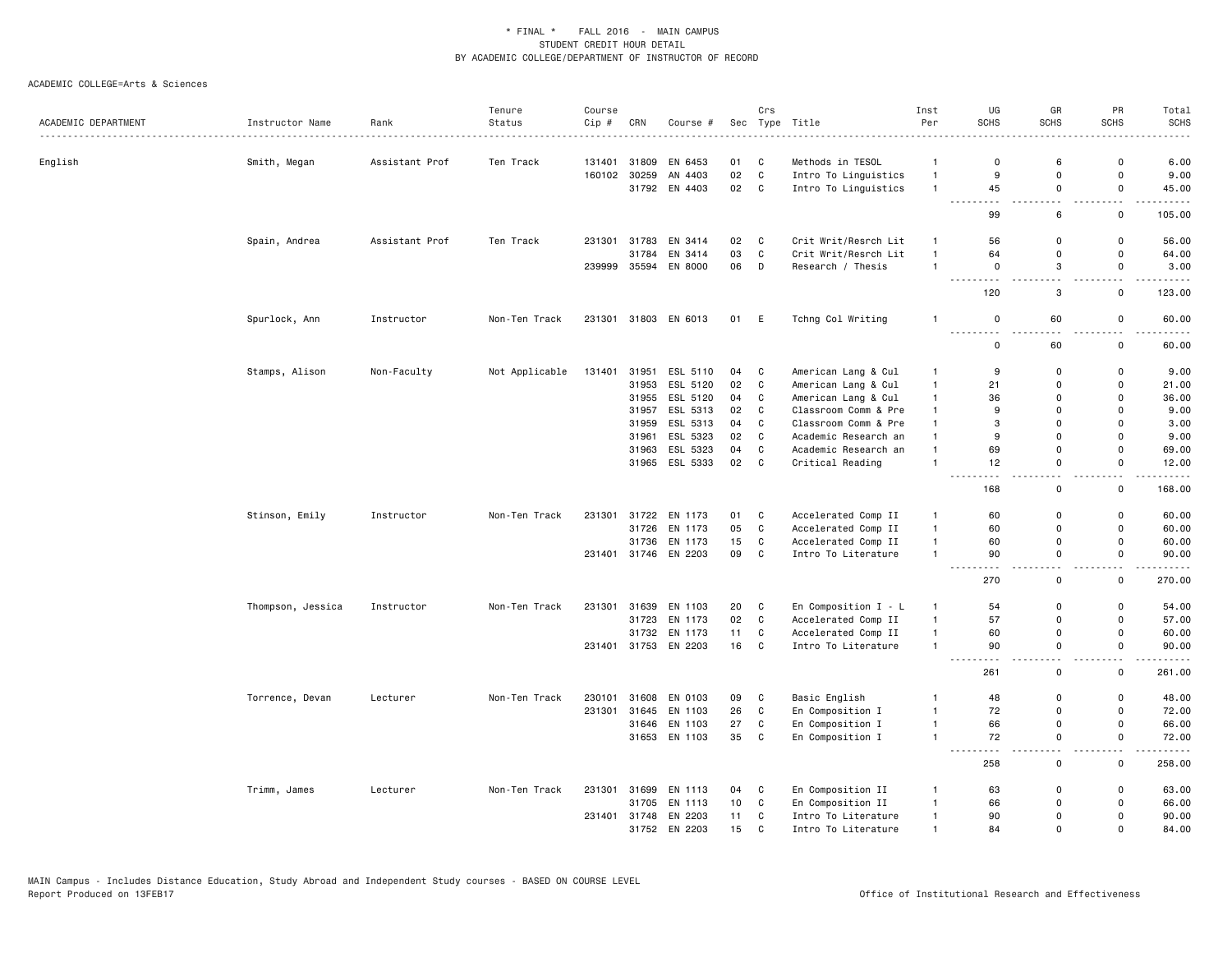| ACADEMIC DEPARTMENT                           | Instructor Name | Rank            | Tenure<br>Status<br>---------------------------- | Course<br>$Cip$ # | CRN          | Course #             | Sec   | Crs | Type Title           | Inst<br>Per    | UG<br><b>SCHS</b>                                                                                                                    | GR<br><b>SCHS</b>                       | PR<br>SCHS                              | Total<br><b>SCHS</b><br>-------- |
|-----------------------------------------------|-----------------|-----------------|--------------------------------------------------|-------------------|--------------|----------------------|-------|-----|----------------------|----------------|--------------------------------------------------------------------------------------------------------------------------------------|-----------------------------------------|-----------------------------------------|----------------------------------|
|                                               |                 |                 |                                                  |                   |              |                      |       |     |                      |                | --------- <i>-</i><br>303                                                                                                            | ---------<br>0                          | - - - - - - - - - -<br>0                | .<br>303.00                      |
| English                                       | Trinh, Annie    | Grad Tch Assist | Not Applicable                                   | 231301            |              | 31625 EN 1103        | 06    | C   | En Composition I     | $\mathbf{1}$   | 42                                                                                                                                   | 0                                       | $\mathsf 0$                             | 42.00                            |
|                                               |                 |                 |                                                  |                   |              | 31635 EN 1103        | 16    | C.  | En Composition I     | $\overline{1}$ | 72<br>---------                                                                                                                      | $\mathbf 0$<br>$\overline{\phantom{a}}$ | $\mathbf 0$<br>$\overline{\phantom{0}}$ | 72.00                            |
|                                               |                 |                 |                                                  |                   |              |                      |       |     |                      |                | 114                                                                                                                                  | 0                                       | $\mathbf 0$                             | 114.00                           |
|                                               | Vivier, Eric    | Assistant Prof  | Ten Track                                        | 231404            |              | 31796 EN 4503        | 01 C  |     | Shakespeare          | $\mathbf{1}$   | 54                                                                                                                                   | 0                                       | $\mathsf 0$                             | 54.00                            |
|                                               |                 |                 |                                                  | 240101            |              | 32525 HON 1163       | H02 S |     | The Quest I          | $\mathbf{1}$   | 42                                                                                                                                   | 0                                       | $\mathsf 0$                             | 42.00                            |
|                                               |                 |                 |                                                  |                   |              | 32526 HON 1163       | H03 S |     | The Quest I          | $\overline{1}$ | 39<br>---------                                                                                                                      | 0<br>$\sim$ $\sim$                      | $\mathbf 0$<br>$\sim$ $\sim$<br>.       | 39.00<br>------                  |
|                                               |                 |                 |                                                  |                   |              |                      |       |     |                      |                | 135                                                                                                                                  | 0                                       | $\mathbf 0$                             | 135.00                           |
|                                               | Voller, Leslie  | Instructor      | Non-Ten Track                                    | 231301            |              | 31725 EN 1173        | 04    | C   | Accelerated Comp II  | $\mathbf{1}$   | 51                                                                                                                                   | 0                                       | $\mathsf 0$                             | 51.00                            |
|                                               |                 |                 |                                                  |                   | 35088        | EN 1103              | 84    | C   | En Composition I     | $\mathbf{1}$   | 42                                                                                                                                   | 0                                       | $\mathsf 0$                             | 42.00                            |
|                                               |                 |                 |                                                  |                   |              | 231401 31754 EN 2203 | 17    | C   | Intro To Literature  | $\mathbf{1}$   | 90<br>---------                                                                                                                      | $\mathbf 0$<br>.                        | $\mathsf 0$<br>$\sim$ $\sim$            | 90.00<br>. <b>.</b> .            |
|                                               |                 |                 |                                                  |                   |              |                      |       |     |                      |                | 183                                                                                                                                  | 0                                       | $\mathbf 0$                             | 183.00                           |
|                                               | Wait, Michelle  | Grad Tch Assist | Not Applicable                                   |                   |              | 231301 31674 EN 1103 | 57 C  |     | En Composition I     | $\mathbf{1}$   | 69                                                                                                                                   | 0                                       | $\mathsf 0$                             | 69.00                            |
|                                               |                 |                 |                                                  |                   |              |                      |       |     |                      |                | 69                                                                                                                                   | 0                                       | $\mathbf 0$                             | 69.00                            |
|                                               | West, Robert    | Associate Prof  | Tenured                                          |                   | 231402 31767 | EN 2253              | 01    | C   | American Lit After 1 | $\mathbf{1}$   | 90                                                                                                                                   | 0                                       | 0                                       | 90.00                            |
|                                               |                 |                 |                                                  |                   |              | 31769 EN 2253        | 03    | C   | American Lit After 1 | $\overline{1}$ | 78<br>$\begin{array}{cccccccccccccc} \bullet & \bullet & \bullet & \bullet & \bullet & \bullet & \bullet & \bullet \end{array}$<br>. | $\mathsf 0$                             | $\mathsf 0$                             | 78.00                            |
|                                               |                 |                 |                                                  |                   |              |                      |       |     |                      |                | 168                                                                                                                                  | $ -$<br>0                               | $\sim$ $\sim$<br>$\mathbf 0$            | 168.00                           |
|                                               | White, Rebekah  | Lecturer        | Non-Ten Track                                    | 231301            |              | 31644 EN 1103        | 25    | C   | En Composition I     | 0.5            | 36                                                                                                                                   | 0                                       | $\mathsf 0$                             | 36.00                            |
|                                               |                 |                 |                                                  |                   |              | 31677 EN 1103        | 60    | C   | En Composition I     | 0.5            | 34.5<br>------                                                                                                                       | 0<br>$ -$                               | $\mathbf 0$<br>- - - -                  | 34.50<br>. <b>.</b> .            |
|                                               |                 |                 |                                                  |                   |              |                      |       |     |                      |                | 70.5                                                                                                                                 | 0                                       | $\mathbf 0$                             | 70.50                            |
| ----------------------------------<br>English |                 |                 |                                                  |                   |              |                      |       |     |                      |                | =========<br>13880.5                                                                                                                 | =========<br>289                        | =========<br>$\Omega$                   | 14169.50                         |
| =====================================         |                 |                 |                                                  |                   |              |                      |       |     |                      |                |                                                                                                                                      |                                         |                                         |                                  |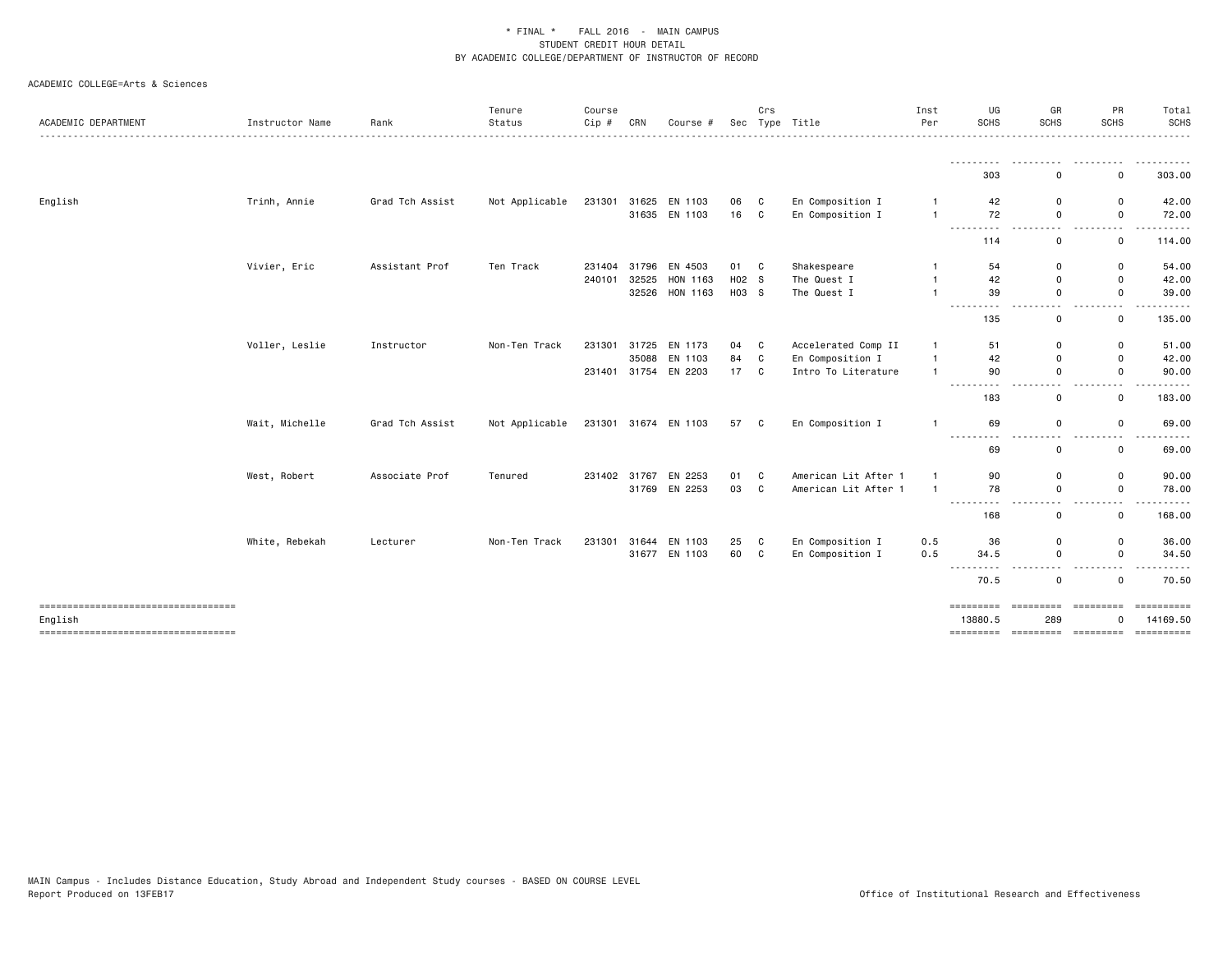|                     |                                     |                 | Tenure         | Course       |                |                    |          | Crs          |                                             | Inst                         | UG                          | GR                | PR                         | Total                                                                                                                                                         |
|---------------------|-------------------------------------|-----------------|----------------|--------------|----------------|--------------------|----------|--------------|---------------------------------------------|------------------------------|-----------------------------|-------------------|----------------------------|---------------------------------------------------------------------------------------------------------------------------------------------------------------|
| ACADEMIC DEPARTMENT | Instructor Name                     | Rank<br>.       | Status         | Cip #        | CRN            | Course #           |          |              | Sec Type Title                              | Per                          | <b>SCHS</b>                 | <b>SCHS</b>       | <b>SCHS</b>                | <b>SCHS</b><br>$- - - - -$                                                                                                                                    |
| Geosciences         | Ambinakudige, Shrini Associate Prof |                 | Tenured        | 450701       | 36245          | GR 9000            | 06       | D            | Research/Dissertatio                        | -1                           | $\Omega$                    | 10                | $\mathbf 0$                | 10.00                                                                                                                                                         |
|                     |                                     |                 |                |              | 36818          | GR 8000            | 09       | D            | Research / Thesis                           | $\mathbf{1}$                 | $\Omega$                    | $\overline{1}$    | $\mathbf 0$                | 1.00                                                                                                                                                          |
|                     |                                     |                 |                |              |                | 36906 GR 4000      | 01       | I            | Directed Indiv Study                        | $\mathbf{1}$                 | $\overline{4}$              | $\mathbf 0$       | $\mathbf 0$                | 4.00                                                                                                                                                          |
|                     |                                     |                 |                |              |                |                    |          |              |                                             |                              | .<br>$\overline{4}$         | .<br>11           | .<br>$\mathbf 0$           | $\cdots \cdots$<br>15.00                                                                                                                                      |
|                     | Babineaux, Claire                   | Grad Tch Assist | Not Applicable | 400601       | 32280          | GG 1113            | 02 C     |              | Survey Earth Sci I                          | 0.9                          | 81                          | $\mathbf 0$       | $\mathbf 0$                | 81.00                                                                                                                                                         |
|                     |                                     |                 |                |              |                | 32282 GG 1113      | 04       | $\mathbf{C}$ | Survey Earth Sci I                          | 0.9                          | 256.5                       | $\Omega$          | $\mathbf 0$                | 256.50                                                                                                                                                        |
|                     |                                     |                 |                |              |                |                    |          |              |                                             |                              | <u>.</u><br>337.5           | 0                 | $\mathbf 0$                | .<br>337.50                                                                                                                                                   |
|                     | Brown, Michael E.                   | Professor       | Tenured        | 450701       | 34255          | GR 6923            | 501 C    |              | Severe Weather                              | 0.1                          | $\mathbf 0$                 | 6                 | 0                          | 6.00                                                                                                                                                          |
|                     |                                     |                 |                |              | 35474          | GR 8000            | 01 D     |              | Research / Thesis                           | $\overline{1}$               | $\mathbf 0$                 | 10                | $\mathbf 0$                | 10.00                                                                                                                                                         |
|                     |                                     |                 |                |              |                | 35475 GR 9000      | 01       | D            | Research/Dissertatio                        | $\mathbf{1}$                 | 0                           | 9                 | $\mathbf 0$                | 9.00                                                                                                                                                          |
|                     |                                     |                 |                |              | 35823          | GR 4990            | 01       | C            | Special Topic In GR                         | $\mathbf{1}$                 | 33                          | $\mathbf 0$       | $\mathbf 0$                | 33.00                                                                                                                                                         |
|                     |                                     |                 |                |              |                | 35892 GR 6990      | 01       | C            | Special Topic In GR                         | $\mathbf{1}$                 | 0                           | 18                | $\mathbf 0$                | 18.00                                                                                                                                                         |
|                     |                                     |                 |                |              |                |                    |          |              |                                             |                              | .<br>33                     | $  -$<br>43       | <u>.</u><br>$\mathbf 0$    | $\sim$ $\sim$ $\sim$ $\sim$ $\sim$<br>76.00                                                                                                                   |
|                     | Cho, Youngwoo                       | Grad Tch Assist | Not Applicable | 400601       | 32286          | GG 1113            | 08       | $\mathbf{C}$ | Survey Earth Sci I                          | 0.9                          | 81                          | $\Omega$          | $\mathbf 0$                | 81.00                                                                                                                                                         |
|                     |                                     |                 |                |              |                | 32292 GG 1133      | 01       | $\mathbf{C}$ | Planetary Geology                           | $\mathbf{1}$                 | 126                         | $\mathsf 0$       | $\mathbf 0$                | 126.00                                                                                                                                                        |
|                     |                                     |                 |                |              |                |                    |          |              |                                             |                              | $\sim$ $\sim$ $\sim$<br>207 | 0                 | $\mathbf 0$                | .<br>207.00                                                                                                                                                   |
|                     | Clary, Renee                        | Associate Prof  | Tenured        | 400601       |                | 32310 GG 6201      | 01 C     |              | Prac In Paleontology                        | -1                           | 0                           | -1                | 0                          | 1.00                                                                                                                                                          |
|                     |                                     |                 |                |              | 32311          | GG 6203            | 01       | C            | Prin Of Paleobiology                        | $\mathbf{1}$                 | $\mathbf 0$                 | 6                 | $\mathbf 0$                | 6.00                                                                                                                                                          |
|                     |                                     |                 |                |              | 34222          | GG 8123            | 501 C    |              | Geol II: Earth and T                        | $\mathbf{1}$                 | $\Omega$                    | 69                | $\mathbf 0$                | 69.00                                                                                                                                                         |
|                     |                                     |                 |                |              | 34223          | GG 8123            | 502 C    |              | Geol II: Earth and T                        | $\mathbf{1}$                 | $\Omega$                    | 21                | $\Omega$                   | 21.00                                                                                                                                                         |
|                     |                                     |                 |                |              | 35005          | GG 8000            | 501 D    |              | Research / Thesis                           | $\mathbf{1}$                 | $\mathbf 0$                 | $\overline{1}$    | $\mathbf 0$                | 1.00                                                                                                                                                          |
|                     |                                     |                 |                |              | 35478          | GG 8000            | 02       | D            | Research / Thesis                           | $\mathbf{1}$                 | $\Omega$                    | $\overline{7}$    | $\mathbf 0$                | 7.00                                                                                                                                                          |
|                     |                                     |                 |                |              | 35479          | GG 9000            | 02       | D            | Research/Dissertatio                        | $\mathbf{1}$                 | 0                           | 16                | $\mathbf 0$                | 16.00                                                                                                                                                         |
|                     |                                     |                 |                | 400604 32299 |                | GG 4201            | 01       | $\mathbf{C}$ | Prac In Paleontology                        | $\mathbf{1}$                 | 8                           | $\Omega$          | $\mathbf 0$                | 8.00                                                                                                                                                          |
|                     |                                     |                 |                |              | 32300          | GG 4203            | 01       | $\mathtt{C}$ | Prin Of Paleobiology                        | $\mathbf{1}$                 | 39                          | $\Omega$          | $\mathbf{0}$               | 39.00                                                                                                                                                         |
|                     |                                     |                 |                | 521003       |                | 35027 FYE 1001     | F30 C    |              | Freshman Year Experi                        | $\mathbf{1}$                 | 29<br>$\sim$ $\sim$         | $\mathbf 0$       | $\mathbf 0$                | 29.00<br>$\frac{1}{2} \left( \frac{1}{2} \right) \left( \frac{1}{2} \right) \left( \frac{1}{2} \right) \left( \frac{1}{2} \right) \left( \frac{1}{2} \right)$ |
|                     |                                     |                 |                |              |                |                    |          |              |                                             |                              | 76                          | 121               | $\mathbf 0$                | 197.00                                                                                                                                                        |
|                     | Cooke, William                      | Professor       | Tenured        | 450701       | 34254          | GR 6333            | 501 B    |              | Remote Sensing Phys                         | 0.1                          | 0                           | 5.1               | $\mathbf 0$                | 5.10                                                                                                                                                          |
|                     |                                     |                 |                |              | 35480          | GR 8000            | 04       | D            | Research / Thesis                           | $\overline{\mathbf{1}}$      | $\mathbf 0$                 | $\overline{4}$    | $\mathbf 0$                | 4.00                                                                                                                                                          |
|                     |                                     |                 |                |              | 450702 32394   | GR 8563            | 01       | B            | GIS Research Apps                           | $\overline{1}$               | $\mathbf 0$                 | 9                 | $\mathbf 0$                | 9.00                                                                                                                                                          |
|                     |                                     |                 |                |              |                | 34235 GR 4333      | 501 B    |              | Remote Sensing Phys                         | 0.1                          | 0.3<br>.                    | $\Omega$<br>.     | $\mathbf{0}$<br><u>.</u>   | 0.30<br>$\frac{1}{2} \left( \frac{1}{2} \right) \left( \frac{1}{2} \right) \left( \frac{1}{2} \right) \left( \frac{1}{2} \right) \left( \frac{1}{2} \right)$  |
|                     |                                     |                 |                |              |                |                    |          |              |                                             |                              | 0.3                         | 18.1              | $\mathbf 0$                | 18.40                                                                                                                                                         |
|                     | Dash, Padmanava                     | Assistant Prof  | Ten Track      | 400601       | 35636          | GG 7000            | 03       | $\mathbf{I}$ | Directed Indiv Study                        | $\mathbf{1}$                 | 0                           | 3                 | 0                          | 3.00                                                                                                                                                          |
|                     |                                     |                 |                | 450701       | 32379          | GR 6333            | 01       | C            | Remote Sensing Phys                         | $\mathbf{1}$                 | 0                           | 39                | 0                          | 39.00                                                                                                                                                         |
|                     |                                     |                 |                |              | 32380          | GR 6333            | 02       | К            | Remote Sensing Phys                         | $\mathbf{1}$                 | $\mathsf{o}$                | $\mathbf 0$       | $\mathbf 0$                | 0.00                                                                                                                                                          |
|                     |                                     |                 |                |              | 35501          | GR 9000            | 05       | D            | Research/Dissertatio                        | $\mathbf{1}$                 | 0                           | 18                | $\mathbf 0$                | 18.00                                                                                                                                                         |
|                     |                                     |                 |                | 450702 32354 |                | GR 4333            | 01       | C            | Remote Sensing Phys                         | $\mathbf{1}$                 | 42                          | $\mathbf 0$       | $\mathbf 0$                | 42.00                                                                                                                                                         |
|                     |                                     |                 |                |              | 32355<br>32393 | GR 4333<br>GR 8333 | 02<br>01 | K<br>C       | Remote Sensing Phys<br>Field Remote Sensing | $\mathbf{1}$<br>$\mathbf{1}$ | $\mathbf 0$<br>0            | $\mathbf 0$<br>30 | $\mathbf 0$<br>$\mathbf 0$ | 0.00<br>30.00                                                                                                                                                 |
|                     |                                     |                 |                |              |                |                    |          |              |                                             |                              | .                           | .                 |                            | .                                                                                                                                                             |
|                     |                                     |                 |                |              |                |                    |          |              |                                             |                              | 42                          | 90                | $\Omega$                   | 132.00                                                                                                                                                        |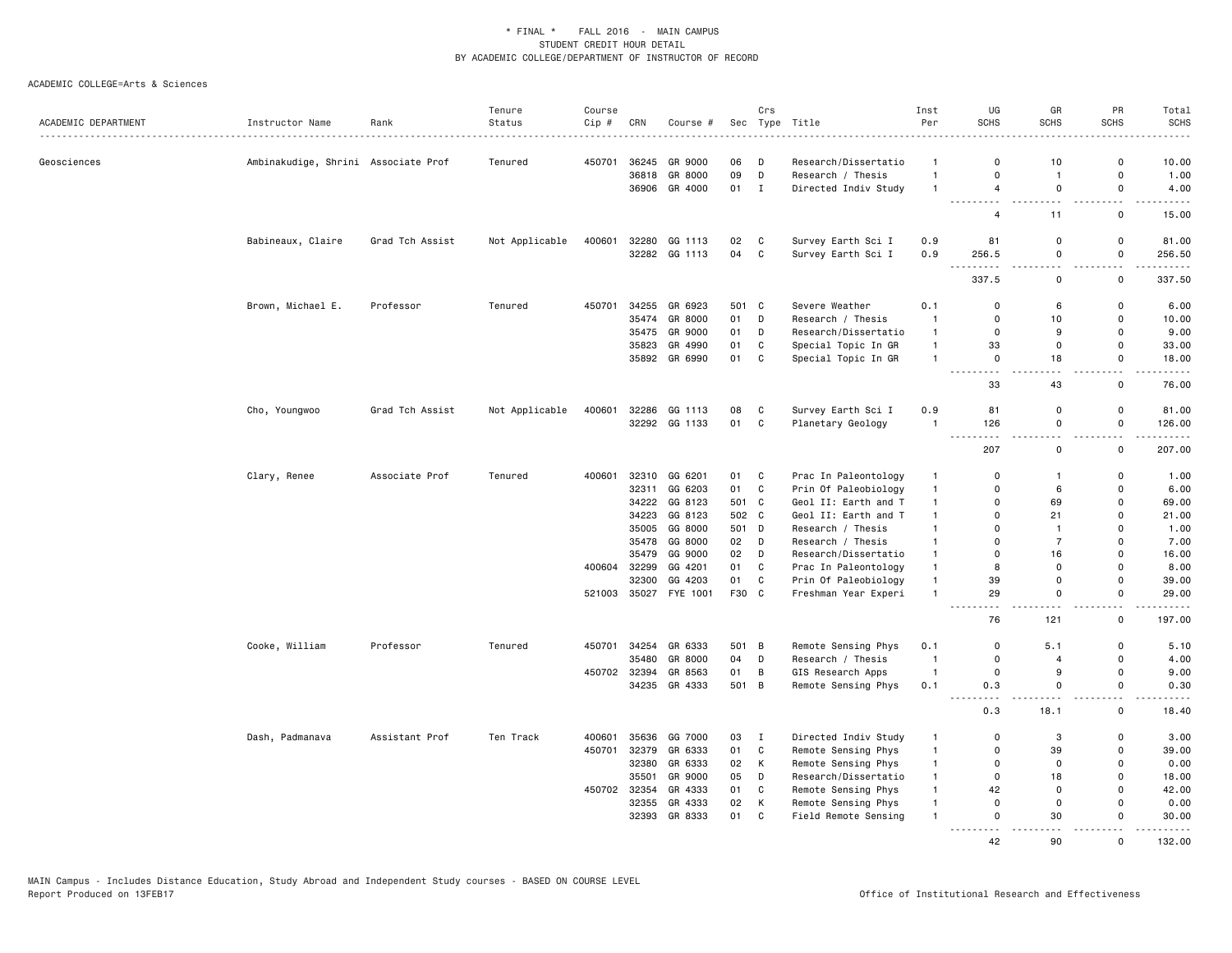| ACADEMIC DEPARTMENT | Instructor Name                     | Rank                              | Tenure<br>Status | Course<br>Cip#   | CRN   | Course #                       | Sec              | Crs            | Type Title                                 | Inst<br>Per    | UG<br><b>SCHS</b>                | GR<br><b>SCHS</b>   | PR<br><b>SCHS</b>                       | Total<br><b>SCHS</b>                |
|---------------------|-------------------------------------|-----------------------------------|------------------|------------------|-------|--------------------------------|------------------|----------------|--------------------------------------------|----------------|----------------------------------|---------------------|-----------------------------------------|-------------------------------------|
|                     |                                     | . <b>.</b> .                      |                  |                  |       |                                |                  |                |                                            |                |                                  |                     |                                         |                                     |
| Geosciences         | Dyer, Jamie                         | Associate Prof                    | Tenured          | 400404           | 32369 | GR 4823                        | 01               | C              | Dynamic Meteorology                        | $\mathbf{1}$   | 33                               | $\mathbf 0$         | $\mathbf 0$                             | 33.00                               |
|                     |                                     |                                   |                  | 450701           | 32392 | GR 6823                        | 01               | C              | Dynamic Meteorolgy I                       | $\mathbf{1}$   | $\mathbf 0$                      | 3                   | 0                                       | 3.00                                |
|                     |                                     |                                   |                  |                  | 35495 | GR 9000                        | 04               | D              | Research/Dissertatio                       | $\mathbf{1}$   | $\mathbf 0$                      | 10                  | 0                                       | 10.00                               |
|                     |                                     |                                   |                  |                  | 36026 | GR 4990                        | 03               | $\, {\bf B}$   | Special Topic In GR                        | $\mathbf{1}$   | 30                               | $\mathbf 0$         | $\mathsf 0$                             | 30.00                               |
|                     |                                     |                                   |                  |                  |       | 36027 GR 6990                  | 03               | $\overline{B}$ | Special Topic In GR                        | $\overline{1}$ | $\mathsf 0$<br>$\sim$ $\sim$     | 15                  | $\mathsf 0$<br>$\overline{\phantom{a}}$ | 15.00                               |
|                     |                                     |                                   |                  |                  |       |                                |                  |                |                                            |                | 63                               | 28                  | $\mathsf 0$                             | 91.00                               |
|                     | Elcik, Christopher                  | Grad Tch Assist                   | Not Applicable   | 450701           | 32323 | GR 1114                        | 01               | C              | Physical Geography                         | $\overline{1}$ | 236                              | $\mathbf 0$         | $\mathbf 0$                             | 236.00                              |
|                     |                                     |                                   |                  |                  |       | 32324 GR 1114                  | 02               | K              | Physical Geography                         | $\overline{1}$ | $\mathbf 0$                      | $\Omega$            | $\mathbf 0$                             | 0.00                                |
|                     |                                     |                                   |                  |                  | 32325 | GR 1114                        | 03               | Κ              | Physical Geography                         | $\mathbf{1}$   | $\mathbf 0$                      | $\mathbf 0$         | 0                                       | 0.00                                |
|                     |                                     |                                   |                  |                  | 32326 | GR 1114                        | 04               | C              | Physical Geography                         | $\overline{1}$ | 212                              | $\Omega$            | $\mathbf 0$                             | 212.00                              |
|                     |                                     |                                   |                  |                  | 32327 | GR 1114                        | 05               | К              | Physical Geography                         | $\mathbf{1}$   | $\mathbf 0$                      | $\mathbf 0$         | $\mathsf 0$                             | 0.00                                |
|                     |                                     |                                   |                  |                  |       | 32328 GR 1114                  | 06               | $\,$ K         | Physical Geography                         | $\overline{1}$ | $\mathbf 0$                      | $\mathbf 0$         | $\mathsf 0$                             | 0.00                                |
|                     |                                     |                                   |                  |                  |       |                                |                  |                |                                            |                | 448                              | и.<br>$\Omega$      | . .<br>$\mathbf 0$                      | 448.00                              |
|                     | Fraza, Erik                         | Clinical Assist Pro Non-Ten Track |                  | 400401           | 34256 | GR 6943                        | 501 C            |                | Tropical Meteorology                       | $\mathbf{1}$   | $\mathbf 0$                      | 63                  | $\mathsf 0$                             | 63.00                               |
|                     |                                     |                                   |                  | 400404           | 34236 | GR 4623                        | 501 C            |                | Physical Meteorology                       | $\mathbf{1}$   | 99                               | $\mathbf 0$         | 0                                       | 99.00                               |
|                     |                                     |                                   |                  |                  | 34237 | GR 4623                        | 502 C            |                | Physical Meteorology                       | $\mathbf{1}$   | 102                              | $\mathbf 0$         | $\mathsf 0$                             | 102.00                              |
|                     |                                     |                                   |                  |                  | 34238 | GR 4623                        | 503              | C              | Physical Meteorology                       | $\mathbf{1}$   | 81                               | $\Omega$            | $\mathsf 0$                             | 81.00                               |
|                     |                                     |                                   |                  |                  |       | 34248 GR 4943                  | 501 C            |                | Tropical Meteorology                       | $\overline{1}$ | 18                               | $\mathbf 0$         | 0                                       | 18.00                               |
|                     |                                     |                                   |                  |                  |       |                                |                  |                |                                            |                | 300                              | 63                  | н.<br>$\mathsf 0$                       | 363.00                              |
|                     | Fuhrmann, Christophe Assistant Prof |                                   | Ten Track        | 400401           | 32395 | GR 8633                        | 01               | C              | Climate Change                             | $\mathbf{1}$   | $\Omega$                         | 36                  | $\mathbf 0$                             | 36.00                               |
|                     |                                     |                                   |                  | 400699           | 32317 | GG 8913                        | 01               | s              | Reading Techniques G                       | $\overline{1}$ | $\mathbf 0$                      | 24                  | $\mathsf 0$                             | 24.00                               |
|                     |                                     |                                   |                  | 450701           | 35477 | GR 8000                        | 03               | D              | Research / Thesis                          | $\mathbf{1}$   | $\Omega$                         | 3                   | $\mathbf 0$                             | 3.00                                |
|                     |                                     |                                   |                  |                  | 35880 | GR 7000                        | 01               | $\mathbf{I}$   | Directed Indiv Study                       | $\mathbf{1}$   | $\mathbf 0$                      | 3                   | $\mathsf 0$                             | 3.00                                |
|                     |                                     |                                   |                  |                  |       | 35947 GR 4990                  | 02               | $\mathbf c$    | Special Topic In GR                        | $\overline{1}$ | 111                              | $\mathbf 0$         | $\mathsf 0$                             | 111.00                              |
|                     |                                     |                                   |                  |                  |       | 36204 GR 6990                  | 02               | $\mathbf c$    | Special Topic In GR                        | $\overline{1}$ | $\mathbf 0$                      | 15                  | 0                                       | 15.00                               |
|                     |                                     |                                   |                  |                  |       |                                |                  |                |                                            |                | 111                              | 81                  | i.<br>0                                 | 192.00                              |
|                     | Gabitov, Rinat                      | Assistant Prof                    | Ten Track        | 400601           |       | 32279 GG 1113                  | 01 C             |                | Survey Earth Sci I                         | $\overline{1}$ | 120                              | $\mathbf 0$         | $\mathsf{o}$                            | 120.00                              |
|                     |                                     |                                   |                  |                  | 32287 | GG 1113                        | H <sub>0</sub> 1 | C              | Honors Survey Earth                        | $\overline{1}$ | 12                               | $\Omega$            | $\mathsf 0$                             | 12.00                               |
|                     |                                     |                                   |                  |                  | 32296 | GG 4114                        | 01               | $\overline{B}$ | Mineralogy                                 | $\mathbf{1}$   | 40                               | $\Omega$            | $\mathbf 0$                             | 40.00                               |
|                     |                                     |                                   |                  |                  | 32297 | GG 4114                        | 02               | Κ              | Mineralogy                                 | $\mathbf{1}$   | $\overline{0}$                   | $\Omega$            | $\mathbf 0$                             | 0.00                                |
|                     |                                     |                                   |                  |                  | 32307 | GG 6114                        | 01               | В              | Mineralogy                                 | $\overline{1}$ | $\Omega$                         | 8                   | $\mathbf 0$                             | 8.00                                |
|                     |                                     |                                   |                  |                  | 32308 | GG 6114                        | 02               | Κ              | Mineralogy                                 | $\mathbf{1}$   | $\Omega$                         | $\Omega$            | $\Omega$                                | 0.00                                |
|                     |                                     |                                   |                  |                  | 35098 | GG 4114                        | 03               | К              | Mineralogy                                 | $\overline{1}$ | $\Omega$                         | $\mathbf 0$         | $\mathbf 0$                             | 0.00                                |
|                     |                                     |                                   |                  |                  | 35099 | GG 6114                        | 03               | К              | Mineralogy                                 | $\overline{1}$ | $\Omega$                         | $\Omega$            | $\mathbf 0$                             | 0.00                                |
|                     |                                     |                                   |                  |                  | 35486 | GG 9000                        | 03               | D              | Research/Dissertatio                       | $\overline{1}$ | $\mathsf 0$                      | 10                  | $\mathsf 0$                             | 10.00                               |
|                     |                                     |                                   |                  |                  |       | 35487 GG 8000                  | 03               | D              | Research / Thesis                          | $\overline{1}$ | $\mathsf 0$<br>$\sim$ $\sim$     | 3                   | $\mathsf 0$<br>. .                      | 3.00                                |
|                     |                                     |                                   |                  |                  |       |                                |                  |                |                                            |                | 172                              | 21                  | $\mathsf 0$                             | 193.00                              |
|                     | Gabriel, Nathaniel                  | Assistant Prof                    | Ten Track        | 450701           | 34673 | GR 4123                        | 01               | C              | Urban Geog                                 | $\overline{1}$ | 72                               | $\mathbf 0$         | 0                                       | 72.00                               |
|                     |                                     |                                   |                  |                  |       | 34674 GR 6123                  | 01 C             |                | Urban Geog                                 | $\mathbf{1}$   | $\overline{0}$<br>$- - - -$<br>. | 9<br>$\sim$ $\sim$  | $\mathbf 0$<br>$\overline{\phantom{a}}$ | 9.00<br>$\sim$ $\sim$ $\sim$ $\sim$ |
|                     |                                     |                                   |                  |                  |       |                                |                  |                |                                            |                | 72                               | 9                   | 0                                       | 81.00                               |
|                     | Grala, Katarzyna                    | Non-Faculty                       | Not Applicable   | 450701<br>450702 |       | 34254 GR 6333<br>34235 GR 4333 | 501 B<br>501 B   |                | Remote Sensing Phys<br>Remote Sensing Phys | 0.9<br>0.9     | $\mathbf 0$<br>2.7               | 45.9<br>$\mathbf 0$ | $\mathsf 0$<br>$\mathbf 0$              | 45.90<br>2.70                       |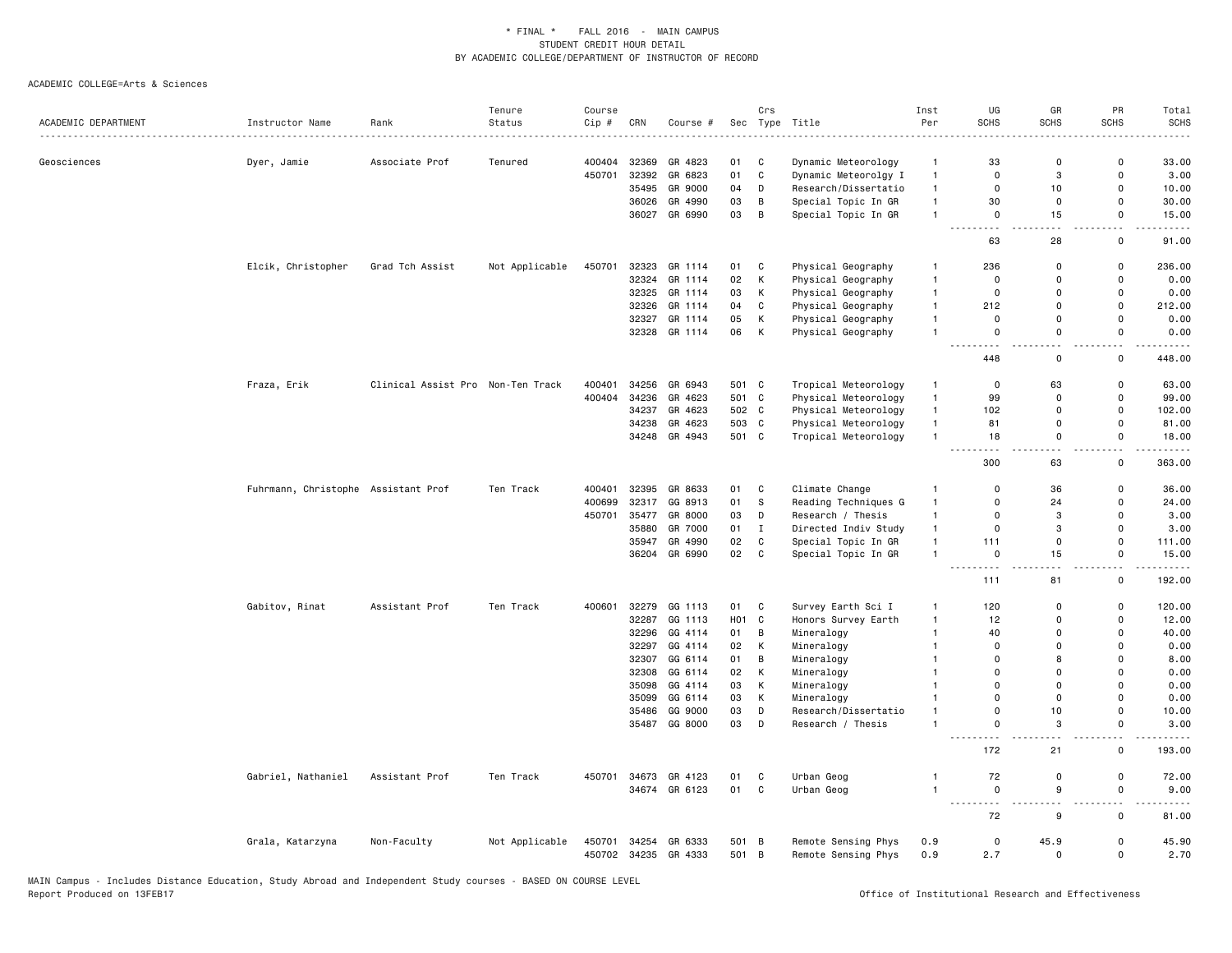| ACADEMIC DEPARTMENT | Instructor Name    | Rank            | Tenure<br>Status | Course<br>Cip #  | CRN            | Course #             |                  | Crs                          | Sec Type Title       | Inst<br>Per    | UG<br><b>SCHS</b>        | GR<br><b>SCHS</b>          | PR<br><b>SCHS</b>                       | Total<br><b>SCHS</b>    |
|---------------------|--------------------|-----------------|------------------|------------------|----------------|----------------------|------------------|------------------------------|----------------------|----------------|--------------------------|----------------------------|-----------------------------------------|-------------------------|
|                     |                    |                 |                  |                  |                |                      |                  |                              |                      |                | .                        |                            | .                                       | .                       |
|                     |                    |                 |                  |                  |                |                      |                  |                              |                      |                | 2.7                      | 45.9                       | $\mathbf 0$                             | 48.60                   |
| Geosciences         | Grimes, Alexandria | Grad Tch Assist | Not Applicable   | 450701           |                | 32330 GR 1123        | 02               | C                            | Intro World Geog     | 0.9            | 264.6                    | $\mathsf 0$                | $\mathsf 0$                             | 264.60                  |
|                     |                    |                 |                  |                  |                | 32332 GR 1123        | 04               | $\mathtt{C}$                 | Intro World Geog     | 0.9            | 264.6<br>$\frac{1}{2}$   | 0                          | $\mathsf 0$                             | 264.60                  |
|                     |                    |                 |                  |                  |                |                      |                  |                              |                      |                | 529.2                    | 0                          | $\mathsf 0$                             | 529.20                  |
|                     | Gutter, Barrett    | Grad Tch Assist | Not Applicable   | 400404           |                | 34243 GR 4713        | 501 B            |                              | Synoptic Met I       | $\mathbf{1}$   | 117                      | $\mathbf 0$                | $\mathbf 0$                             | 117.00                  |
|                     |                    |                 |                  |                  |                | 34244 GR 4713        | 502 B            |                              | Synoptic Met I       | $\mathbf{1}$   | 120                      | 0<br>$\overline{a}$        | $\mathsf 0$<br>$\overline{\phantom{a}}$ | 120.00<br>$- - - - - -$ |
|                     |                    |                 |                  |                  |                |                      |                  |                              |                      |                | 237                      | 0                          | $\mathbf 0$                             | 237.00                  |
|                     | Haney, Christa     | Instructor      | Non-Ten Track    | 400401           | 34239          | GR 4633              | 501 B            |                              | Statistical Clim     | $\mathbf{1}$   | 108                      | $\mathbf 0$                | $\mathsf 0$                             | 108.00                  |
|                     |                    |                 |                  |                  | 34240          | GR 4633              | 502              | B                            | Statistical Clim     | $\mathbf{1}$   | 120                      | $\mathbf 0$                | $\mathsf 0$                             | 120.00                  |
|                     |                    |                 |                  | 400601           | 34224          | GG 8233              | 501              | $\mathbf{C}$                 | Environmental Geosci | 0.9            | 0                        | 70.2                       | $\mathbf 0$                             | 70.20                   |
|                     |                    |                 |                  |                  |                | 34225 GG 8233        | 502 C            |                              | Environmental Geosci | 0.9            | 0<br>. <b>.</b>          | 24.3                       | $\mathsf 0$<br>$\sim$ $\sim$            | 24.30                   |
|                     |                    |                 |                  |                  |                |                      |                  |                              |                      |                | 228                      | 94.5                       | $\mathsf 0$                             | 322.50                  |
|                     | Inamdar, Pushkar   | Grad Tch Assist | Not Applicable   |                  | 450702 32340   | GR 2313              | 01               | C                            | Maps Remote          | $\mathbf{1}$   | 90                       | $\mathbf 0$                | $\mathsf 0$                             | 90.00                   |
|                     |                    |                 |                  |                  | 32341          | GR 2313              | 02               | Κ                            | Maps Remote          | $\mathbf{1}$   | 0                        | 0                          | $\mathsf 0$                             | 0.00                    |
|                     |                    |                 |                  |                  |                | 32342 GR 2313        | 03               | К                            | Maps Remote          | $\overline{1}$ | 0                        | 0                          | $\mathsf 0$                             | 0.00                    |
|                     |                    |                 |                  |                  |                |                      |                  |                              |                      |                | $\sim$ $\sim$<br>.<br>90 | $\mathbf 0$                | 0                                       | 90.00                   |
|                     | Jackson, Justyn    | Lecturer        | Non-Ten Track    |                  |                | 450701 34255 GR 6923 | 501 C            |                              | Severe Weather       | 0.9            | $\Omega$<br>.            | 54<br>. .                  | $\mathbf 0$<br>$\sim$ $\sim$            | 54.00                   |
|                     |                    |                 |                  |                  |                |                      |                  |                              |                      |                | 0                        | 54                         | $\mathsf 0$                             | 54.00                   |
|                     | Kirkland, Brenda   | Professor       | Tenured          | 400601           | 32280          | GG 1113              | 02               | C                            | Survey Earth Sci I   | 0.1            | 9                        | $\mathbf 0$                | $\mathbf 0$                             | 9.00                    |
|                     |                    |                 |                  |                  | 32281          | GG 1113              | 03               | $\mathbb{C}$                 | Survey Earth Sci I   | 0.1            | 12.9                     | $\Omega$                   | $\mathbf 0$                             | 12.90                   |
|                     |                    |                 |                  |                  | 32282          | GG 1113              | 04               | C                            | Survey Earth Sci I   | 0.1            | 28.5                     | $\Omega$                   | $\Omega$                                | 28.50                   |
|                     |                    |                 |                  |                  | 32283          | GG 1113              | 05               | C                            | Survey Earth Sci I   | 0.1            | 28.8                     | $\Omega$                   | $\mathbf 0$                             | 28.80                   |
|                     |                    |                 |                  |                  | 32284          | GG 1113              | 06               | $\mathbb{C}$                 | Survey Earth Sci I   | 0.1            | 28.5                     | $\Omega$                   | $\mathbf 0$                             | 28.50                   |
|                     |                    |                 |                  |                  | 32285          | GG 1113              | 07               | C                            | Survey Earth Sci I   | 0.1            | 29.4                     | $\mathbf 0$                | $\mathbf 0$                             | 29.40                   |
|                     |                    |                 |                  |                  | 32286          | GG 1113              | 08               | C                            | Survey Earth Sci I   | 0.1            | 9                        | $\mathbf 0$                | $\overline{0}$                          | 9.00                    |
|                     |                    |                 |                  |                  | 32288          | GG 1121              | 01               | L                            | Earth Science II Lab | 0.1            | 0.8                      | 0                          | $\mathbf 0$                             | 0.80                    |
|                     |                    |                 |                  |                  | 32290          | GG 1123              | 01               | $\mathbf{C}$                 | Survey Earth Sci II  | 0.1            | 7.2                      | 0                          | $\mathbf 0$                             | 7.20                    |
|                     |                    |                 |                  |                  | 32291          | GG 1123              | H <sub>0</sub> 1 | $\mathbb{C}$                 | Honors Survey Earth  | 0.1            | 1.5                      | 0                          | $\mathbf 0$                             | 1.50                    |
|                     |                    |                 |                  |                  | 34665          | GG 4433              | 01               | В                            | Subsurface Methods   | $\overline{1}$ | 33                       | $\Omega$                   | $\Omega$                                | 33.00                   |
|                     |                    |                 |                  |                  |                | 34666 GG 6433        | 01               | B                            | Subsurface Methods   | $\mathbf{1}$   | $\Omega$                 | 21                         | $\mathbf 0$                             | 21.00                   |
|                     |                    |                 |                  |                  | 36148          | GG 4000              | 02               | $\mathbf{I}$                 | Directed Indiv Study | $\mathbf{1}$   | 3                        | $\Omega$                   | $\Omega$                                | 3.00                    |
|                     |                    |                 |                  |                  | 36231          | GG 7000              | 05               | $\mathbf{I}$                 | Directed Indiv Study | $\mathbf{1}$   | $\Omega$                 | 3                          | $\mathbf 0$                             | 3.00                    |
|                     |                    |                 |                  |                  |                | 36240 GG 9000        | 04               | D                            | Research/Dissertatio | $\mathbf{1}$   | $\Omega$                 | 16                         | $\mathbf 0$                             | 16.00                   |
|                     |                    |                 |                  |                  |                | 36242 GG 7000        | 06               | $\mathbf{I}$                 | Directed Indiv Study | $\mathbf{1}$   | $\Omega$                 | 3                          | $\Omega$                                | 3.00                    |
|                     |                    |                 |                  |                  | 36507          | GG 4000              | 03               | $\mathbf{I}$                 | Directed Indiv Study | $\mathbf{1}$   | 3                        | 0                          | $\mathbf 0$                             | 3.00                    |
|                     |                    |                 |                  |                  | 36645          | GG 8990              | 01               | C                            | Special Topic In GG  | $\mathbf{1}$   | $\Omega$                 | 24                         | $\mathbf 0$                             | 24.00                   |
|                     |                    |                 |                  |                  |                | 36830 GG 8000        | 05               | D                            | Research / Thesis    | $\mathbf{1}$   | 0                        | 3<br>. .                   | 0<br>$\overline{\phantom{a}}$           | 3.00                    |
|                     |                    |                 |                  |                  |                |                      |                  |                              |                      |                | 194.6                    | 70                         | $\mathsf{o}$                            | 264.60                  |
|                     | Lalk, Sarah        | Instructor      | Non-Ten Track    | 231303<br>450701 | 32304<br>32334 | GG 4333<br>GR 1123   | 01<br>06         | $\mathtt{C}$<br>$\mathbb{C}$ | Geowriting           | $\mathbf{1}$   | 60<br>259.2              | $\mathsf 0$<br>$\mathsf 0$ | $\mathsf 0$<br>$\mathsf 0$              | 60.00<br>259.20         |
|                     |                    |                 |                  |                  |                |                      |                  |                              | Intro World Geog     | 0.9            |                          |                            |                                         |                         |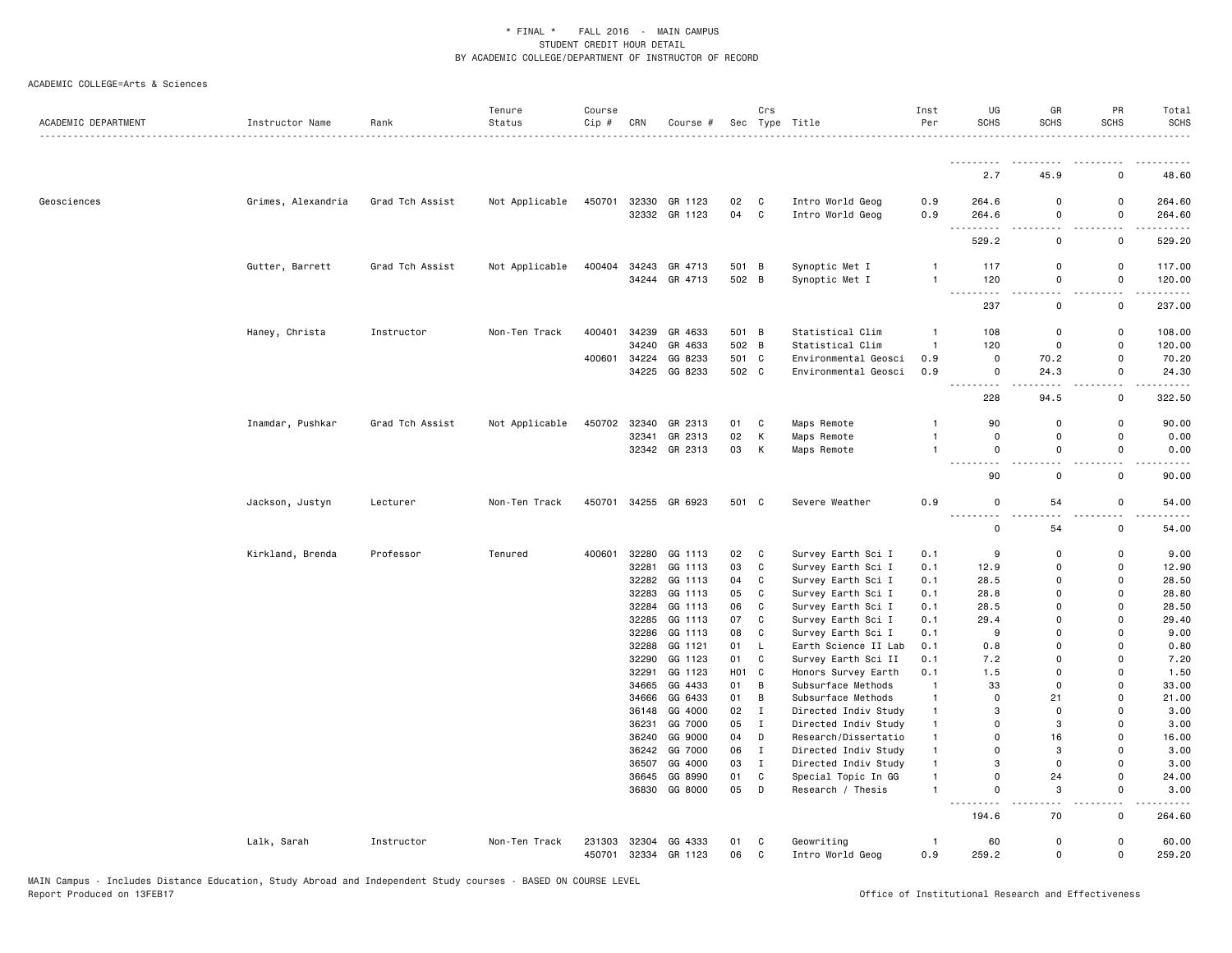| ACADEMIC DEPARTMENT | Instructor Name                      | Rank            | Tenure<br>Status | Course<br>Cip# | CRN   | Course #      | Sec   | Crs          | Type Title           | Inst<br>Per    | UG<br><b>SCHS</b>            | GR<br><b>SCHS</b>                       | PR<br><b>SCHS</b>                   | Total<br><b>SCHS</b> |
|---------------------|--------------------------------------|-----------------|------------------|----------------|-------|---------------|-------|--------------|----------------------|----------------|------------------------------|-----------------------------------------|-------------------------------------|----------------------|
| Geosciences         | Lalk, Sarah                          | Instructor      | Non-Ten Track    | 450701         | 34231 | GR 1123       | 501 C |              | Intro World Geog     | $\overline{1}$ | 114                          | $\mathbf 0$                             | $\Omega$                            | 114.00               |
|                     |                                      |                 |                  |                |       | 34232 GR 1123 | 502 C |              | Intro World Geog     | $\overline{1}$ | 105<br>----                  | 0<br>$\sim$ $\sim$                      | $\mathsf 0$<br>$\sim$ $\sim$        | 105.00<br><u>.</u>   |
|                     |                                      |                 |                  |                |       |               |       |              |                      |                | 538.2                        | $\mathsf 0$                             | $\mathsf 0$                         | 538.20               |
|                     | Li, Tianyu                           | Grad Tch Assist | Not Applicable   | 450701         | 32335 | GR 1123       | 07    | C            | Intro World Geog     | 0.9            | 264.6                        | $\Omega$                                | 0                                   | 264.60               |
|                     |                                      |                 |                  | 450702         | 32344 | GR 3303       | 01    | C            | Survey Geospatial Te | $\mathbf{1}$   | 81                           | 0                                       | $\mathbf 0$                         | 81.00                |
|                     |                                      |                 |                  |                |       |               |       |              |                      |                | .<br>345.6                   | $\overline{\phantom{a}}$<br>$\mathbf 0$ | $ -$<br>0                           | .<br>345.60          |
|                     | Lussenden, Holly                     | Grad Tch Assist | Not Applicable   | 400404         | 32336 | GR 1603       | 01    | C            | Intro To Meteorology | $\overline{1}$ | 165                          | 0                                       | 0                                   | 165.00               |
|                     |                                      |                 |                  | 450701         |       | 34249 GR 6113 | 501 C |              | Met I: Observations  | 0.9            | $\mathbf 0$                  | 83.7                                    | $\mathsf{o}\,$                      | 83.70                |
|                     |                                      |                 |                  |                |       |               |       |              |                      |                | .<br>165                     | 83.7                                    | 0                                   | 248.70               |
|                     | Manalilkada Sasidhar Grad Tch Assist |                 | Not Applicable   | 400601         | 32283 | GG 1113       | 05    | $\mathtt{C}$ | Survey Earth Sci I   | 0.9            | 259.2                        | $\Omega$                                | $\mathsf{o}\,$                      | 259.20               |
|                     |                                      |                 |                  |                |       | 32285 GG 1113 | 07    | $\mathbf c$  | Survey Earth Sci I   | 0.9            | 264.6                        | $\mathbf 0$                             | $\mathsf 0$                         | 264.60               |
|                     |                                      |                 |                  |                |       |               |       |              |                      |                | $\sim$ $\sim$<br>523.8       | 0                                       | $\overline{a}$<br>0                 | .<br>523.80          |
|                     | Meng, Qingmin                        | Assistant Prof  | Ten Track        | 450701         | 32376 | GR 6313       | 01    | B            | Advanced GIS         | $\mathbf{1}$   | $\mathbf 0$                  | 42                                      | $\mathsf{o}$                        | 42.00                |
|                     |                                      |                 |                  |                | 32377 | GR 6323       | 01    | C            | Cartographic Science | $\mathbf{1}$   | $\mathbf 0$                  | 15                                      | 0                                   | 15.00                |
|                     |                                      |                 |                  |                | 32378 | GR 6323       | 02    | К            | Cartographic Science | $\mathbf{1}$   | 0                            | 0                                       | $\mathbf 0$                         | 0.00                 |
|                     |                                      |                 |                  |                | 35913 | GR 8000       | 08    | D            | Research / Thesis    | $\mathbf{1}$   | 0                            | 3                                       | $\Omega$                            | 3.00                 |
|                     |                                      |                 |                  |                | 36603 | GR 9000       | 08    | D            | Research/Dissertatio | $\overline{1}$ | $\mathbf 0$                  | $\overline{7}$                          | $\Omega$                            | 7.00                 |
|                     |                                      |                 |                  | 450702         | 32351 | GR 4313       | 01    | B            | Advanced GIS         | $\mathbf{1}$   | 42                           | $\Omega$                                | $\Omega$                            | 42.00                |
|                     |                                      |                 |                  |                |       | 32352 GR 4323 | 01    | C            | Cartographic Science | $\mathbf{1}$   | 48                           | 0                                       | $\mathsf{o}$                        | 48.00                |
|                     |                                      |                 |                  |                |       | 32353 GR 4323 | 02    | К            | Cartographic Science | $\mathbf{1}$   | $\mathsf 0$<br>$\sim$ $\sim$ | $\mathsf 0$<br>$\sim$ $\sim$            | $\mathsf 0$<br>$\ddot{\phantom{1}}$ | 0.00<br>$- - - -$    |
|                     |                                      |                 |                  |                |       |               |       |              |                      |                | 90                           | 67                                      | 0                                   | 157.00               |
|                     | Mercer, Andrew                       | Associate Prof  | Tenured          | 400401         | 32364 | GR 4633       | 01    | В            | Statistical Clim     | $\mathbf{1}$   | 81                           | $\Omega$                                | $\Omega$                            | 81.00                |
|                     |                                      |                 |                  | 400404         | 32367 | GR 4733       | 01    | $\mathbb{C}$ | Synoptic Meteorology | $\mathbf{1}$   | 99                           | $\mathbf 0$                             | $\mathsf{o}$                        | 99.00                |
|                     |                                      |                 |                  | 450701         | 32390 | GR 6733       | 01    | C            | Synoptic Meteorology | $\mathbf{1}$   | $\mathbf 0$                  | 18                                      | $\mathsf{o}$                        | 18.00                |
|                     |                                      |                 |                  |                | 36439 | GR 9000       | 07    | D            | Research/Dissertatio | $\mathbf{1}$   | $\mathbf 0$                  | 10                                      | 0                                   | 10.00                |
|                     |                                      |                 |                  |                | 36824 | GR 8000       | 10    | D            | Research / Thesis    | $\mathbf{1}$   | $\mathbf 0$                  | 6                                       | 0                                   | 6.00                 |
|                     |                                      |                 |                  |                |       |               |       |              |                      |                | 180                          | 34                                      | 0                                   | 214.00               |
|                     | Millard, Craig                       | Grad Tch Assist | Not Applicable   | 400601         | 32281 | GG 1113       | 03    | C            | Survey Earth Sci I   | 0.9            | 116.1                        | $\mathbf 0$                             | $\mathbf 0$                         | 116.10               |
|                     |                                      |                 |                  |                | 32284 | GG 1113       | 06    | $\mathbf c$  | Survey Earth Sci I   | 0.9            | 256.5                        | $\mathbf 0$                             | $\mathbf 0$                         | 256.50               |
|                     |                                      |                 |                  |                |       |               |       |              |                      |                | $\sim$ $\sim$<br>372.6       | $\sim$ $\sim$<br>0                      | $\sim$ $\sim$<br>0                  | .<br>372.60          |
|                     | Moe Hoffman, Amy                     | Instructor      | Non-Ten Track    | 400601         | 32266 | GG 1111       | 01    | L            | Earth Science I Lab  | $\mathbf{1}$   | 30                           | $\mathbf 0$                             | $\mathsf{o}$                        | 30.00                |
|                     |                                      |                 |                  |                | 32267 | GG 1111       | 02    | L            | Earth Science I Lab  | $\mathbf{1}$   | 35                           | $\mathbf 0$                             | 0                                   | 35.00                |
|                     |                                      |                 |                  |                | 32268 | GG 1111       | 03    | L            | Earth Science I Lab  | $\mathbf{1}$   | 32                           | 0                                       | 0                                   | 32.00                |
|                     |                                      |                 |                  |                | 32269 | GG 1111       | 04    | L            | Earth Science I Lab  | $\mathbf{1}$   | 26                           | $\Omega$                                | $\mathbf 0$                         | 26.00                |
|                     |                                      |                 |                  |                | 32270 | GG 1111       | 05    | L            | Earth Science I Lab  | $\mathbf{1}$   | 34                           | $\Omega$                                | $\Omega$                            | 34.00                |
|                     |                                      |                 |                  |                | 32271 | GG 1111       | 06    | L            | Earth Science I Lab  | $\overline{1}$ | 34                           | $\Omega$                                | $\Omega$                            | 34.00                |
|                     |                                      |                 |                  |                |       | 32272 GG 1111 | 07    | L.           | Earth Science I Lab  | $\overline{1}$ | 29                           | $\Omega$                                | 0                                   | 29.00                |
|                     |                                      |                 |                  |                | 32273 | GG 1111       | 08    | L            | Earth Science I Lab  | $\overline{1}$ | 17                           | $\Omega$                                | $\Omega$                            | 17.00                |
|                     |                                      |                 |                  |                | 32274 | GG 1111       | 09    | L.           | Earth Science I Lab  | $\mathbf{1}$   | 29                           | $\mathbf{0}$                            | $\Omega$                            | 29.00                |
|                     |                                      |                 |                  |                | 32275 | GG 1111       | 10    | $\mathbf{I}$ | Earth Science I Lab  | $\overline{1}$ | 32                           | $\Omega$                                | $\Omega$                            | 32.00                |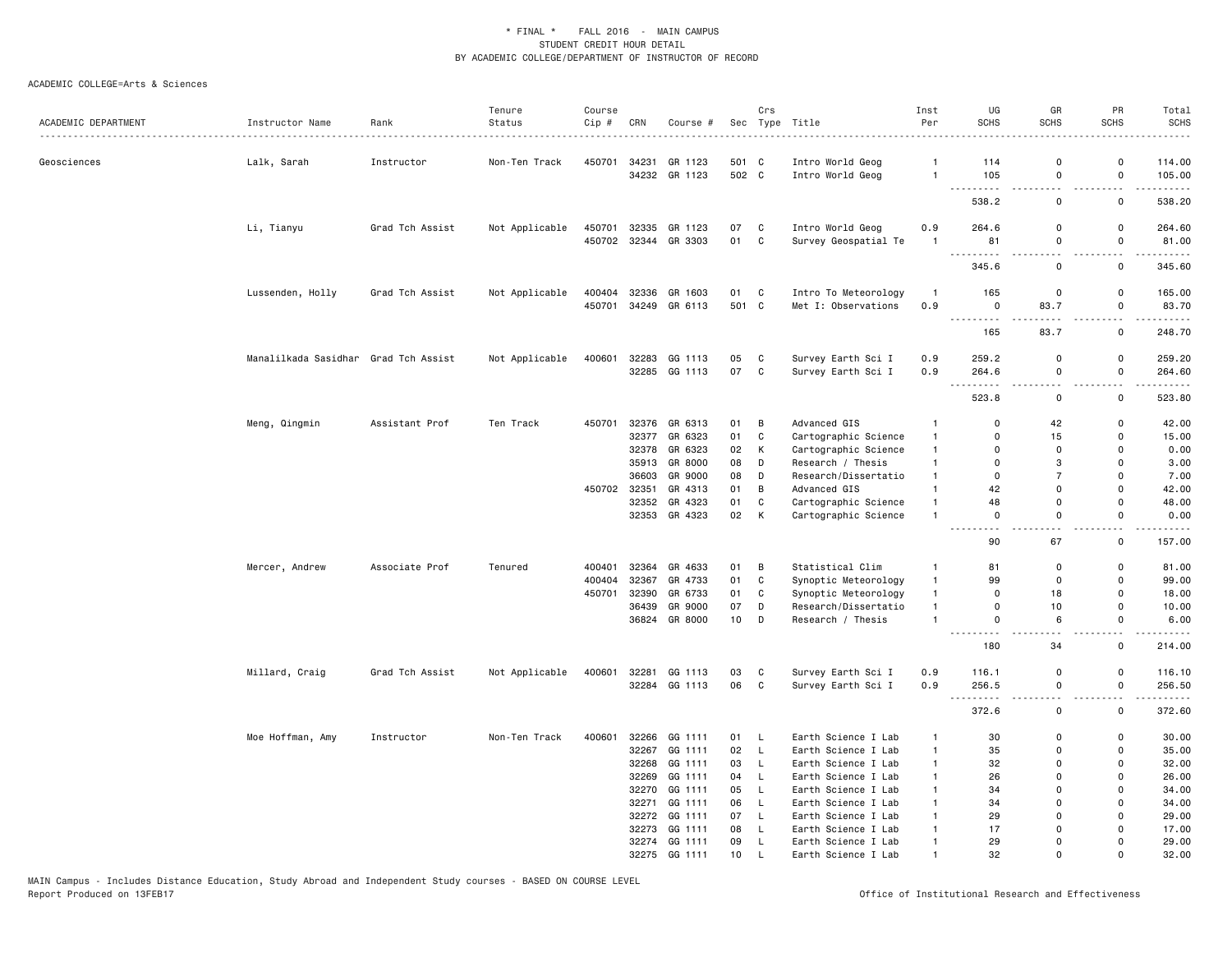|                     |                     |                                   | Tenure         | Course |              |               |       | Crs            |                      | Inst         | UG                                 | GR                    | PR                           | Total                           |
|---------------------|---------------------|-----------------------------------|----------------|--------|--------------|---------------|-------|----------------|----------------------|--------------|------------------------------------|-----------------------|------------------------------|---------------------------------|
| ACADEMIC DEPARTMENT | Instructor Name     | Rank                              | Status         | Cip #  | CRN          | Course #      |       |                | Sec Type Title       | Per          | <b>SCHS</b>                        | SCHS                  | <b>SCHS</b>                  | <b>SCHS</b>                     |
| Geosciences         | Moe Hoffman, Amy    | Instructor                        | Non-Ten Track  | 400601 | 32276        | GG 1111       | 11    | L.             | Earth Science I Lab  | $\mathbf{1}$ | 26                                 | $\mathbf 0$           | 0                            | 26.00                           |
|                     |                     |                                   |                |        | 32277        | GG 1111       | 12 L  |                | Earth Science I Lab  | $\mathbf{1}$ | 27                                 | 0                     | $\mathsf{o}\,$               | 27.00                           |
|                     |                     |                                   |                |        | 32278        | GG 1111       | H01 L |                | Honors Earth Science | $\mathbf{1}$ | $\overline{1}$                     | $\mathsf 0$           | 0                            | 1.00                            |
|                     |                     |                                   |                |        | 34219        | GG 1111       | 501 L |                | Earth Science I Lab  | $\mathbf{1}$ | 23                                 | 0                     | 0                            | 23.00                           |
|                     |                     |                                   |                |        | 34220        | GG 1113       | 501 C |                | Survey Earth Sci I   | $\mathbf{1}$ | 78                                 | $\Omega$              | 0                            | 78.00                           |
|                     |                     |                                   |                |        |              |               |       |                |                      |              |                                    |                       |                              | .                               |
|                     |                     |                                   |                |        |              |               |       |                |                      |              | 453                                | 0                     | 0                            | 453.00                          |
|                     | Morris, John        | Instructor                        | Non-Ten Track  | 450701 | 32372        | GR 6303       | 02    | К              | Principles of GIS    | 0.9          | $\Omega$                           | $\mathsf 0$           | $\mathsf{o}\,$               | 0.00                            |
|                     |                     |                                   |                |        | 32373        | GR 6303       | 03    | К              | Principles of GIS    | 0.9          | $\Omega$                           | $\mathbf 0$           | $\mathsf{o}$                 | 0.00                            |
|                     |                     |                                   |                |        | 32374        | GR 6303       | 04    | Κ              | Principles of GIS    | 0.9          | 0                                  | 0                     | 0                            | 0.00                            |
|                     |                     |                                   |                |        | 32375        | GR 6303       | 05    | К              | Principles of GIS    | 0.9          | 0                                  | 0                     | 0                            | 0.00                            |
|                     |                     |                                   |                |        | 450702 32347 | GR 4303       | 02    | К              | Principles of GIS    | 0.9          | $\mathbf 0$                        | $\mathbf 0$           | $\Omega$                     | 0.00                            |
|                     |                     |                                   |                |        | 32348        | GR 4303       | 03    | K              | Principles of GIS    | 0.9          | $\Omega$                           | $\Omega$              | 0                            | 0.00                            |
|                     |                     |                                   |                |        |              |               |       |                |                      |              | $\mathbf 0$                        | $\mathbf 0$           | $\mathsf{o}$                 |                                 |
|                     |                     |                                   |                |        | 32349        | GR 4303       | 04    | К              | Principles of GIS    | 0.9          |                                    |                       |                              | 0.00                            |
|                     |                     |                                   |                |        |              | 32350 GR 4303 | 05    | К              | Principles of GIS    | 0.9          | $\mathsf 0$                        | $\mathsf 0$           | $\mathsf 0$                  | 0.00                            |
|                     |                     |                                   |                |        |              |               |       |                |                      |              | $\mathbf 0$                        | $\mathbf 0$           | $\mathsf{o}$                 | 0.00                            |
|                     | Muir, Jennifer      | Lecturer                          | Non-Ten Track  | 400601 |              | 34221 GG 1113 | 502 C |                | Survey Earth Sci I   | $\mathbf{1}$ | 87<br>$\frac{1}{2}$                | $\mathsf 0$           | $\mathsf 0$<br>$\sim$ $\sim$ | 87.00<br>المتمام المنا          |
|                     |                     |                                   |                |        |              |               |       |                |                      |              | 87                                 | $\mathsf 0$           | $\mathsf{o}\,$               | 87.00                           |
|                     | Nagel, Athena       | Clinical Assist Pro Non-Ten Track |                | 400699 | 34226        | GG 8333       | 501 C |                | Planetary Science    | $\mathbf{1}$ | $\mathbf 0$                        | 96                    | 0                            | 96.00                           |
|                     |                     |                                   |                | 450701 | 34251        | GR 6303       | 501 B |                | Principles of GIS    | $\mathbf{1}$ | $\mathbf 0$                        | 27                    | 0                            | 27.00                           |
|                     |                     |                                   |                |        | 34252        | GR 6303       | 502 B |                | Principles of GIS    | $\mathbf{1}$ | $\mathbf 0$                        | 57                    | 0                            | 57.00                           |
|                     |                     |                                   |                |        | 34253        | GR 6303       | 503   | $\overline{B}$ | Principles of GIS    | $\mathbf{1}$ | $\mathbf 0$                        | 24                    | $\mathsf{o}$                 | 24.00                           |
|                     |                     |                                   |                |        | 450702 34234 | GR 4303       | 501 B |                | Principles of GIS    | $\mathbf{1}$ | 24                                 | 0                     | $\mathsf{o}\,$               | 24.00                           |
|                     |                     |                                   |                |        |              |               |       |                |                      |              |                                    |                       | $-$                          | $\frac{1}{2}$                   |
|                     |                     |                                   |                |        |              |               |       |                |                      |              | 24                                 | 204                   | 0                            | 228.00                          |
|                     | Nordstrom, Gregory  | Instructor                        | Non-Ten Track  | 450701 | 32357        | GR 4422       | 01    | B              | Weather Forecasting  | $\mathbf{1}$ | 22                                 | $\mathbf 0$           | 0                            | 22.00                           |
|                     |                     |                                   |                |        | 34228        | GR 1114       | 501   | B              | Physical Geography   | $\mathbf{1}$ | 156                                | 0                     | 0                            | 156.00                          |
|                     |                     |                                   |                |        | 34229        | GR 1114       | 502 B |                | Physical Geography   | $\mathbf{1}$ | 104                                | 0                     | 0                            | 104.00                          |
|                     |                     |                                   |                |        | 34230        | GR 1114       | 503 B |                | Physical Geography   | $\mathbf{1}$ | 108                                | $\mathsf 0$           | $\mathsf 0$                  | 108.00                          |
|                     |                     |                                   |                |        |              |               |       |                |                      |              | 390                                | 0                     | 0                            | - - - - -<br>390.00             |
|                     | Nunley, Christopher | Grad Tch Assist                   | Not Applicable | 450701 | 32329        | GR 1123       | 01    | C              | Intro World Geog     | 0.9          | 264.6                              | $\mathsf 0$           | 0                            | 264.60                          |
|                     |                     |                                   |                |        |              | 32331 GR 1123 | 03    | $\mathbf c$    | Intro World Geog     | 0.9          | 251.1<br>$\omega \sim \omega$<br>. | $\mathsf 0$<br>$\sim$ | $\mathsf{o}\,$               | 251.10<br>.                     |
|                     |                     |                                   |                |        |              |               |       |                |                      |              | 515.7                              | $\mathsf 0$           | 0                            | 515.70                          |
|                     | Paul, Varun         | Assistant Prof                    | Ten Track      | 400601 | 34667        | GG 4613       | 01    | C              | Phys Hydrogeology    | -1           | 36                                 | $\mathsf 0$           | 0                            | 36.00                           |
|                     |                     |                                   |                |        | 34668        | GG 6613       | 01    | $\mathtt{C}$   | Phys Hydrogeology    | $\mathbf{1}$ | $\mathsf 0$<br><u>.</u>            | 9                     | $\mathsf 0$<br>$\sim$ $\sim$ | 9.00<br>$\omega$ is $\omega$ in |
|                     |                     |                                   |                |        |              |               |       |                |                      |              | 36                                 | 9                     | 0                            | 45.00                           |
|                     | Rodgers, John       | Professor                         | Tenured        | 400601 | 34224        | GG 8233       | 501 C |                | Environmental Geosci | 0.1          | $\mathbf 0$                        | 7.8                   | 0                            | 7.80                            |
|                     |                     |                                   |                |        | 34225        | GG 8233       | 502 C |                | Environmental Geosci | 0.1          | $\mathbf 0$                        | 2.7                   | 0                            | 2.70                            |
|                     |                     |                                   |                | 450701 | 32329        | GR 1123       | 01    | C              | Intro World Geog     | 0.1          | 29.4                               | 0                     | 0                            | 29.40                           |
|                     |                     |                                   |                |        | 32330        | GR 1123       | 02    | C              | Intro World Geog     | 0.1          | 29.4                               | 0                     | 0                            | 29.40                           |
|                     |                     |                                   |                |        | 32331        | GR 1123       | 03    | $\mathsf{C}$   | Intro World Geog     | 0.1          | 27.9                               | $\mathbf 0$           | $\Omega$                     | 27.90                           |
|                     |                     |                                   |                |        | 32332        | GR 1123       | 04    | $\mathsf{C}$   | Intro World Geog     | 0.1          | 29.4                               | $\mathbf{0}$          | $\Omega$                     | 29.40                           |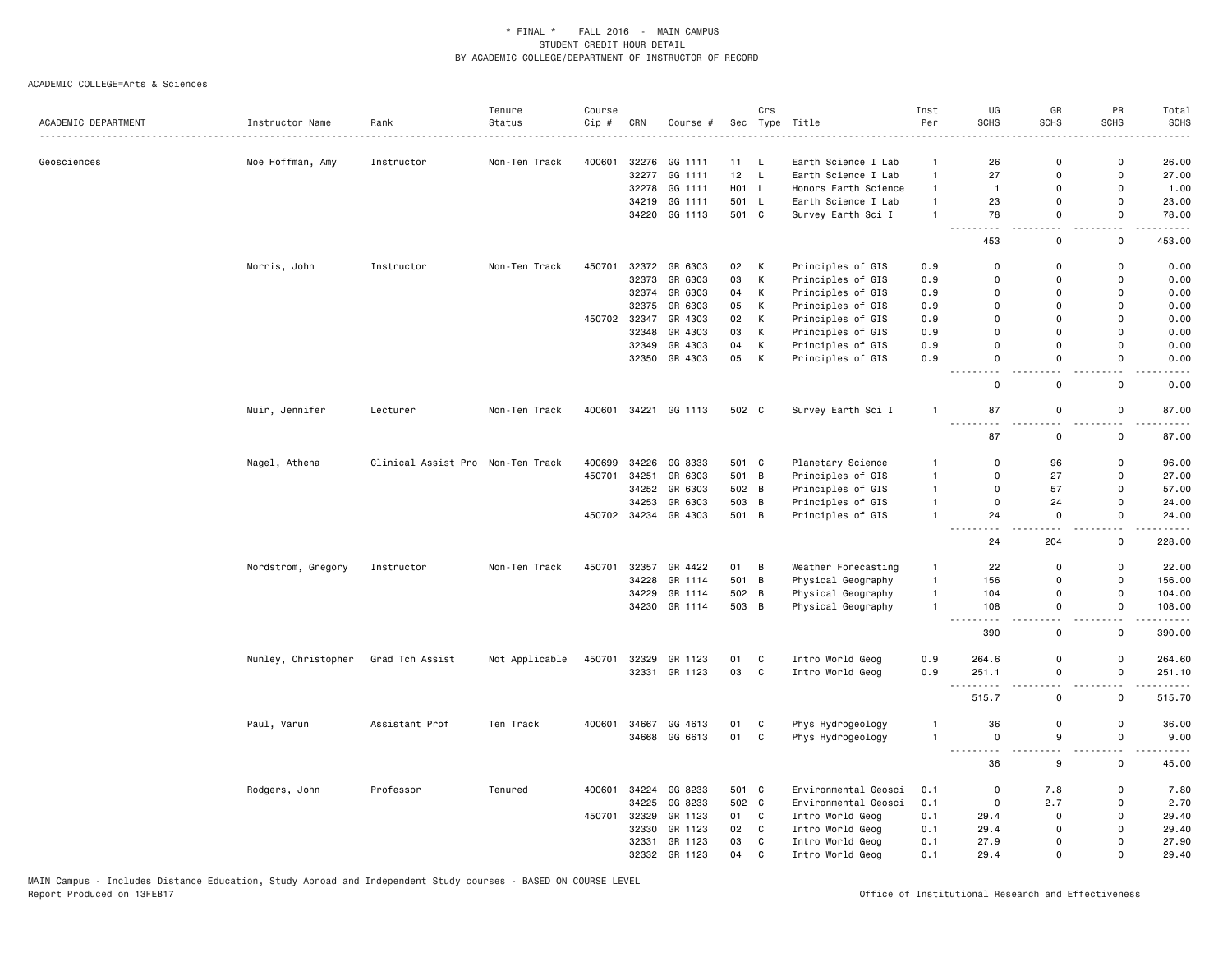|                     |                                     |                 | Tenure         | Course |              |               |       | Crs          |                      | Inst           | UG                      | GR             | PR             | Total       |
|---------------------|-------------------------------------|-----------------|----------------|--------|--------------|---------------|-------|--------------|----------------------|----------------|-------------------------|----------------|----------------|-------------|
| ACADEMIC DEPARTMENT | Instructor Name                     | Rank            | Status         | Cip #  | CRN          | Course #      | Sec   |              | Type Title           | Per            | <b>SCHS</b>             | SCHS           | <b>SCHS</b>    | <b>SCHS</b> |
|                     |                                     |                 |                |        |              |               |       |              |                      |                |                         |                |                |             |
| Geosciences         | Rodgers, John                       | Professor       | Tenured        | 450701 | 32333        | GR 1123       | 05    | C            | Intro World Geog     | 0.1            | 29.7                    | 0              | 0              | 29.70       |
|                     |                                     |                 |                |        | 32334        | GR 1123       | 06    | C            | Intro World Geog     | 0.1            | 28.8                    | 0              | 0              | 28.80       |
|                     |                                     |                 |                |        | 32335        | GR 1123       | 07    | C            | Intro World Geog     | 0.1            | 29.4                    | 0              | 0              | 29.40       |
|                     |                                     |                 |                |        | 32345        | GR 4203       | 01    | C            | Geog Of N. America   | $\mathbf{1}$   | 129                     | $\mathbf 0$    | 0              | 129.00      |
|                     |                                     |                 |                |        | 32370        | GR 6203       | 01    | C            | Geog Of N. America   | $\overline{1}$ | $\mathbf 0$             | 6              | 0              | 6.00        |
|                     |                                     |                 |                |        | 32371        | GR 6303       | 01    | C            | Principles of GIS    | $\overline{1}$ | 0                       | 33             | 0              | 33.00       |
|                     |                                     |                 |                |        | 32372        | GR 6303       | 02    | K            | Principles of GIS    | 0.1            | $\Omega$                | 0              | 0              | 0.00        |
|                     |                                     |                 |                |        | 32373        | GR 6303       | 03    | K            | Principles of GIS    | 0.1            | $\mathbf 0$             | 0              | $\Omega$       | 0.00        |
|                     |                                     |                 |                |        | 32374        | GR 6303       | 04    | K            | Principles of GIS    | 0.1            | 0                       | 0              | 0              | 0.00        |
|                     |                                     |                 |                |        | 32375        | GR 6303       | 05    | K            | Principles of GIS    | 0.1            | $\Omega$                | $\Omega$       | 0              | 0.00        |
|                     |                                     |                 |                |        | 35476        | GR 8000       | 02    | D            | Research / Thesis    | -1             | $\mathbf 0$             | 8              | $\Omega$       | 8.00        |
|                     |                                     |                 |                |        | 36751        | GR 9000       | 09    | D            | Research/Dissertatio | -1             | $\mathsf 0$             | 6              | $\mathsf 0$    | 6.00        |
|                     |                                     |                 |                | 450702 | 32346        | GR 4303       | 01    | $\mathbf{C}$ | Principles of GIS    | $\overline{1}$ | 264                     | 0              | $\mathsf 0$    | 264.00      |
|                     |                                     |                 |                |        | 32347        | GR 4303       | 02    | К            | Principles of GIS    | 0.1            | $\Omega$                | 0              | $\mathsf{o}$   | 0.00        |
|                     |                                     |                 |                |        | 32348        | GR 4303       | 03    | K            | Principles of GIS    | 0.1            | $\Omega$                | 0              | 0              | 0.00        |
|                     |                                     |                 |                |        | 32349        | GR 4303       | 04    | K            | Principles of GIS    | 0.1            | $\Omega$                | $\Omega$       | 0              | 0.00        |
|                     |                                     |                 |                |        |              | 32350 GR 4303 | 05    | К            | Principles of GIS    | 0.1            | $\mathbf 0$             | $\Omega$       | $\mathsf{o}$   | 0.00        |
|                     |                                     |                 |                |        |              |               |       |              |                      |                | 597                     | 63.5           | 0              | .<br>660.50 |
|                     | Schmitz, Darrel                     | Professor       | Tenured        | 400601 | 32295        | GG 3613       | 01    | C            | Water Resources      | $\mathbf{1}$   | 180                     | 0              | 0              | 180.00      |
|                     |                                     |                 |                |        | 35357        | GG 7000       | 01    | $\mathbf{I}$ | Directed Indiv Study | $\mathbf{1}$   | $\Omega$                | 9              | 0              | 9.00        |
|                     |                                     |                 |                |        | 35471        | GG 7000       | 02    | $\mathbf{I}$ | Directed Indiv Study | $\mathbf{1}$   | $\mathsf 0$             | 3              | $\mathsf 0$    | 3.00        |
|                     |                                     |                 |                |        | 35472        | GG 8000       | 01    | D            | Research / Thesis    | $\mathbf{1}$   | $\mathbf 0$             | 6              | 0              | 6.00        |
|                     |                                     |                 |                |        | 35473        | GG 9000       | 01    | D            | Research/Dissertatio | $\mathbf{1}$   | $\mathbf 0$             | 3              | 0              | 3.00        |
|                     |                                     |                 |                |        | 450702 34669 | GR 8400       | 01    | E            | Field Meth In Geosci | $\mathbf{1}$   | $\mathbf 0$             | 9              | $\mathsf{o}\,$ | 9.00        |
|                     |                                     |                 |                |        |              |               |       |              |                      |                | 180                     | 30             | 0              | 210.00      |
|                     | Sherman-Morris, Kath Associate Prof |                 | Tenured        | 400404 | 34242        | GR 4640       | 501 E |              | Met Internship       | $\mathbf{1}$   | $\overline{4}$          | 0              | 0              | 4.00        |
|                     |                                     |                 |                | 400601 | 34257        | GR 8191       | 501 S |              | Geoscience Review    | $\mathbf{1}$   | $\mathbf 0$             | $\overline{c}$ | 0              | 2.00        |
|                     |                                     |                 |                | 450701 | 34249        | GR 6113       | 501 C |              | Met I: Observations  | 0.1            | $\mathbf 0$             | 9.3            | 0              | 9.30        |
|                     |                                     |                 |                |        | 35003        | GR 8553       | 501   | - S          | Research Methods in  | $\mathbf{1}$   | $\Omega$                | 51             | $\Omega$       | 51.00       |
|                     |                                     |                 |                |        | 35004        | GR 8553       | 502 S |              | Research Methods in  | $\mathbf{1}$   | $\mathbf 0$             | 21             | 0              | 21.00       |
|                     |                                     |                 |                |        | 35490        | GR 9000       | 03    | D            | Research/Dissertatio | $\mathbf{1}$   | $\Omega$                | 15             | 0              | 15.00       |
|                     |                                     |                 |                |        | 36421        | GR 4000       | 501 I |              | Directed Indiv Study | $\mathbf{1}$   | $\overline{2}$          | $\mathbf 0$    | 0              | 2.00        |
|                     |                                     |                 |                |        |              | 36722 GR 7000 | 03 I  |              | Directed Indiv Study | $\mathbf{1}$   | $\mathbf 0$             | 3              | 0              | 3.00        |
|                     |                                     |                 |                |        |              |               |       |              |                      |                | 6                       | 101.3          | 0              | 107.30      |
|                     | Singh, Shatrughan                   | Grad Tch Assist | Not Applicable | 450701 |              | 32333 GR 1123 | 05    | C            | Intro World Geog     | 0.9            | 267.3                   | $\mathsf 0$    | 0              | 267.30<br>. |
|                     |                                     |                 |                |        |              |               |       |              |                      |                | 267.3                   | 0              | $\mathsf{o}\,$ | 267.30      |
|                     | Skarke, Adam                        | Assistant Prof  | Ten Track      | 400601 | 32301        | GG 4304       | 01    | C            | Prin Sed Dep I       | -1             | 40                      | $\Omega$       | 0              | 40.00       |
|                     |                                     |                 |                |        | 32302        | GG 4304       | 02    | К            | Prin Sed Dep I       | $\mathbf{1}$   | $\mathbf 0$             | $\mathbf 0$    | 0              | 0.00        |
|                     |                                     |                 |                |        | 32312        | GG 6304       | 01    | C            | Prin Sed Dep I       | $\mathbf{1}$   | $\Omega$                | $\overline{4}$ | 0              | 4.00        |
|                     |                                     |                 |                |        | 32313        | GG 6304       | 02    | K            | Prin Sed Dep I       | -1             | $\mathbf 0$             | $\Omega$       | 0              | 0.00        |
|                     |                                     |                 |                |        | 34663        | GG 4233       | 01    | C            | Applied Geophysics   | $\mathbf{1}$   | 21                      | $\Omega$       | 0              | 21.00       |
|                     |                                     |                 |                |        | 34664        | GG 6233       | 01    | C            | Applied Geophysics   | $\mathbf{1}$   | $\Omega$                | 9              | $\Omega$       | 9.00        |
|                     |                                     |                 |                |        | 35488        | GG 8000       | 04    | D            | Research / Thesis    | $\mathbf{1}$   | $\mathbf 0$             | 6              | $\Omega$       | 6.00        |
|                     |                                     |                 |                |        | 36873        | GG 4000       | 04    | $\mathbf{I}$ | Directed Indiv Study |                | $\overline{\mathbf{A}}$ | $\Omega$       | $\Omega$       | 4.00        |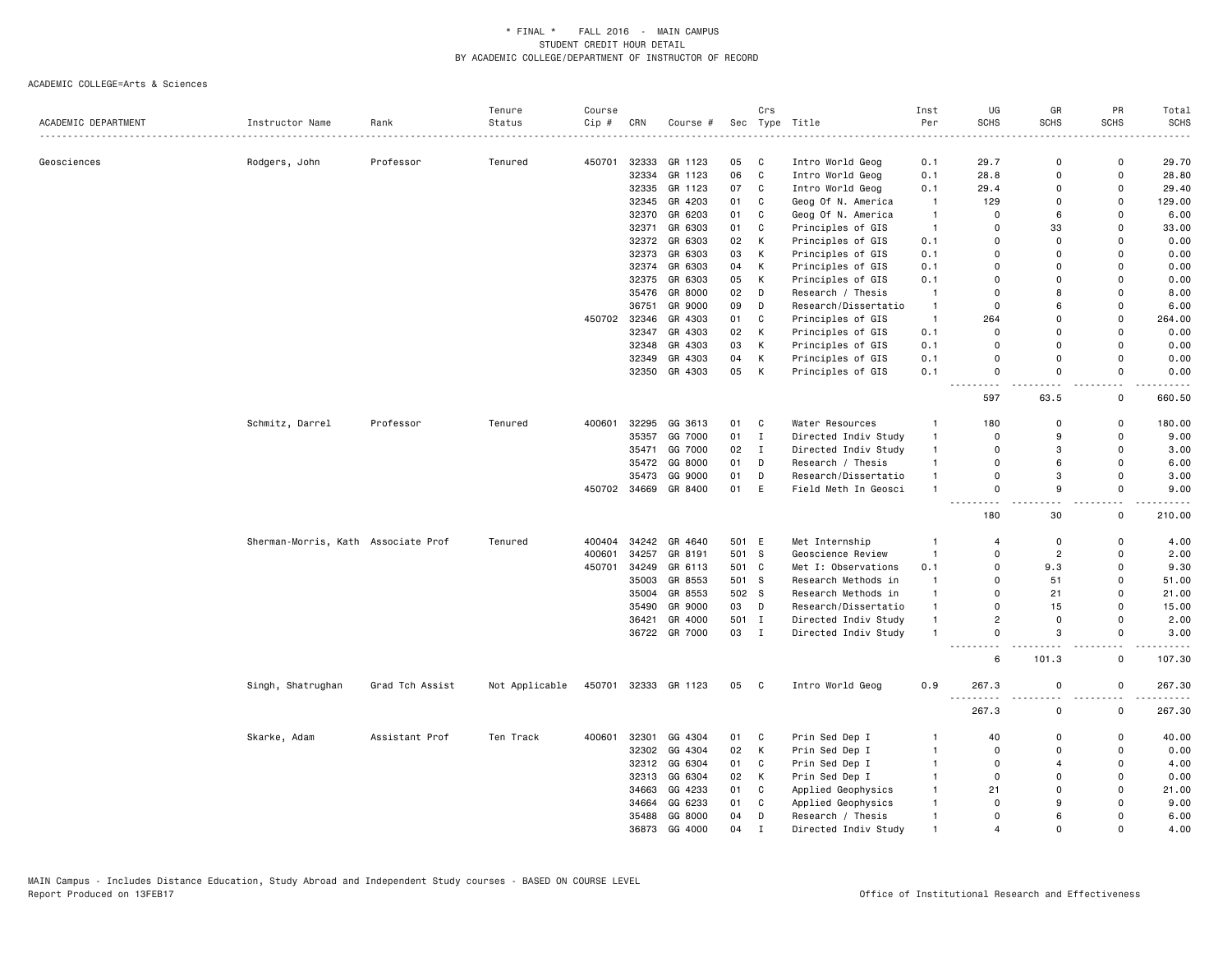| ACADEMIC DEPARTMENT                                  | Instructor Name               | Rank            | Tenure<br>Status | Course<br>$Cip$ # | CRN   | Course #                 | Sec           | Crs      | Type Title                                 | Inst<br>Per                      | UG<br><b>SCHS</b>     | GR<br><b>SCHS</b>                                                                                                                                                                                   | PR<br><b>SCHS</b>                       | Total<br>SCHS<br>.         |
|------------------------------------------------------|-------------------------------|-----------------|------------------|-------------------|-------|--------------------------|---------------|----------|--------------------------------------------|----------------------------------|-----------------------|-----------------------------------------------------------------------------------------------------------------------------------------------------------------------------------------------------|-----------------------------------------|----------------------------|
|                                                      |                               |                 |                  |                   |       |                          |               |          |                                            |                                  | ---------<br>65       | .<br>19                                                                                                                                                                                             | .<br>$\mathbf 0$                        | .<br>84.00                 |
| Geosciences                                          | Templeton, Morris             | Lecturer        | Non-Ten Track    | 450701            |       | 32343 GR 3113            | 01 C          |          | Conserv Of Nat Res                         | $\mathbf{1}$                     | 180                   | $\mathbf 0$                                                                                                                                                                                         | $\mathbf 0$                             | 180.00                     |
|                                                      |                               |                 |                  |                   |       |                          |               |          |                                            |                                  | .<br>180              | $\frac{1}{2} \left( \frac{1}{2} \right) \left( \frac{1}{2} \right) \left( \frac{1}{2} \right) \left( \frac{1}{2} \right) \left( \frac{1}{2} \right) \left( \frac{1}{2} \right)$<br>.<br>$\mathbf 0$ | $\sim$ $\sim$<br>------<br>$\mathsf{o}$ | .<br>180.00                |
|                                                      | Testa, Maurice                | Grad Tch Assist | Not Applicable   | 400601            | 32288 | GG 1121                  | 01            | - L      | Earth Science II Lab                       | 0.9                              | 7.2                   | $\mathbf 0$                                                                                                                                                                                         | 0                                       | 7.20                       |
|                                                      |                               |                 |                  |                   | 32290 | GG 1123<br>32291 GG 1123 | 01 C<br>H01 C |          | Survey Earth Sci II<br>Honors Survey Earth | 0.9<br>0.9                       | 64.8<br>13.5          | $\Omega$<br>$\Omega$                                                                                                                                                                                | $\mathbf 0$<br>$\mathbf 0$              | 64.80<br>13.50             |
|                                                      |                               |                 |                  |                   |       |                          |               |          |                                            |                                  |                       | . .                                                                                                                                                                                                 | $ -$                                    |                            |
|                                                      |                               |                 |                  |                   |       |                          |               |          |                                            |                                  | 85.5                  | $\mathbf 0$                                                                                                                                                                                         | 0                                       | 85.50                      |
|                                                      | Threatt, Patrick              | Lecturer        | Non-Ten Track    | 450701            |       | 34233 GR 1123            | 503 C         |          | Intro World Geog                           | -1                               | 84                    | 0                                                                                                                                                                                                   | 0                                       | 84.00                      |
|                                                      |                               |                 |                  |                   |       |                          |               |          |                                            |                                  | $- - -$<br>$ -$<br>84 | . .<br>0                                                                                                                                                                                            | . .<br>0                                | 84.00                      |
|                                                      | Williams, Christophe Lecturer |                 | Non-Ten Track    | 400404            |       | 34245 GR 4913            | 501 C         |          | Thermodynamic Met                          | -1                               | 120                   | $\mathbf 0$                                                                                                                                                                                         | 0                                       | 120.00                     |
|                                                      |                               |                 |                  |                   |       | 34246 GR 4913            | 502 C         |          | Thermodynamic Met                          | $\overline{1}$                   | 126                   | $\mathbf 0$                                                                                                                                                                                         | $\mathbf 0$                             | 126.00                     |
|                                                      |                               |                 |                  |                   |       |                          |               |          |                                            |                                  | ---------<br>246      | $ -$<br>0                                                                                                                                                                                           | $ -$<br>.<br>$\mathbf 0$                | 246.00                     |
|                                                      | Wood, Kimberly                | Assistant Prof  | Ten Track        | 400401            | 34671 | GR 6943                  | 01 C          |          | Tropical Meteorology                       | $\mathbf{1}$                     | $\mathbf 0$           | 3                                                                                                                                                                                                   | $\mathbf 0$                             | 3.00                       |
|                                                      |                               |                 |                  | 400404            |       | 34670 GR 4943            | 01            | C        | Tropical Meteorology                       | $\mathbf{1}$                     | 21                    | $\mathbf 0$                                                                                                                                                                                         | 0                                       | 21.00                      |
|                                                      |                               |                 |                  | 450701            |       | 34672 GR 8553            | 01            | <b>S</b> | Research Methods in                        | $\overline{1}$                   | $\Omega$              | 27                                                                                                                                                                                                  | $\mathbf 0$                             | 27.00                      |
|                                                      |                               |                 |                  |                   |       | 35485 GR 8000            | 05            | D        | Research / Thesis                          | $\overline{1}$                   | $\Omega$              | 3                                                                                                                                                                                                   | $\mathbf 0$                             | 3.00                       |
|                                                      |                               |                 |                  |                   | 36275 | GR 7000                  | 02            | Ι.       | Directed Indiv Study                       | $\overline{1}$<br>$\overline{1}$ | $\Omega$              | 3<br>3                                                                                                                                                                                              | $\mathbf 0$                             | 3.00                       |
|                                                      |                               |                 |                  |                   |       | 36644 GR 8000            | 501 D         |          | Research / Thesis                          |                                  | $\Omega$<br>----      |                                                                                                                                                                                                     | $\Omega$                                | 3.00                       |
|                                                      |                               |                 |                  |                   |       |                          |               |          |                                            |                                  | 21                    | 39                                                                                                                                                                                                  | 0                                       | 60.00                      |
| =====================================<br>Geosciences |                               |                 |                  |                   |       |                          |               |          |                                            |                                  | =========<br>8600     | ----------<br>1400                                                                                                                                                                                  | ----------<br>0                         | $=$ ==========<br>10000.00 |
| =====================================                |                               |                 |                  |                   |       |                          |               |          |                                            |                                  |                       |                                                                                                                                                                                                     | statestate approaches concertate        | - = = = = = = = = =        |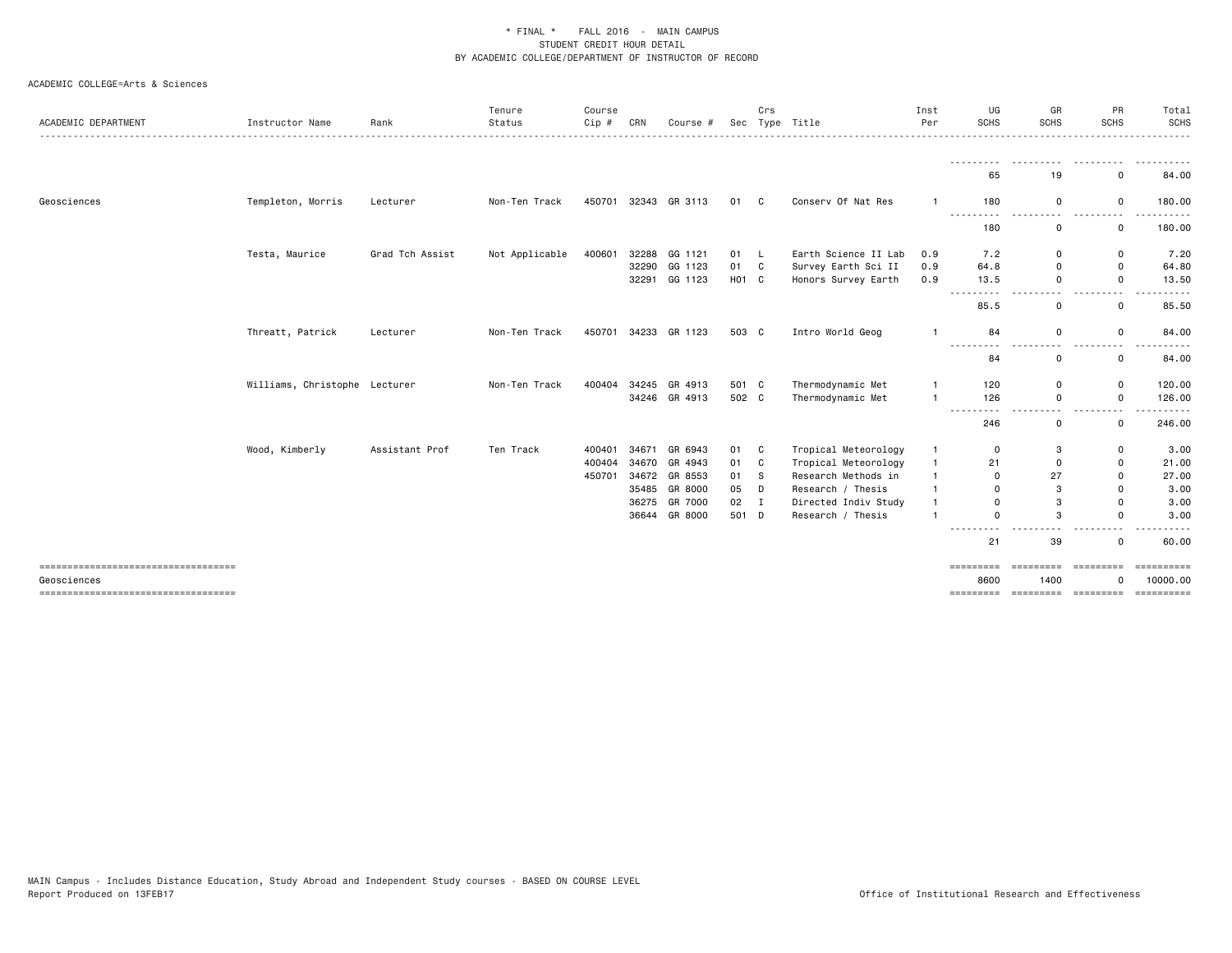|                     |                   |                 | Tenure         | Course |                       |                          |          | Crs          |                                            | Inst                           | UG                                 | GR                                      | PR                                       | Total                                                                                                                              |
|---------------------|-------------------|-----------------|----------------|--------|-----------------------|--------------------------|----------|--------------|--------------------------------------------|--------------------------------|------------------------------------|-----------------------------------------|------------------------------------------|------------------------------------------------------------------------------------------------------------------------------------|
| ACADEMIC DEPARTMENT | Instructor Name   | Rank            | Status         | Cip #  | CRN                   | Course #                 |          |              | Sec Type Title                             | Per                            | <b>SCHS</b>                        | <b>SCHS</b>                             | <b>SCHS</b>                              | <b>SCHS</b>                                                                                                                        |
|                     |                   |                 |                | 050114 | 32484                 | HI 1213                  | 05       | C            |                                            | 0.25                           | 21.75                              | 0                                       | 0                                        | 21.75                                                                                                                              |
| History             | Adams, Michael    | Grad Tch Assist | Not Applicable |        |                       | 32485 HI 1213            | 06       | $\mathbf{C}$ | Early Western World<br>Early Western World | 0.25                           | 22.5                               | $\mathsf 0$                             | $\mathsf 0$                              | 22.50                                                                                                                              |
|                     |                   |                 |                |        |                       |                          |          |              |                                            |                                | $\sim$ $\sim$ $\sim$<br>44.25      | 0                                       | 0                                        | 44.25                                                                                                                              |
|                     |                   |                 |                |        |                       |                          |          |              |                                            |                                |                                    |                                         |                                          |                                                                                                                                    |
|                     | Barbier, Mary     | Associate Prof  | Tenured        | 540101 |                       | 32512 HI 8803            | 04       | C            | Graduate Colloquium                        | $\overline{1}$                 | $\mathbf 0$<br>$\Omega$            | 24                                      | $\mathbf 0$                              | 24.00                                                                                                                              |
|                     |                   |                 |                |        | 35065<br>540102 32494 | HI 9000                  | 01<br>01 | D<br>C       | Research / Diss                            | $\mathbf{1}$<br>$\overline{1}$ | 66                                 | 31<br>$\mathbf 0$                       | $\mathbf 0$<br>$\mathbf 0$               | 31.00                                                                                                                              |
|                     |                   |                 |                |        |                       | HI 4263<br>35046 HI 8000 | 01       | D            | America's Vietnam Wa<br>Research / Thesis  | $\mathbf{1}$                   | $\mathbf 0$                        | $\overline{7}$                          | $\mathbf 0$                              | 66.00<br>7.00                                                                                                                      |
|                     |                   |                 |                |        | 35568                 | HI 4263                  | 501      | $\mathtt{C}$ | America's Vietnam Wa                       | $\overline{1}$                 | 3                                  | $\mathsf{o}$                            | $\mathbf 0$                              | 3.00                                                                                                                               |
|                     |                   |                 |                |        |                       | 540104 32507 HI 6263     | 01       | C            | America's Vietnam Wa                       | $\overline{1}$                 | $\Omega$                           | 9                                       | $\mathbf{0}$                             | 9.00                                                                                                                               |
|                     |                   |                 |                |        |                       |                          |          |              |                                            |                                | $\sim$                             | $-$                                     | $\sim$ $\sim$                            | $\frac{1}{2} \left( \frac{1}{2} \right) \left( \frac{1}{2} \right) \left( \frac{1}{2} \right) \left( \frac{1}{2} \right)$          |
|                     |                   |                 |                |        |                       |                          |          |              |                                            |                                | 69                                 | 71                                      | 0                                        | 140.00                                                                                                                             |
|                     | Barrett, Marsha   | Assistant Prof  | Non-Ten Track  | 050201 |                       | 30013 AAS 4383           | 01       | C            | African American Lea                       | $\overline{1}$                 | 45                                 | $\mathbf 0$                             | 0                                        | 45.00                                                                                                                              |
|                     |                   |                 |                |        | 35007                 | HI 3023                  | 01       | $\mathsf{C}$ | AfAm History since 1                       | $\overline{1}$                 | 78                                 | $\mathbf 0$                             | 0                                        | 78.00                                                                                                                              |
|                     |                   |                 |                |        | 35008                 | AAS 3023                 | 01       | C            | AfAm Hist since 1865                       | $\overline{1}$                 | 51                                 | $\mathbf 0$                             | $\Omega$                                 | 51.00                                                                                                                              |
|                     |                   |                 |                |        |                       | 540102 35047 HI 8000     | 02       | D            | Research / Thesis                          | $\overline{1}$                 | $\mathbf 0$<br>----                | 9<br>$\overline{\phantom{a}}$           | $\mathbf{0}$<br>$\overline{\phantom{a}}$ | 9.00<br>.                                                                                                                          |
|                     |                   |                 |                |        |                       |                          |          |              |                                            |                                | 174                                | 9                                       | $\mathbf 0$                              | 183.00                                                                                                                             |
|                     | Baxter, Christina | Grad Tch Assist | Not Applicable | 540102 |                       | 32439 HI 1073            | 01       | C            | Modern U S History                         | 0.25                           | 17.25                              | $\mathbf 0$                             | $\mathsf 0$                              | 17.25                                                                                                                              |
|                     |                   |                 |                |        |                       | 32440 HI 1073            | 02       | $\mathtt{C}$ | Modern U S History                         | 0.25                           | 16.5                               | $\mathsf{o}$                            | $\mathsf 0$                              | 16.50                                                                                                                              |
|                     |                   |                 |                |        |                       |                          |          |              |                                            |                                | $\sim$ $\sim$ $\sim$<br>.<br>33.75 | $\overline{\phantom{a}}$<br>$\mathsf 0$ | i.<br>$\mathsf 0$                        | $- - - -$<br>33.75                                                                                                                 |
|                     | Black, Kassey     | Grad Tch Assist | Not Applicable | 540102 |                       | 35277 HI 1073            | 25       | C            | Modern U S History                         | 0.25                           | 17.25                              | $\mathbf 0$                             | $\mathbf 0$                              | 17.25                                                                                                                              |
|                     |                   |                 |                |        |                       | 35283 HI 1073            | 33       | $\mathtt{C}$ | Modern U S History                         | 0.25                           | 18.75                              | $\mathsf{o}$                            | $\mathsf 0$                              | 18.75                                                                                                                              |
|                     |                   |                 |                |        |                       |                          |          |              |                                            |                                | .                                  | $\sim$ $\sim$                           | $ -$                                     | .                                                                                                                                  |
|                     |                   |                 |                |        |                       |                          |          |              |                                            |                                | 36                                 | $\mathsf{o}$                            | $\mathsf 0$                              | 36.00                                                                                                                              |
|                     | Brain, Stephen    | Associate Prof  | Tenured        | 050110 |                       | 32502 HI 4753            | 01       | C            | History Of Russia                          | $\mathbf{1}$                   | 72                                 | $\mathsf 0$                             | $\mathbf 0$                              | 72.00                                                                                                                              |
|                     |                   |                 |                | 540101 |                       | 32516 HI 8803            | 08       | $\mathtt{C}$ | Graduate Colloquium                        | $\overline{1}$                 | $\mathsf 0$                        | 24                                      | $\mathsf 0$                              | 24.00                                                                                                                              |
|                     |                   |                 |                |        | 35067                 | HI 9000                  | 03       | D            | Research / Diss                            | $\overline{1}$                 | $\mathbf 0$                        | $\,$ 5                                  | 0                                        | 5.00                                                                                                                               |
|                     |                   |                 |                |        |                       | 540102 35048 HI 8000     | 03       | D            | Research / Thesis                          | $\overline{1}$                 | $\mathsf 0$<br>.                   | 20                                      | $\mathsf 0$                              | 20.00<br>$\frac{1}{2} \left( \frac{1}{2} \right) \left( \frac{1}{2} \right) \left( \frac{1}{2} \right) \left( \frac{1}{2} \right)$ |
|                     |                   |                 |                |        |                       |                          |          |              |                                            |                                | 72                                 | 49                                      | 0                                        | 121.00                                                                                                                             |
|                     | Burford, David    | Grad Tch Assist | Not Applicable | 540102 |                       | 32432 HI 1063            | 31       | C            | Early U S History                          | 0.25                           | 15.75                              | $\mathsf 0$                             | 0                                        | 15.75                                                                                                                              |
|                     |                   |                 |                |        |                       | 32433 HI 1063            | 32       | $\mathbf{C}$ | Early U S History                          | 0.25                           | 12                                 | $\mathsf 0$                             | $\mathsf 0$                              | 12.00                                                                                                                              |
|                     |                   |                 |                |        |                       |                          |          |              |                                            |                                | . <u>.</u><br>27.75                | $ -$<br>$\mathsf 0$                     | $-$<br>$\mathsf 0$                       | .<br>27.75                                                                                                                         |
|                     | Burrow, John      | Grad Tch Assist | Not Applicable | 050114 |                       | 32482 HI 1213            | 03       | C            | Early Western World                        | 0.25                           | 20.25                              | 0                                       | 0                                        | 20.25                                                                                                                              |
|                     |                   |                 |                |        |                       | 32483 HI 1213            | 04       | C            | Early Western World                        | 0.25                           | 24.75                              | 0                                       | $\mathsf 0$                              | 24.75                                                                                                                              |
|                     |                   |                 |                |        |                       |                          |          |              |                                            |                                | .                                  |                                         |                                          |                                                                                                                                    |
|                     |                   |                 |                |        |                       |                          |          |              |                                            |                                | 45                                 | $\mathsf 0$                             | $\mathsf 0$                              | 45.00                                                                                                                              |
|                     | Cagle, Alexander  | Grad Tch Assist | Not Applicable |        |                       | 540102 35279 HI 1073     | 29       | C            | Modern U S History                         | 0.25                           | 17.25                              | $\mathsf{o}$                            | $\mathsf 0$                              | 17.25                                                                                                                              |
|                     |                   |                 |                |        |                       | 35282 HI 1073            | 32       | $\mathbf{C}$ | Modern U S History                         | 0.25                           | 17.25<br><b></b>                   | $\mathsf{o}$<br>$-$                     | $\mathsf 0$<br>$\overline{\phantom{a}}$  | 17.25<br>.                                                                                                                         |
|                     |                   |                 |                |        |                       |                          |          |              |                                            |                                | 34.5                               | $\mathsf{o}$                            | $\mathsf 0$                              | 34.50                                                                                                                              |
|                     | Campbell, Colin   | Grad Tch Assist | Not Applicable |        |                       | 540102 35280 HI 1073     | 30 C     |              | Modern U S History                         | 0.25                           | 10.5                               | 0                                       | $\mathsf 0$                              | 10.50                                                                                                                              |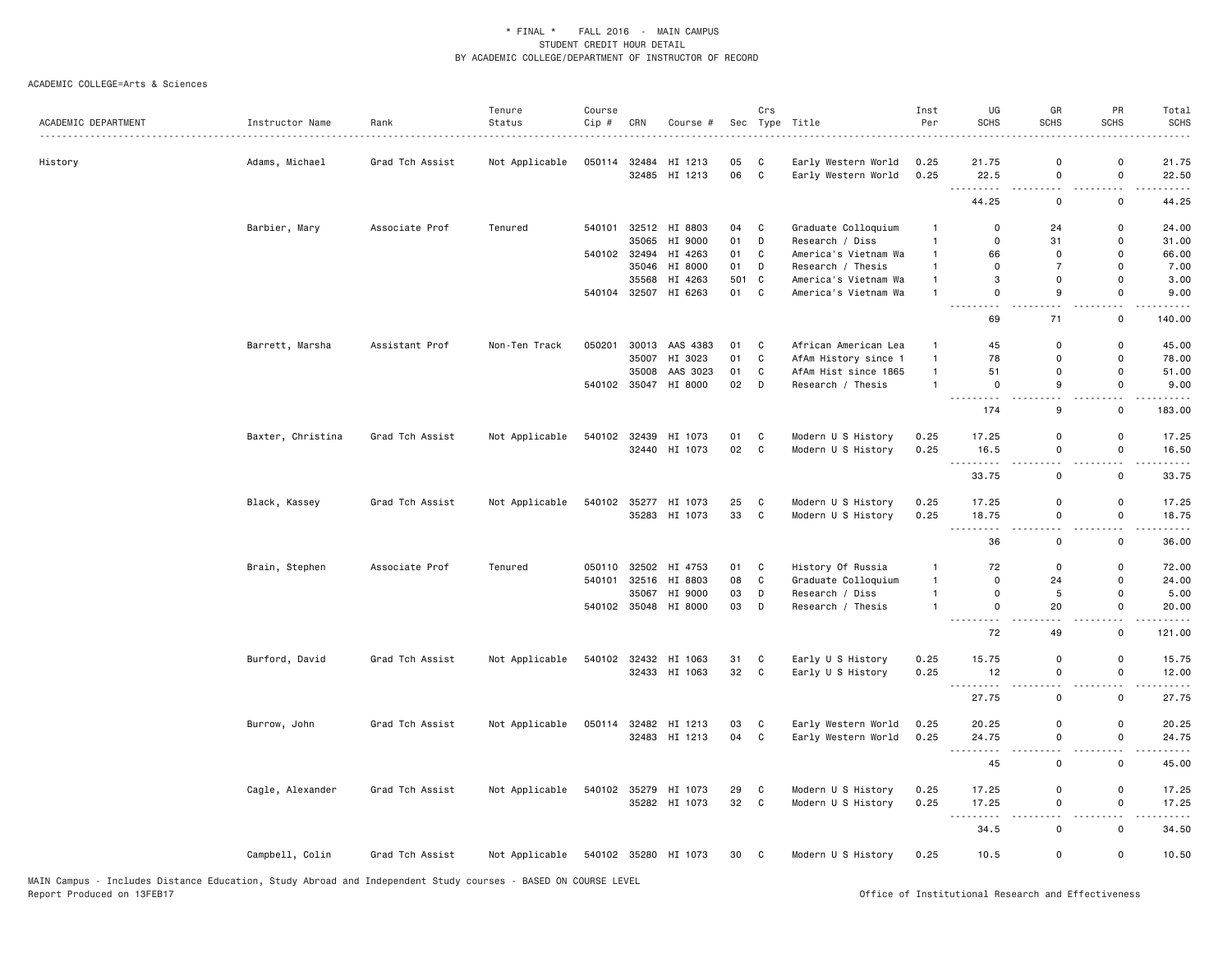| ACADEMIC DEPARTMENT | Instructor Name    | Rank<br>.       | Tenure<br>Status | Course<br>Cip # | CRN | Course #                              |          | Crs              | Sec Type Title                             | Inst<br>Per                      | UG<br><b>SCHS</b>                  | GR<br><b>SCHS</b>                       | PR<br>SCHS                              | Total<br><b>SCHS</b>                                                                                                                                          |
|---------------------|--------------------|-----------------|------------------|-----------------|-----|---------------------------------------|----------|------------------|--------------------------------------------|----------------------------------|------------------------------------|-----------------------------------------|-----------------------------------------|---------------------------------------------------------------------------------------------------------------------------------------------------------------|
| History             | Campbell, Colin    | Grad Tch Assist | Not Applicable   |                 |     | 540102 35284 HI 1073                  | 34 C     |                  | Modern U S History                         | 0.25                             | 15.75                              | 0                                       | 0                                       | 15.75                                                                                                                                                         |
|                     |                    |                 |                  |                 |     |                                       |          |                  |                                            |                                  | .<br>26.25                         | $\sim$ $\sim$<br>0                      | $\sim$ $\sim$<br>0                      | . <b>.</b> .<br>26.25                                                                                                                                         |
|                     | Caraway, Ashia     | Grad Tch Assist | Not Applicable   |                 |     | 540102 32444 HI 1073<br>32450 HI 1073 | 06<br>12 | C<br>C           | Modern U S History<br>Modern U S History   | 0.25<br>0.25                     | 18<br>17.25                        | 0<br>0                                  | $\mathbf 0$<br>0                        | 18.00<br>17.25                                                                                                                                                |
|                     |                    |                 |                  |                 |     |                                       |          |                  |                                            |                                  | <b></b><br>35.25                   | $\overline{\phantom{0}}$<br>$\mathbf 0$ | $\overline{\phantom{a}}$<br>$\mathsf 0$ | 35.25                                                                                                                                                         |
|                     | Cox, Adam          | Grad Tch Assist | Not Applicable   | 540102          |     | 35278 HI 1073                         | 27       | C                | Modern U S History                         | 0.25                             | 18                                 | $\mathsf 0$                             | $\mathsf 0$                             | 18.00                                                                                                                                                         |
|                     |                    |                 |                  |                 |     | 35281 HI 1073                         | 31       | $\mathbf{C}$     | Modern U S History                         | 0.25                             | 17.25<br>$\sim$ $\sim$ $\sim$<br>. | $\mathsf 0$<br>$\sim$ $\sim$            | $\mathsf 0$<br>$\sim$ $-$               | 17.25<br>.                                                                                                                                                    |
|                     |                    |                 |                  |                 |     |                                       |          |                  |                                            |                                  | 35.25                              | 0                                       | $\mathsf 0$                             | 35.25                                                                                                                                                         |
|                     | Damms, Richard     | Associate Prof  | Tenured          | 540101          |     | 35068 HI 9000                         | 04       | D                | Research / Diss                            | $\overline{1}$                   | $\mathbf 0$<br>---------           | 21                                      | 0                                       | 21.00                                                                                                                                                         |
|                     |                    |                 |                  |                 |     |                                       |          |                  |                                            |                                  | $\mathbf 0$                        | 21                                      | 0                                       | 21.00                                                                                                                                                         |
|                     | Davenport, Christy | Grad Tch Assist | Not Applicable   | 540101          |     | 32474 HI 1163<br>32475 HI 1163        | 03<br>04 | C<br>$\mathbf c$ | Wld Hst Before 1500<br>Wld Hst Before 1500 | 0.25<br>0.25                     | 21.75<br>27.75                     | $\mathsf{o}$<br>0                       | 0<br>$\mathsf 0$                        | 21.75<br>27.75                                                                                                                                                |
|                     |                    |                 |                  |                 |     |                                       |          |                  |                                            |                                  | 49.5                               | $ -$<br>$\mathsf{o}$                    | $-$<br>$\mathsf 0$                      | .<br>49.50                                                                                                                                                    |
|                     | Davis, Henry       | Grad Tch Assist | Not Applicable   | 540102          |     | 32403 HI 1063                         | 01       | C                | Early U S History                          | 0.25                             | 17.25                              | $\mathbf 0$                             | $\mathbf 0$                             | 17.25                                                                                                                                                         |
|                     |                    |                 |                  |                 |     | 32406 HI 1063                         | 04       | $\mathtt{C}$     | Early U S History                          | 0.25                             | 15.75                              | $\mathbf 0$                             | $\mathbf 0$                             | 15.75                                                                                                                                                         |
|                     |                    |                 |                  |                 |     | 32407 HI 1063                         | 05       | C                | Early U S History                          | 0.25                             | 18<br>.                            | $\mathbf 0$<br>.                        | $\mathbf 0$<br>$\sim$ $\sim$            | 18.00<br>.                                                                                                                                                    |
|                     |                    |                 |                  |                 |     |                                       |          |                  |                                            |                                  | 51                                 | 0                                       | $\mathbf 0$                             | 51.00                                                                                                                                                         |
|                     | Forrest, John      | Lecturer        | Non-Ten Track    | 540101          |     | 34267 HI 8773                         | 501 C    |                  | Issues in Women's Hi 0.25                  |                                  | 0                                  | 1.5                                     | 0                                       | 1.50                                                                                                                                                          |
|                     |                    |                 |                  | 540102          |     | 34259 HI 1063                         | 501 C    |                  | Early U S History                          | $\mathbf{1}$                     | 132                                | $\mathbf 0$                             | 0                                       | 132.00                                                                                                                                                        |
|                     |                    |                 |                  |                 |     | 34260 HI 1073                         | 501 C    |                  | Modern U S History                         | $\overline{1}$                   | 114                                | 0                                       | 0                                       | 114.00                                                                                                                                                        |
|                     |                    |                 |                  |                 |     | 34263 HI 4313                         | 501 C    |                  | The New South                              | $\overline{1}$                   | 63                                 | 0                                       | 0<br>$\sim$ $\sim$                      | 63.00                                                                                                                                                         |
|                     |                    |                 |                  |                 |     |                                       |          |                  |                                            |                                  | 309                                | 1.5                                     | 0                                       | 310.50                                                                                                                                                        |
|                     | Freeman, Richard   | Non-Employee    | Not Applicable   | 540102          |     | 32441 HI 1073                         | 03       | C                | Modern U S History                         | 0.25                             | 18.75                              | 0                                       | 0                                       | 18.75                                                                                                                                                         |
|                     |                    |                 |                  |                 |     | 32447 HI 1073                         | 09       | $\mathbf{C}$     | Modern U S History                         | 0.25                             | 16.5<br>.<br>$\sim$ $\sim$ $\sim$  | $\mathsf 0$<br>$-$                      | $\mathsf 0$<br>$-$                      | 16.50<br>$\frac{1}{2}$                                                                                                                                        |
|                     |                    |                 |                  |                 |     |                                       |          |                  |                                            |                                  | 35.25                              | $\mathbf 0$                             | $\mathbf 0$                             | 35.25                                                                                                                                                         |
|                     | Giesen, James      | Associate Prof  | Tenured          |                 |     | 540101 35012 HI 3903                  | 02       | C                | Hist & Hist Meth                           | $\mathbf{1}$                     | 12                                 | 0                                       | 0                                       | 12.00                                                                                                                                                         |
|                     |                    |                 |                  |                 |     | 35069 HI 9000                         | 05       | D                | Research / Diss                            | $\overline{1}$                   | $\mathbf 0$                        | 47                                      | $\mathbf 0$                             | 47.00                                                                                                                                                         |
|                     |                    |                 |                  | 540102          |     | 35023 HI 8883<br>35050 HI 8000        | 01<br>05 | s<br>D           | U.S. Agric Hist 1500<br>Research / Thesis  | $\overline{1}$<br>$\overline{1}$ | $\mathbf 0$<br>$\mathbf 0$         | 15<br>$\sqrt{5}$                        | $\mathsf 0$<br>$\mathsf 0$              | 15.00<br>5.00                                                                                                                                                 |
|                     |                    |                 |                  |                 |     |                                       |          |                  |                                            |                                  | .<br>12                            | . .<br>67                               | $\overline{\phantom{a}}$<br>$\mathsf 0$ | $\frac{1}{2} \left( \frac{1}{2} \right) \left( \frac{1}{2} \right) \left( \frac{1}{2} \right) \left( \frac{1}{2} \right) \left( \frac{1}{2} \right)$<br>79.00 |
|                     | Greene, Alison     | Assistant Prof  | Ten Track        | 540101          |     | 32489 HI 3903                         | 01       | C                | Hist & Hist Meth                           | $\mathbf{1}$                     | 21                                 | $\mathsf 0$                             | 0                                       | 21.00                                                                                                                                                         |
|                     |                    |                 |                  |                 |     | 35070 HI 9000                         | 06       | D                | Research / Diss                            | $\overline{1}$                   | $\mathsf{O}$                       | 17                                      | 0                                       | 17.00                                                                                                                                                         |
|                     |                    |                 |                  |                 |     | 540102 35015 HI 4253                  | 01       | С                | History of Religion                        | $\mathbf{1}$                     | 75                                 | 0                                       | $\Omega$                                | 75.00                                                                                                                                                         |
|                     |                    |                 |                  |                 |     | 35051 HI 8000                         | 06       | D                | Research / Thesis                          | $\mathbf{1}$                     | $\Omega$                           | $\overline{a}$                          | $\Omega$                                | 4.00                                                                                                                                                          |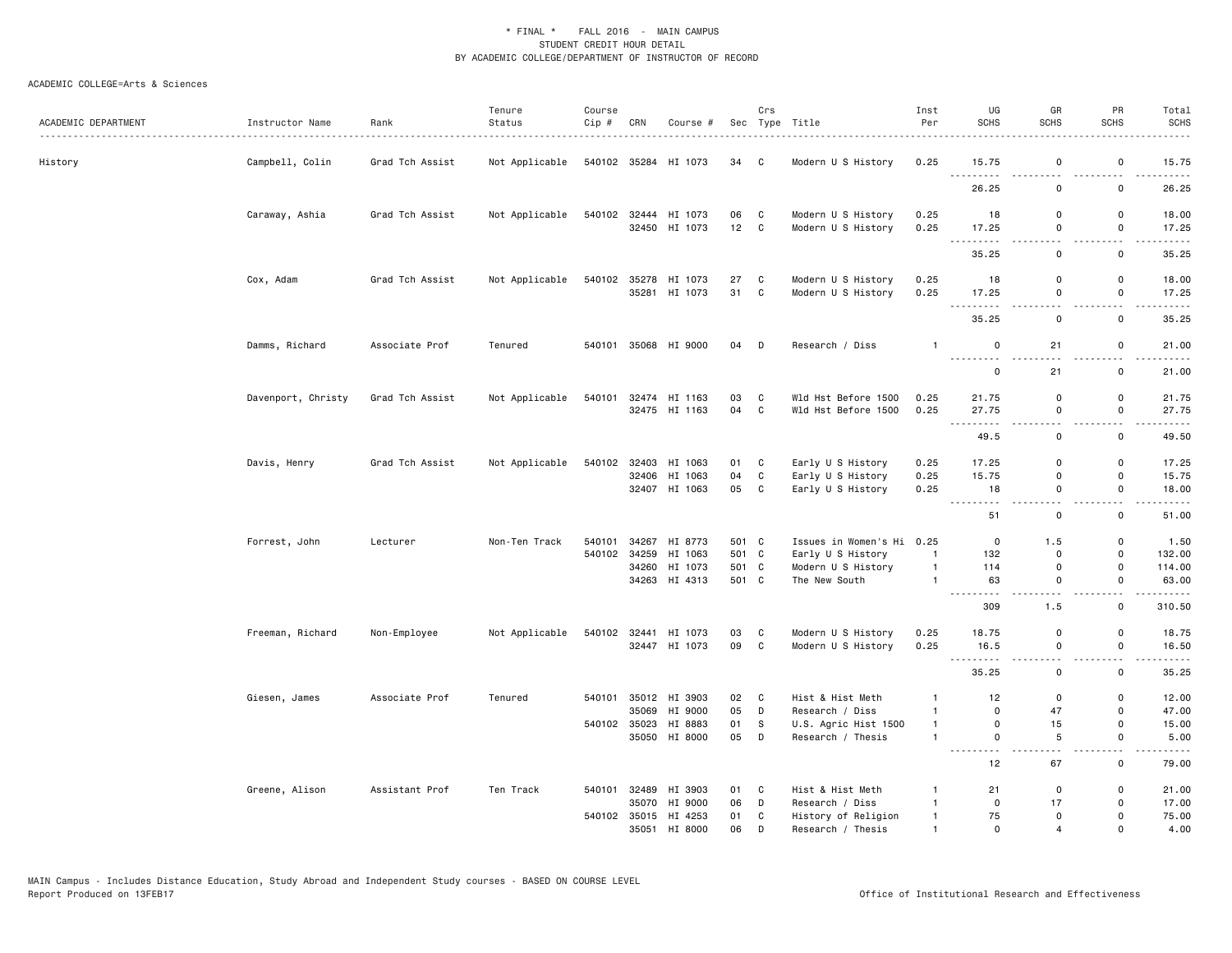| ACADEMIC DEPARTMENT | Instructor Name    | Rank            | Tenure<br>Status | Course<br>Cip # | CRN   | Course #      |    | Crs         | Sec Type Title        | Inst<br>Per    | UG<br><b>SCHS</b>            | GR<br><b>SCHS</b>     | PR<br><b>SCHS</b>      | Total<br><b>SCHS</b><br>.                                                                                                          |
|---------------------|--------------------|-----------------|------------------|-----------------|-------|---------------|----|-------------|-----------------------|----------------|------------------------------|-----------------------|------------------------|------------------------------------------------------------------------------------------------------------------------------------|
|                     |                    |                 |                  |                 |       |               |    |             |                       |                | ---------                    |                       |                        |                                                                                                                                    |
|                     |                    |                 |                  |                 |       |               |    |             |                       |                | 96                           | 21                    | 0                      | 117.00                                                                                                                             |
| History             | Gusella, Christina | Grad Tch Assist | Not Applicable   | 540101          |       | 32473 HI 1163 | 02 | C           | Wld Hst Before 1500   | 0.25           | 22.5                         | 0                     | 0                      | 22.50                                                                                                                              |
|                     |                    |                 |                  |                 |       | 32477 HI 1163 | 06 | C           | Wld Hst Before 1500   | 0.25           | 22.5                         | $\mathsf 0$           | $\mathsf{o}\,$<br>.    | 22.50                                                                                                                              |
|                     |                    |                 |                  |                 |       |               |    |             |                       |                | .<br>45                      | 0                     | 0                      | .<br>45.00                                                                                                                         |
|                     | Hackett, Conisha   | Grad Tch Assist | Not Applicable   | 302101          | 35010 | HI 3773       | 01 | C           | The Holocaust         | 0.25           | 16.5                         | 0                     | 0                      | 16.50                                                                                                                              |
|                     |                    |                 |                  |                 |       | 35011 HI 3773 | 02 | $\mathbf c$ | The Holocaust         | 0.25           | 16.5<br><u>.</u>             | $\mathsf 0$<br>$\sim$ | $\mathsf{o}\,$<br>$-1$ | 16.50                                                                                                                              |
|                     |                    |                 |                  |                 |       |               |    |             |                       |                | 33                           | $\mathsf 0$           | $\mathsf{o}\,$         | $\frac{1}{2} \left( \frac{1}{2} \right) \left( \frac{1}{2} \right) \left( \frac{1}{2} \right) \left( \frac{1}{2} \right)$<br>33.00 |
|                     | Harris, Damarius   | Grad Tch Assist | Not Applicable   | 540101          |       | 32472 HI 1163 | 01 | $\mathbf C$ | Wld Hst Before 1500   | 0.25           | 22.5                         | $\mathsf 0$           | $\mathsf{o}\,$         | 22.50                                                                                                                              |
|                     |                    |                 |                  |                 |       | 32476 HI 1163 | 05 | C           | Wld Hst Before 1500   | 0.25           | 27                           | $\Omega$              | $\mathsf{o}$           | 27.00                                                                                                                              |
|                     |                    |                 |                  |                 |       |               |    |             |                       |                | $\frac{1}{2}$<br>49.5        | $\mathbf 0$           | 0                      | $- - - - -$<br>49.50                                                                                                               |
|                     | Hay, William       | Associate Prof  | Tenured          | 050114          | 32480 | HI 1213       | 01 | C           | Early Western World   | 0.75           | 74.25                        | 0                     | 0                      | 74.25                                                                                                                              |
|                     |                    |                 |                  |                 | 32481 | HI 1213       | 02 | C           | Early Western World   | 0.75           | 67.5                         | $\mathbf 0$           | 0                      | 67.50                                                                                                                              |
|                     |                    |                 |                  |                 |       | 32482 HI 1213 | 03 | C           | Early Western World   | 0.75           | 60.75                        | 0                     | 0                      | 60.75                                                                                                                              |
|                     |                    |                 |                  |                 |       | 32483 HI 1213 | 04 | C           | Early Western World   | 0.75           | 74.25                        | 0                     | 0                      | 74.25                                                                                                                              |
|                     |                    |                 |                  |                 |       | 32484 HI 1213 | 05 | $\mathbf C$ | Early Western World   | 0.75           | 65.25                        | $\mathbf 0$           | 0                      | 65.25                                                                                                                              |
|                     |                    |                 |                  |                 | 32485 | HI 1213       | 06 | C           | Early Western World   | 0.75           | 67.5                         | $\Omega$              | 0                      | 67.50                                                                                                                              |
|                     |                    |                 |                  | 540101          | 32510 | HI 8803       | 01 | C           | Graduate Colloquium   | $\mathbf{1}$   | $\mathbf 0$                  | 15                    | 0                      | 15.00                                                                                                                              |
|                     |                    |                 |                  |                 |       | 35071 HI 9000 | 07 | D           | Research / Diss       | $\mathbf{1}$   | $\mathbf 0$                  | 17                    | $\mathsf{o}$           | 17.00<br>.                                                                                                                         |
|                     |                    |                 |                  |                 |       |               |    |             |                       |                | 409.5                        | 32                    | 0                      | 441.50                                                                                                                             |
|                     | Hersey, Mark       | Associate Prof  | Tenured          | 260801          |       | 35951 HI 8923 | 02 | S           | Historiog & His Meth  | $\mathbf{1}$   | $\mathbf 0$                  | 21                    | 0                      | 21.00                                                                                                                              |
|                     |                    |                 |                  | 540101          | 35072 | HI 9000       | 08 | D           | Research / Diss       | $\overline{1}$ | $\mathsf 0$                  | 18                    | 0                      | 18.00                                                                                                                              |
|                     |                    |                 |                  | 540102          | 32419 | HI 1063       | 17 | $\mathbf C$ | Early U S History     | 0.75           | 49.5                         | 0                     | 0                      | 49.50                                                                                                                              |
|                     |                    |                 |                  |                 | 32420 | HI 1063       | 19 | C           | Early U S History     | 0.75           | 56.25                        | $\Omega$              | 0                      | 56.25                                                                                                                              |
|                     |                    |                 |                  |                 | 32421 | HI 1063       | 20 | C           | Early U S History     | 0.75           | 51.75                        | 0                     | 0                      | 51.75                                                                                                                              |
|                     |                    |                 |                  |                 | 32422 | HI 1063       | 21 | $\mathbf C$ | Early U S History     | 0.75           | 58.5                         | 0                     | 0                      | 58.50                                                                                                                              |
|                     |                    |                 |                  |                 | 32423 | HI 1063       | 22 | C           | Early U S History     | 0.75           | 54                           | $\Omega$              | 0                      | 54.00                                                                                                                              |
|                     |                    |                 |                  |                 | 32424 | HI 1063       | 23 | C           | Early U S History     | 0.75           | 54                           | 0                     | 0                      | 54.00                                                                                                                              |
|                     |                    |                 |                  |                 | 32425 | HI 1063       | 24 | $\mathbf C$ | Early U S History     | 0.75           | 51.75                        | $\mathsf 0$           | 0                      | 51.75                                                                                                                              |
|                     |                    |                 |                  |                 |       | 32521 HI 8953 | 01 | C           | U.S. History, 1877-19 | $\overline{1}$ | $\mathbf 0$                  | 18                    | 0                      | 18.00                                                                                                                              |
|                     |                    |                 |                  |                 |       | 35204 HI 1063 | 18 | $\mathbf C$ | Early U S History     | 0.75           | 49.5<br>$\sim$ $\sim$ $\sim$ | $\mathsf 0$           | $\mathsf{o}\,$         | 49.50<br>$\frac{1}{2} \left( \frac{1}{2} \right) \left( \frac{1}{2} \right) \left( \frac{1}{2} \right) \left( \frac{1}{2} \right)$ |
|                     |                    |                 |                  |                 |       |               |    |             |                       |                | 425.25                       | 57                    | $\mathsf{o}\,$         | 482.25                                                                                                                             |
|                     | Himel, Matthew     | Grad Tch Assist | Not Applicable   | 540102          |       | 32426 HI 1063 | 25 | C           | Early U S History     | 0.25           | 14.25                        | 0                     | 0                      | 14.25                                                                                                                              |
|                     |                    |                 |                  |                 |       | 32427 HI 1063 | 26 | C           | Early U S History     | 0.25           | 18<br>$  -$                  | $\mathsf 0$           | $\mathsf{o}\,$         | 18.00<br>.                                                                                                                         |
|                     |                    |                 |                  |                 |       |               |    |             |                       |                | 32.25                        | 0                     | 0                      | 32.25                                                                                                                              |
|                     | Hui, Alexandra     | Associate Prof  | Tenured          | 302101          |       | 35010 HI 3773 | 01 | C           | The Holocaust         | 0.75           | 49.5                         | 0                     | 0                      | 49.50                                                                                                                              |
|                     |                    |                 |                  |                 |       | 35011 HI 3773 | 02 | C           | The Holocaust         | 0.75           | 49.5                         | $\Omega$              | 0                      | 49.50                                                                                                                              |
|                     |                    |                 |                  | 540101          |       | 35073 HI 9000 | 09 | D           | Research / Diss       | $\mathbf{1}$   | $\mathbf 0$                  | 9                     | 0                      | 9.00                                                                                                                               |
|                     |                    |                 |                  | 540104          | 35022 | HI 8873       | 01 | S           | History of Sci & Tec  | $\mathbf{1}$   | $\Omega$                     | 18                    | $\Omega$               | 18.00                                                                                                                              |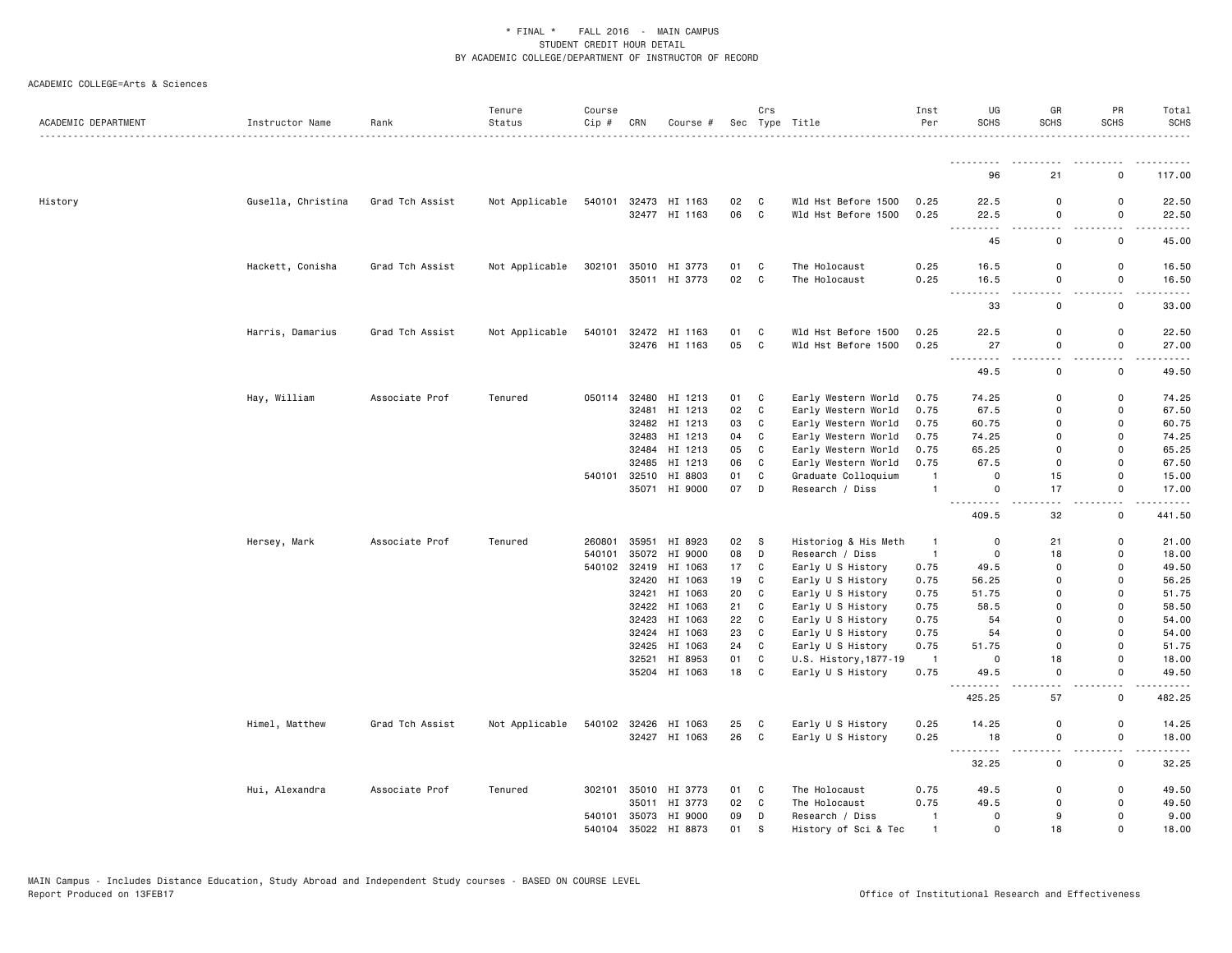| ACADEMIC DEPARTMENT | Instructor Name    | Rank            | Tenure<br>Status | Course<br>Cip # | CRN            | Course #             |             | Crs | Sec Type Title                               | Inst<br>Per            | UG<br><b>SCHS</b>                 | GR<br><b>SCHS</b> | PR<br><b>SCHS</b>       | Total<br><b>SCHS</b><br><u>.</u>                                                                                                                              |
|---------------------|--------------------|-----------------|------------------|-----------------|----------------|----------------------|-------------|-----|----------------------------------------------|------------------------|-----------------------------------|-------------------|-------------------------|---------------------------------------------------------------------------------------------------------------------------------------------------------------|
|                     |                    |                 |                  |                 |                |                      |             |     |                                              |                        | <u>.</u><br>99                    | 27                | O                       | 126.00                                                                                                                                                        |
| History             | Hyman, Owen        | Grad Tch Assist | Not Applicable   |                 |                | 050114 34261 HI 1213 | 501 C       |     | Early Western World                          | -1                     | 39                                | $\mathbf 0$       | $\mathbf 0$             | 39.00                                                                                                                                                         |
|                     |                    |                 |                  |                 |                |                      |             |     |                                              |                        | .<br>39                           | $\mathbf 0$       | 0                       | والمستمرين<br>39.00                                                                                                                                           |
|                     |                    |                 |                  |                 |                |                      |             |     |                                              |                        |                                   |                   |                         |                                                                                                                                                               |
|                     | Lang, Andrew       | Assistant Prof  | Ten Track        |                 |                | 540101 35074 HI 9000 | $10$ D      |     | Research / Diss                              | $\mathbf{1}$           | 0                                 | 14                | 0                       | 14.00<br>$\frac{1}{2} \left( \frac{1}{2} \right) \left( \frac{1}{2} \right) \left( \frac{1}{2} \right) \left( \frac{1}{2} \right) \left( \frac{1}{2} \right)$ |
|                     |                    |                 |                  |                 |                |                      |             |     |                                              |                        | $\Omega$                          | 14                | $\mathbf 0$             | 14.00                                                                                                                                                         |
|                     | Lavine, Matthew    | Associate Prof  | Tenured          | 540101          | 34267<br>35009 | HI 8773<br>HI 3363   | 501 C<br>01 | C   | Issues in Women's Hi<br>Am His of Transporta | 0.75<br>$\overline{1}$ | 0<br>78                           | 4.5<br>$\Omega$   | $\mathbf 0$<br>$\Omega$ | 4.50<br>78.00                                                                                                                                                 |
|                     |                    |                 |                  |                 |                | 35075 HI 9000        | 11          | D   | Research / Diss                              | $\overline{1}$         | $\Omega$                          | 1                 | $\Omega$                | 1.00                                                                                                                                                          |
|                     |                    |                 |                  | 540102 32451    |                | HI 1073              | 13          | C   | Modern U S History                           | 0.75                   | 51.75                             | $\mathbf 0$       | $\Omega$                | 51.75                                                                                                                                                         |
|                     |                    |                 |                  |                 | 32452          | HI 1073              | 14          | C   | Modern U S History                           | 0.75                   | 40.5                              | $\Omega$          | $\Omega$                | 40.50                                                                                                                                                         |
|                     |                    |                 |                  |                 |                | 32453 HI 1073        | 15          | C   | Modern U S History                           | 0.75                   | 60.75                             | $\Omega$          | $\Omega$                | 60.75                                                                                                                                                         |
|                     |                    |                 |                  |                 |                | 32454 HI 1073        | 16          | C   | Modern U S History                           | 0.75                   | 20.25                             | $\Omega$          | $\Omega$                | 20.25                                                                                                                                                         |
|                     |                    |                 |                  |                 | 32455          | HI 1073              | 17          | C   | Modern U S History                           | 0.75                   | 54                                | $\Omega$          | $\Omega$                | 54.00                                                                                                                                                         |
|                     |                    |                 |                  |                 |                | 32456 HI 1073        | 18          | C   | Modern U S History                           | 0.75                   | 49.5                              | $\Omega$          | $\Omega$                | 49.50                                                                                                                                                         |
|                     |                    |                 |                  |                 |                | 32457 HI 1073        | 19          | C   | Modern U S History                           | 0.75                   | 58.5                              | $\Omega$          | $\Omega$                | 58.50                                                                                                                                                         |
|                     |                    |                 |                  |                 | 32458          | HI 1073              | 20          | C   | Modern U S History                           | 0.75                   | 54                                | $\Omega$          | $\Omega$                | 54.00                                                                                                                                                         |
|                     |                    |                 |                  |                 |                |                      |             |     |                                              |                        |                                   | $\Omega$          | $\Omega$                |                                                                                                                                                               |
|                     |                    |                 |                  |                 | 32459          | HI 1073              | 21          | C   | Modern U S History                           | 0.75                   | 54                                | $\Omega$          |                         | 54.00                                                                                                                                                         |
|                     |                    |                 |                  |                 |                | 32460 HI 1073        | 22          | C   | Modern U S History                           | 0.75                   | 58.5                              |                   | 0                       | 58.50                                                                                                                                                         |
|                     |                    |                 |                  |                 | 32461          | HI 1073              | 23          | C   | Modern U S History                           | 0.75                   | 45                                | $\Omega$          | $\Omega$                | 45.00                                                                                                                                                         |
|                     |                    |                 |                  |                 |                | 32462 HI 1073        | 24          | C   | Modern U S History                           | 0.75                   | 42.75                             | $\Omega$          | $\Omega$                | 42.75                                                                                                                                                         |
|                     |                    |                 |                  |                 |                | 35055 HI 8000        | 10          | D   | Research / Thesis                            | $\overline{1}$         | 0<br>$\omega \neq \omega$<br>.    | 1                 | $\mathsf 0$             | 1.00<br>$    -$                                                                                                                                               |
|                     |                    |                 |                  |                 |                |                      |             |     |                                              |                        | 667.5                             | 6.5               | 0                       | 674.00                                                                                                                                                        |
|                     | Lewin, Sarah       | Grad Tch Assist | Not Applicable   |                 |                | 540102 32430 HI 1063 | 29          | C   | Early U S History                            | 0.25                   | 19.5                              | $\mathbf 0$       | $\Omega$                | 19.50                                                                                                                                                         |
|                     |                    |                 |                  |                 |                | 32431 HI 1063        | 30          | C   | Early U S History                            | 0.25                   | 18                                | $\Omega$          | 0                       | 18.00                                                                                                                                                         |
|                     |                    |                 |                  |                 |                |                      |             |     |                                              |                        | $\sim$ $\sim$ $\sim$<br>.<br>37.5 | $\Omega$          | $\mathbf 0$             | .<br>37.50                                                                                                                                                    |
|                     | Livingston, Edward | Grad Tch Assist | Not Applicable   | 540102          | 32451          | HI 1073              | 13          | C   | Modern U S History                           | 0.25                   | 17.25                             | $\Omega$          | 0                       | 17.25                                                                                                                                                         |
|                     |                    |                 |                  |                 |                | 32457 HI 1073        | 19          | C   | Modern U S History                           | 0.25                   | 19.5                              | $\Omega$          | $\Omega$                | 19.50                                                                                                                                                         |
|                     |                    |                 |                  |                 |                | 32462 HI 1073        | 24          | C   | Modern U S History                           | 0.25                   | 14.25                             | $\Omega$          | 0                       | 14.25<br>$\frac{1}{2} \left( \frac{1}{2} \right) \left( \frac{1}{2} \right) \left( \frac{1}{2} \right) \left( \frac{1}{2} \right) \left( \frac{1}{2} \right)$ |
|                     |                    |                 |                  |                 |                |                      |             |     |                                              |                        | 51                                | $\mathbf 0$       | $\mathbf 0$             | 51.00                                                                                                                                                         |
|                     | Marcus, Alan       | Professor       | Tenured          |                 |                | 540101 32511 HI 8803 | 02 C        |     | Graduate Colloquium                          | $\mathbf{1}$           | 0                                 | 24                | 0                       | 24.00                                                                                                                                                         |
|                     |                    |                 |                  |                 | 35076          | HI 9000              | 12          | D   | Research / Diss                              | $\mathbf{1}$           | $\Omega$                          | 8                 | $\Omega$                | 8.00                                                                                                                                                          |
|                     |                    |                 |                  |                 |                | 540102 35056 HI 8000 | 11          | D   | Research / Thesis                            | $\mathbf{1}$           | $\Omega$                          | $\overline{4}$    | $\Omega$                | 4.00                                                                                                                                                          |
|                     |                    |                 |                  | 540104          |                | 34266 HI 6653        | 501 C       |     | Hist Science & Tech                          | 0.75                   | 0                                 | 4.5               | $\mathsf 0$             | 4.50                                                                                                                                                          |
|                     |                    |                 |                  |                 |                |                      |             |     |                                              |                        | 0                                 | 40.5              | 0                       | 40.50                                                                                                                                                         |
|                     | Marshall, Anne     | Associate Prof  | Tenured          | 540101          |                | 35077 HI 9000        | 13          | D   | Research / Diss                              | -1                     | 0                                 | 13                | $\mathbf 0$             | 13.00                                                                                                                                                         |
|                     |                    |                 |                  |                 | 540102 32490   | HI 4123              | 01          | C   | Jackson Am 1825-1850                         | $\mathbf{1}$           | 60                                | $\mathbf 0$       | 0                       | 60.00                                                                                                                                                         |
|                     |                    |                 |                  |                 |                | 35057 HI 8000        | $12$ D      |     | Research / Thesis                            | $\mathbf{1}$           | $\Omega$<br>.                     | $\overline{4}$    | $\Omega$                | 4.00                                                                                                                                                          |
|                     |                    |                 |                  |                 |                |                      |             |     |                                              |                        | 60                                | 17                | $\Omega$                | 77.00                                                                                                                                                         |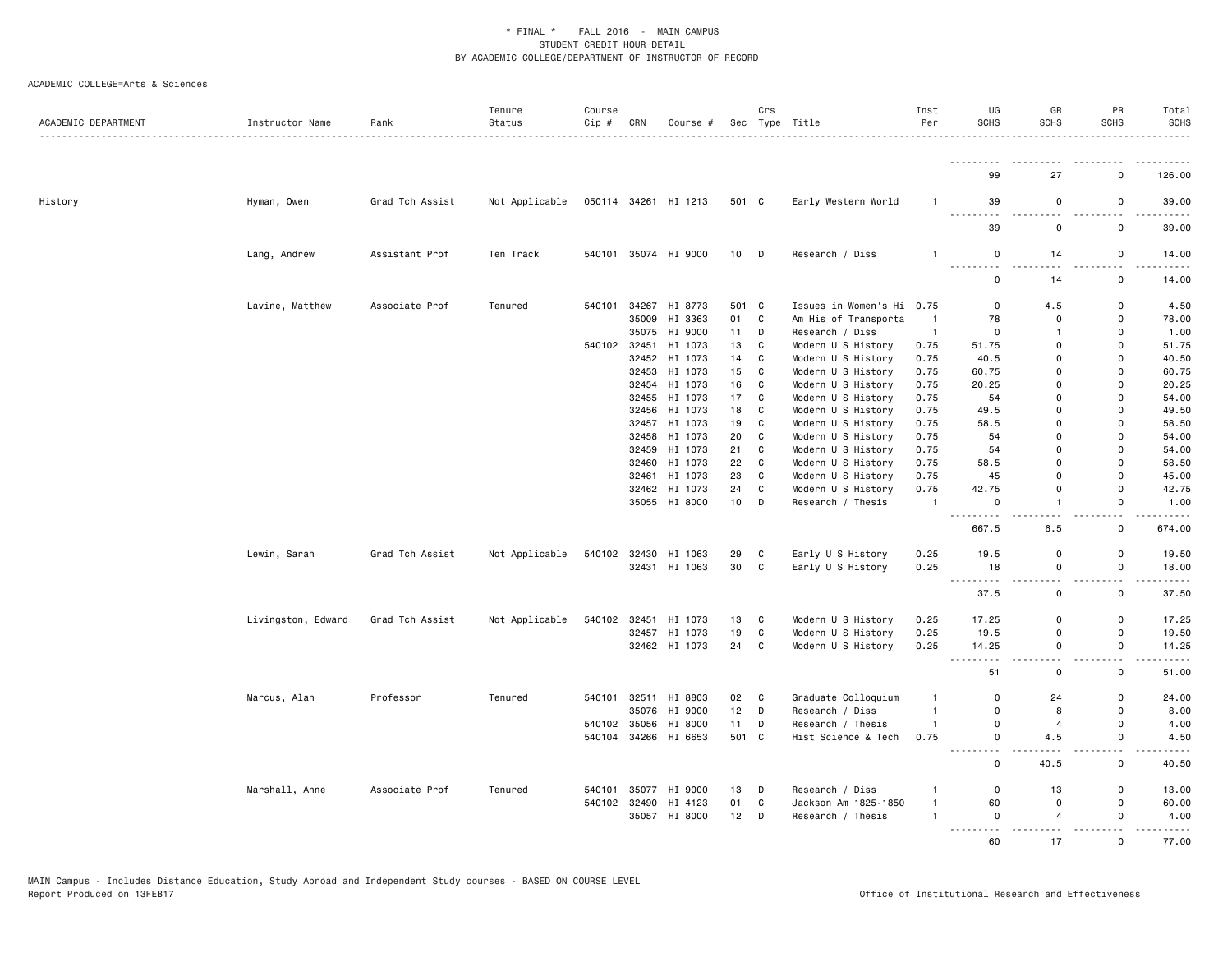|                     |                    |                 | Tenure         | Course |       |                      |      | Crs          |                      | Inst           | UG             | GR                     | PR                               | Total             |
|---------------------|--------------------|-----------------|----------------|--------|-------|----------------------|------|--------------|----------------------|----------------|----------------|------------------------|----------------------------------|-------------------|
| ACADEMIC DEPARTMENT | Instructor Name    | Rank            | Status         | Cip #  | CRN   | Course #             |      |              | Sec Type Title       | Per            | SCHS           | <b>SCHS</b>            | <b>SCHS</b>                      | <b>SCHS</b>       |
|                     |                    |                 |                |        |       |                      |      |              |                      |                |                |                        |                                  |                   |
| History             | Mcclellan, Kayla   | Grad Tch Assist | Not Applicable | 540102 | 32420 | HI 1063              | 19   | C            | Early U S History    | 0.25           | 18.75          | 0                      | 0                                | 18.75             |
|                     |                    |                 |                |        | 32425 | HI 1063              | 24   | $\mathtt{C}$ | Early U S History    | 0.25           | 17.25          | $\mathbf 0$            | 0                                | 17.25             |
|                     |                    |                 |                |        |       | 35204 HI 1063        | 18   | $\mathbf C$  | Early U S History    | 0.25           | 16.5<br>.      | $\mathsf{o}$<br>$\sim$ | $\mathsf{o}\,$<br>$\overline{a}$ | 16.50<br>.        |
|                     |                    |                 |                |        |       |                      |      |              |                      |                | 52.5           | 0                      | 0                                | 52.50             |
|                     | Messer, Peter      | Associate Prof  | Tenured        | 260801 |       | 32519 HI 8923        | 01   | S            | Historiog & His Meth | $\mathbf{1}$   | 0              | 24                     | 0                                | 24.00             |
|                     |                    |                 |                | 540101 |       | 35078 HI 9000        | 14   | D            | Research / Diss      | $\overline{1}$ | 0              | $\overline{7}$         | $\mathbf 0$                      | 7.00              |
|                     |                    |                 |                | 540102 | 32403 | HI 1063              | 01   | C            | Early U S History    | 0.75           | 51.75          | 0                      | 0                                | 51.75             |
|                     |                    |                 |                |        |       | 32404 HI 1063        | 02   | C            | Early U S History    | 0.75           | 40.5           | $\Omega$               | $\Omega$                         | 40.50             |
|                     |                    |                 |                |        |       | 32405 HI 1063        | 03   | C            | Early U S History    | 0.75           | 38.25          | $\mathbf 0$            | 0                                | 38.25             |
|                     |                    |                 |                |        |       | 32406 HI 1063        | 04   | C            | Early U S History    | 0.75           | 47.25          | $\Omega$               | $\Omega$                         | 47.25             |
|                     |                    |                 |                |        | 32407 | HI 1063              | 05   | C            | Early U S History    | 0.75           | 54             | $\Omega$               | $\Omega$                         | 54.00             |
|                     |                    |                 |                |        | 32408 | HI 1063              | 06   | $\mathtt{C}$ | Early U S History    | 0.75           | 47.25          | 0                      | $\mathbf 0$                      | 47.25             |
|                     |                    |                 |                |        |       | 32409 HI 1063        | 07   | C            | Early U S History    | 0.75           | 54             | $\Omega$               | $\Omega$                         | 54.00             |
|                     |                    |                 |                |        | 32410 | HI 1063              | 08   | C            | Early U S History    | 0.75           | 49.5           | $\Omega$               | $\Omega$                         | 49.50             |
|                     |                    |                 |                |        |       | 32411 HI 1063        | 09   | C            | Early U S History    | 0.75           | 54             | $\Omega$               | $\Omega$                         | 54.00             |
|                     |                    |                 |                |        |       | 32412 HI 1063        | 10   | $\mathtt{C}$ | Early U S History    | 0.75           | 45             | $\Omega$               | $\Omega$                         | 45.00             |
|                     |                    |                 |                |        |       | 32413 HI 1063        | 11   | $\mathbb{C}$ | Early U S History    | 0.75           | 47.25          | $\mathbf 0$            | $\Omega$                         | 47.25             |
|                     |                    |                 |                |        |       | 32414 HI 1063        | 12   | C            | Early U S History    | 0.75           | 31.5           | $\mathbf 0$            | 0                                | 31.50             |
|                     |                    |                 |                |        | 32426 | HI 1063              | 25   | C            | Early U S History    | 0.75           | 42.75          | $\mathbf 0$            | 0                                | 42.75             |
|                     |                    |                 |                |        | 32427 | HI 1063              | 26   | C            | Early U S History    | 0.75           | 54             | $\mathbf 0$            | $\Omega$                         | 54.00             |
|                     |                    |                 |                |        | 32428 | HI 1063              | 27   | $\mathtt{C}$ | Early U S History    | 0.75           | 56.25          | $\mathbf 0$            | $\Omega$                         | 56.25             |
|                     |                    |                 |                |        | 32429 | HI 1063              | 28   | C            | Early U S History    | 0.75           | 56.25          | 0                      | 0                                | 56.25             |
|                     |                    |                 |                |        | 32430 | HI 1063              | 29   | $\mathbf C$  | Early U S History    | 0.75           | 58.5           | $\mathbf 0$            | $\mathsf{o}$                     | 58.50             |
|                     |                    |                 |                |        | 32431 | HI 1063              | 30   | C            | Early U S History    | 0.75           | 54             | 0                      | 0                                | 54.00             |
|                     |                    |                 |                |        | 32432 | HI 1063              | 31   | C            | Early U S History    | 0.75           | 47.25          | $\mathbf 0$            | 0                                | 47.25             |
|                     |                    |                 |                |        | 32433 | HI 1063              | 32   | C            | Early U S History    | 0.75           | 36             | $\Omega$               | 0                                | 36.00             |
|                     |                    |                 |                |        |       | 32434 HI 1063        | 33   | $\mathtt{C}$ | Early U S History    | 0.75           | 51.75          | $\Omega$               | 0                                | 51.75             |
|                     |                    |                 |                |        |       | 32435 HI 1063        | 34   | $\mathbb{C}$ | Early U S History    | 0.75           | 54             | 0                      | 0                                | 54.00             |
|                     |                    |                 |                |        | 32436 | HI 1063              | 35   | C            | Early U S History    | 0.75           | 40.5           | $\Omega$               | $\Omega$                         | 40.50             |
|                     |                    |                 |                |        |       | 32437 HI 1063        | 36   | C            | Early U S History    | 0.75           | 45             | 0                      | 0                                | 45.00             |
|                     |                    |                 |                |        |       | 32520 HI 8933        | 01   | C            | Col. & Rev. America  | $\mathbf{1}$   | 0              | 24                     | 0                                | 24.00             |
|                     |                    |                 |                |        |       |                      |      |              |                      |                | 1156.5         | 55                     | $\mathsf{o}\,$                   | 1211.50           |
|                     |                    |                 |                |        |       |                      |      |              |                      |                |                | $\Omega$               | $\Omega$                         |                   |
|                     | Montgomery, Jeremy | Grad Tch Assist | Not Applicable | 540102 |       | 32453 HI 1073        | 15   | C            | Modern U S History   | 0.25           | 20.25          |                        |                                  | 20.25             |
|                     |                    |                 |                |        |       | 32454 HI 1073        | 16   | $\mathbb{C}$ | Modern U S History   | 0.25           | 6.75           | $\mathbf 0$            | 0<br>0                           | 6.75              |
|                     |                    |                 |                |        |       | 32458 HI 1073        | 20   | $\mathtt{C}$ | Modern U S History   | 0.25           | 18<br><u>.</u> | $\mathsf{o}$<br>$ -$   | $-$                              | 18.00<br><u>.</u> |
|                     |                    |                 |                |        |       |                      |      |              |                      |                | 45             | $\mathsf 0$            | $\mathsf 0$                      | 45.00             |
|                     | Morgan, Skyler     | Grad Tch Assist | Not Applicable | 540102 | 32405 | HI 1063              | 03   | C            | Early U S History    | 0.25           | 12.75          | 0                      | 0                                | 12.75             |
|                     |                    |                 |                |        |       | 32412 HI 1063        | 10   | $\mathbb{C}$ | Early U S History    | 0.25           | 15             | 0                      | 0                                | 15.00             |
|                     |                    |                 |                |        |       | 32413 HI 1063        | 11   | $\mathtt{C}$ | Early U S History    | 0.25           | 15.75          | 0                      | 0                                | 15.75             |
|                     |                    |                 |                |        |       |                      |      |              |                      |                | ٠.<br>43.5     | $\sim$ $\sim$<br>0     | . .<br>0                         | 43.50             |
|                     | Moses, Emily       | Grad Tch Assist | Not Applicable | 540102 |       | 32442 HI 1073        | 04   | C            | Modern U S History   | 0.25           | 18             | $\mathbf 0$            | 0                                | 18.00             |
|                     |                    |                 |                |        |       | 32446 HI 1073        | 08   | $\mathtt{C}$ | Modern U S History   | 0.25           | 15             | 0                      | 0                                | 15.00             |
|                     |                    |                 |                |        |       |                      |      |              |                      |                | -----<br>33    | $\sim$ $\sim$<br>0     | $\sim$<br>0                      | 33.00             |
|                     | Murphy, Michael    | Grad Tch Assist | Not Applicable |        |       | 540102 32428 HI 1063 | 27 C |              | Early U S History    | 0.25           | 18.75          | $\mathbf 0$            | $\mathsf{o}$                     | 18.75             |
|                     |                    |                 |                |        |       |                      |      |              |                      |                |                |                        |                                  |                   |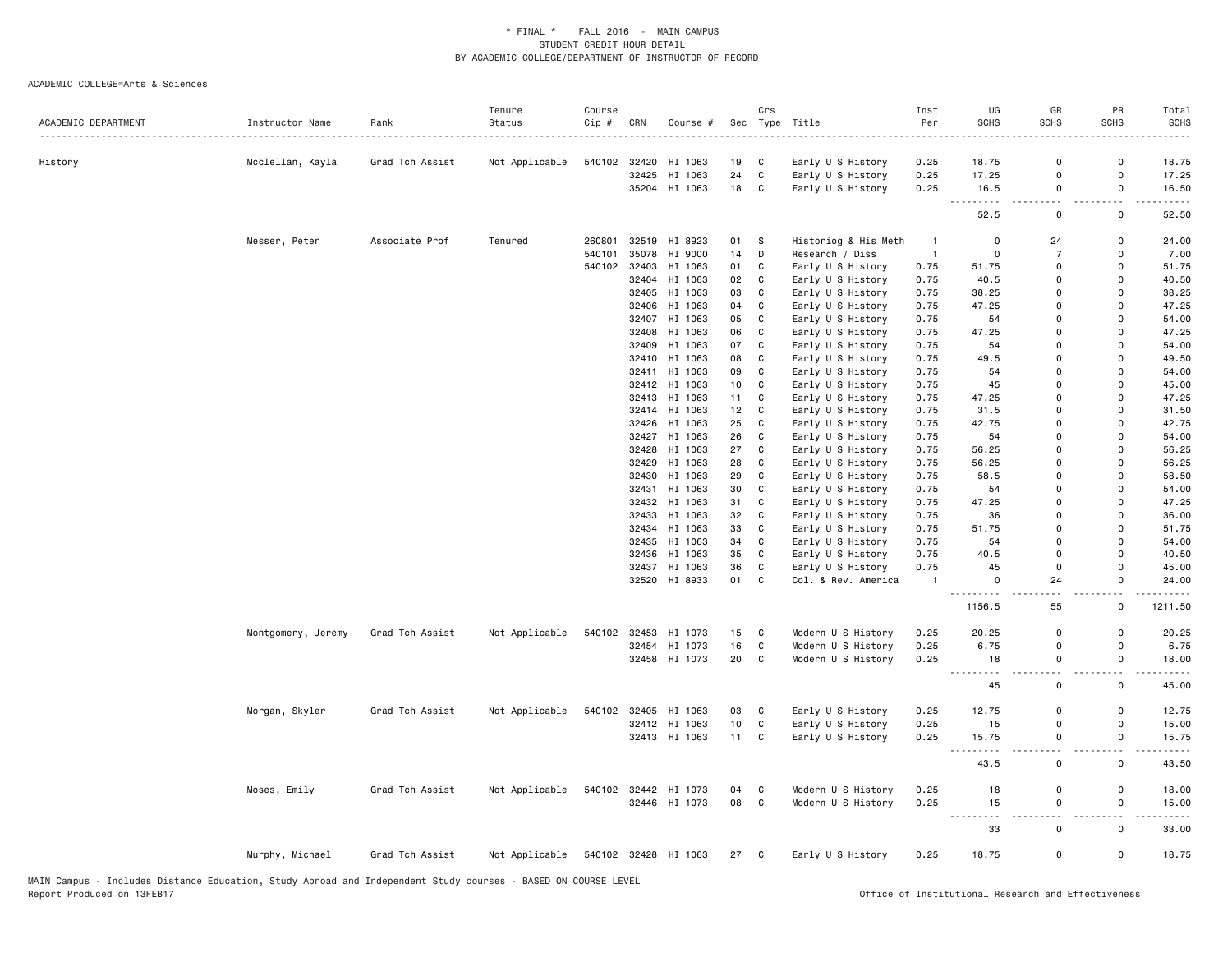| ACADEMIC DEPARTMENT | Instructor Name | Rank                        | Tenure<br>Status | Course<br>Cip # | CRN   | Course #             |       | Crs          | Sec Type Title       | Inst<br>Per    | UG<br><b>SCHS</b>               | GR<br><b>SCHS</b>                       | PR<br><b>SCHS</b>                    | Total<br><b>SCHS</b>   |
|---------------------|-----------------|-----------------------------|------------------|-----------------|-------|----------------------|-------|--------------|----------------------|----------------|---------------------------------|-----------------------------------------|--------------------------------------|------------------------|
| History             | Murphy, Michael | <u>.</u><br>Grad Tch Assist | Not Applicable   |                 |       | 540102 32429 HI 1063 | 28 C  |              | Early U S History    | 0.25           | 18.75                           | $\mathsf 0$                             | 0                                    | 18.75                  |
|                     |                 |                             |                  |                 |       |                      |       |              |                      |                | $\sim$ $\sim$ $\sim$<br>37.5    | 0                                       | 0                                    | 37.50                  |
|                     | Nelson, Kelli   | Grad Tch Assist             | Not Applicable   |                 |       | 050114 34262 HI 1223 | 501 C |              | Modern Western World | $\mathbf{1}$   | 48                              | $\mathbf 0$                             | $\mathsf 0$                          | 48.00                  |
|                     |                 |                             |                  |                 |       |                      |       |              |                      |                | $\sim$ $\sim$<br>48             | 0                                       | $\mathsf 0$                          | 48.00                  |
|                     | Orsini, Davide  | Assistant Prof              | Ten Track        |                 |       | 540101 35018 HI 4673 | 01 C  |              | Europe 1789-1914     | $\overline{1}$ | 66                              | 0                                       | 0                                    | 66.00                  |
|                     |                 |                             |                  |                 |       |                      |       |              |                      |                | <b>.</b><br>.<br>66             | 0                                       | $\sim$ $\sim$<br>0                   | $-$ - - - -<br>66.00   |
|                     | Osman, Julia    | Associate Prof              | Ten Track        | 301301          |       | 35017 HI 4643        | 01    | C            | Renaissance, Reforma | $\overline{1}$ | 66                              | 0                                       | 0                                    | 66.00                  |
|                     |                 |                             |                  | 540101          |       |                      | 01    | $\mathbb{C}$ |                      | 0.75           |                                 | $\Omega$                                |                                      |                        |
|                     |                 |                             |                  |                 |       | 32472 HI 1163        |       |              | Wld Hst Before 1500  |                | 67.5                            |                                         | 0                                    | 67.50                  |
|                     |                 |                             |                  |                 |       | 32473 HI 1163        | 02    | C            | Wld Hst Before 1500  | 0.75           | 67.5                            | $\mathbf 0$                             | $\mathbf 0$                          | 67.50                  |
|                     |                 |                             |                  |                 |       | 32474 HI 1163        | 03    | C            | Wld Hst Before 1500  | 0.75           | 65.25                           | $\Omega$                                | $\Omega$                             | 65.25                  |
|                     |                 |                             |                  |                 |       | 32475 HI 1163        | 04    | C            | Wld Hst Before 1500  | 0.75           | 83.25                           | $\Omega$                                | 0                                    | 83.25                  |
|                     |                 |                             |                  |                 | 32476 | HI 1163              | 05    | C            | Wld Hst Before 1500  | 0.75           | 81                              | $\mathbf 0$                             | 0                                    | 81.00                  |
|                     |                 |                             |                  |                 |       | 32477 HI 1163        | 06    | $\mathtt{C}$ | Wld Hst Before 1500  | 0.75           | 67.5                            | $\mathbf 0$                             | $\Omega$                             | 67.50                  |
|                     |                 |                             |                  |                 |       | 35021 HI 8803        | 03    | C            | Graduate Colloquium  | $\overline{1}$ | $\mathbf 0$<br>$- - -$<br>----- | 24                                      | 0<br>$\sim$ $\sim$                   | 24.00<br>.             |
|                     |                 |                             |                  |                 |       |                      |       |              |                      |                | 498                             | 24                                      | 0                                    | 522.00                 |
|                     | Plyler, Larsen  | Grad Tch Assist             | Not Applicable   | 540102          |       | 32404 HI 1063        | 02    | C            | Early U S History    | 0.25           | 13.5                            | $\Omega$                                | 0                                    | 13.50                  |
|                     |                 |                             |                  |                 |       | 32409 HI 1063        | 07    | C            | Early U S History    | 0.25           | 18                              | $\mathbf 0$                             | 0                                    | 18.00                  |
|                     |                 |                             |                  |                 |       | 32411 HI 1063        | 09    | C            | Early U S History    | 0.25           | 18<br><u>.</u>                  | $\mathbf 0$<br>$\overline{\phantom{a}}$ | $\mathsf{o}$<br>$\ddot{\phantom{1}}$ | 18.00<br>$\frac{1}{2}$ |
|                     |                 |                             |                  |                 |       |                      |       |              |                      |                | 49.5                            | $\mathbf 0$                             | 0                                    | 49.50                  |
|                     | Powell, Stephen | Grad Tch Assist             | Not Applicable   | 540102          |       | 32452 HI 1073        | 14    | C            | Modern U S History   | 0.25           | 13.5                            | $\mathbf 0$                             | $\mathsf{o}\,$                       | 13.50                  |
|                     |                 |                             |                  |                 |       | 32459 HI 1073        | 21    | C            | Modern U S History   | 0.25           | 18                              | 0                                       | $\mathsf 0$                          | 18.00                  |
|                     |                 |                             |                  |                 |       | 32460 HI 1073        | 22    | C            | Modern U S History   | 0.25           | 19.5<br>---------               | $\mathbf 0$<br>$\overline{\phantom{a}}$ | $\mathsf{o}$<br>$ -$                 | 19.50<br>.             |
|                     |                 |                             |                  |                 |       |                      |       |              |                      |                | 51                              | 0                                       | 0                                    | 51.00                  |
|                     | Rangel, Eduardo | Grad Tch Assist             | Not Applicable   | 540102          |       | 32434 HI 1063        | 33    | C            | Early U S History    | 0.25           | 17.25                           | $\mathbf 0$                             | 0                                    | 17.25                  |
|                     |                 |                             |                  |                 |       | 32435 HI 1063        | 34    | C            | Early U S History    | 0.25           | 18                              | 0                                       | $\mathsf 0$                          | 18.00                  |
|                     |                 |                             |                  |                 |       |                      |       |              |                      |                | $  -$<br>.<br>35.25             | $\sim$ $\sim$<br>0                      | $\sim$ $\sim$<br>0                   | . <u>.</u> .<br>35.25  |
|                     | Ridner, Judith  | Associate Prof              | Tenured          | 540101          |       | 32513 HI 8803        | 05    | C            | Graduate Colloquium  | $\mathbf{1}$   | $\mathbf 0$                     | 24                                      | $\Omega$                             | 24.00                  |
|                     |                 |                             |                  | 540102          |       | 35013 HI 4103        | 01    | C            | Colonial America     | $\overline{1}$ | 72                              | 0                                       | $\mathsf 0$                          | 72.00                  |
|                     |                 |                             |                  |                 |       |                      |       |              |                      |                | .<br>72                         | 24                                      | $\overline{\phantom{a}}$<br>0        | $\frac{1}{2}$<br>96.00 |
|                     | Saeteurn, Muey  | Assistant Prof              | Ten Track        | 050101          |       | 35020 HI 6783        | 01    | C            | African Civilization | $\mathbf{1}$   | $\mathbf 0$                     | 12                                      | 0                                    | 12.00                  |
|                     |                 |                             |                  | 050201          |       | 35019 HI 4783        | 01    | C            | African Civilization | $\mathbf{1}$   | 51                              | $\mathsf 0$                             | $\mathbf 0$                          | 51.00                  |
|                     |                 |                             |                  | 540101          |       | 32515 HI 8803        | 07    | C            | Graduate Colloquium  | $\mathbf{1}$   | $\mathbf 0$<br>.                | 18<br>- - -                             | $\mathsf 0$<br>.                     | 18.00<br>.             |
|                     |                 |                             |                  |                 |       |                      |       |              |                      |                | 51                              | 30                                      | 0                                    | 81.00                  |
|                     | Smith, William  | Grad Tch Assist             | Not Applicable   | 540102          |       | 32443 HI 1073        | 05    | C            | Modern U S History   | 0.25           | 17.25                           | 0                                       | 0                                    | 17.25                  |
|                     |                 |                             |                  |                 |       | 32445 HI 1073        | 07    | C            | Modern U S History   | 0.25           | 15                              | $\mathbf 0$                             | $\mathsf{o}$                         | 15.00                  |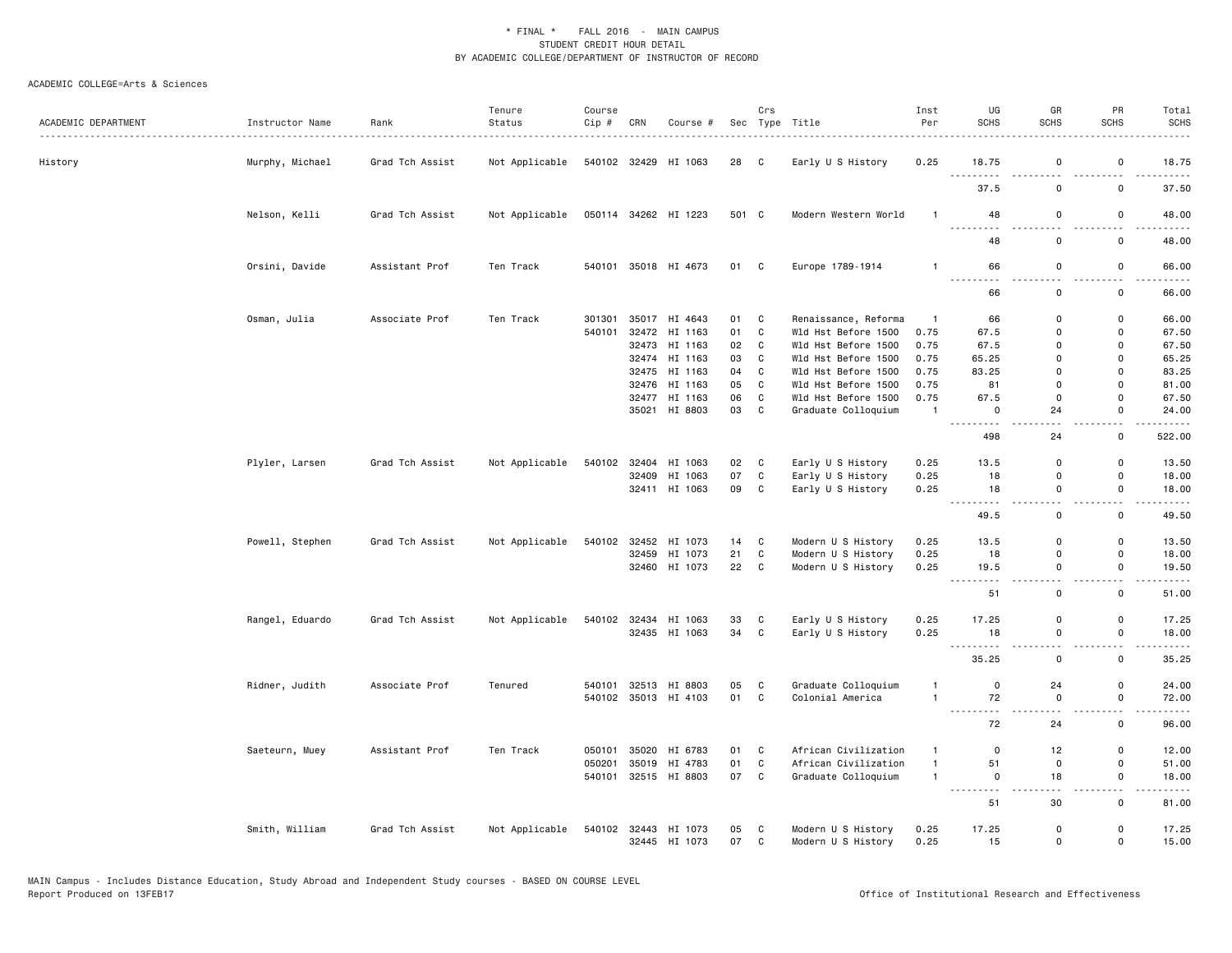| ACADEMIC DEPARTMENT | Instructor Name     | Rank            | Tenure<br>Status | Course<br>Cip # | CRN   | Course #             |                 | Crs          | Sec Type Title       | Inst<br>Per    | UG<br><b>SCHS</b>                                                                                                                                                                                                                                                                                                                                                                                                     | GR<br><b>SCHS</b> | PR<br><b>SCHS</b>            | Total<br><b>SCHS</b><br>. <u>.</u> .        |
|---------------------|---------------------|-----------------|------------------|-----------------|-------|----------------------|-----------------|--------------|----------------------|----------------|-----------------------------------------------------------------------------------------------------------------------------------------------------------------------------------------------------------------------------------------------------------------------------------------------------------------------------------------------------------------------------------------------------------------------|-------------------|------------------------------|---------------------------------------------|
|                     |                     |                 |                  |                 |       |                      |                 |              |                      |                | --------- <i>-</i>                                                                                                                                                                                                                                                                                                                                                                                                    |                   |                              | .                                           |
|                     |                     |                 |                  |                 |       |                      |                 |              |                      |                | 32.25                                                                                                                                                                                                                                                                                                                                                                                                                 | 0                 | 0                            | 32.25                                       |
| History             | Snyder, Christopher | Non-Faculty     | Tenured          | 240101          |       | 32533 HON 3183       | H01 S           |              | Honors Seminar - Hum |                | 42<br>.                                                                                                                                                                                                                                                                                                                                                                                                               | 0                 | 0                            | 42.00                                       |
|                     |                     |                 |                  |                 |       |                      |                 |              |                      |                | 42                                                                                                                                                                                                                                                                                                                                                                                                                    | 0                 | 0                            | 42.00                                       |
|                     | Sullivan, Kathleen  | Grad Tch Assist | Not Applicable   | 540102          | 32455 | HI 1073              | 17              | C            | Modern U S History   | 0.25           | 18                                                                                                                                                                                                                                                                                                                                                                                                                    | 0                 | 0                            | 18.00                                       |
|                     |                     |                 |                  |                 | 32456 | HI 1073              | 18              | $\mathtt{C}$ | Modern U S History   | 0.25           | 16.5                                                                                                                                                                                                                                                                                                                                                                                                                  | $\mathsf 0$       | $\mathsf{o}\,$               | 16.50                                       |
|                     |                     |                 |                  |                 |       | 32461 HI 1073        | 23              | C            | Modern U S History   | 0.25           | 15<br>.                                                                                                                                                                                                                                                                                                                                                                                                               | $\mathbf 0$<br>.  | $\mathsf 0$<br>.             | 15.00<br>.                                  |
|                     |                     |                 |                  |                 |       |                      |                 |              |                      |                | 49.5                                                                                                                                                                                                                                                                                                                                                                                                                  | 0                 | 0                            | 49.50                                       |
|                     | Taylor, David       | Grad Tch Assist | Not Applicable   | 540102          |       | 32448 HI 1073        | 10 <sup>1</sup> | C            | Modern U S History   | 0.25           | 17.25                                                                                                                                                                                                                                                                                                                                                                                                                 | 0                 | 0                            | 17.25                                       |
|                     |                     |                 |                  |                 |       | 32449 HI 1073        | 11              | C            | Modern U S History   | 0.25           | 16.5                                                                                                                                                                                                                                                                                                                                                                                                                  | $\mathsf 0$       | $\mathsf 0$                  | 16.50                                       |
|                     |                     |                 |                  |                 |       |                      |                 |              |                      |                | .<br>33.75                                                                                                                                                                                                                                                                                                                                                                                                            | 0                 | 0                            | $\frac{1}{2}$<br>33.75                      |
|                     | Thomas, Tommy       | Grad Tch Assist | Not Applicable   |                 |       | 540102 32436 HI 1063 | 35              | C            | Early U S History    | 0.25           | 13.5                                                                                                                                                                                                                                                                                                                                                                                                                  | $\Omega$          | 0                            | 13.50                                       |
|                     |                     |                 |                  |                 |       | 32437 HI 1063        | 36              | C            | Early U S History    | 0.25           | 15                                                                                                                                                                                                                                                                                                                                                                                                                    | $\mathsf 0$       | $\mathsf 0$                  | 15.00                                       |
|                     |                     |                 |                  |                 |       |                      |                 |              |                      |                | $\frac{1}{2} \frac{1}{2} \frac{1}{2} \frac{1}{2} \frac{1}{2} \frac{1}{2} \frac{1}{2} \frac{1}{2} \frac{1}{2} \frac{1}{2} \frac{1}{2} \frac{1}{2} \frac{1}{2} \frac{1}{2} \frac{1}{2} \frac{1}{2} \frac{1}{2} \frac{1}{2} \frac{1}{2} \frac{1}{2} \frac{1}{2} \frac{1}{2} \frac{1}{2} \frac{1}{2} \frac{1}{2} \frac{1}{2} \frac{1}{2} \frac{1}{2} \frac{1}{2} \frac{1}{2} \frac{1}{2} \frac{$<br>$\frac{1}{2}$<br>28.5 | $\mathsf 0$       | .<br>$\mathsf 0$             | .<br>28.50                                  |
|                     | Thompson, Courtney  | Assistant Prof  | Ten Track        |                 |       | 050102 35164 HI 4883 | 01              | C            | US History of Medici | $\mathbf{1}$   | 69                                                                                                                                                                                                                                                                                                                                                                                                                    | 0                 | 0                            | 69.00                                       |
|                     |                     |                 |                  |                 |       |                      |                 |              |                      |                | .<br>69                                                                                                                                                                                                                                                                                                                                                                                                               | 0                 | 0                            | $\sim$ $\sim$ $\sim$ $\sim$ $\sim$<br>69.00 |
|                     |                     |                 |                  |                 |       |                      |                 |              |                      |                |                                                                                                                                                                                                                                                                                                                                                                                                                       |                   |                              |                                             |
|                     | Timmerman, Nicholas | Grad Tch Assist | Not Applicable   | 050114          | 32480 | HI 1213              | 01              | C            | Early Western World  | 0.25           | 24.75                                                                                                                                                                                                                                                                                                                                                                                                                 | 0                 | $\mathsf 0$                  | 24.75                                       |
|                     |                     |                 |                  |                 |       | 32481 HI 1213        | 02              | C            | Early Western World  | 0.25           | 22.5<br>.                                                                                                                                                                                                                                                                                                                                                                                                             | 0                 | 0                            | 22.50                                       |
|                     |                     |                 |                  |                 |       |                      |                 |              |                      |                | 47.25                                                                                                                                                                                                                                                                                                                                                                                                                 | $\mathbf 0$       | 0                            | 47.25                                       |
|                     | Traylor, Nancy      | Grad Tch Assist | Not Applicable   | 050201          |       | 34264 HI 4363        | 501 C           |              | African American His | -1             | 78                                                                                                                                                                                                                                                                                                                                                                                                                    | 0                 | 0                            | 78.00                                       |
|                     |                     |                 |                  | 540104          |       | 34265 HI 4653        | 501 C           |              | Hist Science & Tech  | $\mathbf{1}$   | 63                                                                                                                                                                                                                                                                                                                                                                                                                    | 0                 | 0                            | 63.00                                       |
|                     |                     |                 |                  |                 |       | 34266 HI 6653        | 501 C           |              | Hist Science & Tech  | 0.25           | 0                                                                                                                                                                                                                                                                                                                                                                                                                     | 1.5               | $\mathsf 0$<br>$\sim$ $\sim$ | 1.50<br>$\sim$ $\sim$ $\sim$ $\sim$ $\sim$  |
|                     |                     |                 |                  |                 |       |                      |                 |              |                      |                | .<br>141                                                                                                                                                                                                                                                                                                                                                                                                              | 1.5               | 0                            | 142.50                                      |
|                     | Trzaskowski, Niklas | Grad Tch Assist | Not Applicable   |                 |       | 540102 32419 HI 1063 | 17              | C            | Early U S History    | 0.25           | 16.5                                                                                                                                                                                                                                                                                                                                                                                                                  | 0                 | 0                            | 16.50                                       |
|                     |                     |                 |                  |                 | 32422 | HI 1063              | 21              | $\mathtt{C}$ | Early U S History    | 0.25           | 19.5                                                                                                                                                                                                                                                                                                                                                                                                                  | $\mathsf 0$       | $\mathsf{o}\,$               | 19.50                                       |
|                     |                     |                 |                  |                 |       | 32423 HI 1063        | 22              | C            | Early U S History    | 0.25           | 18<br>. <b>.</b>                                                                                                                                                                                                                                                                                                                                                                                                      | $\mathsf 0$<br>.  | $\mathsf 0$<br>.             | 18.00<br>.                                  |
|                     |                     |                 |                  |                 |       |                      |                 |              |                      |                | 54                                                                                                                                                                                                                                                                                                                                                                                                                    | 0                 | 0                            | 54.00                                       |
|                     | Ward, Jason         | Associate Prof  | Tenured          | 540101          | 35083 | HI 9000              | 19              | D            | Research / Diss      | $\overline{1}$ | $\mathbf 0$                                                                                                                                                                                                                                                                                                                                                                                                           | 17                | 0                            | 17.00                                       |
|                     |                     |                 |                  | 540102          | 32439 | HI 1073              | 01              | C            | Modern U S History   | 0.75           | 51.75                                                                                                                                                                                                                                                                                                                                                                                                                 | 0                 | 0                            | 51.75                                       |
|                     |                     |                 |                  |                 | 32440 | HI 1073              | 02              | C            | Modern U S History   | 0.75           | 49.5                                                                                                                                                                                                                                                                                                                                                                                                                  | 0                 | 0                            | 49.50                                       |
|                     |                     |                 |                  |                 |       | 32441 HI 1073        | 03              | $\mathbf c$  | Modern U S History   | 0.75           | 56.25                                                                                                                                                                                                                                                                                                                                                                                                                 | $\mathsf 0$       | $\mathsf 0$                  | 56.25                                       |
|                     |                     |                 |                  |                 |       | 32442 HI 1073        | 04              | C            | Modern U S History   | 0.75           | 54                                                                                                                                                                                                                                                                                                                                                                                                                    | 0                 | 0                            | 54.00                                       |
|                     |                     |                 |                  |                 | 32443 | HI 1073              | 05              | C            | Modern U S History   | 0.75           | 51.75                                                                                                                                                                                                                                                                                                                                                                                                                 | $\Omega$          | 0                            | 51.75                                       |
|                     |                     |                 |                  |                 |       | 32444 HI 1073        | 06              | C            | Modern U S History   | 0.75           | 54                                                                                                                                                                                                                                                                                                                                                                                                                    | 0                 | 0                            | 54.00                                       |
|                     |                     |                 |                  |                 |       | 32445 HI 1073        | 07              | C            | Modern U S History   | 0.75           | 45                                                                                                                                                                                                                                                                                                                                                                                                                    | 0                 | 0                            | 45.00                                       |
|                     |                     |                 |                  |                 |       | 32446 HI 1073        | 08              | $\mathsf{C}$ | Modern U S History   | 0.75           | 45                                                                                                                                                                                                                                                                                                                                                                                                                    | $\mathbf 0$       | $\Omega$                     | 45.00                                       |
|                     |                     |                 |                  |                 |       | 32447 HI 1073        | 09              | $\mathsf{C}$ | Modern U S History   | 0.75           | 49.5                                                                                                                                                                                                                                                                                                                                                                                                                  | $\mathbf{0}$      | $\Omega$                     | 49.50                                       |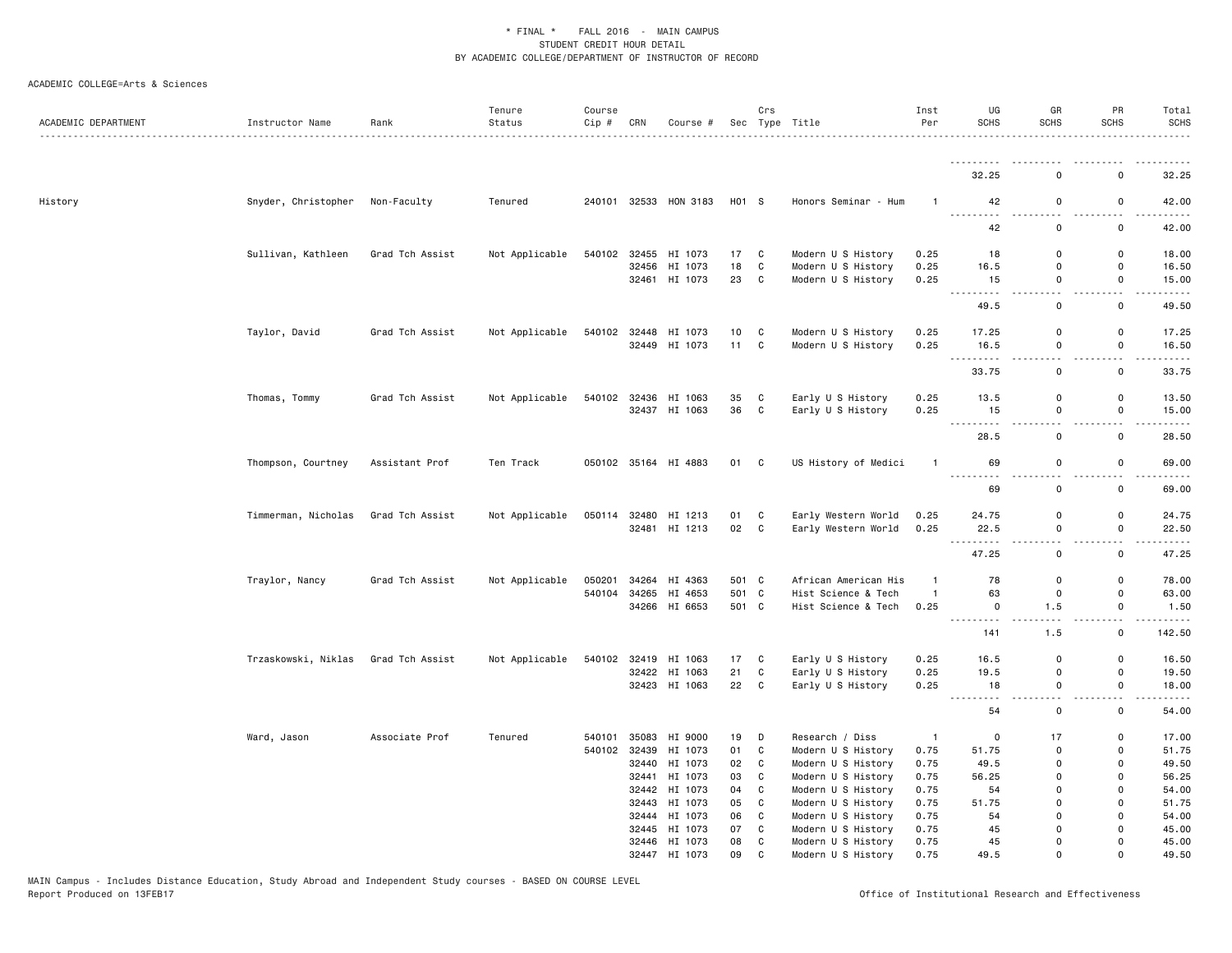|                                                  |                 |                 | Tenure         | Course |     |                      |              | Crs |                    | Inst           | UG                                                                                                                                                                                                                                                                                                                                                                                                    | GR                                                                                                                                                                                                     | PR                                                                                   | Total                 |
|--------------------------------------------------|-----------------|-----------------|----------------|--------|-----|----------------------|--------------|-----|--------------------|----------------|-------------------------------------------------------------------------------------------------------------------------------------------------------------------------------------------------------------------------------------------------------------------------------------------------------------------------------------------------------------------------------------------------------|--------------------------------------------------------------------------------------------------------------------------------------------------------------------------------------------------------|--------------------------------------------------------------------------------------|-----------------------|
| ACADEMIC DEPARTMENT                              | Instructor Name | Rank            | Status         | Cip #  | CRN | Course #             | Sec          |     | Type Title         | Per            | <b>SCHS</b>                                                                                                                                                                                                                                                                                                                                                                                           | <b>SCHS</b>                                                                                                                                                                                            | <b>SCHS</b>                                                                          | <b>SCHS</b><br>.      |
| History                                          | Ward, Jason     | Associate Prof  | Tenured        |        |     | 540102 32448 HI 1073 | 10 C         |     | Modern U S History | 0.75           | 51.75                                                                                                                                                                                                                                                                                                                                                                                                 | 0                                                                                                                                                                                                      | 0                                                                                    | 51.75                 |
|                                                  |                 |                 |                |        |     | 32449 HI 1073        | $11 \quad C$ |     | Modern U S History | 0.75           | 49.5                                                                                                                                                                                                                                                                                                                                                                                                  | 0                                                                                                                                                                                                      | 0                                                                                    | 49.50                 |
|                                                  |                 |                 |                |        |     | 32450 HI 1073        | 12           | C   | Modern U S History | 0.75           | 51.75                                                                                                                                                                                                                                                                                                                                                                                                 | 0                                                                                                                                                                                                      | 0                                                                                    | 51.75                 |
|                                                  |                 |                 |                |        |     | 35063 HI 8000        | 18           | D   | Research / Thesis  | $\overline{1}$ | 0                                                                                                                                                                                                                                                                                                                                                                                                     | -1                                                                                                                                                                                                     | 0                                                                                    | 1.00                  |
|                                                  |                 |                 |                |        |     | 35277 HI 1073        | 25           | C   | Modern U S History | 0.75           | 51.75                                                                                                                                                                                                                                                                                                                                                                                                 | 0                                                                                                                                                                                                      | 0                                                                                    | 51.75                 |
|                                                  |                 |                 |                |        |     | 35278 HI 1073        | 27           | C   | Modern U S History | 0.75           | 54                                                                                                                                                                                                                                                                                                                                                                                                    | $\Omega$                                                                                                                                                                                               | 0                                                                                    | 54.00                 |
|                                                  |                 |                 |                |        |     | 35279 HI 1073        | 29           | C   | Modern U S History | 0.75           | 51.75                                                                                                                                                                                                                                                                                                                                                                                                 | 0                                                                                                                                                                                                      | 0                                                                                    | 51.75                 |
|                                                  |                 |                 |                |        |     | 35280 HI 1073        | 30           | C   | Modern U S History | 0.75           | 31.5                                                                                                                                                                                                                                                                                                                                                                                                  | $\Omega$                                                                                                                                                                                               | 0                                                                                    | 31.50                 |
|                                                  |                 |                 |                |        |     | 35281 HI 1073        | 31           | C   | Modern U S History | 0.75           | 51.75                                                                                                                                                                                                                                                                                                                                                                                                 | 0                                                                                                                                                                                                      | 0                                                                                    | 51.75                 |
|                                                  |                 |                 |                |        |     | 35282 HI 1073        | 32           | C   | Modern U S History | 0.75           | 51.75                                                                                                                                                                                                                                                                                                                                                                                                 | $\Omega$                                                                                                                                                                                               | 0                                                                                    | 51.75                 |
|                                                  |                 |                 |                |        |     | 35283 HI 1073        | 33           | C   | Modern U S History | 0.75           | 56.25                                                                                                                                                                                                                                                                                                                                                                                                 | $\Omega$                                                                                                                                                                                               | 0                                                                                    | 56.25                 |
|                                                  |                 |                 |                |        |     | 35284 HI 1073        | 34           | C   | Modern U S History | 0.75           | 47.25                                                                                                                                                                                                                                                                                                                                                                                                 | $\mathbf 0$                                                                                                                                                                                            | 0                                                                                    | 47.25                 |
|                                                  |                 |                 |                |        |     |                      |              |     |                    |                | ----------<br>1005.75                                                                                                                                                                                                                                                                                                                                                                                 | $\frac{1}{2} \left( \frac{1}{2} \right) \left( \frac{1}{2} \right) \left( \frac{1}{2} \right) \left( \frac{1}{2} \right) \left( \frac{1}{2} \right) \left( \frac{1}{2} \right)$<br>$\sim$ $\sim$<br>18 | $\frac{1}{2} \left( \frac{1}{2} \right) \frac{1}{2} \left( \frac{1}{2} \right)$<br>0 | 1023.75               |
|                                                  | Wilder, Lucas   | Grad Tch Assist | Not Applicable |        |     | 540102 32421 HI 1063 | 20           | C   | Early U S History  | 0.25           | 17.25                                                                                                                                                                                                                                                                                                                                                                                                 | 0                                                                                                                                                                                                      | 0                                                                                    | 17.25                 |
|                                                  |                 |                 |                |        |     | 32424 HI 1063        | 23           | C   | Early U S History  | 0.25           | 18                                                                                                                                                                                                                                                                                                                                                                                                    | 0                                                                                                                                                                                                      | 0                                                                                    | 18.00                 |
|                                                  |                 |                 |                |        |     |                      |              |     |                    |                | $\frac{1}{2} \frac{1}{2} \frac{1}{2} \frac{1}{2} \frac{1}{2} \frac{1}{2} \frac{1}{2} \frac{1}{2} \frac{1}{2} \frac{1}{2} \frac{1}{2} \frac{1}{2} \frac{1}{2} \frac{1}{2} \frac{1}{2} \frac{1}{2} \frac{1}{2} \frac{1}{2} \frac{1}{2} \frac{1}{2} \frac{1}{2} \frac{1}{2} \frac{1}{2} \frac{1}{2} \frac{1}{2} \frac{1}{2} \frac{1}{2} \frac{1}{2} \frac{1}{2} \frac{1}{2} \frac{1}{2} \frac{$<br>35.25 | 0                                                                                                                                                                                                      | 0                                                                                    | 35.25                 |
|                                                  | Wu, Shu-hui     | Professor       | Tenured        |        |     | 050104 32488 HI 1323 | 01 C         |     | East Asian Civ II  | $\mathbf{1}$   | 120                                                                                                                                                                                                                                                                                                                                                                                                   | 0                                                                                                                                                                                                      | 0                                                                                    | 120.00                |
|                                                  |                 |                 |                |        |     |                      |              |     |                    |                | ----------<br>120                                                                                                                                                                                                                                                                                                                                                                                     | .<br>0                                                                                                                                                                                                 | $ -$<br>0                                                                            | 120.00                |
|                                                  | Zinsou, Cameron | Grad Tch Assist | Not Applicable | 540102 |     | 32408 HI 1063        | 06           | C   | Early U S History  | 0.25           | 15.75                                                                                                                                                                                                                                                                                                                                                                                                 | 0                                                                                                                                                                                                      | 0                                                                                    | 15.75                 |
|                                                  |                 |                 |                |        |     | 32410 HI 1063        | 08           | C   | Early U S History  | 0.25           | 16.5                                                                                                                                                                                                                                                                                                                                                                                                  | 0                                                                                                                                                                                                      | 0                                                                                    | 16.50                 |
|                                                  |                 |                 |                |        |     | 32414 HI 1063        | 12           | C   | Early U S History  | 0.25           | 10.5<br>$- - -$<br>.                                                                                                                                                                                                                                                                                                                                                                                  | $\mathbf 0$<br>.                                                                                                                                                                                       | 0<br>$\cdots$                                                                        | 10.50                 |
|                                                  |                 |                 |                |        |     |                      |              |     |                    |                | 42.75                                                                                                                                                                                                                                                                                                                                                                                                 | 0                                                                                                                                                                                                      | 0                                                                                    | 42.75                 |
| =====================================<br>History |                 |                 |                |        |     |                      |              |     |                    |                | =========<br>7074                                                                                                                                                                                                                                                                                                                                                                                     | =========<br>586                                                                                                                                                                                       | ----------                                                                           | ==========<br>7660.00 |
| =====================================            |                 |                 |                |        |     |                      |              |     |                    |                | =========                                                                                                                                                                                                                                                                                                                                                                                             |                                                                                                                                                                                                        | ---------- ---------                                                                 | ==========            |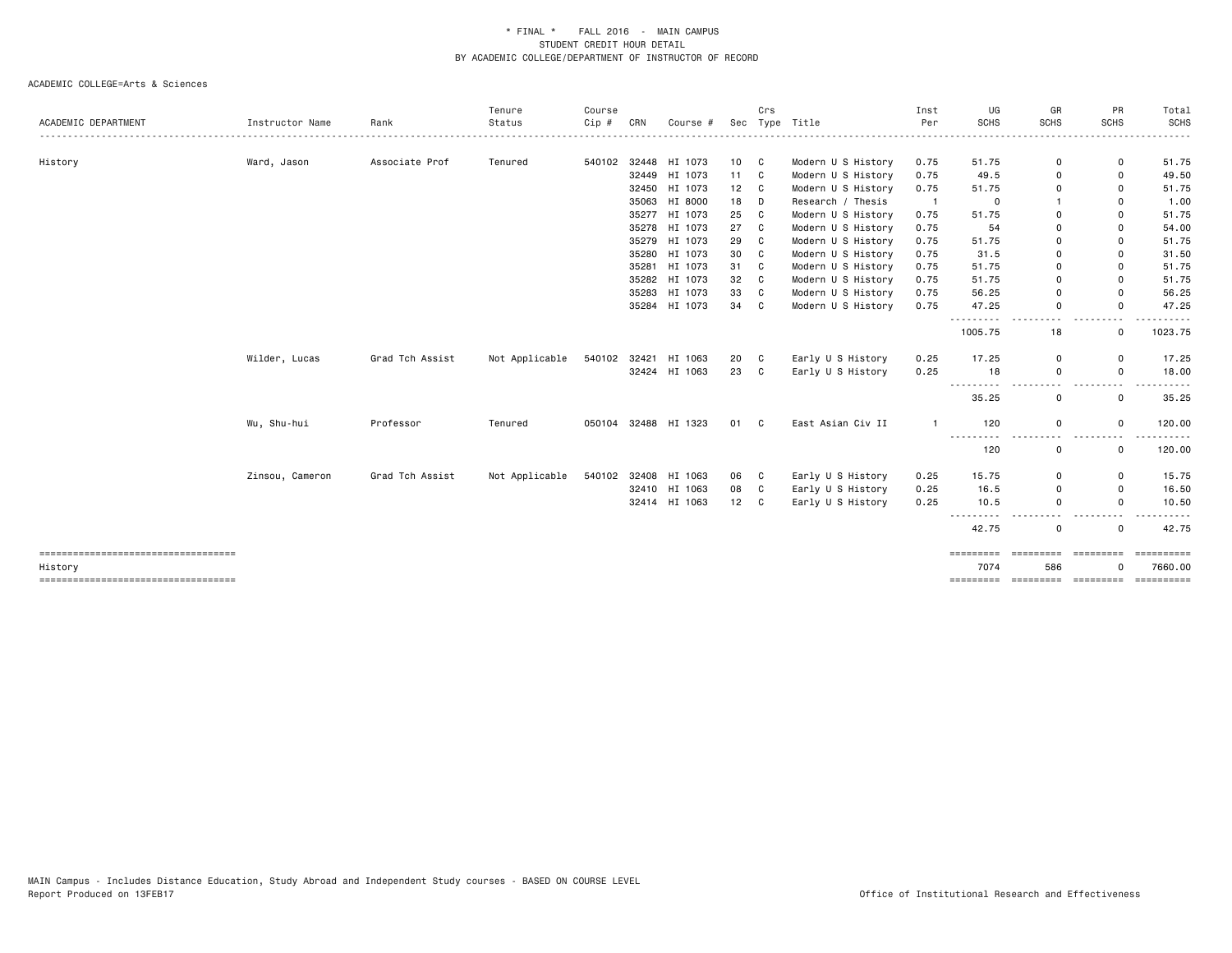|                          |                                                        |                                   | Tenure         | Course |       |                      |                   | Crs            |                      | Inst           | UG                             | GR                           | PR                            | Total                                |
|--------------------------|--------------------------------------------------------|-----------------------------------|----------------|--------|-------|----------------------|-------------------|----------------|----------------------|----------------|--------------------------------|------------------------------|-------------------------------|--------------------------------------|
| ACADEMIC DEPARTMENT      | Instructor Name                                        | Rank                              | Status         | Cip#   | CRN   | Course #             | Sec               |                | Type Title           | Per            | <b>SCHS</b>                    | <b>SCHS</b>                  | <b>SCHS</b>                   | <b>SCHS</b>                          |
| Mathematics & Statistics | Azizi, Farideddin                                      | Grad Tch Assist                   | Not Applicable | 270101 | 32836 | MA 1613              | 02                | C              | Cal Bus & Life Sc I  | 0.95           | 116.85                         | $\Omega$                     | $\mathbf 0$                   | 116.85                               |
|                          |                                                        |                                   |                |        | 32840 | MA 1613              | 06                | C              | Cal Bus & Life Sc I  | 0.95           | 119.7                          | $\mathbf 0$                  | $\mathsf{o}$                  | 119.70                               |
|                          |                                                        |                                   |                |        |       |                      |                   |                |                      |                | .<br>236.55                    | и.<br>0                      | н.<br>0                       | .<br>236.55                          |
|                          |                                                        |                                   |                |        |       |                      |                   |                |                      |                |                                | $\Omega$                     |                               |                                      |
|                          | Ballamoole, Snehalat Clinical Assist Pro Non-Ten Track |                                   |                | 270101 |       | 32915 MA 3253        | 03                | C              | Diff Equations       | $\overline{1}$ | 126                            |                              | $\mathsf 0$                   | 126.00                               |
|                          |                                                        |                                   |                |        | 32917 | MA 3253              | 05                | C              | Diff Equations       | $\overline{1}$ | 126                            | $\mathbf 0$                  | $\mathsf{o}$                  | 126.00                               |
|                          |                                                        |                                   |                |        | 36052 | MA 1723              | 05                | C              | Calculus II          | $\mathbf{1}$   | 141                            | $\mathbf 0$                  | $\mathsf 0$                   | 141.00                               |
|                          |                                                        |                                   |                |        |       | 270102 36054 MA 3113 | 11                | $\mathbf{C}$   | Intro Linear Algebra | $\overline{1}$ | 117<br>. <b>.</b>              | $\Omega$<br>$\sim$ $\sim$    | $\mathbf 0$<br>$\sim$ $\sim$  | 117.00                               |
|                          |                                                        |                                   |                |        |       |                      |                   |                |                      |                | 510                            | $\mathsf 0$                  | $\mathsf 0$                   | 510.00                               |
|                          | Banik, Robert                                          | Instructor                        | Non-Ten Track  | 270101 |       | 32845 MA 1713        | 01                | C              | Calculus I -SI       | $\mathbf{1}$   | 465                            | $\mathbf 0$                  | $\mathsf{o}$                  | 465.00                               |
|                          |                                                        |                                   |                |        |       | 32846 MA 1713        | 02                | $\mathbf c$    | Calculus I - SI      | $\mathbf{1}$   | 378                            | $\Omega$                     | $\mathsf 0$                   | 378.00                               |
|                          |                                                        |                                   |                |        |       | 32852 MA 1713        | 08                | $\mathtt{C}$   | Calculus I -SI       | $\overline{1}$ | 471                            | $\mathbf 0$                  | $\mathsf 0$                   | 471.00                               |
|                          |                                                        |                                   |                |        |       | 32883 MA 2733        | 01                | $\mathbf c$    | Calculus III         | $\overline{1}$ | 486<br>$- - -$<br>.            | $\mathbf 0$<br>$\sim$ $\sim$ | $\mathsf 0$<br>$\sim$ $\sim$  | 486.00<br>.                          |
|                          |                                                        |                                   |                |        |       |                      |                   |                |                      |                | 1800                           | $\mathsf 0$                  | 0                             | 1800.00                              |
|                          | Barber, Rachel                                         | Grad Tch Assist                   | Not Applicable | 270101 |       | 32835 MA 1613        | 01                | C              | Cal Bus & Life Sc I  | 0.95           | 116.85                         | $\mathbf 0$                  | 0                             | 116.85                               |
|                          |                                                        |                                   |                |        |       | 32839 MA 1613        | 05                | $\mathbf{C}$   | Cal Bus & Life Sc I  | 0.95           | 111.15                         | $\mathbf 0$                  | $\mathsf{o}$                  | 111.15                               |
|                          |                                                        |                                   |                |        |       |                      |                   |                |                      |                | .<br>228                       | $-$<br>0                     | - -<br>0                      | .<br>228.00                          |
|                          | Beckman, Jennifer                                      | Instructor                        | Non-Ten Track  | 270102 |       | 32787 MA 1313        | 09                | C              | College Algebra      | 0.95           | 595.65                         | $\Omega$                     | $\mathsf{o}$                  | 595.65                               |
|                          |                                                        |                                   |                | 270501 | 32880 | MA 2113              | 16                | B              | Intro to Stats       | 0.95           | 37.05                          | $\mathbf 0$                  | 0                             | 37.05                                |
|                          |                                                        |                                   |                |        | 32881 | MA 2113              | 17                | B              | Intro to Stats       | 0.95           | 28.5                           | $\Omega$                     | $\mathbf 0$                   | 28.50                                |
|                          |                                                        |                                   |                |        |       | 32882 MA 2113        | 18                | B              | Intro to Stats       | $\overline{1}$ | 30                             | $\Omega$                     | $\Omega$                      | 30.00                                |
|                          |                                                        |                                   |                |        |       | 32910 MA 3123        | 02                | B              | Intro to Stat. Inf   | $\overline{1}$ | 69                             | $\Omega$                     | 0                             | 69.00                                |
|                          |                                                        |                                   |                |        |       | 32911 MA 3123        | 03                | B              | Intro to Stat. Inf   | $\overline{1}$ | 78                             | $\Omega$                     | $\mathbf 0$                   | 78.00                                |
|                          |                                                        |                                   |                |        |       | 33769 ST 2113        | 16                | B              | Intro to Stats       | 0.95           | 45.6                           | $\mathbf 0$                  | 0                             | 45.60                                |
|                          |                                                        |                                   |                |        |       | 33770 ST 2113        | 17                | B              | Intro to Stats       | 0.95           | 57                             | $\Omega$                     | $\mathbf 0$                   | 57.00                                |
|                          |                                                        |                                   |                |        |       | 33771 ST 2113        | 18                | B              | Intro to Stats       | $\mathbf{1}$   | 69                             | $\Omega$                     | 0                             | 69.00                                |
|                          |                                                        |                                   |                |        |       | 33774 ST 3123        | 02                | B              | Intro to Stat. Inf.  | $\overline{1}$ | 66                             | $\mathbf 0$                  | $\mathsf 0$                   | 66.00                                |
|                          |                                                        |                                   |                |        |       | 33775 ST 3123        | 03                | $\overline{B}$ | Intro to Stat. Inf.  | $\overline{1}$ | 66                             | $\Omega$                     | $\mathbf 0$                   | 66.00                                |
|                          |                                                        |                                   |                |        |       |                      |                   |                |                      |                | 1141.8                         | и.<br>0                      | $\overline{\phantom{0}}$<br>0 | $\omega$ is $\omega$ in .<br>1141.80 |
|                          | Calvert, Velinda                                       | Clinical Assist Pro Non-Ten Track |                | 270101 |       | 32916 MA 3253        | 04                | C              | Diff Equations       | $\mathbf{1}$   | 141                            | $\mathbf 0$                  | 0                             | 141.00                               |
|                          |                                                        |                                   |                |        | 36053 | MA 3253              | 06                | $\mathbf c$    | Diff Equations       | $\overline{1}$ | 141                            | $\mathbf 0$                  | $\mathsf 0$                   | 141.00                               |
|                          |                                                        |                                   |                |        |       | 270102 32779 MA 1313 | 01                | C              | College Algebra      | 0.95           | 173.85                         | $\mathbf 0$                  | 0                             | 173.85                               |
|                          |                                                        |                                   |                |        | 32904 | MA 3113              | 06                | C              | Intro Linear Algebra | -1             | 135                            | $\mathbf 0$                  | $\mathsf 0$                   | 135.00                               |
|                          |                                                        |                                   |                |        |       |                      |                   |                |                      |                | $\sim$ $\sim$ $\sim$<br>590.85 | и.<br>0                      | . .<br>0                      | 590.85                               |
|                          | Dang, Hai                                              | Professor                         | Tenured        | 270101 |       | 32918 MA 3253        | H <sub>01</sub> C |                | Honors Diff Equation | $\mathbf{1}$   | 60                             | $\Omega$                     | 0                             | 60.00                                |
|                          |                                                        |                                   |                |        | 32927 | MA 4933              | 01                | C              | Math Analysis I      | $\overline{1}$ | 3                              | $\mathbf 0$                  | $\mathsf 0$                   | 3.00                                 |
|                          |                                                        |                                   |                |        | 32935 | MA 6933              | 01                | C              | Math Analysis I      | $\overline{1}$ | 0                              | 15                           | $\mathsf 0$                   | 15.00                                |
|                          |                                                        |                                   |                |        |       |                      |                   |                |                      |                | <u>.</u><br>63                 | $\sim$ $\sim$<br>15          | $\sim$ $\sim$<br>$\mathsf 0$  | $\frac{1}{2}$<br>78.00               |
|                          | Daniels, Diane                                         | Non-Faculty                       | Not Applicable | 521003 |       | 32229 FYE 1001       | F09 C             |                | Freshman Year Experi | $\mathbf{1}$   | 9                              | $\Omega$                     | 0                             | 9.00                                 |
|                          |                                                        |                                   |                |        |       | 32230 FYE 1001       | F10 C             |                | Freshman Year Experi | $\overline{1}$ | 10                             | $\mathbf 0$                  | $\mathbf 0$                   | 10.00                                |
|                          |                                                        |                                   |                |        |       |                      |                   |                |                      |                |                                |                              |                               |                                      |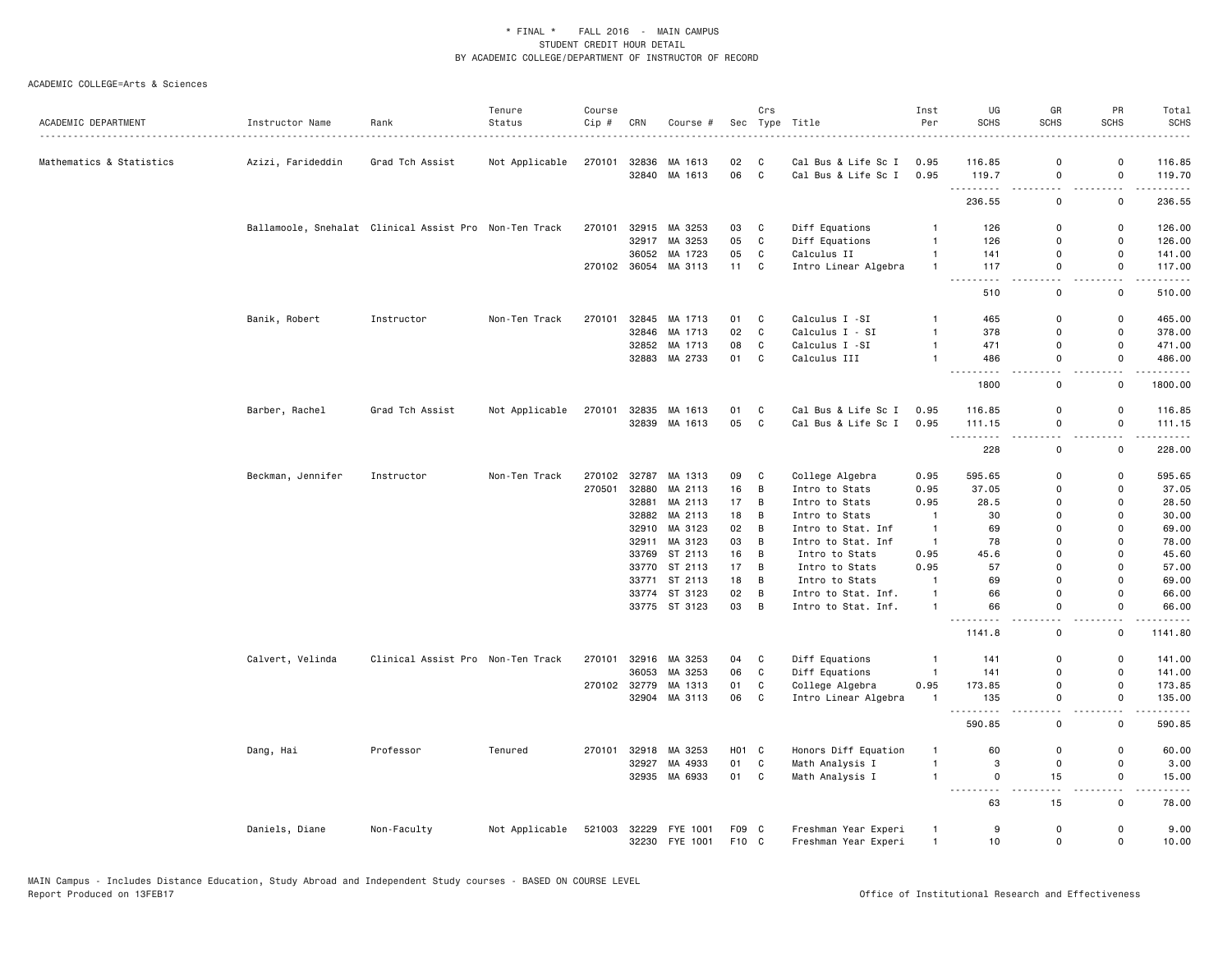| ACADEMIC DEPARTMENT      | Instructor Name                      | Rank           | Tenure<br>Status | Course<br>Cip # | CRN   | Course #      |    | Crs          | Sec Type Title            | Inst<br>Per  | UG<br><b>SCHS</b>      | GR<br><b>SCHS</b> | PR<br><b>SCHS</b>  | Total<br><b>SCHS</b> |
|--------------------------|--------------------------------------|----------------|------------------|-----------------|-------|---------------|----|--------------|---------------------------|--------------|------------------------|-------------------|--------------------|----------------------|
|                          |                                      |                |                  |                 |       |               |    |              |                           |              |                        |                   |                    |                      |
|                          |                                      |                |                  |                 |       |               |    |              |                           |              | <u>.</u><br>19         | $\Omega$          | <u>.</u><br>0      | .<br>19.00           |
| Mathematics & Statistics | Dayarathna, Vidanela Grad Tch Assist |                | Not Applicable   | 270501          |       | 32877 MA 2113 | 13 | B            | Intro to Stats            | 0.05         | 1.05                   | $\Omega$          | $\Omega$           | 1.05                 |
|                          |                                      |                |                  |                 |       | 32878 MA 2113 | 14 | B            | Intro to Stats            | 0.05         | 1.8                    | $\Omega$          | $\Omega$           | 1.80                 |
|                          |                                      |                |                  |                 |       | 32879 MA 2113 | 15 | B            | Intro to Stats            | 0.05         | 1.2                    | $\mathbf 0$       | $\Omega$           | 1.20                 |
|                          |                                      |                |                  |                 |       | 33766 ST 2113 | 13 | B            | Intro to Stats            | 0.05         | 3.15                   | $\Omega$          | $\Omega$           | 3.15                 |
|                          |                                      |                |                  |                 |       | 33767 ST 2113 | 14 | В            | Intro to Stats            | 0.05         | 2.7                    | $\mathbf 0$       | 0                  | 2.70                 |
|                          |                                      |                |                  |                 |       | 33768 ST 2113 | 15 | B            | Intro to Stats            | 0.05         | 3.15                   | 0                 | 0                  | 3.15                 |
|                          |                                      |                |                  |                 |       |               |    |              |                           |              | $\sim$ $\sim$<br>13.05 | $\mathbf 0$       | $\mathsf{o}$       | 13.05                |
|                          | Dobson, Edward                       | Professor      | Tenured          | 270101          |       | 36616 MA 7000 | 03 | $\mathbf{I}$ | Directed Indiv Study      | $\mathbf{1}$ | $\mathbf 0$            | 3                 | 0                  | 3.00                 |
|                          |                                      |                |                  | 270102          | 32901 | MA 3113       | 03 | $\mathtt{C}$ | Intro Linear Algebra      | $\mathbf{1}$ | 135                    | 0                 | 0                  | 135.00               |
|                          |                                      |                |                  |                 |       | 32905 MA 3113 | 07 | C            | Intro Linear Algebra      | $\mathbf{1}$ | 126                    | $\mathbf 0$       | 0                  | 126.00               |
|                          |                                      |                |                  |                 |       |               |    |              |                           |              | $\sim$ $\sim$<br>261   | 3                 | 0                  | 264.00               |
|                          | DuBien, Janice                       | Associate Prof | Tenured          | 270501          |       | 33782 ST 6211 | 01 | E            | Stat Consulting           | -1           | 0                      | 6                 | 0                  | 6.00                 |
|                          |                                      |                |                  |                 |       | 33788 ST 8214 | 01 | B            | Desn & Anal Of Exp        | $\mathbf{1}$ | $\Omega$               | 124               | $\mathbf 0$        | 124.00               |
|                          |                                      |                |                  |                 | 33792 | ST 8603       | 01 | C            | Applied Statistics        | $\mathbf{1}$ | 0                      | 18                | 0                  | 18.00                |
|                          |                                      |                |                  |                 |       | 34799 ST 8853 | 01 | C            | Adv Design Exper I        | $\mathbf{1}$ | $\mathbf 0$            | 39                | 0                  | 39.00                |
|                          |                                      |                |                  |                 |       |               |    |              |                           |              | - - -<br>0             | 187               | $\sim$ $\sim$<br>0 | .<br>187.00          |
|                          | Eaton, Jonathan                      | Instructor     | Non-Ten Track    | 270101          | 32769 | MA 0103       | 01 | C            | Intermediate Algebra      | $\mathbf{1}$ | 489                    | $\mathbf 0$       | $\mathbf 0$        | 489.00               |
|                          |                                      |                |                  |                 |       | 32770 MA 0103 | 02 | $\mathtt{C}$ | Intermediate Algebra      | $\mathbf{1}$ | 279                    | $\Omega$          | $\mathbf 0$        | 279.00               |
|                          |                                      |                |                  |                 |       | 32771 MA 0103 | 03 | К            | Intermediate Algebra      | $\mathbf{1}$ | $\mathbf 0$            | $\Omega$          | 0                  | 0.00                 |
|                          |                                      |                |                  |                 |       | 32772 MA 0103 | 04 | К            | Intermediate Algebra      | $\mathbf{1}$ | $\Omega$               | $\Omega$          | $\Omega$           | 0.00                 |
|                          |                                      |                |                  |                 | 32773 | MA 0103       | 05 | К            | Intermediate Algebra      | $\mathbf{1}$ | $\Omega$               | $\Omega$          | $\Omega$           | 0.00                 |
|                          |                                      |                |                  |                 | 32774 | MA 0103       | 06 | К            | Intermediate Algebra      | $\mathbf{1}$ | $\Omega$               | $\Omega$          | $\Omega$           | 0.00                 |
|                          |                                      |                |                  |                 | 32775 | MA 0103       | 07 | К            | Intermediate Algebra      | $\mathbf{1}$ | $\Omega$               | 0                 | $\Omega$           | 0.00                 |
|                          |                                      |                |                  |                 | 32776 | MA 0103       | 08 | К            | Intermediate Algebra      | $\mathbf{1}$ | $\Omega$               | $\mathbf 0$       | $\Omega$           | 0.00                 |
|                          |                                      |                |                  |                 |       | 32777 MA 0103 | 09 | К            | Intermediate Algebra      | $\mathbf{1}$ | $\Omega$               | $\Omega$          | $\Omega$           | 0.00                 |
|                          |                                      |                |                  | 270501          | 32865 | MA 2113       | 01 | B            | Intro to Stats            | 0.95         | 25.65                  | $\mathbf 0$       | $\Omega$           | 25.65                |
|                          |                                      |                |                  |                 | 32866 | MA 2113       | 02 | B            | Intro to Stats            | 0.95         | 31.35                  | $\mathbf 0$       | $\Omega$           | 31.35                |
|                          |                                      |                |                  |                 |       | 32867 MA 2113 | 03 | В            | Stats-with credit fo 0.95 |              | 19.95                  | $\mathbf 0$       | $\Omega$           | 19.95                |
|                          |                                      |                |                  |                 | 32868 | MA 2113       | 04 | В            | Intro to Stats            | 0.95         | 25.65                  | $\mathbf 0$       | $\Omega$           | 25.65                |
|                          |                                      |                |                  |                 |       | 32869 MA 2113 | 05 | B            | Intro to Stats            | 0.95         | 31.35                  | 0                 | $\Omega$           | 31.35                |
|                          |                                      |                |                  |                 |       | 32870 MA 2113 | 06 | B            | Intro to Stats            | 0.95         | 31.35                  | $\mathbf 0$       | $\Omega$           | 31.35                |
|                          |                                      |                |                  |                 | 32871 | MA 2113       | 07 | B            | Intro to Stats            | 0.95         | 28.5                   | $\Omega$          | $\Omega$           | 28.50                |
|                          |                                      |                |                  |                 |       | 32872 MA 2113 | 08 | B            | Intro to Stats            | 0.95         | 48.45                  | $\mathbf 0$       | $\Omega$           | 48.45                |
|                          |                                      |                |                  |                 |       | 32873 MA 2113 | 09 | В            | Intro to Stats            | 0.95         | 34.2                   | 0                 | $\Omega$           | 34.20                |
|                          |                                      |                |                  |                 |       | 32874 MA 2113 | 10 | B            | Stats-with credit fo 0.95 |              | 11.4                   | $\mathbf 0$       | $\Omega$           | 11.40                |
|                          |                                      |                |                  |                 |       | 32875 MA 2113 | 11 | В            | Intro to Stats            | 0.95         | 22.8                   | $\Omega$          | $\Omega$           | 22.80                |
|                          |                                      |                |                  |                 |       | 32876 MA 2113 | 12 | B            | Intro to Stats            | 0.95         | 34.2                   | $\mathbf 0$       | $\Omega$           | 34.20                |
|                          |                                      |                |                  |                 |       | 33754 ST 2113 | 01 | B            | Intro to Stats            | 0.95         | 62.7                   | $\mathbf 0$       | $\Omega$           | 62.70                |
|                          |                                      |                |                  |                 |       | 33755 ST 2113 | 02 | B            | Intro to Stats            | 0.95         | 59.85                  | $\mathbf 0$       | $\Omega$           | 59.85                |
|                          |                                      |                |                  |                 |       | 33756 ST 2113 | 03 | В            | Stats-with credit f 0.95  |              | 65.55                  | $\mathbf 0$       | $\Omega$           | 65.55                |
|                          |                                      |                |                  |                 |       | 33757 ST 2113 | 04 | B            | Intro to Stats            | 0.95         | 59.85                  | 0                 | 0                  | 59.85                |
|                          |                                      |                |                  |                 |       | 33758 ST 2113 | 05 | B            | Intro to Stats            | 0.95         | 54.15                  | $\Omega$          | $\Omega$           | 54.15                |
|                          |                                      |                |                  |                 |       | 33759 ST 2113 | 06 | В            | Intro to Stats            | 0.95         | 54.15                  | $\Omega$          | $\Omega$           | 54.15                |
|                          |                                      |                |                  |                 |       | 33760 ST 2113 | 07 | B            | Intro to Stats            | 0.95         | 57                     | $\mathbf 0$       | $\Omega$           | 57.00                |
|                          |                                      |                |                  |                 |       | 33761 ST 2113 | 08 | <b>B</b>     | Intro to Stats            | 0.95         | 48.45                  | $\Omega$          | $\Omega$           | 48.45                |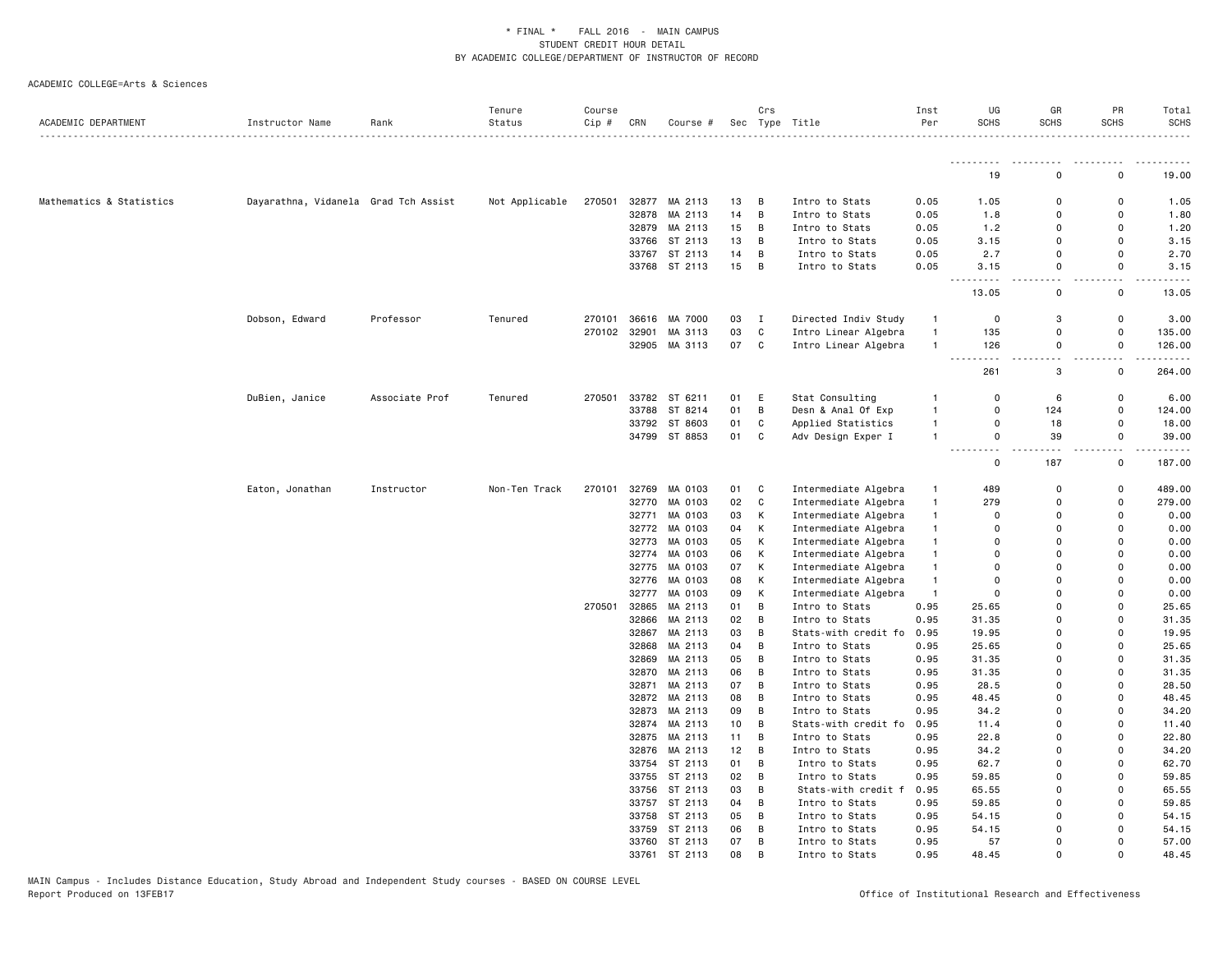|                          |                                      |                 | Tenure         | Course |              |                          |          | Crs          |                                       | Inst         | UG                                                                                                     | GR           | PR                        | Total                                                                                                                                                                                     |
|--------------------------|--------------------------------------|-----------------|----------------|--------|--------------|--------------------------|----------|--------------|---------------------------------------|--------------|--------------------------------------------------------------------------------------------------------|--------------|---------------------------|-------------------------------------------------------------------------------------------------------------------------------------------------------------------------------------------|
| ACADEMIC DEPARTMENT      | Instructor Name                      | Rank            | Status         | Cip #  | CRN          | Course #                 | Sec      |              | Type Title                            | Per          | <b>SCHS</b>                                                                                            | <b>SCHS</b>  | <b>SCHS</b>               | <b>SCHS</b>                                                                                                                                                                               |
|                          |                                      |                 |                |        |              |                          |          |              |                                       |              |                                                                                                        | $\Omega$     | $\Omega$                  |                                                                                                                                                                                           |
| Mathematics & Statistics | Eaton, Jonathan                      | Instructor      | Non-Ten Track  | 270501 | 33763        | 33762 ST 2113<br>ST 2113 | 09<br>10 | В<br>B       | Intro to Stats<br>Stats-with credit f | 0.95<br>0.95 | 48.45<br>74.1                                                                                          | 0            | $\mathbf 0$               | 48.45<br>74.10                                                                                                                                                                            |
|                          |                                      |                 |                |        |              |                          |          |              |                                       |              |                                                                                                        |              | $\Omega$                  |                                                                                                                                                                                           |
|                          |                                      |                 |                |        |              | 33764 ST 2113            | 11       | B            | Intro to Stats                        | 0.95         | 59.85                                                                                                  | $\Omega$     |                           | 59.85                                                                                                                                                                                     |
|                          |                                      |                 |                |        |              | 33765 ST 2113            | 12       | B            | Intro to Stats                        | 0.95         | 48.45                                                                                                  | $\Omega$     | $\mathbf 0$               | 48.45                                                                                                                                                                                     |
|                          |                                      |                 |                |        | 34298        | MA 2113                  | 501      | C            | Intro to Stats                        | $\mathbf{1}$ | 69                                                                                                     | 0            | 0                         | 69.00                                                                                                                                                                                     |
|                          |                                      |                 |                |        |              | 34346 ST 2113            | 501 C    |              | Intro to Stats                        | $\mathbf{1}$ | 21<br>.                                                                                                | 0            | $\mathsf{o}$              | 21.00<br>.                                                                                                                                                                                |
|                          |                                      |                 |                |        |              |                          |          |              |                                       |              | 1895.4                                                                                                 | 0            | $\mathbf 0$               | 1895.40                                                                                                                                                                                   |
|                          | Fabel, Andrew                        | Associate Prof  | Tenured        | 270101 | 32858        | MA 1713                  | H02 C    |              | Honors Calculus I                     | 1            | 63                                                                                                     | 0            | 0                         | 63.00                                                                                                                                                                                     |
|                          |                                      |                 |                |        |              | 32896 MA 2743            | 04       | C            | Calculus IV                           | $\mathbf{1}$ | 87<br>.<br>$\frac{1}{2}$                                                                               | 0            | $\mathbf 0$<br>. <b>.</b> | 87.00<br>.                                                                                                                                                                                |
|                          |                                      |                 |                |        |              |                          |          |              |                                       |              | 150                                                                                                    | 0            | 0                         | 150.00                                                                                                                                                                                    |
|                          | Horstemeyer, Ruth                    | Grad Tch Assist | Not Applicable | 270501 |              | 32866 MA 2113            | 02       | B            | Intro to Stats                        | 0.05         | 1.65                                                                                                   | $\Omega$     | $\mathbf 0$               | 1.65                                                                                                                                                                                      |
|                          |                                      |                 |                |        | 32869        | MA 2113                  | 05       | B            | Intro to Stats                        | 0.05         | 1.65                                                                                                   | 0            | $\mathbf 0$               | 1.65                                                                                                                                                                                      |
|                          |                                      |                 |                |        |              | 32880 MA 2113            | 16       | В            | Intro to Stats                        | 0.05         | 1.95                                                                                                   | 0            | $\mathbf 0$               | 1.95                                                                                                                                                                                      |
|                          |                                      |                 |                |        |              | 33755 ST 2113            | 02       | B            | Intro to Stats                        | 0.05         | 3.15                                                                                                   | $\Omega$     | $\mathbf 0$               | 3.15                                                                                                                                                                                      |
|                          |                                      |                 |                |        | 33758        | ST 2113                  | 05       | В            | Intro to Stats                        | 0.05         | 2.85                                                                                                   | 0            | $\mathbf 0$               | 2.85                                                                                                                                                                                      |
|                          |                                      |                 |                |        |              | 33769 ST 2113            | 16       | B            | Intro to Stats                        | 0.05         | 2.4<br>$\sim$ $\sim$ $\sim$                                                                            | 0            | 0                         | 2.40<br>$\sim$ $\sim$ $\sim$ $\sim$ $\sim$                                                                                                                                                |
|                          |                                      |                 |                |        |              |                          |          |              |                                       |              | 13.65                                                                                                  | $\Omega$     | $\Omega$                  | 13.65                                                                                                                                                                                     |
|                          | Johnson, Corlis                      | Associate Prof  | Tenured        | 270101 | 32831        | MA 1453                  | 01       | C            | Precal w/Graphing Ca                  | 0.05         | 6.15                                                                                                   | 0            | 0                         | 6.15                                                                                                                                                                                      |
|                          |                                      |                 |                |        | 36666        | MA 7000                  | 06       | $\mathbf{I}$ | Directed Indiv Study                  | $\mathbf{1}$ | $\mathbf 0$                                                                                            | 3            | $\mathbf 0$               | 3.00                                                                                                                                                                                      |
|                          |                                      |                 |                |        | 270102 32900 | MA 3113                  | 02       | C            | Intro Linear Algebra                  | $\mathbf{1}$ | 102                                                                                                    | 0            | 0                         | 102.00                                                                                                                                                                                    |
|                          |                                      |                 |                |        | 32902        | MA 3113                  | 04       | C            | Intro Linear Algebra                  | $\mathbf{1}$ | 90                                                                                                     | 0            | 0                         | 90.00                                                                                                                                                                                     |
|                          |                                      |                 |                |        |              |                          |          |              |                                       |              | $\omega$ $\omega$ $\omega$<br>$\sim$ $\sim$ $\sim$<br>198.15                                           | 3            | $\mathbf 0$               | .<br>201.15                                                                                                                                                                               |
|                          | Jones, Chartese                      | Grad Tch Assist | Not Applicable |        |              | 270101 32818 MA 1323     | 05       | C            | Trigonometry                          | 0.95         | 128.25                                                                                                 | 0            | 0                         | 128.25                                                                                                                                                                                    |
|                          |                                      |                 |                |        |              | 32831 MA 1453            | 01       | $\mathtt{C}$ | Precal w/Graphing Ca                  | 0.95         | 116.85                                                                                                 | 0            | $\mathsf 0$               | 116.85<br>.                                                                                                                                                                               |
|                          |                                      |                 |                |        |              |                          |          |              |                                       |              | ---------<br>245.1                                                                                     | $\Omega$     | $\mathsf{o}$              | 245.10                                                                                                                                                                                    |
|                          | Jones, Derrick                       | Grad Tch Assist | Not Applicable | 270102 |              | 32782 MA 1313            | 04       | C            | College Algebra                       | 0.95         | 122.55                                                                                                 | 0            | $\Omega$                  | 122.55                                                                                                                                                                                    |
|                          |                                      |                 |                |        |              | 32783 MA 1313            | 05       | C            | College Algebra                       | 0.95         | 122.55                                                                                                 | $\Omega$     | $\mathbf 0$               | 122.55                                                                                                                                                                                    |
|                          |                                      |                 |                |        |              |                          |          |              |                                       |              | .<br>245.1                                                                                             | 0            | $\mathbf 0$               | $\frac{1}{2} \left( \frac{1}{2} \right) \left( \frac{1}{2} \right) \left( \frac{1}{2} \right) \left( \frac{1}{2} \right) \left( \frac{1}{2} \right) \left( \frac{1}{2} \right)$<br>245.10 |
|                          | Katterjohn, Kristoph Grad Tch Assist |                 | Not Applicable | 270101 | 32841        | MA 1613                  | 07       | C            | Cal Bus & Life Sc I                   | 0.95         | 99.75                                                                                                  | 0            | 0                         | 99.75                                                                                                                                                                                     |
|                          |                                      |                 |                |        |              | 32842 MA 1613            | 08       | C            | Cal Bus & Life Sc I                   | 0.95         | 116.85<br>. <b>.</b>                                                                                   | $\mathsf{O}$ | $\mathbf 0$               | 116.85<br>.                                                                                                                                                                               |
|                          |                                      |                 |                |        |              |                          |          |              |                                       |              | 216.6                                                                                                  | 0            | $\mathbf 0$               | 216.60                                                                                                                                                                                    |
|                          | Kilpatrick, Matthew                  | Grad Tch Assist | Not Applicable | 270501 |              | 32874 MA 2113            | 10       | B            | Stats-with credit fo                  | 0.05         | 0.6                                                                                                    | 0            | $\Omega$                  | 0.60                                                                                                                                                                                      |
|                          |                                      |                 |                |        |              | 32875 MA 2113            | 11       | B            | Intro to Stats                        | 0.05         | 1.2                                                                                                    | 0            | $\mathbf 0$               | 1.20                                                                                                                                                                                      |
|                          |                                      |                 |                |        |              | 32876 MA 2113            | 12       | B            | Intro to Stats                        | 0.05         | 1.8                                                                                                    | $\Omega$     | $\mathbf 0$               | 1.80                                                                                                                                                                                      |
|                          |                                      |                 |                |        |              | 33763 ST 2113            | 10       | B            | Stats-with credit f                   | 0.05         | 3.9                                                                                                    | 0            | 0                         | 3.90                                                                                                                                                                                      |
|                          |                                      |                 |                |        |              | 33764 ST 2113            | 11       | B            | Intro to Stats                        | 0.05         | 3.15                                                                                                   | 0            | $\mathbf 0$               | 3.15                                                                                                                                                                                      |
|                          |                                      |                 |                |        |              | 33765 ST 2113            | 12       | B            | Intro to Stats                        | 0.05         | 2.55<br>$\frac{1}{2} \left( \frac{1}{2} \right) \left( \frac{1}{2} \right) \left( \frac{1}{2} \right)$ | $\Omega$     | $\Omega$                  | 2.55                                                                                                                                                                                      |
|                          |                                      |                 |                |        |              |                          |          |              |                                       |              | 13.2                                                                                                   | $\Omega$     | $\Omega$                  | 13.20                                                                                                                                                                                     |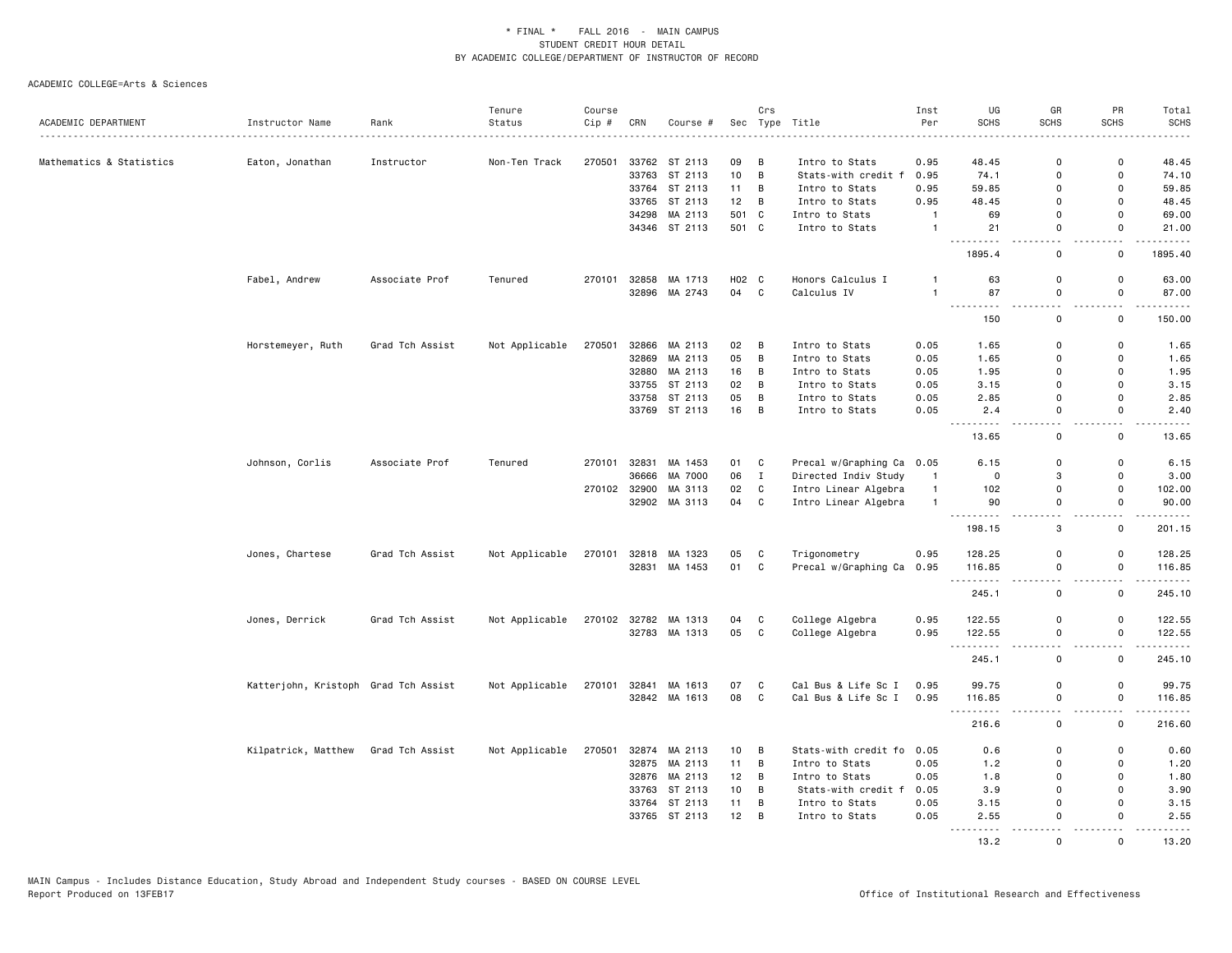|                          |                   |                 | Tenure         | Course |       |                      |       | Crs          |                      | Inst           | UG                          | GR               | PR                 | Total                                                                                                                                                                                                                |
|--------------------------|-------------------|-----------------|----------------|--------|-------|----------------------|-------|--------------|----------------------|----------------|-----------------------------|------------------|--------------------|----------------------------------------------------------------------------------------------------------------------------------------------------------------------------------------------------------------------|
| ACADEMIC DEPARTMENT      | Instructor Name   | Rank            | Status         | Cip #  | CRN   | Course #             |       |              | Sec Type Title       | Per            | SCHS                        | <b>SCHS</b>      | <b>SCHS</b>        | <b>SCHS</b>                                                                                                                                                                                                          |
| Mathematics & Statistics | Kim, Hwamog       | Grad Tch Assist | Not Applicable | 270101 | 32815 | MA 1323              | 02    | C            | Trig - credit for MA | 0.95           | 128.25                      | 0                | 0                  | 128.25                                                                                                                                                                                                               |
|                          |                   |                 |                |        |       | 32817 MA 1323        | 04    | C            | Trigonometry         | 0.95           | 116.85                      | 0                | 0                  | 116.85                                                                                                                                                                                                               |
|                          |                   |                 |                |        |       |                      |       |              |                      |                | .<br>245.1                  | .<br>$\mathsf 0$ | 0                  | $\frac{1}{2} \left( \frac{1}{2} \right) \left( \frac{1}{2} \right) \left( \frac{1}{2} \right) \left( \frac{1}{2} \right) \left( \frac{1}{2} \right) \left( \frac{1}{2} \right) \left( \frac{1}{2} \right)$<br>245.10 |
|                          | Kim, Seongjai     | Professor       | Tenured        | 270101 | 34795 | MA 8463              | 01    | C            | Num Lin Algebra      |                | 0                           | 15               | 0                  | 15.00                                                                                                                                                                                                                |
|                          |                   |                 |                |        | 35943 | MA 9000              | 02    | D            | Research / Diss      | $\mathbf{1}$   | $\mathsf 0$                 | 12               | 0                  | 12.00                                                                                                                                                                                                                |
|                          |                   |                 |                |        |       | 270102 32907 MA 3113 | 09    | $\mathbf C$  | Intro Linear Algebra | $\mathbf{1}$   | 111                         | $\mathsf 0$      | $\mathsf 0$        | 111.00                                                                                                                                                                                                               |
|                          |                   |                 |                |        |       |                      |       |              |                      |                | $\sim$ $\sim$ $\sim$<br>111 | 27               | 0                  | .<br>138.00                                                                                                                                                                                                          |
|                          | King, Nancy       | Instructor      | Non-Ten Track  | 270101 | 32826 | MA 1423              | 01    | C            | Problem Solving Real | -1             | 81                          | 0                | 0                  | 81.00                                                                                                                                                                                                                |
|                          |                   |                 |                |        | 32830 | MA 1433              | 02    | $\mathbf C$  | Informal Geom & Meas | $\mathbf{1}$   | 93                          | $\mathbf 0$      | $\mathsf{o}$       | 93.00                                                                                                                                                                                                                |
|                          |                   |                 |                |        | 32835 | MA 1613              | 01    | C            | Cal Bus & Life Sc I  | 0.05           | 6.15                        | $\Omega$         | 0                  | 6.15                                                                                                                                                                                                                 |
|                          |                   |                 |                |        | 32836 | MA 1613              | 02    | C            | Cal Bus & Life Sc I  | 0.05           | 6.15                        | $\mathbf 0$      | 0                  | 6.15                                                                                                                                                                                                                 |
|                          |                   |                 |                |        | 32837 | MA 1613              | 03    | C            | Cal Bus & Life Sc I  | $\mathbf{1}$   | 138                         | 0                | 0                  | 138.00                                                                                                                                                                                                               |
|                          |                   |                 |                |        | 32838 | MA 1613              | 04    | $\mathsf{C}$ | Cal Bus & Life Sc I  | $\overline{1}$ | 132                         | $\Omega$         | $\mathsf{o}$       | 132.00                                                                                                                                                                                                               |
|                          |                   |                 |                |        | 32839 | MA 1613              | 05    | $\mathtt{C}$ | Cal Bus & Life Sc I  | 0.05           | 5.85                        | $\mathbf 0$      | $\mathsf{o}$       | 5.85                                                                                                                                                                                                                 |
|                          |                   |                 |                |        | 32840 | MA 1613              | 06    | $\mathbf C$  | Cal Bus & Life Sc I  | 0.05           | 6.3                         | $\Omega$         | $\mathsf{o}$       | 6.30                                                                                                                                                                                                                 |
|                          |                   |                 |                |        | 32841 | MA 1613              | 07    | C            | Cal Bus & Life Sc I  | 0.05           | 5.25                        | 0                | 0                  | 5.25                                                                                                                                                                                                                 |
|                          |                   |                 |                |        |       | 32842 MA 1613        | 08    | C            | Cal Bus & Life Sc I  | 0.05           | 6.15                        | 0                | 0                  | 6.15                                                                                                                                                                                                                 |
|                          |                   |                 |                |        |       |                      |       |              |                      |                | 479.85                      | $\mathsf 0$      | $\mathsf 0$        | $\sim 100$<br>479.85                                                                                                                                                                                                 |
|                          | Lim, Hyeona       | Associate Prof  | Tenured        | 240101 | 36365 | HON 4000             | 04    | I            | Directed Individual  | $\mathbf{1}$   | 3                           | 0                | 0                  | 3.00                                                                                                                                                                                                                 |
|                          |                   |                 |                | 270101 |       | 32893 MA 2743        | 01    | $\mathbf{C}$ | Calculus IV          | $\mathbf{1}$   | 135                         | $\mathsf 0$      | $\mathsf{o}\,$     | 135.00                                                                                                                                                                                                               |
|                          |                   |                 |                |        |       |                      |       |              |                      |                | 138                         | 0                | 0                  | 138.00                                                                                                                                                                                                               |
|                          | Liu, Yuan         | Assistant Prof  | Ten Track      | 270101 | 32884 | MA 2733              | 02    | $\mathbf c$  | Calculus III         | -1             | 117                         | $\mathsf 0$      | $\mathsf{o}\,$     | 117.00                                                                                                                                                                                                               |
|                          |                   |                 |                |        | 32922 | MA 4313              | 01    | C            | Numerical Anal I     | $\mathbf{1}$   | 51                          | $\mathsf 0$      | $\mathsf{o}$       | 51.00                                                                                                                                                                                                                |
|                          |                   |                 |                |        | 32930 | MA 6313              | 01    | C            | Numerical Anal I     | $\mathbf{1}$   | $\mathbf 0$                 | 18               | 0                  | 18.00                                                                                                                                                                                                                |
|                          |                   |                 |                |        |       | 34825 MA 6313        | 501 C |              | Numerical Anal I     | $\mathbf{1}$   | $\mathbf 0$                 | 18               | 0                  | 18.00<br>.                                                                                                                                                                                                           |
|                          |                   |                 |                |        |       |                      |       |              |                      |                | 168                         | 36               | $\mathsf{o}\,$     | 204.00                                                                                                                                                                                                               |
|                          | Ma, Yiyuan        | Grad Tch Assist | Not Applicable | 270501 | 32867 | MA 2113              | 03    | B            | Stats-with credit fo | 0.05           | 1.05                        | 0                | 0                  | 1.05                                                                                                                                                                                                                 |
|                          |                   |                 |                |        | 32868 | MA 2113              | 04    | B            | Intro to Stats       | 0.05           | 1.35                        | 0                | 0                  | 1.35                                                                                                                                                                                                                 |
|                          |                   |                 |                |        | 32872 | MA 2113              | 08    | B            | Intro to Stats       | 0.05           | 2.55                        | $\mathbf 0$      | 0                  | 2.55                                                                                                                                                                                                                 |
|                          |                   |                 |                |        | 33756 | ST 2113              | 03    | B            | Stats-with credit f  | 0.05           | 3.45                        | $\Omega$         | 0                  | 3.45                                                                                                                                                                                                                 |
|                          |                   |                 |                |        |       | 33757 ST 2113        | 04    | B            | Intro to Stats       | 0.05           | 3.15                        | $\mathbf 0$      | 0                  | 3.15                                                                                                                                                                                                                 |
|                          |                   |                 |                |        |       | 33761 ST 2113        | 08    | B            | Intro to Stats       | 0.05           | 2.55<br>.<br>$ -$           | 0                | 0<br>$\sim$ $\sim$ | 2.55<br>$\frac{1}{2}$                                                                                                                                                                                                |
|                          |                   |                 |                |        |       |                      |       |              |                      |                | 14.1                        | $\mathsf 0$      | $\mathsf 0$        | 14.10                                                                                                                                                                                                                |
|                          | McBride, Matthew  | Assistant Prof  | Ten Track      | 270101 | 34796 | MA 8663              | 01    | C            | Functional Analysis  | $\mathbf{1}$   | 0                           | 27               | 0                  | 27.00                                                                                                                                                                                                                |
|                          |                   |                 |                |        | 35415 | MA 4000              | 01    | $\mathbf I$  | Directed Indiv Study | $\mathbf{1}$   | 3                           | 0                | 0                  | 3.00                                                                                                                                                                                                                 |
|                          |                   |                 |                |        |       | 270102 32912 MA 3163 | 01    | $\mathbf c$  | Intro To Mod Algebra | $\mathbf{1}$   | 96<br>---------             | $\mathbf 0$      | $\mathsf{o}$<br>.  | 96.00<br>.                                                                                                                                                                                                           |
|                          |                   |                 |                |        |       |                      |       |              |                      |                | 99                          | 27               | 0                  | 126.00                                                                                                                                                                                                               |
|                          | Miller, Thomas L. | Professor       | Tenured        | 270101 | 32925 | MA 4633              | 01    | C            | Adv Calculus I       | -1             | 84                          | $\mathsf 0$      | 0                  | 84.00                                                                                                                                                                                                                |
|                          |                   |                 |                |        | 32928 | MA 6153              | 01    | C            | Mat & Lin Algebra    | $\mathbf{1}$   | $\mathbf 0$                 | 30               | 0                  | 30.00                                                                                                                                                                                                                |
|                          |                   |                 |                |        | 32933 | MA 6633              | 01    | C            | Adv Calculus I       | $\mathbf{1}$   | $\Omega$                    | 12               | 0                  | 12.00                                                                                                                                                                                                                |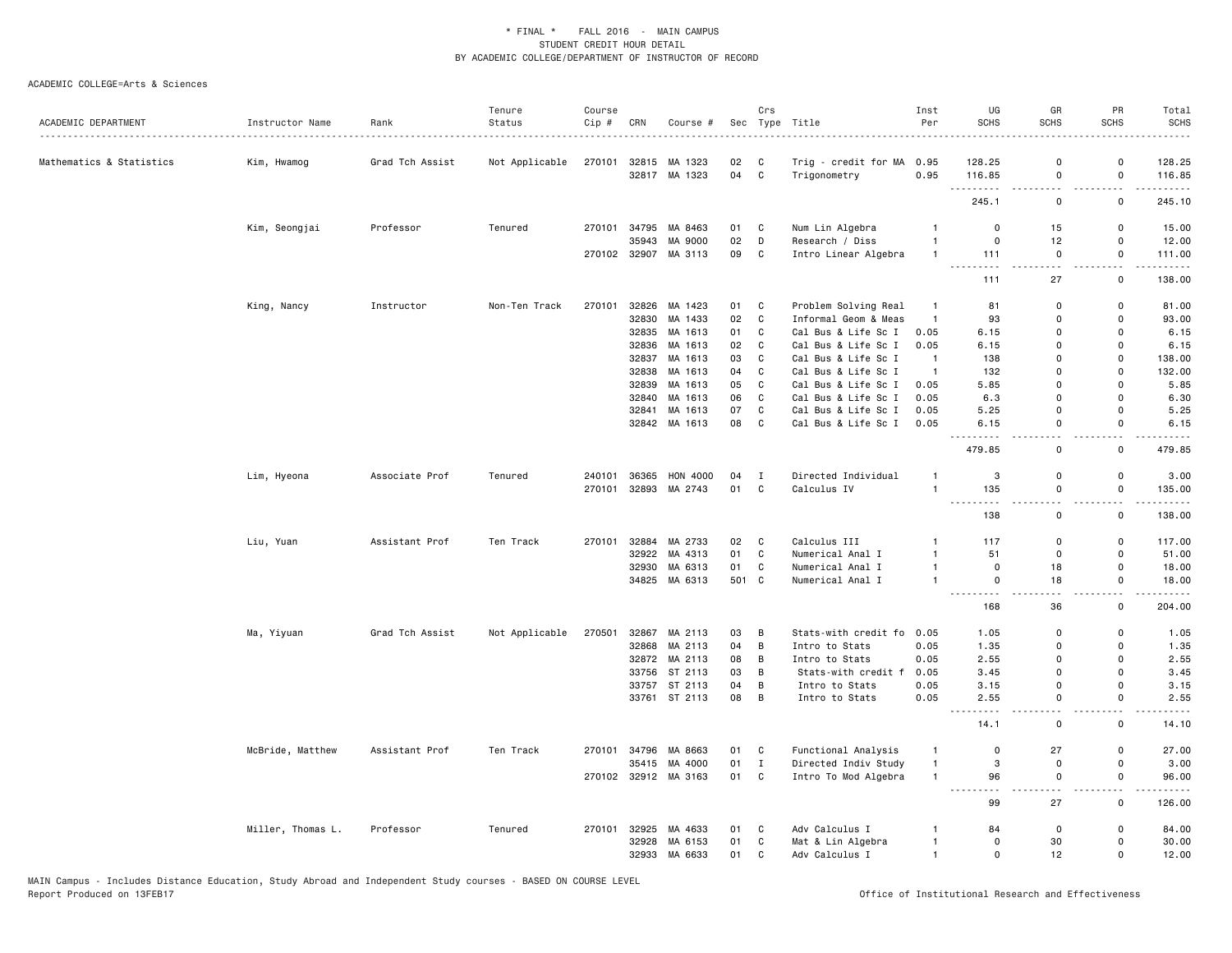|                          |                   |                 | Tenure         | Course |              |                      |       | Crs            |                      | Inst           | UG                                                                                                                               | GR                                      | PR                            | Total                 |
|--------------------------|-------------------|-----------------|----------------|--------|--------------|----------------------|-------|----------------|----------------------|----------------|----------------------------------------------------------------------------------------------------------------------------------|-----------------------------------------|-------------------------------|-----------------------|
| ACADEMIC DEPARTMENT      | Instructor Name   | Rank            | Status         | Cip #  | CRN          | Course #             |       |                | Sec Type Title<br>.  | Per            | <b>SCHS</b>                                                                                                                      | <b>SCHS</b>                             | <b>SCHS</b>                   | <b>SCHS</b>           |
| Mathematics & Statistics | Miller, Thomas L. | Professor       | Tenured        | 270101 |              | 36635 MA 7000        | 04    | $\mathbf{I}$   | Directed Indiv Study | -1             | $\mathbf 0$                                                                                                                      | 3                                       | $\mathsf 0$                   | 3.00                  |
|                          |                   |                 |                | 270102 |              | 32920 MA 4153        | 01    | $\mathbf{C}$   | Mat & Lin Algebra    | $\overline{1}$ | 15                                                                                                                               | $\mathbf 0$                             | $\mathsf{o}$                  | 15.00                 |
|                          |                   |                 |                |        |              |                      |       |                |                      |                | $\sim$ $\sim$<br>99                                                                                                              | $\overline{a}$<br>45                    | $\overline{a}$<br>0           | 144.00                |
|                          | Miller, Vivien    | Professor       | Tenured        | 270101 | 32857        | MA 1713              | H01 C |                | Honors Calculus I    | $\overline{1}$ | 57                                                                                                                               | $\mathbf 0$                             | $\mathsf 0$                   | 57.00                 |
|                          |                   |                 |                |        | 32926        | MA 4753              | 01    | C              | Ap Complex Variables | $\overline{1}$ | 24                                                                                                                               | $\mathbf 0$                             | $\mathbf 0$                   | 24.00                 |
|                          |                   |                 |                |        |              | 32934 MA 6753        | 01    | C              | Ap Complex Variables | $\overline{1}$ | $\mathsf{O}$                                                                                                                     | 21                                      | $\mathsf 0$                   | 21.00                 |
|                          |                   |                 |                |        |              |                      |       |                |                      |                | $\sim$ $\sim$<br>$ -$<br>81                                                                                                      | $\sim$ $\sim$<br>21                     | $\sim$ $\sim$<br>$\mathbf 0$  | .<br>102.00           |
|                          | Nation, Julie     | Instructor      | Non-Ten Track  | 270101 |              | 32814 MA 1323        | 01 C  |                | Trigonometry         | $\mathbf{1}$   | 564                                                                                                                              | $\mathbf 0$                             | $\mathsf 0$                   | 564.00                |
|                          |                   |                 |                |        | 32827        | MA 1423              | 02    | C              | Problem Solving Real | $\overline{1}$ | 90                                                                                                                               | $\mathbf 0$                             | 0                             | 90.00                 |
|                          |                   |                 |                |        | 32828        | MA 1423              | 03    | C              | Problem Solving Real | $\overline{1}$ | 36                                                                                                                               | $\mathbf 0$                             | $\mathsf 0$                   | 36.00                 |
|                          |                   |                 |                |        | 270102 32780 | MA 1313              | 02    | C              | College Algebra      | 0.95           | 521.55                                                                                                                           | $\Omega$                                | $\mathbf 0$                   | 521.55                |
|                          |                   |                 |                |        | 32785        | MA 1313              | 07    | $\mathbf{C}$   | College Algebra      | 0.95           | 544.35                                                                                                                           | $\mathbf 0$                             | 0                             | 544.35                |
|                          |                   |                 |                |        |              |                      |       |                |                      |                | <u>.</u><br>1755.9                                                                                                               | $-$<br>0                                | $\sim$ $\sim$<br>0            | .<br>1755.90          |
|                          | Neumann, Michael  | Professor       | Tenured        | 270101 |              | 32892 MA 2733        | H01 C |                | Honors Calculus III  | $\mathbf{1}$   | 48                                                                                                                               | $\mathbf 0$                             | $\mathsf 0$                   | 48.00                 |
|                          |                   |                 |                |        |              | 32894 MA 2743        | 02 C  |                | Calculus IV          | $\overline{1}$ | 99                                                                                                                               | $\mathsf 0$                             | $\mathsf{o}$                  | 99.00                 |
|                          |                   |                 |                |        |              |                      |       |                |                      |                | $\sim$ $\sim$ $\sim$ $\sim$<br>.<br>147                                                                                          | ٠.<br>0                                 | ٠.<br>0                       | 147.00                |
|                          |                   |                 |                |        |              |                      |       |                |                      |                |                                                                                                                                  |                                         |                               |                       |
|                          | Oppenheimer, Seth | Professor       | Tenured        | 270101 |              | 32919 MA 3353        | 01    | C              | Diff Equations II    | $\overline{1}$ | 75                                                                                                                               | $\mathbf 0$                             | $\mathsf 0$                   | 75.00                 |
|                          |                   |                 |                | 279999 |              | 36534 MA 1001        | 01    | S.             | First Year Seminar   | $\overline{1}$ | 6<br>.<br>$  -$                                                                                                                  | $\mathsf 0$                             | $\mathsf 0$<br>$\overline{a}$ | 6.00                  |
|                          |                   |                 |                |        |              |                      |       |                |                      |                | 81                                                                                                                               | $\mathbf 0$                             | $\mathsf 0$                   | 81.00                 |
|                          | Patil, Prakash    | Associate Prof  | Ten Track      | 270501 | 33789        | ST 8253              | 01    | C              | Regression Analysis  | $\overline{1}$ | $\mathbf 0$                                                                                                                      | 54                                      | $\mathsf 0$                   | 54.00                 |
|                          |                   |                 |                |        |              | 35497 ST 9000        | 01 D  |                | Research / Diss      | $\overline{1}$ | $\mathsf 0$<br>$- - - - -$                                                                                                       | 11<br>$\sim$ $\sim$                     | $\mathsf 0$<br>$\sim$ $\sim$  | 11.00<br>. <u>.</u> . |
|                          |                   |                 |                |        |              |                      |       |                |                      |                | 0                                                                                                                                | 65                                      | $\mathsf 0$                   | 65.00                 |
|                          | Qian, Chuanxi     | Professor       | Tenured        | 270101 |              | 32914 MA 3253        | 02    | C              | Diff Equations       | $\overline{1}$ | 138                                                                                                                              | $\mathbf 0$                             | $\mathsf 0$                   | 138.00                |
|                          |                   |                 |                |        |              | 270102 32899 MA 3113 | 01    | $\mathbf{C}$   | Intro Linear Algebra | $\overline{1}$ | 99                                                                                                                               | $\mathsf 0$                             | $\mathsf 0$                   | 99.00                 |
|                          |                   |                 |                |        |              |                      |       |                |                      |                | $\frac{1}{2} \left( \frac{1}{2} \right) \left( \frac{1}{2} \right) \left( \frac{1}{2} \right) \left( \frac{1}{2} \right)$<br>237 | $\overline{\phantom{a}}$<br>$\mathbf 0$ | . .<br>$\mathbf 0$            | 237.00                |
|                          | Riahi, Sheida     | Grad Tch Assist | Not Applicable | 270501 |              | 32877 MA 2113        | 13    | B              | Intro to Stats       | 0.95           | 19.95                                                                                                                            | $\mathbf 0$                             | $\mathsf 0$                   | 19.95                 |
|                          |                   |                 |                |        |              | 32878 MA 2113        | 14    | B              | Intro to Stats       | 0.95           | 34.2                                                                                                                             | $\mathbf 0$                             | $\mathsf 0$                   | 34.20                 |
|                          |                   |                 |                |        |              | 32879 MA 2113        | 15    | B              | Intro to Stats       | 0.95           | 22.8                                                                                                                             | $\Omega$                                | $\mathbf 0$                   | 22.80                 |
|                          |                   |                 |                |        | 33766        | ST 2113              | 13    | В              | Intro to Stats       | 0.95           | 59.85                                                                                                                            | $\mathbf 0$                             | $\mathsf 0$                   | 59.85                 |
|                          |                   |                 |                |        |              | 33767 ST 2113        | 14    | $\overline{B}$ | Intro to Stats       | 0.95           | 51.3                                                                                                                             | $\Omega$                                | $\mathbf 0$                   | 51.30                 |
|                          |                   |                 |                |        |              | 33768 ST 2113        | 15    | B              | Intro to Stats       | 0.95           | 59.85                                                                                                                            | $\Omega$                                | $\mathbf 0$                   | 59.85                 |
|                          |                   |                 |                |        |              |                      |       |                |                      |                | .<br>247.95                                                                                                                      | $\sim$<br>$\mathsf 0$                   | . .<br>$\mathsf 0$            | 247.95                |
|                          | Robinson, Amber   | Lecturer        | Non-Ten Track  | 270101 |              | 32820 MA 1323        | 07    | C              | Trigonometry         | 0.95           | 125.4                                                                                                                            | $\mathbf 0$                             | 0                             | 125.40                |
|                          |                   |                 |                |        |              | 32859 MA 1723        | 01    | C              | Calculus II-SI       | -1             | 264                                                                                                                              | $\Omega$                                | $\mathsf 0$                   | 264.00                |
|                          |                   |                 |                |        | 32860        | MA 1723              | 02    | C              | Calculus II          | $\overline{1}$ | 189                                                                                                                              | $\mathbf 0$                             | 0                             | 189.00                |
|                          |                   |                 |                |        | 32861        | MA 1723              | 03    | $\mathbf c$    | Calculus II          | $\overline{1}$ | 237                                                                                                                              | $\Omega$                                | $\mathsf 0$                   | 237.00                |
|                          |                   |                 |                |        |              | 32862 MA 1723        | 04    | C              | Calculus II          |                | 198                                                                                                                              | $\Omega$                                | $\Omega$                      | 198,00                |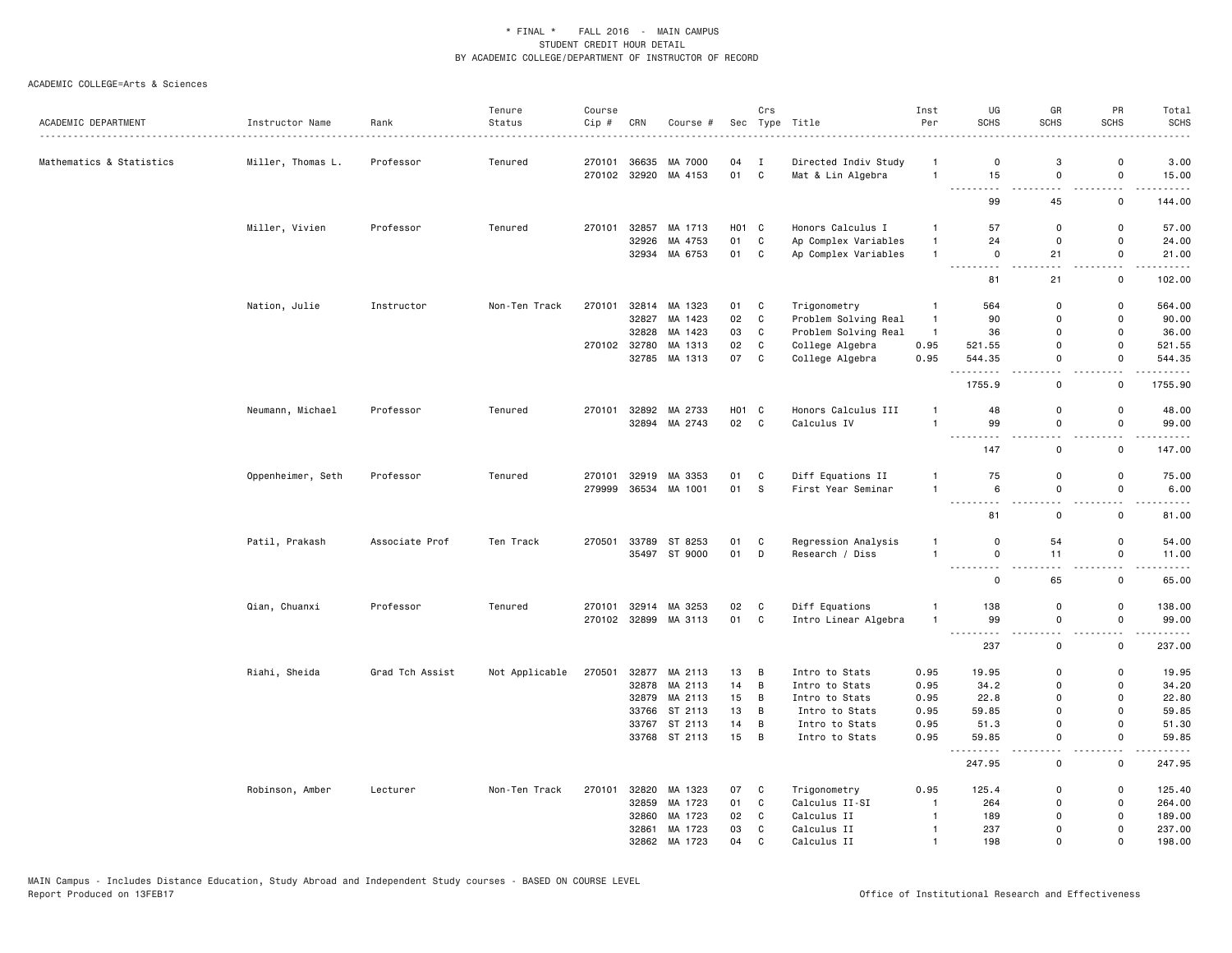| ACADEMIC DEPARTMENT      | Instructor Name                     | Rank            | Tenure<br>Status | Course<br>Cip # | CRN   | Course #             |       | Crs          | Sec Type Title                       | Inst<br>Per    | UG<br><b>SCHS</b>           | GR<br><b>SCHS</b>                       | PR<br><b>SCHS</b>            | Total<br><b>SCHS</b> |
|--------------------------|-------------------------------------|-----------------|------------------|-----------------|-------|----------------------|-------|--------------|--------------------------------------|----------------|-----------------------------|-----------------------------------------|------------------------------|----------------------|
|                          |                                     |                 |                  |                 |       |                      |       |              |                                      |                |                             |                                         |                              |                      |
|                          |                                     |                 |                  |                 |       |                      |       |              |                                      |                | .<br>1013.4                 | $\mathbf 0$                             | $\mathbf 0$                  | .<br>1013.40         |
| Mathematics & Statistics | Sepehrifar, Mohammad Assistant Prof |                 | Ten Track        | 270501          | 32921 | MA 4243              | 01    | C            | Data Analysis I                      | -1             | 21                          | $\mathbf 0$                             | 0                            | 21.00                |
|                          |                                     |                 |                  |                 | 32929 | MA 6243              | 01    | C            | Data Analysis I                      | $\overline{1}$ | $\mathbf 0$                 | 3                                       | 0                            | 3.00                 |
|                          |                                     |                 |                  |                 |       | 32932 MA 6543        | 01    | C            | Intro Math Stat I                    | $\mathbf{1}$   | $\mathbf 0$                 | 6                                       | $\mathbf 0$                  | 6.00                 |
|                          |                                     |                 |                  |                 | 33776 | ST 4111              | 01    | s            | Seminar In Stat Pkge                 | $\mathbf{1}$   | 5                           | $\mathbf 0$                             | 0                            | 5.00                 |
|                          |                                     |                 |                  |                 | 33778 | ST 4243              | 01    | C            | Data Analysis I                      | $\overline{1}$ | 12                          | $\mathbf 0$                             | $\mathsf 0$                  | 12.00                |
|                          |                                     |                 |                  |                 | 33780 | ST 4543              | 01    | C            | Intro Math Stat I                    | $\mathbf{1}$   | 3                           | $\mathbf 0$                             | $\mathbf 0$                  | 3.00                 |
|                          |                                     |                 |                  |                 | 33781 | ST 6111              | 01    | <sub>S</sub> | Seminar In Stat Pkge                 | $\overline{1}$ | $\mathbf 0$                 | $\overline{7}$                          | $\Omega$                     | 7.00                 |
|                          |                                     |                 |                  |                 | 33783 | ST 6243              | 01    | C            |                                      | $\overline{1}$ | $\mathbf 0$                 | 45                                      | $\mathbf 0$                  | 45.00                |
|                          |                                     |                 |                  |                 | 33785 | ST 6543              | 01    | C            | Data Analysis I<br>Intro Math Stat I | $\overline{1}$ | 0                           | 33                                      | 0                            | 33.00                |
|                          |                                     |                 |                  |                 |       | 270502 32924 MA 4543 | 01    | $\mathbf{C}$ |                                      | $\overline{1}$ | 12                          | $\mathbf 0$                             | $\mathbf 0$                  | 12.00                |
|                          |                                     |                 |                  |                 |       |                      |       |              | Intro Math Stat I                    |                | $\sim$ $\sim$               | . .                                     | $\sim$ $\sim$                | $    -$              |
|                          |                                     |                 |                  |                 |       |                      |       |              |                                      |                | 53                          | 94                                      | 0                            | 147.00               |
|                          | Shaw, Patricia                      | Instructor      | Non-Ten Track    | 270101          | 32885 | MA 2733              | 03    | C            | Calculus III                         | $\overline{1}$ | 201                         | $\mathbf 0$                             | 0                            | 201.00               |
|                          |                                     |                 |                  |                 | 32886 | MA 2733              | 04    | C            | Calculus III                         | $\overline{1}$ | 165                         | $\Omega$                                | $\mathbf 0$                  | 165.00               |
|                          |                                     |                 |                  |                 | 32887 | MA 2733              | 05    | C            | Calculus III                         | $\mathbf{1}$   | 156                         | $\mathbf 0$                             | $\mathsf 0$                  | 156.00               |
|                          |                                     |                 |                  |                 |       | 32888 MA 2733        | 06    | $\mathbf c$  | Calculus III                         | $\overline{1}$ | 195                         | $\mathbf 0$                             | $\mathsf 0$                  | 195.00               |
|                          |                                     |                 |                  |                 |       | 32889 MA 2733        | 07    | $\mathtt{C}$ | Calculus III                         | $\mathbf{1}$   | 189                         | $\overline{0}$                          | $\mathsf{o}$                 | 189.00               |
|                          |                                     |                 |                  |                 |       |                      |       |              |                                      |                | $\sim$ $\sim$ $\sim$<br>906 | 22<br>0                                 | н.<br>0                      | 906.00               |
|                          | Smith, Jaclyn                       | Lecturer        | Non-Ten Track    | 270101          | 32847 | MA 1713              | 03    | $\mathtt{C}$ | Calculus I                           | -1             | 453                         | $\mathbf 0$                             | $\mathsf{o}$                 | 453.00               |
|                          |                                     |                 |                  |                 | 32849 | MA 1713              | 05    | C            | Calculus I                           | $\mathbf{1}$   | 192                         | $\mathbf 0$                             | $\mathsf 0$                  | 192.00               |
|                          |                                     |                 |                  |                 | 32850 | MA 1713              | 06    | C            | Calculus I                           | $\overline{1}$ | 180                         | $\Omega$                                | $\mathsf 0$                  | 180.00               |
|                          |                                     |                 |                  |                 | 32851 | MA 1713              | 07    | C            | Calculus I                           | $\overline{1}$ | 204                         | $\mathbf 0$                             | 0                            | 204.00               |
|                          |                                     |                 |                  |                 |       | 32853 MA 1713        | 09    | C            | Calculus I-SI                        | $\overline{1}$ | 372                         | $\Omega$                                | $\mathbf 0$                  | 372.00               |
|                          |                                     |                 |                  |                 |       |                      |       |              |                                      |                | .<br>1401                   | $\sim$ $\sim$<br>$\mathbf 0$            | $\sim$ $\sim$<br>$\mathsf 0$ | .<br>1401.00         |
|                          | Smith, Justin                       | Grad Tch Assist | Not Applicable   | 270101          |       | 32816 MA 1323        | 03    | C            | Trigonometry                         | 0.95           | 119.7                       | 0                                       | $\mathsf{o}$                 | 119.70               |
|                          |                                     |                 |                  |                 |       | 32822 MA 1323        | 09    | C            | Trigonometry                         | 0.95           | 111.15                      | $\mathbf 0$                             | $\mathsf 0$                  | 111.15               |
|                          |                                     |                 |                  |                 |       |                      |       |              |                                      |                | .<br>230.85                 | $\overline{\phantom{a}}$<br>$\mathbf 0$ | $\sim$ $\sim$<br>0           | .<br>230.85          |
|                          | Smith, Robert                       | Associate Prof  | Tenured          | 270101          | 32864 | MA 1723              | H01 C |              | Honors Calculus II                   | $\mathbf{1}$   | 69                          | $\mathbf 0$                             | $\mathsf 0$                  | 69.00                |
|                          |                                     |                 |                  |                 | 32895 | MA 2743              | 03    | C            | Calculus IV                          | $\mathbf{1}$   | 126                         | $\mathbf 0$                             | $\mathsf 0$                  | 126.00               |
|                          |                                     |                 |                  |                 |       | 32897 MA 2743        | 05    | $\mathtt{C}$ | Calculus IV                          | $\overline{1}$ | 120                         | $\mathbf 0$                             | 0                            | 120.00               |
|                          |                                     |                 |                  |                 | 32941 | MA 8981              | 01    | $\mathtt{C}$ | Teaching Seminar                     | -1             | 0<br>.                      | 11<br>$\sim$ $\sim$                     | $\mathsf 0$<br>$\sim$ $\sim$ | 11.00<br>.           |
|                          |                                     |                 |                  |                 |       |                      |       |              |                                      |                | 315                         | 11                                      | $\mathsf 0$                  | 326.00               |
|                          | Tschume, William                    | Instructor      | Non-Ten Track    | 270101          | 32815 | MA 1323              | 02    | C            | Trig - credit for MA                 | 0.05           | 6.75                        | 0                                       | 0                            | 6.75                 |
|                          |                                     |                 |                  |                 |       | 32816 MA 1323        | 03    | $\mathbf c$  | Trigonometry                         | 0.05           | 6.3                         | $\mathbf 0$                             | $\mathbf 0$                  | 6.30                 |
|                          |                                     |                 |                  |                 |       | 32817 MA 1323        | 04    | C            | Trigonometry                         | 0.05           | 6.15                        | $\mathbf 0$                             | 0                            | 6.15                 |
|                          |                                     |                 |                  |                 |       | 32818 MA 1323        | 05    | C            | Trigonometry                         | 0.05           | 6.75                        | $\mathbf 0$                             | 0                            | 6.75                 |
|                          |                                     |                 |                  |                 |       | 32819 MA 1323        | 06    | $\mathtt{C}$ | Trigonometry                         | $\overline{1}$ | 561                         | $\Omega$                                | $\mathsf 0$                  | 561.00               |
|                          |                                     |                 |                  |                 | 32820 | MA 1323              | 07    | C            | Trigonometry                         | 0.05           | 6.6                         | $\Omega$                                | $\mathsf 0$                  | 6.60                 |
|                          |                                     |                 |                  |                 |       | 32822 MA 1323        | 09    | $\mathbf c$  | Trigonometry                         | 0.05           | 5.85                        | $\Omega$                                | $\mathbf 0$                  | 5.85                 |
|                          |                                     |                 |                  |                 | 32843 | MA 1613              | 09    | C            | Cal Bus & Life Sc I                  | $\overline{1}$ | 540                         | $\mathbf 0$                             | 0                            | 540.00               |
|                          |                                     |                 |                  |                 |       | 32848 MA 1713        | 04    | C            | Calculus I                           | $\overline{1}$ | 183                         | $\mathbf 0$                             | $\mathsf 0$                  | 183.00               |
|                          |                                     |                 |                  | 270102          |       | 32784 MA 1313        | 06    | $\mathsf{C}$ | College Algebra                      | 0.95           | 530.1                       | $\Omega$                                | $\Omega$                     | 530.10               |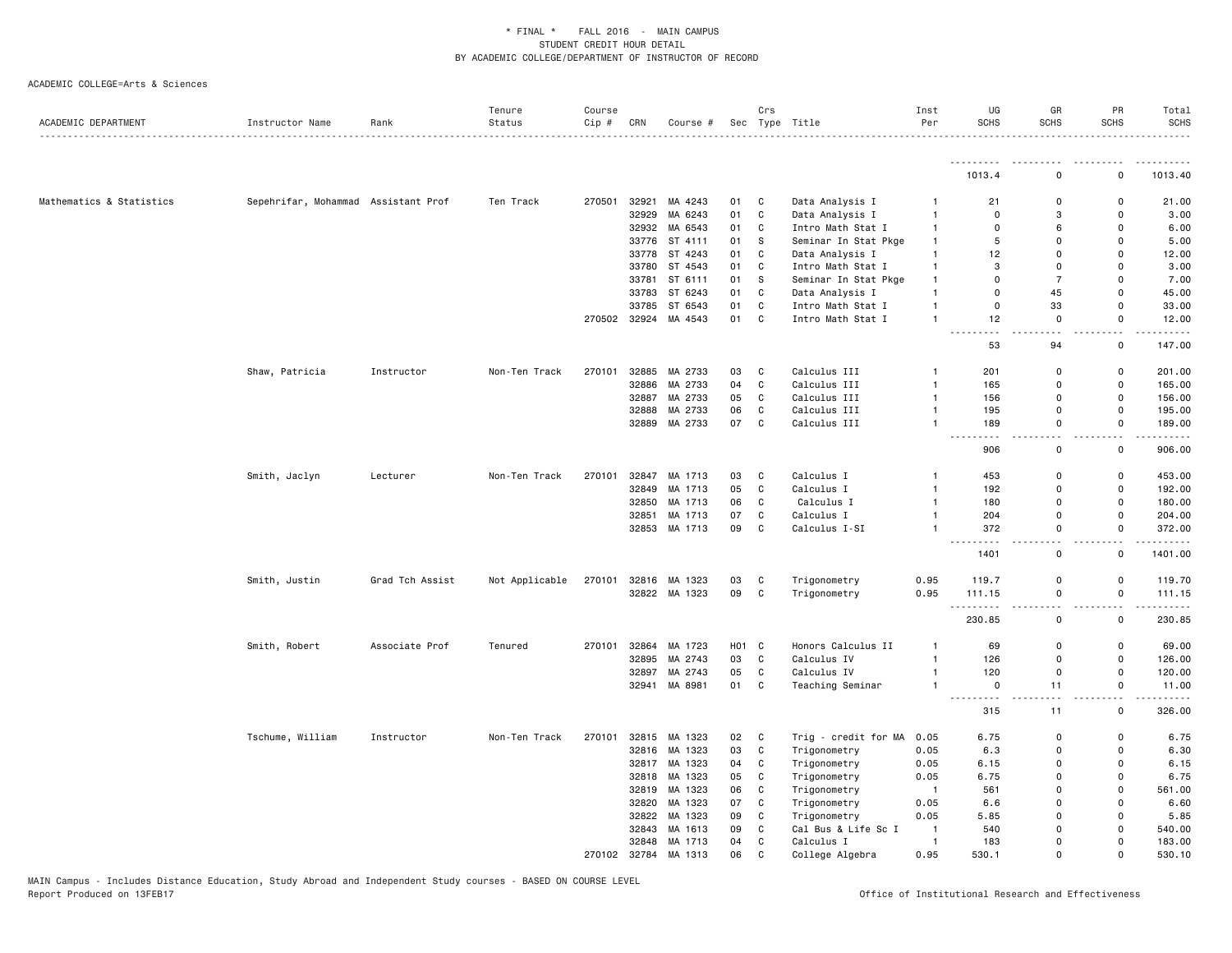| ACADEMIC DEPARTMENT      | Instructor Name                      | Rank       | Tenure<br>Status | Course<br>Cip # | CRN            | Course #           |                  | Crs               | Sec Type Title                     | Inst<br>Per          | UG<br><b>SCHS</b> | GR<br><b>SCHS</b>       | PR<br><b>SCHS</b>    | Total<br>SCHS |
|--------------------------|--------------------------------------|------------|------------------|-----------------|----------------|--------------------|------------------|-------------------|------------------------------------|----------------------|-------------------|-------------------------|----------------------|---------------|
| Mathematics & Statistics | Tschume, William                     | Instructor | Non-Ten Track    | 270102          |                | 32786 MA 1313      | 08               | C                 | College Algebra                    | 0.95                 | 544.35            | 0                       | 0                    | 544.35        |
|                          |                                      |            |                  |                 |                |                    |                  |                   |                                    |                      | 2396.85           | $\mathbf 0$             | $\Omega$             | 2396.85       |
|                          | Vital, Ralph Antoine Grad Tch Assist |            | Not Applicable   | 270501          | 32865          | MA 2113            | 01               | B                 | Intro to Stats                     | 0.05                 | 1.35              | $\Omega$                | $\Omega$             | 1.35          |
|                          |                                      |            |                  |                 | 32870          | MA 2113            | 06               | B                 | Intro to Stats                     | 0.05                 | 1.65              | $\Omega$                | $\Omega$             | 1.65          |
|                          |                                      |            |                  |                 | 32881          | MA 2113            | 17               | B                 | Intro to Stats                     | 0.05                 | 1.5               | $\Omega$                | $\Omega$             | 1.50          |
|                          |                                      |            |                  |                 |                | 33754 ST 2113      | 01               | B                 | Intro to Stats                     | 0.05                 | 3.3               | $\Omega$                | $\Omega$             | 3.30          |
|                          |                                      |            |                  |                 |                | 33759 ST 2113      | 06               | B                 | Intro to Stats                     | 0.05                 | 2.85              | $\mathbf 0$             | $\Omega$             | 2.85          |
|                          |                                      |            |                  |                 |                | 33770 ST 2113      | 17               | B                 | Intro to Stats                     | 0.05                 | 3<br><u>.</u>     | 0<br>$\sim$ $\sim$      | 0<br>$\sim$ $\sim$   | 3.00          |
|                          |                                      |            |                  |                 |                |                    |                  |                   |                                    |                      | 13.65             | 0                       | 0                    | 13.65         |
|                          | Walters, Kimberly                    | Instructor | Non-Ten Track    | 270101          | 32825          | MA 1413            | 02               | C                 | Structure Real Numbe               | $\mathbf{1}$         | 57                | $\Omega$                | 0                    | 57.00         |
|                          |                                      |            |                  | 270102          | 32779          | MA 1313            | 01               | $\mathtt{C}$      | College Algebra                    | 0.05                 | 9.15              | $\Omega$                | $\Omega$             | 9.15          |
|                          |                                      |            |                  |                 | 32780          | MA 1313            | 02               | C                 | College Algebra                    | 0.05                 | 27.45             | $\mathbf 0$             | $\Omega$             | 27.45         |
|                          |                                      |            |                  |                 | 32781          | MA 1313            | 03               | $\mathbf C$       | College Algebra-SI                 | $\overline{1}$       | 402               | $\mathbf 0$             | $\Omega$             | 402.00        |
|                          |                                      |            |                  |                 | 32782          | MA 1313            | 04               | $\mathbb{C}$      | College Algebra                    | 0.05                 | 6.45              | $\Omega$                | $\Omega$             | 6.45          |
|                          |                                      |            |                  |                 | 32783          | MA 1313            | 05               | $\mathbf C$       | College Algebra                    | 0.05                 | 6.45              | $\Omega$                | $\Omega$             | 6.45          |
|                          |                                      |            |                  |                 | 32784          | MA 1313            | 06               | $\mathtt{C}$      | College Algebra                    | 0.05                 | 27.9              | $\Omega$                | $\Omega$             | 27.90         |
|                          |                                      |            |                  |                 | 32785          | MA 1313            | 07               | C                 | College Algebra                    | 0.05                 | 28.65             | $\mathbf 0$             | $\Omega$             | 28.65         |
|                          |                                      |            |                  |                 | 32786          | MA 1313            | 08               | C<br>$\mathtt{C}$ | College Algebra                    | 0.05                 | 28.65             | $\mathbf 0$<br>$\Omega$ | $\Omega$<br>$\Omega$ | 28.65         |
|                          |                                      |            |                  |                 | 32787<br>32788 | MA 1313<br>MA 1313 | 09<br>11         | К                 | College Algebra<br>College Algebra | 0.05<br>$\mathbf{1}$ | 31.35<br>$\Omega$ | $\Omega$                | $\Omega$             | 31.35<br>0.00 |
|                          |                                      |            |                  |                 | 32789          | MA 1313            | 12               | К                 | College Algebra                    | $\mathbf{1}$         | $\Omega$          | $\Omega$                | $\Omega$             | 0.00          |
|                          |                                      |            |                  |                 | 32790          | MA 1313            | 13               | К                 | College Algebra                    | $\mathbf{1}$         | $\Omega$          | $\Omega$                | $\Omega$             | 0.00          |
|                          |                                      |            |                  |                 | 32791          | MA 1313            | 14               | К                 | College Algebra                    | $\mathbf{1}$         | $\Omega$          | $\Omega$                | $\Omega$             | 0.00          |
|                          |                                      |            |                  |                 | 32792          | MA 1313            | 15               | К                 | College Algebra                    | $\mathbf{1}$         | $\Omega$          | $\Omega$                | $\Omega$             | 0.00          |
|                          |                                      |            |                  |                 | 32793          | MA 1313            | 16               | К                 | College Algebra                    | $\mathbf{1}$         | 0                 | $\mathbf 0$             | $\Omega$             | 0.00          |
|                          |                                      |            |                  |                 | 32794          | MA 1313            | 17               | К                 | College Algebra                    | $\mathbf{1}$         | $\Omega$          | $\Omega$                | $\Omega$             | 0.00          |
|                          |                                      |            |                  |                 | 32795          | MA 1313            | 18               | Κ                 | College Algebra                    |                      | $\Omega$          | $\Omega$                | $\Omega$             | 0.00          |
|                          |                                      |            |                  |                 | 32796          | MA 1313            | 19               | К                 | College Algebra                    | $\mathbf{1}$         | $\Omega$          | $\Omega$                | $\Omega$             | 0.00          |
|                          |                                      |            |                  |                 | 32797          | MA 1313            | 20               | К                 | College Algebra                    | $\mathbf{1}$         | $\Omega$          | $\Omega$                | $\Omega$             | 0.00          |
|                          |                                      |            |                  |                 | 32798          | MA 1313            | 21               | К                 | College Algebra                    | $\mathbf{1}$         | $\Omega$          | $\Omega$                | $\Omega$             | 0.00          |
|                          |                                      |            |                  |                 | 32799          | MA 1313            | 22               | К                 | College Algebra                    | $\mathbf{1}$         | $\Omega$          | $\Omega$                | $\Omega$             | 0.00          |
|                          |                                      |            |                  |                 | 32800          | MA 1313            | 23               | К                 | College Algebra                    | $\mathbf{1}$         | $\Omega$          | $\Omega$                | $\Omega$             | 0.00          |
|                          |                                      |            |                  |                 |                | 32801 MA 1313      | 24               | К                 | College Algebra                    | $\mathbf{1}$         | $\Omega$          | $\Omega$                | $\Omega$             | 0.00          |
|                          |                                      |            |                  |                 | 32802          | MA 1313            | 25               | К                 | College Algebra                    | -1                   | $\Omega$          | $\Omega$                | $\Omega$             | 0.00          |
|                          |                                      |            |                  |                 | 32803          | MA 1313            | 26               | К                 | College Algebra                    | -1                   | $\Omega$          | $\Omega$                | $\Omega$             | 0.00          |
|                          |                                      |            |                  |                 | 32805          | MA 1313            | 28               | К                 | College Algebra                    | $\mathbf{1}$         | 0                 | $\Omega$                | $\Omega$             | 0.00          |
|                          |                                      |            |                  |                 | 32806          | MA 1313            | 29               | К                 | College Algebra                    |                      | $\Omega$          | $\Omega$                | $\Omega$             | 0.00<br>0.00  |
|                          |                                      |            |                  |                 | 32807          | MA 1313            | 30               | К<br>К            | College Algebra                    | $\mathbf{1}$         | 0<br>$\Omega$     | $\Omega$<br>$\Omega$    | $\Omega$<br>$\Omega$ |               |
|                          |                                      |            |                  |                 | 32808<br>32809 | MA 1313<br>MA 1313 | 31<br>32         | К                 | College Algebra<br>College Algebra |                      | 0                 | $\mathbf 0$             | $\Omega$             | 0.00<br>0.00  |
|                          |                                      |            |                  |                 | 32810          | MA 1313            | 10               | К                 | College Algebra                    | $\mathbf{1}$         | $\Omega$          | $\Omega$                | $\Omega$             | 0.00          |
|                          |                                      |            |                  |                 | 34293          | MA 1313            | 501              | B                 | College Algebra                    | $\mathbf{1}$         | 75                | $\Omega$                | $\Omega$             | 75.00         |
|                          |                                      |            |                  |                 |                | 35312 MA 1313      | 40               | B                 | College Algebra                    | $\mathbf{1}$         | 90                | $\Omega$                | $\Omega$             | 90.00         |
|                          |                                      |            |                  |                 | 35314          | MA 1313            | 41               | B                 | College Algebra                    | $\mathbf{1}$         | 81                | $\Omega$                | $\Omega$             | 81.00         |
|                          |                                      |            |                  | 521003          | 32223          | FYE 1001           | F <sub>0</sub> 3 | $\mathtt{C}$      | Freshman Year Experi               | $\mathbf{1}$         | 24                | $\Omega$                | $\Omega$             | 24.00         |
|                          |                                      |            |                  |                 | 32224          | FYE 1001           | F <sub>04</sub>  | C                 | Freshman Year Experi               | $\mathbf{1}$         | 10                | $\mathsf 0$             | $\mathsf 0$          | 10.00         |
|                          |                                      |            |                  |                 |                |                    |                  |                   |                                    |                      | 905.05            | $\mathbf 0$             | 0                    | 905.05        |
|                          | Wood, Rebecca                        | Lecturer   | Non-Ten Track    | 270101          |                | 32824 MA 1413      | 01               | C                 | Structure Real Numbe               | $\mathbf{1}$         | 129               | $\mathbf 0$             | 0                    | 129.00        |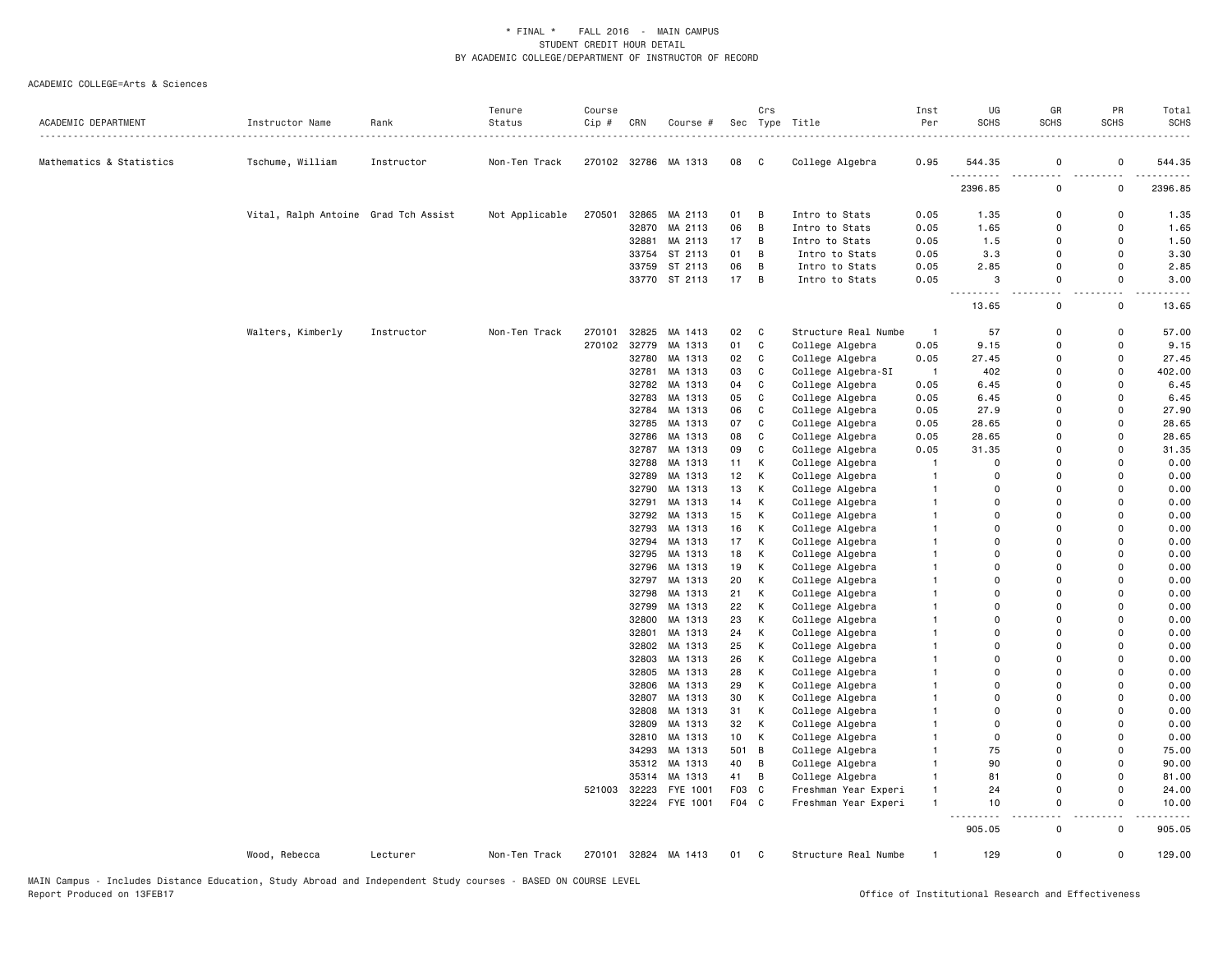|                          |                                     |                      | Tenure         | Course |       |                      |       | Crs          |                      | Inst           | UG                                                                                                                             | GR                            | PR                            | Total                                                                                                                 |
|--------------------------|-------------------------------------|----------------------|----------------|--------|-------|----------------------|-------|--------------|----------------------|----------------|--------------------------------------------------------------------------------------------------------------------------------|-------------------------------|-------------------------------|-----------------------------------------------------------------------------------------------------------------------|
| ACADEMIC DEPARTMENT      | Instructor Name                     | Rank<br>. <u>.</u> . | Status         | Cip #  | CRN   | Course #             | Sec   |              | Type Title<br>.      | Per            | <b>SCHS</b>                                                                                                                    | <b>SCHS</b>                   | <b>SCHS</b>                   | <b>SCHS</b>                                                                                                           |
| Mathematics & Statistics | Wood, Rebecca                       | Lecturer             | Non-Ten Track  | 270501 | 32909 | MA 3123              | 01    | B            | Intro to Stat. Inf   | $\overline{1}$ | 60                                                                                                                             | $\mathbf 0$                   | 0                             | 60.00                                                                                                                 |
|                          |                                     |                      |                |        |       | 33773 ST 3123        | 01 B  |              | Intro to Stat. Inf.  | $\overline{1}$ | 75                                                                                                                             | $\mathbf 0$                   | 0                             | 75.00                                                                                                                 |
|                          |                                     |                      |                |        |       |                      |       |              |                      |                | 264                                                                                                                            | $\sim$ $\sim$<br>$\mathsf{o}$ | $\sim$ $\sim$<br>$\mathsf 0$  | .<br>264.00                                                                                                           |
|                          | Woodard, Kelly                      | Lecturer             | Non-Ten Track  | 270101 |       | 34292 MA 0103        | 501 B |              | Intermediate Algebra | $\overline{1}$ | 39                                                                                                                             | $\mathbf 0$                   | $\mathsf{o}$                  | 39.00                                                                                                                 |
|                          |                                     |                      |                |        |       | 34294 MA 1323        | 501 C |              | Trigonometry         | $\mathbf{1}$   | 69                                                                                                                             | $\Omega$                      | $\mathsf 0$                   | 69.00                                                                                                                 |
|                          |                                     |                      |                |        |       | 34295 MA 1413        | 501 C |              | Structure Real Numbe | $\mathbf{1}$   | 57                                                                                                                             | $\Omega$                      | $\mathbf 0$                   | 57.00                                                                                                                 |
|                          |                                     |                      |                |        |       | 34296 MA 1423        | 501 C |              | Problem Solving Real | $\mathbf{1}$   | 93                                                                                                                             | $\mathbf 0$                   | $\mathsf 0$                   | 93.00                                                                                                                 |
|                          |                                     |                      |                |        |       | 34297 MA 1433        | 501 C |              | Informal Geom & Meas | $\overline{1}$ | 36                                                                                                                             | $\mathbf 0$                   | $\mathsf 0$                   | 36.00                                                                                                                 |
|                          |                                     |                      |                |        |       |                      |       |              |                      |                | 294                                                                                                                            | $\overline{\phantom{a}}$<br>0 | $\mathbf 0$                   | 294.00                                                                                                                |
|                          | Woodroofe, Russell                  | Assistant Prof       | Ten Track      | 270101 |       | 32898 MA 3053        | 01    | C            | Found Of Math I      | $\mathbf{1}$   | 63                                                                                                                             | $\Omega$                      | 0                             | 63.00                                                                                                                 |
|                          |                                     |                      |                |        | 36055 | MA 2733              | 08    | C            | Calculus III         | $\mathbf{1}$   | 132                                                                                                                            | $\Omega$                      | $\mathsf 0$                   | 132.00                                                                                                                |
|                          |                                     |                      |                |        |       | 36614 MA 4000        | 03    | $\mathbf{I}$ | Directed Indiv Study | $\mathbf{1}$   | 3                                                                                                                              | $\Omega$                      | $\mathbf 0$                   | 3.00                                                                                                                  |
|                          |                                     |                      |                |        |       | 36615 MA 7000        | 02    | Ι.           | Directed Indiv Study | $\overline{1}$ | $\overline{0}$                                                                                                                 | 3                             | $\mathbf 0$                   | 3.00                                                                                                                  |
|                          |                                     |                      |                |        |       | 36650 MA 7000        | 05    | $\mathbf{I}$ | Directed Indiv Study | $\overline{1}$ | $\mathsf{O}$                                                                                                                   | 3                             | 0                             | 3.00                                                                                                                  |
|                          |                                     |                      |                |        |       |                      |       |              |                      |                | .<br>.<br>198                                                                                                                  | ٠.<br>6                       | $\overline{\phantom{a}}$<br>0 | 204.00                                                                                                                |
|                          | Woody, Jonathan                     | Assistant Prof       | Ten Track      | 270501 |       | 33793 ST 8613        | 01    | C            | Linear Models I      | $\overline{1}$ | $\mathbf 0$                                                                                                                    | 21                            | $\mathsf 0$                   | 21.00                                                                                                                 |
|                          |                                     |                      |                |        |       | 34797 ST 8913        | 01 C  |              | Recent Devs In Stat  | $\overline{1}$ | $\mathbf 0$                                                                                                                    | 18                            | 0                             | 18.00                                                                                                                 |
|                          |                                     |                      |                |        |       |                      |       |              |                      |                | ---------<br>$\mathbf 0$                                                                                                       | $\sim$ $\sim$<br>39           | $\sim$ $\sim$<br>$\mathbf 0$  | .<br>39.00                                                                                                            |
|                          | Wu, Tung-Lung                       | Assistant Prof       | Ten Track      | 270501 | 33786 | ST 8114              | 01    | $\mathsf B$  | Statistical Methods  | $\overline{1}$ | $\mathsf 0$                                                                                                                    | 128                           | $\mathsf{o}$                  | 128.00                                                                                                                |
|                          |                                     |                      |                |        |       | 33790 ST 8413        | 01    | C            | Multiv Stat Meths    | $\overline{1}$ | $\mathbf 0$                                                                                                                    | 12                            | $\mathsf 0$                   | 12.00                                                                                                                 |
|                          |                                     |                      |                |        |       |                      |       |              |                      |                | .<br>$\frac{1}{2} \left( \frac{1}{2} \right) \left( \frac{1}{2} \right) \left( \frac{1}{2} \right) \left( \frac{1}{2} \right)$ |                               | $\overline{\phantom{a}}$      |                                                                                                                       |
|                          |                                     |                      |                |        |       |                      |       |              |                      |                | $\mathsf 0$                                                                                                                    | 140                           | $\mathsf 0$                   | 140.00                                                                                                                |
|                          | Xu, Xiangsheng                      | Professor            | Tenured        | 270101 |       | 32913 MA 3253        | 01    | C            | Diff Equations       | $\mathbf{1}$   | 87                                                                                                                             | $\mathbf 0$                   | 0                             | 87.00                                                                                                                 |
|                          |                                     |                      |                |        |       | 270102 32903 MA 3113 | 05    | C            | Intro Linear Algebra | $\mathbf{1}$   | 126                                                                                                                            | $\mathbf 0$                   | 0                             | 126.00                                                                                                                |
|                          |                                     |                      |                |        |       |                      |       |              |                      |                | .<br>213                                                                                                                       | a.<br>$\Omega$                | $\overline{\phantom{a}}$<br>0 | 213.00                                                                                                                |
|                          | Yarahmadian, Shantia Associate Prof |                      | Tenured        | 270101 |       | 34794 MA 8313        | 01    | C            | Ordinary Diff Eqn I  | $\overline{1}$ | $\Omega$                                                                                                                       | 39                            | 0                             | 39.00                                                                                                                 |
|                          |                                     |                      |                |        |       | 35498 MA 9000        | 01    | D            | Research / Diss      | $\mathbf{1}$   | $\Omega$                                                                                                                       | $\overline{1}$                | 0                             | 1.00                                                                                                                  |
|                          |                                     |                      |                |        |       | 36512 MA 7000        | 01    | $\mathbf{I}$ | Directed Indiv Study | $\mathbf{1}$   | $\mathbf 0$                                                                                                                    | 3                             | 0                             | 3.00                                                                                                                  |
|                          |                                     |                      |                |        | 36725 | MA 4000              | 04    | $\mathbf{I}$ | Directed Indiv Study | $\mathbf{1}$   | 3                                                                                                                              | $\mathbf 0$                   | $\mathsf 0$                   | 3.00                                                                                                                  |
|                          |                                     |                      |                |        | 36809 | MA 7000              | 07    | $\mathbf{I}$ | Directed Indiv Study | $\mathbf{1}$   | $\mathbf 0$                                                                                                                    | 3                             | $\mathbf 0$                   | 3.00                                                                                                                  |
|                          |                                     |                      |                | 270301 |       | 32937 MA 8203        | 01    | C            | Appl Math I          | $\overline{1}$ | $\mathsf{O}$                                                                                                                   | 36                            | 0                             | 36.00                                                                                                                 |
|                          |                                     |                      |                |        |       |                      |       |              |                      |                | $  -$<br>3                                                                                                                     | 82                            | ٠.<br>0                       | 85.00                                                                                                                 |
|                          | Zhang, Xu                           | Assistant Prof       | Ten Track      | 270102 |       | 32906 MA 3113        | 08    | C            | Intro Linear Algebra | $\overline{1}$ | 126                                                                                                                            | $\mathbf 0$                   | 0                             | 126.00                                                                                                                |
|                          |                                     |                      |                |        |       | 32908 MA 3113        | 10 C  |              | Intro Linear Algebra | $\overline{1}$ | 132                                                                                                                            | $\mathbf 0$                   | $\mathbf 0$                   | 132.00                                                                                                                |
|                          |                                     |                      |                |        |       |                      |       |              |                      |                | .<br>258                                                                                                                       | $\sim$ $\sim$<br>$\mathsf 0$  | $\sim$ $\sim$<br>$\mathsf 0$  | $\begin{array}{cccccccccc} \bullet & \bullet & \bullet & \bullet & \bullet & \bullet & \bullet \end{array}$<br>258.00 |
|                          | Zhao, Zhicong                       | Grad Tch Assist      | Not Applicable | 270501 |       | 32873 MA 2113        | 09    | B            | Intro to Stats       | 0.05           | 1.8                                                                                                                            | $\mathbf 0$                   | $\mathsf 0$                   | 1.80                                                                                                                  |
|                          |                                     |                      |                |        |       | 33762 ST 2113        | 09    | B            | Intro to Stats       | 0.05           | 2.55                                                                                                                           | $\mathbf 0$                   | $\mathbf 0$                   | 2.55                                                                                                                  |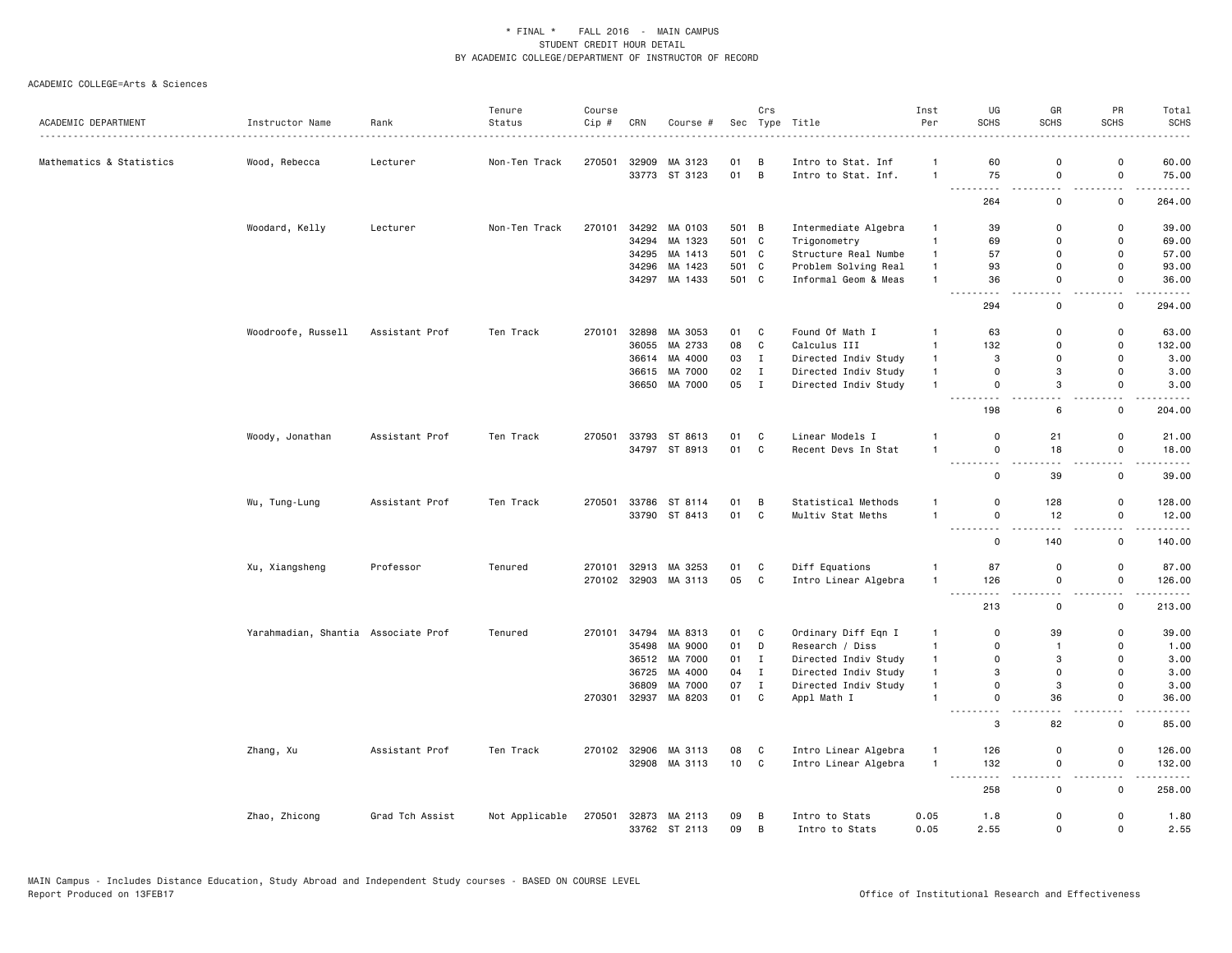| ACADEMIC DEPARTMENT                  | Instructor Name | Rank            | Tenure<br>Status | Course<br>Cip # | CRN   | Course #      |      | Crs      | Sec Type Title       | Inst<br>Per | UG<br>SCHS         | GR<br>SCHS | PR<br><b>SCHS</b> | Total<br><b>SCHS</b>    |
|--------------------------------------|-----------------|-----------------|------------------|-----------------|-------|---------------|------|----------|----------------------|-------------|--------------------|------------|-------------------|-------------------------|
|                                      |                 |                 |                  |                 |       |               |      |          |                      |             | ----------<br>4.35 | .<br>0     | .<br>0            | 4.35                    |
| Mathematics & Statistics             | Zhou, Qian      | Assistant Prof  | Ten Track        | 270501          | 32923 | MA 4523       | 01 C |          | Intro To Probability |             | 87                 | 0          | 0                 | 87.00                   |
|                                      |                 |                 |                  |                 | 32931 | MA 6523       | 01 C |          | Intro To Probability |             | 0                  | 3          | 0                 | 3.00                    |
|                                      |                 |                 |                  |                 | 33784 | ST 6523       | 01 C |          | Intro To Probability |             | 0                  | 3          | 0                 | 3.00                    |
|                                      |                 |                 |                  |                 |       | 33787 ST 8114 | 02   | <b>B</b> | Statistical Methods  |             | $\Omega$           | 116        | $\Omega$          | 116.00                  |
|                                      |                 |                 |                  |                 |       |               |      |          |                      |             | ----------         |            | .                 | -------                 |
|                                      |                 |                 |                  |                 |       |               |      |          |                      |             | 87                 | 122        | $\mathbf{0}$      | 209.00                  |
|                                      | Zhu, Jie        | Grad Tch Assist | Not Applicable   | 270501          |       | 32871 MA 2113 | 07   | B        | Intro to Stats       | 0.05        | 1.5                | 0          | 0                 | 1.50                    |
|                                      |                 |                 |                  |                 |       | 33760 ST 2113 | 07   | B        | Intro to Stats       | 0.05        | 3                  | $\Omega$   | $\Omega$          | 3.00                    |
|                                      |                 |                 |                  |                 |       |               |      |          |                      |             | $- - - -$<br>4.5   | 0          | 0                 | 4.50                    |
| ==================================== |                 |                 |                  |                 |       |               |      |          |                      |             | =========          |            | =========         | ----------              |
| Mathematics & Statistics             |                 |                 |                  |                 |       |               |      |          |                      |             | 20305              | 923        | $\Omega$          | 21228.00                |
| ==================================== |                 |                 |                  |                 |       |               |      |          |                      |             | =======            |            |                   | $=$ = = = = = = = = $=$ |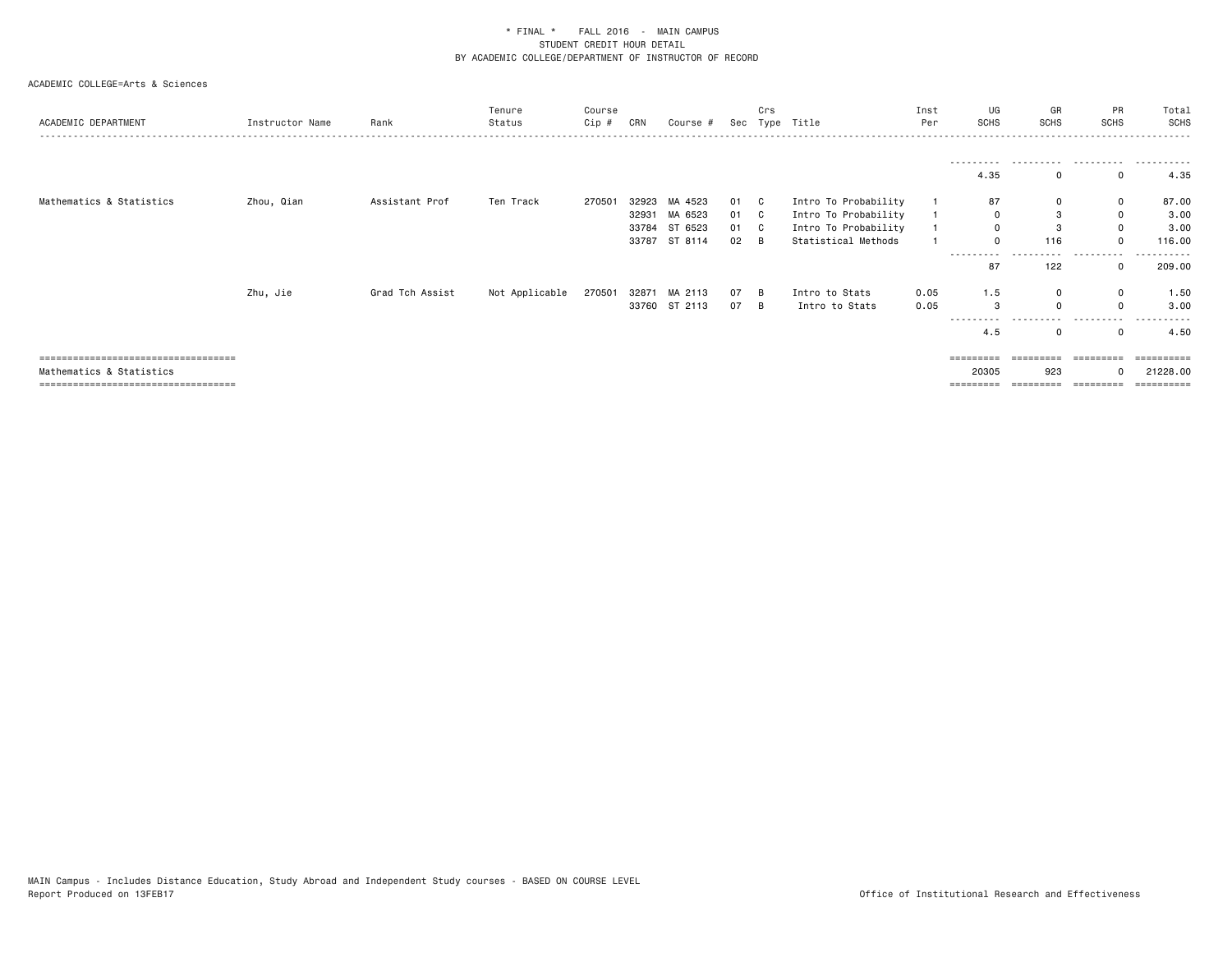| ACADEMIC DEPARTMENT                                       | Instructor Name | Rank         | Tenure<br>Status | Course<br>Cip # | CRN   | Course #             | Sec  | Crs | Type Title           | Inst<br>Per    | UG<br><b>SCHS</b>   | GR<br><b>SCHS</b>     | PR<br><b>SCHS</b>      | Total<br><b>SCHS</b>  |
|-----------------------------------------------------------|-----------------|--------------|------------------|-----------------|-------|----------------------|------|-----|----------------------|----------------|---------------------|-----------------------|------------------------|-----------------------|
| Military Science                                          | Carter, John    | Non-Employee | Not Applicable   | 280503          |       | 33052 MS 3113        | 01   | B   | Adv Mil Skills I     |                | 27                  | 0                     | $\mathbf 0$            | 27.00                 |
|                                                           |                 |              |                  |                 |       | 33053 MS 3113        | 02   | B   | Adv Mil Skills I     | $\overline{1}$ | 42                  | 0                     | $\mathbf 0$            | 42.00                 |
|                                                           |                 |              |                  |                 |       |                      |      |     |                      |                | 69                  | 0                     | $\mathbf 0$            | 69.00                 |
|                                                           | Frantz, Mark    | Non-Employee | Not Applicable   |                 |       | 131314 33234 PE 3111 | 01 L |     | Adv Mil Phy Fit      |                | 49<br>.<br>- - -    | $\mathbf 0$<br>$ -$   | $\mathbf 0$            | 49.00                 |
|                                                           |                 |              |                  |                 |       |                      |      |     |                      |                | 49                  | $\mathbf 0$           | 0                      | 49.00                 |
|                                                           | Silvers, Justin | Non-Employee | Not Applicable   | 280503          | 33049 | MS 2113              | 01   | B   | Advanced Leadership  |                | 45                  | 0                     | $\mathbf 0$            | 45.00                 |
|                                                           |                 |              |                  |                 |       | 33050 MS 2113        | 02   | B   | Advanced Leadership  |                | 60                  | 0                     | 0                      | 60.00                 |
|                                                           |                 |              |                  |                 |       |                      |      |     |                      |                | 105                 | 0                     | $\mathbf 0$            | 105.00                |
|                                                           | Vazquez, Luis   | Non-Employee | Not Applicable   | 280503          |       | 33044 MS 1112        | 01   | В   | Leader Development I | 1              | 28                  | 0                     | $\mathbf 0$            | 28.00                 |
|                                                           |                 |              |                  |                 |       | 33045 MS 1112        | 02   | B   | Leader Development I |                | 20                  | 0                     | $\mathbf 0$            | 20.00                 |
|                                                           |                 |              |                  |                 | 33046 | MS 1112              | 03   | B   | Leader Development I |                | 12                  | $\mathbf 0$           | 0                      | 12.00                 |
|                                                           |                 |              |                  |                 |       |                      |      |     |                      |                | 60                  | 0                     | $\mathbf 0$            | 60.00                 |
| =====================================<br>Military Science |                 |              |                  |                 |       |                      |      |     |                      |                | =========<br>283    | =========<br>$\Omega$ | ----------<br>$\Omega$ | ==========<br>283.00  |
| =====================================                     |                 |              |                  |                 |       |                      |      |     |                      |                | $=$ = = = = = = = = | =========             | ----------             | $=$ = = = = = = = = = |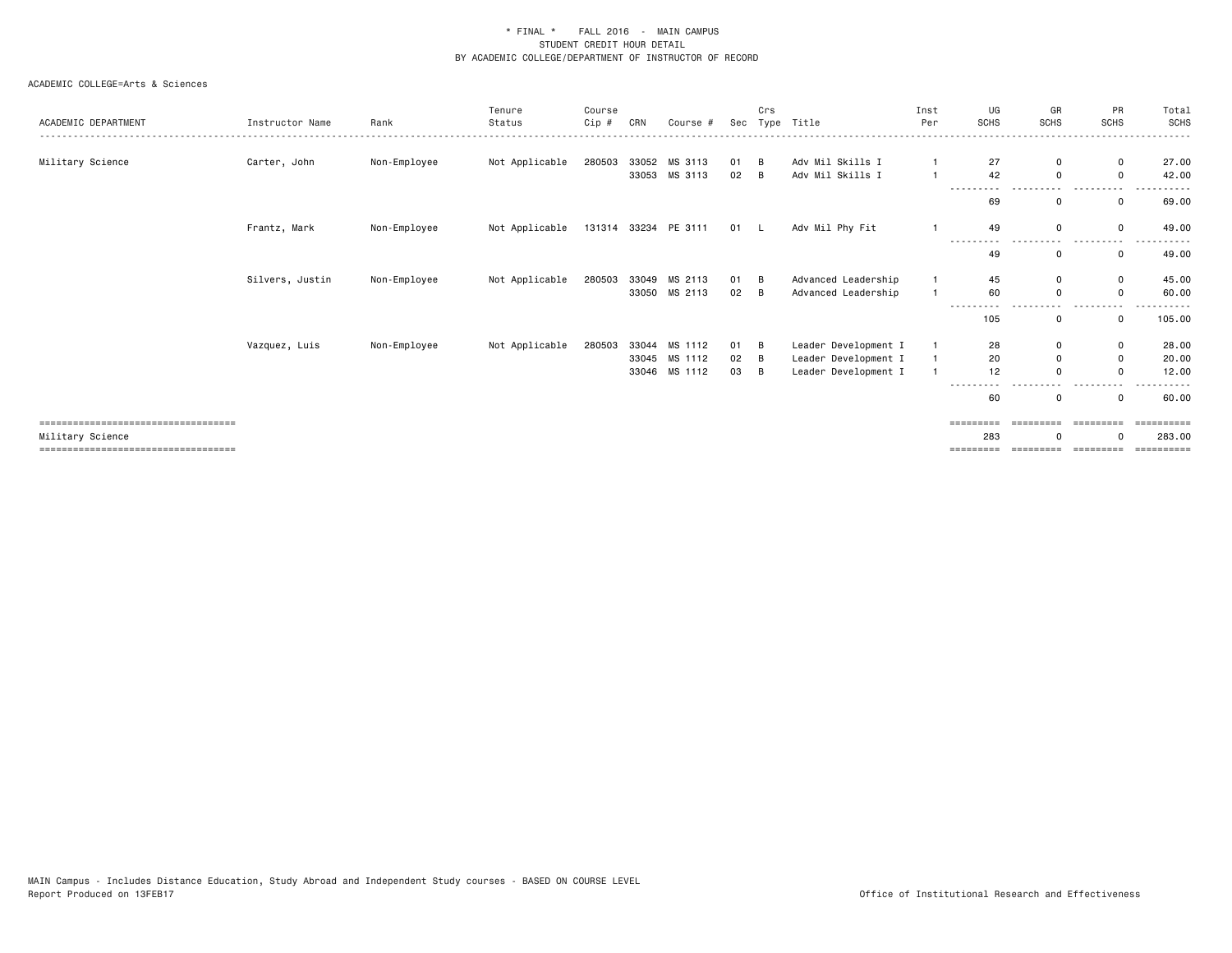|                          |                   |                | Tenure         | Course |       |                                  |          | Crs          |                                            | Inst                         | UG                                                                                                                                                       | GR                           | PR                           | Total              |
|--------------------------|-------------------|----------------|----------------|--------|-------|----------------------------------|----------|--------------|--------------------------------------------|------------------------------|----------------------------------------------------------------------------------------------------------------------------------------------------------|------------------------------|------------------------------|--------------------|
| ACADEMIC DEPARTMENT<br>. | Instructor Name   | Rank           | Status         | Cip #  | CRN   | Course #                         |          |              | Sec Type Title                             | Per                          | SCHS                                                                                                                                                     | <b>SCHS</b>                  | <b>SCHS</b>                  | <b>SCHS</b>        |
| Philosophy & Religion    | Bickle, John      | Professor      | Tenured        | 380101 |       | 34700 PHI 3163                   | 01       | C            | Moral Philosophy                           | $\mathbf{1}$                 | 93                                                                                                                                                       | 0                            | 0                            | 93.00              |
|                          |                   |                |                |        |       |                                  |          |              |                                            |                              | لأداب<br>93                                                                                                                                              | 0                            | $\Omega$                     | 93.00              |
|                          | Bisson, Albert    | Instructor     | Non-Ten Track  | 380201 |       | 33673 REL 1103                   | 01       | C            | Intro To Religion                          | $\mathbf{1}$                 | 135                                                                                                                                                      | 0                            | 0                            | 135.00             |
|                          |                   |                |                |        | 34707 | REL 3133                         | 01       | s            | Seminar in Religion                        | $\mathbf{1}$                 | 96                                                                                                                                                       | 0                            | $\mathbf 0$                  | 96.00              |
|                          |                   |                |                |        | 36890 | REL 4000                         | 02       | $\mathbf{I}$ | Directed Indiv Study                       | $\mathbf{1}$                 | 3                                                                                                                                                        | $\mathbf{0}$                 | $\mathbf 0$                  | 3.00               |
|                          |                   |                |                | 380203 | 34706 | REL 1213                         | 01       | C            | Intr To Old Test                           | $\mathbf{1}$                 | 111                                                                                                                                                      | 0                            | $\mathsf 0$                  | 111.00             |
|                          |                   |                |                | 540101 | 34704 | REL 3703                         | 01       | C            | Western Church to 16                       | $\mathbf{1}$                 | 78                                                                                                                                                       | 0                            | $\mathsf 0$                  | 78.00              |
|                          |                   |                |                |        |       | 35827 HI 3703                    | 01 C     |              | Western Church to 16                       | $\overline{1}$               | 42                                                                                                                                                       | 0                            | $\mathsf{o}$<br>- -          | 42.00<br>.         |
|                          |                   |                |                |        |       |                                  |          |              |                                            |                              | 465                                                                                                                                                      | $\mathsf 0$                  | $\mathsf 0$                  | 465.00             |
|                          | Bollhagen, Andrew | Non-Faculty    | Not Applicable |        |       | 380102 33379 PHI 1113            | 03 C     |              | Intro To Logic                             | $\overline{1}$               | 132                                                                                                                                                      | $\mathbf 0$                  | $\mathsf 0$                  | 132.00             |
|                          |                   |                |                |        |       |                                  |          |              |                                            |                              | .<br>132                                                                                                                                                 | 0                            | $\sim$ $\sim$<br>0           | .<br>132.00        |
|                          | Boyce, Kristin    | Assistant Prof | Ten Track      | 240101 | 32527 | HON 1173                         | H01 S    |              | The Quest II                               | $\overline{1}$               | 45                                                                                                                                                       | 0                            | 0                            | 45.00              |
|                          |                   |                |                |        | 32528 | HON 1173                         | H02 S    |              | The Quest II                               | $\overline{1}$               | 45                                                                                                                                                       | $\mathbf 0$                  | $\mathbf 0$                  | 45.00              |
|                          |                   |                |                | 380101 |       | 34699 PHI 3153                   | 01 C     |              | Aesthetics                                 | $\mathbf{1}$                 | 96<br>$\sim$ $\sim$<br>.                                                                                                                                 | $\mathsf 0$                  | $\mathsf 0$                  | 96.00<br>$- - - -$ |
|                          |                   |                |                |        |       |                                  |          |              |                                            |                              | 186                                                                                                                                                      | ٠.<br>0                      | 0                            | 186.00             |
|                          | Clifford, Michael | Professor      | Tenured        | 380103 |       | 33389 PHI 3013                   | 01       | C            | <b>Business Ethics</b>                     | $\mathbf{1}$                 | 114                                                                                                                                                      | $\mathbf 0$                  | 0                            | 114.00             |
|                          |                   |                |                |        |       | 36250 PHI 3013                   | 03       | C            | <b>Business Ethics</b>                     | $\overline{1}$               | 105                                                                                                                                                      | $\mathsf 0$                  | $\mathsf 0$                  | 105.00             |
|                          |                   |                |                |        |       |                                  |          |              |                                            |                              | $\sim$ $\sim$ $\sim$<br>$\frac{1}{2} \left( \frac{1}{2} \right) \left( \frac{1}{2} \right) \left( \frac{1}{2} \right) \left( \frac{1}{2} \right)$<br>219 | $ -$<br>0                    | $\sim$ $\sim$<br>0           | <u>.</u><br>219.00 |
|                          | Davis, Jordan     | Lecturer       | Non-Ten Track  | 380101 | 33371 | PHI 1103                         | 02       | C            | Intro To Philosophy                        | $\mathbf{1}$                 | 132                                                                                                                                                      | 0                            | 0                            | 132.00             |
|                          |                   |                |                |        | 33373 | PHI 1103                         | 04       | $\mathtt{C}$ | Intro To Philosophy                        | $\mathbf{1}$                 | 117                                                                                                                                                      | $\mathbf 0$                  | $\mathsf{o}\,$               | 117.00             |
|                          |                   |                |                |        |       | 36163 PHI 1103                   | 07       | C            | Intro To Philosophy                        | $\mathbf{1}$                 | 123                                                                                                                                                      | 0                            | 0                            | 123.00             |
|                          |                   |                |                | 380103 |       | 33390 PHI 3013                   | 02       | C            | <b>Business Ethics</b>                     | $\overline{1}$               | 114                                                                                                                                                      | 0                            | $\mathsf{o}$                 | 114.00             |
|                          |                   |                |                |        |       |                                  |          |              |                                            |                              | $\sim$ $\sim$ $\sim$<br>$\cdots$<br>486                                                                                                                  | $\sim$ $\sim$<br>$\mathsf 0$ | $\sim$ $\sim$<br>0           | .<br>486.00        |
|                          | Derby, Timothy    | Lecturer       | Non-Ten Track  | 380101 | 34705 | PHI 1001                         | F02 C    |              | First Year Seminar                         | $\mathbf{1}$                 | 23                                                                                                                                                       | 0                            | 0                            | 23.00              |
|                          |                   |                |                | 380201 | 33679 | REL 1103                         | 07       | C            | Intro To Religion                          | $\mathbf{1}$                 | 135                                                                                                                                                      | $\mathbf 0$                  | $\mathsf{o}\,$               | 135.00             |
|                          |                   |                |                |        |       | 33680 REL 1103                   | 08 C     |              | Intro To Religion                          | $\mathbf{1}$                 | 135                                                                                                                                                      | 0                            | $\mathsf{o}$                 | 135.00<br>.        |
|                          |                   |                |                |        |       |                                  |          |              |                                            |                              | 293                                                                                                                                                      | $\mathsf 0$                  | 0                            | 293.00             |
|                          | Hall, Alicia      | Assistant Prof | Ten Track      | 380103 |       | 33382 PHI 1123                   | 01       | C            | Intro To Ethics                            | $\mathbf{1}$                 | 132                                                                                                                                                      | 0                            | $\mathbf 0$                  | 132.00             |
|                          |                   |                |                |        |       | 33385 PHI 1123                   | 04       | C            | Intro To Ethics                            | $\mathbf{1}$                 | 132                                                                                                                                                      | $\mathsf 0$                  | $\mathsf 0$                  | 132.00             |
|                          |                   |                |                |        |       |                                  |          |              |                                            |                              | 264                                                                                                                                                      | $\mathbf 0$                  | $\mathsf{o}$                 | 264.00             |
|                          | Holt, Dale        | Professor      | Tenured        | 380101 |       | 33392 PHI 3023                   | 01       | C            | Hi West Phil: Part I                       | $\overline{1}$               | 117                                                                                                                                                      | 0                            | 0                            | 117.00             |
|                          |                   |                |                | 380103 | 33386 | PHI 1123                         | 05       | C            | Intro To Ethics                            | $\mathbf{1}$                 | 135                                                                                                                                                      | 0                            | $\mathbf 0$                  | 135.00             |
|                          |                   |                |                |        |       | 33387 PHI 1123                   | 06       | $\mathbf{C}$ | Intro To Ethics                            | $\overline{1}$               | 129                                                                                                                                                      | $\mathsf 0$<br>$\sim$        | $\mathsf 0$<br>$\sim$ $\sim$ | 129.00<br>.        |
|                          |                   |                |                |        |       |                                  |          |              |                                            |                              | 381                                                                                                                                                      | 0                            | 0                            | 381.00             |
|                          | Johnson, Gregory  | Instructor     | Non-Ten Track  | 380101 |       | 33374 PHI 1103<br>33375 PHI 1103 | 05<br>06 | C<br>C       | Intro To Philosophy<br>Intro To Philosophy | $\mathbf{1}$<br>$\mathbf{1}$ | 108<br>105                                                                                                                                               | 0<br>0                       | 0<br>0                       | 108.00<br>105.00   |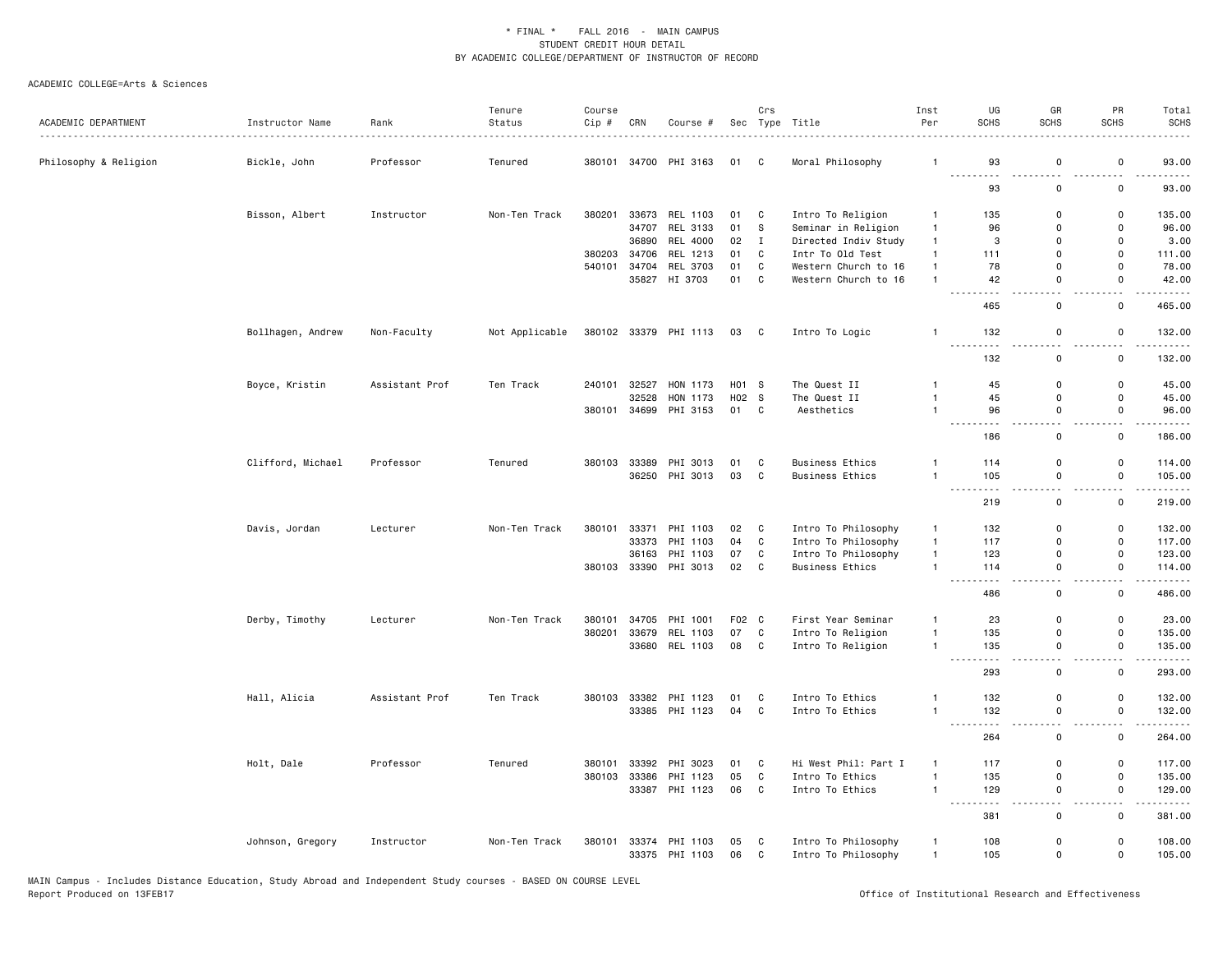| ACADEMIC DEPARTMENT   | Instructor Name    | Rank           | Tenure<br>Status | Course<br>Cip # | CRN   | Course #              |                   | Crs          | Sec Type Title       | Inst<br>Per    | UG<br><b>SCHS</b>                                                                                                                        | GR<br><b>SCHS</b>             | PR<br><b>SCHS</b>   | Total<br><b>SCHS</b><br>.                                                                                                           |
|-----------------------|--------------------|----------------|------------------|-----------------|-------|-----------------------|-------------------|--------------|----------------------|----------------|------------------------------------------------------------------------------------------------------------------------------------------|-------------------------------|---------------------|-------------------------------------------------------------------------------------------------------------------------------------|
|                       |                    |                |                  |                 |       |                       |                   |              |                      |                | ---------                                                                                                                                |                               |                     | .                                                                                                                                   |
|                       |                    |                |                  |                 |       |                       |                   |              |                      |                | 213                                                                                                                                      | $\Omega$                      | $\mathsf 0$         | 213.00                                                                                                                              |
| Philosophy & Religion | Kallfelz, William  | Instructor     | Non-Ten Track    | 380101          |       | 33395 PHI 3323        | 01                | C            | Medical Ethics       | $\overline{1}$ | 120                                                                                                                                      | 0                             | 0                   | 120.00                                                                                                                              |
|                       |                    |                |                  | 380201          |       | 33676 REL 1103        | 04                | $\mathtt{C}$ | Intro To Religion    | 1              | 135                                                                                                                                      | 0                             | $\mathsf 0$         | 135.00                                                                                                                              |
|                       |                    |                |                  |                 |       | 33683 REL 3213        | 01                | C            | World Religions I    | $\mathbf{1}$   | 105                                                                                                                                      | 0                             | 0                   | 105.00                                                                                                                              |
|                       |                    |                |                  |                 |       | 34708 REL 3133        | 02                | s            | Seminar in Religion  | $\mathbf{1}$   | 21<br>$  -$<br>$\frac{1}{2} \left( \frac{1}{2} \right) \left( \frac{1}{2} \right) \left( \frac{1}{2} \right) \left( \frac{1}{2} \right)$ | 0<br>$\sim$ $\sim$            | 0<br>$\sim$ $\sim$  | 21.00<br>.                                                                                                                          |
|                       |                    |                |                  |                 |       |                       |                   |              |                      |                | 381                                                                                                                                      | $\mathsf 0$                   | $\mathsf 0$         | 381.00                                                                                                                              |
|                       | Moffatt, Barton    | Associate Prof | Tenured          | 380102          | 33380 | PHI 1113              | 04                | C            | Intro To Logic       | $\overline{1}$ | 126                                                                                                                                      | $\mathsf 0$                   | $\mathsf 0$         | 126.00                                                                                                                              |
|                       |                    |                |                  |                 | 33381 | PHI 1113              | 05                | $\mathbf{C}$ | Intro To Logic       | $\mathbf{1}$   | 129                                                                                                                                      | 0                             | 0                   | 129.00                                                                                                                              |
|                       |                    |                |                  | 380103          | 33398 | PHI 8101              | 01                | S            | Case Studies Res Eth | $\overline{1}$ | $\mathbf 0$                                                                                                                              | 12                            | 0                   | 12.00                                                                                                                               |
|                       |                    |                |                  |                 | 33399 | PHI 8101              | 02                | S            | Case Studies Res Eth | $\overline{1}$ | $\mathbf 0$                                                                                                                              | $\overline{2}$                | 0                   | 2.00                                                                                                                                |
|                       |                    |                |                  |                 |       | 33400 PHI 8101        | 03                | s            | Case Studies Res Eth | $\overline{1}$ | $\mathbf 0$<br>$\sim$ $\sim$ $\sim$                                                                                                      | 6                             | 0                   | 6.00                                                                                                                                |
|                       |                    |                |                  |                 |       |                       |                   |              |                      |                | 255                                                                                                                                      | 20                            | 0                   | 275.00                                                                                                                              |
|                       | Montgomery, Robert | Lecturer       | Non-Ten Track    | 380201          |       | 33677 REL 1103        | 05                | C            | Intro To Religion    | $\mathbf{1}$   | 135                                                                                                                                      | 0                             | 0                   | 135.00                                                                                                                              |
|                       |                    |                |                  |                 | 33678 | REL 1103              | 06                | $\mathbf{C}$ | Intro To Religion    | $\mathbf{1}$   | 135                                                                                                                                      | 0                             | 0                   | 135.00                                                                                                                              |
|                       |                    |                |                  | 451101          | 33698 | SO 1003               | 06                | C            | Intro To Sociology   | $\overline{1}$ | 228                                                                                                                                      | $\mathbf 0$                   | $\mathbf 0$         | 228.00                                                                                                                              |
|                       |                    |                |                  |                 |       | 33711 SO 1203         | 03                | C            | Sociology of Familie | $\overline{1}$ | 261                                                                                                                                      | 0                             | 0                   | 261.00                                                                                                                              |
|                       |                    |                |                  |                 |       | 33712 SO 1203         | 04                | $\mathbf C$  | Sociology of Familie | $\overline{1}$ | 264<br>$\sim$ $\sim$ $\sim$<br>.                                                                                                         | $\mathbf 0$<br>$\overline{a}$ | $\mathsf 0$<br>$-$  | 264.00<br>$\begin{array}{cccccccccccccc} \bullet & \bullet & \bullet & \bullet & \bullet & \bullet & \bullet & \bullet \end{array}$ |
|                       |                    |                |                  |                 |       |                       |                   |              |                      |                | 1023                                                                                                                                     | $\mathsf 0$                   | 0                   | 1023.00                                                                                                                             |
|                       | Neal, Anthony      | Assistant Prof | Ten Track        | 380103          |       | 33383 PHI 1123        | 02                | C            | Intro To Ethics      | 1              | 123                                                                                                                                      | 0                             | 0                   | 123.00                                                                                                                              |
|                       |                    |                |                  |                 |       | 33384 PHI 1123        | 03                | C            | Intro To Ethics      | 1              | 126<br>$\sim$ $\sim$ $\sim$ $\sim$                                                                                                       | 0<br>н.                       | 0<br>$\overline{a}$ | 126.00<br>.                                                                                                                         |
|                       |                    |                |                  |                 |       |                       |                   |              |                      |                | 249                                                                                                                                      | $\mathbf 0$                   | $\mathsf 0$         | 249.00                                                                                                                              |
|                       | Roche, Michael     | Lecturer       | Non-Ten Track    | 380101          |       | 33376 PHI 1103        | H <sub>01</sub> C |              | Intro To Philosophy- | $\overline{1}$ | 78                                                                                                                                       | $\mathsf 0$                   | $\mathsf 0$         | 78.00                                                                                                                               |
|                       |                    |                |                  |                 |       | 380103 36195 PHI 1123 | 501 C             |              | Intro To Ethics      | $\overline{1}$ | 93                                                                                                                                       | $\mathsf 0$                   | $\mathsf 0$         | 93.00                                                                                                                               |
|                       |                    |                |                  |                 |       |                       |                   |              |                      |                | 171                                                                                                                                      | 0                             | $\mathsf 0$         | 171.00                                                                                                                              |
|                       | Thompson, James    | Associate Prof | Tenured          | 380101          |       | 34701 PHI 4143        | 01                | C            | Phil Of Science      | $\mathbf{1}$   | 33                                                                                                                                       | 0                             | 0                   | 33.00                                                                                                                               |
|                       |                    |                |                  |                 |       | 34702 PHI 6143        | 01                | $\mathbf{C}$ | Phil Of Science      | $\overline{1}$ | $\mathbf 0$                                                                                                                              | 3                             | $\mathbf 0$         | 3.00                                                                                                                                |
|                       |                    |                |                  | 380102          |       | 33377 PHI 1113        | 01                | C            | Intro To Logic       | $\overline{1}$ | 126                                                                                                                                      | 0                             | 0                   | 126.00                                                                                                                              |
|                       |                    |                |                  |                 |       | 33378 PHI 1113        | 02                | $\mathbf{C}$ | Intro To Logic       | $\mathbf{1}$   | 129<br>$\sim$ $\sim$ $\sim$                                                                                                              | $\mathsf 0$                   | $\mathsf 0$         | 129.00                                                                                                                              |
|                       |                    |                |                  |                 |       |                       |                   |              |                      |                | 288                                                                                                                                      | $\ensuremath{\mathsf{3}}$     | $\mathsf 0$         | 291.00                                                                                                                              |
|                       | Witt, Joseph       | Assistant Prof | Ten Track        | 380201          |       | 33674 REL 1103        | 02                | C            | Intro To Religion    | $\mathbf{1}$   | 135                                                                                                                                      | 0                             | 0                   | 135.00                                                                                                                              |
|                       |                    |                |                  |                 |       | 33675 REL 1103        | 03                | $\mathbf{C}$ | Intro To Religion    | $\overline{1}$ | 135                                                                                                                                      | 0                             | $\mathsf 0$         | 135.00                                                                                                                              |
|                       |                    |                |                  |                 |       | 34703 REL 3103        | 01                | C            | Religion & U.S. Cult | $\overline{1}$ | 105<br>---------                                                                                                                         | $\mathsf{o}$<br>$-$           | 0<br>$\sim$ $\sim$  | 105.00<br>.                                                                                                                         |
|                       |                    |                |                  |                 |       |                       |                   |              |                      |                | 375                                                                                                                                      | 0                             | 0                   | 375.00                                                                                                                              |
|                       | Wylie, Danielle    | Assistant Prof | Ten Track        | 380101          | 33369 | PHI 1001              | F01 C             |              | First Year Seminar   | $\overline{1}$ | 24                                                                                                                                       | $\mathbf 0$                   | 0                   | 24.00                                                                                                                               |
|                       |                    |                |                  |                 | 33370 | PHI 1103              | 01                | C            | Intro To Philosophy  | $\mathbf{1}$   | 132                                                                                                                                      | $\mathbf 0$                   | 0                   | 132.00                                                                                                                              |
|                       |                    |                |                  |                 |       | 33372 PHI 1103        | 03                | C            | Intro To Philosophy  | $\mathbf{1}$   | 135                                                                                                                                      | $\mathbf 0$                   | 0                   | 135.00                                                                                                                              |
|                       |                    |                |                  |                 |       | 36695 PHI 4000        | 01                | $\mathbf{I}$ | Directed Indiv Study | $\overline{1}$ | 3                                                                                                                                        | 0                             | 0                   | 3.00                                                                                                                                |
|                       |                    |                |                  |                 |       | 36696 PHI 4000        | 02                | $\mathbf{I}$ | Directed Indiv Study | $\overline{1}$ | 3                                                                                                                                        | $\mathbf 0$                   | $\Omega$            | 3.00                                                                                                                                |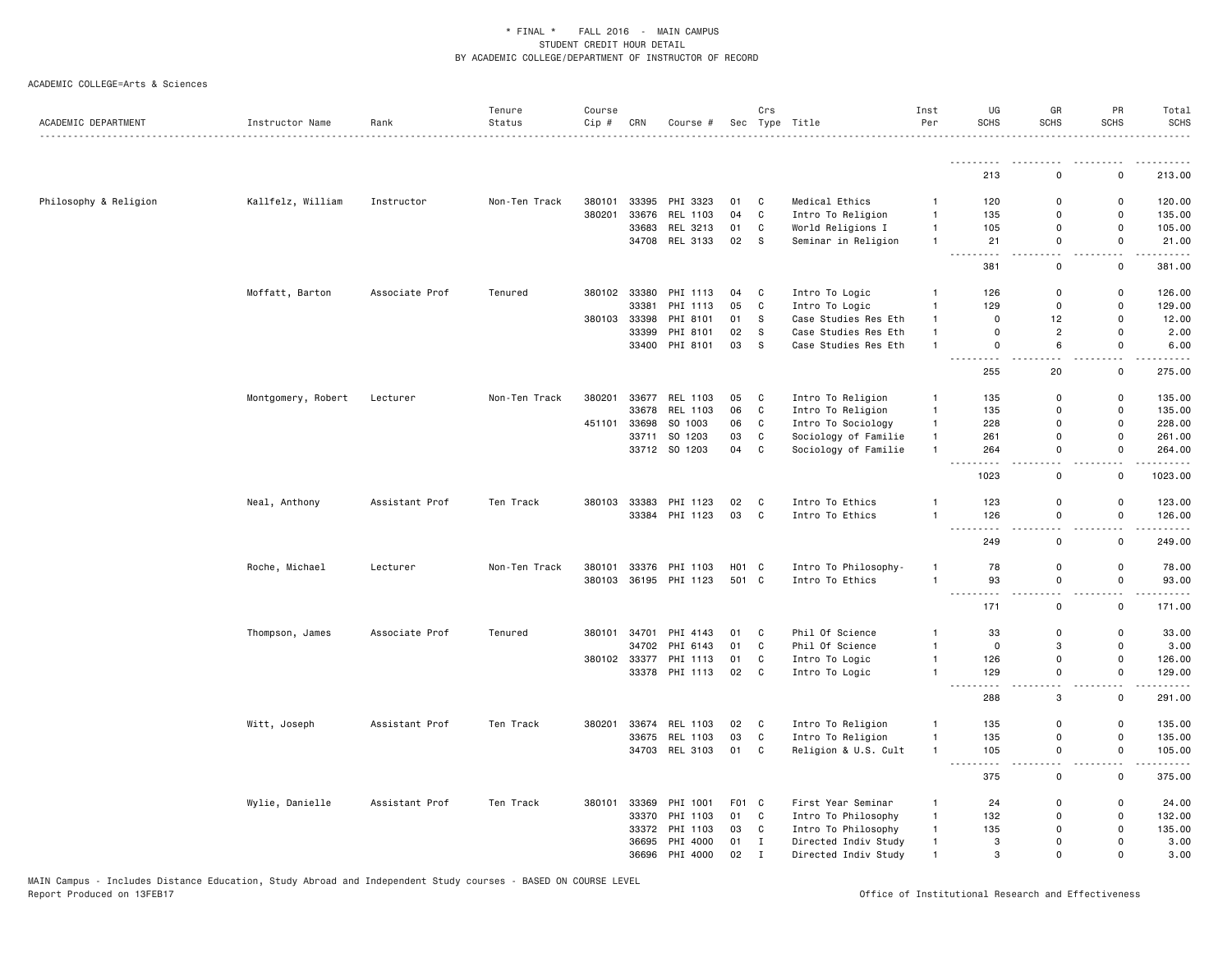| ACADEMIC DEPARTMENT                    | Instructor Name | Rank           | Tenure<br>Status | Course<br>Cip# | CRN   | Course #    |      | Crs | Sec Type Title       | Inst<br>Per | UG<br><b>SCHS</b> | GR<br><b>SCHS</b>      | <b>PR</b><br><b>SCHS</b> | Total<br>SCHS |
|----------------------------------------|-----------------|----------------|------------------|----------------|-------|-------------|------|-----|----------------------|-------------|-------------------|------------------------|--------------------------|---------------|
| Philosophy & Religion                  | Wylie, Danielle | Assistant Prof | Ten Track        | 380101         | 36887 | PHI<br>4000 | 03 I |     | Directed Indiv Study |             | .                 | .                      | 0<br>.                   | 1.00<br>.     |
|                                        |                 |                |                  |                |       |             |      |     |                      |             | 298               |                        |                          | 298,00        |
| ====================================== |                 |                |                  |                |       |             |      |     |                      |             | =========         | =========              | =========                | ==========    |
| Philosophy & Religion                  |                 |                |                  |                |       |             |      |     |                      |             | 5772              | 23                     |                          | 5795.00       |
| =====================================  |                 |                |                  |                |       |             |      |     |                      |             | =========         | ---------<br>--------- | ----------               | ==========    |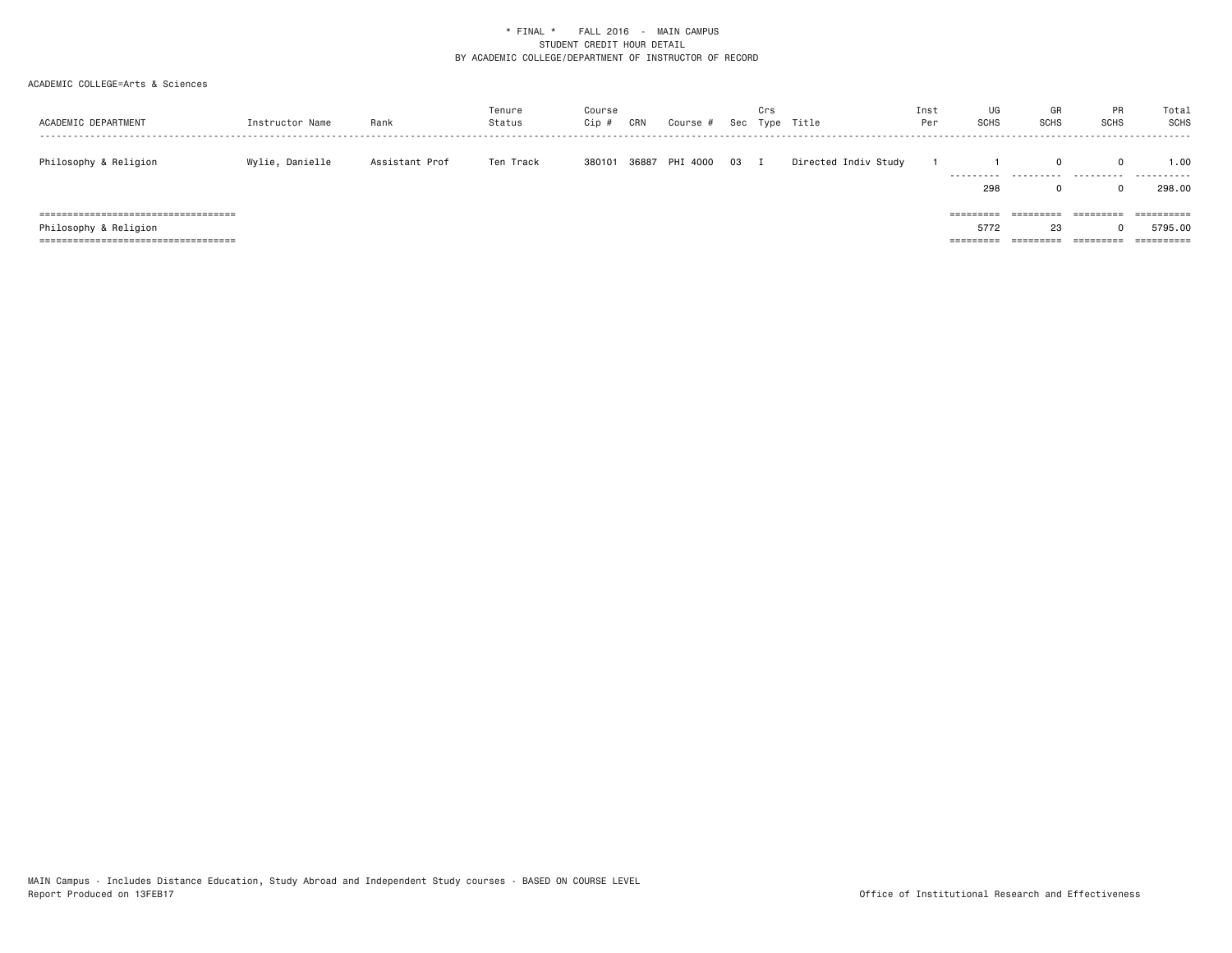|                     |                    |                | Tenure         | Course |                |                      |          | Crs            |                                        | Inst                           | UG                                                 | GR                    | PR                                       | Total                                                                                                                                                         |
|---------------------|--------------------|----------------|----------------|--------|----------------|----------------------|----------|----------------|----------------------------------------|--------------------------------|----------------------------------------------------|-----------------------|------------------------------------------|---------------------------------------------------------------------------------------------------------------------------------------------------------------|
| ACADEMIC DEPARTMENT | Instructor Name    | Rank           | Status         | Cip #  | CRN            | Course #             |          |                | Sec Type Title<br>.                    | Per                            | SCHS                                               | SCHS                  | <b>SCHS</b>                              | <b>SCHS</b>                                                                                                                                                   |
|                     |                    |                |                |        |                |                      |          |                |                                        |                                | $\Omega$                                           |                       |                                          |                                                                                                                                                               |
| Physics & Astronomy | Afanasjev, Anatoli | Professor      | Tenured        | 400801 | 33361<br>36153 | PH 6323<br>PH 9000   | 01<br>11 | C<br>D         | Electromag Fields I<br>Research / Diss | $\mathbf{1}$<br>$\overline{1}$ | $\mathbf 0$                                        | 15<br>14              | 0<br>$\mathsf{o}$                        | 15.00<br>14.00                                                                                                                                                |
|                     |                    |                |                |        | 36791          | PH 8000              | 08       | D              | Research / Thesis                      | $\mathbf{1}$                   | $\mathbf 0$                                        | 3                     | $\mathsf 0$                              | 3.00                                                                                                                                                          |
|                     |                    |                |                | 400805 | 33356          | PH 4323              | 01       | C              | Electromag Fields I                    | $\mathbf{1}$                   | 21                                                 | $\mathbf 0$           | $\mathsf 0$                              | 21.00                                                                                                                                                         |
|                     |                    |                |                |        |                |                      |          |                |                                        |                                | - - -<br>-----                                     | $\sim$ $\sim$         | Ω.                                       |                                                                                                                                                               |
|                     |                    |                |                |        |                |                      |          |                |                                        |                                | 21                                                 | 32                    | $\mathbf 0$                              | 53.00                                                                                                                                                         |
|                     | Arnoldus, Henk     | Professor      | Tenured        | 400801 | 33280          | PH 1113              | 05       | C              | Gen Physics I -SI                      | $\mathbf{1}$                   | 165                                                | $\mathbf 0$           | $\mathsf 0$                              | 165.00                                                                                                                                                        |
|                     |                    |                |                |        | 35358          | PH 9000              | 01       | D              | Research / Diss                        | $\overline{1}$                 | $\mathbf 0$                                        | 24                    | 0                                        | 24.00                                                                                                                                                         |
|                     |                    |                |                |        | 36146          | PH 4000              | 01       | $\mathbf{I}$   | Directed Indiv Study                   | $\overline{1}$                 | 3                                                  | $\mathbf 0$           | $\mathsf 0$                              | 3.00                                                                                                                                                          |
|                     |                    |                |                |        |                | 400810 33364 PH 8233 | 01       | C              | Meth Theoret Ph I                      | $\mathbf{1}$                   | $\mathbf 0$<br>- - -                               | 30                    | $\mathbf 0$<br>$\overline{\phantom{0}}$  | 30.00                                                                                                                                                         |
|                     |                    |                |                |        |                |                      |          |                |                                        |                                | 168                                                | 54                    | $\mathsf{o}$                             | 222.00                                                                                                                                                        |
|                     | Berg, Matthew      | Non-Employee   | Not Applicable | 400801 |                | 35718 PH 9000        | 10 D     |                | Research / Diss                        | $\overline{1}$                 | $\mathsf 0$<br><u>.</u>                            | 18                    | $\mathsf 0$                              | 18.00                                                                                                                                                         |
|                     |                    |                |                |        |                |                      |          |                |                                        |                                | $\mathsf 0$                                        | . .<br>18             | н.<br>$\mathsf 0$                        | .<br>18.00                                                                                                                                                    |
|                     | Clark, Shane       | Non-Faculty    | Not Applicable | 400801 |                | 33271 PH 1021        | 01 L     |                | Physical Science Lab                   | $\mathbf{1}$                   | 21                                                 | $\mathbf 0$           | $\mathsf{o}$                             | 21.00                                                                                                                                                         |
|                     |                    |                |                |        |                | 33272 PH 1021        | 02       | $\mathsf{L}$   | Physical Science Lab                   | $\mathbf{1}$                   | 19                                                 | $\mathbf 0$           | $\mathsf 0$                              | 19.00                                                                                                                                                         |
|                     |                    |                |                |        |                | 33349 PH 2233        | 02       | K              | Physics III                            | $\overline{1}$                 | $\mathbf 0$                                        | $\mathbf 0$           | $\mathsf 0$                              | 0.00                                                                                                                                                          |
|                     |                    |                |                |        |                | 33350 PH 2233        | 03       | K              | Physics III                            | $\overline{1}$                 | $\Omega$                                           | $\Omega$              | $\mathbf 0$                              | 0.00                                                                                                                                                          |
|                     |                    |                |                |        |                | 33352 PH 2233        | 05       | К              | Physics III                            | $\mathbf{1}$                   | $\mathsf{O}$                                       | $\mathbf 0$           | $\mathsf 0$                              | 0.00                                                                                                                                                          |
|                     |                    |                |                |        |                | 34316 PH 1021        | 501 L    |                | Physical Science Lab                   | $\overline{1}$                 | 13<br>.                                            | $\mathsf 0$<br>$\sim$ | $\mathsf 0$<br>. .                       | 13.00<br>$\frac{1}{2} \left( \frac{1}{2} \right) \left( \frac{1}{2} \right) \left( \frac{1}{2} \right) \left( \frac{1}{2} \right) \left( \frac{1}{2} \right)$ |
|                     |                    |                |                |        |                |                      |          |                |                                        |                                | 53                                                 | $\mathbf 0$           | $\mathsf{o}$                             | 53.00                                                                                                                                                         |
|                     | Clay, Rudolf       | Professor      | Tenured        | 400801 |                | 33347 PH 2223        | H06 C    |                | Physics II-Honors                      | 1                              | 117                                                | $\mathbf 0$           | $\mathsf{o}$                             | 117.00                                                                                                                                                        |
|                     |                    |                |                |        |                | 35637 PH 9000        | 08       | D              | Research / Diss                        | $\overline{1}$                 | $\mathbf 0$                                        | $\overline{4}$        | $\mathsf 0$                              | 4.00                                                                                                                                                          |
|                     |                    |                |                |        |                |                      |          |                |                                        |                                | ---------                                          | $\sim$ $\sim$         | $\overline{\phantom{a}}$                 | .                                                                                                                                                             |
|                     |                    |                |                |        |                |                      |          |                |                                        |                                | 117                                                | $\overline{4}$        | $\mathsf 0$                              | 121.00                                                                                                                                                        |
|                     | Cuicchi, Paul      | Lecturer       | Non-Ten Track  | 400801 | 33268          | PH 1013              | 03       | C              | Physical Sci Survey                    | $\overline{1}$                 | 174                                                | $\mathbf 0$           | $\mathsf 0$                              | 174.00                                                                                                                                                        |
|                     |                    |                |                |        |                | 33269 PH 1013        | 04       | $\mathbf{C}$   | Physical Sci Survey                    | $\overline{1}$                 | 183                                                | $\mathbf 0$           | $\mathsf 0$                              | 183.00                                                                                                                                                        |
|                     |                    |                |                |        |                |                      |          |                |                                        |                                | .<br>$\sim$ $\sim$<br>357                          | $-$<br>$\mathsf 0$    | $ -$<br>$\mathsf 0$                      | .<br>357.00                                                                                                                                                   |
|                     |                    |                |                |        |                |                      |          |                |                                        |                                |                                                    |                       |                                          |                                                                                                                                                               |
|                     | Dunne, James       | Professor      | Tenured        | 521003 | 32231          | FYE 1001             | F11 C    |                | Freshman Year Experi                   | $\overline{1}$                 | 19                                                 | $\mathbf 0$           | $\mathsf 0$                              | 19.00                                                                                                                                                         |
|                     |                    |                |                |        |                | 32232 FYE 1001       | F12 C    |                | Freshman Year Experi                   | $\overline{1}$                 | 10<br>والموالي الموالي<br>$  -$                    | $\mathbf 0$<br>$\sim$ | $\mathsf{o}$<br>$\overline{\phantom{a}}$ | 10.00<br>.                                                                                                                                                    |
|                     |                    |                |                |        |                |                      |          |                |                                        |                                | 29                                                 | $\mathsf 0$           | $\mathsf 0$                              | 29.00                                                                                                                                                         |
|                     | Dutta, Dipangkar   | Professor      | Tenured        | 400801 |                | 33354 PH 4113        | 01       | $\overline{B}$ | Elec Circuit Scien                     | $\mathbf{1}$                   | 27                                                 | $\mathbf 0$           | $\mathsf{o}$                             | 27.00                                                                                                                                                         |
|                     |                    |                |                |        |                | 35363 PH 9000        | 03       | D              | Research / Diss                        | $\overline{1}$                 | $\mathsf 0$                                        | 25                    | $\mathsf 0$                              | 25.00                                                                                                                                                         |
|                     |                    |                |                |        |                |                      |          |                |                                        |                                | $\sim$ $\sim$ $\sim$ $\sim$<br>$\sim$ $\sim$<br>27 | 25                    | ٠.<br>$\mathsf 0$                        | 52.00                                                                                                                                                         |
|                     |                    |                |                |        |                |                      |          |                |                                        |                                |                                                    |                       |                                          |                                                                                                                                                               |
|                     | El Fassi, Lamiaa   | Assistant Prof | Ten Track      |        |                | 400801 33348 PH 2233 | 01 C     |                | Physics III                            | $\mathbf{1}$                   | 168                                                | $\mathsf 0$<br>$\sim$ | $\mathsf 0$<br>$\overline{\phantom{0}}$  | 168.00<br>.                                                                                                                                                   |
|                     |                    |                |                |        |                |                      |          |                |                                        |                                | 168                                                | 0                     | $\mathbf 0$                              | 168.00                                                                                                                                                        |
|                     | Fox, Daniel        | Lecturer       | Non-Ten Track  | 400801 | 33321          | PH 2213              | 03       | C              | Physics I                              | $\overline{1}$                 | 183                                                | $\mathbf 0$           | $\mathsf{o}$                             | 183.00                                                                                                                                                        |
|                     |                    |                |                |        |                | 33322 PH 2213        | 04       | $\mathsf{C}$   | Physics I                              | $\overline{1}$                 | 177                                                | $\mathbf 0$           | $\mathsf 0$                              | 177.00                                                                                                                                                        |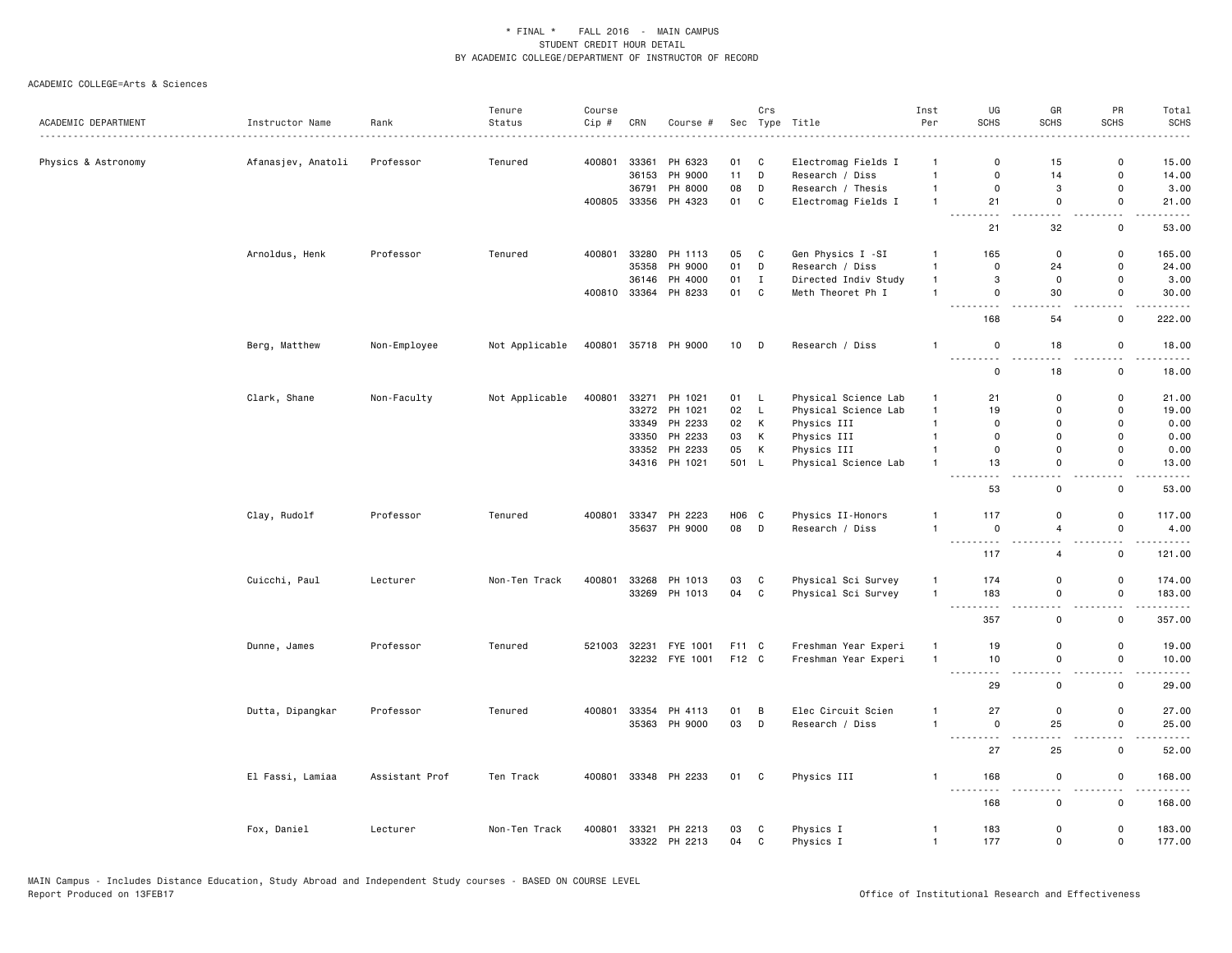| ACADEMIC DEPARTMENT | Instructor Name                        | Rank              | Tenure<br>Status | Course<br>Cip # | CRN   | Course #             |                 | Crs          | Sec Type Title       | Inst<br>Per    | UG<br><b>SCHS</b>                                                                                                                                        | GR<br><b>SCHS</b>             | PR<br><b>SCHS</b>                       | Total<br><b>SCHS</b>                  |
|---------------------|----------------------------------------|-------------------|------------------|-----------------|-------|----------------------|-----------------|--------------|----------------------|----------------|----------------------------------------------------------------------------------------------------------------------------------------------------------|-------------------------------|-----------------------------------------|---------------------------------------|
|                     |                                        |                   |                  |                 |       |                      |                 |              |                      |                |                                                                                                                                                          |                               |                                         |                                       |
|                     |                                        |                   |                  |                 |       |                      |                 |              |                      |                | 360                                                                                                                                                      | $\Omega$                      | $\Omega$                                | 360.00                                |
| Physics & Astronomy | Gombojav, Ariunbold                    | Assistant Prof    | Ten Track        | 400801          |       | 35589 PH 9000        | 06              | D            | Research / Diss      | $\mathbf{1}$   | $\mathsf 0$                                                                                                                                              | 6                             | 0                                       | 6.00                                  |
|                     |                                        |                   |                  |                 | 36083 | PH 8000              | 05              | D            | Research / Thesis    | $\overline{1}$ | $\mathsf 0$                                                                                                                                              | 6                             | $\mathsf 0$                             | 6.00                                  |
|                     |                                        |                   |                  | 400805          |       | 33365 PH 8313        | 01              | C            | Electromag Theory I  | $\mathbf{1}$   | $\mathsf 0$                                                                                                                                              | 18                            | $\mathsf 0$                             | 18.00                                 |
|                     |                                        |                   |                  |                 |       |                      |                 |              |                      |                | $\sim$ $\sim$<br>$  -$<br>$\mathsf 0$                                                                                                                    | 30                            | $\overline{\phantom{a}}$<br>$\mathsf 0$ | .<br>30.00                            |
|                     | Hashemi Shabestari,                    | Visit Assist Prof | Non-Ten Track    | 400801          |       | 33276 PH 1113        | 01              | C            | Gen Physics I        | $\mathbf{1}$   | 171                                                                                                                                                      | 0                             | $\mathsf 0$                             | 171.00                                |
|                     |                                        |                   |                  |                 | 33277 | PH 1113              | 02              | $\mathtt{C}$ | Gen Physics I        | $\mathbf{1}$   | 186                                                                                                                                                      | $\mathsf 0$                   | $\mathsf 0$                             | 186.00                                |
|                     |                                        |                   |                  |                 |       | 33278 PH 1113        | 03              | C            | Gen Physics I        | $\mathbf{1}$   | 171<br>$\sim$ $\sim$ $\sim$<br>$\frac{1}{2} \left( \frac{1}{2} \right) \left( \frac{1}{2} \right) \left( \frac{1}{2} \right) \left( \frac{1}{2} \right)$ | $\mathsf 0$<br>$\sim$ $\sim$  | $\mathsf 0$<br>$\overline{\phantom{a}}$ | 171.00                                |
|                     |                                        |                   |                  |                 |       |                      |                 |              |                      |                | 528                                                                                                                                                      | $\mathsf 0$                   | $\mathsf 0$                             | 528.00                                |
|                     | Kim, Seong-Gon                         | Professor         | Tenured          | 400801          |       | 35365 PH 9000        | 04              | D            | Research / Diss      | -1             | $\mathsf 0$                                                                                                                                              | 9                             | $\mathsf 0$                             | 9.00                                  |
|                     |                                        |                   |                  | 400804          |       | 33366 PH 8743        | 01              | $\mathbf C$  | Quantum Mechanics I  | $\overline{1}$ | $\mathsf 0$<br>٠.                                                                                                                                        | 42                            | $\mathsf 0$                             | 42.00                                 |
|                     |                                        |                   |                  |                 |       |                      |                 |              |                      |                | $\mathsf 0$                                                                                                                                              | 51                            | $\mathsf 0$                             | 51.00                                 |
|                     | Lung, Florin                           | Instructor        | Non-Ten Track    | 400801          |       | 33252 PH 1011        | 01              | L.           | Physical Science Lab | $\mathbf{1}$   | 15                                                                                                                                                       | 0                             | $\mathsf 0$                             | 15.00                                 |
|                     |                                        |                   |                  |                 |       | 33253 PH 1011        | 02              | L.           | Physical Science Lab | $\mathbf{1}$   | 17                                                                                                                                                       | $\mathbf 0$                   | $\mathsf 0$                             | 17.00                                 |
|                     |                                        |                   |                  |                 | 33254 | PH 1011              | 03              | L            | Physical Science Lab | $\mathbf{1}$   | 13                                                                                                                                                       | 0                             | 0                                       | 13.00                                 |
|                     |                                        |                   |                  |                 |       | 33255 PH 1011        | 04              | L            | Physical Science Lab | $\mathbf{1}$   | 16                                                                                                                                                       | $\mathbf 0$                   | $\mathsf 0$                             | 16.00                                 |
|                     |                                        |                   |                  |                 |       | 33257 PH 1011        | 06              | L            | Physical Science Lab | $\mathbf{1}$   | 16                                                                                                                                                       | 0                             | 0                                       | 16.00                                 |
|                     |                                        |                   |                  |                 | 33258 | PH 1011              | 07              | L            | Physical Science Lab | $\mathbf{1}$   | 18                                                                                                                                                       | 0                             | 0                                       | 18.00                                 |
|                     |                                        |                   |                  |                 |       | 33259 PH 1011        | 08              | L            | Physical Science Lab | $\mathbf{1}$   | 18                                                                                                                                                       | $\Omega$                      | $\mathsf{o}\,$                          | 18.00                                 |
|                     |                                        |                   |                  |                 |       | 33261 PH 1011        | 10 <sub>1</sub> | L            | Physical Science Lab | $\mathbf{1}$   | 17                                                                                                                                                       | $\Omega$                      | $\mathbf 0$                             | 17.00                                 |
|                     |                                        |                   |                  |                 |       | 33262 PH 1011        | 11              | L            | Physical Science Lab | $\mathbf{1}$   | 14                                                                                                                                                       | $\Omega$                      | $\mathbf 0$                             | 14.00                                 |
|                     |                                        |                   |                  |                 |       | 33263 PH 1011        | 12              | L.           | Physical Science Lab | $\mathbf{1}$   | 15                                                                                                                                                       | $\mathbf 0$                   | 0                                       | 15.00                                 |
|                     |                                        |                   |                  |                 |       | 33264 PH 1011        | 13              | L            | Physical Science Lab | $\mathbf{1}$   | 15                                                                                                                                                       | $\Omega$                      | 0                                       | 15.00                                 |
|                     |                                        |                   |                  |                 |       | 33266 PH 1013        | 01              | C            | Physical Sci Survey  | $\mathbf{1}$   | 147                                                                                                                                                      | 0                             | $\mathsf 0$                             | 147.00                                |
|                     |                                        |                   |                  |                 | 33267 | PH 1013              | 02              | C            | Physical Sci Survey  | $\mathbf{1}$   | 159                                                                                                                                                      | $\Omega$                      | 0                                       | 159.00                                |
|                     |                                        |                   |                  |                 |       | 33326 PH 2223        | 02              | C            | Physics II           | $\overline{1}$ | 153                                                                                                                                                      | $\mathbf 0$                   | 0                                       | 153.00                                |
|                     |                                        |                   |                  |                 |       | 33327 PH 2223        | 03              | C            | Physics II           | $\overline{1}$ | 174                                                                                                                                                      | 0                             | 0                                       | 174.00                                |
|                     |                                        |                   |                  |                 |       |                      |                 |              |                      |                | $\sim$ $\sim$<br>807                                                                                                                                     | $\sim$<br>0                   | $\sim$<br>0                             | .<br>807.00                           |
|                     | Moody, Judith                          | Lecturer          | Non-Ten Track    | 400801          |       | 33273 PH 1023        | 01              | C            | Physical Sci Survey  | $\mathbf{1}$   | 156                                                                                                                                                      | $\mathbf 0$                   | 0                                       | 156.00                                |
|                     |                                        |                   |                  |                 |       | 34317 PH 1023        | 501 C           |              | Physical Sci Survey  | $\overline{1}$ | 63                                                                                                                                                       | 0                             | 0                                       | 63.00                                 |
|                     |                                        |                   |                  |                 |       |                      |                 |              |                      |                | $- - -$<br>219                                                                                                                                           | $\overline{\phantom{a}}$<br>0 | $\overline{\phantom{0}}$<br>0           | $\sim$ $\sim$ $\sim$ $\sim$<br>219.00 |
|                     | Novotny, Mark                          | Professor         | Tenured          | 400801          |       | 35582 PH 9000        | 05              | D            | Research / Diss      | $\mathbf{1}$   | $\mathsf 0$                                                                                                                                              | 9                             | 0                                       | 9.00                                  |
|                     |                                        |                   |                  |                 |       | 36540 PH 8000        | 06              | D            | Research / Thesis    | $\mathbf{1}$   | $\mathsf 0$                                                                                                                                              | $\mathbf{1}$                  | $\mathsf 0$                             | 1.00                                  |
|                     |                                        |                   |                  |                 |       |                      |                 |              |                      |                | $\sim$ $\sim$<br>$\mathbf 0$                                                                                                                             | 10                            | 0                                       | 10.00                                 |
|                     | Perera, Meewanage Di Visit Assist Prof |                   | Non-Ten Track    | 400801          |       | 33325 PH 2223        | 01              | C            | Physics II           | $\mathbf{1}$   | 180                                                                                                                                                      | 0                             | 0                                       | 180.00                                |
|                     |                                        |                   |                  |                 |       | 33328 PH 2223        | 04 C            |              | Physics II           | $\overline{1}$ | 189                                                                                                                                                      | 0                             | 0                                       | 189.00                                |
|                     |                                        |                   |                  |                 |       |                      |                 |              |                      |                | $\sim$ $\sim$ $\sim$                                                                                                                                     |                               | - -                                     | .                                     |
|                     |                                        |                   |                  |                 |       |                      |                 |              |                      |                | 369                                                                                                                                                      | 0                             | 0                                       | 369.00                                |
|                     | Pierce, Donna                          | Associate Prof    | Tenured          |                 |       | 400202 33275 PH 1063 | 01 C            |              | Descrip Astronomy    | $\mathbf{1}$   | 237                                                                                                                                                      | 0                             | 0                                       | 237.00                                |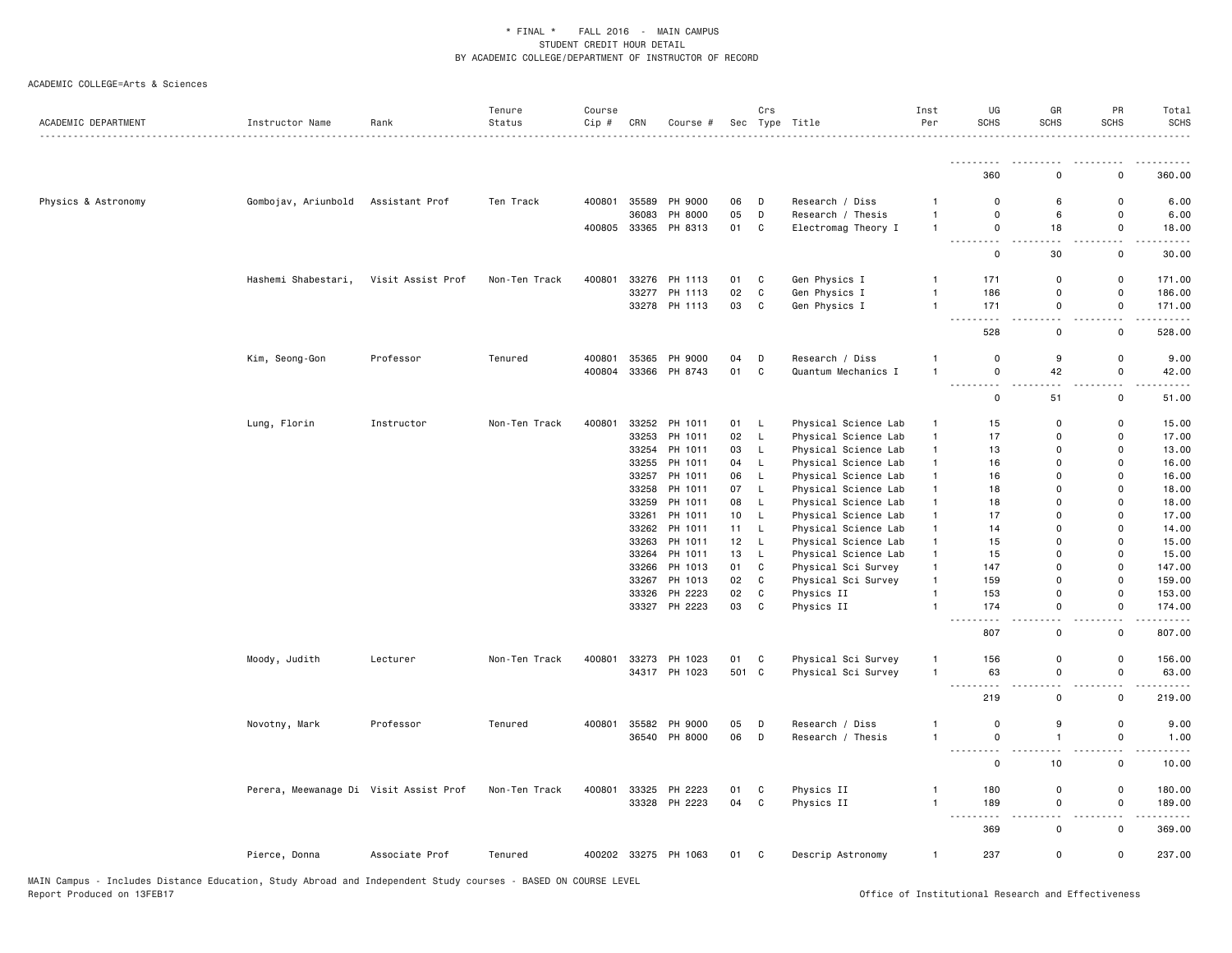| ACADEMIC DEPARTMENT | Instructor Name                     | Rank           | Tenure<br>Status | Course<br>Cip# | CRN   | Course #             |    | Crs          | Sec Type Title       | Inst<br>Per  | UG<br><b>SCHS</b>                                                                                                                             | GR<br><b>SCHS</b> | PR<br><b>SCHS</b>  | Total<br><b>SCHS</b> |
|---------------------|-------------------------------------|----------------|------------------|----------------|-------|----------------------|----|--------------|----------------------|--------------|-----------------------------------------------------------------------------------------------------------------------------------------------|-------------------|--------------------|----------------------|
|                     |                                     |                |                  |                |       |                      |    |              |                      |              |                                                                                                                                               |                   |                    |                      |
| Physics & Astronomy | Pierce, Donna                       | Associate Prof | Tenured          |                |       | 400801 35364 PH 8000 | 02 | D            | Research / Thesis    | $\mathbf{1}$ | 0<br>$\sim$ $\sim$ $\sim$                                                                                                                     | 3                 | $\mathsf 0$        | 3.00                 |
|                     |                                     |                |                  |                |       |                      |    |              |                      |              | 237                                                                                                                                           | 3                 | 0                  | 240.00               |
|                     | Rupak Lan Tai Moong, Associate Prof |                | Tenured          | 400801         |       | 33353 PH 3613        | 01 | C            | Modern Physics       | $\mathbf{1}$ | 27                                                                                                                                            | 0                 | 0                  | 27.00                |
|                     |                                     |                |                  |                |       | 35638 PH 9000        | 09 | D            | Research / Diss      | $\mathbf{1}$ | $\mathbf 0$<br>.<br>$\frac{1}{2} \left( \frac{1}{2} \right) \left( \frac{1}{2} \right) \left( \frac{1}{2} \right) \left( \frac{1}{2} \right)$ | 22<br>$\sim$      | 0<br>$\sim$ $\sim$ | 22.00                |
|                     |                                     |                |                  |                |       |                      |    |              |                      |              | 27                                                                                                                                            | 22                | $\mathsf 0$        | 49.00                |
|                     | Singh, Jagdish                      | Non-Employee   | Not Applicable   | 400801         |       | 36359 PH 9000        | 12 | D            | Research / Diss      | $\mathbf{1}$ | 0<br>$- - -$<br>.                                                                                                                             | 28                | 0                  | 28.00                |
|                     |                                     |                |                  |                |       |                      |    |              |                      |              | 0                                                                                                                                             | 28                | $\mathbf 0$        | 28.00                |
|                     | Solomon, Lazarus                    | Instructor     | Non-Ten Track    | 400801         |       | 33282 PH 1113        | 07 | К            | Gen Physics I        | $\mathbf{1}$ | 0                                                                                                                                             | 0                 | 0                  | 0.00                 |
|                     |                                     |                |                  |                |       | 33283 PH 1113        | 08 | Κ            | Gen Physics I        | -1           | $\Omega$                                                                                                                                      | $\Omega$          | $\Omega$           | 0.00                 |
|                     |                                     |                |                  |                |       | 33284 PH 1113        | 09 | К            | Gen Physics I        | -1           | $\Omega$                                                                                                                                      | $\Omega$          | $\Omega$           | 0.00                 |
|                     |                                     |                |                  |                |       | 33285 PH 1113        | 10 | Κ            | Gen Physics I        | $\mathbf{1}$ | $\Omega$                                                                                                                                      | $\Omega$          | 0                  | 0.00                 |
|                     |                                     |                |                  |                |       | 33286 PH 1113        | 11 | К            | Gen Physics I        | $\mathbf{1}$ | $\Omega$                                                                                                                                      | $\Omega$          | $\Omega$           | 0.00                 |
|                     |                                     |                |                  |                |       | 33287 PH 1113        | 12 | К            | Gen Physics I        | -1           | $\Omega$                                                                                                                                      | $\Omega$          | $\Omega$           | 0.00                 |
|                     |                                     |                |                  |                |       | 33288 PH 1113        | 13 | Κ            | Gen Physics I        | $\mathbf{1}$ | $\Omega$                                                                                                                                      | $\Omega$          | 0                  | 0.00                 |
|                     |                                     |                |                  |                |       | 33289 PH 1113        | 14 | К            | Gen Physics I        | $\mathbf{1}$ | $\Omega$                                                                                                                                      | $\Omega$          | $\Omega$           | 0.00                 |
|                     |                                     |                |                  |                |       | 33290 PH 1113        | 15 | К            | Gen Physics I        | -1           | $\Omega$                                                                                                                                      | $\Omega$          | $\Omega$           | 0.00                 |
|                     |                                     |                |                  |                |       | 33291 PH 1113        | 16 | Κ            | Gen Physics I        | -1           | $\Omega$                                                                                                                                      | $\Omega$          | $\Omega$           | 0.00                 |
|                     |                                     |                |                  |                |       | 33292 PH 1113        | 17 | Κ            | Gen Physics I        | $\mathbf{1}$ | 0                                                                                                                                             | $\Omega$          | 0                  | 0.00                 |
|                     |                                     |                |                  |                |       | 33293 PH 1113        | 18 | К            | Gen Physics I        | $\mathbf{1}$ | $\Omega$                                                                                                                                      | $\Omega$          | $\Omega$           | 0.00                 |
|                     |                                     |                |                  |                |       | 33294 PH 1113        | 19 | Κ            | Gen Physics I        | -1           | $\Omega$                                                                                                                                      | $\Omega$          | $\Omega$           | 0.00                 |
|                     |                                     |                |                  |                |       | 33295 PH 1113        | 20 | Κ            | Gen Physics I        | $\mathbf{1}$ | 0                                                                                                                                             | $\Omega$          | 0                  | 0.00                 |
|                     |                                     |                |                  |                |       | 33296 PH 1113        | 21 | К            | Gen Physics I        | $\mathbf{1}$ | $\Omega$                                                                                                                                      | $\Omega$          | $\Omega$           | 0.00                 |
|                     |                                     |                |                  |                |       | 33297 PH 1113        | 22 | Κ            | Gen Physics I        | $\mathbf{1}$ | $\Omega$                                                                                                                                      | $\Omega$          | $\Omega$           | 0.00                 |
|                     |                                     |                |                  |                |       | 33298 PH 1113        | 23 | К            | Gen Physics I - MSMS | $\mathbf{1}$ | 0                                                                                                                                             | $\Omega$          | $\Omega$           | 0.00                 |
|                     |                                     |                |                  |                |       | 33299 PH 1113        | 24 | К            | Gen Physics I        | $\mathbf{1}$ | $\Omega$                                                                                                                                      | $\Omega$          | $\Omega$           | 0.00                 |
|                     |                                     |                |                  |                |       | 33300 PH 1113        | 25 | К            | Gen Physics I        | $\mathbf{1}$ | $\Omega$                                                                                                                                      | $\Omega$          | 0                  | 0.00                 |
|                     |                                     |                |                  |                |       | 33313 PH 1133        | 01 | $\mathtt{C}$ | Gen Physics III      | $\mathbf{1}$ | 156                                                                                                                                           | $\Omega$          | $\Omega$           | 156.00               |
|                     |                                     |                |                  |                |       | 33314 PH 1133        | 02 | Κ            | Gen Physics III      | $\mathbf{1}$ | $\mathbf 0$                                                                                                                                   | $\Omega$          | $\Omega$           | 0.00                 |
|                     |                                     |                |                  |                |       | 33315 PH 1133        | 03 | К            | Gen Physics III      | $\mathbf{1}$ | $\Omega$                                                                                                                                      | $\Omega$          | $\Omega$           | 0.00                 |
|                     |                                     |                |                  |                |       | 33316 PH 1133        | 04 | К            | Gen Physics III      | $\mathbf{1}$ | $\Omega$                                                                                                                                      | $\Omega$          | $\Omega$           | 0.00                 |
|                     |                                     |                |                  |                |       | 33330 PH 2223        | 08 | Κ            | Physics II           | $\mathbf{1}$ | $\Omega$                                                                                                                                      | $\Omega$          | 0                  | 0.00                 |
|                     |                                     |                |                  |                | 33331 | PH 2223              | 09 | К            | Physics II           | $\mathbf{1}$ | $\Omega$                                                                                                                                      | $\Omega$          | 0                  | 0.00                 |
|                     |                                     |                |                  |                |       | 33332 PH 2223        | 10 | К            | Physics II           | -1           | $\Omega$                                                                                                                                      | $\Omega$          | $\Omega$           | 0.00                 |
|                     |                                     |                |                  |                |       | 33333 PH 2223        | 11 | Κ            | Physics II           | $\mathbf{1}$ | $\Omega$                                                                                                                                      | $\Omega$          | $\Omega$           | 0.00                 |
|                     |                                     |                |                  |                |       | 33334 PH 2223        | 12 | Κ            | Physics II           | -1           | $\Omega$                                                                                                                                      | $\Omega$          | $\Omega$           | 0.00                 |
|                     |                                     |                |                  |                |       | 33335 PH 2223        | 13 | К            | Physics II           | -1           | $\Omega$                                                                                                                                      | $\Omega$          | $\Omega$           | 0.00                 |
|                     |                                     |                |                  |                |       | 33336 PH 2223        | 14 | Κ            | Physics II           | -1           | $\Omega$                                                                                                                                      | $\Omega$          | $\Omega$           | 0.00                 |
|                     |                                     |                |                  |                |       | 33337 PH 2223        | 15 | Κ            | Physics II           | $\mathbf{1}$ | $\Omega$                                                                                                                                      | $\Omega$          | $\Omega$           | 0.00                 |
|                     |                                     |                |                  |                |       | 33338 PH 2223        | 16 | К            | Physics II           | -1           | $\Omega$                                                                                                                                      | $\Omega$          | $\Omega$           | 0.00                 |
|                     |                                     |                |                  |                |       | 33339 PH 2223        | 17 | К            | Physics II           |              | $\Omega$                                                                                                                                      | $\Omega$          | 0                  | 0.00                 |
|                     |                                     |                |                  |                |       | 33340 PH 2223        | 18 | Κ            | Physics II           | -1           | $\Omega$                                                                                                                                      | $\Omega$          | $\Omega$           | 0.00                 |
|                     |                                     |                |                  |                |       | 33341 PH 2223        | 19 | Κ            | Physics II           |              | $\Omega$                                                                                                                                      | $\Omega$          | $\Omega$           | 0.00                 |
|                     |                                     |                |                  |                |       | 33342 PH 2223        | 20 | К            | Physics II           | -1           | $\Omega$                                                                                                                                      | $\Omega$          | 0                  | 0.00                 |
|                     |                                     |                |                  |                |       | 33343 PH 2223        | 21 | К            | Physics II           | $\mathbf{1}$ | $\Omega$                                                                                                                                      | $\Omega$          | $\Omega$           | 0.00                 |
|                     |                                     |                |                  |                |       | 33344 PH 2223        | 22 | К            | Physics II           | $\mathbf{1}$ | $\Omega$                                                                                                                                      | $\Omega$          | $\Omega$           | 0.00                 |
|                     |                                     |                |                  |                |       | 33363 PH 6713        | 01 | $\mathbb{C}$ | Intro To Quantum Pri | $\mathbf{1}$ | $\Omega$                                                                                                                                      | 15                | $\Omega$           | 15.00                |
|                     |                                     |                |                  |                |       | 400804 33358 PH 4713 | 01 | $\mathsf{C}$ | Intro To Quantum Pri |              | 12                                                                                                                                            | $\Omega$          | $\Omega$           | 12.00                |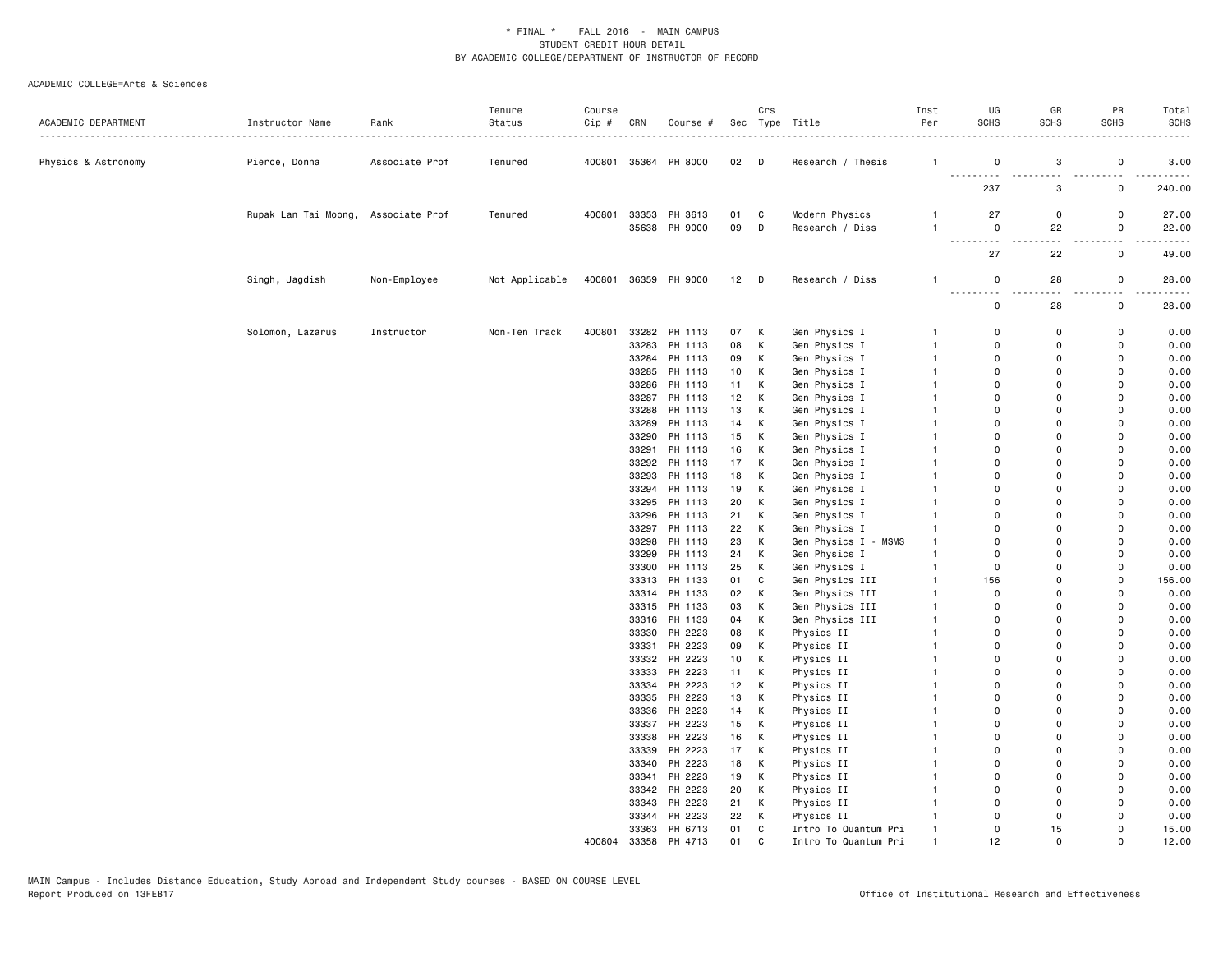| ACADEMIC DEPARTMENT                                        | Instructor Name | Rank           | Tenure<br>Status | Course<br>Cip # | CRN   | Course #      |       | Crs          | Sec Type Title       | Inst<br>Per    | UG<br><b>SCHS</b>                        | GR<br>SCHS                   | PR<br><b>SCHS</b>             | Total<br><b>SCHS</b>                                                                                                                                                                                                                                                                                                                                                                                          |
|------------------------------------------------------------|-----------------|----------------|------------------|-----------------|-------|---------------|-------|--------------|----------------------|----------------|------------------------------------------|------------------------------|-------------------------------|---------------------------------------------------------------------------------------------------------------------------------------------------------------------------------------------------------------------------------------------------------------------------------------------------------------------------------------------------------------------------------------------------------------|
|                                                            |                 |                |                  |                 |       |               |       |              |                      |                |                                          |                              |                               |                                                                                                                                                                                                                                                                                                                                                                                                               |
|                                                            |                 |                |                  |                 |       |               |       |              |                      |                | 168                                      | 15                           | 0                             | 183.00                                                                                                                                                                                                                                                                                                                                                                                                        |
| Physics & Astronomy                                        | Su, Chun        | Lecturer       | Non-Ten Track    | 400801          |       | 33323 PH 2213 | 05    | C            | Physics I            | $\mathbf{1}$   | 186                                      | 0                            | 0                             | 186.00                                                                                                                                                                                                                                                                                                                                                                                                        |
|                                                            |                 |                |                  |                 |       | 33355 PH 4213 | 01    | $\mathtt{C}$ | Intermediate Mechani | $\overline{1}$ | 27                                       | 0                            | 0                             | 27.00                                                                                                                                                                                                                                                                                                                                                                                                         |
|                                                            |                 |                |                  |                 |       | 33360 PH 6213 | 01    | C            | Inter Mechanics      | $\overline{1}$ | $\mathsf{o}$                             | 6                            | 0<br>$\overline{\phantom{a}}$ | 6.00                                                                                                                                                                                                                                                                                                                                                                                                          |
|                                                            |                 |                |                  |                 |       |               |       |              |                      |                | 213                                      | 6                            | 0                             | 219.00                                                                                                                                                                                                                                                                                                                                                                                                        |
|                                                            | Tanner, Angelle | Assistant Prof | Ten Track        | 400801          |       | 33274 PH 1031 | F01 C |              | First Year Seminar   | -1             | 41                                       | 0                            | 0                             | 41.00                                                                                                                                                                                                                                                                                                                                                                                                         |
|                                                            |                 |                |                  |                 |       | 33279 PH 1113 | 04    | $\mathbb{C}$ | Gen Physics I -SI    | $\mathbf{1}$   | 192                                      | 0                            | $\mathsf 0$                   | 192.00                                                                                                                                                                                                                                                                                                                                                                                                        |
|                                                            |                 |                |                  |                 |       | 35400 PH 8000 | 03    | D            | Research / Thesis    | $\mathbf{1}$   | $\mathsf{o}$<br>-----<br>$- - -$         | 3<br>$\sim$ $\sim$           | 0<br>$ -$                     | 3.00                                                                                                                                                                                                                                                                                                                                                                                                          |
|                                                            |                 |                |                  |                 |       |               |       |              |                      |                | 233                                      | 3                            | 0                             | 236.00                                                                                                                                                                                                                                                                                                                                                                                                        |
|                                                            | Wang, Chuji     | Professor      | Tenured          | 400801          | 35634 | PH 9000       | 07    | D            | Research / Diss      | $\mathbf{1}$   | $\mathbf 0$                              | 36                           | 0                             | 36.00                                                                                                                                                                                                                                                                                                                                                                                                         |
|                                                            |                 |                |                  |                 |       | 36648 PH 8000 | 07    | D            | Research / Thesis    | $\mathbf{1}$   | 0                                        | 3                            | $\mathsf 0$                   | 3.00                                                                                                                                                                                                                                                                                                                                                                                                          |
|                                                            |                 |                |                  |                 |       |               |       |              |                      |                | .<br>0                                   | .<br>39                      | $\sim$ $\sim$<br>$\mathsf{o}$ | 39.00                                                                                                                                                                                                                                                                                                                                                                                                         |
|                                                            | Winger, Jeffry  | Professor      | Tenured          | 400801          |       | 35361 PH 9000 | 02    | D            | Research / Diss      | 1              | 0                                        | 31                           | 0                             | 31.00                                                                                                                                                                                                                                                                                                                                                                                                         |
|                                                            |                 |                |                  |                 |       |               |       |              |                      |                | <u>.</u><br>0                            | $\sim$ $-$<br>31             | $\sim$ $\sim$<br>0            | 31.00                                                                                                                                                                                                                                                                                                                                                                                                         |
|                                                            | Worthy, Mark    | Instructor     | Non-Ten Track    | 400801          |       | 33302 PH 1123 | 01    | C            | Gen Physics II       | $\overline{1}$ | 186                                      | 0                            | 0                             | 186.00                                                                                                                                                                                                                                                                                                                                                                                                        |
|                                                            |                 |                |                  |                 |       | 33303 PH 1123 | 02    | $\mathbb{C}$ | Gen Physics II       | $\mathbf{1}$   | 120                                      | 0                            | 0                             | 120.00                                                                                                                                                                                                                                                                                                                                                                                                        |
|                                                            |                 |                |                  |                 |       | 33304 PH 1123 | 04    | К            | Gen Physics II       | $\mathbf{1}$   | 0                                        | $\Omega$                     | 0                             | 0.00                                                                                                                                                                                                                                                                                                                                                                                                          |
|                                                            |                 |                |                  |                 |       | 33306 PH 1123 | 06    | К            | Gen Physics II       | $\mathbf{1}$   | $\mathbf 0$                              | $\mathbf 0$                  | $\Omega$                      | 0.00                                                                                                                                                                                                                                                                                                                                                                                                          |
|                                                            |                 |                |                  |                 |       | 33307 PH 1123 | 07    | К            | Gen Physics II       | -1             | $\Omega$                                 | $\Omega$                     | $\Omega$                      | 0.00                                                                                                                                                                                                                                                                                                                                                                                                          |
|                                                            |                 |                |                  |                 |       | 33308 PH 1123 | 08    | Κ            | Gen Physics II       | $\mathbf{1}$   | $\mathbf 0$                              | $\Omega$                     | $\Omega$                      | 0.00                                                                                                                                                                                                                                                                                                                                                                                                          |
|                                                            |                 |                |                  |                 |       | 33309 PH 1123 | 09    | К            | Gen Physics II       | -1             | $\mathbf 0$                              | 0                            | 0                             | 0.00                                                                                                                                                                                                                                                                                                                                                                                                          |
|                                                            |                 |                |                  |                 |       | 33310 PH 1123 | 10    | К            | Gen Physics II       | $\overline{1}$ | $\mathbf 0$                              | $\Omega$                     | $\mathbf 0$                   | 0.00                                                                                                                                                                                                                                                                                                                                                                                                          |
|                                                            |                 |                |                  |                 |       | 33319 PH 2213 | 01    | $\mathbb{C}$ | Physics I            | $\mathbf{1}$   | 171                                      | 0                            | $\mathbf 0$                   | 171.00                                                                                                                                                                                                                                                                                                                                                                                                        |
|                                                            |                 |                |                  |                 |       | 33320 PH 2213 | 02    | C            | Physics I            | $\mathbf{1}$   | 177<br>$\sim$ $\sim$ $\sim$ .            | $\mathbf 0$<br>$\sim$ $\sim$ | 0<br>$\sim$ $\sim$            | 177.00                                                                                                                                                                                                                                                                                                                                                                                                        |
|                                                            |                 |                |                  |                 |       |               |       |              |                      |                | 654                                      | 0                            | $\mathsf 0$                   | 654.00                                                                                                                                                                                                                                                                                                                                                                                                        |
|                                                            | Ye, Jinwu       | Associate Prof | Tenured          | 400801          |       | 36582 PH 9000 | 14    | D            | Research / Diss      | $\mathbf{1}$   | 0                                        | 9                            | $\mathsf 0$<br>$ -$           | 9.00                                                                                                                                                                                                                                                                                                                                                                                                          |
|                                                            |                 |                |                  |                 |       |               |       |              |                      |                | <u> - - - - - - - - -</u><br>$\mathbf 0$ | .<br>9                       | $\mathsf 0$                   | 9.00                                                                                                                                                                                                                                                                                                                                                                                                          |
| ----------------------------------                         |                 |                |                  |                 |       |               |       |              |                      |                | =========                                | - =========                  | =========                     | $\begin{minipage}{0.9\linewidth} \hspace*{-0.2cm} \textbf{if} \hspace*{0.2cm} \textbf{if} \hspace*{0.2cm} \textbf{if} \hspace*{0.2cm} \textbf{if} \hspace*{0.2cm} \textbf{if} \hspace*{0.2cm} \textbf{if} \hspace*{0.2cm} \textbf{if} \hspace*{0.2cm} \textbf{if} \hspace*{0.2cm} \textbf{if} \hspace*{0.2cm} \textbf{if} \hspace*{0.2cm} \textbf{if} \hspace*{0.2cm} \textbf{if} \hspace*{0.2cm} \textbf{if$ |
| Physics & Astronomy<br>----------------------------------- |                 |                |                  |                 |       |               |       |              |                      |                | 4755<br>=========                        | 380                          | 0                             | 5135.00                                                                                                                                                                                                                                                                                                                                                                                                       |
|                                                            |                 |                |                  |                 |       |               |       |              |                      |                |                                          |                              |                               |                                                                                                                                                                                                                                                                                                                                                                                                               |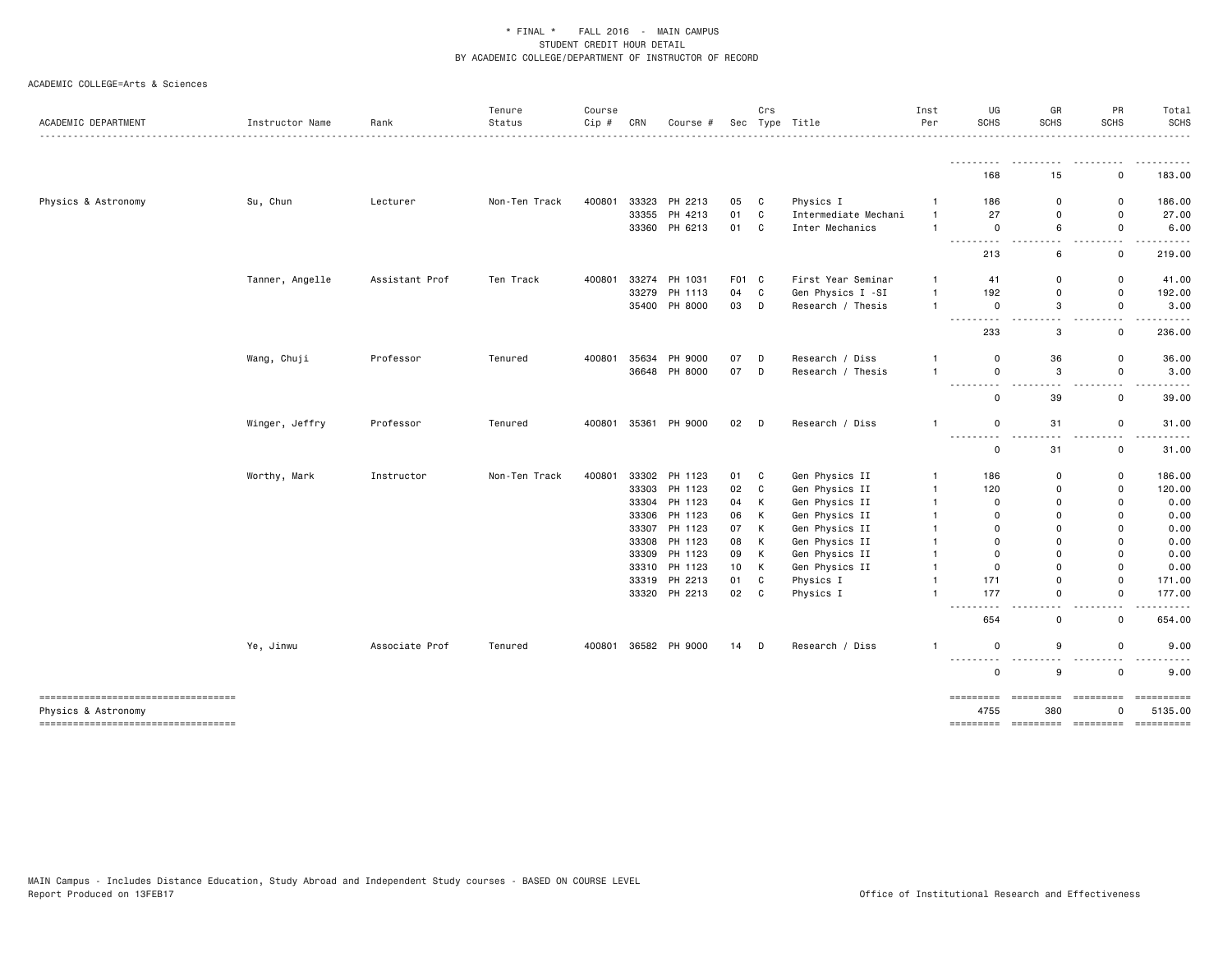| <b>SCHS</b><br><b>SCHS</b><br>ACADEMIC DEPARTMENT<br>Status<br>Cip #<br>CRN<br>Sec Type Title<br>Per<br>Instructor Name<br>Rank<br>Course #<br>440401<br>33433<br>PPA 8803<br>Rsch Meth Pub Affair<br>0<br>36<br>Political Science & Public Administ Abutabenjeh, Sawsan<br>Assistant Prof<br>Ten Track<br>01<br>s<br>$\overline{1}$<br>01<br><b>S</b><br>3<br>451001<br>33477 PS 8803<br>Rsch Meth Pub Affair<br>$\overline{1}$<br>0<br>$\overline{a}$<br>.<br>39<br>0<br>Baker, Leslie<br>Instructor<br>Non-Ten Track<br>451001<br>33465 PS 4303<br>01<br>C<br>Us Foreign Policy<br>66<br>$\Omega$<br>$\mathbf{1}$<br>$\mathtt{C}$<br>33473 PS 6303<br>01<br>Us Foreign Policy<br>$\mathbf{1}$<br>$\mathbf 0$<br>12<br>36627 PS 7000<br>01<br>$\mathbf{I}$<br>Directed Indiv Study<br>$\overline{1}$<br>$\mathbf 0$<br>3<br>33440<br>451002<br>PS 1113<br>03<br>C<br>American Government<br>$\mathbf{1}$<br>504<br>0<br>33441 PS 1113<br>04<br>$\mathtt{C}$<br>$\mathbf{1}$<br>375<br>0<br>American Government<br>$\sim$<br>.<br>945<br>15<br>Banerjee, Vasabjit<br>Assistant Prof<br>451001<br>33454<br>PS 1513<br>C<br>Comparative Govt<br>198<br>Ten Track<br>01<br>$\overline{1}$<br>0<br>HO1 C<br>33456 PS 1513<br>Comparative Govt-Hon<br>$\overline{1}$<br>57<br>$\Omega$<br>د د د .<br>$\omega_{\rm{eff}}$<br>.<br>255<br>0 | <b>SCHS</b><br><b>SCHS</b>                  |
|---------------------------------------------------------------------------------------------------------------------------------------------------------------------------------------------------------------------------------------------------------------------------------------------------------------------------------------------------------------------------------------------------------------------------------------------------------------------------------------------------------------------------------------------------------------------------------------------------------------------------------------------------------------------------------------------------------------------------------------------------------------------------------------------------------------------------------------------------------------------------------------------------------------------------------------------------------------------------------------------------------------------------------------------------------------------------------------------------------------------------------------------------------------------------------------------------------------------------------------------------------------------------------------------------------------------------------------|---------------------------------------------|
|                                                                                                                                                                                                                                                                                                                                                                                                                                                                                                                                                                                                                                                                                                                                                                                                                                                                                                                                                                                                                                                                                                                                                                                                                                                                                                                                       |                                             |
|                                                                                                                                                                                                                                                                                                                                                                                                                                                                                                                                                                                                                                                                                                                                                                                                                                                                                                                                                                                                                                                                                                                                                                                                                                                                                                                                       |                                             |
|                                                                                                                                                                                                                                                                                                                                                                                                                                                                                                                                                                                                                                                                                                                                                                                                                                                                                                                                                                                                                                                                                                                                                                                                                                                                                                                                       | 36.00<br>0                                  |
|                                                                                                                                                                                                                                                                                                                                                                                                                                                                                                                                                                                                                                                                                                                                                                                                                                                                                                                                                                                                                                                                                                                                                                                                                                                                                                                                       | $\mathsf 0$<br>3.00                         |
|                                                                                                                                                                                                                                                                                                                                                                                                                                                                                                                                                                                                                                                                                                                                                                                                                                                                                                                                                                                                                                                                                                                                                                                                                                                                                                                                       | 0<br>39.00                                  |
|                                                                                                                                                                                                                                                                                                                                                                                                                                                                                                                                                                                                                                                                                                                                                                                                                                                                                                                                                                                                                                                                                                                                                                                                                                                                                                                                       | $\Omega$<br>66.00                           |
|                                                                                                                                                                                                                                                                                                                                                                                                                                                                                                                                                                                                                                                                                                                                                                                                                                                                                                                                                                                                                                                                                                                                                                                                                                                                                                                                       | $\Omega$<br>12.00                           |
|                                                                                                                                                                                                                                                                                                                                                                                                                                                                                                                                                                                                                                                                                                                                                                                                                                                                                                                                                                                                                                                                                                                                                                                                                                                                                                                                       | 3.00<br>$\Omega$                            |
|                                                                                                                                                                                                                                                                                                                                                                                                                                                                                                                                                                                                                                                                                                                                                                                                                                                                                                                                                                                                                                                                                                                                                                                                                                                                                                                                       | $\Omega$<br>504.00                          |
|                                                                                                                                                                                                                                                                                                                                                                                                                                                                                                                                                                                                                                                                                                                                                                                                                                                                                                                                                                                                                                                                                                                                                                                                                                                                                                                                       | 375.00<br>$\mathsf{o}$                      |
|                                                                                                                                                                                                                                                                                                                                                                                                                                                                                                                                                                                                                                                                                                                                                                                                                                                                                                                                                                                                                                                                                                                                                                                                                                                                                                                                       | $\sim$<br>.<br>960.00<br>0                  |
|                                                                                                                                                                                                                                                                                                                                                                                                                                                                                                                                                                                                                                                                                                                                                                                                                                                                                                                                                                                                                                                                                                                                                                                                                                                                                                                                       | 198.00<br>0                                 |
|                                                                                                                                                                                                                                                                                                                                                                                                                                                                                                                                                                                                                                                                                                                                                                                                                                                                                                                                                                                                                                                                                                                                                                                                                                                                                                                                       | $\Omega$<br>57.00                           |
|                                                                                                                                                                                                                                                                                                                                                                                                                                                                                                                                                                                                                                                                                                                                                                                                                                                                                                                                                                                                                                                                                                                                                                                                                                                                                                                                       | $\sim$ $\sim$<br>.                          |
|                                                                                                                                                                                                                                                                                                                                                                                                                                                                                                                                                                                                                                                                                                                                                                                                                                                                                                                                                                                                                                                                                                                                                                                                                                                                                                                                       | 0<br>255.00                                 |
| 42<br>Breen, Joseph<br>Non-Faculty<br>Not Applicable<br>440401<br>33429<br>PPA 8103<br>01<br>S<br>Seminar In Pub Admin<br>$\overline{1}$<br>$\mathbf 0$                                                                                                                                                                                                                                                                                                                                                                                                                                                                                                                                                                                                                                                                                                                                                                                                                                                                                                                                                                                                                                                                                                                                                                               | $\mathsf 0$<br>42.00                        |
| 34822 PS 8523<br>$\mathbf{I}$<br>$\overline{1}$<br>6<br>451001<br>01<br>Rdgs In St Gov-Pol<br>$\mathbf 0$                                                                                                                                                                                                                                                                                                                                                                                                                                                                                                                                                                                                                                                                                                                                                                                                                                                                                                                                                                                                                                                                                                                                                                                                                             | 0<br>6.00                                   |
| <u>.</u><br>$\sim$ $\sim$<br>$\mathsf{o}\,$<br>48                                                                                                                                                                                                                                                                                                                                                                                                                                                                                                                                                                                                                                                                                                                                                                                                                                                                                                                                                                                                                                                                                                                                                                                                                                                                                     | $\overline{\phantom{a}}$<br>0<br>48.00      |
| Chamberlain, James<br>451001<br>33457 PS 2403<br>01<br>C<br>Intro To Pol Theory<br>0.95<br>Assistant Prof<br>Ten Track<br>111.15<br>$\Omega$                                                                                                                                                                                                                                                                                                                                                                                                                                                                                                                                                                                                                                                                                                                                                                                                                                                                                                                                                                                                                                                                                                                                                                                          | $\Omega$<br>111.15                          |
| 01 C<br>451002 34815 PS 4433<br>Am Political Theory<br>0.95<br>31.35<br>0                                                                                                                                                                                                                                                                                                                                                                                                                                                                                                                                                                                                                                                                                                                                                                                                                                                                                                                                                                                                                                                                                                                                                                                                                                                             | $\Omega$<br>31.35                           |
| $\sim$ $\sim$                                                                                                                                                                                                                                                                                                                                                                                                                                                                                                                                                                                                                                                                                                                                                                                                                                                                                                                                                                                                                                                                                                                                                                                                                                                                                                                         | $\overline{\phantom{a}}$                    |
| 142.5<br>0                                                                                                                                                                                                                                                                                                                                                                                                                                                                                                                                                                                                                                                                                                                                                                                                                                                                                                                                                                                                                                                                                                                                                                                                                                                                                                                            | 0<br>142.50                                 |
| 451002 30010 AAS 3043<br>$\mathtt{C}$<br>Modern Civil Rights<br>Colom, Dorothy<br>Lecturer<br>Non-Ten Track<br>01<br>$\overline{1}$<br>21<br>0                                                                                                                                                                                                                                                                                                                                                                                                                                                                                                                                                                                                                                                                                                                                                                                                                                                                                                                                                                                                                                                                                                                                                                                        | $\mathbf 0$<br>21.00                        |
| 34812 PS 3043<br>01<br>C<br>Modern Civil Rights<br>66<br>$\overline{1}$<br>0                                                                                                                                                                                                                                                                                                                                                                                                                                                                                                                                                                                                                                                                                                                                                                                                                                                                                                                                                                                                                                                                                                                                                                                                                                                          | $\mathsf 0$<br>66.00                        |
| .<br>.<br>$\sim$ $\sim$<br>87<br>$\mathbf 0$                                                                                                                                                                                                                                                                                                                                                                                                                                                                                                                                                                                                                                                                                                                                                                                                                                                                                                                                                                                                                                                                                                                                                                                                                                                                                          | $ -$<br>.<br>0<br>87.00                     |
| Emison, Gerald<br>Professor<br>35459<br>PPA 9000<br>03<br>D<br>Research / Diss<br>$\mathbf{1}$<br>13<br>Tenured<br>440401<br>0                                                                                                                                                                                                                                                                                                                                                                                                                                                                                                                                                                                                                                                                                                                                                                                                                                                                                                                                                                                                                                                                                                                                                                                                        | $\mathsf{o}\,$<br>13.00                     |
| $\mathbf C$<br>451001<br>34804<br>PS 3013<br>01<br>Political Leadership<br>$\mathbf{1}$<br>90<br>$\Omega$                                                                                                                                                                                                                                                                                                                                                                                                                                                                                                                                                                                                                                                                                                                                                                                                                                                                                                                                                                                                                                                                                                                                                                                                                             | $\Omega$<br>90.00                           |
| 34820 PS 4743<br>01<br>C<br>Environmental Policy<br>$\overline{1}$<br>54<br>0                                                                                                                                                                                                                                                                                                                                                                                                                                                                                                                                                                                                                                                                                                                                                                                                                                                                                                                                                                                                                                                                                                                                                                                                                                                         | 0<br>54.00                                  |
| $\sim$ $\sim$ $\sim$                                                                                                                                                                                                                                                                                                                                                                                                                                                                                                                                                                                                                                                                                                                                                                                                                                                                                                                                                                                                                                                                                                                                                                                                                                                                                                                  | $\overline{\phantom{a}}$                    |
| 13<br>144                                                                                                                                                                                                                                                                                                                                                                                                                                                                                                                                                                                                                                                                                                                                                                                                                                                                                                                                                                                                                                                                                                                                                                                                                                                                                                                             | $\mathsf 0$<br>157.00                       |
| 451001<br>33469 PS 4703<br>33<br>Exmeyer, Patrick<br>Grad Tch Assist<br>Not Applicable<br>01 C<br>Prin Pub Adm<br>0<br>$\mathbf{1}$<br>.<br>$\sim$ $\sim$<br>$\sim$ $\sim$                                                                                                                                                                                                                                                                                                                                                                                                                                                                                                                                                                                                                                                                                                                                                                                                                                                                                                                                                                                                                                                                                                                                                            | $\mathsf 0$<br>33.00<br>$\sim$ $\sim$       |
| 33<br>0                                                                                                                                                                                                                                                                                                                                                                                                                                                                                                                                                                                                                                                                                                                                                                                                                                                                                                                                                                                                                                                                                                                                                                                                                                                                                                                               | . <b>.</b> .<br>$\mathsf 0$<br>33.00        |
| French, Philip<br>Professor<br>440401<br>33435<br>PPA 9603<br>S.<br>Scope Of Pub Admin<br>$\overline{1}$<br>0<br>24<br>Tenured<br>01                                                                                                                                                                                                                                                                                                                                                                                                                                                                                                                                                                                                                                                                                                                                                                                                                                                                                                                                                                                                                                                                                                                                                                                                  | 24.00<br>0                                  |
| 35205 PPA 8983<br>01<br>н<br>Integrative Capstone<br>$\mathbf{1}$<br>0<br>24                                                                                                                                                                                                                                                                                                                                                                                                                                                                                                                                                                                                                                                                                                                                                                                                                                                                                                                                                                                                                                                                                                                                                                                                                                                          | 0<br>24.00                                  |
| 12<br>D<br>35468 PPA 9000<br>Research / Diss<br>$\mathbf{1}$<br>0<br>11                                                                                                                                                                                                                                                                                                                                                                                                                                                                                                                                                                                                                                                                                                                                                                                                                                                                                                                                                                                                                                                                                                                                                                                                                                                               | 0<br>11.00                                  |
| .<br>$\sim$ $\sim$<br>$\mathsf 0$<br>59                                                                                                                                                                                                                                                                                                                                                                                                                                                                                                                                                                                                                                                                                                                                                                                                                                                                                                                                                                                                                                                                                                                                                                                                                                                                                               | $\sim$<br>$\mathsf 0$<br>59.00              |
| 440501<br>33458 PS 2703<br>01 C<br>Intro Public Policy<br>123<br>Harris, Courtney<br>Grad Tch Assist<br>Not Applicable<br>$\mathbf{1}$<br>$\mathsf{o}\,$                                                                                                                                                                                                                                                                                                                                                                                                                                                                                                                                                                                                                                                                                                                                                                                                                                                                                                                                                                                                                                                                                                                                                                              | $\mathsf 0$<br>123.00                       |
| <u>.</u><br>$\sim$ $\sim$<br>123<br>0                                                                                                                                                                                                                                                                                                                                                                                                                                                                                                                                                                                                                                                                                                                                                                                                                                                                                                                                                                                                                                                                                                                                                                                                                                                                                                 | $\sim$ $\sim$<br>.<br>$\mathsf 0$<br>123.00 |
| Haugen, Douglas<br>451001<br>33450 PS 1313<br>01 C<br>International Relati<br>201<br>0<br>Instructor<br>Non-Ten Track<br>$\mathbf{1}$                                                                                                                                                                                                                                                                                                                                                                                                                                                                                                                                                                                                                                                                                                                                                                                                                                                                                                                                                                                                                                                                                                                                                                                                 | 201.00<br>0                                 |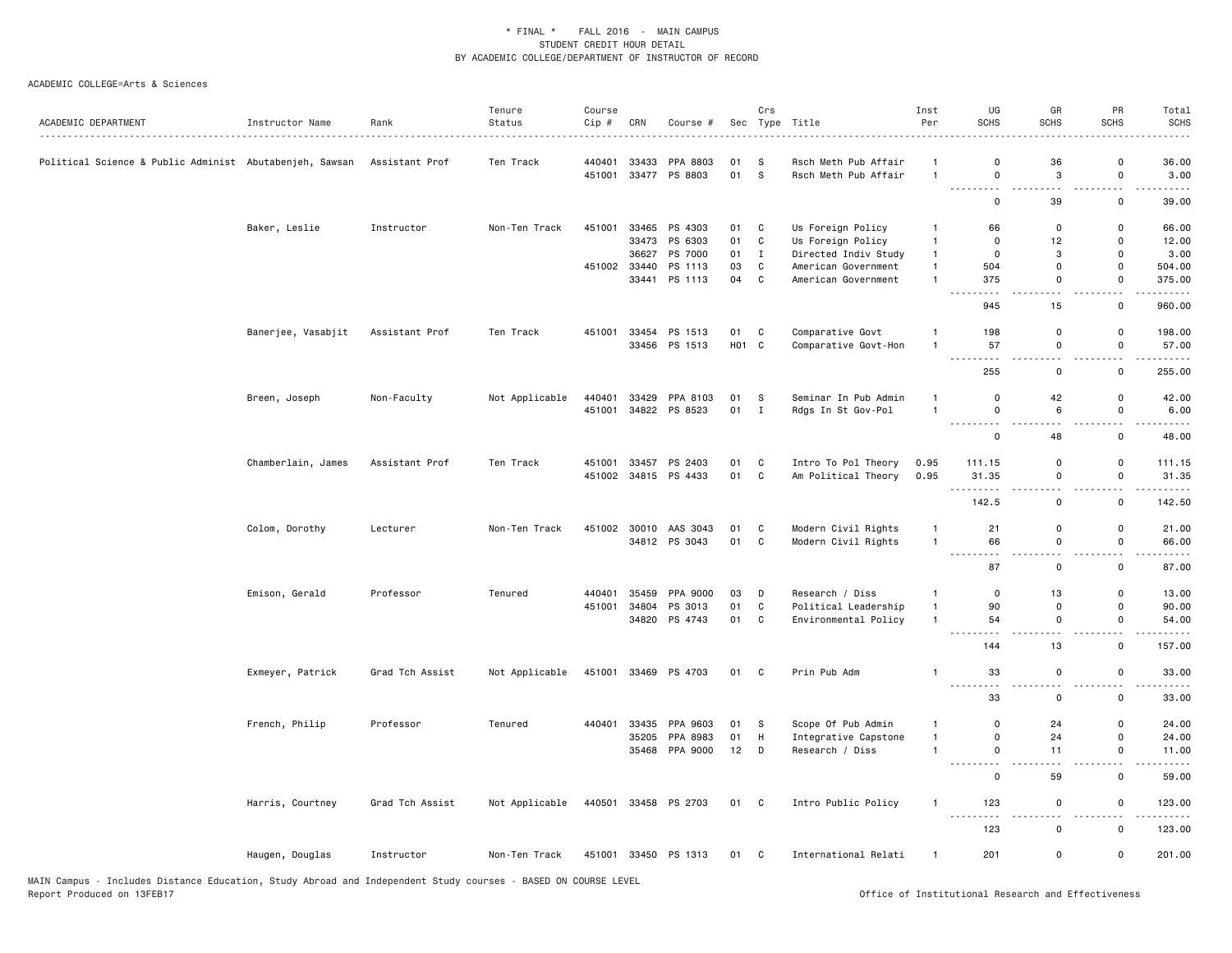|                                                     |                  |                 | Tenure         | Course |       |                       |              | Crs          |                      | Inst           | UG                                             | GR                                       | PR                                      | Total           |
|-----------------------------------------------------|------------------|-----------------|----------------|--------|-------|-----------------------|--------------|--------------|----------------------|----------------|------------------------------------------------|------------------------------------------|-----------------------------------------|-----------------|
| ACADEMIC DEPARTMENT                                 | Instructor Name  | Rank<br>.       | Status         | Cip #  | CRN   | Course #              |              |              | Sec Type Title       | Per            | <b>SCHS</b>                                    | <b>SCHS</b>                              | <b>SCHS</b>                             | <b>SCHS</b>     |
| Political Science & Public Administ Haugen, Douglas |                  | Instructor      | Non-Ten Track  | 451002 |       | 33438 PS 1113         | 01           | C            | American Government- | $\overline{1}$ | 681                                            | $\Omega$                                 | 0                                       | 681.00          |
|                                                     |                  |                 |                |        | 33439 | PS 1113               | 02           | C            | American Government  | $\mathbf{1}$   | 255                                            | $\Omega$                                 | 0                                       | 255.00          |
|                                                     |                  |                 |                |        |       | 33445 PS 1113         | 08           | C            | American Government  | $\mathbf{1}$   | 177                                            | $\mathsf 0$                              | $\mathsf{o}$                            | 177.00          |
|                                                     |                  |                 |                |        |       |                       |              |              |                      |                | 1314                                           | и.<br>$\mathbf 0$                        | $\mathbf 0$                             | 1314.00         |
|                                                     |                  |                 |                |        |       |                       |              |              |                      |                |                                                |                                          |                                         |                 |
|                                                     | Holmes, Carolyn  | Assistant Prof  | Ten Track      | 050201 | 34819 | AAS 4543              | 01           | C            | African Politics     | $\overline{1}$ | 3                                              | $\mathbf 0$                              | 0                                       | 3.00            |
|                                                     |                  |                 |                | 451001 |       | 34817 PS 4543         | 01 C         |              | African Politics     | $\overline{1}$ | 48<br>$  -$                                    | $\mathbf 0$<br>$\sim$ $\sim$             | $\mathsf 0$<br>$\sim$ $\sim$            | 48.00<br>.      |
|                                                     |                  |                 |                |        |       |                       |              |              |                      |                | 51                                             | $\mathsf 0$                              | $\mathbf 0$                             | 51.00           |
|                                                     | Mathison, Bryan  | Grad Res Assist | Not Applicable | 451001 | 33457 | PS 2403               | 01           | C            | Intro To Pol Theory  | 0.05           | 5.85                                           | $\mathbf 0$                              | 0                                       | 5.85            |
|                                                     |                  |                 |                |        |       | 451002 34815 PS 4433  | 01           | C            | Am Political Theory  | 0.05           | 1.65<br><b><i><u><u> ---------</u></u></i></b> | $\mathbf 0$<br>$\sim$ $\sim$             | 0<br>$ -$                               | 1.65<br>.       |
|                                                     |                  |                 |                |        |       |                       |              |              |                      |                | 7.5                                            | 0                                        | 0                                       | 7.50            |
|                                                     | Mellen, Robbin   | Assistant Prof  | Ten Track      |        |       | 451001 34805 PS 4183  | 01 C         |              | Judicial Process     | $\mathbf{1}$   | 84                                             | $\mathbf 0$                              | 0                                       | 84.00           |
|                                                     |                  |                 |                |        | 34806 | PS 6183               | 01           | C            | Judicial Process     | $\mathbf{1}$   | 0                                              | 3                                        | $\mathsf 0$                             | 3.00            |
|                                                     |                  |                 |                |        |       | 451002 33444 PS 1113  | 07           | C            | American Government  | $\overline{1}$ | 231<br>$\omega$ is $\omega$ in .<br>$- - -$    | $\mathbf 0$<br>$\sim$                    | $\mathsf 0$<br>$\overline{\phantom{a}}$ | 231.00<br>$  -$ |
|                                                     |                  |                 |                |        |       |                       |              |              |                      |                | 315                                            | 3                                        | $\mathbf 0$                             | 318.00          |
|                                                     | Morrison, K.     | Non-Employee    | Not Applicable |        |       | 440401 35461 PPA 9000 | 05 D         |              | Research / Diss      | $\mathbf{1}$   | $\mathbf 0$                                    | $\overline{1}$                           | $\mathsf 0$                             | 1.00            |
|                                                     |                  |                 |                |        |       |                       |              |              |                      |                | $\mathbf 0$                                    | $\overline{\phantom{0}}$<br>$\mathbf{1}$ | $\overline{\phantom{0}}$<br>$\mathsf 0$ | .<br>1.00       |
|                                                     | Nukpezah, Julius | Assistant Prof  | Ten Track      | 440401 | 34801 | PPA 8903              | 01           | - S          | Public Policy        | $\mathbf{1}$   | $\mathbf 0$                                    | 63                                       | 0                                       | 63.00           |
|                                                     |                  |                 |                | 451001 |       | 34800 PS 8903         | 01 S         |              | Public Policy        | $\overline{1}$ | $\mathbf 0$                                    | 3                                        | $\mathsf 0$                             | 3.00            |
|                                                     |                  |                 |                |        |       |                       |              |              |                      |                | $\sim$ $\sim$<br>$  -$<br>$\mathsf{o}$         | ٠.<br>66                                 | . .<br>0                                | 66.00           |
|                                                     | Rush, Christine  | Associate Prof  | Tenured        | 440401 | 33430 | PPA 8400              | 01 C         |              | Public Ad Intern     | $\overline{1}$ | $\mathbf 0$                                    | 21                                       | 0                                       | 21.00           |
|                                                     |                  |                 |                |        | 34809 | PPA 9713              | 01           | s.           | Hum Res Pub Sector   | $\mathbf{1}$   | $\Omega$                                       | 21                                       | 0                                       | 21.00           |
|                                                     |                  |                 |                |        | 35462 | PPA 9000              | 06           | D            | Research / Diss      | $\mathbf{1}$   | $\mathbf 0$                                    | 49                                       | 0                                       | 49.00           |
|                                                     |                  |                 |                |        |       | 36426 PPA 7000        | 01           | $\mathbf{I}$ | Directed Indiv Study | $\overline{1}$ | $\mathbf 0$                                    | 3                                        | $\mathbf 0$                             | 3.00            |
|                                                     |                  |                 |                |        |       |                       |              |              |                      |                | <u>.</u><br>$\mathbf 0$                        | .<br>94                                  | $\sim$ $\sim$<br>0                      | .<br>94.00      |
|                                                     | Shaffer, Stephen | Professor       | Tenured        | 440401 | 35463 | PPA 9000              | 07           | D            | Research / Diss      | $\mathbf{1}$   | $\mathbf 0$                                    | 3                                        | 0                                       | 3.00            |
|                                                     |                  |                 |                | 451001 | 34807 | PS 4253               | 01           | C            | Southern Politics    | $\overline{1}$ | 87                                             | $\mathbf 0$                              | 0                                       | 87.00           |
|                                                     |                  |                 |                |        |       | 34808 PS 6253         | 01           | C            | Southern Politics    | $\overline{1}$ | $\overline{0}$                                 | 3                                        | $\mathbf 0$                             | 3.00            |
|                                                     |                  |                 |                |        | 35454 | PS 8000               | 06           | D            | Research / Thesis    | $\overline{1}$ | $\mathbf 0$                                    | 12                                       | $\mathbf 0$                             | 12.00           |
|                                                     |                  |                 |                |        |       | 451002 33447 PS 1113  | H01 C        |              | American Government- | $\overline{1}$ | 60                                             | $\mathbf 0$                              | $\mathbf 0$<br>. .                      | 60.00           |
|                                                     |                  |                 |                |        |       |                       |              |              |                      |                | 147                                            | 18                                       | 0                                       | 165.00          |
|                                                     | Shoup, Brian     | Associate Prof  | Tenured        | 240101 |       | 36617 HON 4000        | $12 \quad I$ |              | Directed Individual  | $\overline{1}$ | 3                                              | $\mathbf 0$                              | 0                                       | 3.00            |
|                                                     |                  |                 |                | 451001 | 33449 | PS 1311               | 01           | $\mathbf{I}$ | Mmsc Research I      | $\overline{1}$ | 15                                             | $\Omega$                                 | 0                                       | 15.00           |
|                                                     |                  |                 |                |        | 33451 | PS 1331               | 01           | $\mathbf{I}$ | Mmsc Research II     | $\mathbf{1}$   | 10                                             | $\mathbf 0$                              | $\mathbf 0$                             | 10.00           |
|                                                     |                  |                 |                |        | 33452 | PS 1351               | 01           | $\mathbf{I}$ | Mmsc Research III    | $\overline{1}$ | 3                                              | $\Omega$                                 | $\mathbf 0$                             | 3.00            |
|                                                     |                  |                 |                |        |       | 33453 PS 1371         | 01           | $\mathbf{I}$ | Mmsc Research IV     | $\overline{1}$ | $\overline{4}$                                 | $\overline{0}$<br>$\Omega$               | $\mathbf 0$                             | 4.00            |
|                                                     |                  |                 |                |        | 33468 | PS 4464               | 01           | B            | Political Analysis   | $\mathbf{1}$   | 100                                            |                                          | $\mathbf 0$                             | 100.00          |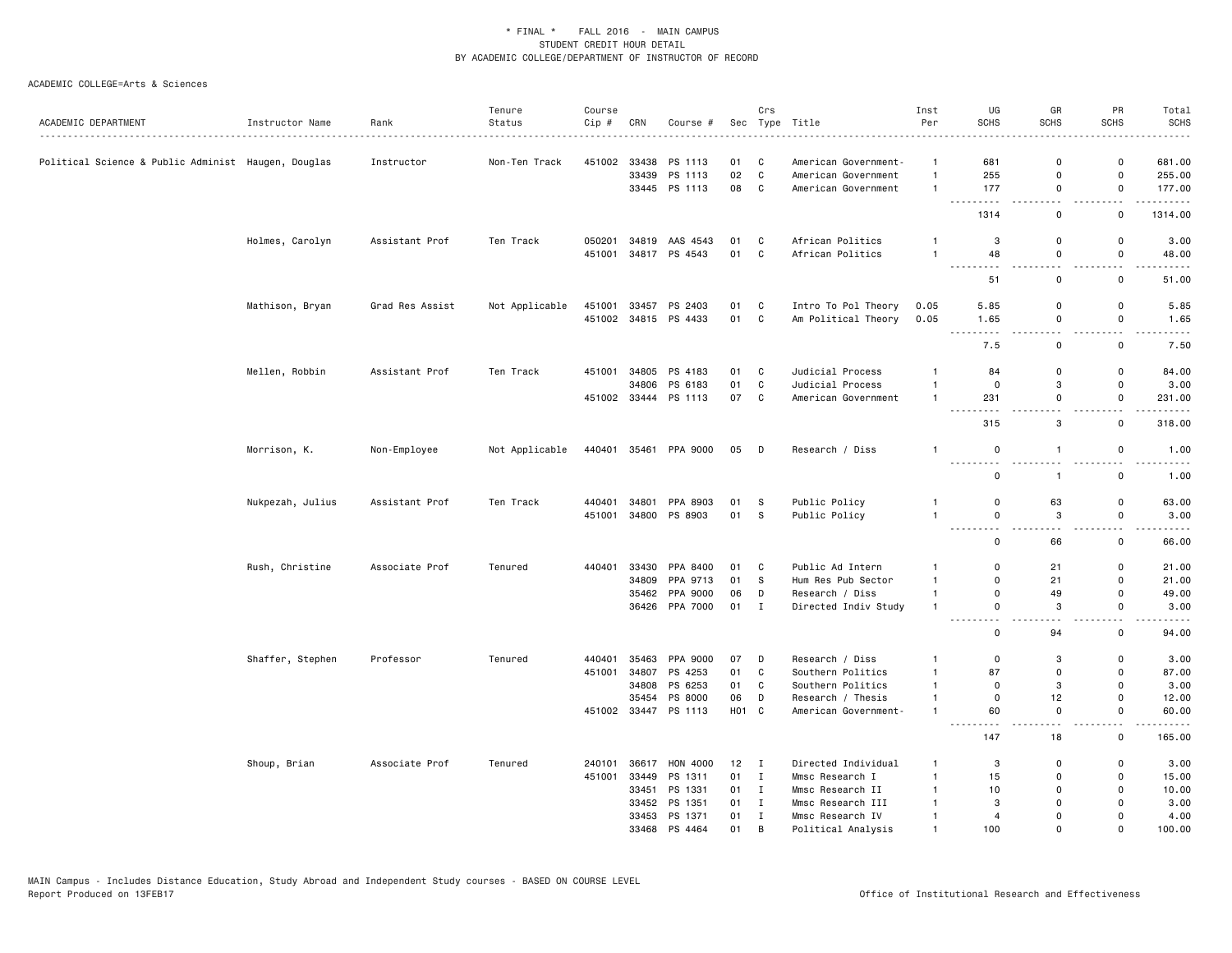| ACADEMIC DEPARTMENT                                                       | Instructor Name  | Rank                              | Tenure<br>Status | Course<br>Cip # | CRN   | Course #              | Sec   | Crs          | Type Title           | Inst<br>Per  | UG<br><b>SCHS</b>                                                                                    | GR<br><b>SCHS</b> | PR<br><b>SCHS</b> | Total<br><b>SCHS</b>  |
|---------------------------------------------------------------------------|------------------|-----------------------------------|------------------|-----------------|-------|-----------------------|-------|--------------|----------------------|--------------|------------------------------------------------------------------------------------------------------|-------------------|-------------------|-----------------------|
|                                                                           |                  |                                   |                  |                 |       |                       |       |              | .                    |              |                                                                                                      |                   |                   |                       |
|                                                                           |                  |                                   |                  |                 |       |                       |       |              |                      |              | 135                                                                                                  | ---------<br>0    | 0                 | .<br>135.00           |
| Political Science & Public Administ Stanisevski, Dragan                   |                  | Associate Prof                    | Tenured          | 440401          | 35161 | PPA 8723              | 501 S |              | Pub Budget & Fin Mgt |              | $\Omega$                                                                                             | 30                | 0                 | 30.00                 |
|                                                                           |                  |                                   |                  |                 | 35465 | PPA 9000              | 09    | D            | Research / Diss      | -1           | $\Omega$                                                                                             | $\overline{7}$    | 0                 | 7.00                  |
|                                                                           |                  |                                   |                  | 451001          |       | 33437 PPA 9993        | 01 C  |              | Research Design in P |              | $\mathsf{o}$                                                                                         | 21                | 0                 | 21.00                 |
|                                                                           |                  |                                   |                  |                 |       |                       |       |              |                      |              | ---------<br>$\mathbf 0$                                                                             | 58                | 0                 | 58.00                 |
|                                                                           | Waide, David     | Clinical Assist Pro Non-Ten Track |                  | 220101          | 33448 | PS 1182               | 01    | C            | Introduction to Law  | $\mathbf{1}$ | 138                                                                                                  | 0                 | 0                 | 138.00                |
|                                                                           |                  |                                   |                  | 451001          | 33461 | PS 3063               | 01    | C            | Constitution Powers  | $\mathbf{1}$ | 135                                                                                                  | 0                 | 0                 | 135.00                |
|                                                                           |                  |                                   |                  | 451002          |       | 33442 PS 1113         | 05    | $\mathbf{C}$ | American Government  | $\mathbf{1}$ | 591                                                                                                  | 0                 | 0                 | 591.00                |
|                                                                           |                  |                                   |                  |                 |       | 33443 PS 1113         | 06    | C            | American Government  | $\mathbf{1}$ | 513                                                                                                  | 0                 | 0                 | 513.00<br>.           |
|                                                                           |                  |                                   |                  |                 |       |                       |       |              |                      |              | 1377                                                                                                 | 0                 | 0                 | 1377.00               |
|                                                                           | Wall, Diane      | Lecturer                          | Non-Ten Track    |                 |       | 451002 34321 PS 1113  | 501 C |              | American Government  |              | 72                                                                                                   | 0                 | 0                 | 72.00                 |
|                                                                           |                  |                                   |                  |                 |       |                       |       |              |                      |              | $\frac{1}{2} \left( \frac{1}{2} \right) \left( \frac{1}{2} \right) \left( \frac{1}{2} \right)$<br>72 | 0                 | 0                 | 72.00                 |
|                                                                           | Williams, Robert | Non-Faculty                       | Not Applicable   | 521003          | 33690 | SLCE 1002 S01 C       |       |              | Day One Leadership C | 0.3          | 103.8                                                                                                | 0                 | 0                 | 103.80                |
|                                                                           |                  |                                   |                  |                 | 33691 | SLCE 3812 01 C        |       |              | Montgomery Ldshp Pro | 0.5          | 39                                                                                                   | 0                 | 0                 | 39.00                 |
|                                                                           |                  |                                   |                  |                 | 35300 | SLCE 1002 S02 B       |       |              | Day One Leadership C | 0.3          | 14.4                                                                                                 | 0                 | 0                 | 14.40                 |
|                                                                           |                  |                                   |                  |                 |       | 35304 SLCE 1002 S03 B |       |              | Day One Leadership C | 0.3          | 5.4<br>$  -$                                                                                         | 0                 | 0                 | 5.40                  |
|                                                                           |                  |                                   |                  |                 |       |                       |       |              |                      |              | 162.6                                                                                                | 0                 | 0                 | 162.60                |
|                                                                           | Wiseman, William | Lecturer                          | Non-Ten Track    | 440401          | 34320 | PPA 9613              | 501 S |              | Rural Gov Admin I    | -1           | 0                                                                                                    | 18                | 0                 | 18.00                 |
|                                                                           |                  |                                   |                  |                 | 35467 | PPA 9000              | 11    | D            | Research / Diss      |              | $\mathbf 0$                                                                                          | $\mathbf{1}$      | 0                 | 1.00                  |
|                                                                           |                  |                                   |                  | 451001          | 34813 | PS 4263               | 01    | C            | Miss Govern & Pol    |              | 60                                                                                                   | 0                 | 0                 | 60.00                 |
|                                                                           |                  |                                   |                  |                 |       | 34814 PS 6263         | 01    | C            | Miss Govern & Pol    |              | $\Omega$                                                                                             | 9                 | 0<br>.            | 9.00<br>.             |
|                                                                           |                  |                                   |                  |                 |       |                       |       |              |                      |              | ---------<br>60                                                                                      | 28                | 0                 | 88.00                 |
| ----------------------------------<br>Political Science & Public Administ |                  |                                   |                  |                 |       |                       |       |              |                      |              | =========<br>5370.6                                                                                  | 442               | <b>ESSESSES</b>   | ==========<br>5812.60 |
| ======================================                                    |                  |                                   |                  |                 |       |                       |       |              |                      |              |                                                                                                      |                   |                   |                       |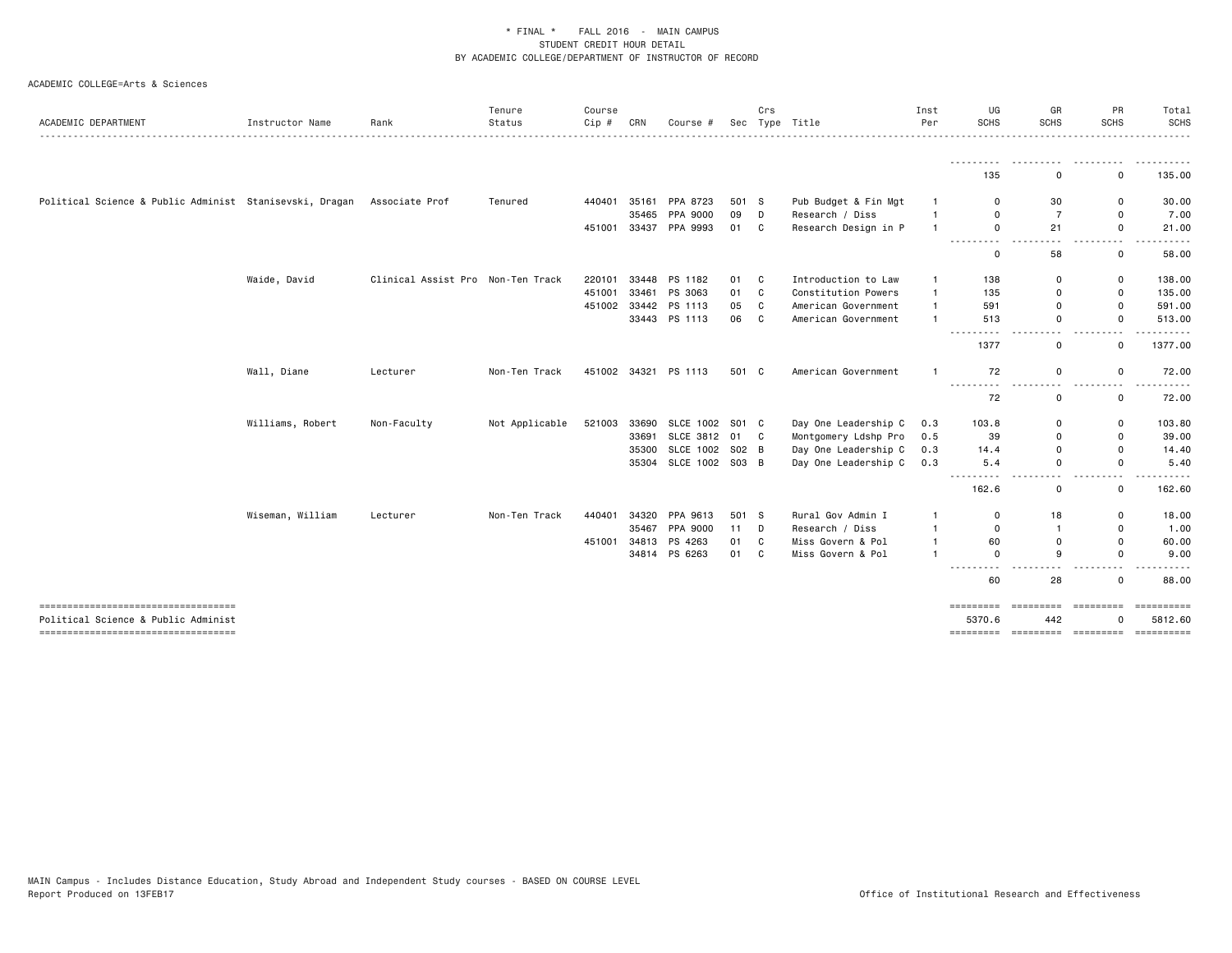|                     |                                     |                 | Tenure         | Course |              |                       |       | Crs          |                      | Inst         | UG                         | GR                             | PR                                      | Total        |
|---------------------|-------------------------------------|-----------------|----------------|--------|--------------|-----------------------|-------|--------------|----------------------|--------------|----------------------------|--------------------------------|-----------------------------------------|--------------|
| ACADEMIC DEPARTMENT | Instructor Name                     | Rank            | Status         | Cip #  | CRN          | Course #              |       |              | Sec Type Title       | Per          | <b>SCHS</b>                | <b>SCHS</b>                    | <b>SCHS</b>                             | <b>SCHS</b>  |
| Psychology          | Adams-Price, Carolyn Associate Prof |                 | Tenured        | 420101 | 33642        | PSY 6983              | 01    | C            | Psychology Of Aging  | $\mathbf{1}$ | 0                          | 6                              | $\mathbf 0$                             | 6.00         |
|                     |                                     |                 |                |        | 35596        | PSY 8000              | 01    | D            | Research / Thesis    | $\mathbf{1}$ | $\Omega$                   | 9                              | $\mathbf 0$                             | 9.00         |
|                     |                                     |                 |                |        | 36611        | PSY 4000              | 48    | $\mathbf I$  | Directed Indiv Study | $\mathbf{1}$ | 3                          | $\mathbf 0$                    | $\mathbf 0$                             | 3.00         |
|                     |                                     |                 |                | 422809 |              | 33636 PSY 4983        | 01    | $\mathbb{C}$ | Psychology Of Aging  | $\mathbf{1}$ | 90                         | 0                              | $\mathsf 0$                             | 90.00        |
|                     |                                     |                 |                |        |              |                       |       |              |                      |              | $\sim$ $\sim$<br>93        | $\overline{\phantom{a}}$<br>15 | 22<br>$\mathsf 0$                       | 108.00       |
|                     | Amadi, Suzanne                      | Grad Tch Assist | Not Applicable | 240102 |              | 32644 IDS 4111        | 01    | C            | Professional Seminar | $\mathbf{1}$ | 21                         | $\mathbf 0$                    | $\mathsf 0$                             | 21.00        |
|                     |                                     |                 |                |        |              | 32645 IDS 4111        | 02    | C            | Professional Seminar | $\mathbf{1}$ | 21                         | $\mathbf 0$                    | $\mathsf 0$                             | 21.00        |
|                     |                                     |                 |                |        |              |                       |       |              |                      |              | $\sim$ $\sim$ $\sim$<br>42 | $\overline{\phantom{a}}$<br>0  | $\overline{\phantom{a}}$<br>$\mathbf 0$ | 42.00        |
|                     | Armstrong, Kevin                    | Associate Prof  | Tenured        | 420101 | 35597        | PSY 8000              | 02    | D            | Research / Thesis    | $\mathbf{1}$ | 0                          | $\overline{4}$                 | 0                                       | 4.00         |
|                     |                                     |                 |                |        | 35710        | PSY 4000              | 07    | $\mathbf{I}$ | Directed Indiv Study | $\mathbf{1}$ | 3                          | $\mathbf 0$                    | $\mathbf 0$                             | 3.00         |
|                     |                                     |                 |                |        | 35851        | PSY 4000              | 15    | $\mathbf{I}$ | Directed Indiv Study | $\mathbf{1}$ | 3                          | $\mathbf 0$                    | $\mathbf 0$                             | 3.00         |
|                     |                                     |                 |                | 422707 | 33646        | PSY 8383              | 01    | $\mathbb{C}$ | Behavior Therapy     | $\mathbf{1}$ | $\Omega$                   | 24                             | $\mathbf 0$                             | 24.00        |
|                     |                                     |                 |                | 422813 |              | 35612 PSY 9000        | 02    | D            | Research/Diss        | $\mathbf{1}$ | 0                          | 16                             | 0                                       | 16.00        |
|                     |                                     |                 |                |        |              |                       |       |              |                      |              | $\sim$ $\sim$<br>6         | 44                             | L.<br>$\mathbf 0$                       | 50.00        |
|                     | Armstrong, Rebecca                  | Instructor      | Non-Ten Track  | 420101 |              | 33574 PSY 1013        | 04    | C            | Gen Psychology-SI    | $\mathbf{1}$ | 669                        | $\mathsf 0$                    | $\mathsf 0$                             | 669.00       |
|                     |                                     |                 |                |        | 35713        | PSY 4000              | 08    | $\mathbf{I}$ | Directed Indiv Study | $\mathbf{1}$ | $\overline{1}$             | $\mathbf 0$                    | $\mathbf 0$                             | 1.00         |
|                     |                                     |                 |                |        |              | 35715 PSY 4000        | 09    | $\mathbf{I}$ | Directed Indiv Study | $\mathbf{1}$ | $\overline{1}$             | 0                              | $\mathbf 0$                             | 1.00         |
|                     |                                     |                 |                | 422703 | 33620        | PSY 3803              | 01    | C            | Int Dev Psychology   | $\mathbf{1}$ | 186                        | $\Omega$                       | $\mathbf 0$                             | 186.00       |
|                     |                                     |                 |                |        |              | 33621 PSY 3803        | 02    | C            | Int Dev Psychology   | $\mathbf{1}$ | 186                        | $\mathsf 0$                    | $\mathsf 0$                             | 186.00       |
|                     |                                     |                 |                |        |              |                       |       |              |                      |              | 1043                       | . .<br>0                       | $\sim$ $\sim$<br>$\mathsf 0$            | .<br>1043.00 |
|                     | Berman, Mitchell                    | Professor       | Ten Track      | 420101 | 35598        | PSY 8000              | 03    | D            | Research / Thesis    | 1            | $\Omega$                   | 5                              | 0                                       | 5.00         |
|                     |                                     |                 |                | 422708 |              | 33643 PSY 8214        | 01    | B            | Quan Meth In Psy II  | $\mathbf{1}$ | 0                          | 28                             | $\mathsf 0$                             | 28.00        |
|                     |                                     |                 |                |        |              |                       |       |              |                      |              | .<br>-----<br>$\Omega$     | $\overline{\phantom{a}}$<br>33 | $\overline{\phantom{a}}$<br>$\mathbf 0$ | 33.00        |
|                     | Bradshaw, Gary                      | Professor       | Tenured        | 110101 | 34849        | PSY 6653              | 01    | C            | Cognitive Science    | $\mathbf{1}$ | $\Omega$                   | 9                              | $\Omega$                                | 9.00         |
|                     |                                     |                 |                | 420101 | 35716        | PSY 4000              | 10    | $\mathbf I$  | Directed Indiv Study | $\mathbf{1}$ | 3                          | $\mathbf 0$                    | $\mathbf 0$                             | 3.00         |
|                     |                                     |                 |                |        | 35849        | PSY 4000              | 14    | $\mathbf I$  | Directed Indiv Study | $\mathbf{1}$ | 3                          | $\Omega$                       | $\Omega$                                | 3.00         |
|                     |                                     |                 |                |        | 35898        | PSY 4000              | 19    | $\mathbf{I}$ | Directed Indiv Study | $\mathbf{1}$ | 3                          | 0                              | $\mathbf 0$                             | 3.00         |
|                     |                                     |                 |                |        | 35931        | PSY 4000              | 21    | $\mathbf{I}$ | Directed Indiv Study | $\mathbf{1}$ | 6                          | $\Omega$                       | $\Omega$                                | 6.00         |
|                     |                                     |                 |                |        |              | 36184 PSY 4000        | 30    | $\mathbf{I}$ | Directed Indiv Study | $\mathbf{1}$ | 3                          | $\Omega$                       | $\Omega$                                | 3.00         |
|                     |                                     |                 |                |        | 36267        | PSY 4000              | 35    | $\mathbf{I}$ | Directed Indiv Study | $\mathbf{1}$ | 3                          | $\Omega$                       | $\Omega$                                | 3.00         |
|                     |                                     |                 |                |        | 36712        | PSY 4000              | 58    | $\mathbf{I}$ | Directed Indiv Study | $\mathbf{1}$ | 3                          | 0                              | $\mathbf 0$                             | 3.00         |
|                     |                                     |                 |                |        | 422704 33603 | PSY 3314              | 01    | C            | Experimental Psych   | $\mathbf{1}$ | 280                        | $\Omega$                       | $\mathbf 0$                             | 280.00       |
|                     |                                     |                 |                |        | 33604        | PSY 3314              | 02    | κ            | Experimental Psych   | $\mathbf{1}$ | 0                          | $\mathbf 0$                    | $\mathbf 0$                             | 0.00         |
|                     |                                     |                 |                |        |              | 33605 PSY 3314        | 03    | Κ            | Experimental Psych   | $\mathbf{1}$ | $\Omega$                   | $\Omega$                       | $\Omega$                                | 0.00         |
|                     |                                     |                 |                |        |              | 33606 PSY 3314        | 04    | κ            | Experimental Psych   | $\mathbf{1}$ | 0                          | 0                              | $\mathbf 0$                             | 0.00         |
|                     |                                     |                 |                |        |              | 34855 PSY 3314        | 05    | κ            | Experimental Psych   | $\mathbf{1}$ | $\Omega$                   | $\Omega$                       | $\Omega$                                | 0.00         |
|                     |                                     |                 |                |        | 35877        | PSY 3314              | 06    | κ            | Experimental Psych   | $\mathbf{1}$ | 0                          | $\Omega$                       | $\Omega$                                | 0.00         |
|                     |                                     |                 |                | 422706 | 34848        | PSY 4653              | 01    | $\mathtt{C}$ | Cognitive Science    | $\mathbf{1}$ | 27                         | $\mathsf 0$                    | $\mathsf 0$                             | 27.00        |
|                     |                                     |                 |                |        |              | 422813 35613 PSY 9000 | 03    | D            | Research/Diss        | $\mathbf{1}$ | 0                          | 15                             | $\mathsf 0$                             | 15.00        |
|                     |                                     |                 |                |        |              |                       |       |              |                      |              | - - -<br>331               | $\overline{\phantom{a}}$<br>24 | $\omega_{\rm{eff}}$<br>0                | 355.00       |
|                     | Broadway, Megan                     | Lecturer        | Non-Ten Track  | 422701 |              | 34824 PSY 3713        | 501 C |              | Cognitive Psychology | $\mathbf{1}$ | 72                         | 0                              | $\mathsf 0$                             | 72.00        |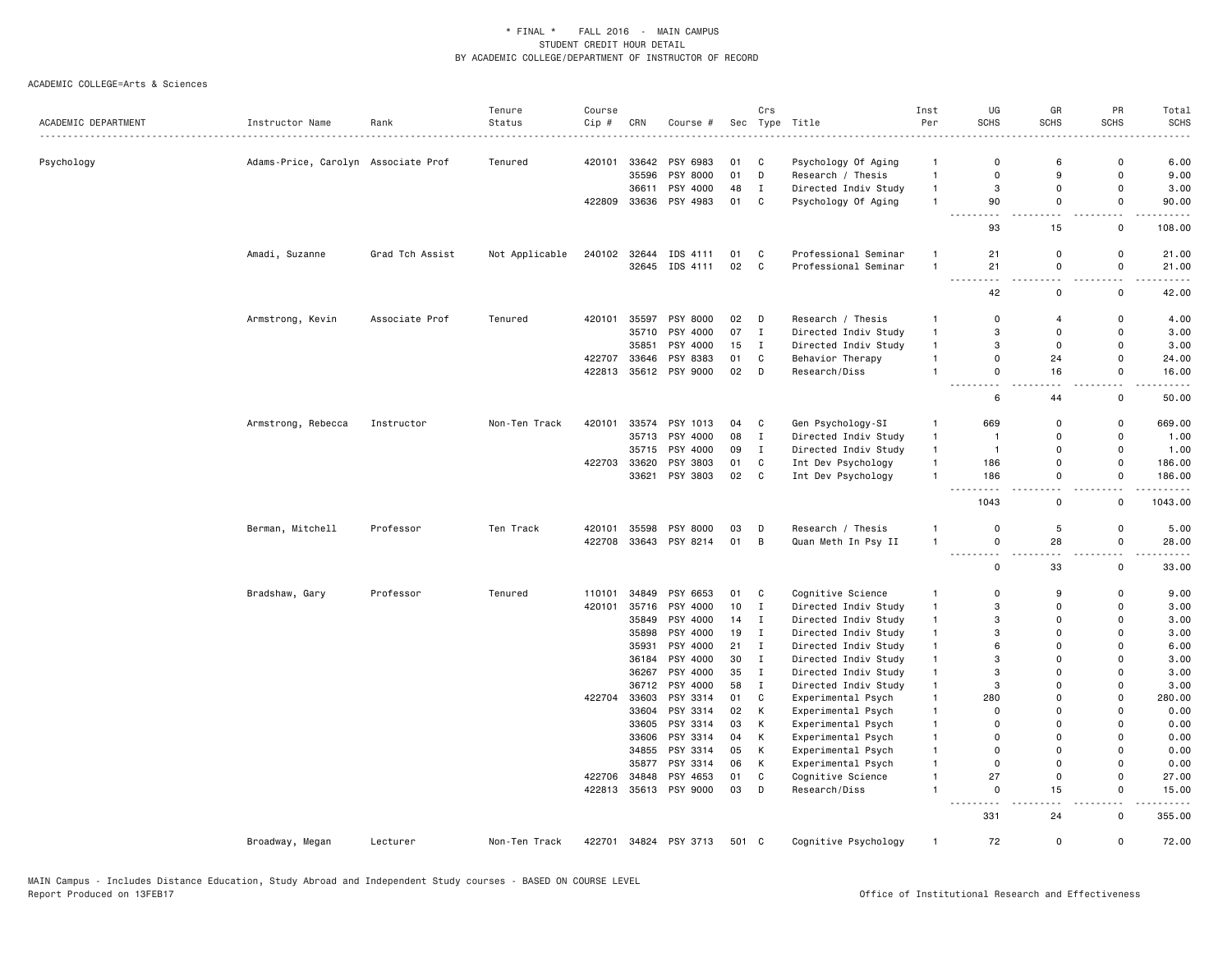|                     |                   |                 | Tenure         | Course |       |                |                  | Crs          |                      | Inst         | UG                  | GR                    | PR                     | Total              |
|---------------------|-------------------|-----------------|----------------|--------|-------|----------------|------------------|--------------|----------------------|--------------|---------------------|-----------------------|------------------------|--------------------|
| ACADEMIC DEPARTMENT | Instructor Name   | Rank            | Status         | Cip #  | CRN   | Course #       |                  |              | Sec Type Title       | Per          | <b>SCHS</b>         | <b>SCHS</b>           | <b>SCHS</b>            | SCHS               |
|                     |                   |                 |                |        |       |                |                  |              |                      |              |                     |                       |                        |                    |
|                     |                   |                 |                |        |       |                |                  |              |                      |              | 72                  | $\Omega$              | $\Omega$               | 72.00              |
| Psychology          | Brown, Kimberly   | Lecturer        | Non-Ten Track  | 422707 |       | 33611 PSY 3363 | 02               | C            | Behav Modification   | $\mathbf{1}$ | 120                 | $\Omega$              | $\mathbf 0$            | 120.00             |
|                     |                   |                 |                |        | 33615 | PSY 3623       | 01               | $\mathtt{C}$ | Social Psychology    | $\mathbf{1}$ | 216                 | $\Omega$              | $\Omega$               | 216.00             |
|                     |                   |                 |                | 440401 | 33592 | PSY 3073       | 01               | $\mathtt{C}$ | Psy Interper Relat   | $\mathbf{1}$ | 108                 | $\mathbf 0$           | $\Omega$               | 108.00             |
|                     |                   |                 |                |        |       | 33593 PSY 3073 | 02               | C            | Psy Interper Relat   | $\mathbf{1}$ | 108                 | $\mathbf 0$<br>$\sim$ | $\mathsf{o}$<br>$\sim$ | 108.00<br><u>.</u> |
|                     |                   |                 |                |        |       |                |                  |              |                      |              | $ -$<br>.<br>552    | $\mathsf 0$           | $\mathsf 0$            | 552.00             |
|                     | Campbell, Kristen | Lecturer        | Non-Ten Track  | 420101 | 34322 | PSY 3213       | 501 C            |              | Psych Of Ab Behavior | $\mathbf{1}$ | 90                  | 0                     | $\mathsf 0$            | 90.00              |
|                     |                   |                 |                |        | 36075 | PSY 4000       | 26               | Ι.           | Directed Indiv Study | $\mathbf{1}$ | 3                   | $\Omega$              | 0                      | 3.00               |
|                     |                   |                 |                |        | 36236 | PSY 4000       | 32               | $\mathbf I$  | Directed Indiv Study | $\mathbf{1}$ | 3                   | $\Omega$              | $\Omega$               | 3.00               |
|                     |                   |                 |                |        | 36238 | PSY 4000       | 34               | Ι.           | Directed Indiv Study | $\mathbf{1}$ | 3                   | $\Omega$              | $\Omega$               | 3.00               |
|                     |                   |                 |                |        | 36289 | PSY 4000       | 39               | $\mathbf I$  | Directed Indiv Study | $\mathbf{1}$ | 3                   | $\Omega$              | $\Omega$               | 3.00               |
|                     |                   |                 |                |        | 36380 | PSY 4000       | 43               | $\mathbf I$  | Directed Indiv Study | $\mathbf{1}$ | 3                   | $\Omega$              | $\Omega$               | 3.00               |
|                     |                   |                 |                |        | 36630 | PSY 4000       | 49               | $\mathbf I$  | Directed Indiv Study | $\mathbf{1}$ | 3                   | $\Omega$              | $\Omega$               | 3.00               |
|                     |                   |                 |                |        | 36631 | PSY 4000       | 50               | $\mathbf I$  | Directed Indiv Study | $\mathbf{1}$ | 3                   | $\Omega$              | $\Omega$               | 3.00               |
|                     |                   |                 |                |        | 36713 | PSY 4000       | 59               | $\mathbf I$  | Directed Indiv Study | $\mathbf{1}$ | 3                   | $\Omega$              | $\Omega$               | 3.00               |
|                     |                   |                 |                |        | 36714 | PSY 4000       | 60               | $\mathbf I$  | Directed Indiv Study | $\mathbf{1}$ | 3                   | $\Omega$              | $\Omega$               | 3.00               |
|                     |                   |                 |                |        | 36734 | PSY 4000       | 63               | $\mathbf I$  | Directed Indiv Study | $\mathbf{1}$ | 3                   | $\Omega$              | $\Omega$               | 3.00               |
|                     |                   |                 |                |        | 36735 | PSY 4000       | 64               | $\;$ I       | Directed Indiv Study | $\mathbf{1}$ | 3                   | $\Omega$              | $\Omega$               | 3.00               |
|                     |                   |                 |                |        | 36736 | PSY 4000       | 65               | Ι.           | Directed Indiv Study | $\mathbf{1}$ | 3                   | $\Omega$              | $\Omega$               | 3.00               |
|                     |                   |                 |                |        | 36738 | PSY 4000       | 66               | $\;$ I       | Directed Indiv Study | $\mathbf{1}$ | 3                   | $\Omega$              | $\Omega$               | 3.00               |
|                     |                   |                 |                |        | 36770 | PSY 4000       | 76               | $\mathbf I$  | Directed Indiv Study | $\mathbf{1}$ | 3                   | $\mathbf 0$           | $\Omega$               | 3.00               |
|                     |                   |                 |                |        | 36771 | PSY 4000       | 77               | $\mathbf I$  | Directed Indiv Study | $\mathbf{1}$ | 3                   | $\Omega$              | $\Omega$               | 3.00               |
|                     |                   |                 |                | 422708 | 33594 | PSY 3104       | 01               | C            | Introductory Psychol | $\mathbf{1}$ | 392                 | $\Omega$              | $\Omega$               | 392.00             |
|                     |                   |                 |                |        | 33595 | PSY 3104       | 02               | К            | Introductory Psychol | $\mathbf{1}$ | $\Omega$            | $\Omega$              | $\Omega$               | 0.00               |
|                     |                   |                 |                |        | 33596 | PSY 3104       | 03               | К            | Introductory Psychol | $\mathbf{1}$ | $\Omega$            | $\Omega$              | $\Omega$               | 0.00               |
|                     |                   |                 |                |        | 33597 | PSY 3104       | 04               | К            | Introductory Psychol | $\mathbf{1}$ | $\Omega$            | $\Omega$              | $\Omega$               | 0.00               |
|                     |                   |                 |                |        | 33598 | PSY 3104       | 05               | к            | Introductory Psychol | $\mathbf{1}$ | $\Omega$            | $\Omega$              | $\Omega$               | 0.00               |
|                     |                   |                 |                |        | 36260 | PSY 3104       | 06               | К            | Introductory Psychol | $\mathbf{1}$ | 0                   | $\Omega$              | $\Omega$               | 0.00               |
|                     |                   |                 |                | 422803 | 33625 | PSY 4223       | 01               | $\mathtt{C}$ | Drug Use And Abuse   | $\mathbf{1}$ | 102                 | $\Omega$              | $\Omega$               | 102.00             |
|                     |                   |                 |                |        | 33626 | PSY 4223       | 02               | $\mathtt{C}$ | Drug Use And Abuse   | $\mathbf{1}$ | 99                  | 0                     | 0                      | 99.00              |
|                     |                   |                 |                | 429999 |       | 35163 PSY 4990 | 01               | $\mathbf{C}$ | Special Topic In PSY | $\mathbf{1}$ | 87                  | 0                     | $\mathsf 0$            | 87.00              |
|                     |                   |                 |                |        |       |                |                  |              |                      |              |                     |                       |                        |                    |
|                     |                   |                 |                |        |       |                |                  |              |                      |              | 815                 | 0                     | 0                      | 815.00             |
|                     | Carskadon, Thomas | Professor       | Tenured        | 420101 | 33571 | PSY 1013       | 01               | C            | Gen Psychology -SI   | $\mathbf{1}$ | 969                 | $\Omega$              | 0                      | 969.00             |
|                     |                   |                 |                |        | 33572 | PSY 1013       | 02               | C            | Gen Psychology -SI   | $\mathbf{1}$ | 507                 | $\Omega$              | $\Omega$               | 507.00             |
|                     |                   |                 |                |        | 33577 | PSY 1013       | 07               | C            | Gen Psychology - LC  | $\mathbf{1}$ | 99                  | $\Omega$              | $\Omega$               | 99.00              |
|                     |                   |                 |                |        | 33578 | PSY 1013       | 08               | C            | Gen Psychology - LC  | $\mathbf{1}$ | 102                 | $\Omega$              | $\Omega$               | 102.00             |
|                     |                   |                 |                |        | 33579 | PSY 1013       | 09               | $\mathtt{C}$ | Gen Psychology - LC  | $\mathbf{1}$ | 72                  | $\Omega$              | $\Omega$               | 72.00              |
|                     |                   |                 |                |        | 33580 | PSY 1013       | 10               | C            | Gen Psychology - LC  | $\mathbf{1}$ | 54                  | $\Omega$              | $\Omega$               | 54.00              |
|                     |                   |                 |                |        | 33584 | PSY 1013       | 14               | $\mathtt{C}$ | Gen Psychology-LC    | $\mathbf{1}$ | 72                  | $\Omega$              | $\Omega$               | 72.00              |
|                     |                   |                 |                |        | 33585 | PSY 1013       | 15               | $\mathtt{C}$ | Gen Psychology-LC    | $\mathbf{1}$ | 72                  | $\mathbf 0$           | $\Omega$               | 72.00              |
|                     |                   |                 |                |        | 33591 | PSY 1013       | H <sub>0</sub> 1 | C            | Honors Gen Psy - LC  | $\mathbf{1}$ | 51                  | $\mathbf 0$           | $\mathbf 0$            | 51.00              |
|                     |                   |                 |                |        | 36715 | PSY 4000       | 61               | $\mathbf I$  | Directed Indiv Study | $\mathbf{1}$ | 3                   | $\Omega$              | $\Omega$               | 3.00               |
|                     |                   |                 |                | 521003 | 32235 | FYE 1001       | F15              | C            | Freshman Year Experi | $\mathbf{1}$ | 23                  | 0                     | 0                      | 23.00              |
|                     |                   |                 |                |        |       | 32236 FYE 1001 | F16 C            |              | Freshman Year Experi | $\mathbf{1}$ | 11<br>$\sim$ $\sim$ | $\mathbf 0$           | 0                      | 11.00              |
|                     |                   |                 |                |        |       |                |                  |              |                      |              | 2035                | 0                     | 0                      | 2035.00            |
|                     | Coleman, Ashley   | Grad Tch Assist | Not Applicable | 420101 |       | 33587 PSY 1013 | 17               | C            | Gen Psychology       | $\mathbf{1}$ | 336                 | $\Omega$              | $\Omega$               | 336.00             |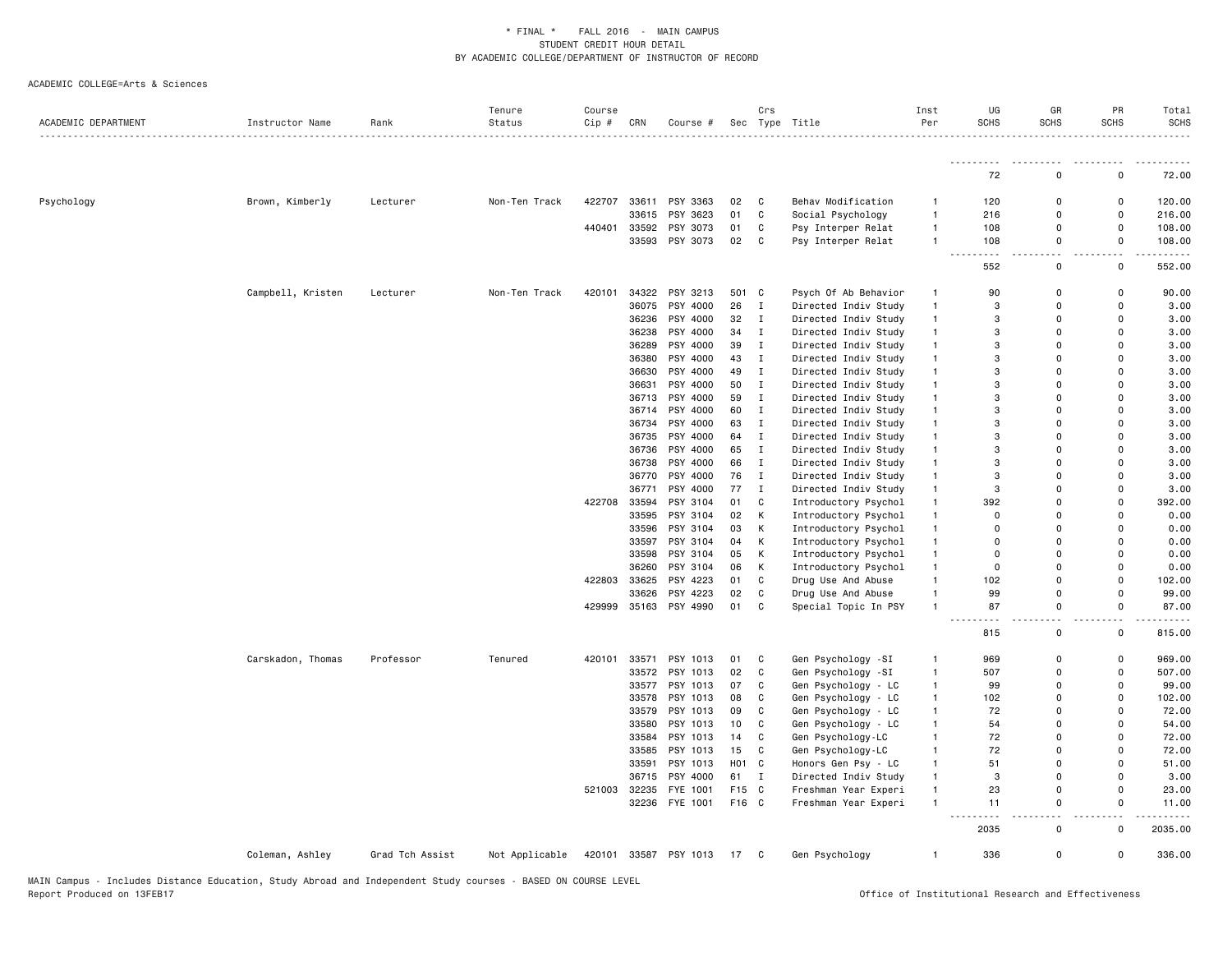| ACADEMIC DEPARTMENT | Instructor Name                  | Rank            | Tenure<br>Status | Course<br>Cip # | CRN   | Course #                   |          | Crs          | Sec Type Title                   | Inst<br>Per                    | UG<br><b>SCHS</b>    | GR<br><b>SCHS</b>                  | PR<br><b>SCHS</b>                       | Total<br><b>SCHS</b>               |
|---------------------|----------------------------------|-----------------|------------------|-----------------|-------|----------------------------|----------|--------------|----------------------------------|--------------------------------|----------------------|------------------------------------|-----------------------------------------|------------------------------------|
|                     |                                  |                 |                  |                 |       |                            |          |              |                                  |                                | <u>.</u>             |                                    |                                         | ------                             |
|                     |                                  |                 |                  |                 |       |                            |          |              |                                  |                                | 336                  | $\Omega$                           | $\Omega$                                | 336.00                             |
| Psychology          | Cranford, Edward                 | Grad Tch Assist | Not Applicable   |                 |       | 422701 33618 PSY 3713      | 01 C     |              | Cognitive Psychology             | $\mathbf{1}$                   | 120                  | $\mathbf 0$                        | $\mathsf 0$<br>$\overline{\phantom{0}}$ | 120.00                             |
|                     |                                  |                 |                  |                 |       |                            |          |              |                                  |                                | 120                  | $\mathbf 0$                        | $\mathsf 0$                             | 120.00                             |
|                     | Drapeau, Christopher Non-Faculty |                 | Not Applicable   |                 |       | 422706 33631 PSY 4403      | 03 C     |              | Biological Psycholog             | $\overline{1}$                 | 114                  | $\mathbf 0$                        | 0                                       | 114.00                             |
|                     |                                  |                 |                  |                 |       |                            |          |              |                                  |                                | 114                  | $\mathbf 0$                        | $\mathsf 0$                             | 114.00                             |
|                     | Dumessa, Lediya                  | Grad Tch Assist | Not Applicable   | 420101          |       | 33588 PSY 1013             | 18       | C            | Gen Psychology                   | $\mathbf{1}$                   | 288<br>.             | $\mathsf 0$                        | $\mathsf 0$                             | 288.00                             |
|                     |                                  |                 |                  |                 |       |                            |          |              |                                  |                                | 288                  | $\mathbf 0$                        | $\mathsf 0$                             | 288.00                             |
|                     | Eakin, Deborah                   | Associate Prof  | Tenured          | 240101          | 32552 | HON 4093                   | H10 S    |              | Honors Thesis                    | $\mathbf{1}$                   | 3                    | $\mathbf 0$                        | $\mathsf{o}$                            | 3.00                               |
|                     |                                  |                 |                  | 420101          | 33651 | PSY 8513                   | 01 C     |              | Psychological Res                | $\overline{1}$                 | $\Omega$             | 24                                 | $\mathbf 0$                             | 24.00                              |
|                     |                                  |                 |                  |                 | 35210 | PSY 4000                   | 01       | $\mathbf{I}$ | Directed Indiv Study             | $\mathbf{1}$                   | 3                    | $\mathbf 0$                        | $\mathsf 0$                             | 3.00                               |
|                     |                                  |                 |                  |                 | 35335 | PSY 4000                   | 02       | $\mathbf{I}$ | Directed Indiv Study             | $\mathbf{1}$                   | 3                    | $\Omega$                           | $\mathbf 0$                             | 3.00                               |
|                     |                                  |                 |                  |                 |       | PSY 4000                   | 03       | Ι.           | Directed Indiv Study             | $\mathbf{1}$                   | 3                    | $\mathbf 0$                        | 0                                       | 3.00                               |
|                     |                                  |                 |                  |                 | 35336 |                            |          |              |                                  |                                |                      |                                    |                                         |                                    |
|                     |                                  |                 |                  |                 | 35403 | PSY 4000                   | 04       | $\mathbf{I}$ | Directed Indiv Study             | $\overline{1}$                 | 3                    | $\mathbf 0$                        | $\mathbf 0$                             | 3.00                               |
|                     |                                  |                 |                  |                 | 35493 | PSY 4000                   | 05       | $\mathbf{I}$ | Directed Indiv Study             | $\mathbf{1}$                   | 3                    | $\Omega$                           | $\Omega$                                | 3.00                               |
|                     |                                  |                 |                  |                 | 35600 | PSY 8000                   | 05       | D            | Research / Thesis                | $\mathbf{1}$                   | $\Omega$             | 19                                 | $\Omega$                                | 19.00                              |
|                     |                                  |                 |                  |                 |       | 35632 PSY 4000             | 06       | $\mathbf{I}$ | Directed Indiv Study             | $\mathbf{1}$                   | 3                    | $\Omega$                           | $\Omega$                                | 3.00                               |
|                     |                                  |                 |                  |                 | 35730 | PSY 4000                   | 12       | $\mathbf{I}$ | Directed Indiv Study             | $\mathbf{1}$                   | 3                    | $\Omega$                           | $\mathbf 0$                             | 3.00                               |
|                     |                                  |                 |                  |                 | 35897 | PSY 4000                   | 18       | $\mathbf I$  | Directed Indiv Study             | $\mathbf{1}$                   | 3                    | $\Omega$                           | $\mathbf 0$                             | 3.00                               |
|                     |                                  |                 |                  |                 | 36087 | PSY 4000                   | 27       | $\mathbf{I}$ | Directed Indiv Study             | $\mathbf{1}$                   | 3                    | $\mathbf 0$                        | 0                                       | 3.00                               |
|                     |                                  |                 |                  |                 | 36586 | PSY 4000                   | 47       | $\mathbf{I}$ | Directed Indiv Study             | $\overline{1}$                 | 3                    | $\mathbf 0$                        | $\mathbf 0$                             | 3.00                               |
|                     |                                  |                 |                  |                 | 36768 | PSY 4000                   | 74       | $\mathbf{I}$ | Directed Indiv Study             | $\mathbf{1}$                   | 3                    | $\Omega$                           | 0                                       | 3.00                               |
|                     |                                  |                 |                  |                 | 36871 | PSY 4000                   | 85       | $\mathbf{I}$ | Directed Indiv Study             | $\mathbf{1}$                   | 3                    | $\Omega$                           | $\mathbf 0$                             | 3.00                               |
|                     |                                  |                 |                  | 422701          | 34847 | PSY 3713                   | 03       | $\mathbf c$  | Cognitive Psychology             | $\mathbf{1}$                   | 159                  | $\overline{0}$                     | $\mathbf 0$                             | 159.00                             |
|                     |                                  |                 |                  | 422813          |       | 35614 PSY 9000             | 04       | D            | Research/Diss                    | $\overline{1}$                 | $\mathbf 0$          | 13                                 | 0                                       | 13.00                              |
|                     |                                  |                 |                  |                 |       |                            |          |              |                                  |                                | $ -$<br>198          | $\sim$<br>56                       | $\overline{\phantom{a}}$<br>$\mathsf 0$ | 254.00                             |
|                     | Green, Marshall                  | Grad Tch Assist | Not Applicable   |                 |       | 420101 33575 PSY 1013      | 05 C     |              | Gen Psychology                   | $\overline{1}$                 | 336                  | $\mathbf 0$                        | $\mathbf 0$                             | 336.00                             |
|                     |                                  |                 |                  |                 |       |                            |          |              |                                  |                                | 336                  | $\mathbf 0$                        | $\mathsf 0$                             | 336.00                             |
|                     | Gresham, Courtney                | Non-Faculty     | Not Applicable   |                 |       | 422707 34324 PSY 4353      | 501 C    |              | Psychology and the L             | $\overline{1}$                 | 87                   | $\mathsf 0$                        | $\mathsf 0$                             | 87.00                              |
|                     |                                  |                 |                  |                 |       |                            |          |              |                                  |                                | ----<br>87           | $\Omega$                           | $\mathsf 0$                             | 87.00                              |
|                     | Hachtel, Joanna                  | Grad Tch Assist | Not Applicable   |                 |       | 420101 33576 PSY 1013      | 06       | $\mathbf{C}$ | Gen Psychology                   | $\overline{1}$                 | 255                  | $\mathbf 0$                        | 0                                       | 255.00                             |
|                     |                                  |                 |                  |                 |       |                            |          |              |                                  |                                | $\sim$ $\sim$<br>255 | . .<br>$\mathbf 0$                 | . .<br>$\mathsf{o}$                     | 255.00                             |
|                     |                                  |                 |                  |                 |       |                            |          |              |                                  |                                |                      |                                    |                                         |                                    |
|                     | Hood, Kristina                   | Non-Employee    | Not Applicable   | 240101          | 32546 | HON 4093                   | H04 E    |              | Honors Thesis                    | 1                              | 3                    | $\mathbf 0$                        | $\mathsf{o}$                            | 3.00                               |
|                     |                                  |                 |                  |                 | 32550 | HON 4093                   | H08 S    |              | Honors Thesis                    | $\overline{1}$                 | 3<br><u>.</u>        | $\mathsf 0$<br>$\omega_{\rm{eff}}$ | $\mathsf 0$<br>22                       | 3.00<br>$\omega$ $\omega$ $\omega$ |
|                     |                                  |                 |                  |                 |       |                            |          |              |                                  |                                | 6                    | $\Omega$                           | $\mathsf{o}$                            | 6.00                               |
|                     | Hubbard, Marlena                 | Lecturer        | Non-Ten Track    | 420101          | 33581 | PSY 1013<br>33583 PSY 1013 | 11<br>13 | C<br>C       | Gen Psychology<br>Gen Psychology | $\mathbf{1}$<br>$\overline{1}$ | 288<br>297           | $\mathbf 0$<br>$\mathbf 0$         | $\mathsf{o}$<br>0                       | 288.00<br>297.00                   |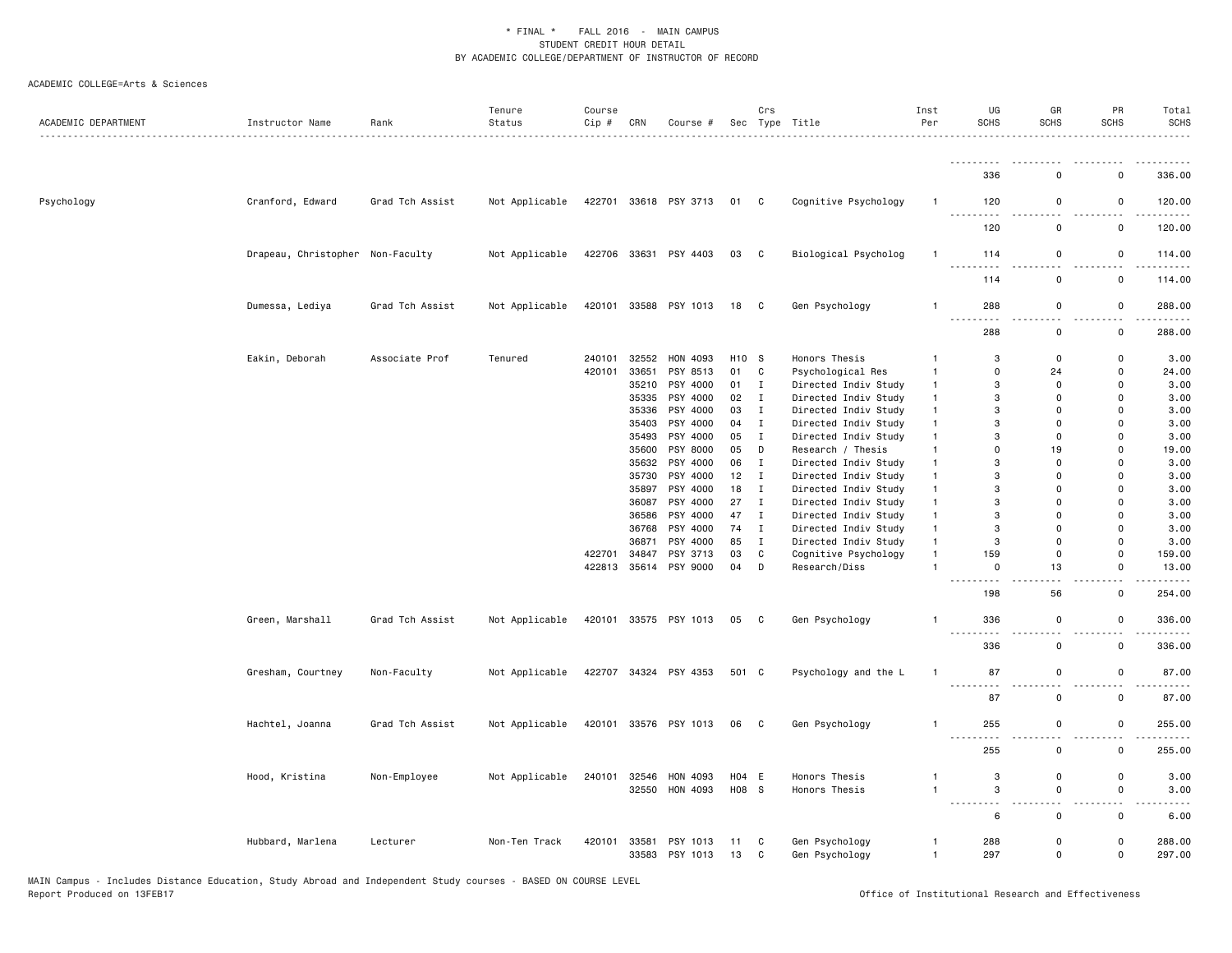|                     |                    |                  | Tenure         | Course |       |                       |                    | Crs          |                      | Inst           | UG                                                                                                                                              | GR                                      | PR                            | Total               |
|---------------------|--------------------|------------------|----------------|--------|-------|-----------------------|--------------------|--------------|----------------------|----------------|-------------------------------------------------------------------------------------------------------------------------------------------------|-----------------------------------------|-------------------------------|---------------------|
| ACADEMIC DEPARTMENT | Instructor Name    | Rank             | Status         | Cip#   | CRN   | Course #              | Sec                |              | Type Title           | Per            | <b>SCHS</b>                                                                                                                                     | SCHS                                    | <b>SCHS</b>                   | <b>SCHS</b>         |
|                     |                    |                  |                |        |       |                       |                    |              |                      |                |                                                                                                                                                 |                                         |                               |                     |
| Psychology          | Hubbard, Marlena   | Lecturer         | Non-Ten Track  | 422701 | 33634 | PSY 4733              | 01                 | C            | Memory               | $\overline{1}$ | 66                                                                                                                                              | $\Omega$                                | $\mathbf 0$                   | 66.00               |
|                     |                    |                  |                | 422803 |       | 33627 PSY 4223        | 03                 | C            | Drug Use And Abuse   | $\overline{1}$ | 144<br>$\sim$ $-$                                                                                                                               | $\mathbf 0$<br>$\overline{a}$           | $\mathsf 0$<br>$\sim$ $\sim$  | 144.00<br>.         |
|                     |                    |                  |                |        |       |                       |                    |              |                      |                | 795                                                                                                                                             | $\mathbf 0$                             | $\mathsf{o}$                  | 795.00              |
|                     | Jarosz, Andrew     | Assistant Prof   | Ten Track      | 420101 | 35601 | PSY 8000              | 06                 | D            | Research / Thesis    | $\mathbf{1}$   | $\mathbf 0$                                                                                                                                     | 3                                       | $\mathsf{o}$                  | 3.00                |
|                     |                    |                  |                |        | 36089 | PSY 4000              | 28                 | $\mathbf{I}$ | Directed Indiv Study | $\overline{1}$ | $\overline{2}$                                                                                                                                  | $\mathbf 0$                             | $\mathsf 0$                   | 2.00                |
|                     |                    |                  |                | 429999 |       | 36217 PSY 8990        | 01                 | C            | Special Topic In PSY | $\mathbf{1}$   | 0<br>$\sim$ $\sim$<br>$\frac{1}{2} \left( \frac{1}{2} \right) \left( \frac{1}{2} \right) \left( \frac{1}{2} \right) \left( \frac{1}{2} \right)$ | 12                                      | 0<br>$\overline{\phantom{0}}$ | 12.00               |
|                     |                    |                  |                |        |       |                       |                    |              |                      |                | $\overline{c}$                                                                                                                                  | 15                                      | $\mathbf 0$                   | 17.00               |
|                     | Jones, Torri       | Assistant Prof   | Ten Track      | 420101 | 33648 | PSY 8450              | 02                 | E            | Applied Clin Practic | $\mathbf{1}$   | $\mathbf 0$                                                                                                                                     | 20                                      | $\mathsf 0$                   | 20.00               |
|                     |                    |                  |                |        | 36869 | PSY 4000              | 83                 | $\mathbf{I}$ | Directed Indiv Study | $\overline{1}$ | 3                                                                                                                                               | $\mathbf 0$                             | 0                             | 3.00                |
|                     |                    |                  |                |        |       | 36870 PSY 4000        | 84                 | $\mathbf{I}$ | Directed Indiv Study | $\overline{1}$ | 3                                                                                                                                               | $\mathbf 0$                             | 0                             | 3.00                |
|                     |                    |                  |                |        |       |                       |                    |              |                      |                | . <b>.</b><br>6                                                                                                                                 | .<br>20                                 | $\sim$ $\sim$<br>$\mathsf 0$  | وبالمستريث<br>26.00 |
|                     | Jones, Winston     | Lecturer         | Non-Ten Track  | 420101 | 33586 | PSY 1013              | 16                 | C            | Gen Psychology       | 1              | 225                                                                                                                                             | $\mathbf 0$                             | $\mathsf 0$                   | 225.00              |
|                     |                    |                  |                |        | 33589 | PSY 1013              | 19                 | C            | Gen Psychology       | $\mathbf{1}$   | 252                                                                                                                                             | $\mathbf 0$                             | $\mathsf 0$                   | 252.00              |
|                     |                    |                  |                |        |       |                       |                    |              |                      |                | 477                                                                                                                                             | $\mathbf 0$                             | $\mathsf{o}$                  | .<br>477.00         |
|                     | Kinman, Brittany   | Grad Tch Assist  | Not Applicable |        |       | 420101 33582 PSY 1013 | $12\quad C$        |              | Gen Psychology       | $\mathbf{1}$   | 336                                                                                                                                             | $\mathbf 0$                             | $\mathsf 0$                   | 336.00              |
|                     |                    |                  |                |        |       |                       |                    |              |                      |                | .<br>336                                                                                                                                        | $\overline{\phantom{a}}$<br>$\mathbf 0$ | . .<br>$\mathsf 0$            | .<br>336.00         |
|                     | Klein, Stephen     | Professor        | Tenured        | 302501 | 33635 | PSY 4813              | H <sub>0</sub> 1 C |              | Positive Psychology  | $\mathbf{1}$   | 60                                                                                                                                              | $\mathbf 0$                             | 0                             | 60.00               |
|                     |                    |                  |                | 420101 | 33639 | PSY 6403              | 01                 | C            | Biological Psycholog | $\overline{1}$ | $\mathbf 0$                                                                                                                                     | 18                                      | 0                             | 18.00               |
|                     |                    |                  |                | 422706 | 33629 | PSY 4403              | 01                 | C            | Biological Psycholog | $\overline{1}$ | 69                                                                                                                                              | $\mathbf 0$                             | 0                             | 69.00               |
|                     |                    |                  |                | 422813 |       | 33607 PSY 3343        | 01 C               |              | Psych Of Learning    | $\mathbf{1}$   | 111                                                                                                                                             | $\mathbf 0$                             | $\mathsf{o}$                  | 111.00              |
|                     |                    |                  |                |        |       |                       |                    |              |                      |                | 240                                                                                                                                             | ٠.<br>18                                | - -<br>$\mathsf 0$            | .<br>258.00         |
|                     | Kwan, Janet        | Grad Tch Assist  | Not Applicable |        |       | 420101 33573 PSY 1013 | 03 C               |              | Gen Psychology       | $\mathbf{1}$   | 294                                                                                                                                             | $\mathbf 0$                             | 0                             | 294.00              |
|                     |                    |                  |                |        |       |                       |                    |              |                      |                | $\frac{1}{2} \left( \frac{1}{2} \right) \left( \frac{1}{2} \right) \left( \frac{1}{2} \right) \left( \frac{1}{2} \right)$<br>294                | . .<br>$\mathsf 0$                      | - -<br>$\mathsf 0$            | 294.00              |
|                     | McKinney, Clifford | Associate Prof   | Tenured        |        |       | 420101 35602 PSY 8000 | 07                 | D            | Research / Thesis    | $\mathbf{1}$   | $\mathbf 0$                                                                                                                                     | $\overline{2}$                          | $\mathsf 0$                   | 2.00                |
|                     |                    |                  |                |        | 36188 | PSY 4000              | 31                 | $\mathbf{I}$ | Directed Indiv Study | $\mathbf{1}$   | 3                                                                                                                                               | $\mathbf 0$                             | 0                             | 3.00                |
|                     |                    |                  |                |        | 36268 | PSY 4000              | 36                 | $\mathbf I$  | Directed Indiv Study | $\mathbf{1}$   | 3                                                                                                                                               | $\mathbf 0$                             | $\mathbf 0$                   | 3.00                |
|                     |                    |                  |                |        | 36269 | PSY 4000              | 37                 | $\mathbf{I}$ | Directed Indiv Study | $\mathbf{1}$   | 3                                                                                                                                               | $\Omega$                                | $\Omega$                      | 3.00                |
|                     |                    |                  |                |        | 36270 | PSY 4000              | 38                 | $\mathbf{I}$ | Directed Indiv Study | $\overline{1}$ | 3                                                                                                                                               | $\Omega$                                | $\Omega$                      | 3.00                |
|                     |                    |                  |                |        | 36345 | PSY 4000              | 40                 | $\mathbf{I}$ | Directed Indiv Study | $\mathbf{1}$   | 3                                                                                                                                               | $\Omega$                                | $\mathbf 0$                   | 3.00                |
|                     |                    |                  |                |        | 36733 | PSY 4000              | 62                 | $\mathbf{I}$ | Directed Indiv Study | $\mathbf{1}$   | 3                                                                                                                                               | $\mathbf 0$                             | 0                             | 3.00                |
|                     |                    |                  |                | 422703 | 33628 | PSY 4343              | 01                 | $\mathtt{C}$ | Clinical Child Psych | $\mathbf{1}$   | 90                                                                                                                                              | $\mathbf 0$                             | $\mathsf 0$                   | 90.00               |
|                     |                    |                  |                | 422813 |       | 35617 PSY 9000        | 07                 | D            | Research/Diss        | $\mathbf{1}$   | $\mathsf{O}$<br>. .                                                                                                                             | 22<br>. L                               | $\mathsf 0$<br>22             | 22.00               |
|                     |                    |                  |                |        |       |                       |                    |              |                      |                | 108                                                                                                                                             | 24                                      | 0                             | 132.00              |
|                     | McMillen, David    | Resrch Professor | Non-Ten Track  | 420101 | 36683 | PSY 4000              | 51 I               |              | Directed Indiv Study | $\mathbf{1}$   | $\mathbf{1}$                                                                                                                                    | $\mathbf 0$                             | 0                             | 1.00                |
|                     |                    |                  |                |        | 36684 | PSY 4000              | 52                 | $\mathbf{I}$ | Directed Indiv Study | $\mathbf{1}$   | $\overline{1}$                                                                                                                                  | $\mathbf 0$                             | $\mathsf{o}$                  | 1.00                |
|                     |                    |                  |                |        | 36687 | PSY 4000              | 53                 | $\mathbf{I}$ | Directed Indiv Study | $\mathbf{1}$   | $\overline{2}$                                                                                                                                  | $\Omega$                                | $\mathbf 0$                   | 2.00                |
|                     |                    |                  |                |        | 36700 | PSY 4000              | 54                 | $\mathbf{I}$ | Directed Indiv Study | $\mathbf{1}$   | $\mathbf{1}$                                                                                                                                    | $\Omega$                                | $\mathbf 0$                   | 1.00                |
|                     |                    |                  |                |        |       | 36707 PSY 4000        | 55                 | $\mathbf I$  | Directed Indiv Study | $\overline{1}$ | $\mathbf{1}$                                                                                                                                    | $\Omega$                                | $\mathbf 0$                   | 1.00                |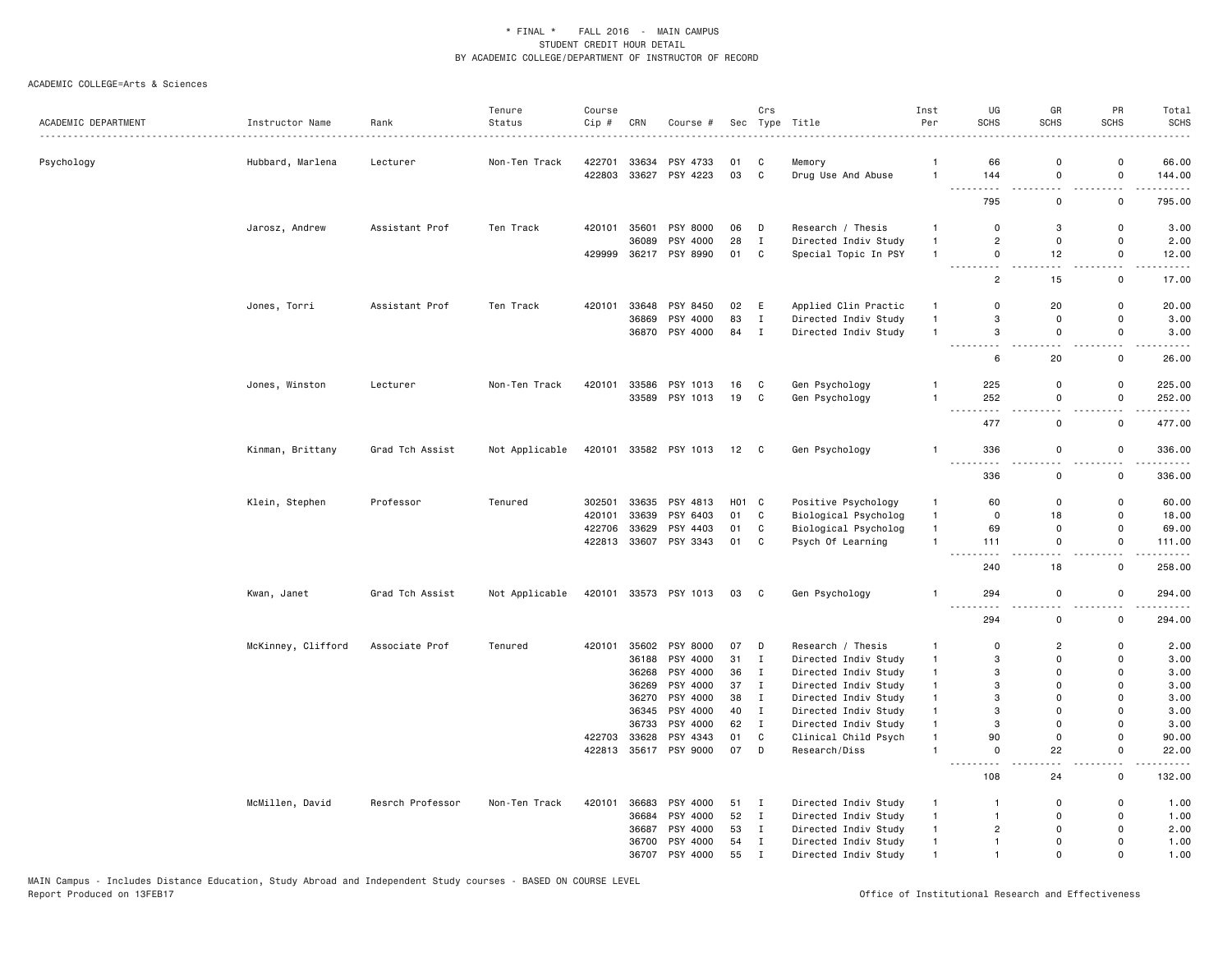| ACADEMIC DEPARTMENT | Instructor Name    | Rank             | Tenure<br>Status | Course<br>Cip # | CRN            | Course #              |          | Crs               | Sec Type Title                        | Inst<br>Per                  | UG<br><b>SCHS</b>                                   | GR<br><b>SCHS</b>             | PR<br><b>SCHS</b>    | Total<br><b>SCHS</b> |
|---------------------|--------------------|------------------|------------------|-----------------|----------------|-----------------------|----------|-------------------|---------------------------------------|------------------------------|-----------------------------------------------------|-------------------------------|----------------------|----------------------|
| Psychology          | McMillen, David    | Resrch Professor | Non-Ten Track    |                 |                | 420101 36708 PSY 4000 | 56       | $\mathbf I$       | Directed Indiv Study                  | -1                           | $\mathbf{1}$                                        | 0                             | 0                    | 1.00                 |
|                     |                    |                  |                  |                 |                |                       |          |                   |                                       |                              | <u>.</u><br>$\overline{7}$                          | 0                             | 0                    | 7.00                 |
|                     | McMillen, Robert   | Associate Prof   | Tenured          |                 |                | 422810 33614 PSY 3503 | 01 C     |                   | Health Psychology                     | $\overline{1}$               | 243                                                 | 0                             | 0                    | 243.00               |
|                     |                    |                  |                  |                 |                |                       |          |                   |                                       |                              | 243                                                 | 0                             | 0                    | $\cdots$<br>243.00   |
|                     | Mitchell, Sheridan | Lecturer         | Non-Ten Track    | 422705          |                | 33623 PSY 4203        | 01       | C                 | Theories Of Pers                      | $\mathbf{1}$                 | 108                                                 | 0                             | $\mathsf 0$          | 108.00               |
|                     |                    |                  |                  | 422707          |                | 33610 PSY 3363        | 01       | C                 | Behav Modification                    | $\mathbf{1}$                 | 114<br>$\sim$ $\sim$ $\sim$<br>$\sim$ $\sim$ $\sim$ | 0<br>$\overline{\phantom{a}}$ | $\mathbf 0$          | 114.00               |
|                     |                    |                  |                  |                 |                |                       |          |                   |                                       |                              | 222                                                 | $\mathbf 0$                   | $\mathbf 0$          | 222.00               |
|                     | Moss, Robert       | Associate Prof   | Tenured          | 240101          | 36364          | HON 4000              | 03       | $\mathbf{I}$      | Directed Individual                   | $\mathbf{1}$                 | 3                                                   | $\Omega$                      | $\mathbf 0$          | 3.00                 |
|                     |                    |                  |                  | 420101          | 35604          | PSY 8000              | 09       | D                 | Research / Thesis                     | $\mathbf{1}$                 | $\mathbf 0$                                         | 9                             | $\mathsf{o}$         | 9.00                 |
|                     |                    |                  |                  |                 | 36482          | PSY 4000              | 44       | $\mathbf{I}$      | Directed Indiv Study                  | $\mathbf{1}$                 | 3                                                   | $\Omega$                      | 0                    | 3.00                 |
|                     |                    |                  |                  | 422701          | 33654          | PSY 8731              | 01       | C                 | Appl Cognitive Rsh S                  | $\mathbf{1}$                 | $\mathbf 0$                                         | 5                             | $\mathsf 0$          | 5.00                 |
|                     |                    |                  |                  |                 | 34853          | PSY 8683              | 01       | $\mathsf{C}$      | Cog Sci Research Ski                  | $\mathbf{1}$                 | $\mathbf 0$                                         | 15                            | $\mathbf 0$          | 15.00                |
|                     |                    |                  |                  | 422813          |                | 35619 PSY 9000        | 09       | D                 | Research/Diss                         | $\overline{1}$               | $\mathbf 0$<br>$\sim$ $\sim$                        | 21                            | $\mathbf 0$<br>- -   | 21.00<br>$- - - -$   |
|                     |                    |                  |                  |                 |                |                       |          |                   |                                       |                              | 6                                                   | 50                            | $\mathsf{o}$         | 56.00                |
|                     | Nadorff, Danielle  | Assistant Prof   | Ten Track        | 420101          |                | 35605 PSY 8000        | 10       | D                 | Research / Thesis                     | $\mathbf{1}$                 | $\Omega$                                            | 3                             | $\Omega$             | 3.00                 |
|                     |                    |                  |                  |                 | 35848          | PSY 4000              | 13       | $\mathbf I$       | Directed Indiv Study                  | $\mathbf{1}$                 | $\overline{1}$                                      | $\Omega$                      | $\mathbf 0$          | 1.00                 |
|                     |                    |                  |                  |                 | 35896          | PSY 4000              | 17       | $\mathbf{I}$      | Directed Indiv Study                  | $\mathbf{1}$                 | 3                                                   | $\Omega$                      | $\Omega$             | 3.00                 |
|                     |                    |                  |                  |                 |                | 35905 PSY 4000        | 20       | $\mathbf I$       | Directed Indiv Study                  | $\overline{1}$               | 3                                                   | $\Omega$                      | $\Omega$             | 3.00                 |
|                     |                    |                  |                  |                 |                | 36058 PSY 4000        | 25       | $\mathbf{I}$      | Directed Indiv Study                  | $\mathbf{1}$                 | 3                                                   | $\Omega$                      | 0                    | 3.00                 |
|                     |                    |                  |                  |                 | 36915          | PSY 4000              | 86       | $\mathbf{I}$      | Directed Indiv Study                  | $\overline{1}$               | $\overline{1}$                                      | $\Omega$                      | $\Omega$             | 1.00                 |
|                     |                    |                  |                  | 422813          |                | 33608 PSY 3343        | 02       | $\mathtt{C}$      | Psych Of Learning                     | $\overline{1}$               | 135                                                 | 0                             | $\Omega$             | 135.00               |
|                     |                    |                  |                  |                 |                | 35620 PSY 9000        | 10       | D                 | Research/Diss                         | $\overline{1}$               | $\mathsf 0$<br>$\sim$ $\sim$<br>$\sim$ $\sim$       | 3<br>a.                       | $\mathsf 0$          | 3.00                 |
|                     |                    |                  |                  |                 |                |                       |          |                   |                                       |                              | 146                                                 | 6                             | 0                    | 152.00               |
|                     | Nadorff, Michael   | Assistant Prof   | Ten Track        | 420101          |                | 33650 PSY 8460        | 01       | E                 | App Ext Clinical Pra                  | $\mathbf{1}$                 | $\mathbf 0$                                         | 35                            | 0                    | 35.00                |
|                     |                    |                  |                  |                 | 35606          | PSY 8000              | 11       | D                 | Research / Thesis                     | $\mathbf{1}$                 | $\Omega$                                            | 8                             | $\Omega$             | 8.00                 |
|                     |                    |                  |                  |                 | 35989          | PSY 4000              | 24       | Ι.                | Directed Indiv Study                  | $\overline{1}$               | 3                                                   | $\Omega$                      | $\Omega$             | 3.00                 |
|                     |                    |                  |                  |                 |                | 36503 PSY 8450        | 03       | E                 | Applied Clin Practic                  | $\overline{1}$               | $\mathbf 0$                                         | 5                             | $\Omega$             | 5.00                 |
|                     |                    |                  |                  |                 | 36577          | PSY 4000              | 46       | $\mathbf{I}$      | Directed Indiv Study                  | $\mathbf{1}$                 | $\overline{c}$                                      | $\Omega$                      | $\Omega$             | 2.00                 |
|                     |                    |                  |                  |                 | 36709          | PSY 4000              | 57       | I                 | Directed Indiv Study                  | $\mathbf{1}$                 | 3                                                   | $\Omega$                      | $\Omega$             | 3.00                 |
|                     |                    |                  |                  |                 |                | 36741 PSY 4000        | 68       | $\mathbf{I}$      | Directed Indiv Study                  | $\mathbf{1}$                 | $\overline{1}$                                      | $\Omega$<br>$\Omega$          | $\Omega$<br>$\Omega$ | 1.00                 |
|                     |                    |                  |                  | 422813          | 36784<br>35621 | PSY 4000<br>PSY 9000  | 79<br>11 | $\mathbf{I}$<br>D | Directed Indiv Study<br>Research/Diss | $\mathbf{1}$<br>$\mathbf{1}$ | 3<br>$\mathbf{0}$                                   | 8                             | $\mathsf{o}$         | 3.00<br>8.00         |
|                     |                    |                  |                  |                 |                | 36872 PSY 9730        | 801 E    |                   | Doc Internship Clin                   | $\overline{1}$               | $\mathbf 0$                                         | 6                             | $\Omega$             | 6.00                 |
|                     |                    |                  |                  |                 |                |                       |          |                   |                                       |                              | $\overline{\phantom{a}}$<br>12                      | 62                            | $\mathsf 0$          | 74.00                |
|                     | Oliveros, Arazais  | Assistant Prof   | Ten Track        | 420101          | 33647          | PSY 8450              | 01       | E                 | Applied Clin Practic                  | $\mathbf{1}$                 | $\mathbf 0$                                         | 21                            | 0                    | 21.00                |
|                     |                    |                  |                  |                 | 36441          | PSY 8000              | 15       | D                 | Research / Thesis                     | $\mathbf{1}$                 | $\mathbf 0$                                         | $\overline{2}$                | 0                    | 2.00                 |
|                     |                    |                  |                  |                 |                | 36835 PSY 4000        | 81       | I                 | Directed Indiv Study                  | $\mathbf{1}$                 | 3                                                   | 0                             | 0                    | 3.00                 |
|                     |                    |                  |                  |                 |                | 36836 PSY 4000        | 82       | $\mathbf I$       | Directed Indiv Study                  | $\mathbf{1}$                 | 3                                                   | $\Omega$                      | $\mathbf 0$          | 3.00                 |
|                     |                    |                  |                  | 422813          |                | 35622 PSY 9000        | 12       | D                 | Research/Diss                         | $\overline{1}$               | $\mathbf 0$<br><u>.</u>                             | $\mathbf{1}$                  | $\Omega$             | 1.00                 |
|                     |                    |                  |                  |                 |                |                       |          |                   |                                       |                              | 6                                                   | 24                            | $\Omega$             | 30.00                |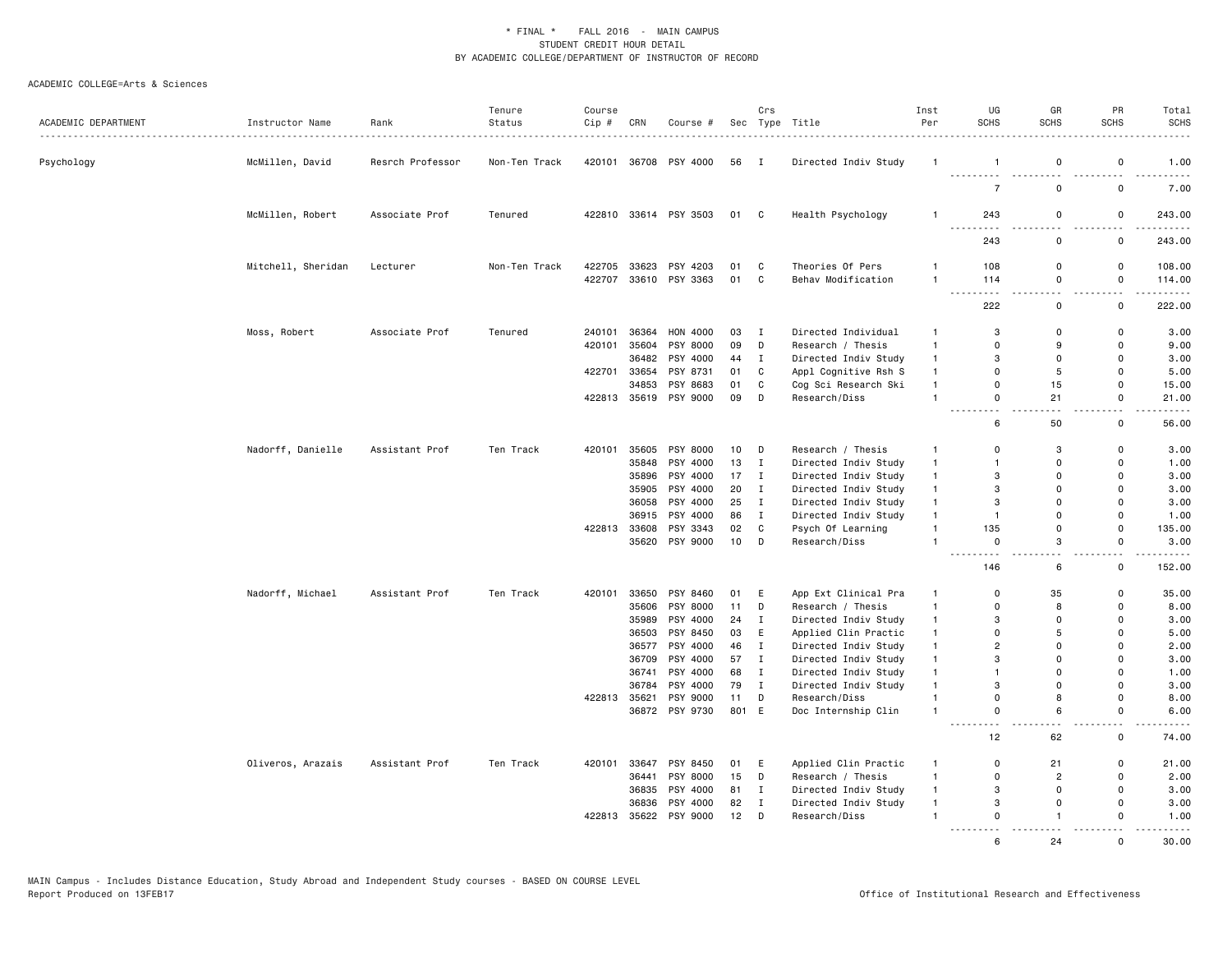### ACADEMIC COLLEGE=Arts & Sciences

|                                      |                    |                 | Tenure         | Course |       |                       |       | Crs          |                      | Inst               | UG                   | GR          | PR                 | Total                   |
|--------------------------------------|--------------------|-----------------|----------------|--------|-------|-----------------------|-------|--------------|----------------------|--------------------|----------------------|-------------|--------------------|-------------------------|
| ACADEMIC DEPARTMENT                  | Instructor Name    | Rank            | Status         | Cip #  | CRN   | Course #              |       |              | Sec Type Title       | Per                | <b>SCHS</b>          | <b>SCHS</b> | <b>SCHS</b>        | <b>SCHS</b>             |
|                                      |                    | Assistant Prof  |                | 420101 | 35607 | PSY 8000              | 12    | D            | Research / Thesis    |                    | $\mathbf 0$          | 4           | $\mathsf 0$        | 4.00                    |
| Psychology                           | Pratte, Michael    |                 | Ten Track      |        | 35984 | PSY 4000              | 22    | $\mathbf{I}$ | Directed Indiv Study | -1<br>$\mathbf{1}$ | 3                    | $\mathbf 0$ | $\mathsf 0$        | 3.00                    |
|                                      |                    |                 |                |        | 36486 | PSY 4000              | 45    | $\mathbf{I}$ | Directed Indiv Study | $\mathbf{1}$       | 3                    | 0           | 0                  | 3.00                    |
|                                      |                    |                 |                |        | 36773 | PSY 4000              | 78    | $\mathbf{I}$ | Directed Indiv Study | $\mathbf{1}$       | 3                    | 0           | 0                  | 3.00                    |
|                                      |                    |                 |                | 422701 |       | 34854 PSY 8743        | 01    | C            | Perception and Atten | $\mathbf{1}$       | $\mathsf{o}$         | 21          | 0                  | 21.00                   |
|                                      |                    |                 |                |        |       |                       |       |              |                      |                    | 9                    | 25          | 0                  |                         |
|                                      |                    |                 |                |        |       |                       |       |              |                      |                    |                      |             |                    | 34.00                   |
|                                      | Salem, Taban       | Grad Tch Assist | Not Applicable | 420101 |       | 33600 PSY 3213        | 01    | C            | Psych Of Ab Behavior | $\mathbf{1}$       | 255                  | 0           | 0                  | 255.00<br>.             |
|                                      |                    |                 |                |        |       |                       |       |              |                      |                    | 255                  | $\mathsf 0$ | 0                  | 255.00                  |
|                                      | Sinclair, Hillary  | Associate Prof  | Tenured        | 420101 | 35608 | PSY 8000              | 13    | D            | Research / Thesis    | -1                 | 0                    | 3           | 0                  | 3.00                    |
|                                      |                    |                 |                |        | 36743 | PSY 4000              | 70    | $\mathbf{I}$ | Directed Indiv Study | $\mathbf{1}$       | 3                    | 0           | 0                  | 3.00                    |
|                                      |                    |                 |                |        | 36763 | PSY 4000              | 71    | $\mathbf{I}$ | Directed Indiv Study | $\mathbf{1}$       | 3                    | $\mathbf 0$ | 0                  | 3.00                    |
|                                      |                    |                 |                |        | 36765 | PSY 4000              | 72    | $\mathbf{I}$ | Directed Indiv Study | $\mathbf{1}$       | 3                    | 0           | 0                  | 3.00                    |
|                                      |                    |                 |                |        | 36766 | PSY 4000              | 73    | $\mathbf{I}$ | Directed Indiv Study | $\mathbf{1}$       | 3                    | $\mathbf 0$ | $\Omega$           | 3.00                    |
|                                      |                    |                 |                |        | 36769 | PSY 4000              | 75    | $\mathbf{I}$ | Directed Indiv Study | $\mathbf{1}$       | 6                    | 0           | 0                  | 6.00                    |
|                                      |                    |                 |                | 422707 |       | 33617 PSY 3623        | 03    | $\mathbf{C}$ | Social Psychology    | $\mathbf{1}$       | 141                  | 0           | 0                  | 141.00                  |
|                                      |                    |                 |                |        |       |                       |       |              |                      |                    | 159                  | $ -$<br>3   | 0                  | $- - - - - -$<br>162.00 |
|                                      | Stafford, Emily    | Lecturer        | Non-Ten Track  | 131005 | 31924 | EPY 4073              | 01    | C            | Pers Adj Ed Rel Set  | $\mathbf{1}$       | 147                  | 0           | 0                  | 147.00                  |
|                                      |                    |                 |                | 422707 | 33599 | PSY 3203              | 01    | C            | Psy Of Gender Differ | $\mathbf{1}$       | 105                  | 0           | 0                  | 105.00                  |
|                                      |                    |                 |                |        |       | 34846 PSY 3203        | 02    | C            | Psy Of Gender Differ | $\mathbf{1}$       | 117                  | $\mathbf 0$ | $\mathsf{o}$       | 117.00                  |
|                                      |                    |                 |                |        |       |                       |       |              |                      |                    | $\sim$ $\sim$ $\sim$ |             |                    |                         |
|                                      |                    |                 |                |        |       |                       |       |              |                      |                    | 369                  | 0           | 0                  | 369.00                  |
|                                      | Tan, Elaine        | Grad Tch Assist | Not Applicable | 422701 |       | 33619 PSY 3713        | 02    | $\mathbf{C}$ | Cognitive Psychology | $\mathbf{1}$       | 159                  | 0           | 0                  | 159.00<br>.             |
|                                      |                    |                 |                |        |       |                       |       |              |                      |                    | 159                  | 0           | 0                  | 159.00                  |
|                                      | Valentine, Michael | Instructor      | Non-Ten Track  | 420101 |       | 33612 PSY 3413        | 01    | C            | Human Sexual Behavio | $\mathbf{1}$       | 201                  | $\mathbf 0$ | 0                  | 201.00                  |
|                                      |                    |                 |                |        | 33613 | PSY 3413              | 02    | C            | Human Sexual Behavio | $\mathbf{1}$       | 201                  | $\mathbf 0$ | 0                  | 201.00                  |
|                                      |                    |                 |                | 422707 | 33609 | PSY 3353              | 01    | C            | Motivation           | $\mathbf{1}$       | 129                  | $\mathbf 0$ | 0                  | 129.00                  |
|                                      |                    |                 |                |        | 33616 | PSY 3623              | 02    | C            | Social Psychology    | $\mathbf{1}$       | 222                  | $\mathbf 0$ | $\mathsf{o}\,$     | 222.00                  |
|                                      |                    |                 |                |        |       | 422803 34323 PSY 4223 | 501 C |              | Drug Use And Abuse   | $\mathbf{1}$       | 93<br>.              | $\mathbf 0$ | 0<br>$\sim$ $\sim$ | 93.00<br>.              |
|                                      |                    |                 |                |        |       |                       |       |              |                      |                    | 846                  | $\mathbf 0$ | 0                  | 846.00                  |
|                                      | Winer, Eric        | Assistant Prof  | Ten Track      | 240101 | 32543 | HON 4093              | H01 S |              | Honors Thesis        | -1                 | 3                    | $\mathbf 0$ | 0                  | 3.00                    |
|                                      |                    |                 |                | 420101 | 35609 | PSY 8000              | 14    | D            | Research / Thesis    | $\mathbf{1}$       | $\mathbf 0$          | 8           | 0                  | 8.00                    |
|                                      |                    |                 |                |        | 35870 | PSY 4000              | 16    | $\mathbf{I}$ | Directed Indiv Study | $\mathbf{1}$       | 3                    | 0           | 0                  | 3.00                    |
|                                      |                    |                 |                |        | 35985 | PSY 4000              | 23    | $\mathbf{I}$ | Directed Indiv Study | $\mathbf{1}$       | 3                    | $\mathbf 0$ | $\mathsf{o}$       | 3.00                    |
|                                      |                    |                 |                |        | 36098 | PSY 4000              | 29    | $\mathbf I$  | Directed Indiv Study | $\mathbf{1}$       | 3                    | $\mathbf 0$ | 0                  | 3.00                    |
|                                      |                    |                 |                | 422705 | 33645 | PSY 8364              | 01    | B            | Personality Appr     | $\mathbf{1}$       | $\mathbf 0$          | 24          | 0                  | 24.00                   |
|                                      |                    |                 |                | 422810 | 33644 | PSY 8323              | 01    | C            | Psychopathology      | $\mathbf{1}$       | $\mathsf{o}$         | 18          | $\mathsf{o}$       | 18.00                   |
|                                      |                    |                 |                | 422813 | 35625 | PSY 9000              | 15    | D            | Research/Diss        | $\mathbf{1}$       | $\mathsf 0$          | 18          | 0                  | 18.00                   |
|                                      |                    |                 |                |        |       |                       |       |              |                      |                    | 12                   | 68          | 0                  | $    -$<br>80.00        |
| ------------------------------------ |                    |                 |                |        |       |                       |       |              |                      |                    | =========            | =========   | =========          |                         |
| Psychology                           |                    |                 |                |        |       |                       |       |              |                      |                    | 11438                | 487         | 0                  | 11925.00                |
| ----------------------------------   |                    |                 |                |        |       |                       |       |              |                      |                    | =========            | =========   | <b>ESSESSES</b>    | ==========              |

MAIN Campus - Includes Distance Education, Study Abroad and Independent Study courses - BASED ON COURSE LEVEL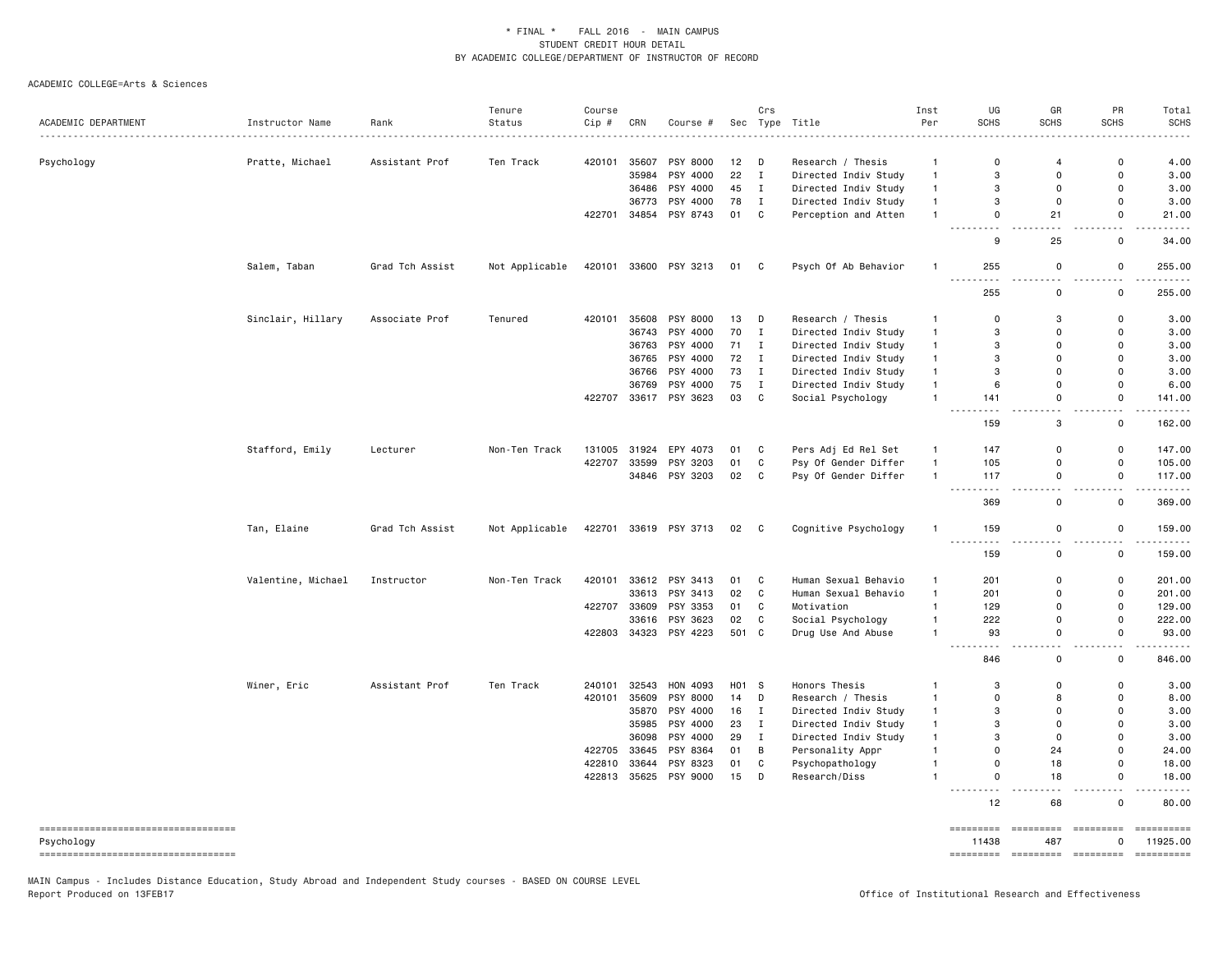|                     |                   |                | Tenure         | Course |       |                      |       | Crs            |                      | Inst           | UG                                                    | GR                            | PR                                                      | Total       |
|---------------------|-------------------|----------------|----------------|--------|-------|----------------------|-------|----------------|----------------------|----------------|-------------------------------------------------------|-------------------------------|---------------------------------------------------------|-------------|
| ACADEMIC DEPARTMENT | Instructor Name   | Rank           | Status         | Cip #  | CRN   | Course #             | Sec   |                | Type Title           | Per            | SCHS                                                  | SCHS                          | <b>SCHS</b>                                             | SCHS        |
| Sociology           | Allison, Rachel   | Assistant Prof | Ten Track      | 451101 |       | 33724 SO 3213        | 01    | C              | Intr To Social Res   | $\mathbf{1}$   | 75                                                    | $\mathbf 0$                   | $\mathsf 0$                                             | 75.00       |
|                     |                   |                |                |        | 34788 | SO 4403              | 01    | $\mathbf{C}$   | Sociology of Gender  | $\mathbf{1}$   | 117                                                   | $\mathbf 0$                   | $\mathsf{o}$                                            | 117.00      |
|                     |                   |                |                |        | 35207 | SO 1001              | F01   | $\mathbf{C}$   | First Year Seminar   | $\mathbf{1}$   | 9                                                     | $\mathbf 0$                   | $\mathsf 0$                                             | 9.00        |
|                     |                   |                |                |        | 35208 | GS 1001              | F01 C |                | First Year Seminar   | $\mathbf{1}$   | 15                                                    | $\Omega$                      | $\mathsf 0$                                             | 15.00       |
|                     |                   |                |                |        | 36251 | SO 7000              | 03    | $\mathbf{I}$   | Directed Indiv Study | $\overline{1}$ | $\Omega$                                              | 3                             | $\mathbf 0$                                             | 3.00        |
|                     |                   |                |                |        | 36500 | SO 8000              | 06    | D              | Research / Thesis    | $\overline{1}$ | 0                                                     | $\overline{2}$                | 0                                                       | 2.00        |
|                     |                   |                |                |        |       | 36505 SO 9000        | 10    | D              | Research / Diss      | $\overline{1}$ | $\mathbf 0$                                           | $\overline{1}$                | 0                                                       | 1.00        |
|                     |                   |                |                |        |       |                      |       |                |                      |                | $\sim$ $\sim$ .<br>$\sim$ $\sim$ $\sim$ $\sim$<br>216 | $\sim$<br>6                   | . .<br>$\mathbf 0$                                      | 222.00      |
|                     | Barranco, Raymond | Assistant Prof | Ten Track      | 450401 |       | 36902 CRM 4000       | 03    | $\mathbf{I}$   | Directed Indiv Study | $\mathbf{1}$   | $\overline{1}$                                        | $\mathbf 0$                   | 0                                                       | 1.00        |
|                     |                   |                |                |        | 36916 | CRM 4000             | 04    | $\mathbf{I}$   | Directed Indiv Study | $\overline{1}$ | $\overline{1}$                                        | $\mathbf 0$                   | $\mathsf 0$                                             | 1.00        |
|                     |                   |                |                | 451101 | 34790 | SO 8274              | 01    | $\overline{B}$ | Grad Soc Stat I      | $\mathbf{1}$   | $\mathbf 0$                                           | 44                            | $\mathsf 0$                                             | 44.00       |
|                     |                   |                |                |        | 35483 | SO 7000              | 01    | $\mathbf{I}$   | Directed Indiv Study | $\mathbf{1}$   | $\mathbf 0$                                           | 3                             | $\mathsf 0$                                             | 3.00        |
|                     |                   |                |                |        |       | 35484 SO 7000        | 02    | $\mathbf{I}$   | Directed Indiv Study | $\blacksquare$ | $\mathsf 0$                                           | 3                             | $\mathsf 0$                                             | 3.00        |
|                     |                   |                |                |        |       | 36094 SO 8000        | 01    | D              | Research / Thesis    | $\overline{1}$ | $\mathsf 0$<br>$\sim$                                 | 11                            | $\mathsf 0$<br>. .                                      | 11.00       |
|                     |                   |                |                |        |       |                      |       |                |                      |                | $\overline{2}$                                        | 61                            | 0                                                       | 63.00       |
|                     | Boyd, Robert      | Professor      | Tenured        |        |       | 451101 36485 SO 9000 | 09    | $\Box$         | Research / Diss      | -1             | $\mathbf 0$                                           | 6                             | $\mathbf 0$                                             | 6.00        |
|                     |                   |                |                |        |       |                      |       |                |                      |                | - -<br>$\mathbf 0$                                    | $ -$<br>6                     | . .<br>$\mathsf 0$                                      | 6.00        |
|                     | Brown, Dustin     | Assistant Prof | Ten Track      | 451101 | 33736 | SO 4803              | 01    | C              | Social Research Prac | $\overline{1}$ | 66                                                    | $\mathbf 0$                   | $\mathsf 0$                                             | 66.00       |
|                     |                   |                |                |        |       | 36452 SO 8000        | 05    | D              | Research / Thesis    | $\overline{1}$ | $\mathsf 0$<br>.                                      | $\overline{c}$<br>. .         | $\mathsf 0$<br>$\overline{\phantom{0}}$                 | 2.00        |
|                     |                   |                |                |        |       |                      |       |                |                      |                | 66                                                    | $\overline{c}$                | $\mathsf{o}$                                            | 68.00       |
|                     | Bryant, Natalie   | Lecturer       | Non-Ten Track  |        |       | 440701 34348 SW 3023 | 501 C |                | Hum Beh Soc Envir II | $\mathbf{1}$   | 45<br>$\cdots$<br>$\sim$ $\sim$                       | $\mathbf 0$<br>$ -$           | $\mathsf 0$<br>$\frac{1}{2} \left( \frac{1}{2} \right)$ | 45.00<br>.  |
|                     |                   |                |                |        |       |                      |       |                |                      |                | 45                                                    | $\mathsf 0$                   | $\mathsf 0$                                             | 45.00       |
|                     | Carruth, Jennifer | Non-Faculty    | Not Applicable |        |       | 451101 34779 SO 1003 | 11 C  |                | Intro To Sociology   | $\overline{1}$ | 234<br>$- - - -$<br>$- - -$                           | $\mathbf 0$<br>٠.             | $\mathbf 0$<br>$\overline{\phantom{a}}$                 | 234.00<br>. |
|                     |                   |                |                |        |       |                      |       |                |                      |                | 234                                                   | $\mathsf 0$                   | 0                                                       | 234.00      |
|                     | Carter, Courtney  | Assistant Prof | Ten Track      | 050201 | 30003 | AAS 1063             | 02    | C              | Intro to African Ame | $\mathbf{1}$   | 177                                                   | $\mathbf 0$                   | $\mathsf 0$                                             | 177.00      |
|                     |                   |                |                | 451101 |       | 33721 SO 3003        | 01 C  |                | Social Inequality    | $\overline{1}$ | 90                                                    | $\mathbf 0$                   | $\mathsf 0$                                             | 90.00       |
|                     |                   |                |                |        |       |                      |       |                |                      |                | $\sim$ $\sim$<br>267                                  | $\sim$<br>$\mathsf 0$         | $\overline{\phantom{a}}$<br>$\mathsf 0$                 | 267.00      |
|                     | Cheek, Jennifer   | Lecturer       | Non-Ten Track  | 451101 | 34340 | SO 1003              | 501 C |                | Intro To Sociology   | $\overline{1}$ | 78                                                    | $\mathbf 0$                   | $\mathsf{o}$                                            | 78.00       |
|                     |                   |                |                |        | 34341 | SO 1203              | 501 C |                | Sociology of Familie | $\overline{1}$ | 66                                                    | $\mathbf 0$                   | 0                                                       | 66.00       |
|                     |                   |                |                |        |       | 36194 SO 4333        | 501 C |                | Sociology Of Sports  | $\overline{1}$ | 60                                                    | $\mathbf 0$<br>$\overline{a}$ | $\mathsf 0$<br>$\sim$ $\sim$                            | 60.00       |
|                     |                   |                |                |        |       |                      |       |                |                      |                | 204                                                   | $\mathsf 0$                   | $\mathsf 0$                                             | 204.00      |
|                     | Cooper, Melissa   | Lecturer       | Non-Ten Track  |        |       | 440701 34349 SW 4643 | 501 C |                | S W Services in Scho | $\overline{1}$ | 69<br><u>.</u>                                        | $\mathbf 0$<br>$\overline{a}$ | $\mathbf 0$<br>$\overline{\phantom{a}}$                 | 69.00<br>.  |
|                     |                   |                |                |        |       |                      |       |                |                      |                | 69                                                    | $\mathbf 0$                   | $\mathsf 0$                                             | 69.00       |
|                     | Crudden, Adele    | Professor      | Tenured        |        |       | 440701 33798 SW 3213 | 01 C  |                | Research Meth in SW  | $\overline{1}$ | 54                                                    | $\mathbf 0$                   | $\mathsf 0$                                             | 54.00       |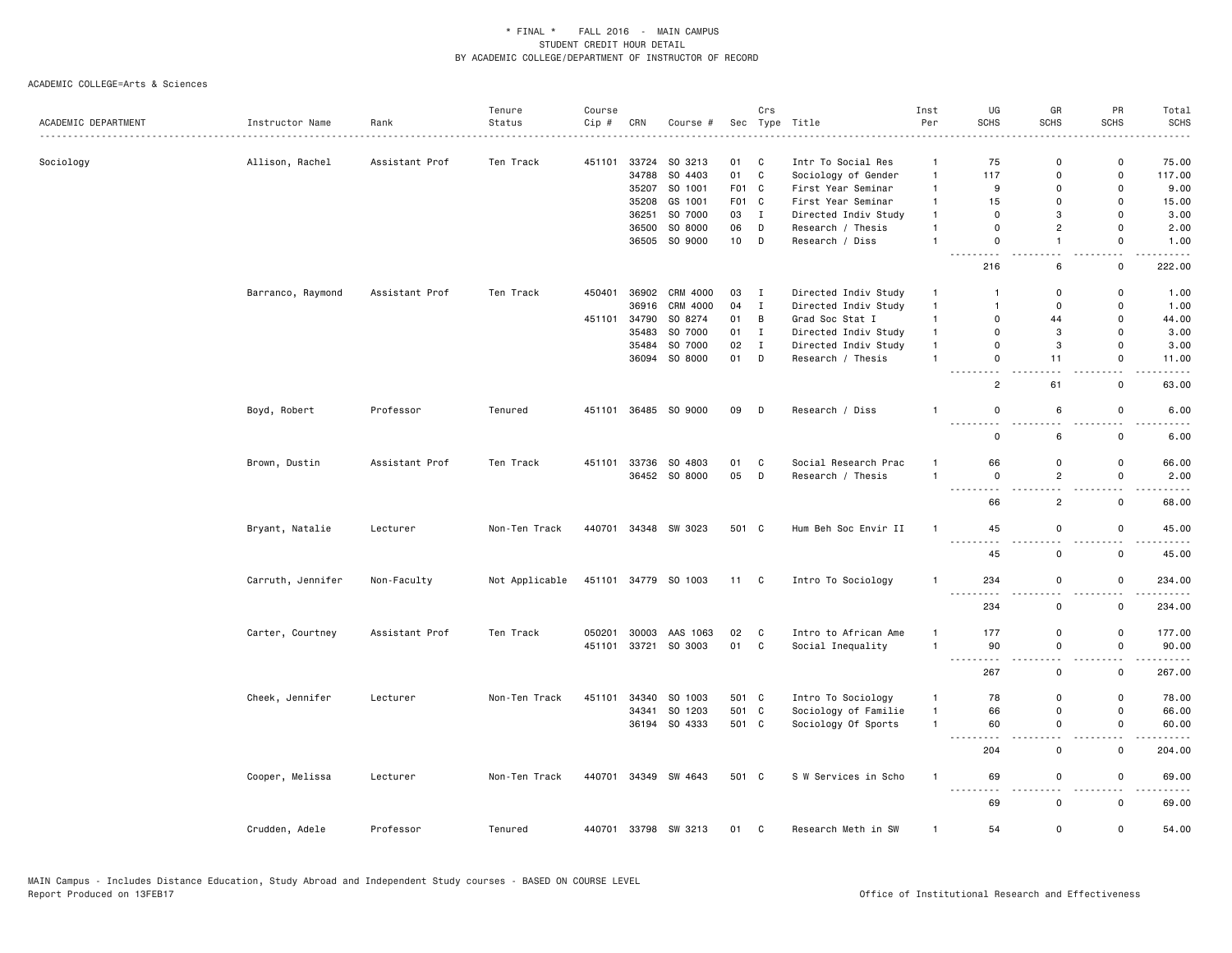|                     |                    |                 | Tenure         | Course |       |                      |       | Crs          |                      | Inst           | UG                              | GR                             | PR                           | Total                                       |
|---------------------|--------------------|-----------------|----------------|--------|-------|----------------------|-------|--------------|----------------------|----------------|---------------------------------|--------------------------------|------------------------------|---------------------------------------------|
| ACADEMIC DEPARTMENT | Instructor Name    | Rank            | Status         | Cip #  | CRN   | Course #             |       |              | Sec Type Title       | Per            | <b>SCHS</b>                     | <b>SCHS</b>                    | <b>SCHS</b>                  | <b>SCHS</b>                                 |
|                     |                    |                 |                |        |       |                      |       |              |                      |                | <u>.</u>                        |                                |                              |                                             |
|                     |                    |                 |                |        |       |                      |       |              |                      |                | 54                              | $\mathbf 0$                    | $\mathbf 0$                  | 54.00                                       |
| Sociology           | Evans, David       | Lecturer        | Non-Ten Track  | 450401 |       | 31085 CRM 1003       | 01    | C            | Crime & Justice in A | $\mathbf{1}$   | 225                             | 0                              | $\mathsf 0$                  | 225.00                                      |
|                     |                    |                 |                | 451101 | 33702 | SO 1003              | 10    | $\mathtt{C}$ | Intro To Sociology   | $\mathbf{1}$   | 231                             | 0                              | $\mathsf 0$                  | 231.00                                      |
|                     |                    |                 |                |        | 34775 | CRM 3313             | 01    | $\mathtt{C}$ | Deviant Behavior.    | $\mathbf{1}$   | 81                              | $\Omega$                       | $\mathbf 0$                  | 81.00                                       |
|                     |                    |                 |                |        | 34782 | SO 1103              | 06    | $\mathtt{C}$ | Contemp Social Prob  | $\mathbf{1}$   | 237                             | $\Omega$                       | $\mathbf 0$                  | 237.00                                      |
|                     |                    |                 |                |        | 34783 | SO 1103              | 07    | ${\bf C}$    | Contemp Social Prob  | $\mathbf{1}$   | 234                             | $\Omega$                       | $\mathbf 0$                  | 234.00                                      |
|                     |                    |                 |                |        |       | 34786 SO 3313        | 01    | $\mathtt{C}$ | Deviant Behavior     | $\mathbf{1}$   | 39                              | 0                              | $\mathbf 0$                  | 39.00                                       |
|                     |                    |                 |                |        |       |                      |       |              |                      |                | 1047                            | . .<br>$\mathbf 0$             | ٠.<br>$\mathsf 0$            | 1047.00                                     |
|                     | Hagerman, Margaret | Assistant Prof  | Ten Track      | 050201 | 30007 | AAS 2203             | 02    | C            | Racial Minorities    | $\mathbf{1}$   | 39                              | $\mathbf 0$                    | $\mathsf 0$                  | 39.00                                       |
|                     |                    |                 |                |        | 30008 | AAS 2203             | 03    | $\mathtt{C}$ | Racial Minorities    | $\mathbf{1}$   | 33                              | $\mathbf 0$                    | $\mathbf 0$                  | 33.00                                       |
|                     |                    |                 |                | 450201 | 30250 | AN 2203              | 02    | $\mathtt{C}$ | Racial Minorities    | $\mathbf{1}$   | 24                              | $\Omega$                       | $\mathbf 0$                  | 24.00                                       |
|                     |                    |                 |                |        | 30251 | AN 2203              | 03    | $\mathtt{C}$ | Racial Minorities    | $\mathbf{1}$   | 15                              | 0                              | $\mathsf 0$                  | 15.00                                       |
|                     |                    |                 |                |        |       | 33719 SO 2203        | 02    | $\mathtt{C}$ | Racial Minorities    | $\mathbf{1}$   | 72                              | $\Omega$                       | $\mathbf 0$                  | 72.00                                       |
|                     |                    |                 |                |        | 33720 | SO 2203              | 03    | $\mathtt{C}$ | Racial Minorities    | $\overline{1}$ | 69                              | $\mathsf{o}$                   | $\mathbf 0$                  | 69.00                                       |
|                     |                    |                 |                | 451101 | 36160 | SO 8000              | 02    | D            | Research / Thesis    | $\mathbf{1}$   | 0                               | 17                             | $\mathbf 0$                  | 17.00                                       |
|                     |                    |                 |                |        | 36206 | SO 9000              | 06    | D            | Research / Diss      | $\mathbf{1}$   | 0                               | 12                             | $\mathsf 0$                  | 12.00                                       |
|                     |                    |                 |                |        | 36224 | SO 4000              | 02    | $\mathbf{I}$ | Directed Indiv Study | $\mathbf{1}$   | 3                               | $\mathsf 0$                    | $\mathbf 0$                  | 3.00                                        |
|                     |                    |                 |                |        |       | 36430 SO 7000        | 05    | $\mathbf{I}$ | Directed Indiv Study | $\mathbf{1}$   | 0                               | 3                              | 0                            | 3.00                                        |
|                     |                    |                 |                |        |       |                      |       |              |                      |                | بالماء<br>255                   | $\overline{\phantom{a}}$<br>32 | . .<br>$\mathbf 0$           | 287.00                                      |
|                     | Harris, Colleen    | Non-Faculty     | Not Applicable |        |       | 450201 35325 SO 4173 | 501 C |              | Environment-Society  | $\mathbf{1}$   | 81                              | 0                              | $\mathsf 0$                  | 81.00                                       |
|                     |                    |                 |                |        |       |                      |       |              |                      |                | .                               | $\overline{a}$                 | $\sim$ $\sim$                |                                             |
|                     |                    |                 |                |        |       |                      |       |              |                      |                | 81                              | $\mathbf 0$                    | $\mathsf 0$                  | 81.00                                       |
|                     | Haynes, Stacy      | Associate Prof  | Tenured        | 450401 | 36564 | CRM 4000             | 01    | $\mathbf{I}$ | Directed Indiv Study | $\mathbf{1}$   | 6                               | $\mathsf 0$                    | $\mathsf 0$                  | 6.00                                        |
|                     |                    |                 |                | 451101 | 33744 | SO 8900              | 01    | $\mathbb S$  | Fields Of SO: ProSem | $\mathbf{1}$   | 0                               | $\overline{7}$                 | $\mathbf 0$                  | 7.00                                        |
|                     |                    |                 |                |        | 36097 | SO 9000              | 04    | D            | Research / Diss      | $\mathbf{1}$   | 0                               | 15                             | $\mathsf{o}$                 | 15.00                                       |
|                     |                    |                 |                |        |       | 36272 SO 8000        | 03    | D            | Research / Thesis    | $\mathbf{1}$   | 0                               | 9                              | 0                            | 9.00                                        |
|                     |                    |                 |                |        |       | 36573 SO 8990        | 01    | $\mathbb{C}$ | Special Topic In SO  | $\mathbf{1}$   | 0<br>.                          | 18<br>$\sim$ $\sim$            | $\mathbf 0$<br>$\sim$ $\sim$ | 18.00<br>$\sim$ $\sim$ $\sim$ $\sim$ $\sim$ |
|                     |                    |                 |                |        |       |                      |       |              |                      |                | 6                               | 49                             | $\mathsf 0$                  | 55.00                                       |
|                     | Hinton, Madison    | Grad Tch Assist | Not Applicable | 451101 |       | 33695 SO 1003        | 03    | C            | Intro To Sociology   | $\mathbf{1}$   | 246                             | $\mathsf 0$                    | $\mathsf 0$                  | 246.00                                      |
|                     |                    |                 |                |        |       | 33696 SO 1003        | 04    | $\mathtt{C}$ | Intro To Sociology   | $\mathbf{1}$   | 195                             | 0                              | $\mathsf 0$                  | 195.00                                      |
|                     |                    |                 |                |        |       |                      |       |              |                      |                | $\frac{1}{2}$<br>441            | $\mathsf 0$                    | . .<br>$\mathsf 0$           | 441.00                                      |
|                     | Hintz, Melanie     | Lecturer        | Non-Ten Track  | 440701 |       | 33800 SW 3523        | 02    | $\mathbf{C}$ | Social Work Pract II | $\mathbf{1}$   | 54                              | 0                              | $\mathsf 0$                  | 54.00                                       |
|                     |                    |                 |                |        |       |                      |       |              |                      |                | .<br>54                         | 0                              | $\mathsf 0$                  | 54.00                                       |
|                     | Hossfeld, Leslie   | Professor       | Tenured        | 451101 | 33699 | SO 1003              | 07    | C            | Intro To Sociology   | $\mathbf{1}$   | 228                             | $\mathbf 0$                    | $\mathbf 0$                  | 228.00                                      |
|                     |                    |                 |                |        |       | 36442 SO 9000        | 07    | D            | Research / Diss      | $\mathbf{1}$   | $\Omega$                        | 6                              | $\mathbf 0$                  | 6.00                                        |
|                     |                    |                 |                |        | 36450 | SO 8000              | 04    | D            | Research / Thesis    | $\mathbf{1}$   | $\Omega$                        | 9                              | $\mathbf 0$                  | 9.00                                        |
|                     |                    |                 |                |        | 36821 | SO 7000              | 07    | $\mathbf{I}$ | Directed Indiv Study | $\mathbf{1}$   | 0                               | 3                              | $\mathsf 0$                  | 3.00                                        |
|                     |                    |                 |                |        |       |                      |       |              |                      |                | $\frac{1}{2}$<br>$- - -$<br>228 | $\sim$ $\sim$<br>18            | ٠.<br>$\mathsf 0$            | 246.00                                      |
|                     | Johnson, Jada      | Instructor      | Non-Ten Track  |        |       | 440701 33803 SW 4713 | 01 S  |              | Sen Sem Social Work  | $\mathbf{1}$   | 36                              | $\mathsf{o}$                   | $\mathbf 0$                  | 36.00                                       |
|                     |                    |                 |                |        |       |                      |       |              |                      |                |                                 |                                |                              |                                             |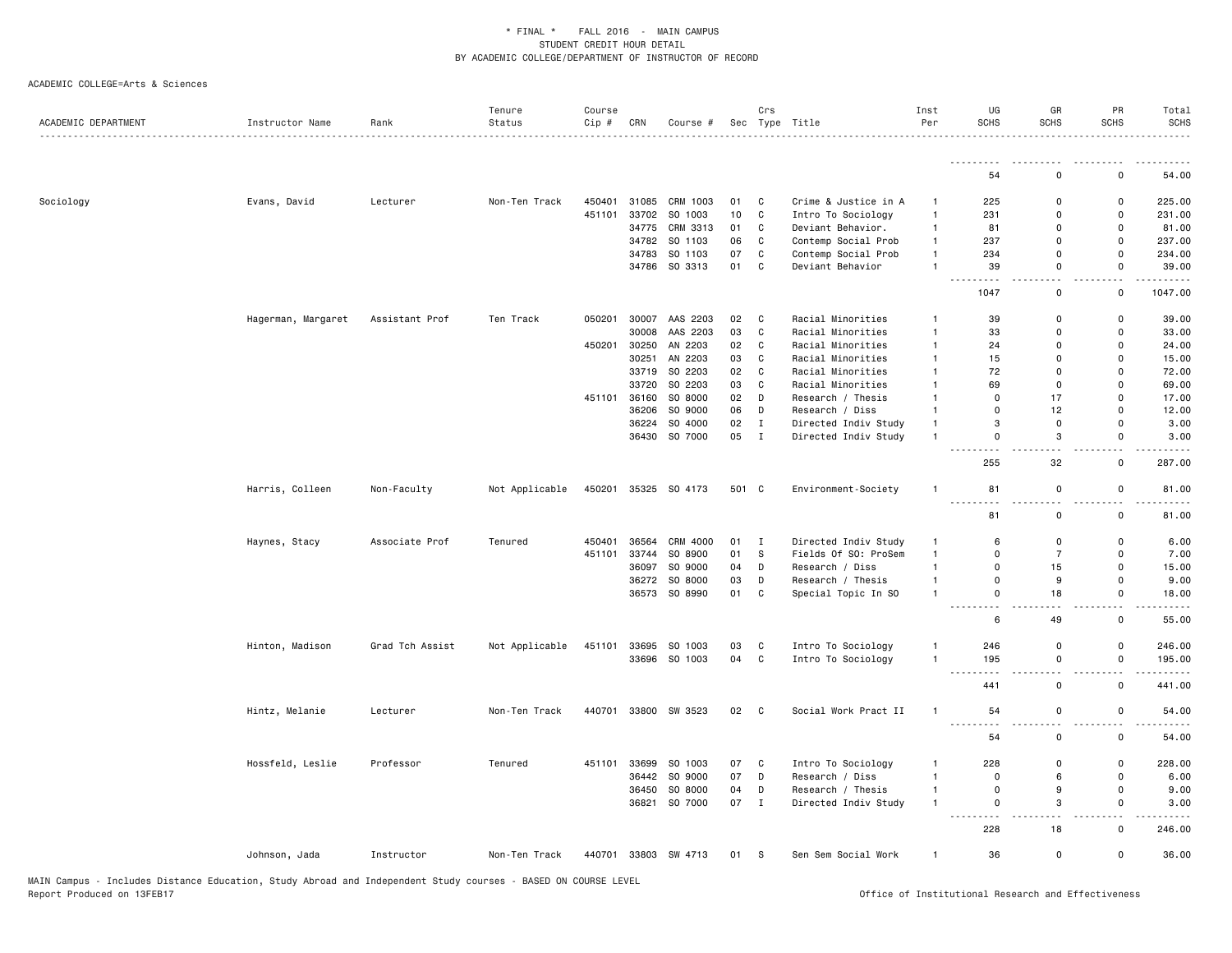|                     |                   |                 | Tenure         | Course |       |                      |       | Crs          |                      | Inst         | UG                                                                                                                                            | GR          | PR                           | Total                                       |
|---------------------|-------------------|-----------------|----------------|--------|-------|----------------------|-------|--------------|----------------------|--------------|-----------------------------------------------------------------------------------------------------------------------------------------------|-------------|------------------------------|---------------------------------------------|
| ACADEMIC DEPARTMENT | Instructor Name   | Rank            | Status         | Cip #  | CRN   | Course #             | Sec   |              | Type Title           | Per          | <b>SCHS</b>                                                                                                                                   | <b>SCHS</b> | <b>SCHS</b>                  | <b>SCHS</b><br>$- - - - -$                  |
| Sociology           | Johnson, Jada     | Instructor      | Non-Ten Track  | 440701 | 33804 | SW 4916              | 01    | E            | Sw Fld Prac/Sem I    | -1           | 72                                                                                                                                            | 0           | $\mathbf 0$                  | 72.00                                       |
|                     |                   |                 |                |        | 33805 | SW 4926              | 01    | E            | Sw Fld Prac/Sem II   | $\mathbf{1}$ | 72                                                                                                                                            | 0           | $\mathsf 0$                  | 72.00                                       |
|                     |                   |                 |                |        | 36266 | SW 4000              | 02    | $\mathbf{I}$ | Directed Indiv Study | $\mathbf{1}$ | $\overline{1}$                                                                                                                                | $\Omega$    | $\mathbf 0$                  | 1.00                                        |
|                     |                   |                 |                |        | 36348 | SW 4000              | 04    | Ι.           | Directed Indiv Study | $\mathbf{1}$ | $\mathbf{1}$                                                                                                                                  | 0           | $\mathbf 0$                  | 1.00                                        |
|                     |                   |                 |                |        |       | 36458 SW 4000        | 05 I  |              | Directed Indiv Study | $\mathbf{1}$ | $\mathbf{1}$                                                                                                                                  | 0           | $\mathbf 0$                  | 1.00<br>.                                   |
|                     |                   |                 |                |        |       |                      |       |              |                      |              | $  -$<br>183                                                                                                                                  | $\mathbf 0$ | $\sim$ $\sim$<br>$\mathbf 0$ | 183.00                                      |
|                     | Johnson, Kecia    | Assistant Prof  | Ten Track      | 450401 | 31086 | CRM 1003             | 02    | $\mathbf{C}$ | Crime & Justice in A | $\mathbf{1}$ | 234                                                                                                                                           | $\Omega$    | $\mathbf 0$                  | 234.00                                      |
|                     |                   |                 |                |        | 34778 | CRM 3123             | 01    | C            | Policing and Society | $\mathbf{1}$ | 96                                                                                                                                            | 0           | $\mathbf 0$                  | 96.00                                       |
|                     |                   |                 |                |        |       | 34785 SO 3123        | 01 C  |              | Policing and Society | $\mathbf{1}$ | 27                                                                                                                                            | 0           | 0                            | 27.00                                       |
|                     |                   |                 |                |        |       |                      |       |              |                      |              | 357                                                                                                                                           | $\mathsf 0$ | $\mathbf 0$                  | .<br>357.00                                 |
|                     | Keith, Shelley    | Associate Prof  | Tenured        | 450401 | 31088 | CRM 2003             | 01    | C            | Crime Justice Inequa | $\mathbf{1}$ | 105                                                                                                                                           | 0           | $\mathbf 0$                  | 105.00                                      |
|                     |                   |                 |                |        | 34777 | CRM 3603             | 02    | $\mathbf{C}$ | Criminological Theor | $\mathbf{1}$ | 72                                                                                                                                            | 0           | $\mathbf 0$                  | 72.00                                       |
|                     |                   |                 |                |        |       |                      |       |              |                      |              | .<br>177                                                                                                                                      | 0           | $\mathbf 0$                  | .<br>177.00                                 |
|                     | Kelly, Kimberly   | Associate Prof  | Tenured        | 451101 | 33723 | SO 3103              | 01    | $\mathbf{C}$ | Social Theory I      | -1           | 57                                                                                                                                            | $\mathbf 0$ | $\Omega$                     | 57.00                                       |
|                     |                   |                 |                |        | 33740 | SO 8103              | 01    | S            | Gr Social Theory I   | $\mathbf{1}$ | $\overline{\mathbf{0}}$                                                                                                                       | 21          | $\mathbf 0$                  | 21.00                                       |
|                     |                   |                 |                |        | 34781 | SO 1103              | 05    | $\mathbf{C}$ | Contemp Social Prob  | $\mathbf{1}$ | 261                                                                                                                                           | $\mathbf 0$ | $\Omega$                     | 261.00                                      |
|                     |                   |                 |                |        | 35850 | SO 9000              | 01    | D            | Research / Diss      | $\mathbf{1}$ | $\mathbf 0$                                                                                                                                   | 13          | $\mathbf 0$                  | 13.00                                       |
|                     |                   |                 |                |        |       | 36072 SO 4000        | 01    | Ι.           | Directed Indiv Study | $\mathbf{1}$ | 3                                                                                                                                             | $\mathsf 0$ | $\mathbf 0$                  | 3.00                                        |
|                     |                   |                 |                |        |       | 36532 SO 7000        | 06    | $\mathbf I$  | Directed Indiv Study | $\mathbf{1}$ | $\mathbf 0$                                                                                                                                   | 3           | $\mathbf 0$                  | 3.00                                        |
|                     |                   |                 |                |        |       |                      |       |              |                      |              | $- - - -$<br>321                                                                                                                              | 37          | $\mathbf 0$                  | .<br>358.00                                 |
|                     | Kerr, Laura       | Grad Tch Assist | Not Applicable | 451101 | 33705 | SO 1103              | 02    | $\mathbf{C}$ | Contemp Social Prob  | $\mathbf{1}$ | 240                                                                                                                                           | 0           | $\mathbf 0$                  | 240.00                                      |
|                     |                   |                 |                |        |       | 34780 SO 1103        | 04 C  |              | Contemp Social Prob  | $\mathbf{1}$ | 237                                                                                                                                           | $\mathsf 0$ | $\mathbf 0$                  | 237.00                                      |
|                     |                   |                 |                |        |       |                      |       |              |                      |              | $\sim$ $\sim$ $\sim$<br>477                                                                                                                   | $\mathsf 0$ | $\mathbf 0$                  | .<br>477.00                                 |
|                     | Knowles, Veronica | Lecturer        | Non-Ten Track  |        |       | 440701 34347 SW 3003 | 501 C |              | Populations at-risk  | $\mathbf{1}$ | 33                                                                                                                                            | $\Omega$    | $\mathbf 0$                  | 33.00                                       |
|                     |                   |                 |                |        |       |                      |       |              |                      |              | <u>.</u><br>33                                                                                                                                | $\mathbf 0$ | $\mathbf 0$                  | .<br>33.00                                  |
|                     | Leap, Braden      | Assistant Prof  | Ten Track      | 451101 | 33725 | SO 3213              | 02    | $\mathbf{C}$ | Intr To Social Res   | $\mathbf{1}$ | 72                                                                                                                                            | $\mathsf 0$ | $\mathbf 0$                  | 72.00                                       |
|                     |                   |                 |                |        |       | 33741 SO 8213        | 01    | $\mathbf{C}$ | Research Design      | $\mathbf{1}$ | $\mathbf 0$<br>$\frac{1}{2} \left( \frac{1}{2} \right) \left( \frac{1}{2} \right) \left( \frac{1}{2} \right) \left( \frac{1}{2} \right)$<br>. | 24          | $\mathbf 0$                  | 24.00<br>$\sim$ $\sim$ $\sim$ $\sim$ $\sim$ |
|                     |                   |                 |                |        |       |                      |       |              |                      |              | 72                                                                                                                                            | 24          | $\mathbf 0$                  | 96.00                                       |
|                     | May, David        | Professor       | Tenured        | 450401 | 31097 | CRM 4803             | 01    | $\mathbf{C}$ | Senior Sem in Crimin | 1            | 90                                                                                                                                            | $\mathbf 0$ | $\mathbf 0$                  | 90.00                                       |
|                     |                   |                 |                | 451101 | 35714 | SO 4990              | 01    | B            | Special Topic In SO  | $\mathbf{1}$ | 48                                                                                                                                            | $\mathbf 0$ | $\mathbf 0$                  | 48.00                                       |
|                     |                   |                 |                |        |       | 36448 SO 9000        | 08    | D            | Research / Diss      | $\mathbf{1}$ | $\mathbf 0$                                                                                                                                   | 18          | $\mathbf 0$                  | 18.00                                       |
|                     |                   |                 |                |        |       |                      |       |              |                      |              | 138                                                                                                                                           | 18          | $\mathbf 0$                  | 156.00                                      |
|                     | McKinley, Kenya   | Assistant Prof  | Ten Track      | 440701 | 33795 | SW 2313              | 01    | $\mathbf{C}$ | Int Soc Work/Soc Wel | $\mathbf{1}$ | 72                                                                                                                                            | $\mathbf 0$ | $\mathbf 0$                  | 72.00                                       |
|                     |                   |                 |                |        | 33796 | SW 3003              | 01    | $\mathbf C$  | Populations at-risk  | $\mathbf{1}$ | 141                                                                                                                                           | $\mathbf 0$ | $\mathbf 0$                  | 141.00                                      |
|                     |                   |                 |                |        | 33801 | SW 3533              | 01    | $\mathbf{C}$ | Soc Work w/Commun &  | $\mathbf{1}$ | 72<br>.                                                                                                                                       | $\Omega$    | $\mathbf 0$                  | 72.00<br>.                                  |
|                     |                   |                 |                |        |       |                      |       |              |                      |              | $\frac{1}{2} \left( \frac{1}{2} \right) \left( \frac{1}{2} \right) \left( \frac{1}{2} \right)$<br>285                                         | $\Omega$    | $\Omega$                     | 285.00                                      |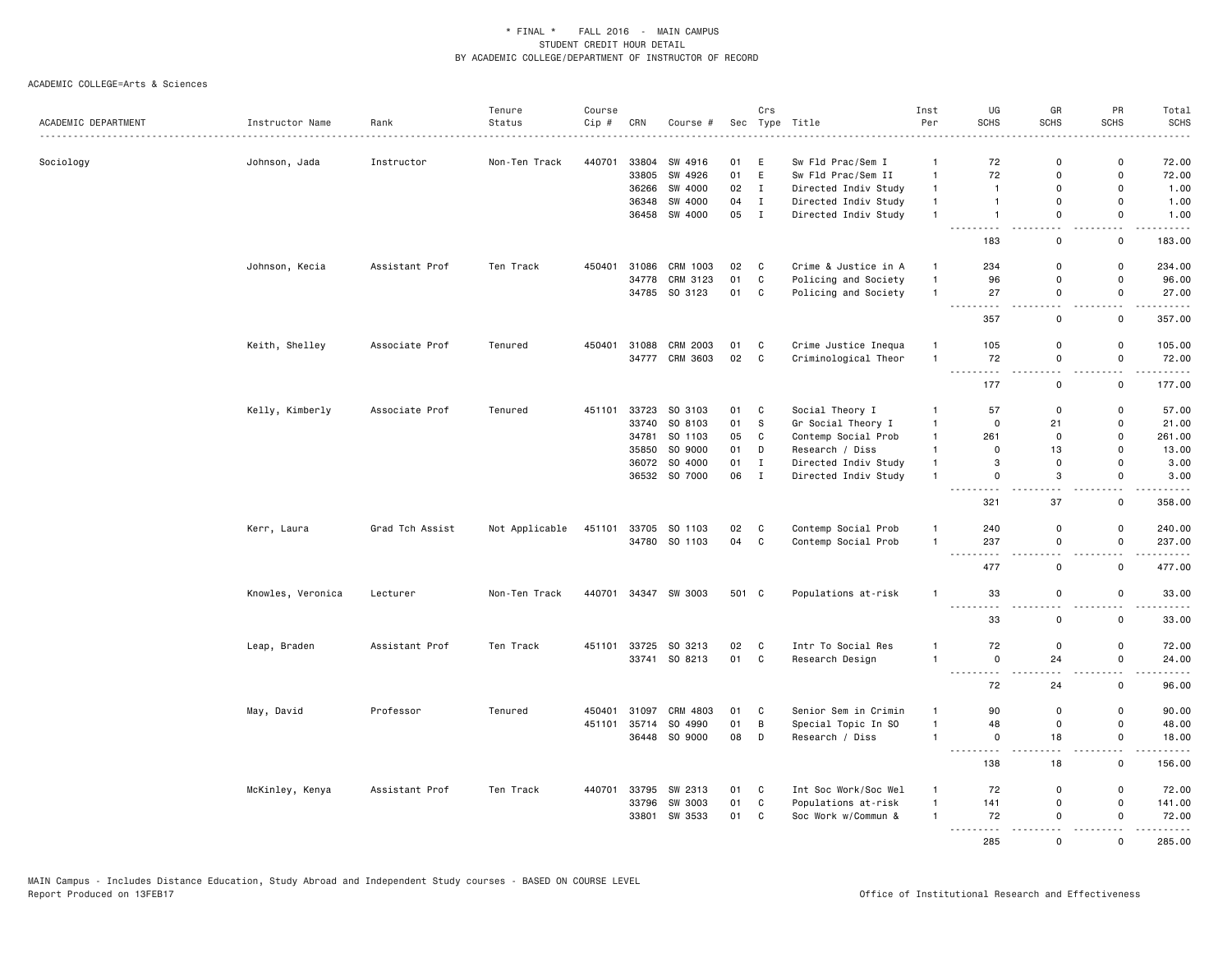|                     |                    |                | Tenure        | Course |       |                      |       | Crs          |                      | Inst           | UG                                | GR            | PR                  | Total                                                                                                                                                                                     |
|---------------------|--------------------|----------------|---------------|--------|-------|----------------------|-------|--------------|----------------------|----------------|-----------------------------------|---------------|---------------------|-------------------------------------------------------------------------------------------------------------------------------------------------------------------------------------------|
| ACADEMIC DEPARTMENT | Instructor Name    | Rank           | Status        | Cip#   | CRN   | Course #             |       |              | Sec Type Title       | Per            | <b>SCHS</b>                       | <b>SCHS</b>   | <b>SCHS</b>         | <b>SCHS</b>                                                                                                                                                                               |
|                     |                    |                |               |        |       |                      |       |              |                      |                |                                   |               |                     |                                                                                                                                                                                           |
| Sociology           | Netadj, Mehrzad    | Instructor     | Non-Ten Track | 451101 | 33704 | SO 1103              | 01    | C            | Contemp Social Prob  | $\mathbf{1}$   | 207                               | 0             | 0                   | 207.00                                                                                                                                                                                    |
|                     |                    |                |               |        | 33706 | SO 1103              | 03    | $\mathtt{C}$ | Contemp Social Prob  | $\mathbf{1}$   | 261                               | $\Omega$      | $\mathsf 0$         | 261.00                                                                                                                                                                                    |
|                     |                    |                |               |        |       | 33709 SO 1203        | 01    | C            | Sociology of Familie | $\mathbf{1}$   | 240                               | $\mathsf{o}$  | $\mathsf 0$         | 240.00                                                                                                                                                                                    |
|                     |                    |                |               |        | 33710 | SO 1203              | 02    | $\mathtt{C}$ | Sociology of Familie | $\mathbf{1}$   | 234                               | $\mathsf 0$   | $\mathsf 0$         | 234.00                                                                                                                                                                                    |
|                     |                    |                |               |        |       | 33713 SO 1203        | 05    | C            | Sociology of Familie | $\mathbf{1}$   | 234                               | $\mathsf{o}$  | $\Omega$            | 234.00                                                                                                                                                                                    |
|                     |                    |                |               |        |       |                      |       |              |                      |                | 1176                              | $\mathsf 0$   | $\mathsf{o}\,$      | .<br>1176.00                                                                                                                                                                              |
|                     | Nolen, Amelia      | Lecturer       | Non-Ten Track | 440701 |       | 36358 SW 2313        | 02 C  |              | Int Soc Work/Soc Wel | $\overline{1}$ | 54                                | 0             | 0                   | 54.00                                                                                                                                                                                     |
|                     |                    |                |               |        |       |                      |       |              |                      |                | <u>.</u><br>54                    | 0             | $ -$<br>0           | .<br>54.00                                                                                                                                                                                |
|                     | Perry, Ashley      | Instructor     | Non-Ten Track | 450401 | 31091 | CRM 4233             | 01    | C            | Juvenile Delinquency | $\mathbf{1}$   | 93                                | $\mathbf 0$   | 0                   | 93.00                                                                                                                                                                                     |
|                     |                    |                |               |        | 31093 | CRM 4323             | 01    | C            | Victimology          | $\mathbf{1}$   | 105                               | 0             | $\mathsf 0$         | 105.00                                                                                                                                                                                    |
|                     |                    |                |               |        | 33729 | SO 4323              | 01    | C            | Victimology          | $\mathbf{1}$   | 27                                | $\mathsf 0$   | $\mathsf 0$         | 27.00                                                                                                                                                                                     |
|                     |                    |                |               |        | 34776 | CRM 3363             | 01    | $\mathtt{C}$ | Globalization and Cr | $\mathbf{1}$   | 117                               | $\mathbf 0$   | $\mathbf 0$         | 117.00                                                                                                                                                                                    |
|                     |                    |                |               |        | 36876 | CRM 4000             | 02    | $\mathbf I$  | Directed Indiv Study | $\mathbf{1}$   | $\overline{1}$                    | 0             | 0                   | 1.00                                                                                                                                                                                      |
|                     |                    |                |               | 451101 |       | 33727 SO 4233        | 01    | C            | Juvenile Delinquency | $\mathbf{1}$   | 51                                | $\mathsf 0$   | $\mathsf 0$         | 51.00                                                                                                                                                                                     |
|                     |                    |                |               |        |       |                      |       |              |                      |                | $\sim$ $\sim$ $\sim$              | $\sim$ $\sim$ | $\sim$              | $\frac{1}{2}$                                                                                                                                                                             |
|                     |                    |                |               |        |       |                      |       |              |                      |                | 394                               | 0             | 0                   | 394.00                                                                                                                                                                                    |
|                     | Peterson, Lindsey  | Assistant Prof | Ten Track     |        |       | 451101 33737 SO 4803 | 02    | C            | Social Research Prac | $\mathbf{1}$   | 45                                | 0             | $\mathbf 0$         | 45.00                                                                                                                                                                                     |
|                     |                    |                |               |        | 36187 | SO 9000              | 05    | D            | Research / Diss      | $\overline{1}$ | $\mathsf 0$                       | 27            | $\mathsf 0$         | 27.00                                                                                                                                                                                     |
|                     |                    |                |               |        |       | 36449 SO 8313        | 01    | s            | Political Sociology  | $\mathbf{1}$   | $\mathsf 0$                       | 9             | $\mathsf 0$         | 9.00                                                                                                                                                                                      |
|                     |                    |                |               |        |       |                      |       |              |                      |                | .<br>$  -$<br>45                  | 36            | $\mathsf{o}\,$      | $\frac{1}{2}$<br>81.00                                                                                                                                                                    |
|                     | Pilkinton, Melinda | Associate Prof | Tenured       | 440701 | 33797 | SW 3013              | 01    | C            | Hum Beh Soc Envir I  | $\mathbf{1}$   | 144                               | $\mathbf 0$   | $\mathbf 0$         | 144.00                                                                                                                                                                                    |
|                     |                    |                |               |        | 34791 | SW 4533              | 01    | C            | Sub Abuse in SW Svcs | $\mathbf{1}$   | 66                                | 0             | $\mathsf 0$         | 66.00                                                                                                                                                                                     |
|                     |                    |                |               |        | 36727 | SW 4000              | 06    | $\mathbf{I}$ | Directed Indiv Study | $\mathbf{1}$   | $\mathbf{1}$                      | $\mathsf 0$   | $\mathsf 0$         | 1.00                                                                                                                                                                                      |
|                     |                    |                |               |        |       |                      |       |              |                      |                | $\sim$ $\sim$ $\sim$              |               |                     |                                                                                                                                                                                           |
|                     |                    |                |               |        |       |                      |       |              |                      |                | 211                               | 0             | 0                   | 211.00                                                                                                                                                                                    |
|                     | Rader, Nicole      | Non-Faculty    | Tenured       |        |       | 451101 36085 SO 9000 | 02    | D            | Research / Diss      | $\mathbf{1}$   | $\mathsf 0$                       | 14            | $\mathsf{o}\,$      | 14.00                                                                                                                                                                                     |
|                     |                    |                |               |        |       |                      |       |              |                      |                | $\mathbf 0$                       | 14            | $\mathsf 0$         | 14.00                                                                                                                                                                                     |
|                     | Ralston, Margaret  | Assistant Prof | Ten Track     |        |       | 451101 33742 SO 8284 | 01    | $\mathbf{C}$ | Grad Soc Stat II     | $\overline{1}$ | 0                                 | 24            | $\mathsf 0$         | 24.00                                                                                                                                                                                     |
|                     |                    |                |               |        |       |                      |       |              |                      |                | .                                 |               | $\sim$ $\sim$       | .                                                                                                                                                                                         |
|                     |                    |                |               |        |       |                      |       |              |                      |                | 0                                 | 24            | 0                   | 24.00                                                                                                                                                                                     |
|                     | Reed, Victoria     | Lecturer       | Non-Ten Track | 440701 |       | 33799 SW 3523        | 01    | C            | Social Work Pract II | $\mathbf{1}$   | 42<br>-----                       | 0             | 0                   | 42.00                                                                                                                                                                                     |
|                     |                    |                |               |        |       |                      |       |              |                      |                | 42                                | $\Omega$      | $\mathbf 0$         | 42.00                                                                                                                                                                                     |
|                     | Rogers, Sarah      | Lecturer       | Non-Ten Track | 450401 |       | 34115 CRM 1003       | 501 C |              | Crime & Justice in A | $\mathbf{1}$   | 54                                | $\mathsf 0$   | $\mathsf 0$         | 54.00                                                                                                                                                                                     |
|                     |                    |                |               |        |       | 451101 34342 SO 3313 | 501 C |              | Deviant Behavior     | $\overline{1}$ | 75<br>$\sim$ $\sim$ $\sim$ $\sim$ | $\mathsf 0$   | $\mathsf 0$<br>$ -$ | 75.00<br>.                                                                                                                                                                                |
|                     |                    |                |               |        |       |                      |       |              |                      |                | 129                               | $\mathbf 0$   | $\mathsf 0$         | 129.00                                                                                                                                                                                    |
|                     | Swan, Courtney     | Lecturer       | Non-Ten Track | 440701 |       | 33794 SW 2303        | 01 C  |              | Welfare Policy I     | $\mathbf{1}$   | 141<br>$\sim$ $\sim$ $\sim$       | 0             | $\Omega$            | 141.00<br>$\frac{1}{2} \left( \frac{1}{2} \right) \left( \frac{1}{2} \right) \left( \frac{1}{2} \right) \left( \frac{1}{2} \right) \left( \frac{1}{2} \right) \left( \frac{1}{2} \right)$ |
|                     |                    |                |               |        |       |                      |       |              |                      |                | 141                               | $\Omega$      | $\mathbf{0}$        | 141.00                                                                                                                                                                                    |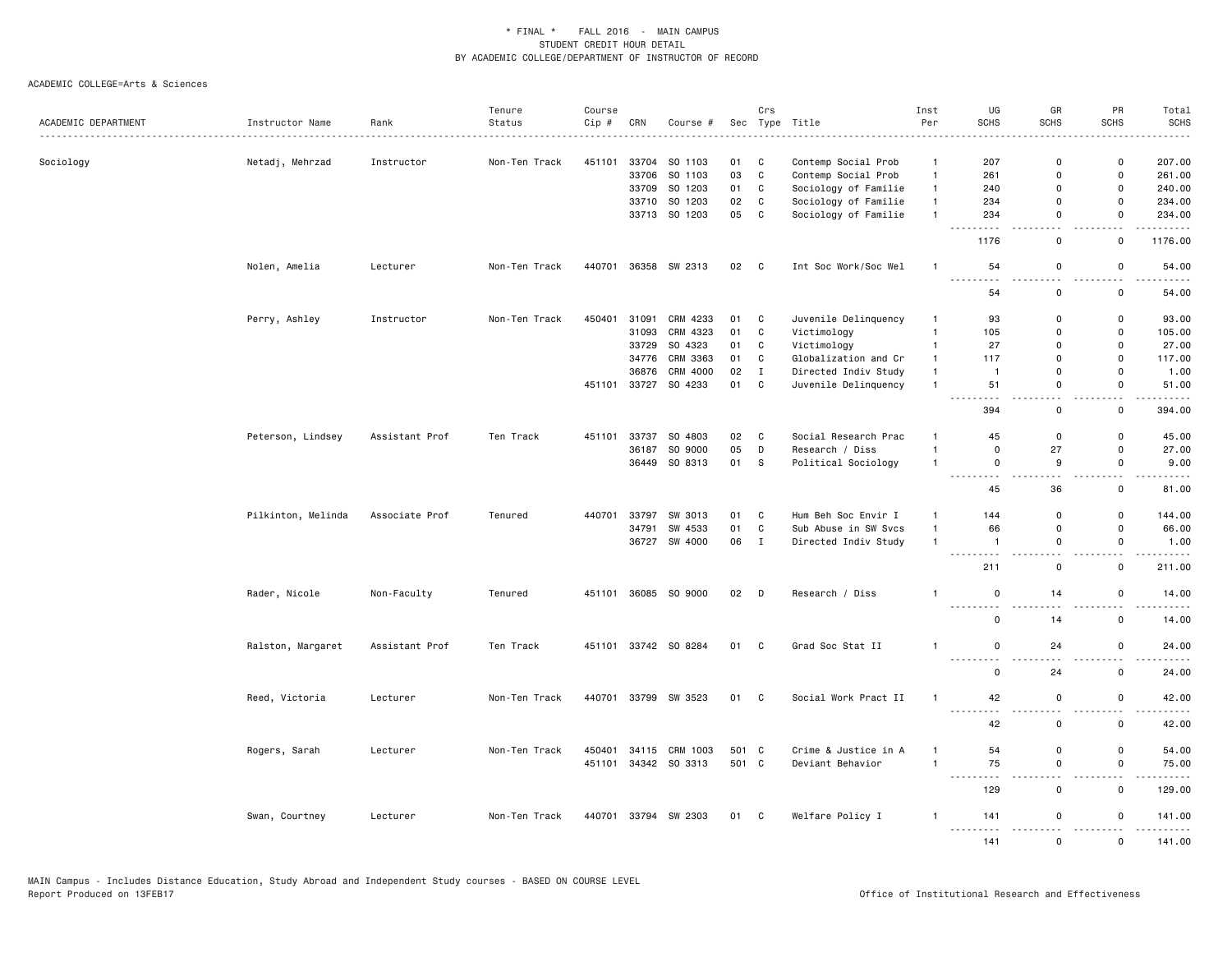|                                                   |                     |                 | Tenure         | Course |       |                       |       | Crs |                      | Inst           | UG                                                                                                    | GR                                                      | PR           | Total                 |
|---------------------------------------------------|---------------------|-----------------|----------------|--------|-------|-----------------------|-------|-----|----------------------|----------------|-------------------------------------------------------------------------------------------------------|---------------------------------------------------------|--------------|-----------------------|
| ACADEMIC DEPARTMENT                               | Instructor Name     | Rank            | Status         | Cip #  | CRN   | Course #              | Sec   |     | Type Title           | Per            | <b>SCHS</b>                                                                                           | <b>SCHS</b>                                             | <b>SCHS</b>  | <b>SCHS</b><br>.      |
| Sociology                                         | Trinh, Mariathuy    | Grad Tch Assist | Not Applicable | 451101 |       | 33693 SO 1003         | 01 C  |     | Intro To Sociology   |                | 234                                                                                                   | 0                                                       | 0            | 234.00                |
|                                                   |                     |                 |                |        |       | 33694 SO 1003         | 02    | C.  | Intro To Sociology   | $\mathbf{1}$   | 231<br>---------                                                                                      | $\mathbf 0$<br>.                                        | 0<br>$- - -$ | 231.00<br>.           |
|                                                   |                     |                 |                |        |       |                       |       |     |                      |                | 465                                                                                                   | 0                                                       | 0            | 465.00                |
|                                                   | Vancil-Leap, Ashley | Instructor      | Non-Ten Track  | 050201 |       | 30006 AAS 2203        | 01 C  |     | Racial Minorities    | -1             | 48                                                                                                    | 0                                                       | 0            | 48.00                 |
|                                                   |                     |                 |                | 450201 |       | 30249 AN 2203         | 01    | C   | Racial Minorities    | $\mathbf{1}$   | 18                                                                                                    | $\mathbf 0$                                             | 0            | 18.00                 |
|                                                   |                     |                 |                |        |       | 33718 SO 2203         | 01    | C.  | Racial Minorities    | $\mathbf{1}$   | 72                                                                                                    | $\mathbf 0$                                             | 0            | 72.00                 |
|                                                   |                     |                 |                | 451101 | 33697 | SO 1003               | 05    | C   | Intro To Sociology   | $\mathbf{1}$   | 246                                                                                                   | $\mathbf 0$                                             | 0            | 246.00                |
|                                                   |                     |                 |                |        | 33700 | SO 1003               | 08    | C   | Intro To Sociology   | $\mathbf{1}$   | 255                                                                                                   | $\mathbf 0$                                             | $\mathbf 0$  | 255.00                |
|                                                   |                     |                 |                |        | 33701 | SO 1003               | 09    | C   | Intro To Sociology   | $\mathbf{1}$   | 234                                                                                                   | $\Omega$                                                | $\Omega$     | 234.00                |
|                                                   |                     |                 |                |        |       | 34784 SO 1103         | 08    | C   | Contemp Social Prob  | $\overline{1}$ | 240                                                                                                   | $\mathbf 0$                                             | $\Omega$     | 240.00                |
|                                                   |                     |                 |                |        |       |                       |       |     |                      |                | 1113                                                                                                  | 0                                                       | 0            | 1113.00               |
|                                                   | Vasquez, Lauren     | Lecturer        | Non-Ten Track  | 450401 |       | 35324 CRM 3503        | 501 C |     | Violence in the US   |                | 78                                                                                                    | $\mathbf 0$                                             | $\Omega$     | 78.00                 |
|                                                   |                     |                 |                |        |       |                       |       |     |                      |                | 78                                                                                                    | $\mathbf 0$                                             | 0            | 78.00                 |
|                                                   | Wells, Makeela      | Grad Res Assist | Not Applicable |        |       | 450401 34774 CRM 3103 | 01 C  |     | Contemp Issues in CJ | $\mathbf{1}$   | 183                                                                                                   | $\mathbf 0$                                             | 0            | 183.00                |
|                                                   |                     |                 |                |        |       |                       |       |     |                      |                | ---------<br>183                                                                                      | $\frac{1}{2} \left( \frac{1}{2} \right)$<br>$\mathbf 0$ | $ -$<br>0    | 183.00                |
|                                                   | Wright, Brianna     | Grad Tch Assist | Not Applicable | 050207 |       | 30238 AN 1173         | 01 C  |     | Intro Gender Studies | $\overline{1}$ | 18                                                                                                    | 0                                                       | 0            | 18.00                 |
|                                                   |                     |                 |                |        | 32398 | GS 1173               | 01    | C   | Introduction to Gend | $\mathbf{1}$   | 84                                                                                                    | 0                                                       | 0            | 84.00                 |
|                                                   |                     |                 |                |        |       | 33707 SO 1173         | 01    | C   | Intro Gender Studies | $\mathbf{1}$   | 30                                                                                                    | $\mathbf 0$                                             | $\mathbf 0$  | 30.00                 |
|                                                   |                     |                 |                |        |       |                       |       |     |                      |                | $\frac{1}{2} \left( \frac{1}{2} \right) \left( \frac{1}{2} \right) \left( \frac{1}{2} \right)$<br>132 | 0                                                       | 0            | 132.00                |
| ====================================<br>Sociology |                     |                 |                |        |       |                       |       |     |                      |                | 9475                                                                                                  | 327                                                     |              | ==========<br>9802.00 |
| =====================================             |                     |                 |                |        |       |                       |       |     |                      |                |                                                                                                       |                                                         |              | ==========            |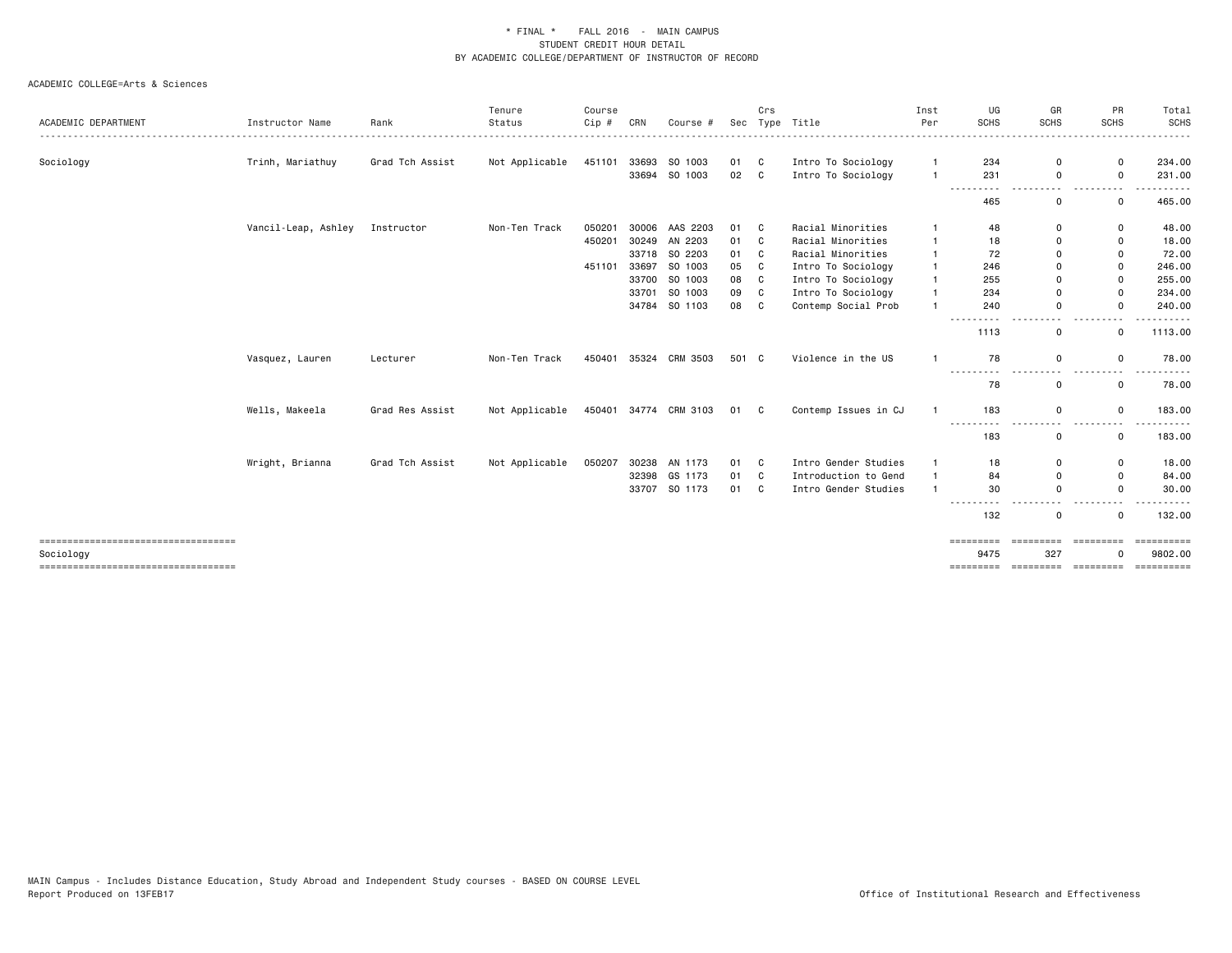| ACADEMIC DEPARTMENT | Instructor Name    | Rank                                                   | Tenure<br>Status | Course<br>Cip # | CRN   | Course #              |        | Crs                        | Sec Type Title       | Inst<br>Per    | UG<br>SCHS                                                                                                                       | GR<br><b>SCHS</b>  | PR<br><b>SCHS</b>            | Total<br><b>SCHS</b>                                                                                                                                          |
|---------------------|--------------------|--------------------------------------------------------|------------------|-----------------|-------|-----------------------|--------|----------------------------|----------------------|----------------|----------------------------------------------------------------------------------------------------------------------------------|--------------------|------------------------------|---------------------------------------------------------------------------------------------------------------------------------------------------------------|
| Finance & Economics | Blank, Douglas     | Visit Assist Prof                                      | Non-Ten Track    | 520801          |       | 31980 FIN 3123        | 01     | C                          | Financial Management | -1             | 192                                                                                                                              | 0                  | 0                            | 192.00                                                                                                                                                        |
|                     |                    |                                                        |                  | 520806          |       | 31990 FIN 4223        | 01     | $\overline{\phantom{a}}$ C | Intermediate Financi | $\mathbf{1}$   | 177                                                                                                                              | $\mathsf 0$        | $\mathsf 0$                  | 177.00<br>$\omega$ is a $\omega$                                                                                                                              |
|                     |                    |                                                        |                  |                 |       |                       |        |                            |                      |                | 369                                                                                                                              | 0                  | 0                            | 369.00                                                                                                                                                        |
|                     | Byrd, Charles      | Lecturer                                               | Non-Ten Track    | 521501          |       | 33671 REF 3333        | 01     | C                          | Principles of Real E | $\overline{1}$ | 141                                                                                                                              | 0                  | $\mathbf 0$                  | 141.00                                                                                                                                                        |
|                     |                    |                                                        |                  |                 |       | 33672 REF 4153        | 01     | C                          | Real Estate Investme | $\overline{1}$ | 132                                                                                                                              | 0                  | $\mathbf 0$                  | 132.00                                                                                                                                                        |
|                     |                    |                                                        |                  |                 |       |                       |        |                            |                      |                | .<br>273                                                                                                                         | $ -$<br>0          | $ -$<br>0                    | $- - - -$<br>273.00                                                                                                                                           |
|                     | Campbell, Randall  | Associate Prof                                         | Tenured          | 450603          |       | 31366 EC 4643         | 01     | C                          | Econ Forecasting & A | $\overline{1}$ | 54                                                                                                                               | 0                  | $\mathsf{o}$                 | 54.00                                                                                                                                                         |
|                     |                    |                                                        |                  |                 |       | 34471 EC 8143         | 01     | C                          | Econometrics II      | $\overline{1}$ | $\mathsf 0$                                                                                                                      | 18                 | 0                            | 18.00                                                                                                                                                         |
|                     |                    |                                                        |                  |                 |       |                       |        |                            |                      |                | $\sim 100$ km s $^{-1}$<br>$\sim$ $\sim$ $\sim$<br>54                                                                            | 18                 | $ -$<br>$\mathbf 0$          | $\frac{1}{2} \left( \frac{1}{2} \right) \left( \frac{1}{2} \right) \left( \frac{1}{2} \right) \left( \frac{1}{2} \right) \left( \frac{1}{2} \right)$<br>72.00 |
|                     | Cline, Brandon     | Associate Prof                                         | Tenured          | 520201          |       | 36480 FIN 9000        | 01     | D                          | Research / Diss      | $\mathbf{1}$   | 0                                                                                                                                | 9                  | 0                            | 9.00                                                                                                                                                          |
|                     |                    |                                                        |                  | 520801          |       | 31983 FIN 3123        | 04     | C                          | Financial Management | $\mathbf{1}$   | 189                                                                                                                              | $\Omega$           | $\mathsf 0$                  | 189.00                                                                                                                                                        |
|                     |                    |                                                        |                  |                 |       | 31984 FIN 3123        | 05     | C                          | Financial Management | $\overline{1}$ | 198                                                                                                                              | 0                  | 0                            | 198.00                                                                                                                                                        |
|                     |                    |                                                        |                  |                 |       | 520807 31988 FIN 4111 | 01     | C                          | TVA Panel I          | $\overline{1}$ | 9                                                                                                                                | 0                  | 0                            | 9.00                                                                                                                                                          |
|                     |                    |                                                        |                  |                 |       | 36528 FIN 6111        | 01     | $\mathbf{C}$               | TVA Panel I          | $\mathbf{1}$   | $\mathbf 0$                                                                                                                      | $\overline{c}$     | $\mathbf 0$                  | 2.00                                                                                                                                                          |
|                     |                    |                                                        |                  |                 |       |                       |        |                            |                      |                | $\sim$ $\sim$ $\sim$<br>$\frac{1}{2}$<br>396                                                                                     | 11                 | $\sim$<br>0                  | .<br>407.00                                                                                                                                                   |
|                     | Coffey, Michael    | Lecturer                                               | Non-Ten Track    | 450601          |       | 35045 EC 2113         | 06     | $\mathbf{C}$               | Prin Of Macroecon    | $\mathbf{1}$   | 147                                                                                                                              | 0                  | 0                            | 147.00                                                                                                                                                        |
|                     |                    |                                                        |                  |                 |       |                       |        |                            |                      |                | $\frac{1}{2} \left( \frac{1}{2} \right) \left( \frac{1}{2} \right) \left( \frac{1}{2} \right) \left( \frac{1}{2} \right)$<br>147 | $ -$<br>0          | $- -$<br>0                   | <u>.</u><br>147.00                                                                                                                                            |
|                     | Daniels, John      | Non-Faculty                                            | Not Applicable   | 521003          |       | 32222 FYE 1001        | F02 C  |                            | Freshman Year Experi | $\overline{1}$ | 20                                                                                                                               | 0                  | 0                            | 20.00                                                                                                                                                         |
|                     |                    |                                                        |                  |                 |       |                       |        |                            |                      |                |                                                                                                                                  |                    |                              |                                                                                                                                                               |
|                     |                    |                                                        |                  |                 |       |                       |        |                            |                      |                | 20                                                                                                                               | $\mathbf 0$        | 0                            | 20.00                                                                                                                                                         |
|                     |                    | Gonzalez Lozano, Her Clinical Assist Pro Non-Ten Track |                  | 450601          |       | 31350 EC 2113         | 01     | C                          | Prin Of Macroecon    | $\mathbf{1}$   | 540                                                                                                                              | 0                  | 0                            | 540.00                                                                                                                                                        |
|                     |                    |                                                        |                  |                 | 31351 | EC 2113               | 02     | C                          | Prin Of Macroecon    | $\overline{1}$ | 576                                                                                                                              | 0                  | $\mathbf 0$                  | 576.00                                                                                                                                                        |
|                     |                    |                                                        |                  |                 |       | 34466 EC 2113         | 04     | $\mathbf{C}$               | Prin Of Macroecon    | $\mathbf{1}$   | 210                                                                                                                              | $\mathbf 0$        | $\mathsf 0$<br>$\sim$ $\sim$ | 210.00<br><u>.</u>                                                                                                                                            |
|                     |                    |                                                        |                  |                 |       |                       |        |                            |                      |                | 1326                                                                                                                             | 0                  | 0                            | 1326.00                                                                                                                                                       |
|                     | He, Wei            | Instructor                                             | Non-Ten Track    | 520801          |       | 31978 FIN 3113        | 01 C   |                            | Financial Systems    | $\mathbf{1}$   | 231                                                                                                                              | 0                  | 0                            | 231.00                                                                                                                                                        |
|                     |                    |                                                        |                  |                 |       | 31979 FIN 3113        | 02     | $\mathbf{C}$               | Financial Systems    | $\overline{1}$ | 225                                                                                                                              | 0                  | 0                            | 225.00                                                                                                                                                        |
|                     |                    |                                                        |                  |                 |       | 34194 FIN 3113        | 506 C  |                            | Financial Systems    | $\mathbf{1}$   | 57                                                                                                                               | 0                  | $\mathsf 0$                  | 57.00                                                                                                                                                         |
|                     |                    |                                                        |                  |                 |       | 34475 FIN 3113        | 03     | $\overline{\phantom{a}}$ C | Financial Systems    | $\overline{1}$ | 228                                                                                                                              | 0<br>$\sim$ $\sim$ | 0<br>$\sim$ $\sim$           | 228.00<br>.                                                                                                                                                   |
|                     |                    |                                                        |                  |                 |       |                       |        |                            |                      |                | 741                                                                                                                              | $\mathsf 0$        | 0                            | 741.00                                                                                                                                                        |
|                     | Henry, Thomas      | Lecturer                                               | Non-Ten Track    | 450601          |       | 34118 EC 2113         | 504 C  |                            | Prin Of Macroecon    | $\mathbf{1}$   | 57<br>$\sim$ $\sim$ $\sim$                                                                                                       | 0<br>٠.            | 0<br>. .                     | 57.00<br>$- - - -$                                                                                                                                            |
|                     |                    |                                                        |                  |                 |       |                       |        |                            |                      |                | .<br>57                                                                                                                          | 0                  | 0                            | 57.00                                                                                                                                                         |
|                     | Highfield, Michael | Professor                                              | Tenured          | 520201          |       | 36778 FIN 4000        | $01$ I |                            | Directed Indiv Study | $\mathbf{1}$   | $\overline{2}$                                                                                                                   | 0                  | $\mathbf 0$                  | 2.00                                                                                                                                                          |
|                     |                    |                                                        |                  |                 |       | 36779 FIN 4000        | 02     | $\mathbf{I}$               | Directed Indiv Study | $\mathbf{1}$   | $\overline{c}$                                                                                                                   | 0                  | 0                            | 2.00                                                                                                                                                          |
|                     |                    |                                                        |                  |                 |       | 36781 FIN 4000        | 04     | $\mathbf{I}$               | Directed Indiv Study | $\mathbf{1}$   | $\overline{c}$                                                                                                                   | 0                  | $\mathbf 0$                  | 2.00                                                                                                                                                          |
|                     |                    |                                                        |                  |                 |       | 36782 FIN 4000        | 05     | $\mathbf{I}$               | Directed Indiv Study | $\mathbf{1}$   | $\overline{c}$                                                                                                                   | 0                  | $\Omega$                     | 2.00                                                                                                                                                          |
|                     |                    |                                                        |                  |                 |       | 36783 FIN 4000        | 06     | $\;$ I                     | Directed Indiv Study | $\mathbf{1}$   | $\overline{c}$                                                                                                                   | $\mathbf{0}$       | $\mathsf{o}$                 | 2.00                                                                                                                                                          |
|                     |                    |                                                        |                  | 520801          |       | 31982 FIN 3123        | 03     | $\mathbf{C}$               | Financial Management | $\overline{1}$ | 174                                                                                                                              | $\mathbf{0}$       | $\Omega$                     | 174.00                                                                                                                                                        |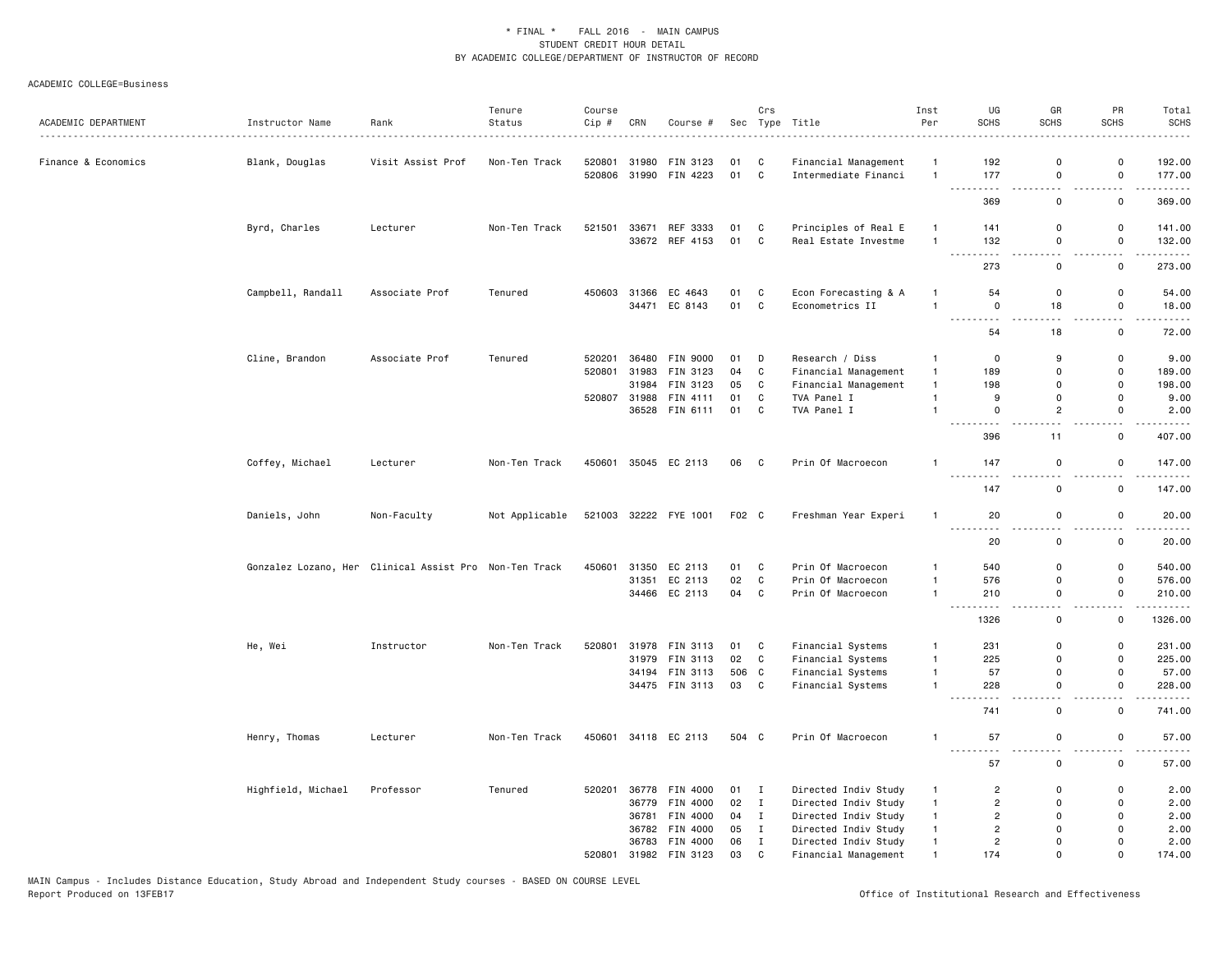| ACADEMIC DEPARTMENT | Instructor Name                     | Rank            | Tenure<br>Status | Course<br>Cip # | CRN   | Course #              |       | Crs            | Sec Type Title       | Inst<br>Per    | UG<br><b>SCHS</b>                                        | GR<br>SCHS                   | PR<br>SCHS                              | Total<br><b>SCHS</b>   |
|---------------------|-------------------------------------|-----------------|------------------|-----------------|-------|-----------------------|-------|----------------|----------------------|----------------|----------------------------------------------------------|------------------------------|-----------------------------------------|------------------------|
|                     |                                     |                 |                  |                 |       |                       |       |                |                      |                | <u>.</u>                                                 |                              |                                         |                        |
|                     |                                     |                 |                  |                 |       |                       |       |                |                      |                | 184                                                      | $\Omega$                     | 0                                       | 184.00                 |
| Finance & Economics | Jia, Shaomeng                       | Grad Tch Assist | Not Applicable   |                 |       | 450601 31352 EC 2113  | 03 C  |                | Prin Of Macroecon    | $\mathbf{1}$   | 225<br><u>.</u>                                          | 0<br>$\sim$ $\sim$           | 0                                       | 225.00                 |
|                     |                                     |                 |                  |                 |       |                       |       |                |                      |                | 225                                                      | $\mathsf 0$                  | $\mathbf 0$                             | 225.00                 |
|                     | Johnson, Allison                    | Lecturer        | Non-Ten Track    | 520301          |       | 30074 ACC 3203        | 01    | C.             | Fin Statement Anal   | $\mathbf{1}$   | 9                                                        | $\Omega$                     | 0                                       | 9.00                   |
|                     |                                     |                 |                  | 520804          |       | 31986 FIN 3203        | 01    | C              | Financial Statemnt A | $\overline{1}$ | 84                                                       | 0                            | $\mathsf 0$                             | 84.00                  |
|                     |                                     |                 |                  |                 |       | 35825 FIN 3203        | 02 C  |                | Financial Statemnt A | $\overline{1}$ | 96<br><u>.</u>                                           | $\mathbf 0$<br>$\sim$        | $\mathsf{o}$<br>$\sim$ $\sim$           | 96.00<br>$- - - - -$   |
|                     |                                     |                 |                  |                 |       |                       |       |                |                      |                | 189                                                      | $\mathbf 0$                  | 0                                       | 189.00                 |
|                     | Li, Cheng                           | Assistant Prof  | Ten Track        | 450601          |       | 31353 EC 2113         | 05    | C              | Prin Of Macroecon    | $\mathbf{1}$   | 225                                                      | 0                            | $\mathbf 0$                             | 225.00                 |
|                     |                                     |                 |                  |                 |       | 34472 EC 8263         | 01 C  |                | Microeconomics II    | $\overline{1}$ | 0<br>$- - - - -$<br>$\sim$ $\sim$ $\sim$                 | 21                           | $\mathsf 0$<br>$\sim$                   | 21.00<br>.             |
|                     |                                     |                 |                  |                 |       |                       |       |                |                      |                | 225                                                      | 21                           | 0                                       | 246.00                 |
|                     | Liano, Kartono                      | Professor       | Tenured          | 520801          |       | 34476 FIN 3113        | 04 C  |                | Financial Systems    | $\mathbf{1}$   | 132                                                      | 0                            | $\mathbf 0$                             | 132.00                 |
|                     |                                     |                 |                  |                 |       | 520807 31992 FIN 4423 | 01    | $\overline{c}$ | Investments          | $\mathbf{1}$   | 156                                                      | $\mathbf 0$                  | $\mathsf 0$                             | 156.00                 |
|                     |                                     |                 |                  |                 |       |                       |       |                |                      |                | $\sim$ $\sim$ $\sim$<br>288                              | 0                            | 0                                       | 288.00                 |
|                     | Mallory, Lewis                      | Lecturer        | Non-Ten Track    |                 |       | 520803 31993 FIN 4723 | 01 C  |                | Bank Management      | $\overline{1}$ | 60                                                       | $\mathsf 0$                  | $\mathsf 0$                             | 60.00                  |
|                     |                                     |                 |                  |                 |       |                       |       |                |                      |                | $\frac{1}{2}$<br>- - -<br>60                             | $\mathbf 0$                  | $\mathsf{o}$                            | 60.00                  |
|                     | McKinney, Kenneth                   | Non-Faculty     | Not Applicable   |                 |       | 521003 32247 FYE 1001 | F27 C |                | Freshman Year Experi | $\mathbf{1}$   | 19                                                       | $\mathsf 0$                  | 0                                       | 19.00                  |
|                     |                                     |                 |                  |                 |       |                       |       |                |                      |                | .<br>19                                                  | $\sim$<br>0                  | $\sim$ $\sim$<br>0                      | .<br>19.00             |
|                     | Metz, Tammi                         | Instructor      | Non-Ten Track    | 520801          |       | 34473 FIN 2003        | 01 C  |                | Personal Money Mgt   | $\mathbf{1}$   | 183                                                      | 0                            | 0                                       | 183.00                 |
|                     |                                     |                 |                  | 520804          | 34474 | INS 2003              | 01    | C              | Personal Money Manag | $\mathbf{1}$   | 21                                                       | 0                            | $\mathbf 0$                             | 21.00                  |
|                     |                                     |                 |                  | 521701          |       | 32677 INS 3203        | 01    | C              | Prop And Cas Ins     | $\mathbf{1}$   | 138                                                      | 0                            | $\mathsf 0$                             | 138.00                 |
|                     |                                     |                 |                  |                 |       | 34285 INS 3103        | 506 C |                | Prin Of Insurance    | $\mathbf{1}$   | 138                                                      | 0                            | 0                                       | 138.00                 |
|                     |                                     |                 |                  |                 |       | 34286 INS 3303        | 506 C |                | Life Insurance       | $\mathbf{1}$   | 111<br>$\sim$ $\sim$                                     | $\mathbf 0$<br>$\sim$ $\sim$ | 0                                       | 111.00                 |
|                     |                                     |                 |                  |                 |       |                       |       |                |                      |                | 591                                                      | 0                            | 0                                       | 591.00                 |
|                     | Millea, Meghan                      | Professor       | Tenured          |                 |       | 450601 31358 EC 2123  | 02    | C              | Prin Of Microecon    | $\mathbf{1}$   | 573                                                      | 0                            | 0                                       | 573.00                 |
|                     |                                     |                 |                  |                 |       | 31361 EC 3113         | 01    | $\mathbf c$    | Interm Macroeconomic | $\overline{1}$ | 147                                                      | $\mathbf 0$                  | $\mathsf 0$                             | 147.00                 |
|                     |                                     |                 |                  |                 | 36594 | EC 9000               | 01    | D              | Research / Diss      | $\overline{1}$ | $\mathbf 0$                                              | $\mathbf{1}$                 | $\mathsf 0$                             | 1.00                   |
|                     |                                     |                 |                  |                 |       |                       |       |                |                      |                | 720                                                      | $\mathbf{1}$                 | $\mathsf{o}$                            | 721.00                 |
|                     | Miller, Thomas W.                   | Professor       | Tenured          |                 |       | 520801 31981 FIN 3123 | 02    | $\mathbf{C}$   | Financial Management | $\overline{1}$ | 198                                                      | 0                            | 0                                       | 198.00                 |
|                     |                                     |                 |                  |                 |       | 34478 FIN 9423        | 01 C  |                | Invest & Port Theory | $\overline{1}$ | 0<br>$\sim$ $\sim$ $\sim$<br>$\sim$ $\sim$ $\sim$ $\sim$ | 15                           | $\mathsf 0$<br>$\overline{\phantom{a}}$ | 15.00                  |
|                     |                                     |                 |                  |                 |       |                       |       |                |                      |                | 198                                                      | 15                           | $\mathsf{o}$                            | 213.00                 |
|                     | Orozco Aleman, Sandr Assistant Prof |                 | Ten Track        |                 |       | 450601 31362 EC 3123  | 01 C  |                | Interm Micro         | $\mathbf{1}$   | 132<br>.                                                 | 0<br>.                       | 0                                       | 132.00<br>وعاعاه عامات |
|                     |                                     |                 |                  |                 |       |                       |       |                |                      |                | 132                                                      | $\mathbf{0}$                 | $\Omega$                                | 132.00                 |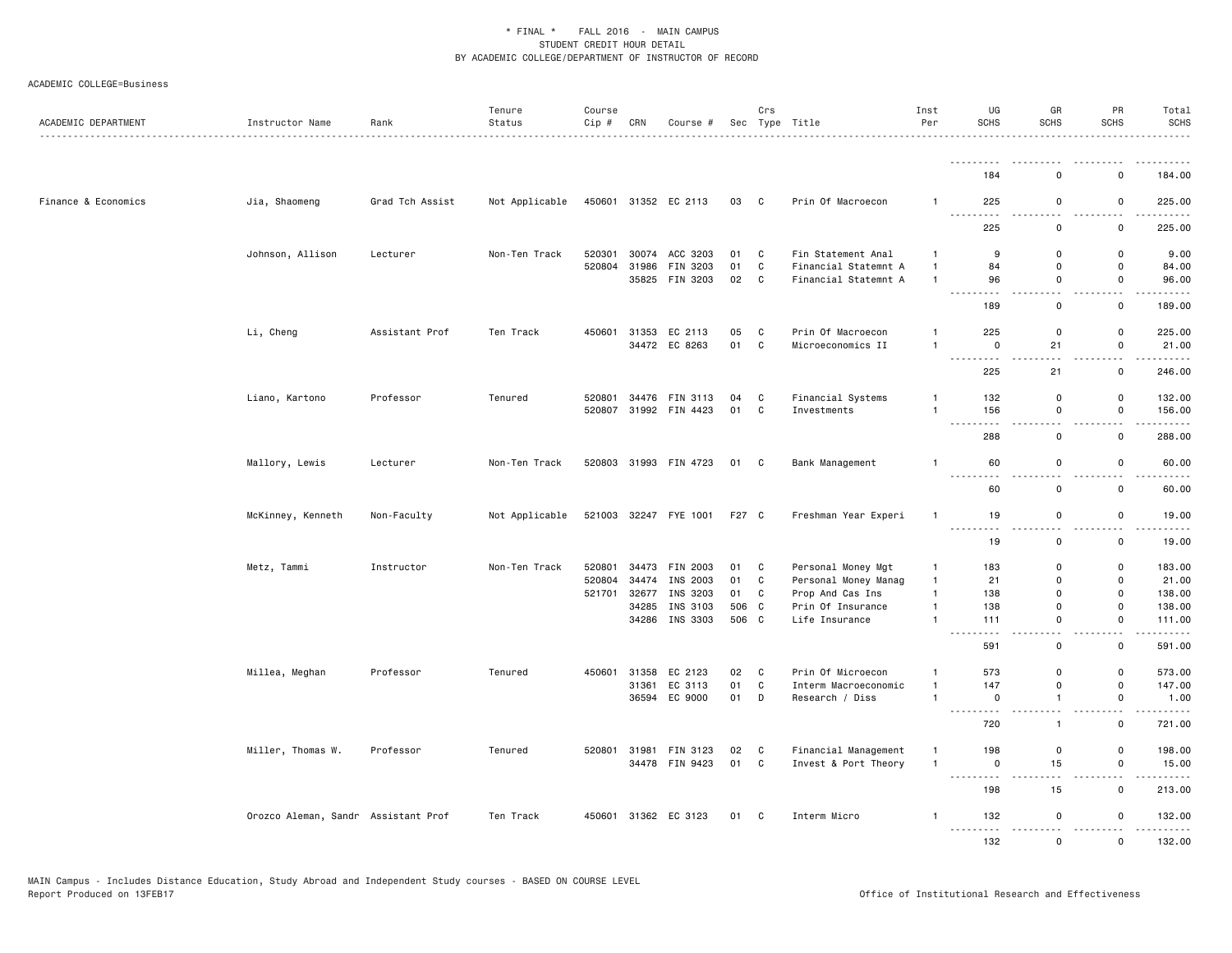| ACADEMIC DEPARTMENT | Instructor Name                    | Rank<br>.       | Tenure<br>Status | Course<br>Cip#   | CRN   | Course #                         |            | Crs                            | Sec Type Title                            | Inst<br>Per                    | UG<br><b>SCHS</b>                   | GR<br><b>SCHS</b>            | PR<br><b>SCHS</b>            | Total<br><b>SCHS</b><br>$- - - - -$   |
|---------------------|------------------------------------|-----------------|------------------|------------------|-------|----------------------------------|------------|--------------------------------|-------------------------------------------|--------------------------------|-------------------------------------|------------------------------|------------------------------|---------------------------------------|
| Finance & Economics | Parisian, Daniel                   | Assistant Prof  | Ten Track        | 450601           |       | 31359 EC 2123<br>34467 EC 2123   | 03<br>04 C | C                              | Prin Of Microecon<br>Prin Of Microecon    | $\mathbf{1}$<br>$\overline{1}$ | 189<br>207                          | $\Omega$<br>0                | $\Omega$<br>0                | 189.00<br>207.00                      |
|                     |                                    |                 |                  |                  |       |                                  |            |                                |                                           |                                | 396                                 | - -<br>$\mathbf 0$           | 0                            | .<br>396.00                           |
|                     | Posylnaya, Valeriya                | Grad Tch Assist | Not Applicable   |                  |       | 520806 31994 FIN 4923            | 01 C       |                                | International Fin Mg                      | $\overline{1}$                 | 165                                 | 0                            | 0                            | 165.00                                |
|                     |                                    |                 |                  |                  |       |                                  |            |                                |                                           |                                | <u>.</u><br>165                     | $ -$<br>0                    | $\sim$ $\sim$<br>0           | .<br>165.00                           |
|                     | Pounds, Seth                       | Instructor      | Non-Ten Track    | 520804<br>521701 |       | 34479 INS 4503<br>32676 INS 3103 | 01<br>01   | $\overline{c}$<br>$\mathbf{C}$ | Enterprise Risk Mgmt<br>Prin Of Insurance | $\mathbf{1}$<br>$\mathbf{1}$   | 48<br>132                           | $\mathbf 0$<br>0             | $\mathsf{o}$<br>$\mathsf 0$  | 48.00<br>132.00                       |
|                     |                                    |                 |                  |                  |       |                                  |            |                                |                                           |                                | $\sim$ $\sim$<br>180                | 0                            | 0                            | $\sim$ $\sim$ $\sim$ $\sim$<br>180.00 |
|                     | Rezek, Jon                         | Professor       | Tenured          | 450601           |       | 36405 EC 2123                    | 504 C      |                                | Prin Of Microecon                         | $\mathbf{1}$                   | 30                                  | 0                            | 0                            | 30.00                                 |
|                     |                                    |                 |                  | 520601           |       | 34119 EC 8103                    | 501 C      |                                | Econ for Managers                         | $\overline{1}$                 | 0<br>$\omega$ is a<br>$\sim$ $\sim$ | 117                          | 0                            | 117.00                                |
|                     |                                    |                 |                  |                  |       |                                  |            |                                |                                           |                                | 30                                  | 117                          | $\mathsf 0$                  | 147.00                                |
|                     | Rogers, Kevin                      | Non-Faculty     | Tenured          | 450601           |       | 36954 EC 4000                    | 01 I       |                                | Directed Indiv Study                      | $\overline{1}$                 | $\mathbf{1}$                        | 0                            | 0                            | 1.00                                  |
|                     |                                    |                 |                  |                  |       | 520101 30653 BUS 4203            | 01 E       |                                | Business Internship                       | $\overline{1}$                 | 6<br><u>.</u>                       | $\mathbf 0$<br>$\sim$ $\sim$ | $\mathbf 0$<br>$\sim$ $\sim$ | 6.00<br>$\frac{1}{2}$                 |
|                     |                                    |                 |                  |                  |       |                                  |            |                                |                                           |                                | $\overline{7}$                      | $\mathbf 0$                  | 0                            | 7.00                                  |
|                     | Roskelley, Kenneth                 | Associate Prof  | Tenured          | 520801           |       | 31991 FIN 4243                   | 01 C       |                                | Senior Seminar in Fi                      | $\mathbf{1}$                   | 99                                  | 0                            | $\mathbf 0$                  | 99.00                                 |
|                     |                                    |                 |                  |                  |       | 34195 FIN 3123                   | 504 C      |                                | Financial Management                      | $\overline{1}$                 | 135                                 | $\mathsf 0$                  | $\mathsf 0$                  | 135.00                                |
|                     |                                    |                 |                  |                  |       |                                  |            |                                |                                           |                                | 234                                 | 0                            | 0                            | 234.00                                |
|                     | Smith, Rebecca                     | Ext Assist Prof | Non-Ten Track    | 240101           | 32522 | HON 1081                         | 01         | S                              | Honors Forum I                            | $\mathbf{1}$                   | 70                                  | 0                            | 0                            | 70.00                                 |
|                     |                                    |                 |                  |                  |       | 32523 HON 1091                   | 01         | S.                             | Honors Forum II                           | $\mathbf{1}$                   | 10<br><u>.</u>                      | $\mathsf 0$<br>$\sim$ $\sim$ | $\mathsf 0$<br>$\sim$ $\sim$ | 10.00<br>$    -$                      |
|                     |                                    |                 |                  |                  |       |                                  |            |                                |                                           |                                | 80                                  | 0                            | $\mathbf 0$                  | 80.00                                 |
|                     | Taboada, Alvaro                    | Assistant Prof  | Ten Track        | 520801           |       | 31987 FIN 3723                   | 01         | C                              | Financial Markets                         | $\mathbf{1}$                   | 180                                 | $\mathbf 0$                  | $\mathsf{o}$                 | 180.00                                |
|                     |                                    |                 |                  |                  |       | 35990 FIN 9733                   | 01         | S.                             | Sem Fin Mkts And Ins                      | $\overline{1}$                 | $\mathsf 0$<br><u>.</u>             | 6<br>$\sim$ $\sim$           | 0<br>$-$                     | 6.00<br>.                             |
|                     |                                    |                 |                  |                  |       |                                  |            |                                |                                           |                                | 180                                 | 6                            | 0                            | 186.00                                |
|                     | Thomas, Mary                       | Associate Prof  | Tenured          |                  |       | 450601 31357 EC 2123             | 01         | C                              | Prin Of Microecon                         | $\mathbf{1}$                   | 573                                 | 0                            | $\mathbf 0$                  | 573.00                                |
|                     |                                    |                 |                  | 520808           |       | 34469 EC 4423                    | 01         | C                              | Public Finance                            | $\mathbf{1}$                   | 78<br>$\sim$ $\sim$ $\sim$          | $\mathsf 0$                  | $\mathsf 0$<br>- -           | 78.00<br>.                            |
|                     |                                    |                 |                  |                  |       |                                  |            |                                |                                           |                                | 651                                 | $\mathbf 0$                  | 0                            | 651.00                                |
|                     | Toney, Jerry                       | Lecturer        | Non-Ten Track    |                  |       | 520804 32678 INS 3403            | 01         | $\mathbf{C}$                   | Financial Planning                        | $\mathbf{1}$                   | 48<br><u>.</u>                      | 0                            | 0                            | 48.00                                 |
|                     |                                    |                 |                  |                  |       |                                  |            |                                |                                           |                                | 48                                  | $\mathbf 0$                  | $\mathbf 0$                  | 48.00                                 |
|                     | Williamson, Claudia Associate Prof |                 | Tenured          | 450601           |       | 34468 EC 2123                    | 05         | C                              | Prin Of Microecon                         | $\mathbf{1}$                   | 198                                 | 0                            | 0                            | 198.00                                |
|                     |                                    |                 |                  | 520601           |       | 36812 EC 9000<br>31370 EC 8103   | 02<br>01   | D<br>C                         | Research / Diss<br>Econ for Managers      | $\mathbf{1}$<br>$\overline{1}$ | $\mathbf 0$<br>$\mathbf 0$          | 9<br>69                      | 0<br>0                       | 9.00<br>69.00                         |
|                     |                                    |                 |                  |                  |       |                                  |            |                                |                                           |                                | .<br>198                            | 78                           | $\Omega$                     | 276.00                                |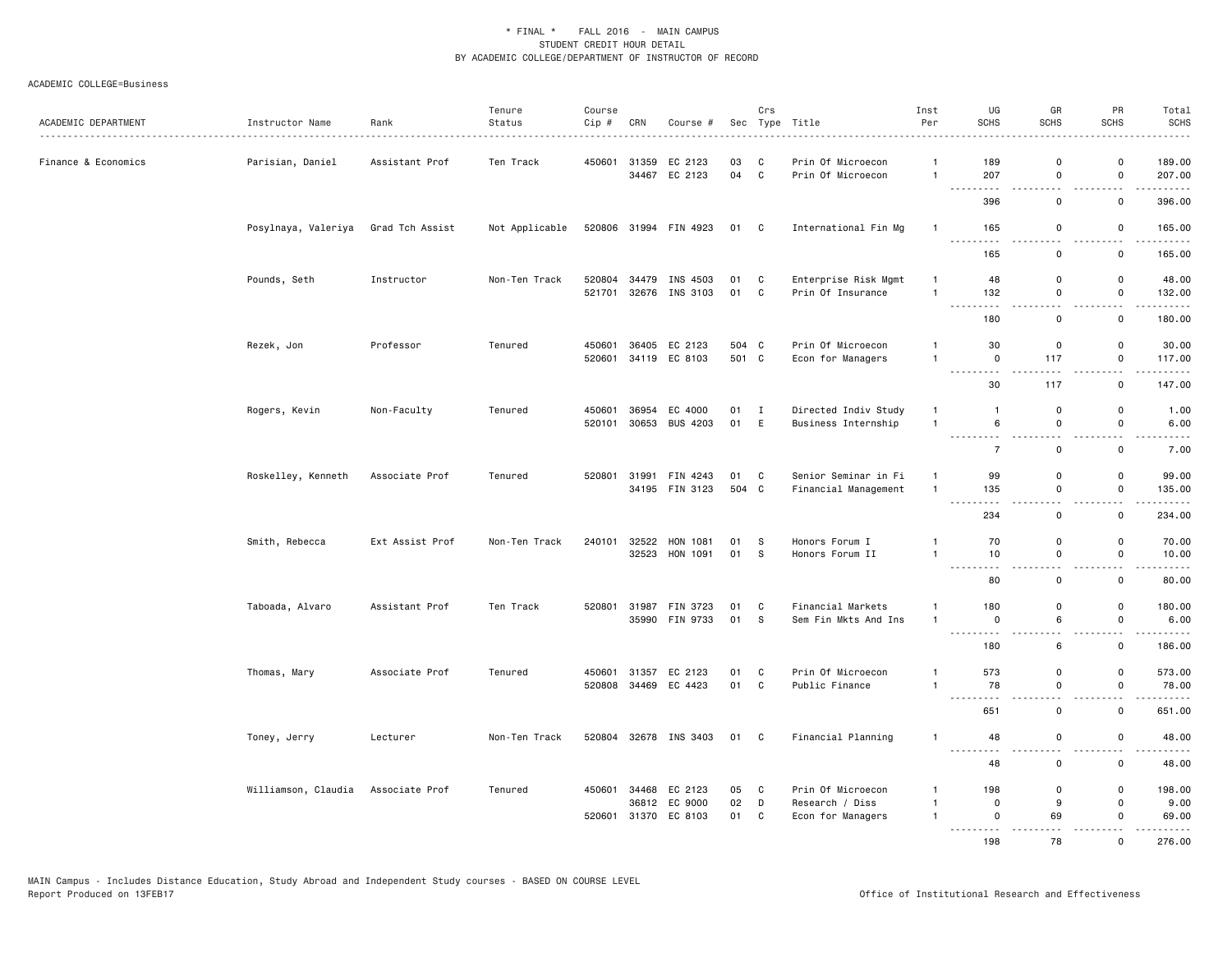| ACADEMIC DEPARTMENT                    | Instructor Name | Rank                              | Tenure<br>Status | Course<br>Cip #  | CRN | Course #                                                         |                              | Crs | Sec Type Title                                                                        | Inst<br>Per | UG<br><b>SCHS</b>             | GR<br>SCHS       | PR<br>SCHS | Total<br>SCHS                                            |
|----------------------------------------|-----------------|-----------------------------------|------------------|------------------|-----|------------------------------------------------------------------|------------------------------|-----|---------------------------------------------------------------------------------------|-------------|-------------------------------|------------------|------------|----------------------------------------------------------|
| Finance & Economics                    | Wiseman, Travis | Clinical Assist Pro Non-Ten Track |                  | 450601<br>521101 |     | 31363 EC 3513<br>32620 IB 1001<br>32622 IB 3900<br>32623 IB 4903 | 01 C<br>01 C<br>02 E<br>01 E |     | Comparative Econ Pol<br>Intro to Internation<br>IB Intern Work<br>IB Intern Academics |             | 96<br>57<br>15<br>51<br>----- | 0<br>0<br>0<br>0 | 0          | 96.00<br>57.00<br>15.00<br>51.00<br>- - - - - - <b>-</b> |
|                                        |                 |                                   |                  |                  |     |                                                                  |                              |     |                                                                                       |             | 219                           | 0                |            | 219.00                                                   |
| ====================================== |                 |                                   |                  |                  |     |                                                                  |                              |     |                                                                                       |             | =========                     | =========        |            | $=$ = = = = = = = = $=$                                  |
| Finance & Economics                    |                 |                                   |                  |                  |     |                                                                  |                              |     |                                                                                       |             | 8602                          | 267              |            | 8869.00                                                  |
| =====================================  |                 |                                   |                  |                  |     |                                                                  |                              |     |                                                                                       |             | ======                        |                  | ---------- | ==========                                               |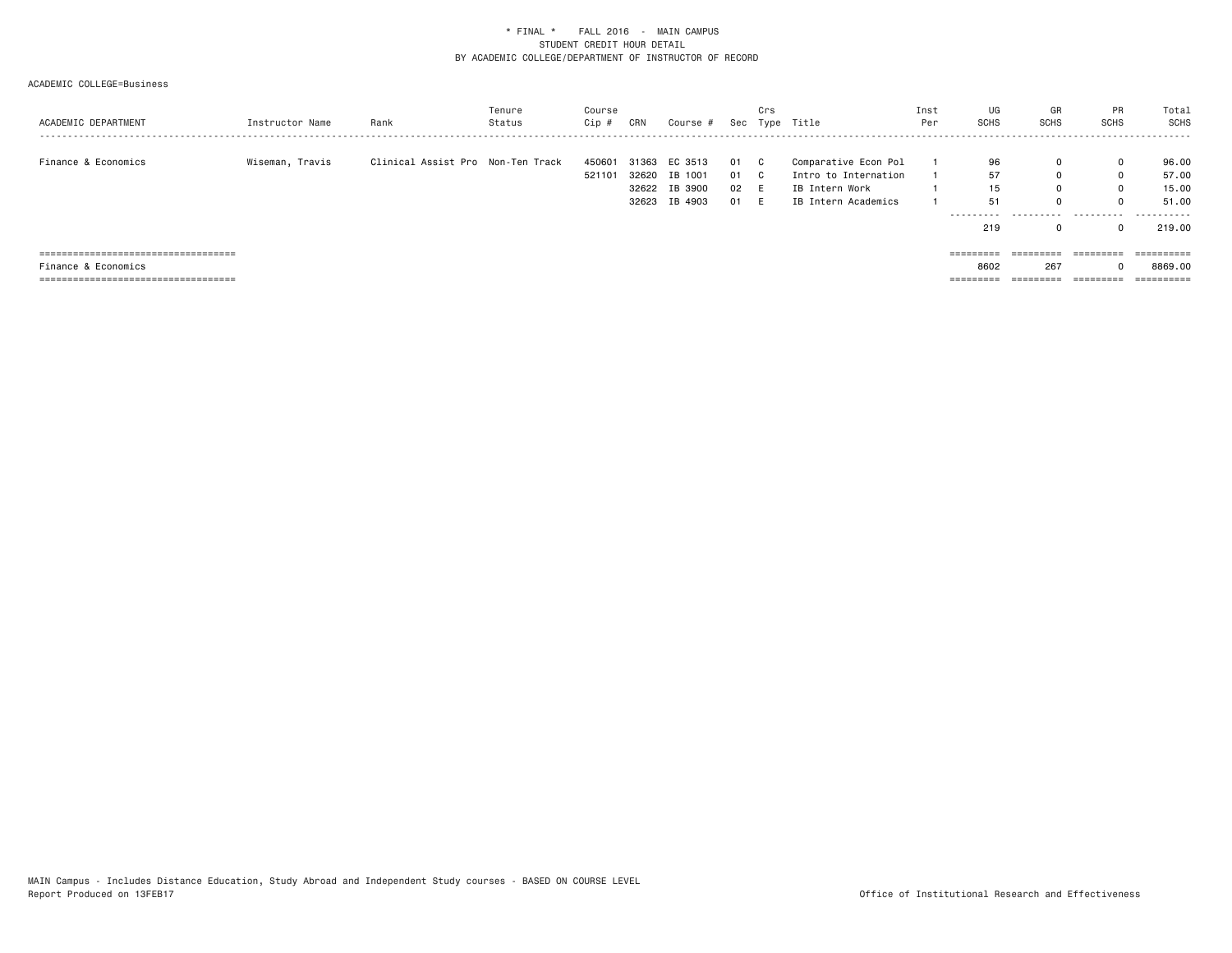| ACADEMIC DEPARTMENT              | Instructor Name   | Rank<br>. <u>.</u> . | Tenure<br>Status | Course<br>Cip # | CRN   | Course #              |        | Crs          | Sec Type Title<br>.    | Inst<br>Per    | UG<br><b>SCHS</b>                                                                                     | GR<br><b>SCHS</b>                       | PR<br><b>SCHS</b>                        | Total<br><b>SCHS</b> |
|----------------------------------|-------------------|----------------------|------------------|-----------------|-------|-----------------------|--------|--------------|------------------------|----------------|-------------------------------------------------------------------------------------------------------|-----------------------------------------|------------------------------------------|----------------------|
| Management & Information Systems | Barnett, Timothy  | Professor            | Tenured          | 520201          |       | 33003 MGT 3823        | 01     | $\mathbf{C}$ | Responsible Leadersh   | -1             | 126                                                                                                   | $\mathbf 0$                             | 0                                        | 126.00               |
|                                  |                   |                      |                  |                 | 33007 | MGT 4563              | 01 C   |              | Staffing in Org        | $\overline{1}$ | 84<br>$\sim$ $\sim$                                                                                   | $\mathbf 0$<br>$\overline{\phantom{a}}$ | $\mathsf{o}$<br>$\overline{\phantom{0}}$ | 84.00<br>.           |
|                                  |                   |                      |                  |                 |       |                       |        |              |                        |                | 210                                                                                                   | $\mathsf 0$                             | $\mathsf 0$                              | 210.00               |
|                                  | Canfield, Stephen | Instructor           | Non-Ten Track    | 110201          |       | 30613 BIS 1523        | 01     | C            | Web Development I      | $\overline{1}$ | 120                                                                                                   | $\mathbf 0$                             | $\mathsf 0$                              | 120.00               |
|                                  |                   |                      |                  |                 |       | 30614 BIS 1523        | 03     | C            | Web Development I      | $\overline{1}$ | 102                                                                                                   | $\Omega$                                | $\mathsf 0$                              | 102.00               |
|                                  |                   |                      |                  |                 |       | 30615 BIS 2523        | 01     | C            | Web Development II     | $\overline{1}$ | 120                                                                                                   | $\Omega$                                | $\mathsf 0$                              | 120.00               |
|                                  |                   |                      |                  |                 | 34454 | BIS 1523              | 02     | C            | Web Development I      | $\overline{1}$ | 90                                                                                                    | $\Omega$                                | 0                                        | 90.00                |
|                                  |                   |                      |                  |                 |       | 521201 36065 BIS 4000 | $01$ I |              | Directed Indiv Study   | $\mathbf{1}$   | 3                                                                                                     | $\mathbf 0$                             | $\mathsf 0$                              | 3.00                 |
|                                  |                   |                      |                  |                 |       |                       |        |              |                        |                | $\sim$ $\sim$<br>435                                                                                  | - -<br>$\mathsf 0$                      | $\sim$ $\sim$<br>$\mathsf 0$             | 435.00               |
|                                  | Chrisman, James   | Professor            | Tenured          | 520201          | 34461 | MGT 9913              | 01     | C            | Seminar Strategy For   | $\mathbf{1}$   | $\mathbf 0$                                                                                           | 12                                      | $\mathsf 0$                              | 12.00                |
|                                  |                   |                      |                  | 521302          | 36502 | MGT 9000              | 02     | D            | Research / Diss        | $\mathbf{1}$   | $\mathsf 0$                                                                                           | 15<br>$\sim$ $\sim$                     | 0                                        | 15.00<br>.           |
|                                  |                   |                      |                  |                 |       |                       |        |              |                        |                | .<br>$\mathbf 0$                                                                                      | 27                                      | $\overline{\phantom{a}}$<br>$\mathsf 0$  | 27.00                |
|                                  | Daspit, Joshua    | Assistant Prof       | Ten Track        | 520101          | 30657 | <b>BUS 4853</b>       | 04     | C            | <b>Business Policy</b> | $\mathbf{1}$   | 138                                                                                                   | $\mathbf 0$                             | 0                                        | 138.00               |
|                                  |                   |                      |                  |                 |       | 30658 BUS 4853        | 05     | $\mathbf{C}$ | <b>Business Policy</b> | $\overline{1}$ | 135<br>.                                                                                              | $\mathbf 0$<br>$\sim$ $\sim$            | $\mathsf 0$                              | 135.00               |
|                                  |                   |                      |                  |                 |       |                       |        |              |                        |                | 273                                                                                                   | $\mathbf 0$                             | 0                                        | 273.00               |
|                                  | Dhaenens, Andrew  | Grad Tch Assist      | Not Applicable   | 520201          | 32991 | MGT 3213              | 02     | C            | Org Communications     | $\overline{1}$ | 150                                                                                                   | $\mathbf 0$                             | $\mathsf{o}$                             | 150.00               |
|                                  |                   |                      |                  |                 |       | 521001 33000 MGT 3513 | 02 C   |              | Intro Human Res Mgt    | $\mathbf{1}$   | 177<br>$\frac{1}{2} \left( \frac{1}{2} \right) \left( \frac{1}{2} \right) \left( \frac{1}{2} \right)$ | $\mathsf 0$<br>$-$                      | $\mathsf{o}$<br>$ -$                     | 177.00<br>.          |
|                                  |                   |                      |                  |                 |       |                       |        |              |                        |                | 327                                                                                                   | $\mathsf{o}$                            | $\mathsf 0$                              | 327.00               |
|                                  | Holt, Daniel      | Associate Prof       | Tenured          | 520701          |       | 32997 MGT 3323        | 01     | C            | Entrepreneurship       | $\overline{1}$ | 87                                                                                                    | $\mathbf 0$                             | $\mathsf 0$                              | 87.00                |
|                                  |                   |                      |                  |                 |       | 32998 MGT 3323        | 02     | C            | Entrepreneurship       | $\overline{1}$ | 90                                                                                                    | $\mathbf 0$                             | 0                                        | 90.00                |
|                                  |                   |                      |                  |                 |       |                       |        |              |                        |                | 177                                                                                                   | $\mathsf 0$                             | 0                                        | 177.00               |
|                                  | Li, Zonghui       | Grad Tch Assist      | Not Applicable   |                 |       | 521101 33008 MGT 4613 | 01 C   |              | Cross-Cultural Mgt     | $\overline{1}$ | 72                                                                                                    | $\mathsf 0$                             | 0                                        | 72.00                |
|                                  |                   |                      |                  |                 |       |                       |        |              |                        |                | .<br>72                                                                                               | $\sim$ $\sim$<br>$\mathsf 0$            | $\mathsf 0$                              | 72.00                |
|                                  | Long, Rebecca     | Non-Faculty          | Tenured          |                 |       | 521302 36661 MGT 9000 | 03     | $\mathsf{D}$ | Research / Diss        | $\overline{1}$ | $\mathsf 0$                                                                                           | 9                                       | $\mathsf{o}$                             | 9.00                 |
|                                  |                   |                      |                  |                 |       |                       |        |              |                        |                | $\mathbf 0$                                                                                           | 9                                       | $\mathsf 0$                              | 9.00                 |
|                                  | Madison, Kristen  | Assistant Prof       | Ten Track        | 521001          | 32999 | MGT 3513              | 01     | C            | Intro Human Res Mgt    | $\mathbf{1}$   | 180                                                                                                   | $\mathbf 0$                             | $\mathsf 0$                              | 180.00               |
|                                  |                   |                      |                  |                 |       | 34459 MGT 3513        | 04 C   |              | Intro Human Res Mgt    | $\overline{1}$ | 159                                                                                                   | $\mathbf 0$                             | 0                                        | 159.00               |
|                                  |                   |                      |                  |                 |       |                       |        |              |                        |                | 339                                                                                                   | н.<br>$\mathsf 0$                       | н.<br>0                                  | 339.00               |
|                                  | Marett, Emily     | Instructor           | Non-Ten Track    | 520201          |       | 32992 MGT 3213        | 03     | C            | Org Communications     | $\mathbf{1}$   | 135                                                                                                   | $\mathbf 0$                             | 0                                        | 135.00               |
|                                  |                   |                      |                  |                 | 32995 | MGT 3213              | 06     | C            | Org Communications     | $\overline{1}$ | 450                                                                                                   | $\mathbf 0$                             | $\mathsf 0$                              | 450.00               |
|                                  |                   |                      |                  |                 | 34303 | MGT 3213              | 506    | C            | Org Communications     | $\overline{1}$ | 114                                                                                                   | $\mathbf 0$                             | 0                                        | 114.00               |
|                                  |                   |                      |                  | 521001          | 33005 | MGT 4533              | 01 C   |              | Advanced Hrm           | $\overline{1}$ | 123                                                                                                   | $\mathsf 0$                             | $\mathsf 0$                              | 123.00               |
|                                  |                   |                      |                  |                 |       |                       |        |              |                        |                | $\sim$ $\sim$ $\sim$<br>$- - -$<br>822                                                                | ٠.<br>$\mathsf 0$                       | $\overline{\phantom{a}}$<br>$\mathsf 0$  | $    -$<br>822.00    |
|                                  | Marett, Lawrence  | Associate Prof       | Tenured          | 521201          |       | 30623 BIS 4763        | 01 C   |              | BIS Senior Seminar     | $\mathbf{1}$   | 48                                                                                                    | $\mathbf 0$                             | $\mathsf{o}$                             | 48.00                |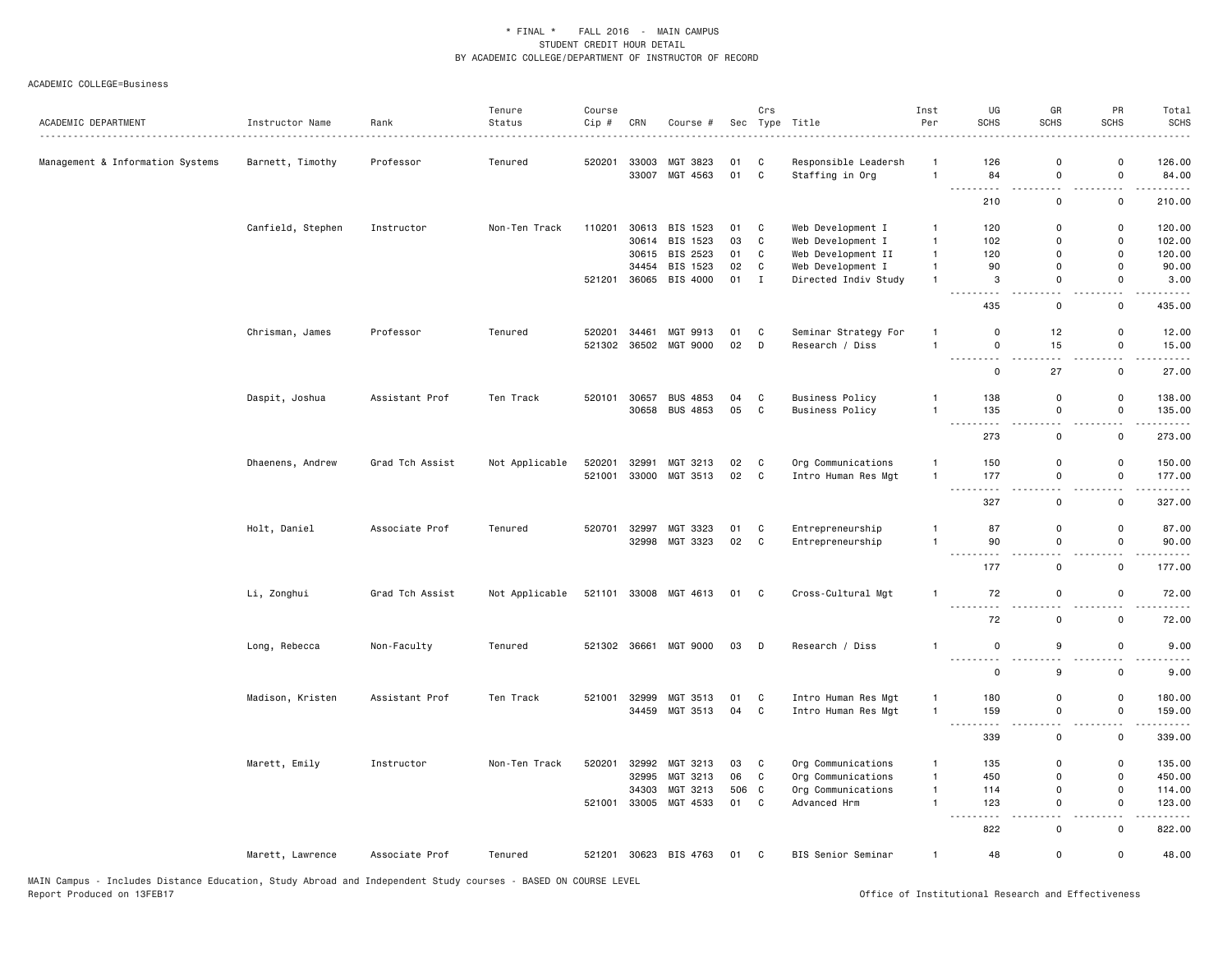| ACADEMIC DEPARTMENT              | Instructor Name    | Rank<br>.                         | Tenure<br>Status | Course<br>Cip # | CRN            | Course #                   |             | Crs         | Sec Type Title                           | Inst<br>Per                  | UG<br>SCHS                                                                                                                                                                                                                                                                                                                                                                                                | GR<br>SCHS                   | PR<br>SCHS       | Total<br><b>SCHS</b><br>$\frac{1}{2}$                                                                                                                        |
|----------------------------------|--------------------|-----------------------------------|------------------|-----------------|----------------|----------------------------|-------------|-------------|------------------------------------------|------------------------------|-----------------------------------------------------------------------------------------------------------------------------------------------------------------------------------------------------------------------------------------------------------------------------------------------------------------------------------------------------------------------------------------------------------|------------------------------|------------------|--------------------------------------------------------------------------------------------------------------------------------------------------------------|
| Management & Information Systems | Marett, Lawrence   | Associate Prof                    | Tenured          | 521201          | 30628          | BIS 8613<br>34076 BIS 8613 | 01<br>501 C | C           | MIS Administration<br>MIS Administration | $\mathbf{1}$<br>$\mathbf{1}$ | 0<br>$\mathsf 0$                                                                                                                                                                                                                                                                                                                                                                                          | 12<br>21                     | 0<br>$\mathsf 0$ | 12.00<br>21.00                                                                                                                                               |
|                                  |                    |                                   |                  |                 |                |                            |             |             |                                          |                              | ----<br>48                                                                                                                                                                                                                                                                                                                                                                                                | 33                           | .<br>0           | .<br>81.00                                                                                                                                                   |
|                                  |                    |                                   |                  |                 |                |                            |             |             |                                          |                              |                                                                                                                                                                                                                                                                                                                                                                                                           |                              |                  |                                                                                                                                                              |
|                                  | McLarty, Benjamin  | Assistant Prof                    | Ten Track        | 521301          | 32988<br>32989 | MGT 3114<br>MGT 3114       | 01<br>02    | C<br>C      | Prin of Mgt & Prod<br>Prin of Mgt & Prod | $\mathbf{1}$<br>$\mathbf{1}$ | 808<br>940                                                                                                                                                                                                                                                                                                                                                                                                | $\mathsf 0$<br>$\mathsf 0$   | 0<br>$\mathsf 0$ | 808.00<br>940.00                                                                                                                                             |
|                                  |                    |                                   |                  |                 |                |                            |             |             |                                          |                              | $\frac{1}{2} \frac{1}{2} \frac{1}{2} \frac{1}{2} \frac{1}{2} \frac{1}{2} \frac{1}{2} \frac{1}{2} \frac{1}{2} \frac{1}{2} \frac{1}{2} \frac{1}{2} \frac{1}{2} \frac{1}{2} \frac{1}{2} \frac{1}{2} \frac{1}{2} \frac{1}{2} \frac{1}{2} \frac{1}{2} \frac{1}{2} \frac{1}{2} \frac{1}{2} \frac{1}{2} \frac{1}{2} \frac{1}{2} \frac{1}{2} \frac{1}{2} \frac{1}{2} \frac{1}{2} \frac{1}{2} \frac{$<br>.<br>1748 | 0                            | 0                | $\omega$ is a set of<br>1748.00                                                                                                                              |
|                                  | McNamara, Kelly    | Clinical Assoc Prof Non-Ten Track |                  | 521201          | 30616          | BIS 3233                   | 01          | C           | Management Informati                     |                              | 570                                                                                                                                                                                                                                                                                                                                                                                                       | 0                            | 0                | 570.00                                                                                                                                                       |
|                                  |                    |                                   |                  |                 |                | 30619 BIS 3753             | 01          | C           | Business Database Sy                     | $\mathbf{1}$                 | 60<br>--------- <i>-</i>                                                                                                                                                                                                                                                                                                                                                                                  | $\mathsf 0$<br>$ -$          | 0<br>$\sim$      | 60.00<br>.                                                                                                                                                   |
|                                  |                    |                                   |                  |                 |                |                            |             |             |                                          |                              | 630                                                                                                                                                                                                                                                                                                                                                                                                       | 0                            | 0                | 630.00                                                                                                                                                       |
|                                  | Ndicu, Martin      | Grad Tch Assist                   | Not Applicable   | 521201          |                | 30617 BIS 3233             | 02 C        |             | Management Informati                     |                              | 561<br>----                                                                                                                                                                                                                                                                                                                                                                                               | 0                            | 0                | 561.00                                                                                                                                                       |
|                                  |                    |                                   |                  |                 |                |                            |             |             |                                          |                              | 561                                                                                                                                                                                                                                                                                                                                                                                                       | $\mathsf 0$                  | $\mathsf{o}\,$   | 561.00                                                                                                                                                       |
|                                  | Otondo, Robert     | Associate Prof                    | Tenured          | 521201          | 30627          | BIS 8513                   | 01          | C           | Bus Telecommunicatio                     | $\mathbf{1}$                 | $\Omega$                                                                                                                                                                                                                                                                                                                                                                                                  | 9                            | 0                | 9.00                                                                                                                                                         |
|                                  |                    |                                   |                  |                 |                | 34075 BIS 8513             | 501 C       |             | Bus Telecommunicatio                     | $\mathbf{1}$                 | $\mathsf{o}$                                                                                                                                                                                                                                                                                                                                                                                              | 39                           | $\mathsf{o}$     | 39.00                                                                                                                                                        |
|                                  |                    |                                   |                  |                 | 36095          | BIS 9000                   | 01          | D           | Research / Diss                          | $\mathbf{1}$                 | 0                                                                                                                                                                                                                                                                                                                                                                                                         | 18                           | 0                | 18.00                                                                                                                                                        |
|                                  |                    |                                   |                  | 521299          | 30621          | BIS 4533                   | 01          | $\mathbf C$ | Decision Support Sys                     | $\mathbf{1}$                 | 90                                                                                                                                                                                                                                                                                                                                                                                                        | 0                            | 0                | 90.00                                                                                                                                                        |
|                                  |                    |                                   |                  |                 |                | 30625 BIS 6533             | 01          | C           | Decision Support Sys                     | $\mathbf{1}$                 | $\mathbf 0$<br><u>.</u>                                                                                                                                                                                                                                                                                                                                                                                   | 6                            | 0<br>المناسب     | 6.00<br>.                                                                                                                                                    |
|                                  |                    |                                   |                  |                 |                |                            |             |             |                                          |                              | 90                                                                                                                                                                                                                                                                                                                                                                                                        | 72                           | 0                | 162.00                                                                                                                                                       |
|                                  | Pearson, Rodney    | Professor                         | Tenured          | 521003          | 35436          | FYE 1001                   | F31 C       |             | Freshman Year Experi                     | 0.5                          | 125.5                                                                                                                                                                                                                                                                                                                                                                                                     | 0                            | 0                | 125.50                                                                                                                                                       |
|                                  |                    |                                   |                  | 521201          | 30618          | BIS 3523                   | 01          | C           | Advanced Languages                       | $\mathbf{1}$                 | 51                                                                                                                                                                                                                                                                                                                                                                                                        | $\mathbf 0$                  | $\mathsf{o}\,$   | 51.00                                                                                                                                                        |
|                                  |                    |                                   |                  |                 | 34455          | BIS 4523                   | 01          | C           | Business Programming                     | $\mathbf{1}$                 | 21                                                                                                                                                                                                                                                                                                                                                                                                        | 0                            | 0                | 21.00                                                                                                                                                        |
|                                  |                    |                                   |                  |                 | 35401          | BIS 6523                   | 501 C       |             | Business Programming                     | $\mathbf{1}$                 | $\mathbf 0$                                                                                                                                                                                                                                                                                                                                                                                               | 6                            | 0                | 6.00                                                                                                                                                         |
|                                  |                    |                                   |                  |                 |                | 36680 BIS 4000             | 03 I        |             | Directed Indiv Study                     | $\mathbf{1}$                 | 3                                                                                                                                                                                                                                                                                                                                                                                                         | 0                            | 0                | 3.00<br>$\frac{1}{2} \left( \frac{1}{2} \right) \left( \frac{1}{2} \right) \left( \frac{1}{2} \right) \left( \frac{1}{2} \right) \left( \frac{1}{2} \right)$ |
|                                  |                    |                                   |                  |                 |                |                            |             |             |                                          |                              | 200.5                                                                                                                                                                                                                                                                                                                                                                                                     | 6                            | $\mathsf{o}$     | 206.50                                                                                                                                                       |
|                                  | Richardson, Jimmy  | Lecturer                          | Non-Ten Track    | 521003          |                | 33002 MGT 3813             | 01          | C           | Organizational Behav                     | $\mathbf{1}$                 | 168<br>$\sim 100$<br>.                                                                                                                                                                                                                                                                                                                                                                                    | 0                            | 0                | 168.00<br>.                                                                                                                                                  |
|                                  |                    |                                   |                  |                 |                |                            |             |             |                                          |                              | 168                                                                                                                                                                                                                                                                                                                                                                                                       | $\mathsf 0$                  | 0                | 168.00                                                                                                                                                       |
|                                  | Roberts, Renata    | Non-Faculty                       | Not Applicable   | 520201          | 32990          | MGT 3213                   | 01          | C           | Org Communications                       | -1                           | 150                                                                                                                                                                                                                                                                                                                                                                                                       | 0                            | 0                | 150.00                                                                                                                                                       |
|                                  |                    |                                   |                  |                 | 32996          | MGT 3213                   | 07          | C           | Org Communications                       | $\mathbf{1}$                 | 141<br>$\frac{1}{2} \left( \frac{1}{2} \right) \left( \frac{1}{2} \right) \left( \frac{1}{2} \right)$<br>.                                                                                                                                                                                                                                                                                                | $\mathsf 0$<br>$\sim$ $\sim$ | $\mathsf 0$<br>. | 141.00<br><u>.</u>                                                                                                                                           |
|                                  |                    |                                   |                  |                 |                |                            |             |             |                                          |                              | 291                                                                                                                                                                                                                                                                                                                                                                                                       | 0                            | 0                | 291.00                                                                                                                                                       |
|                                  | Singh, Kulraj      | Assistant Prof                    | Ten Track        | 520101          | 30656          | BUS 4853                   | 03          | C           | <b>Business Policy</b>                   | -1                           | 123                                                                                                                                                                                                                                                                                                                                                                                                       | $\mathbf 0$                  | 0                | 123.00                                                                                                                                                       |
|                                  |                    |                                   |                  | 520201          | 34460          | MGT 4863                   | 01          | C           | Int"l Strategic Mgmt                     | $\mathbf{1}$                 | 60<br>$\sim$ $\sim$                                                                                                                                                                                                                                                                                                                                                                                       | $\mathsf 0$                  | $\mathsf 0$      | 60.00                                                                                                                                                        |
|                                  |                    |                                   |                  |                 |                |                            |             |             |                                          |                              | 183                                                                                                                                                                                                                                                                                                                                                                                                       | 0                            | 0                | $\sim$ $\sim$ $\sim$ $\sim$<br>183.00                                                                                                                        |
|                                  | Soleimanof, Sohrab | Assistant Prof                    | Non-Ten Track    | 520101          | 30654          | <b>BUS 4853</b>            | 01          | C           | <b>Business Policy</b>                   | $\mathbf{1}$                 | 138                                                                                                                                                                                                                                                                                                                                                                                                       | 0                            | 0                | 138.00                                                                                                                                                       |
|                                  |                    |                                   |                  |                 |                | 30655 BUS 4853             | 02          | C           | <b>Business Policy</b>                   | $\mathbf{1}$                 | 135<br>.                                                                                                                                                                                                                                                                                                                                                                                                  | 0                            | 0                | 135.00                                                                                                                                                       |
|                                  |                    |                                   |                  |                 |                |                            |             |             |                                          |                              | 273                                                                                                                                                                                                                                                                                                                                                                                                       | $\Omega$                     | $\Omega$         | 273.00                                                                                                                                                       |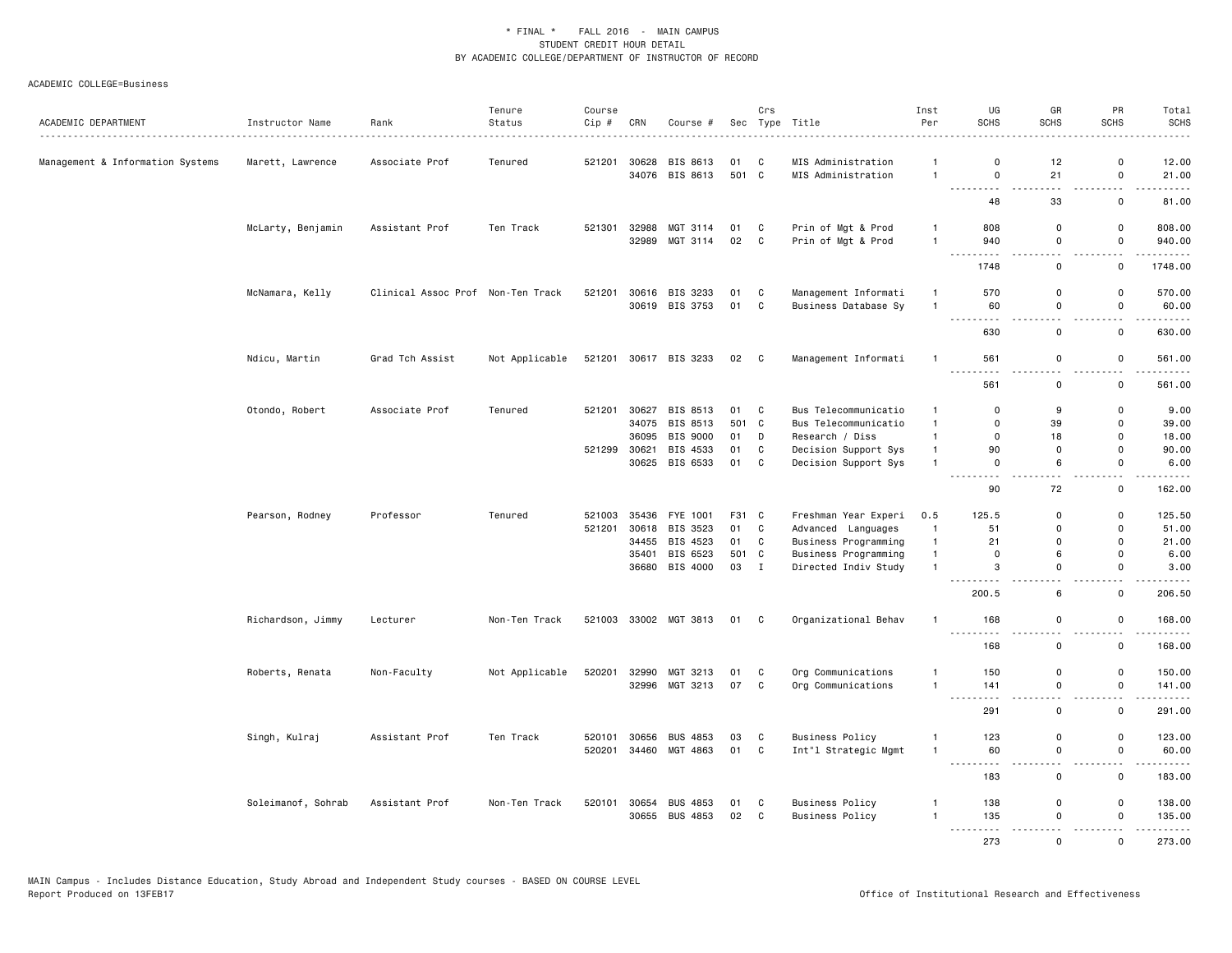|                                                                            |                    |                | Tenure        | Course  |       |                 |              | Crs |                      | Inst         | UG                  | GR               | PR              | Total                                                                                                                                                               |
|----------------------------------------------------------------------------|--------------------|----------------|---------------|---------|-------|-----------------|--------------|-----|----------------------|--------------|---------------------|------------------|-----------------|---------------------------------------------------------------------------------------------------------------------------------------------------------------------|
| ACADEMIC DEPARTMENT                                                        | Instructor Name    | Rank           | Status        | $Cip$ # | CRN   | Course #        | Sec          |     | Type Title           | Per          | <b>SCHS</b>         | SCHS             | <b>SCHS</b>     | <b>SCHS</b><br>$\frac{1}{2} \left( \frac{1}{2} \right) \left( \frac{1}{2} \right) \left( \frac{1}{2} \right) \left( \frac{1}{2} \right) \left( \frac{1}{2} \right)$ |
| Management & Information Systems                                           | Spencer, Barbara   | Lecturer       | Non-Ten Track | 520201  |       | 34305 MGT 8123  | 501 C        |     | Strategic Bus Consul | -1           | $\mathbf 0$         | 42               | 0               | 42.00                                                                                                                                                               |
|                                                                            |                    |                |               |         |       |                 |              |     |                      |              | 0                   | 42               | 0               | 42.00                                                                                                                                                               |
|                                                                            | Templeton, Gary    | Associate Prof | Tenured       | 521201  | 34073 | BIS 8113        | 501 C        |     | Mgt Info Tech & Sys  |              | 0                   | 111              | 0               | 111.00                                                                                                                                                              |
|                                                                            |                    |                |               |         | 34457 | BIS 8113        | 01 C         |     | Mgt Info Tech & Sys  | $\mathbf{1}$ | $\Omega$            | 66               | 0               | 66.00                                                                                                                                                               |
|                                                                            |                    |                |               |         | 34458 | BIS 9213        | 01 C         |     | Adv Topics In MIS Re |              | $\Omega$            | 3                | 0               | 3.00                                                                                                                                                                |
|                                                                            |                    |                |               |         |       | 36652 BIS 4000  | $02 \quad I$ |     | Directed Indiv Study |              | 3                   | $\Omega$         | 0               | 3.00                                                                                                                                                                |
|                                                                            |                    |                |               |         |       |                 |              |     |                      |              | 3                   | 180              | $\mathbf{0}$    | 183,00                                                                                                                                                              |
|                                                                            | Templeton, Laura   | Associate Prof | Tenured       | 520201  | 33006 | MGT 4543        | 01           | C   | Compensation Mgt     |              | 99                  | 0                | 0               | 99.00                                                                                                                                                               |
|                                                                            |                    |                |               | 521001  | 33001 | MGT 3513        | 03           | C   | Intro Human Res Mgt  | $\mathbf{1}$ | 177                 | $\Omega$         | 0               | 177.00                                                                                                                                                              |
|                                                                            |                    |                |               | 521302  | 36933 | <b>MGT 9000</b> | 04           | D   | Research / Diss      |              | $\mathbf 0$         | $\mathbf{1}$     | $\mathsf{o}$    | 1.00                                                                                                                                                                |
|                                                                            |                    |                |               |         |       |                 |              |     |                      |              | 276                 |                  | $\mathbf{0}$    | 277.00                                                                                                                                                              |
|                                                                            | Vardaman, James    | Associate Prof | Tenured       | 520201  | 33004 | MGT 4153        | 01           | C   | Management Seminar   | -1           | 102                 | 0                | 0               | 102.00                                                                                                                                                              |
|                                                                            |                    |                |               |         | 34304 | MGT 8113        | 501 C        |     | Leadership Skills    |              | $\mathbf 0$         | 114              | 0               | 114.00                                                                                                                                                              |
|                                                                            |                    |                |               | 521302  | 35983 | <b>MGT 9000</b> | 01           | D   | Research / Diss      |              | $\Omega$            | 9                | $\Omega$        | 9.00                                                                                                                                                                |
|                                                                            |                    |                |               |         |       |                 |              |     |                      |              | ----------<br>102   | 123              | - - -<br>0      | . <b>.</b> .<br>225.00                                                                                                                                              |
|                                                                            | Warkentin, Merrill | Professor      | Tenured       | 521201  |       | 30622 BIS 4753  | 01           | C   | Struc Sys Analysis   | -1           | 39                  | 0                | 0               | 39.00                                                                                                                                                               |
|                                                                            |                    |                |               |         | 30626 | BIS 8213        | 01           | C   | Adv Sys Anal & Des   | $\mathbf{1}$ | $\Omega$            | 18               | 0               | 18.00                                                                                                                                                               |
|                                                                            |                    |                |               |         |       | 34074 BIS 8213  | 501 C        |     | Adv Sys Anal & Des   | $\mathbf{1}$ | $\Omega$            | 18               | 0               | 18.00                                                                                                                                                               |
|                                                                            |                    |                |               |         |       | 36425 BIS 9000  | $02$ D       |     | Research / Diss      |              | $\Omega$            | 12               | $\Omega$        | 12.00                                                                                                                                                               |
|                                                                            |                    |                |               |         |       |                 |              |     |                      |              | ----------<br>39    | 48               | .<br>0          | .<br>87.00                                                                                                                                                          |
| ======================================<br>Management & Information Systems |                    |                |               |         |       |                 |              |     |                      |              | =========<br>7267.5 | =========<br>541 | ----------<br>n | <b>CONSERVER</b><br>7808.50                                                                                                                                         |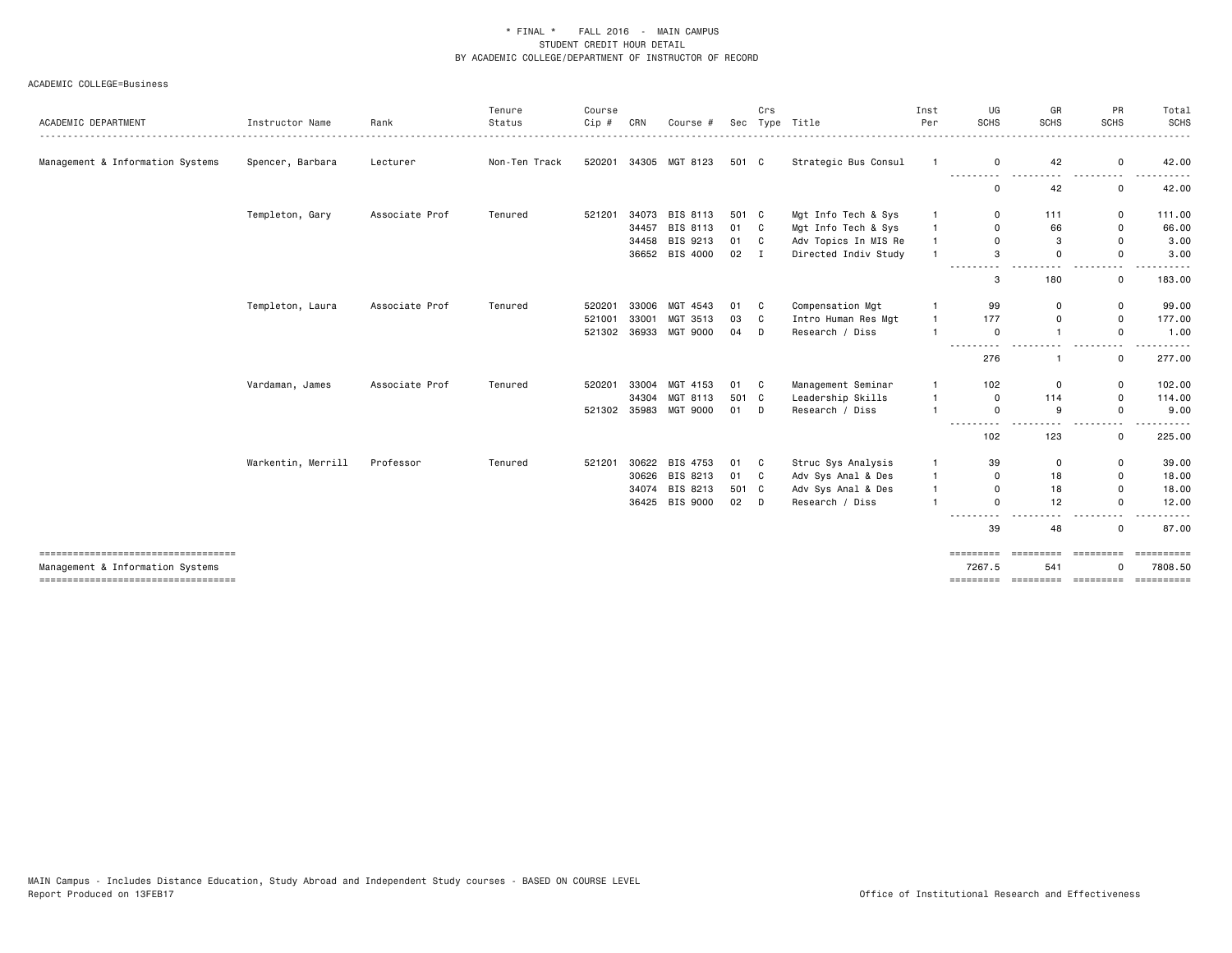| ACADEMIC DEPARTMENT                             | Instructor Name                | Rank            | Tenure<br>Status | Course<br>Cip # | CRN   | Course #              |       | Crs          | Sec Type Title       | Inst<br>Per    | UG<br>SCHS                                                                                                 | GR<br>SCHS           | PR<br><b>SCHS</b>                          | Total<br><b>SCHS</b> |
|-------------------------------------------------|--------------------------------|-----------------|------------------|-----------------|-------|-----------------------|-------|--------------|----------------------|----------------|------------------------------------------------------------------------------------------------------------|----------------------|--------------------------------------------|----------------------|
| Marketing, Quantitative Analysis & Adams, Frank |                                | Assistant Prof  | Ten Track        | 520209          | 33023 | MKT 4033              | 01    | C            | International Transp | -1             | 117                                                                                                        | 0                    | 0                                          | 117.00               |
|                                                 |                                |                 |                  | 521401          |       | 33037 MKT 4813        | 02    | $\mathbf{C}$ | Marketing-Mgt        | $\overline{1}$ | 66                                                                                                         | 0                    | $\mathsf{o}\,$                             | 66.00                |
|                                                 |                                |                 |                  |                 |       |                       |       |              |                      |                | .<br>a a<br>183                                                                                            | $\sim$ $\sim$<br>0   | $\overline{\phantom{a}}$<br>$\mathsf{o}\,$ | 183.00               |
|                                                 | Adkerson, Jeffrey              | Non-Faculty     | Not Applicable   | 310302          |       | 33013 MKT 2211        | 01    | -S           | PGM Level I Seminar  | $\mathbf{1}$   | 34                                                                                                         | 0                    | 0                                          | 34.00                |
|                                                 |                                |                 |                  |                 |       | 33014 MKT 2231        | 01    | L.           | Golf Professional De | $\mathbf{1}$   | 19                                                                                                         | 0                    | 0                                          | 19.00                |
|                                                 |                                |                 |                  | 521801          |       | 33029 MKT 4233        | 01    | $\mathbf{C}$ | Golf Operations Man  | $\mathbf{1}$   | 45                                                                                                         | 0                    | 0                                          | 45.00                |
|                                                 |                                |                 |                  |                 |       |                       |       |              |                      |                | $\frac{1}{2} \left( \frac{1}{2} \right) \frac{1}{2} \left( \frac{1}{2} \right)$<br>$\sim$ $\sim$<br>98     | $\sim$ $\sim$<br>0   | $\overline{\phantom{a}}$<br>0              | 98.00                |
|                                                 | Breazeale, Michael             | Assistant Prof  | Ten Track        | 521401          | 33030 | MKT 4413              | 01    | C            | Consumer Behavior    | $\mathbf{1}$   | 210                                                                                                        | 0                    | 0                                          | 210.00               |
|                                                 |                                |                 |                  |                 | 33033 | MKT 4423              | 01    | $\mathbf C$  | Strategic Brand Mana | $\mathbf{1}$   | 144                                                                                                        | 0                    | 0                                          | 144.00               |
|                                                 |                                |                 |                  |                 |       | 33040 MKT 6423        | 01    | $\mathtt{C}$ | Strategic Brand Mana | $\overline{1}$ | 0                                                                                                          | 15                   | 0                                          | 15.00                |
|                                                 |                                |                 |                  |                 |       |                       |       |              |                      |                | . <b>.</b><br>354                                                                                          | i a a<br>15          | $\sim$ $\sim$<br>0                         | .<br>369.00          |
|                                                 | Brown, Haley-Lavell Instructor |                 | Non-Ten Track    | 220205          |       | 30636 BL 4243         | 01    | C            | Entrepreneur Law     | $\mathbf{1}$   | 33                                                                                                         | $\Omega$             | $\Omega$                                   | 33.00                |
|                                                 |                                |                 |                  |                 | 30639 | BL 6243               | 01    | C            | Entrepreneur Law     | $\mathbf{1}$   | $\mathsf{o}$                                                                                               | 75                   | $\Omega$                                   | 75.00                |
|                                                 |                                |                 |                  | 220207          | 30637 | BL 4263               | 01    | $\mathbb{C}$ | Environmental Law    | $\mathbf{1}$   | 105                                                                                                        | $\Omega$             | 0                                          | 105.00               |
|                                                 |                                |                 |                  | 220209          | 30638 | BL 4273               | 01    | C            | Int Bus Law          | $\overline{1}$ | 75                                                                                                         | 0                    | $\Omega$                                   | 75.00                |
|                                                 |                                |                 |                  | 229999          | 30640 | BL 6263               | 01    | C            | Environmental Law    | $\mathbf{1}$   | $\mathbf 0$                                                                                                | 18                   | 0                                          | 18.00                |
|                                                 |                                |                 |                  |                 |       | 30641 BL 6273         | 01    | $\mathtt{C}$ | Int Bus Law          | $\overline{1}$ | $\mathsf 0$                                                                                                | 9                    | 0                                          | 9.00                 |
|                                                 |                                |                 |                  |                 |       |                       |       |              |                      |                | $-$<br>$\sim$ $\sim$ $\sim$<br>213                                                                         | $\sim$ $\sim$<br>102 | $\sim$ $\sim$<br>0                         | 315.00               |
|                                                 | Collier, Joel                  | Associate Prof  | Tenured          | 521401          | 33041 | MKT 8153              | 01    | C            | Strategic Marketing  | $\mathbf{1}$   | 0                                                                                                          | 75                   | 0                                          | 75.00                |
|                                                 |                                |                 |                  |                 | 34307 | MKT 8153              | 521   | C            | Strategic Marketing  | $\overline{1}$ | $\mathsf{o}$                                                                                               | 87                   | $\Omega$                                   | 87.00                |
|                                                 |                                |                 |                  |                 |       | 35946 MKT 9000        | 01    | D            | Research / Diss      | $\overline{1}$ | 0<br>.                                                                                                     | 28<br>.              | $\Omega$<br>$\sim$ $\sim$                  | 28.00<br>.           |
|                                                 |                                |                 |                  |                 |       |                       |       |              |                      |                | $\mathsf{o}$                                                                                               | 190                  | $\mathsf{o}\,$                             | 190.00               |
|                                                 | Cook, Cecelia                  | Instructor      | Non-Ten Track    | 220205          | 30630 | BL 2413               | 01    | $\mathtt{C}$ | Legal Envt Bus       | $\mathbf{1}$   | 579                                                                                                        | 0                    | $\mathsf{o}\,$                             | 579.00               |
|                                                 |                                |                 |                  |                 |       | 30631 BL 2413         | 02    | $\mathbf C$  | Legal Envt Bus       | $\overline{1}$ | 573                                                                                                        | $\Omega$             | 0                                          | 573.00               |
|                                                 |                                |                 |                  |                 |       | 30634 BL 3223         | 01    | $\mathtt{C}$ | Law Of Comm Trans    | $\overline{1}$ | 165                                                                                                        | $\Omega$             | 0                                          | 165.00               |
|                                                 |                                |                 |                  |                 |       | 30635 BL 3223         | 02    | $\mathtt{C}$ | Law Of Comm Trans    | $\overline{1}$ | 165                                                                                                        | $\Omega$             | $\Omega$                                   | 165.00               |
|                                                 |                                |                 |                  | 229999          |       | 36859 BL 4000         | 01    | $\mathbf I$  | Directed Indiv Study | $\overline{1}$ | 3<br>$\sim$ $\sim$                                                                                         | 0                    | 0                                          | 3.00                 |
|                                                 |                                |                 |                  |                 |       |                       |       |              |                      |                | 1485                                                                                                       | 0                    | 0                                          | 1485.00              |
|                                                 | Denton, Joshua                 | Grad Tch Assist | Not Applicable   |                 |       | 521401 34464 MKT 4123 | 02 C  |              | Advertising          | $\mathbf{1}$   | 147<br>$- - -$                                                                                             | 0                    | $\mathsf 0$                                | 147.00               |
|                                                 |                                |                 |                  |                 |       |                       |       |              |                      |                | 147                                                                                                        | 0                    | $\mathsf 0$                                | 147.00               |
|                                                 | Dunlap, Kali                   | Non-Faculty     | Not Applicable   |                 |       | 240102 34272 IDS 4111 | 502 C |              | Professional Seminar | $\mathbf{1}$   | 20                                                                                                         | 0                    | 0                                          | 20.00                |
|                                                 |                                |                 |                  |                 |       |                       |       |              |                      |                | $\sim$ $\sim$ $\sim$<br>20                                                                                 | 0                    | $\mathsf 0$                                | 20.00                |
|                                                 | Esmark, Carol                  | Assistant Prof  | Ten Track        |                 |       | 521302 34079 BQA 8233 | 501 C |              | Quant Analysis & Bus | $\mathbf{1}$   | 0                                                                                                          | 108                  | 0                                          | 108.00               |
|                                                 |                                |                 |                  |                 |       | 521403 33021 MKT 3323 | 01 C  |              | International Logist | $\mathbf{1}$   | 135                                                                                                        | 0                    | 0                                          | 135.00               |
|                                                 |                                |                 |                  |                 |       |                       |       |              |                      |                | $\frac{1}{2} \left( \frac{1}{2} \right) \left( \frac{1}{2} \right) \left( \frac{1}{2} \right)$<br>.<br>135 | 108                  | $\overline{\phantom{a}}$<br>0              | 243.00               |
|                                                 |                                |                 |                  |                 |       |                       |       |              |                      |                |                                                                                                            |                      |                                            |                      |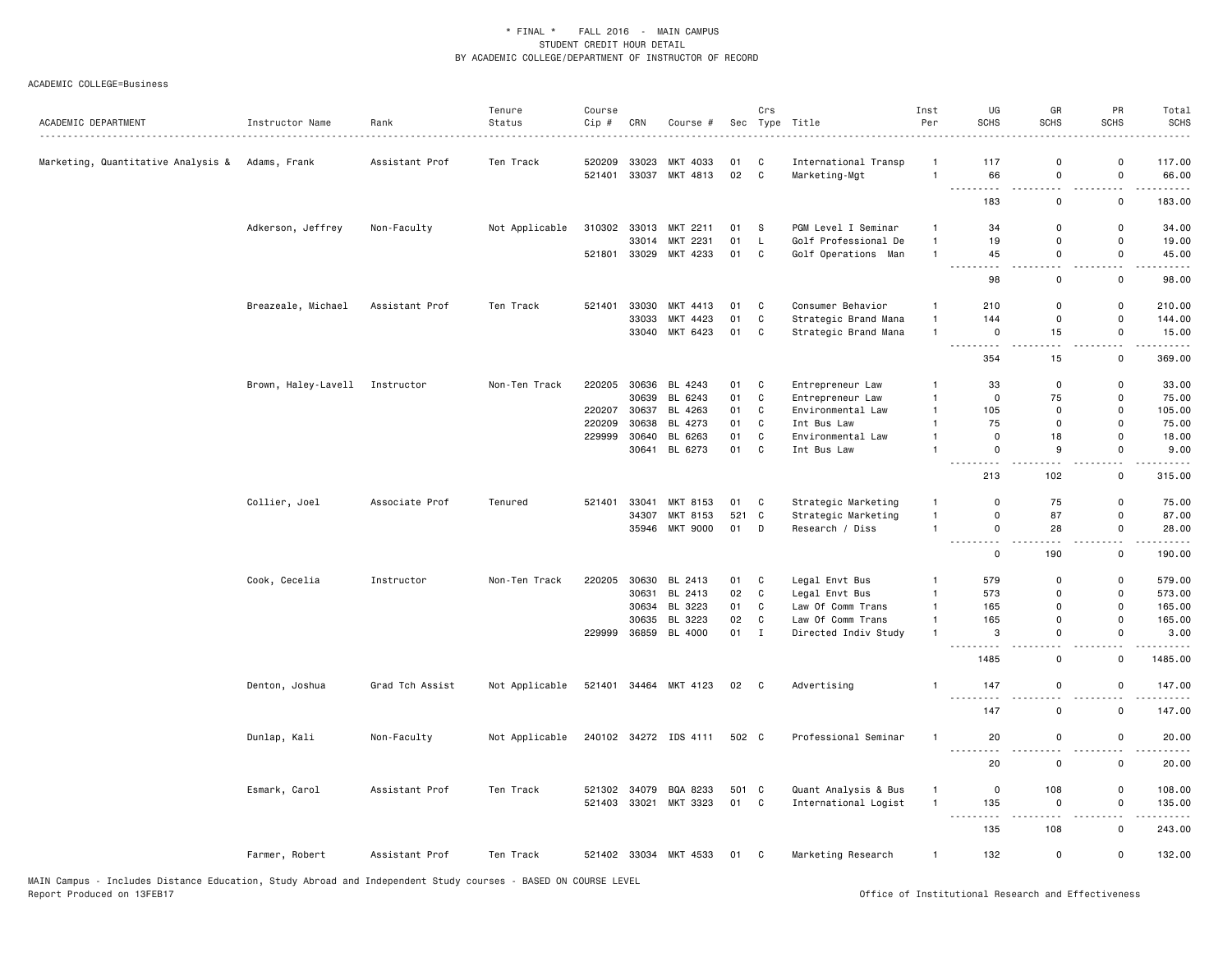| ACADEMIC DEPARTMENT                               | Instructor Name     | Rank            | Tenure<br>Status | Course<br>Cip # | CRN   | Course #                   |          | Crs            | Sec Type Title                              | Inst<br>Per                  | UG<br><b>SCHS</b>           | GR<br><b>SCHS</b>     | PR<br><b>SCHS</b>   | Total<br><b>SCHS</b>                  |
|---------------------------------------------------|---------------------|-----------------|------------------|-----------------|-------|----------------------------|----------|----------------|---------------------------------------------|------------------------------|-----------------------------|-----------------------|---------------------|---------------------------------------|
| Marketing, Quantitative Analysis & Farmer, Robert |                     | Assistant Prof  | Ten Track        |                 |       | 521402 33035 MKT 4533      | 02 C     |                | Marketing Research                          | $\mathbf{1}$                 | 132<br>$\sim$ $\sim$ $\sim$ | 0                     | 0                   | 132.00<br>$\sim$ $\sim$ $\sim$ $\sim$ |
|                                                   |                     |                 |                  |                 |       |                            |          |                |                                             |                              | 264                         | $\mathsf 0$           | 0                   | 264.00                                |
|                                                   | France, Stephen     | Assistant Prof  | Ten Track        | 521302 30647    |       | BQA 3123<br>30652 BQA 9333 | 01<br>01 | C<br>C         | Bus Stat Methods II<br>Stat Methods for Bus | $\mathbf{1}$<br>$\mathbf{1}$ | 219<br>$\mathbf 0$          | 0<br>18               | 0<br>$\mathsf{o}\,$ | 219.00<br>18.00                       |
|                                                   |                     |                 |                  |                 |       |                            |          |                |                                             |                              |                             |                       |                     |                                       |
|                                                   |                     |                 |                  |                 |       |                            |          |                |                                             |                              | 219                         | 18                    | 0                   | 237.00                                |
|                                                   | Goree, Michael      | Instructor      | Non-Ten Track    | 521401          | 33024 | MKT 4113                   | 01       | C              | Personal Selling                            | $\mathbf{1}$                 | 216                         | 0                     | 0                   | 216.00                                |
|                                                   |                     |                 |                  |                 | 33025 | MKT 4113                   | 02       | C              | Personal Selling                            | $\mathbf{1}$                 | 207                         | $\Omega$              | 0                   | 207.00                                |
|                                                   |                     |                 |                  | 521803 33019    |       | MKT 3213                   | 01       | C              | Retailing                                   | $\mathbf{1}$                 | 195                         | $\mathbf 0$           | 0                   | 195.00                                |
|                                                   |                     |                 |                  |                 | 33020 | MKT 3213                   | 02       | C              | Retailing                                   | $\mathbf{1}$                 | 192<br>$\sim$ $\sim$ $\sim$ | $\mathbf 0$           | 0                   | 192.00<br>$\sim$ $\sim$ $\sim$ $\sim$ |
|                                                   |                     |                 |                  |                 |       |                            |          |                |                                             |                              | 810                         | $\mathsf 0$           | 0                   | 810.00                                |
|                                                   | Krallman, Alexandra | Grad Tch Assist | Not Applicable   | 521401          |       | 34306 MKT 3013             | 504 C    |                | Principles Of Mkt                           | $\mathbf{1}$                 | 126                         | 0<br>$ -$             | 0<br>$-$            | 126.00<br>.                           |
|                                                   |                     |                 |                  |                 |       |                            |          |                |                                             |                              | 126                         | $\mathsf 0$           | 0                   | 126.00                                |
|                                                   | Lam, Wai-Cheong     | Instructor      | Non-Ten Track    | 521302          | 30642 | BQA 2113                   | 01       | C              | Bus Stat Methods I                          | $\mathbf{1}$                 | 201                         | 0                     | 0                   | 201.00                                |
|                                                   |                     |                 |                  |                 | 30643 | BQA 2113                   | 02       | C              | Bus Stat Methods I                          | $\mathbf{1}$                 | 180                         | $\mathsf 0$           | 0                   | 180.00                                |
|                                                   |                     |                 |                  |                 | 30646 | BQA 2113                   | 05       | C              | Bus Stat Methods I                          | $\mathbf{1}$                 | 78                          | 0                     | 0                   | 78.00                                 |
|                                                   |                     |                 |                  |                 |       | 30651 BQA 3123             | 05       | C              | Bus Stat Methods II                         | $\mathbf{1}$                 | 138                         | 0                     | 0                   | 138.00                                |
|                                                   |                     |                 |                  |                 |       |                            |          |                |                                             |                              |                             |                       |                     | .                                     |
|                                                   |                     |                 |                  |                 |       |                            |          |                |                                             |                              | 597                         | 0                     | 0                   | 597.00                                |
|                                                   | Lueg, Jason         | Professor       | Tenured          | 521401          | 33036 | MKT 4813                   | 01       | C              | Marketing-Mgt                               |                              | 63                          | 0                     | 0                   | 63.00                                 |
|                                                   |                     |                 |                  |                 | 36888 | MKT 4000                   | 01       | $\blacksquare$ | Directed Indiv Study                        | $\mathbf{1}$                 | 3<br><u>.</u>               | 0<br>$\sim$ $\sim$    | 0<br>$ -$           | 3.00<br>$- - - - -$                   |
|                                                   |                     |                 |                  |                 |       |                            |          |                |                                             |                              | 66                          | 0                     | 0                   | 66.00                                 |
|                                                   | Lueg, Nicole        | Professor       | Tenured          |                 |       | 521302 34463 BQA 8583      | 01       | $\mathbf{C}$   | Quan Meth Res In Bus                        | -1                           | 0                           | 39                    | 0                   | 39.00                                 |
|                                                   |                     |                 |                  |                 |       |                            |          |                |                                             |                              | 0                           | 39                    | 0                   | 39.00                                 |
|                                                   | Mallette, Stephanie | Instructor      | Non-Ten Track    | 220205          | 30632 | BL 2413                    | 03       | C              | Legal Envt Bus                              | $\mathbf{1}$                 | 192                         | $\mathsf 0$           | 0                   | 192.00                                |
|                                                   |                     |                 |                  |                 |       | 34077 BL 6243              | 511 C    |                | Entrepreneur Law                            | $\mathbf{1}$                 | 0                           | 48                    | 0                   | 48.00                                 |
|                                                   |                     |                 |                  |                 |       | 229999 34078 BL 8113       | 521 C    |                | Law Ethics Disp Res                         | $\mathbf{1}$                 | 0                           | 81                    | 0                   | 81.00<br>.                            |
|                                                   |                     |                 |                  |                 |       |                            |          |                |                                             |                              | 192                         | 129                   | 0                   | 321.00                                |
|                                                   | Moore, Melissa      | Professor       | Tenured          | 521003          | 32245 | FYE 1001                   | F25 C    |                | Freshman Year Experi                        | 0.5                          | $\overline{c}$              | 0                     | 0                   | 2.00                                  |
|                                                   |                     |                 |                  |                 |       | 32246 FYE 1001             | F26 C    |                | Freshman Year Experi                        | 0.5                          | 10.5<br>.<br>$\frac{1}{2}$  | $\mathsf 0$<br>$\sim$ | 0<br>$ -$           | 10.50<br>-----                        |
|                                                   |                     |                 |                  |                 |       |                            |          |                |                                             |                              | 12.5                        | $\mathsf 0$           | 0                   | 12.50                                 |
|                                                   | Moore, Robert       | Professor       | Tenured          | 521003          | 32245 | FYE 1001                   | F25 C    |                | Freshman Year Experi                        | 0.5                          | $\overline{2}$              | $\mathbf 0$           | 0                   | 2.00                                  |
|                                                   |                     |                 |                  |                 | 32246 | FYE 1001                   | F26 C    |                | Freshman Year Experi                        | 0.5                          | 10.5                        | 0                     | 0                   | 10.50                                 |
|                                                   |                     |                 |                  | 521401          | 33016 | MKT 3013                   | 01       | C              | Principles Of Mkt                           | $\overline{1}$               | 819                         | 0                     | 0                   | 819.00                                |
|                                                   |                     |                 |                  |                 |       | 33017 MKT 3013             | 02       | C              | Principles Of Mkt                           | $\mathbf{1}$                 | 807                         | $\mathbf 0$           | 0                   | 807.00                                |
|                                                   |                     |                 |                  |                 | 33028 | MKT 4213                   | 02       | C              | Internet Marketing                          | $\mathbf{1}$                 | 99                          | $\Omega$              | 0                   | 99.00                                 |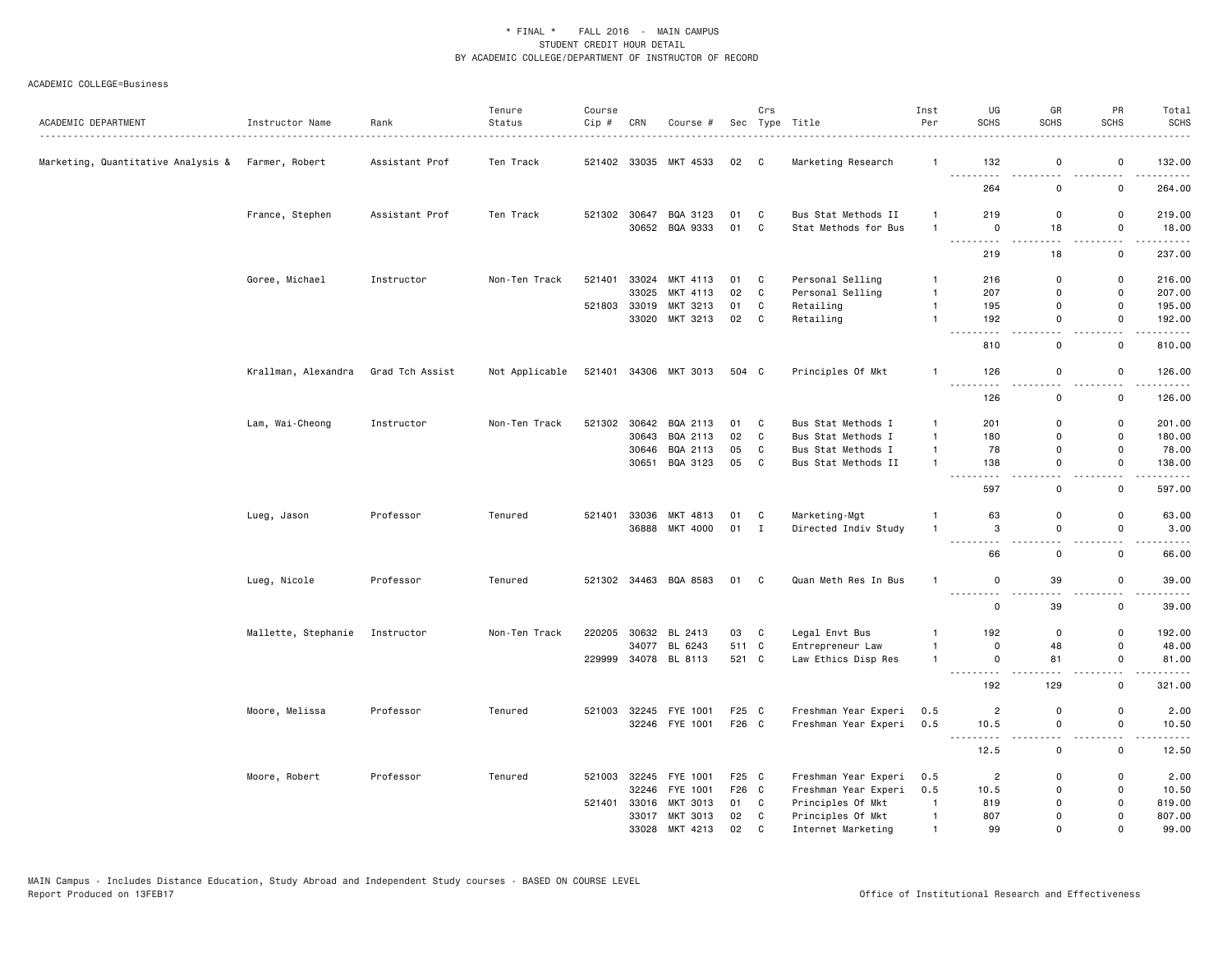| ACADEMIC DEPARTMENT                                                                                              | Instructor Name   | Rank            | Tenure<br>Status | Course<br>Cip # | CRN            | Course #                    | Sec      | Crs    | Type Title                     | Inst<br>Per    | UG<br><b>SCHS</b>              | GR<br><b>SCHS</b> | PR<br><b>SCHS</b>                             | Total<br><b>SCHS</b>                 |
|------------------------------------------------------------------------------------------------------------------|-------------------|-----------------|------------------|-----------------|----------------|-----------------------------|----------|--------|--------------------------------|----------------|--------------------------------|-------------------|-----------------------------------------------|--------------------------------------|
|                                                                                                                  |                   |                 |                  |                 |                |                             |          |        |                                |                | ---------<br>1737.5            | $\Omega$          | $\mathbf 0$                                   | 1737.50                              |
| Marketing, Quantitative Analysis &                                                                               | Scott, Adam       | Non-Faculty     | Not Applicable   |                 |                | 310302 33015 MKT 2251       | 01 L     |        | Golf Professional De           |                | 20                             | 0                 | 0                                             | 20.00                                |
|                                                                                                                  |                   |                 |                  |                 |                |                             |          |        |                                |                | .<br>20                        | . .<br>0          | 0                                             | 20.00                                |
|                                                                                                                  | Shanahan, Kevin   | Associate Prof  | Tenured          | 521401          | 33026<br>36463 | MKT 4123<br><b>MKT 9000</b> | 01<br>03 | C<br>D | Advertising<br>Research / Diss |                | 168<br>$\mathbf 0$             | 0<br>$\mathbf{1}$ | $\mathbf 0$<br>0                              | 168.00<br>1.00                       |
|                                                                                                                  |                   |                 |                  | 521801          |                | 34465 MKT 8333              | 01       | S.     | Sem Mkt Promotion &            |                | $\Omega$<br>--------- <i>-</i> | 9<br>$ -$         | $\mathbf 0$<br>$ -$                           | 9.00<br>.                            |
|                                                                                                                  |                   |                 |                  |                 |                |                             |          |        |                                |                | 168                            | 10                | $\mathsf{o}$                                  | 178.00                               |
|                                                                                                                  | Stevens, Jennifer | Grad Tch Assist | Not Applicable   |                 |                | 521403 33022 MKT 3933       | 01 C     |        | International Mkt              | $\mathbf{1}$   | 162                            | $\Omega$          | $\mathsf{o}$                                  | 162.00                               |
|                                                                                                                  |                   |                 |                  |                 |                |                             |          |        |                                |                | 162                            | $\Omega$          | 0                                             | 162.00                               |
|                                                                                                                  | Verdell, Angela   | Non-Faculty     | Not Applicable   |                 |                | 140101 32249 GE 1021        | 01 C     |        | Engineering Success            |                | 27<br>$ -$                     | $\mathbf 0$       | $\mathsf{o}$                                  | 27.00                                |
|                                                                                                                  |                   |                 |                  |                 |                |                             |          |        |                                |                | 27                             | $\mathbf 0$       | 0                                             | 27.00                                |
|                                                                                                                  | Waites, Stacie    | Grad Tch Assist | Not Applicable   |                 |                | 521401 33031 MKT 4413       | 02 C     |        | Consumer Behavior              |                | 216                            | 0                 | 0                                             | 216.00                               |
|                                                                                                                  |                   |                 |                  |                 |                |                             |          |        |                                |                | 216                            | 0                 | 0                                             | 216.00                               |
|                                                                                                                  | Wang, Xinchang    | Assistant Prof  | Ten Track        | 521302          | 30644          | BQA 2113                    | 03       | C      | Bus Stat Methods I             | -1             | 228                            | $\mathbf 0$       | 0                                             | 228.00                               |
|                                                                                                                  |                   |                 |                  |                 |                | 30645 BQA 2113              | 04 C     |        | Bus Stat Methods I             | $\overline{1}$ | 174<br>---------               | $\mathbf 0$       | $\mathbf 0$                                   | 174.00<br>.                          |
|                                                                                                                  |                   |                 |                  |                 |                |                             |          |        |                                |                | 402                            | $\Omega$          | $\mathbf 0$                                   | 402.00                               |
| ----------------------------------<br>Marketing, Quantitative Analysis &<br>==================================== |                   |                 |                  |                 |                |                             |          |        |                                |                | =========<br>7654<br>========= | ----------<br>611 | =========<br>$\Omega$<br>---------- --------- | ==========<br>8265.00<br>----------- |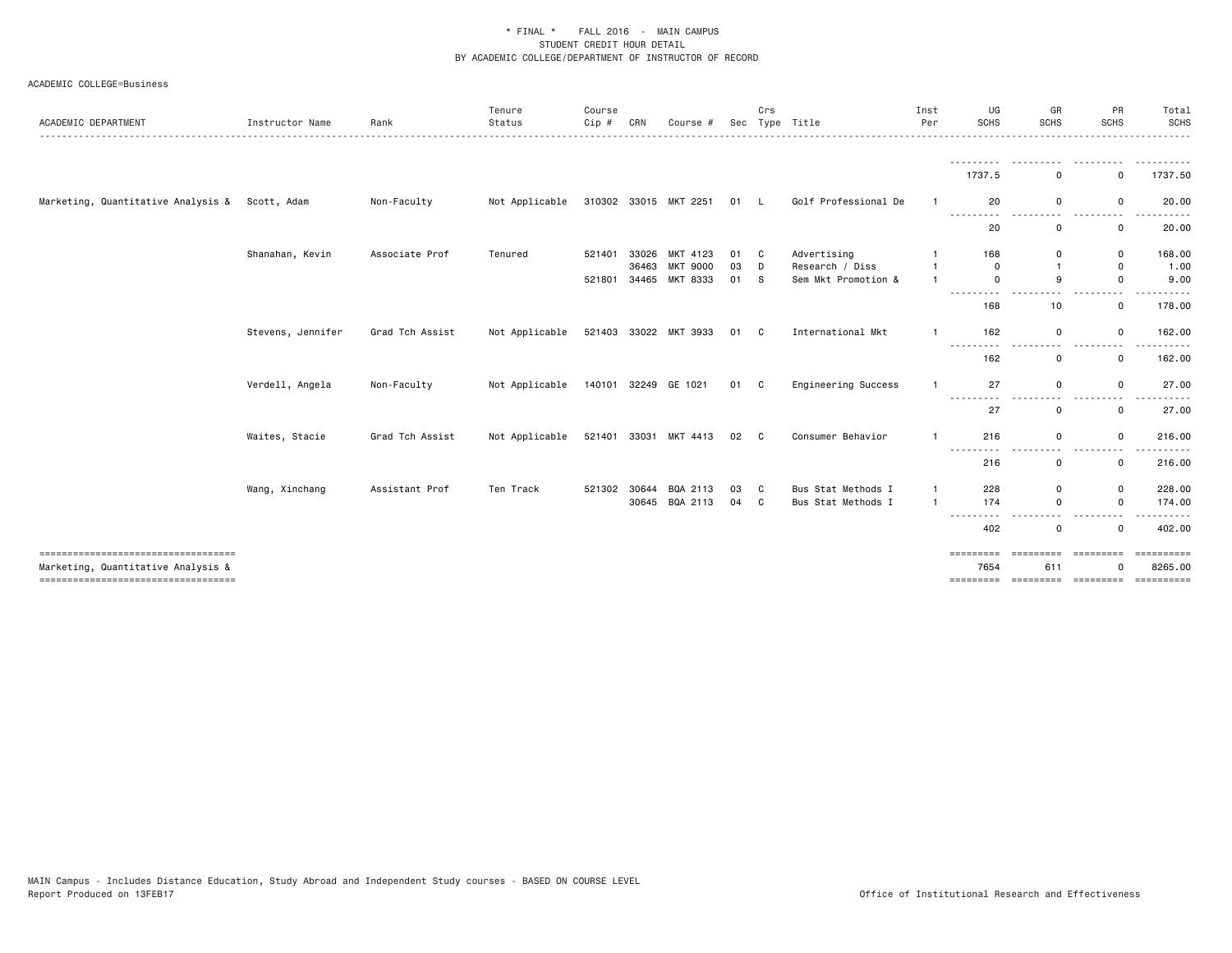| ACADEMIC DEPARTMENT   | Instructor Name   | Rank<br>.                         | Tenure<br>Status | Course<br>Cip# | CRN   | Course #                   |                   | Crs                          | Sec Type Title                            | Inst<br>Per                  | UG<br><b>SCHS</b>                                                                                     | GR<br><b>SCHS</b>          | PR<br><b>SCHS</b>          | Total<br><b>SCHS</b><br>. |
|-----------------------|-------------------|-----------------------------------|------------------|----------------|-------|----------------------------|-------------------|------------------------------|-------------------------------------------|------------------------------|-------------------------------------------------------------------------------------------------------|----------------------------|----------------------------|---------------------------|
| School of Accountancy | Addy, Noel        | Associate Prof                    | Tenured          | 520301         |       | 34058 ACC 8213             | 511 C             |                              | Fin & Acc Report Ana                      |                              | 0<br>.                                                                                                | 108                        | $\mathbf 0$                | 108.00<br>.               |
|                       |                   |                                   |                  |                |       |                            |                   |                              |                                           |                              | 0                                                                                                     | 108                        | $\mathbf 0$                | 108.00                    |
|                       | Berglund, Nathan  | Assistant Prof                    | Ten Track        | 520301         |       | 30057 ACC 2013             | 03                | $\mathbf{C}$                 | Prin Financial Acct                       | 1                            | 204                                                                                                   | $\Omega$                   | $\Omega$                   | 204.00                    |
|                       |                   |                                   |                  |                | 30060 | ACC 2013<br>30085 ACC 8013 | 06<br>01          | $\mathbf{C}$<br>$\mathbf{C}$ | Prin Financial Acct<br>Sem-Fin Acc Theory | $\mathbf{1}$<br>$\mathbf{1}$ | 204<br>$\mathbf 0$                                                                                    | $\mathbf 0$<br>57          | $\mathbf 0$<br>0           | 204.00<br>57.00           |
|                       |                   |                                   |                  |                |       |                            |                   |                              |                                           |                              | .<br>408                                                                                              | 57                         | 0                          | -----<br>465.00           |
|                       | Brewster, Billy   | Visit Assist Prof                 | Non-Ten Track    | 520301         |       | 30056 ACC 2013             | 02                | $\mathbf{C}$                 | Prin Financial Acct                       | $\mathbf{1}$                 | 189                                                                                                   | $\mathbf 0$                | 0                          | 189.00                    |
|                       |                   |                                   |                  |                |       | 30066 ACC 2023             | 04                | $\mathbf{C}$                 | Prin Managerial Acct                      | $\overline{1}$               | 192<br>$\sim$ $\sim$ $\sim$ $\sim$<br>$\cdots$                                                        | $\mathsf 0$                | $\mathbf 0$                | 192.00<br>.               |
|                       |                   |                                   |                  |                |       |                            |                   |                              |                                           |                              | 381                                                                                                   | $\Omega$                   | 0                          | 381.00                    |
|                       | Cowley, Jarred    | Grad Srv Assist                   | Not Applicable   | 131315         | 32733 | LSK 1001<br>32734 LSK 1001 | 01<br>02          | $\mathbf{C}$<br>$\mathbf{C}$ | Freshman Seminar<br>Freshman Seminar      | 0.4<br>0.4                   | 10.8<br>5.2                                                                                           | $\mathbf 0$<br>0           | $\mathbf 0$<br>$\mathbf 0$ | 10.80<br>5.20             |
|                       |                   |                                   |                  |                |       |                            |                   |                              |                                           |                              | 16                                                                                                    | $\mathsf 0$                | $\mathbf 0$                | .<br>16.00                |
|                       |                   |                                   |                  |                |       |                            |                   |                              |                                           |                              |                                                                                                       |                            |                            |                           |
|                       | Gardner, Virginia | Non-Faculty                       | Not Applicable   |                |       | 520301 34057 ACC 2203      | 501 C             |                              | Survey of Accounting                      | $\mathbf{1}$                 | 57<br>.                                                                                               | 0                          | $\mathbf 0$                | 57.00<br>.                |
|                       |                   |                                   |                  |                |       |                            |                   |                              |                                           |                              | 57                                                                                                    | $\mathsf 0$                | 0                          | 57.00                     |
|                       | Herring, Clyde    | Clinical Assoc Prof Non-Ten Track |                  | 520301         | 30077 | 30067 ACC 2203<br>ACC 4023 | 01 C<br>01        | C                            | Survey of Accounting<br>Advanced ACC      | -1<br>$\mathbf{1}$           | 132<br>6                                                                                              | $\mathbf 0$<br>$\Omega$    | $\mathbf 0$<br>$\mathbf 0$ | 132.00<br>6.00            |
|                       |                   |                                   |                  |                |       | ACC 6023                   |                   | C                            |                                           | $\mathbf{1}$                 | $\mathbf 0$                                                                                           | 69                         | $\mathbf 0$                | 69.00                     |
|                       |                   |                                   |                  |                | 30082 |                            | 01                |                              | Advanced ACC                              |                              |                                                                                                       |                            |                            |                           |
|                       |                   |                                   |                  |                |       | 30091 ACC 8213             | 01                | $\mathbf{C}$                 | Fin & Acc Report Ana                      | $\mathbf{1}$                 | $\mathbf 0$<br>$\frac{1}{2}$                                                                          | 81<br>$\sim$ $\sim$ $\sim$ | $\mathbf 0$                | 81.00<br>.                |
|                       |                   |                                   |                  |                |       |                            |                   |                              |                                           |                              | 138                                                                                                   | 150                        | $\mathbf 0$                | 288.00                    |
|                       | Lang, Bradley     | Instructor                        | Non-Ten Track    | 520301         | 30065 | ACC 2023                   | 03                | $\mathbf{C}$                 | Prin Managerial Acct                      | 1                            | 216                                                                                                   | 0                          | 0                          | 216.00                    |
|                       |                   |                                   |                  |                |       | 30086 ACC 8023             | 01 C              |                              | Managerial Acc                            | $\mathbf{1}$                 | $\overline{\mathbf{0}}$<br>$\sim$ $\sim$ $\sim$<br>$\frac{1}{2}$                                      | 123                        | $\mathbf 0$                | 123.00<br>.               |
|                       |                   |                                   |                  |                |       |                            |                   |                              |                                           |                              | 216                                                                                                   | 123                        | $\mathbf 0$                | 339.00                    |
|                       | Lehman, Mark      | Lecturer                          | Non-Ten Track    | 520301         |       | 30087 ACC 8043             | 01                | $\mathbf{C}$                 | Fraud Examination                         | -1                           | $\mathbf 0$                                                                                           | 45                         | $\mathbf 0$                | 45.00                     |
|                       |                   |                                   |                  |                |       | 35286 ACC 3053             | 01                | $\mathbf{C}$                 | Acct Systems II                           | $\mathbf{1}$                 | 45                                                                                                    | $\mathsf{O}$               | $\mathbf 0$                | 45.00<br>.                |
|                       |                   |                                   |                  |                |       |                            |                   |                              |                                           |                              | 45                                                                                                    | 45                         | $\Omega$                   | 90.00                     |
|                       | McNair, Frances   | Professor                         | Tenured          | 521601         | 30089 | ACC 8073                   | 01                | $\mathbf{C}$                 | Corp Tax                                  | $\mathbf{1}$                 | 0                                                                                                     | 39                         | $\mathbf 0$                | 39.00                     |
|                       |                   |                                   |                  |                |       | 30090 ACC 8123             | 01 C              |                              | Tax Topics                                | $\mathbf{1}$                 | $\mathsf 0$<br>.                                                                                      | 108                        | $\mathbf 0$                | 108.00<br>.               |
|                       |                   |                                   |                  |                |       |                            |                   |                              |                                           |                              | $\mathbf 0$                                                                                           | 147                        | 0                          | 147.00                    |
|                       | Pannell, Angela   | Instructor                        | Non-Ten Track    | 520301         | 30058 | ACC 2013                   | 04                | $\overline{\phantom{a}}$ C   | Prin Financial Acct                       | $\mathbf{1}$                 | 213                                                                                                   | $\Omega$                   | 0                          | 213.00                    |
|                       |                   |                                   |                  |                | 30059 | ACC 2013                   | 05                | $\mathbf{C}$                 | Prin Financial Acct                       | $\mathbf{1}$                 | 213                                                                                                   | $\Omega$                   | $\mathbf 0$                | 213.00                    |
|                       |                   |                                   |                  |                |       | 30061 ACC 2013             | 07                | $\mathbf{C}$                 | Prin Financial Acct                       | $\mathbf{1}$                 | 192                                                                                                   | 0                          | $\mathbf 0$                | 192.00                    |
|                       |                   |                                   |                  |                | 30063 | ACC 2013                   | H <sub>01</sub> B |                              | Honors Prin Fin Acct                      | $\mathbf{1}$                 | 15                                                                                                    | 0                          | $\mathbf 0$                | 15.00                     |
|                       |                   |                                   |                  |                | 30064 | ACC 2023                   | 02 C              |                              | Prin Managerial Acct                      | $\mathbf{1}$                 | 216<br>$\frac{1}{2} \left( \frac{1}{2} \right) \left( \frac{1}{2} \right) \left( \frac{1}{2} \right)$ | $\Omega$                   | $\mathbf 0$                | 216.00                    |
|                       |                   |                                   |                  |                |       |                            |                   |                              |                                           |                              | 849                                                                                                   | $\Omega$                   | $\Omega$                   | 849.00                    |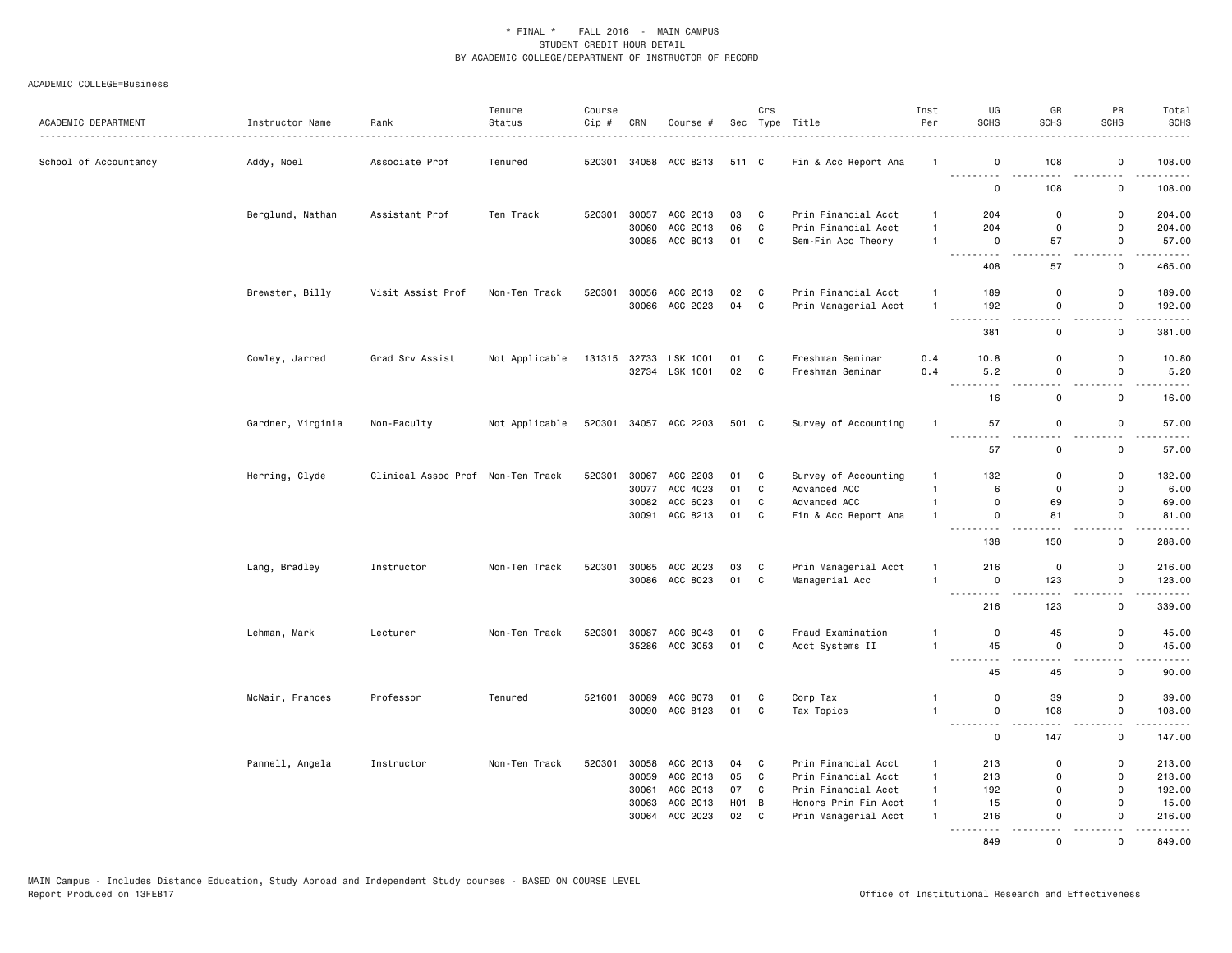### ACADEMIC COLLEGE=Business

|                                                             |                  |                | Tenure        | Course |       |                |      | Crs          |                      | Inst           | UG                                                                                                                                                                                                                                                                                                                                                                                                                                                    | GR               | PR              | Total                 |
|-------------------------------------------------------------|------------------|----------------|---------------|--------|-------|----------------|------|--------------|----------------------|----------------|-------------------------------------------------------------------------------------------------------------------------------------------------------------------------------------------------------------------------------------------------------------------------------------------------------------------------------------------------------------------------------------------------------------------------------------------------------|------------------|-----------------|-----------------------|
| ACADEMIC DEPARTMENT                                         | Instructor Name  | Rank           | Status        | Cip #  | CRN   | Course #       | Sec  |              | Type Title           | Per            | <b>SCHS</b>                                                                                                                                                                                                                                                                                                                                                                                                                                           | <b>SCHS</b>      | <b>SCHS</b>     | <b>SCHS</b><br>.      |
| School of Accountancy                                       | Rigsby, John     | Associate Prof | Tenured       | 520301 |       | 30055 ACC 2013 | 01 C |              | Prin Financial Acct  |                | 201                                                                                                                                                                                                                                                                                                                                                                                                                                                   | 0                | 0               | 201.00                |
|                                                             |                  |                |               |        |       | 30080 ACC 4043 | 01 C |              | Municipal & Govt Acc |                | 123                                                                                                                                                                                                                                                                                                                                                                                                                                                   | $\Omega$         | 0               | 123.00                |
|                                                             |                  |                |               |        |       | 30083 ACC 6043 | 01 C |              | Municipal & Govt Acc |                | $\mathbf 0$<br>.                                                                                                                                                                                                                                                                                                                                                                                                                                      | 15               | 0<br>---        | 15.00<br>$\cdots$     |
|                                                             |                  |                |               |        |       |                |      |              |                      |                | 324                                                                                                                                                                                                                                                                                                                                                                                                                                                   | 15               | 0               | 339.00                |
|                                                             | Sanders, Steve   | Lecturer       | Non-Ten Track | 520301 |       | 30078 ACC 4033 | 01 C |              | Auditing             |                | 144                                                                                                                                                                                                                                                                                                                                                                                                                                                   | 0                | $\mathsf{o}$    | 144.00                |
|                                                             |                  |                |               |        |       | 30079 ACC 4033 | 02 C |              | Auditing             |                | 225                                                                                                                                                                                                                                                                                                                                                                                                                                                   | 0                | 0               | 225.00                |
|                                                             |                  |                |               |        |       |                |      |              |                      |                | 369                                                                                                                                                                                                                                                                                                                                                                                                                                                   | 0                | 0               | 369.00                |
|                                                             | Seay, Ryan       | Assistant Prof | Ten Track     | 520301 | 30071 | ACC 3023       | 01 C |              | Intermediate Acc I   |                | 195                                                                                                                                                                                                                                                                                                                                                                                                                                                   | $\Omega$         | 0               | 195.00                |
|                                                             |                  |                |               |        |       | 30072 ACC 3023 | 02   | $\mathbf{C}$ | Intermediate Acc I   | $\overline{1}$ | 177                                                                                                                                                                                                                                                                                                                                                                                                                                                   | $\mathbf 0$      | $\mathsf{o}$    | 177.00                |
|                                                             |                  |                |               |        |       | 35987 ACC 2023 | 05 C |              | Prin Managerial Acct | $\overline{1}$ | 117                                                                                                                                                                                                                                                                                                                                                                                                                                                   | $\mathbf{0}$     | $\mathbf 0$     | 117.00<br>.           |
|                                                             |                  |                |               |        |       |                |      |              |                      |                | 489                                                                                                                                                                                                                                                                                                                                                                                                                                                   | 0                | 0               | 489.00                |
|                                                             | Stancill, Alan   | Assistant Prof | Ten Track     | 520301 | 30088 | ACC 8063       | 01   | C            | Res Tax Prac & Proc  | $\mathbf{1}$   | $\mathbf 0$                                                                                                                                                                                                                                                                                                                                                                                                                                           | 27               | 0               | 27.00                 |
|                                                             |                  |                |               | 521601 |       | 30075 ACC 4013 | 01   | C            | Income Tax I         | $\mathbf{1}$   | 150                                                                                                                                                                                                                                                                                                                                                                                                                                                   | $\Omega$         | 0               | 150.00                |
|                                                             |                  |                |               |        |       | 30076 ACC 4013 | 03 C |              | Income Tax I         |                | 258                                                                                                                                                                                                                                                                                                                                                                                                                                                   | $\Omega$         | $\Omega$        | 258.00<br>.           |
|                                                             |                  |                |               |        |       |                |      |              |                      |                | 408                                                                                                                                                                                                                                                                                                                                                                                                                                                   | 27               | $\Omega$        | 435.00                |
|                                                             | Trinkle, Bradley | Assistant Prof | Ten Track     | 520301 |       | 30068 ACC 3003 | 01   | C            | Acct Systems I       | -1             | 111                                                                                                                                                                                                                                                                                                                                                                                                                                                   | $\Omega$         | 0               | 111.00                |
|                                                             |                  |                |               |        |       | 30069 ACC 3003 | 02   | C            | Acct Systems I       | $\mathbf{1}$   | 135                                                                                                                                                                                                                                                                                                                                                                                                                                                   | $\mathbf 0$      | $\mathsf{o}$    | 135.00                |
|                                                             |                  |                |               |        |       | 30070 ACC 3003 | 03   | C            | Acct Systems I       |                | 108<br>$\frac{1}{2} \left( \frac{1}{2} \right) + \frac{1}{2} \left( \frac{1}{2} \right) + \frac{1}{2} \left( \frac{1}{2} \right) + \frac{1}{2} \left( \frac{1}{2} \right) + \frac{1}{2} \left( \frac{1}{2} \right) + \frac{1}{2} \left( \frac{1}{2} \right) + \frac{1}{2} \left( \frac{1}{2} \right) + \frac{1}{2} \left( \frac{1}{2} \right) + \frac{1}{2} \left( \frac{1}{2} \right) + \frac{1}{2} \left( \frac{1}{2} \right) + \frac{1}{2} \left($ | $\Omega$         | $\Omega$        | 108.00<br>-----       |
|                                                             |                  |                |               |        |       |                |      |              |                      |                | 354                                                                                                                                                                                                                                                                                                                                                                                                                                                   | $\Omega$         | $\Omega$        | 354.00                |
| ----------------------------------<br>School of Accountancy |                  |                |               |        |       |                |      |              |                      |                | =========<br>4054                                                                                                                                                                                                                                                                                                                                                                                                                                     | =========<br>672 | <b>ESSESSES</b> | ==========<br>4726.00 |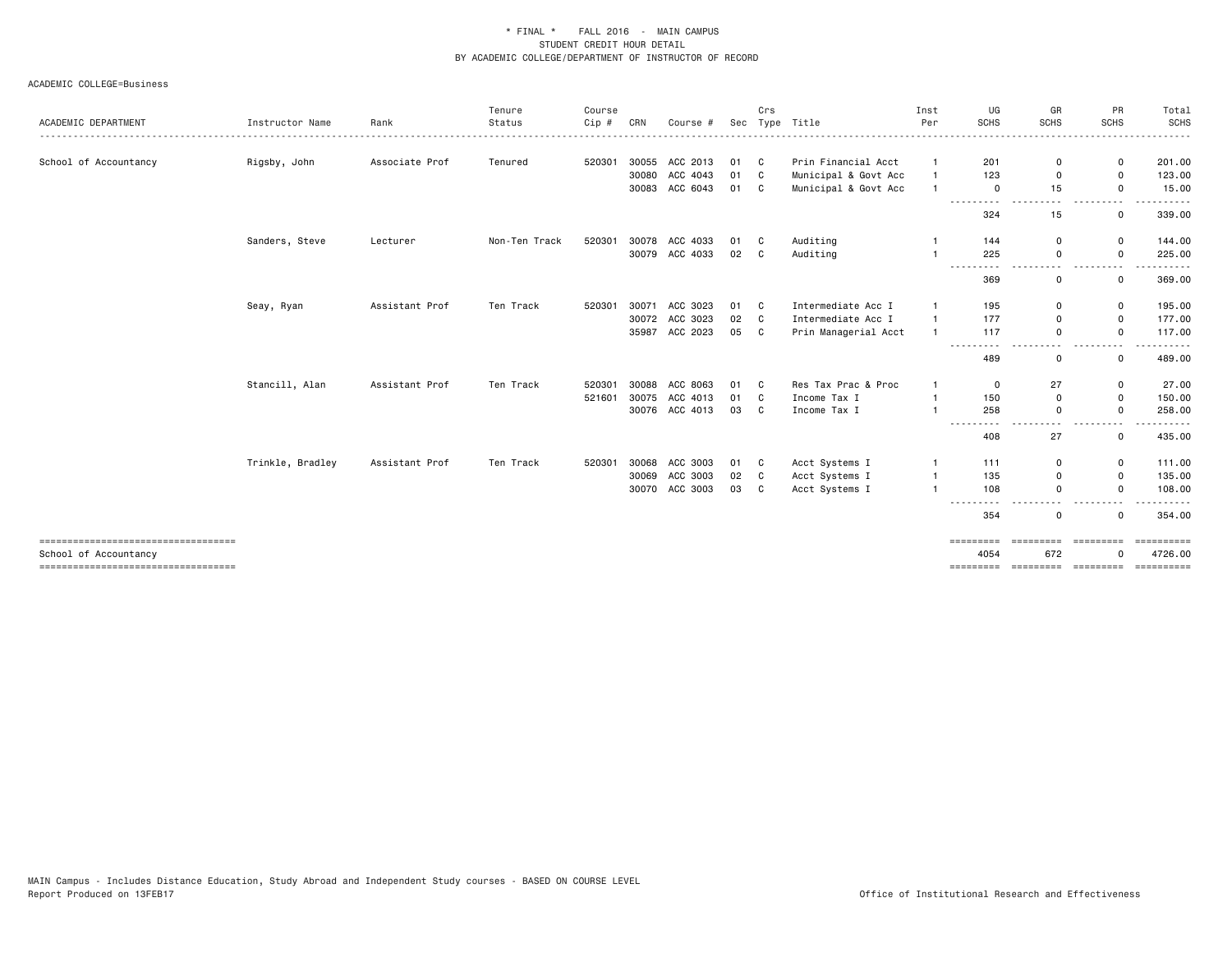|                                                      |                      |                   | Tenure         | Course |              |                       |                 | Crs                        |                       | Inst           | UG                       | GR          | PR                 | Total                                 |
|------------------------------------------------------|----------------------|-------------------|----------------|--------|--------------|-----------------------|-----------------|----------------------------|-----------------------|----------------|--------------------------|-------------|--------------------|---------------------------------------|
| ACADEMIC DEPARTMENT                                  | Instructor Name<br>. | Rank              | Status         | Cip #  | CRN          | Course #              |                 |                            | Sec Type Title        | Per            | <b>SCHS</b>              | <b>SCHS</b> | <b>SCHS</b>        | <b>SCHS</b><br>.                      |
| Counseling, Educational Psychology, Abernathy, Larry |                      | Resrch Assoc Prof | Non-Ten Track  | 422806 | 31908        | EPY 2513              | 01              | C                          | Human Growth & Devel  | $\mathbf{1}$   | 297                      | $\Omega$    | $\Omega$           | 297.00                                |
|                                                      |                      |                   |                |        |              | 31909 EPY 2513        | 02              | $\overline{c}$             | Human Growth & Devel  | $\overline{1}$ | 285                      | $\mathbf 0$ | $\mathsf{o}$       | 285.00                                |
|                                                      |                      |                   |                |        |              |                       |                 |                            |                       |                | 582                      | 0           | 0                  | .<br>582.00                           |
|                                                      | Ball, Kimberly       | Lecturer          | Non-Ten Track  | 130601 | 31929        | EPY 4513              | 01              | C                          | Ed Research Methods   | $\overline{1}$ | 60                       | $\Omega$    | $\mathsf{o}$       | 60.00                                 |
|                                                      |                      |                   |                | 130603 | 31926        | EPY 4214              | 01              | C                          | Ed & Psy Statistics   | $\overline{1}$ | 156                      | $\Omega$    | 0                  | 156.00                                |
|                                                      |                      |                   |                |        | 31927        | EPY 4214              | 02              | K                          | Ed & Psy Statistics   | $\mathbf{1}$   | $\mathbf 0$              | $\Omega$    | 0                  | 0.00                                  |
|                                                      |                      |                   |                |        | 31928        | EPY 4214              | 03              | К                          | Ed & Psy Statistics   | $\mathbf{1}$   | 0                        | $\Omega$    | $\Omega$           | 0.00                                  |
|                                                      |                      |                   |                | 130901 | 31518        | EDF 3333              | 05              | C                          | Social Foundation Ed  | $\mathbf{1}$   | 75                       | $\mathbf 0$ | $\mathsf{o}$       | 75.00                                 |
|                                                      |                      |                   |                |        |              | 34149 EDF 3333        | 501 C           |                            | Social Foundation Ed  | $\overline{1}$ | 78                       | $\Omega$    | $\mathsf{o}$       | 78.00                                 |
|                                                      |                      |                   |                |        |              |                       |                 |                            |                       |                | 369                      | $\mathbf 0$ | $\sim$ $\sim$<br>0 | $\sim$ $\sim$ $\sim$ $\sim$<br>369.00 |
|                                                      | Beckwith, LaKinya    | Non-Faculty       | Not Applicable | 130301 |              | 35712 LSK 1041        | 11 C            |                            | College Success I     | $\mathbf{1}$   | 19                       | $\mathbf 0$ | $\mathbf 0$        | 19.00                                 |
|                                                      |                      |                   |                |        |              |                       |                 |                            |                       |                | $  -$<br>19              | $\mathbf 0$ | 0                  | 19.00                                 |
|                                                      | Boyles, Caragh       | Non-Faculty       | Not Applicable |        |              | 350103 31970 EXL 0190 | 03              | E                          | Experiential Learnin  | $\overline{1}$ | 6                        | $\mathbf 0$ | $\mathsf{o}$       | 6.00                                  |
|                                                      |                      |                   |                |        |              |                       |                 |                            |                       |                | <u>.</u><br>6            | $\mathbf 0$ | 0                  | 6.00                                  |
|                                                      | Capella, Julie       | Non-Faculty       | Not Applicable |        | 320104 31341 | DSS 0113              | 01 C            |                            | Money Math            | $\mathbf{1}$   | 27                       | 0           | 0                  | 27.00                                 |
|                                                      |                      |                   |                | 330103 | 31343        | DSS 0313              | 01              | C                          | Community Access      | $\overline{1}$ | 18                       | $\Omega$    | $\Omega$           | 18.00                                 |
|                                                      |                      |                   |                | 350101 | 31346        | DSS 0613              | 01              | C                          | Independent Living    | $\mathbf{1}$   | 24                       | $\mathbf 0$ | $\mathsf{o}$       | 24.00                                 |
|                                                      |                      |                   |                | 350103 | 31348        | DSS 0813              | 01              | E                          | Employment - On Campu | $\mathbf{1}$   | 6                        | $\Omega$    | 0                  | 6.00                                  |
|                                                      |                      |                   |                |        |              | 360118 31344 DSS 0413 | 01              | C                          | Basic Writing/Litera  | $\overline{1}$ | 12                       | 0           | 0                  | 12.00                                 |
|                                                      |                      |                   |                |        |              |                       |                 |                            |                       |                | 87                       | $\mathbf 0$ | 0                  | 87.00                                 |
|                                                      | Chrestman, Angela    | Non-Faculty       | Not Applicable |        |              | 131101 31031 COE 1323 | 03              | $\overline{\phantom{a}}$ C | Career Planning       | 0.5            | 30<br>$\frac{1}{2}$      | 0           | 0                  | 30.00                                 |
|                                                      |                      |                   |                |        |              |                       |                 |                            |                       |                | 30                       | $\mathbf 0$ | $\mathsf{o}$       | 30.00                                 |
|                                                      | Dooley, Kathy        | Professor         | Tenured        | 422703 | 31045        | COE 4903              | 01              | B                          | Dev Coun/Men Health   | $\mathbf{1}$   | 24                       | $\Omega$    | 0                  | 24.00                                 |
|                                                      |                      |                   |                |        | 31048        | COE 6903              | 01              | B                          | Dev Coun/Men Health   | $\overline{1}$ | $\mathbf 0$              | 36          | 0                  | 36.00                                 |
|                                                      |                      |                   |                | 422803 | 31051        | COE 8053              | 01              | E                          | Practicum             | 0.5            | 0                        | 18          | 0                  | 18.00                                 |
|                                                      |                      |                   |                |        | 34564        | COE 8163              | 01              | C                          | Spirituality in Coun  | $\mathbf{1}$   | $\Omega$                 | 15          | $\Omega$           | 15.00                                 |
|                                                      |                      |                   |                |        |              | 35932 COE 9000        | 01              | D                          | Research / Diss       | $\overline{1}$ | $\Omega$                 | 10          | 0                  | 10.00                                 |
|                                                      |                      |                   |                |        | 36493        | COE 7000              | 10 <sub>1</sub> | I                          | Directed Indiv Study  | $\mathbf{1}$   | $\mathbf 0$              | 3           | 0                  | 3.00                                  |
|                                                      |                      |                   |                |        | 36510        | COE 7000              | 11              | $\mathbf I$                | Directed Indiv Study  | $\overline{1}$ | $\Omega$                 | 6           | $\Omega$           | 6.00                                  |
|                                                      |                      |                   |                |        |              | 36844 COE 7000        | 13 I            |                            | Directed Indiv Study  | $\overline{1}$ | $\mathbf 0$              | 3           | 0                  | 3.00                                  |
|                                                      |                      |                   |                |        |              |                       |                 |                            |                       |                | 24                       | 91          | 0                  | 115.00                                |
|                                                      | Dunn, Laura          | Non-Faculty       | Not Applicable |        |              | 521003 35436 FYE 1001 | F31 C           |                            | Freshman Year Experi  | 0.5            | 125.5<br>$\sim$ $\sim$ . | $\mathbf 0$ | 0                  | 125.50                                |
|                                                      |                      |                   |                |        |              |                       |                 |                            |                       |                | 125.5                    | $\mathbf 0$ | $\mathsf{o}$       | 125.50                                |
|                                                      | Elder, Anastasia     | Professor         | Tenured        | 422806 | 34566        | EPY 4683              | 01              | C                          | Advanced Issues in E  | $\mathbf{1}$   | 60                       | 0           | 0                  | 60.00                                 |
|                                                      |                      |                   |                | 429999 |              | 35867 EPY 9000        | 01              | D                          | Research / Diss       | $\overline{1}$ | $\mathbf 0$              | 6           | $\mathsf{o}$       | 6.00                                  |
|                                                      |                      |                   |                | 521003 |              | 35026 FYE 1001        | F29             | C                          | Freshman Year Experi  | $\overline{1}$ | 25                       | $\Omega$    | $\Omega$           | 25.00                                 |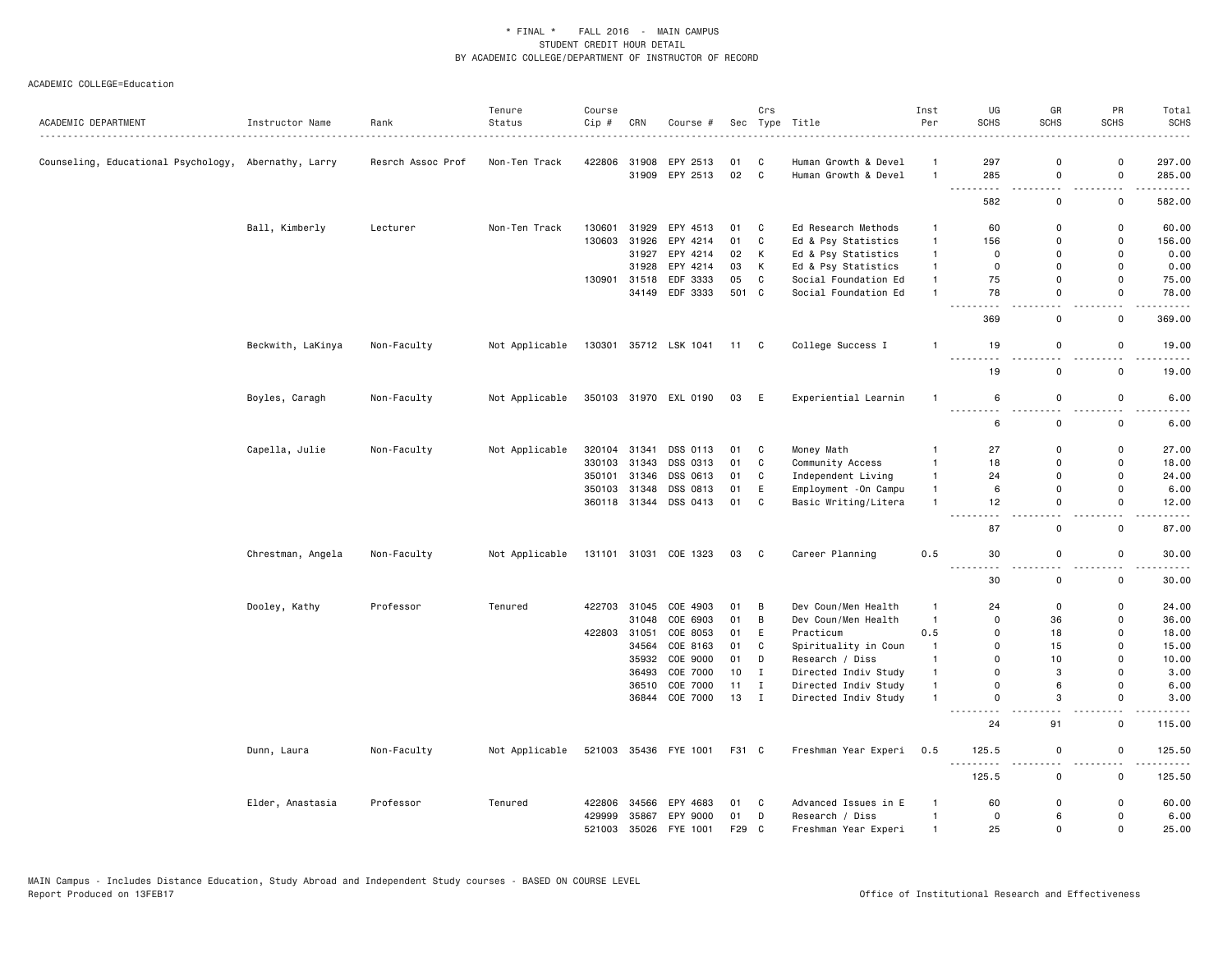| ACADEMIC DEPARTMENT                                | Instructor Name     | Rank<br>.       | Tenure<br>Status | Course<br>Cip # | CRN   | Course #              |      | Crs          | Sec Type Title       | Inst<br>Per  | UG<br><b>SCHS</b>                                                                                                                          | GR<br><b>SCHS</b>             | PR<br><b>SCHS</b>                  | Total<br><b>SCHS</b>                        |
|----------------------------------------------------|---------------------|-----------------|------------------|-----------------|-------|-----------------------|------|--------------|----------------------|--------------|--------------------------------------------------------------------------------------------------------------------------------------------|-------------------------------|------------------------------------|---------------------------------------------|
|                                                    |                     |                 |                  |                 |       |                       |      |              |                      |              | <u>.</u>                                                                                                                                   |                               |                                    |                                             |
|                                                    |                     |                 |                  |                 |       |                       |      |              |                      |              | 85                                                                                                                                         | 6                             | $\mathbf 0$                        | 91.00                                       |
| Counseling, Educational Psychology, Flowers, Erron |                     | Non-Faculty     | Not Applicable   | 131101          | 31038 | COE 4513              | 01   | C            | Paro Prof Stud Dev   | $\mathbf{1}$ | 93                                                                                                                                         | 0                             | $\mathbf 0$                        | 93.00                                       |
|                                                    |                     |                 |                  |                 | 35752 | COE 4000              | 09   | $\mathbf{I}$ | Directed Indiv Study | $\mathbf{1}$ | 3                                                                                                                                          | $\mathbf 0$                   | $\mathbf 0$                        | 3.00                                        |
|                                                    |                     |                 |                  |                 | 35753 | COE 4000              | 10   | $\mathbf{I}$ | Directed Indiv Study | $\mathbf{1}$ | 3                                                                                                                                          | 0                             | $\mathbf 0$                        | 3.00                                        |
|                                                    |                     |                 |                  |                 | 35754 | COE 4000              | 11   | $\mathbf{I}$ | Directed Indiv Study | $\mathbf{1}$ | 3                                                                                                                                          | $\Omega$                      | $\mathbf 0$                        | 3.00                                        |
|                                                    |                     |                 |                  |                 | 35756 | COE 4000              | 13   | $\mathbf{I}$ | Directed Indiv Study | $\mathbf{1}$ | 3                                                                                                                                          | $\Omega$                      | $\mathbf 0$                        | 3.00                                        |
|                                                    |                     |                 |                  |                 | 35757 | COE 4000              | 14   | $\mathbf{I}$ | Directed Indiv Study | $\mathbf{1}$ | 3                                                                                                                                          | 0                             | $\mathsf 0$                        | 3.00                                        |
|                                                    |                     |                 |                  |                 |       | 35758 COE 4000        | 15   | $\mathbf{I}$ | Directed Indiv Study | $\mathbf{1}$ | 3<br>د د د                                                                                                                                 | $\mathbf 0$<br>$\sim$ $\sim$  | $\mathbf 0$<br>$\overline{a}$      | 3.00                                        |
|                                                    |                     |                 |                  |                 |       |                       |      |              |                      |              | 111                                                                                                                                        | 0                             | $\mathsf 0$                        | 111.00                                      |
|                                                    | Gadke, Daniel       | Assistant Prof  | Ten Track        | 130699          | 31936 | EPY 8690              | 01   | E            | School Psy Practicum | $\mathbf{1}$ | 0                                                                                                                                          | 18                            | $\mathsf 0$                        | 18.00                                       |
|                                                    |                     |                 |                  | 420101          | 31925 | EPY 4113              | 01   | C            | Beh & Cog/Beh Inter  | $\mathbf{1}$ | 42                                                                                                                                         | 0                             | $\mathbf 0$                        | 42.00                                       |
|                                                    |                     |                 |                  |                 | 31930 | EPY 6113              | 01   | $\mathtt{C}$ | Beh & Cog/Beh Inter  | $\mathbf{1}$ | 0                                                                                                                                          | 30                            | $\mathsf 0$                        | 30.00                                       |
|                                                    |                     |                 |                  |                 |       | 31941 EPY 8763        | 01   | B            | Advanced ABA         | $\mathbf{1}$ | $\Omega$<br>$\frac{1}{2} \left( \frac{1}{2} \right) \left( \frac{1}{2} \right) \left( \frac{1}{2} \right) \left( \frac{1}{2} \right)$<br>. | 30<br>$\sim$                  | $\mathbf 0$<br>$\omega_{\rm{eff}}$ | 30.00<br>$\sim$ $\sim$ $\sim$ $\sim$ $\sim$ |
|                                                    |                     |                 |                  |                 |       |                       |      |              |                      |              | 42                                                                                                                                         | 78                            | 0                                  | 120.00                                      |
|                                                    | Gainer, Donna       | Instructor      | Non-Ten Track    | 130101          | 31911 | EPY 3143              | 01   | C            | Human Develop And Le | $\mathbf{1}$ | 90                                                                                                                                         | 0                             | $\mathsf 0$                        | 90.00                                       |
|                                                    |                     |                 |                  |                 |       | 31912 EPY 3143        | 02   | C            | Human Develop And Le | $\mathbf{1}$ | 90                                                                                                                                         | $\mathbf 0$                   | $\mathbf 0$                        | 90.00                                       |
|                                                    |                     |                 |                  | 130499          | 34561 | EPY 4553              | 01   | C            | Creativity/Innovatio | $\mathbf{1}$ | 90                                                                                                                                         | 0                             | $\mathbf 0$                        | 90.00                                       |
|                                                    |                     |                 |                  |                 | 36508 | EPY 4000              | 01   | $\mathbf{I}$ | Directed Indiv Study | $\mathbf{1}$ | 3                                                                                                                                          | $\Omega$                      | $\mathbf 0$                        | 3.00                                        |
|                                                    |                     |                 |                  |                 | 36697 | EPY 7000              | 01   | I            | Directed Indiv Study | $\mathbf{1}$ | 0                                                                                                                                          | 3                             | $\mathbf 0$                        | 3.00                                        |
|                                                    |                     |                 |                  | 130604          | 31914 | EPY 3253              | 01   | C            | Evaluating Learning  | $\mathbf{1}$ | 51                                                                                                                                         | 0                             | $\mathbf 0$                        | 51.00                                       |
|                                                    |                     |                 |                  |                 |       | 422806 31915 EPY 3503 | 01 C |              | Prin Of Ed Psych     | $\mathbf{1}$ | 90                                                                                                                                         | 0<br>$\sim$ $\sim$            | $\mathbf 0$<br>$\sim$ $\sim$       | 90.00<br>.                                  |
|                                                    |                     |                 |                  |                 |       |                       |      |              |                      |              | 414                                                                                                                                        | 3                             | $\mathsf 0$                        | 417.00                                      |
|                                                    | Gilbert, Susan      | Grad Tch Assist | Not Applicable   |                 |       | 422803 31035 COE 4013 | 02 C |              | Fac Skills Dev       | $\mathbf{1}$ | 60                                                                                                                                         | 0<br>$\overline{\phantom{a}}$ | $\mathbf 0$<br>22                  | 60.00                                       |
|                                                    |                     |                 |                  |                 |       |                       |      |              |                      |              | 60                                                                                                                                         | $\mathsf 0$                   | $\mathsf 0$                        | 60.00                                       |
|                                                    | Goldberg, Rebecca   | Associate Prof  | Tenured          | 422803          |       | 31050 COE 8023        | 02 C |              | Counseling Theory    | $\mathbf{1}$ | 0<br>.                                                                                                                                     | 90<br>$\sim$ $\sim$           | $\mathsf 0$<br>٠.                  | 90.00                                       |
|                                                    |                     |                 |                  |                 |       |                       |      |              |                      |              | 0                                                                                                                                          | 90                            | $\mathsf 0$                        | 90.00                                       |
|                                                    | Golson, Angela      | Instructor      | Non-Ten Track    | 420101          | 33601 | PSY 3213              | 02   | C            | Psych Of Ab Behavior | $\mathbf{1}$ | 270                                                                                                                                        | $\mathbf 0$                   | $\mathsf 0$                        | 270.00                                      |
|                                                    |                     |                 |                  |                 | 33602 | PSY 3213              | 03   | $\mathtt{C}$ | Psych Of Ab Behavior | $\mathbf{1}$ | 246                                                                                                                                        | $\mathsf 0$                   | $\mathbf 0$                        | 246.00                                      |
|                                                    |                     |                 |                  | 422705          |       | 33624 PSY 4203        | 02   | C            | Theories Of Pers     | $\mathbf{1}$ | 132<br>- - -<br>.                                                                                                                          | 0<br>$\sim$                   | $\mathsf 0$<br>i a a               | 132.00<br>.                                 |
|                                                    |                     |                 |                  |                 |       |                       |      |              |                      |              | 648                                                                                                                                        | $\mathsf 0$                   | $\mathsf 0$                        | 648.00                                      |
|                                                    | Gooden-Hunley, Lisa | Non-Faculty     | Not Applicable   |                 |       | 231303 35785 GE 3513  | 13 C |              | Technical Writing    | $\mathbf{1}$ | 60<br>-----<br>.                                                                                                                           | $\mathbf 0$<br>$ -$           | $\mathsf 0$<br>- -                 | 60.00                                       |
|                                                    |                     |                 |                  |                 |       |                       |      |              |                      |              | 60                                                                                                                                         | $\mathbf 0$                   | $\mathbf 0$                        | 60.00                                       |
|                                                    | Hall, Kimberly      | Associate Prof  | Tenured          | 422803          |       | 36874 COE 9000        | 05   | D            | Research / Diss      | $\mathbf{1}$ | 0                                                                                                                                          | $\overline{1}$                | $\mathsf 0$                        | 1.00                                        |
|                                                    |                     |                 |                  |                 |       |                       |      |              |                      |              | $\sim$ $\sim$<br>0                                                                                                                         | $\overline{1}$                | . .<br>$\mathsf 0$                 | 1.00                                        |
|                                                    | Henington, Carlen   | Professor       | Tenured          |                 |       | 422805 31939 EPY 8703 | 01   | C            | School Psychology    | $\mathbf{1}$ | $\mathbf 0$                                                                                                                                | 24                            | $\mathbf 0$                        | 24.00                                       |
|                                                    |                     |                 |                  |                 |       | 31942 EPY 8780        | 01   | $\mathsf{C}$ | Internship Sch Psy   | $\mathbf{1}$ | 0                                                                                                                                          | 24                            | $\mathbf 0$                        | 24.00                                       |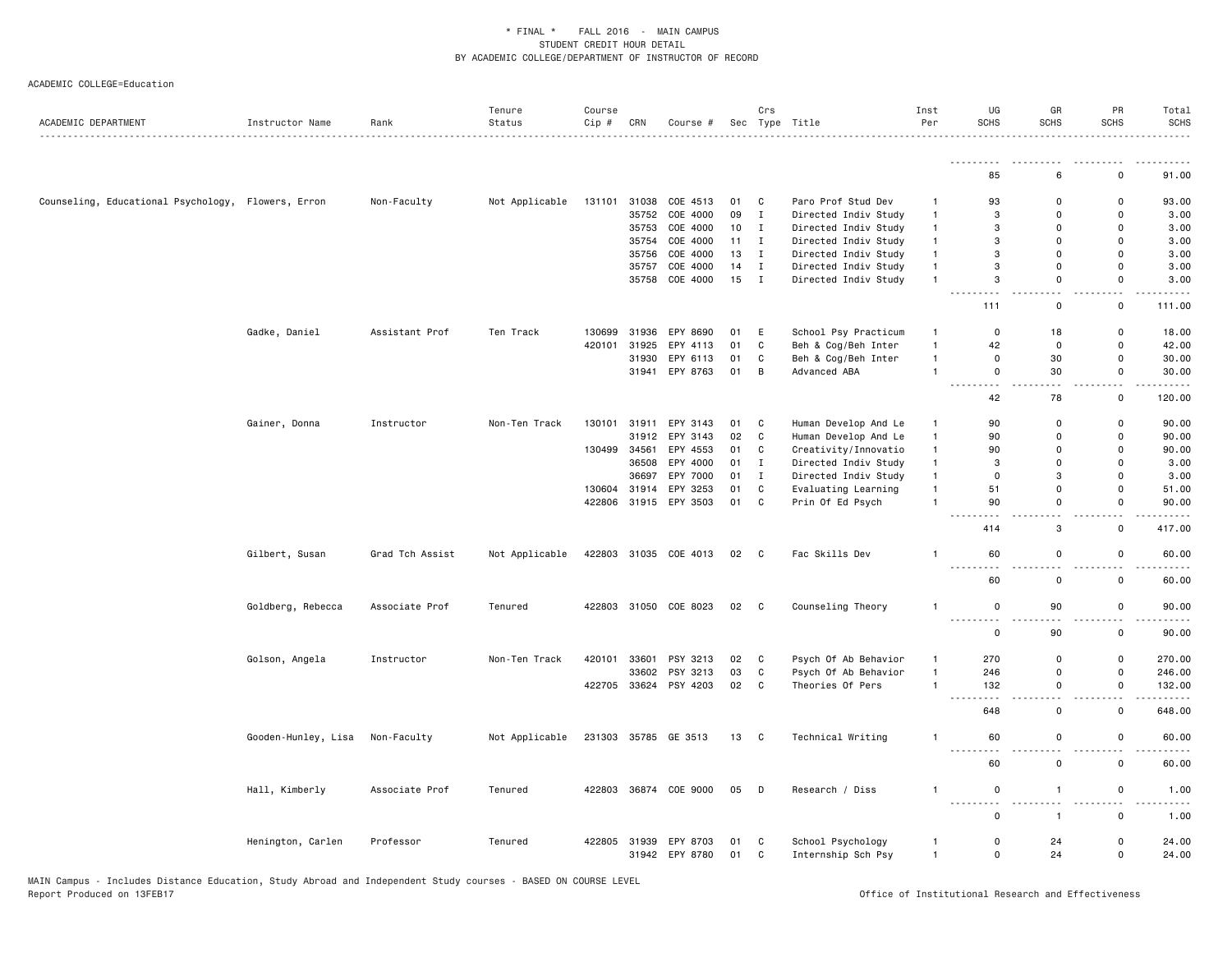|                                                       |                                      |                 | Tenure         | Course |              |                       |        | Crs          |                      | Inst           | UG                          | GR                            | PR                            | Total                                                                                                                                    |
|-------------------------------------------------------|--------------------------------------|-----------------|----------------|--------|--------------|-----------------------|--------|--------------|----------------------|----------------|-----------------------------|-------------------------------|-------------------------------|------------------------------------------------------------------------------------------------------------------------------------------|
| ACADEMIC DEPARTMENT                                   | Instructor Name                      | Rank<br>.       | Status         | Cip #  | CRN          | Course #              |        |              | Sec Type Title       | Per            | <b>SCHS</b>                 | <b>SCHS</b>                   | <b>SCHS</b>                   | <b>SCHS</b><br>$\frac{1}{2} \left( \frac{1}{2} \right) \left( \frac{1}{2} \right) \left( \frac{1}{2} \right) \left( \frac{1}{2} \right)$ |
|                                                       |                                      |                 |                |        |              |                       |        |              |                      |                |                             |                               |                               |                                                                                                                                          |
| Counseling, Educational Psychology, Henington, Carlen |                                      | Professor       | Tenured        | 422805 | 31945        | EPY 9703              | 01     | S            | Leg & Eth School Psy | $\mathbf{1}$   | $\Omega$                    | 24                            | $\Omega$                      | 24.00                                                                                                                                    |
|                                                       |                                      |                 |                | 422806 | 31947        | EPY 9730              | 01     | E            | Doc Psy Internship   | $\mathbf{1}$   | $\mathbf 0$                 | 30                            | $\mathsf{o}\,$<br>$\mathbf 0$ | 30.00                                                                                                                                    |
|                                                       |                                      |                 |                | 429999 |              | 35868 EPY 9000        | 02     | D            | Research / Diss      | $\overline{1}$ | $\mathsf 0$<br>.            | 13                            | <b></b>                       | 13.00<br>.                                                                                                                               |
|                                                       |                                      |                 |                |        |              |                       |        |              |                      |                | $\mathbf 0$                 | 115                           | 0                             | 115.00                                                                                                                                   |
|                                                       | Hess-Holden, Chelsey Grad Srv Assist |                 | Not Applicable |        |              | 422803 31036 COE 4023 | 01 C   |              | Intro To Counseling  | $\overline{1}$ | 90<br>$- - - -$<br>$- - -$  | 0                             | 0                             | 90.00                                                                                                                                    |
|                                                       |                                      |                 |                |        |              |                       |        |              |                      |                | 90                          | 0                             | 0                             | 90.00                                                                                                                                    |
|                                                       | Hill, Dante                          | Non-Faculty     | Not Applicable | 131101 |              | 31039 COE 4513        | 02     | $\mathbf{C}$ | Paro Prof Stud Dev   | $\mathbf{1}$   | 48                          | $\Omega$                      | 0                             | 48.00                                                                                                                                    |
|                                                       |                                      |                 |                |        |              | 31040 COE 4513        | 03     | $\mathbf{C}$ | Paro Prof Stud Dev   | $\mathbf{1}$   | 57                          | 0                             | $\mathbf 0$                   | 57.00                                                                                                                                    |
|                                                       |                                      |                 |                |        | 31041        | COE 4513              | 04     | $\mathbb{C}$ | Paro Prof Stud Dev   | $\overline{1}$ | 27                          | $\mathbf 0$                   | $\mathsf{o}$                  | 27.00                                                                                                                                    |
|                                                       |                                      |                 |                |        |              | 31042 COE 4513        | 05     | $\mathbf{C}$ | Paro Prof Stud Dev   | $\mathbf{1}$   | 45<br>$\frac{1}{2}$         | 0<br>$\overline{\phantom{a}}$ | 0<br>$ -$                     | 45.00<br>.                                                                                                                               |
|                                                       |                                      |                 |                |        |              |                       |        |              |                      |                | 177                         | 0                             | $\mathbf 0$                   | 177.00                                                                                                                                   |
|                                                       | Holcomb, Hannah                      | Grad Tch Assist | Not Applicable | 131101 |              | 31029 COE 1323        | 01     | C            | Career Planning      | 0.75           | 40.5                        | $\Omega$                      | $\Omega$                      | 40.50                                                                                                                                    |
|                                                       |                                      |                 |                |        |              | 31032 COE 1323        | 04     | C            | Career Planning      | 0.75           | 47.25                       | 0                             | 0                             | 47.25                                                                                                                                    |
|                                                       |                                      |                 |                |        |              |                       |        |              |                      |                | .<br>$ -$<br>87.75          | $ -$<br>0                     | $-$<br>0                      | $- - - -$<br>87.75                                                                                                                       |
|                                                       |                                      |                 |                |        |              |                       |        |              |                      |                |                             |                               |                               |                                                                                                                                          |
|                                                       | Illapperuma, Chathur Grad Tch Assist |                 | Not Applicable |        |              | 131099 32730 LSK 0023 | 01 L   |              | Dev Studies Lab      | $\mathbf{1}$   | 24<br>$- - -$               | $\mathsf 0$                   | 0                             | 24.00                                                                                                                                    |
|                                                       |                                      |                 |                |        |              |                       |        |              |                      |                | 24                          | 0                             | 0                             | 24.00                                                                                                                                    |
|                                                       | Jackson, Deborah                     | Assistant Prof  | Ten Track      |        | 422707 31044 | COE 4743              | 01     | C            | Gender Issues In Cou | $\overline{1}$ | 57                          | $\mathbf 0$                   | 0                             | 57.00                                                                                                                                    |
|                                                       |                                      |                 |                |        | 31047        | COE 6743              | 01     | $\mathbf c$  | Gender Issues In Cou | $\overline{1}$ | $\mathbf{0}$                | 9                             | $\mathbf 0$                   | 9.00                                                                                                                                     |
|                                                       |                                      |                 |                | 422802 | 31063        | COE 8703              | 01     | C            | Prin Clin Mental Hlt | $\mathbf{1}$   | $\mathbf 0$                 | 30                            | 0                             | 30.00                                                                                                                                    |
|                                                       |                                      |                 |                | 422803 | 31051        | COE 8053              | 01     | E            | Practicum            | 0.5            | $\mathbf 0$<br>$- - -$<br>. | 18                            | $\mathsf{o}$<br>$-$           | 18.00<br>.                                                                                                                               |
|                                                       |                                      |                 |                |        |              |                       |        |              |                      |                | 57                          | 57                            | 0                             | 114.00                                                                                                                                   |
|                                                       | Justice, Cheryl                      | Associate Prof  | Tenured        | 422803 |              | 31056 COE 8150        | 01     | E            | Aca Yr Field Exp I-P | $\mathbf{1}$   | $\mathbf 0$                 | 57                            | 0                             | 57.00                                                                                                                                    |
|                                                       |                                      |                 |                |        | 36311        | COE 7000              | 02     | $\mathbf{I}$ | Directed Indiv Study | $\mathbf{1}$   | $\mathbf 0$                 | 3                             | $\mathbf 0$                   | 3.00                                                                                                                                     |
|                                                       |                                      |                 |                |        |              | 36315 COE 7000        | 03     | $\mathbf{I}$ | Directed Indiv Study | $\mathbf{1}$   | $\Omega$                    | 3                             | $\Omega$                      | 3.00                                                                                                                                     |
|                                                       |                                      |                 |                |        |              | 36316 COE 7000        | 04     | $\mathbf{I}$ | Directed Indiv Study | $\mathbf{1}$   | $\mathbf 0$                 | 3                             | $\mathsf 0$                   | 3.00                                                                                                                                     |
|                                                       |                                      |                 |                |        |              | 36335 COE 7000        | 05     | $\mathbf{I}$ | Directed Indiv Study | $\overline{1}$ | $\Omega$                    | 3                             | $\Omega$                      | 3.00                                                                                                                                     |
|                                                       |                                      |                 |                |        |              | 36385 COE 7000        | 06     | $\mathbf I$  | Directed Indiv Study | $\overline{1}$ | $\mathbf 0$                 | 3                             | $\Omega$                      | 3.00                                                                                                                                     |
|                                                       |                                      |                 |                |        | 36386        | COE 7000              | 07     | $\mathbf{I}$ | Directed Indiv Study | $\mathbf{1}$   | $\mathbf 0$                 | 3                             | $\mathbf 0$                   | 3.00                                                                                                                                     |
|                                                       |                                      |                 |                |        |              | 36710 COE 7000        | $12$ I |              | Directed Indiv Study | $\mathbf{1}$   | $\mathbf 0$                 | $\mathbf{1}$                  | 0                             | 1.00<br>$\omega$ is a $\omega$                                                                                                           |
|                                                       |                                      |                 |                |        |              |                       |        |              |                      |                | $\mathbf 0$                 | 76                            | $\mathsf{o}$                  | 76.00                                                                                                                                    |
|                                                       | Karriem, Dinetta                     | Non-Faculty     | Not Applicable |        |              | 231302 31522 EDF 3413 | 03 C   |              | Writing For Thinking | $\overline{1}$ | 90                          | 0                             | 0                             | 90.00                                                                                                                                    |
|                                                       |                                      |                 |                |        |              |                       |        |              |                      |                | -----<br>90                 | 0                             | 0                             | 90.00                                                                                                                                    |
|                                                       | Leach, Nicole                        | Assistant Prof  | Ten Track      | 130601 |              | 31535 EDF 9463        | 01     | C            | Qual Data Collection | $\mathbf{1}$   | 0                           | 6                             | 0                             | 6.00                                                                                                                                     |
|                                                       |                                      |                 |                | 422806 | 34568        | EPY 8223              | 01     | $\mathtt{C}$ | Psy Educ Foundations | $\mathbf{1}$   | $\mathbf 0$                 | 24                            | $\mathsf{o}$                  | 24.00                                                                                                                                    |
|                                                       |                                      |                 |                | 422807 |              | 31919 EPY 3543        | 01     | C            | Psych Of Adoles      | $\overline{1}$ | 144<br>.                    | $\Omega$<br><u>.</u>          | 0<br>.                        | 144.00<br>.                                                                                                                              |
|                                                       |                                      |                 |                |        |              |                       |        |              |                      |                | 144                         | 30                            | $\Omega$                      | 174.00                                                                                                                                   |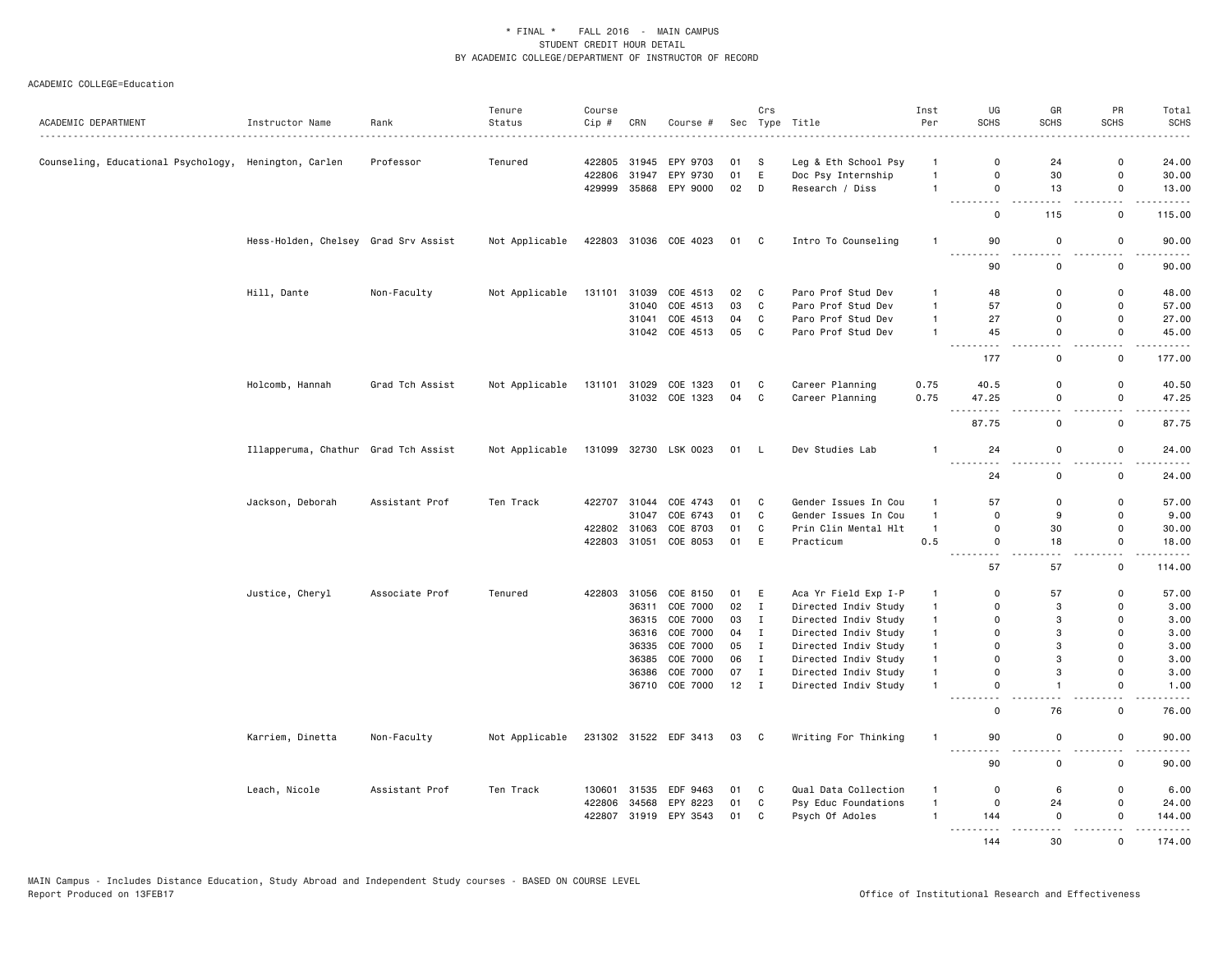| ACADEMIC DEPARTMENT                              | Instructor Name    | Rank           | Tenure<br>Status | Course<br>Cip # | CRN   | Course #                 |                  | Crs          | Sec Type Title                             | Inst<br>Per                  | UG<br><b>SCHS</b>                     | GR<br>SCHS                      | PR<br><b>SCHS</b>             | Total<br><b>SCHS</b> |
|--------------------------------------------------|--------------------|----------------|------------------|-----------------|-------|--------------------------|------------------|--------------|--------------------------------------------|------------------------------|---------------------------------------|---------------------------------|-------------------------------|----------------------|
|                                                  |                    |                | .                |                 |       |                          |                  |              |                                            |                              |                                       | $\Omega$                        | $\Omega$                      |                      |
| Counseling, Educational Psychology, Locke, Brian |                    | Non-Employee   | Not Applicable   | 280503          | 33055 | 33054 MS 4114<br>MS 4114 | 01<br>02         | В<br>B       | Ldrship Chal & Goal<br>Ldrship Chal & Goal | $\mathbf{1}$<br>$\mathbf{1}$ | 24<br>32                              | $\mathbf 0$                     | 0                             | 24.00<br>32.00       |
|                                                  |                    |                |                  |                 |       | 36506 MS 4000            | 01               | $\mathbf{I}$ | Dir Indiv Study                            | $\overline{1}$               | $\overline{4}$                        | 0                               | 0                             | 4.00                 |
|                                                  |                    |                |                  |                 |       |                          |                  |              |                                            |                              | $\sim$ $\sim$<br>$\sim$ $\sim$ $\sim$ | $\overline{a}$                  | $\overline{\phantom{a}}$      |                      |
|                                                  |                    |                |                  |                 |       |                          |                  |              |                                            |                              | 60                                    | 0                               | 0                             | 60.00                |
|                                                  | Looby, Eugenie     | Professor      | Tenured          | 131101          | 31065 | COE 8803                 | 01               | C            | Crisis Response Coun                       | $\mathbf{1}$                 | $\Omega$                              | 36                              | $\Omega$                      | 36.00                |
|                                                  |                    |                |                  | 422803          | 34565 | COE 9023                 | 01               | $\mathtt{C}$ | Adv Counsel Theory                         | $\overline{1}$               | $\Omega$                              | 9                               | $\Omega$                      | 9.00                 |
|                                                  |                    |                |                  |                 | 35933 | COE 9000                 | 02               | D            | Research / Diss                            | $\mathbf{1}$                 | 0                                     | 3                               | 0                             | 3.00                 |
|                                                  |                    |                |                  |                 | 36090 | COE 7000                 | 01               | $\mathbf I$  | Directed Indiv Study                       | $\overline{1}$               | 0                                     | 3                               | $\Omega$                      | 3.00                 |
|                                                  |                    |                |                  | 511505          | 31057 | COE 8303                 | 01               | $\mathbf C$  | Family Couns Theory                        | $\mathbf{1}$                 | 0<br>$\sim$ $\sim$                    | 36<br>٠.                        | 0<br>и.                       | 36.00                |
|                                                  |                    |                |                  |                 |       |                          |                  |              |                                            |                              | $\Omega$                              | 87                              | 0                             | 87.00                |
|                                                  | Maynard, Scott     | Non-Faculty    | Not Applicable   | 131101          | 31029 | COE 1323                 | 01               | C            | Career Planning                            | 0.25                         | 13.5                                  | 0                               | 0                             | 13.50                |
|                                                  |                    |                |                  |                 | 31030 | COE 1323                 | 02               | $\mathbf C$  | Career Planning                            | $\overline{1}$               | 60                                    | $\Omega$                        | 0                             | 60.00                |
|                                                  |                    |                |                  |                 |       | 31031 COE 1323           | 03               | $\mathtt{C}$ | Career Planning                            | 0.5                          | 30                                    | $\Omega$                        | $\Omega$                      | 30.00                |
|                                                  |                    |                |                  |                 | 31032 | COE 1323                 | 04               | $\mathbb{C}$ | Career Planning                            | 0.25                         | 15.75                                 | $\Omega$                        | $\Omega$                      | 15.75                |
|                                                  |                    |                |                  |                 | 31033 | COE 1323                 | 05               | C            | Career Planning                            | $\overline{1}$               | 60                                    | $\Omega$                        | $\Omega$                      | 60.00                |
|                                                  |                    |                |                  | 350103          | 31068 | CP 2103                  | 01               | E            | First Work Sem                             | $\mathbf{1}$                 | 183                                   | $\Omega$                        | $\Omega$                      | 183.00               |
|                                                  |                    |                |                  |                 | 31069 | CP 2103                  | <b>HO1</b>       | E            | First Work Sem<br>- Hon                    | $\mathbf{1}$                 | 21                                    | $\Omega$                        | $\Omega$                      | 21.00                |
|                                                  |                    |                |                  |                 |       | 31070 CP 2203            | 01               | E            | Second Work Sem                            | $\overline{1}$               | 198                                   | $\Omega$                        | $\Omega$                      | 198.00               |
|                                                  |                    |                |                  |                 | 31071 | CP 2203                  | H01 E            |              | Second Work Sem<br>- Ho                    | $\mathbf{1}$                 | 30                                    | $\Omega$                        | 0                             | 30.00                |
|                                                  |                    |                |                  |                 | 31072 | CP 3303                  | 01               | E            | Third Work Sem                             | -1                           | 168                                   | $\Omega$                        | $\Omega$                      | 168.00               |
|                                                  |                    |                |                  |                 | 31073 | CP 3303                  | H <sub>0</sub> 1 | E            | Third Work Sem<br>- Hon                    | $\mathbf{1}$                 | 9                                     | $\Omega$                        | 0                             | 9.00                 |
|                                                  |                    |                |                  |                 | 31074 | CP 3403                  | 01               | $\mathsf E$  | Fourth Work Sem                            | $\mathbf{1}$                 | 9                                     | $\Omega$                        | $\Omega$                      | 9.00                 |
|                                                  |                    |                |                  |                 |       | 31075 CP 3403            | H <sub>0</sub> 1 | E            | Fourth Work Sem<br>- Ho                    | $\mathbf{1}$                 | 3                                     | $\Omega$                        | $\Omega$                      | 3.00                 |
|                                                  |                    |                |                  |                 | 31076 | CP 4503                  | 01               | E            | Fifth Work Sem                             | $\mathbf{1}$                 | 6                                     | $\Omega$                        | $\Omega$                      | 6.00                 |
|                                                  |                    |                |                  |                 | 31968 | EXL 0190                 | 01               | E            | Experiential Learnin                       | $\mathbf{1}$                 | 24                                    | $\Omega$                        | $\Omega$                      | 24.00                |
|                                                  |                    |                |                  |                 |       | 31974 EXL 3100           | 01               | E            | CCPP Internship I                          | $\overline{1}$               | 27                                    | 0                               | 0<br>. .                      | 27.00                |
|                                                  |                    |                |                  |                 |       |                          |                  |              |                                            |                              | 857.25                                | 0                               | 0                             | 857.25               |
|                                                  | Mazahreh, Laith    | Assistant Prof | Ten Track        | 131101          | 31066 | COE 8903                 | 01               | C            | School Couns Service                       | $\overline{1}$               | 0                                     | 15                              | 0                             | 15.00                |
|                                                  |                    |                |                  | 422803          | 31049 | COE 8023                 | 01               | C            | Counseling Theory                          | $\overline{1}$               | 0                                     | 27                              | 0                             | 27.00                |
|                                                  |                    |                |                  |                 |       |                          |                  |              |                                            |                              | <u>.</u><br>.                         | $\sim$ $\sim$                   | $\overline{\phantom{a}}$      | -----                |
|                                                  |                    |                |                  |                 |       |                          |                  |              |                                            |                              | 0                                     | 42                              | 0                             | 42.00                |
|                                                  | McCleon, Tawny     | Associate Prof | Tenured          | 130604          | 31940 | EPY 8723                 | 01               | В            | Assessmt Ed Rel Set                        | $\mathbf{1}$                 | 0                                     | 30                              | 0                             | 30.00                |
|                                                  |                    |                |                  | 130699          | 31938 | EPY 8690                 | 03               | Ε            | School Psy Practicum                       | $\mathbf{1}$                 | $\Omega$                              | 18                              | 0                             | 18.00                |
|                                                  |                    |                |                  | 422803          | 31943 | EPY 8933                 | 01               | $\mathbf C$  | Integ Psycho-Ed Asse                       | $\mathbf{1}$                 | 0                                     | 21                              | $\Omega$                      | 21.00                |
|                                                  |                    |                |                  | 429999          |       | 36427 EPY 9000           | 04               | D            | Research / Diss                            | $\overline{1}$               | $\Omega$<br>$\sim$<br>----            | 20<br>$\sim$ $\sim$             | $\Omega$<br>$\sim$ $\sim$     | 20.00<br>.           |
|                                                  |                    |                |                  |                 |       |                          |                  |              |                                            |                              | 0                                     | 89                              | 0                             | 89.00                |
|                                                  | Morse, David       | Professor      | Tenured          | 130601          | 31944 | EPY 9213                 | 01               | C            | Adv Analysis Ed Rsch                       | $\mathbf{1}$                 | 0                                     | 30                              | 0                             | 30.00                |
|                                                  |                    |                |                  | 422803          |       | 35934 COE 9000           | 03               | D            | Research / Diss                            | $\overline{1}$               | 0<br>$  -$<br>- - -                   | $\overline{7}$<br>$\sim$ $\sim$ | 0<br>$\overline{\phantom{a}}$ | 7.00                 |
|                                                  |                    |                |                  |                 |       |                          |                  |              |                                            |                              | 0                                     | 37                              | $\mathsf{o}\,$                | 37.00                |
|                                                  | Olivieri, Kathleen | Instructor     | Non-Ten Track    | 520201          | 32993 | MGT 3213                 | 04               | C            | Org Communications                         | $\mathbf{1}$                 | 153                                   | 0                               | 0                             | 153.00               |
|                                                  |                    |                |                  |                 | 32994 | MGT 3213                 | 05               | C            | Org Communications                         | $\overline{1}$               | 147                                   | $\Omega$                        | 0                             | 147.00               |
|                                                  |                    |                |                  | 521201          |       | 30609 BIS 1012           | 01               | C            | Intro to Bus Info Sy                       | $\mathbf{1}$                 | 496                                   | $\Omega$                        | $\Omega$                      | 496.00               |
|                                                  |                    |                |                  |                 |       | 30610 BIS 1012           | 02               | C            | Intro to Bus Info Sy                       | $\mathbf{1}$                 | 92                                    | $\Omega$                        | $\Omega$                      | 92.00                |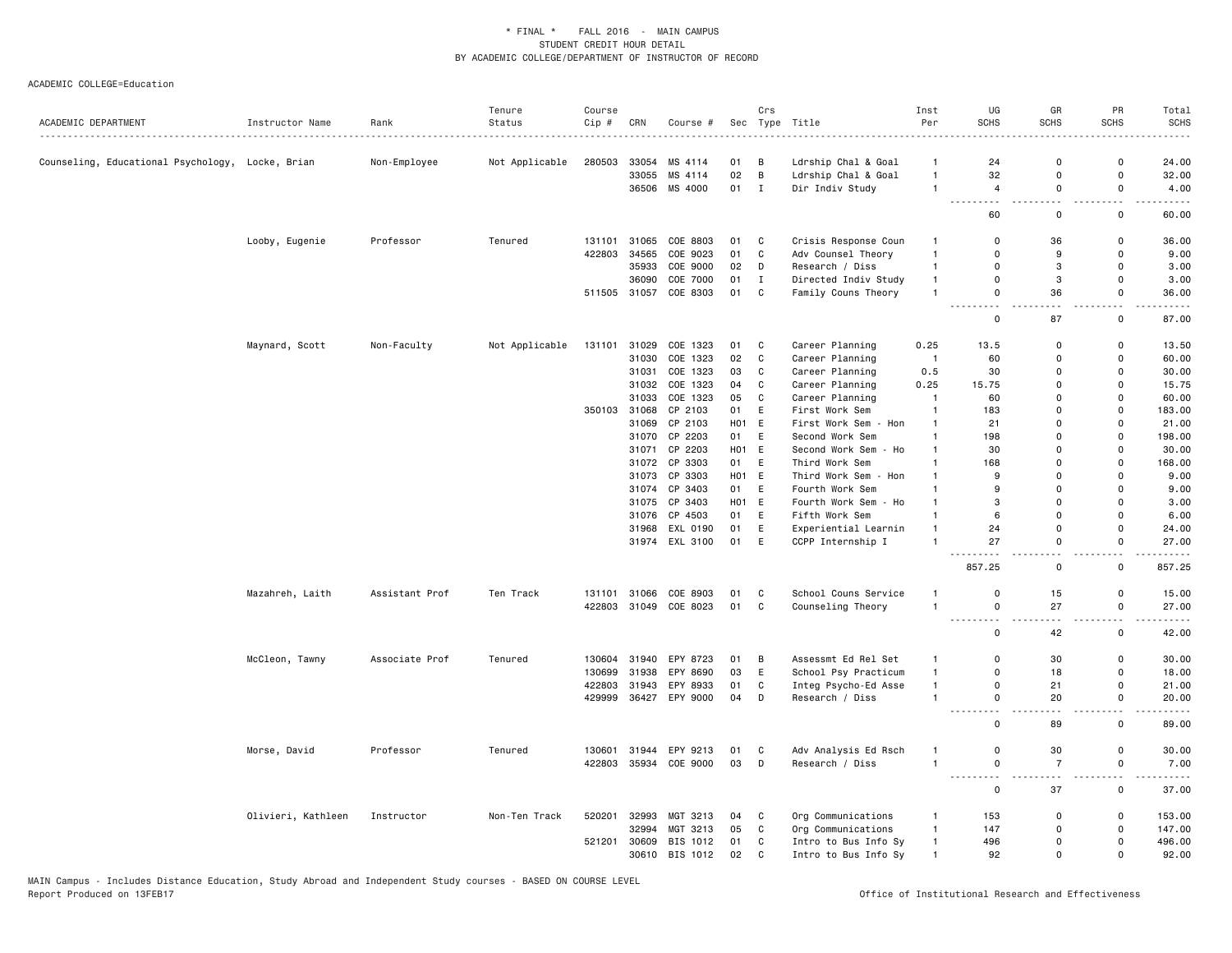|                                                        |                      |                 | Tenure         | Course |              |                       |       | Crs          |                      | Inst           | UG                                                                                                                                                                                                                                                                                                                                                                                                                                                                                                                            | GR                                      | PR                            | Total               |
|--------------------------------------------------------|----------------------|-----------------|----------------|--------|--------------|-----------------------|-------|--------------|----------------------|----------------|-------------------------------------------------------------------------------------------------------------------------------------------------------------------------------------------------------------------------------------------------------------------------------------------------------------------------------------------------------------------------------------------------------------------------------------------------------------------------------------------------------------------------------|-----------------------------------------|-------------------------------|---------------------|
| ACADEMIC DEPARTMENT                                    | Instructor Name      | Rank<br>.       | Status         | Cip #  | CRN          | Course #              |       |              | Sec Type Title       | Per            | <b>SCHS</b>                                                                                                                                                                                                                                                                                                                                                                                                                                                                                                                   | <b>SCHS</b>                             | <b>SCHS</b>                   | <b>SCHS</b><br>---- |
| Counseling, Educational Psychology, Olivieri, Kathleen |                      | Instructor      | Non-Ten Track  | 521201 | 30611        | BIS 1012              | 03    | C            | Intro to Bus Info Sy | $\overline{1}$ | 90                                                                                                                                                                                                                                                                                                                                                                                                                                                                                                                            | $\mathbf 0$                             | $\mathbf 0$                   | 90.00               |
|                                                        |                      |                 |                |        | 521302 36927 | MGT 4000              | 01 I  |              | Directed Indiv Study | $\overline{1}$ | 3                                                                                                                                                                                                                                                                                                                                                                                                                                                                                                                             | $\mathbf 0$<br>$\overline{\phantom{a}}$ | $\mathbf 0$<br>$\overline{a}$ | 3.00<br>.           |
|                                                        |                      |                 |                |        |              |                       |       |              |                      |                | 981                                                                                                                                                                                                                                                                                                                                                                                                                                                                                                                           | $\mathbf 0$                             | $\mathsf{o}$                  | 981.00              |
|                                                        | Palmer, Charles      | Associate Prof  | Tenured        | 131101 | 31064        | COE 8730              | 01    | E            | Internship           | $\overline{1}$ | $\mathbf 0$                                                                                                                                                                                                                                                                                                                                                                                                                                                                                                                   | 12                                      | 0                             | 12.00               |
|                                                        |                      |                 |                | 422803 | 31052        | COE 8053              | 02    | E            | Practicum            | $\mathbf{1}$   | $\mathbf 0$                                                                                                                                                                                                                                                                                                                                                                                                                                                                                                                   | 6                                       | $\mathbf 0$                   | 6.00                |
|                                                        |                      |                 |                |        |              | 31055 COE 8063        | 02    | $\mathbb{C}$ | Res Tech For Counsel | $\mathbf{1}$   | $\mathbf 0$                                                                                                                                                                                                                                                                                                                                                                                                                                                                                                                   | 30                                      | $\mathsf 0$                   | 30.00               |
|                                                        |                      |                 |                |        |              | 35935 COE 9000        | 04    | D            | Research / Diss      | $\mathbf{1}$   | $\mathbf 0$                                                                                                                                                                                                                                                                                                                                                                                                                                                                                                                   | $\overline{c}$                          | $\mathsf 0$                   | 2.00                |
|                                                        |                      |                 |                |        |              |                       |       |              |                      |                | $\overline{\phantom{a}}$<br>$\mathbf 0$                                                                                                                                                                                                                                                                                                                                                                                                                                                                                       | 50                                      | 0                             | 50.00               |
|                                                        | Peeples, Kimberly    | Grad Tch Assist | Not Applicable |        |              | 422803 31034 COE 4013 | 01 C  |              | Fac Skills Dev       | $\overline{1}$ | 48<br>$ -$<br>- - -                                                                                                                                                                                                                                                                                                                                                                                                                                                                                                           | $\mathsf 0$                             | $\mathbf 0$                   | 48.00               |
|                                                        |                      |                 |                |        |              |                       |       |              |                      |                | 48                                                                                                                                                                                                                                                                                                                                                                                                                                                                                                                            | 0                                       | $\mathsf 0$                   | 48.00               |
|                                                        | Seymour, Dana        | Non-Faculty     | Not Applicable |        |              | 130604 34192 EPY 8473 | 501 C |              | Mid Level Assessment | $\overline{1}$ | $\mathbf 0$<br>$ -$                                                                                                                                                                                                                                                                                                                                                                                                                                                                                                           | 51                                      | 0<br>$ -$                     | 51.00               |
|                                                        |                      |                 |                |        |              |                       |       |              |                      |                | 0                                                                                                                                                                                                                                                                                                                                                                                                                                                                                                                             | 51                                      | $\mathsf 0$                   | 51.00               |
|                                                        | Stratton-Gadke, Kase | Assistant Prof  | Ten Track      | 130699 | 31937        | EPY 8690              | 02    | E            | School Psy Practicum | $\overline{1}$ | $\mathbf 0$                                                                                                                                                                                                                                                                                                                                                                                                                                                                                                                   | 21                                      | 0                             | 21.00               |
|                                                        |                      |                 |                | 422703 |              | 31935 EPY 8253        | 01    | C            | Child Dev/Pathology  | $\mathbf{1}$   | $\mathsf 0$                                                                                                                                                                                                                                                                                                                                                                                                                                                                                                                   | 33                                      | $\mathsf 0$                   | 33.00               |
|                                                        |                      |                 |                |        |              |                       |       |              |                      |                | $\sim$ $\sim$ $\sim$<br>$\begin{array}{cccccccccccccc} \multicolumn{2}{c}{} & \multicolumn{2}{c}{} & \multicolumn{2}{c}{} & \multicolumn{2}{c}{} & \multicolumn{2}{c}{} & \multicolumn{2}{c}{} & \multicolumn{2}{c}{} & \multicolumn{2}{c}{} & \multicolumn{2}{c}{} & \multicolumn{2}{c}{} & \multicolumn{2}{c}{} & \multicolumn{2}{c}{} & \multicolumn{2}{c}{} & \multicolumn{2}{c}{} & \multicolumn{2}{c}{} & \multicolumn{2}{c}{} & \multicolumn{2}{c}{} & \multicolumn{2}{c}{} & \multicolumn{2}{c}{} & \$<br>$\mathsf 0$ | 54                                      | $\mathbf 0$                   | ----<br>54.00       |
|                                                        | Vincent, Chelsey     | Instructor      | Non-Ten Track  | 130301 |              | 32751 LSK 1041        | 01    | C            | College Success I    | $\overline{1}$ | 20                                                                                                                                                                                                                                                                                                                                                                                                                                                                                                                            | $\Omega$                                | $\Omega$                      | 20.00               |
|                                                        |                      |                 |                |        |              | 32752 LSK 1041        | 02    | C            | College Success I    | $\mathbf{1}$   | 12                                                                                                                                                                                                                                                                                                                                                                                                                                                                                                                            | $\Omega$                                | $\mathsf 0$                   | 12.00               |
|                                                        |                      |                 |                |        |              | 32753 LSK 1041        | 03    | C            | College Success I    | $\overline{1}$ | 10                                                                                                                                                                                                                                                                                                                                                                                                                                                                                                                            | $\Omega$                                | 0                             | 10.00               |
|                                                        |                      |                 |                |        |              | 32754 LSK 1041        | 04    | C            | College Success I    | $\overline{1}$ | 20                                                                                                                                                                                                                                                                                                                                                                                                                                                                                                                            | $\Omega$                                | $\Omega$                      | 20.00               |
|                                                        |                      |                 |                |        |              | 32755 LSK 1041        | 05    | C            | College Success I    | $\mathbf{1}$   | 15                                                                                                                                                                                                                                                                                                                                                                                                                                                                                                                            | $\Omega$                                | 0                             | 15.00               |
|                                                        |                      |                 |                |        | 32756        | LSK 1041              | 06    | $\mathtt{C}$ | College Success I    | $\mathbf{1}$   | 11                                                                                                                                                                                                                                                                                                                                                                                                                                                                                                                            | $\mathbf 0$                             | $\mathsf 0$                   | 11.00               |
|                                                        |                      |                 |                |        |              | 131315 32743 LSK 1023 | 01    | C            | Col Read/Study Skill | $\mathbf{1}$   | 90                                                                                                                                                                                                                                                                                                                                                                                                                                                                                                                            | $\mathbf 0$                             | $\mathsf 0$<br>$-$            | 90.00<br>.          |
|                                                        |                      |                 |                |        |              |                       |       |              |                      |                | 178                                                                                                                                                                                                                                                                                                                                                                                                                                                                                                                           | $\mathsf 0$                             | $\mathsf 0$                   | 178.00              |
|                                                        | Wang, Chih-Hsuan     | Lecturer        | Non-Ten Track  | 130603 |              | 34190 EPY 6214        | 501 B |              | Ed & Psy Statistics  | $\mathbf{1}$   | $\mathsf 0$                                                                                                                                                                                                                                                                                                                                                                                                                                                                                                                   | 64                                      | $\mathsf 0$                   | 64.00               |
|                                                        |                      |                 |                |        |              | 34191 EPY 8214        | 501 B |              | Adv Ed & Psy Stat    | $\mathbf{1}$   | $\mathbf 0$                                                                                                                                                                                                                                                                                                                                                                                                                                                                                                                   | 12                                      | 0                             | 12.00               |
|                                                        |                      |                 |                |        |              |                       |       |              |                      |                | $\mathbf 0$                                                                                                                                                                                                                                                                                                                                                                                                                                                                                                                   | 76                                      | $\mathbf 0$                   | 76.00               |
|                                                        | Wei, Tianlan         | Assistant Prof  | Ten Track      | 130499 | 36854        | EPY 7000              | 02    | I            | Directed Indiv Study | $\mathbf{1}$   | 0                                                                                                                                                                                                                                                                                                                                                                                                                                                                                                                             | 3                                       | $\mathbf 0$                   | 3.00                |
|                                                        |                      |                 |                | 130603 | 31931        | EPY 6214              | 01    | C            | Ed & Psy Statistics  | $\mathbf{1}$   | $\mathbf 0$                                                                                                                                                                                                                                                                                                                                                                                                                                                                                                                   | 72                                      | $\mathsf 0$                   | 72.00               |
|                                                        |                      |                 |                |        |              | 31932 EPY 6214        | 02    | K            | Ed & Psy Statistics  | $\mathbf{1}$   | $\mathbf 0$                                                                                                                                                                                                                                                                                                                                                                                                                                                                                                                   | $\mathbf 0$                             | $\mathsf 0$                   | 0.00                |
|                                                        |                      |                 |                |        |              | 31933 EPY 8214        | 01    | $\mathbb C$  | Adv Ed & Psy Stat    | $\mathbf{1}$   | $\mathsf 0$                                                                                                                                                                                                                                                                                                                                                                                                                                                                                                                   | 72                                      | $\mathsf 0$                   | 72.00               |
|                                                        |                      |                 |                |        |              | 31934 EPY 8214        | 02    | K            | Adv Ed & Psy Stat    | $\overline{1}$ | $\mathbf 0$<br><u>.</u>                                                                                                                                                                                                                                                                                                                                                                                                                                                                                                       | 0                                       | $\mathsf{o}$<br>$-$           | 0.00<br>.           |
|                                                        |                      |                 |                |        |              |                       |       |              |                      |                | $\mathbf 0$                                                                                                                                                                                                                                                                                                                                                                                                                                                                                                                   | 147                                     | 0                             | 147.00              |
|                                                        | Wilder, Carmen       | Non-Faculty     | Not Applicable | 521003 | 33690        | SLCE 1002 S01 C       |       |              | Day One Leadership C | 0.3            | 103.8                                                                                                                                                                                                                                                                                                                                                                                                                                                                                                                         | 0                                       | $\mathbf 0$                   | 103.80              |
|                                                        |                      |                 |                |        | 33691        | SLCE 3812 01 C        |       |              | Montgomery Ldshp Pro | 0.5            | 39                                                                                                                                                                                                                                                                                                                                                                                                                                                                                                                            | $\Omega$                                | $\mathsf 0$                   | 39.00               |
|                                                        |                      |                 |                |        | 35300        | SLCE 1002 S02 B       |       |              | Day One Leadership C | 0.3            | 14.4                                                                                                                                                                                                                                                                                                                                                                                                                                                                                                                          | $\Omega$                                | $\Omega$                      | 14.40               |
|                                                        |                      |                 |                |        |              | 35304 SLCE 1002 S03 B |       |              | Day One Leadership C | 0.3            | 5.4                                                                                                                                                                                                                                                                                                                                                                                                                                                                                                                           | $\mathbf{0}$                            | $\mathbf 0$                   | 5.40                |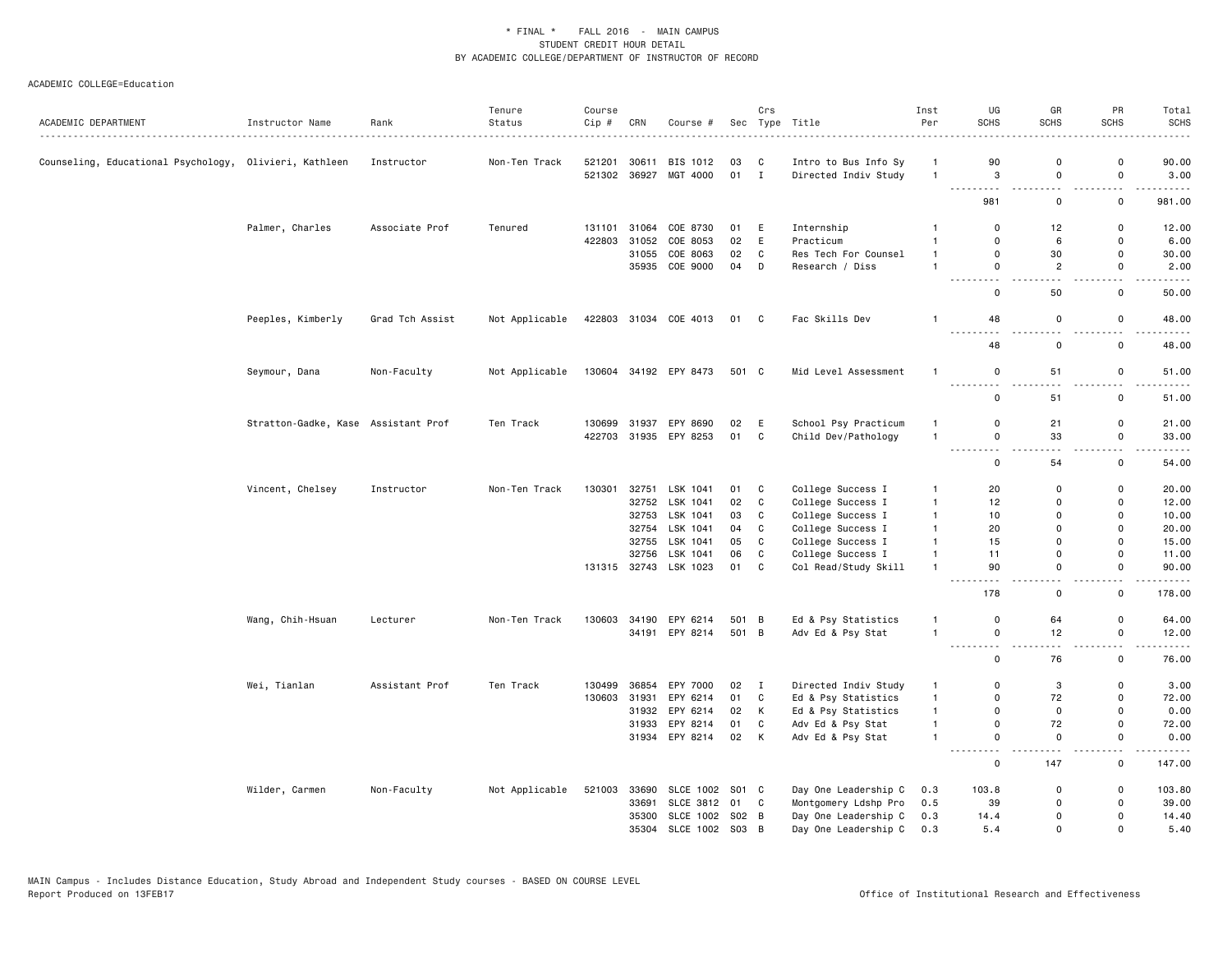| ACADEMIC DEPARTMENT                                                                                                   | Instructor Name | Rank        | Tenure<br>Status | Course<br>Cip #  | CRN                     | Course #                                | Sec                | Crs          | Type Title                                                | Inst<br>Per | UG<br><b>SCHS</b>                              | GR<br><b>SCHS</b> | PR<br><b>SCHS</b> | Total<br><b>SCHS</b>                       |
|-----------------------------------------------------------------------------------------------------------------------|-----------------|-------------|------------------|------------------|-------------------------|-----------------------------------------|--------------------|--------------|-----------------------------------------------------------|-------------|------------------------------------------------|-------------------|-------------------|--------------------------------------------|
|                                                                                                                       |                 |             |                  |                  |                         |                                         |                    |              |                                                           |             | .<br>162.6                                     | .                 | .                 | .<br>162.60                                |
| Counseling, Educational Psychology, Wilder, Charles                                                                   |                 | Non-Faculty | Not Applicable   |                  |                         | 141901 32960 ME 4111                    | 01 C               |              | Professional Develop                                      |             | 68<br>---------                                |                   |                   | 68.00                                      |
|                                                                                                                       |                 |             |                  |                  |                         |                                         |                    |              |                                                           |             | 68                                             |                   |                   | 68.00                                      |
|                                                                                                                       | Wong, Daniel    | Professor   | Tenured          | 422803           |                         | 31054 COE 8063<br>512310 31058 COE 8353 | 01 C<br>01 C       |              | Res Tech For Counsel<br>Voc Rehab Counseling              |             | $\Omega$<br>$\Omega$                           | 48<br>18          | 0<br>$\Omega$     | 48.00<br>18.00                             |
|                                                                                                                       |                 |             |                  |                  |                         |                                         |                    |              |                                                           |             | ---------<br>$\Omega$                          | 66                |                   | 66.00                                      |
|                                                                                                                       | Wong, Lucy      | Lecturer    | Non-Ten Track    | 301101<br>512310 | 31043<br>31046<br>31059 | COE 4713<br>COE 6713<br>COE 8373        | 01<br>01 C<br>01 C | $\mathbf{C}$ | Issues In Aging<br>Issues In Aging<br>Med Aspects/Disabil |             | 93<br>0<br>$\Omega$<br>----                    | 3<br>21           | 0<br>$\Omega$     | 93.00<br>3.00<br>21.00                     |
| =====================================<br>Counseling, Educational Psychology,<br>===================================== |                 |             |                  |                  |                         |                                         |                    |              |                                                           |             | 93<br>$=$ = = = = = = = =<br>5780.<br>======== | 24<br>1270        | ---------         | 117.00<br>:========<br>7050.10<br>======== |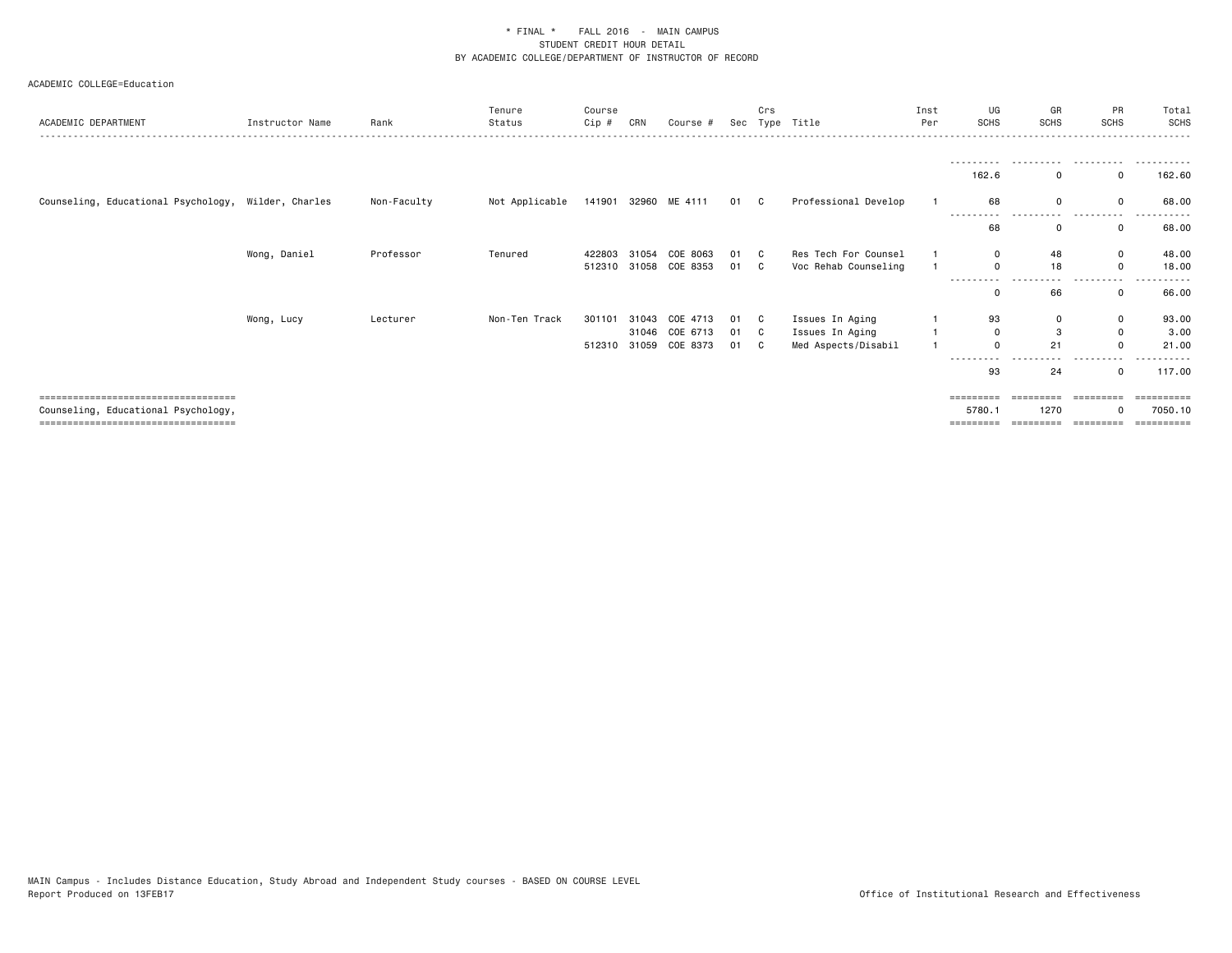|                                                     |                    |                | Tenure        | Course |              |                                         |                | Crs            |                                         | Inst                             | UG                                                                                                                                                         | GR                                      | PR                            | Total              |
|-----------------------------------------------------|--------------------|----------------|---------------|--------|--------------|-----------------------------------------|----------------|----------------|-----------------------------------------|----------------------------------|------------------------------------------------------------------------------------------------------------------------------------------------------------|-----------------------------------------|-------------------------------|--------------------|
| ACADEMIC DEPARTMENT                                 | Instructor Name    | Rank<br>.      | Status        | Cip #  | CRN          | Course #                                |                |                | Sec Type Title<br>.                     | Per                              | <b>SCHS</b>                                                                                                                                                | <b>SCHS</b>                             | <b>SCHS</b>                   | <b>SCHS</b><br>.   |
|                                                     |                    |                |               |        |              |                                         |                |                |                                         |                                  |                                                                                                                                                            | $\mathbf{1}$                            |                               |                    |
| Curriculum, Instruction & Special E Alley, Kathleen |                    | Assistant Prof | Ten Track     |        | 36274        | 131202 36023 EDE 7000<br>EDE 9000       | $01$ I<br>02 D |                | Directed Indiv Study<br>Research / Diss | $\mathbf{1}$<br>$\overline{1}$   | 0<br>$\mathbf 0$                                                                                                                                           | $\overline{2}$                          | 0<br>0                        | 1.00<br>2.00       |
|                                                     |                    |                |               | 131203 | 33665        | RDG 3423                                | 01             | C              | Middle Lvl Lit II                       | $\overline{1}$                   | 87                                                                                                                                                         | 0                                       | 0                             | 87.00              |
|                                                     |                    |                |               |        |              | 34336 RDG 8123                          | 501 C          |                | Sup MidSch Lit Learn                    | $\overline{1}$                   | $\mathbf 0$                                                                                                                                                | 51                                      | $\mathsf{o}$                  | 51.00              |
|                                                     |                    |                |               |        |              |                                         |                |                |                                         |                                  | $\sim$ $\sim$ $\sim$<br>.<br>87                                                                                                                            | 54                                      | $\sim$ $\sim$<br>$\mathsf{o}$ | $\cdots$<br>141.00 |
|                                                     |                    |                |               |        |              |                                         |                |                |                                         |                                  |                                                                                                                                                            |                                         |                               |                    |
|                                                     | Andrews, Hunter    | Lecturer       | Non-Ten Track |        |              | 422814 31551 EDX 3213<br>31556 EDX 3213 | 01 C<br>06     | $\mathbf{C}$   | Indiv Inst Except Ch                    | $\overline{1}$<br>$\overline{1}$ | 90<br>90                                                                                                                                                   | 0<br>0                                  | 0<br>0                        | 90.00<br>90.00     |
|                                                     |                    |                |               |        |              |                                         |                |                | Indiv Inst Except Ch                    |                                  | $  -$                                                                                                                                                      |                                         |                               | .                  |
|                                                     |                    |                |               |        |              |                                         |                |                |                                         |                                  | 180                                                                                                                                                        | 0                                       | 0                             | 180.00             |
|                                                     | Anthony, Kenneth   | Assistant Prof | Ten Track     |        |              | 131202 31508 EDE 8473                   | 01 C           |                | Elem Soc Stu Curr                       | $\mathbf{1}$                     | 0                                                                                                                                                          | 27                                      | 0                             | 27.00              |
|                                                     |                    |                |               |        |              | 36490 EDE 7000                          | 03             | $\mathbf{I}$   | Directed Indiv Study                    | $\mathbf{1}$                     | $\Omega$                                                                                                                                                   | 3                                       | $\Omega$                      | 3.00               |
|                                                     |                    |                |               |        |              | 36491 EDE 7000                          | 04             | $\mathbf{I}$   | Directed Indiv Study                    | $\mathbf{1}$                     | 0                                                                                                                                                          | 3                                       | 0                             | 3.00               |
|                                                     |                    |                |               |        | 131318 31501 | EDE 4143                                | 01             | B              | Teach Elem/Mid Lvl S                    | $\mathbf{1}$                     | 63                                                                                                                                                         | 0                                       | 0                             | 63.00              |
|                                                     |                    |                |               |        |              | 31502 EDE 4143                          | 02             | $\overline{B}$ | Teach Elem/Mid Lvl S                    | $\overline{1}$                   | 66<br>$\frac{1}{2} \left( \frac{1}{2} \right) \left( \frac{1}{2} \right)$                                                                                  | $\mathbf 0$<br>$\sim$ $\sim$            | $\mathsf 0$<br>$-$            | 66.00<br>.         |
|                                                     |                    |                |               |        |              |                                         |                |                |                                         |                                  | 129                                                                                                                                                        | 33                                      | $\mathsf 0$                   | 162.00             |
|                                                     | Bennett, Stephanie | Assistant Prof | Ten Track     |        |              | 131202 31509 EDE 8623                   | 01 C           |                | Content Area Literac                    | $\mathbf{1}$                     | $\Omega$                                                                                                                                                   | 18                                      | 0                             | 18.00              |
|                                                     |                    |                |               |        | 36501        | EDE 9000                                | 04             | D              | Research / Diss                         | $\mathbf{1}$                     | $\mathbf 0$                                                                                                                                                | 10                                      | $\mathsf 0$                   | 10.00              |
|                                                     |                    |                |               |        | 36726        | EDE 7000                                | 05             | $\mathbf{I}$   | Directed Indiv Study                    | $\mathbf{1}$                     | $\mathbf 0$                                                                                                                                                | $\mathbf{1}$                            | $\Omega$                      | 1.00               |
|                                                     |                    |                |               |        |              | 131305 33668 RDG 4133                   | 02             | C              | Integrat Lang Art In                    | $\mathbf{1}$                     | 66                                                                                                                                                         | 0                                       | 0                             | 66.00              |
|                                                     |                    |                |               |        |              | 33669 RDG 4133                          | 03 C           |                | Integrat Lang Art In                    | $\overline{1}$                   | 63<br>$\omega \sim \omega$                                                                                                                                 | $\mathbf 0$                             | $\mathsf 0$                   | 63.00<br>.         |
|                                                     |                    |                |               |        |              |                                         |                |                |                                         |                                  | 129                                                                                                                                                        | 29                                      | $\mathsf 0$                   | 158.00             |
|                                                     | Binford, Paul      | Assistant Prof | Ten Track     | 131203 |              | 34159 EDS 8243                          | 501 C          |                | Adv. Plan Manage Lea                    | $\mathbf{1}$                     | $\mathbf 0$                                                                                                                                                | 36                                      | 0                             | 36.00              |
|                                                     |                    |                |               |        |              | 131318 31503 EDE 4143                   | 03             | $\overline{B}$ | Teach Elem/Mid Lvl S                    | $\mathbf{1}$                     | 63                                                                                                                                                         | 0                                       | $\mathsf 0$                   | 63.00              |
|                                                     |                    |                |               |        |              | 31539 EDS 4643                          | 01 C           |                | Method Teach Soc Stu                    | $\mathbf{1}$                     | 45                                                                                                                                                         | $\mathsf 0$                             | $\mathsf 0$                   | 45.00              |
|                                                     |                    |                |               |        |              |                                         |                |                |                                         |                                  | 108                                                                                                                                                        | 36                                      | $\mathsf 0$                   | 144.00             |
|                                                     | Brenner, Devon     | Professor      | Tenured       |        |              | 131202 36816 EDE 9000                   | 05 D           |                | Research / Diss                         | $\overline{1}$                   | $\mathsf 0$<br><u>.</u>                                                                                                                                    | $\mathbf{1}$                            | $\mathbf 0$                   | 1.00               |
|                                                     |                    |                |               |        |              |                                         |                |                |                                         |                                  | $\mathbf 0$                                                                                                                                                | $\mathbf{1}$                            | $\mathsf{o}\,$                | 1.00               |
|                                                     | Brown, Karen       | Lecturer       | Non-Ten Track | 131203 |              | 34329 RDG 3413                          | 501 C          |                | Middle Lvl Lit I                        | $\mathbf{1}$                     | 36                                                                                                                                                         | 0                                       | 0                             | 36.00              |
|                                                     |                    |                |               |        |              | 34331 RDG 3423                          | 501 C          |                | Middle Lvl Lit II                       | $\mathbf{1}$                     | 39                                                                                                                                                         | $\mathsf 0$                             | $\mathsf 0$                   | 39.00              |
|                                                     |                    |                |               |        |              |                                         |                |                |                                         |                                  | $\frac{1}{2} \left( \frac{1}{2} \right) \left( \frac{1}{2} \right) \left( \frac{1}{2} \right) \left( \frac{1}{2} \right) \left( \frac{1}{2} \right)$<br>75 | $\overline{\phantom{a}}$<br>0           | $ -$<br>0                     | .<br>75.00         |
|                                                     | Buss, Nikki        | Lecturer       | Non-Ten Track | 131305 | 31541        | EDS 4673                                | 01 C           |                | Method Teach Lang Ar                    | $\mathbf{1}$                     | 78                                                                                                                                                         | $\mathsf 0$                             | $\mathbf 0$                   | 78.00              |
|                                                     |                    |                |               |        |              | 131315 33666 RDG 3513                   | 01 C           |                | Rdg Strag Second Sch                    | $\mathbf{1}$                     | 84<br>$\sim$ $\sim$ $\sim$<br>$\frac{1}{2}$                                                                                                                | $\mathsf 0$<br>$\overline{\phantom{a}}$ | $\mathsf 0$                   | 84.00<br>.         |
|                                                     |                    |                |               |        |              |                                         |                |                |                                         |                                  | 162                                                                                                                                                        | $\mathsf 0$                             | $\mathbf 0$                   | 162.00             |
|                                                     | Chappell, Manya    | Instructor     | Non-Ten Track |        |              | 131203 33664 RDG 3413                   | 01 C           |                | Middle Lvl Lit I                        | $\mathbf{1}$                     | 60                                                                                                                                                         | 0                                       | 0                             | 60.00              |
|                                                     |                    |                |               |        | 36643        | RDG 3413                                | 02             | C              | Middle Lvl Lit I                        | $\mathbf{1}$                     | 30                                                                                                                                                         | $\Omega$                                | 0                             | 30.00              |
|                                                     |                    |                |               |        |              | 131305 33667 RDG 4133                   | 01             | C              | Integrat Lang Art In                    | $\overline{1}$                   | 63                                                                                                                                                         | $\Omega$                                | $\Omega$                      | 63.00              |
|                                                     |                    |                |               | 131311 |              | 31499 EDE 4123                          | 03             | B              | Teach Elem/Mid Level                    | $\overline{1}$                   | 63                                                                                                                                                         | $\Omega$                                | $\Omega$                      | 63.00              |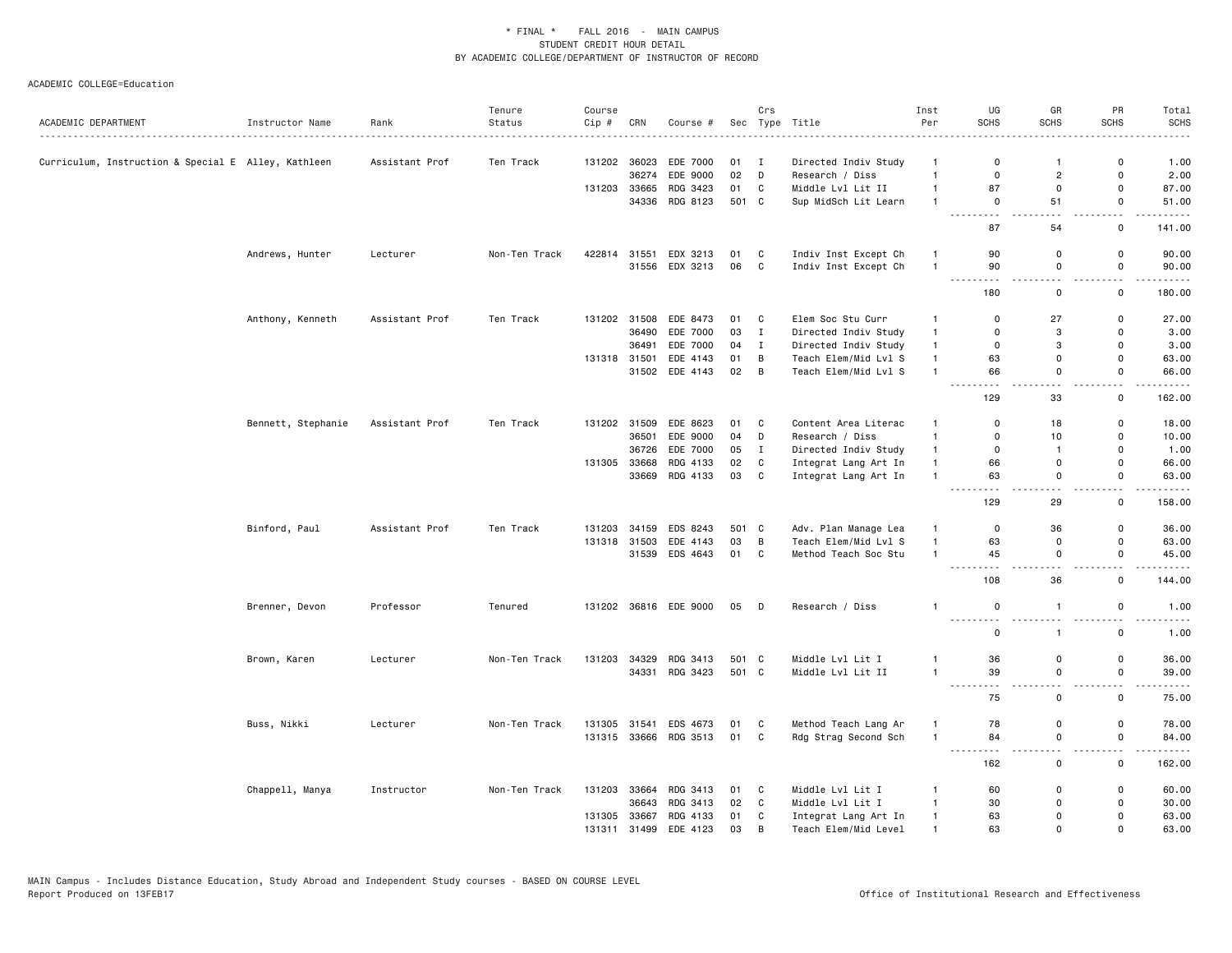| ACADEMIC DEPARTMENT                                   | Instructor Name   | Rank           | Tenure<br>Status | Course<br>Cip # | CRN          | Course #              |       | Crs          | Sec Type Title       | Inst<br>Per    | UG<br><b>SCHS</b>                                                                                                                   | GR<br><b>SCHS</b> | PR<br><b>SCHS</b>      | Total<br><b>SCHS</b><br>.                                                                                                                                    |
|-------------------------------------------------------|-------------------|----------------|------------------|-----------------|--------------|-----------------------|-------|--------------|----------------------|----------------|-------------------------------------------------------------------------------------------------------------------------------------|-------------------|------------------------|--------------------------------------------------------------------------------------------------------------------------------------------------------------|
|                                                       |                   |                |                  |                 |              |                       |       |              |                      |                |                                                                                                                                     |                   |                        |                                                                                                                                                              |
|                                                       |                   |                |                  |                 |              |                       |       |              |                      |                | 216                                                                                                                                 | $\Omega$          | $\Omega$               | 216.00                                                                                                                                                       |
| Curriculum, Instruction & Special E Cirlot-New, Laura |                   | Non-Faculty    | Not Applicable   |                 |              | 130101 31562 EDX 4353 | 01    | C            | Assistive Tech in Sp | $\overline{1}$ | 63                                                                                                                                  | 0                 | $\Omega$               | 63.00                                                                                                                                                        |
|                                                       |                   |                |                  |                 |              | 31570 EDX 6353        | 01    | <b>C</b>     | Assistive Tech in Sp | $\mathbf{1}$   | $\Omega$                                                                                                                            | 9                 | 0                      | 9.00                                                                                                                                                         |
|                                                       |                   |                |                  |                 |              |                       |       |              |                      |                | $\sim$ $\sim$ $\sim$<br>$   -$<br>63                                                                                                | .<br>9            | <b></b><br>$\mathbf 0$ | والمستمرين<br>72.00                                                                                                                                          |
|                                                       | Coffey, Kenneth   | Professor      | Tenured          | 131001          | 31563        | EDX 4413              | 01    | $\mathbf{C}$ | Wk W/Fams of Stdts w | $\overline{1}$ | 99                                                                                                                                  | $\Omega$          | $\mathbf 0$            | 99.00                                                                                                                                                        |
|                                                       |                   |                |                  | 131008          | 35719        | EDX 4623              | 01    | C            | Adapt for Stdts w/Ph | $\mathbf{1}$   | 57                                                                                                                                  | $\Omega$          | $\mathbf 0$            | 57.00                                                                                                                                                        |
|                                                       |                   |                |                  |                 | 35720        | EDX 6623              | 01    | C            | Adap for Stdts w/Phy | $\mathbf{1}$   | 0                                                                                                                                   | 9                 | 0                      | 9.00                                                                                                                                                         |
|                                                       |                   |                |                  |                 |              | 422814 31552 EDX 3213 | 02    | C            | Indiv Inst Except Ch | $\mathbf{1}$   | 105                                                                                                                                 | $\Omega$          | $\mathbf 0$            | 105.00                                                                                                                                                       |
|                                                       |                   |                |                  |                 |              |                       |       |              |                      |                | $\sim$ $\sim$ $\sim$<br>$\sim$ $\sim$ $\sim$ $\sim$<br>261                                                                          | 9                 | $\mathbf 0$            | .<br>270.00                                                                                                                                                  |
|                                                       | Collier, Matthew  | Lecturer       | Non-Ten Track    |                 |              | 422814 34169 EDX 3213 | 501 C |              | Indiv Inst Except Ch | -1             | 60                                                                                                                                  | $\mathbf 0$       | $\mathbf 0$            | 60.00                                                                                                                                                        |
|                                                       |                   |                |                  |                 |              |                       |       |              |                      |                | 60                                                                                                                                  | $\mathbf 0$       | $\mathbf 0$            | 60.00                                                                                                                                                        |
|                                                       | Davis, Shane      | Non-Faculty    | Not Applicable   |                 |              | 131205 36785 EDS 3411 | 02    | - E          | Prac In Secondary Ed | $\mathbf{1}$   | 14                                                                                                                                  | 0                 | 0                      | 14.00<br>د د د د د                                                                                                                                           |
|                                                       |                   |                |                  |                 |              |                       |       |              |                      |                | 14                                                                                                                                  | $\mathbf 0$       | 0                      | 14.00                                                                                                                                                        |
|                                                       | Devlin, Sandy     | Professor      | Tenured          | 131001          | 31573        | EDX 8173              | 01    | C            | Sp Ed In Reg Classrm | $\mathbf{1}$   | 0                                                                                                                                   | 24                | $\mathbf 0$            | 24.00                                                                                                                                                        |
|                                                       |                   |                |                  |                 | 31574        | EDX 8393              | 01    | s            | Seminar in Em/Bd     | $\mathbf{1}$   | $\Omega$                                                                                                                            | 18                | $\Omega$               | 18.00                                                                                                                                                        |
|                                                       |                   |                |                  |                 | 35883        | EDX 9000              | 01    | D            | Research / Diss      | $\mathbf{1}$   | $\Omega$                                                                                                                            | $\overline{7}$    | $\Omega$               | 7.00                                                                                                                                                         |
|                                                       |                   |                |                  |                 | 36433        | EDX 7000              | 01    | $\mathbf{I}$ | Directed Indiv Study | $\mathbf{1}$   | $\Omega$                                                                                                                            | 3                 | $\mathbf 0$            | 3.00                                                                                                                                                         |
|                                                       |                   |                |                  |                 | 36757        | EDX 7000              | 03    | I            | Directed Indiv Study | $\mathbf{1}$   | 0                                                                                                                                   | 3                 | $\Omega$               | 3.00                                                                                                                                                         |
|                                                       |                   |                |                  |                 | 36895        | EDX 7000              | 04    | I            | Directed Indiv Study | $\mathbf{1}$   | 0                                                                                                                                   | 3                 | $\mathbf 0$            | 3.00                                                                                                                                                         |
|                                                       |                   |                |                  | 131202          | 36435        | EDE 9000              | 03    | D            | Research / Diss      | $\mathbf{1}$   | $\Omega$                                                                                                                            | 3                 | $\Omega$               | 3.00                                                                                                                                                         |
|                                                       |                   |                |                  | 422814 31554    |              | EDX 3213              | 04    | C            | Indiv Inst Except Ch | $\mathbf{1}$   | 84                                                                                                                                  | $\mathbf 0$       | $\Omega$               | 84.00                                                                                                                                                        |
|                                                       |                   |                |                  |                 | 31558        | EDX 3213              | 08    | C            | Indiv Inst Except Ch | $\mathbf{1}$   | 90                                                                                                                                  | $\mathsf 0$       | $\mathsf 0$            | 90.00                                                                                                                                                        |
|                                                       |                   |                |                  |                 |              | 31559 EDX 3223        | 01    | C            | Intro to Emtnl/Behav | $\mathbf{1}$   | 105<br>$\sim$ $\sim$ $\sim$                                                                                                         | $\mathbf 0$       | 0                      | 105.00<br>$    -$                                                                                                                                            |
|                                                       |                   |                |                  |                 |              |                       |       |              |                      |                | 279                                                                                                                                 | 61                | $\mathsf{o}$           | 340.00                                                                                                                                                       |
|                                                       | Fondren, Patricia | Instructor     | Non-Ten Track    |                 | 131001 31565 | EDX 4873              | 01    | - S          | Prof Sem In Sp Ed    | -1             | 6                                                                                                                                   | 0                 | $\Omega$               | 6.00                                                                                                                                                         |
|                                                       |                   |                |                  |                 | 34176        | EDX 6813              | 502 C |              | Intro Assmt Spec Ed  | $\mathbf{1}$   | 0                                                                                                                                   | 12                | $\mathbf 0$            | 12.00                                                                                                                                                        |
|                                                       |                   |                |                  | 422814 31550    |              | EDX 3203              | 01    | $\mathbf{C}$ | Intro To Learn Disab | $\mathbf{1}$   | 132                                                                                                                                 | $\mathbf 0$       | $\Omega$               | 132.00                                                                                                                                                       |
|                                                       |                   |                |                  |                 | 31553        | EDX 3213              | 03    | C            | Indiv Inst Except Ch | $\mathbf{1}$   | 87                                                                                                                                  | 0                 | $\mathbf 0$            | 87.00                                                                                                                                                        |
|                                                       |                   |                |                  |                 |              | 34170 EDX 3213        | 502 C |              | Indiv Inst Except Ch | $\mathbf{1}$   | 57<br>$\sim$ $\sim$ $\sim$ $\sim$<br>$\frac{1}{2} \left( \frac{1}{2} \right) \left( \frac{1}{2} \right) \left( \frac{1}{2} \right)$ | $\Omega$          | $\Omega$               | 57.00<br>وبالمحامي                                                                                                                                           |
|                                                       |                   |                |                  |                 |              |                       |       |              |                      |                | 282                                                                                                                                 | 12                | 0                      | 294.00                                                                                                                                                       |
|                                                       | Franz, Dana       | Associate Prof | Tenured          | 131205          | 31511        | EDE 9221              | 01    | C            | Professional Practic | $\mathbf{1}$   | 0                                                                                                                                   | $\overline{2}$    | 0                      | 2.00                                                                                                                                                         |
|                                                       |                   |                |                  |                 | 31536        | EDS 3411              | 01    | E            | Prac In Secondary Ed | $\mathbf{1}$   | 15                                                                                                                                  | $\mathbf 0$       | $\Omega$               | 15.00                                                                                                                                                        |
|                                                       |                   |                |                  |                 |              | 31547 EDS 8653        | 01    | C            | Issues of Accountabi | $\mathbf{1}$   | 0                                                                                                                                   | 30                | $\Omega$               | 30.00                                                                                                                                                        |
|                                                       |                   |                |                  |                 | 31549        | EDS 9221              | 01    | C            | Professional Practic | $\mathbf{1}$   | 0                                                                                                                                   | 3                 | $\mathbf 0$            | 3.00                                                                                                                                                         |
|                                                       |                   |                |                  |                 | 36158        | EDS 9000              | 01    | D            | Research / Diss      | $\mathbf{1}$   | 0                                                                                                                                   | 17                | $\Omega$               | 17.00                                                                                                                                                        |
|                                                       |                   |                |                  |                 |              | 36676 EDS 7000        | 04    | $\mathbf I$  | Directed Indiv Study | $\mathbf{1}$   | $\Omega$                                                                                                                            | 5                 | $\Omega$               | 5.00                                                                                                                                                         |
|                                                       |                   |                |                  |                 | 36875        | EDS 7000              | 06    | $\mathbf{I}$ | Directed Indiv Study | -1             | 0<br><u>.</u>                                                                                                                       | 3                 | $\Omega$<br><b></b>    | 3.00<br>$\frac{1}{2} \left( \frac{1}{2} \right) \left( \frac{1}{2} \right) \left( \frac{1}{2} \right) \left( \frac{1}{2} \right) \left( \frac{1}{2} \right)$ |
|                                                       |                   |                |                  |                 |              |                       |       |              |                      |                | 15                                                                                                                                  | 60                | $\mathbf 0$            | 75.00                                                                                                                                                        |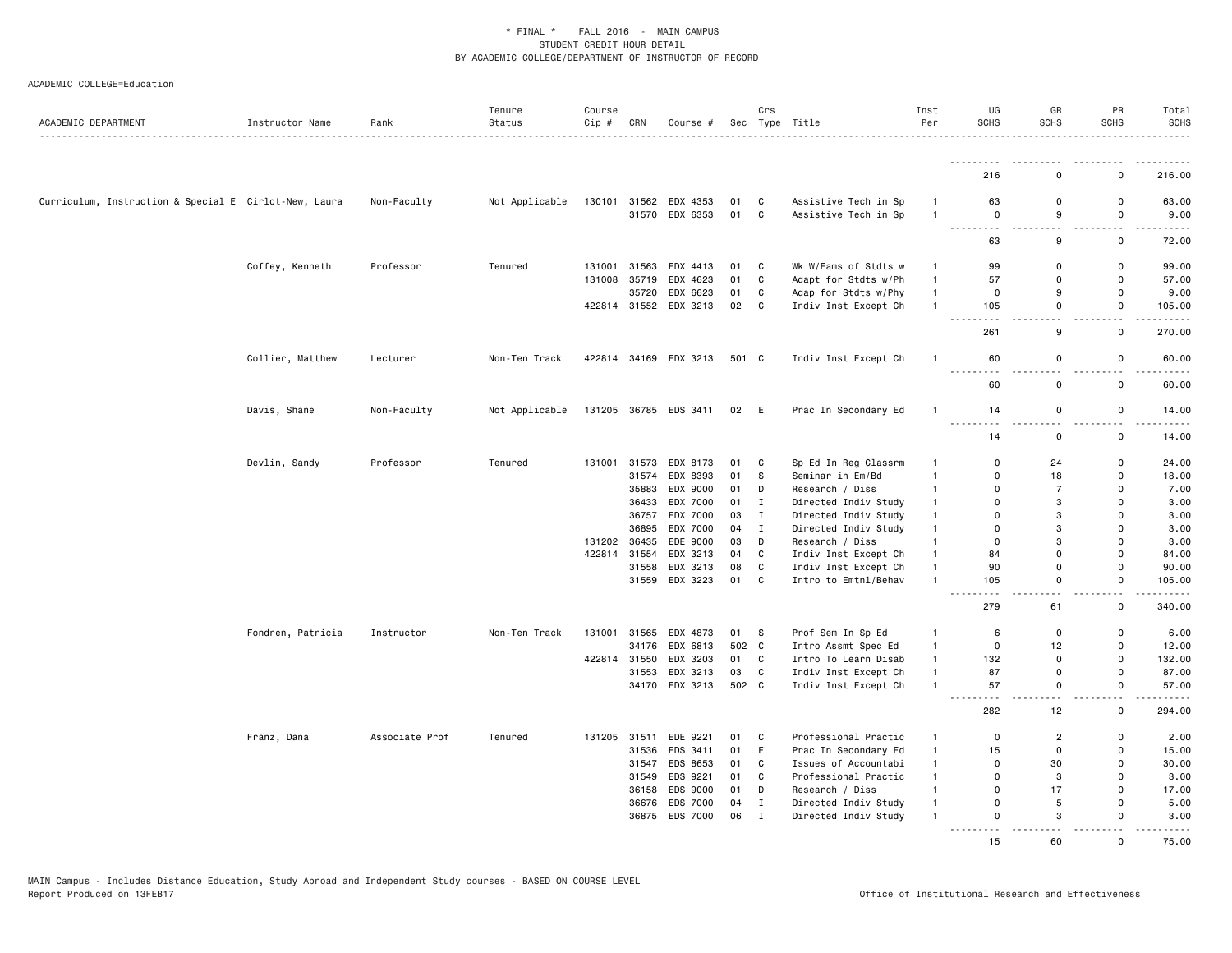| ACADEMIC DEPARTMENT                               | Instructor Name     | Rank<br>.                         | Tenure<br>Status | Course<br>Cip # | CRN            | Course #                          |               | Crs          | Sec Type Title                               | Inst<br>Per                  | UG<br><b>SCHS</b>       | GR<br>SCHS                  | PR<br><b>SCHS</b>            | Total<br><b>SCHS</b>                                                                                                               |
|---------------------------------------------------|---------------------|-----------------------------------|------------------|-----------------|----------------|-----------------------------------|---------------|--------------|----------------------------------------------|------------------------------|-------------------------|-----------------------------|------------------------------|------------------------------------------------------------------------------------------------------------------------------------|
| Curriculum, Instruction & Special E Holley, Kenne |                     | Lecturer                          | Non-Ten Track    | 131203          |                | 34128 EDE 3223                    | 501 C         |              | Middle Level Educati                         | $\mathbf{1}$                 | 36<br>.                 | 0<br>$- - - - - - -$        | $\mathsf 0$<br>2.2.2.2.2.2   | 36.00                                                                                                                              |
|                                                   |                     |                                   |                  |                 |                |                                   |               |              |                                              |                              | 36                      | $\Omega$                    | $\mathsf 0$                  | .<br>36.00                                                                                                                         |
|                                                   | Hollis, Anitra      | Lecturer                          | Non-Ten Track    |                 |                | 131318 34137 EDE 4143             | 501 C         |              | Teach Elem/Mid Lvl S                         | $\mathbf{1}$                 | 51                      | 0                           | 0<br>.                       | 51.00<br>.                                                                                                                         |
|                                                   |                     |                                   |                  |                 |                |                                   |               |              |                                              |                              | 51                      | $\mathbf 0$                 | 0                            | 51.00                                                                                                                              |
|                                                   | Hood, Laura         | Lecturer                          | Non-Ten Track    | 131315          |                | 31485 EDE 3233                    | 02            | $\mathbf{C}$ | Teach Lit at Elem/Mi                         | $\overline{1}$               | 72<br>.                 | $\mathsf 0$                 | $\mathsf 0$                  | 72.00                                                                                                                              |
|                                                   |                     |                                   |                  |                 |                |                                   |               |              |                                              |                              | 72                      | $\mathsf 0$                 | $\mathsf 0$                  | 72.00                                                                                                                              |
|                                                   | Hopper, Peggy       | Associate Prof                    | Tenured          | 131205          | 34162<br>36537 | EDS 8623<br>EDS 7000              | 501 C<br>02 I |              | Effective Instructio<br>Directed Indiv Study | $\mathbf{1}$<br>$\mathbf{1}$ | $\Omega$<br>$\mathbf 0$ | 27<br>$\mathbf{1}$          | $\mathbf 0$<br>$\mathsf 0$   | 27.00<br>1.00                                                                                                                      |
|                                                   |                     |                                   |                  |                 |                |                                   |               |              |                                              |                              |                         |                             | $\mathbf 0$                  |                                                                                                                                    |
|                                                   |                     |                                   |                  |                 | 36891<br>36312 | EDS 7000                          | 501 I<br>01   |              | Directed Indiv Study                         | $\mathbf{1}$<br>$\mathbf{1}$ | $\mathbf 0$<br>24       | $\mathbf{1}$<br>$\mathbf 0$ | $\Omega$                     | 1.00                                                                                                                               |
|                                                   |                     |                                   |                  | 131305          |                | EDS 3673<br>131315 34339 RDG 8653 | 501 C         | C            | Second Language Arts<br>Teach Read Sec Sch   | $\mathbf{1}$                 | $\Omega$                | 18                          | $\mathbf 0$                  | 24.00<br>18.00                                                                                                                     |
|                                                   |                     |                                   |                  |                 |                |                                   |               |              |                                              |                              | 24                      | 47                          | $\sim$ $\sim$<br>0           | .<br>71.00                                                                                                                         |
|                                                   | Ivy, Jessica        | Assistant Prof                    | Ten Track        | 131205          | 31543          | EDS 4873                          | 01            | C            | Managing Secondary C                         | $\mathbf{1}$                 | 39                      | 0                           | $\mathsf 0$                  | 39.00                                                                                                                              |
|                                                   |                     |                                   |                  |                 | 36210          | EDS 4990                          | 01            | $\mathtt{C}$ | Special Topic In EDS                         | $\overline{1}$               | 12                      | 0                           | $\mathsf 0$                  | 12.00                                                                                                                              |
|                                                   |                     |                                   |                  |                 |                | 131311 31538 EDS 4633             | 01            | c            | Methods of Teaching                          | $\mathbf{1}$                 | 36                      | $\mathbf 0$                 | $\mathsf 0$<br>$\sim$ $\sim$ | 36.00<br>$\frac{1}{2} \left( \frac{1}{2} \right) \left( \frac{1}{2} \right) \left( \frac{1}{2} \right) \left( \frac{1}{2} \right)$ |
|                                                   |                     |                                   |                  |                 |                |                                   |               |              |                                              |                              | 87                      | $\mathsf{o}\,$              | $\mathsf 0$                  | 87.00                                                                                                                              |
|                                                   | Javorsky, Kristin   | Assistant Prof                    | Ten Track        | 131202          | 36273          | EDE 9000                          | 01            | D            | Research / Diss                              | $\overline{1}$               | $\mathbf 0$             | $\sqrt{5}$                  | $\mathsf 0$                  | 5.00                                                                                                                               |
|                                                   |                     |                                   |                  | 131315          | 33659          | RDG 3113                          | 04            | C            | Early Literacy Instr                         | $\mathbf{1}$                 | 81                      | $\Omega$                    | $\mathbf 0$                  | 81.00                                                                                                                              |
|                                                   |                     |                                   |                  |                 | 33663          | RDG 3123                          | 04            | C            | Early Lit Instruct I                         | $\mathbf{1}$                 | 81                      | $\mathsf{o}$                | $\mathbf 0$                  | 81.00                                                                                                                              |
|                                                   |                     |                                   |                  |                 |                | 34325 RDG 3113                    | 501 C         |              | Early Literacy Instr                         | $\overline{1}$               | 69                      | $\mathbf 0$                 | $\mathbf 0$                  | 69.00                                                                                                                              |
|                                                   |                     |                                   |                  |                 |                |                                   |               |              |                                              |                              | 231                     | 5                           | 0                            | 236.00                                                                                                                             |
|                                                   | King, Mary          | Instructor                        | Non-Ten Track    | 130301          | 32757          | LSK 1041                          | 07            | C            | College Success I                            | $\overline{1}$               | 24                      | $\mathbf 0$                 | $\mathsf 0$                  | 24.00                                                                                                                              |
|                                                   |                     |                                   |                  |                 | 32758          | LSK 1041                          | 08            | C            | College Success I                            | $\mathbf{1}$                 | 22                      | 0                           | $\mathsf 0$                  | 22.00                                                                                                                              |
|                                                   |                     |                                   |                  |                 | 32759          | LSK 1041                          | 09            | $\mathtt{C}$ | College Success I                            | $\mathbf{1}$                 | 20                      | $\mathbf 0$                 | $\mathsf 0$                  | 20.00                                                                                                                              |
|                                                   |                     |                                   |                  |                 | 32760          | LSK 1041                          | 10            | C            | College Success I                            | $\mathbf{1}$                 | 27                      | $\mathbf 0$                 | $\mathsf 0$                  | 27.00                                                                                                                              |
|                                                   |                     |                                   |                  |                 | 32763          | LSK 1141                          | 01            | C            | College Success II                           | $\mathbf{1}$                 | 13                      | $\mathbf 0$                 | $\mathbf 0$                  | 13.00                                                                                                                              |
|                                                   |                     |                                   |                  |                 | 32764          | LSK 1141                          | 02            | $\mathtt{C}$ | College Success II                           | $\mathbf{1}$                 | 9                       | $\mathsf 0$                 | $\mathsf 0$                  | 9.00                                                                                                                               |
|                                                   |                     |                                   |                  |                 |                | 131315 32744 LSK 1023             | 02            | <b>C</b>     | Col Read/Study Skill                         | $\mathbf{1}$                 | 87<br>$ -$              | $\mathsf{o}$                | $\mathsf 0$                  | 87.00<br>.                                                                                                                         |
|                                                   |                     |                                   |                  |                 |                |                                   |               |              |                                              |                              | 202                     | 0                           | 0                            | 202.00                                                                                                                             |
|                                                   | Lindsey, Gail       | Clinical Assist Pro Non-Ten Track |                  |                 |                | 131202 31480 EDE 3123             | 02            | $\mathbf{C}$ | Early Childhood Ed                           | $\mathbf{1}$                 | 78                      | 0                           | $\mathsf 0$                  | 78.00                                                                                                                              |
|                                                   |                     |                                   |                  |                 | 31488          | EDE 3443                          | 01            | $\mathtt{C}$ | Creat Arts Elem /Mid                         | $\mathbf{1}$                 | 66                      | $\mathsf 0$                 | $\mathsf 0$                  | 66.00                                                                                                                              |
|                                                   |                     |                                   |                  |                 | 31489          | EDE 3443                          | 02            | $\mathtt{C}$ | Creat Arts Elem /Mid                         | $\mathbf{1}$                 | 69                      | $\mathsf 0$                 | $\mathsf 0$                  | 69.00                                                                                                                              |
|                                                   |                     |                                   |                  |                 |                | 31490 EDE 3443                    | 03            | C            | Creat Arts Elem /Mid                         | $\overline{1}$               | 51                      | $\Omega$<br>$-$             | $\mathbf 0$<br>$\sim$ $\sim$ | 51.00<br>.                                                                                                                         |
|                                                   |                     |                                   |                  |                 |                |                                   |               |              |                                              |                              | 264                     | $\mathsf 0$                 | $\mathsf 0$                  | 264.00                                                                                                                             |
|                                                   | McDaniel, Christina | Non-Faculty                       | Not Applicable   | 131316          | 31540          | EDS 4653<br>34133 EDE 4113        | 01<br>501 C   | C            | Method Teach Science<br>Teach Elem/Mid Level | $\mathbf{1}$<br>$\mathbf{1}$ | 9<br>51                 | $\mathsf 0$<br>$\mathbf 0$  | $\mathsf 0$<br>$\mathbf 0$   | 9.00<br>51.00                                                                                                                      |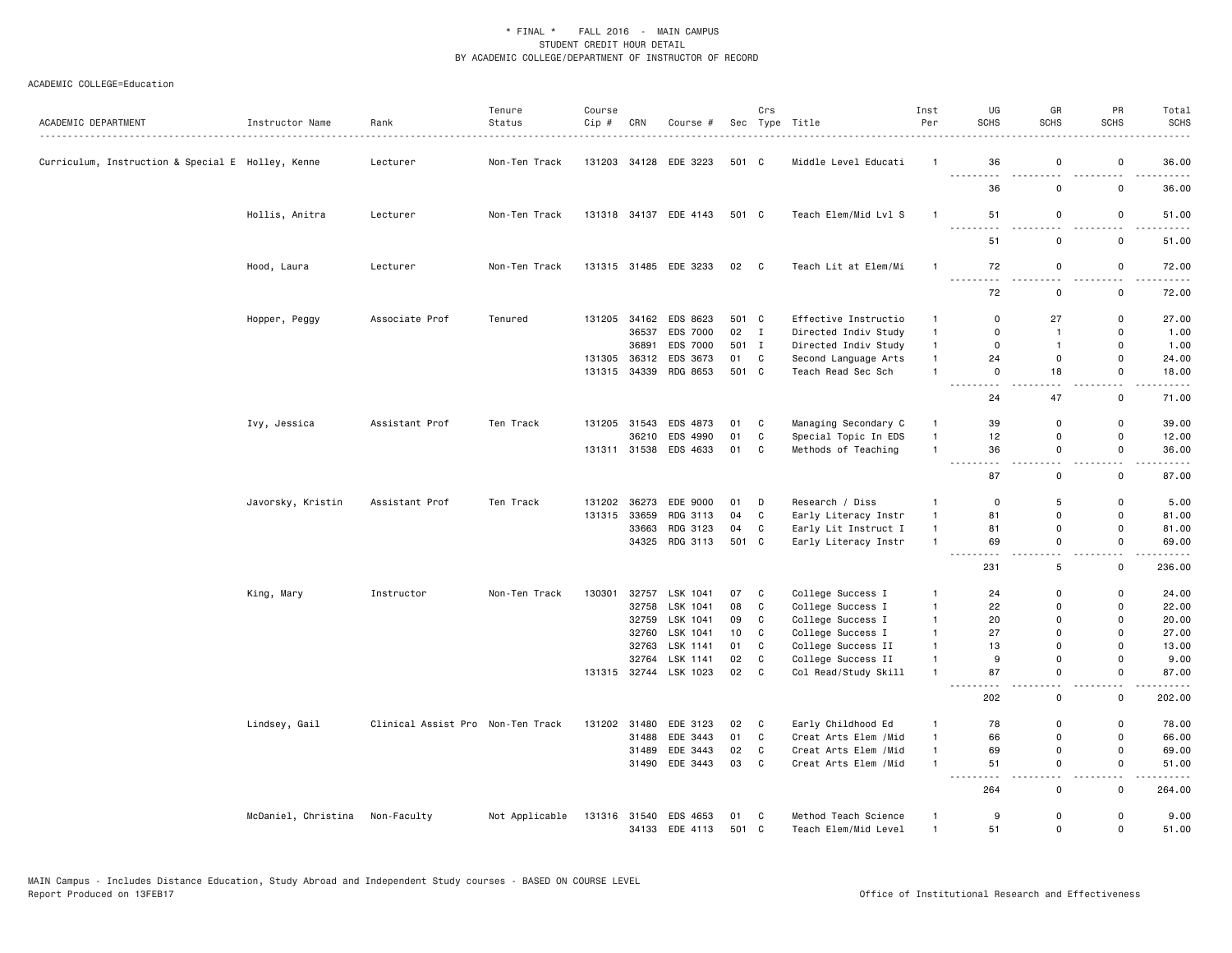| ACADEMIC DEPARTMENT                                  | Instructor Name    | Rank           | Tenure<br>Status | Course<br>Cip # | CRN   | Course #              |       | Crs            | Sec Type Title       | Inst<br>Per    | UG<br><b>SCHS</b>           | GR<br><b>SCHS</b> | PR<br><b>SCHS</b>   | Total<br><b>SCHS</b><br><u>.</u>                                                                                                  |
|------------------------------------------------------|--------------------|----------------|------------------|-----------------|-------|-----------------------|-------|----------------|----------------------|----------------|-----------------------------|-------------------|---------------------|-----------------------------------------------------------------------------------------------------------------------------------|
|                                                      |                    |                |                  |                 |       |                       |       |                |                      |                | <u>.</u>                    |                   |                     | .                                                                                                                                 |
|                                                      |                    |                |                  |                 |       |                       |       |                |                      |                | 60                          | $\Omega$          | $\mathbf 0$         | 60.00                                                                                                                             |
| Curriculum, Instruction & Special E McDowell, Teresa |                    | Lecturer       | Non-Ten Track    | 131315          |       | 32740 LSK 1013        | 01    | C              | Effective Reading    | $\mathbf{1}$   | 78                          | 0                 | 0                   | 78.00                                                                                                                             |
|                                                      |                    |                |                  |                 |       | 32741 LSK 1013        | 02    | $\mathbf{C}$   | Effective Reading    | $\overline{1}$ | 84<br>$\frac{1}{2}$         | $\mathsf 0$       | $\mathsf 0$<br>$ -$ | 84.00<br>.                                                                                                                        |
|                                                      |                    |                |                  |                 |       |                       |       |                |                      |                | 162                         | $\mathsf 0$       | $\mathsf 0$         | 162.00                                                                                                                            |
|                                                      | McGinnis, Brecken  | Instructor     | Non-Ten Track    | 131001          | 31561 | EDX 4113              | 01    | C              | Mthds/Mats Erly Chil | $\overline{1}$ | 78                          | 0                 | 0                   | 78.00                                                                                                                             |
|                                                      |                    |                |                  |                 | 31572 | EDX 8143              | 01    | C              | Early Ed Stdts w/Dis | $\mathbf{1}$   | $\Omega$                    | 12                | $\mathsf 0$         | 12.00                                                                                                                             |
|                                                      |                    |                |                  |                 | 34177 | EDX 8173              | 501   | C              | Sp Ed In Reg Classrm | $\mathbf{1}$   | $\Omega$                    | 60                | 0                   | 60.00                                                                                                                             |
|                                                      |                    |                |                  |                 | 34178 | EDX 8173              | 502 C |                | Sp Ed In Reg Classrm | $\mathbf{1}$   | $\mathbf 0$                 | 42                | $\mathbf 0$         | 42.00                                                                                                                             |
|                                                      |                    |                |                  |                 |       | 422814 31555 EDX 3213 | 05 C  |                | Indiv Inst Except Ch | $\overline{1}$ | 93                          | $\mathbf 0$       | $\mathsf 0$<br>$ -$ | 93.00<br>.                                                                                                                        |
|                                                      |                    |                |                  |                 |       |                       |       |                |                      |                | 171                         | 114               | $\mathsf 0$         | 285.00                                                                                                                            |
|                                                      | McKissick, Bethany | Assistant Prof | Ten Track        | 131001          | 31560 | EDX 4103              | 01    | C              | Intro to Intell/Dev  | $\mathbf{1}$   | 90                          | 0                 | $\mathsf 0$         | 90.00                                                                                                                             |
|                                                      |                    |                |                  |                 | 34174 | EDX 6173              | 501 C |                | Intro Contingency Ma | $\overline{1}$ | 0                           | 27                | 0                   | 27.00                                                                                                                             |
|                                                      |                    |                |                  |                 |       |                       |       |                |                      |                | $\sim$ $\sim$ $\sim$<br>90  | 27                | 0                   | 117.00                                                                                                                            |
|                                                      | Miller, Nicole     | Assistant Prof | Ten Track        | 131203          | 31483 | EDE 3223              | 02 C  |                | Middle Level Educati | $\mathbf{1}$   | 87                          | $\mathsf 0$       | $\mathsf 0$         | 87.00                                                                                                                             |
|                                                      |                    |                |                  |                 | 34146 | EDE 8153              | 501 C |                | Prof Roles Mid Lev E | $\overline{1}$ | $\mathbf 0$                 | 39                | $\mathsf 0$         | 39.00                                                                                                                             |
|                                                      |                    |                |                  |                 | 34147 | EDE 8153              | 502 C |                | Prof Roles Mid Lev E | $\overline{1}$ | $\mathbf 0$                 | 33                | $\mathbf 0$         | 33.00                                                                                                                             |
|                                                      |                    |                |                  |                 |       |                       |       |                |                      |                | .<br>87                     | 72                | <u>.</u><br>0       | .<br>159.00                                                                                                                       |
|                                                      |                    |                |                  |                 |       |                       |       |                |                      |                |                             |                   |                     |                                                                                                                                   |
|                                                      | Moser, Kelly       | Assistant Prof | Ten Track        | 131205          | 31546 | EDS 8613              | 01    | C              | Mdle & Sec Sch Curr  | $\mathbf{1}$   | $\Omega$                    | 24                | 0                   | 24.00                                                                                                                             |
|                                                      |                    |                |                  |                 | 34160 | EDS 8613              | 501 C |                | Mdle & Sec Sch Curr  | $\overline{1}$ | 0                           | 27                | $\mathbf 0$         | 27.00                                                                                                                             |
|                                                      |                    |                |                  |                 | 35879 | EDS 4000              | 02    | $\mathbf{I}$   | Directed Indiv Study | $\mathbf{1}$   | 3                           | $\mathsf{o}$      | $\mathsf 0$         | 3.00                                                                                                                              |
|                                                      |                    |                |                  |                 |       | 36552 EDS 7000        | 03    | $\mathbf{I}$   | Directed Indiv Study | $\overline{1}$ | $\mathbf{0}$<br>المناسب     | 3                 | $\mathbf 0$<br>$-1$ | 3.00<br>$\frac{1}{2} \left( \frac{1}{2} \right) \left( \frac{1}{2} \right) \left( \frac{1}{2} \right) \left( \frac{1}{2} \right)$ |
|                                                      |                    |                |                  |                 |       |                       |       |                |                      |                | 3                           | 54                | $\mathbf 0$         | 57.00                                                                                                                             |
|                                                      | Mulkana, Angela    | Lecturer       | Non-Ten Track    | 131202          | 34130 | EDE 3343              | 501 C |                | Teach Adoles Lit     | $\overline{1}$ | 66                          | 0                 | 0                   | 66.00                                                                                                                             |
|                                                      |                    |                |                  | 131203          |       | 34335 RDG 8113        | 501 C |                | Mid Level Literacy I | $\overline{1}$ | $\mathbf 0$<br>$- - -$      | 45                | 0                   | 45.00                                                                                                                             |
|                                                      |                    |                |                  |                 |       |                       |       |                |                      |                | 66                          | 45                | 0                   | 111.00                                                                                                                            |
|                                                      | Nicholson, Janice  | Non-Faculty    | Not Applicable   | 131202          | 36641 | EDE 4000              | 01    | I              | Directed Indiv Study | $\overline{1}$ | 3                           | $\mathsf{o}$      | $\mathbf 0$         | 3.00                                                                                                                              |
|                                                      |                    |                |                  |                 |       | 36896 EDE 7000        | 06    | $\blacksquare$ | Directed Indiv Study | $\overline{1}$ | $\mathbf 0$                 | 3                 | $\mathsf 0$         | 3.00                                                                                                                              |
|                                                      |                    |                |                  |                 |       |                       |       |                |                      |                | $\sim$ $\sim$ $\sim$<br>3   | 3                 | 0                   | 6.00                                                                                                                              |
|                                                      |                    | Instructor     | Non-Ten Track    | 131202          | 31505 | EDE 4883              | 01    | C              | Manag Elem/Mid Lvl C | $\mathbf{1}$   | 48                          | 0                 | 0                   | 48.00                                                                                                                             |
|                                                      | Nobles, Dena       |                |                  | 131316          | 31493 | EDE 4113              | 01    | B              | Teach Elem/Mid Level | $\mathbf{1}$   | 63                          | 0                 | $\mathsf 0$         | 63.00                                                                                                                             |
|                                                      |                    |                |                  |                 | 31494 | EDE 4113              | 02    | B              | Teach Elem/Mid Level | $\mathbf{1}$   | 66                          | $\mathsf 0$       | $\mathsf 0$         | 66.00                                                                                                                             |
|                                                      |                    |                |                  |                 |       | 31495 EDE 4113        | 03    | B              | Teach Elem/Mid Level | $\overline{1}$ | 63                          | $\mathbf 0$       | $\mathsf 0$         | 63.00                                                                                                                             |
|                                                      |                    |                |                  |                 |       |                       |       |                |                      |                | $\sim$ $\sim$ $\sim$<br>240 | $\mathbf 0$       | $\sim$<br>0         | 240.00                                                                                                                            |
|                                                      | Pate, Laura        | Instructor     | Non-Ten Track    |                 |       | 130301 32747 LSK 1033 | 01    | C              | Fund of Achievement  | $\overline{1}$ | 150                         | $\mathbf 0$       | 0                   | 150.00                                                                                                                            |
|                                                      |                    |                |                  |                 | 32748 | LSK 1033              | 02    | C              | Fund of Achievement  | $\mathbf{1}$   | 90                          | 0                 | 0                   | 90.00                                                                                                                             |
|                                                      |                    |                |                  |                 |       | 32749 LSK 1033        | 03    | C              | Fund of Achievement  | $\mathbf{1}$   | 93                          | $\mathsf{o}$      | 0                   | 93.00                                                                                                                             |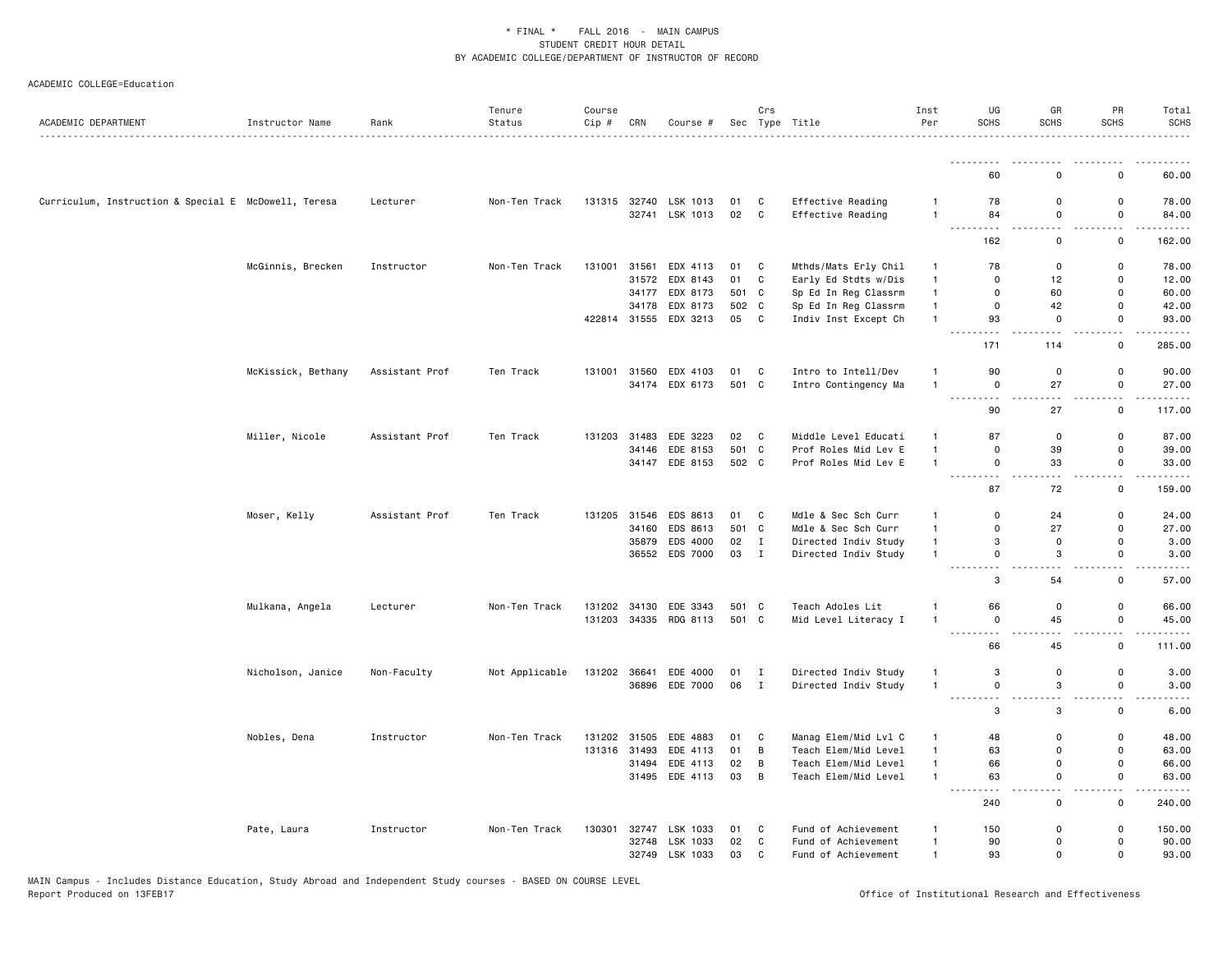|                                                 |                                     |                 | Tenure         | Course |              |                       |       | Crs          |                      | Inst           | UG                                                                                                                                                                                    | GR                 | PR                 | Total                 |
|-------------------------------------------------|-------------------------------------|-----------------|----------------|--------|--------------|-----------------------|-------|--------------|----------------------|----------------|---------------------------------------------------------------------------------------------------------------------------------------------------------------------------------------|--------------------|--------------------|-----------------------|
| ACADEMIC DEPARTMENT                             | Instructor Name                     | Rank            | Status         | Cip #  | CRN          | Course #              |       |              | Sec Type Title       | Per            | <b>SCHS</b>                                                                                                                                                                           | <b>SCHS</b>        | <b>SCHS</b>        | <b>SCHS</b>           |
| Curriculum, Instruction & Special E Pate, Laura |                                     | Instructor      | Non-Ten Track  | 130301 | 32750        | LSK 1033              | 04    | C            | Fund of Achievement  | $\overline{1}$ | 75                                                                                                                                                                                    | $\mathbf 0$        | 0                  | 75.00                 |
|                                                 |                                     |                 |                |        | 32762        | LSK 1131              | 01    | C            | Fund of Success      | $\overline{1}$ | 38                                                                                                                                                                                    | 0                  | 0                  | 38.00                 |
|                                                 |                                     |                 |                |        | 131315 36429 | LSK 4000              | 02    | $\mathbf{I}$ | Directed Indiv Study | $\overline{1}$ | $\overline{1}$                                                                                                                                                                        | $\mathsf 0$        | $\mathbf{0}$       | 1.00                  |
|                                                 |                                     |                 |                |        | 36432        | LSK 4000              | 03    | $\mathbf{I}$ | Directed Indiv Study | $\overline{1}$ | $\overline{1}$                                                                                                                                                                        | 0                  | $\mathbf 0$        | 1.00                  |
|                                                 |                                     |                 |                |        |              | 231301 31665 EN 1103  | 47    | C            | En Composition I     | $\mathbf{1}$   | 66                                                                                                                                                                                    | 0                  | $\mathbf 0$        | 66.00                 |
|                                                 |                                     |                 |                |        |              |                       |       |              |                      |                | 514                                                                                                                                                                                   | 0                  | 0                  | 514.00                |
|                                                 | Pauls, Amy                          | Lecturer        | Non-Ten Track  |        |              | 131315 34327 RDG 3123 | 501 C |              | Early Lit Instruct I | $\overline{1}$ | 72                                                                                                                                                                                    | $\mathsf 0$        | $\mathsf 0$        | 72.00                 |
|                                                 |                                     |                 |                |        |              |                       |       |              |                      |                | $   -$<br>72                                                                                                                                                                          | 0                  | 0                  | 72.00                 |
|                                                 | Platt, Jennifer                     | Lecturer        | Non-Ten Track  |        |              | 131202 34139 EDE 4883 | 501 C |              | Manag Elem/Mid Lvl C | $\mathbf{1}$   | 57                                                                                                                                                                                    | 0                  | 0                  | 57.00                 |
|                                                 |                                     |                 |                |        |              |                       |       |              |                      |                | $\frac{1}{2}$<br>57                                                                                                                                                                   | . .<br>$\mathsf 0$ | $\frac{1}{2}$<br>0 | . <b>.</b> .<br>57.00 |
|                                                 | Prater, Kathy                       | Lecturer        | Non-Ten Track  | 131099 |              | 32732 LSK 0103        | 01    | C            | Intermediate Reading | 1              | 63                                                                                                                                                                                    | 0                  | 0                  | 63.00                 |
|                                                 |                                     |                 |                |        | 36253        | LSK 0103              | 03    | C            | Intermediate Reading | $\overline{1}$ | 69                                                                                                                                                                                    | $\Omega$           | $\mathbf 0$        | 69.00                 |
|                                                 |                                     |                 |                |        | 131315 32738 | LSK 1011              | 01    | C            | Study Skills         | $\mathbf{1}$   | 29                                                                                                                                                                                    | 0                  | 0                  | 29.00                 |
|                                                 |                                     |                 |                |        | 32739        | LSK 1011              | 02    | C            | Study Skills         | $\overline{1}$ | 30                                                                                                                                                                                    | $\mathbf 0$        | $\mathbf 0$        | 30.00                 |
|                                                 |                                     |                 |                |        | 32745        | LSK 1023              | 03    | $\mathtt{C}$ | Col Read/Study Skill | $\overline{1}$ | 84                                                                                                                                                                                    | 0                  | $\mathsf 0$        | 84.00                 |
|                                                 |                                     |                 |                |        |              | 32746 LSK 1023        | 04    | $\mathtt{C}$ | Col Read/Study Skill | $\overline{1}$ | 93                                                                                                                                                                                    | $\mathbf 0$        | $\mathbf 0$        | 93.00                 |
|                                                 |                                     |                 |                |        |              | 34289 LSK 1023        | 501 C |              | Col Read/Study Skill | $\overline{1}$ | 114                                                                                                                                                                                   | 0                  | $\mathsf 0$        | 114.00                |
|                                                 |                                     |                 |                |        |              |                       |       |              |                      |                | 482                                                                                                                                                                                   | $\mathbf 0$        | $\mathbf 0$        | 482.00                |
|                                                 | Robichaux-Davis, Reb Associate Prof |                 | Tenured        | 130301 | 32761        | LSK 1102              | 01 C  |              | Academic Math Strate | $\overline{1}$ | 20                                                                                                                                                                                    | 0                  | 0                  | 20.00                 |
|                                                 |                                     |                 |                | 131202 | 36334        | EDE 7000              | 02    | $\mathbf{I}$ | Directed Indiv Study | $\overline{1}$ | $\mathsf{O}$                                                                                                                                                                          | $\overline{1}$     | 0                  | 1.00                  |
|                                                 |                                     |                 |                |        |              | 131311 31497 EDE 4123 | 01    | В            | Teach Elem/Mid Level | $\overline{1}$ | 66                                                                                                                                                                                    | $\mathbf 0$        | $\mathbf 0$        | 66.00                 |
|                                                 |                                     |                 |                |        | 31498        | EDE 4123              | 02    | В            | Teach Elem/Mid Level | $\overline{1}$ | 66                                                                                                                                                                                    | $\mathbf 0$        | $\Omega$           | 66.00                 |
|                                                 |                                     |                 |                |        |              | 521003 32237 FYE 1001 | F17 C |              | Freshman Year Experi | 0.5            | 9.5                                                                                                                                                                                   | 0                  | $\Omega$           | 9.50                  |
|                                                 |                                     |                 |                |        |              | 32238 FYE 1001        | F18 C |              | Freshman Year Experi | 0.5            | 6.5                                                                                                                                                                                   | $\mathbf 0$        | $\mathbf 0$        | 6.50                  |
|                                                 |                                     |                 |                |        |              |                       |       |              |                      |                | 168                                                                                                                                                                                   | $\mathbf{1}$       | 0                  | 169.00                |
|                                                 | Robinson, Emily                     | Grad Tch Assist | Not Applicable |        |              | 131315 32736 LSK 1001 | 07 C  |              | Freshman Seminar     | $\mathbf{1}$   | 26<br>$\sim$ $\sim$ $\sim$<br>.                                                                                                                                                       | 0                  | 0                  | 26.00<br>.            |
|                                                 |                                     |                 |                |        |              |                       |       |              |                      |                | 26                                                                                                                                                                                    | $\mathsf{o}$       | $\mathsf 0$        | 26.00                 |
|                                                 | Sanders, Jennifer                   | Lecturer        | Non-Ten Track  |        |              | 131305 34333 RDG 4133 | 501 C |              | Integrat Lang Art In | 1              | 48<br>$\frac{1}{2} \left( \frac{1}{2} \right) \left( \frac{1}{2} \right) \left( \frac{1}{2} \right) \left( \frac{1}{2} \right) \left( \frac{1}{2} \right) \left( \frac{1}{2} \right)$ | 0                  | 0                  | 48.00                 |
|                                                 |                                     |                 |                |        |              |                       |       |              |                      |                | 48                                                                                                                                                                                    | 0                  | 0                  | 48.00                 |
|                                                 | Shea, Donna                         | Non-Faculty     | Not Applicable |        |              | 131001 31566 EDX 4886 | 01 F  |              | Teach Internship in  | $\overline{1}$ | 12                                                                                                                                                                                    | 0                  | 0                  | 12.00                 |
|                                                 |                                     |                 |                |        | 31567        | EDX 4896              | 01    | F.           | Teach Internship in  | $\overline{1}$ | 12                                                                                                                                                                                    | 0                  | 0                  | 12.00                 |
|                                                 |                                     |                 |                |        | 34180        | EDX 8233              | 501 H |              | Special Education In | $\overline{1}$ | $\mathbf 0$                                                                                                                                                                           | 27                 | 0                  | 27.00                 |
|                                                 |                                     |                 |                |        |              | 35318 EDS 8886        | 501 H |              | Dimensions of Learni | $\mathbf{1}$   | $\mathbf 0$                                                                                                                                                                           | 90                 | 0                  | 90.00                 |
|                                                 |                                     |                 |                |        | 35319        | <b>EDS 8896</b>       | 502 H |              | Dimensions of Learni | $\overline{1}$ | $\Omega$                                                                                                                                                                              | 18                 | $\Omega$           | 18.00                 |
|                                                 |                                     |                 |                |        | 131202 31506 | EDE 4886              | 01    | E            | Elem.Mid Lvl Interns | $\mathbf{1}$   | 78                                                                                                                                                                                    | $\mathbf 0$        | 0                  | 78.00                 |
|                                                 |                                     |                 |                |        | 31507        | EDE 4896              | 01    | E            | Elem/Mid Levl Intern | $\overline{1}$ | 78                                                                                                                                                                                    | $\mathsf 0$        | $\mathsf 0$        | 78.00                 |
|                                                 |                                     |                 |                |        |              | 34140 EDE 4886        | 501 E |              | Elem.Mid Lvl Interns | $\overline{1}$ | 132                                                                                                                                                                                   | $\mathbf 0$        | $\mathbf{0}$       | 132.00                |
|                                                 |                                     |                 |                |        | 34141        | EDE 4896              | 501   | E            | Elem/Mid Levl Intern | $\overline{1}$ | 132                                                                                                                                                                                   | 0                  | $\Omega$           | 132.00                |
|                                                 |                                     |                 |                |        |              | 131203 34142 EDE 8133 | 501   | H            | Mid Level Intership  | $\mathbf{1}$   | $\mathbf 0$                                                                                                                                                                           | 78                 | $\mathbf 0$        | 78.00                 |
|                                                 |                                     |                 |                | 131205 | 31544        | EDS 4886              | 01    | F            | Teach Intern in Sec  | 1              | 30                                                                                                                                                                                    | $\Omega$           | $\Omega$           | 30.00                 |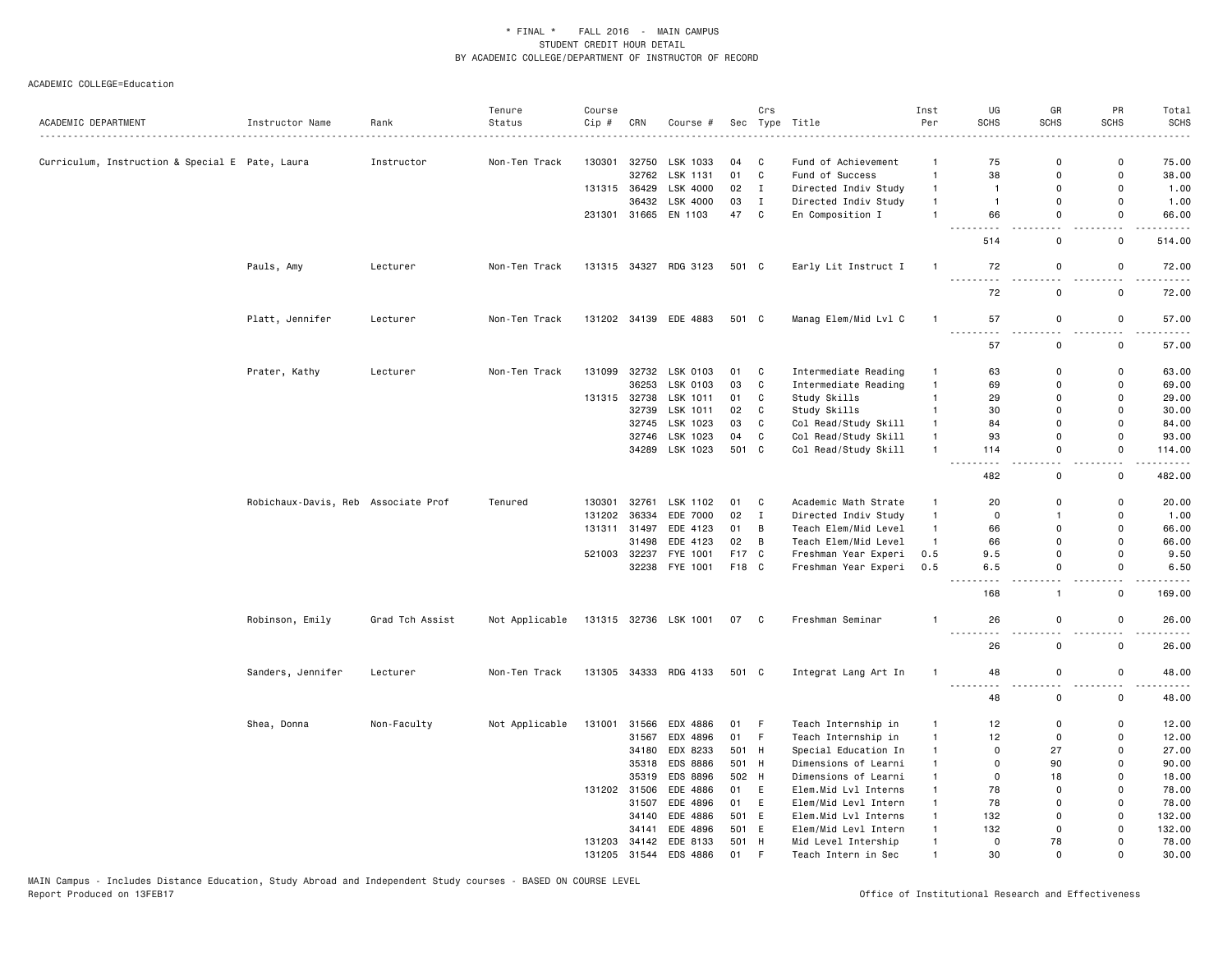|                                                                           |                     |                | Tenure         | Course |              |                       |       | Crs          |                              | Inst           | UG                              | GR                                                                                                                                                                                                                                                                                                                                                                                                                                                                                                                                                       | PR                           | Total                 |
|---------------------------------------------------------------------------|---------------------|----------------|----------------|--------|--------------|-----------------------|-------|--------------|------------------------------|----------------|---------------------------------|----------------------------------------------------------------------------------------------------------------------------------------------------------------------------------------------------------------------------------------------------------------------------------------------------------------------------------------------------------------------------------------------------------------------------------------------------------------------------------------------------------------------------------------------------------|------------------------------|-----------------------|
| ACADEMIC DEPARTMENT                                                       | Instructor Name     | Rank           | Status         | Cip #  | CRN          | Course #              |       |              | Sec Type Title<br>. <u>.</u> | Per            | <b>SCHS</b>                     | <b>SCHS</b>                                                                                                                                                                                                                                                                                                                                                                                                                                                                                                                                              | <b>SCHS</b>                  | <b>SCHS</b>           |
| Curriculum, Instruction & Special E Shea, Donna                           |                     | Non-Faculty    | Not Applicable |        |              | 131205 31545 EDS 4896 | 01 F  |              | Teach Intern in Sec          | $\mathbf{1}$   | 30                              | $\Omega$                                                                                                                                                                                                                                                                                                                                                                                                                                                                                                                                                 | $\Omega$                     | 30.00                 |
|                                                                           |                     |                |                |        | 34154        | EDS 4886              | 501 F |              | Teach Intern in Sec          | $\mathbf{1}$   | 42                              | $\Omega$                                                                                                                                                                                                                                                                                                                                                                                                                                                                                                                                                 | $\Omega$                     | 42.00                 |
|                                                                           |                     |                |                |        |              | 34155 EDS 4896        | 501 F |              | Teach Intern in Sec          | $\mathbf{1}$   | 48                              | $\Omega$                                                                                                                                                                                                                                                                                                                                                                                                                                                                                                                                                 | $\Omega$                     | 48.00                 |
|                                                                           |                     |                |                |        | 131312 33198 | MUE 4886              | 01    | F            | Stu Teach Music Ed           | 0.5            | 3                               | $\Omega$                                                                                                                                                                                                                                                                                                                                                                                                                                                                                                                                                 | $\Omega$                     | 3.00                  |
|                                                                           |                     |                |                |        | 33199        | MUE 4896              | 01    | F.           | Stu Teach Music Ed           | 0.5            | 3                               | $\Omega$                                                                                                                                                                                                                                                                                                                                                                                                                                                                                                                                                 | $\Omega$                     | 3.00                  |
|                                                                           |                     |                |                |        |              | 131314 33249 PE 4886  | 01    | F            | Teach Intern in PE           | $\mathbf{1}$   | 24                              | $\Omega$                                                                                                                                                                                                                                                                                                                                                                                                                                                                                                                                                 | $\Omega$                     | 24.00                 |
|                                                                           |                     |                |                |        |              | 33250 PE 4896         | 01    | F.           | Teach Intern in PE           | $\overline{1}$ | 24                              | $\Omega$                                                                                                                                                                                                                                                                                                                                                                                                                                                                                                                                                 | $\Omega$                     | 24.00                 |
|                                                                           |                     |                |                |        |              | 34314 PE 4886         | 501 F |              | Teach Intern in PE           | $\overline{1}$ | 42                              | $\Omega$                                                                                                                                                                                                                                                                                                                                                                                                                                                                                                                                                 | $\mathbf 0$                  | 42.00                 |
|                                                                           |                     |                |                |        |              | 34315 PE 4896         | 501 F |              | Teach Intern in PE           | $\overline{1}$ | 42<br>.<br>$\sim$ $\sim$ $\sim$ | 0                                                                                                                                                                                                                                                                                                                                                                                                                                                                                                                                                        | $\mathbf 0$                  | 42.00<br>.            |
|                                                                           |                     |                |                |        |              |                       |       |              |                              |                | 732                             | 213                                                                                                                                                                                                                                                                                                                                                                                                                                                                                                                                                      | $\mathsf{o}$                 | 945.00                |
|                                                                           | Smith, Kimberly     | Instructor     | Non-Ten Track  | 131202 | 31486        | EDE 3343              | 01    | C            | Teach Adoles Lit             | $\mathbf{1}$   | 78                              | $\Omega$                                                                                                                                                                                                                                                                                                                                                                                                                                                                                                                                                 | $\mathbf 0$                  | 78.00                 |
|                                                                           |                     |                |                | 131311 | 31491        | EDE 3523              | 01    | C            | Found EL/ML Math Edu         | $\mathbf{1}$   | 90                              | $\Omega$                                                                                                                                                                                                                                                                                                                                                                                                                                                                                                                                                 | $\Omega$                     | 90.00                 |
|                                                                           |                     |                |                |        | 131315 33660 | RDG 3123              | 01    | $\mathtt{C}$ | Early Lit Instruct I         | $\mathbf{1}$   | 75                              | 0                                                                                                                                                                                                                                                                                                                                                                                                                                                                                                                                                        | 0                            | 75.00                 |
|                                                                           |                     |                |                |        | 33661        | RDG 3123              | 02    | C            | Early Lit Instruct I         | $\overline{1}$ | 66                              | $\mathsf 0$                                                                                                                                                                                                                                                                                                                                                                                                                                                                                                                                              | $\mathsf 0$                  | 66.00                 |
|                                                                           |                     |                |                |        |              |                       |       |              |                              |                | 309                             | 0                                                                                                                                                                                                                                                                                                                                                                                                                                                                                                                                                        | $\mathsf{o}$                 | 309.00                |
|                                                                           | Vanderford, Deborah | Lecturer       | Non-Ten Track  |        |              | 131202 31487 EDE 3343 | 02    | C.           | Teach Adoles Lit             | -1             | 66                              | $\Omega$                                                                                                                                                                                                                                                                                                                                                                                                                                                                                                                                                 | 0                            | 66.00                 |
|                                                                           |                     |                |                |        |              | 131315 31484 EDE 3233 | 01 C  |              | Teach Lit at Elem/Mi         | $\overline{1}$ | 75                              | $\mathsf 0$                                                                                                                                                                                                                                                                                                                                                                                                                                                                                                                                              | $\mathsf 0$                  | 75.00                 |
|                                                                           |                     |                |                |        |              |                       |       |              |                              |                | 141                             | 0                                                                                                                                                                                                                                                                                                                                                                                                                                                                                                                                                        | $\mathsf{o}$                 | 141.00                |
|                                                                           | Virden, Jennifer    | Lecturer       | Non-Ten Track  | 131311 |              | 34131 EDE 3523        | 501 C |              | Found EL/ML Math Edu         | $\mathbf{1}$   | 42                              | 0                                                                                                                                                                                                                                                                                                                                                                                                                                                                                                                                                        | $\mathsf{o}$                 | 42.00                 |
|                                                                           |                     |                |                |        |              | 34135 EDE 4123        | 501 C |              | Teach Elem/Mid Level         | $\overline{1}$ | 57                              | 0                                                                                                                                                                                                                                                                                                                                                                                                                                                                                                                                                        | $\mathsf{o}$                 | 57.00                 |
|                                                                           |                     |                |                |        |              |                       |       |              |                              |                | $- - -$                         |                                                                                                                                                                                                                                                                                                                                                                                                                                                                                                                                                          |                              | .                     |
|                                                                           |                     |                |                |        |              |                       |       |              |                              |                | 99                              | $\mathbf 0$                                                                                                                                                                                                                                                                                                                                                                                                                                                                                                                                              | $\mathsf{o}$                 | 99.00                 |
|                                                                           | Walker, Ryan        | Assistant Prof | Ten Track      | 130101 | 34156        | EDS 8103              | 501 C |              | Adv Meth in Mid/Sec          | $\overline{1}$ | $\mathbf 0$                     | 39                                                                                                                                                                                                                                                                                                                                                                                                                                                                                                                                                       | 0                            | 39.00                 |
|                                                                           |                     |                |                | 131205 | 36283        | EDS 9000              | 02    | D            | Research / Diss              | $\mathbf{1}$   | $\mathbf{0}$                    | 21                                                                                                                                                                                                                                                                                                                                                                                                                                                                                                                                                       | $\mathsf{o}$                 | 21.00                 |
|                                                                           |                     |                |                |        | 36479        | EDS 7000              | 01    | $\mathbf{I}$ | Directed Indiv Study         | $\mathbf{1}$   | $\mathbf 0$                     | 3                                                                                                                                                                                                                                                                                                                                                                                                                                                                                                                                                        | $\mathsf{o}$                 | 3.00                  |
|                                                                           |                     |                |                |        |              | 36865 EDS 7000        | 05    | $\mathbf{I}$ | Directed Indiv Study         | $\mathbf{1}$   | $\mathbf 0$<br>.                | 3<br>$\sim$ $\sim$                                                                                                                                                                                                                                                                                                                                                                                                                                                                                                                                       | $\mathbf 0$<br>$\sim$ $\sim$ | 3.00<br>وعاديات       |
|                                                                           |                     |                |                |        |              |                       |       |              |                              |                | $\mathbf 0$                     | 66                                                                                                                                                                                                                                                                                                                                                                                                                                                                                                                                                       | $\mathsf{o}$                 | 66.00                 |
|                                                                           | Wiley, Holly        | Instructor     | Non-Ten Track  | 260908 |              | 31855 EP 4183         | 01    | B            | Exercise & Weight Co         | $\mathbf{1}$   | 171                             | $\Omega$                                                                                                                                                                                                                                                                                                                                                                                                                                                                                                                                                 | $\Omega$                     | 171.00                |
|                                                                           |                     |                |                |        |              | 31856 EP 4183         | 02    | B            | Exercise & Weight Co         | $\mathbf{1}$   | 129                             | $\Omega$                                                                                                                                                                                                                                                                                                                                                                                                                                                                                                                                                 | $\mathbf 0$                  | 129.00                |
|                                                                           |                     |                |                | 310501 | 32685        | KI 2023               | 02    | $\mathbb C$  | Found of Health Educ         | $\mathbf{1}$   | 198                             | $\Omega$                                                                                                                                                                                                                                                                                                                                                                                                                                                                                                                                                 | $\mathsf 0$                  | 198.00                |
|                                                                           |                     |                |                |        |              | 33236 PE 3153         | 01    | C            | Methods of Elem PE           | $\mathbf{1}$   | 105<br>$ -$                     | $\Omega$<br>$\overline{\phantom{a}}$                                                                                                                                                                                                                                                                                                                                                                                                                                                                                                                     | $\mathbf 0$<br>$ -$          | 105.00<br>. <b>.</b>  |
|                                                                           |                     |                |                |        |              |                       |       |              |                              |                | 603                             | $\mathbf 0$                                                                                                                                                                                                                                                                                                                                                                                                                                                                                                                                              | 0                            | 603.00                |
|                                                                           | Yuan, Ruiping       | Instructor     | Non-Ten Track  | 131202 |              | 31479 EDE 3123        | 01 C  |              | Early Childhood Ed           | $\overline{1}$ | 84                              | $\Omega$                                                                                                                                                                                                                                                                                                                                                                                                                                                                                                                                                 | 0                            | 84.00                 |
|                                                                           |                     |                |                |        |              | 34126 EDE 3123        | 501 C |              | Early Childhood Ed           | $\mathbf{1}$   | 66                              | $\mathbf 0$                                                                                                                                                                                                                                                                                                                                                                                                                                                                                                                                              | 0                            | 66.00                 |
|                                                                           |                     |                |                |        |              | 131315 33656 RDG 3113 | 01    | $\mathbb C$  | Early Literacy Instr         | $\mathbf{1}$   | 75                              | $\mathbf 0$                                                                                                                                                                                                                                                                                                                                                                                                                                                                                                                                              | $\mathsf 0$                  | 75.00                 |
|                                                                           |                     |                |                |        |              | 33657 RDG 3113        | 02    | $\mathbf{C}$ | Early Literacy Instr         | $\overline{1}$ | 66                              | $\Omega$                                                                                                                                                                                                                                                                                                                                                                                                                                                                                                                                                 | $\Omega$                     | 66.00<br>.            |
|                                                                           |                     |                |                |        |              |                       |       |              |                              |                | 291                             | $\mathbf 0$                                                                                                                                                                                                                                                                                                                                                                                                                                                                                                                                              | 0                            | 291.00                |
| ----------------------------------<br>Curriculum, Instruction & Special E |                     |                |                |        |              |                       |       |              |                              |                | 7451                            | $\begin{array}{cccccccccc} \multicolumn{3}{c}{{\color{red}\boldsymbol{1}}} & \multicolumn{3}{c}{{\color{red}\boldsymbol{2}}} & \multicolumn{3}{c}{{\color{red}\boldsymbol{3}}} & \multicolumn{3}{c}{{\color{red}\boldsymbol{4}}} & \multicolumn{3}{c}{{\color{red}\boldsymbol{5}}} & \multicolumn{3}{c}{{\color{red}\boldsymbol{5}}} & \multicolumn{3}{c}{{\color{red}\boldsymbol{6}}} & \multicolumn{3}{c}{{\color{red}\boldsymbol{6}}} & \multicolumn{3}{c}{{\color{red}\boldsymbol{6}}} & \multicolumn{3}{c}{{\color{red}\boldsymbol{6}}} & \$<br>951 | $\Omega$                     | ==========<br>8402.00 |
| -----------------------------------                                       |                     |                |                |        |              |                       |       |              |                              |                |                                 | --------- --------                                                                                                                                                                                                                                                                                                                                                                                                                                                                                                                                       | =========                    | ==========            |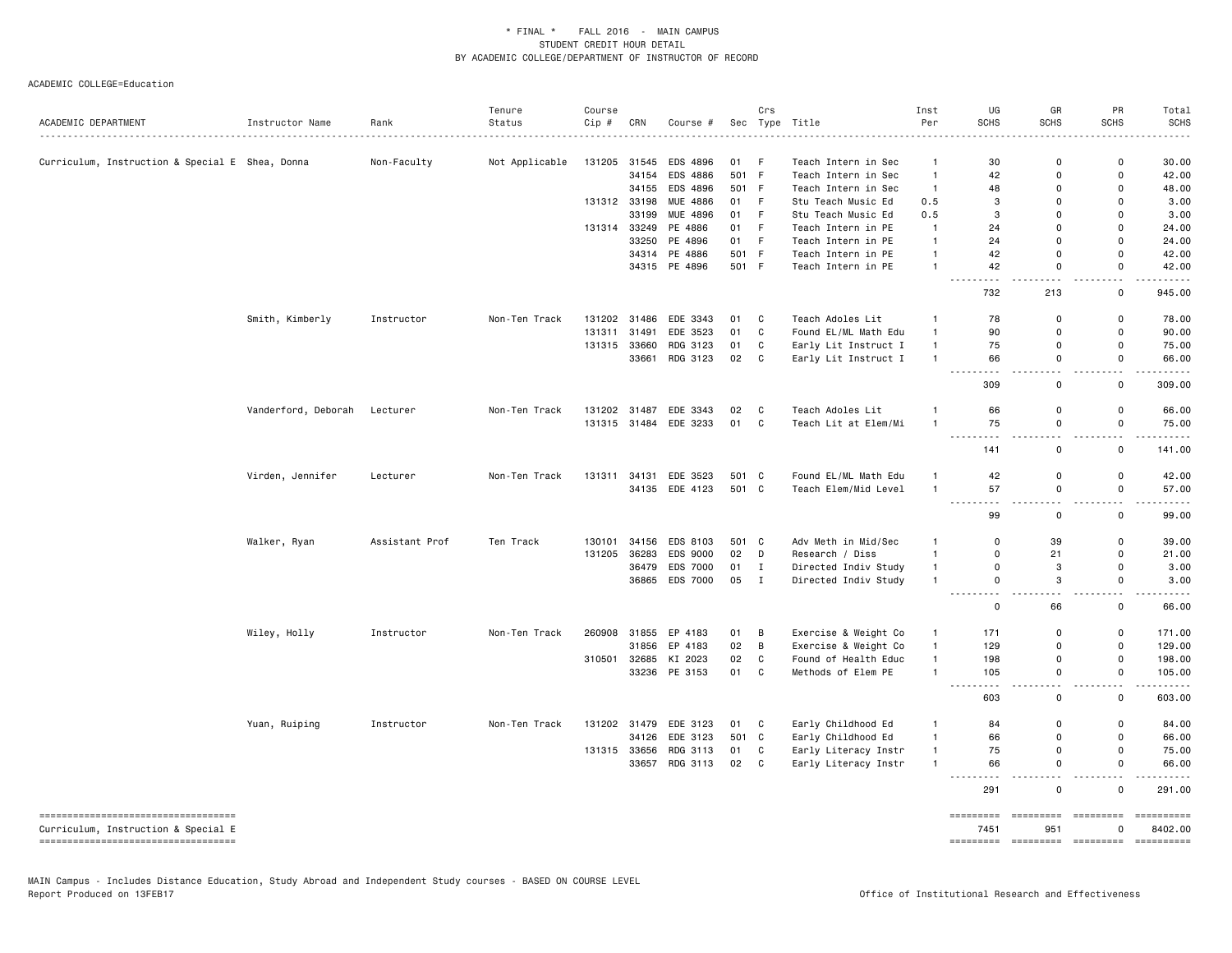| ACADEMIC DEPARTMENT    | Instructor Name                  | Rank              | Tenure<br>Status | Course<br>Cip # | CRN   | Course #                   |                | Crs          | Sec Type Title                               | Inst<br>Per                  | UG<br><b>SCHS</b>                   | GR<br><b>SCHS</b>             | PR<br><b>SCHS</b>                       | Total<br><b>SCHS</b>                                                                                                               |
|------------------------|----------------------------------|-------------------|------------------|-----------------|-------|----------------------------|----------------|--------------|----------------------------------------------|------------------------------|-------------------------------------|-------------------------------|-----------------------------------------|------------------------------------------------------------------------------------------------------------------------------------|
|                        |                                  |                   |                  |                 |       |                            |                |              |                                              |                              |                                     |                               |                                         | $\frac{1}{2} \left( \frac{1}{2} \right) \left( \frac{1}{2} \right) \left( \frac{1}{2} \right) \left( \frac{1}{2} \right)$          |
| Educational Leadership | Armstrong, Christoph Non-Faculty |                   | Not Applicable   | 131315          |       | 32733 LSK 1001             | 01             | C            | Freshman Seminar                             | 0.6                          | 16.2                                | $\mathbf 0$                   | 0                                       | 16.20                                                                                                                              |
|                        |                                  |                   |                  |                 |       | 32734 LSK 1001             | 02             | $\mathbb C$  | Freshman Seminar                             | 0.6                          | 7.8                                 | 0                             | $\mathsf 0$                             | 7.80                                                                                                                               |
|                        |                                  |                   |                  |                 |       | 32742 LSK 1021             | 01             | s.           | Seminar Transfer Stu                         | $\mathbf{1}$                 | 23<br><u>.</u>                      | $\mathbf 0$<br>$\sim$ $\sim$  | $\mathsf{o}$<br>$\sim$ $\sim$           | 23.00<br>د د د د د                                                                                                                 |
|                        |                                  |                   |                  |                 |       |                            |                |              |                                              |                              | 47                                  | $\mathbf 0$                   | 0                                       | 47.00                                                                                                                              |
|                        | Baham, Jeremy                    | Non-Faculty       | Not Applicable   | 130406          | 31061 | COE 8543                   | 01 C           |              | Legal Issues                                 | $\overline{1}$               | $\mathbf 0$                         | 33                            | $\Omega$                                | 33.00                                                                                                                              |
|                        |                                  |                   |                  | 300000          | 34362 | TKT 4413                   | 501 C          |              | Veterans Benefits &                          | $\overline{1}$               | 36                                  | 0                             | $\mathbf 0$                             | 36.00                                                                                                                              |
|                        |                                  |                   |                  |                 |       | 34371 TKT 6413             | 501 C          |              | Veterans'Benefits &                          | $\overline{1}$               | $\mathbf 0$<br>$\sim$ $\sim$ $\sim$ | 27                            | $\mathbf 0$<br>$\overline{\phantom{a}}$ | 27.00<br>$\frac{1}{2} \left( \frac{1}{2} \right) \left( \frac{1}{2} \right) \left( \frac{1}{2} \right) \left( \frac{1}{2} \right)$ |
|                        |                                  |                   |                  |                 |       |                            |                |              |                                              |                              | 36                                  | 60                            | 0                                       | 96.00                                                                                                                              |
|                        | Blendinger, Jack                 | Professor         | Tenured          | 130301          | 34291 | LSK 6013                   | 501 C          |              | Academic Writing for                         | $\mathbf{1}$                 | 0                                   | 6                             | 0                                       | 6.00                                                                                                                               |
|                        |                                  |                   |                  | 130401          | 36219 | EDA 9000                   | 01             | D            | Research / Diss                              | $\mathbf{1}$                 | $\mathbf 0$                         | 24                            | $\mathbf 0$                             | 24.00                                                                                                                              |
|                        |                                  |                   |                  |                 | 36344 | EDA 8273                   | 01             | C            | Ed Admin And Supv                            | $\overline{1}$               | $\mathbf 0$                         | 42                            | $\mathsf{o}$                            | 42.00                                                                                                                              |
|                        |                                  |                   |                  |                 |       | 130407 31477 EDA 9913      | 01             | S            | Dissertation Seminar                         | $\overline{1}$               | $\mathbf 0$<br><u>.</u>             | 12<br>$\sim$ $\sim$           | 0<br>$ -$                               | 12.00<br>$- - - - -$                                                                                                               |
|                        |                                  |                   |                  |                 |       |                            |                |              |                                              |                              | $\mathbf 0$                         | 84                            | 0                                       | 84.00                                                                                                                              |
|                        | Bowen, Marilyn                   | Resrch Assoc Prof | Non-Ten Track    |                 |       | 130901 31514 EDF 3333      | 02 C           |              | Social Foundation Ed                         | $\mathbf{1}$                 | 180<br>$  -$                        | 0                             | 0                                       | 180.00                                                                                                                             |
|                        |                                  |                   |                  |                 |       |                            |                |              |                                              |                              | 180                                 | $\mathbf 0$                   | 0                                       | 180.00                                                                                                                             |
|                        | Brocato, Donna                   | Associate Prof    | Tenured          | 130101          | 31528 | EDF 4243                   | S02 C          |              | Plan for Diverse Lea                         | $\overline{1}$               | 66                                  | $\Omega$                      | 0                                       | 66.00                                                                                                                              |
|                        |                                  |                   |                  |                 | 31529 | EDF 4243                   | S01 C          |              | Plan for Diverse Lea                         | $\mathbf{1}$                 | 54                                  | $\mathbf 0$                   | $\mathbf 0$                             | 54.00                                                                                                                              |
|                        |                                  |                   |                  |                 | 31530 | EDF 6243                   | S01 C          |              | Plan for Diverse Lea                         | $\mathbf{1}$                 | $\mathbf 0$                         | 3                             | $\Omega$                                | 3.00                                                                                                                               |
|                        |                                  |                   |                  |                 | 31531 | EDF 6243                   | S02 C          |              | Plan for Diverse Lea                         | $\overline{1}$               | $\Omega$                            | 3                             | $\Omega$                                | 3.00                                                                                                                               |
|                        |                                  |                   |                  | 130401          | 36220 | EDA 9000                   | 02 D           |              | Research / Diss                              | $\overline{1}$               | $\mathbf 0$                         | 21                            | $\mathsf{o}$                            | 21.00                                                                                                                              |
|                        |                                  |                   |                  | 240101          | 32551 | HON 4093                   | H09 S          |              | Honors Thesis                                | $\mathbf{1}$                 | 3                                   | $\mathbf 0$                   | $\mathsf 0$                             | 3.00                                                                                                                               |
|                        |                                  |                   |                  | 260202          |       | 35908 BCH 4000             | 03 I           |              | Directed Indiv Study                         | 0.5                          | 1.5                                 | 0                             | $\mathsf{o}\,$                          | 1.50                                                                                                                               |
|                        |                                  |                   |                  |                 |       |                            |                |              |                                              |                              | 124.5                               | 27                            | $\mathbf 0$                             | 151.50                                                                                                                             |
|                        | Campbell, Annika                 | Non-Faculty       | Not Applicable   | 309999          |       | 34377 ISE 4200             | 802 A          |              | Intl Student Exchang                         |                              | 108                                 | $\Omega$                      | 0                                       | 108.00                                                                                                                             |
|                        |                                  |                   |                  |                 |       | 34378 ISE 4200             | 808 A          |              | Intl Student Exchang                         | $\overline{1}$               | 57<br><u>.</u>                      | 0<br>$\overline{\phantom{a}}$ | $\mathsf 0$<br>$\sim$ $\sim$            | 57.00<br>.                                                                                                                         |
|                        |                                  |                   |                  |                 |       |                            |                |              |                                              |                              | 165                                 | 0                             | 0                                       | 165.00                                                                                                                             |
|                        | Coats, Linda                     | Professor         | Tenured          | 130401          | 34125 | EDA 8190                   | 501 S          |              | Wkshp Ed Adm & Super                         | $\mathbf{1}$                 | $\Omega$                            | 6                             | $\Omega$                                | 6.00                                                                                                                               |
|                        |                                  |                   |                  |                 |       | 36579 EDA 8190             | 502 S          |              | Wkshp Ed Adm & Super                         | $\mathbf{1}$                 | $\mathbf 0$                         | 3                             | 0                                       | 3.00                                                                                                                               |
|                        |                                  |                   |                  |                 |       | 36580 EDA 8190             | 503 S          |              | Wkshp Ed Adm & Super                         | $\mathbf{1}$                 | $\mathbf 0$                         | 3                             | $\Omega$                                | 3.00                                                                                                                               |
|                        |                                  |                   |                  |                 | 36670 | EDA 9000                   | 06             | D            | Research / Diss                              | $\mathbf{1}$                 | 0                                   | 8                             | $\mathbf 0$                             | 8.00                                                                                                                               |
|                        |                                  |                   |                  | 130407          | 34081 | CCL 8113                   | 501 C          |              | Comm Col Hist/Philos                         | $\mathbf{1}$                 | $\mathbf 0$                         | 21                            | $\Omega$                                | 21.00                                                                                                                              |
|                        |                                  |                   |                  |                 |       | 34082 CCL 8113             | 502 C          |              | Comm Col Hist/Philos                         | $\overline{1}$               | $\Omega$                            | 30                            | $\Omega$                                | 30.00                                                                                                                              |
|                        |                                  |                   |                  |                 | 34085 | CCL 8213<br>35876 CCL 9000 | 501 E<br>502 D |              | Intern In Comm Colle<br>Diss./Dissertation R | $\mathbf{1}$<br>$\mathbf{1}$ | $\mathbf 0$<br>$\mathbf 0$          | 6<br>20                       | 0<br>0                                  | 6.00<br>20.00                                                                                                                      |
|                        |                                  |                   |                  |                 |       |                            |                |              |                                              |                              | $\mathsf 0$                         | 97                            | 0                                       | 97.00                                                                                                                              |
|                        | Cutts, Qiana                     | Assistant Prof    | Non-Ten Track    |                 |       | 231302 31523 EDF 3413      | 04             | C            | Writing For Thinking                         | $\mathbf{1}$                 | 90                                  | 0                             | 0                                       | 90.00                                                                                                                              |
|                        |                                  |                   |                  |                 |       | 31524 EDF 3413             | 05             | $\mathbf{C}$ | Writing For Thinking                         | $\overline{1}$               | 81                                  | $\mathbf 0$                   | $\Omega$                                | 81.00                                                                                                                              |
|                        |                                  |                   |                  |                 |       |                            |                |              |                                              |                              | 171                                 | $\mathbf{0}$                  | $\overline{a}$<br>$\Omega$              | وعاديات<br>171.00                                                                                                                  |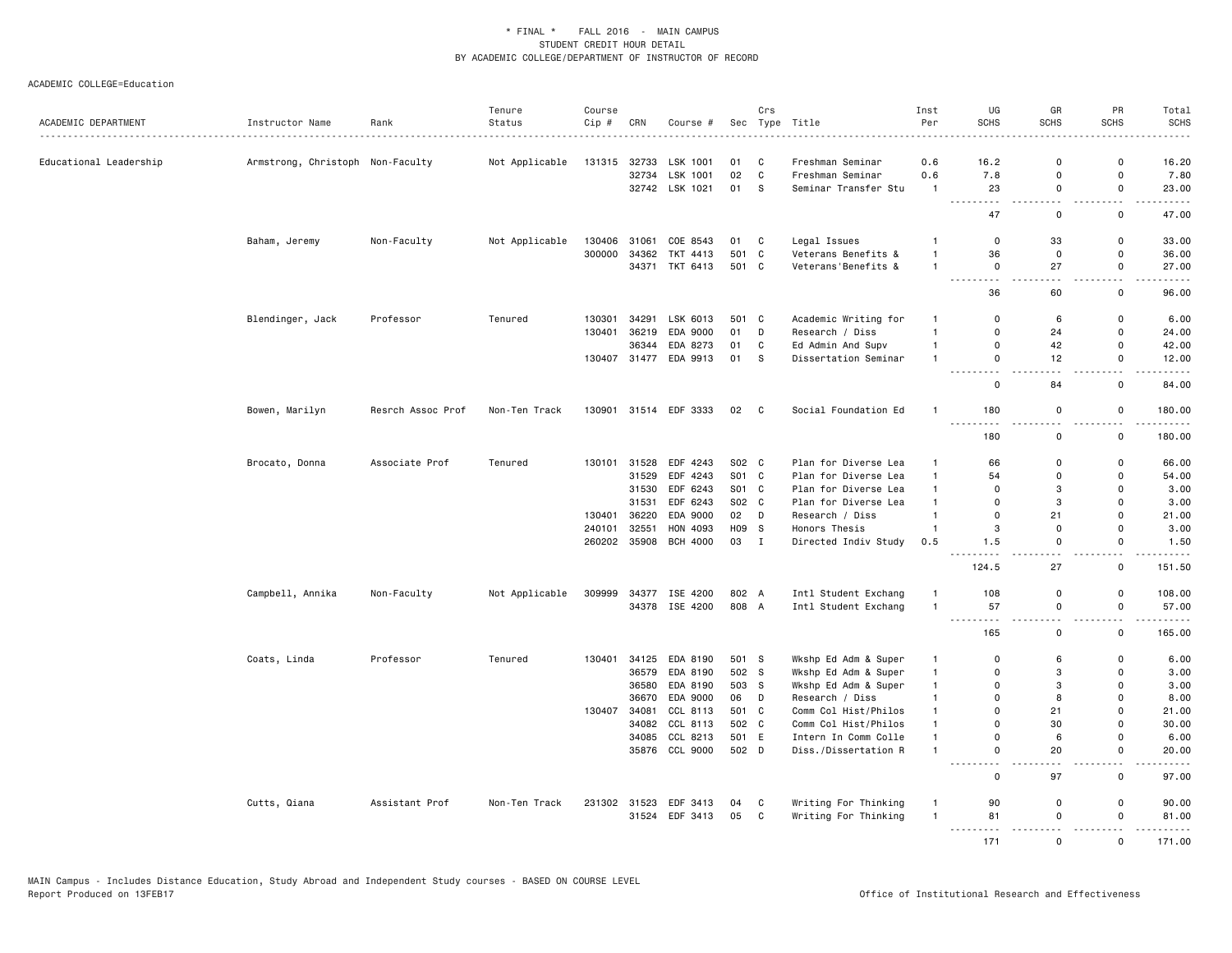|                        |                               |                                   | Tenure         | Course           |                |                       |          | Crs               |                                    | Inst                         | UG                | GR          | PR                           | Total                                                                                                                                                         |
|------------------------|-------------------------------|-----------------------------------|----------------|------------------|----------------|-----------------------|----------|-------------------|------------------------------------|------------------------------|-------------------|-------------|------------------------------|---------------------------------------------------------------------------------------------------------------------------------------------------------------|
| ACADEMIC DEPARTMENT    | Instructor Name               | Rank                              | Status         | Cip #            | CRN            | Course #              |          |                   | Sec Type Title                     | Per                          | <b>SCHS</b>       | <b>SCHS</b> | <b>SCHS</b>                  | <b>SCHS</b><br>.                                                                                                                                              |
| Educational Leadership | Davis, James                  | Associate Prof                    | Tenured        | 130407           |                | 36218 CCL 9000        | 505 D    |                   | Diss./Dissertation R               | -1                           | 0                 | 12          | $\mathbf 0$                  | 12.00                                                                                                                                                         |
|                        |                               |                                   |                |                  |                |                       |          |                   |                                    |                              | 0                 | 12          | $\mathbf 0$                  | 12.00                                                                                                                                                         |
|                        | Derby, Christy                | Lecturer                          | Non-Ten Track  | 130901           |                | 31513 EDF 3333        | 01       | $\mathbf{C}$      | Social Foundation Ed               | $\mathbf{1}$                 | 84                | $\mathbf 0$ | 0                            | 84.00                                                                                                                                                         |
|                        |                               |                                   |                |                  | 31516          | EDF 3333              | 03       | $\mathbf{C}$      | Social Foundation Ed               | $\mathbf{1}$                 | 87                | $\Omega$    | $\mathbf 0$                  | 87.00                                                                                                                                                         |
|                        |                               |                                   |                |                  | 31517          | EDF 3333              | 04       | C                 | Social Foundation Ed               | $\mathbf{1}$                 | 87                | 0           | $\mathbf 0$                  | 87.00                                                                                                                                                         |
|                        |                               |                                   |                |                  |                | 31519 EDF 3333        | 06 C     |                   | Social Foundation Ed               | $\mathbf{1}$                 | 90<br>$  -$       | 0           | $\mathbf 0$<br>$\sim$ $\sim$ | 90.00<br>.                                                                                                                                                    |
|                        |                               |                                   |                |                  |                |                       |          |                   |                                    |                              | 348               | 0           | 0                            | 348.00                                                                                                                                                        |
|                        | Exmeyer, Leslie               | Non-Faculty                       | Not Applicable | 130301           |                | 32765 LSK 2010        | 01       | $\mathbf{C}$      | Praxis: Acad Core En               | $\mathbf{1}$                 | 70                | $\Omega$    | $\mathbf 0$                  | 70.00                                                                                                                                                         |
|                        |                               |                                   |                |                  |                | 34290 LSK 2010        | 501 C    |                   | Praxis: Acad Core En               | $\mathbf{1}$                 | 48                | $\mathbf 0$ | $\mathbf 0$                  | 48.00<br>$\frac{1}{2}$                                                                                                                                        |
|                        |                               |                                   |                |                  |                |                       |          |                   |                                    |                              | 118               | $\mathbf 0$ | $\mathbf 0$                  | 118.00                                                                                                                                                        |
|                        | Farmer, Angela                | Assistant Prof                    | Ten Track      | 130401           |                | 31476 EDA 8383        | 01 C     |                   | Ethical Dec In Ed                  | 1                            | $\Omega$          | 30          | $\Omega$                     | 30.00                                                                                                                                                         |
|                        |                               |                                   |                |                  | 34152          | EDL 8523              | 501 C    |                   | Educ-Diverse Learner               | $\mathbf{1}$                 | $\mathbf 0$       | 24          | $\mathbf 0$                  | 24.00                                                                                                                                                         |
|                        |                               |                                   |                |                  | 36221          | EDA 9000              | 03 D     |                   | Research / Diss                    | $\mathbf{1}$                 | $\Omega$          | 28          | $\mathbf 0$                  | 28.00                                                                                                                                                         |
|                        |                               |                                   |                |                  |                | 36342 EDL 8523        | 502 C    |                   | Educ-Diverse Learner               | $\mathbf{1}$                 | $\mathbf 0$<br>.  | 21          | $\mathbf 0$<br>.             | 21.00<br>.                                                                                                                                                    |
|                        |                               |                                   |                |                  |                |                       |          |                   |                                    |                              | 0                 | 103         | $\mathbf 0$                  | 103.00                                                                                                                                                        |
|                        | Fincher, Mark                 | Assistant Prof                    | Ten Track      | 130407           | 35873          | CCL 8123              | 501 C    |                   | Comm Col Finance                   | $\mathbf{1}$                 | 0                 | 21          | $\mathbf 0$                  | 21.00                                                                                                                                                         |
|                        |                               |                                   |                |                  |                | 35881 CCL 9000        | 504 D    |                   | Diss./Dissertation R               | $\mathbf{1}$                 | 0<br>. <b>.</b>   | 20          | $\mathbf 0$<br>.             | 20.00<br>.                                                                                                                                                    |
|                        |                               |                                   |                |                  |                |                       |          |                   |                                    |                              | $\Omega$          | 41          | $\mathbf 0$                  | 41.00                                                                                                                                                         |
|                        | Hailey, Leigh                 | Clinical Assist Pro Non-Ten Track |                | 130401           | 31475          | EDA 8293              | 02 C     |                   | Prof Dev Ed Persnnel               | $\mathbf{1}$                 | $\mathbf 0$       | 21          | $\mathbf 0$                  | 21.00                                                                                                                                                         |
|                        |                               |                                   |                |                  | 34151          | EDL 8513              | 501 H    |                   | Leadership Intern I                | $\mathbf{1}$                 | $\Omega$          | 30          | $\Omega$                     | 30.00                                                                                                                                                         |
|                        |                               |                                   |                |                  |                | 36222 EDA 9000        | 04 D     |                   | Research / Diss                    | $\mathbf{1}$                 | $\Omega$          | 12          | $\mathbf 0$                  | 12.00                                                                                                                                                         |
|                        |                               |                                   |                |                  | 36341          | EDL 8513              | 502 H    |                   | Leadership Intern I                | $\mathbf{1}$                 | 0                 | 18          | $\mathbf 0$                  | 18.00                                                                                                                                                         |
|                        |                               |                                   |                |                  |                | 36440 EDL 7000        | 501 I    |                   | Directed Indiv Study               | $\mathbf{1}$                 | 0<br>.            | 3           | 0<br>$\sim$ $\sim$ $\sim$    | 3.00<br>$\frac{1}{2} \left( \frac{1}{2} \right) \left( \frac{1}{2} \right) \left( \frac{1}{2} \right) \left( \frac{1}{2} \right) \left( \frac{1}{2} \right)$  |
|                        |                               |                                   |                |                  |                |                       |          |                   |                                    |                              | $\mathbf 0$       | 84          | 0                            | 84.00                                                                                                                                                         |
|                        | King, Stephanie               | Associate Prof                    | Tenured        | 130407 34084     |                | CCL 8173              | 501 C    |                   | Comm College Teachin               | $\mathbf{1}$                 | $\mathbf 0$       | 45          | $\mathbf 0$                  | 45.00                                                                                                                                                         |
|                        |                               |                                   |                |                  | 34087          | CCL 8313              | 501 C    |                   | Comm Coll Instrl Ass               | $\mathbf{1}$                 | 0                 | 36          | $\mathbf 0$                  | 36.00                                                                                                                                                         |
|                        |                               |                                   |                |                  |                | 35874 CCL 9000        | 501 D    |                   | Diss./Dissertation R               | $\mathbf{1}$                 | $\mathbf 0$<br>.  | 48          | $\mathbf 0$                  | 48.00<br>$\frac{1}{2} \left( \frac{1}{2} \right) \left( \frac{1}{2} \right) \left( \frac{1}{2} \right) \left( \frac{1}{2} \right) \left( \frac{1}{2} \right)$ |
|                        |                               |                                   |                |                  |                |                       |          |                   |                                    |                              | 0                 | 129         | 0                            | 129.00                                                                                                                                                        |
|                        | McReynolds, Ritalain Lecturer |                                   | Non-Ten Track  |                  |                | 131315 32766 LSK 2013 | 01       | $\mathbf{C}$      | Speed Reading                      | -1                           | 87                | $\mathbf 0$ | 0                            | 87.00                                                                                                                                                         |
|                        |                               |                                   |                |                  |                | 32767 LSK 2013        | 02 C     |                   | Speed Reading                      | $\mathbf{1}$                 | 84<br>.           | $\mathsf 0$ | $\mathbf 0$<br><u>.</u>      | 84.00<br>.                                                                                                                                                    |
|                        |                               |                                   |                |                  |                |                       |          |                   |                                    |                              | 171               | $\mathbf 0$ | 0                            | 171.00                                                                                                                                                        |
|                        | Molina, Danielle              | Assistant Prof                    | Ten Track      |                  |                | 130406 31062 COE 8553 | 01       | $\mathbf{C}$      | Student Aff/High Ed                | -1                           | 0                 | 54          | $\mathbf 0$                  | 54.00                                                                                                                                                         |
|                        |                               |                                   |                |                  | 32402          | HED 8123              | 01       | C                 | U/CC Governance                    | $\mathbf{1}$                 | 0                 | 24          | $\mathbf 0$                  | 24.00                                                                                                                                                         |
|                        |                               |                                   |                | 131101<br>422803 | 35570<br>36424 | COE 8730<br>COE 7000  | 02<br>09 | E<br>$\mathbf{I}$ | Internship<br>Directed Indiv Study | $\mathbf{1}$<br>$\mathbf{1}$ | 0<br>$\Omega$     | 30<br>3     | $\mathbf 0$<br>$\Omega$      | 30.00<br>3.00                                                                                                                                                 |
|                        |                               |                                   |                |                  |                |                       |          |                   |                                    |                              | .<br>$\mathsf{o}$ | .<br>111    | $\Omega$                     | .<br>111.00                                                                                                                                                   |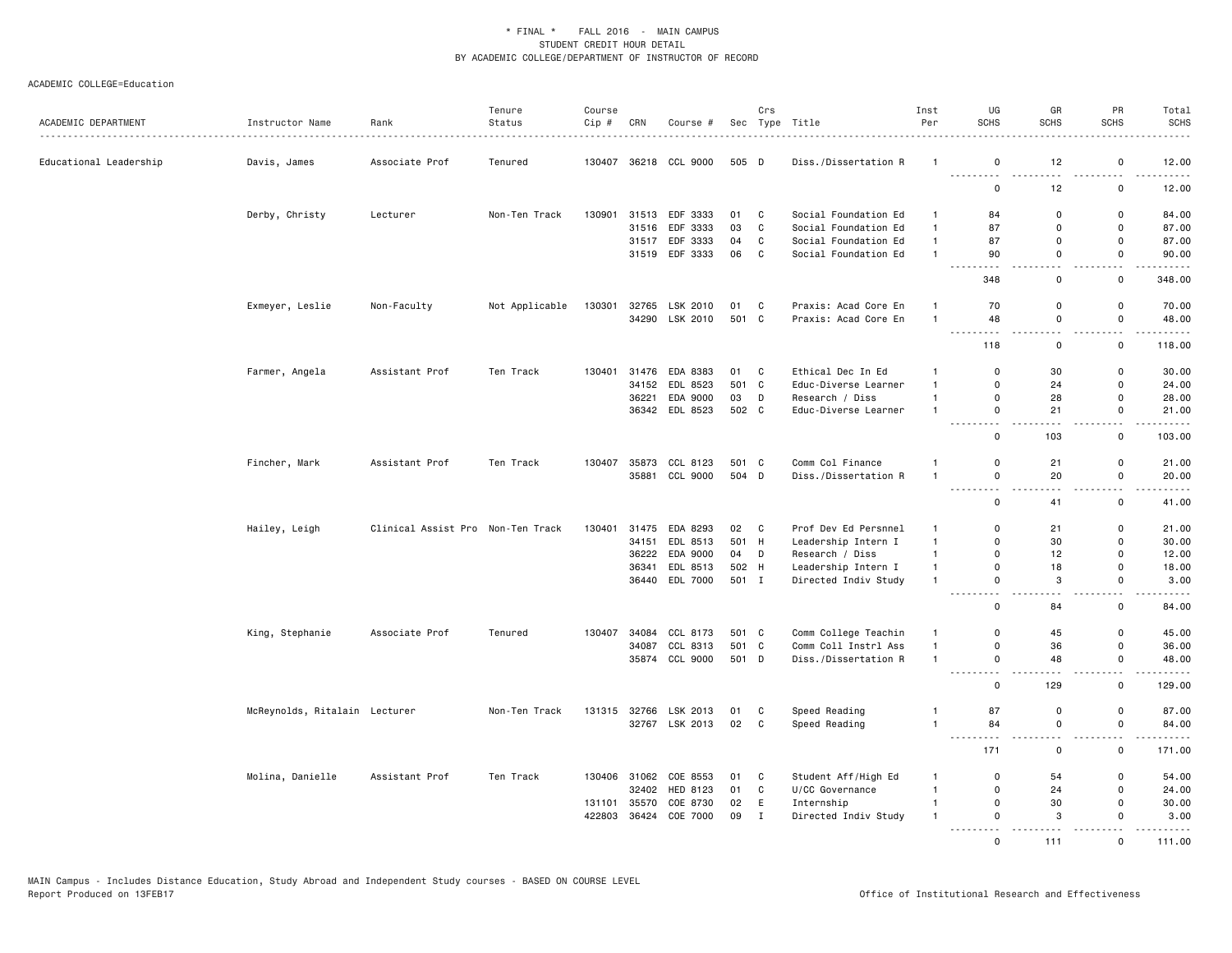|                                                                 |                   |                | Tenure        | Course       |       |                       |       | Crs                     |                      | Inst           | UG                                                                                                                 | GR                 | PR                            | Total                              |
|-----------------------------------------------------------------|-------------------|----------------|---------------|--------------|-------|-----------------------|-------|-------------------------|----------------------|----------------|--------------------------------------------------------------------------------------------------------------------|--------------------|-------------------------------|------------------------------------|
| ACADEMIC DEPARTMENT                                             | Instructor Name   | Rank           | Status        | Cip #        | CRN   | Course #              |       |                         | Sec Type Title       | Per            | <b>SCHS</b>                                                                                                        | <b>SCHS</b>        | SCHS                          | <b>SCHS</b>                        |
| Educational Leadership                                          | Musser, Madhurima | Lecturer       | Non-Ten Track |              |       | 131202 31525 EDF 3423 | 01 C  |                         | Exploring Diversity  | -1             | 24                                                                                                                 | $\Omega$           | 0                             | 24.00                              |
|                                                                 |                   |                |               |              | 31527 | EDF 3423              | 03    | C                       | Exploring Diversity  | $\overline{1}$ | 45                                                                                                                 | $\Omega$           | 0                             | 45.00                              |
|                                                                 |                   |                |               | 231302 31520 |       | EDF 3413              | 01    | C.                      | Writing For Thinking | $\mathbf{1}$   | 90                                                                                                                 | $\Omega$           | 0                             | 90.00                              |
|                                                                 |                   |                |               |              | 31521 | EDF 3413              | 02 C  |                         | Writing For Thinking |                | 87                                                                                                                 | $\Omega$           | $\mathsf{o}$                  | 87.00                              |
|                                                                 |                   |                |               |              |       |                       |       |                         |                      |                | ---------<br>246                                                                                                   | .<br>0             | .<br>0                        | .<br>246.00                        |
|                                                                 | Nader, Richard    | Non-Faculty    | Non-Ten Track | 309999       |       | 32679 ISE 1103        | 01 C  |                         | Intro to Global Stud | $\mathbf{1}$   | 27<br>$- - - -$                                                                                                    | 0                  | $\mathbf 0$                   | 27.00                              |
|                                                                 |                   |                |               |              |       |                       |       |                         |                      |                | - - -<br>27                                                                                                        | $\sim$ $\sim$<br>0 | $\mathbf 0$                   | 27.00                              |
|                                                                 | Prince, Debra     | Associate Prof | Tenured       | 130601       |       | 31532 EDF 8363        | 01 C  |                         | Func & Met Res In Ed | $\mathbf{1}$   | $\mathbf 0$                                                                                                        | 24                 | $\mathsf{o}$                  | 24.00                              |
|                                                                 |                   |                |               |              |       | 34150 EDF 8363        | 501 C |                         | Func & Met Res In Ed | $\mathbf{1}$   | $\mathsf{o}$<br>.                                                                                                  | 39                 | 0                             | 39.00<br>.                         |
|                                                                 |                   |                |               |              |       |                       |       |                         |                      |                | $\mathbf 0$                                                                                                        | 63                 | $\mathbf 0$                   | 63.00                              |
|                                                                 | Stumpf, Arthur    | Associate Prof | Tenured       | 130407       |       | 34086 CCL 8283        | 501 C |                         | Leadership Comm Coll | -1             | 0                                                                                                                  | 27                 | 0                             | 27.00                              |
|                                                                 |                   |                |               |              |       | 34088 CCL 8333        | 501 C |                         | Comm Col Admin       | $\mathbf{1}$   | $\Omega$                                                                                                           | 21                 | 0                             | 21.00                              |
|                                                                 |                   |                |               |              |       | 35875 CCL 9000        | 503 D |                         | Diss./Dissertation R | $\overline{1}$ | $\Omega$<br>-----<br>- -                                                                                           | 41                 | $\mathsf{o}$<br>$\sim$ $\sim$ | 41.00                              |
|                                                                 |                   |                |               |              |       |                       |       |                         |                      |                | $\mathbf 0$                                                                                                        | 89                 | 0                             | 89.00                              |
|                                                                 | Taylor, Leonard   | Assistant Prof | Ten Track     | 130406       |       | 34569 HED 8133        | 01 C  |                         | U/CC Instruction     | $\mathbf{1}$   | $\mathbf 0$                                                                                                        | 57                 | 0                             | 57.00                              |
|                                                                 |                   |                |               | 422701       |       | 31060 COE 8523        | 01 C  |                         | Student Dev Theory   | $\mathbf{1}$   | $\mathbf 0$<br>$\frac{1}{2} \left( \frac{1}{2} \right) \left( \frac{1}{2} \right) \left( \frac{1}{2} \right)$<br>. | 57                 | 0                             | 57.00                              |
|                                                                 |                   |                |               |              |       |                       |       |                         |                      |                | $\mathbf 0$                                                                                                        | 114                | 0                             | 114.00                             |
|                                                                 | Xu, Jianzhong     | Professor      | Tenured       | 130401       | 36223 | EDA 9000              | 05    | D                       | Research / Diss      | -1             | $\mathbf 0$                                                                                                        | $\mathbf{1}$       | 0                             | 1.00                               |
|                                                                 |                   |                |               | 130603       |       | 31533 EDF 9373        | 02    | $\overline{\mathbf{C}}$ | Ed Res Design        | $\overline{1}$ | $\Omega$                                                                                                           | 18                 | 0                             | 18.00                              |
|                                                                 |                   |                |               |              |       | 31534 EDF 9453        | 01 C  |                         | Intro Qual Research  | $\overline{1}$ | $\Omega$<br>---------                                                                                              | 24                 | $\mathsf{o}$                  | 24.00                              |
|                                                                 |                   |                |               |              |       |                       |       |                         |                      |                | $\mathbf 0$                                                                                                        | 43                 | 0                             | 43.00                              |
| _____________________________________<br>Educational Leadership |                   |                |               |              |       |                       |       |                         |                      |                | =========<br>1633.5                                                                                                | =========<br>1057  | ----------                    | $=$ = = = = = = = = = =<br>2690.50 |
| =====================================                           |                   |                |               |              |       |                       |       |                         |                      |                |                                                                                                                    |                    |                               |                                    |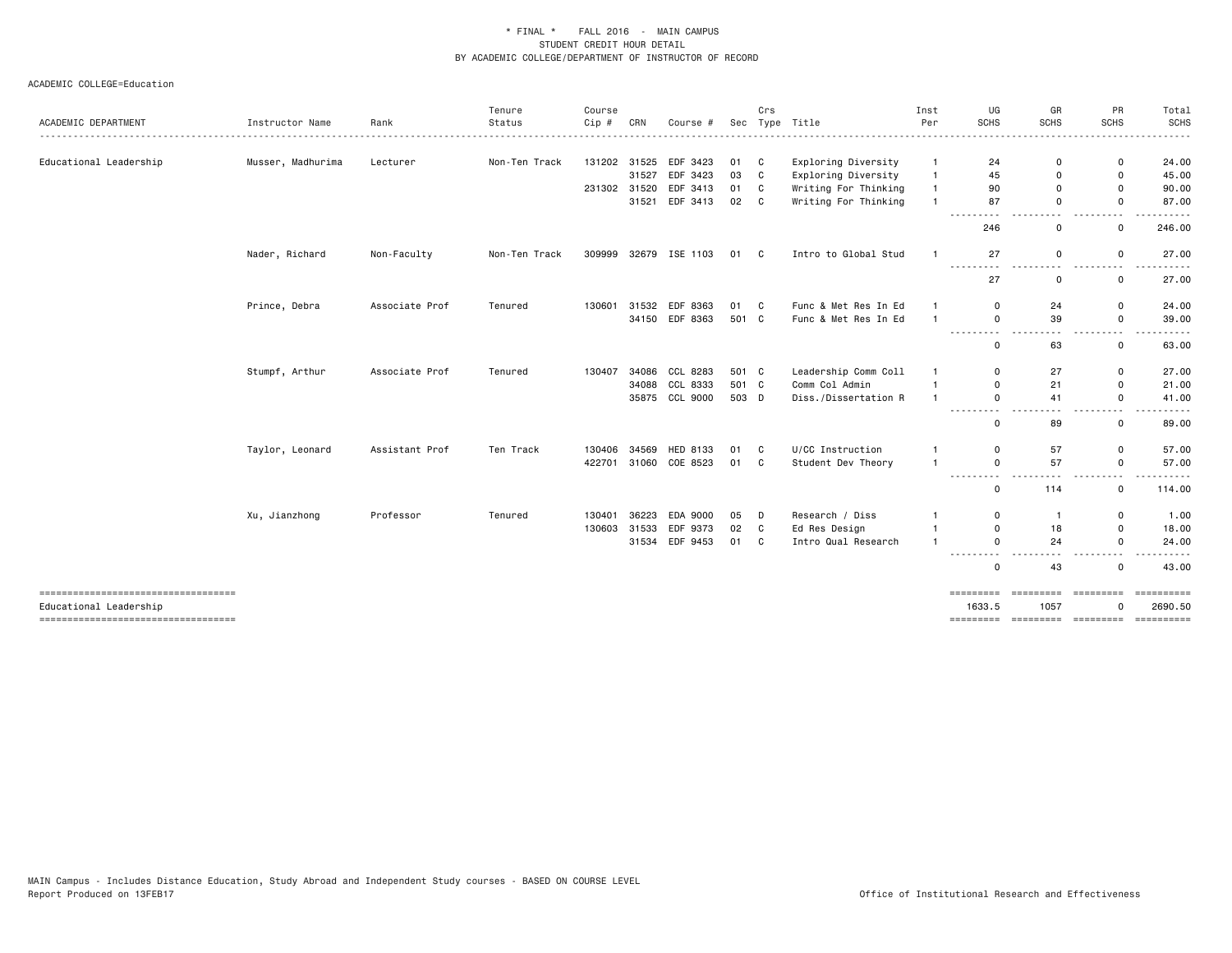|                                                       |                   |                | Tenure         | Course |              |                       |       | Crs          |                            | Inst                             | UG                             | GR                    | PR                                      | Total                                                                                                                             |
|-------------------------------------------------------|-------------------|----------------|----------------|--------|--------------|-----------------------|-------|--------------|----------------------------|----------------------------------|--------------------------------|-----------------------|-----------------------------------------|-----------------------------------------------------------------------------------------------------------------------------------|
| ACADEMIC DEPARTMENT                                   | Instructor Name   | Rank           | Status         | Cip #  | CRN          | Course #              |       |              | Sec Type Title<br><u>.</u> | Per                              | <b>SCHS</b>                    | <b>SCHS</b>           | <b>SCHS</b>                             | <b>SCHS</b>                                                                                                                       |
| Instructional Systems & Workforce D Abraham, Patricia |                   | Non-Faculty    | Not Applicable | 131309 |              | 33840 TKT 4886        | 01 F  |              | Teaching Intern Tech       | -1                               | 6                              | $\Omega$              | $\mathbf 0$                             | 6.00                                                                                                                              |
|                                                       |                   |                |                |        |              | 33841 TKT 4896        | 01 F  |              | Teaching Intern Tech       | $\overline{1}$                   | 6                              | $\mathbf 0$           | $\mathsf 0$                             | 6.00                                                                                                                              |
|                                                       |                   |                |                |        |              |                       |       |              |                            |                                  | . .<br>12                      | и.<br>$\mathbf 0$     | . .<br>$\mathbf 0$                      | 12.00                                                                                                                             |
|                                                       | Adams, James      | Professor      | Tenured        | 131310 | 34363        | TKT 4493              | 501 C |              | Meth Tchn Career Pat       | $\mathbf{1}$                     | 3                              | $\mathbf 0$           | $\mathsf 0$                             | 3.00                                                                                                                              |
|                                                       |                   |                |                |        | 34372        | TKT 6493              | 501 C |              | Meth Tchn Career Pat       | $\overline{1}$                   | $\mathbf 0$                    | 21                    | 0                                       | 21.00                                                                                                                             |
|                                                       |                   |                |                |        | 131319 35404 | TKT 9000              | 01    | D            | Research / Diss            | $\mathbf{1}$                     | $\mathbf 0$                    | 14                    | $\mathsf 0$                             | 14.00                                                                                                                             |
|                                                       |                   |                |                |        | 36226        | <b>TKT 7000</b>       | 01 I  |              | Directed Indiv Study       | $\overline{1}$                   | $\mathbf 0$                    | 3                     | $\Omega$                                | 3.00                                                                                                                              |
|                                                       |                   |                |                | 131399 | 34360        | TKT 4263              | 501   | C            | Diverse Wrk & Ed Env       | $\mathbf{1}$                     | 9                              | $\mathbf 0$           | 0                                       | 9.00                                                                                                                              |
|                                                       |                   |                |                |        | 34369        | TKT 6263              | 501 C |              | Diverse Wrk & Ed Env       | $\overline{1}$                   | $\Omega$<br>$\sim$ $\sim$      | 39<br>$ -$            | $\mathbf 0$<br>$\overline{\phantom{0}}$ | 39.00<br>.                                                                                                                        |
|                                                       |                   |                |                |        |              |                       |       |              |                            |                                  | 12                             | 77                    | $\mathsf 0$                             | 89.00                                                                                                                             |
|                                                       | Bailey, Ennis     | Non-Faculty    | Not Applicable | 300000 | 34361        | TKT 4403              | 501 C |              | Campus Transition fo       | $\mathbf{1}$                     | 33                             | $\mathbf 0$           | $\mathsf 0$                             | 33.00                                                                                                                             |
|                                                       |                   |                |                |        |              | 34370 TKT 6403        | 501 C |              | Campus Transition fo       | $\overline{1}$                   | $\mathbf 0$<br><u>.</u>        | 9<br>$\sim$ $\sim$    | $\mathsf{o}$<br>$ -$                    | 9.00<br>.                                                                                                                         |
|                                                       |                   |                |                |        |              |                       |       |              |                            |                                  | 33                             | 9                     | $\mathsf 0$                             | 42.00                                                                                                                             |
|                                                       | Bailey, Melinda   | Non-Faculty    | Not Applicable |        |              | 240102 34271 IDS 4111 | 501 C |              | Professional Seminar       | 0.5                              | 11                             | $\mathsf 0$           | $\mathbf 0$                             | 11.00                                                                                                                             |
|                                                       |                   |                |                |        |              |                       |       |              |                            |                                  | 11                             | 0                     | 0                                       | 11.00                                                                                                                             |
|                                                       | Ballard, Iva      | Instructor     | Non-Ten Track  | 521302 | 30648        | BQA 3123              | 02    | C            | Bus Stat Methods II        | $\mathbf{1}$                     | 216                            | $\mathbf 0$           | $\mathsf{o}$                            | 216.00                                                                                                                            |
|                                                       |                   |                |                |        | 30649        | BQA 3123              | 03    | $\mathbf{C}$ | Bus Stat Methods II        | $\overline{1}$                   | 222                            | $\mathbf 0$           | $\mathsf 0$                             | 222.00                                                                                                                            |
|                                                       |                   |                |                |        | 30650        | BQA 3123              | 04    | C            | Bus Stat Methods II        | $\overline{1}$<br>$\overline{1}$ | 213                            | $\mathbf 0$           | 0<br>$\mathbf 0$                        | 213.00                                                                                                                            |
|                                                       |                   |                |                |        | 34080        | BQA 8443              | 501 C |              | Stat Analy Bus Dec         |                                  | 0<br>$\sim$ $\sim$ $\sim$<br>. | 87<br>$\sim$ $\sim$   | $\overline{\phantom{a}}$                | 87.00<br>.                                                                                                                        |
|                                                       |                   |                |                |        |              |                       |       |              |                            |                                  | 651                            | 87                    | $\mathsf 0$                             | 738.00                                                                                                                            |
|                                                       | Beriswill, Joanne | Assistant Prof | Ten Track      | 130501 |              | 34605 TKT 4443        | 01    | C            | Design Instr Games S       | $\mathbf{1}$                     | 15                             | $\mathbf 0$           | 0                                       | 15.00                                                                                                                             |
|                                                       |                   |                |                |        | 34606        | TKT 6443              | 01    | C            | Design Instr Games S       | $\mathbf{1}$                     | $\mathbf 0$                    | 6                     | $\mathsf 0$                             | 6.00                                                                                                                              |
|                                                       |                   |                |                |        | 34607        | TKT 8623              | 01    | C            | Instructional Design       | $\mathbf{1}$                     | $\mathbf 0$                    | 12                    | $\mathsf 0$                             | 12.00                                                                                                                             |
|                                                       |                   |                |                |        | 131319 35405 | TKT 9000              | 02    | D            | Research / Diss            | $\overline{1}$                   | $\mathbf 0$                    | $\mathbf{1}$          | 0                                       | 1.00                                                                                                                              |
|                                                       |                   |                |                |        |              | 36447 TKT 7000        | 04    | $\mathbf{I}$ | Directed Indiv Study       | $\overline{1}$                   | $\mathbf 0$<br>---------       | 3<br>$\sim$ $\sim$    | $\mathbf 0$<br>$\overline{\phantom{a}}$ | 3.00<br>.                                                                                                                         |
|                                                       |                   |                |                |        |              |                       |       |              |                            |                                  | 15                             | 22                    | $\mathsf 0$                             | 37.00                                                                                                                             |
|                                                       | Berryhill, Amy    | Non-Faculty    | Not Applicable | 090101 | 30939        | CO 1013               | 31    | $\mathbf{C}$ | Intro to Communicati       | $\overline{1}$                   | 99                             | $\mathbf 0$           | 0                                       | 99.00                                                                                                                             |
|                                                       |                   |                |                | 110301 |              | 34355 TKT 1273        | 502 C |              | Computer Application       | $\mathbf{1}$                     | 102                            | $\mathbf 0$<br>$\sim$ | $\mathsf 0$<br>- -                      | 102.00<br>.                                                                                                                       |
|                                                       |                   |                |                |        |              |                       |       |              |                            |                                  | 201                            | $\mathsf 0$           | $\mathsf 0$                             | 201.00                                                                                                                            |
|                                                       | Cornelious, Linda | Professor      | Tenured        | 131309 |              | 34836 TKT 8213        | 501 C |              | Cont/Meth Career & T       | $\mathbf{1}$                     | $\mathbf 0$                    | 21                    | 0                                       | 21.00                                                                                                                             |
|                                                       |                   |                |                | 131319 | 35406        | <b>TKT 9000</b>       | 03    | D            | Research / Diss            | $\overline{1}$                   | $\Omega$                       | 19                    | $\mathsf 0$                             | 19.00                                                                                                                             |
|                                                       |                   |                |                | 131321 | 36356        | TKT 4803              | 501 C |              | Integ Tech for Learn       | $\overline{1}$                   | 18                             | $\mathbf 0$           | 0                                       | 18.00                                                                                                                             |
|                                                       |                   |                |                |        |              | 36357 TKT 6803        | 501 C |              | Integ Tech for Learn       | $\overline{1}$                   | $\mathbf 0$<br>.<br>.          | 6<br>$-$              | $\mathbf 0$<br>$ -$                     | 6.00<br>$\frac{1}{2} \left( \frac{1}{2} \right) \left( \frac{1}{2} \right) \left( \frac{1}{2} \right) \left( \frac{1}{2} \right)$ |
|                                                       |                   |                |                |        |              |                       |       |              |                            |                                  | 18                             | 46                    | 0                                       | 64.00                                                                                                                             |
|                                                       | Dale, Jonathan    | Instructor     | Non-Ten Track  | 150611 | 34602        | TKI 3183              | 01    | - L          | Machine Metal Proc         | $\mathbf{1}$                     | 27                             | 0                     | $\mathsf 0$                             | 27.00                                                                                                                             |
|                                                       |                   |                |                |        |              | 150612 33819 TKI 3044 | 01    | $\mathbf{C}$ | Industrial Safety          | $\overline{1}$                   | 216                            | $\mathbf 0$           | 0                                       | 216.00                                                                                                                            |
|                                                       |                   |                |                |        |              | 34833 TKI 3044        | 501 C |              | Industrial Safety          | $\mathbf{1}$                     | 40                             | $\Omega$              | $\mathbf 0$                             | 40.00                                                                                                                             |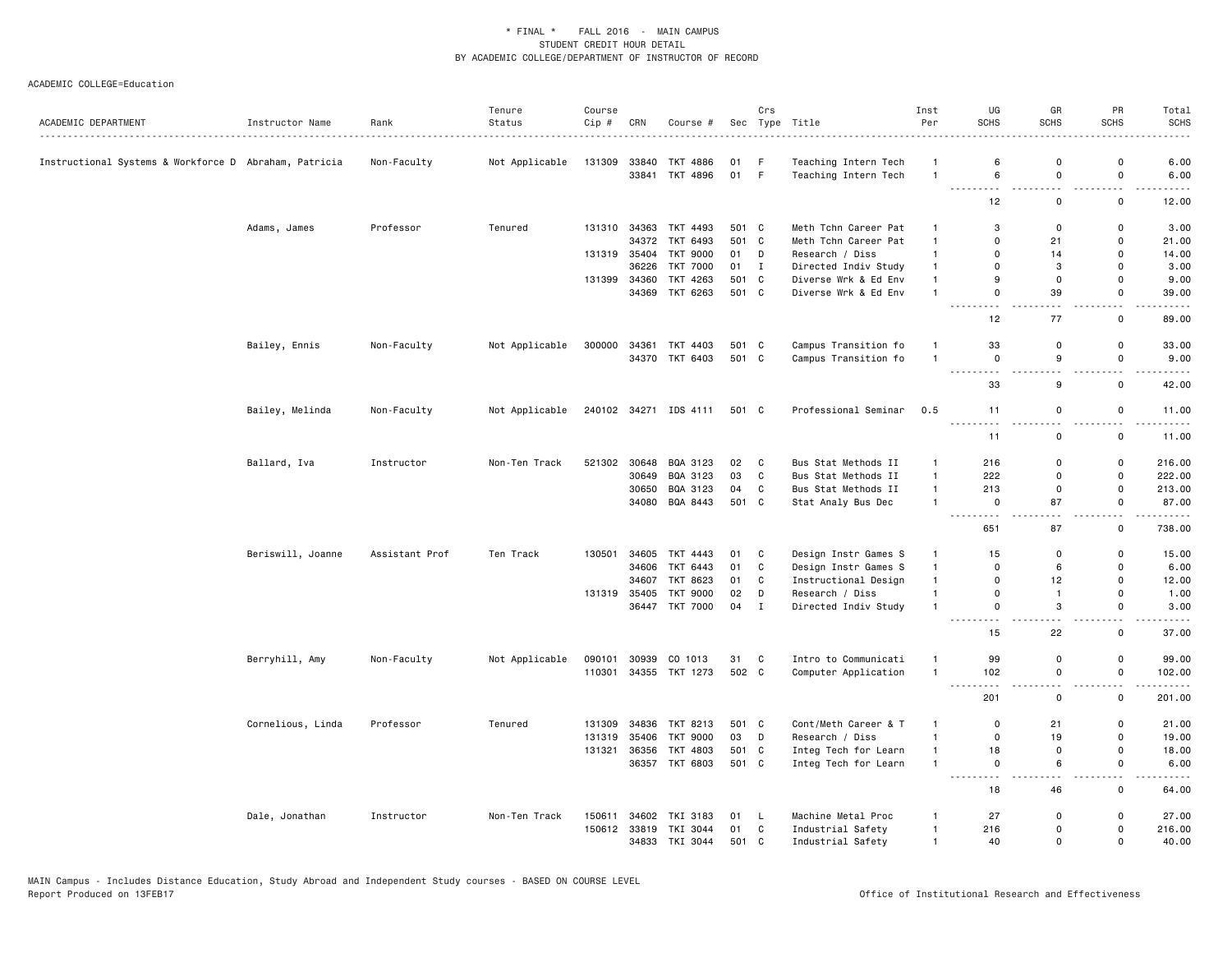| ACADEMIC DEPARTMENT                               | Instructor Name  | Rank           | Tenure<br>Status | Course<br>Cip # | CRN          | Course #              |       | Crs          | Sec Type Title       | Inst<br>Per    | UG<br>SCHS                         | GR<br><b>SCHS</b>                       | PR<br><b>SCHS</b>             | Total<br><b>SCHS</b><br>. <u>.</u> . |
|---------------------------------------------------|------------------|----------------|------------------|-----------------|--------------|-----------------------|-------|--------------|----------------------|----------------|------------------------------------|-----------------------------------------|-------------------------------|--------------------------------------|
|                                                   |                  |                |                  |                 |              |                       |       |              |                      |                |                                    |                                         |                               | .                                    |
|                                                   |                  |                |                  |                 |              |                       |       |              |                      |                | 283                                | 0                                       | $\Omega$                      | 283.00                               |
| Instructional Systems & Workforce D Forde, Connie |                  | Professor      | Tenured          |                 |              | 131319 35407 TKT 9000 | 04    | $\Box$       | Research / Diss      | $\overline{1}$ | $\mathbf 0$<br><u>.</u>            | 13                                      | $\mathsf{o}$<br>$\sim$ $\sim$ | 13.00                                |
|                                                   |                  |                |                  |                 |              |                       |       |              |                      |                | $\mathbf 0$                        | 13                                      | $\mathsf{o}$                  | 13.00                                |
|                                                   | Giordano, Mickey | Instructor     | Non-Ten Track    | 150303          |              | 33810 TKI 1814        | 01    | B            | Basic Indust Elec &  | $\mathbf{1}$   | 80                                 | $\Omega$                                | 0                             | 80.00                                |
|                                                   |                  |                |                  |                 | 36623        | TKI 1814              | 02    | B            | Basic Indust Elec &  | $\mathbf{1}$   | 76                                 | 0                                       | 0                             | 76.00                                |
|                                                   |                  |                |                  | 150405          | 33825        | TKI 4303              | 01    | B            | Industrial Robotics  | $\mathbf{1}$   | 90                                 | $\Omega$                                | $\mathbf 0$                   | 90.00                                |
|                                                   |                  |                |                  | 150612          | 33820        | TKI 3063              | 01    | C            | Ind Human Relations  | $\mathbf{1}$   | 105                                | $\mathbf 0$                             | $\mathsf{o}$                  | 105.00                               |
|                                                   |                  |                |                  |                 |              | 33822 TKI 4103        | 01    | B            | Industrial Cntrl Sys | $\mathbf{1}$   | 81<br>$ -$<br>$\sim$ $\sim$ $\sim$ | $\mathbf 0$<br>$-$                      | 0<br>$ -$                     | 81.00<br>$- - - -$                   |
|                                                   |                  |                |                  |                 |              |                       |       |              |                      |                | 432                                | 0                                       | $\mathbf 0$                   | 432.00                               |
|                                                   | Huang, Kun       | Assistant Prof | Ten Track        | 110301          | 34350        | TKB 4283              | 501 B |              | Advanced Office Syst | $\mathbf{1}$   | 84                                 | 0                                       | 0                             | 84.00                                |
|                                                   |                  |                |                  | 130501          | 34832        | <b>TKT 8693</b>       | 501 C |              | Multiple Perptves on | $\overline{1}$ | $\mathbf 0$                        | 30                                      | $\mathsf{o}$                  | 30.00                                |
|                                                   |                  |                |                  |                 | 34837        | TKT 8823              | 501 C |              | Des Deliv Mgt of Dis | $\mathbf{1}$   | $\mathbf 0$                        | 24                                      | 0                             | 24.00                                |
|                                                   |                  |                |                  |                 |              | 131319 36310 TKT 9000 | 08    | $\Box$       | Research / Diss      | $\mathbf{1}$   | $\mathbf 0$<br>i a a<br>$ -$       | $\overline{2}$<br>$\sim$ $\sim$         | $\mathsf{o}$<br>$ -$          | 2.00<br>.                            |
|                                                   |                  |                |                  |                 |              |                       |       |              |                      |                | 84                                 | 56                                      | $\mathbf 0$                   | 140.00                               |
|                                                   | Keel, Vicki      | Instructor     | Non-Ten Track    | 110301          | 33826        | TKT 1273              | 01    | C            | Computer Application | $\mathbf{1}$   | 105                                | 0                                       | 0                             | 105.00                               |
|                                                   |                  |                |                  |                 | 34354        | TKT 1273              | 501 C |              | Computer Application | $\mathbf{1}$   | 90                                 | $\Omega$                                | $\Omega$                      | 90.00                                |
|                                                   |                  |                |                  | 110401          | 34609        | TKB 2123              | 01    | B            | Database Mgt         | $\mathbf{1}$   | 96                                 | $\Omega$                                | $\Omega$                      | 96.00                                |
|                                                   |                  |                |                  | 131303          | 33807        | <b>TKB 3133</b>       | 01    | C            | Admin Management & P | $\mathbf{1}$   | 93                                 | $\mathbf 0$                             | $\mathsf{o}$                  | 93.00                                |
|                                                   |                  |                |                  |                 |              | 34610 TKB 2133        | 01    | B            | Sprdsht Design & Ana | $\overline{1}$ | 99                                 | $\mathbf 0$<br>$\overline{\phantom{a}}$ | $\mathsf{o}$<br>$\sim$ $\sim$ | 99.00<br>.                           |
|                                                   |                  |                |                  |                 |              |                       |       |              |                      |                | 483                                | 0                                       | 0                             | 483.00                               |
|                                                   | King, Thomas     | Non-Faculty    | Not Applicable   | 110301          | 34364        | TKT 4713              | 501 C |              | Authoring for Instr  | $\mathbf{1}$   | 42                                 | $\mathbf 0$                             | $\mathsf 0$                   | 42.00                                |
|                                                   |                  |                |                  |                 |              | 34373 TKT 6713        | 501 C |              | Authoring for Instr  | $\overline{1}$ | $\mathbf 0$                        | 6                                       | 0                             | 6.00                                 |
|                                                   |                  |                |                  |                 |              |                       |       |              |                      |                | $\sim$ $\sim$<br>42                | 6                                       | $\mathsf{o}$                  | 48.00                                |
|                                                   | Lee, Sang Joon   | Assistant Prof | Ten Track        | 110801          | 34351        | TKB 4583              | 501 B |              | Graphics and Web Des | $\mathbf{1}$   | 66                                 | $\mathsf 0$                             | $\mathsf 0$                   | 66.00                                |
|                                                   |                  |                |                  | 130501          | 34603        | TKT 4203              | 01    | C            | Emerging Technologie | $\mathbf{1}$   | 78                                 | $\mathsf 0$                             | $\mathsf 0$                   | 78.00                                |
|                                                   |                  |                |                  | 131303          | 34353        | TKB 6583              | 501 B |              | Graphics and Web Des | $\mathbf{1}$   | $\mathbf 0$                        | 3                                       | $\mathbf 0$                   | 3.00                                 |
|                                                   |                  |                |                  | 131309          |              | 33837 TKT 4343        | 01 C  |              | Info Tech Project Mg | $\overline{1}$ | 75                                 | 0                                       | 0                             | 75.00                                |
|                                                   |                  |                |                  |                 |              |                       |       |              |                      |                | 219                                | 3                                       | $\mathsf{o}$                  | 222.00                               |
|                                                   | Mize, Mervin     | Instructor     | Non-Ten Track    | 131319          |              | 36716 TKI 4000        | 02    | $\mathbf{I}$ | Directed Indiv Study | $\mathbf{1}$   | 3                                  | 0                                       | $\mathsf{o}\,$                | 3.00                                 |
|                                                   |                  |                |                  |                 | 36755        | TKI 4000              | 03    | $\mathbf{I}$ | Directed Indiv Study | $\mathbf{1}$   | 3                                  | $\mathbf 0$                             | $\mathsf 0$                   | 3.00                                 |
|                                                   |                  |                |                  |                 | 150612 33809 | TKI 1203              | 01    | B            | Industrial Communica | $\mathbf{1}$   | 102                                | $\Omega$                                | $\Omega$                      | 102.00                               |
|                                                   |                  |                |                  |                 |              | 33812 TKI 2123        | 01    | B            | Intro to CNC Prog    | $\overline{1}$ | 90                                 | 0                                       | $\Omega$                      | 90.00                                |
|                                                   |                  |                |                  |                 |              | 36622 TKI 2123        | 02    | B            | Intro to CNC Prog    | $\overline{1}$ | 63                                 | $\mathbf 0$                             | $\mathsf 0$                   | 63.00                                |
|                                                   |                  |                |                  |                 |              | 150614 33813 TKI 2323 | 01 L  |              | Forg Weld & Found    | $\overline{1}$ | 87                                 | $\mathbf 0$                             | $\mathsf{o}$<br>$ -$          | 87.00                                |
|                                                   |                  |                |                  |                 |              |                       |       |              |                      |                | 348                                | $\mathsf 0$                             | $\mathsf 0$                   | 348.00                               |
|                                                   | Okojie, Mabel    | Professor      | Tenured          | 110301          |              | 35191 TKT 8773        | 501 C |              | Teach & Train with M | $\mathbf{1}$   | $\mathbf 0$                        | 18                                      | 0                             | 18.00                                |
|                                                   |                  |                |                  | 131309          | 34604        | TKT 8243              | 01    | C            | Resch Probl in ISWD  | $\overline{1}$ | $\mathbf 0$                        | 18                                      | $\mathsf{o}$                  | 18.00                                |
|                                                   |                  |                |                  | 131319          |              | 35408 TKT 9000        | 05    | D            | Research / Diss      | $\mathbf{1}$   | $\mathbf 0$                        | $\overline{7}$                          | $\mathsf{o}$                  | 7.00                                 |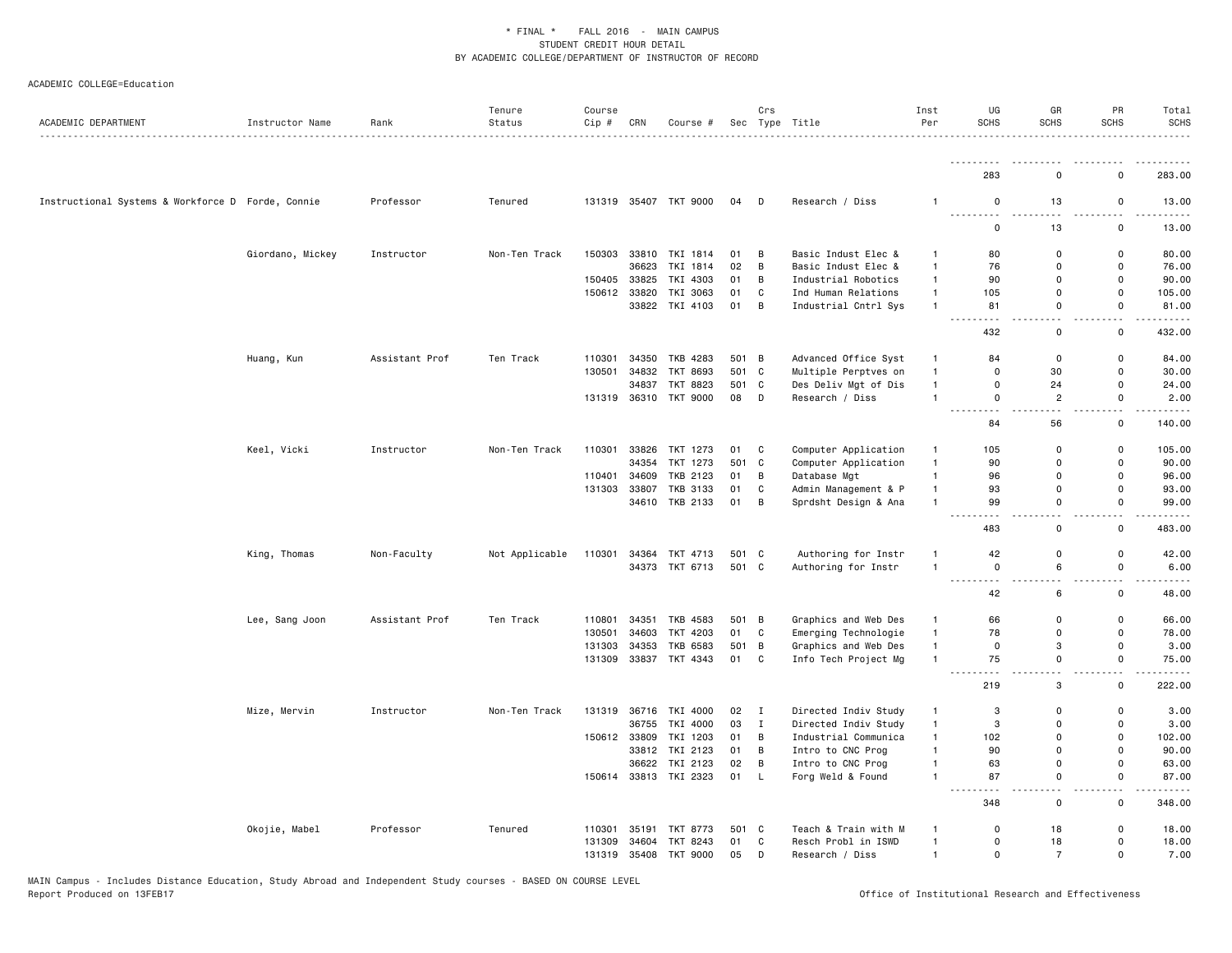| ACADEMIC DEPARTMENT                                                         | Instructor Name                     | Rank<br>.       | Tenure<br>Status | Course<br>Cip # | CRN          | Course #                         |       | Crs          | Sec Type Title                               | Inst<br>Per    | UG<br><b>SCHS</b>           | GR<br><b>SCHS</b>                       | PR<br><b>SCHS</b>            | Total<br><b>SCHS</b>      |
|-----------------------------------------------------------------------------|-------------------------------------|-----------------|------------------|-----------------|--------------|----------------------------------|-------|--------------|----------------------------------------------|----------------|-----------------------------|-----------------------------------------|------------------------------|---------------------------|
| Instructional Systems & Workforce D Okojie, Mabel                           |                                     | Professor       | Tenured          |                 |              | 131319 36521 TKT 7000            | 05 I  |              | Directed Indiv Study                         | $\overline{1}$ | $\mathbf 0$<br>.            | 3<br>$\sim$ $\sim$                      | $\mathsf 0$<br>$\sim$        | 3.00                      |
|                                                                             |                                     |                 |                  |                 |              |                                  |       |              |                                              |                | $\Omega$                    | 46                                      | $\mathbf 0$                  | 46.00                     |
|                                                                             | Roberts, Frank                      | Non-Faculty     | Not Applicable   |                 |              | 131309 33833 TKT 3463            | 01 B  |              | Computer Repair/Main                         | $\mathbf{1}$   | 54<br>.                     | $\mathbf 0$                             | $\mathbf 0$<br>$\sim$        | 54.00<br>$\frac{1}{2}$    |
|                                                                             |                                     |                 |                  |                 |              |                                  |       |              |                                              |                | 54                          | 0                                       | 0                            | 54.00                     |
|                                                                             | Satcher, Craig                      | Lecturer        | Non-Ten Track    |                 |              | 150613 33824 TKI 4263            | 01 C  |              | Mfg Tech & Proc                              | $\mathbf{1}$   | 153                         | 0                                       | 0                            | 153.00                    |
|                                                                             |                                     |                 |                  |                 |              |                                  |       |              |                                              |                | 153                         | 0                                       | 0                            | 153.00                    |
|                                                                             | Scott-Bracey, Pamela Assistant Prof |                 | Ten Track        | 131303          |              | 34359 TKT 4213                   | 501 C |              | Methods of Teaching                          | $\overline{1}$ | 3                           | $\mathbf 0$                             | $\mathbf 0$                  | 3.00                      |
|                                                                             |                                     |                 |                  |                 | 34368        | TKT 6213                         | 501 C |              | Meth Tchn Business S                         | $\overline{1}$ | $\mathbf 0$                 | 9                                       | $\mathbf{0}$                 | 9.00                      |
|                                                                             |                                     |                 |                  | 131309          | 33835        | TKT 3623                         | 01    | C            | Dsgn Technology Trai                         | $\overline{1}$ | 60                          | $\mathbf 0$                             | $\mathbf 0$                  | 60.00                     |
|                                                                             |                                     |                 |                  | 131319          |              | 36290 TKT 7000                   | 02 I  |              | Directed Indiv Study                         | $\overline{1}$ | $\mathbf 0$<br>.            | 3<br>$\sim$ $\sim$                      | $\mathsf 0$                  | 3.00<br>$\omega$ is a set |
|                                                                             |                                     |                 |                  |                 |              |                                  |       |              |                                              |                | 63                          | 12                                      | $\mathsf 0$                  | 75.00                     |
|                                                                             | Walton, Angela                      | Grad Tch Assist | Not Applicable   | 110301          |              | 33828 TKT 1273                   | 03    | C            | Computer Application                         | $\mathbf{1}$   | 96                          | $\mathbf 0$                             | $\mathbf 0$                  | 96.00                     |
|                                                                             |                                     |                 |                  |                 |              | 33830 TKT 1273                   | 05    | C            | Computer Application                         | $\overline{1}$ | 90<br>.                     | $\mathsf 0$<br>$\overline{\phantom{a}}$ | $\mathsf 0$<br>$\sim$        | 90.00<br>$\frac{1}{2}$    |
|                                                                             |                                     |                 |                  |                 |              |                                  |       |              |                                              |                | 186                         | $\mathbf 0$                             | $\mathbf 0$                  | 186.00                    |
|                                                                             | Wyatt, John                         | Associate Prof  | Tenured          | 131319          |              | 36706 TKI 4000                   | 01    | $\mathbf{I}$ | Directed Indiv Study                         | $\mathbf{1}$   | 3                           | $\mathbf 0$                             | $\mathbf 0$                  | 3.00                      |
|                                                                             |                                     |                 |                  |                 | 150612 33821 | TKI 3343                         | 01    | В            | CAD/CAM                                      | $\mathbf{1}$   | 81                          | 0                                       | $\mathsf 0$                  | 81.00                     |
|                                                                             |                                     |                 |                  |                 |              | 33823 TKI 4224                   | 01    | C            | Quality Assurance                            | $\overline{1}$ | 180                         | $\mathbf 0$                             | $\mathsf 0$                  | 180.00                    |
|                                                                             |                                     |                 |                  |                 |              | 34613 TKI 3353                   | 01    | B            | Forecast & Cost Mode                         | $\overline{1}$ | 111                         | $\mathbf 0$                             | $\mathbf 0$                  | 111.00                    |
|                                                                             |                                     |                 |                  |                 |              |                                  |       |              |                                              |                | 375                         | $\mathbf 0$                             | $\mathsf 0$                  | 375.00                    |
|                                                                             |                                     |                 |                  | 110301          |              |                                  | 02    | C            |                                              | $\mathbf{1}$   | 99                          | 0                                       | 0                            | 99.00                     |
|                                                                             | Yarbrough, Steven                   | Grad Tch Assist | Not Applicable   |                 |              | 33827 TKT 1273<br>33829 TKT 1273 | 04    | C            | Computer Application<br>Computer Application | $\overline{1}$ | 99                          | $\mathbf 0$                             | $\mathbf 0$                  | 99.00                     |
|                                                                             |                                     |                 |                  |                 |              |                                  |       |              |                                              |                | ---------<br>198            | $-$<br>$\mathbf 0$                      | $\sim$ $\sim$<br>$\mathbf 0$ | .<br>198.00               |
|                                                                             | Yu, Chien                           | Professor       | Tenured          | 110301          | 35113        | TKT 8743                         | 501 B |              | Interactive Media                            | $\mathbf{1}$   | $\Omega$                    | 18                                      | 0                            | 18.00                     |
|                                                                             |                                     |                 |                  | 130501          | 34830        | TKT 8703                         | 501 C |              | Trends & Issues Inst                         | $\overline{1}$ | $\mathsf 0$                 | 54                                      | $\mathsf 0$                  | 54.00                     |
|                                                                             |                                     |                 |                  |                 |              | 131319 35410 TKT 9000            | 07    | $\Box$       | Research / Diss                              | $\overline{1}$ | $\mathbf 0$<br>$\sim$<br>.  | 20<br>$\sim$ $\sim$                     | $\mathbf 0$<br>$\sim$ $\sim$ | 20.00<br>.                |
|                                                                             |                                     |                 |                  |                 |              |                                  |       |              |                                              |                | $\mathbf 0$                 | 92                                      | 0                            | 92.00                     |
|                                                                             | Yu, Wei-Chieh                       | Assistant Prof  | Ten Track        | 110301          | 34365        | TKT 4753                         | 501   | C            | Media for Present In                         | $\overline{1}$ | 66                          | $\mathbf 0$                             | $\mathbf 0$                  | 66.00                     |
|                                                                             |                                     |                 |                  |                 | 34374        | TKT 6753                         | 501 C |              | Media for Present In                         | $\overline{1}$ | $\mathbf 0$                 | 9                                       | 0                            | 9.00                      |
|                                                                             |                                     |                 |                  | 111001          | 33808        | TKB 4563                         | 01    | C            | Intro to Data Networ                         | $\overline{1}$ | 102                         | $\mathbf 0$                             | $\mathbf 0$                  | 102.00                    |
|                                                                             |                                     |                 |                  | 131319          |              | 36370 TKT 9000                   | 09    | D            | Research / Diss                              | 1              | 0<br>$\omega$ is a $\omega$ | $\overline{1}$                          | 0                            | 1.00                      |
|                                                                             |                                     |                 |                  |                 |              |                                  |       |              |                                              |                | 168                         | 10                                      | $\mathbf 0$                  | 178.00                    |
| ----------------------------------                                          |                                     |                 |                  |                 |              |                                  |       |              |                                              |                | $=$ ========<br>4041        | EEEEEEEE<br>479                         | $\Omega$                     | ==========<br>4520.00     |
| Instructional Systems & Workforce D<br>------------------------------------ |                                     |                 |                  |                 |              |                                  |       |              |                                              |                |                             |                                         |                              | ==========                |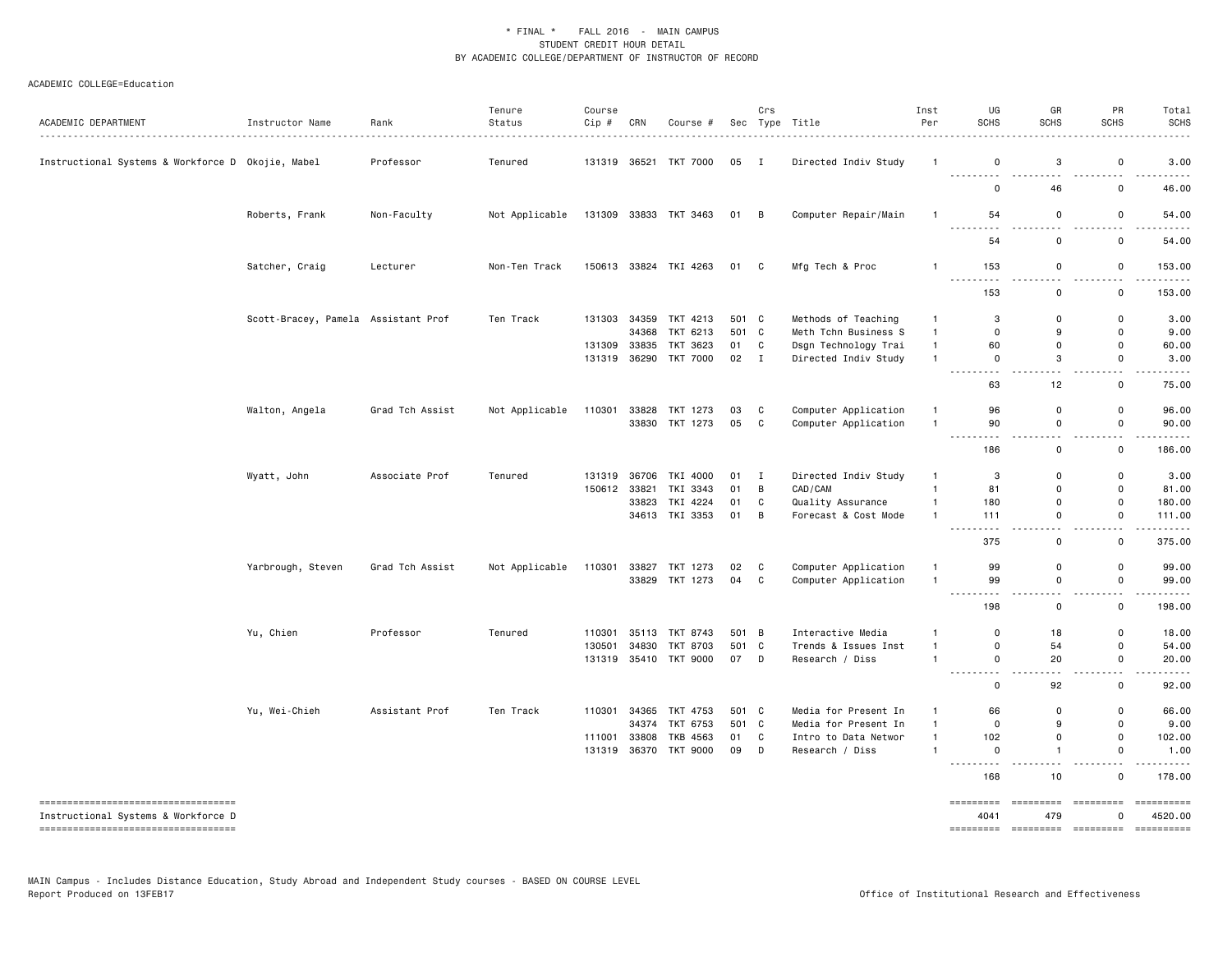|                     |                                     |                    | Tenure         | Course |              |                      |     | Crs          |                          | Inst           | UG                                                         | GR                            | PR                                      | Total       |
|---------------------|-------------------------------------|--------------------|----------------|--------|--------------|----------------------|-----|--------------|--------------------------|----------------|------------------------------------------------------------|-------------------------------|-----------------------------------------|-------------|
| ACADEMIC DEPARTMENT | Instructor Name                     | Rank<br>. <b>.</b> | Status         | Cip #  | CRN          | Course #             | Sec |              | Type Title<br>.          | Per            | <b>SCHS</b>                                                | <b>SCHS</b>                   | <b>SCHS</b>                             | SCHS        |
| Kinesiology         | Agiovlasitis, Stamat Associate Prof |                    | Tenured        |        | 260908 31853 | EP 4133              | 02  | C            | Ex Prog Clinical Pop     | $\mathbf{1}$   | 120                                                        | $\mathbf 0$                   | $\mathsf 0$                             | 120.00      |
|                     |                                     |                    |                |        | 34571        | EP 4133              | 01  | C            | Ex Prog Clinical Pop     | $\mathbf{1}$   | 90                                                         | $\mathbf 0$                   | 0                                       | 90.00       |
|                     |                                     |                    |                | 310505 | 36522        | EP 4000              | 07  | $\mathbf{I}$ | Directed Indiv Study     | $\mathbf{1}$   | 3                                                          | $\mathbf 0$                   | $\mathsf 0$                             | 3.00        |
|                     |                                     |                    |                |        |              | 36682 KI 4000        | 06  | $\mathbf{I}$ | Directed Indiv Study     | $\mathbf{1}$   | 3                                                          | $\mathsf 0$                   | $\mathsf 0$                             | 3.00        |
|                     |                                     |                    |                |        |              |                      |     |              |                          |                | $\sim$ $\sim$ $\sim$<br>$\sim$ $\sim$ $\sim$ $\sim$<br>216 | $\sim$<br>$\mathbf 0$         | $\overline{\phantom{0}}$<br>$\mathbf 0$ | .<br>216.00 |
|                     | Allred, Anthony                     | Grad Tch Assist    | Not Applicable |        |              | 260908 31830 EP 3304 | 02  | B            | Exercise Physiology      | 0.25           | 13                                                         | $\mathbf 0$                   | $\mathbf 0$                             | 13.00       |
|                     |                                     |                    |                |        | 31832        | EP 3304              | 04  | $\, {\bf B}$ | Exercise Physiology      | 0.25           | 13                                                         | $\mathbf 0$                   | $\mathsf{o}$                            | 13.00       |
|                     |                                     |                    |                |        |              | 310505 32687 KI 2213 | 01  | C            | Emergency Health Car     | 0.4            | 32.4                                                       | $\mathbf 0$                   | $\mathsf 0$                             | 32.40       |
|                     |                                     |                    |                |        |              |                      |     |              |                          |                | 58.4                                                       | и.<br>$\mathsf 0$             | $\mathsf 0$                             | 58.40       |
|                     | Basham, Steven                      | Grad Tch Assist    | Not Applicable | 260908 |              | 31833 EP 3304        | 05  | B            | Exercise Physiology      | 0.25           | 12                                                         | $\mathbf 0$                   | $\mathbf 0$                             | 12.00       |
|                     |                                     |                    |                |        | 31834        | EP 3304              | 06  | B            | Exercise Physiology      | 0.25           | 12                                                         | $\mathbf 0$                   | $\mathsf 0$                             | 12.00       |
|                     |                                     |                    |                | 310501 | 33225        | PE 1151              | 04  | L            | Strength Training        | 0.4            | 4.4                                                        | $\mathbf 0$                   | $\mathsf 0$                             | 4.40        |
|                     |                                     |                    |                |        |              | 33226 PE 1151        | 05  | $\mathsf{L}$ | Strength Training        | 0.4            | 4.4                                                        | $\mathbf 0$                   | $\mathbf 0$                             | 4.40        |
|                     |                                     |                    |                |        |              |                      |     |              |                          |                | 32.8                                                       | $\overline{\phantom{a}}$<br>0 | $\sim$ $\sim$<br>0                      | .<br>32.80  |
|                     | Brown, Stanley                      | Professor          | Tenured        | 310505 | 31823        | EP 2013              | 01  | C            | Fundamentals of Kine     | 0.2            | 186.6                                                      | $\mathbf 0$                   | 0                                       | 186.60      |
|                     |                                     |                    |                |        | 31845        | EP 3613              | 01  | C            | Exercise Electrocard     | $\overline{1}$ | 186                                                        | $\Omega$                      | $\mathsf 0$                             | 186.00      |
|                     |                                     |                    |                |        |              | 31846 EP 3613        | 02  | C            | Exercise Electrocard     | $\overline{1}$ | 162                                                        | $\Omega$                      | $\mathbf 0$                             | 162.00      |
|                     |                                     |                    |                |        | 32695        | KI 8710              | 01  | E            | Internship               | $\overline{1}$ | $\mathbf 0$                                                | 12                            | 0                                       | 12.00       |
|                     |                                     |                    |                |        |              |                      |     |              |                          |                | .<br>534.6                                                 | 12                            | н.<br>$\mathsf{o}$                      | 546.60      |
|                     | Chander, Harish                     | Assistant Prof     | Ten Track      | 131314 | 34574        | EP 8503              | 01  | C            | Occupational Phys        | $\overline{1}$ | $\Omega$                                                   | 33                            | $\mathsf 0$                             | 33.00       |
|                     |                                     |                    |                | 260908 | 31825        | EP 3233              | 01  | C            | Anatomical Kinesiolo     | $\mathbf{1}$   | 213                                                        | $\Omega$                      | $\mathbf 0$                             | 213.00      |
|                     |                                     |                    |                | 310505 | 35579        | EP 4000              | 04  | $\mathbf I$  | Directed Indiv Study     | $\mathbf{1}$   | $\overline{c}$                                             | $\mathbf 0$                   | $\mathsf 0$                             | 2.00        |
|                     |                                     |                    |                |        |              | 36478 EP 4000        | 06  | $\mathbf I$  | Directed Indiv Study     | $\overline{1}$ | 3                                                          | $\mathbf 0$                   | $\mathsf 0$                             | 3.00        |
|                     |                                     |                    |                |        |              |                      |     |              |                          |                | .<br>218                                                   | $\sim$ $\sim$<br>33           | . .<br>$\mathbf 0$                      | .<br>251.00 |
|                     | Chen, Chih Chia                     | Assistant Prof     | Ten Track      | 131314 |              | 36190 PE 4000        | 02  | $\mathbf{I}$ | Directed Indiv Study     | $\overline{1}$ | 3                                                          | $\mathbf 0$                   | $\mathsf{o}$                            | 3.00        |
|                     |                                     |                    |                | 260908 | 31824        | EP 3183              | 01  | $\mathtt{C}$ | Exercise Psychology      | $\overline{1}$ | 423                                                        | $\mathbf 0$                   | $\mathsf 0$                             | 423.00      |
|                     |                                     |                    |                |        |              | 310505 34579 PE 8163 | 01  | s            | Sem in Physical Educ     | $\overline{1}$ | $\mathbf 0$                                                | 21                            | $\mathsf 0$                             | 21.00       |
|                     |                                     |                    |                |        |              |                      |     |              |                          |                | .<br>426                                                   | 21                            | $\overline{\phantom{a}}$<br>$\mathsf 0$ | .<br>447.00 |
|                     | Choi, Poram                         | Grad Tch Assist    | Not Applicable |        |              | 260908 31829 EP 3304 | 01  | B            | Exercise Physiology      | 0.25           | 12                                                         | $\mathbf 0$                   | $\mathsf 0$                             | 12.00       |
|                     |                                     |                    |                |        | 31835        | EP 3304              | 07  | $\, {\bf B}$ | Exercise Physiology      | 0.25           | 12                                                         | $\mathbf 0$                   | $\mathsf 0$                             | 12.00       |
|                     |                                     |                    |                |        | 31838        | EP 3304              | 10  | B            | Exercise Physiology      | 0.25           | 11                                                         | $\mathbf 0$                   | $\mathsf 0$                             | 11.00       |
|                     |                                     |                    |                |        |              | 310501 33218 PE 1061 | 06  | L            | Fitness Walking/ Jog     | 0.6            | 6                                                          | $\Omega$                      | $\mathbf 0$                             | 6.00        |
|                     |                                     |                    |                |        |              |                      |     |              |                          |                | $\sim$ $\sim$<br>41                                        | L.<br>$\mathsf 0$             | $\omega_{\rm c}$<br>$\mathsf 0$         | 41.00       |
|                     | Connor, Kristen                     | Grad Tch Assist    | Not Applicable | 131314 | 33248        | PE 4873              | 01  | C            | Prof Sem In Physica 0.75 |                | 9                                                          | $\mathbf 0$                   | 0                                       | 9.00        |
|                     |                                     |                    |                |        |              | 34313 PE 4873        |     | 501 C        | Prof Sem In Physica 0.75 |                | 15.75                                                      | $\mathbf 0$                   | $\mathbf 0$                             | 15.75       |
|                     |                                     |                    |                |        | 35326        | PE 1243              | 02  | C            | Methods Games and Sp     | 0.75           | 65.25                                                      | $\Omega$                      | $\mathbf 0$                             | 65.25       |
|                     |                                     |                    |                | 310501 | 33213        | PE 1061              | 01  | L            | Fitness Walking/ Jog     | 0.75           | 7.5                                                        | $\mathbf 0$                   | $\mathbf 0$                             | 7.50        |
|                     |                                     |                    |                | 310504 | 35760        | PE 4990              | 01  | <b>L</b>     | Special Topic In PE      | 0.75           | 7.5                                                        | $\Omega$                      | $\mathbf 0$                             | 7.50        |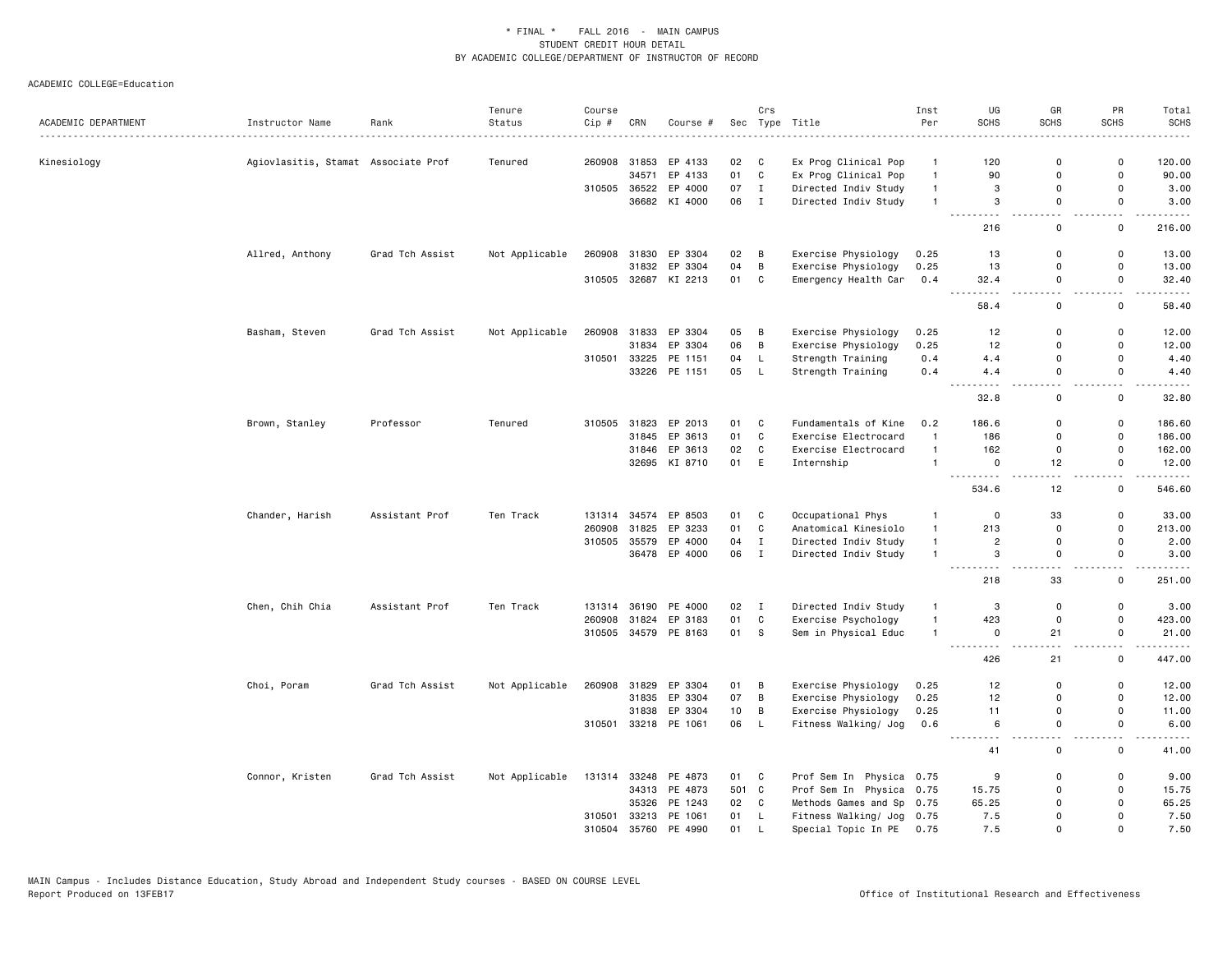| ACADEMIC DEPARTMENT | Instructor Name     | Rank            | Tenure<br>Status | Course<br>Cip # | CRN   | Course #      |                  | Crs                        | Sec Type Title       | Inst<br>Per                    | UG<br><b>SCHS</b>                     | GR<br><b>SCHS</b>         | PR<br><b>SCHS</b>             | Total<br><b>SCHS</b> |
|---------------------|---------------------|-----------------|------------------|-----------------|-------|---------------|------------------|----------------------------|----------------------|--------------------------------|---------------------------------------|---------------------------|-------------------------------|----------------------|
|                     |                     |                 |                  |                 |       |               |                  |                            |                      |                                |                                       |                           |                               |                      |
|                     |                     |                 |                  |                 |       |               |                  |                            |                      |                                | 105                                   | $\Omega$                  | 0                             | 105.00               |
| Kinesiology         | Funderburk, Deborah | Instructor      | Non-Ten Track    | 310501          |       | 34575 PE 1253 | 01               | В                          | Teaching Lifetime Ac | $\overline{1}$                 | 96                                    | $\mathbf 0$               | 0                             | 96.00                |
|                     |                     |                 |                  |                 | 34576 | PE 1263       | 01               | В                          | Methods of Teaching  | $\mathbf{1}$                   | 90                                    | $\Omega$                  | $\Omega$                      | 90.00                |
|                     |                     |                 |                  | 500301          | 33221 | PE 1091       | 01               | L                          | Contemporary Dance   | $\mathbf{1}$                   | 29                                    | 0                         | 0                             | 29.00                |
|                     |                     |                 |                  |                 |       | 33233 PE 1323 | 01               | B                          | Hist & Apprec of Dan | $\overline{1}$                 | 222<br>$\sim$ $\sim$ $\sim$           | 0                         | $\mathsf 0$                   | 222.00               |
|                     |                     |                 |                  |                 |       |               |                  |                            |                      |                                | 437                                   | 0                         | 0                             | 437.00               |
|                     | Gordon, Kymberle    | Grad Tch Assist | Not Applicable   | 310501          | 33205 | PE 1021       | 01               | L,                         | Volleyball           | 0.6                            | 10.2                                  | 0                         | 0                             | 10.20                |
|                     |                     |                 |                  |                 | 33206 | PE 1021       | 02               | $\mathsf L$                | Volleyball           | 0.6                            | 10.2                                  | 0                         | 0                             | 10.20                |
|                     |                     |                 |                  | 310504          | 34580 | SS 2103       | 01               | C                          | Sport Careers and Pr | 0.75                           | 90                                    | $\mathbf 0$               | 0                             | 90.00                |
|                     |                     |                 |                  | 310505          |       | 32691 KI 2603 | 01               | $\mathtt{C}$               | Medical Terminology  | $\overline{1}$                 | 975<br>$\overline{a}$                 | $\Omega$<br>. .           | $\mathsf 0$<br>. .            | 975.00<br>.          |
|                     |                     |                 |                  |                 |       |               |                  |                            |                      |                                | 1085.4                                | 0                         | 0                             | 1085.40              |
|                     | Grant, Erin         | Instructor      | Non-Ten Track    | 260908          | 31858 | EP 4603       | 01               | C                          | Physical Activity Ep | $\mathbf{1}$                   | 144                                   | 0                         | $\mathsf 0$                   | 144.00               |
|                     |                     |                 |                  | 310501          | 32681 | KI 1803       | 01               | $\mathbb{C}$               | Health Trends & Topi | $\mathbf{1}$                   | 144                                   | $\Omega$                  | 0                             | 144.00               |
|                     |                     |                 |                  |                 |       | 32684 KI 2023 | 01               | C                          | Found of Health Educ | $\mathbf{1}$                   | 201                                   | $\mathbf 0$               | 0                             | 201.00               |
|                     |                     |                 |                  |                 | 32686 | KI 2023       | 03               | $\mathbb{C}$               | Found of Health Educ | $\mathbf{1}$                   | 195                                   | $\Omega$                  | $\Omega$                      | 195.00               |
|                     |                     |                 |                  | 310505          | 36086 | KI 4000       | 03               | $\mathbf I$                | Directed Indiv Study | $\overline{1}$                 | 3<br>.<br>.                           | $\Omega$<br>$\sim$ $\sim$ | 0<br>$\overline{\phantom{a}}$ | 3.00                 |
|                     |                     |                 |                  |                 |       |               |                  |                            |                      |                                | 687                                   | 0                         | 0                             | 687.00               |
|                     | Holmes, Megan       | Assistant Prof  | Ten Track        | 260908          | 35096 | EP 4603       | 02               | C                          | Physical Activity Ep | $\mathbf{1}$                   | 132                                   | $\mathbf 0$               | 0                             | 132.00               |
|                     |                     |                 |                  | 310505          | 32694 | KI 8303       | 01               | C                          | Research in Kinesiol | $\mathbf{1}$                   | 0                                     | 69                        | $\mathsf 0$                   | 69.00                |
|                     |                     |                 |                  |                 |       | 36371 EP 4000 | 05               | $\mathbf I$                | Directed Indiv Study | $\mathbf{1}$                   | $\overline{2}$                        | $\mathbf 0$               | 0                             | 2.00                 |
|                     |                     |                 |                  |                 |       | 36747 SS 7000 | 01               | I                          | Directed Indiv Study | $\mathbf{1}$                   | 0<br>$\sim$ $\sim$ $\sim$<br>.        | 3<br>$\sim$ $\sim$        | 0<br>$\sim$ $\sim$            | 3.00<br>.            |
|                     |                     |                 |                  |                 |       |               |                  |                            |                      |                                | 134                                   | 72                        | 0                             | 206.00               |
|                     | Joe, Lee            | Instructor      | Non-Ten Track    | 260908          | 31829 | EP 3304       | 01               | В                          | Exercise Physiology  | 0.75                           | 36                                    | $\Omega$                  | $\Omega$                      | 36.00                |
|                     |                     |                 |                  |                 |       | 31830 EP 3304 | 02               | В                          | Exercise Physiology  | 0.75                           | 39                                    | $\Omega$                  | 0                             | 39.00                |
|                     |                     |                 |                  |                 | 31831 | EP 3304       | 03               | В                          | Exercise Physiology  | 0.75                           | 39                                    | 0                         | 0                             | 39.00                |
|                     |                     |                 |                  |                 | 31832 | EP 3304       | 04               | B                          | Exercise Physiology  | 0.75                           | 39                                    | $\Omega$                  | $\Omega$                      | 39.00                |
|                     |                     |                 |                  |                 | 31833 | EP 3304       | 05               | В                          | Exercise Physiology  | 0.75                           | 36                                    | 0                         | 0                             | 36.00                |
|                     |                     |                 |                  |                 | 31834 | EP 3304       | 06               | В                          | Exercise Physiology  | 0.75                           | 36                                    | $\Omega$                  | $\Omega$                      | 36.00                |
|                     |                     |                 |                  |                 | 31835 | EP 3304       | 07               | В                          | Exercise Physiology  | 0.75                           | 36                                    | $\Omega$                  | $\Omega$                      | 36.00                |
|                     |                     |                 |                  |                 | 31862 | EP 4803       | 01               | s                          | Prof Seminar in Ex S | $\overline{1}$                 | 333                                   | 0                         | 0                             | 333.00               |
|                     |                     |                 |                  |                 | 31863 | EP 4810       | 01               | н                          | Clin Exercise Phys I | $\mathbf{1}$                   | 99                                    | $\Omega$                  | $\Omega$<br>$\Omega$          | 99.00                |
|                     |                     |                 |                  |                 | 31864 | EP 4810       | 02               | н                          | Clin Exercise Phys I | $\mathbf{1}$                   | 99                                    | $\Omega$                  |                               | 99.00                |
|                     |                     |                 |                  | 310501          | 31857 | EP 4210       | 01               | E                          | Hlth Fitness Stdies  | $\mathbf{1}$<br>$\overline{1}$ | 42<br>3                               | $\Omega$<br>0             | 0<br>0                        | 42.00                |
|                     |                     |                 |                  | 310505          | 36825 | EP 4000       | 08<br>09         | $\mathbf I$<br>$\mathbf I$ | Directed Indiv Study | $\overline{1}$                 | 3                                     | 0                         | $\Omega$                      | 3.00<br>3.00         |
|                     |                     |                 |                  |                 |       | 36970 EP 4000 |                  |                            | Directed Indiv Study |                                | $\sim$ $\sim$ $\sim$<br>$\sim$ $\sim$ | $ -$                      | $ -$                          |                      |
|                     |                     |                 |                  |                 |       |               |                  |                            |                      |                                | 840                                   | 0                         | 0                             | 840.00               |
|                     | Knight, Adam        | Associate Prof  | Tenured          | 260908          | 31860 | EP 4703       | 01               | C                          | Neural Contl Human M | $\mathbf{1}$                   | 195                                   | 0                         | 0                             | 195.00               |
|                     |                     |                 |                  |                 | 34573 | EP 8453       | 01               | $\mathbf c$                | Biomech Human Movem  | $\overline{1}$                 | 0                                     | 60                        | 0                             | 60.00                |
|                     |                     |                 |                  | 310505          | 32680 | KI 1001       | F <sub>0</sub> 1 | C                          | First Year Seminar   | $\mathbf{1}$                   | 41                                    | $\Omega$                  | $\Omega$                      | 41.00                |
|                     |                     |                 |                  |                 |       | 36243 KI 4000 | 04               | $\mathbf I$                | Directed Indiv Study | $\overline{1}$                 | 3                                     | $\Omega$                  | $\Omega$                      | 3.00                 |
|                     |                     |                 |                  |                 | 36438 | KI 4000       | 05               | $\mathbf I$                | Directed Indiv Study | $\overline{1}$                 | -1                                    | $\Omega$                  | $\Omega$                      | 1.00                 |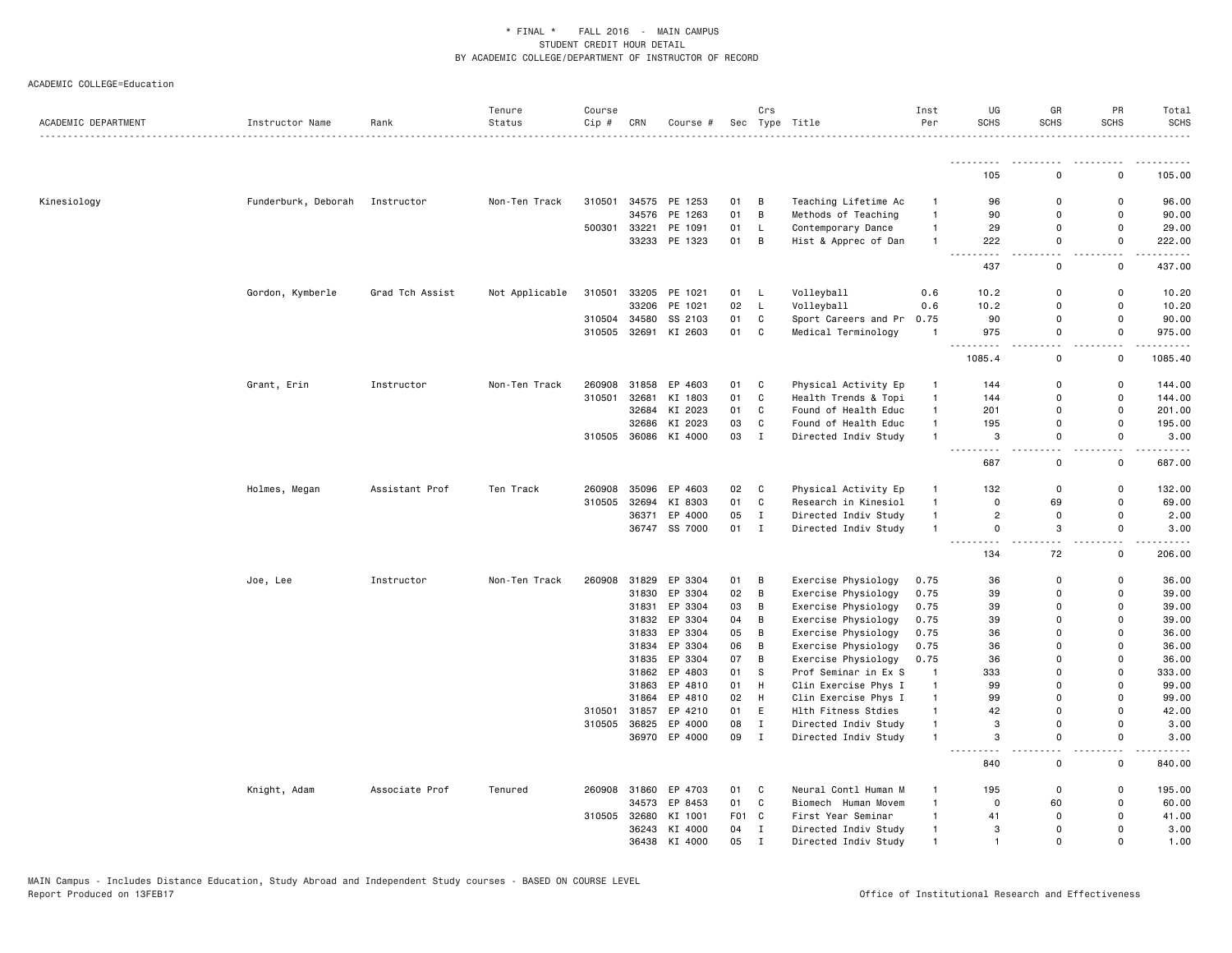| ACADEMIC DEPARTMENT | Instructor Name<br>. | Rank            | Tenure<br>Status | Course<br>Cip# | CRN   | Course #      |     | Crs          | Sec Type Title       | Inst<br>Per    | UG<br><b>SCHS</b> | GR<br><b>SCHS</b>  | PR<br><b>SCHS</b>   | Total<br><b>SCHS</b> |
|---------------------|----------------------|-----------------|------------------|----------------|-------|---------------|-----|--------------|----------------------|----------------|-------------------|--------------------|---------------------|----------------------|
|                     |                      |                 |                  |                |       |               |     |              |                      |                |                   |                    |                     |                      |
|                     |                      |                 |                  |                |       |               |     |              |                      |                | 240               | 60                 | 0                   | 300.00               |
| Kinesiology         | Krings, Benjamin     | Grad Tch Assist | Not Applicable   | 131314         |       | 33238 PE 3313 | 01  | C            | Sport Physiology     | -1             | 117               | 0                  | $\mathbf 0$         | 117.00               |
|                     |                      |                 |                  | 310501         |       | 31852 EP 4113 | 04  | B            | Fitness Prog & Testi | $\mathbf{1}$   | 39                | 0                  | 0                   | 39.00                |
|                     |                      |                 |                  |                |       |               |     |              |                      |                |                   |                    |                     |                      |
|                     |                      |                 |                  |                |       |               |     |              |                      |                | 156               | 0                  | 0                   | 156.00               |
|                     | Lamberth, John       | Associate Prof  | Tenured          | 260908         |       | 31826 EP 3233 | 02  | C            | Anatomical Kinesiolo | $\mathbf{1}$   | 252               | $\mathbf 0$        | $\mathbf 0$         | 252.00               |
|                     |                      |                 |                  |                | 31848 | EP 3643       | 01  | $\mathtt{C}$ | Applied Anat & Patho | $\mathbf{1}$   | 237               | $\Omega$           | $\Omega$            | 237.00               |
|                     |                      |                 |                  | 310505         | 35399 | KI 4000       | 01  | $\mathbf I$  | Directed Indiv Study | $\mathbf{1}$   | 3                 | 0                  | $\mathbf 0$         | 3.00                 |
|                     |                      |                 |                  |                |       | 35445 KI 4000 | 02  | $\mathbf I$  | Directed Indiv Study | $\mathbf{1}$   | 3                 | 0                  | 0                   | 3.00                 |
|                     |                      |                 |                  |                |       |               |     |              |                      |                | 495               | 0                  | 0                   | 495.00               |
|                     | Lee, Young Han       | Assistant Prof  | Ten Track        | 310504         | 33750 | SS 4803       | 01  | C            | Seminar in Sports St | $\mathbf{1}$   | 69                | 0                  | 0                   | 69.00                |
|                     |                      |                 |                  | 310505         | 33752 | SS 8823       | 01  | C            | Sport Sponsorships   | $\mathbf{1}$   | $\mathbf 0$       | 42                 | $\Omega$            | 42.00                |
|                     |                      |                 |                  |                | 36681 | SS 4000       | 01  | $\mathbf I$  | Directed Indiv Study | $\mathbf{1}$   | 3                 | 0                  | 0                   | 3.00                 |
|                     |                      |                 |                  |                |       | 36724 KI 4000 | 07  | Ι.           | Directed Indiv Study | $\mathbf{1}$   | 3                 | 0                  | 0<br>. .            | 3.00                 |
|                     |                      |                 |                  |                |       |               |     |              |                      |                | 75                | 42                 | 0                   | 117.00               |
|                     | Luczak, Anthony      | Grad Tch Assist | Not Applicable   | 131314         |       | 33239 PE 3313 | 02  | К            | Sport Physiology     | 0.4            | $\mathbf 0$       | 0                  | 0                   | 0.00                 |
|                     |                      |                 |                  |                | 33240 | PE 3313       | 03  | К            | Sport Physiology     | 0.4            | $\Omega$          | $\Omega$           | $\Omega$            | 0.00                 |
|                     |                      |                 |                  |                |       | 33241 PE 3313 | 04  | К            | Sport Physiology     | 0.4            | 0                 | 0                  | 0                   | 0.00                 |
|                     |                      |                 |                  | 260908         | 31839 | EP 3304       | 11  | B            | Exercise Physiology  | 0.25           | 13                | $\mathbf 0$        | $\Omega$            | 13.00                |
|                     |                      |                 |                  | 310501         |       | 34582 PE 1001 | 01  | L            | Racquetball          | 0.4            | 5.2               | $\mathbf 0$        | 0                   | 5.20                 |
|                     |                      |                 |                  |                |       |               |     |              |                      |                | - - -<br>18.2     | $\sim$ $\sim$<br>0 | $\overline{a}$<br>0 | 18.20                |
|                     | McAllister, Matthew  | Assistant Prof  | Ten Track        | 131314         | 33239 | PE 3313       | 02  | K            | Sport Physiology     | 0.6            | $\Omega$          | $\Omega$           | 0                   | 0.00                 |
|                     |                      |                 |                  |                | 33240 | PE 3313       | 03  | К            | Sport Physiology     | 0.6            | $\Omega$          | $\Omega$           | $\Omega$            | 0.00                 |
|                     |                      |                 |                  |                | 33241 | PE 3313       | 04  | К            | Sport Physiology     | 0.6            | 0                 | $\mathbf 0$        | $\Omega$            | 0.00                 |
|                     |                      |                 |                  |                |       | 33242 PE 3313 | 05  | К            | Sport Physiology     | 0.6            | $\Omega$          | $\Omega$           | $\Omega$            | 0.00                 |
|                     |                      |                 |                  |                | 33248 | PE 4873       | 01  | C            | Prof Sem In Physica  | 0.25           | 3                 | $\Omega$           | $\Omega$            | 3.00                 |
|                     |                      |                 |                  |                |       | 34313 PE 4873 | 501 | $\mathbf C$  | Prof Sem In Physica  | 0.25           | 5.25              | $\Omega$           | $\Omega$            | 5.25                 |
|                     |                      |                 |                  |                | 35326 | PE 1243       | 02  | C            | Methods Games and Sp | 0.25           | 21.75             | $\Omega$           | $\Omega$            | 21.75                |
|                     |                      |                 |                  | 260908         | 34570 | EP 4123       | 01  | $\mathbb{C}$ | Aging and Physical A | $\overline{1}$ | 132               | $\Omega$           | $\Omega$            | 132.00               |
|                     |                      |                 |                  | 310501         | 31851 | EP 4113       | 03  | В            | Fitness Prog & Testi | $\overline{1}$ | 54                | $\Omega$           | $\Omega$            | 54.00                |
|                     |                      |                 |                  |                | 33205 | PE 1021       | 01  | L            | Volleyball           | 0.4            | 6.8               | 0                  | $\Omega$            | 6.80                 |
|                     |                      |                 |                  |                | 33206 | PE 1021       | 02  | L            | Volleyball           | 0.4            | 6.8               | $\Omega$           | $\Omega$            | 6.80                 |
|                     |                      |                 |                  |                | 33210 | PE 1041       | 01  | L            | Aerobics             | 0.6            | 10.2              | $\Omega$           | $\Omega$            | 10.20                |
|                     |                      |                 |                  |                | 33211 | PE 1041       | 02  | L            | Aerobics             | 0.6            | 10.2              | $\mathbf 0$        | $\Omega$            | 10.20                |
|                     |                      |                 |                  |                |       | 33213 PE 1061 | 01  | L            | Fitness Walking/ Jog | 0.25           | 2.5               | $\mathbf 0$        | 0                   | 2.50                 |
|                     |                      |                 |                  |                | 33216 | PE 1061       | 04  | L            | Fitness Walking/ Jog | 0.6            | 7.8               | $\Omega$           | $\Omega$            | 7.80                 |
|                     |                      |                 |                  |                | 33217 | PE 1061       | 05  | L            | Fitness Walking/ Jog | 0.6            | 7.2               | 0                  | $\Omega$            | 7.20                 |
|                     |                      |                 |                  |                |       | 33218 PE 1061 | 06  | L            | Fitness Walking/ Jog | 0.4            | $\overline{4}$    | 0                  | $\Omega$            | 4.00                 |
|                     |                      |                 |                  |                | 33223 | PE 1151       | 02  | L            | Strength Training    | 0.6            | 6.6               | $\Omega$           | $\Omega$            | 6.60                 |
|                     |                      |                 |                  |                |       | 33224 PE 1151 | 03  | L            | Strength Training    | 0.6            | 7.2               | $\Omega$           | $\Omega$            | 7.20                 |
|                     |                      |                 |                  |                |       | 33225 PE 1151 | 04  | L            | Strength Training    | 0.6            | 6.6               | $\mathbf 0$        | $\Omega$            | 6.60                 |
|                     |                      |                 |                  |                |       | 33226 PE 1151 | 05  | L            | Strength Training    | 0.6            | 6.6               | $\mathbf 0$        | $\Omega$            | 6.60                 |
|                     |                      |                 |                  |                | 34582 | PE 1001       | 01  | L            | Racquetball          | 0.6            | 7.8               | $\Omega$           | $\Omega$            | 7.80                 |
|                     |                      |                 |                  | 310504         |       | 34580 SS 2103 | 01  | $\mathsf{C}$ | Sport Careers and Pr | 0.25           | 30                | $\mathbf 0$        | $\Omega$            | 30.00                |
|                     |                      |                 |                  |                | 35760 | PE 4990       | 01  | $\mathsf{L}$ | Special Topic In PE  | 0.25           | 2.5               | $\Omega$           | $\Omega$            | 2.50                 |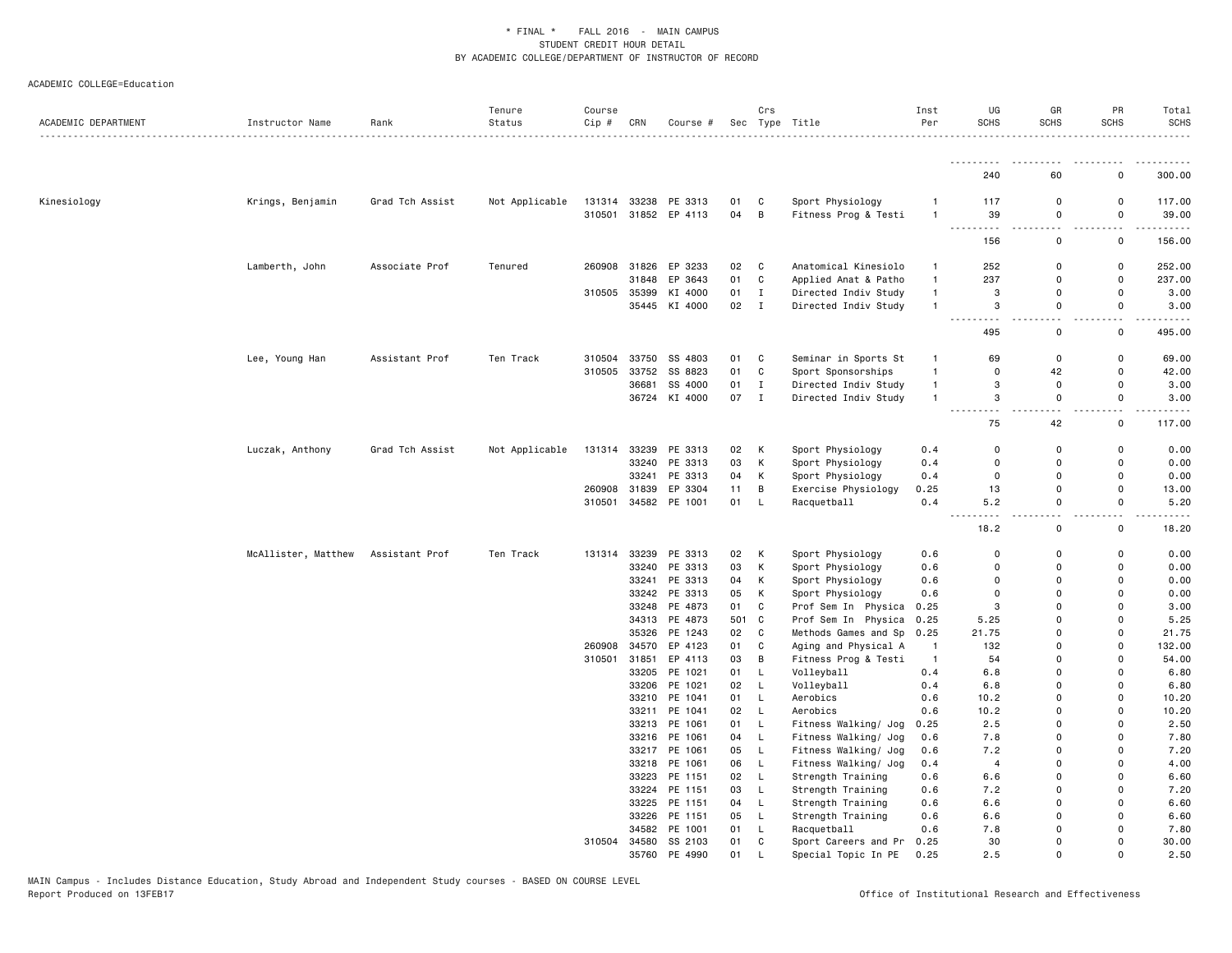| ACADEMIC DEPARTMENT | Instructor Name     | Rank            | Tenure<br>Status | Course<br>Cip # | CRN          | Course #             |      | Crs          | Sec Type Title                               | Inst<br>Per    | UG<br><b>SCHS</b>                                                                                                                                                | GR<br><b>SCHS</b>             | PR<br><b>SCHS</b>                       | Total<br><b>SCHS</b>   |
|---------------------|---------------------|-----------------|------------------|-----------------|--------------|----------------------|------|--------------|----------------------------------------------|----------------|------------------------------------------------------------------------------------------------------------------------------------------------------------------|-------------------------------|-----------------------------------------|------------------------|
|                     |                     | . <u>.</u>      | Ten Track        | 310505          | 32687        | KI 2213              | 01   | C            |                                              | 0.6            | $- - - - -$<br>48.6                                                                                                                                              | $\mathbf 0$                   | 0                                       | 48.60                  |
| Kinesiology         | McAllister, Matthew | Assistant Prof  |                  |                 | 32688        | KI 2213              | 02   | $\mathbf{C}$ | Emergency Health Car<br>Emergency Health Car | 0.6            | 23.4                                                                                                                                                             | $\mathbf 0$                   | $\mathsf 0$                             | 23.40                  |
|                     |                     |                 |                  |                 |              | 32689 KI 2213        | 03   | $\mathbf{C}$ | Emergency Health Car                         | 0.6            | 52.2                                                                                                                                                             | $\mathbf 0$                   | $\mathbf 0$                             | 52.20                  |
|                     |                     |                 |                  |                 |              |                      |      |              |                                              |                | <u>.</u><br>463                                                                                                                                                  | $\sim$<br>0                   | $\sim$<br>0                             | .<br>463.00            |
|                     |                     |                 |                  |                 |              |                      |      |              |                                              |                |                                                                                                                                                                  |                               |                                         |                        |
|                     | Miller, Brandon     | Grad Tch Assist | Not Applicable   |                 | 310501 31850 | EP 4113              | 02   | B            | Fitness Prog & Testi                         | $\overline{1}$ | 78                                                                                                                                                               | $\mathbf 0$                   | $\mathsf{o}$                            | 78.00                  |
|                     |                     |                 |                  |                 |              | 310505 31823 EP 2013 | 01   | C            | Fundamentals of Kine                         | 0.6            | 559.8                                                                                                                                                            | 0                             | 0<br>. .                                | 559.80                 |
|                     |                     |                 |                  |                 |              |                      |      |              |                                              |                | 637.8                                                                                                                                                            | $\mathbf 0$                   | $\mathsf 0$                             | 637.80                 |
|                     | North, Mary         | Non-Faculty     | Not Applicable   |                 |              | 010101 32248 GA 2001 | 01 C |              | CALS Amb. Leadership                         | $\overline{1}$ | 43                                                                                                                                                               | $\mathsf 0$                   | $\mathsf 0$                             | 43.00                  |
|                     |                     |                 |                  |                 |              |                      |      |              |                                              |                | .<br>43                                                                                                                                                          | $\mathbf 0$                   | $\mathsf{o}$                            | 43.00                  |
|                     | Pan, Zhujun         | Assistant Prof  | Ten Track        |                 | 260908 31861 | EP 4703              | 02   | C            | Neural Contl Human M                         | $\mathbf{1}$   | 57                                                                                                                                                               | $\mathbf 0$                   | $\mathsf 0$                             | 57.00                  |
|                     |                     |                 |                  |                 |              | 310505 34578 PE 4853 | 01 C |              | Motor Lrng and Skill                         | $\overline{1}$ | 54                                                                                                                                                               | $\mathbf 0$                   | $\mathsf 0$                             | 54.00                  |
|                     |                     |                 |                  |                 |              |                      |      |              |                                              |                | .<br>111                                                                                                                                                         | $\sim$ $\sim$<br>$\mathsf 0$  | $\sim$ $\sim$<br>$\mathsf 0$            | .<br>111.00            |
|                     |                     |                 |                  |                 |              |                      |      |              |                                              |                |                                                                                                                                                                  |                               |                                         |                        |
|                     | Queen, Leondre      | Grad Tch Assist | Not Applicable   | 310501          |              | 33216 PE 1061        | 04   | L.           | Fitness Walking/ Jog                         | 0.4            | 5.2                                                                                                                                                              | $\mathbf 0$                   | 0                                       | 5.20                   |
|                     |                     |                 |                  |                 |              | 33217 PE 1061        | 05   | L            | Fitness Walking/ Jog                         | 0.4            | 4.8                                                                                                                                                              | $\Omega$                      | 0                                       | 4.80                   |
|                     |                     |                 |                  | 310505          |              | 32688 KI 2213        | 02 C |              | Emergency Health Car                         | 0.4            | 15.6<br>$\sim$ $\sim$                                                                                                                                            | $\mathbf 0$<br>$\sim$         | $\mathsf 0$<br>$\overline{\phantom{a}}$ | 15.60<br>$\frac{1}{2}$ |
|                     |                     |                 |                  |                 |              |                      |      |              |                                              |                | 25.6                                                                                                                                                             | $\mathsf 0$                   | $\mathsf 0$                             | 25.60                  |
|                     | Rye, David          | Instructor      | Non-Ten Track    | 310504          | 33747        | SS 3403              | 01   | C            | Facil & Event Mgmt S                         | 1              | 144                                                                                                                                                              | $\mathbf 0$                   | $\mathsf{o}$                            | 144.00                 |
|                     |                     |                 |                  |                 | 33748        | SS 3603              | 01   | C            | Program Planning-Spo                         | $\overline{1}$ | 144                                                                                                                                                              | $\mathbf 0$                   | $\mathsf 0$                             | 144.00                 |
|                     |                     |                 |                  |                 |              | 33749 SS 4396        | 01   | E            | Sports Studies Inter                         | $\overline{1}$ | 60                                                                                                                                                               | 0                             | 0                                       | 60.00                  |
|                     |                     |                 |                  |                 |              |                      |      |              |                                              |                | .<br>348                                                                                                                                                         | . .<br>$\mathsf 0$            | . .<br>$\mathsf 0$                      | 348.00                 |
|                     | Ryuh, Yonjoong      | Grad Tch Assist | Not Applicable   | 260908          | 31831        | EP 3304              | 03   | B            | Exercise Physiology                          | 0.25           | 13                                                                                                                                                               | $\mathbf 0$                   | 0                                       | 13.00                  |
|                     |                     |                 |                  |                 | 31841        | EP 3304              | 13   | B            | Exercise Physiology                          | 0.25           | 11                                                                                                                                                               | $\mathbf 0$                   | $\mathsf{o}$                            | 11.00                  |
|                     |                     |                 |                  | 310501          |              | 33214 PE 1061        | 02   | L            | Fitness Walking/ Jog                         | $\overline{1}$ | 12                                                                                                                                                               | $\mathbf 0$                   | 0                                       | 12.00                  |
|                     |                     |                 |                  |                 |              | 33215 PE 1061        | 03   | L.           | Fitness Walking/ Jog                         | $\overline{1}$ | 12                                                                                                                                                               | $\Omega$                      | $\mathbf 0$                             | 12.00                  |
|                     |                     |                 |                  |                 |              | 33219 PE 1061        | 07 L |              | Fitness Walking/ Jog                         | $\overline{1}$ | 12                                                                                                                                                               | $\Omega$                      | $\mathbf 0$                             | 12.00                  |
|                     |                     |                 |                  |                 |              |                      |      |              |                                              |                | .<br>60                                                                                                                                                          | $\overline{a}$<br>$\mathbf 0$ | $\overline{\phantom{a}}$<br>$\mathsf 0$ | $\frac{1}{2}$<br>60.00 |
|                     | Shepherd, Brandon   | Grad Tch Assist | Not Applicable   | 131314          |              | 33242 PE 3313        | 05   | К            | Sport Physiology                             | 0.4            | 0                                                                                                                                                                | $\mathbf 0$                   | 0                                       | 0.00                   |
|                     |                     |                 |                  | 310501          | 33223        | PE 1151              | 02   | $\mathsf{L}$ | Strength Training                            | 0.4            | 4.4                                                                                                                                                              | $\Omega$                      | $\mathsf 0$                             | 4.40                   |
|                     |                     |                 |                  |                 |              | 33224 PE 1151        | 03   | L            | Strength Training                            | 0.4            | 4.8                                                                                                                                                              | $\mathbf 0$                   | $\mathbf 0$                             | 4.80                   |
|                     |                     |                 |                  |                 |              |                      |      |              |                                              |                | $\omega$ $\omega$ $\omega$<br>9.2                                                                                                                                | и.<br>$\mathsf 0$             | $\mathsf 0$                             | 9.20                   |
|                     | Simpson, Jeffrey    | Grad Tch Assist | Not Applicable   | 310501          |              | 31849 EP 4113        | 01   | B            | Fitness Prog & Testi                         | $\mathbf{1}$   | 87                                                                                                                                                               | $\mathbf 0$                   | $\mathsf 0$                             | 87.00                  |
|                     |                     |                 |                  |                 |              | 32682 KI 1803        | 02 C |              | Health Trends & Topi                         | $\mathbf{1}$   | 129                                                                                                                                                              | $\mathbf 0$                   | $\mathsf 0$                             | 129.00                 |
|                     |                     |                 |                  |                 |              |                      |      |              |                                              |                | $\frac{1}{2} \left( \frac{1}{2} \right) \left( \frac{1}{2} \right) \left( \frac{1}{2} \right) \left( \frac{1}{2} \right) \left( \frac{1}{2} \right)$<br>.<br>216 | . .<br>$\mathbf 0$            | . .<br>0                                | $\cdots$<br>216.00     |
|                     | Smith, JohnEric     | Assistant Prof  | Ten Track        |                 |              | 260908 31837 EP 3304 | 09   | B            | Exercise Physiology                          | 0.75           | 39                                                                                                                                                               | $\mathbf 0$                   | 0                                       | 39.00                  |
|                     |                     |                 |                  |                 | 31838        | EP 3304              | 10   | B            | Exercise Physiology                          | 0.75           | 33                                                                                                                                                               | $\mathbf 0$                   | 0                                       | 33.00                  |
|                     |                     |                 |                  |                 | 31839        | EP 3304              | 11   | B            | Exercise Physiology                          | 0.75           | 39                                                                                                                                                               | $\mathbf 0$                   | $\mathbf 0$                             | 39.00                  |
|                     |                     |                 |                  |                 |              |                      |      |              |                                              |                |                                                                                                                                                                  |                               |                                         |                        |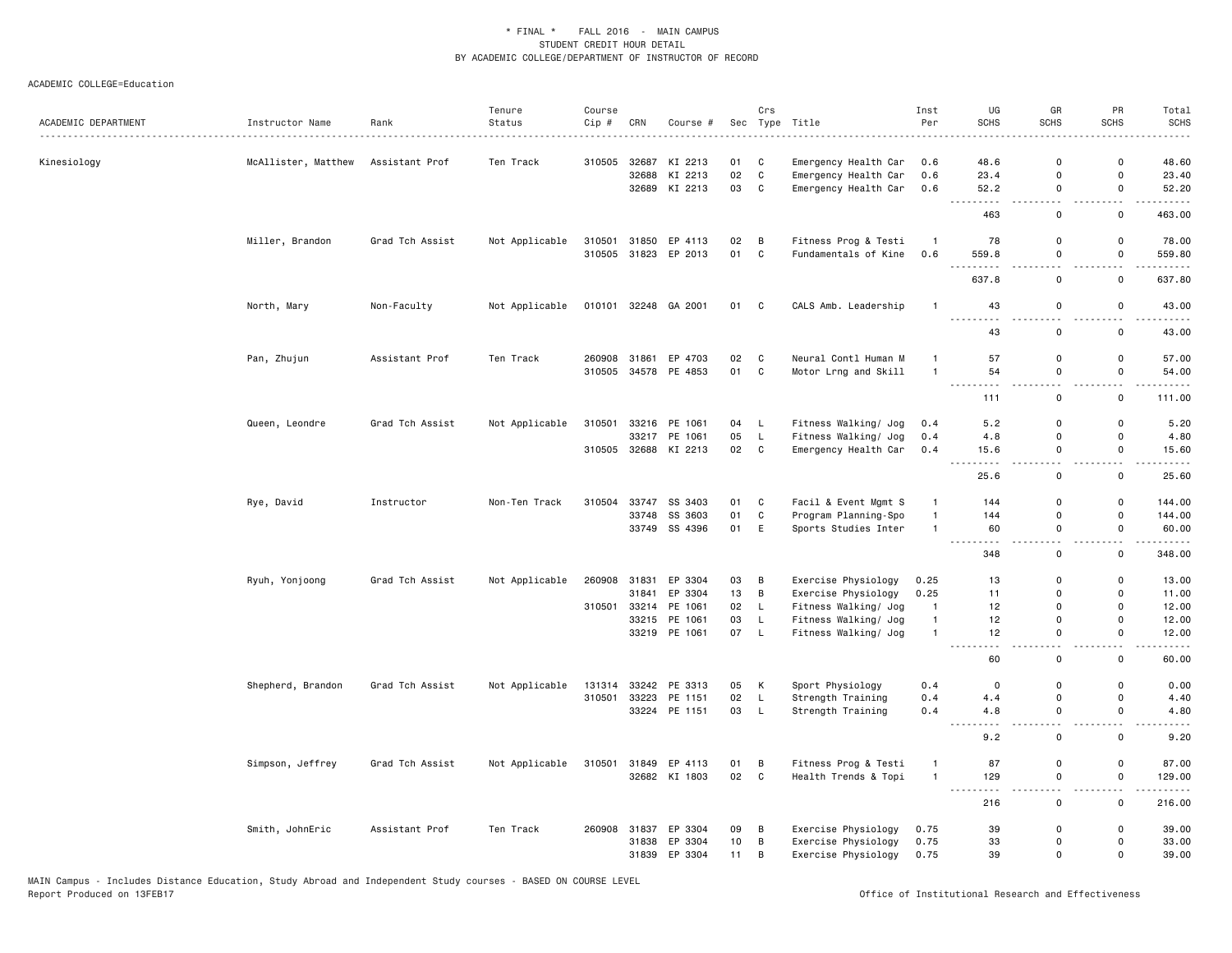|                     |                                     |                 | Tenure         | Course  |       |                      |                 | Crs          |                           | Inst           | UG                                                                                                                                 | GR                 | PR                                      | Total                    |
|---------------------|-------------------------------------|-----------------|----------------|---------|-------|----------------------|-----------------|--------------|---------------------------|----------------|------------------------------------------------------------------------------------------------------------------------------------|--------------------|-----------------------------------------|--------------------------|
| ACADEMIC DEPARTMENT | Instructor Name                     | Rank<br>.       | Status         | $Cip$ # | CRN   | Course #             |                 |              | Sec Type Title            | Per            | SCHS                                                                                                                               | <b>SCHS</b>        | <b>SCHS</b>                             | <b>SCHS</b><br>$- - - -$ |
| Kinesiology         | Smith, JohnEric                     | Assistant Prof  | Ten Track      | 260908  |       | 31840 EP 3304        | 12 <sub>2</sub> | в            | Exercise Physiology       | 0.75           | 39                                                                                                                                 | $\Omega$           | $\mathbf 0$                             | 39.00                    |
|                     |                                     |                 |                |         | 31841 | EP 3304              | 13              | B            | Exercise Physiology       | 0.75           | 33                                                                                                                                 | 0                  | $\mathbf 0$                             | 33.00                    |
|                     |                                     |                 |                |         |       | 34572 EP 8263        | 01              | C            | Exercise Metabolism       | $\mathbf{1}$   | $\mathbf 0$                                                                                                                        | 63                 | 0                                       | 63.00                    |
|                     |                                     |                 |                |         |       | 310505 35590 EP 7000 | 01              | $\mathbf{I}$ | Directed Indiv Study      | $\overline{1}$ | $\mathsf 0$                                                                                                                        | 3                  | $\mathbf 0$                             | 3.00                     |
|                     |                                     |                 |                |         |       |                      |                 |              |                           |                | .<br>183                                                                                                                           | 66                 | 0                                       | 249.00                   |
|                     | Talwar, Saira                       | Grad Tch Assist | Not Applicable | 310501  |       | 33210 PE 1041        | 01              | L.           | Aerobics                  | 0.4            | 6.8                                                                                                                                | $\mathbf 0$        | $\mathbf 0$                             | 6.80                     |
|                     |                                     |                 |                |         | 33211 | PE 1041              | 02              | $\mathsf L$  | Aerobics                  | 0.4            | 6.8                                                                                                                                | $\mathbf 0$        | $\mathbf 0$                             | 6.80                     |
|                     |                                     |                 |                |         |       | 310505 32689 KI 2213 | 03              | C            | Emergency Health Car      | 0.4            | 34.8<br>$\sim$ $\sim$ $\sim$                                                                                                       | $\mathbf 0$        | $\mathsf{o}$                            | 34.80                    |
|                     |                                     |                 |                |         |       |                      |                 |              |                           |                | 48.4                                                                                                                               | $\mathbf 0$        | $\mathsf{o}$                            | 48.40                    |
|                     | Twietmeyer, Greggory Assistant Prof |                 | Ten Track      | 310504  | 34581 | SS 4103              | 01              | C            | Ethics in Sports Mgm 0.75 |                | 85.5                                                                                                                               | 0                  | $\Omega$                                | 85.50                    |
|                     |                                     |                 |                |         | 35085 | SS 8990              | 01              | $\mathbb{C}$ | Special Topics Sport      | $\overline{1}$ | $\mathbf 0$                                                                                                                        | 45                 | $\mathbf 0$                             | 45.00                    |
|                     |                                     |                 |                | 310505  | 31823 | EP 2013              | 01              | C            | Fundamentals of Kine      | 0.2            | 186.6                                                                                                                              | 0                  | 0                                       | 186.60                   |
|                     |                                     |                 |                |         |       | 36754 SS 4000        | 02              | $\mathbf I$  | Directed Indiv Study      | $\overline{1}$ | 3                                                                                                                                  | 0                  | $\mathsf 0$                             | 3.00                     |
|                     |                                     |                 |                |         |       |                      |                 |              |                           |                | $\frac{1}{2} \left( \frac{1}{2} \right) \left( \frac{1}{2} \right) \left( \frac{1}{2} \right) \left( \frac{1}{2} \right)$<br>275.1 | $ -$<br>45         | $\overline{\phantom{a}}$<br>$\mathbf 0$ | .<br>320.10              |
|                     | Vickers, J.                         | Associate Prof  | Tenured        | 131307  |       | 33246 PE 4163        | 01              | C            | Prin Meth of Sec Hth      | $\mathbf{1}$   | 63                                                                                                                                 | $\Omega$           | $\Omega$                                | 63.00                    |
|                     |                                     |                 |                | 131314  | 35094 | PE 4533              | 01              | C            | Developing Coaching       | $\mathbf{1}$   | 123                                                                                                                                | $\Omega$           | 0                                       | 123.00                   |
|                     |                                     |                 |                |         |       | 35095 PE 6533        | 01              | C            | Developing Coaching       | $\mathbf{1}$   | $\mathbf 0$                                                                                                                        | 18                 | $\mathbf 0$                             | 18.00                    |
|                     |                                     |                 |                |         |       | 35402 PE 4000        | 501             | I            | Directed Indiv Study      | $\mathbf{1}$   | $\mathbf{1}$                                                                                                                       | $\Omega$           | $\Omega$                                | 1.00                     |
|                     |                                     |                 |                |         |       | 36080 PE 7000        | 01              | $\mathbf{I}$ | Directed Indiv Study      | $\mathbf{1}$   | $\mathbf 0$                                                                                                                        | 3                  | $\Omega$                                | 3.00                     |
|                     |                                     |                 |                |         |       | 36529 PE 4000        | 502 I           |              | Directed Indiv Study      | $\mathbf{1}$   | 3                                                                                                                                  | $\Omega$           | $\Omega$                                | 3.00                     |
|                     |                                     |                 |                |         |       | 36746 PE 4000        | 06              | $\mathbf{I}$ | Directed Indiv Study      | $\mathbf{1}$   | 3                                                                                                                                  | $\Omega$           | 0                                       | 3.00                     |
|                     |                                     |                 |                |         | 36774 | PE 7000              | 03              | $\mathbf{I}$ | Directed Indiv Study      | $\mathbf{1}$   | $\mathbf 0$                                                                                                                        | $\mathbf{1}$       | $\mathbf 0$                             | 1.00                     |
|                     |                                     |                 |                | 310505  |       | 36025 KI 7000        | 01              | $\mathbf{I}$ | Directed Indiv Study      | $\mathbf{1}$   | $\mathbf 0$                                                                                                                        | 3                  | $\Omega$                                | 3.00                     |
|                     |                                     |                 |                |         |       | 36050 KI 7000        | 02 I            |              | Directed Indiv Study      | $\mathbf{1}$   | $\mathsf 0$                                                                                                                        | 3                  | $\mathsf{o}$                            | 3.00                     |
|                     |                                     |                 |                |         |       |                      |                 |              |                           |                | $\sim$ $\sim$ $\sim$<br>$\sim$ $\sim$<br>193                                                                                       | . .<br>28          | 0                                       | .<br>221.00              |
|                     | Waldman, Hunter                     | Grad Tch Assist | Not Applicable |         |       | 131314 33228 PE 1171 | 01              | - L          | Strength & Condition      | $\mathbf{1}$   | 10                                                                                                                                 | 0                  | 0                                       | 10.00                    |
|                     |                                     |                 |                |         | 33229 | PE 1171              | 02              | $\mathsf L$  | Strength & Condition      | $\mathbf{1}$   | 12                                                                                                                                 | $\Omega$           | $\mathsf{o}$                            | 12.00                    |
|                     |                                     |                 |                | 260908  | 31837 | EP 3304              | 09              | B            | Exercise Physiology       | 0.25           | 13                                                                                                                                 | $\Omega$           | $\Omega$                                | 13.00                    |
|                     |                                     |                 |                |         |       | 31840 EP 3304        | 12              | B            | Exercise Physiology       | 0.25           | 13<br>$\sim$ $\sim$                                                                                                                | $\mathbf 0$<br>$-$ | $\mathsf{o}$<br>$ -$                    | 13.00<br>$- - - -$       |
|                     |                                     |                 |                |         |       |                      |                 |              |                           |                | 48                                                                                                                                 | 0                  | 0                                       | 48.00                    |
|                     | Watkins, James                      | Grad Tch Assist | Not Applicable | 310501  |       | 33208 PE 1031        | 01              | L.           | Tennis                    | $\mathbf{1}$   | 18                                                                                                                                 | $\mathbf 0$        | $\mathbf 0$                             | 18.00                    |
|                     |                                     |                 |                |         |       | 33209 PE 1031        | 02              | L            | Tennis                    | $\overline{1}$ | 16                                                                                                                                 | $\mathbf 0$        | 0                                       | 16.00                    |
|                     |                                     |                 |                | 310504  |       | 33746 SS 2003        | 01              | $\mathbb{C}$ | Foundations Sport Mg      | $\overline{1}$ | 282                                                                                                                                | $\mathbf 0$        | $\mathsf 0$                             | 282.00                   |
|                     |                                     |                 |                |         | 34581 | SS 4103              | 01              | $\mathtt{C}$ | Ethics in Sports Mgm 0.25 |                | 28.5                                                                                                                               | $\Omega$<br>$\sim$ | $\Omega$<br>$\sim$ $\sim$               | 28.50<br>.               |
|                     |                                     |                 |                |         |       |                      |                 |              |                           |                | 344.5                                                                                                                              | $\mathbf 0$        | $\mathsf 0$                             | 344.50                   |
|                     | Young, Glen                         | Instructor      | Non-Ten Track  | 131314  |       | 34577 PE 3033        | 01              | C            | Basket/Football Offi      | $\overline{1}$ | 171                                                                                                                                | $\Omega$           | 0                                       | 171.00                   |
|                     |                                     |                 |                |         |       | 35315 PE 1243        | 01              | $\mathtt{C}$ | Methods Games and Sp      | $\mathbf{1}$   | 90                                                                                                                                 | $\mathbf 0$        | $\mathsf 0$                             | 90.00                    |
|                     |                                     |                 |                |         |       | 35316 PE 3533        | 01              | C            | Coaching Sports           | $\mathbf{1}$   | 192                                                                                                                                | $\Omega$           | $\Omega$                                | 192.00                   |
|                     |                                     |                 |                |         |       | 36647 PE 4000        | 04              | $\mathbf I$  | Directed Indiv Study      | $\mathbf{1}$   | 3<br>2.2.2.2.2                                                                                                                     | $\Omega$           | $\Omega$                                | 3.00                     |
|                     |                                     |                 |                |         |       |                      |                 |              |                           |                | 456                                                                                                                                | $\Omega$           | $\Omega$                                | 456.00                   |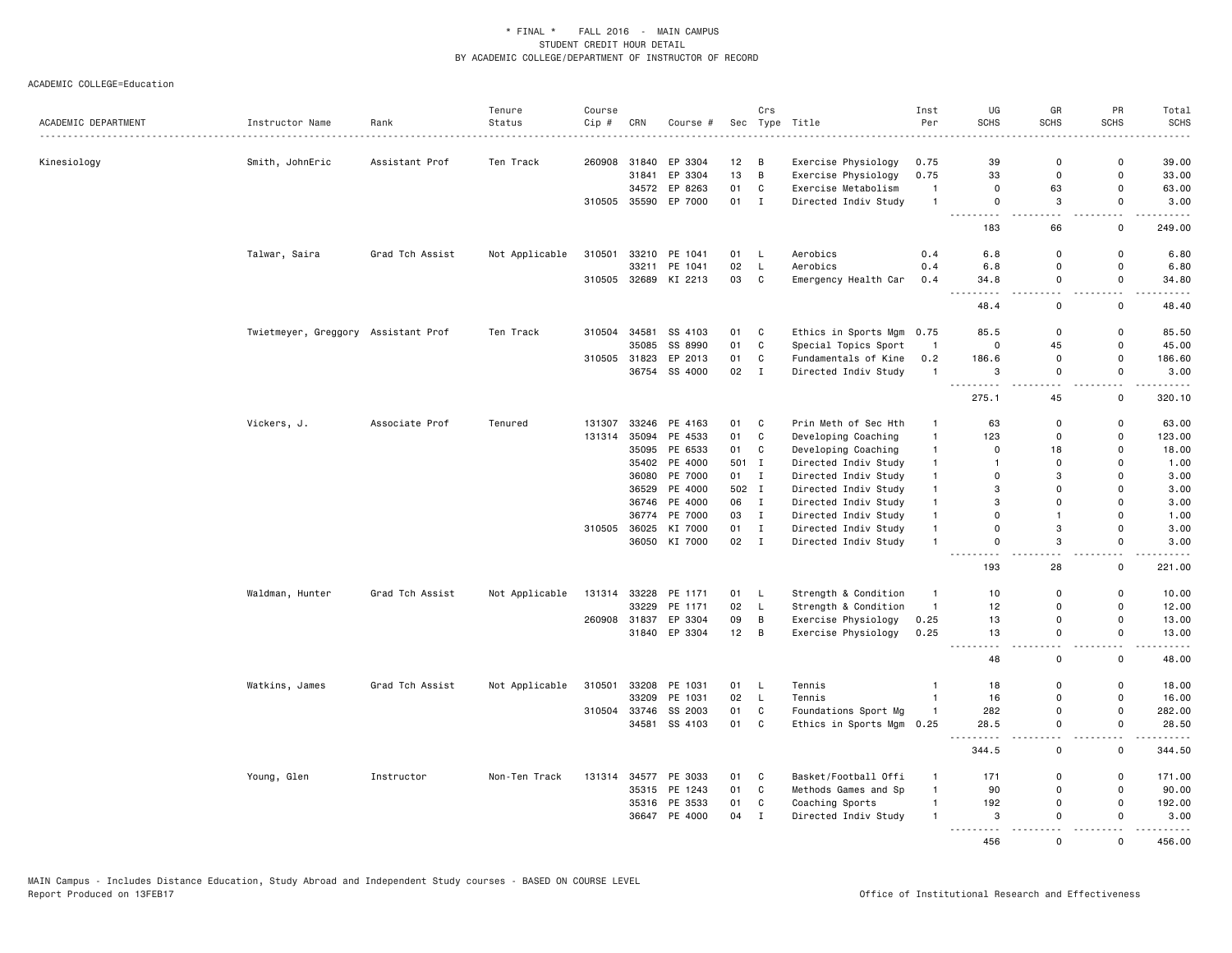| ACADEMIC DEPARTMENT                   | Instructor Name    | Rank           | Tenure<br>Status | Course<br>Cip # | CRN | Course #                       |          | Crs       | Sec Type Title                               | Inst<br>Per | UG<br><b>SCHS</b> | GR<br><b>SCHS</b>       | <b>PR</b><br>SCHS  | Total<br>SCHS<br>- - - - - - - |
|---------------------------------------|--------------------|----------------|------------------|-----------------|-----|--------------------------------|----------|-----------|----------------------------------------------|-------------|-------------------|-------------------------|--------------------|--------------------------------|
| Kinesiology                           | Zimmerman, Matthew | Assistant Prof | Ten Track        | 310504          |     | 33751 SS 8123<br>36162 SS 3503 | 01<br>02 | - C<br>C. | Sports Administratio<br>Sport and Rec Leader |             | 126<br>---------- | 54<br>.                 | $\Omega$<br>0<br>. | 54.00<br>126,00<br>.           |
|                                       |                    |                |                  |                 |     |                                |          |           |                                              |             | 126               | 54                      |                    | 180.00                         |
| ====================================  |                    |                |                  |                 |     |                                |          |           |                                              |             | =========         | ----------<br>--------- |                    |                                |
| Kinesiology                           |                    |                |                  |                 |     |                                |          |           |                                              |             | 9387              | 433                     |                    | 9820,00                        |
| ===================================== |                    |                |                  |                 |     |                                |          |           |                                              |             | ---------         | =========               | =========          |                                |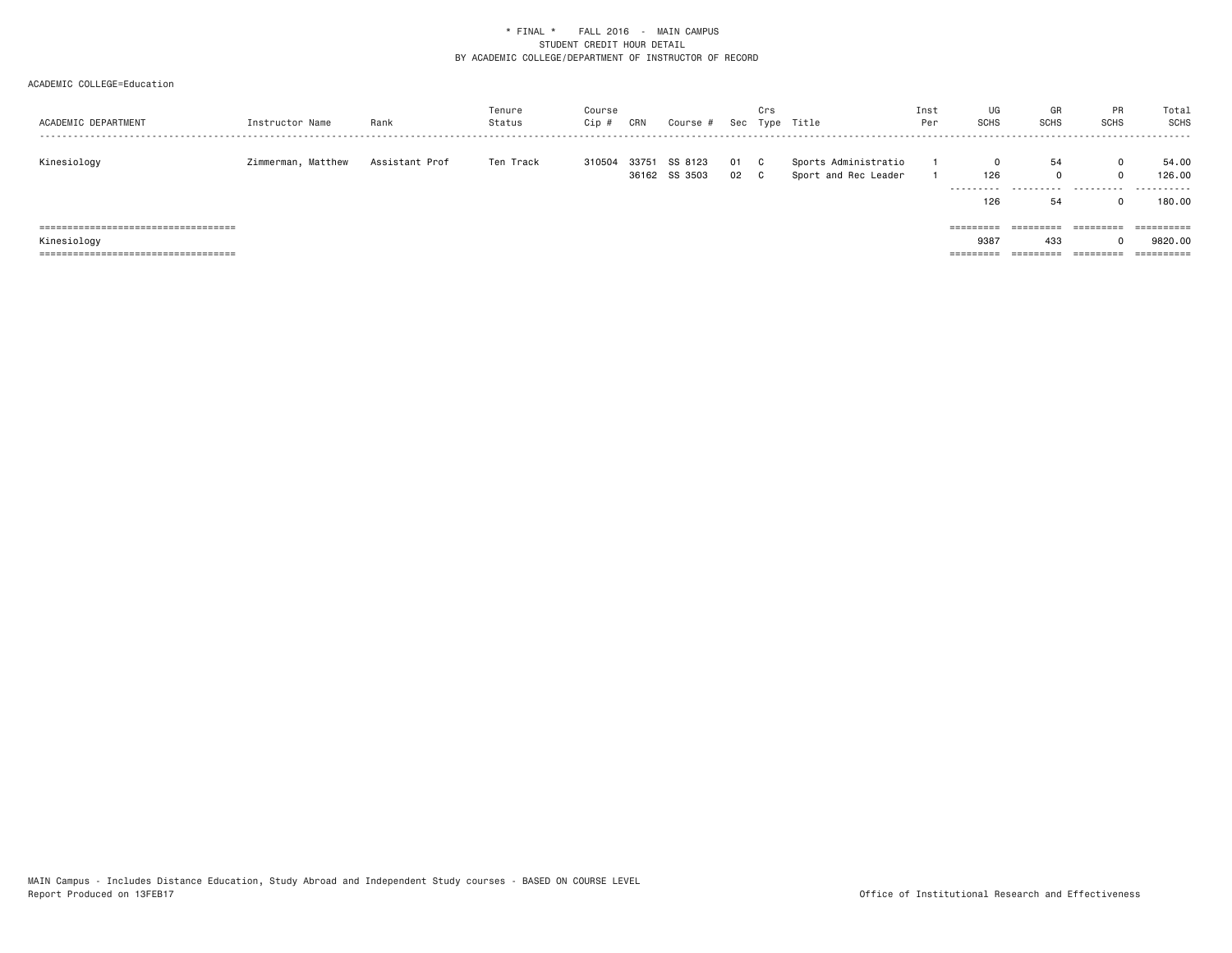|                     |                                |                | Tenure        | Course |       |                       |                  | Crs          |                      | Inst         | UG                      | GR                           | PR                        | Total                 |
|---------------------|--------------------------------|----------------|---------------|--------|-------|-----------------------|------------------|--------------|----------------------|--------------|-------------------------|------------------------------|---------------------------|-----------------------|
| ACADEMIC DEPARTMENT | Instructor Name                | Rank           | Status        | Cip #  | CRN   | Course #              | Sec              |              | Type Title           | Per          | <b>SCHS</b>             | SCHS                         | SCHS                      | <b>SCHS</b>           |
| Music               | Aarhus, Craig                  | Associate Prof | Tenured       | 500906 | 33096 | MU 3412               | 01               | C            | Conducting           | $\mathbf{1}$ | 26                      | $\mathbf 0$                  | 0                         | 26.00                 |
|                     |                                |                |               |        |       |                       |                  |              |                      |              | 26                      | 0                            | 0                         | 26.00                 |
|                     | Baker, Jason                   | Associate Prof | Tenured       | 131312 | 33077 | MU 2551               | 01               | E            | Percussion Ensemble  | -1           | 15                      | $\Omega$                     | 0                         | 15.00                 |
|                     |                                |                |               | 500903 | 33134 | MUA 1610              | 01               | E            | Percussion - Non Maj | $\mathbf{1}$ | 3                       | $\mathbf 0$                  | 0                         | 3.00                  |
|                     |                                |                |               |        | 33135 | MUA 1610              | 02               | E            | Percussion- Majors   | $\mathbf{1}$ | 12                      | $\mathbf 0$                  | 0                         | 12.00                 |
|                     |                                |                |               |        | 33168 | MUA 2610              | 02               | E            | Percussion Majors    | $\mathbf{1}$ | 8                       | $\mathbf 0$                  | 0                         | 8.00                  |
|                     |                                |                |               |        | 33189 | MUA 3610              | 01               | E            | Percussion           | $\mathbf{1}$ | $\,$ 5 $\,$<br>$-1$     | $\mathbf 0$<br>a an          | $\mathsf{o}$<br>$\sim$    | 5.00<br>.             |
|                     |                                |                |               |        |       |                       |                  |              |                      |              | 43                      | $\mathsf 0$                  | 0                         | 43.00                 |
|                     | Banks, Jessica                 | Lecturer       | Non-Ten Track |        |       | 131312 33192 MUE 3001 | 01               | Ε            | Practicum Music Ed   | $\mathbf{1}$ | 10                      | 0                            | 0                         | 10.00                 |
|                     |                                |                |               |        | 33198 | <b>MUE 4886</b>       | 01               | F            | Stu Teach Music Ed   | 0.5          | 3                       | $\Omega$                     | 0                         | 3.00                  |
|                     |                                |                |               |        | 33199 | <b>MUE 4896</b>       | 01               | F            | Stu Teach Music Ed   | 0.5          | 3                       | $\mathbf 0$                  | 0                         | 3.00                  |
|                     |                                |                |               | 500903 | 33111 | MUA 1110              | 01               | E            | Flute - Non Majors   | $\mathbf{1}$ | $\overline{2}$          | 0                            | 0                         | 2.00                  |
|                     |                                |                |               |        | 33112 | MUA 1110              | 02               | E            | Flute - Majors       | $\mathbf{1}$ | $\overline{\mathbf{A}}$ | $\mathbf{0}$                 | $\Omega$                  | 4.00                  |
|                     |                                |                |               |        | 33148 | MUA 2110              | 01               | E            | Flute Non Majors     | -1           | $\mathbf{1}$            | $\mathbf 0$                  | 0                         | 1.00                  |
|                     |                                |                |               |        | 33149 | MUA 2110              | 02               | E            | Flute Majors         | $\mathbf{1}$ | 5                       | $\mathbf 0$                  | 0                         | 5.00                  |
|                     |                                |                |               |        | 33179 | MUA 3110              | 01               | E            | Flute Major          | $\mathbf{1}$ | $\overline{2}$          | $\mathbf 0$                  | 0                         | 2.00                  |
|                     |                                |                |               | 500904 | 33057 | MU 1003               | 01               | C            | Fund of Music Theory | $\mathbf{1}$ | 48                      | $\Omega$                     | 0                         | 48.00                 |
|                     |                                |                |               |        |       | 500915 33068 MU 2011  | 01               | E            | Woodwind Ensembles   | $\mathbf{1}$ | 14                      | $\mathbf 0$                  | $\mathsf{o}$              | 14.00<br>.            |
|                     |                                |                |               |        |       |                       |                  |              |                      |              | 92                      | 0                            | 0                         | 92.00                 |
|                     | Brown, Michael R.              | Professor      | Tenured       | 131312 | 34309 | MU 1123               | 501 C            |              | American Music App.  | $\mathbf{1}$ | 90                      | 0                            | 0                         | 90.00                 |
|                     |                                |                |               | 500901 | 34308 | MU 1113               | 501 C            |              | His & Apprec Of Musi | $\mathbf{1}$ | 57                      | $\mathbf 0$                  | 0                         | 57.00                 |
|                     |                                |                |               | 500902 |       | 34310 MU 1133         | 501 C            |              | The History of Rock  | $\mathbf{1}$ | 108<br>---------        | 0<br>$-$                     | $\mathsf{o}\,$<br>.       | 108.00<br>.           |
|                     |                                |                |               |        |       |                       |                  |              |                      |              | 255                     | 0                            | 0                         | 255.00                |
|                     | Butler, Matthew                | Lecturer       | Non-Ten Track | 500903 | 33103 | MUA 1050              | 01               | Ε            | Voice - Non Majors   | 0.5          | 1.5                     | 0                            | 0                         | 1.50                  |
|                     |                                |                |               |        | 33104 | MUA 1050              | 02               | E            | Voice - Non Major    | 0.5          | 5.5                     | 0                            | 0                         | 5.50                  |
|                     |                                |                |               |        |       | 36588 MUA 1050        | 10               | E            | Voice-Non Majors     | 0.5          | 19<br><u>.</u>          | $\mathbf 0$<br>$\sim$ $\sim$ | 0<br>$\sim$ $\sim$ $\sim$ | 19.00<br>.            |
|                     |                                |                |               |        |       |                       |                  |              |                      |              | 26                      | $\mathbf 0$                  | $\mathbf 0$               | 26.00                 |
|                     | Damm, Robert                   | Professor      | Tenured       | 050201 | 30005 | AAS 1103              | 01               | C            | African American Mus | $\mathbf{1}$ | 48                      | 0                            | 0                         | 48.00                 |
|                     |                                |                |               | 500901 | 33056 | MU 1001               | F <sub>0</sub> 1 | C            | First Year Seminar   | $\mathbf{1}$ | 25                      | 0                            | 0                         | 25.00                 |
|                     |                                |                |               |        | 33059 | MU 1103               | 01               | $\mathbf C$  | African-Amer Music   | $\mathbf{1}$ | 27                      | $\mathbf 0$                  | $\mathsf{o}$              | 27.00                 |
|                     |                                |                |               |        |       | 33196 MUE 3243        | 01               | C            | Plan/Manage Lrn Mus  | $\mathbf{1}$ | 27                      | 0                            | 0                         | 27.00                 |
|                     |                                |                |               |        | 36723 | MU 4000               | 02               | $\mathbf{I}$ | Directed Indiv Study | $\mathbf{1}$ | $\mathbf{1}$            | 0                            | 0<br>$\sim$ $\sim$        | 1.00<br>.             |
|                     |                                |                |               |        |       |                       |                  |              |                      |              | 128                     | $\mathbf 0$                  | 0                         | 128.00                |
|                     | Daniels, Matthew               | Assistant Prof | Ten Track     | 500903 | 33106 | MUA 1050              | 04               | E            | Voice Majors         | 0.5          | $\overline{4}$          | 0                            | 0                         | 4.00                  |
|                     |                                |                |               |        | 33145 | MUA 2050              | 04               | E            | Voice Majors         | 0.5          | 6                       | 0                            | 0                         | 6.00                  |
|                     |                                |                |               |        |       | 33175 MUA 3050        | 01               | $\mathsf E$  | Voice Major          | 0.5          | 5.5<br>.                | $\mathsf 0$                  | $\mathsf 0$<br>.          | 5.50<br>$\frac{1}{2}$ |
|                     |                                |                |               |        |       |                       |                  |              |                      |              | 15.5                    | 0                            | 0                         | 15.50                 |
|                     | Edwards-Henry, Jacqu Professor |                | Tenured       | 131312 | 35321 | MUE 3333              | 01               | В            | Intro Piano Peg      | -1           | 9                       | 0                            | 0                         | 9.00                  |
|                     |                                |                |               | 500903 | 33099 | MUA 1010              | 01               | E            | Piano - Majors       | $\mathbf{1}$ | 6                       | $\mathbf 0$                  | $\mathsf{o}$              | 6.00                  |
|                     |                                |                |               |        | 33173 | MUA 3010              | 01               | E            | Piano Majors         | $\mathbf{1}$ | $\overline{2}$          | $\mathbf{0}$                 | $\Omega$                  | 2.00                  |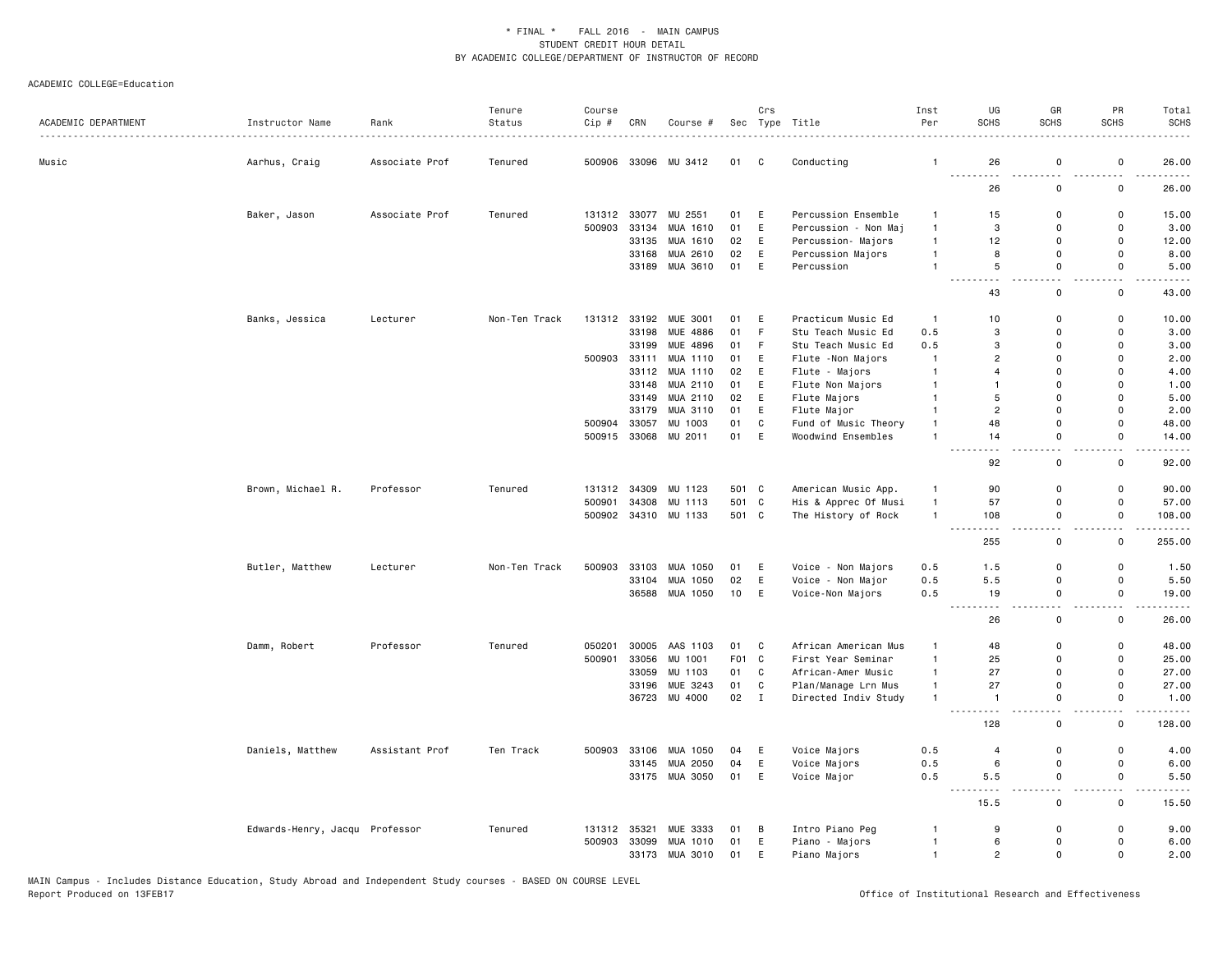| ACADEMIC DEPARTMENT | Instructor Name                | Rank           | Tenure<br>Status | Course<br>Cip # | CRN          | Course #       |    | Crs         | Sec Type Title        | Inst<br>Per    | UG<br>SCHS                         | GR<br><b>SCHS</b>     | PR<br><b>SCHS</b>  | Total<br><b>SCHS</b>                                                                                                               |
|---------------------|--------------------------------|----------------|------------------|-----------------|--------------|----------------|----|-------------|-----------------------|----------------|------------------------------------|-----------------------|--------------------|------------------------------------------------------------------------------------------------------------------------------------|
|                     |                                |                |                  |                 |              |                |    |             |                       |                |                                    |                       |                    |                                                                                                                                    |
| Music               | Edwards-Henry, Jacqu Professor |                | Tenured          | 500907          |              | 33072 MU 2111  | 02 | - L         | Music Majors Piano I  | -1             | 12                                 | $\Omega$              | 0                  | 12.00                                                                                                                              |
|                     |                                |                |                  |                 | 33073        | MU 2111        | 03 | L.          | Music Majors Piano I  | $\mathbf{1}$   | 12                                 | 0                     | $\mathsf 0$        | 12.00                                                                                                                              |
|                     |                                |                |                  |                 |              | 33092 MU 3111  | 02 | L           | Piano Class           | $\mathbf{1}$   | 9                                  | $\Omega$              | $\Omega$           | 9.00                                                                                                                               |
|                     |                                |                |                  |                 |              | 33093 MU 3112  | 01 | L           | Funct Skills Piano I  | $\overline{1}$ | 20<br>$\sim$ $\sim$                | 0                     | 0                  | 20.00                                                                                                                              |
|                     |                                |                |                  |                 |              |                |    |             |                       |                | 70                                 | $\mathbf 0$           | $\mathbf 0$        | 70.00                                                                                                                              |
|                     | Falcone, Sheri                 | Instructor     | Non-Ten Track    | 131312          | 33194        | MUE 3222       | 01 | C           | Woodwind Methods      | -1             | 12                                 | $\Omega$              | 0                  | 12.00                                                                                                                              |
|                     |                                |                |                  | 500903          | 33113        | MUA 1150       | 01 | E           | Clarinet Non Majors   | $\mathbf{1}$   | $\overline{c}$                     | $\Omega$              | 0                  | 2.00                                                                                                                               |
|                     |                                |                |                  |                 | 33114        | MUA 1150       | 02 | E           | Clarinet- Majors      | $\mathbf{1}$   | 8                                  | $\Omega$              | $\mathbf 0$        | 8.00                                                                                                                               |
|                     |                                |                |                  |                 |              | 33115 MUA 1210 | 01 | E           | Saxophone - Non Majo  | $\mathbf{1}$   | $\mathbf{1}$                       | $\Omega$              | 0                  | 1.00                                                                                                                               |
|                     |                                |                |                  |                 | 33116        | MUA 1210       | 02 | E           | Saxophone - Majors    | $\overline{1}$ | 17                                 | $\Omega$              | $\Omega$           | 17.00                                                                                                                              |
|                     |                                |                |                  |                 |              | 33117 MUA 1250 | 01 | E           | Oboe - Non Majors     | $\overline{1}$ | $\overline{2}$                     | $\Omega$              | $\Omega$           | 2.00                                                                                                                               |
|                     |                                |                |                  |                 | 33153        | MUA 2210       | 02 | E           | Saxophone Majors      | $\overline{1}$ | 6                                  | $\Omega$              | $\mathsf{o}$       | 6.00                                                                                                                               |
|                     |                                |                |                  |                 | 33180        | MUA 3150       | 01 | E           | Clarinet Major        | $\mathbf{1}$   | $\overline{4}$                     | $\Omega$              | $\Omega$           | 4.00                                                                                                                               |
|                     |                                |                |                  |                 | 33181        | MUA 3210       | 01 | E           | Saxophone             | $\mathbf{1}$   | $\overline{4}$                     | $\Omega$              | $\mathbf 0$        | 4.00                                                                                                                               |
|                     |                                |                |                  |                 | 33182        | MUA 3250       | 01 | E           | Oboe                  | $\overline{1}$ | $\overline{2}$                     | $\Omega$              | $\Omega$           | 2.00                                                                                                                               |
|                     |                                |                |                  | 500915          | 33069        | MU 2011        | 02 | E           | Woodwind Ensembles    | $\overline{1}$ | $\overline{7}$                     | $\Omega$              | $\Omega$           | 7.00                                                                                                                               |
|                     |                                |                |                  |                 |              | 33070 MU 2011  | 04 | E           | Woodwind Ensembles    | $\overline{1}$ | 11                                 | 0                     | 0                  | 11.00                                                                                                                              |
|                     |                                |                |                  |                 |              |                |    |             |                       |                | $\sim$ $\sim$<br>$ -$<br>76        | $ -$<br>0             | $-$<br>$\mathbf 0$ | والمناصبات<br>76.00                                                                                                                |
|                     | Fontaine, Jeanette             | Assistant Prof | Ten Track        | 500903          | 33108        | MUA 1050       | 06 | E           | Voice -Majors         | 0.5            | $\overline{4}$                     | $\Omega$              | $\mathbf 0$        | 4.00                                                                                                                               |
|                     |                                |                |                  |                 | 33147        | MUA 2050       | 06 | $\mathsf E$ | Voice-Majors          | 0.5            | 3                                  | $\Omega$              | $\Omega$           | 3.00                                                                                                                               |
|                     |                                |                |                  |                 | 33177        | MUA 3050       | 03 | E           | Voice Major           | 0.5            | 6                                  | 0                     | $\mathbf 0$        | 6.00                                                                                                                               |
|                     |                                |                |                  | 500908          | 34591        | MU 1241        | 01 | S           | Diction I             | $\mathbf{1}$   | 16                                 | 0                     | 0                  | 16.00                                                                                                                              |
|                     |                                |                |                  |                 |              | 34592 MU 2681  | 01 | $\mathbf C$ | Opera Workshop        | $\overline{1}$ | 34                                 | $\Omega$              | $\Omega$           | 34.00                                                                                                                              |
|                     |                                |                |                  |                 |              |                |    |             |                       |                | 63                                 | 0                     | $-$<br>0           | $\frac{1}{2} \left( \frac{1}{2} \right) \left( \frac{1}{2} \right) \left( \frac{1}{2} \right) \left( \frac{1}{2} \right)$<br>63.00 |
|                     | Haislip, Matthew               | Instructor     | Non-Ten Track    | 131312          | 33085        | MU 2851        | 03 | E           | Brass Ensemble-Chamb  | $\mathbf{1}$   | $\mathbf{1}$                       | $\mathbf 0$           | 0                  | 1.00                                                                                                                               |
|                     |                                |                |                  |                 | 33087        | MU 2851        | 05 | E           | Brass Ensemble Chamb  | $\mathbf{1}$   | 12                                 | $\Omega$              | $\Omega$           | 12.00                                                                                                                              |
|                     |                                |                |                  |                 | 36618        | MU 2851        | 02 | E           | Brass Ensemble        | 0.5            | 6                                  | $\Omega$              | $\mathsf{o}$       | 6.00                                                                                                                               |
|                     |                                |                |                  | 500901          |              | 33066 MU 1321  | 01 | L           | Ear Training I        | 0.5            | 12.5                               | $\Omega$              | $\mathsf{o}$       | 12.50                                                                                                                              |
|                     |                                |                |                  |                 | 33067        | MU 1321        | 02 | L.          | Ear Training I        | 0.5            | 10                                 | $\Omega$              | $\mathbf 0$        | 10.00                                                                                                                              |
|                     |                                |                |                  | 500902          | 33065        | MU 1213        | 01 | C           | Music Theory I        | 0.5            | 60                                 | $\Omega$              | $\mathbf 0$        | 60.00                                                                                                                              |
|                     |                                |                |                  |                 | 36319        | MU 1213        | 02 | C           | Music Theory I        | 0.5            | 18                                 | $\Omega$              | $\Omega$           | 18.00                                                                                                                              |
|                     |                                |                |                  | 500903          | 33126        | MUA 1410       | 01 | E           | Horn - Non Majors     | $\overline{1}$ | 5                                  | $\Omega$              | $\Omega$           | 5.00                                                                                                                               |
|                     |                                |                |                  |                 | 33127        | MUA 1410       | 02 | E           | Horn Majors           | $\overline{1}$ | $\overline{2}$                     | 0                     | $\mathsf{o}$       | 2.00                                                                                                                               |
|                     |                                |                |                  |                 |              | 33160 MUA 2410 | 01 | E           | Horn Non Majors       | $\overline{1}$ | $\mathbf{1}$                       | 0                     | 0                  | 1.00                                                                                                                               |
|                     |                                |                |                  |                 |              |                |    |             |                       |                | $\sim$ $\sim$ $\sim$<br>.<br>127.5 | $\sim$<br>$\mathbf 0$ | $\mathsf 0$        | $- - - -$<br>127.50                                                                                                                |
|                     | Hause, Barry                   | Lecturer       | Non-Ten Track    | 500903          |              | 33138 MUA 1710 | 01 | Q           | Guitar- Non Majors    |                | 25                                 | $\Omega$              | $\mathbf 0$        | 25.00                                                                                                                              |
|                     |                                |                |                  |                 |              | 33170 MUA 2710 | 01 | Q           | Guitar Non Majors     | $\overline{1}$ | 6                                  | 0                     | $\mathsf{o}$       | 6.00                                                                                                                               |
|                     |                                |                |                  |                 |              |                |    |             |                       |                | .                                  |                       | . .                | $\frac{1}{2}$                                                                                                                      |
|                     |                                |                |                  |                 |              |                |    |             |                       |                | 31                                 | $\mathbf 0$           | $\mathbf 0$        | 31.00                                                                                                                              |
|                     | Human, Richard                 | Associate Prof | Tenured          |                 | 131312 33086 | MU 2851        | 04 | E           | Brass Ensemble - Trom | $\mathbf{1}$   | 12                                 | 0                     | 0                  | 12.00                                                                                                                              |
|                     |                                |                |                  |                 | 36618        | MU 2851        | 02 | E           | Brass Ensemble        | 0.5            | 6                                  | $\Omega$              | $\mathbf 0$        | 6.00                                                                                                                               |
|                     |                                |                |                  | 500901          | 33060        | MU 1113        | 01 | C           | His & Apprec Of Musi  | $\mathbf{1}$   | 204                                | $\Omega$              | 0                  | 204.00                                                                                                                             |
|                     |                                |                |                  | 500903          | 33128        | MUA 1450       | 01 | E           | Trombone - Non Major  | $\mathbf{1}$   | 5                                  | $\Omega$              | $\Omega$           | 5.00                                                                                                                               |
|                     |                                |                |                  |                 |              | 33129 MUA 1450 | 02 | E           | Trombone Majors       | $\mathbf{1}$   | 6                                  | $\Omega$              | $\Omega$           | 6.00                                                                                                                               |
|                     |                                |                |                  |                 | 33130        | MUA 1510       | 01 | E           | Euphonium - Non Major | $\overline{1}$ | $\mathbf{1}$                       | $\mathbf{0}$          | $\Omega$           | 1.00                                                                                                                               |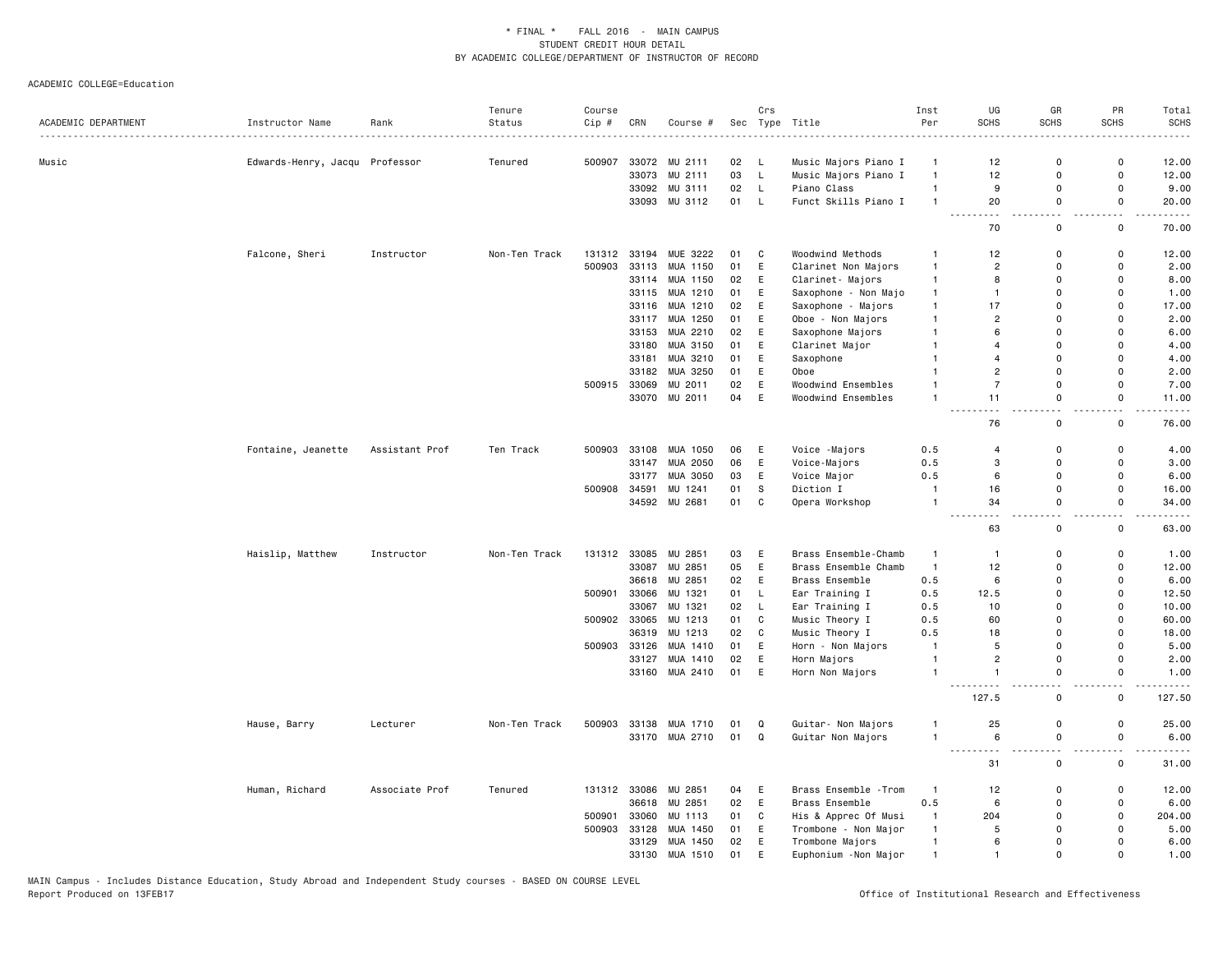| ACADEMIC DEPARTMENT | Instructor Name   | Rank           | Tenure<br>Status | Course<br>Cip # | CRN          | Course #              |      | Crs         | Sec Type Title       | Inst<br>Per    | UG<br>SCHS                                                                                                 | GR<br><b>SCHS</b>  | PR<br><b>SCHS</b>  | Total<br><b>SCHS</b>                  |
|---------------------|-------------------|----------------|------------------|-----------------|--------------|-----------------------|------|-------------|----------------------|----------------|------------------------------------------------------------------------------------------------------------|--------------------|--------------------|---------------------------------------|
|                     |                   |                |                  |                 |              |                       |      |             |                      |                |                                                                                                            |                    |                    |                                       |
| Music               | Human, Richard    | Associate Prof | Tenured          | 500903          | 33165        | MUA 2510              | 02   | Ε           | Euphonium Majors     | $\mathbf{1}$   | $\overline{2}$                                                                                             | 0                  | 0                  | 2.00                                  |
|                     |                   |                |                  |                 | 33167        | MUA 2550              | 02   | E           | Tuba Majors          | $\mathbf{1}$   | $\overline{2}$                                                                                             | $\mathsf 0$        | 0                  | 2.00                                  |
|                     |                   |                |                  |                 |              | 33186 MUA 3450        | 01   | E           | Trombone Majors      | $\mathbf{1}$   | $\overline{2}$                                                                                             | 0                  | 0                  | 2.00                                  |
|                     |                   |                |                  |                 |              |                       |      |             |                      |                | $\frac{1}{2} \left( \frac{1}{2} \right) \left( \frac{1}{2} \right) \left( \frac{1}{2} \right)$<br>.<br>240 | $\mathsf 0$        | $\sim$ $\sim$<br>0 | $\sim$ $\sim$ $\sim$ $\sim$<br>240.00 |
|                     | Infanger, Peter   | Non-Faculty    | Not Applicable   |                 | 131312 33079 | MU 2611               | 01   | E           | Concert Choir        | 0.5            | 29.5                                                                                                       | 0                  | 0                  | 29.50                                 |
|                     |                   |                |                  | 500903          | 33109        | MUA 1050              | 07   | E           | Voice - Non Majors   | 0.5            | $\overline{7}$<br>$\sim$ $\sim$ $\sim$                                                                     | $\mathsf 0$        | 0                  | 7.00<br>$\sim$ $\sim$ $\sim$ $\sim$   |
|                     |                   |                |                  |                 |              |                       |      |             |                      |                | 36.5                                                                                                       | $\mathbf 0$        | $\mathsf 0$        | 36.50                                 |
|                     | Jackson, Terrell  | Non-Faculty    | Not Applicable   |                 |              | 500907 34594 MUA 1031 | 02 E |             | Piano for Non-Music  | $\mathbf{1}$   | 9<br>.                                                                                                     | $\mathsf 0$        | $\mathsf 0$        | 9.00                                  |
|                     |                   |                |                  |                 |              |                       |      |             |                      |                | 9                                                                                                          | $\mathsf 0$        | 0                  | 9.00                                  |
|                     | Jenkins, Thomas   | Non-Faculty    | Not Applicable   | 500907          | 34600        | MUA 1020              | 02   | E           | Piano Lessons        | $\mathbf{1}$   | 6                                                                                                          | 0                  | 0                  | 6.00                                  |
|                     |                   |                |                  |                 | 36730        | MUA 1031              | 04   | E           | Piano for Non-Music  |                | 8                                                                                                          | $\mathbf 0$        | $\mathsf{o}$       | 8.00                                  |
|                     |                   |                |                  |                 |              |                       |      |             |                      |                | ---------<br>14                                                                                            | $\sim$ $\sim$<br>0 | .<br>0             | وعاديات<br>14.00                      |
|                     | Kirkland, Anthony | Assistant Prof | Ten Track        | 131312          | 33084        | MU 2851               | 01   | E           | Brass Ensemble-Trump | -1             | 12                                                                                                         | $\mathbf 0$        | 0                  | 12.00                                 |
|                     |                   |                |                  | 500903          | 33058        | MU 1010               | 01   | E           | Recital Hour         | $\mathbf{1}$   | $\mathbf 0$                                                                                                | $\mathbf 0$        | 0                  | 0.00                                  |
|                     |                   |                |                  |                 | 33122        | MUA 1350              | 01   | E           | Trumpet - Non Majors | $\mathbf{1}$   | 9                                                                                                          | $\mathbf 0$        | 0                  | 9.00                                  |
|                     |                   |                |                  |                 | 33123        | MUA 1350              | 02   | E           | Trumpet - Majors     | $\mathbf{1}$   | 5                                                                                                          | $\mathbf 0$        | 0                  | 5.00                                  |
|                     |                   |                |                  |                 | 33125        | MUA 1350              | 04   | E           | Trumpet-Majors       | $\mathbf{1}$   | $\overline{c}$                                                                                             | 0                  | 0                  | 2.00                                  |
|                     |                   |                |                  |                 | 33159        | MUA 2350              | 02   | E           | Trumpet Majors       | $\mathbf{1}$   | $\overline{2}$                                                                                             | $\mathbf 0$        | $\mathsf{o}$       | 2.00                                  |
|                     |                   |                |                  |                 |              | 33184 MUA 3350        | 01   | E           | Trumpet              | $\mathbf{1}$   | 8                                                                                                          | $\mathsf 0$        | $\mathsf{o}\,$     | 8.00                                  |
|                     |                   |                |                  |                 |              |                       |      |             |                      |                | 38                                                                                                         | 0                  | 0                  | 38.00                                 |
|                     | Kopetz, Barry     | Professor      | Tenured          | 131312          | 33195        | MUE 3231              | 01   | L           | String Methods       | -1             | $\overline{2}$                                                                                             | $\mathbf 0$        | $\mathsf{o}$       | 2.00                                  |
|                     |                   |                |                  | 500903          | 33090        | MU 2951               | 01   | Q           | Philharmonia         | $\mathbf{1}$   | 9                                                                                                          | $\mathbf 0$        | $\mathsf{o}$       | 9.00                                  |
|                     |                   |                |                  |                 | 33136        | MUA 1650              | 01   | E           | Strings - Majors     | $\mathbf{1}$   | 3                                                                                                          | $\mathbf 0$        | $\mathsf{o}$       | 3.00                                  |
|                     |                   |                |                  |                 | 33137        | MUA 1650              | 02   | E           | Strings- Non Majors  | $\mathbf{1}$   | 5                                                                                                          | $\mathsf 0$        | $\mathsf{o}\,$     | 5.00                                  |
|                     |                   |                |                  |                 | 33169        | MUA 2650              | 01   | $\mathsf E$ | Strings-Majors       | $\mathbf{1}$   | $\overline{c}$                                                                                             | 0                  | 0                  | 2.00                                  |
|                     |                   |                |                  |                 |              |                       |      |             |                      |                | 21                                                                                                         | 0                  | 0                  | $\sim 100$<br>21.00                   |
|                     | Kopetz, Catherine | Lecturer       | Non-Ten Track    | 131312          | 33197        | MUE 4873              | 01   | s           | Prof Sem Mus Ed      | $\mathbf{1}$   | 3                                                                                                          | 0                  | 0                  | 3.00                                  |
|                     |                   |                |                  |                 | 34451        | MUE 2153              | 01   | $\mathbf C$ | Foundations of Music | $\overline{1}$ | 81                                                                                                         | $\mathsf 0$        | 0                  | 81.00                                 |
|                     |                   |                |                  |                 | 35320        | MU 2611               | 03   | E           | Concert Choir        | 0.5            | 22                                                                                                         | $\mathbf 0$        | $\mathsf{o}$       | 22.00                                 |
|                     |                   |                |                  | 500907          | 34596        | MUA 1020              | 01   | E           | Piano Lessons        | $\overline{1}$ | 13                                                                                                         | $\mathbf 0$        | $\mathsf{o}$       | 13.00                                 |
|                     |                   |                |                  |                 | 34599        | MUA 1031              | 03   | E           | Piano for Non-Music  | $\mathbf{1}$   | 5                                                                                                          | 0                  | 0                  | 5.00                                  |
|                     |                   |                |                  |                 |              |                       |      |             |                      |                | $- - -$<br>124                                                                                             | 0                  | 0                  | 124.00                                |
|                     | Lance, Elva       | Instructor     | Non-Ten Track    | 500901          | 33193        | MUE 3213              | 01   | $\mathbf C$ | Perf Assess in Music | 0.5            | 13.5                                                                                                       | $\mathsf 0$        | $\mathsf{o}\,$     | 13.50                                 |
|                     |                   |                |                  | 500903          | 33076        | MU 2511               | 01   | E           | Marching Band        | 0.5            | 185.5                                                                                                      | $\mathsf 0$        | $\mathsf{o}\,$     | 185.50                                |
|                     |                   |                |                  | 500915          | 33078        | MU 2571               | 01   | E           | Wind Ensemble        | $\mathbf{1}$   | 74<br>.<br>$\frac{1}{2}$                                                                                   | 0<br>$\sim$ $\sim$ | 0<br>$\sim$        | 74.00<br>.                            |
|                     |                   |                |                  |                 |              |                       |      |             |                      |                | 273                                                                                                        | $\mathbf 0$        | $\mathsf{o}\,$     | 273.00                                |
|                     | Landis, Ryan      | Instructor     | Non-Ten Track    | 500903          | 33107        | MUA 1050              | 05   | Ε           | Voice -Majors        | 0.5            | 3.5                                                                                                        | 0                  | 0                  | 3.50                                  |
|                     |                   |                |                  |                 | 33143        | MUA 2050              | 01   | E           | Voice Non Majors     | 0.5            | $\overline{1}$                                                                                             | $\mathsf 0$        | $\mathsf{o}\,$     | 1.00                                  |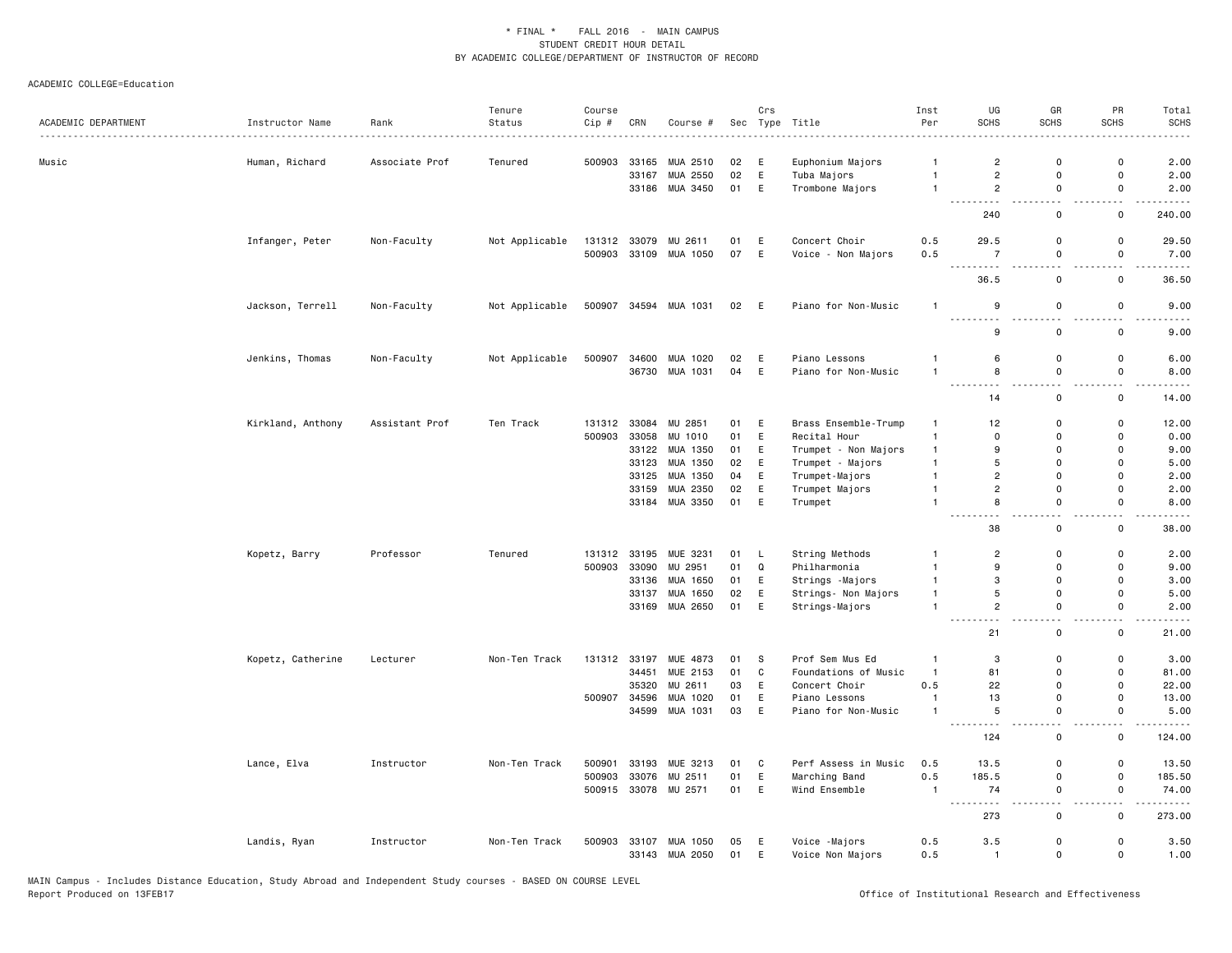|                     |                  |                | Tenure        | Course |       |                      |      | Crs         |                      | Inst           | UG                            | GR                                   | PR                           | Total                                                                                                                                                        |
|---------------------|------------------|----------------|---------------|--------|-------|----------------------|------|-------------|----------------------|----------------|-------------------------------|--------------------------------------|------------------------------|--------------------------------------------------------------------------------------------------------------------------------------------------------------|
| ACADEMIC DEPARTMENT | Instructor Name  | Rank           | Status        | Cip #  | CRN   | Course #             |      |             | Sec Type Title       | Per            | <b>SCHS</b>                   | <b>SCHS</b>                          | <b>SCHS</b>                  | <b>SCHS</b>                                                                                                                                                  |
|                     |                  |                |               |        |       |                      |      |             |                      |                |                               |                                      |                              |                                                                                                                                                              |
| Music               | Landis, Ryan     | Instructor     | Non-Ten Track | 500903 |       | 33146 MUA 2050       | 05   | E           | Voice Majors         | 0.5            | 11<br>$\overline{1}$          | $\Omega$                             | $\mathsf{o}$                 | 11.00                                                                                                                                                        |
|                     |                  |                |               |        |       | 33176 MUA 3050       | 02   | E           | Voice                | 0.5            |                               | 0                                    | $\mathsf 0$                  | 1.00<br>$\frac{1}{2} \left( \frac{1}{2} \right) \left( \frac{1}{2} \right) \left( \frac{1}{2} \right) \left( \frac{1}{2} \right)$                            |
|                     |                  |                |               |        |       |                      |      |             |                      |                | 16.5                          | $\mathbf 0$                          | $\mathsf{o}$                 | 16.50                                                                                                                                                        |
|                     | Mannino, Roseann | Lecturer       | Non-Ten Track | 500903 | 33105 | MUA 1050             | 03   | E           | Voice - Non Majors   | 0.5            | 3                             | $\Omega$                             | 0                            | 3.00                                                                                                                                                         |
|                     |                  |                |               |        | 33110 | MUA 1050             | 08   | E           | Voice-Majors         | 0.5            | 2.5                           | $\Omega$                             | $\Omega$                     | 2.50                                                                                                                                                         |
|                     |                  |                |               |        | 33144 | MUA 2050             | 02   | E           | Voice - Majors       | 0.5            | 6                             | 0                                    | 0                            | 6.00                                                                                                                                                         |
|                     |                  |                |               |        |       | 33178 MUA 3050       | 04   | E           | Voice-Majors         | 0.5            | $\overline{c}$<br>$- - - - -$ | $\mathbf{0}$                         | $\mathbf 0$<br>$\sim$ $\sim$ | 2.00<br><b>.</b>                                                                                                                                             |
|                     |                  |                |               |        |       |                      |      |             |                      |                | 13.5                          | 0                                    | 0                            | 13.50                                                                                                                                                        |
|                     | Murphy, Karen    | Instructor     | Non-Ten Track | 500907 | 33091 | MU 3111              | 01   | L           | Piano Class          | $\mathbf{1}$   | 12                            | 0                                    | 0                            | 12.00                                                                                                                                                        |
|                     |                  |                |               |        | 33094 | MU 3201              | 01   | $\mathbb C$ | Collabor Piano Ensem | $\mathbf{1}$   | $\overline{2}$                | 0                                    | 0                            | 2.00                                                                                                                                                         |
|                     |                  |                |               |        |       | 36149 MU 3111        | 03   | L.          | Piano Class          | $\overline{1}$ | $\overline{4}$<br><u>.</u>    | $\Omega$<br>$\overline{\phantom{a}}$ | $\Omega$<br>$\sim$ $\sim$    | 4.00<br>$\frac{1}{2} \left( \frac{1}{2} \right) \left( \frac{1}{2} \right) \left( \frac{1}{2} \right) \left( \frac{1}{2} \right) \left( \frac{1}{2} \right)$ |
|                     |                  |                |               |        |       |                      |      |             |                      |                | 18                            | $\mathbf 0$                          | $\mathbf 0$                  | 18.00                                                                                                                                                        |
|                     | Packwood, Gary   | Associate Prof | Tenured       |        |       | 131312 33079 MU 2611 | 01 E |             | Concert Choir        | 0.5            | 29.5                          | $\mathbf 0$                          | 0                            | 29.50                                                                                                                                                        |
|                     |                  |                |               |        | 33080 | MU 2611              | 02   | E           | Concert Choir        | $\mathbf{1}$   | 50                            | $\Omega$                             | $\mathsf{o}$                 | 50.00                                                                                                                                                        |
|                     |                  |                |               |        | 35320 | MU 2611              | 03   | E           | Concert Choir        | 0.5            | 22                            | $\Omega$                             | 0                            | 22.00                                                                                                                                                        |
|                     |                  |                |               | 500901 | 33193 | MUE 3213             | 01   | C           | Perf Assess in Music | 0.5            | 13.5                          | $\Omega$                             | $\Omega$                     | 13.50                                                                                                                                                        |
|                     |                  |                |               | 500903 | 33083 | MU 2731              | 01   | E           | Chambers Singers     | $\overline{1}$ | 50                            | $\Omega$                             | $\Omega$                     | 50.00                                                                                                                                                        |
|                     |                  |                |               |        | 33103 | MUA 1050             | 01   | E           | Voice - Non Majors   | 0.5            | 1.5                           | $\Omega$                             | 0                            | 1.50                                                                                                                                                         |
|                     |                  |                |               |        | 33104 | MUA 1050             | 02   | E           | Voice - Non Major    | 0.5            | 5.5                           | $\Omega$                             | $\Omega$                     | 5.50                                                                                                                                                         |
|                     |                  |                |               |        | 33105 | MUA 1050             | 03   | E           | Voice - Non Majors   | 0.5            | 3                             | $\Omega$                             | $\Omega$                     | 3.00                                                                                                                                                         |
|                     |                  |                |               |        | 33106 | MUA 1050             | 04   | E           | Voice Majors         | 0.5            | $\overline{4}$                | $\Omega$                             | $\Omega$                     | 4.00                                                                                                                                                         |
|                     |                  |                |               |        | 33107 | MUA 1050             | 05   | E           | Voice -Majors        | 0.5            | 3.5                           | $\Omega$                             | $\Omega$                     | 3.50                                                                                                                                                         |
|                     |                  |                |               |        | 33108 | MUA 1050             | 06   | E           | Voice -Majors        | 0.5            | 4                             | $\Omega$                             | $\Omega$                     | 4.00                                                                                                                                                         |
|                     |                  |                |               |        | 33109 | MUA 1050             | 07   | $\mathsf E$ | Voice - Non Majors   | 0.5            | $\overline{7}$                | $\Omega$                             | $\Omega$                     | 7.00                                                                                                                                                         |
|                     |                  |                |               |        |       | 33110 MUA 1050       | 08   | E           | Voice-Majors         | 0.5            | 2.5                           | $\Omega$                             | $\Omega$                     | 2.50                                                                                                                                                         |
|                     |                  |                |               |        | 33143 | MUA 2050             | 01   | E           | Voice Non Majors     | 0.5            | $\mathbf{1}$                  | $\Omega$                             | $\Omega$                     | 1.00                                                                                                                                                         |
|                     |                  |                |               |        | 33144 | MUA 2050             | 02   | E           | Voice - Majors       | 0.5            | 6                             | $\Omega$                             | $\Omega$                     | 6.00                                                                                                                                                         |
|                     |                  |                |               |        |       | 33145 MUA 2050       | 04   | E           | Voice Majors         | 0.5            | 6                             | $\Omega$                             | $\Omega$                     | 6.00                                                                                                                                                         |
|                     |                  |                |               |        | 33146 | MUA 2050             | 05   | E           | Voice Majors         | 0.5            | 11                            | $\Omega$                             | $\Omega$                     | 11.00                                                                                                                                                        |
|                     |                  |                |               |        | 33147 | MUA 2050             | 06   | E           | Voice-Majors         | 0.5            | 3                             | $\Omega$                             | $\Omega$                     | 3.00                                                                                                                                                         |
|                     |                  |                |               |        | 33175 | MUA 3050             | 01   | E           | Voice Major          | 0.5            | 5.5                           | $\Omega$                             | $\mathsf{o}$                 | 5.50                                                                                                                                                         |
|                     |                  |                |               |        | 33176 | MUA 3050             | 02   | E           | Voice                | 0.5            | $\overline{1}$                | $\Omega$                             | $\Omega$                     | 1.00                                                                                                                                                         |
|                     |                  |                |               |        | 33177 | MUA 3050             | 03   | E           | Voice Major          | 0.5            | 6                             | $\Omega$                             | $\Omega$                     | 6.00                                                                                                                                                         |
|                     |                  |                |               |        | 33178 | MUA 3050             | 04   | E           | Voice-Majors         | 0.5            | $\overline{c}$                | $\mathbf 0$                          | 0                            | 2.00                                                                                                                                                         |
|                     |                  |                |               |        |       | 36588 MUA 1050       | 10   | E           | Voice-Non Majors     | 0.5            | 19                            | $\mathbf 0$                          | $\mathsf{o}$                 | 19.00<br>$\frac{1}{2} \left( \frac{1}{2} \right) \left( \frac{1}{2} \right) \left( \frac{1}{2} \right) \left( \frac{1}{2} \right)$                           |
|                     |                  |                |               |        |       |                      |      |             |                      |                | 256.5                         | 0                                    | 0                            | 256.50                                                                                                                                                       |
|                     | Patilla, Carol   | Lecturer       | Non-Ten Track | 500907 |       | 34593 MUA 1031       | 01   | - E         | Piano for Non-Music  | $\mathbf{1}$   | 19<br><b>.</b>                | 0                                    | $\mathbf 0$                  | 19.00                                                                                                                                                        |
|                     |                  |                |               |        |       |                      |      |             |                      |                | 19                            | $\mathbf 0$                          | $\mathbf 0$                  | 19.00                                                                                                                                                        |
|                     | Patilla, Michael | Associate Prof | Tenured       | 500902 | 34588 | MU 1133              | 01   | C           | The History of Rock  | $\mathbf{1}$   | 195                           | $\Omega$                             | $\mathbf 0$                  | 195.00                                                                                                                                                       |
|                     |                  |                |               | 500903 |       | 33075 MU 2411        | 01   | $\Omega$    | Guitar Ensemble      | $\mathbf{1}$   | $\overline{2}$                | $\Omega$                             | $\mathsf{o}$                 | 2.00                                                                                                                                                         |
|                     |                  |                |               |        | 33139 | MUA 1710             | 02   | Q           | Guitar Majors        | $\mathbf{1}$   | 9                             | $\Omega$                             | 0                            | 9.00                                                                                                                                                         |
|                     |                  |                |               |        | 33171 | MUA 2710             | 02   | Q           | Guitar Majors        | $\mathbf{1}$   | $\overline{c}$                | $\mathbf{0}$                         | $\Omega$                     | 2.00                                                                                                                                                         |
|                     |                  |                |               |        |       | 33190 MUA 3710       | 01   | Q           | Guitar               | $\overline{1}$ | $\overline{2}$                | $\Omega$                             | $\Omega$                     | 2.00                                                                                                                                                         |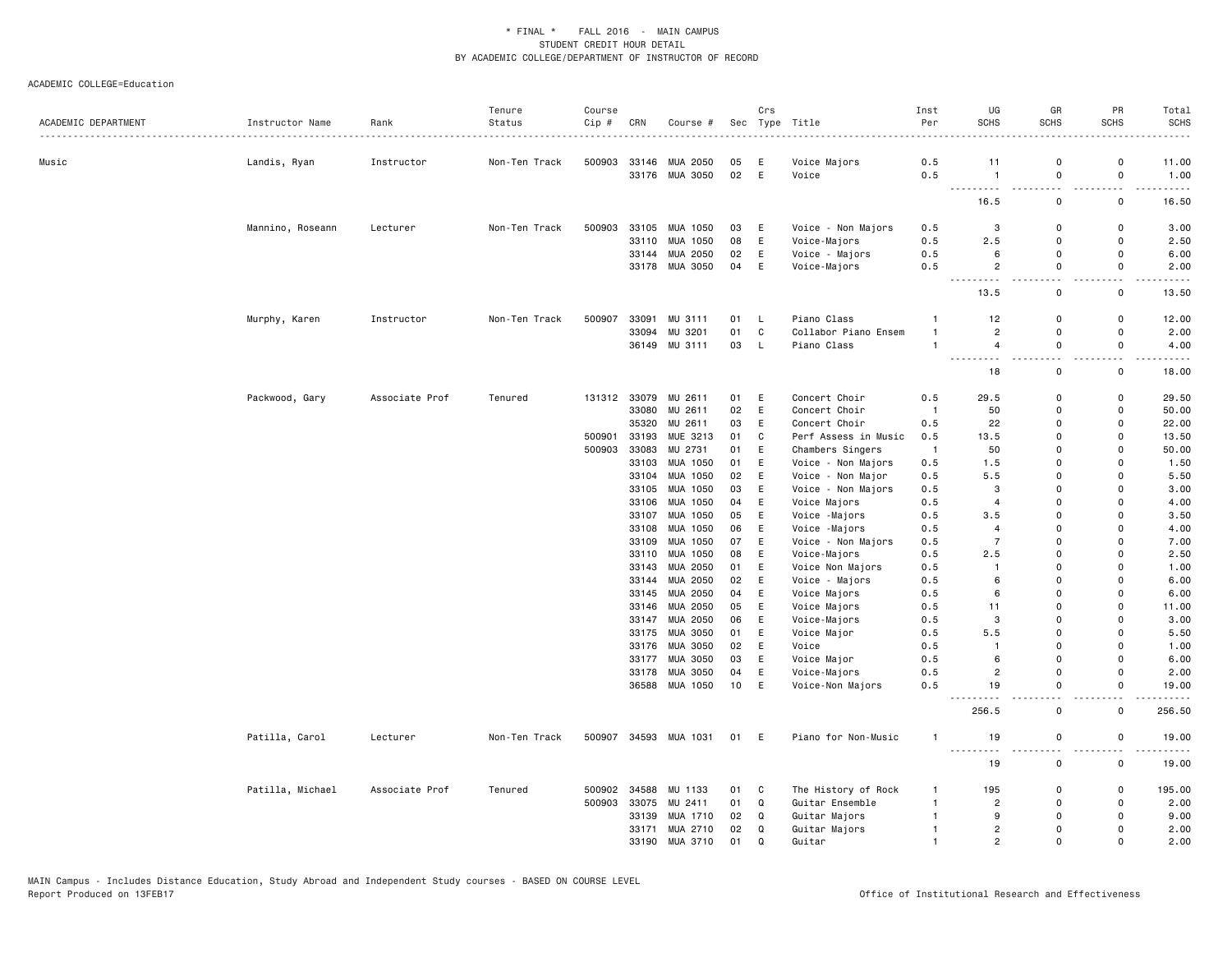| ACADEMIC DEPARTMENT                             | Instructor Name    | Rank           | Tenure<br>Status | Course<br>Cip # | CRN   | Course #             |      | Crs          | Sec Type Title       | Inst<br>Per    | UG<br><b>SCHS</b>                                                                           | GR<br>SCHS                                                                                                                                                | PR<br><b>SCHS</b>                                                        | Total<br><b>SCHS</b> |
|-------------------------------------------------|--------------------|----------------|------------------|-----------------|-------|----------------------|------|--------------|----------------------|----------------|---------------------------------------------------------------------------------------------|-----------------------------------------------------------------------------------------------------------------------------------------------------------|--------------------------------------------------------------------------|----------------------|
|                                                 |                    |                |                  |                 |       |                      |      |              |                      |                | <u>.</u><br>210                                                                             | $\frac{1}{2} \left( \frac{1}{2} \right) \left( \frac{1}{2} \right) \left( \frac{1}{2} \right) \left( \frac{1}{2} \right) \left( \frac{1}{2} \right)$<br>0 | 0                                                                        | .<br>210.00          |
|                                                 |                    |                |                  |                 |       |                      |      |              |                      |                |                                                                                             |                                                                                                                                                           |                                                                          |                      |
| Music                                           | Ross, Ryan         | Assistant Prof | Ten Track        | 500901          |       | 33061 MU 1113        | 05   | C            | His & Apprec Of Musi | $\mathbf{1}$   | 957                                                                                         | 0                                                                                                                                                         | 0                                                                        | 957.00               |
|                                                 |                    |                |                  | 500902          |       | 33074 MU 2322        | 01   | $\mathbf{C}$ | Music History II     | $\overline{1}$ | 10<br>$- - - -$<br>.                                                                        | 0<br>-----<br>$\sim$ $\sim$                                                                                                                               | 0<br>$\frac{1}{2} \left( \frac{1}{2} \right) \left( \frac{1}{2} \right)$ | 10.00<br>.           |
|                                                 |                    |                |                  |                 |       |                      |      |              |                      |                | 967                                                                                         | $\mathbf 0$                                                                                                                                               | 0                                                                        | 967.00               |
|                                                 | Sebba, Rosangela   | Professor      | Tenured          | 500901          | 33066 | MU 1321              | 01 L |              | Ear Training I       | 0.5            | 12.5                                                                                        | $\mathbf 0$                                                                                                                                               | 0                                                                        | 12.50                |
|                                                 |                    |                |                  |                 |       | 33067 MU 1321        | 02   | $\mathsf{L}$ | Ear Training I       | 0.5            | 10                                                                                          | 0                                                                                                                                                         | 0                                                                        | 10.00                |
|                                                 |                    |                |                  | 500902          | 33065 | MU 1213              | 01   | C            | Music Theory I       | 0.5            | 60                                                                                          | $\Omega$                                                                                                                                                  | 0                                                                        | 60.00                |
|                                                 |                    |                |                  |                 |       | 36319 MU 1213        | 02   | C            | Music Theory I       | 0.5            | 18                                                                                          | $\Omega$                                                                                                                                                  | 0                                                                        | 18.00                |
|                                                 |                    |                |                  | 500903          |       | 33100 MUA 1010       | 02   | E            | Piano - Majors       | -1             | 6                                                                                           | $\Omega$                                                                                                                                                  | $\Omega$                                                                 | 6.00                 |
|                                                 |                    |                |                  |                 |       | 33142 MUA 2010       | 02   | E            | Piano Majors         | $\overline{1}$ | $\overline{4}$                                                                              | $\Omega$                                                                                                                                                  | 0                                                                        | 4.00                 |
|                                                 |                    |                |                  |                 |       | 33174 MUA 3010       | 02   | E            | Piano Majors         | $\overline{1}$ | $\overline{2}$                                                                              | $\Omega$                                                                                                                                                  | $\Omega$                                                                 | 2.00                 |
|                                                 |                    |                |                  |                 |       |                      |      |              |                      |                | <u>.</u><br>112.5                                                                           | $\frac{1}{2}$<br>0                                                                                                                                        | $\sim$ $\sim$<br>0                                                       | -----<br>112.50      |
|                                                 | Sobaskie, James    | Associate Prof | Tenured          | 500901          |       | 33082 MU 2721        | 01   | - L          | Ear Training III     | $\mathbf{1}$   | 27                                                                                          | 0                                                                                                                                                         | 0                                                                        | 27.00                |
|                                                 |                    |                |                  | 500902          | 33081 | MU 2613              | 01   | C            | Music Theory III     | $\overline{1}$ | 75                                                                                          | 0                                                                                                                                                         | 0                                                                        | 75.00                |
|                                                 |                    |                |                  | 500904          | 33140 | MUA 1810             | 01   | Q            | Music Composition    | $\overline{1}$ | $\overline{1}$                                                                              | 0                                                                                                                                                         | 0                                                                        | 1.00                 |
|                                                 |                    |                |                  |                 |       | 34587 MU 4313        | 01   | C            | Form And Analysis    | $\overline{1}$ | 39                                                                                          | 0                                                                                                                                                         | $\mathsf{O}$                                                             | 39.00                |
|                                                 |                    |                |                  |                 |       |                      |      |              |                      |                | $\frac{1}{2} \left( \frac{1}{2} \right) \frac{1}{2} \left( \frac{1}{2} \right)$<br>.<br>142 | 0                                                                                                                                                         | $\overline{\phantom{a}}$<br>0                                            | 142.00               |
|                                                 | Taylor, Clifton    | Associate Prof | Tenured          | 131312          | 33088 | MU 2911              | 01   | E            | Jazz Ensemble        | $\overline{1}$ | 22                                                                                          | 0                                                                                                                                                         | 0                                                                        | 22.00                |
|                                                 |                    |                |                  | 500901          |       | 36225 MU 4000        | 01   | $\mathbf{I}$ | Directed Indiv Study | $\overline{1}$ | $\overline{2}$                                                                              | 0                                                                                                                                                         | 0                                                                        | 2.00                 |
|                                                 |                    |                |                  | 500903          |       | 33076 MU 2511        | 01   | E            | Marching Band        | 0.5            | 185.5                                                                                       | $\mathbf 0$                                                                                                                                               | 0                                                                        | 185.50               |
|                                                 |                    |                |                  |                 |       |                      |      |              |                      |                | $  -$<br>$\frac{1}{2}$<br>209.5                                                             | $ -$<br>0                                                                                                                                                 | $-$<br>0                                                                 | . <b>.</b><br>209.50 |
|                                                 | Wallace, Katherine | Non-Faculty    | Not Applicable   |                 |       | 500907 33071 MU 2111 | 01 L |              | Music Majors Piano I | -1             | 10                                                                                          | 0                                                                                                                                                         | 0                                                                        | 10.00                |
|                                                 |                    |                |                  |                 |       |                      |      |              |                      |                | .<br>10                                                                                     | .<br>0                                                                                                                                                    | $\sim$ $\sim$<br>0                                                       | 10.00                |
| =====================================           |                    |                |                  |                 |       |                      |      |              |                      |                | =========<br>3683                                                                           | =========<br>O                                                                                                                                            | =========<br>O                                                           | 3683.00              |
| Music<br>______________________________________ |                    |                |                  |                 |       |                      |      |              |                      |                | =========                                                                                   |                                                                                                                                                           | ====================                                                     | ==========           |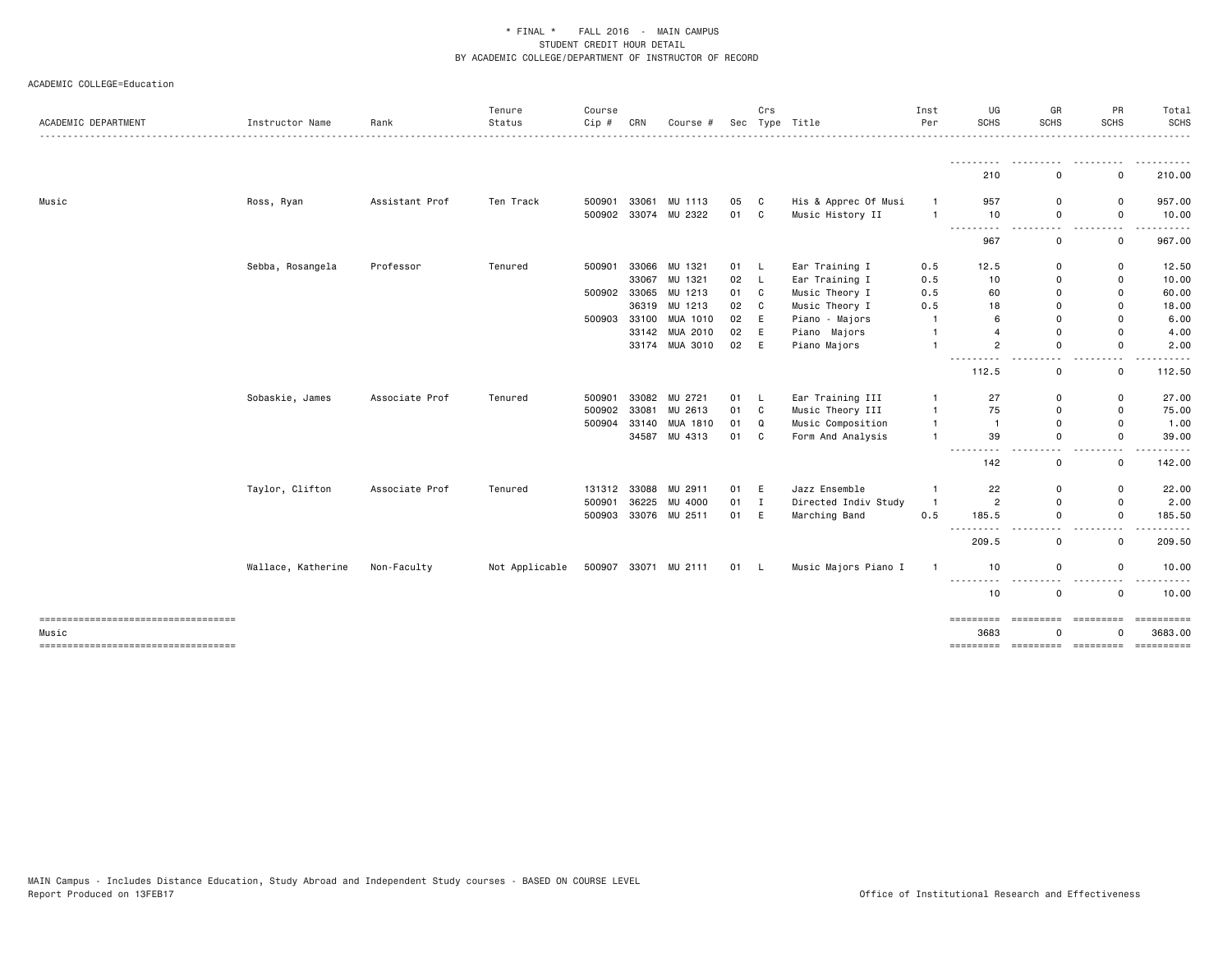| ACADEMIC DEPARTMENT   | Instructor Name    | Rank<br>.      | Tenure<br>Status | Course<br>Cip # | CRN          | Course #                         |          | Crs                 | Sec Type Title                             | Inst<br>Per                  | UG<br><b>SCHS</b>                                                                                                                                                                                                                                                                                                                                                                                   | GR<br><b>SCHS</b> | PR<br><b>SCHS</b>          | Total<br><b>SCHS</b>    |
|-----------------------|--------------------|----------------|------------------|-----------------|--------------|----------------------------------|----------|---------------------|--------------------------------------------|------------------------------|-----------------------------------------------------------------------------------------------------------------------------------------------------------------------------------------------------------------------------------------------------------------------------------------------------------------------------------------------------------------------------------------------------|-------------------|----------------------------|-------------------------|
| Aerospace Engineering | Bednar, Amy        | Lecturer       | Non-Ten Track    | 309999          |              | 36372 CME 8113                   | 501 C    |                     | Comp Geometry                              | 0.5                          | 0                                                                                                                                                                                                                                                                                                                                                                                                   | 9                 | 0                          | 9.00                    |
|                       |                    |                |                  |                 |              |                                  |          |                     |                                            |                              | .<br>$\mathsf{o}\,$                                                                                                                                                                                                                                                                                                                                                                                 | 9                 | $\mathsf 0$                | 9.00                    |
|                       | Belk, Davy         | Professor      | Ten Track        |                 |              | 140201 30403 ASE 2113            | 01       | C                   | Intro Aircraft Space                       | 0.5                          | 40.5                                                                                                                                                                                                                                                                                                                                                                                                | 0                 | $\mathbf 0$                | 40.50                   |
|                       |                    |                |                  |                 | 30404        | ASE 2113<br>141101 31596 EM 3313 | 02<br>04 | C<br>C              | Intro Aircraft Space<br>Fluid Mechanics    | 0.5<br>$\mathbf{1}$          | 40.5<br>120                                                                                                                                                                                                                                                                                                                                                                                         | $\Omega$<br>0     | 0<br>0                     | 40.50<br>120.00         |
|                       |                    |                |                  |                 |              |                                  |          |                     |                                            |                              | $\frac{1}{2} \left( \frac{1}{2} \right) \left( \frac{1}{2} \right) \left( \frac{1}{2} \right)$<br>$\frac{1}{2}$<br>201                                                                                                                                                                                                                                                                              | 0                 | $\mathbf 0$                | 201.00                  |
|                       | Bhatia, Manav      | Assistant Prof | Ten Track        |                 |              | 140201 30413 ASE 4123            | 01       | C                   | Aerospace Controls                         | $\mathbf{1}$                 | 105                                                                                                                                                                                                                                                                                                                                                                                                 | 0                 | 0                          | 105.00                  |
|                       |                    |                |                  |                 |              | 35965 ASE 9000                   | 01       | D                   | Research/Diss                              | $\mathbf{1}$                 | $\mathsf 0$<br>-----<br>$\sim$ $\sim$ $\sim$                                                                                                                                                                                                                                                                                                                                                        | 17                | $\mathsf{o}$<br>.          | 17.00<br>.              |
|                       |                    |                |                  |                 |              |                                  |          |                     |                                            |                              | 105                                                                                                                                                                                                                                                                                                                                                                                                 | 17                | $\mathbf 0$                | 122.00                  |
|                       | Bhushan, Shanti    | Assistant Prof | Ten Track        | 141901          |              | 32955 ME 3513<br>36108 ME 8000   | 02<br>02 | C<br>$\mathsf{D}$   | Thermodynamics I<br>Research / Thesis      | $\mathbf{1}$<br>$\mathbf{1}$ | 207<br>$\mathbf 0$                                                                                                                                                                                                                                                                                                                                                                                  | 0<br>9            | $\mathbf 0$<br>$\mathbf 0$ | 207.00<br>9.00          |
|                       |                    |                |                  |                 |              |                                  |          |                     |                                            |                              | $\frac{1}{2}$<br>المتمام                                                                                                                                                                                                                                                                                                                                                                            |                   |                            | .                       |
|                       |                    |                |                  |                 |              |                                  |          |                     |                                            |                              | 207                                                                                                                                                                                                                                                                                                                                                                                                 | 9                 | $\mathbf 0$                | 216.00                  |
|                       | Cheng, Yang        | Associate Prof | Tenured          | 140201          | 30408        | ASE 3813<br>35967 ASE 9000       | 01<br>03 | C<br>D              | Intro Orbital Mechan<br>Research/Diss      | 1<br>$\mathbf{1}$            | 75<br>0                                                                                                                                                                                                                                                                                                                                                                                             | 0<br>11           | $\mathbf 0$<br>0           | 75.00<br>11.00          |
|                       |                    |                |                  |                 |              |                                  |          |                     |                                            |                              | .<br>75                                                                                                                                                                                                                                                                                                                                                                                             | $  -$<br>11       | <u>.</u><br>$\mathbf 0$    | بالأبالات<br>86.00      |
|                       | Cinnella, Pasquale | Professor      | Tenured          |                 |              | 140201 30407 ASE 3333            | 01 C     |                     | Aerothermodynamics                         | $\mathbf{1}$                 | 180                                                                                                                                                                                                                                                                                                                                                                                                 | 0                 | 0                          | 180.00                  |
|                       |                    |                |                  |                 |              |                                  |          |                     |                                            |                              | $\frac{1}{2} \frac{1}{2} \frac{1}{2} \frac{1}{2} \frac{1}{2} \frac{1}{2} \frac{1}{2} \frac{1}{2} \frac{1}{2} \frac{1}{2} \frac{1}{2} \frac{1}{2} \frac{1}{2} \frac{1}{2} \frac{1}{2} \frac{1}{2} \frac{1}{2} \frac{1}{2} \frac{1}{2} \frac{1}{2} \frac{1}{2} \frac{1}{2} \frac{1}{2} \frac{1}{2} \frac{1}{2} \frac{1}{2} \frac{1}{2} \frac{1}{2} \frac{1}{2} \frac{1}{2} \frac{1}{2} \frac{$<br>180 | $\mathsf{O}$      | $\mathbf 0$                | 180.00                  |
|                       | Coley, Lorenzo     | Instructor     | Non-Ten Track    | 140201          | 30409        | ASE 4113                         | 01 L     |                     | Aerospace Eng Lab I                        | $\mathbf{1}$                 | 15                                                                                                                                                                                                                                                                                                                                                                                                  | $\Omega$          | $\mathbf 0$                | 15.00                   |
|                       |                    |                |                  |                 | 30410        | ASE 4113                         | 02 L     |                     | Aerospace Eng Lab I                        | $\mathbf{1}$                 | 36                                                                                                                                                                                                                                                                                                                                                                                                  | $\Omega$          | 0                          | 36.00                   |
|                       |                    |                |                  |                 |              | 30411 ASE 4113<br>30412 ASE 4113 | 03<br>04 | $\mathsf{L}$<br>- L | Aerospace Eng Lab I<br>Aerospace Eng Lab I | $\mathbf{1}$<br>$\mathbf{1}$ | 24<br>36                                                                                                                                                                                                                                                                                                                                                                                            | 0<br>$\mathsf{O}$ | $\mathbf 0$<br>$\mathbf 0$ | 24.00<br>36.00          |
|                       |                    |                |                  |                 |              |                                  |          |                     |                                            |                              | .<br>111                                                                                                                                                                                                                                                                                                                                                                                            | 0                 | $\mathbf 0$                | .<br>111.00             |
|                       | Hannigan, Thomas   | Instructor     | Non-Ten Track    |                 | 140201 30403 | ASE 2113                         | 01       | C                   | Intro Aircraft Space                       | 0.5                          | 40.5                                                                                                                                                                                                                                                                                                                                                                                                | 0                 | $\mathbf 0$                | 40.50                   |
|                       |                    |                |                  |                 | 30404        | ASE 2113                         | 02       | C                   | Intro Aircraft Space                       | 0.5                          | 40.5                                                                                                                                                                                                                                                                                                                                                                                                | $\Omega$          | $\mathbf 0$                | 40.50                   |
|                       |                    |                |                  |                 |              | 141101 31594 EM 3313             | 02       | $\mathbf{C}$        | Fluid Mechanics                            | 0.5                          | 114<br>$\sim$ $\sim$ $\sim$ $\sim$<br>.                                                                                                                                                                                                                                                                                                                                                             | 0                 | $\mathbf 0$                | 114.00<br>$\frac{1}{2}$ |
|                       |                    |                |                  |                 |              |                                  |          |                     |                                            |                              | 195                                                                                                                                                                                                                                                                                                                                                                                                 | 0                 | $\mathbf 0$                | 195.00                  |
|                       | Hensley, Jeffrey   | Lecturer       | Non-Ten Track    |                 |              | 309999 36372 CME 8113            | 501 C    |                     | Comp Geometry                              | 0.5                          | 0<br>$\sim$ $\sim$<br>---                                                                                                                                                                                                                                                                                                                                                                           | 9                 | $\mathbf 0$                | 9.00<br>-----           |
|                       |                    |                |                  |                 |              |                                  |          |                     |                                            |                              | 0                                                                                                                                                                                                                                                                                                                                                                                                   | 9                 | 0                          | 9.00                    |
|                       | Janus, Jonathan    | Associate Prof | Tenured          |                 | 140201 30423 | ASE 8413                         | 01 C     |                     | Comput Fluid Dyn I                         | $\mathbf{1}$                 | 0                                                                                                                                                                                                                                                                                                                                                                                                   | 75                | $\mathbf 0$                | 75.00                   |
|                       |                    |                |                  |                 | 34065        | ASE 8413                         | 501 C    |                     | Comput Fluid Dyn I                         | $\mathbf{1}$                 | $\mathsf 0$                                                                                                                                                                                                                                                                                                                                                                                         | 18                | $\mathsf 0$                | 18.00                   |
|                       |                    |                |                  |                 | 34891        | ASE 9000                         | 501 D    |                     | Research/Diss                              | $\mathbf{1}$                 | 0                                                                                                                                                                                                                                                                                                                                                                                                   | $\mathbf{1}$      | 0                          | 1.00                    |
|                       |                    |                |                  |                 | 35955        | ASE 8000                         | 01       | D                   | Research / Thesis                          | $\mathbf{1}$                 | $\mathsf{o}$                                                                                                                                                                                                                                                                                                                                                                                        | 9                 | $\mathsf{o}$               | 9.00                    |
|                       |                    |                |                  |                 | 141101 31593 | EM 3313                          | 01       | C                   | Fluid Mechanics                            | $\mathbf{1}$                 | 144<br><u>.</u>                                                                                                                                                                                                                                                                                                                                                                                     | $\Omega$<br>.     | $\Omega$                   | 144.00<br>.             |
|                       |                    |                |                  |                 |              |                                  |          |                     |                                            |                              | 144                                                                                                                                                                                                                                                                                                                                                                                                 | 103               | $\Omega$                   | 247.00                  |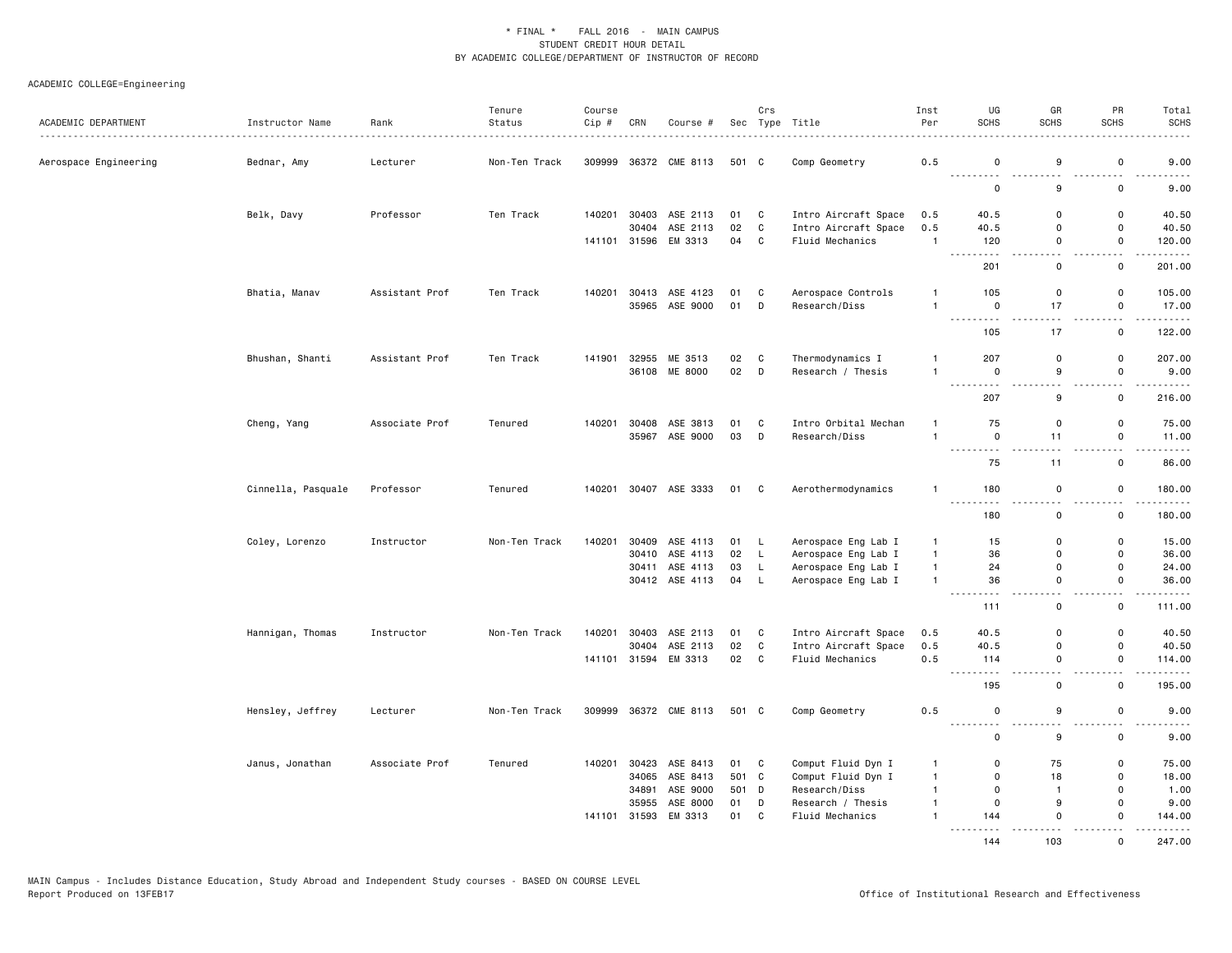| ACADEMIC DEPARTMENT   | Instructor Name     | Rank            | Tenure<br>Status | Course<br>Cip # | CRN   | Course #             |       | Crs          | Sec Type Title       | Inst<br>Per    | UG<br><b>SCHS</b>                   | GR<br><b>SCHS</b>                | PR<br>SCHS                         | Total<br><b>SCHS</b>   |
|-----------------------|---------------------|-----------------|------------------|-----------------|-------|----------------------|-------|--------------|----------------------|----------------|-------------------------------------|----------------------------------|------------------------------------|------------------------|
| Aerospace Engineering | Jayakody, Nimesh    | Grad Tch Assist | Not Applicable   |                 |       | 141101 31578 EM 2413 | 01    | C            | Engineering Mech I   | $\mathbf{1}$   | 90                                  | $\mathbf 0$                      | $\mathbf 0$                        | 90.00                  |
|                       |                     |                 |                  |                 | 31581 | EM 2413              | 04    | C            | Engineering Mech I   | $\mathbf{1}$   | 285                                 | $\mathbf 0$                      | $\mathsf 0$                        | 285.00                 |
|                       |                     |                 |                  |                 |       |                      |       |              |                      |                | .<br>375                            | $\sim$ $\sim$<br>0               | $\sim$<br>$\mathsf 0$              | .<br>375.00            |
|                       | Jha, Ratneshwar     | Professor       | Tenured          | 140201          | 35956 | ASE 8000             | 02    | D            | Research / Thesis    | 1              | 0                                   | $\overline{4}$                   | 0                                  | 4.00                   |
|                       |                     |                 |                  |                 | 35969 | ASE 9000             | 05    | D            | Research/Diss        | $\mathbf{1}$   | $\Omega$                            | 10                               | $\mathbf 0$                        | 10.00                  |
|                       |                     |                 |                  |                 |       | 35970 ASE 9000       | 06    | D            | Research/Diss        | $\mathbf{1}$   | $\Omega$                            | 13                               | $\mathbf 0$                        | 13.00                  |
|                       |                     |                 |                  |                 | 36772 | ASE 7000             | 02    | $\mathbf{I}$ | Directed Indiv Study | $\mathbf{1}$   | 0                                   | 3                                | $\mathbf 0$                        | 3.00                   |
|                       |                     |                 |                  |                 |       | 141101 31590 EM 3213 | 02    | C            | Mech Of Materials    | $\mathbf{1}$   | 180                                 | 0                                | 0                                  | 180.00                 |
|                       |                     |                 |                  |                 |       |                      |       |              |                      |                | .<br>180                            | المنابذة<br>30                   | $\sim$ $\sim$<br>$\mathbf 0$       | <u>.</u><br>210.00     |
|                       | Koenig, Keith       | Professor       | Tenured          | 140201          | 30399 | ASE 1013             | 01    | B            | Intro to Aerospace E | 0.5            | 172.5                               | 0                                | 0                                  | 172.50                 |
|                       |                     |                 |                  |                 | 30402 | ASE 1501             | 02    | E            | Design Competition   | $\mathbf{1}$   | $\overline{7}$                      | $\mathbf 0$                      | $\mathbf 0$                        | 7.00                   |
|                       |                     |                 |                  |                 |       | 30417 ASE 4533       | 01    | В            | Spacecraft Design I  | $\mathbf{1}$   | 45                                  | 0                                | $\mathbf 0$                        | 45.00                  |
|                       |                     |                 |                  |                 |       | 35957 ASE 8000       | 03    | D            | Research / Thesis    | $\mathbf{1}$   | $\mathbf 0$                         | 29                               | $\mathsf 0$                        | 29.00                  |
|                       |                     |                 |                  |                 | 36621 | ASE 7000             | 01    | $\;$ I       | Directed Indiv Study | $\mathbf{1}$   | $\mathsf 0$                         | 3                                | $\mathsf 0$                        | 3.00                   |
|                       |                     |                 |                  |                 |       |                      |       |              |                      |                | .<br>$ -$<br>224.5                  | $\sim$ $\sim$<br>32              | $\sim$ $\sim$<br>$\mathsf 0$       | .<br>256.50            |
|                       | Lacy, Thomas        | Professor       | Tenured          | 140201          | 35958 | ASE 8000             | 04    | D            | Research / Thesis    | $\mathbf{1}$   | $\mathsf 0$                         | 14                               | $\mathsf 0$                        | 14.00                  |
|                       |                     |                 |                  |                 | 35971 | ASE 9000             | 07    | D            | Research/Diss        | $\overline{1}$ | $\Omega$                            | 40                               | $\mathbf 0$                        | 40.00                  |
|                       |                     |                 |                  |                 | 35972 | ASE 9000             | 08    | D            | Research/Diss        | $\mathbf{1}$   | 0                                   | $\overline{7}$                   | $\mathsf 0$                        | 7.00                   |
|                       |                     |                 |                  |                 |       | 141101 31598 EM 8113 | 01    | $\mathtt{C}$ | Theory Of Cont Media | $\mathbf{1}$   | $\Omega$                            | 75                               | $\mathbf 0$                        | 75.00                  |
|                       |                     |                 |                  |                 |       |                      |       |              |                      |                | .<br>$\Omega$                       | $\sim$<br>136                    | $\omega_{\rm{eff}}$<br>0           | .<br>136.00            |
|                       | Moore, Timothy      | Instructor      | Non-Ten Track    | 141101          |       | 31582 EM 2413        | 05    | C            | Engineering Mech I   | $\mathbf{1}$   | 168                                 | $\overline{\mathbf{0}}$          | $\mathsf 0$                        | 168.00                 |
|                       |                     |                 |                  |                 |       | 31583 EM 2413        | 06    | C            | Engineering Mech I   | $\mathbf{1}$   | 186                                 | 0                                | $\mathsf 0$                        | 186.00                 |
|                       |                     |                 |                  |                 |       | 31586 EM 2433        | 02    | $\mathbf c$  | Engineering Mech II  | $\mathbf{1}$   | 87                                  | $\mathbf 0$                      | $\mathsf 0$                        | 87.00                  |
|                       |                     |                 |                  |                 |       |                      |       |              |                      |                | $\sim$ $\sim$<br>.                  | $\overline{a}$                   | ٠.                                 | .                      |
|                       |                     |                 |                  |                 |       |                      |       |              |                      |                | 441                                 | 0                                | $\mathbf 0$                        | 441.00                 |
|                       | Newman, James       | Professor       | Tenured          | 140201          |       | 30419 ASE 6013       | 01    | E            | Directed Project in  | $\mathbf{1}$   | 0                                   | 3                                | 0                                  | 3.00                   |
|                       |                     |                 |                  |                 | 35975 | ASE 9000             | 11    | D            | Research/Diss        | $\mathbf{1}$   | $\Omega$                            | 3                                | $\mathbf 0$                        | 3.00                   |
|                       |                     |                 |                  | 141101          | 31599 | EM 8213              | 01    | C            | Fracture Mechanics   | $\mathbf{1}$   | 0                                   | 63                               | $\mathbf 0$                        | 63.00                  |
|                       |                     |                 |                  |                 |       | 34185 EM 8213        | 501 C |              | Fracture Mechanics   | $\mathbf{1}$   | 0<br>.<br>$ -$                      | 12<br>$\overline{a}$             | 0<br>$\overline{\phantom{a}}$      | 12.00<br>.             |
|                       |                     |                 |                  |                 |       |                      |       |              |                      |                | 0                                   | 81                               | $\mathbf 0$                        | 81.00                  |
|                       | Olsen, Gregory      | Instructor      | Non-Ten Track    | 140201          | 30418 | ASE 4623             | 01    | C            | Aerospace Structural | $\mathbf{1}$   | 117                                 | 0                                | $\mathsf 0$                        | 117.00                 |
|                       |                     |                 |                  |                 | 36792 | ASE 7000             | 03    | $\mathbf{I}$ | Directed Indiv Study | $\mathbf{1}$   | 0                                   | 3                                | $\mathbf 0$                        | 3.00                   |
|                       |                     |                 |                  | 141101          | 31591 | EM 3213              | 03    | C            | Mech Of Materials    | $\mathbf{1}$   | 210                                 | 0                                | $\mathsf 0$                        | 210.00                 |
|                       |                     |                 |                  |                 |       | 31592 EM 3213        | 04    | C            | Mech Of Materials    | $\mathbf{1}$   | 204                                 | $\mathbf 0$                      | $\mathsf 0$                        | 204.00                 |
|                       |                     |                 |                  |                 |       |                      |       |              |                      |                | $\sim$ $\sim$ $\sim$<br>----<br>531 | - -<br>$\ensuremath{\mathsf{3}}$ | - -<br>$\mathsf 0$                 | . <b>.</b> .<br>534.00 |
|                       | Rais-Rohani, Masoud | Professor       | Tenured          | 140201          |       | 36459 ASE 9000       | 13    | D            | Research/Diss        | $\mathbf{1}$   | $\mathbf 0$                         | 9                                | $\mathsf 0$                        | 9.00                   |
|                       |                     |                 |                  |                 |       | 141101 31589 EM 3213 | 01    | C            | Mech Of Materials    | $\overline{1}$ | 126                                 | $\mathbf 0$                      | $\mathsf 0$                        | 126.00                 |
|                       |                     |                 |                  |                 |       |                      |       |              |                      |                | .<br>126                            | $\sim$<br>9                      | $\omega_{\rm{eff}}$<br>$\mathbf 0$ | .<br>135.00            |
|                       | Schemmel, Austin    | Grad Tch Assist | Not Applicable   |                 |       | 141101 31580 EM 2413 | 03    | C            | Engineering Mech I   | $\mathbf{1}$   | 192                                 | 0                                | $\mathsf 0$                        | 192.00                 |
|                       |                     |                 |                  |                 |       |                      |       |              |                      |                |                                     |                                  |                                    |                        |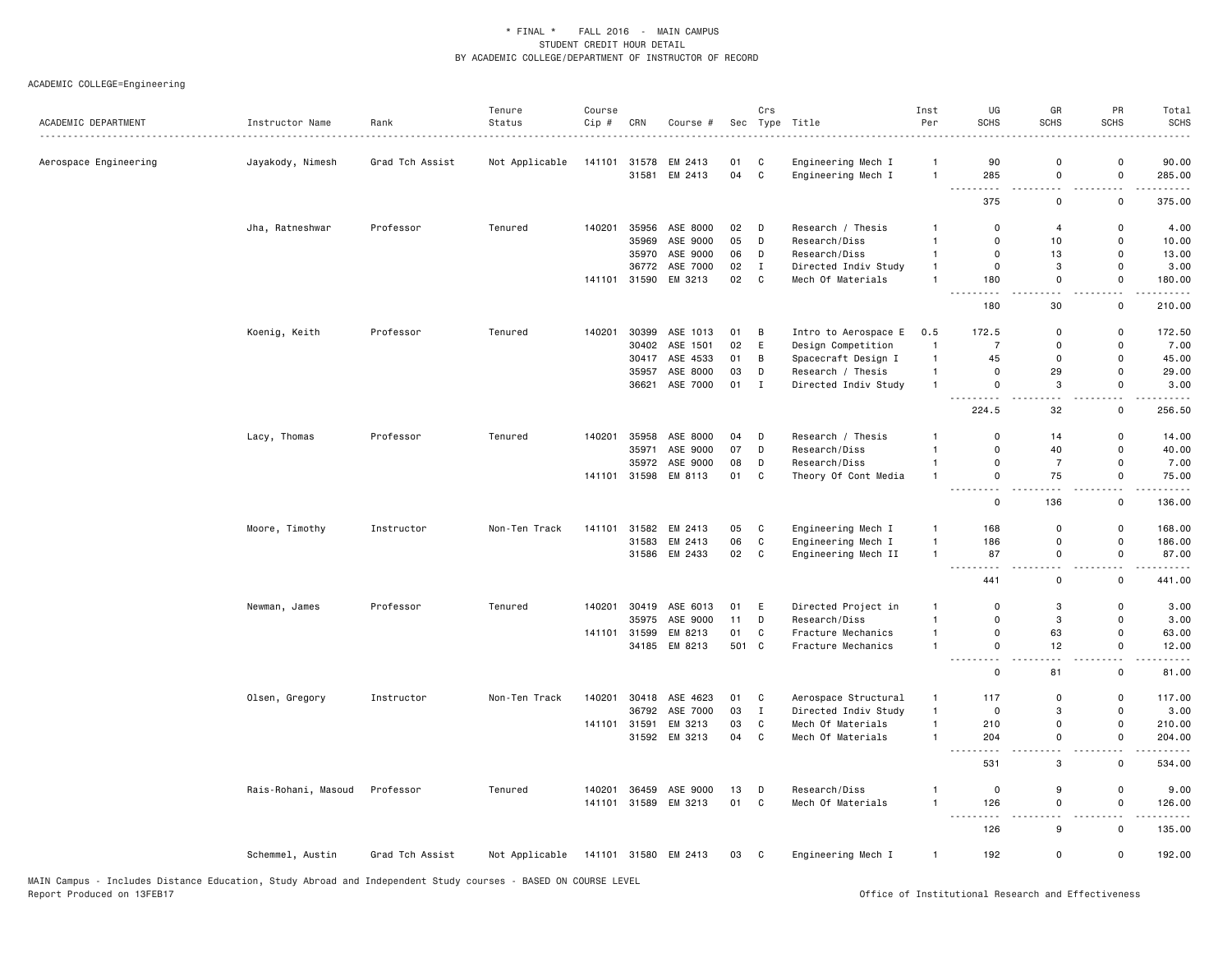| ACADEMIC DEPARTMENT   | Instructor Name<br>.                 | Rank<br>------------ | Tenure<br>Status | Course<br>Cip # | CRN   | Course #             |        | Crs          | Sec Type Title       | Inst<br>Per    | UG<br><b>SCHS</b>                        | GR<br><b>SCHS</b>                       | PR<br><b>SCHS</b>                       | Total<br><b>SCHS</b><br>$- - - - -$                                                                                                                          |
|-----------------------|--------------------------------------|----------------------|------------------|-----------------|-------|----------------------|--------|--------------|----------------------|----------------|------------------------------------------|-----------------------------------------|-----------------------------------------|--------------------------------------------------------------------------------------------------------------------------------------------------------------|
| Aerospace Engineering | Schemmel, Austin                     | Grad Tch Assist      | Not Applicable   |                 |       | 141101 31584 EM 2413 | 07 C   |              | Engineering Mech I   | $\overline{1}$ | 132                                      | 0                                       | 0                                       | 132.00                                                                                                                                                       |
|                       |                                      |                      |                  |                 |       |                      |        |              |                      |                | <u>.</u><br>324                          | $\sim$ $\sim$<br>0                      | 0                                       | .<br>324.00                                                                                                                                                  |
|                       | Sescu, Adrian                        | Assistant Prof       | Ten Track        | 140201          | 30421 | ASE 8343             | 01 C   |              | Incomp Vis Lam Flow  | $\mathbf{1}$   | 0                                        | 84                                      | 0                                       | 84.00                                                                                                                                                        |
|                       |                                      |                      |                  |                 | 34064 | ASE 8343             | 501 C  |              | Incomp Vis Lam Flow  | $\mathbf{1}$   | $\mathbf 0$                              | 15                                      | $\mathsf{o}$                            | 15.00                                                                                                                                                        |
|                       |                                      |                      |                  |                 | 34893 | ASE 9000             | 503 D  |              | Research/Diss        | $\mathbf{1}$   | $\mathbf 0$                              | $\mathbf{1}$                            | 0                                       | 1.00                                                                                                                                                         |
|                       |                                      |                      |                  |                 | 35961 | ASE 8000             | 07     | D            | Research / Thesis    | $\mathbf{1}$   | $\mathsf 0$                              | $\overline{7}$                          | $\mathsf 0$                             | 7.00                                                                                                                                                         |
|                       |                                      |                      |                  |                 |       | 36234 ASE 9000       | $12$ D |              | Research/Diss        | $\overline{1}$ | $\mathbf 0$<br>.                         | 20                                      | $\mathbf 0$<br>$\sim$ $\sim$            | 20.00<br>.                                                                                                                                                   |
|                       |                                      |                      |                  |                 |       |                      |        |              |                      |                | $\mathbf 0$                              | 127                                     | 0                                       | 127.00                                                                                                                                                       |
|                       | St. Columbia, Joseph Grad Tch Assist |                      | Not Applicable   | 140201          |       | 30399 ASE 1013       | 01 B   |              | Intro to Aerospace E | 0.5            | 172.5                                    | 0                                       | 0                                       | 172.50<br>.                                                                                                                                                  |
|                       |                                      |                      |                  |                 |       |                      |        |              |                      |                | 172.5                                    | $\mathsf 0$                             | $\mathsf{o}\,$                          | 172.50                                                                                                                                                       |
|                       | Sullivan, Rani                       | Associate Prof       | Tenured          | 140201          |       | 35962 ASE 8000       | 08     | D            | Research / Thesis    | $\mathbf{1}$   | $\mathbf 0$                              | 9                                       | $\mathsf{o}$                            | 9.00                                                                                                                                                         |
|                       |                                      |                      |                  | 141101          |       | 31597 EM 3413        | 01 C   |              | Vibrations           | $\mathbf{1}$   | 138<br>$ -$                              | $\mathsf 0$<br>$\overline{\phantom{a}}$ | $\mathsf 0$<br>$\overline{\phantom{a}}$ | 138.00<br>.                                                                                                                                                  |
|                       |                                      |                      |                  |                 |       |                      |        |              |                      |                | 138                                      | 9                                       | $\mathsf 0$                             | 147.00                                                                                                                                                       |
|                       | Thompson, David                      | Non-Faculty          | Tenured          | 140201          | 30415 | ASE 4343             | 01     | C            | Compressible Aerody  | $\mathbf{1}$   | 120                                      | 0                                       | 0                                       | 120.00                                                                                                                                                       |
|                       |                                      |                      |                  |                 |       | 34892 ASE 9000       | 502 D  |              | Research/Diss        | $\mathbf{1}$   | $\mathbf 0$                              | $\mathbf{1}$                            | $\mathsf 0$                             | 1.00                                                                                                                                                         |
|                       |                                      |                      |                  |                 | 35963 | ASE 8000             | 09     | D            | Research / Thesis    | $\mathbf{1}$   | $\mathbf 0$                              | 5                                       | $\mathsf{o}$                            | 5.00                                                                                                                                                         |
|                       |                                      |                      |                  |                 | 36514 | ASE 9000             | 14     | D            | Research/Diss        | $\mathbf{1}$   | $\mathbf 0$                              | 23                                      | $\mathsf 0$                             | 23.00                                                                                                                                                        |
|                       |                                      |                      |                  | 141101          | 31594 | EM 3313              | 02     | C            | Fluid Mechanics      | 0.5            | 114                                      | $\mathbf 0$                             | $\mathsf 0$                             | 114.00                                                                                                                                                       |
|                       |                                      |                      |                  | 309999          |       | 36692 CME 9000       | 501 D  |              | Research/Dis         | $\overline{1}$ | $\mathbf 0$<br>$\sim$ $\sim$ $\sim$<br>. | 3<br>$\sim$ $\sim$                      | $\mathsf{o}$<br>$-$                     | 3.00<br>$\frac{1}{2} \left( \frac{1}{2} \right) \left( \frac{1}{2} \right) \left( \frac{1}{2} \right) \left( \frac{1}{2} \right) \left( \frac{1}{2} \right)$ |
|                       |                                      |                      |                  |                 |       |                      |        |              |                      |                | 234                                      | 32                                      | $\mathsf{o}$                            | 266.00                                                                                                                                                       |
|                       | Walker, Calvin                       | Instructor           | Non-Ten Track    | 140201          | 30401 | ASE 1501             | 01     | E            | Design Competition   | 0.5            | 6.5                                      | $\Omega$                                | 0                                       | 6.50                                                                                                                                                         |
|                       |                                      |                      |                  |                 |       | 30416 ASE 4513       | 01     | B            | Aircraft Design I    | $\overline{1}$ | 60                                       | $\mathbf 0$                             | $\mathbf 0$                             | 60.00                                                                                                                                                        |
|                       |                                      |                      |                  |                 | 36495 | ASE 4990             | 01     | $\mathtt{C}$ | Special Topic In ASE | $\mathbf{1}$   | 42                                       | $\mathsf 0$                             | $\mathsf 0$                             | 42.00                                                                                                                                                        |
|                       |                                      |                      |                  |                 | 36496 | ASE 6990             | 01     | C            | Special Topic In ASE | $\mathbf{1}$   | $\mathbf 0$                              | 63                                      | $\mathbf 0$                             | 63.00                                                                                                                                                        |
|                       |                                      |                      |                  |                 |       | 141101 31585 EM 2433 | 01     | $\mathbf c$  | Engineering Mech II  | $\mathbf{1}$   | 198                                      | $\mathbf 0$                             | $\mathsf 0$<br>$\sim$                   | 198.00<br>.                                                                                                                                                  |
|                       |                                      |                      |                  |                 |       |                      |        |              |                      |                | 306.5                                    | 63                                      | 0                                       | 369.50                                                                                                                                                       |
|                       | Walters, Andrew                      | Instructor           | Non-Ten Track    | 140201          | 35489 | ASE 3233             | 01     | C            | Aero Structural Anal | $\overline{1}$ | 162                                      | $\mathbf 0$                             | $\mathsf{o}$                            | 162.00                                                                                                                                                       |
|                       |                                      |                      |                  | 141101          | 31587 | EM 2433              | 03     | $\mathbb C$  | Engineering Mech II  | $\mathbf{1}$   | 189                                      | $\mathsf 0$                             | $\mathsf 0$                             | 189.00                                                                                                                                                       |
|                       |                                      |                      |                  |                 |       | 31588 EM 2433        | 04     | C            | Engineering Mech II  | $\overline{1}$ | 156<br>$- - -$                           | $\mathbf 0$                             | $\mathsf{o}$<br>$ -$                    | 156.00<br>.                                                                                                                                                  |
|                       |                                      |                      |                  |                 |       |                      |        |              |                      |                | 507                                      | $\mathbf 0$                             | $\Omega$                                | 507.00                                                                                                                                                       |
|                       | Weed, Richard                        | Resrch Assoc Prof    | Non-Ten Track    | 140201          |       | 35964 ASE 8000       | 10     | $\mathsf{D}$ | Research / Thesis    | $\mathbf{1}$   | $\mathsf 0$<br>.                         | $\overline{7}$                          | $\mathsf 0$                             | 7.00<br>----                                                                                                                                                 |
|                       |                                      |                      |                  |                 |       |                      |        |              |                      |                | $\mathbf 0$                              | $\overline{7}$                          | 0                                       | 7.00                                                                                                                                                         |
|                       | Zangeneh, Sepehr                     | Grad Tch Assist      | Not Applicable   |                 |       | 141101 31595 EM 3313 | 03 C   |              | Fluid Mechanics      | $\mathbf{1}$   | 153<br><u>.</u>                          | 0<br><u>.</u>                           | 0<br>$\sim$ $\sim$                      | 153.00<br>.                                                                                                                                                  |
|                       |                                      |                      |                  |                 |       |                      |        |              |                      |                | 153                                      | $\Omega$                                | $\Omega$                                | 153.00                                                                                                                                                       |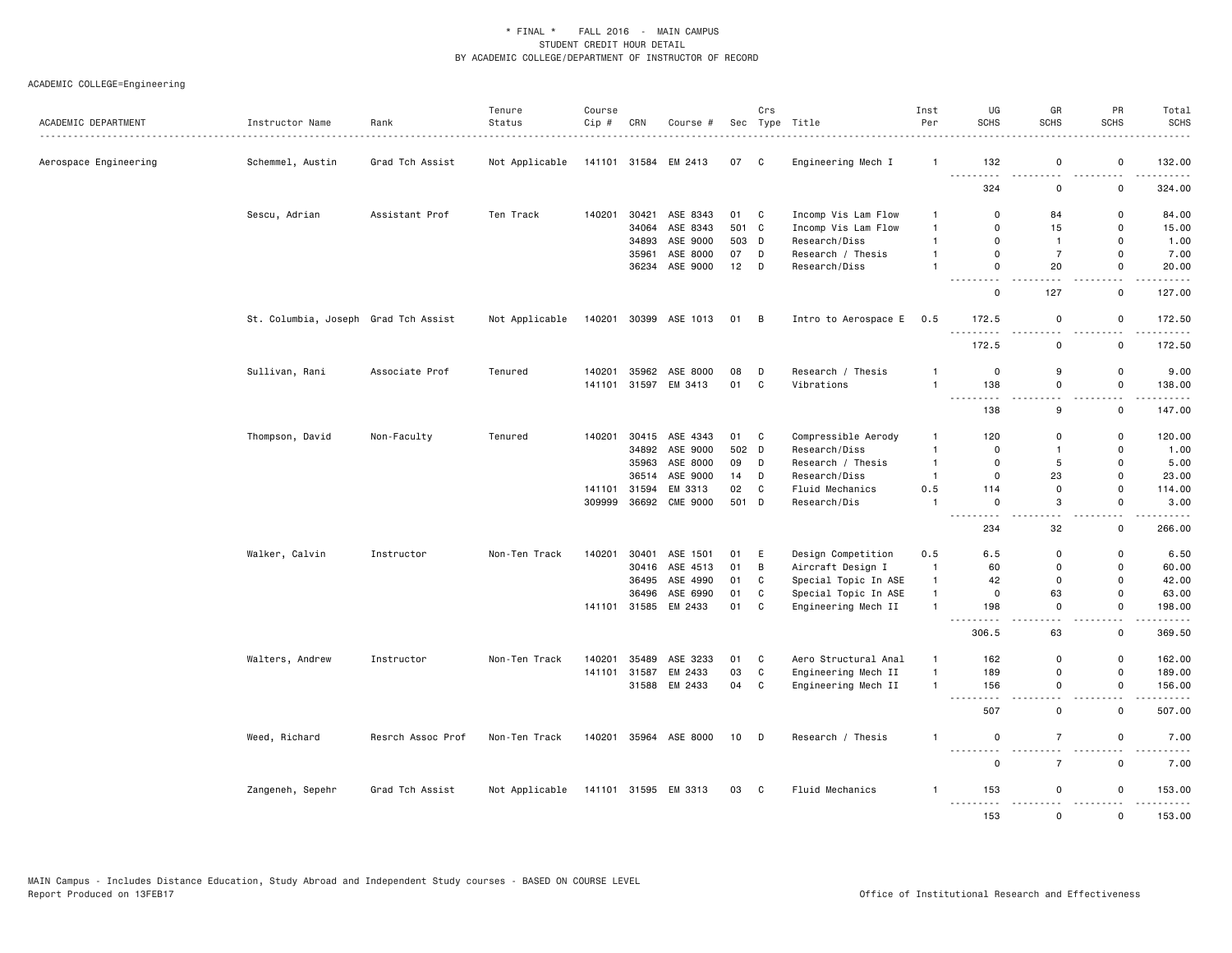# ACADEMIC COLLEGE=Engineering

|               |      | Tenure |            |        |     |               | Ins <sup>.</sup> |              | Gŀ   |             | Total       |
|---------------|------|--------|------------|--------|-----|---------------|------------------|--------------|------|-------------|-------------|
| <b>SCADEM</b> | Rank | Status | CRN<br>;ip | Course | Sec | Title<br>Type |                  | 0010<br>5UH. | SCH: | <b>SCHS</b> | <b>SCHS</b> |
| - - - - -     |      |        |            |        |     |               |                  |              |      |             |             |

 =================================== ========= ========= ========= ========== Aerospace Engineering 4930.5 687 0 5617.50 =================================== ========= ========= ========= ==========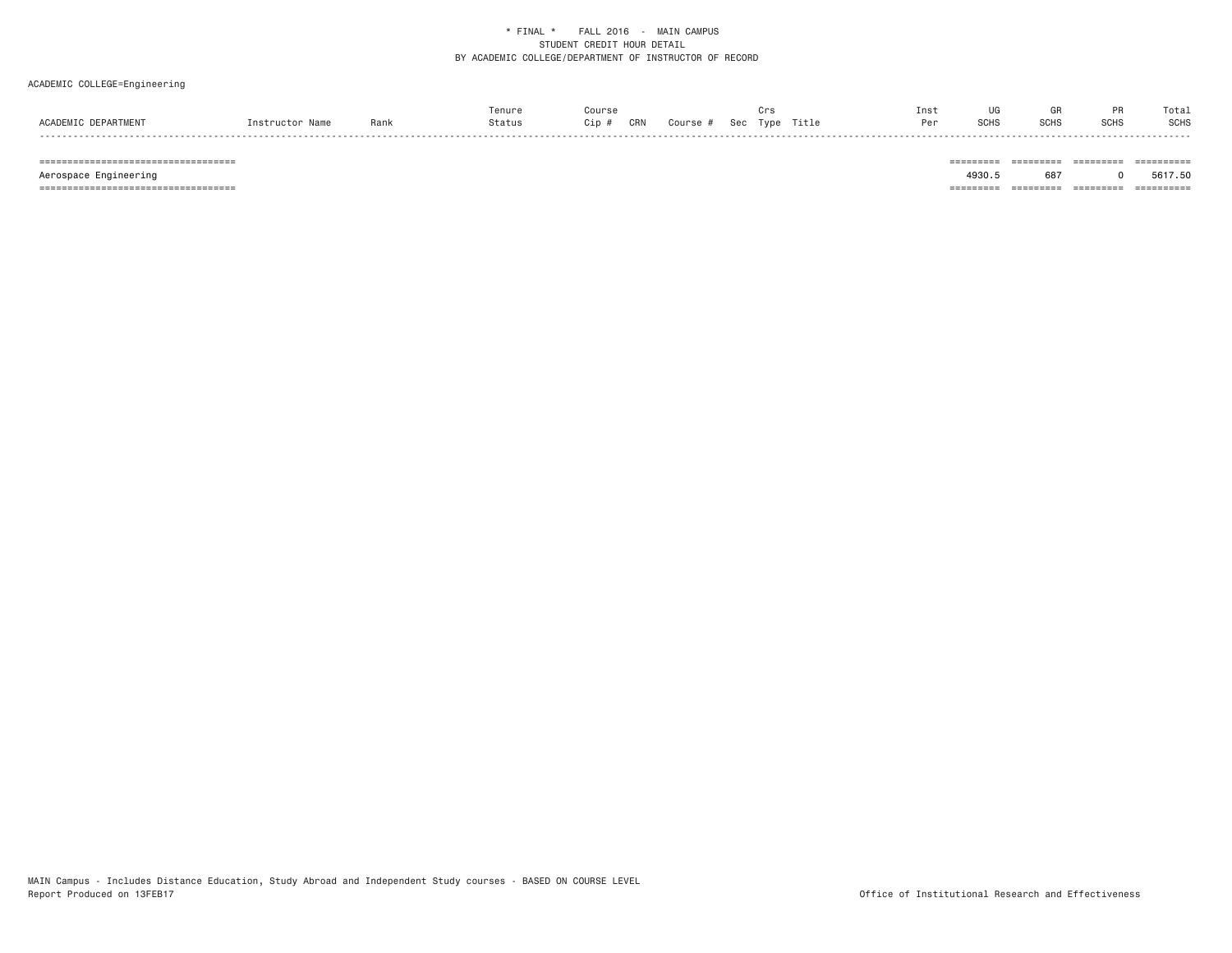|                                                              |                    |                | Tenure    | Course |       |                       |       | Crs          |                      | Inst           | UG                             | GR                            | PR                                      | Total       |
|--------------------------------------------------------------|--------------------|----------------|-----------|--------|-------|-----------------------|-------|--------------|----------------------|----------------|--------------------------------|-------------------------------|-----------------------------------------|-------------|
| ACADEMIC DEPARTMENT<br>------------------------------------- | Instructor Name    | Rank           | Status    | Cip#   | CRN   | Course #              |       |              | Sec Type Title       | Per            | <b>SCHS</b>                    | <b>SCHS</b>                   | <b>SCHS</b>                             | <b>SCHS</b> |
|                                                              |                    |                |           |        |       |                       |       |              |                      |                |                                |                               |                                         |             |
| Ag & Bio Engineering                                         | Cathcart, Thomas   | Professor      | Tenured   | 140301 | 35692 | ABE 9000              | 01    | D            | Research / Diss      | $\mathbf{1}$   | $\mathbf 0$                    | $\mathbf{1}$                  | 0                                       | 1.00        |
|                                                              |                    |                |           |        | 35937 | ABE 4000              | 03    | $\mathbf I$  | Directed Indiv Study | $\mathbf{1}$   | 3                              | $\Omega$                      | $\mathsf{o}\,$                          | 3.00        |
|                                                              |                    |                |           | 140501 | 30029 | ABE 4323              | 01    | C            | Phys Sys Biomed Eng  | $\mathbf{1}$   | 105                            | $\mathbf 0$                   | 0                                       | 105.00      |
|                                                              |                    |                |           |        |       | 30030 ABE 4323        | 02    | C            | Phys Sys Biomed Eng  | $\mathbf{1}$   | 75<br>$\sim$ $\sim$ $\sim$     | $\mathbf 0$<br>$\sim$ $\sim$  | 0<br>$\sim$ $\sim$                      | 75.00<br>.  |
|                                                              |                    |                |           |        |       |                       |       |              |                      |                | 183                            | $\mathbf{1}$                  | 0                                       | 184.00      |
|                                                              | Elder, Steven      | Professor      | Tenured   | 140301 | 35678 | ABE 8000              | 02    | D            | Research / Thesis    | $\mathbf{1}$   | $\mathbf 0$                    | 14                            | 0                                       | 14.00       |
|                                                              |                    |                |           |        | 35693 | ABE 9000              | 02    | D            | Research / Diss      | $\mathbf{1}$   | $\mathbf 0$                    | 9                             | $\mathsf{o}$                            | 9.00        |
|                                                              |                    |                |           |        | 36737 | ABE 4000              | 10    | I            | Directed Indiv Study | $\mathbf{1}$   | 3                              | $\mathbf 0$                   | $\mathsf 0$                             | 3.00        |
|                                                              |                    |                |           | 140501 | 30038 | ABE 4613              | 01    | $\mathbb C$  | Biomechanics         | $\mathbf{1}$   | 180                            | $\mathbf 0$                   | $\mathsf 0$                             | 180.00      |
|                                                              |                    |                |           |        | 30049 | ABE 6613              | 01    | C            | Biomechanics         | $\mathbf{1}$   | $\mathbf 0$                    | 6                             | 0                                       | 6.00        |
|                                                              |                    |                |           |        |       | 30052 ABE 8511        | 01    | C            | Jrnl Rev Biomed Eng  | $\overline{1}$ | $\mathbf 0$                    | 6                             | $\mathsf 0$                             | 6.00        |
|                                                              |                    |                |           |        |       |                       |       |              |                      |                | 183                            | 35                            | 0                                       | 218.00      |
|                                                              | Liao, Jun          | Associate Prof | Tenured   | 140301 | 35695 | ABE 9000              | 04    | D            | Research / Diss      | $\mathbf{1}$   | $\mathbf 0$                    | $\overline{7}$                | 0                                       | 7.00        |
|                                                              |                    |                |           | 140501 | 30040 | ABE 4723              | 01    | C            | Tissue Engineering   | $\mathbf{1}$   | 120                            | $\mathbf 0$                   | 0                                       | 120.00      |
|                                                              |                    |                |           |        | 30051 | ABE 6723              | 01    | $\mathtt{C}$ | Tissue Engineering   | $\mathbf{1}$   | $\mathsf 0$                    | 6                             | $\mathsf 0$                             | 6.00        |
|                                                              |                    |                |           | 240101 | 36550 | HON 4000              | 11    | $\mathbf{I}$ | Directed Individual  | $\mathbf{1}$   | 3<br>$\sim$ $\sim$             | $\mathsf 0$                   | $\mathsf 0$                             | 3.00        |
|                                                              |                    |                |           |        |       |                       |       |              |                      |                | 123                            | 13                            | 0                                       | 136.00      |
|                                                              | Parajuli, Prem     | Associate Prof | Tenured   | 140301 |       | 35697 ABE 9000        | 06    | D            | Research / Diss      | $\overline{1}$ | $\mathsf 0$                    | 6                             | 0                                       | 6.00        |
|                                                              |                    |                |           | 150699 |       | 30018 ABE 1863        | 01 C  |              | Eng Tech In Ag       | $\overline{1}$ | 174                            | $\mathsf 0$                   | $\mathsf 0$                             | 174.00      |
|                                                              |                    |                |           |        |       |                       |       |              |                      |                | $\sim 100$ km s $^{-1}$<br>174 | $\overline{\phantom{a}}$<br>6 | $\overline{\phantom{a}}$<br>$\mathbf 0$ | .<br>180.00 |
|                                                              | Prabhu, Rajkumar   | Assistant Prof | Ten Track | 140301 |       | 35482 ABE 4000        | 01 I  |              | Directed Indiv Study | $\mathbf{1}$   | 3                              | $\mathbf 0$                   | $\mathbf 0$                             | 3.00        |
|                                                              |                    |                |           |        | 35684 | ABE 8000              | 08    | D            | Research / Thesis    | $\mathbf{1}$   | $\mathbf 0$                    | 6                             | $\mathbf 0$                             | 6.00        |
|                                                              |                    |                |           |        | 35699 | ABE 9000              | 08    | D            | Research / Diss      | $\overline{1}$ | $\mathbf 0$                    | 63                            | $\Omega$                                | 63.00       |
|                                                              |                    |                |           |        | 36636 | ABE 7000              | 01    | $\mathbf I$  | Directed Indiv Study | $\mathbf{1}$   | $\mathbf 0$                    | 3                             | $\mathbf 0$                             | 3.00        |
|                                                              |                    |                |           | 140501 |       | 30025 ABE 3303        | 01    | C            | Transport in Bio Eng | $\mathbf{1}$   | 63                             | $\mathbf 0$                   | $\mathsf{o}$                            | 63.00       |
|                                                              |                    |                |           |        |       |                       |       |              |                      |                | 66                             | 72                            | 0                                       | 138.00      |
|                                                              | To, Suminto        | Professor      | Tenured   | 140301 |       | 36470 ABE 4000        | 06    | $\mathbf{I}$ | Directed Indiv Study | $\mathbf{1}$   | 3                              | $\mathbf 0$                   | $\mathsf{o}$                            | 3.00        |
|                                                              |                    |                |           |        | 36471 | ABE 4000              | 07    | $\mathbf{I}$ | Directed Indiv Study | $\mathbf{1}$   | 3                              | $\mathbf 0$                   | $\Omega$                                | 3.00        |
|                                                              |                    |                |           |        | 36472 | ABE 4000              | 08    | I            | Directed Indiv Study | $\mathbf{1}$   | 3                              | $\mathbf 0$                   | $\mathsf 0$                             | 3.00        |
|                                                              |                    |                |           | 140501 | 30026 | ABE 3413              | 01    | $\mathbb C$  | Bioinstrumentation I | $\mathbf{1}$   | 243                            | $\Omega$                      | $\Omega$                                | 243.00      |
|                                                              |                    |                |           |        | 30027 | ABE 3413              | 02    | К            | Bioinstrumentation I | $\mathbf{1}$   | $\mathbf 0$                    | $\mathbf 0$                   | 0                                       | 0.00        |
|                                                              |                    |                |           |        |       | 30028 ABE 3413        | 03    | K            | Bioinstrumentation I | $\overline{1}$ | $\mathbf 0$                    | $\mathbf 0$                   | $\mathsf 0$                             | 0.00        |
|                                                              |                    |                |           |        |       |                       |       |              |                      |                | $\sim$ $\sim$<br>252           | 0                             | 0                                       | 252.00      |
|                                                              | Warnock, James     | Non-Faculty    | Tenured   | 140101 | 36263 | GE 1911               | D01 L |              | Introduction to Engi | $\overline{1}$ | 32                             | 0                             | 0                                       | 32.00       |
|                                                              |                    |                |           |        | 36918 | GE 1911               | D02 L |              | Introduction to Engi | $\mathbf{1}$   | 18                             | $\mathbf 0$                   | 0                                       | 18.00       |
|                                                              |                    |                |           | 140301 | 36079 | ABE 8000              | 17    | D            | Research / Thesis    | $\mathbf{1}$   | $\mathbf 0$                    | 12                            | 0                                       | 12.00       |
|                                                              |                    |                |           | 521003 | 32243 | FYE 1001              | F23 C |              | Freshman Year Experi | 0.5            | 8                              | $\mathbf 0$                   | $\mathsf 0$                             | 8.00        |
|                                                              |                    |                |           |        |       | 32244 FYE 1001        | F24 C |              | Freshman Year Experi | 0.5            | 5.5                            | $\mathbf 0$                   | 0                                       | 5.50        |
|                                                              |                    |                |           |        |       |                       |       |              |                      |                | 63.5                           | 12                            | 0                                       | 75.50       |
|                                                              | Williams, Lakiesha | Associate Prof | Tenured   |        |       | 140301 35690 ABE 8000 | 14 D  |              | Research / Thesis    | $\overline{1}$ | $\mathbf 0$                    | 6                             | 0                                       | 6.00        |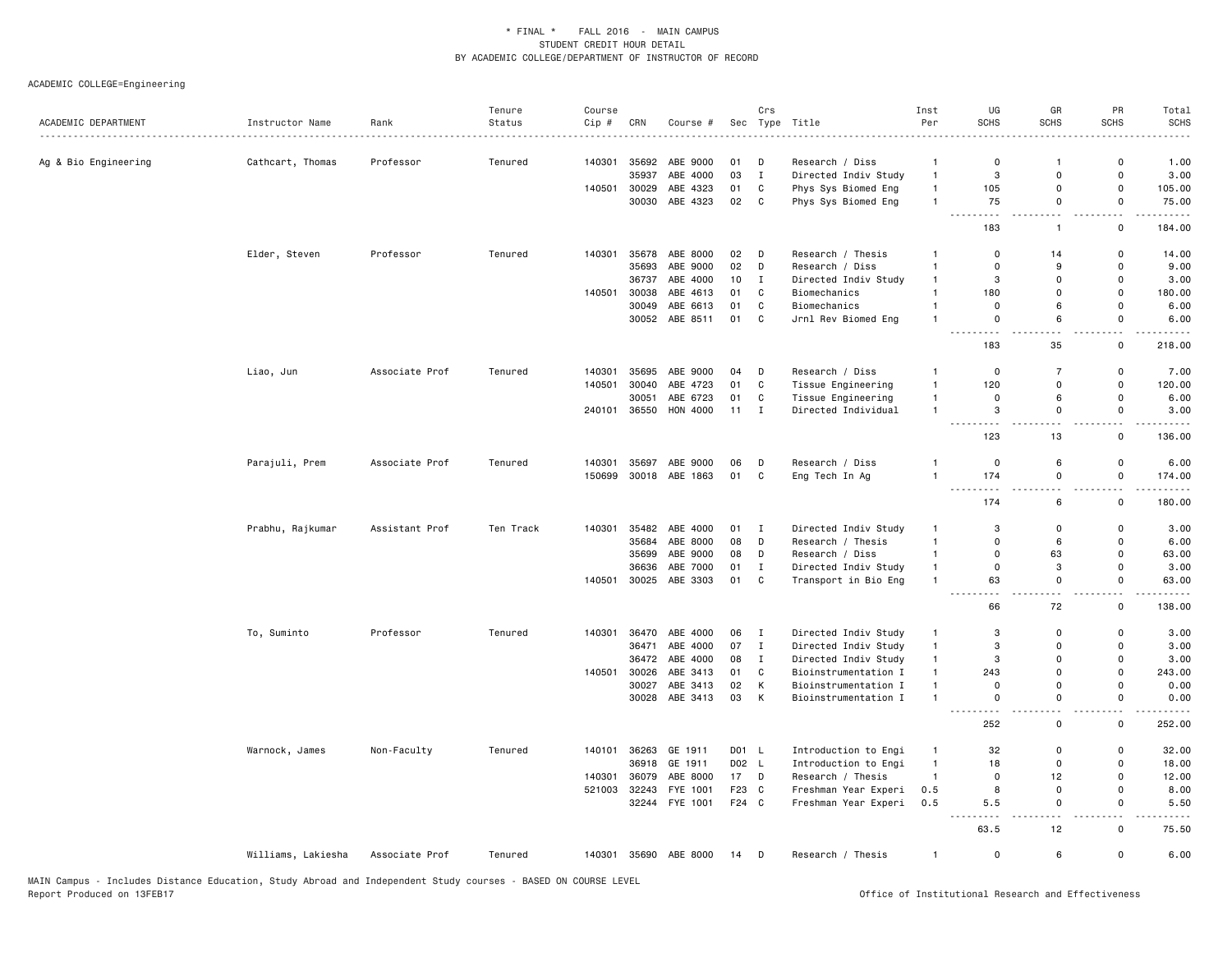| ACADEMIC DEPARTMENT                    | Instructor Name    | Rank           | Tenure<br>Status | Course<br>Cip # | CRN | Course #       |    | Crs | Sec Type Title   | Inst<br>Per | UG<br><b>SCHS</b> | GR<br><b>SCHS</b>      | <b>PR</b><br><b>SCHS</b> | Total<br>SCHS<br>. |
|----------------------------------------|--------------------|----------------|------------------|-----------------|-----|----------------|----|-----|------------------|-------------|-------------------|------------------------|--------------------------|--------------------|
| Ag & Bio Engineering                   | Williams, Lakiesha | Associate Prof | Tenured          | 140301          |     | 35705 ABE 9000 | 14 | D   | Diss<br>Research |             |                   | 6                      |                          | 6.00               |
|                                        |                    |                |                  |                 |     |                |    |     |                  |             |                   | 12                     |                          | 12.00              |
| ====================================== |                    |                |                  |                 |     |                |    |     |                  |             | =========         | =========              | =========                |                    |
| Ag & Bio Engineering                   |                    |                |                  |                 |     |                |    |     |                  |             | 1044.5            | 151                    |                          | 1195.50            |
| =====================================  |                    |                |                  |                 |     |                |    |     |                  |             | ---------         | _________<br>========= | =========                |                    |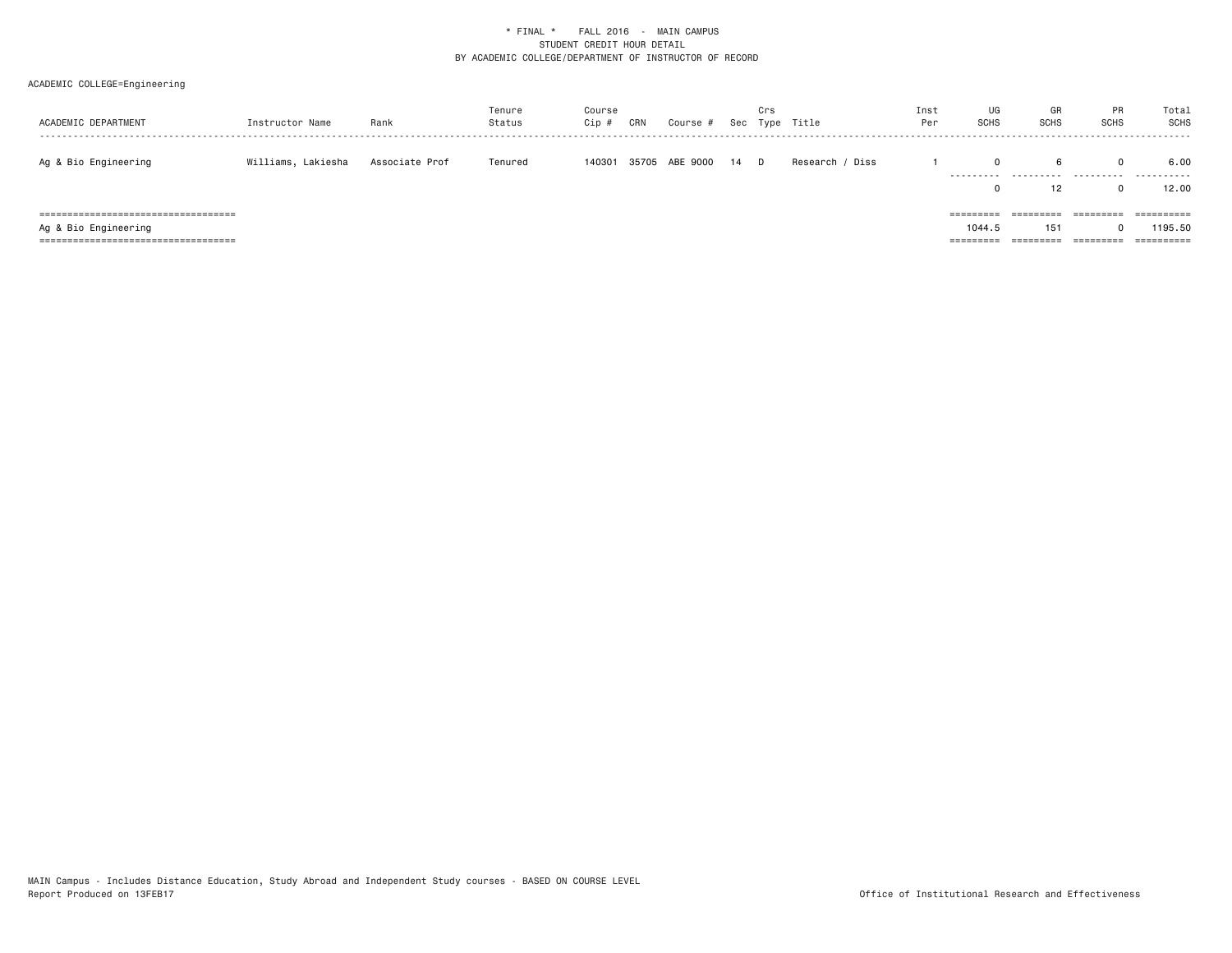|                                   |                 |                      | Tenure         | Course |       |                      |       | Crs          |                            | Inst           | UG                                                                                                                              | GR             | PR           | Total                                                                                                                              |
|-----------------------------------|-----------------|----------------------|----------------|--------|-------|----------------------|-------|--------------|----------------------------|----------------|---------------------------------------------------------------------------------------------------------------------------------|----------------|--------------|------------------------------------------------------------------------------------------------------------------------------------|
| ACADEMIC DEPARTMENT               | Instructor Name | Rank<br>------------ | Status         | Cip #  | CRN   | Course #             | Sec   |              | Type Title<br>. <u>.</u> . | Per            | <b>SCHS</b>                                                                                                                     | <b>SCHS</b>    | <b>SCHS</b>  | <b>SCHS</b>                                                                                                                        |
|                                   |                 |                      |                |        |       |                      |       |              |                            |                |                                                                                                                                 |                |              |                                                                                                                                    |
| Civil & Environmental Engineering | Freyne, Seamus  | Associate Prof       | Tenured        | 140101 | 36679 | GE 1501              | 02    | $-E$         | Engineering Design C       | $\mathbf{1}$   | 41                                                                                                                              | $\Omega$       | $\Omega$     | 41.00                                                                                                                              |
|                                   |                 |                      |                | 140801 | 34546 | CE 4983              | 01    | C            | Engr.Wood Structures       | $\mathbf{1}$   | 84                                                                                                                              | 0              | $\Omega$     | 84.00                                                                                                                              |
|                                   |                 |                      |                |        |       | 34713 CE 6983        | 501 C |              | Engr.Wood Structures       | $\mathbf{1}$   | 0                                                                                                                               | 48             | $\mathbf 0$  | 48.00                                                                                                                              |
|                                   |                 |                      |                |        | 34869 | CE 9000              | 502 D |              | Research / Diss            | $\mathbf{1}$   | 0                                                                                                                               | 14             | $\mathsf{o}$ | 14.00                                                                                                                              |
|                                   |                 |                      |                |        | 34880 | CE 8000              | 502 D |              | Research / Thesis          | $\mathbf{1}$   | 0                                                                                                                               | $\mathbf{1}$   | $\mathsf{o}$ | 1.00                                                                                                                               |
|                                   |                 |                      |                |        |       | 35303 CE 4963        | 01    | C            | Steel Structures I         | $\mathbf{1}$   | 75<br>$\frac{1}{2} \left( \frac{1}{2} \right) \left( \frac{1}{2} \right) \left( \frac{1}{2} \right) \left( \frac{1}{2} \right)$ | 0              | 0<br>$\sim$  | 75.00<br>$\sim$                                                                                                                    |
|                                   |                 |                      |                |        |       |                      |       |              |                            |                | 200                                                                                                                             | 63             | $\mathbf 0$  | 263.00                                                                                                                             |
|                                   | Gude, Veera     | Assistant Prof       | Ten Track      | 140801 | 30701 | CE 4883              | 01    | C            | Engrd. Environmental       | $\mathbf{1}$   | 93                                                                                                                              | $\Omega$       | $\Omega$     | 93.00                                                                                                                              |
|                                   |                 |                      |                |        | 30712 | CE 6883              | 01    | $\mathbb{C}$ | Engrd. Environmental       | $\mathbf{1}$   | $\Omega$                                                                                                                        | 3              | $\mathbf 0$  | 3.00                                                                                                                               |
|                                   |                 |                      |                |        |       | 34544 CE 4843        | 01    | C            | Environ Engineering        | $\mathbf{1}$   | 6                                                                                                                               | $\Omega$       | $\Omega$     | 6.00                                                                                                                               |
|                                   |                 |                      |                |        | 34545 | CE 6843              | 01    | C            | Environ Engineering        | $\mathbf{1}$   | 0                                                                                                                               | 3              | $\mathbf 0$  | 3.00                                                                                                                               |
|                                   |                 |                      |                |        |       | 34711 CE 6843        | 501   | C            | Environ Engineering        | $\mathbf{1}$   | 0                                                                                                                               | 12             | $\Omega$     | 12.00                                                                                                                              |
|                                   |                 |                      |                |        | 34881 | CE 8000              | 503   | D            | Research / Thesis          | $\mathbf{1}$   | 0                                                                                                                               | 6              | $\Omega$     | 6.00                                                                                                                               |
|                                   |                 |                      |                |        | 35853 | CE 8000              | 02    | D            | Research / Thesis          | $\mathbf{1}$   | $\mathsf 0$                                                                                                                     | 3              | $\mathsf 0$  | 3.00<br>.                                                                                                                          |
|                                   |                 |                      |                |        |       |                      |       |              |                            |                | 99                                                                                                                              | 27             | $\mathsf{o}$ | 126.00                                                                                                                             |
|                                   | Gullett, Philip | Associate Prof       | Tenured        | 140801 |       | 30716 CE 8683        | 01    | C            | Finite Element Analy       | $\mathbf{1}$   | $\mathbf 0$                                                                                                                     | 6              | $\Omega$     | 6.00                                                                                                                               |
|                                   |                 |                      |                |        | 34098 | CE 8683              | 501 C |              | Finite Element Analy       | $\mathbf{1}$   | 0                                                                                                                               | 15             | $\Omega$     | 15.00                                                                                                                              |
|                                   |                 |                      |                |        | 34873 | CE 9000              | 504 D |              | Research / Diss            | $\mathbf{1}$   | $\Omega$                                                                                                                        | $\mathbf{1}$   | $\Omega$     | 1.00                                                                                                                               |
|                                   |                 |                      |                |        |       | 34883 CE 8000        | 504 D |              | Research / Thesis          | $\mathbf{1}$   | $\mathsf{o}$                                                                                                                    | $\overline{2}$ | $\mathbf 0$  | 2.00                                                                                                                               |
|                                   |                 |                      |                |        |       | 35854 CE 8000        | 03    | D            | Research / Thesis          | $\mathbf{1}$   | 0                                                                                                                               | 3              | $\mathsf{o}$ | 3.00                                                                                                                               |
|                                   |                 |                      |                |        | 36543 | CE 7000              | 502 I |              | Directed Indiv Study       | $\mathbf{1}$   | 0                                                                                                                               | 3              | $\Omega$     | 3.00                                                                                                                               |
|                                   |                 |                      |                |        |       | 140803 30688 CE 3603 | 01 C  |              | Structural Mech            | $\blacksquare$ | 237                                                                                                                             | $\Omega$       | $\mathsf{o}$ | 237.00                                                                                                                             |
|                                   |                 |                      |                |        |       |                      |       |              |                            |                |                                                                                                                                 |                |              | .                                                                                                                                  |
|                                   |                 |                      |                |        |       |                      |       |              |                            |                | 237                                                                                                                             | 30             | 0            | 267.00                                                                                                                             |
|                                   | Howard, Isaac   | Associate Prof       | Tenured        | 140801 | 34884 | CE 8000              | 505 D |              | Research / Thesis          | $\mathbf{1}$   | 0                                                                                                                               | -1             | $\mathsf 0$  | 1.00                                                                                                                               |
|                                   |                 |                      |                |        |       | 35855 CE 8000        | 04    | D            | Research / Thesis          | $\mathbf{1}$   | 0                                                                                                                               | 3              | $\mathbf 0$  | 3.00                                                                                                                               |
|                                   |                 |                      |                |        | 35864 | CE 9000              | 04    | D            | Research / Diss            | $\mathbf{1}$   | 0                                                                                                                               | 12             | 0            | 12.00                                                                                                                              |
|                                   |                 |                      |                | 140803 | 34549 | CE 8333              | 01    | C            | Pavement Rehabillita       | $\mathbf{1}$   | $\mathsf{o}$                                                                                                                    | 9              | $\Omega$     | 9.00                                                                                                                               |
|                                   |                 |                      |                |        |       | 34714 CE 8333        | 501   | C            | Pavement Rehabillita       | $\mathbf{1}$   | 0                                                                                                                               | 36             | $\Omega$     | 36.00                                                                                                                              |
|                                   |                 |                      |                |        |       | 140804 30694 CE 4103 | 01    | C            | Pavement Mat & Des         | $\mathbf{1}$   | 114                                                                                                                             | 0              | 0            | 114.00<br>والمناصبات                                                                                                               |
|                                   |                 |                      |                |        |       |                      |       |              |                            |                | 114                                                                                                                             | 61             | $\Omega$     | 175.00                                                                                                                             |
|                                   | Jiang, Yi       | Grad Tch Assist      | Not Applicable | 140805 | 30689 | CE 3801              | 01    | L.           | Env./Wtr.Res.Engr.I        | 0.75           | 18                                                                                                                              | 0              | 0            | 18.00                                                                                                                              |
|                                   |                 |                      |                |        |       | 30690 CE 3801        | 02    | L            | Env./Wtr.Res.Engr.I        | 0.75           | 16.5                                                                                                                            | $\Omega$       | $\mathbf 0$  | 16.50                                                                                                                              |
|                                   |                 |                      |                |        | 30691 | CE 3801              | 03    | L            | Env./Wtr.Res.Engr.I        | 0.75           | 18                                                                                                                              | 0              | 0            | 18.00                                                                                                                              |
|                                   |                 |                      |                |        |       | 30692 CE 3801        | 04    | L.           | Env./Wtr.Res.Engr.I        | 0.75           | 16.5                                                                                                                            | $\mathsf{O}$   | $\mathbf 0$  | 16.50                                                                                                                              |
|                                   |                 |                      |                |        |       |                      |       |              |                            |                | $\frac{1}{2} \left( \frac{1}{2} \right) \left( \frac{1}{2} \right) \left( \frac{1}{2} \right) \left( \frac{1}{2} \right)$<br>69 | 0              | 0            | $\frac{1}{2} \left( \frac{1}{2} \right) \left( \frac{1}{2} \right) \left( \frac{1}{2} \right) \left( \frac{1}{2} \right)$<br>69.00 |
|                                   | King, Herbert   | Instructor           | Non-Ten Track  | 140801 | 30696 | CE 4233              | 01    | C            | Control Surveys            | -1             | 42                                                                                                                              | 0              | 0            | 42.00                                                                                                                              |
|                                   |                 |                      |                | 143801 | 30678 | CE 2213              | 01    | C            | Surveying                  | $\mathbf{1}$   | 315                                                                                                                             | 0              | $\mathbf 0$  | 315.00                                                                                                                             |
|                                   |                 |                      |                |        |       | 30679 CE 2213        | 02    | К            | Surveying                  | $\mathbf{1}$   | 0                                                                                                                               | $\Omega$       | $\mathbf 0$  | 0.00                                                                                                                               |
|                                   |                 |                      |                |        | 30680 | CE 2213              | 03    | К            | Surveying                  | $\mathbf{1}$   | $\mathsf 0$                                                                                                                     | $\mathsf{O}$   | $\mathbf 0$  | 0.00                                                                                                                               |
|                                   |                 |                      |                |        | 30681 | CE 2213              | 04    | К            | Surveying                  | $\mathbf{1}$   | 0                                                                                                                               | 0              | $\Omega$     | 0.00                                                                                                                               |
|                                   |                 |                      |                |        | 36347 | CE 2213              | 05    | K            | Surveying                  | $\mathbf{1}$   | 0                                                                                                                               | 0              | 0            | 0.00                                                                                                                               |
|                                   |                 |                      |                |        |       |                      |       |              |                            |                | 357                                                                                                                             | $\Omega$       | $\Omega$     | 357.00                                                                                                                             |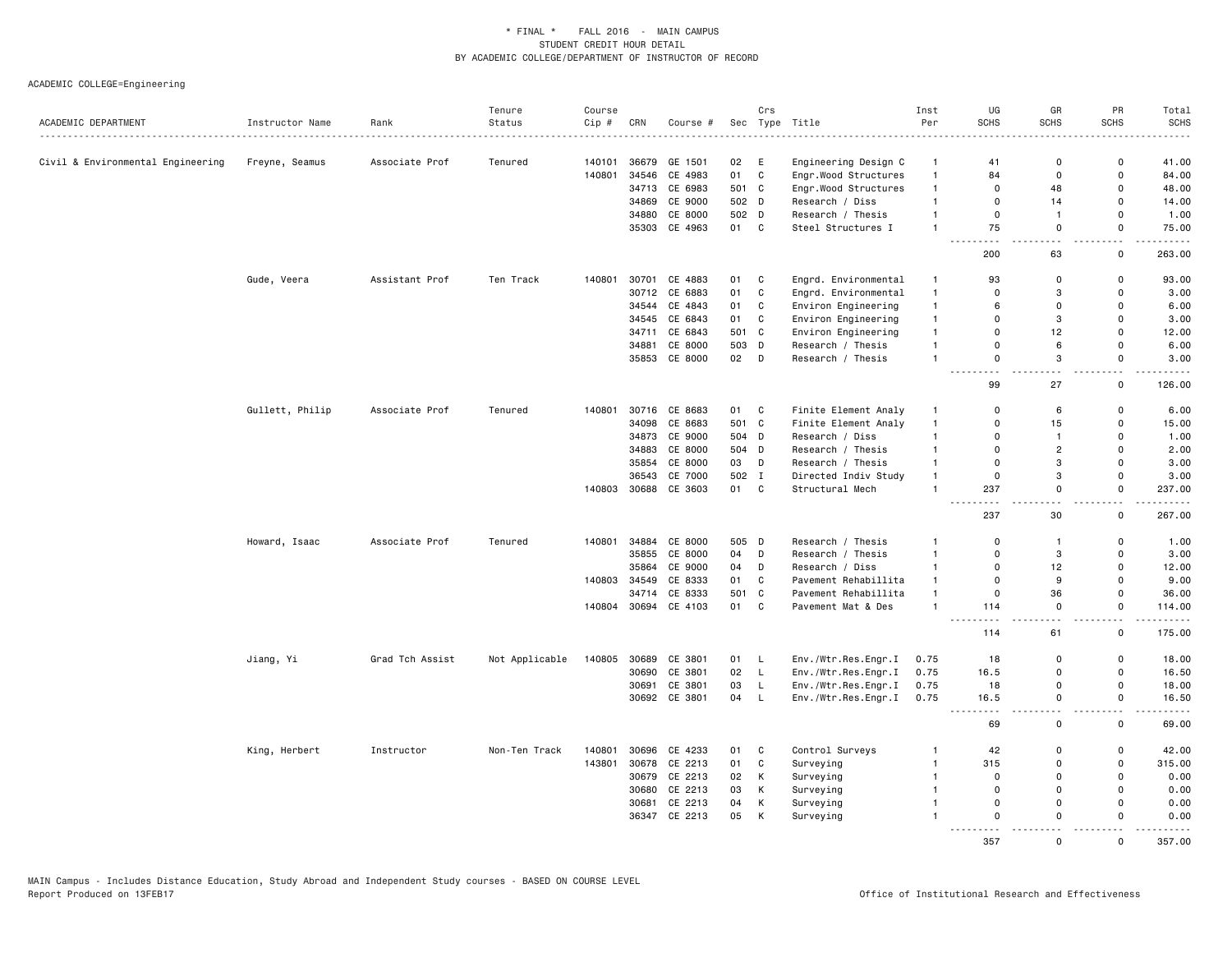|                                   |                     |                    | Tenure         | Course |       |               |       | Crs          |                                | Inst           | UG                                       | GR                   | PR                            | Total                                |
|-----------------------------------|---------------------|--------------------|----------------|--------|-------|---------------|-------|--------------|--------------------------------|----------------|------------------------------------------|----------------------|-------------------------------|--------------------------------------|
| ACADEMIC DEPARTMENT               | Instructor Name     | Rank<br>. <u>.</u> | Status         | Cip #  | CRN   | Course #      |       |              | Sec Type Title<br>. <u>.</u> . | Per            | <b>SCHS</b>                              | <b>SCHS</b>          | <b>SCHS</b>                   | <b>SCHS</b>                          |
|                                   |                     |                    |                |        |       |               |       |              |                                |                |                                          |                      |                               |                                      |
| Civil & Environmental Engineering | Magbanua, Benjamin  | Associate Prof     | Tenured        | 140801 | 30682 | CE 2803       | 01    | C            | Environ Engr Issues            | $\overline{1}$ | 198                                      | $\mathbf 0$          | $\mathsf{o}$                  | 198.00                               |
|                                   |                     |                    |                |        | 30693 | CE 3823       | 01    | $\mathbf{C}$ | Environmental Engr             | $\overline{1}$ | 282                                      | $\mathbf 0$          | $\mathsf 0$                   | 282.00                               |
|                                   |                     |                    |                | 140805 | 30689 | CE 3801       | 01    | L.           | Env./Wtr.Res.Engr.I            | 0.25           | 6                                        | $\mathbf 0$          | 0                             | 6.00                                 |
|                                   |                     |                    |                |        | 30690 | CE 3801       | 02    | L.           | Env./Wtr.Res.Engr.I            | 0.25           | 5.5                                      | $\Omega$             | $\mathbf 0$                   | 5.50                                 |
|                                   |                     |                    |                |        | 30691 | CE 3801       | 03    | $\mathsf{L}$ | Env./Wtr.Res.Engr.I            | 0.25           | 6                                        | $\Omega$             | $\mathbf 0$                   | 6.00                                 |
|                                   |                     |                    |                |        |       | 30692 CE 3801 | 04    | - L          | Env./Wtr.Res.Engr.I            | 0.25           | 5.5                                      | $\mathbf 0$          | $\mathbf 0$<br>$\overline{a}$ | 5.50                                 |
|                                   |                     |                    |                |        |       |               |       |              |                                |                | 503                                      | $\Omega$             | $\mathsf{o}$                  | 503.00                               |
|                                   | Martin, James L.    | Professor          | Tenured        | 140801 |       | 30708 CE 6523 | 01    | C            | Open Chan Hydraul              | $\mathbf{1}$   | $\Omega$                                 | 3                    | $\mathsf{o}$                  | 3.00                                 |
|                                   |                     |                    |                |        |       | 34092 CE 6523 | 501 C |              | Open Chan Hydraul              | $\overline{1}$ | $\Omega$                                 | 15                   | 0                             | 15.00                                |
|                                   |                     |                    |                |        |       | 34874 CE 9000 | 508   | D            | Research / Diss                | $\overline{1}$ | 0                                        | 3                    | 0                             | 3.00                                 |
|                                   |                     |                    |                |        | 35856 | CE 8000       | 05    | D            | Research / Thesis              | $\overline{1}$ | $\mathbf 0$                              | $\mathbf{1}$         | $\mathsf 0$                   | 1.00                                 |
|                                   |                     |                    |                | 140805 | 30697 | CE 4523       | 01    | C            | Open Chan Hydraul              | $\overline{1}$ | 159                                      | $\mathbf 0$          | $\mathbf 0$                   | 159.00                               |
|                                   |                     |                    |                |        | 34551 | CE 8573       | 01    | C            | Hydro-environmental            | $\overline{1}$ | $\mathbf 0$                              | 12                   | $\mathsf 0$                   | 12.00                                |
|                                   |                     |                    |                |        |       | 34716 CE 8573 | 501 C |              | Hydro-environmental            | $\overline{1}$ | $\mathbf 0$<br>$\sim$ $\sim$ $\sim$<br>. | 18<br>$\overline{a}$ | 0<br>$\overline{\phantom{0}}$ | 18.00<br>$\cdots$                    |
|                                   |                     |                    |                |        |       |               |       |              |                                |                | 159                                      | 52                   | 0                             | 211.00                               |
|                                   | Mortezaei, Kimia    | Grad Tch Assist    | Not Applicable | 140802 |       | 30683 CE 3411 | 01 L  |              | Soil Mechanics Lab             | 0.9            | 21.6                                     | $\mathbf 0$          | $\mathsf 0$                   | 21.60                                |
|                                   |                     |                    |                |        | 30684 | CE 3411       | 02    | - L          | Soil Mechanics Lab             | 0.9            | 21.6                                     | $\mathbf 0$          | 0                             | 21.60                                |
|                                   |                     |                    |                |        |       | 30685 CE 3411 | 03    | L.           | Soil Mechanics Lab             | 0.9            | 20.7                                     | $\Omega$             | $\mathbf 0$                   | 20.70                                |
|                                   |                     |                    |                |        |       | 30686 CE 3411 | 04    | L            | Soil Mechanics Lab             | 0.9            | 20.7                                     | $\Omega$             | $\mathbf 0$                   | 20.70                                |
|                                   |                     |                    |                |        |       | 30687 CE 3413 | 01    | C            | Soil Mechanics                 | 0.9            | 275.4<br>$\sim$ $\sim$                   | $\mathbf 0$<br>. .   | $\mathbf 0$<br>i.             | 275.40                               |
|                                   |                     |                    |                |        |       |               |       |              |                                |                | 360                                      | $\Omega$             | 0                             | 360.00                               |
|                                   | Peters, John        | Resrch Assoc Prof  | Non-Ten Track  | 140801 | 34550 | CE 8473       | 01    | C            | Theoretical Soil Mec           | $\overline{1}$ | $\mathbf 0$                              | 15                   | $\mathsf 0$                   | 15.00                                |
|                                   |                     |                    |                |        |       | 34715 CE 8473 | 501 C |              | Theoretical Soil Mec           | $\overline{1}$ | 0                                        | 36                   | 0                             | 36.00                                |
|                                   |                     |                    |                |        |       |               |       |              |                                |                | $\sim$ $\sim$<br>$\mathbf 0$             | 51                   | н.<br>$\mathbf 0$             | $\sim$ $\sim$ $\sim$ $\sim$<br>51.00 |
|                                   | Ramirez Avila, John | Assistant Prof     | Ten Track      | 140801 | 34876 | CE 9000       | 509 D |              | Research / Diss                | $\mathbf{1}$   | $\mathbf 0$                              | $\overline{2}$       | 0                             | 2.00                                 |
|                                   |                     |                    |                |        |       | 36192 CE 8000 | 501 D |              | Research / Thesis              | $\overline{1}$ | $\mathbf 0$                              | 3                    | $\mathbf 0$                   | 3.00                                 |
|                                   |                     |                    |                |        | 36196 | CE 8000       | 507 D |              | Research / Thesis              | $\mathbf{1}$   | $\Omega$                                 | 5                    | $\mathbf 0$                   | 5.00                                 |
|                                   |                     |                    |                |        | 36499 | CE 7000       | 501 I |              | Directed Indiv Study           | $\mathbf{1}$   | $\Omega$                                 | 3                    | $\mathbf 0$                   | 3.00                                 |
|                                   |                     |                    |                |        |       | 36515 CE 8000 | 10    | D            | Research / Thesis              | $\overline{1}$ | $\Omega$                                 | $\mathbf{1}$         | $\Omega$                      | 1.00                                 |
|                                   |                     |                    |                |        |       | 36516 CE 7000 | 03    | $\mathbf{I}$ | Directed Indiv Study           | $\overline{1}$ | $\Omega$                                 | 3                    | $\Omega$                      | 3.00                                 |
|                                   |                     |                    |                |        |       | 36544 CE 7000 | 503   | $\mathbf I$  | Directed Indiv Study           | $\mathbf{1}$   | $\Omega$                                 | 3                    | $\mathbf 0$                   | 3.00                                 |
|                                   |                     |                    |                |        |       | 36578 CE 4000 | 01 I  |              | Directed Indiv Study           | $\overline{1}$ | 3                                        | $\Omega$             | $\Omega$                      | 3.00                                 |
|                                   |                     |                    |                |        |       | 36662 CE 4000 | 02    | $\mathbf{I}$ | Directed Indiv Study           | $\mathbf{1}$   | 3                                        | $\Omega$             | $\Omega$                      | 3.00                                 |
|                                   |                     |                    |                |        | 36879 | CE 4000       | 03    | $\mathbf{I}$ | Directed Indiv Study           | $\overline{1}$ | 3                                        | $\mathbf 0$          | 0                             | 3.00                                 |
|                                   |                     |                    |                | 140805 |       | 34542 CE 4563 | 01    | C            | Sedimentation Engr             | $\overline{1}$ | 9                                        | $\mathbf 0$          | $\mathbf 0$                   | 9.00                                 |
|                                   |                     |                    |                |        |       | 34543 CE 6563 | 01    | $\mathbf{C}$ | Sedimentation Engr             | $\overline{1}$ | $\Omega$                                 | 6                    | $\mathbf 0$                   | 6.00                                 |
|                                   |                     |                    |                |        |       | 34710 CE 6563 | 501 C |              | Sedimentation Engr             | $\overline{1}$ | 0<br>$\sim$ $\sim$                       | 24                   | 0<br>$\overline{a}$           | 24.00                                |
|                                   |                     |                    |                |        |       |               |       |              |                                |                | 18                                       | 50                   | 0                             | 68.00                                |
|                                   | Truax, Dennis       | Professor          | Tenured        | 140801 |       | 30677 CE 1001 | 01 L  |              | Intro to Civil Eng             | $\overline{1}$ | 160                                      | $\mathbf 0$          | $\mathsf 0$                   | 160.00                               |
|                                   |                     |                    |                |        | 30700 | CE 4703       | 01 C  |              | Constr Eng Managemen           | $\overline{1}$ | 207                                      | $\Omega$             | $\mathsf 0$                   | 207.00                               |
|                                   |                     |                    |                |        | 34886 | CE 8000       | 510   | D            | Research / Thesis              | $\overline{1}$ | 0                                        | $\overline{2}$       | 0                             | 2.00                                 |
|                                   |                     |                    |                |        |       | 35866 CE 9000 | 06    | D            | Research / Diss                | $\overline{1}$ | $\mathbf 0$                              | $\mathbf{Q}$         | $\mathbf 0$                   | 9.00                                 |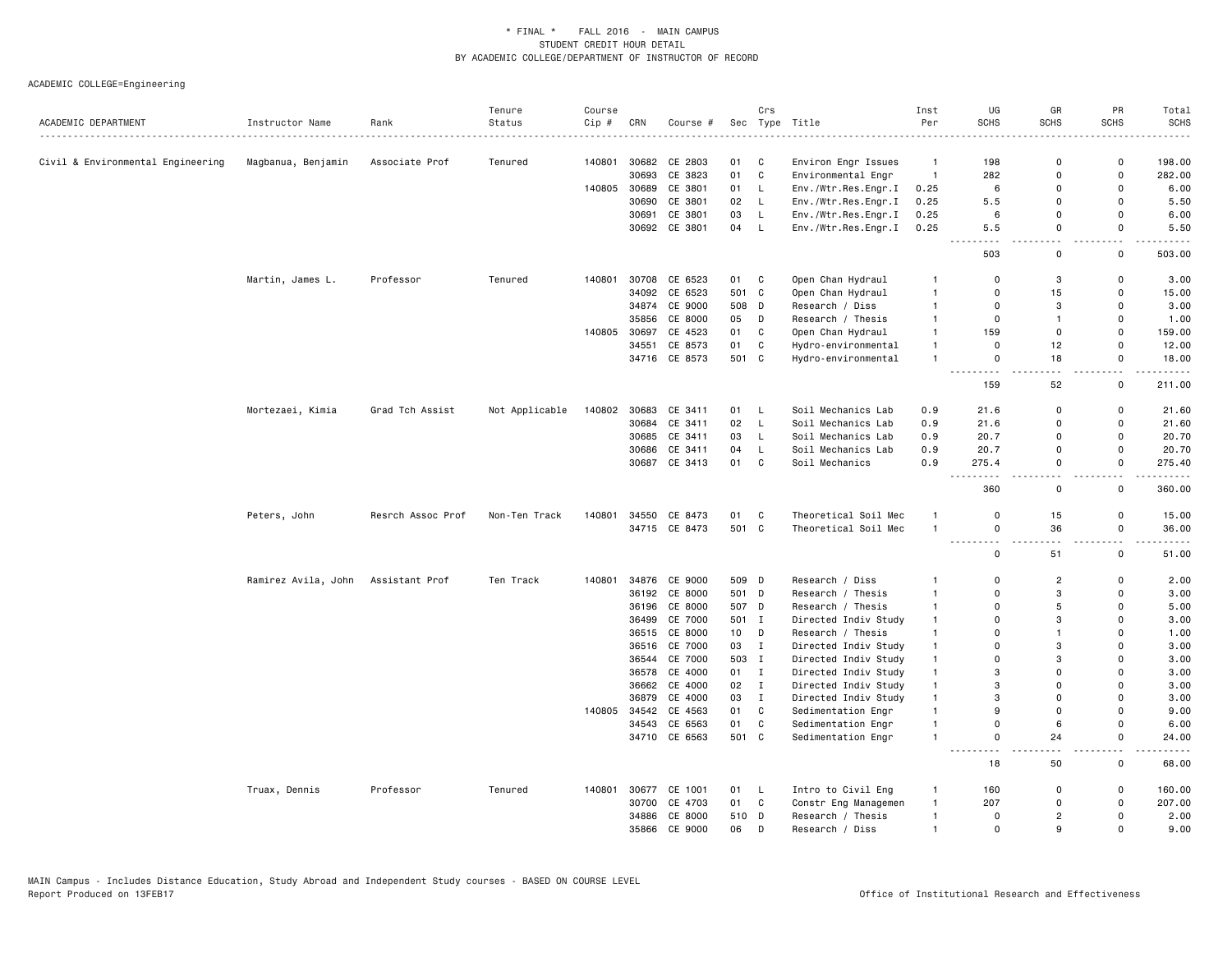| ACADEMIC DEPARTMENT                                                     | Instructor Name     | Rank           | Tenure<br>Status | Course<br>Cip # | CRN   | Course #      |       | Crs          | Sec Type Title       | Inst<br>Per  | UG<br><b>SCHS</b>                                                                                                                                | GR<br><b>SCHS</b>              | PR<br><b>SCHS</b>             | Total<br>SCHS<br>.    |
|-------------------------------------------------------------------------|---------------------|----------------|------------------|-----------------|-------|---------------|-------|--------------|----------------------|--------------|--------------------------------------------------------------------------------------------------------------------------------------------------|--------------------------------|-------------------------------|-----------------------|
|                                                                         |                     |                |                  |                 |       |               |       |              |                      |              | 367                                                                                                                                              | 11                             | 0                             | .<br>378.00           |
| Civil & Environmental Engineering                                       | Vahedifard, Farshid | Assistant Prof | Ten Track        | 140801          |       | 34877 CE 9000 | 511 D |              | Research / Diss      |              | $\Omega$                                                                                                                                         | 6                              | 0                             | 6.00                  |
|                                                                         |                     |                |                  |                 |       | 35858 CE 8000 | 07    | D            | Research / Thesis    | $\mathbf{1}$ | $\Omega$                                                                                                                                         | 15                             | 0                             | 15.00                 |
|                                                                         |                     |                |                  |                 |       | 36257 CE 7000 | 01    | $\mathbf{I}$ | Directed Indiv Study | $\mathbf{1}$ | $\Omega$                                                                                                                                         | 2                              | 0                             | 2.00                  |
|                                                                         |                     |                |                  |                 |       | 36718 CE 9000 | 08    | D            | Research / Diss      | $\mathbf{1}$ | 0                                                                                                                                                | 18                             | 0                             | 18.00                 |
|                                                                         |                     |                |                  | 140802          | 30683 | CE 3411       | 01    | L.           | Soil Mechanics Lab   | 0.1          | 2.4                                                                                                                                              | $\mathbf 0$                    | 0                             | 2.40                  |
|                                                                         |                     |                |                  |                 |       | 30684 CE 3411 | 02    | L            | Soil Mechanics Lab   | 0.1          | 2.4                                                                                                                                              | $\mathbf 0$                    | $\Omega$                      | 2.40                  |
|                                                                         |                     |                |                  |                 |       | 30685 CE 3411 | 03    | L.           | Soil Mechanics Lab   | 0.1          | 2.3                                                                                                                                              | $\mathbf 0$                    | 0                             | 2.30                  |
|                                                                         |                     |                |                  |                 |       | 30686 CE 3411 | 04    | -L           | Soil Mechanics Lab   | 0.1          | 2.3                                                                                                                                              | $\Omega$                       | $\Omega$                      | 2.30                  |
|                                                                         |                     |                |                  |                 |       | 30687 CE 3413 | 01    | C            | Soil Mechanics       | 0.1          | 30.6                                                                                                                                             | $\mathbf 0$                    | $\Omega$                      | 30.60                 |
|                                                                         |                     |                |                  |                 |       |               |       |              |                      |              | $\frac{1}{2} \left( \frac{1}{2} \right) \left( \frac{1}{2} \right) \left( \frac{1}{2} \right) \left( \frac{1}{2} \right)$<br>$\frac{1}{2}$<br>40 | $\overline{\phantom{a}}$<br>41 | $\sim$ $\sim$<br>$\mathbf 0$  | 81.00                 |
|                                                                         | White, Thomas       | Professor      | Tenured          | 140801          |       | 30702 CE 4903 | 01 C  |              | Civil Engr Comp      |              | 78                                                                                                                                               | 0                              | 0                             | 78.00                 |
|                                                                         |                     |                |                  |                 |       | 34878 CE 9000 | 512 D |              | Research / Diss      |              | 0                                                                                                                                                | 3                              | 0                             | 3.00                  |
|                                                                         |                     |                |                  |                 |       | 34888 CE 8000 | 512 D |              | Research / Thesis    |              | 0                                                                                                                                                | 3                              | $\mathbf 0$                   | 3.00                  |
|                                                                         |                     |                |                  |                 |       |               |       |              |                      |              | ---------<br>78                                                                                                                                  | .<br>6                         | $\sim$ $\sim$<br>0            | 84.00                 |
|                                                                         | Woodson, Stanley    | Lecturer       | Non-Ten Track    | 140801          |       | 34552 CE 8673 | 01    | C            | <b>Blast Effects</b> |              | 0                                                                                                                                                | 9                              | $\mathsf{o}$                  | 9.00                  |
|                                                                         |                     |                |                  |                 |       | 34717 CE 8673 | 501 C |              | <b>Blast Effects</b> | $\mathbf{1}$ | 0                                                                                                                                                | 45                             | $\mathsf{o}$                  | 45.00                 |
|                                                                         |                     |                |                  |                 |       |               |       |              |                      |              | -----<br>- - -<br>0                                                                                                                              | $\sim$ $\sim$<br>54            | $\sim$ $\sim$<br>$\mathsf{o}$ | 54.00                 |
|                                                                         | Zhang, Li           | Associate Prof | Tenured          | 140801          |       | 30707 CE 6133 | 01    | C            | Geom. Design. Hwys   | -1           | 0                                                                                                                                                | 3                              | 0                             | 3.00                  |
|                                                                         |                     |                |                  |                 |       | 34879 CE 9000 | 513 D |              | Research / Diss      |              | $\Omega$                                                                                                                                         | 5                              | 0                             | 5.00                  |
|                                                                         |                     |                |                  |                 | 35860 | CE 8000       | 09    | D            | Research / Thesis    | $\mathbf{1}$ | 0                                                                                                                                                | 9                              | 0                             | 9.00                  |
|                                                                         |                     |                |                  |                 |       | 36145 CE 9000 | 07    | D            | Research / Diss      |              | $\Omega$                                                                                                                                         | $\overline{2}$                 | $\Omega$                      | 2.00                  |
|                                                                         |                     |                |                  | 140804          |       | 30695 CE 4133 | 01    | C            | Geo Design Of Hwys   | $\mathbf{1}$ | 48                                                                                                                                               | $\mathbf 0$                    | 0                             | 48.00                 |
|                                                                         |                     |                |                  |                 |       |               |       |              |                      |              | .<br>$  -$<br>48                                                                                                                                 | $\sim$ $\sim$<br>19            | $\sim$ $\sim$<br>0            | 67.00                 |
| ----------------------------------<br>Civil & Environmental Engineering |                     |                |                  |                 |       |               |       |              |                      |              | ========== =========<br>2649                                                                                                                     | 465                            | =========                     | ==========<br>3114.00 |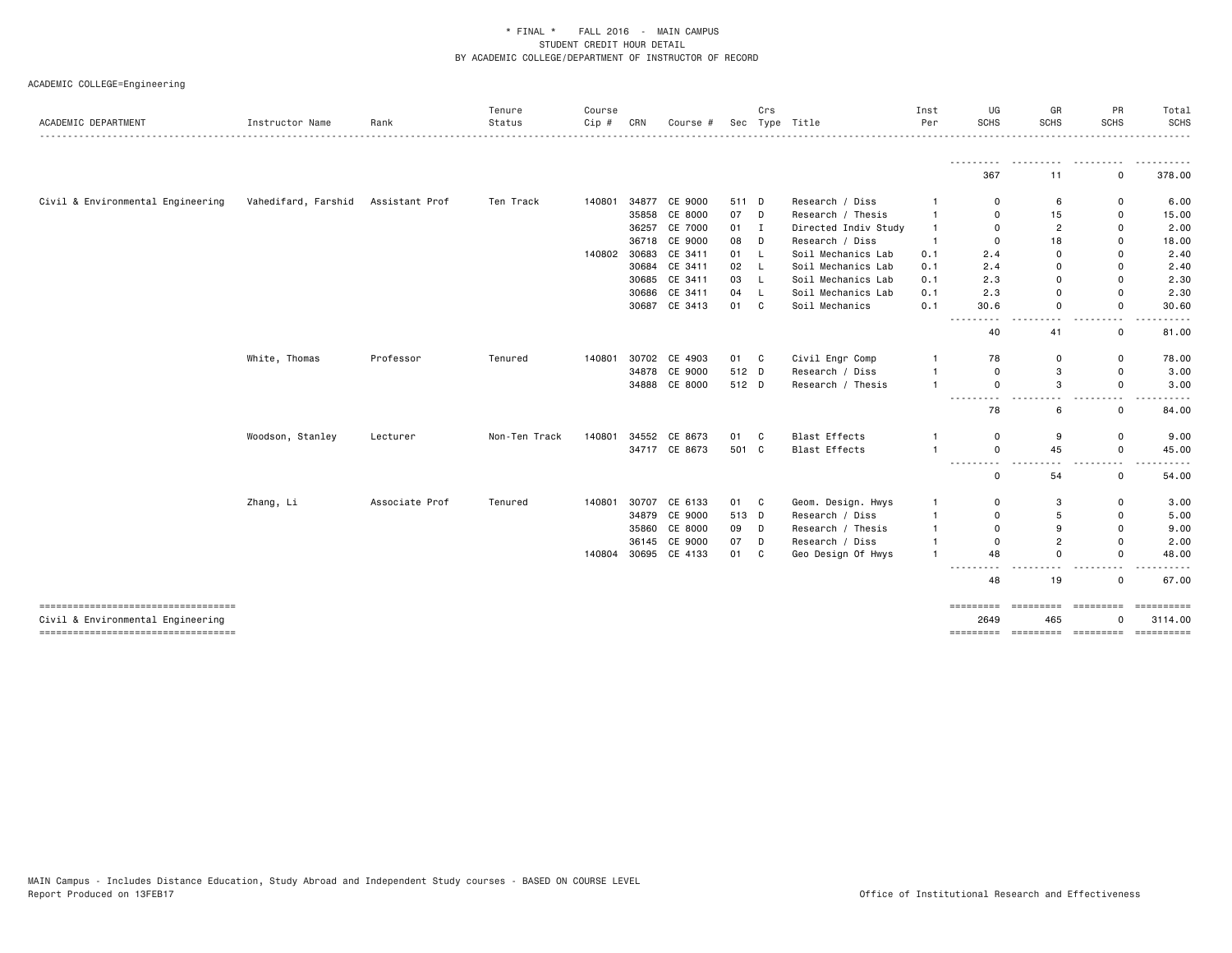| ACADEMIC DEPARTMENT            | Instructor Name                     | Rank            | Tenure<br>Status | Course<br>Cip # | CRN          | Course #                   |                   | Crs          | Sec Type Title                              | Inst<br>Per    | UG<br><b>SCHS</b>            | GR<br><b>SCHS</b>            | PR<br><b>SCHS</b>                       | Total<br><b>SCHS</b> |
|--------------------------------|-------------------------------------|-----------------|------------------|-----------------|--------------|----------------------------|-------------------|--------------|---------------------------------------------|----------------|------------------------------|------------------------------|-----------------------------------------|----------------------|
|                                |                                     | .               |                  |                 |              |                            |                   | $\mathbf{C}$ |                                             | $\mathbf{1}$   | 114                          | $\mathbf 0$                  | 0                                       |                      |
| Computer Science & Engineering | Abdoulahi, Ibrahim                  | Grad Tch Assist | Not Applicable   | 110201          | 31136        | CSE 2813<br>31138 CSE 2813 | 02<br>H02 C       |              | Discrete Structures<br>Honors- Discrete Str | $\overline{1}$ | 9                            | $\mathbf 0$                  | $\mathsf 0$                             | 114.00<br>9.00       |
|                                |                                     |                 |                  |                 |              |                            |                   |              |                                             |                | .<br>123                     | - -<br>$\mathsf{o}$          | $\sim$ $\sim$<br>$\mathsf 0$            | -----<br>123.00      |
|                                |                                     |                 |                  |                 |              |                            |                   |              |                                             |                |                              |                              |                                         |                      |
|                                | Anderson, Richard                   | Instructor      | Non-Ten Track    | 110101          | 31144        | CSE 3813                   | 01 C              |              | Intro to Formal Lang                        | $\overline{1}$ | 150                          | $\mathbf 0$                  | $\mathsf 0$                             | 150.00               |
|                                |                                     |                 |                  | 110201          | 31129        | CSE 2383                   | 01                | C            | Data Struc & Anal of                        | $\mathbf{1}$   | 129                          | $\mathbf 0$                  | 0                                       | 129.00               |
|                                |                                     |                 |                  |                 | 31130        | CSE 2383                   | 02                | C            | Data Struc & Anal of                        | $\mathbf{1}$   | 153                          | $\mathbf 0$                  | $\mathsf 0$                             | 153.00               |
|                                |                                     |                 |                  |                 | 31131        | CSE 2383                   | 03                | $\mathbf{C}$ | Data Struc & Anal of                        | $\mathbf{1}$   | 144                          | $\Omega$                     | 0                                       | 144.00               |
|                                |                                     |                 |                  |                 | 31132        | CSE 2383                   | H <sub>01</sub> C |              | HonorsData Struc & A                        | $\mathbf{1}$   | 9                            | $\Omega$                     | $\mathbf 0$                             | 9.00                 |
|                                |                                     |                 |                  |                 |              | 31133 CSE 2383             | H02 C             |              | HonorsData Struc & A                        | $\overline{1}$ | 15                           | $\Omega$                     | $\mathbf 0$                             | 15.00                |
|                                |                                     |                 |                  |                 |              | 31134 CSE 2383             | H03 C             |              | Honor Data Struc & A                        | $\overline{1}$ | 12<br>$\frac{1}{2}$<br>- - - | $\Omega$<br>$-$              | $\mathbf 0$<br>$ -$                     | 12.00<br>.           |
|                                |                                     |                 |                  |                 |              |                            |                   |              |                                             |                | 612                          | $\mathsf 0$                  | 0                                       | 612.00               |
|                                | Archibald, Christoph Assistant Prof |                 | Ten Track        |                 | 110101 31177 | CSE 6633                   | 01                | C            | Artificial Intell                           | $\overline{1}$ | $\mathbf 0$                  | 36                           | $\mathsf{o}$                            | 36.00                |
|                                |                                     |                 |                  |                 | 35647        | CSE 8000                   | 02                | D            | Research / Thesis                           | $\overline{1}$ | $\overline{0}$               | $\overline{c}$               | 0                                       | 2.00                 |
|                                |                                     |                 |                  |                 | 35661        | CSE 9000                   | 01                | D            | Research/Diss                               | $\overline{1}$ | 0                            | 23                           | 0                                       | 23.00                |
|                                |                                     |                 |                  |                 | 110102 31161 | CSE 4633                   | 01                | C            | Artificial Intell                           | $\overline{1}$ | 69                           | $\mathbf 0$                  | $\mathbf 0$                             | 69.00                |
|                                |                                     |                 |                  |                 |              | 140101 36789 GE 1501       | 03                | E            | Engineering Design C                        | 0.5            | 4.5                          | $\mathbf 0$                  | 0<br>- -                                | 4.50                 |
|                                |                                     |                 |                  |                 |              |                            |                   |              |                                             |                | 73.5                         | 61                           | 0                                       | 134.50               |
|                                | Asif, K M                           | Grad Tch Assist | Not Applicable   |                 |              | 110201 31101 CSE 1233      | 03                | C            | Cmptr Prog-C                                | $\overline{1}$ | 183<br><u>.</u>              | $\mathbf 0$<br>$\sim$ $\sim$ | 0<br>$\overline{\phantom{a}}$           | 183.00<br>------     |
|                                |                                     |                 |                  |                 |              |                            |                   |              |                                             |                | 183                          | $\mathbf 0$                  | $\mathsf{o}$                            | 183.00               |
|                                | Banicescu, Ioana                    | Professor       | Tenured          |                 |              | 110101 31197 CSE 8833      | 01                | C.           | Algorithms                                  | -1             | $\overline{0}$               | 36                           | $\mathbf 0$                             | 36.00                |
|                                |                                     |                 |                  |                 | 35662        | CSE 9000                   | 02                | D            | Research/Diss                               | $\overline{1}$ | $\mathbf 0$                  | 3                            | 0                                       | 3.00                 |
|                                |                                     |                 |                  |                 |              | 36602 CSE 7000             | 02                | $\mathbf{I}$ | Directed Indiv Study                        | $\overline{1}$ | $\mathsf 0$                  | 3                            | $\mathbf 0$                             | 3.00                 |
|                                |                                     |                 |                  |                 |              |                            |                   |              |                                             |                | $\sim$ $\sim$                |                              |                                         |                      |
|                                |                                     |                 |                  |                 |              |                            |                   |              |                                             |                | 0                            | 42                           | 0                                       | 42.00                |
|                                | Bethel, Cindy                       | Associate Prof  | Ten Track        | 110101          | 35302        | CSE 8990                   | 02                | C            | Special Topic in CS                         | $\mathbf{1}$   | $\mathbf 0$                  | 60                           | 0                                       | 60.00                |
|                                |                                     |                 |                  |                 | 35649        | CSE 8000                   | 04                | D            | Research / Thesis                           | $\overline{1}$ | $\mathbf 0$                  | 26                           | $\mathsf 0$                             | 26.00                |
|                                |                                     |                 |                  |                 | 35663        | CSE 9000                   | 03                | D            | Research/Diss                               | $\mathbf{1}$   | $\Omega$                     | 27                           | 0                                       | 27.00                |
|                                |                                     |                 |                  |                 |              | 36612 CSE 7000             | 03                | $\mathbf{I}$ | Directed Indiv Study                        | $\mathbf{1}$   | $\Omega$                     | 3                            | 0                                       | 3.00                 |
|                                |                                     |                 |                  |                 | 36668        | CSE 7000                   | 07                | $\mathbf{I}$ | Directed Indiv Study                        | $\overline{1}$ | $\overline{0}$               | $\overline{1}$               | $\mathbf 0$                             | 1.00                 |
|                                |                                     |                 |                  |                 | 36855        | CSE 7000                   | 09                | $\mathbf{I}$ | Directed Indiv Study                        | $\mathbf{1}$   | $\mathbf 0$                  | 3                            | 0                                       | 3.00                 |
|                                |                                     |                 |                  | 140101          |              | 36789 GE 1501              | 03                | E            | Engineering Design C                        | 0.5            | 4.5                          | $\mathbf 0$<br>.             | $\mathsf 0$<br>$\overline{\phantom{0}}$ | 4.50                 |
|                                |                                     |                 |                  |                 |              |                            |                   |              |                                             |                | 4.5                          | 120                          | 0                                       | 124.50               |
|                                | Bhowmik, Tanmay                     | Assistant Prof  | Ten Track        | 110701          | 31150        | CSE 4214                   | 01                | C            | Intro to Software En                        | $\mathbf{1}$   | 100                          | $\mathbf 0$                  | 0                                       | 100.00               |
|                                |                                     |                 |                  |                 | 31151        | CSE 4214                   | 02                | K            | Intro to Software En                        | $\overline{1}$ | $\Omega$                     | $\Omega$                     | $\mathbf 0$                             | 0.00                 |
|                                |                                     |                 |                  |                 |              | 31152 CSE 4214             | 03                | K            | Intro to Software En                        | $\mathbf{1}$   | $\Omega$                     | $\Omega$                     | $\mathbf 0$                             | 0.00                 |
|                                |                                     |                 |                  |                 | 31167        | CSE 6214                   | 01                | C            | Intro to Software E                         | $\mathbf{1}$   | $\Omega$                     | 8                            | $\mathbf 0$                             | 8.00                 |
|                                |                                     |                 |                  |                 | 31168        | CSE 6214                   | 02                | K            | Intro to Software E                         | $\overline{1}$ | $\mathbf 0$                  | $\mathbf 0$                  | $\mathbf 0$                             | 0.00                 |
|                                |                                     |                 |                  |                 |              | 31169 CSE 6214             | 03                | K            | Intro to Software E                         | $\mathbf{1}$   | $\mathbf 0$<br>$\sim$ $\sim$ | $\mathbf 0$                  | $\mathbf 0$<br>. .                      | 0.00                 |
|                                |                                     |                 |                  |                 |              |                            |                   |              |                                             |                | 100                          | 8                            | $\mathsf{o}$                            | 108.00               |
|                                | Codabux, Zadia                      | Grad Tch Assist | Not Applicable   |                 |              | 110201 31100 CSE 1233      | 02                | C            | Cmptr Prog-C                                | $\overline{1}$ | 168                          | $\Omega$                     | $\mathbf 0$                             | 168.00               |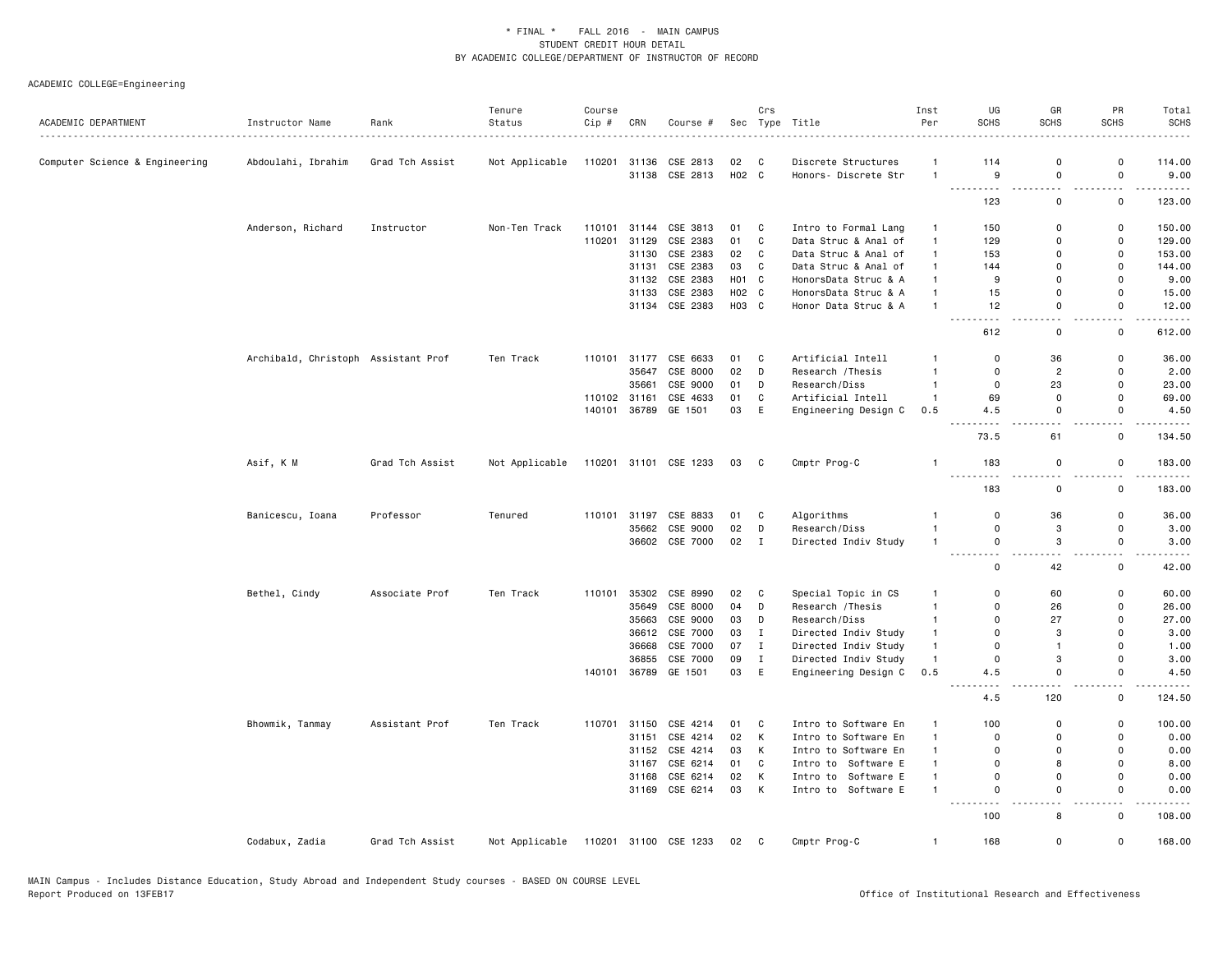| ACADEMIC DEPARTMENT            | Instructor Name               | Rank               | Tenure<br>Status | Course<br>Cip # | CRN            | Course #             |                  | Crs          | Sec Type Title                  | Inst<br>Per                  | UG<br>SCHS     | GR<br><b>SCHS</b> | PR<br><b>SCHS</b> | Total<br><b>SCHS</b>                                                                                                                                         |
|--------------------------------|-------------------------------|--------------------|------------------|-----------------|----------------|----------------------|------------------|--------------|---------------------------------|------------------------------|----------------|-------------------|-------------------|--------------------------------------------------------------------------------------------------------------------------------------------------------------|
|                                |                               |                    |                  |                 |                |                      |                  |              |                                 |                              |                |                   |                   |                                                                                                                                                              |
|                                |                               |                    |                  |                 |                |                      |                  |              |                                 |                              | 168            | $\Omega$          | 0                 | 168.00                                                                                                                                                       |
| Computer Science & Engineering | Crumpton, Joseph              | Resrch Assist Prof | Non-Ten Track    | 110101          | 31159          | CSE 4503             | 01               | C            | Database Management             | -1                           | 96             | $\Omega$          | $\Omega$          | 96.00                                                                                                                                                        |
|                                |                               |                    |                  |                 | 31175          | CSE 6503             | 01               | C            | Database Management             | $\mathbf{1}$                 | 0              | 9                 | $\mathbf 0$       | 9.00                                                                                                                                                         |
|                                |                               |                    |                  |                 | 36413          | CSE 6503             | 501              | $\mathbf c$  | Database Management             | $\mathbf{1}$                 | $\mathsf 0$    | 3                 | $\mathbf 0$       | 3.00                                                                                                                                                         |
|                                |                               |                    |                  | 110701          | 31140          | CSE 3324             | 01               | C            | Dist Client/Server P            | $\mathbf{1}$                 | 192            | $\Omega$          | $\mathsf 0$       | 192.00                                                                                                                                                       |
|                                |                               |                    |                  |                 | 31141          | CSE 3324             | 02               | К            | Dist Client/Server P            | 1                            | 0              | $\Omega$          | $\Omega$          | 0.00                                                                                                                                                         |
|                                |                               |                    |                  |                 | 31142          | CSE 3324             | 03               | K            | Dist Client/Server P            | $\mathbf{1}$                 | 0              | $\Omega$          | $\mathsf 0$       | 0.00                                                                                                                                                         |
|                                |                               |                    |                  |                 | 31143          | CSE 3324             | 04               | К            | Dist Client/Server P            | $\mathbf{1}$                 | 0              | $\Omega$          | $\Omega$          | 0.00<br>.                                                                                                                                                    |
|                                |                               |                    |                  |                 |                |                      |                  |              |                                 |                              | 288            | 12                | $\Omega$          | 300.00                                                                                                                                                       |
|                                | Dampier, David                | Non-Faculty        | Tenured          | 110101          | 31183          | CSE 8080             | 06               | $\mathbf{I}$ | Directed Project Cs             | $\mathbf{1}$                 | $\Omega$       | 3                 | $\mathbf 0$       | 3.00                                                                                                                                                         |
|                                |                               |                    |                  |                 | 35591          | CSE 8000             | 01               | D            | Research / Thesis               | $\mathbf{1}$                 | 0              | 8                 | $\Omega$          | 8.00                                                                                                                                                         |
|                                |                               |                    |                  |                 | 35595          | CSE 7000             | 01               | $\mathbf I$  | Directed Indiv Study            | $\mathbf{1}$                 | 0              | 3                 | $\mathbf 0$       | 3.00                                                                                                                                                         |
|                                |                               |                    |                  |                 | 35664          | CSE 9000             | 04               | D            | Research/Diss                   | $\mathbf{1}$                 | 0              | 18                | $\mathbf 0$       | 18.00                                                                                                                                                        |
|                                |                               |                    |                  |                 | 36205          | CSE 8080             | 501              | I            | Directed Project Cs             | $\mathbf{1}$                 | 0              | 3                 | $\mathbf 0$       | 3.00                                                                                                                                                         |
|                                |                               |                    |                  |                 |                | 36694 CSE 7000       | 08               | $\mathbf{I}$ | Directed Indiv Study            | $\mathbf{1}$                 | 0              | 3                 | 0                 | 3.00<br>.                                                                                                                                                    |
|                                |                               |                    |                  |                 |                |                      |                  |              |                                 |                              | 0              | 38                | $\mathbf 0$       | 38.00                                                                                                                                                        |
|                                | Hansen, Eric                  | Associate Prof     | Tenured          | 110101          | 31164          | CSE 4833             | 01               | C            | Intro to Algorithms             | 1                            | 156            | 0                 | $\mathbf 0$       | 156.00                                                                                                                                                       |
|                                |                               |                    |                  |                 | 31180          | CSE 6833             | 01               | C            | Intro to Algorithms             | $\mathbf{1}$                 | 0              | 27                | $\mathbf 0$       | 27.00                                                                                                                                                        |
|                                |                               |                    |                  |                 | 35666          | CSE 9000             | 06               | D            | Research/Diss                   | $\mathbf{1}$                 | $\mathsf{o}\,$ | 24                | $\mathsf 0$       | 24.00                                                                                                                                                        |
|                                |                               |                    |                  |                 |                |                      |                  |              |                                 |                              | 156            | 51                | 0                 | $\frac{1}{2}$<br>207.00                                                                                                                                      |
|                                | Henderson, Lisa               | Instructor         | Non-Ten Track    | 110201          | 31105          | CSE 1284             | 03               | C            | Intro Comp Prog                 | 1                            | 240            | 0                 | $\mathbf 0$       | 240.00                                                                                                                                                       |
|                                |                               |                    |                  |                 | 31106          | CSE 1284             | 04               | C            | Intro Comp Prog                 | $\mathbf{1}$                 | 240            | $\Omega$          | $\Omega$          | 240.00                                                                                                                                                       |
|                                |                               |                    |                  |                 | 31107          | CSE 1284             | 05               | К            | Intro Comp Prog                 | $\mathbf{1}$                 | $\Omega$       | $\Omega$          | $\Omega$          | 0.00                                                                                                                                                         |
|                                |                               |                    |                  |                 | 31108          | CSE 1284             | 06               | К            | Intro Comp Prog                 | 1                            | $\Omega$       | $\Omega$          | $\Omega$          | 0.00                                                                                                                                                         |
|                                |                               |                    |                  |                 | 31109          | CSE 1284             | 07               | K            | Intro Comp Prog                 | 1                            | 0              | $\Omega$          | $\Omega$          | 0.00                                                                                                                                                         |
|                                |                               |                    |                  |                 | 31110          | CSE 1284             | 08               | Κ            | Intro Comp Prog                 | 1                            | 0              | $\Omega$          | $\mathbf 0$       | 0.00                                                                                                                                                         |
|                                |                               |                    |                  |                 | 31111          | CSE 1284             | 09               | К            | Intro Comp Prog                 | 1                            | 0              | $\Omega$          | $\Omega$          | 0.00                                                                                                                                                         |
|                                |                               |                    |                  |                 | 31112          | CSE 1284             | 10               | К            | Intro Comp Prog                 | 1                            | 0              | 0                 | $\mathbf 0$       | 0.00                                                                                                                                                         |
|                                |                               |                    |                  |                 | 31113          | CSE 1284             | 11               | К            | Intro Comp Prog                 | 1                            | 0              | $\Omega$          | $\Omega$          | 0.00                                                                                                                                                         |
|                                |                               |                    |                  |                 | 31114          | CSE 1284             | 12               | К            | Intro Comp Prog                 | 1                            | 0              | 0                 | $\mathbf 0$       | 0.00                                                                                                                                                         |
|                                |                               |                    |                  |                 | 31115          | CSE 1284             | 13               | Κ            | Intro Comp Prog                 | 1                            | 0              | $\Omega$          | $\Omega$          | 0.00                                                                                                                                                         |
|                                |                               |                    |                  |                 | 31116          | CSE 1284             | 14               | К            | Intro Comp Prog                 | 1                            | $\Omega$       | $\Omega$          | $\Omega$          | 0.00                                                                                                                                                         |
|                                |                               |                    |                  |                 | 31121          | CSE 1384             | 01               | C            | Intermed Comp Prog              | 1                            | 128            | $\Omega$          | $\mathbf 0$       | 128.00                                                                                                                                                       |
|                                |                               |                    |                  |                 | 31122          | CSE 1384             | 02               | C            | Intermed Comp Prog              | $\mathbf{1}$                 | 128            | $\Omega$          | $\mathbf 0$       | 128.00                                                                                                                                                       |
|                                |                               |                    |                  |                 | 31123          | CSE 1384             | 03               | Κ            | Intermed Comp Prog              | $\mathbf{1}$                 | 0              | 0                 | $\mathsf 0$       | 0.00                                                                                                                                                         |
|                                |                               |                    |                  |                 | 31124          | CSE 1384             | 04               | К            | Intermed Comp Prog              | 1                            | 0              | $\Omega$          | $\Omega$          | 0.00                                                                                                                                                         |
|                                |                               |                    |                  |                 | 31125          | CSE 1384             | 05               | К            | Intermed Comp Prog              | 1                            | 0              | 0                 | $\mathbf 0$       | 0.00                                                                                                                                                         |
|                                |                               |                    |                  |                 | 31126          | CSE 1384             | 06               | К            | Intermed Comp Prog              | 1                            | 0              | $\Omega$          | $\Omega$          | 0.00                                                                                                                                                         |
|                                |                               |                    |                  |                 | 31127          | CSE 1384             | H <sub>0</sub> 1 | C            | Honors Intermed Comp            | $\mathbf{1}$                 | 8              | $\Omega$          | $\mathbf 0$       | 8.00                                                                                                                                                         |
|                                |                               |                    |                  |                 | 34513          | CSE 1384             | H <sub>02</sub>  | C            | Intermed Comp Prog-H            | $\mathbf{1}$                 | 12             | $\Omega$          | $\Omega$          | 12.00                                                                                                                                                        |
|                                |                               |                    |                  |                 |                | 35330 CSE 1384       | 07               | K            | Intermed Comp Prog              | $\mathbf{1}$                 | 0              | 0                 | 0                 | 0.00<br>$\frac{1}{2} \left( \frac{1}{2} \right) \left( \frac{1}{2} \right) \left( \frac{1}{2} \right) \left( \frac{1}{2} \right) \left( \frac{1}{2} \right)$ |
|                                |                               |                    |                  |                 |                |                      |                  |              |                                 |                              | 756            | 0                 | $\mathbf 0$       | 756.00                                                                                                                                                       |
|                                | Jankun-Kelly, Monika Lecturer |                    | Non-Ten Track    | 110201          | 31099<br>31103 | CSE 1233<br>CSE 1284 | 01<br>01         | C<br>C       | Cmptr Prog-C<br>Intro Comp Prog | $\mathbf{1}$<br>$\mathbf{1}$ | 168<br>240     | $\Omega$<br>0     | $\mathbf 0$<br>0  | 168.00<br>240.00                                                                                                                                             |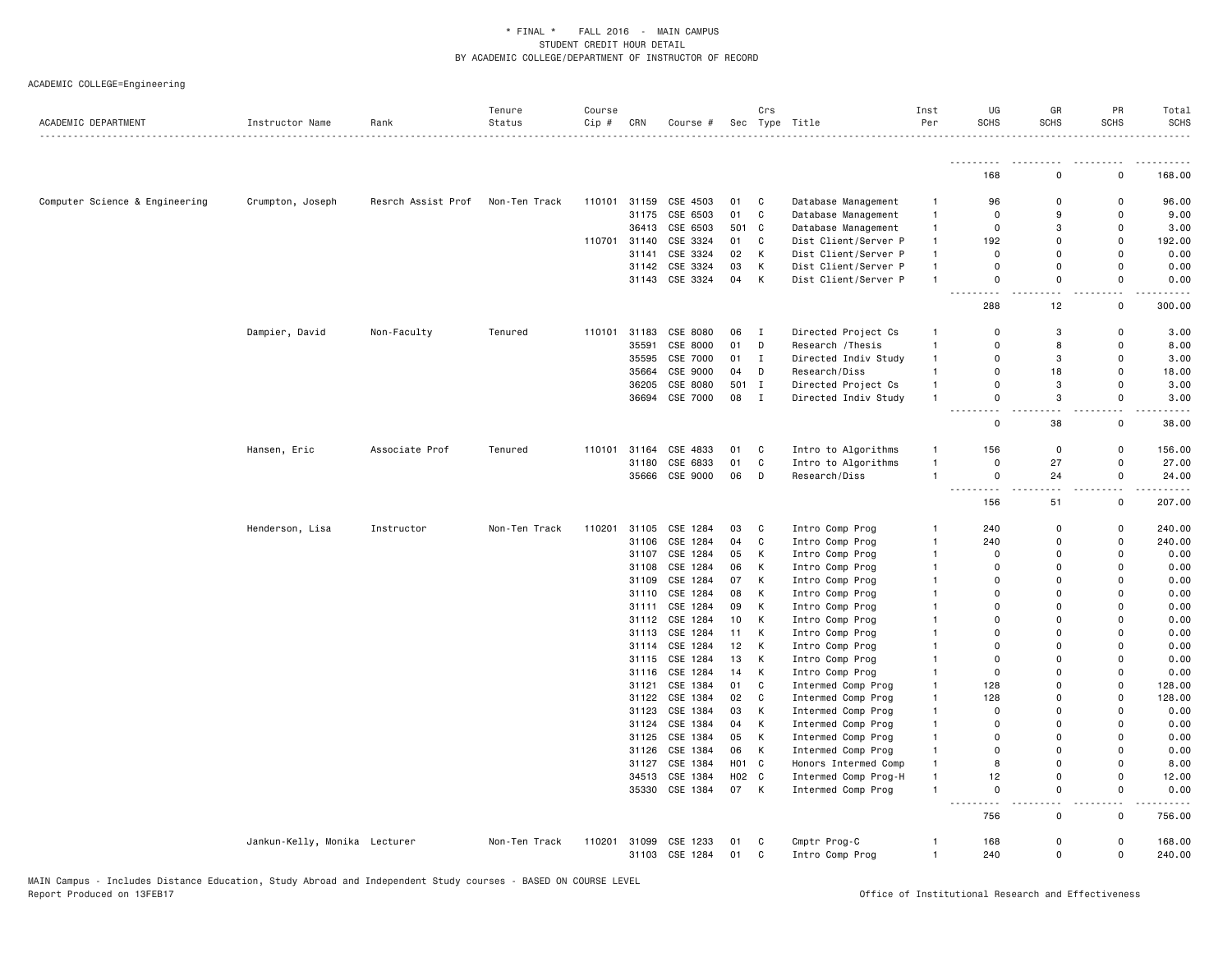| ACADEMIC DEPARTMENT            | Instructor Name               | Rank                              | Tenure<br>Status | Course<br>Cip # | CRN   | Course #              |              | Crs          | Sec Type Title       | Inst<br>Per    | UG<br><b>SCHS</b>                                                                        | GR<br><b>SCHS</b>                             | PR<br><b>SCHS</b>    | Total<br><b>SCHS</b>                                                                                                                                          |
|--------------------------------|-------------------------------|-----------------------------------|------------------|-----------------|-------|-----------------------|--------------|--------------|----------------------|----------------|------------------------------------------------------------------------------------------|-----------------------------------------------|----------------------|---------------------------------------------------------------------------------------------------------------------------------------------------------------|
|                                |                               |                                   |                  |                 |       |                       |              |              |                      |                |                                                                                          |                                               |                      |                                                                                                                                                               |
| Computer Science & Engineering | Jankun-Kelly, Monika Lecturer |                                   | Non-Ten Track    | 110201          | 31104 | CSE 1284              | 02           | C            | Intro Comp Prog      | $\mathbf{1}$   | 236                                                                                      | 0                                             | 0                    | 236.00                                                                                                                                                        |
|                                |                               |                                   |                  |                 | 31120 | CSE 1284              | HO1 B        |              | Honors Intro Comp Pr | $\mathbf{1}$   | 72                                                                                       | $\Omega$                                      | 0                    | 72.00                                                                                                                                                         |
|                                |                               |                                   |                  |                 | 35329 | CSE 1284              | H02 B        |              | Intro Comp Prog-Hono | $\mathbf{1}$   | 76<br>-----<br>$\frac{1}{2} \frac{1}{2} \frac{1}{2} \frac{1}{2} \frac{1}{2} \frac{1}{2}$ | 0<br>$\sim$ $\sim$                            | 0<br>$\sim$ $\sim$   | 76.00<br>.                                                                                                                                                    |
|                                |                               |                                   |                  |                 |       |                       |              |              |                      |                | 792                                                                                      | 0                                             | 0                    | 792.00                                                                                                                                                        |
|                                | Jankun-Kelly, T.              | Associate Prof                    | Tenured          | 110101          | 31185 | CSE 8080              | $11 \quad I$ |              | Directed Project Cs  | $\mathbf{1}$   | 0                                                                                        | 3                                             | 0                    | 3.00                                                                                                                                                          |
|                                |                               |                                   |                  |                 | 35667 | CSE 9000              | 07           | D            | Research/Diss        | $\overline{1}$ | 0                                                                                        | 3                                             | $\mathsf 0$          | 3.00                                                                                                                                                          |
|                                |                               |                                   |                  |                 |       | 36264 CSE 8990        | 04           | $\mathtt{C}$ | Special Topic in CS  | $\overline{1}$ | 0<br>.                                                                                   | 42<br>$\sim$ $\sim$                           | 0<br>$\omega$ .      | 42.00<br>$\frac{1}{2} \left( \frac{1}{2} \right) \left( \frac{1}{2} \right) \left( \frac{1}{2} \right) \left( \frac{1}{2} \right) \left( \frac{1}{2} \right)$ |
|                                |                               |                                   |                  |                 |       |                       |              |              |                      |                | 0                                                                                        | 48                                            | 0                    | 48.00                                                                                                                                                         |
|                                | Lee, David                    | Non-Faculty                       | Not Applicable   | 110101          | 35297 | CSE 4990              | 01           | C            | Special Topic in CS  | $\mathbf{1}$   | 84                                                                                       | 0                                             | 0                    | 84.00                                                                                                                                                         |
|                                |                               |                                   |                  |                 |       | 35298 CSE 6990        | 01           | $\mathtt{C}$ | Special Topic in CSE | $\overline{1}$ | 0                                                                                        | 9                                             | 0                    | 9.00                                                                                                                                                          |
|                                |                               |                                   |                  |                 |       |                       |              |              |                      |                | $\sim$ $\sim$<br>.<br>84                                                                 | $\frac{1}{2} \left( \frac{1}{2} \right)$<br>9 | $ -$<br>$\mathsf{o}$ | 93.00                                                                                                                                                         |
|                                | Lee, Sarah                    | Clinical Assist Pro Non-Ten Track |                  | 110101          | 35299 | CSE 8990              | 01           | C            | Special Topic in CS  | $\mathbf{1}$   | 0                                                                                        | 72                                            | 0                    | 72.00                                                                                                                                                         |
|                                |                               |                                   |                  |                 | 36282 | CSE 4000              | 02           | $\mathbf{I}$ | Directed Indiv Study | $\mathbf{1}$   | $\overline{2}$                                                                           | $\Omega$                                      | $\Omega$             | 2.00                                                                                                                                                          |
|                                |                               |                                   |                  | 110701          | 31098 | CSE 1002              | 01           | C            | Intro CSE            | $\mathbf{1}$   | 252                                                                                      | $\mathbf 0$                                   | 0                    | 252.00                                                                                                                                                        |
|                                |                               |                                   |                  |                 | 31154 | CSE 4223              | 01           | $\mathbb{C}$ | Manage Software Proj | $\mathbf{1}$   | 96                                                                                       | 0                                             | 0                    | 96.00                                                                                                                                                         |
|                                |                               |                                   |                  |                 | 31170 | CSE 6223              | 01           | $\mathtt{C}$ | Manage Software Proj | $\overline{1}$ | 0                                                                                        | 3                                             | 0                    | 3.00                                                                                                                                                          |
|                                |                               |                                   |                  |                 |       |                       |              |              |                      |                | $\sim$ $\sim$ $\sim$ $\sim$<br>$- - -$<br>350                                            | $-1$<br>75                                    | $\omega$ .<br>0      | .<br>425.00                                                                                                                                                   |
|                                | Luke, Edward                  | Professor                         | Tenured          | 110101          | 31149 | CSE 4163              | 01           | C            | Des Parallel Alg     | -1             | 9                                                                                        | $\Omega$                                      | 0                    | 9.00                                                                                                                                                          |
|                                |                               |                                   |                  |                 | 31166 | CSE 6163              | 01           | $\mathbb{C}$ | Des Parallel Alg     | $\mathbf{1}$   | $\mathbf 0$                                                                              | 18                                            | 0                    | 18.00                                                                                                                                                         |
|                                |                               |                                   |                  |                 | 35306 | CSE 6163              | 501 C        |              | Des Parallel Alg     | $\mathbf{1}$   | $\Omega$                                                                                 | 6                                             | $\Omega$             | 6.00                                                                                                                                                          |
|                                |                               |                                   |                  | 140201          | 35973 | ASE 9000              | 09           | D            | Research/Diss        | $\mathbf{1}$   | 0                                                                                        | 12                                            | 0                    | 12.00                                                                                                                                                         |
|                                |                               |                                   |                  | 309999          |       | 36104 CME 9000        | 05           | D            | Research/Dis         | $\mathbf{1}$   | 0                                                                                        | 6                                             | 0                    | 6.00                                                                                                                                                          |
|                                |                               |                                   |                  |                 |       |                       |              |              |                      |                | $\sim$ $\sim$<br>$\sim$ $\sim$<br>9                                                      | 42                                            | 0                    | 51.00                                                                                                                                                         |
|                                | McGrew, Robert                | Lecturer                          | Non-Ten Track    | 110101          |       | 31172 CSE 6243        | 01           | C            | Info & Computer Secu | $\overline{1}$ | 0                                                                                        | 9                                             | 0                    | 9.00                                                                                                                                                          |
|                                |                               |                                   |                  | 111003          | 31156 | CSE 4243              | 01           | $\mathbf C$  | Info & Computer Secu | $\mathbf{1}$   | 81                                                                                       | 0                                             | 0                    | 81.00                                                                                                                                                         |
|                                |                               |                                   |                  | 141001          |       | 31450 ECE 4763        | 01           | C            | Info and Computer Se | $\overline{1}$ | 3<br>.<br>$- - -$                                                                        | 0<br>$ -$                                     | 0<br>. .             | 3.00                                                                                                                                                          |
|                                |                               |                                   |                  |                 |       |                       |              |              |                      |                | 84                                                                                       | 9                                             | $\mathsf 0$          | 93.00                                                                                                                                                         |
|                                | Morris, Gerald                | Lecturer                          | Non-Ten Track    | 110701          |       | 34516 CSE 6753        | 01           | C            | Computation Fundamen | $\overline{1}$ | $\mathbf 0$                                                                              | 12                                            | 0                    | 12.00                                                                                                                                                         |
|                                |                               |                                   |                  |                 |       | 35309 CSE 6753        | 501 C        |              | Computation Fundamen | $\overline{1}$ | 0                                                                                        | 9                                             | 0                    | 9.00                                                                                                                                                          |
|                                |                               |                                   |                  |                 |       |                       |              |              |                      |                | -----<br>.<br>0                                                                          | $\sim$ $\sim$<br>21                           | $\sim$ $\sim$<br>0   | 21.00                                                                                                                                                         |
|                                | Pape, Patrick                 | Resrch Assist Prof                | Non-Ten Track    | 110101          | 31173 | CSE 6273              | 01           | C            | Intro to Computer Fo | $\mathbf{1}$   | $\mathsf 0$                                                                              | 18                                            | $\mathsf 0$          | 18.00                                                                                                                                                         |
|                                |                               |                                   |                  |                 |       | 111003 31157 CSE 4273 | 01 C         |              | Intro to Computer Fo | $\overline{1}$ | 150                                                                                      | 0                                             | 0                    | 150.00                                                                                                                                                        |
|                                |                               |                                   |                  |                 |       |                       |              |              |                      |                | $  -$<br>- - -<br>150                                                                    | $\sim$ $\sim$<br>18                           | $\sim$ $\sim$<br>0   | 168.00                                                                                                                                                        |
|                                | Perkins, Andy                 | Associate Prof                    | Tenured          | 110201          | 31135 | CSE 2813              | 01           | C            | Discrete Structures  | $\mathbf{1}$   | 156                                                                                      | 0                                             | $\mathsf 0$          | 156.00                                                                                                                                                        |
|                                |                               |                                   |                  |                 | 31137 | CSE 2813              | HO1 C        |              | Honors Discrete Stru | $\overline{1}$ | 3                                                                                        | $\Omega$                                      | $\Omega$             | 3.00                                                                                                                                                          |
|                                |                               |                                   |                  |                 | 31160 | CSE 4613              | 01           | C            | Bio-computing        | $\overline{1}$ | 15                                                                                       | 0                                             | 0                    | 15.00                                                                                                                                                         |
|                                |                               |                                   |                  |                 |       | 31176 CSE 6613        | 01           | $\mathsf{C}$ | Bio-computing        | $\mathbf{1}$   | $\mathbf 0$                                                                              | 39                                            | $\Omega$             | 39.00                                                                                                                                                         |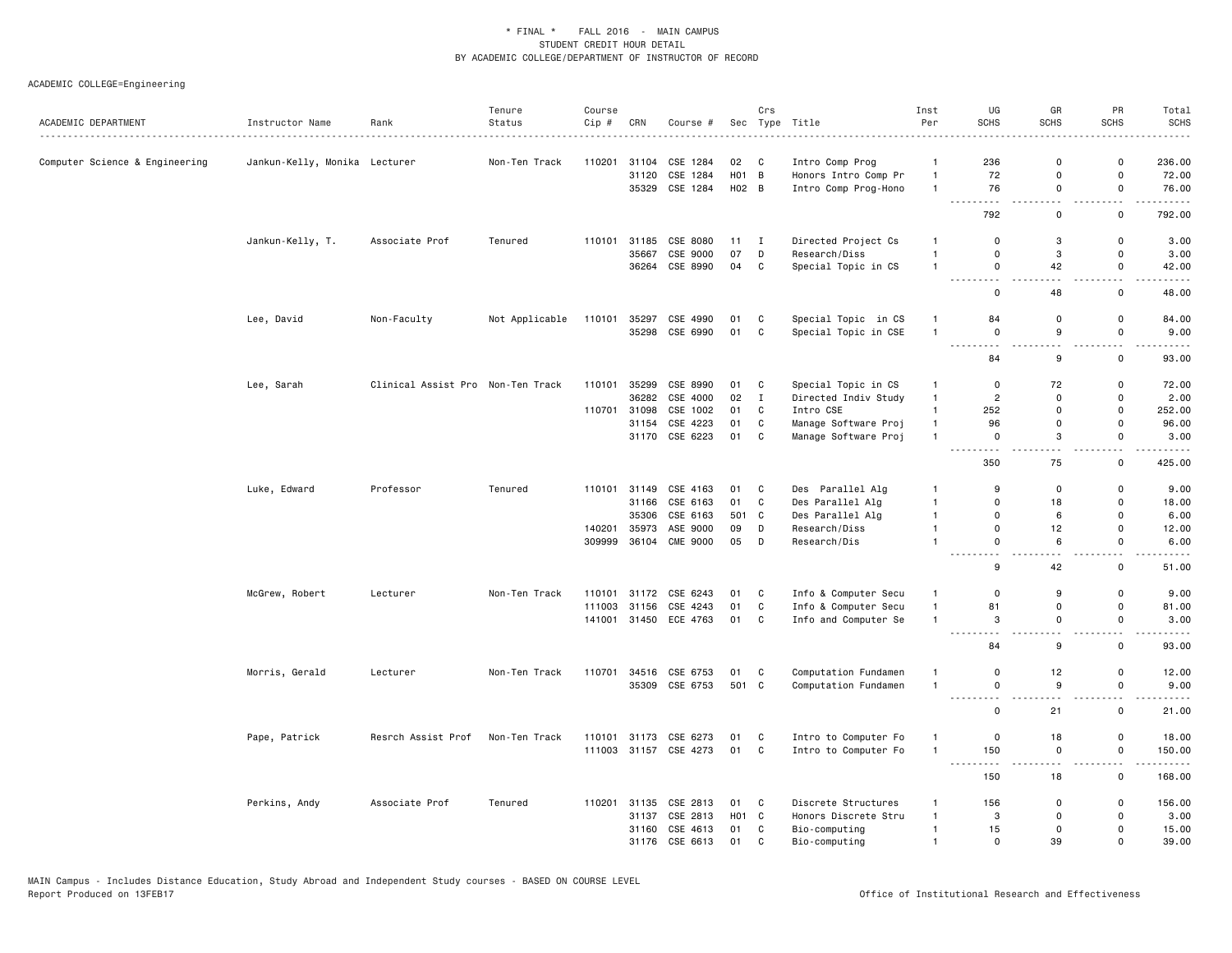| ACADEMIC DEPARTMENT            | Instructor Name                     | Rank           | Tenure<br>Status | Course<br>Cip # | CRN          | Course #                   |                | Crs          | Sec Type Title       | Inst<br>Per                  | UG<br><b>SCHS</b>                                                                                                                                                                      | GR<br><b>SCHS</b>               | PR<br><b>SCHS</b>                       | Total<br><b>SCHS</b>                                                                                                                                          |
|--------------------------------|-------------------------------------|----------------|------------------|-----------------|--------------|----------------------------|----------------|--------------|----------------------|------------------------------|----------------------------------------------------------------------------------------------------------------------------------------------------------------------------------------|---------------------------------|-----------------------------------------|---------------------------------------------------------------------------------------------------------------------------------------------------------------|
|                                |                                     |                |                  |                 |              |                            |                |              |                      |                              | .                                                                                                                                                                                      |                                 |                                         |                                                                                                                                                               |
|                                |                                     |                |                  |                 |              |                            |                |              |                      |                              | 174                                                                                                                                                                                    | 39                              | 0                                       | 213.00                                                                                                                                                        |
| Computer Science & Engineering | Ramkumar, Mahalingam Associate Prof |                | Tenured          |                 | 110101 31148 | CSE 4153                   | 01             | C            | Data Comm Networks   | $\overline{1}$               | 66                                                                                                                                                                                     | 0                               | 0                                       | 66.00                                                                                                                                                         |
|                                |                                     |                |                  |                 | 31165        | CSE 6153                   | 01             | C            | Data Comm Networks   | $\mathbf{1}$                 | $\Omega$                                                                                                                                                                               | 12                              | $\mathsf 0$                             | 12.00                                                                                                                                                         |
|                                |                                     |                |                  |                 |              | 35655 CSE 8000             | 10             | D            | Research / Thesis    | $\mathbf{1}$                 | $\mathbf 0$                                                                                                                                                                            | 3                               | $\mathbf 0$                             | 3.00                                                                                                                                                          |
|                                |                                     |                |                  |                 | 35670        | CSE 9000                   | 10             | D            | Research/Diss        | $\mathbf{1}$                 | $\mathsf 0$                                                                                                                                                                            | 3                               | $\mathsf 0$                             | 3.00                                                                                                                                                          |
|                                |                                     |                |                  |                 | 141001 31453 | ECE 4833                   | 01             | C            | Data Comm Networks   | $\mathbf{1}$                 | 48                                                                                                                                                                                     | $\mathbf 0$<br>$\sim$ $\sim$    | $\mathbf 0$<br>$\sim$ $\sim$            | 48.00<br>$\frac{1}{2} \left( \frac{1}{2} \right) \left( \frac{1}{2} \right) \left( \frac{1}{2} \right) \left( \frac{1}{2} \right) \left( \frac{1}{2} \right)$ |
|                                |                                     |                |                  |                 |              |                            |                |              |                      |                              | 114                                                                                                                                                                                    | 18                              | 0                                       | 132.00                                                                                                                                                        |
|                                | Reese, Donna                        | Professor      | Tenured          | 110101          | 31145        | CSE 3981                   | 01             | C            | Computer Ethics      | $\mathbf{1}$                 | 13                                                                                                                                                                                     | 0                               | 0                                       | 13.00                                                                                                                                                         |
|                                |                                     |                |                  |                 | 31146        | CSE 3981                   | 02             | C            | Computer Ethics      | $\overline{1}$               | 13                                                                                                                                                                                     | $\mathsf 0$                     | $\mathsf 0$                             | 13.00                                                                                                                                                         |
|                                |                                     |                |                  |                 | 31181        | CSE 8011                   | 01             | s            | Seminar              | $\mathbf{1}$                 | $\Omega$                                                                                                                                                                               | 33                              | $\mathbf 0$                             | 33.00                                                                                                                                                         |
|                                |                                     |                |                  |                 | 35656        | CSE 8000                   | 11             | D            | Research / Thesis    | $\mathbf{1}$                 | $\mathbf 0$                                                                                                                                                                            | 20                              | $\mathbf 0$                             | 20.00                                                                                                                                                         |
|                                |                                     |                |                  | 110201          | 31119        | CSE 1284                   | D01 B          |              | Intro Comp Prog      | $\mathbf{1}$                 | 40                                                                                                                                                                                     | $\mathbf 0$<br>$\mathbf 0$      | $\mathsf 0$<br>$\Omega$                 | 40.00                                                                                                                                                         |
|                                |                                     |                |                  | 521003          | 32225        | FYE 1001<br>32226 FYE 1001 | F05 C<br>F06 C |              | Freshman Year Experi | $\mathbf{1}$<br>$\mathbf{1}$ | 18<br>10                                                                                                                                                                               | $\mathsf 0$                     | $\mathbf 0$                             | 18.00<br>10.00                                                                                                                                                |
|                                |                                     |                |                  |                 |              |                            |                |              | Freshman Year Experi |                              |                                                                                                                                                                                        |                                 |                                         | المستما                                                                                                                                                       |
|                                |                                     |                |                  |                 |              |                            |                |              |                      |                              | 94                                                                                                                                                                                     | 53                              | $\mathsf{o}$                            | 147.00                                                                                                                                                        |
|                                | Ritter, Thomas                      | Non-Faculty    | Not Applicable   | 110101          | 31163        | CSE 4733                   | 01             | C            | Operating Systems I  | $\mathbf{1}$                 | 129                                                                                                                                                                                    | 0                               | 0                                       | 129.00                                                                                                                                                        |
|                                |                                     |                |                  |                 |              | 31179 CSE 6733             | 01             | $\mathbf C$  | Operating Systems I  | $\overline{1}$               | 0                                                                                                                                                                                      | 15                              | $\mathsf 0$                             | 15.00                                                                                                                                                         |
|                                |                                     |                |                  |                 |              |                            |                |              |                      |                              | $\frac{1}{2} \left( \frac{1}{2} \right) \left( \frac{1}{2} \right) \left( \frac{1}{2} \right) \left( \frac{1}{2} \right) \left( \frac{1}{2} \right) \left( \frac{1}{2} \right)$<br>129 | 15                              | $ -$<br>$\mathbf 0$                     | .<br>144.00                                                                                                                                                   |
|                                | Swan, John                          | Professor      | Tenured          | 110101          |              | 31162 CSE 4713             | 01             | C            | Prog Languages       | -1                           | 87                                                                                                                                                                                     | $\mathsf 0$                     | $\mathbf 0$                             | 87.00                                                                                                                                                         |
|                                |                                     |                |                  |                 | 31178        | CSE 6713                   | 01             | C            | Prog Languages       | $\mathbf{1}$                 | 0                                                                                                                                                                                      | 21                              | $\mathbf 0$                             | 21.00                                                                                                                                                         |
|                                |                                     |                |                  |                 | 35657        | CSE 8000                   | 12             | D            | Research / Thesis    | $\mathbf{1}$                 | $\Omega$                                                                                                                                                                               | $\overline{1}$                  | $\mathsf 0$                             | 1.00                                                                                                                                                          |
|                                |                                     |                |                  |                 | 35672        | CSE 9000                   | 12             | D            | Research/Diss        | $\mathbf{1}$                 | $\mathbf 0$                                                                                                                                                                            | 10                              | $\mathsf 0$                             | 10.00                                                                                                                                                         |
|                                |                                     |                |                  |                 |              | 36667 CSE 7000             | 06             | $\mathbf{I}$ | Directed Indiv Study | $\overline{1}$               | $\mathbf 0$<br>$- - -$                                                                                                                                                                 | 3                               | $\mathbf 0$<br>$\sim$                   | 3.00<br>$\frac{1}{2} \left( \frac{1}{2} \right) \left( \frac{1}{2} \right) \left( \frac{1}{2} \right) \left( \frac{1}{2} \right)$                             |
|                                |                                     |                |                  |                 |              |                            |                |              |                      |                              | 87                                                                                                                                                                                     | 35                              | 0                                       | 122.00                                                                                                                                                        |
|                                | Williams, Byron                     | Assistant Prof | Ten Track        | 110101          | 31155        | CSE 4233                   | 01             | C            | SW Arch & Design     | $\mathbf{1}$                 | 105                                                                                                                                                                                    | 0                               | 0                                       | 105.00                                                                                                                                                        |
|                                |                                     |                |                  |                 | 31171        | CSE 6233                   | 01             | C            | SW Arch & Design     | $\mathbf{1}$                 | $\mathbf 0$                                                                                                                                                                            | 3                               | $\mathbf 0$                             | 3.00                                                                                                                                                          |
|                                |                                     |                |                  |                 | 35328        | CSE 3213                   | 01             | L.           | Software Eng Sr Proj | $\mathbf{1}$                 | 93                                                                                                                                                                                     | $\mathbf 0$                     | $\mathbf 0$                             | 93.00                                                                                                                                                         |
|                                |                                     |                |                  |                 | 35396        | CSE 4000                   | 01             | $\mathbf{I}$ | Directed Indiv Study | $\mathbf{1}$                 | 3                                                                                                                                                                                      | $\mathsf{o}$                    | $\mathbf 0$                             | 3.00                                                                                                                                                          |
|                                |                                     |                |                  |                 | 35673        | CSE 9000                   | 13             | D            | Research/Diss        | $\mathbf{1}$                 | $\mathbf 0$                                                                                                                                                                            | 36                              | $\mathbf 0$                             | 36.00                                                                                                                                                         |
|                                |                                     |                |                  |                 |              | 36920 CSE 7000             | $10$ I         |              | Directed Indiv Study | $\mathbf{1}$                 | $\Omega$                                                                                                                                                                               | 3                               | $\mathbf 0$<br>$ -$                     | 3.00<br>$\frac{1}{2} \left( \frac{1}{2} \right) \left( \frac{1}{2} \right) \left( \frac{1}{2} \right) \left( \frac{1}{2} \right)$                             |
|                                |                                     |                |                  |                 |              |                            |                |              |                      |                              | 201                                                                                                                                                                                    | 42                              | 0                                       | 243.00                                                                                                                                                        |
|                                | Young, Maxwell                      | Assistant Prof | Ten Track        | 110101          | 35301        | CSE 8990                   | 03             | C            | Special Topic in CS  | $\mathbf{1}$                 | $\mathbf 0$                                                                                                                                                                            | 60                              | 0                                       | 60.00                                                                                                                                                         |
|                                |                                     |                |                  |                 | 35659        | CSE 8000                   | 14             | D            | Research / Thesis    | $\overline{1}$               | $\mathbf 0$<br>- - -<br>$\sim$ $\sim$ $\sim$                                                                                                                                           | $\overline{2}$<br>$\sim$ $\sim$ | $\mathsf 0$<br>$\overline{\phantom{a}}$ | 2.00<br>$\frac{1}{2} \left( \frac{1}{2} \right) \left( \frac{1}{2} \right) \left( \frac{1}{2} \right) \left( \frac{1}{2} \right) \left( \frac{1}{2} \right)$  |
|                                |                                     |                |                  |                 |              |                            |                |              |                      |                              | $\mathbf 0$                                                                                                                                                                            | 62                              | 0                                       | 62.00                                                                                                                                                         |
|                                | Zhang, Song                         | Associate Prof | Tenured          |                 | 110101 31158 | CSE 4413                   | 01 C           |              | Computer Graphics    | -1                           | 36                                                                                                                                                                                     | $\mathbf 0$                     | $\mathbf 0$                             | 36.00                                                                                                                                                         |
|                                |                                     |                |                  |                 | 31174        | CSE 6413                   | 01             | C            | Computer Graphics    | $\overline{1}$               | 0                                                                                                                                                                                      | 27                              | $\mathbf 0$                             | 27.00                                                                                                                                                         |
|                                |                                     |                |                  |                 |              | 35660 CSE 8000             | 15             | D            | Research /Thesis     | $\mathbf{1}$                 | $\Omega$                                                                                                                                                                               | 10                              | $\Omega$                                | 10.00                                                                                                                                                         |
|                                |                                     |                |                  |                 |              | 35675 CSE 9000             | 15             | D            | Research/Diss        | $\overline{1}$               | $\Omega$                                                                                                                                                                               | 15                              | $\Omega$                                | 15.00                                                                                                                                                         |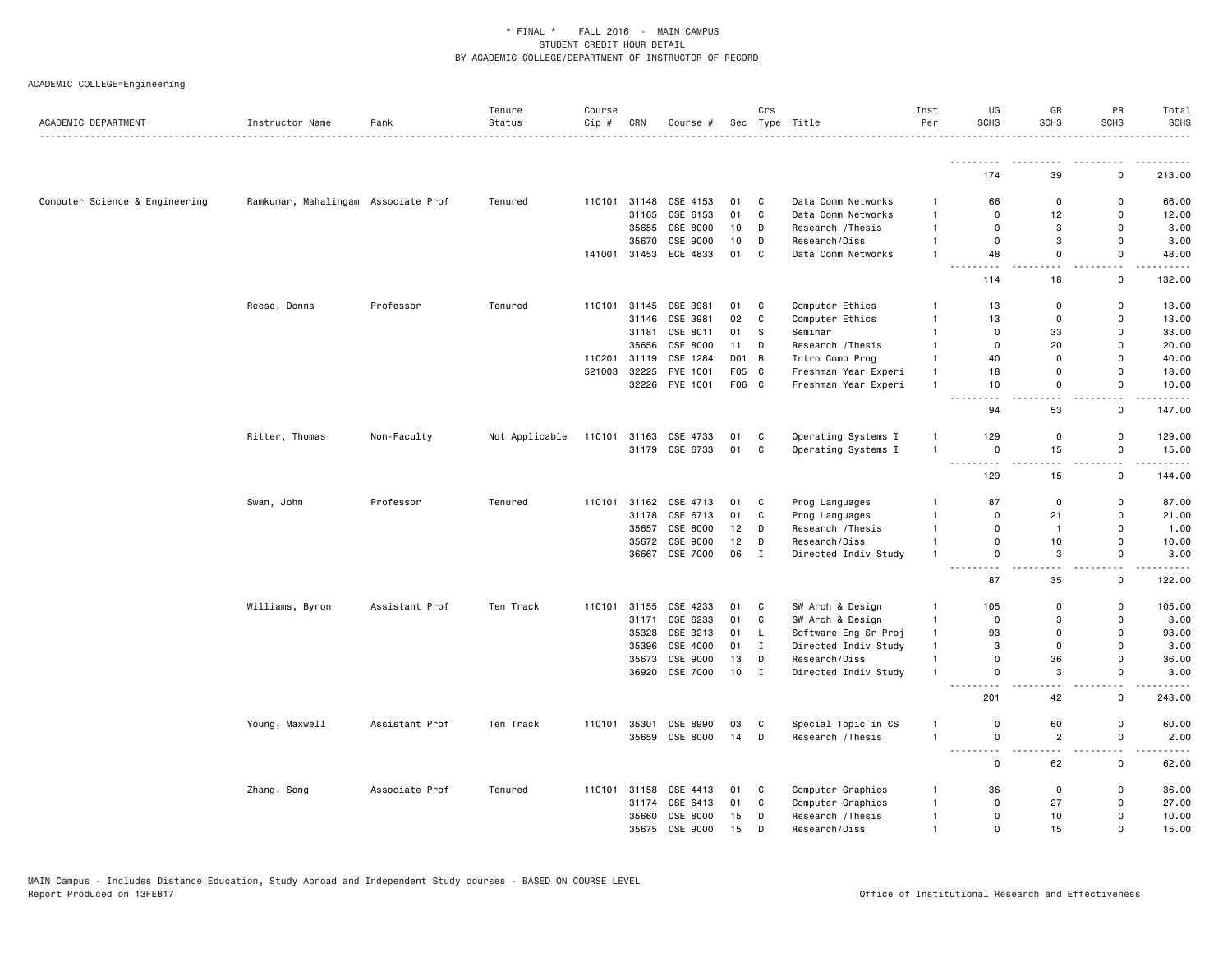| ACADEMIC DEPARTMENT                    | Instructor Name | Rank | Tenure<br>Status | Course<br>Cip # | CRN | Course # | Crs | Sec Type Title | Inst<br>Per | UG<br>SCHS | GR<br>SCHS | <b>PR</b><br>SCHS | Total<br><b>SCHS</b> |
|----------------------------------------|-----------------|------|------------------|-----------------|-----|----------|-----|----------------|-------------|------------|------------|-------------------|----------------------|
|                                        |                 |      |                  |                 |     |          |     |                |             | 36         | 52         |                   | 88.00                |
| ====================================== |                 |      |                  |                 |     |          |     |                |             | =========  | =========  | =========         | ==========           |
| Computer Science & Engineering         |                 |      |                  |                 |     |          |     |                |             | 4768       | 870        |                   | 5638,00              |
|                                        |                 |      |                  |                 |     |          |     |                |             | =========  | ---------- | ----------        | -----------          |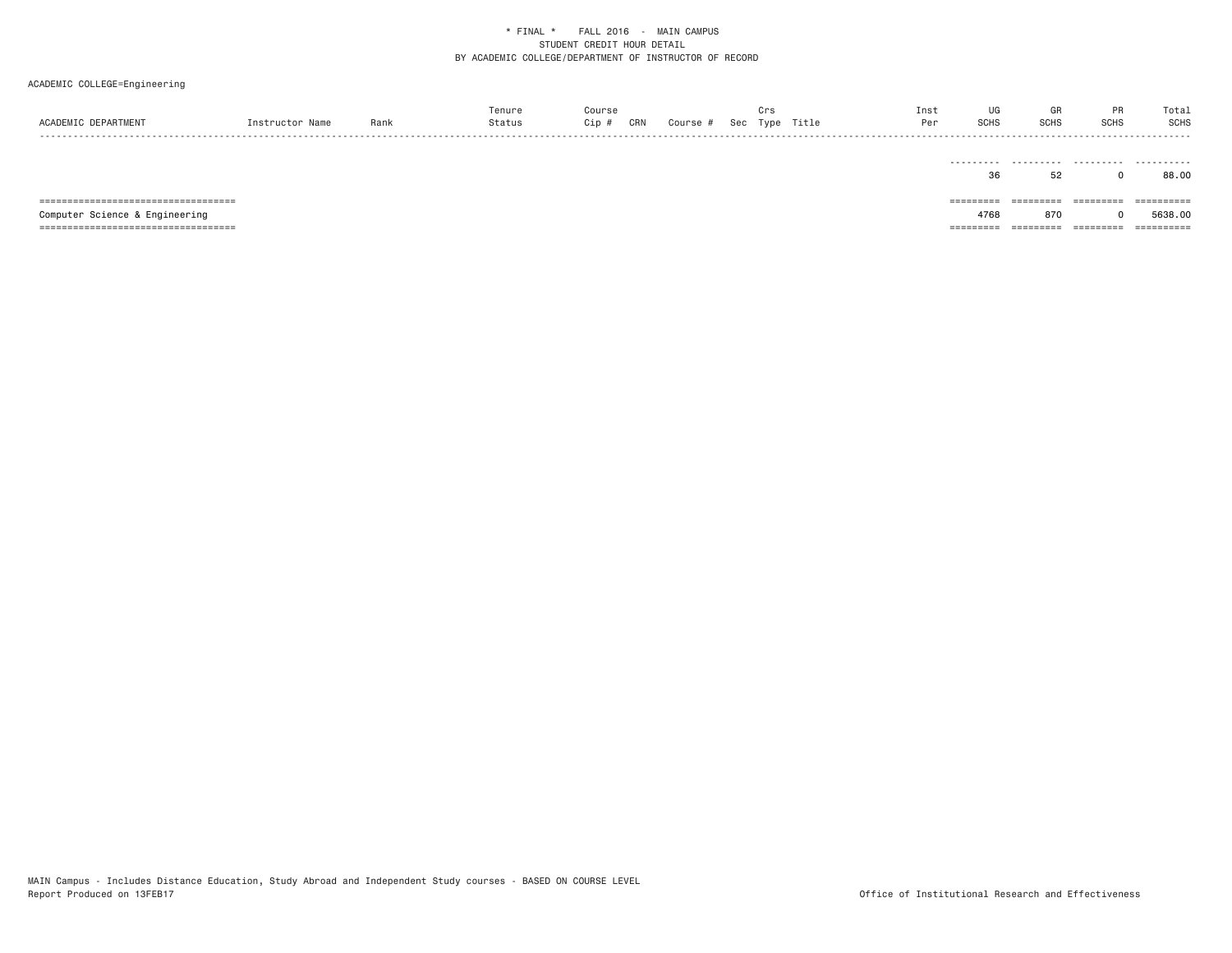| ACADEMIC DEPARTMENT               | Instructor Name    | Rank           | Tenure<br>Status | Course<br>Cip # | CRN   | Course #                   |             | Crs          | Sec Type Title                   | Inst<br>Per        | UG<br><b>SCHS</b>                        | GR<br><b>SCHS</b>    | PR<br><b>SCHS</b>                        | Total<br><b>SCHS</b>                                                                                                              |
|-----------------------------------|--------------------|----------------|------------------|-----------------|-------|----------------------------|-------------|--------------|----------------------------------|--------------------|------------------------------------------|----------------------|------------------------------------------|-----------------------------------------------------------------------------------------------------------------------------------|
|                                   |                    |                |                  |                 |       |                            |             |              |                                  |                    |                                          |                      | 0                                        | $\frac{1}{2}$                                                                                                                     |
| Electrical & Computer Engineering | Abdelwahed, Sherif | Associate Prof | Tenured          | 141001          | 35789 | 34942 ECE 9000<br>ECE 8000 | 501 D<br>01 | D            | Research/Diss<br>Research/Thesis | -1<br>$\mathbf{1}$ | 0<br>$\mathsf 0$                         | $\overline{4}$<br>14 | $\mathsf 0$                              | 4.00<br>14.00                                                                                                                     |
|                                   |                    |                |                  |                 |       | 35806 ECE 9000             | 01          | D            | Research/Diss                    | $\mathbf{1}$       | $\mathbf 0$                              | 33                   | $\Omega$                                 | 33.00                                                                                                                             |
|                                   |                    |                |                  |                 |       | 36411 ECE 7000             | 04          | $\mathbf I$  | Directed Indiv Study             | $\overline{1}$     | $\mathbf 0$                              | 3                    | $\mathsf{o}$                             | 3.00                                                                                                                              |
|                                   |                    |                |                  |                 |       |                            |             |              |                                  |                    | .<br>$\mathbf 0$                         | 54                   | $-$<br>0                                 | 54.00                                                                                                                             |
|                                   | Anderson, Derek    | Assistant Prof | Ten Track        | 141001          |       | 31403 ECE 3443             | 01 C        |              | Signals and Systems              | $\mathbf{1}$       | 90                                       | $\Omega$             | $\mathsf{o}$                             | 90.00                                                                                                                             |
|                                   |                    |                |                  |                 | 34968 | <b>ECE 8000</b>            | 502 D       |              | Research/Thesis                  | $\mathbf{1}$       | $\mathbf 0$                              | 6                    | $\mathsf 0$                              | 6.00                                                                                                                              |
|                                   |                    |                |                  |                 |       | 35790 ECE 8000             | 02          | D            | Research/Thesis                  | $\mathbf{1}$       | $\mathbf 0$                              | 42                   | $\mathsf{o}$                             | 42.00                                                                                                                             |
|                                   |                    |                |                  |                 |       | 35807 ECE 9000             | 02          | D            | Research/Diss                    | $\overline{1}$     | $\mathbf 0$                              | 21                   | 0                                        | 21.00                                                                                                                             |
|                                   |                    |                |                  |                 |       |                            |             |              |                                  |                    | $\sim$ $\sim$<br>$  -$<br>90             | 69                   | $ -$<br>$\mathsf 0$                      | 159.00                                                                                                                            |
|                                   | Ball, John         | Assistant Prof | Ten Track        | 141001          | 31437 | ECE 4413                   | 01          | C            | Digital Signal Proce             | $\mathbf{1}$       | 45                                       | 0                    | 0                                        | 45.00                                                                                                                             |
|                                   |                    |                |                  |                 | 31458 | ECE 6413                   | 01          | C            | Digital Signal Proce             | $\mathbf{1}$       | $\mathbf 0$                              | 39                   | 0                                        | 39.00                                                                                                                             |
|                                   |                    |                |                  |                 |       | 34120 ECE 6413             | 501 C       |              | Digital Signal Proce             | $\mathbf{1}$       | $\mathbf 0$                              | 18                   | $\mathbf 0$                              | 18.00                                                                                                                             |
|                                   |                    |                |                  |                 | 35791 | ECE 8000                   | 03          | D            | Research/Thesis                  | $\overline{1}$     | $\mathbf 0$                              | 10                   | $\mathsf{o}$                             | 10.00                                                                                                                             |
|                                   |                    |                |                  |                 |       | 35808 ECE 9000             | 03          | $\mathsf{D}$ | Research/Diss                    | $\overline{1}$     | $\mathbf 0$                              | 27                   | $\mathbf 0$                              | 27.00                                                                                                                             |
|                                   |                    |                |                  |                 |       |                            |             |              |                                  |                    | $\sim$ $\sim$<br>$ -$<br>45              | 94                   | $\sim$ $\sim$<br>0                       | .<br>139.00                                                                                                                       |
|                                   | Bruce, Jerry       | Associate Prof | Tenured          | 140901          | 31444 | ECE 4723                   | 01          | В            | Embedded Systems                 | $\mathbf{1}$       | 24                                       | $\mathbf 0$          | 0                                        | 24.00                                                                                                                             |
|                                   |                    |                |                  | 141001          |       | 31373 ECE 1002             | 01          | B            | Intro to ECE                     | $\mathbf{1}$       | 184                                      | $\Omega$             | $\Omega$                                 | 184.00                                                                                                                            |
|                                   |                    |                |                  |                 |       | 35792 ECE 8000             | 04          | D            | Research/Thesis                  | $\overline{1}$     | $\mathbf 0$                              | $\overline{7}$       | $\mathbf 0$                              | 7.00                                                                                                                              |
|                                   |                    |                |                  |                 |       | 35809 ECE 9000             | 04          | D            | Research/Diss                    | $\mathbf{1}$       | $\mathbf 0$                              | $\mathbf{1}$         | 0                                        | 1.00                                                                                                                              |
|                                   |                    |                |                  |                 |       | 36408 ECE 7000             | 01 I        |              | Directed Indiv Study             | $\overline{1}$     | $\mathbf 0$                              | 3                    | $\mathsf{o}$                             | 3.00                                                                                                                              |
|                                   |                    |                |                  |                 |       |                            |             |              |                                  |                    | 208                                      | 11                   | $\sim$<br>0                              | $\frac{1}{2}$<br>219.00                                                                                                           |
|                                   | Dabbiru, Lalitha   | Non-Faculty    | Not Applicable   | 141001          |       | 31385 ECE 3413             | 01 C        |              | Intro to Electronic              | $\overline{1}$     | 264<br>$\sim$ $\sim$ $\sim$              | $\mathbf 0$          | $\mathsf{o}$<br>$\overline{\phantom{a}}$ | 264.00<br>.                                                                                                                       |
|                                   |                    |                |                  |                 |       |                            |             |              |                                  |                    | 264                                      | 0                    | 0                                        | 264.00                                                                                                                            |
|                                   | Donohoe, John      | Professor      | Tenured          | 110701          | 34718 | ECE 6323                   | 501 C       |              | Electromagnetic Comp             | $\mathbf{1}$       | 0                                        | 12                   | 0                                        | 12.00                                                                                                                             |
|                                   |                    |                |                  | 141001          | 34498 | ECE 4323                   | 01          | $\mathbf c$  | Electromagnetic Comp             | $\mathbf{1}$       | 3                                        | $\mathbf 0$          | $\mathbf 0$                              | 3.00                                                                                                                              |
|                                   |                    |                |                  |                 | 34971 | ECE 8000                   | 505 D       |              | Research/Thesis                  | $\mathbf{1}$       | $\mathbf 0$                              | $\mathbf{1}$         | 0                                        | 1.00                                                                                                                              |
|                                   |                    |                |                  |                 |       | 35810 ECE 9000             | 05          | D            | Research/Diss                    | $\overline{1}$     | $\mathbf 0$<br>.<br>------               | 3<br>$\sim$ $\sim$   | $\mathsf{o}$<br>$\sim$                   | 3.00<br>$\frac{1}{2} \left( \frac{1}{2} \right) \left( \frac{1}{2} \right) \left( \frac{1}{2} \right) \left( \frac{1}{2} \right)$ |
|                                   |                    |                |                  |                 |       |                            |             |              |                                  |                    | 3                                        | 16                   | $\mathbf 0$                              | 19.00                                                                                                                             |
|                                   | Du, Qian           | Professor      | Tenured          | 141001          | 34506 | ECE 8493                   | 01          | C            | Neural Networks                  | $\overline{1}$     | $\mathbf 0$                              | 30                   | $\mathsf 0$                              | 30.00                                                                                                                             |
|                                   |                    |                |                  |                 | 34721 | ECE 8493                   | 501 C       |              | Neural Networks                  | $\overline{1}$     | $\mathbf 0$                              | 21                   | $\mathsf{o}\,$                           | 21.00                                                                                                                             |
|                                   |                    |                |                  |                 | 34951 | ECE 9000                   | 506 D       |              | Research/Diss                    | $\mathbf{1}$       | $\mathbf 0$                              | $\mathbf{1}$         | 0                                        | 1.00                                                                                                                              |
|                                   |                    |                |                  |                 |       | 35811 ECE 9000             | 06          | D            | Research/Diss                    | $\mathbf{1}$       | $\mathbf 0$<br><u>.</u><br>$\sim$ $\sim$ | 14                   | $\mathsf{o}$<br>$-$                      | 14.00<br>$    -$                                                                                                                  |
|                                   |                    |                |                  |                 |       |                            |             |              |                                  |                    | $\mathbf 0$                              | 66                   | $\mathbf 0$                              | 66.00                                                                                                                             |
|                                   | Follett, Randolph  | Associate Prof | Tenured          | 140201          | 30401 | ASE 1501                   | 01          | E            | Design Competition               | 0.5                | 6.5                                      | 0                    | 0                                        | 6.50                                                                                                                              |
|                                   |                    |                |                  | 141001          | 31439 | ECE 4522                   | 01          | B            | EE Design II                     | $\overline{1}$     | 34                                       | $\Omega$             | $\mathbf 0$                              | 34.00                                                                                                                             |
|                                   |                    |                |                  |                 | 31441 | ECE 4542                   | 01          | В            | CPE Design II                    | $\mathbf{1}$       | 16                                       | $\mathbf 0$          | 0                                        | 16.00                                                                                                                             |
|                                   |                    |                |                  |                 | 31454 | ECE 4913                   | 01          | C            | Feedback Con Sys I               | $\overline{1}$     | 21                                       | $\Omega$             | $\Omega$                                 | 21.00                                                                                                                             |
|                                   |                    |                |                  |                 | 31471 | ECE 6913                   | 01          | C            | Fdbk Con Sys I                   | $\mathbf{1}$       | $\Omega$                                 | 12                   | $\Omega$                                 | 12.00                                                                                                                             |
|                                   |                    |                |                  |                 |       | 35795 ECE 8000             | 07          | D            | Research/Thesis                  | $\overline{1}$     | $\mathbf{0}$                             | $\overline{7}$       | $\Omega$                                 | 7.00                                                                                                                              |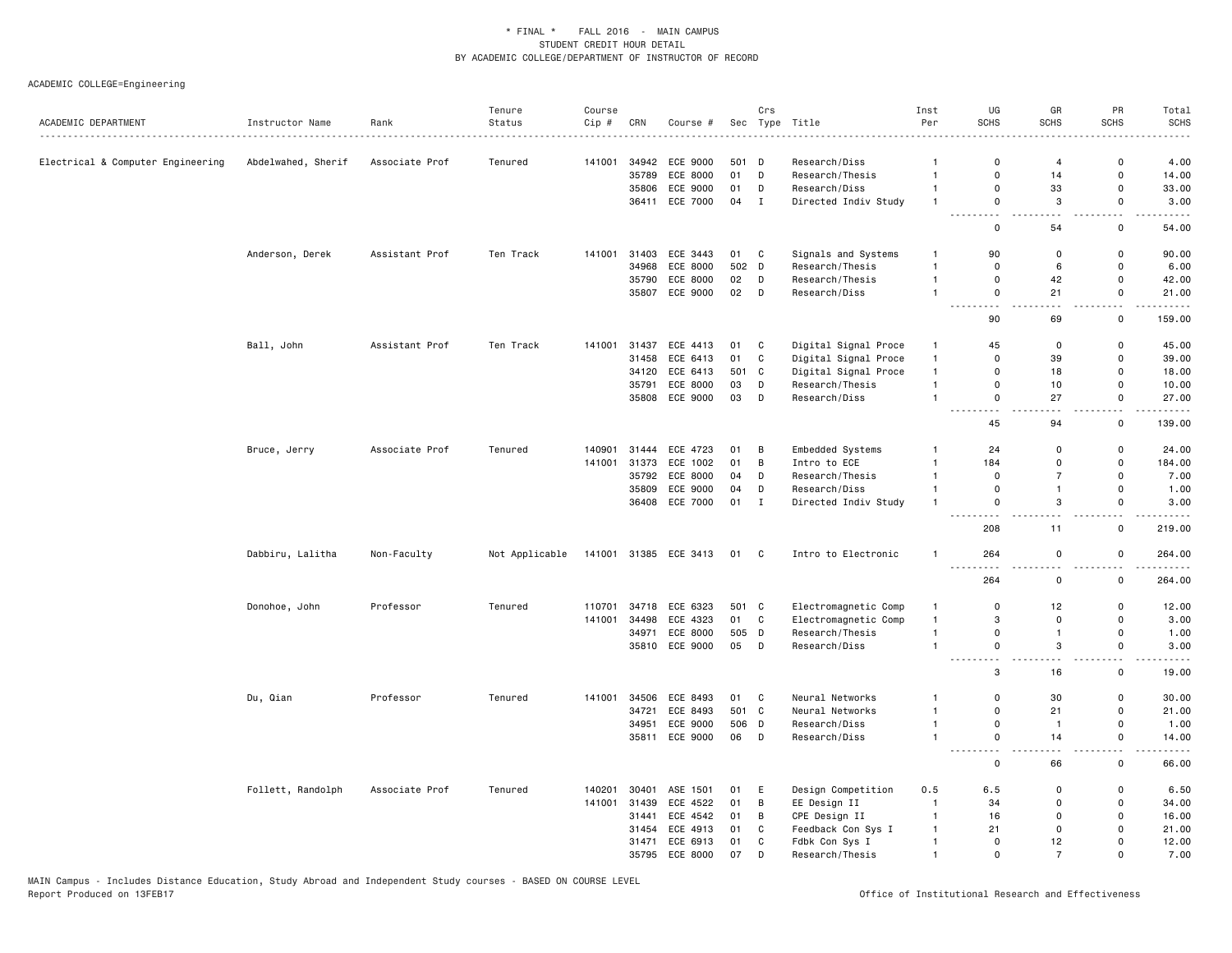|                                   |                                     |                | Tenure    | Course |       |                |                 | Crs          |                      | Inst         | UG                                                                                                                                       | GR                      | PR                | Total            |
|-----------------------------------|-------------------------------------|----------------|-----------|--------|-------|----------------|-----------------|--------------|----------------------|--------------|------------------------------------------------------------------------------------------------------------------------------------------|-------------------------|-------------------|------------------|
| ACADEMIC DEPARTMENT               | Instructor Name                     | Rank           | Status    | Cip #  | CRN   | Course #       |                 |              | Sec Type Title       | Per          | <b>SCHS</b><br>.                                                                                                                         | SCHS                    | <b>SCHS</b>       | <b>SCHS</b><br>. |
|                                   |                                     |                |           |        |       |                |                 |              |                      |              |                                                                                                                                          |                         |                   | .                |
|                                   |                                     |                |           |        |       |                |                 |              |                      |              | 77.5                                                                                                                                     | 19                      | 0                 | 96.50            |
| Electrical & Computer Engineering | Fowler, James                       | Professor      | Tenured   | 141001 | 34953 | ECE 9000       | 508 D           |              | Research/Diss        | -1           | $\mathbf 0$                                                                                                                              | 6                       | 0                 | 6.00             |
|                                   |                                     |                |           |        | 35159 | ECE 8483       | 01              | $\mathbf c$  | Image and Video Codi | $\mathbf{1}$ | $\mathbf 0$                                                                                                                              | 6                       | 0                 | 6.00             |
|                                   |                                     |                |           |        | 35796 | ECE 8000       | 08              | D            | Research/Thesis      | $\mathbf{1}$ | $\mathbf 0$                                                                                                                              | 19                      | 0                 | 19.00            |
|                                   |                                     |                |           |        |       | 35813 ECE 9000 | 08              | D            | Research/Diss        | $\mathbf{1}$ | $\mathsf{o}$<br>$- - -$                                                                                                                  | 14                      | 0                 | 14.00            |
|                                   |                                     |                |           |        |       |                |                 |              |                      |              | $\mathbf 0$                                                                                                                              | 45                      | 0                 | 45.00            |
|                                   | Fu, Yong                            | Associate Prof | Tenured   | 141001 | 31442 | ECE 4613       | 01              | C            | Pwr Transmission Sys | $\mathbf{1}$ | 54                                                                                                                                       | 0                       | 0                 | 54.00            |
|                                   |                                     |                |           |        | 31459 | ECE 6613       | 01              | C            | Pwr Transmission Sys | $\mathbf{1}$ | $\mathbf 0$                                                                                                                              | 30                      | 0                 | 30.00            |
|                                   |                                     |                |           |        | 34507 | ECE 8683       | 01              | $\mathbf C$  | Power Sys Opt & Cont | $\mathbf{1}$ | $\mathbf 0$                                                                                                                              | 24                      | $\mathsf 0$       | 24.00            |
|                                   |                                     |                |           |        | 34719 | ECE 6613       | 501 C           |              | Pwr Transmission Sys | $\mathbf{1}$ | $\Omega$                                                                                                                                 | 18                      | 0                 | 18.00            |
|                                   |                                     |                |           |        | 34722 | ECE 8683       | 501 C           |              | Power Sys Opt & Cont | $\mathbf{1}$ | $\mathbf 0$                                                                                                                              | 6                       | $\mathsf{o}$      | 6.00             |
|                                   |                                     |                |           |        | 34955 | ECE 9000       | 509             | $\mathsf{D}$ | Research/Diss        | $\mathbf{1}$ | $\mathsf 0$                                                                                                                              | 3                       | $\mathsf 0$       | 3.00             |
|                                   |                                     |                |           |        |       | 35814 ECE 9000 | 09              | D            | Research/Diss        | $\mathbf{1}$ | $\mathbf 0$                                                                                                                              | 17                      | 0<br>المنابذة     | 17.00<br>.       |
|                                   |                                     |                |           |        |       |                |                 |              |                      |              | 54                                                                                                                                       | 98                      | 0                 | 152.00           |
|                                   | Jones, Bryan                        | Associate Prof | Tenured   | 141001 | 31422 | ECE 3724       | 01              | C            | Microprocessors      |              | 160                                                                                                                                      | 0                       | 0                 | 160.00           |
|                                   |                                     |                |           |        | 31423 | ECE 3724       | 02              | C            | Microprocessors      | $\mathbf{1}$ | 188                                                                                                                                      | $\Omega$                | 0                 | 188.00           |
|                                   |                                     |                |           |        | 31424 | ECE 3724       | 03              | K            | Microprocessors      | -1           | $\mathbf 0$                                                                                                                              | $\mathbf 0$             | 0                 | 0.00             |
|                                   |                                     |                |           |        | 31425 | ECE 3724       | 04              | К            | Microprocessors      | $\mathbf{1}$ | $\mathbf 0$                                                                                                                              | 0                       | 0                 | 0.00             |
|                                   |                                     |                |           |        | 31426 | ECE 3724       | 05              | К            | Microprocessors      | $\mathbf{1}$ | $\Omega$                                                                                                                                 | $\Omega$                | $\Omega$          | 0.00             |
|                                   |                                     |                |           |        | 31427 | ECE 3724       | 06              | К            | Microprocessors      | -1           | $\Omega$                                                                                                                                 | $\Omega$                | $\Omega$          | 0.00             |
|                                   |                                     |                |           |        | 31428 | ECE 3724       | 07              | К            | Microprocessors      | $\mathbf{1}$ | $\mathbf 0$                                                                                                                              | 0                       | 0                 | 0.00             |
|                                   |                                     |                |           |        | 31429 | ECE 3724       | 08              | К            | Microprocessors      | $\mathbf{1}$ | $\mathbf 0$                                                                                                                              | $\mathbf 0$             | $\mathsf{o}$      | 0.00             |
|                                   |                                     |                |           |        | 31430 | ECE 3724       | 09              | К            | Microprocessors      | -1           | $\mathbf 0$                                                                                                                              | 0                       | 0                 | 0.00             |
|                                   |                                     |                |           |        | 31431 | ECE 3724       | 10              | К            | Microprocessors      | $\mathbf{1}$ | $\mathbf 0$                                                                                                                              | 0                       | 0                 | 0.00             |
|                                   |                                     |                |           |        |       | 31432 ECE 3724 | 11              | К            | Microprocessors      | $\mathbf{1}$ | $\mathbf 0$                                                                                                                              | $\mathbf{0}$            | $\mathsf{o}$      | 0.00             |
|                                   |                                     |                |           |        | 31438 | ECE 4512       | 01              | В            | EE Design I          | $\mathbf{1}$ | 48                                                                                                                                       | 0                       | 0                 | 48.00            |
|                                   |                                     |                |           |        | 31440 | ECE 4532       | 01              | B            | CPE Design I         | $\mathbf{1}$ | 14                                                                                                                                       | 0                       | 0                 | 14.00            |
|                                   |                                     |                |           |        |       | 35815 ECE 9000 | 10 <sup>1</sup> | D            | Research/Diss        | $\mathbf{1}$ | $\mathbf 0$                                                                                                                              | $\mathbf{1}$            | $\mathsf{o}$<br>. | 1.00<br>.        |
|                                   |                                     |                |           |        |       |                |                 |              |                      |              | 410                                                                                                                                      | 1                       | 0                 | 411.00           |
|                                   | Karimi-Ghartemani, M Associate Prof |                | Ten Track | 141001 | 31404 | ECE 3614       | 01              | C            | Fundamentals of Ener | $\mathbf{1}$ | 88                                                                                                                                       | $\mathsf 0$             | 0                 | 88.00            |
|                                   |                                     |                |           |        | 31405 | ECE 3614       | 02              | К            | Fundamentals of Ener | $\mathbf{1}$ | $\mathbf 0$                                                                                                                              | $\mathbf 0$             | $\mathsf 0$       | 0.00             |
|                                   |                                     |                |           |        | 31406 | ECE 3614       | 03              | K            | Fundamentals of Ener | $\mathbf{1}$ | $\mathbf 0$                                                                                                                              | $\mathbf 0$             | $\mathsf{o}$      | 0.00             |
|                                   |                                     |                |           |        | 31407 | ECE 3614       | 04              | K            | Fundamentals of Ener | $\mathbf{1}$ | $\Omega$                                                                                                                                 | $\Omega$                | $\Omega$          | 0.00             |
|                                   |                                     |                |           |        | 31408 | ECE 3614       | 05              | К            | Fundamentals of Ener | $\mathbf{1}$ | $\mathbf 0$                                                                                                                              | $\mathbf 0$             | 0                 | 0.00             |
|                                   |                                     |                |           |        | 31409 | ECE 3614       | 06              | К            | Fundamentals of Ener | $\mathbf{1}$ | $\mathbf 0$                                                                                                                              | $\mathbf 0$             | $\mathsf{o}$      | 0.00             |
|                                   |                                     |                |           |        | 34453 | ECE 3614       | 09              | К            | Fundamentals of Ener | $\mathbf{1}$ | $\Omega$                                                                                                                                 | $\mathbf 0$             | 0                 | 0.00             |
|                                   |                                     |                |           |        | 34508 | ECE 8923       | 01              | C            | Non-Linear Con Sys   | $\mathbf{1}$ | $\mathbf 0$                                                                                                                              | 30                      | $\mathsf{o}$      | 30.00            |
|                                   |                                     |                |           |        | 34723 | ECE 8923       | 501             | C            | Non-Linear Con Sys   | $\mathbf{1}$ | $\mathsf 0$                                                                                                                              | 3                       | $\mathsf 0$       | 3.00             |
|                                   |                                     |                |           |        |       | 35816 ECE 9000 | 11              | D            | Research/Diss        | $\mathbf{1}$ | $\mathbf 0$<br>$\frac{1}{2} \left( \frac{1}{2} \right) \left( \frac{1}{2} \right) \left( \frac{1}{2} \right) \left( \frac{1}{2} \right)$ | 31                      | 0<br>$\sim$       | 31.00<br>$    -$ |
|                                   |                                     |                |           |        |       |                |                 |              |                      |              | 88                                                                                                                                       | 64                      | 0                 | 152.00           |
|                                   | King, Roger                         | Non-Faculty    | Tenured   | 309999 |       | 36103 CME 9000 | 04              | D            | Research/Dis         |              | 0<br>.                                                                                                                                   | $\mathbf{1}$<br><b></b> | 0                 | 1.00             |
|                                   |                                     |                |           |        |       |                |                 |              |                      |              | $\Omega$                                                                                                                                 | $\mathbf{1}$            | $\Omega$          | 1.00             |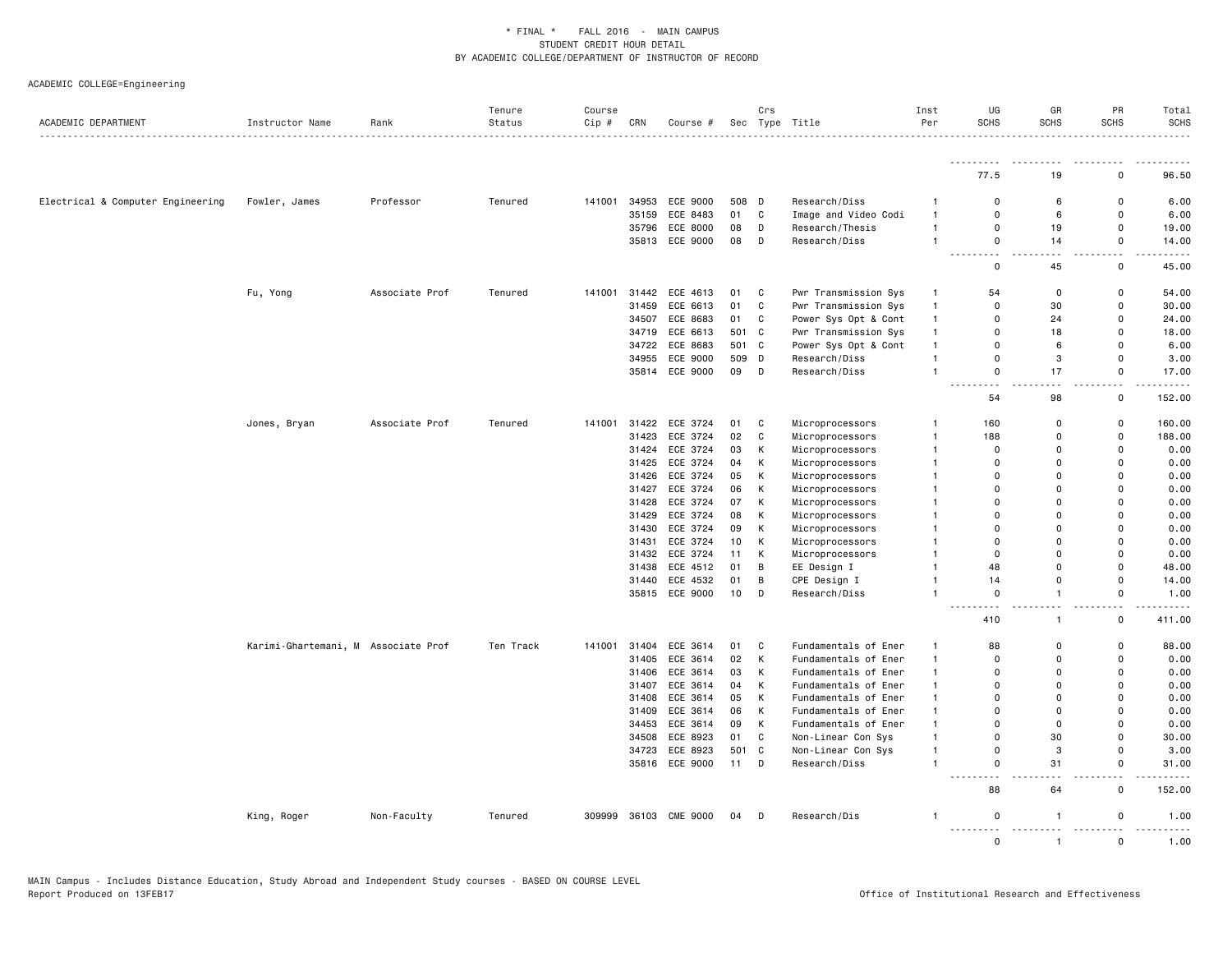|                                   |                                     |                | Tenure        | Course |       |                       |       | Crs          |                      | Inst           | UG<br>SCHS                   | GR<br><b>SCHS</b> | PR<br><b>SCHS</b>             | Total<br><b>SCHS</b> |
|-----------------------------------|-------------------------------------|----------------|---------------|--------|-------|-----------------------|-------|--------------|----------------------|----------------|------------------------------|-------------------|-------------------------------|----------------------|
| ACADEMIC DEPARTMENT               | Instructor Name                     | Rank<br>.      | Status        | Cip #  | CRN   | Course #              |       |              | Sec Type Title       | Per            |                              |                   |                               | $- - - -$            |
| Electrical & Computer Engineering | Kluss, Joni Viljami                 | Assistant Prof | Ten Track     | 141001 | 34500 | ECE 4663              | 01    | C            | Insul Coord Pow Sys  | $\mathbf{1}$   | 24                           | $\mathbf 0$       | 0                             | 24.00                |
|                                   |                                     |                |               |        |       | 34501 ECE 6663        | 01 C  |              | Insul Coord Pow Sys  | $\mathbf{1}$   | $\mathbf 0$                  | 12                | $\mathsf{o}$                  | 12.00                |
|                                   |                                     |                |               |        |       |                       |       |              |                      |                | $ -$<br>24                   | 12                | $-$<br>0                      | $- - - -$<br>36.00   |
|                                   | Koshka, Yaroslav                    | Professor      | Tenured       | 141001 |       | 31375 ECE 3213        | 01    | C            | Solid State Electron | $\mathbf{1}$   | 57                           | 0                 | 0                             | 57.00                |
|                                   |                                     |                |               |        | 34496 | ECE 4293              | 01    | C            | Nano-electronics     | $\overline{1}$ | 24                           | 0                 | 0                             | 24.00                |
|                                   |                                     |                |               |        | 34497 | ECE 6293              | 01    | C            | Nano-electronics     | $\overline{1}$ | $\mathbf 0$                  | 6                 | $\mathsf{o}$                  | 6.00                 |
|                                   |                                     |                |               |        |       | 36444 ECE 7000        | 501 I |              | Directed Indiv Study | $\overline{1}$ | $\mathbf 0$                  | 3                 | 0                             | 3.00                 |
|                                   |                                     |                |               |        |       |                       |       |              |                      |                | $- - -$<br><u>.</u><br>81    | $ -$<br>9         | $-$<br>0                      | -----<br>90.00       |
|                                   | Kurum, Mehmet                       | Assistant Prof | Ten Track     |        |       | 141001 31381 ECE 3323 | 01 B  |              | Electromagnetics II  | $\mathbf{1}$   | 63                           | 0                 | $\mathbf 0$                   | 63.00                |
|                                   |                                     |                |               |        |       |                       |       |              |                      |                | -----<br>63                  | $\mathbf 0$       | $\mathsf 0$                   | 63.00                |
|                                   | Mazzola, Michael                    | Professor      | Tenured       | 140101 |       | 32252 GE 3011         | 01    | - S          | Engr Entrepreneur Se | 0.6            | 60.6                         | $\Omega$          | $\mathbf 0$                   | 60.60                |
|                                   |                                     |                |               | 141001 | 31399 | ECE 3434              | 01    | C            | Adv Electronic Circu | $\overline{1}$ | 88                           | $\Omega$          | $\mathsf{o}$                  | 88.00                |
|                                   |                                     |                |               |        | 31400 | ECE 3434              | 02    | К            | Adv Electronic Circu | $\mathbf{1}$   | $\mathbf 0$                  | $\Omega$          | 0                             | 0.00                 |
|                                   |                                     |                |               |        | 31401 | ECE 3434              | 03    | К            | Adv Electronic Circu | $\mathbf{1}$   | $\Omega$                     | $\Omega$          | $\Omega$                      | 0.00                 |
|                                   |                                     |                |               |        |       | 31402 ECE 3434        | 04    | K            | Adv Electronic Circu | $\mathbf{1}$   | $\mathbf 0$                  | $\mathbf 0$       | $\mathbf 0$                   | 0.00                 |
|                                   |                                     |                |               |        |       | 35818 ECE 9000        | 13    | D            | Research/Diss        | $\mathbf{1}$   | $\Omega$                     | 40                | $\Omega$                      | 40.00                |
|                                   |                                     |                |               |        |       | 36410 ECE 7000        | 03    | $\mathbf{I}$ | Directed Indiv Study | $\overline{1}$ | $\mathbf 0$                  | 3                 | 0                             | 3.00                 |
|                                   |                                     |                |               |        |       |                       |       |              |                      |                | 148.6                        | 43                | 0                             | 191.60               |
|                                   | Mohammadi-Aragh, Mah Assistant Prof |                | Ten Track     | 140901 | 31443 | ECE 4713              | 01    | C            | Computer Architectur | $\mathbf{1}$   | 117                          | 0                 | $\mathbf 0$                   | 117.00               |
|                                   |                                     |                |               |        | 31460 | ECE 6713              | 01    | C            | Computer Architectur | $\overline{1}$ | $\mathbf 0$                  | 12                | $\mathsf{o}$                  | 12.00                |
|                                   |                                     |                |               | 141001 |       | 36465 ECE 9000        | 19    | D            | Research/Diss        | $\overline{1}$ | $\mathbf 0$<br>$\sim$ $\sim$ | 4                 | 0<br>$\overline{\phantom{a}}$ | 4.00                 |
|                                   |                                     |                |               |        |       |                       |       |              |                      |                | 117                          | 16                | 0                             | 133.00               |
|                                   | Molen, G. Marshall                  | Professor      | Tenured       | 140101 | 30883 | CHE 4193              | 01    | C            | Automotive Engineeri | $\mathbf{1}$   | 12                           | $\Omega$          | $\Omega$                      | 12.00                |
|                                   |                                     |                |               |        |       | 31434 ECE 4193        | 01    | C            | Automotive Engineeri | $\mathbf{1}$   | 21                           | $\mathbf 0$       | 0                             | 21.00                |
|                                   |                                     |                |               |        | 31455 | ECE 6193              | 01    | $\mathbb C$  | Automotive Engineeri | $\mathbf{1}$   | $\mathbf 0$                  | 3                 | 0                             | 3.00                 |
|                                   |                                     |                |               |        | 32962 | ME 4193               | 01    | C            | Automotive Engineeri | $\mathbf{1}$   | 54                           | 0                 | $\mathbf 0$                   | 54.00                |
|                                   |                                     |                |               |        | 32975 | ME 6193               | 01    | C            | Automotive Engineeri | $\mathbf{1}$   | 0                            | 12                | $\mathbf 0$                   | 12.00                |
|                                   |                                     |                |               | 141001 | 35802 | ECE 8000              | 14    | D            | Research/Thesis      | $\overline{1}$ | $\mathbf 0$                  | $\mathbf{1}$      | 0                             | 1.00                 |
|                                   |                                     |                |               |        |       | 35819 ECE 9000        | 14    | D            | Research/Diss        | $\overline{1}$ | $\mathbf 0$                  | 10                | 0                             | 10.00                |
|                                   |                                     |                |               | 149999 |       | 32653 IE 4193         | 01    | C            | Automotive Engineeri | $\mathbf{1}$   | 3                            | $\mathbf 0$       | $\mathbf 0$                   | 3.00                 |
|                                   |                                     |                |               |        |       |                       |       |              |                      |                | 90                           | 26                | $\mathsf{o}$                  | 116.00               |
|                                   | Moorhead, Jane                      | Instructor     | Non-Ten Track | 141001 |       | 31386 ECE 3413        | 02 C  |              | Intro to Electronic  | $\mathbf{1}$   | 261                          | 0                 | 0                             | 261.00               |
|                                   |                                     |                |               |        |       | 31412 ECE 3714        | 01    | $\mathbf c$  | Digital Devices      | $\mathbf{1}$   | 312                          | $\Omega$          | $\Omega$                      | 312.00               |
|                                   |                                     |                |               |        |       | 31413 ECE 3714        | 02    | C            | Digital Devices      | $\overline{1}$ | 316                          | $\mathbf 0$       | 0                             | 316.00               |
|                                   |                                     |                |               |        |       | 31414 ECE 3714        | 03    | K            | Digital Devices      | $\overline{1}$ | $\mathbf 0$                  | $\Omega$          | $\mathsf{o}$                  | 0.00                 |
|                                   |                                     |                |               |        |       | 31415 ECE 3714        | 04    | К            | Digital Devices      | $\mathbf{1}$   | $\Omega$                     | $\Omega$          | $\Omega$                      | 0.00                 |
|                                   |                                     |                |               |        |       | 31416 ECE 3714        | 05    | К            | Digital Devices      | $\mathbf{1}$   | $\mathbf 0$                  | $\Omega$          | $\mathbf 0$                   | 0.00                 |
|                                   |                                     |                |               |        |       | 31417 ECE 3714        | 06    | K            | Digital Devices      | $\mathbf{1}$   | $\mathbf 0$                  | $\Omega$          | $\Omega$                      | 0.00                 |
|                                   |                                     |                |               |        |       | 31418 ECE 3714        | 07    | К            | Digital Devices      | $\mathbf{1}$   | $\mathbf 0$                  | $\Omega$          | $\Omega$                      | 0.00                 |
|                                   |                                     |                |               |        |       | 31419 ECE 3714        | 08    | К            | Digital Devices      | $\mathbf{1}$   | $\mathbf 0$                  | $\mathbf{0}$      | $\Omega$                      | 0.00                 |
|                                   |                                     |                |               |        |       | 31420 ECE 3714        | 09    | K            | Digital Devices      | $\overline{1}$ | $\Omega$                     | $\Omega$          | $\Omega$                      | 0.00                 |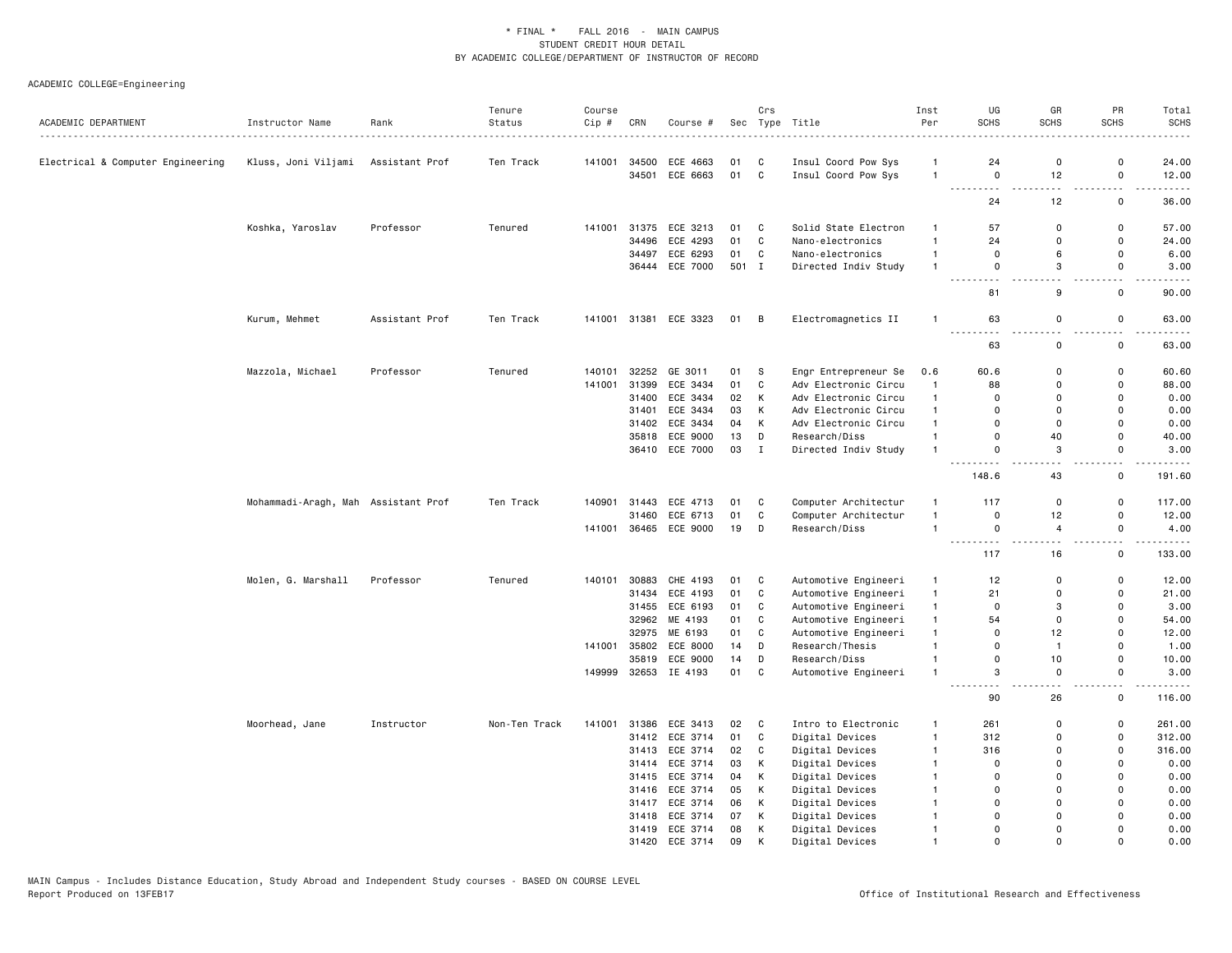| ACADEMIC DEPARTMENT                                                        | Instructor Name  | Rank                                                   | Tenure<br>Status | Course<br>$Cip$ # | CRN   | Course #              | Sec    | Crs          | Type Title           | Inst<br>Per    | UG<br><b>SCHS</b>                                                                                                                                                                      | GR<br>SCHS                              | PR<br><b>SCHS</b>              | Total<br><b>SCHS</b><br>. |
|----------------------------------------------------------------------------|------------------|--------------------------------------------------------|------------------|-------------------|-------|-----------------------|--------|--------------|----------------------|----------------|----------------------------------------------------------------------------------------------------------------------------------------------------------------------------------------|-----------------------------------------|--------------------------------|---------------------------|
|                                                                            |                  |                                                        |                  |                   |       |                       |        |              |                      |                | .<br>889                                                                                                                                                                               | .<br>$\Omega$                           | .<br>$\mathbf 0$               | .<br>889.00               |
| Electrical & Computer Engineering                                          | Moorhead, Robert | Non-Faculty                                            | Tenured          |                   |       | 141001 36185 ECE 8000 | 18 D   |              | Research/Thesis      |                | 0<br>---------                                                                                                                                                                         | 6<br>.<br>------                        | 0<br>.                         | 6.00                      |
|                                                                            |                  |                                                        |                  |                   |       |                       |        |              |                      |                | 0                                                                                                                                                                                      | 6                                       | 0                              | 6.00                      |
|                                                                            | Reese, Robert    | Associate Prof                                         | Tenured          | 140901 31447      |       | ECE 4743              | 01 B   |              | Digital Sys Design   | -1             | 21                                                                                                                                                                                     | 0                                       | 0                              | 21.00                     |
|                                                                            |                  |                                                        |                  |                   | 31464 | ECE 6743              | 01 B   |              | Digital Sys Design   | $\overline{1}$ | $\mathbf 0$                                                                                                                                                                            | 15                                      | $\mathbf 0$                    | 15.00                     |
|                                                                            |                  |                                                        |                  | 141001            | 34493 | ECE 1001              | F01 C  |              | First Year Seminar   | $\overline{1}$ | 23                                                                                                                                                                                     | $\mathbf 0$                             | $\mathbf 0$                    | 23.00                     |
|                                                                            |                  |                                                        |                  |                   | 35820 | ECE 9000              | $15$ D |              | Research/Diss        | $\overline{1}$ | $\mathbf 0$<br>$\sim$ $\sim$                                                                                                                                                           | 13                                      | $\mathbf 0$<br>. .             | 13.00                     |
|                                                                            |                  |                                                        |                  |                   |       |                       |        |              |                      |                | $\frac{1}{2} \left( \frac{1}{2} \right) \left( \frac{1}{2} \right) \left( \frac{1}{2} \right) \left( \frac{1}{2} \right)$<br>44                                                        | 28                                      | 0                              | 72.00                     |
|                                                                            |                  | Shivakumaraiah, Loke Clinical Assist Pro Non-Ten Track |                  |                   |       | 141001 34811 ECE 3714 | 601 B  |              | Digital Devices      | $\overline{1}$ | 52                                                                                                                                                                                     | $\mathbf 0$                             | 0                              | 52.00                     |
|                                                                            |                  |                                                        |                  |                   |       |                       |        |              |                      |                | $\frac{1}{2} \left( \frac{1}{2} \right) \left( \frac{1}{2} \right) \left( \frac{1}{2} \right) \left( \frac{1}{2} \right) \left( \frac{1}{2} \right)$<br>$\overline{\phantom{a}}$<br>52 | $\overline{\phantom{a}}$<br>0           | 0                              | 52.00                     |
|                                                                            | Winton, Raymond  | Professor                                              | Tenured          | 141001            | 31376 | ECE 3313              | 01 B   |              | Electromagnetics I   | $\mathbf{1}$   | 96                                                                                                                                                                                     | $\mathbf 0$                             | 0                              | 96.00                     |
|                                                                            |                  |                                                        |                  |                   | 31388 | ECE 3424              | 01 C   |              | Intm Electronic Circ | $\mathbf{1}$   | 148                                                                                                                                                                                    | $\mathbf 0$                             | 0                              | 148.00                    |
|                                                                            |                  |                                                        |                  |                   | 31392 | ECE 3424              | 06     | K            | Intm Electronic Circ | $\overline{1}$ | 0                                                                                                                                                                                      | $\Omega$                                | 0                              | 0.00                      |
|                                                                            |                  |                                                        |                  |                   |       | 31393 ECE 3424        | 07     | $\mathsf{K}$ | Intm Electronic Circ | $\mathbf{1}$   | $\Omega$                                                                                                                                                                               | $\Omega$                                | $\mathbf 0$                    | 0.00                      |
|                                                                            |                  |                                                        |                  |                   |       | 31394 ECE 3424        | 08     | K            | Intm Electronic Circ | $\mathbf{1}$   | $\Omega$                                                                                                                                                                               | $\Omega$                                | $\mathbf 0$                    | 0.00                      |
|                                                                            |                  |                                                        |                  |                   |       | 31395 ECE 3424        | 09 K   |              | Intm Electronic Circ | $\mathbf{1}$   | $\mathbf 0$                                                                                                                                                                            | $\mathbf 0$                             | $\mathbf 0$                    | 0.00                      |
|                                                                            |                  |                                                        |                  |                   |       |                       |        |              |                      |                | $\cdots \cdots \cdots$<br>- -<br>244                                                                                                                                                   | $\overline{\phantom{a}}$<br>$\mathbf 0$ | $ -$<br>0                      | .<br>244.00               |
|                                                                            | Younan, Nicolas  | Professor                                              | Tenured          | 141001            | 34964 | ECE 9000              | 519 D  |              | Research/Diss        | -1             | $\mathbf 0$                                                                                                                                                                            | $\mathbf{1}$                            | 0                              | 1.00                      |
|                                                                            |                  |                                                        |                  |                   |       | 34976 ECE 8000        | 519 D  |              | Research/Thesis      | $\overline{1}$ | $\mathbf 0$                                                                                                                                                                            | $\overline{1}$                          | $\mathbf 0$                    | 1.00                      |
|                                                                            |                  |                                                        |                  |                   |       |                       |        |              |                      |                | .<br>$\mathbf 0$                                                                                                                                                                       | .<br>$\overline{2}$                     | - - -<br>------<br>$\mathbf 0$ | - - - - -<br>2.00         |
| -------------------------------------                                      |                  |                                                        |                  |                   |       |                       |        |              |                      |                |                                                                                                                                                                                        |                                         |                                |                           |
| Electrical & Computer Engineering<br>===================================== |                  |                                                        |                  |                   |       |                       |        |              |                      |                | 2992.1                                                                                                                                                                                 | 680                                     | ŋ                              | 3672.10                   |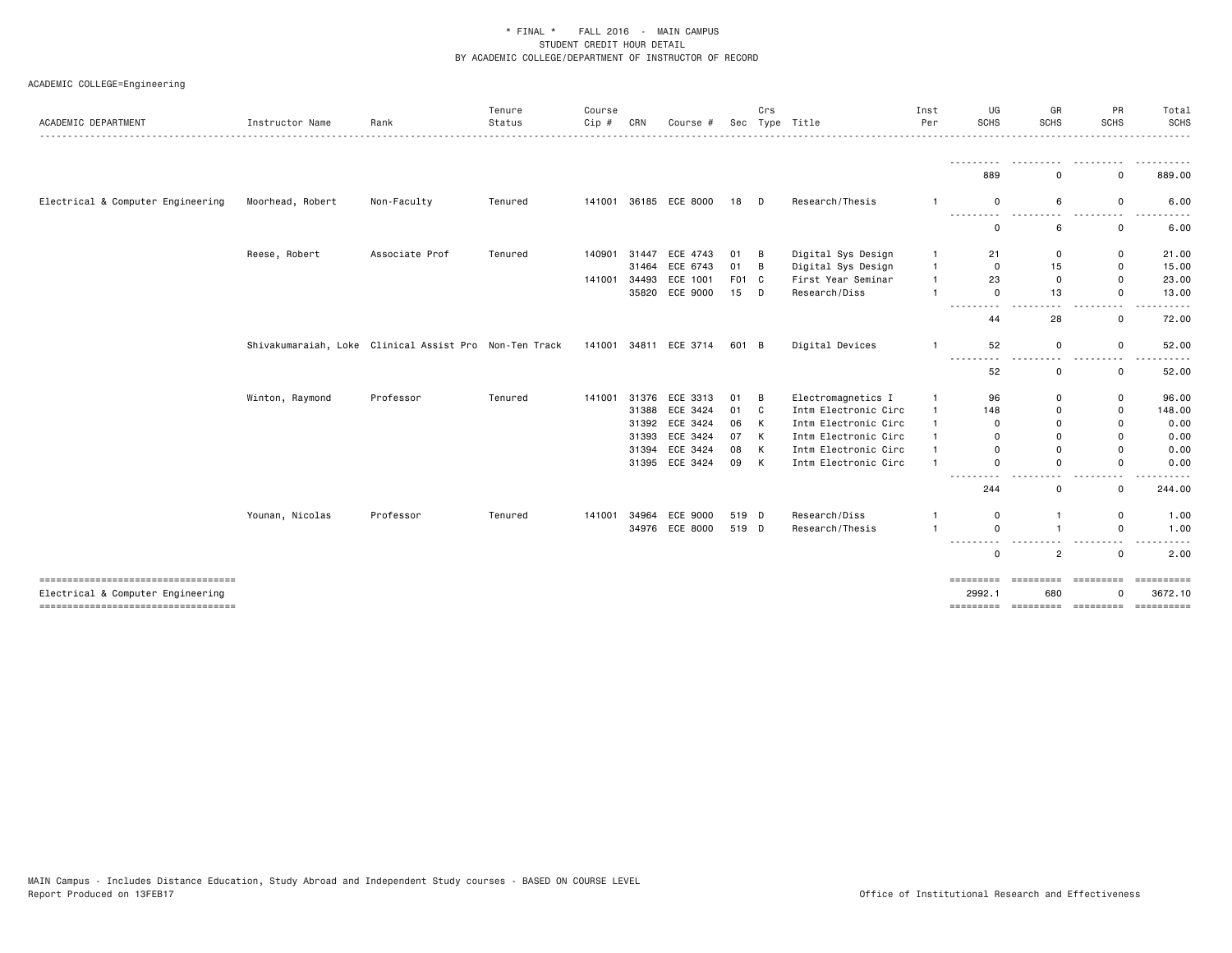|                                  |                                      |                 | Tenure         | Course  |       |                                |             | Crs               |                                       | Inst                         | UG                                                                | GR                 | PR                        | Total                                                                                                                             |
|----------------------------------|--------------------------------------|-----------------|----------------|---------|-------|--------------------------------|-------------|-------------------|---------------------------------------|------------------------------|-------------------------------------------------------------------|--------------------|---------------------------|-----------------------------------------------------------------------------------------------------------------------------------|
| ACADEMIC DEPARTMENT              | Instructor Name                      | Rank            | Status         | $Cip$ # | CRN   | Course #                       |             |                   | Sec Type Title                        | Per                          | <b>SCHS</b>                                                       | <b>SCHS</b>        | <b>SCHS</b>               | <b>SCHS</b>                                                                                                                       |
|                                  |                                      |                 |                |         |       |                                |             |                   |                                       |                              |                                                                   |                    |                           |                                                                                                                                   |
| Industrial & Systems Engineering | Bian, Linkan                         | Assistant Prof  | Ten Track      | 142701  |       | 34511 IE 8773                  | 01          | C                 | Sys Sim II                            | $\overline{1}$               | $\mathbf 0$                                                       | 12                 | $\Omega$<br>$\mathbf 0$   | 12.00                                                                                                                             |
|                                  |                                      |                 |                |         | 34726 | IE 8773                        | 501 C       |                   | Sys Sim II                            | $\overline{1}$               | $\mathbf 0$<br>$\mathbf 0$                                        | 24<br>9            | $\mathsf{o}$              | 24.00                                                                                                                             |
|                                  |                                      |                 |                | 143501  |       | 34923 IE 9000<br>35423 IE 9000 | 501 D<br>01 |                   | Research/DIss                         | $\overline{1}$               |                                                                   | 12                 | $\mathsf 0$               | 9.00<br>12.00                                                                                                                     |
|                                  |                                      |                 |                |         |       | 36728 IE 7000                  | 03          | D<br>$\mathbf{I}$ | Research/DIss<br>Directed Indiv Study | $\mathbf{1}$<br>$\mathbf{1}$ | 0<br>$\mathbf 0$                                                  | 3                  | $\mathbf 0$               | 3.00                                                                                                                              |
|                                  |                                      |                 |                |         |       | 36731 IE 8000                  | 07          | D                 | Research / Thesis                     | $\mathbf{1}$                 | $\mathbf 0$                                                       | 6                  | $\mathsf{o}$              | 6.00                                                                                                                              |
|                                  |                                      |                 |                |         |       |                                |             |                   |                                       |                              | . .<br>$\mathbf 0$                                                | 66                 | 0                         | 66.00                                                                                                                             |
|                                  | Bostick, Lisa                        | Lecturer        | Non-Ten Track  |         |       | 151302 31575 EG 1143           | 01          | B                 | Graphic Com                           | $\mathbf{1}$                 | 162                                                               | 0                  | 0                         | 162.00                                                                                                                            |
|                                  |                                      |                 |                |         |       | 31576 EG 1143                  | 02          | B                 | Graphic Com                           | $\mathbf{1}$                 | 150<br>$\sim$ $\sim$ $\sim$ $\sim$<br>.                           | $\mathsf 0$<br>- - | 0<br>$\ddot{\phantom{a}}$ | 150.00<br>$    -$                                                                                                                 |
|                                  |                                      |                 |                |         |       |                                |             |                   |                                       |                              | 312                                                               | $\mathsf 0$        | 0                         | 312.00                                                                                                                            |
|                                  | Bullington, Stanley                  | Professor       | Tenured        | 142701  |       | 32661 IE 4915                  | 01          | C                 | Design Of Ind Sys                     | -1                           | 65                                                                | 0                  | 0                         | 65.00                                                                                                                             |
|                                  |                                      |                 |                |         | 32662 | IE 4915                        | 02          | K                 | Design Of Ind Sys                     | $\mathbf{1}$                 | $\mathbf 0$                                                       | 0                  | $\mathbf 0$               | 0.00                                                                                                                              |
|                                  |                                      |                 |                | 143501  |       | 34925 IE 9000                  | 502 D       |                   | Research/DIss                         | $\mathbf{1}$                 | $\Omega$                                                          | 3                  | $\mathsf 0$               | 3.00                                                                                                                              |
|                                  |                                      |                 |                |         | 35424 | IE 9000                        | 02          | D                 | Research/DIss                         | $\overline{1}$               | $\mathbf 0$                                                       | $\mathbf{1}$       | $\mathbf 0$               | 1.00                                                                                                                              |
|                                  |                                      |                 |                | 143701  |       | 34725 IE 8733                  | 501 C       |                   | Decision Theory                       | $\mathbf{1}$                 | $\mathbf 0$                                                       | 63                 | $\mathsf 0$               | 63.00                                                                                                                             |
|                                  |                                      |                 |                |         |       | 34733 IE 8733                  | 01 C        |                   | Decision Theory                       | $\overline{1}$               | $\mathbf 0$<br>$\sim$ $\sim$<br>$\frac{1}{2}$                     | 18                 | $\mathsf{o}$<br>$ -$      | 18.00<br>.                                                                                                                        |
|                                  |                                      |                 |                |         |       |                                |             |                   |                                       |                              | 65                                                                | 85                 | $\mathbf 0$               | 150.00                                                                                                                            |
|                                  | Burch, Reuben                        | Assistant Prof  | Ten Track      | 143501  |       | 32646 IE 1911                  | 01          | - L               | Intro To IE                           | $\mathbf{1}$                 | 27                                                                | 0                  | 0                         | 27.00                                                                                                                             |
|                                  |                                      |                 |                |         |       | 32647 IE 1911                  | 02          | L                 | Intro To IE                           | $\mathbf{1}$                 | 35                                                                | 0                  | 0                         | 35.00                                                                                                                             |
|                                  |                                      |                 |                |         |       | 36538 IE 9000                  | 10          | D                 | Research/DIss                         | $\mathbf{1}$                 | $\mathsf 0$<br>$\omega \sim \omega$<br>$\omega$ $\omega$ $\omega$ | 3                  | $\mathsf{o}\,$            | 3.00<br>$\frac{1}{2} \left( \frac{1}{2} \right) \left( \frac{1}{2} \right) \left( \frac{1}{2} \right) \left( \frac{1}{2} \right)$ |
|                                  |                                      |                 |                |         |       |                                |             |                   |                                       |                              | 62                                                                | 3                  | 0                         | 65.00                                                                                                                             |
|                                  | Deb, Shuchisnigdha                   | Grad Res Assist | Not Applicable | 270301  |       | 32657 IE 4613                  | 01          | C                 | Eng Statistics I                      | 0.9                          | 413.1                                                             | $\mathbf 0$        | 0                         | 413.10                                                                                                                            |
|                                  |                                      |                 |                |         |       | 32668 IE 6613                  | 01          | $\mathbb C$       | Eng Statistics I                      | 0.9                          | $\mathbf 0$                                                       | 5.4                | $\mathsf 0$               | 5.40                                                                                                                              |
|                                  |                                      |                 |                |         |       | 34277 IE 6613                  | 501 C       |                   | Eng Statistics I                      | 0.9                          | $\mathbf 0$<br>.                                                  | 35.1               | 0                         | 35.10                                                                                                                             |
|                                  |                                      |                 |                |         |       |                                |             |                   |                                       |                              | 413.1                                                             | 40.5               | 0                         | 453.60                                                                                                                            |
|                                  | Green, Robert                        | Non-Faculty     | Not Applicable | 143501  |       | 32655 IE 4513                  | 01          | C                 | Engineering Admin                     | $\overline{1}$               | 114                                                               | 0                  | 0                         | 114.00                                                                                                                            |
|                                  |                                      |                 |                |         | 32666 | IE 6513                        | 01          | C                 | Engineering Admin                     | 0.9                          | $\mathbf 0$                                                       | 10.8               | 0                         | 10.80                                                                                                                             |
|                                  |                                      |                 |                |         |       | 34275 IE 6513                  | 501 C       |                   | Engineering Admin                     | 0.9                          | $\mathsf 0$                                                       | 35.1               | $\mathsf{o}\,$            | 35.10                                                                                                                             |
|                                  |                                      |                 |                |         |       | 521003 31972 EXL 1191          | 01 E        |                   | Leadership Internshi                  | $\mathbf{1}$                 | $\overline{c}$<br>---------                                       | $\Omega$           | 0<br>$ -$                 | 2.00<br>$\cdots$                                                                                                                  |
|                                  |                                      |                 |                |         |       |                                |             |                   |                                       |                              | 116                                                               | 45.9               | $\mathsf{o}$              | 161.90                                                                                                                            |
|                                  | Hill, Eric                           | Non-Faculty     | Not Applicable |         |       | 140101 32252 GE 3011           | 01          | $^{\circ}$ S      | Engr Entrepreneur Se                  | 0.4                          | 40.4<br>$\sim$ $\sim$ $\sim$                                      | $\mathsf 0$        | $\mathbf 0$               | 40.40                                                                                                                             |
|                                  |                                      |                 |                |         |       |                                |             |                   |                                       |                              | 40.4                                                              | 0                  | 0                         | 40.40                                                                                                                             |
|                                  | Jafari Marandi, Ruho Grad Tch Assist |                 | Not Applicable |         |       | 143501 32652 IE 3913           | 01 C        |                   | Engr Economy I                        | $\overline{1}$               | 801                                                               | 0<br>$\sim$        | 0                         | 801.00<br>.                                                                                                                       |
|                                  |                                      |                 |                |         |       |                                |             |                   |                                       |                              | 801                                                               | $\mathsf 0$        | $\mathsf 0$               | 801.00                                                                                                                            |
|                                  | Jaradat, Raed                        | Assistant Prof  | Ten Track      | 142701  |       | 32660 IE 4773                  | 01          | C                 | Sys Simulation I                      | $\mathbf{1}$                 | 51                                                                | 0                  | 0                         | 51.00                                                                                                                             |
|                                  |                                      |                 |                |         | 32671 | IE 6773                        | 01          | C                 | Sys Simulation I                      | $\mathbf{1}$                 | $\Omega$                                                          | 18                 | $\Omega$                  | 18.00                                                                                                                             |
|                                  |                                      |                 |                | 143501  |       | 34904 IE 8000                  | 503         | D                 | Research / Thesis                     | $\mathbf{1}$                 | $\mathbf 0$                                                       | 3                  | $\Omega$                  | 3.00                                                                                                                              |
|                                  |                                      |                 |                |         |       | 35426 IE 9000                  | 03          | D                 | Research/DIss                         | $\overline{1}$               | $\mathbf{0}$                                                      | 3                  | $\Omega$                  | 3.00                                                                                                                              |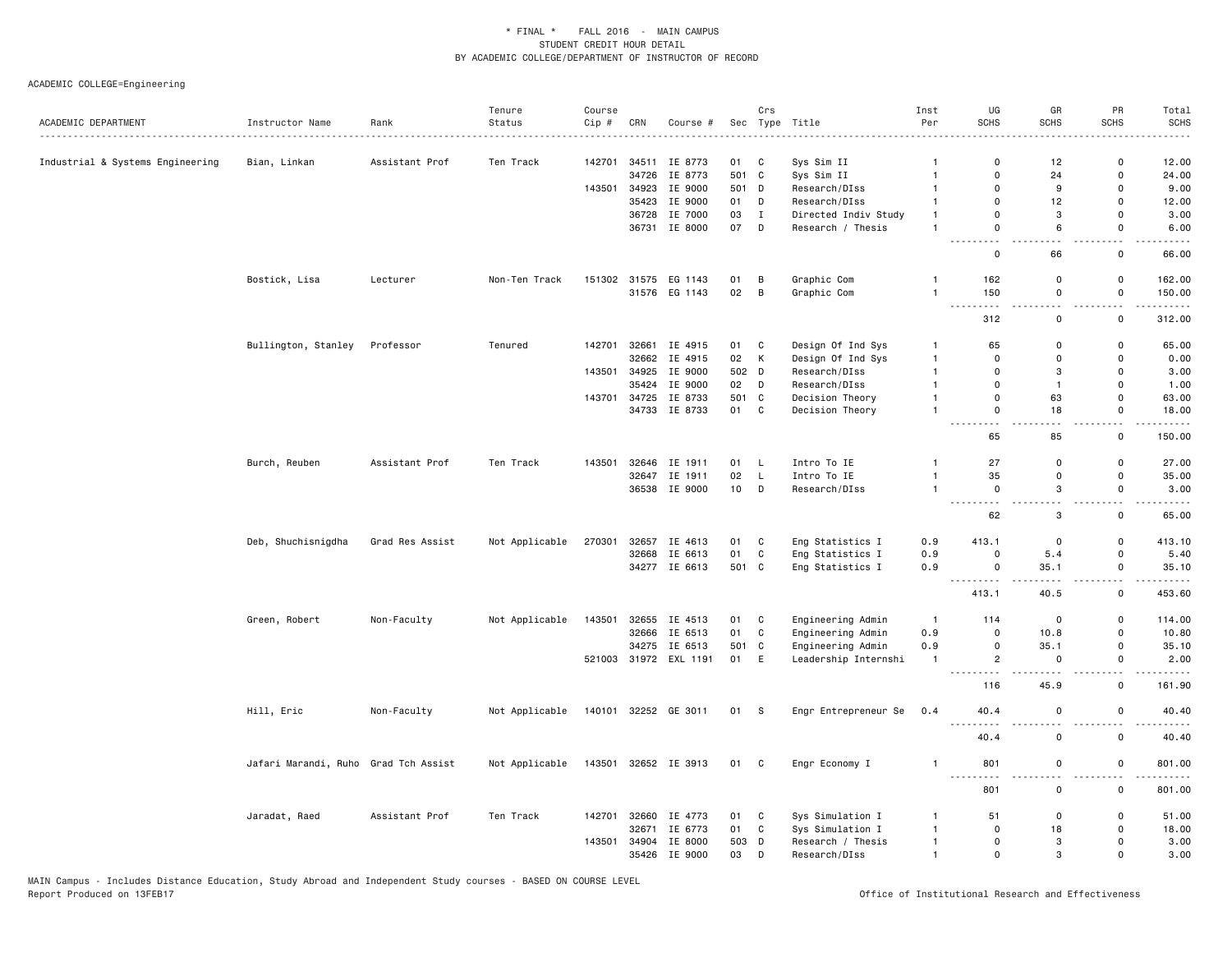| ACADEMIC DEPARTMENT              | Instructor Name                     | Rank            | Tenure<br>Status | Course<br>Cip # | CRN            | Course #           |             | Crs          | Sec Type Title       | Inst<br>Per    | UG<br><b>SCHS</b>                                                                                                                                                                     | GR<br><b>SCHS</b> | PR<br><b>SCHS</b>  | Total<br><b>SCHS</b>                                                                                                              |
|----------------------------------|-------------------------------------|-----------------|------------------|-----------------|----------------|--------------------|-------------|--------------|----------------------|----------------|---------------------------------------------------------------------------------------------------------------------------------------------------------------------------------------|-------------------|--------------------|-----------------------------------------------------------------------------------------------------------------------------------|
|                                  |                                     |                 |                  |                 |                |                    |             |              |                      |                |                                                                                                                                                                                       |                   |                    |                                                                                                                                   |
|                                  |                                     |                 |                  |                 |                |                    |             |              |                      |                | 51                                                                                                                                                                                    | 24                | 0                  | 75.00                                                                                                                             |
| Industrial & Systems Engineering | Ma, Junfeng                         | Assistant Prof  | Ten Track        | 143501          | 32658          | IE 4653            | 01          | C            | Ind Qual Control I   | -1             | 108                                                                                                                                                                                   | 0                 | 0                  | 108.00                                                                                                                            |
|                                  |                                     |                 |                  |                 | 32669          | IE 6653            | 01          | C            | Ind Qual Control I   | $\mathbf{1}$   | $\mathbf 0$                                                                                                                                                                           | 18                | 0                  | 18.00                                                                                                                             |
|                                  |                                     |                 |                  |                 |                | 34278 IE 6653      | 501 C       |              | Ind Qual Control I   | $\mathbf{1}$   | $\mathbf 0$                                                                                                                                                                           | 24                | 0                  | 24.00                                                                                                                             |
|                                  |                                     |                 |                  |                 |                |                    |             |              |                      |                | 108                                                                                                                                                                                   | 42                | .<br>0             | .<br>150.00                                                                                                                       |
|                                  | Marufuzzaman, Mohamm Assistant Prof |                 | Ten Track        | 142701          | 32659          | IE 4753            | 01          | C            | Systems Engr & Analy | 0.1            | 9                                                                                                                                                                                     | 0                 | 0                  | 9.00                                                                                                                              |
|                                  |                                     |                 |                  |                 | 34512          | IE 8793            | 01          | C            | Heuristics in Optim  | $\overline{1}$ | $\Omega$                                                                                                                                                                              | 36                | 0                  | 36.00                                                                                                                             |
|                                  |                                     |                 |                  |                 |                | 34727 IE 8793      | 501         | C            | Heuristics in Optim  | $\overline{1}$ | $\mathbf 0$                                                                                                                                                                           | 33                | 0                  | 33.00                                                                                                                             |
|                                  |                                     |                 |                  | 143501          | 32670          | IE 6753            | 01          | C            | Systems Engr & Analy | 0.1            | $\mathbf 0$                                                                                                                                                                           | 1.5               | 0                  | 1.50                                                                                                                              |
|                                  |                                     |                 |                  |                 | 34928          | IE 9000            | 504 D       |              | Research/DIss        | $\overline{1}$ | $\Omega$                                                                                                                                                                              | $\overline{7}$    | 0                  | 7.00                                                                                                                              |
|                                  |                                     |                 |                  |                 |                | 35417 IE 8000      | 02          | D            | Research / Thesis    | -1             | $\mathbf 0$                                                                                                                                                                           | 3                 | 0                  | 3.00                                                                                                                              |
|                                  |                                     |                 |                  |                 | 35428          | IE 9000            | 04          | D            | Research/DIss        | $\mathbf{1}$   | $\mathbf 0$                                                                                                                                                                           | 33                | 0                  | 33.00                                                                                                                             |
|                                  |                                     |                 |                  |                 | 36527          | IE 7000            | 01          | $\mathbf{I}$ | Directed Indiv Study | $\mathbf{1}$   | $\Omega$                                                                                                                                                                              | 3                 | 0                  | 3.00                                                                                                                              |
|                                  |                                     |                 |                  |                 | 36600          | IE 7000            | 02          | $\mathbf I$  | Directed Indiv Study | $\mathbf{1}$   | $\Omega$                                                                                                                                                                              | 3                 | 0                  | 3.00                                                                                                                              |
|                                  |                                     |                 |                  | 149999          | 35333          | IE 4000            | 01          | I            | Directed Indiv Study | $\mathbf{1}$   | 3                                                                                                                                                                                     | $\mathsf 0$       | 0                  | 3.00                                                                                                                              |
|                                  |                                     |                 |                  |                 |                |                    |             |              |                      | $\mathbf{1}$   |                                                                                                                                                                                       | 0                 | 0                  |                                                                                                                                   |
|                                  |                                     |                 |                  |                 |                | 35707 IE 4000      | $02$ I      |              | Directed Indiv Study |                | 3<br>.                                                                                                                                                                                |                   | $\sim$ $\sim$      | 3.00<br>$\frac{1}{2} \left( \frac{1}{2} \right) \left( \frac{1}{2} \right) \left( \frac{1}{2} \right) \left( \frac{1}{2} \right)$ |
|                                  |                                     |                 |                  |                 |                |                    |             |              |                      |                | 15                                                                                                                                                                                    | 119.5             | $\mathsf{o}\,$     | 134.50                                                                                                                            |
|                                  | Medal, Hugh                         | Assistant Prof  | Ten Track        | 143501          | 32654          | IE 4333            | 01          | C            | Prod Control Sys I   | $\mathbf{1}$   | 93                                                                                                                                                                                    | 0                 | 0                  | 93.00                                                                                                                             |
|                                  |                                     |                 |                  |                 | 32665          | IE 6333            | 01          | C            | Prod Control Sys I   | $\mathbf{1}$   | $\mathbf 0$                                                                                                                                                                           | 21                | $\mathsf{o}\,$     | 21.00                                                                                                                             |
|                                  |                                     |                 |                  |                 | 34274          | IE 6333            | 501 C       |              | Prod Control Sys I   | $\mathbf{1}$   | $\Omega$                                                                                                                                                                              | 51                | 0                  | 51.00                                                                                                                             |
|                                  |                                     |                 |                  |                 | 34906          | IE 8000            | 505         | D            | Research / Thesis    | $\mathbf{1}$   | $\mathbf 0$                                                                                                                                                                           | $\mathbf{1}$      | 0                  | 1.00                                                                                                                              |
|                                  |                                     |                 |                  |                 | 35307          | IE 8990            | 01          | C            | Special Topic In IE  | $\mathbf{1}$   | $\mathbf 0$                                                                                                                                                                           | 12                | 0                  | 12.00                                                                                                                             |
|                                  |                                     |                 |                  |                 | 35429          | IE 9000            | 05          | D            | Research/DIss        | $\mathbf{1}$   | $\Omega$                                                                                                                                                                              | $\overline{7}$    | 0                  | 7.00                                                                                                                              |
|                                  |                                     |                 |                  |                 |                | 36191 IE 4333      | 501         | C            | Prod Control Sys I   | $\mathbf{1}$   | 9                                                                                                                                                                                     | 0                 | 0                  | 9.00                                                                                                                              |
|                                  |                                     |                 |                  | 149999          |                | 36619 IE 4000      | 04          | I            | Directed Indiv Study | $\mathbf{1}$   | 3                                                                                                                                                                                     | $\mathsf 0$       | $\mathsf{o}\,$     | 3.00                                                                                                                              |
|                                  |                                     |                 |                  |                 |                |                    |             |              |                      |                | 105                                                                                                                                                                                   | 92                | $\mathsf{o}\,$     | 197.00                                                                                                                            |
|                                  | Poudel, Sushil                      | Grad Res Assist | Not Applicable   | 142701          | 32659          | IE 4753            | 01          | C            | Systems Engr & Analy | 0.9            | 81                                                                                                                                                                                    | 0                 | 0                  | 81.00                                                                                                                             |
|                                  |                                     |                 |                  | 143501          |                | 32670 IE 6753      | 01          | C            | Systems Engr & Analy | 0.9            | $\mathbf 0$                                                                                                                                                                           | 13.5              | $\mathsf{o}\,$     | 13.50                                                                                                                             |
|                                  |                                     |                 |                  |                 |                |                    |             |              |                      |                | $\frac{1}{2} \left( \frac{1}{2} \right) \left( \frac{1}{2} \right) \left( \frac{1}{2} \right) \left( \frac{1}{2} \right) \left( \frac{1}{2} \right) \left( \frac{1}{2} \right)$<br>81 | 13.5              | $\sim$ $\sim$<br>0 | .<br>94.50                                                                                                                        |
|                                  | Reeves, Kari                        | Non-Faculty     | Tenured          | 143501          | 34907          | IE 8000            | 506 D       |              | Research / Thesis    |                | $\mathbf 0$                                                                                                                                                                           | 3                 | 0                  | 3.00                                                                                                                              |
|                                  |                                     |                 |                  |                 | 34931          | IE 9000            | 506 D       |              | Research/DIss        | $\mathbf{1}$   | $\mathbf 0$                                                                                                                                                                           | 11                | 0                  | 11.00                                                                                                                             |
|                                  |                                     |                 |                  |                 |                | 35418 IE 8000      | 03          | D            | Research / Thesis    | $\mathbf{1}$   | $\mathsf{o}$                                                                                                                                                                          | 13                | 0                  | 13.00                                                                                                                             |
|                                  |                                     |                 |                  |                 |                | 35430 IE 9000      | 06          | D            | Research/DIss        | $\mathbf{1}$   | $\mathsf 0$                                                                                                                                                                           | $\overline{4}$    | $\mathsf{o}\,$     | 4.00                                                                                                                              |
|                                  |                                     |                 |                  |                 |                |                    |             |              |                      |                | $\sim$ $\sim$ $\sim$<br>0                                                                                                                                                             | 31                | 0                  | - - - -<br>31.00                                                                                                                  |
|                                  | Smith, Brian                        | Assistant Prof  | Ten Track        | 143501          | 32650          | IE 3323            | 01          | C            | Mfg Processes        | $\mathbf{1}$   | 72                                                                                                                                                                                    | 0                 | 0                  | 72.00                                                                                                                             |
|                                  |                                     |                 |                  |                 | 32651          | IE 3323            | 02          | К            | Mfg Processes        | $\mathbf{1}$   | $\mathbf 0$                                                                                                                                                                           | $\mathbf 0$       | 0                  | 0.00                                                                                                                              |
|                                  |                                     |                 |                  |                 | 34919          | IE 8000            | 509 D       |              | Research / Thesis    | -1             | $\mathsf 0$                                                                                                                                                                           | $\mathbf{1}$      | 0                  | 1.00                                                                                                                              |
|                                  |                                     |                 |                  |                 |                |                    |             |              |                      | $\mathbf{1}$   | $\Omega$                                                                                                                                                                              |                   | 0                  |                                                                                                                                   |
|                                  |                                     |                 |                  |                 | 34937<br>35431 | IE 9000<br>IE 9000 | 509 D<br>07 | D            | Research/DIss        | $\mathbf{1}$   | $\mathbf 0$                                                                                                                                                                           | 16<br>13          | 0                  | 16.00<br>13.00                                                                                                                    |
|                                  |                                     |                 |                  | 149999          | 36849          | IE 4000            | 05          | $\mathsf{T}$ | Research/DIss        | $\mathbf{1}$   | $\overline{2}$                                                                                                                                                                        | $\Omega$          | $\Omega$           | 2.00                                                                                                                              |
|                                  |                                     |                 |                  |                 |                |                    |             |              | Directed Indiv Study |                |                                                                                                                                                                                       |                   |                    |                                                                                                                                   |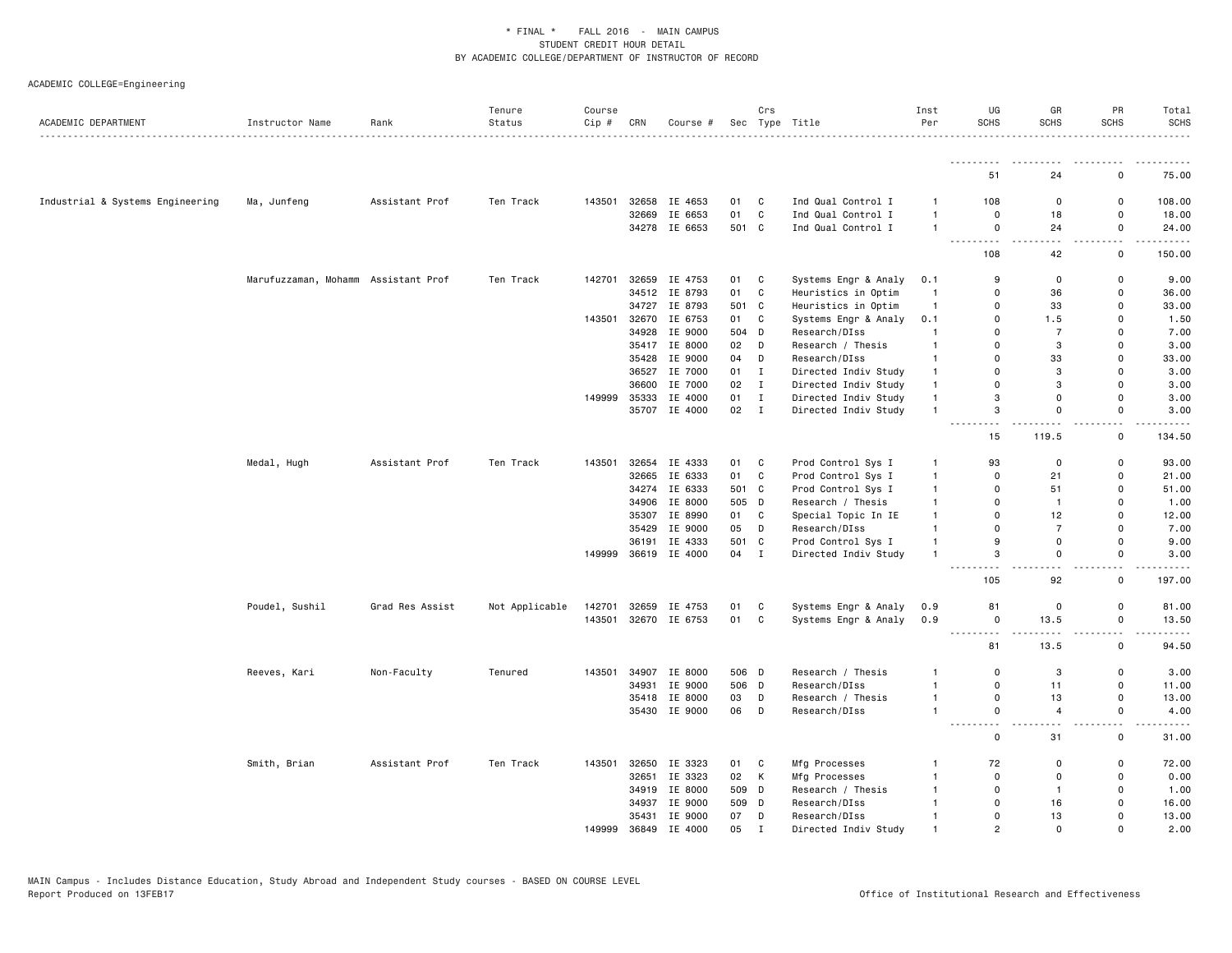| ACADEMIC DEPARTMENT                                                       | Instructor Name     | Rank           | Tenure<br>Status | Course<br>$Cip$ # | CRN   | Course #      |       | Crs | Sec Type Title       | Inst<br>Per  | UG<br><b>SCHS</b>     | GR<br><b>SCHS</b>       | PR<br><b>SCHS</b>               | Total<br><b>SCHS</b>  |
|---------------------------------------------------------------------------|---------------------|----------------|------------------|-------------------|-------|---------------|-------|-----|----------------------|--------------|-----------------------|-------------------------|---------------------------------|-----------------------|
|                                                                           |                     |                |                  |                   |       |               |       |     |                      |              | 74                    | 30                      | .<br>0                          | 104.00                |
| Industrial & Systems Engineering                                          | Strawderman, Lesley | Associate Prof | Tenured          | 143501            | 32648 | IE 3121       | 01    | L   | Industrial Ergo Labo | $\mathbf{1}$ | 37                    | 0                       | 0                               | 37.00                 |
|                                                                           |                     |                |                  |                   | 32649 | IE 3123       | 01    | C   | Industrial Ergonomic | $\mathbf{1}$ | 111                   | 0                       | 0                               | 111.00                |
|                                                                           |                     |                |                  |                   | 34509 | IE 4573       | 01    | C   | Process Imprvmnt Eng | $\mathbf{1}$ | 60                    | $\mathbf 0$             | 0                               | 60.00                 |
|                                                                           |                     |                |                  |                   |       | 34510 IE 6573 | 01    | C   | Process Imprvmnt Eng | $\mathbf{1}$ | 0                     | 9                       | 0                               | 9.00                  |
|                                                                           |                     |                |                  |                   | 34724 | IE 6573       | 501 C |     | Process Imprvmnt Eng | $\mathbf{1}$ | 0                     | 60                      | 0                               | 60.00                 |
|                                                                           |                     |                |                  |                   | 34933 | IE 9000       | 507 D |     | Research/DIss        |              | 0                     | 12                      | 0                               | 12.00                 |
|                                                                           |                     |                |                  |                   | 35420 | IE 8000       | 05    | D   | Research / Thesis    | $\mathbf{1}$ | $\Omega$              | $\overline{7}$          | 0                               | 7.00                  |
|                                                                           |                     |                |                  |                   |       | 35432 IE 9000 | 08    | D   | Research/DIss        | $\mathbf{1}$ | $\Omega$              | 9                       | 0                               | 9.00                  |
|                                                                           |                     |                |                  |                   | 36419 | IE 7000       | 501 I |     | Directed Indiv Study | $\mathbf{1}$ | 0                     | $\overline{2}$          | 0                               | 2.00                  |
|                                                                           |                     |                |                  | 270301            | 32657 | IE 4613       | 01    | C   | Eng Statistics I     | 0.1          | 45.9                  | $\Omega$                | 0                               | 45.90                 |
|                                                                           |                     |                |                  |                   |       | 32668 IE 6613 | 01    | C   | Eng Statistics I     | 0.1          | 0                     | 0.6                     | 0                               | 0.60                  |
|                                                                           |                     |                |                  |                   | 34277 | IE 6613       | 501 C |     | Eng Statistics I     | 0.1          | $\Omega$<br>--------- | 3.9                     | 0<br>$ -$                       | 3.90                  |
|                                                                           |                     |                |                  |                   |       |               |       |     |                      |              | 253.9                 | 103.5                   | 0                               | 357.40                |
|                                                                           | Usher, John         | Professor      | Tenured          | 143501            | 32663 | IE 4934       | 01    | B   | Info Systems for IE  | $\mathbf{1}$ | 44                    | 0                       | 0                               | 44.00                 |
|                                                                           |                     |                |                  |                   | 32666 | IE 6513       | 01    | C.  | Engineering Admin    | 0.1          | 0                     | 1.2                     | 0                               | 1.20                  |
|                                                                           |                     |                |                  |                   |       | 34275 IE 6513 | 501 C |     | Engineering Admin    | 0.1          | 0                     | 3.9                     | 0                               | 3.90                  |
|                                                                           |                     |                |                  |                   | 34935 | IE 9000       | 508 D |     | Research/DIss        | $\mathbf{1}$ | $\Omega$              | -1                      | 0                               | 1.00                  |
|                                                                           |                     |                |                  |                   |       |               |       |     |                      |              | $\sim$ $\sim$<br>44   | 6.1                     | 0                               | 50.10                 |
| =====================================<br>Industrial & Systems Engineering |                     |                |                  |                   |       |               |       |     |                      |              | =========<br>2541.4   | <b>ESSESSESS</b><br>702 | $=$ = = = = = = = =<br>$\Omega$ | ==========<br>3243.40 |
| =====================================                                     |                     |                |                  |                   |       |               |       |     |                      |              |                       |                         |                                 | ==========            |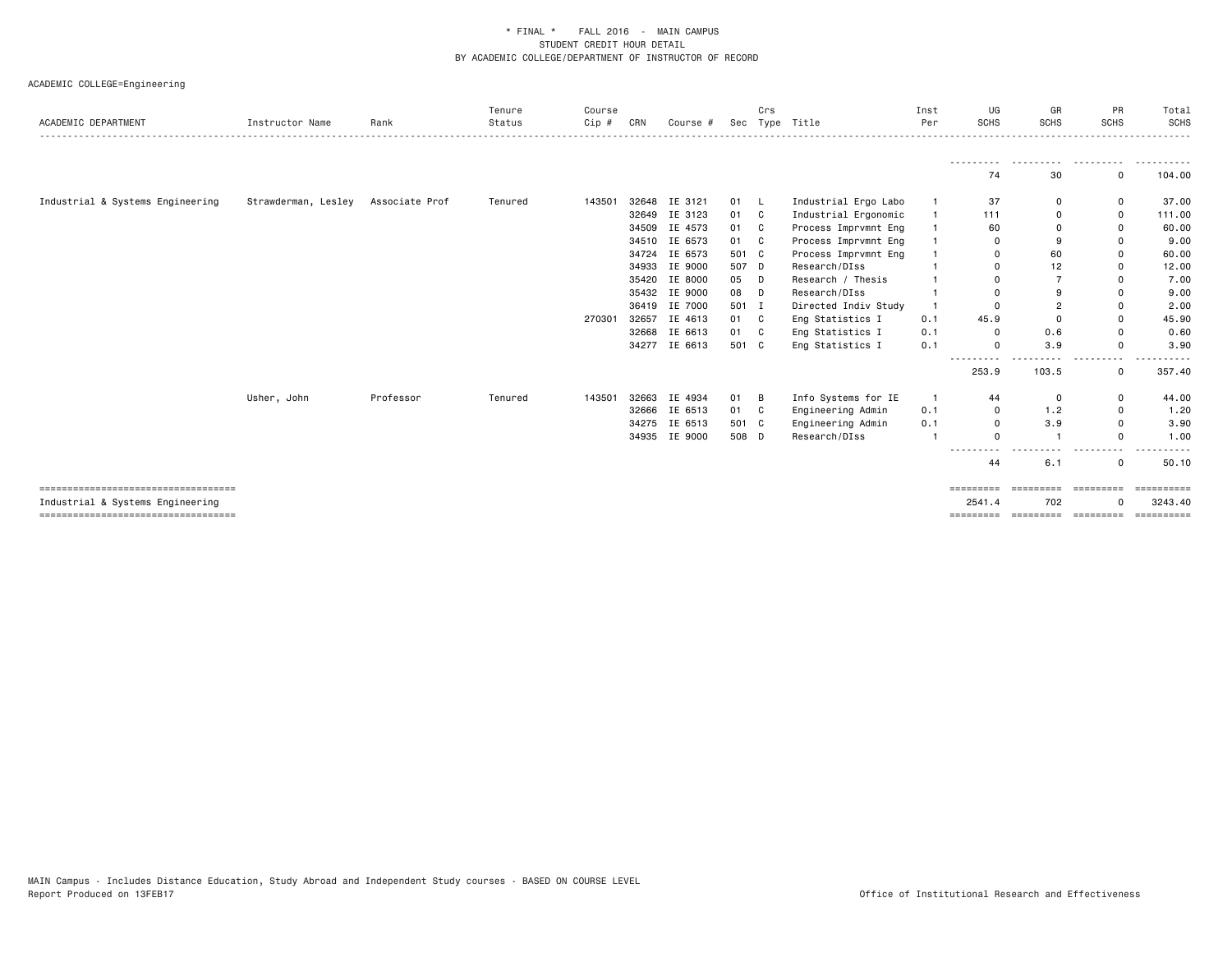| ACADEMIC DEPARTMENT    | Instructor Name     | Rank           | Tenure<br>Status | Course<br>$Cip$ # | CRN   | Course #             |        | Crs            | Sec Type Title         | Inst<br>Per    | UG<br>SCHS                                                                                                                      | GR<br><b>SCHS</b>     | PR<br><b>SCHS</b>                       | Total<br><b>SCHS</b><br>$- - - - - -$ |
|------------------------|---------------------|----------------|------------------|-------------------|-------|----------------------|--------|----------------|------------------------|----------------|---------------------------------------------------------------------------------------------------------------------------------|-----------------------|-----------------------------------------|---------------------------------------|
| Mechanical Engineering | Askari, Omid        | Assistant Prof | Ten Track        | 141901            |       | 32956 ME 3513        | 03     | $\overline{C}$ | Thermodynamics I       | $\mathbf{1}$   | 150                                                                                                                             | 0                     | 0                                       | 150.00                                |
|                        |                     |                |                  |                   |       |                      |        |                |                        |                | .<br>150                                                                                                                        | 0                     | 0                                       | 150.00                                |
|                        | Bammann, Douglas    | Professor      | Tenured          | 141901            | 32950 | ME 3113              | 02     | C              | Engineering Analysis   | $\mathbf{1}$   | 111                                                                                                                             | $\mathsf 0$           | $\mathbf 0$                             | 111.00                                |
|                        |                     |                |                  |                   | 32983 | ME 8213              | 01     | $\mathbf{C}$   | Engineering Anal I     | $\mathbf{1}$   | $\mathsf 0$                                                                                                                     | 21                    | $\mathsf 0$                             | 21.00                                 |
|                        |                     |                |                  |                   | 34301 | ME 8213              | 501 C  |                | Engineering Anal I     | $\mathbf{1}$   | $\mathsf 0$<br>.                                                                                                                | 18                    | $\mathsf 0$<br>$\overline{\phantom{a}}$ | 18.00                                 |
|                        |                     |                |                  |                   |       |                      |        |                |                        |                | 111                                                                                                                             | 39                    | 0                                       | 150.00                                |
|                        | Chen, Lei           | Assistant Prof | Ten Track        | 141901            |       | 32952 ME 3403        | 01     | $\mathbf C$    | Materials for ME Des   | $\overline{1}$ | 195                                                                                                                             | $\mathbf 0$           | $\mathbf 0$                             | 195.00                                |
|                        |                     |                |                  |                   |       | 36135 ME 9000        | 10     | D              | Research / Diss        | $\overline{1}$ | $\mathbf 0$<br>$\sim$ $\sim$ $\sim$<br>$\sim$ $\sim$                                                                            | $\overline{4}$<br>. . | $\mathsf 0$                             | 4.00                                  |
|                        |                     |                |                  |                   |       |                      |        |                |                        |                | 195                                                                                                                             | $\overline{4}$        | $\mathbf 0$                             | 199.00                                |
|                        | Cho, HeeJin         | Assistant Prof | Ten Track        | 141901            |       | 32965 ME 4373        | 01     | C              | Air Conditioning       | $\overline{1}$ | 48                                                                                                                              | $\mathbf 0$           | 0                                       | 48.00                                 |
|                        |                     |                |                  |                   | 32977 | ME 6373              | 01     | C              | Air Conditioning       | $\overline{1}$ | $\mathbf 0$                                                                                                                     | 24                    | 0                                       | 24.00                                 |
|                        |                     |                |                  |                   | 36110 | ME 8000              | 04     | D              | Research / Thesis      | $\overline{1}$ | $\mathbf 0$                                                                                                                     | 26                    | $\mathsf{o}$                            | 26.00                                 |
|                        |                     |                |                  |                   | 36136 | ME 9000              | 11     | D              | Research / Diss        | $\mathbf{1}$   | $\mathbf 0$                                                                                                                     | 30                    | 0                                       | 30.00                                 |
|                        |                     |                |                  |                   |       | 36553 ME 7000        | 03     | $\mathbf{I}$   | Directed Indiv Study   | $\overline{1}$ | $\mathsf 0$<br>$ -$                                                                                                             | 3                     | $\mathsf 0$<br>$\sim$ $\sim$            | 3.00<br>$\omega$ and $\omega$         |
|                        |                     |                |                  |                   |       |                      |        |                |                        |                | 48                                                                                                                              | 83                    | 0                                       | 131.00                                |
|                        | Daniewicz, Steven   | Non-Employee   | Not Applicable   | 141901            |       | 36137 ME 9000        | $12$ D |                | Research / Diss        | $\mathbf{1}$   | 0<br>$\sim$ $\sim$                                                                                                              | $\overline{1}$        | $\mathbf 0$<br>$ -$                     | 1.00<br>$\frac{1}{2}$                 |
|                        |                     |                |                  |                   |       |                      |        |                |                        |                | $- - - -$<br>$\mathsf 0$                                                                                                        | $\mathbf{1}$          | $\mathsf 0$                             | 1.00                                  |
|                        | El Kadiri, Haitham  | Associate Prof | Tenured          | 141901            | 36112 | ME 8000              | 06     | D              | Research / Thesis      | $\mathbf{1}$   | 0                                                                                                                               | 21                    | 0                                       | 21.00                                 |
|                        |                     |                |                  |                   | 36138 | ME 9000              | 13     | D              | Research / Diss        | $\mathbf{1}$   | 0                                                                                                                               | 62                    | $\mathsf 0$                             | 62.00                                 |
|                        |                     |                |                  |                   | 36729 | ME 4000              | 06     | $\mathbf{I}$   | Directed Indiv Study   | $\mathbf{1}$   | 3                                                                                                                               | $\mathbf 0$           | $\mathbf 0$                             | 3.00                                  |
|                        |                     |                |                  | 309999            | 36203 | <b>CME 9000</b>      | 07     | D              | Research/Dis           | $\overline{1}$ | $\mathbf 0$<br><u>.</u>                                                                                                         | 9<br>$\sim$ $\sim$    | $\mathsf{o}$<br>$-$                     | 9.00<br>$\frac{1}{2}$                 |
|                        |                     |                |                  |                   |       |                      |        |                |                        |                | 3                                                                                                                               | 92                    | 0                                       | 95.00                                 |
|                        | Findley, Kristoffer | Lecturer       | Non-Ten Track    |                   |       | 141101 36407 EM 3313 | 601 C  |                | <b>Fluid Mechanics</b> | $\overline{1}$ | 54                                                                                                                              | 0                     | 0                                       | 54.00                                 |
|                        |                     |                |                  |                   |       |                      |        |                |                        |                | $\frac{1}{2} \left( \frac{1}{2} \right) \left( \frac{1}{2} \right) \left( \frac{1}{2} \right) \left( \frac{1}{2} \right)$<br>54 | $\mathbf 0$           | $\mathsf{o}$                            | 54.00                                 |
|                        | Hodge, B. Keith     | Lecturer       | Non-Ten Track    | 141901            | 32964 | ME 4333              | 01     | C              | Energy Sys Design      | -1             | 177                                                                                                                             | $\mathsf 0$           | $\mathsf 0$                             | 177.00                                |
|                        |                     |                |                  |                   |       | 32976 ME 6333        | 01 C   |                | Energy Sys Design      | $\overline{1}$ | $\mathbf 0$<br>$\sim$ $\sim$<br>$\sim$ $\sim$                                                                                   | 6                     | $\mathsf 0$                             | 6.00                                  |
|                        |                     |                |                  |                   |       |                      |        |                |                        |                | 177                                                                                                                             | 6                     | 0                                       | 183.00                                |
|                        | Horstemeyer, Mark   | Professor      | Tenured          | 140101            |       | 36404 GE 1501        | 01     | E              | Engineering Design C   | $\mathbf{1}$   | 14                                                                                                                              | $\mathbf 0$           | 0                                       | 14.00                                 |
|                        |                     |                |                  | 141901            | 32961 | ME 4123              | 01     | $\mathbf{C}$   | Failure of Eng. Mat'   | $\mathbf{1}$   | 78                                                                                                                              | $\mathsf 0$           | $\mathsf 0$                             | 78.00                                 |
|                        |                     |                |                  |                   | 32974 | ME 6123              | 01     | C              | Failure of Eng. Mat'   | $\mathbf{1}$   | $\mathbf 0$                                                                                                                     | 24                    | 0                                       | 24.00                                 |
|                        |                     |                |                  |                   |       | 32982 ME 8011        | 01     | S              | Graduate Seminar       | $\mathbf{1}$   | 0                                                                                                                               | 29                    | 0                                       | 29.00                                 |
|                        |                     |                |                  |                   |       | 34300 ME 8011        | 501 S  |                | Graduate Seminar       | $\mathbf{1}$   | $\Omega$                                                                                                                        | 5                     | $\Omega$                                | 5.00                                  |
|                        |                     |                |                  |                   |       | 34728 ME 6123        | 501 C  |                | Failure of Eng. Mat'   | $\overline{1}$ | $\mathbf 0$                                                                                                                     | 21                    | $\Omega$                                | 21.00                                 |
|                        |                     |                |                  |                   | 34894 | ME 8000              | 507 D  |                | Research / Thesis      | $\overline{1}$ | $\mathbf 0$                                                                                                                     | 5                     | $\mathsf{o}$                            | 5.00                                  |
|                        |                     |                |                  |                   |       | 34898 ME 9000        | 507 D  |                | Research / Diss        | $\overline{1}$ | $\mathbf 0$                                                                                                                     | 3                     | $\mathsf{o}$                            | 3.00                                  |
|                        |                     |                |                  |                   | 36113 | ME 8000              | 07     | D              | Research / Thesis      | $\overline{1}$ | $\mathbf 0$                                                                                                                     | 21                    | 0                                       | 21.00                                 |
|                        |                     |                |                  |                   |       | 36139 ME 9000        | 14     | D              | Research / Diss        | $\mathbf{1}$   | $\mathbf 0$                                                                                                                     | 56                    | $\Omega$                                | 56.00                                 |
|                        |                     |                |                  |                   | 36524 | ME 4000              | 01     | $\mathbf I$    | Directed Indiv Study   | $\overline{1}$ | 3                                                                                                                               | $\Omega$              | $\Omega$                                | 3.00                                  |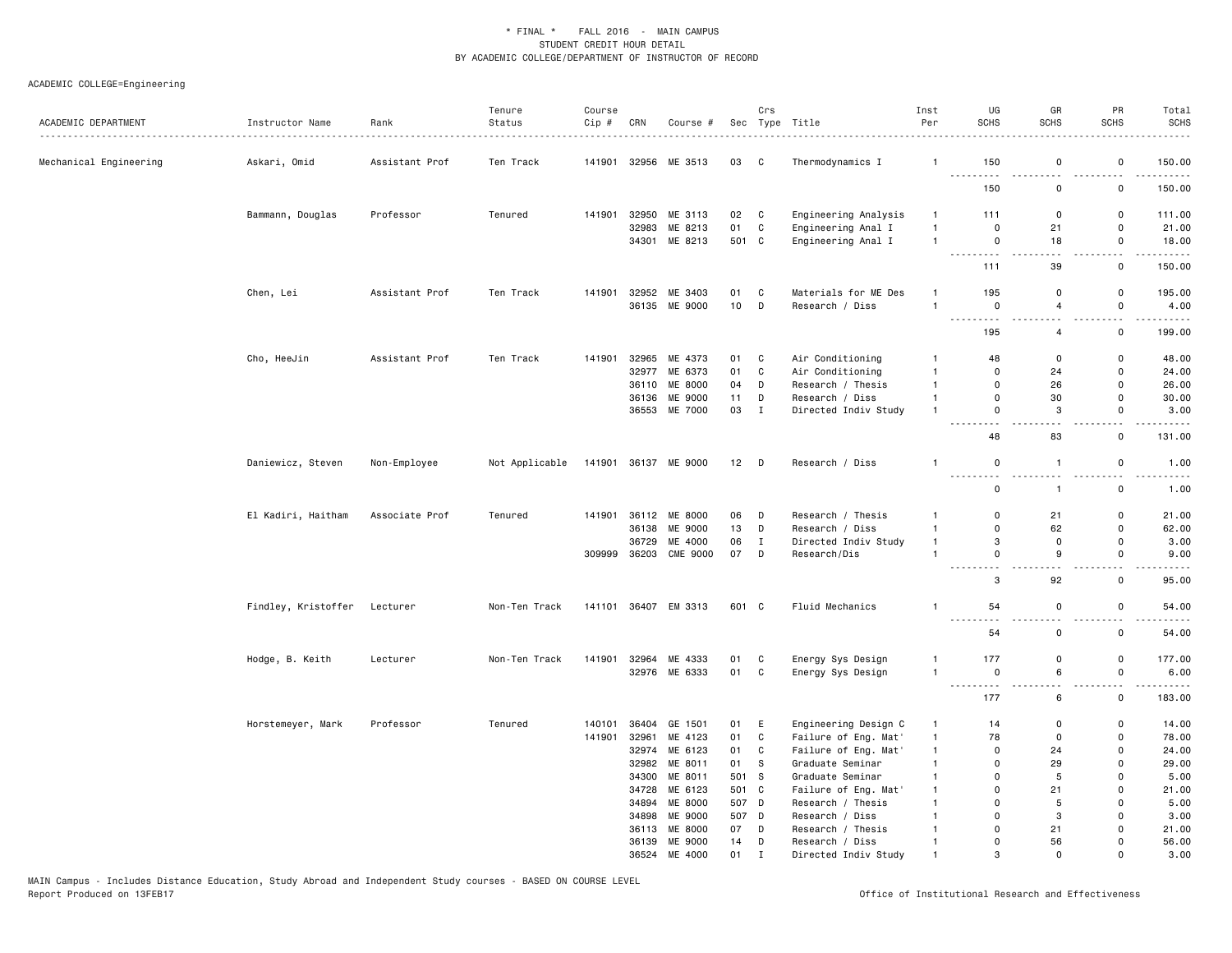|                        |                   |                 | Tenure         | Course |       |                      |        | Crs                        |                      | Inst           | UG                                       | GR             | PR                           | Total                                                                                                                              |
|------------------------|-------------------|-----------------|----------------|--------|-------|----------------------|--------|----------------------------|----------------------|----------------|------------------------------------------|----------------|------------------------------|------------------------------------------------------------------------------------------------------------------------------------|
| ACADEMIC DEPARTMENT    | Instructor Name   | Rank            | Status         | Cip #  | CRN   | Course #             | Sec    |                            | Type Title<br>.      | Per            | <b>SCHS</b>                              | <b>SCHS</b>    | <b>SCHS</b>                  | <b>SCHS</b>                                                                                                                        |
| Mechanical Engineering | Horstemeyer, Mark | Professor       | Tenured        | 141901 | 36526 | ME 4000              | 03     | $\mathbf{I}$               | Directed Indiv Study | $\mathbf{1}$   | 3                                        | $\mathbf 0$    | $\Omega$                     | 3.00                                                                                                                               |
|                        |                   |                 |                |        | 36545 | ME 6123              | 02     | C                          | Failure of Eng. Mat' | $\mathbf{1}$   | $\Omega$                                 | 36             | $\mathbf 0$                  | 36.00                                                                                                                              |
|                        |                   |                 |                |        | 36620 | ME 7000              | 04     | $\mathbf{I}$               | Directed Indiv Study | $\mathbf{1}$   | $\Omega$                                 | 3              | $\mathsf 0$                  | 3.00                                                                                                                               |
|                        |                   |                 |                |        | 36664 | ME 4000              | 04     | $\mathbf{I}$               | Directed Indiv Study | $\mathbf{1}$   | 3                                        | $\mathsf 0$    | $\mathsf 0$                  | 3.00                                                                                                                               |
|                        |                   |                 |                | 309999 | 36101 | <b>CME 9000</b>      | 02     | D                          | Research/Dis         | $\mathbf{1}$   | $\mathbf 0$                              | 15             | 0                            | 15.00                                                                                                                              |
|                        |                   |                 |                | 400801 | 36468 | PH 9000              | 13     | D                          | Research / Diss      | $\overline{1}$ | $\mathsf 0$                              | 9              | 0                            | 9.00                                                                                                                               |
|                        |                   |                 |                |        |       |                      |        |                            |                      |                | .<br>101                                 | 227            | $\sim$<br>$\mathbf 0$        | $- - - -$<br>328.00                                                                                                                |
|                        | Khalili, Ashkan   | Grad Tch Assist | Not Applicable |        |       | 141101 31579 EM 2413 | 02     | $\overline{\phantom{a}}$ C | Engineering Mech I   | $\mathbf{1}$   | 186<br>.                                 | 0              | 0                            | 186.00<br>.                                                                                                                        |
|                        |                   |                 |                |        |       |                      |        |                            |                      |                | 186                                      | 0              | $\mathsf 0$                  | 186.00                                                                                                                             |
|                        | Knizley, Alta     | Instructor      | Non-Ten Track  | 141901 |       | 32943 ME 1111        | 01     | C                          | Introduction To ME   | $\mathbf{1}$   | 86                                       | 0              | 0                            | 86.00                                                                                                                              |
|                        |                   |                 |                |        | 32949 | ME 3113              | 01     | $\mathbf C$                | Engineering Analysis | $\mathbf{1}$   | 207                                      | $\mathsf 0$    | $\mathsf 0$                  | 207.00                                                                                                                             |
|                        |                   |                 |                |        | 34526 | ME 4343              | 01     | C                          | Intermed Heat Trans  | $\mathbf{1}$   | 15                                       | 0              | $\mathsf 0$                  | 15.00                                                                                                                              |
|                        |                   |                 |                |        |       | 34527 ME 6343        | 01     | C                          | Intermed Heat Trans  | $\mathbf{1}$   | 0                                        | 24             | $\mathbf 0$                  | 24.00                                                                                                                              |
|                        |                   |                 |                |        | 36752 | ME 4000              | 07     | $\mathbf{I}$               | Directed Indiv Study | $\mathbf{1}$   | 3                                        | 0              | $\mathsf 0$                  | 3.00                                                                                                                               |
|                        |                   |                 |                |        |       | 36753 ME 4000        | 08     | $\mathbf I$                | Directed Indiv Study | $\mathbf{1}$   | 3                                        | $\mathsf 0$    | $\mathbf 0$                  | 3.00                                                                                                                               |
|                        |                   |                 |                |        |       | 36814 ME 7000        | 08 I   |                            | Directed Indiv Study | $\overline{1}$ | 0                                        | 3              | $\mathbf 0$<br>$\sim$ $\sim$ | 3.00                                                                                                                               |
|                        |                   |                 |                |        |       |                      |        |                            |                      |                | 314                                      | 27             | 0                            | 341.00                                                                                                                             |
|                        | Krishnan, Sundar  | Associate Prof  | Tenured        | 141901 | 34528 | ME 4823              | 01     | C                          | Comp Flow And Turbo  | $\overline{1}$ | 9                                        | 0              | $\mathsf 0$                  | 9.00                                                                                                                               |
|                        |                   |                 |                |        | 34529 | ME 6823              | 01     | C                          | Comp Flow And Turbo  | $\mathbf{1}$   | $\Omega$                                 | 42             | $\mathbf 0$                  | 42.00                                                                                                                              |
|                        |                   |                 |                |        |       | 34730 ME 6823        | 501    | C                          | Comp Flow And Turbo  | $\mathbf{1}$   | $\mathbf 0$                              | 9              | $\mathbf 0$                  | 9.00                                                                                                                               |
|                        |                   |                 |                |        | 36114 | ME 8000              | 08     | D                          | Research / Thesis    | $\mathbf{1}$   | $\Omega$                                 | 10             | $\mathsf 0$                  | 10.00                                                                                                                              |
|                        |                   |                 |                |        | 36140 | ME 9000              | 15     | D                          | Research / Diss      | $\mathbf{1}$   | $\Omega$                                 | 19             | $\Omega$                     | 19.00                                                                                                                              |
|                        |                   |                 |                |        | 36659 | ME 7000              | 05     | $\mathbf I$                | Directed Indiv Study | $\mathbf{1}$   | $\Omega$                                 | 3              | $\mathbf 0$                  | 3.00                                                                                                                               |
|                        |                   |                 |                |        |       | 36660 ME 7000        | 06     | $\mathbf I$                | Directed Indiv Study | $\overline{1}$ | $\mathbf 0$                              | 3              | $\mathbf 0$                  | 3.00                                                                                                                               |
|                        |                   |                 |                |        |       |                      |        |                            |                      |                | 9                                        | 86             | $\mathsf 0$                  | 95.00                                                                                                                              |
|                        | Liu, Yucheng      | Associate Prof  | Ten Track      | 141901 | 32971 | ME 4443              | 01     | C                          | Mech Systems Design  | $\overline{1}$ | 168                                      | 0              | $\mathsf 0$                  | 168.00                                                                                                                             |
|                        |                   |                 |                |        | 32979 | ME 6443              | 01     | C                          | Mech Systems Design  | $\mathbf{1}$   | $\mathbf 0$                              | 3              | $\mathsf 0$                  | 3.00                                                                                                                               |
|                        |                   |                 |                |        | 36115 | ME 8000              | 09     | D                          | Research / Thesis    | $\overline{1}$ | 0                                        | 3              | $\mathsf 0$                  | 3.00                                                                                                                               |
|                        |                   |                 |                |        | 36141 | ME 9000              | 16     | D                          | Research / Diss      | $\mathbf{1}$   | $\mathbf 0$<br>$\sim$ $\sim$ $\sim$<br>. | 27             | $\mathbf 0$<br>$\sim$        | 27.00<br>$\frac{1}{2} \left( \frac{1}{2} \right) \left( \frac{1}{2} \right) \left( \frac{1}{2} \right) \left( \frac{1}{2} \right)$ |
|                        |                   |                 |                |        |       |                      |        |                            |                      |                | 168                                      | 33             | $\mathsf 0$                  | 201.00                                                                                                                             |
|                        | Long, William     | Lecturer        | Non-Ten Track  | 141901 |       | 32946 ME 2133        | 02     | B                          | Modeling and Manuf   | -1             | 141                                      | $\mathsf 0$    | $\mathsf 0$                  | 141.00                                                                                                                             |
|                        |                   |                 |                |        | 32969 | ME 4403              | 01     | $\mathtt{C}$               | Machine Design       | $\overline{1}$ | 198                                      | $\mathsf 0$    | $\mathsf 0$                  | 198.00                                                                                                                             |
|                        |                   |                 |                | 142701 |       | 32959 ME 3613        | 01     | C                          | System Dynamics      | $\mathbf{1}$   | 183<br>$\sim$ $\sim$ $\sim$              | 0              | 0                            | 183.00<br>.                                                                                                                        |
|                        |                   |                 |                |        |       |                      |        |                            |                      |                | 522                                      | $\mathbf 0$    | 0                            | 522.00                                                                                                                             |
|                        | Luck, Rogelio     | Professor       | Tenured        |        |       | 141901 36142 ME 9000 | $17$ D |                            | Research / Diss      | -1             | 0                                        | 20             | 0                            | 20.00                                                                                                                              |
|                        |                   |                 |                |        |       |                      |        |                            |                      |                | 0                                        | 20             | 0                            | 20.00                                                                                                                              |
|                        | Mago, Pedro       | Professor       | Tenured        | 141901 |       | 36117 ME 8000        | 11     | D                          | Research / Thesis    | $\mathbf{1}$   | 0                                        | 3              | $\Omega$                     | 3.00                                                                                                                               |
|                        |                   |                 |                |        |       | 36143 ME 9000        | 18     | D                          | Research / Diss      | $\mathbf{1}$   | $\Omega$                                 | $\overline{2}$ | $\Omega$                     | 2.00                                                                                                                               |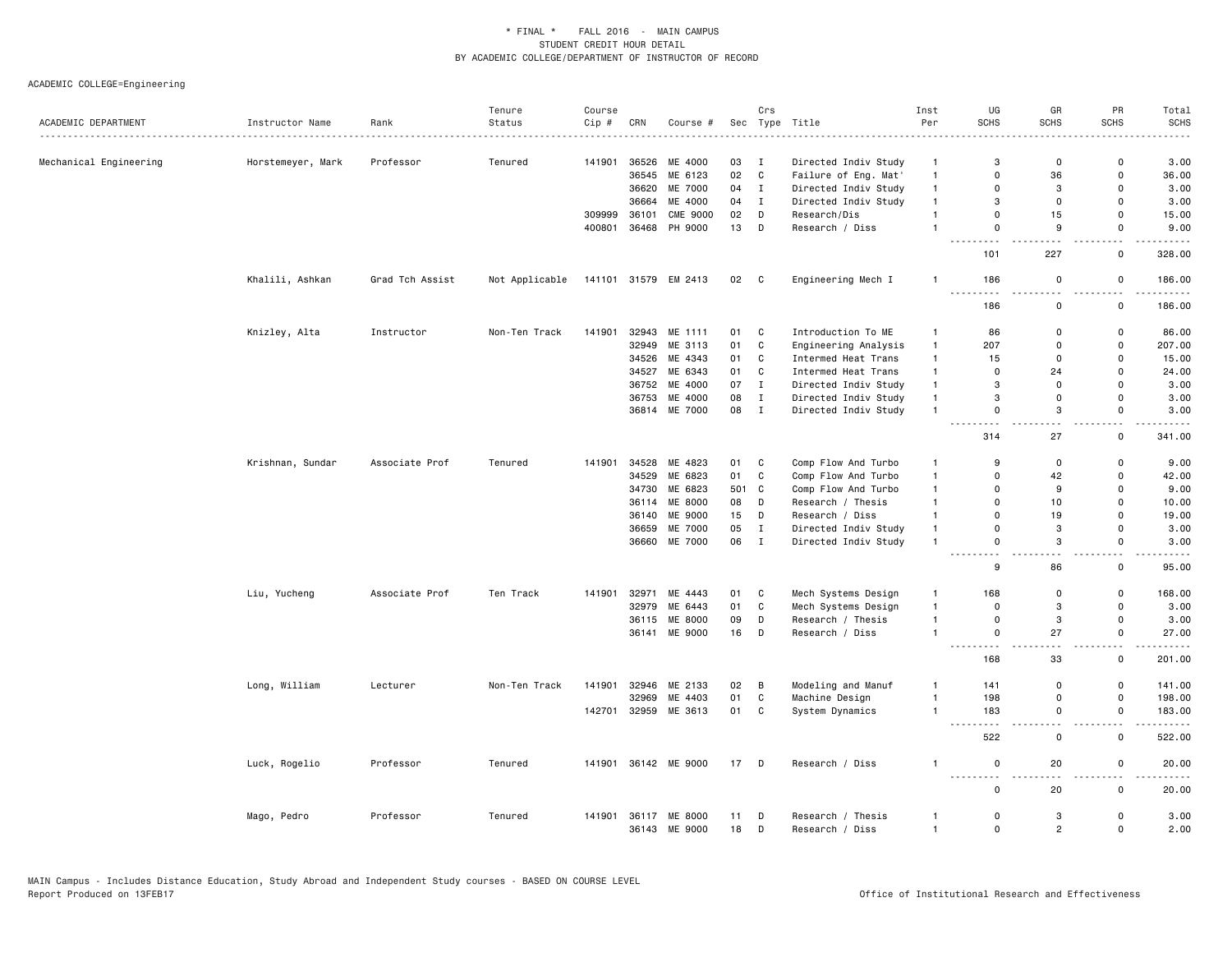| ACADEMIC DEPARTMENT    | Instructor Name  | Rank                              | Tenure<br>Status | Course<br>$Cip \#$ | CRN   | Course #                 |                | Crs            | Sec Type Title                             | Inst<br>Per                    | UG<br><b>SCHS</b>                     | GR<br><b>SCHS</b>          | PR<br><b>SCHS</b>                        | Total<br><b>SCHS</b> |
|------------------------|------------------|-----------------------------------|------------------|--------------------|-------|--------------------------|----------------|----------------|--------------------------------------------|--------------------------------|---------------------------------------|----------------------------|------------------------------------------|----------------------|
|                        |                  |                                   |                  |                    |       |                          |                |                |                                            |                                |                                       |                            |                                          |                      |
|                        |                  |                                   |                  |                    |       |                          |                |                |                                            |                                | $\Omega$                              | 5                          | 0                                        | 5.00                 |
| Mechanical Engineering | Mahajan, Govinda | Grad Tch Assist                   | Not Applicable   |                    |       | 141901 32958 ME 3523     | 02 C           |                | Thermodynamics II                          | $\overline{1}$                 | 78<br>-----<br>.                      | $\mathbf 0$<br>$ -$        | $\mathsf{o}$<br>$\overline{\phantom{a}}$ | 78.00                |
|                        |                  |                                   |                  |                    |       |                          |                |                |                                            |                                | 78                                    | $\mathsf 0$                | $\mathsf 0$                              | 78.00                |
|                        | Patton, Richard  | Associate Prof                    | Tenured          | 141901             |       | 32972 ME 4643            | 01             | C              | Intro Vibration/Cont                       | $\mathbf{1}$                   | 144                                   | $\mathbf 0$                | 0                                        | 144.00               |
|                        |                  |                                   |                  |                    | 32980 | ME 6643                  | 01             | $\mathbf{C}$   | Intro Vibration/Cont                       | $\mathbf{1}$                   | $\mathbf 0$                           | 3                          | $\mathsf 0$                              | 3.00                 |
|                        |                  |                                   |                  |                    | 36530 | ME 4990                  | 01             | C              | Special Topic In ME                        | $\mathbf{1}$                   | 123                                   | $\mathbf 0$                | $\mathsf 0$                              | 123.00               |
|                        |                  |                                   |                  |                    |       | 36531 ME 6990            | 01             | C              | Special Topic In ME                        | $\overline{1}$                 | $\mathbf 0$                           | 12                         | $\mathsf 0$                              | 12.00                |
|                        |                  |                                   |                  |                    |       |                          |                |                |                                            |                                | 267                                   | 15                         | н.<br>$\mathsf 0$                        | 282.00               |
|                        | Priddy, Matthew  | Visit Assist Prof                 | Non-Ten Track    | 141901             | 32954 | ME 3513                  | 01             | C              | Thermodynamics I                           | $\overline{1}$                 | 111                                   | $\mathbf 0$                | $\mathsf 0$                              | 111.00               |
|                        |                  |                                   |                  |                    | 34525 | ME 6133                  | 01             | C              | Mechanical Metallurg                       | $\mathbf{1}$                   | 0                                     | 48                         | 0                                        | 48.00                |
|                        |                  |                                   |                  |                    | 36494 | ME 8243                  | 01             | C              | Finite Element In Me                       | $\overline{1}$                 | $\mathbf 0$                           | 24                         | $\mathsf 0$                              | 24.00                |
|                        |                  |                                   |                  | 142001             |       | 34524 ME 4133            | 01             | C              | Mechanical Metallurg                       | $\overline{1}$                 | 24                                    | $\mathbf 0$                | 0                                        | 24.00                |
|                        |                  |                                   |                  |                    |       |                          |                |                |                                            |                                | - - -<br>135                          | $\sim$<br>72               | $\sim$ $\sim$<br>0                       | $    -$<br>207.00    |
|                        | Rhee, Hongjoo    | Resrch Assoc Prof                 | Non-Ten Track    | 141901             |       | 36120 ME 9000            | 02             | D              | Research / Diss                            | $\overline{1}$                 | $\mathbf 0$                           | 10                         | $\mathsf 0$                              | 10.00                |
|                        |                  |                                   |                  |                    |       | 36127 ME 8000            | 14             | D              | Research / Thesis                          | $\overline{1}$                 | $\mathsf 0$                           | 3                          | $\mathsf 0$                              | 3.00                 |
|                        |                  |                                   |                  |                    |       |                          |                |                |                                            |                                | $\sim$ $\sim$                         |                            |                                          |                      |
|                        |                  |                                   |                  |                    |       |                          |                |                |                                            |                                | $\mathbf 0$                           | 13                         | $\mathsf 0$                              | 13.00                |
|                        | Shamsaei, Nima   | Non-Employee                      | Not Applicable   | 141901             | 34899 | ME 9000                  | 515 D          |                | Research / Diss                            | $\mathbf{1}$                   | $\mathbf 0$                           | 8                          | $\mathsf 0$                              | 8.00                 |
|                        |                  |                                   |                  |                    | 36121 | ME 9000                  | 03             | D              | Research / Diss                            | $\overline{1}$                 | $\mathsf 0$                           | 43                         | $\mathsf 0$                              | 43.00                |
|                        |                  |                                   |                  |                    |       | 36128 ME 8000            | 15             | D              | Research / Thesis                          | $\mathbf{1}$                   | $\mathbf 0$                           | 37                         | 0                                        | 37.00                |
|                        |                  |                                   |                  |                    |       |                          |                |                |                                            |                                | $\sim$ $\sim$<br>- - -<br>$\mathbf 0$ | 88                         | $\overline{\phantom{0}}$<br>$\mathsf 0$  | 88.00                |
|                        |                  |                                   |                  |                    |       |                          |                |                |                                            |                                |                                       |                            |                                          |                      |
|                        | Smith, Joshua    | Clinical Assist Pro Non-Ten Track |                  | 141901             | 34522 | ME 1111<br>34523 ME 2133 | 601 C          |                | Introduction To ME                         | $\overline{1}$<br>$\mathbf{1}$ | 23<br>63                              | $\mathbf 0$<br>$\mathbf 0$ | 0<br>0                                   | 23.00<br>63.00       |
|                        |                  |                                   |                  |                    |       | 34532 ME 3113            | 601 B<br>601 C |                | Modeling and Manuf<br>Engineering Analysis | $\overline{1}$                 | 33                                    | $\mathbf 0$                | $\mathsf 0$                              | 33.00                |
|                        |                  |                                   |                  |                    |       | 34533 ME 3513            | 601 C          |                | Thermodynamics I                           | $\overline{1}$                 | 60                                    | 0                          | $\mathsf 0$                              | 60.00                |
|                        |                  |                                   |                  |                    |       |                          |                |                |                                            |                                | $  -$                                 | ٠.                         | ٠.                                       |                      |
|                        |                  |                                   |                  |                    |       |                          |                |                |                                            |                                | 179                                   | 0                          | $\mathbf 0$                              | 179.00               |
|                        | Spayde, Dustin   | Instructor                        | Non-Ten Track    | 141901             |       | 32947 ME 3103            | 01             | B              | Exp Meas and Techniq                       | $\mathbf{1}$                   | 144                                   | $\mathbf 0$                | $\mathsf 0$                              | 144.00               |
|                        |                  |                                   |                  |                    | 32948 | ME 3103                  | 02             | $\overline{B}$ | Exp Meas and Techniq                       | $\mathbf{1}$                   | 69                                    | $\Omega$                   | $\mathsf 0$                              | 69.00                |
|                        |                  |                                   |                  |                    | 32963 | ME 4301                  | 01             | L.             | Thermo-Fluids Labora                       | $\mathbf{1}$                   | 23                                    | $\mathbf 0$                | $\mathsf 0$                              | 23.00                |
|                        |                  |                                   |                  |                    | 32966 | ME 4401                  | 01             | $\mathsf{L}$   | Solid Mechanics Lab                        | $\mathbf{1}$                   | 25                                    | $\Omega$                   | $\mathbf 0$                              | 25.00                |
|                        |                  |                                   |                  |                    |       | 32967 ME 4401            | 02             | L.             | Solid Mechanics Lab                        | $\mathbf{1}$                   | 27                                    | $\Omega$                   | $\mathbf 0$                              | 27.00                |
|                        |                  |                                   |                  |                    | 32968 | ME 4401                  | 03             | L.             | Solid Mechanics Lab                        | $\mathbf{1}$                   | 22                                    | $\mathbf 0$                | $\mathbf 0$                              | 22.00                |
|                        |                  |                                   |                  |                    |       | 35092 ME 4301            | 02             | L              | Thermo-Fluids Labora                       | $\mathbf{1}$                   | 27                                    | $\mathbf 0$                | $\mathsf 0$                              | 27.00                |
|                        |                  |                                   |                  |                    |       | 35093 ME 4301            | 03             | $\mathsf{L}$   | Thermo-Fluids Labora                       | $\overline{1}$                 | 25<br>$\frac{1}{2}$                   | $\mathsf 0$<br>i.          | $\mathsf 0$<br>$\overline{\phantom{a}}$  | 25.00                |
|                        |                  |                                   |                  |                    |       |                          |                |                |                                            |                                | 362                                   | $\mathbf 0$                | $\mathsf 0$                              | 362.00               |
|                        | Spayde, Emily    | Instructor                        | Non-Ten Track    | 141901             | 32945 | ME 2133                  | 01             | B              | Modeling and Manuf                         | $\overline{1}$                 | 141                                   | $\mathbf 0$                | $\mathsf 0$                              | 141.00               |
|                        |                  |                                   |                  |                    | 32951 | ME 3313                  | 01             | C              | Heat Transfer                              | $\overline{1}$                 | 207                                   | $\mathbf 0$                | 0                                        | 207.00               |
|                        |                  |                                   |                  |                    |       | 36477 ME 1111            | 03             | $\mathbf{C}$   | Introduction To ME                         | $\overline{1}$                 | 49                                    | $\Omega$                   | $\Omega$                                 | 49.00                |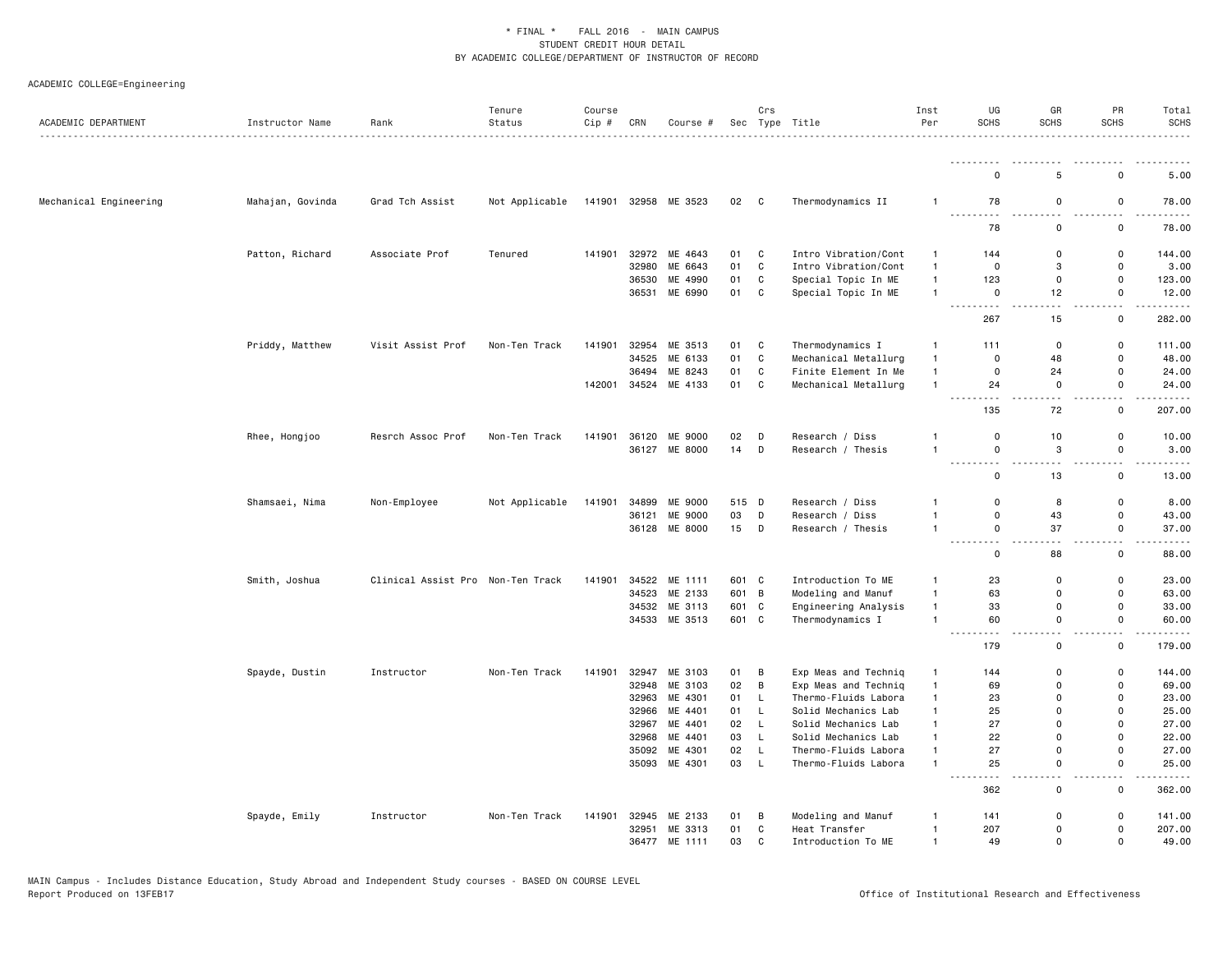| ACADEMIC DEPARTMENT                                          | Instructor Name                     | Rank            | Tenure<br>Status | Course<br>$Cip$ # | CRN | Course #                       |          | Crs          | Sec Type Title                       | Inst<br>Per       | UG<br>SCHS                                                                                                              | GR<br>SCHS                       | PR<br><b>SCHS</b>                                                        | Total<br>SCHS                          |
|--------------------------------------------------------------|-------------------------------------|-----------------|------------------|-------------------|-----|--------------------------------|----------|--------------|--------------------------------------|-------------------|-------------------------------------------------------------------------------------------------------------------------|----------------------------------|--------------------------------------------------------------------------|----------------------------------------|
|                                                              |                                     |                 |                  |                   |     |                                |          |              |                                      |                   | <u> - - - - - - - -</u><br>397                                                                                          | 0                                | 0                                                                        | .<br>397.00                            |
|                                                              |                                     |                 |                  |                   |     |                                |          |              |                                      |                   |                                                                                                                         |                                  |                                                                          |                                        |
| Mechanical Engineering                                       | Srinivasan, Kalyan K Associate Prof |                 | Tenured          | 141901            |     | 32957 ME 3523<br>36122 ME 9000 | 01 C     |              | Thermodynamics II<br>Research / Diss | $\mathbf{1}$<br>1 | 195                                                                                                                     | $\Omega$                         | 0                                                                        | 195.00                                 |
|                                                              |                                     |                 |                  |                   |     | 36129 ME 8000                  | 04<br>16 | D<br>D       | Research / Thesis                    | -1                | 0<br>$\mathbf 0$                                                                                                        | $\overline{2}$<br>$\overline{4}$ | 0<br>0                                                                   | 2.00<br>4.00                           |
|                                                              |                                     |                 |                  |                   |     | 36239 ME 9000                  | 504 D    |              | Research / Diss                      |                   | $\Omega$                                                                                                                | $\mathbf{1}$                     | $\Omega$                                                                 | 1.00                                   |
|                                                              |                                     |                 |                  |                   |     | 36446 ME 7000                  | 01       | $\mathbf{I}$ | Directed Indiv Study                 | $\mathbf{1}$      | $\Omega$                                                                                                                | 3                                | 0                                                                        | 3.00                                   |
|                                                              |                                     |                 |                  |                   |     | 36674 ME 4000                  | 05 I     |              | Directed Indiv Study                 | $\mathbf{1}$      | 3                                                                                                                       | 0                                | 0                                                                        | 3.00                                   |
|                                                              |                                     |                 |                  |                   |     |                                |          |              |                                      |                   | $\cdots$<br>198                                                                                                         | 10                               | $ -$<br>0                                                                | 208.00                                 |
|                                                              | Stone, Tonya                        | Assistant Prof  | Ten Track        | 141901            |     | 32953 ME 3423                  | 01       | $\mathbf{C}$ | Mech Of Machinery                    | $\mathbf{1}$      | 204                                                                                                                     | 0                                | 0                                                                        | 204.00                                 |
|                                                              |                                     |                 |                  |                   |     | 36123 ME 9000                  | 05       | D            | Research / Diss                      | $\mathbf{1}$      | $\mathbf 0$                                                                                                             | $\mathbf{1}$                     | 0                                                                        | 1.00                                   |
|                                                              |                                     |                 |                  |                   |     | 36130 ME 8000                  | 17       | D            | Research / Thesis                    | $\overline{1}$    | $\mathbf 0$                                                                                                             | 6                                | 0                                                                        | 6.00                                   |
|                                                              |                                     |                 |                  |                   |     |                                |          |              |                                      |                   | ---------<br>204                                                                                                        | $- -$<br>$\overline{7}$          | $\sim$ $\sim$<br>-----<br>$\mathsf 0$                                    | .<br>211.00                            |
|                                                              | Svenson, Sven                       | Lecturer        | Non-Ten Track    |                   |     | 141101 36406 EM 3213           | 601 C    |              | Mech Of Materials                    | $\overline{1}$    | 63                                                                                                                      | $\mathbf 0$                      | $\mathsf{o}$                                                             | 63.00                                  |
|                                                              |                                     |                 |                  |                   |     |                                |          |              |                                      |                   | .<br>63                                                                                                                 | $\sim$ $\sim$<br>0               | $\sim$ $\sim$<br>0                                                       | . <b>.</b> .<br>63.00                  |
|                                                              | Thompson, Scott                     | Non-Employee    | Not Applicable   | 141901            |     | 36124 ME 9000                  | 06       | D            | Research / Diss                      | -1                | 0                                                                                                                       | 50                               | 0                                                                        | 50.00                                  |
|                                                              |                                     |                 |                  |                   |     | 36131 ME 8000                  | 18       | D            | Research / Thesis                    | -1                | $\mathsf{o}$                                                                                                            | 22                               | 0                                                                        | 22.00                                  |
|                                                              |                                     |                 |                  |                   |     |                                |          |              |                                      |                   | ------<br>$\frac{1}{2} \left( \frac{1}{2} \right) \left( \frac{1}{2} \right) \left( \frac{1}{2} \right)$<br>$\mathbf 0$ | $ -$<br>72                       | $\frac{1}{2} \left( \frac{1}{2} \right) \left( \frac{1}{2} \right)$<br>0 | 72.00                                  |
|                                                              | Walters, Dibbon                     | Non-Employee    | Not Applicable   |                   |     | 141901 36132 ME 8000           | 19       | D            | Research / Thesis                    | $\mathbf{1}$      | $\mathbf 0$                                                                                                             | 10                               | 0                                                                        | 10.00                                  |
|                                                              |                                     |                 |                  |                   |     |                                |          |              |                                      |                   | ---------<br>0                                                                                                          | $ -$<br>10                       | $\frac{1}{2} \left( \frac{1}{2} \right) \left( \frac{1}{2} \right)$<br>0 | 10.00                                  |
|                                                              | Wilson, Mary                        | Grad Tch Assist | Not Applicable   |                   |     | 141901 32944 ME 1111           | 02       | C            | Introduction To ME                   | $\mathbf{1}$      | 87                                                                                                                      | $\mathbf 0$                      | 0                                                                        | 87.00                                  |
|                                                              |                                     |                 |                  |                   |     |                                |          |              |                                      |                   | $- - -$<br>-----<br>87                                                                                                  | .<br>$\mathbf 0$                 | $ -$<br>0                                                                | 87.00                                  |
| ----------------------------------<br>Mechanical Engineering |                                     |                 |                  |                   |     |                                |          |              |                                      |                   | =========<br>4008                                                                                                       | <b>BEBBEEBEE</b><br>910          | eessesses<br>0                                                           | ==========<br>4918.00                  |
| ----------------------------------                           |                                     |                 |                  |                   |     |                                |          |              |                                      |                   |                                                                                                                         |                                  |                                                                          | --------- -------- --------- --------- |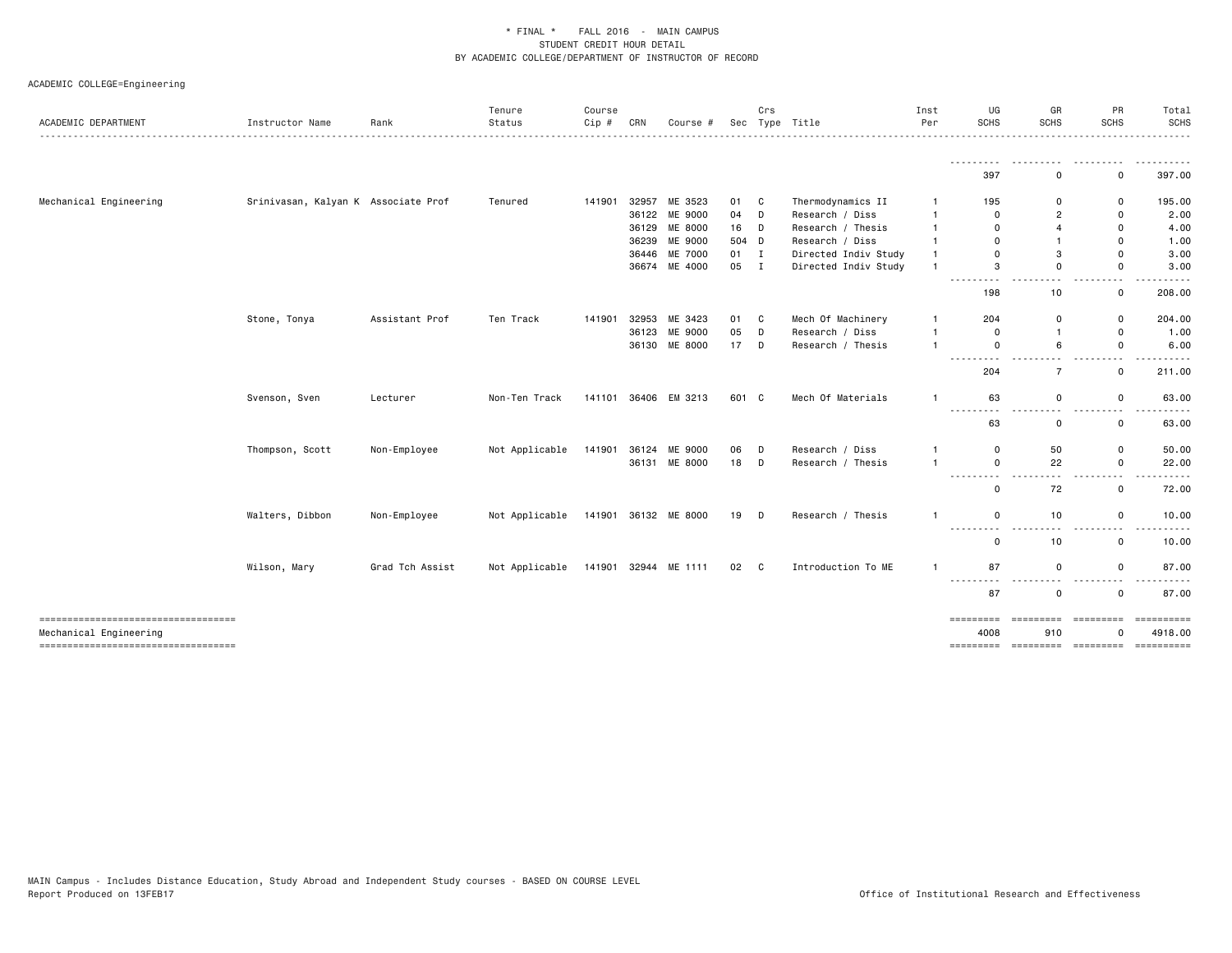| ACADEMIC DEPARTMENT            | Instructor Name  | Rank            | Tenure<br>Status | Course | CRN   |                       |       | Crs          | Sec Type Title       | Inst<br>Per    | UG<br><b>SCHS</b>              | GR<br><b>SCHS</b>            | PR<br><b>SCHS</b>             | Total<br><b>SCHS</b> |
|--------------------------------|------------------|-----------------|------------------|--------|-------|-----------------------|-------|--------------|----------------------|----------------|--------------------------------|------------------------------|-------------------------------|----------------------|
|                                |                  | . <b>.</b> .    |                  | Cip #  |       | Course #              |       |              |                      |                |                                |                              |                               |                      |
| School of Chemical Engineering | Amirlatifi, Amin | Assistant Prof  | Ten Track        | 140701 | 36898 | CHE 8000              | 11    | D            | Research / Thesis    | $\mathbf{1}$   | 0                              | 3                            | 0                             | 3.00                 |
|                                |                  |                 |                  | 142501 | 34560 | PTE 4903              | 01    | $\mathbf{C}$ | Petr Reservoir Eng 1 | $\overline{1}$ | 45                             | $\mathbf 0$                  | $\mathsf{o}$                  | 45.00                |
|                                |                  |                 |                  |        |       | 36637 PTE 4000        | 01 I  |              | Directed Indiv Study | 0.5            | 1.5<br>$- - - - -$<br>$- - -$  | $\mathbf 0$<br>$\sim$        | $\mathsf 0$<br>$\sim$ $\sim$  | 1.50<br>$- - - -$    |
|                                |                  |                 |                  |        |       |                       |       |              |                      |                | 46.5                           | 3                            | $\mathsf 0$                   | 49.50                |
|                                | Bricka, Ray      | Associate Prof  | Tenured          | 140701 | 30879 | CHE 4134              | 01 C  |              | Process Design       | 0.25           | 88                             | $\mathbf 0$                  | 0                             | 88.00                |
|                                |                  |                 |                  |        | 35828 | CHE 9000              | 01    | D            | Research/Diss        | $\overline{1}$ | $\mathbf 0$                    | $\mathbf{1}$                 | 0                             | 1.00                 |
|                                |                  |                 |                  |        |       | 36284 CHE 4613        | 01    | $\mathbf{C}$ | Air Pol Con Design   | $\overline{1}$ | 93<br>$\sim$ $\sim$<br>.       | $\mathbf 0$<br>$\sim$ $\sim$ | 0<br>$ -$                     | 93.00<br>$- - - -$   |
|                                |                  |                 |                  |        |       |                       |       |              |                      |                | 181                            | $\mathbf{1}$                 | $\mathsf 0$                   | 182.00               |
|                                | Cole, David      | Instructor      | Non-Ten Track    | 142501 | 34559 | PTE 3963              | 01    | C            | Drilling             | $\overline{1}$ | 45                             | $\mathbf 0$                  | $\mathsf 0$                   | 45.00                |
|                                |                  |                 |                  |        | 35158 | PTE 3973              | 01    | C            | Petroleum Production | $\overline{1}$ | 42                             | $\mathbf 0$                  | $\mathsf 0$                   | 42.00                |
|                                |                  |                 |                  |        |       | 36637 PTE 4000        | 01 I  |              | Directed Indiv Study | 0.5            | 1.5<br>$  -$                   | 0<br>и.                      | $\mathsf{o}$<br>. .           | 1.50                 |
|                                |                  |                 |                  |        |       |                       |       |              |                      |                | 88.5                           | $\mathsf 0$                  | $\mathsf 0$                   | 88.50                |
|                                | Elmore, Billy    | Associate Prof  | Tenured          | 140701 |       | 30862 CHE 1101        | 01    | $\mathbf{C}$ | CHE Fresh Seminar    | 0.5            | 66.5                           | $\mathbf 0$                  | $\mathsf 0$                   | 66.50                |
|                                |                  |                 |                  |        | 30879 | CHE 4134              | 01    | C            | Process Design       | 0.25           | 88                             | $\mathbf 0$                  | $\mathsf 0$                   | 88.00                |
|                                |                  |                 |                  |        | 30880 | CHE 4134              | 02    | K            | Process Design       | $\overline{1}$ | 0                              | $\mathbf 0$                  | $\mathsf 0$                   | 0.00                 |
|                                |                  |                 |                  |        | 30881 | CHE 4134              | 03    | к            | Process Design       | $\overline{1}$ | 0                              | $\mathbf 0$                  | 0                             | 0.00                 |
|                                |                  |                 |                  |        | 30892 | CHE 8011              | 01    | S            | Chem En Seminar      | $\overline{1}$ | $\Omega$                       | 13                           | 0                             | 13.00                |
|                                |                  |                 |                  |        | 35839 | CHE 8000              | 02    | D            | Research / Thesis    | $\overline{1}$ | $\Omega$                       | $\overline{1}$               | $\mathbf 0$                   | 1.00                 |
|                                |                  |                 |                  |        | 36399 | CHE 4000              | 01    | $\mathbf{I}$ | Directed Indiv Study | $\mathbf{1}$   | $\overline{4}$                 | $\mathbf 0$                  | $\mathsf 0$                   | 4.00                 |
|                                |                  |                 |                  |        |       | 36693 CHE 4000        | 03    | $\mathbf{I}$ | Directed Indiv Study | $\mathbf{1}$   | 3                              | $\mathsf 0$                  | $\mathbf 0$                   | 3.00                 |
|                                |                  |                 |                  |        |       |                       |       |              |                      |                | 161.5                          | 14                           | 0                             | 175.50               |
|                                | French, William  | Associate Prof  | Tenured          | 140701 | 30862 | CHE 1101              | 01    | C            | CHE Fresh Seminar    | 0.5            | 66.5                           | $\mathbf 0$                  | 0                             | 66.50                |
|                                |                  |                 |                  |        | 30863 | CHE 2114              | 01    | C            | Mass & Energy Balanc | $\mathbf{1}$   | 564                            | $\mathbf 0$                  | 0                             | 564.00               |
|                                |                  |                 |                  |        | 35830 | CHE 9000              | 03    | D            | Research/Diss        | $\overline{1}$ | 0<br>. <u>.</u>                | 8<br>$ -$                    | $\mathsf 0$<br>$ -$           | 8.00<br>$- - - -$    |
|                                |                  |                 |                  |        |       |                       |       |              |                      |                | 630.5                          | 8                            | $\mathsf 0$                   | 638.50               |
|                                | Hill, Priscilla  | Associate Prof  | Tenured          | 140701 | 30861 | CHE 1001              | F01 C |              | First Year Seminar   | $\overline{1}$ | 43                             | $\mathbf 0$                  | 0                             | 43.00                |
|                                |                  |                 |                  |        | 30866 | CHE 3123              | 01    | C            | Chem En Thermo II    | $\overline{1}$ | 111                            | $\mathbf 0$                  | $\mathsf{o}$                  | 111.00               |
|                                |                  |                 |                  |        | 30879 | CHE 4134              | 01    | C            | Process Design       | 0.25           | 88                             | $\Omega$                     | 0                             | 88.00                |
|                                |                  |                 |                  |        |       | 36536 CHE 4000        | 02    | $\mathbf{I}$ | Directed Indiv Study | $\overline{1}$ | $\overline{c}$<br>.<br>$- - -$ | $\mathbf 0$<br>$-$           | 0<br>$ -$                     | 2.00<br>-----        |
|                                |                  |                 |                  |        |       |                       |       |              |                      |                | 244                            | $\mathsf 0$                  | $\mathsf 0$                   | 244.00               |
|                                | Howlader, Md     | Grad Tch Assist | Not Applicable   | 140701 |       | 36455 CHE 3232        | 02 L  |              | Chem Eng Lab II      | $\overline{1}$ | 40<br>.<br>.                   | $\mathbf 0$                  | 0<br>$\overline{\phantom{0}}$ | 40.00                |
|                                |                  |                 |                  |        |       |                       |       |              |                      |                | 40                             | $\mathbf 0$                  | $\mathsf 0$                   | 40.00                |
|                                | Keith, Jason     | Non-Faculty     | Tenured          |        |       | 140701 35832 CHE 9000 | 05 D  |              | Research/Diss        | $\mathbf{1}$   | $\mathsf 0$                    | 12                           | $\mathsf 0$                   | 12.00                |
|                                |                  |                 |                  |        |       |                       |       |              |                      |                | $\mathsf 0$                    | 12                           | $\mathsf 0$                   | 12.00                |
|                                | Kundu, Santanu   | Assistant Prof  | Ten Track        | 140701 | 30875 | CHE 3413              | 01    | C            | Eng Materials        | $\overline{1}$ | 354                            | $\mathbf 0$                  | 0                             | 354.00               |
|                                |                  |                 |                  |        | 35833 | CHE 9000              | 06    | D            | Research/Diss        | $\overline{1}$ | 0                              | 35                           | 0                             | 35.00                |
|                                |                  |                 |                  |        | 35843 | CHE 8000              | 06    | D            | Research / Thesis    | $\overline{1}$ | $\mathbf 0$                    | $\overline{2}$               | 0                             | 2.00                 |
|                                |                  |                 |                  |        | 36596 | CHE 7000              | 01    | $\mathbf{I}$ | Directed Indiv Study | $\overline{1}$ | $\mathbf 0$                    | 3                            | $\mathbf 0$                   | 3.00                 |
|                                |                  |                 |                  |        |       |                       |       |              |                      |                |                                |                              |                               |                      |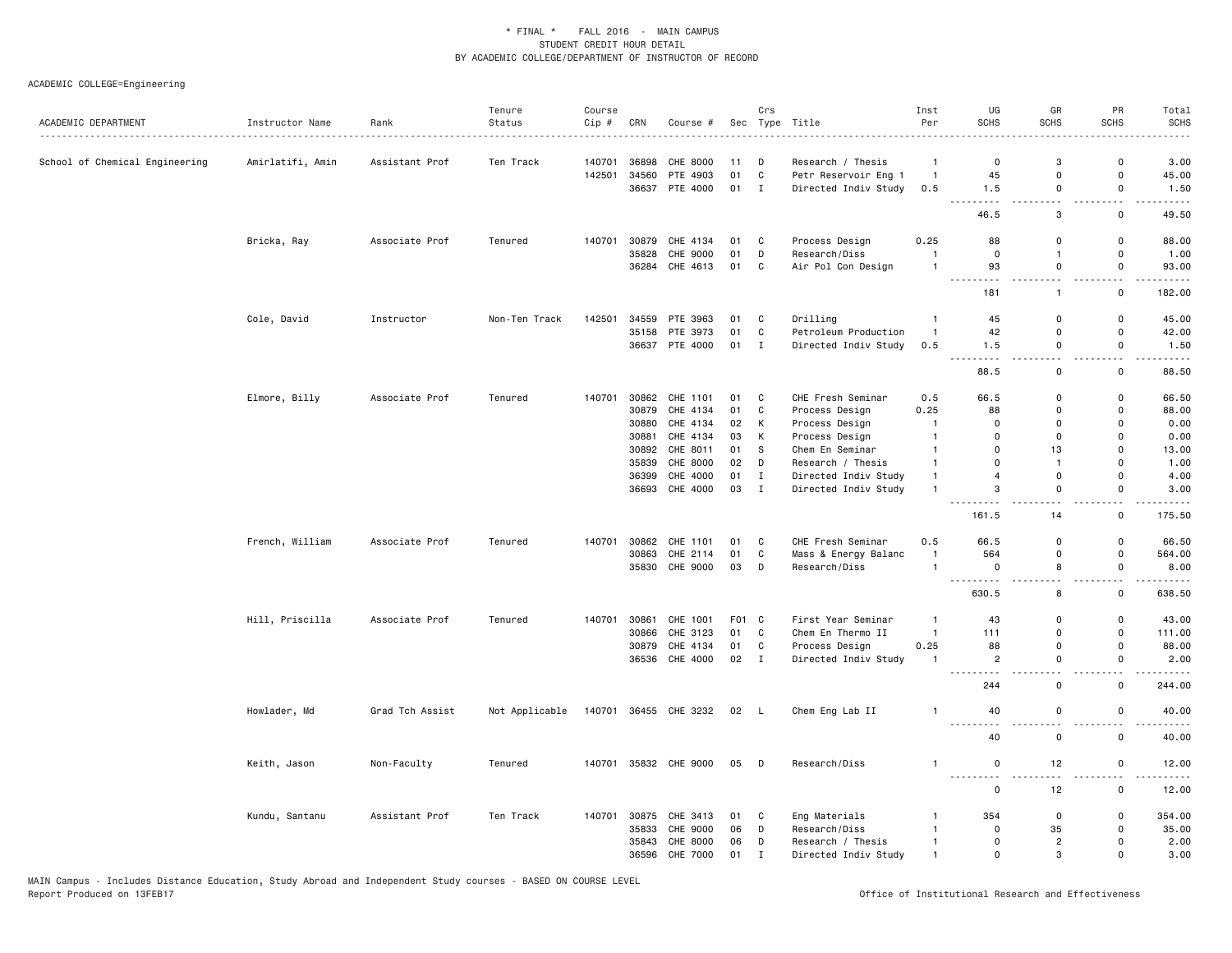| ACADEMIC DEPARTMENT                                                  | Instructor Name                      | Rank            | Tenure<br>Status | Course<br>Cip # | CRN   | Course #              |      | Crs | Sec Type Title       | Inst<br>Per    | UG<br><b>SCHS</b>         | GR<br><b>SCHS</b>                                                                                                              | PR<br><b>SCHS</b>                                                                    | Total<br><b>SCHS</b> |
|----------------------------------------------------------------------|--------------------------------------|-----------------|------------------|-----------------|-------|-----------------------|------|-----|----------------------|----------------|---------------------------|--------------------------------------------------------------------------------------------------------------------------------|--------------------------------------------------------------------------------------|----------------------|
|                                                                      |                                      |                 |                  |                 |       |                       |      |     |                      |                |                           |                                                                                                                                |                                                                                      |                      |
| School of Chemical Engineering                                       | Kundu, Santanu                       | Assistant Prof  | Ten Track        | 140701          |       | 36597 CHE 7000        | 02 I |     | Directed Indiv Study | $\overline{1}$ | 0                         | 3                                                                                                                              | 0                                                                                    | 3.00                 |
|                                                                      |                                      |                 |                  |                 |       | 36598 CHE 7000        | 03 I |     | Directed Indiv Study | $\overline{1}$ | $\mathsf{o}$<br>.         | 3<br>$\frac{1}{2} \left( \frac{1}{2} \right) \left( \frac{1}{2} \right) \left( \frac{1}{2} \right) \left( \frac{1}{2} \right)$ | 0<br>$\frac{1}{2} \left( \frac{1}{2} \right) \frac{1}{2} \left( \frac{1}{2} \right)$ | 3.00<br>.            |
|                                                                      |                                      |                 |                  |                 |       |                       |      |     |                      |                | 354                       | 46                                                                                                                             | 0                                                                                    | 400.00               |
|                                                                      | Meng, Dong                           | Assistant Prof  | Ten Track        | 140701          |       | 30894 CHE 8223        | 01 C |     | Adv Process Comp     | $\overline{1}$ | 0                         | 12                                                                                                                             | 0                                                                                    | 12.00                |
|                                                                      |                                      |                 |                  |                 |       | 35834 CHE 9000        | 07 D |     | Research/Diss        | $\overline{1}$ | $\mathsf{o}$              | 6                                                                                                                              | $\mathsf{O}$                                                                         | 6.00                 |
|                                                                      |                                      |                 |                  |                 |       |                       |      |     |                      |                | <u>.</u><br>0             | .<br>18                                                                                                                        | $\sim$ $\sim$<br>0                                                                   | 18.00                |
|                                                                      | Pearson, Larry                       | Instructor      | Non-Ten Track    | 140701          |       | 30865 CHE 3113        | 01 C |     | Chem En Thermo I     | -1             | 174                       | 0                                                                                                                              | 0                                                                                    | 174.00               |
|                                                                      |                                      |                 |                  |                 |       | 30867 CHE 3203        | 01   | C   | Fluid Flow Op        | $\overline{1}$ | 402                       | $\mathbf 0$                                                                                                                    | 0                                                                                    | 402.00               |
|                                                                      |                                      |                 |                  |                 |       | 30879 CHE 4134        | 01 C |     | Process Design       | 0.25           | 88                        | 0                                                                                                                              | 0                                                                                    | 88.00                |
|                                                                      |                                      |                 |                  |                 |       |                       |      |     |                      |                | -----<br>.                | $ -$                                                                                                                           | $\sim$ $\sim$                                                                        | . <u>.</u>           |
|                                                                      |                                      |                 |                  |                 |       |                       |      |     |                      |                | 664                       | 0                                                                                                                              | 0                                                                                    | 664.00               |
|                                                                      | Rai, Neeraj                          | Assistant Prof  | Ten Track        | 140701          | 30893 | CHE 8113              | 01   | C   | Adv Che En Thermo    | -1             | 0                         | 15                                                                                                                             | 0                                                                                    | 15.00                |
|                                                                      |                                      |                 |                  |                 |       | 35835 CHE 9000        | 08   | D   | Research/Diss        | $\overline{1}$ | $\mathsf{o}$              | 49                                                                                                                             | $\mathsf 0$                                                                          | 49.00                |
|                                                                      |                                      |                 |                  |                 |       |                       |      |     |                      |                | ---------<br>0            | $\sim$ $\sim$<br>64                                                                                                            | $\sim$ $\sim$<br>$\mathsf{o}\,$                                                      | 64.00                |
|                                                                      | Toghiani, Hossein                    | Professor       | Tenured          | 140701          |       | 30877 CHE 4113        | 01 C |     | Chem Reactor Design  | $\overline{1}$ | 255                       | 0                                                                                                                              | 0                                                                                    | 255.00               |
|                                                                      |                                      |                 |                  |                 |       |                       |      |     |                      |                | ---------                 | $\sim$ $\sim$                                                                                                                  | $\sim$ $\sim$                                                                        | .                    |
|                                                                      |                                      |                 |                  |                 |       |                       |      |     |                      |                | 255                       | $\mathbf 0$                                                                                                                    | 0                                                                                    | 255.00               |
|                                                                      | Varadarajan, Anandav Non-Faculty     |                 | Not Applicable   | 140701          |       | 36453 CHE 3232        | 05 L |     | Chem Eng Lab II      | $\mathbf{1}$   | 26                        | $\mathbf 0$                                                                                                                    | 0                                                                                    | 26.00                |
|                                                                      |                                      |                 |                  |                 |       | 36457 CHE 3232        | 04 L |     | Chem Eng Lab II      | $\mathbf{1}$   | 26                        | $\mathbf 0$                                                                                                                    | 0                                                                                    | 26.00                |
|                                                                      |                                      |                 |                  |                 |       |                       |      |     |                      |                | $\frac{1}{2}$<br>$\cdots$ | $ -$                                                                                                                           | $ -$                                                                                 |                      |
|                                                                      |                                      |                 |                  |                 |       |                       |      |     |                      |                | 52                        | 0                                                                                                                              | 0                                                                                    | 52.00                |
|                                                                      | Venkatesan, Shanmuga Grad Res Assist |                 | Not Applicable   |                 |       | 140701 36456 CHE 3232 | 03 L |     | Chem Eng Lab II      | $\overline{1}$ | 32                        | 0                                                                                                                              | 0                                                                                    | 32.00                |
|                                                                      |                                      |                 |                  |                 |       |                       |      |     |                      |                | -----<br>.                | . .                                                                                                                            |                                                                                      |                      |
|                                                                      |                                      |                 |                  |                 |       |                       |      |     |                      |                | 32                        | 0                                                                                                                              | 0                                                                                    | 32.00                |
|                                                                      | Zabet, Mahla                         | Grad Tch Assist | Not Applicable   |                 |       | 140701 30868 CHE 3232 | 01 L |     | Chem Eng Lab II      | -1             | 38                        | 0                                                                                                                              | 0                                                                                    | 38.00                |
|                                                                      |                                      |                 |                  |                 |       |                       |      |     |                      |                | .<br>38                   | $\sim$ $\sim$<br>0                                                                                                             | $\sim$ $\sim$<br>0                                                                   | 38.00                |
|                                                                      |                                      |                 |                  |                 |       |                       |      |     |                      |                |                           |                                                                                                                                |                                                                                      |                      |
| -------------------------------------                                |                                      |                 |                  |                 |       |                       |      |     |                      |                | =========                 | ----------                                                                                                                     | =========                                                                            |                      |
| School of Chemical Engineering<br>---------------------------------- |                                      |                 |                  |                 |       |                       |      |     |                      |                | 2787                      | 166                                                                                                                            | 0                                                                                    | 2953.00              |
|                                                                      |                                      |                 |                  |                 |       |                       |      |     |                      |                |                           |                                                                                                                                |                                                                                      |                      |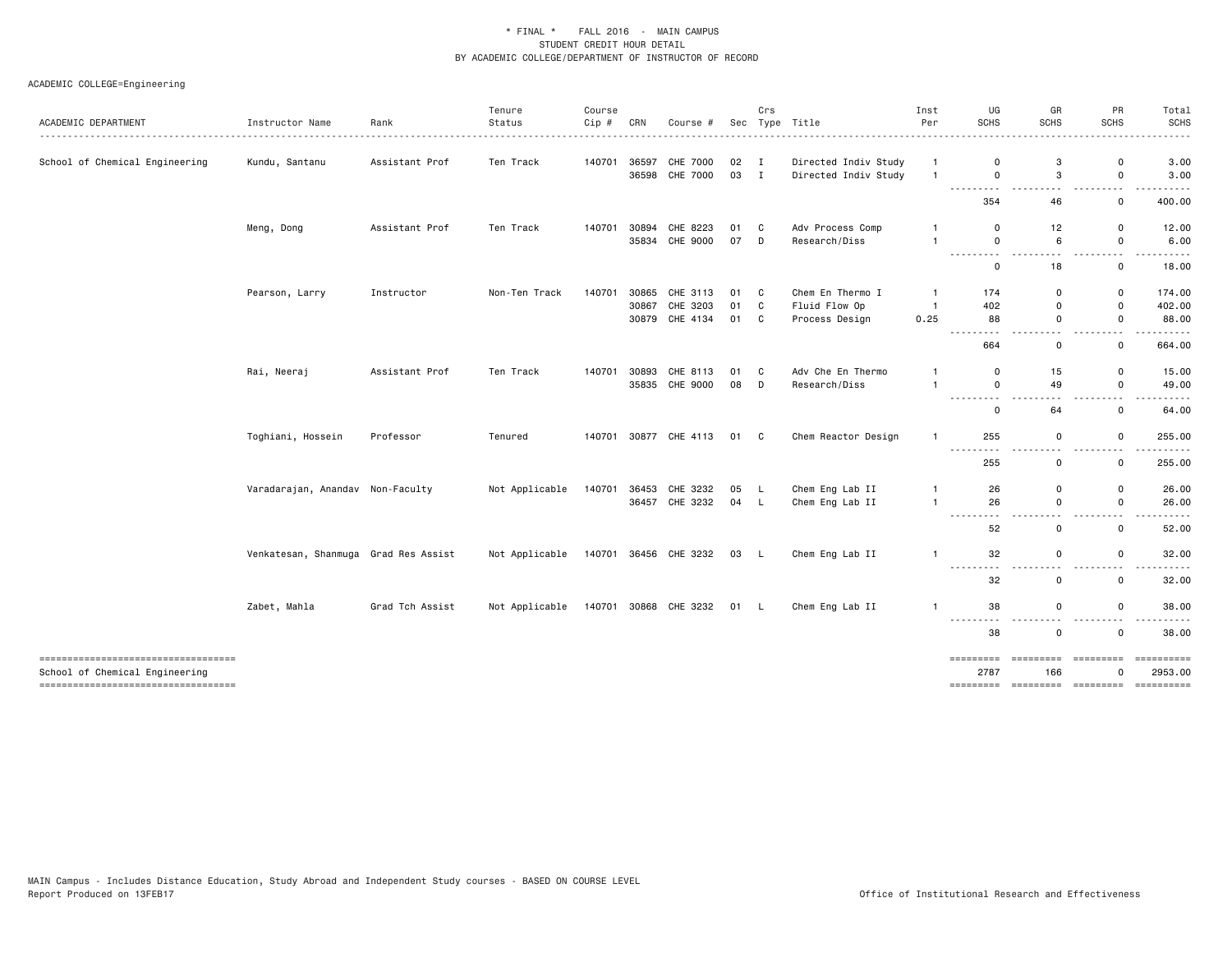| ACADEMIC DEPARTMENT | Instructor Name    | Rank           | Tenure<br>Status | Course<br>Cip # | CRN | Course #             |       | Crs         | Sec Type Title       | Inst<br>Per    | UG<br><b>SCHS</b>                                                                   | GR<br><b>SCHS</b>            | PR<br><b>SCHS</b>             | Total<br><b>SCHS</b><br>$\frac{1}{2} \left( \frac{1}{2} \right) \left( \frac{1}{2} \right) \left( \frac{1}{2} \right) \left( \frac{1}{2} \right)$ |
|---------------------|--------------------|----------------|------------------|-----------------|-----|----------------------|-------|-------------|----------------------|----------------|-------------------------------------------------------------------------------------|------------------------------|-------------------------------|---------------------------------------------------------------------------------------------------------------------------------------------------|
| Forestry            | Alexander, Heather | Assistant Prof | Ten Track        | 030501          |     | 35375 FO 8000        | 01    | $\Box$      | Research / Thesis    | $\mathbf{1}$   | 0                                                                                   | $\overline{4}$               | 0                             | 4.00                                                                                                                                              |
|                     |                    |                |                  |                 |     |                      |       |             |                      |                | .<br>$\mathsf 0$                                                                    | .<br>4                       | 0                             | 4.00                                                                                                                                              |
|                     | Evans, David       | Professor      | Tenured          | 030501          |     | 32175 FO 2113        | 01    | C           | Dendrology           | $\mathbf{1}$   | 132                                                                                 | $\Omega$                     | 0                             | 132.00                                                                                                                                            |
|                     |                    |                |                  |                 |     | 32176 FO 2113        | 02    | K           | Dendrology           | $\mathbf{1}$   | 0                                                                                   | $\Omega$                     | $\Omega$                      | 0.00                                                                                                                                              |
|                     |                    |                |                  |                 |     | 32177 FO 2113        | 03    | К           | Dendrology           | $\mathbf{1}$   | $\mathbf 0$                                                                         | 0                            | $\mathsf{o}$                  | 0.00                                                                                                                                              |
|                     |                    |                |                  |                 |     | 32195 F0 6313        | 01    | C           | Spatial Tech Nat Res | $\mathbf{1}$   | $\mathbf 0$                                                                         | 15                           | $\mathbf 0$                   | 15.00                                                                                                                                             |
|                     |                    |                |                  |                 |     | 32196 F0 6313        | 02    | К           | Spatial Tech Nat Res | $\mathbf{1}$   | $\mathbf 0$                                                                         | 0                            | 0                             | 0.00                                                                                                                                              |
|                     |                    |                |                  |                 |     | 32197 F0 6313        | 03    | K           | Spatial Tech Nat Res | $\mathbf{1}$   | $\mathbf 0$                                                                         | 0                            | $\Omega$                      | 0.00                                                                                                                                              |
|                     |                    |                |                  |                 |     | 35376 FO 8000        | 02    | D           | Research / Thesis    | $\mathbf{1}$   | $\mathbf 0$                                                                         | 12                           | 0                             | 12.00                                                                                                                                             |
|                     |                    |                |                  |                 |     | 450702 32184 F0 4313 | 01    | C           | Spatial Tech Nat Res | $\mathbf{1}$   | 126                                                                                 | $\Omega$                     | $\mathsf{o}$                  | 126.00                                                                                                                                            |
|                     |                    |                |                  |                 |     | 32185 FO 4313        | 02    | К           | Spatial Tech Nat Res | $\overline{1}$ | $\mathbf 0$                                                                         | $\mathbf 0$                  | $\mathbf 0$                   | 0.00                                                                                                                                              |
|                     |                    |                |                  |                 |     | 32186 FO 4313        | 03    | K           | Spatial Tech Nat Res | $\mathbf{1}$   | $\mathbf 0$<br>.                                                                    | 0<br>$\sim$ $\sim$           | 0<br>$\overline{\phantom{a}}$ | 0.00<br>$\cdots$                                                                                                                                  |
|                     |                    |                |                  |                 |     |                      |       |             |                      |                | 258                                                                                 | 27                           | $\mathbf 0$                   | 285.00                                                                                                                                            |
|                     | Ezell, Andrew      | Professor      | Tenured          | 030501          |     | 35366 FO 9000        | 01    | D           | Research / Diss      | $\mathbf{1}$   | $\mathbf 0$                                                                         | 13                           | $\mathbf 0$                   | 13.00                                                                                                                                             |
|                     |                    |                |                  |                 |     | 35377 F0 8000        | 03    | D           | Research / Thesis    | $\overline{1}$ | $\mathsf 0$                                                                         | 29                           | 0                             | 29.00                                                                                                                                             |
|                     |                    |                |                  |                 |     |                      |       |             |                      |                | $\sim$                                                                              | $\sim$ $\sim$                | $\ddot{\phantom{1}}$          | - - - - -                                                                                                                                         |
|                     |                    |                |                  |                 |     |                      |       |             |                      |                | $\mathbf 0$                                                                         | 42                           | 0                             | 42.00                                                                                                                                             |
|                     | Gordon, Jason      | Ext Assoc Prof | Non-Ten Track    | 030501          |     | 35367 FO 9000        | 02    | D           | Research / Diss      | $\mathbf{1}$   | $\mathbf 0$                                                                         | 6                            | $\mathbf 0$                   | 6.00                                                                                                                                              |
|                     |                    |                |                  |                 |     | 35379 F0 8000        | 05    | D           | Research / Thesis    | $\mathbf{1}$   | $\mathsf 0$<br>$\sim$ $\sim$<br>$\sim$ $\sim$ $\sim$                                | $\overline{5}$               | $\mathbf 0$                   | 5.00                                                                                                                                              |
|                     |                    |                |                  |                 |     |                      |       |             |                      |                | $\mathbf 0$                                                                         | 11                           | 0                             | 11.00                                                                                                                                             |
|                     | Grace, Laura       | Professor      | Tenured          |                 |     | 030501 32183 F0 4233 | 01    | $\mathbf c$ | Forest Op & Harvest  | -1             | 108                                                                                 | $\mathsf 0$                  | $\mathsf 0$                   | 108.00                                                                                                                                            |
|                     |                    |                |                  |                 |     | 36051 F0 4343        | 01    | C           | For Admin & Org      | $\overline{1}$ | 66                                                                                  | 0                            | $\mathsf 0$                   | 66.00                                                                                                                                             |
|                     |                    |                |                  |                 |     |                      |       |             |                      |                | $\sim$ $\sim$ $\sim$<br>---                                                         |                              |                               |                                                                                                                                                   |
|                     |                    |                |                  |                 |     |                      |       |             |                      |                | 174                                                                                 | 0                            | 0                             | 174.00                                                                                                                                            |
|                     | Grado, Stephen     | Professor      | Tenured          | 030201          |     | 34608 F0 8163        | 501 C |             | Nonmarket Forest Val | $\mathbf{1}$   | $\mathbf 0$                                                                         | 30                           | $\mathsf 0$                   | 30.00                                                                                                                                             |
|                     |                    |                |                  | 030501          |     | 32174 F0 1101        | 01    | C           | Forest Res Survey    | $\mathbf{1}$   | 70                                                                                  | 0                            | 0                             | 70.00                                                                                                                                             |
|                     |                    |                |                  |                 |     | 32179 FO 3113        | 01    | C           | For Recreation Mgt   | $\mathbf{1}$   | 210<br>$  -$<br>$\frac{1}{2} \left( \frac{1}{2} \right) \left( \frac{1}{2} \right)$ | $\mathsf 0$<br>$\sim$ $\sim$ | $\mathsf 0$<br>$\sim$ $\sim$  | 210.00<br>.                                                                                                                                       |
|                     |                    |                |                  |                 |     |                      |       |             |                      |                | 280                                                                                 | 30                           | $\mathsf 0$                   | 310.00                                                                                                                                            |
|                     | Grala, Robert      | Associate Prof | Tenured          | 030501          |     | 34612 FO 8143        | 01    | C           | Adv Forest Economics | $\mathbf{1}$   | $\mathbf 0$                                                                         | 18                           | 0                             | 18.00                                                                                                                                             |
|                     |                    |                |                  |                 |     | 35369 F0 9000        | 04    | D           | Research / Diss      | $\mathbf{1}$   | $\mathsf 0$                                                                         | 19                           | $\mathsf 0$                   | 19.00                                                                                                                                             |
|                     |                    |                |                  |                 |     | 35382 F0 8000        | 08    | D           | Research / Thesis    | $\mathbf{1}$   | $\mathbf 0$                                                                         | 3                            | $\mathsf 0$                   | 3.00                                                                                                                                              |
|                     |                    |                |                  |                 |     | 35940 FO 8143        | 501 C |             | Adv Forest Economics | $\mathbf{1}$   | $\mathbf 0$<br>$\sim$ $\sim$<br>$- - -$                                             | 12                           | 0<br>. .                      | 12.00                                                                                                                                             |
|                     |                    |                |                  |                 |     |                      |       |             |                      |                | $\mathbf 0$                                                                         | 52                           | 0                             | 52.00                                                                                                                                             |
|                     | Grebner, Donald    | Professor      | Tenured          | 030501          |     | 32187 F0 4323        | 01    | C           | Forest Resource Mgt  | $\mathbf{1}$   | 120                                                                                 | $\Omega$                     | 0                             | 120.00                                                                                                                                            |
|                     |                    |                |                  |                 |     | 32188 FO 4323        | 02    | K           | Forest Resource Mgt  | $\mathbf{1}$   | $\mathbf 0$                                                                         | $\mathbf 0$                  | 0                             | 0.00                                                                                                                                              |
|                     |                    |                |                  |                 |     | 32189 F0 4323        | 03    | К           | Forest Resource Mgt  | $\mathbf{1}$   | $\mathbf 0$                                                                         | $\mathbf 0$                  | $\mathsf 0$                   | 0.00                                                                                                                                              |
|                     |                    |                |                  |                 |     | 34212 FO 6323        | 501 B |             | Forest Resource Mgt  | $\mathbf{1}$   | $\mathbf 0$                                                                         | 9                            | 0                             | 9.00                                                                                                                                              |
|                     |                    |                |                  |                 |     | 34216 FO 8243        | 501   | C           | Adv Fo Res Mgt & Pln | $\mathbf{1}$   | $\mathbf 0$                                                                         | 12                           | $\mathsf{o}$                  | 12.00                                                                                                                                             |
|                     |                    |                |                  |                 |     | 35383 FO 8000        | 09    | D           | Research / Thesis    | $\overline{1}$ | $\mathbf 0$<br>.                                                                    | 20<br>$- - -$                | $\Omega$<br>.                 | 20.00<br>.                                                                                                                                        |
|                     |                    |                |                  |                 |     |                      |       |             |                      |                | 120                                                                                 | 41                           | 0                             | 161.00                                                                                                                                            |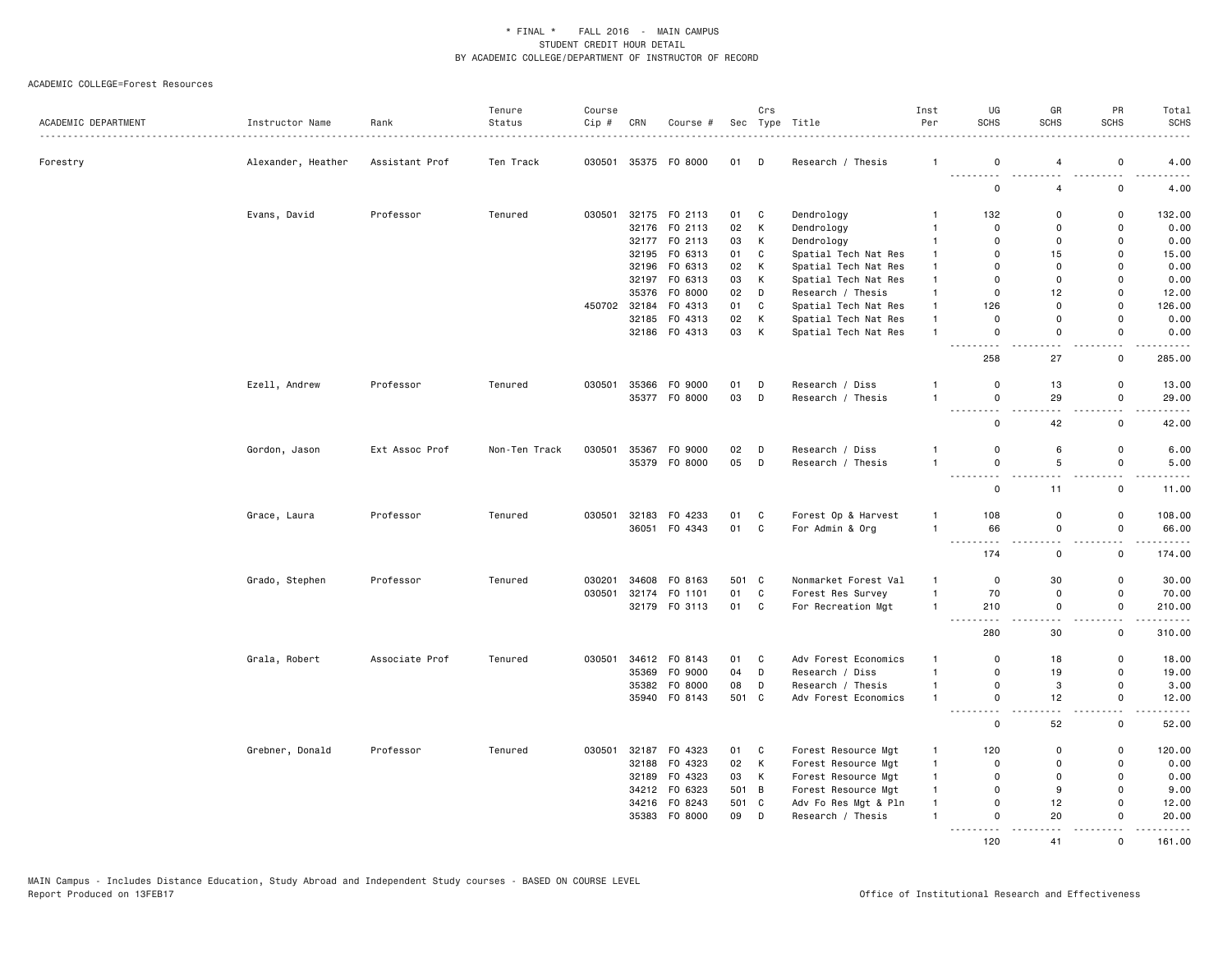| ACADEMIC DEPARTMENT                               | Instructor Name   | Rank<br><u>.</u> | Tenure<br>Status | Course<br>Cip # | CRN | Course #             |       | Crs          | Sec Type Title       | Inst<br>Per    | UG<br><b>SCHS</b>         | GR<br>SCHS          | PR<br><b>SCHS</b>                                                                  | Total<br><b>SCHS</b>                                                                                                                                          |
|---------------------------------------------------|-------------------|------------------|------------------|-----------------|-----|----------------------|-------|--------------|----------------------|----------------|---------------------------|---------------------|------------------------------------------------------------------------------------|---------------------------------------------------------------------------------------------------------------------------------------------------------------|
| Forestry                                          | Henderson, James  | Ext Assoc Prof   | Non-Ten Track    | 030501          |     | 35384 FO 8000        | 10    | D            | Research / Thesis    | $\mathbf{1}$   | 0<br>.                    | 5<br>---            | 0<br>$\sim$ $\sim$                                                                 | 5.00                                                                                                                                                          |
|                                                   |                   |                  |                  |                 |     |                      |       |              |                      |                | 0                         | 5                   | $\mathsf 0$                                                                        | 5.00                                                                                                                                                          |
|                                                   | Munn, Ian         | Non-Faculty      | Tenured          | 030501          |     | 36882 FO 8000        | 502 D |              | Research / Thesis    | $\overline{1}$ | 0                         | $\mathbf{1}$        | 0                                                                                  | 1.00                                                                                                                                                          |
|                                                   |                   |                  |                  | 030506          |     | 32178 FO 3003        | 01 F  |              | Internship in Forest | $\overline{1}$ | 18<br>$- - -$             | 0<br>$\sim$ $\sim$  | 0<br>$\sim$ $\sim$                                                                 | 18.00                                                                                                                                                         |
|                                                   |                   |                  |                  |                 |     |                      |       |              |                      |                | 18                        | $\mathbf{1}$        | 0                                                                                  | 19.00                                                                                                                                                         |
|                                                   | Renninger, Heidi  | Assistant Prof   | Ten Track        | 030501          |     | 35387 F0 8000        | 13 D  |              | Research / Thesis    | $\overline{1}$ | $\mathsf 0$<br>$ -$       | 9<br>$\sim$ $\sim$  | $\mathsf 0$<br>$\sim$ $\sim$                                                       | 9.00                                                                                                                                                          |
|                                                   |                   |                  |                  |                 |     |                      |       |              |                      |                | $\mathsf{o}$              | 9                   | 0                                                                                  | 9.00                                                                                                                                                          |
|                                                   | Roberts, Scott    | Professor        | Tenured          | 030501          |     | 32191 F0 6123        | 01    | C            | Forest Ecology       | -1             | $\mathbf 0$               | 21                  | $\mathbf 0$                                                                        | 21.00                                                                                                                                                         |
|                                                   |                   |                  |                  |                 |     | 32192 F0 6123        | 02    | К            | Forest Ecology       | $\mathbf{1}$   | $\mathbf 0$               | $\mathbf 0$         | 0                                                                                  | 0.00                                                                                                                                                          |
|                                                   |                   |                  |                  |                 |     | 32193 F0 6123        | 03    | К            | Forest Ecology       | $\mathbf{1}$   | $\Omega$                  | 0                   | 0                                                                                  | 0.00                                                                                                                                                          |
|                                                   |                   |                  |                  |                 |     | 32202 FO 8111        | 01    | S            | Graduate Seminar     | $\mathbf{1}$   | $\mathsf{o}$              | 13                  | $\mathbf 0$                                                                        | 13.00                                                                                                                                                         |
|                                                   |                   |                  |                  |                 |     | 34215 FO 8111        | 501   | <b>S</b>     | Graduate Seminar     | -1             | $\mathbf 0$               | $\overline{4}$      | 0                                                                                  | 4.00                                                                                                                                                          |
|                                                   |                   |                  |                  |                 |     | 35388 FO 8000        | 14    | D            | Research / Thesis    | $\mathbf{1}$   | $\mathbf 0$               | $\mathbf{1}$        | 0                                                                                  | 1.00                                                                                                                                                          |
|                                                   |                   |                  |                  | 030502          |     | 32180 F0 4123        | 01    | $\mathbb{C}$ | Forest Ecology       | $\mathbf{1}$   | 120                       | $\mathbf 0$         | 0                                                                                  | 120.00                                                                                                                                                        |
|                                                   |                   |                  |                  |                 |     | 32181 F0 4123        | 02    | К            | Forest Ecology       | $\mathbf{1}$   | $\mathsf{o}$              | $\mathbf 0$         | $\mathbf 0$                                                                        | 0.00                                                                                                                                                          |
|                                                   |                   |                  |                  |                 |     | 32182 F0 4123        | 03    | К            |                      | $\mathbf{1}$   | $\mathsf{o}$              | $\mathbf 0$         | $\mathbf 0$                                                                        | 0.00                                                                                                                                                          |
|                                                   |                   |                  |                  |                 |     |                      |       |              | Forest Ecology       |                |                           |                     |                                                                                    |                                                                                                                                                               |
|                                                   |                   |                  |                  |                 |     |                      |       |              |                      |                | .<br>120                  | 39                  | $\overline{\phantom{a}}$<br>$\mathsf 0$                                            | 159.00                                                                                                                                                        |
|                                                   | Rousseau, Randall | Ext Prof         | Non-Ten Track    | 030501          |     | 35372 FO 9000        | 07    | D            | Research / Diss      | -1             | $\mathbf 0$               | 10                  | 0                                                                                  | 10.00                                                                                                                                                         |
|                                                   |                   |                  |                  |                 |     | 35389 F0 8000        | 15    | D            | Research / Thesis    | -1             | $\mathsf 0$               | $\mathbf{1}$        | $\mathsf 0$                                                                        | 1.00                                                                                                                                                          |
|                                                   |                   |                  |                  |                 |     |                      |       |              |                      |                | .<br>0                    | .<br>11             | $\sim$ $\sim$<br>0                                                                 | $\frac{1}{2} \left( \frac{1}{2} \right) \left( \frac{1}{2} \right) \left( \frac{1}{2} \right) \left( \frac{1}{2} \right) \left( \frac{1}{2} \right)$<br>11.00 |
|                                                   | Sabatia, Charles  | Assistant Prof   | Ten Track        | 030501          |     | 35390 F0 8000        | 16 D  |              | Research / Thesis    | $\mathbf{1}$   | $\mathsf 0$               | 6                   | $\mathsf 0$                                                                        | 6.00                                                                                                                                                          |
|                                                   |                   |                  |                  |                 |     |                      |       |              |                      |                | .<br>$\mathsf{o}$         | 6                   | 0                                                                                  | 6.00                                                                                                                                                          |
|                                                   | Siegert, Courtney | Assistant Prof   | Ten Track        | 030501          |     | 35392 F0 8000        | 18    | D            | Research / Thesis    | $\mathbf{1}$   | $\mathbf 0$               | 14                  | 0                                                                                  | 14.00                                                                                                                                                         |
|                                                   |                   |                  |                  |                 |     | 36473 FO 8990        | 01    | В            | Special Topic In FO  | $\mathbf{1}$   | $\mathsf{o}$              | 24                  | $\mathbf 0$                                                                        | 24.00                                                                                                                                                         |
|                                                   |                   |                  |                  |                 |     | 36858 F0 4000        | 01    | $\mathbf{I}$ | Directed Indiv Study | $\overline{1}$ | 3                         | 0                   | 0                                                                                  | 3.00                                                                                                                                                          |
|                                                   |                   |                  |                  |                 |     |                      |       |              |                      |                | .<br>3                    | $\sim$ $\sim$<br>38 | $\frac{1}{2} \left( \frac{1}{2} \right) \left( \frac{1}{2} \right)$<br>$\mathsf 0$ | 41.00                                                                                                                                                         |
|                                                   | Sun, Changyou     | Professor        | Tenured          |                 |     | 030501 35374 FO 9000 | 09    | D            | Research / Diss      | -1             | 0                         | 4                   | 0                                                                                  | 4.00                                                                                                                                                          |
|                                                   |                   |                  |                  |                 |     |                      |       |              |                      |                | . <b>.</b><br>0           | $\sim$ $\sim$<br>4  | $\sim$ $\sim$<br>$\mathsf 0$                                                       | .<br>4.00                                                                                                                                                     |
|                                                   | Willis, John      | Assistant Prof   | Ten Track        |                 |     | 030501 35394 FO 8000 | 20    | D            | Research / Thesis    | -1             | 0                         | 6                   | $\mathsf{o}$                                                                       | 6.00                                                                                                                                                          |
|                                                   |                   |                  |                  |                 |     |                      |       |              |                      |                | . <b>.</b><br>$\mathbf 0$ | .<br>6              | $\mathbf 0$                                                                        | 6.00                                                                                                                                                          |
| =====================================<br>Forestry |                   |                  |                  |                 |     |                      |       |              |                      |                | =========<br>973          | =========<br>326    | =========<br>0                                                                     | ==========<br>1299.00                                                                                                                                         |
| ===================================               |                   |                  |                  |                 |     |                      |       |              |                      |                | =========                 | <b>CONSERVATI</b>   | <b>CONSESSE</b>                                                                    |                                                                                                                                                               |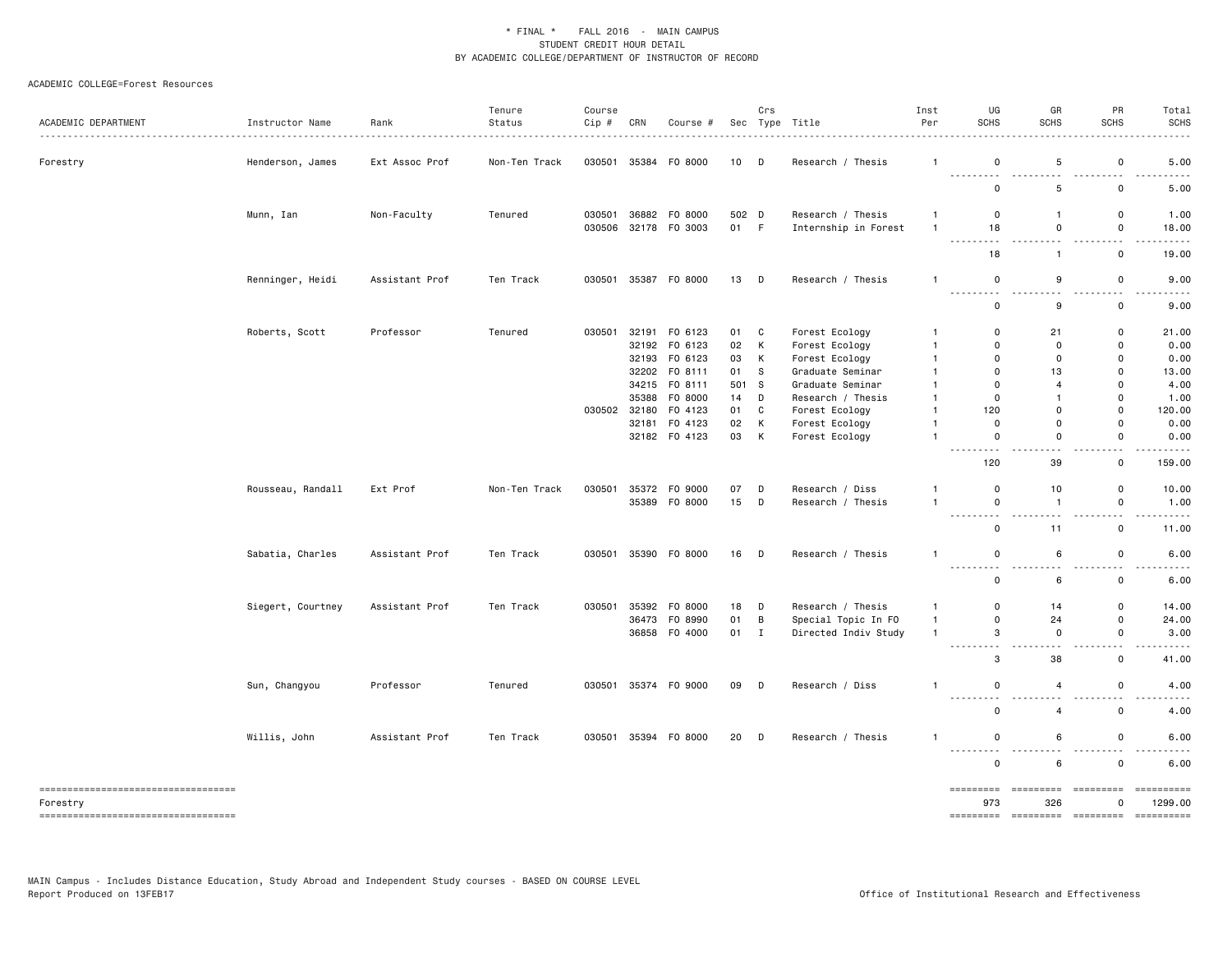|                         |                                     |                | Tenure    | Course           |                |                            |          | Crs            |                                              | Inst                         | UG                                  | GR                 | PR                            | Total                                                                                                                              |
|-------------------------|-------------------------------------|----------------|-----------|------------------|----------------|----------------------------|----------|----------------|----------------------------------------------|------------------------------|-------------------------------------|--------------------|-------------------------------|------------------------------------------------------------------------------------------------------------------------------------|
| ACADEMIC DEPARTMENT     | Instructor Name                     | Rank           | Status    | Cip#             | CRN            | Course #                   | Sec      |                | Type Title                                   | Per                          | <b>SCHS</b>                         | <b>SCHS</b>        | <b>SCHS</b>                   | <b>SCHS</b>                                                                                                                        |
|                         |                                     |                |           |                  |                |                            | 01       | D              |                                              | $\overline{1}$               | $\Omega$                            | 3                  | $\mathbf 0$                   |                                                                                                                                    |
| Sustainable Bioproducts | Barnes, H. Michael                  | Professor      | Tenured   | 030501<br>030509 | 36298<br>32205 | FP 9000<br>FP 4013         | 01       | $\mathtt{C}$   | Research / Diss<br>Wood Anatomy              | $\mathbf{1}$                 | 9                                   | $\mathbf 0$        | $\mathbf 0$                   | 3.00<br>9.00                                                                                                                       |
|                         |                                     |                |           |                  |                | 32206 FP 4013              | 02       | K              | Wood Anatomy                                 | $\mathbf{1}$                 | $\mathbf 0$                         | $\mathsf{o}$       | $\mathbf 0$                   | 0.00                                                                                                                               |
|                         |                                     |                |           |                  |                | 32212 FP 6013              | 01       | C              | Wood Anatomy                                 | $\mathbf{1}$                 | $\Omega$                            | 27                 | 0                             | 27.00                                                                                                                              |
|                         |                                     |                |           |                  |                | 32213 FP 6013              | 02       | K              | Wood Anatomy                                 | $\overline{1}$               | 0                                   | 0                  | $\mathsf 0$                   | 0.00                                                                                                                               |
|                         |                                     |                |           |                  |                | 32218 FP 8111              | 01       | S              | Research Seminar                             | $\overline{1}$               | 0                                   | 8                  | $\mathbf 0$                   | 8.00                                                                                                                               |
|                         |                                     |                |           |                  |                |                            |          |                |                                              |                              | 9                                   | 38                 | 0                             | 47.00                                                                                                                              |
|                         | Borazjani, Abdolhami Professor      |                | Tenured   | 030599           |                | 32220 FP 8133              | 01 C     |                | Environ Issues In Fp                         | -1                           | 0                                   | 21                 | 0                             | 21.00<br>.                                                                                                                         |
|                         |                                     |                |           |                  |                |                            |          |                |                                              |                              | $\sim$ $\sim$<br>0                  | 21                 | $ -$<br>$\mathsf 0$           | 21.00                                                                                                                              |
|                         | Hassan, El Barbary                  | Associate Prof | Tenured   | 030501           | 36292          | FP 8000                    | 01       | D              | Research / Thesis                            | $\mathbf{1}$                 | 0                                   | 10                 | 0                             | 10.00                                                                                                                              |
|                         |                                     |                |           |                  |                | 36299 FP 9000              | 02       | D              | Research / Diss                              | $\overline{1}$               | 0<br>---------                      | 13                 | 0<br>$ -$                     | 13.00                                                                                                                              |
|                         |                                     |                |           |                  |                |                            |          |                |                                              |                              | $\mathbf 0$                         | 23                 | $\mathbf 0$                   | 23.00                                                                                                                              |
|                         | Jeremic Nikolic, Dra Assistant Prof |                | Ten Track | 030501           | 36293          | FP 8000                    | 02       | D              | Research / Thesis                            | -1                           | 0                                   | 17                 | 0                             | 17.00                                                                                                                              |
|                         |                                     |                |           |                  |                | 36300 FP 9000              | 03       | D              | Research / Diss                              | $\overline{1}$               | 0                                   | 44                 | 0                             | 44.00                                                                                                                              |
|                         |                                     |                |           |                  |                |                            |          |                |                                              |                              | $\sim$ $\sim$ $\sim$<br>$\mathbf 0$ | 61                 | 0                             | $\frac{1}{2} \left( \frac{1}{2} \right) \left( \frac{1}{2} \right) \left( \frac{1}{2} \right) \left( \frac{1}{2} \right)$<br>61.00 |
|                         | Nejad, Mojgan                       | Assistant Prof | Ten Track |                  |                | 030501 36294 FP 8000       | 03       | D              | Research / Thesis                            | -1                           | 0                                   | 8                  | 0                             | 8.00                                                                                                                               |
|                         |                                     |                |           |                  |                | 36301 FP 9000              | 04       | D              | Research / Diss                              | $\overline{1}$               | 0                                   | 13                 | $\mathsf 0$                   | 13.00                                                                                                                              |
|                         |                                     |                |           |                  |                |                            |          |                |                                              |                              | 0                                   | 21                 | 0                             | 21.00                                                                                                                              |
|                         | Seale, Roy                          | Professor      | Tenured   | 030501           |                | 36295 FP 8000              | 04       | D              | Research / Thesis                            | $\mathbf{1}$                 | 0                                   | 3                  | $\mathbf 0$                   | 3.00                                                                                                                               |
|                         |                                     |                |           |                  |                | 36302 FP 9000              | 05       | D              | Research / Diss                              | $\mathbf{1}$                 | $\mathsf 0$                         | 21                 | $\mathsf{o}$<br>$\sim$ $\sim$ | 21.00                                                                                                                              |
|                         |                                     |                |           |                  |                |                            |          |                |                                              |                              | $\sim$ $\sim$<br>$\mathsf 0$        | 24                 | $\mathsf 0$                   | $\frac{1}{2}$<br>24.00                                                                                                             |
|                         | Shmulsky, Rubin                     | Professor      | Tenured   | 030501           |                | 36296 FP 8000              | 05 D     |                | Research / Thesis                            | $\mathbf{1}$                 | $\mathbf 0$<br><u>.</u>             | $\overline{4}$     | 0                             | 4.00<br>----                                                                                                                       |
|                         |                                     |                |           |                  |                |                            |          |                |                                              |                              | $\mathsf 0$                         | $\overline{4}$     | $\mathsf 0$                   | 4.00                                                                                                                               |
|                         | Stokes, Carrlet                     | Assistant Prof | Ten Track | 030101           | 34624          | SBP 1103                   | 01       | C              | Intro Sustain Biopro                         | $\mathbf{1}$                 | 102                                 | 0                  | $\mathsf 0$                   | 102.00                                                                                                                             |
|                         |                                     |                |           | 030501           |                | 36304 FP 9000              | 07       | D              | Research / Diss                              | $\mathbf{1}$                 | 0<br>$\sim$ $\sim$ $\sim$           | 10                 | $\mathsf 0$                   | 10.00                                                                                                                              |
|                         |                                     |                |           |                  |                |                            |          |                |                                              |                              | 102                                 | 10                 | 0                             | 112.00                                                                                                                             |
|                         | Street, Jason                       | Assistant Prof | Ten Track | 030101           | 36863          | SBP 4000                   | 02       | $\blacksquare$ | Directed Indiv Study                         | $\mathbf{1}$                 | 3                                   | 0                  | 0                             | 3.00                                                                                                                               |
|                         |                                     |                |           | 030501           | 36305          | FP 9000                    | 08       | D              | Research / Diss                              | $\mathbf{1}$                 | 0                                   | 3                  | 0                             | 3.00                                                                                                                               |
|                         |                                     |                |           | 030509           | 32208          | FP 4123                    | 01       | C              | Lumber Manufacture                           | $\mathbf{1}$                 | 15                                  | 0                  | $\mathsf 0$                   | 15.00                                                                                                                              |
|                         |                                     |                |           |                  | 32209          | FP 4123                    | 02       | К              | Lumber Manufacture                           | $\mathbf{1}$                 | 0                                   | 0                  | $\mathsf 0$                   | 0.00                                                                                                                               |
|                         |                                     |                |           |                  |                | 32215 FP 6123              | 01       | C              | Lumber Manufacture                           | $\overline{1}$               | $\mathbf 0$                         | 21                 | $\mathsf 0$                   | 21.00                                                                                                                              |
|                         |                                     |                |           |                  |                | 32216 FP 6123              | 02 K     |                | Lumber Manufacture                           | $\mathbf{1}$                 | $\mathbf 0$<br>$\sim$ $\sim$ $\sim$ | $\mathbf 0$        | $\mathbf 0$                   | 0.00                                                                                                                               |
|                         |                                     |                |           |                  |                |                            |          |                |                                              |                              | 18                                  | 24                 | 0                             | 42.00                                                                                                                              |
|                         | Wan, Hui                            | Associate Prof | Ten Track |                  |                | 030101 34625 SBP 4144      | 01       | $\mathbf{C}$   | Biocomposite Appl Ma                         | $\mathbf{1}$                 | 8                                   | 0                  | $\mathbf 0$                   | 8.00                                                                                                                               |
|                         |                                     |                |           |                  | 34626          | SBP 6144<br>34627 SBP 4144 | 01<br>02 | C<br>K         | Biocomposite Appl Ma<br>Biocomposite Appl Ma | $\mathbf{1}$<br>$\mathbf{1}$ | $\mathbf 0$<br>$\mathbf 0$          | 24<br>$\mathsf{o}$ | $\mathsf 0$<br>$\mathbf 0$    | 24.00<br>0.00                                                                                                                      |
|                         |                                     |                |           |                  |                |                            |          |                |                                              |                              |                                     |                    |                               |                                                                                                                                    |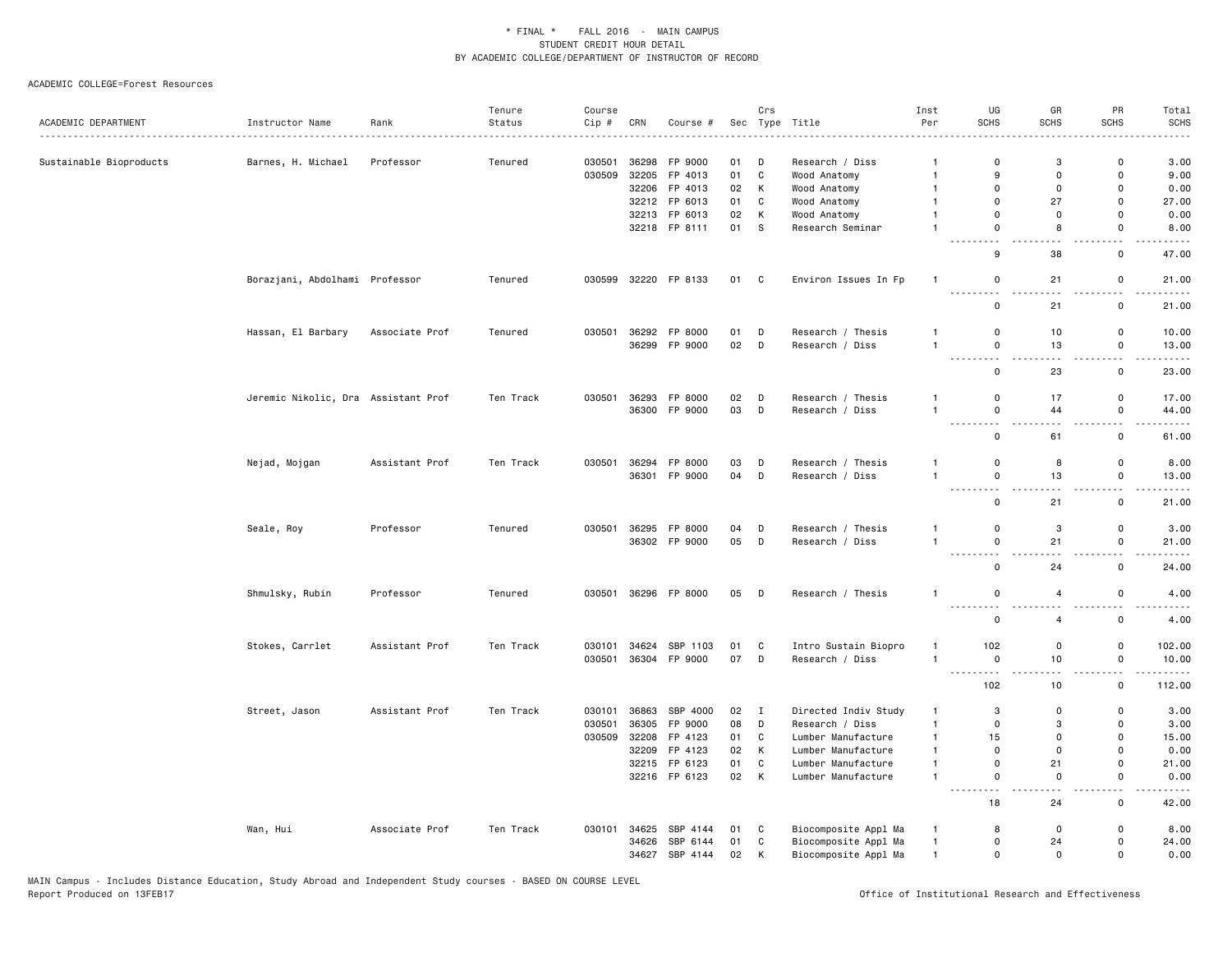| ACADEMIC DEPARTMENT                                                                                      | Instructor Name | Rank           | Tenure<br>Status | Course<br>Cip #  | CRN            | Course #                                   | Sec              | Crs<br>Type        | Title                                                        | Inst<br>Per | UG<br>SCHS                  | GR<br>SCHS                        | PR<br>SCHS                                     | Total<br>SCHS                            |
|----------------------------------------------------------------------------------------------------------|-----------------|----------------|------------------|------------------|----------------|--------------------------------------------|------------------|--------------------|--------------------------------------------------------------|-------------|-----------------------------|-----------------------------------|------------------------------------------------|------------------------------------------|
| Sustainable Bioproducts                                                                                  | Wan, Hui        | Associate Prof | Ten Track        | 030101<br>030501 | 34628          | SBP 6144<br>36306 FP 9000<br>36903 FP 8000 | 02<br>09<br>07 D | K<br>D             | Biocomposite Appl Ma<br>Research / Diss<br>Research / Thesis |             | 0<br>0<br>------            | 0<br>16<br>$\overline{2}$         | $\mathbf 0$<br>$\mathbf{0}$<br>0               | 0.00<br>16.00<br>2.00                    |
|                                                                                                          |                 |                |                  |                  |                |                                            |                  |                    |                                                              |             | 8                           | 42                                | 0                                              | 50.00                                    |
|                                                                                                          | Zhang, Jilei    | Professor      | Tenured          | 030101<br>030501 | 36862<br>36297 | SBP 4000<br>FP 8000<br>36307 FP 9000       | 01<br>06<br>10   | - 1<br>$\Box$<br>D | Directed Indiv Study<br>Research / Thesis<br>Research / Diss |             | 3<br>$\Omega$<br>---------- | $\Omega$<br>48<br>.<br>----<br>49 | 0<br>$\mathbf{0}$<br>$\Omega$<br>.<br>$\Omega$ | 3.00<br>1.00<br>48.00<br>.<br>.<br>52.00 |
| =====================================<br>Sustainable Bioproducts<br>==================================== |                 |                |                  |                  |                |                                            |                  |                    |                                                              |             | 140<br>$=$ = = = = = = = =  | 317                               | 0<br>=========                                 | =======<br>457.00                        |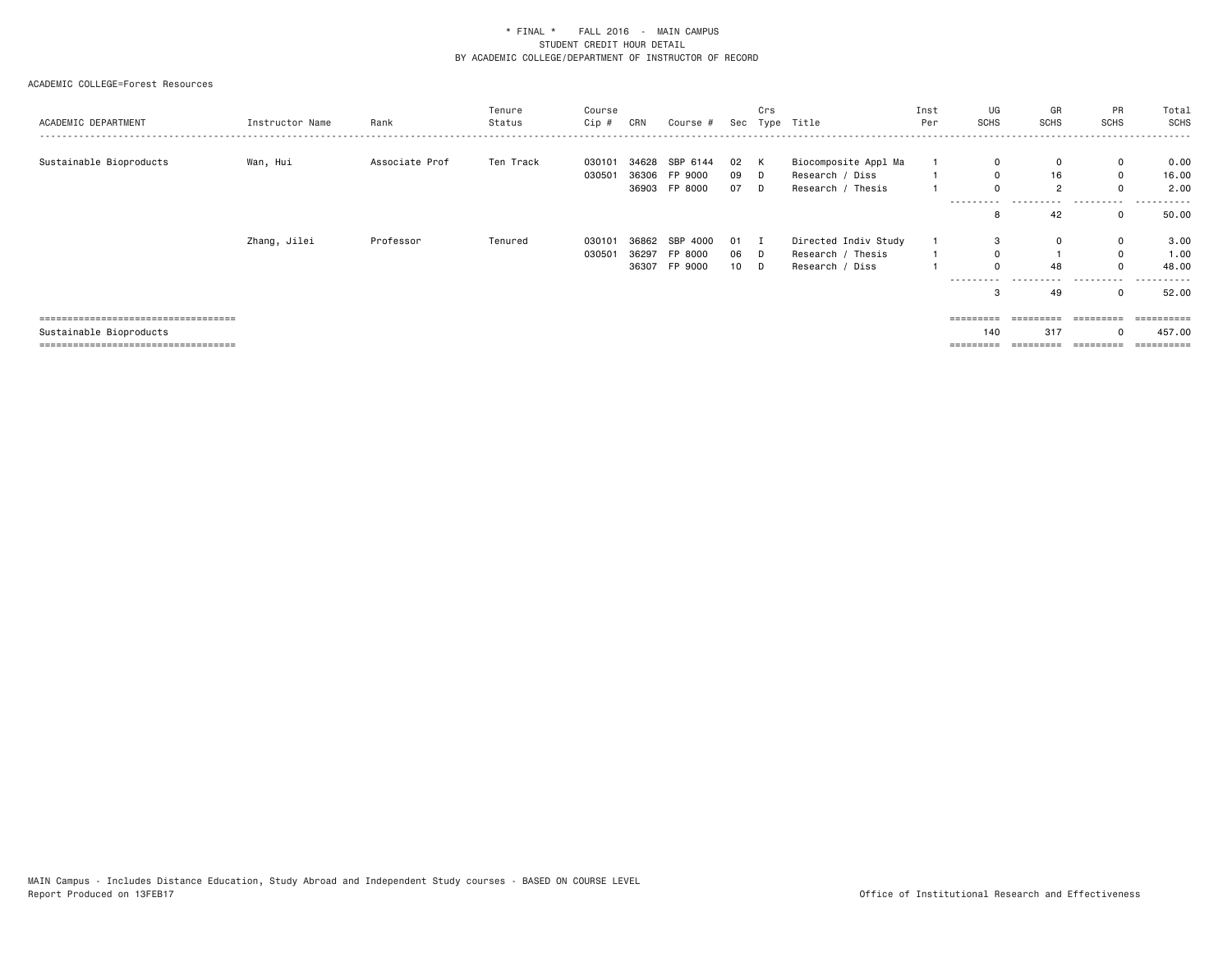|                                                              |                    |                 | Tenure        | Course |       |                       |       | Crs          |                                    | Inst           | UG                                                                                                                                                                                     | GR                            | PR                                      | Total                               |
|--------------------------------------------------------------|--------------------|-----------------|---------------|--------|-------|-----------------------|-------|--------------|------------------------------------|----------------|----------------------------------------------------------------------------------------------------------------------------------------------------------------------------------------|-------------------------------|-----------------------------------------|-------------------------------------|
| ACADEMIC DEPARTMENT<br>------------------------------------- | Instructor Name    | Rank            | Status        | Cip #  | CRN   | Course #              | Sec   |              | Type Title                         | Per            | <b>SCHS</b>                                                                                                                                                                            | <b>SCHS</b>                   | <b>SCHS</b>                             | SCHS                                |
|                                                              |                    |                 | Tenured       | 030201 | 33871 | WFA 4173              | 01    | C            |                                    | $\mathbf{1}$   | 30                                                                                                                                                                                     | $\mathbf 0$                   | 0                                       | 30.00                               |
| Wildlife, Fisheries & Aquaculture                            | Allen, Peter       | Associate Prof  |               |        | 33872 | WFA 4173              | 02    | K            | Fish Physiology<br>Fish Physiology | $\overline{1}$ | $\mathbf 0$                                                                                                                                                                            | $\Omega$                      | $\mathbf 0$                             | 0.00                                |
|                                                              |                    |                 |               |        | 33873 | WFA 4173              | 03    | K            | Fish Physiology                    | $\overline{1}$ | $\mathbf 0$                                                                                                                                                                            | $\overline{0}$                | $\mathbf 0$                             | 0.00                                |
|                                                              |                    |                 |               |        | 33888 | WFA 6173              | 01    | C            | Fish Physiology                    | $\overline{1}$ | $\mathbf 0$                                                                                                                                                                            | 18                            | 0                                       | 18.00                               |
|                                                              |                    |                 |               |        | 33889 | WFA 6173              | 02    | K            | Fish Physiology                    | $\mathbf{1}$   | $\Omega$                                                                                                                                                                               | $\mathbf 0$                   | $\mathbf 0$                             | 0.00                                |
|                                                              |                    |                 |               |        | 33890 | WFA 6173              | 03    | K            | Fish Physiology                    | $\mathbf{1}$   | $\mathbf 0$                                                                                                                                                                            | $\mathbf 0$                   | 0                                       | 0.00                                |
|                                                              |                    |                 |               | 030601 | 35337 | <b>WFA 8000</b>       | 01    | D            | Research / Thesis                  | $\mathbf{1}$   | $\Omega$                                                                                                                                                                               | 17                            | $\mathsf 0$                             | 17.00                               |
|                                                              |                    |                 |               |        |       | 35572 WFA 9000        | 04    | D            | Research / Diss                    | $\mathbf{1}$   | $\Omega$                                                                                                                                                                               | 14                            | $\mathbf 0$                             | 14.00                               |
|                                                              |                    |                 |               |        |       | 36868 WFA 4000        | 04    | $\mathbf{I}$ | Directed Indiv Study               | $\overline{1}$ | 3                                                                                                                                                                                      | $\mathbf 0$                   | $\mathbf 0$                             | 3.00                                |
|                                                              |                    |                 |               |        |       |                       |       |              |                                    |                | $ -$<br>$ -$<br>33                                                                                                                                                                     | $\overline{a}$<br>49          | $\overline{\phantom{a}}$<br>$\mathbf 0$ | -----<br>82.00                      |
|                                                              | Ayers, Christopher | Instructor      | Non-Ten Track | 030201 | 33857 | WFA 1102              | 01    | C            | Wildl & Fish Profess               | $\mathbf{1}$   | 190                                                                                                                                                                                    | 0                             | $\mathsf{o}$                            | 190.00                              |
|                                                              |                    |                 |               |        | 33868 | WFA 4153              | 01    | C            | Prin Wild Con & Man                | $\overline{1}$ | 234                                                                                                                                                                                    | $\Omega$                      | $\mathsf 0$                             | 234.00                              |
|                                                              |                    |                 |               |        | 33869 | WFA 4153              | 02    | к            | Prin Wild Con & Man                | $\mathbf{1}$   | $\overline{0}$                                                                                                                                                                         | $\Omega$                      | $\mathbf 0$                             | 0.00                                |
|                                                              |                    |                 |               |        | 33870 | WFA 4153              | 03    | K            | Prin Wild Con & Man                | $\overline{1}$ | $\mathbf 0$                                                                                                                                                                            | $\Omega$                      | $\mathbf 0$                             | 0.00                                |
|                                                              |                    |                 |               |        | 33881 | WFA 4433              | 01    | C            | Mammalogy                          | $\overline{1}$ | 141                                                                                                                                                                                    | $\Omega$                      | $\mathbf 0$                             | 141.00                              |
|                                                              |                    |                 |               |        | 33882 | WFA 4433              | 02    | К            | Mammalogy                          | $\overline{1}$ | $\mathbf 0$                                                                                                                                                                            | $\mathbf 0$                   | 0                                       | 0.00                                |
|                                                              |                    |                 |               |        | 33883 | WFA 4433              | 03    | Κ            | Mammalogy                          | $\overline{1}$ | $\mathsf 0$                                                                                                                                                                            | $\mathbf 0$                   | $\Omega$                                | 0.00                                |
|                                                              |                    |                 |               |        |       | 33884 WFA 4433        | 04    | K            | Mammalogy                          | $\overline{1}$ | $\mathbf 0$<br>$-$<br>$\sim$ $\sim$                                                                                                                                                    | $\mathbf 0$<br>a a            | $\mathbf 0$<br>٠.                       | 0.00                                |
|                                                              |                    |                 |               |        |       |                       |       |              |                                    |                | 565                                                                                                                                                                                    | $\mathsf 0$                   | $\mathsf 0$                             | 565.00                              |
|                                                              | Baker, Beth        | Ext Assist Prof | Non-Ten Track |        |       | 030601 36559 WFA 8000 | 21 D  |              | Research / Thesis                  | $\mathbf{1}$   | $\mathbf 0$<br>.                                                                                                                                                                       | 6<br>$-$                      | 0<br>$\overline{\phantom{a}}$           | 6.00                                |
|                                                              |                    |                 |               |        |       |                       |       |              |                                    |                | $\mathbf 0$                                                                                                                                                                            | 6                             | $\mathbf 0$                             | 6.00                                |
|                                                              | Barton, Martha     | Instructor      | Non-Ten Track | 260101 |       | 36213 BIO 2990        | 02    | C            | Special Topic in BI                | $\overline{1}$ | 66                                                                                                                                                                                     | $\mathbf 0$                   | $\mathsf 0$                             | 66.00                               |
|                                                              |                    |                 |               |        |       | 36286 BIO 1134        | 40    | C            | Biology I                          | $\overline{1}$ | 540<br>$\frac{1}{2} \left( \frac{1}{2} \right) \left( \frac{1}{2} \right) \left( \frac{1}{2} \right) \left( \frac{1}{2} \right) \left( \frac{1}{2} \right) \left( \frac{1}{2} \right)$ | $\mathbf 0$<br>$\overline{a}$ | 0<br>. .                                | 540.00                              |
|                                                              |                    |                 |               |        |       |                       |       |              |                                    |                | 606                                                                                                                                                                                    | $\mathbf 0$                   | $\mathsf 0$                             | 606.00                              |
|                                                              | Belant, Jerrold    | Professor       | Tenured       | 030601 |       | 35338 WFA 8000        | 02    | D            | Research / Thesis                  | $\mathbf{1}$   | $\mathsf 0$                                                                                                                                                                            | 21                            | $\mathsf 0$                             | 21.00                               |
|                                                              |                    |                 |               |        |       | 35573 WFA 9000        | 05    | D            | Research / Diss                    | $\overline{1}$ | $\mathsf 0$                                                                                                                                                                            | 49                            | $\mathsf 0$                             | 49.00                               |
|                                                              |                    |                 |               |        |       |                       |       |              |                                    |                | $\sim$ $\sim$ $\sim$ $\sim$<br>$\sim$ $\sim$<br>0                                                                                                                                      | <br>70                        | . .<br>0                                | 70.00                               |
|                                                              | Burger, Leslie     | Ext Assist Prof | Non-Ten Track | 030201 |       | 33855 WFA 1001        | F02 C |              | First Year Seminar                 | $\overline{1}$ | 17                                                                                                                                                                                     | $\overline{0}$                | $\mathbf 0$                             | 17.00                               |
|                                                              |                    |                 |               |        | 33856 | <b>WFA 1001</b>       | F03 C |              | First Year Seminar                 | $\overline{1}$ | 18                                                                                                                                                                                     | $\mathbf 0$                   | $\mathsf 0$                             | 18.00                               |
|                                                              |                    |                 |               |        | 33858 | <b>WFA 3000</b>       | 01    | E            | Internship                         | $\mathbf{1}$   | 21                                                                                                                                                                                     | $\mathbf 0$                   | $\mathbf 0$                             | 21.00                               |
|                                                              |                    |                 |               |        | 34616 | <b>WFA 1001</b>       | F01 C |              | First Year Seminar                 | $\overline{1}$ | 19                                                                                                                                                                                     | $\mathbf 0$                   | $\mathsf 0$                             | 19.00                               |
|                                                              |                    |                 |               | 030601 | 35339 | WFA 8000              | 03    | D            | Research / Thesis                  | $\overline{1}$ | $\mathbf 0$<br>$\frac{1}{2} \left( \frac{1}{2} \right) \left( \frac{1}{2} \right) \left( \frac{1}{2} \right) \left( \frac{1}{2} \right) \left( \frac{1}{2} \right)$<br>$\sim$ $\sim$   | 6<br>$\sim$                   | $\mathsf 0$<br>$\overline{\phantom{0}}$ | 6.00<br>$\sim$ $\sim$ $\sim$ $\sim$ |
|                                                              |                    |                 |               |        |       |                       |       |              |                                    |                | 75                                                                                                                                                                                     | 6                             | $\mathsf{o}$                            | 81.00                               |
|                                                              | Colvin, Michael    | Assistant Prof  | Ten Track     | 030301 | 33877 | WFA 4313              | 01    | C            | Fisheries Manage                   | $\mathbf{1}$   | 36                                                                                                                                                                                     | $\mathbf 0$                   | $\mathsf{o}$                            | 36.00                               |
|                                                              |                    |                 |               |        | 33892 | WFA 6313              | 01    | C            | Fisheries Manage                   | $\overline{1}$ | $\mathbf 0$                                                                                                                                                                            | 3                             | 0                                       | 3.00                                |
|                                                              |                    |                 |               | 030601 | 35340 | <b>WFA 8000</b>       | 04    | D            | Research / Thesis                  | $\mathbf{1}$   | $\mathbf 0$                                                                                                                                                                            | 13                            | 0                                       | 13.00                               |
|                                                              |                    |                 |               |        |       | 36393 WFA 9000        | 10    | D            | Research / Diss                    | $\mathbf{1}$   | $\mathbf 0$<br><u>.</u>                                                                                                                                                                | 13<br>i Li                    | $\mathsf 0$<br>$\omega$ .               | 13.00<br>$\omega$ is $\omega$ in .  |
|                                                              |                    |                 |               |        |       |                       |       |              |                                    |                | 36                                                                                                                                                                                     | 29                            | $\mathsf{o}$                            | 65.00                               |
|                                                              | Davis, John        | Associate Prof  | Tenured       | 030103 | 33879 | WFA 4383              | 01    | B            | Wetlands Ecol & Mgt                | $\overline{1}$ | 69                                                                                                                                                                                     | $\mathbf 0$                   | 0                                       | 69.00                               |
|                                                              |                    |                 |               |        |       | 33894 WFA 6383        | 01 B  |              | Wetlands Ecol & Mgt                | $\mathbf{1}$   | $\mathbf 0$                                                                                                                                                                            | 12                            | 0                                       | 12.00                               |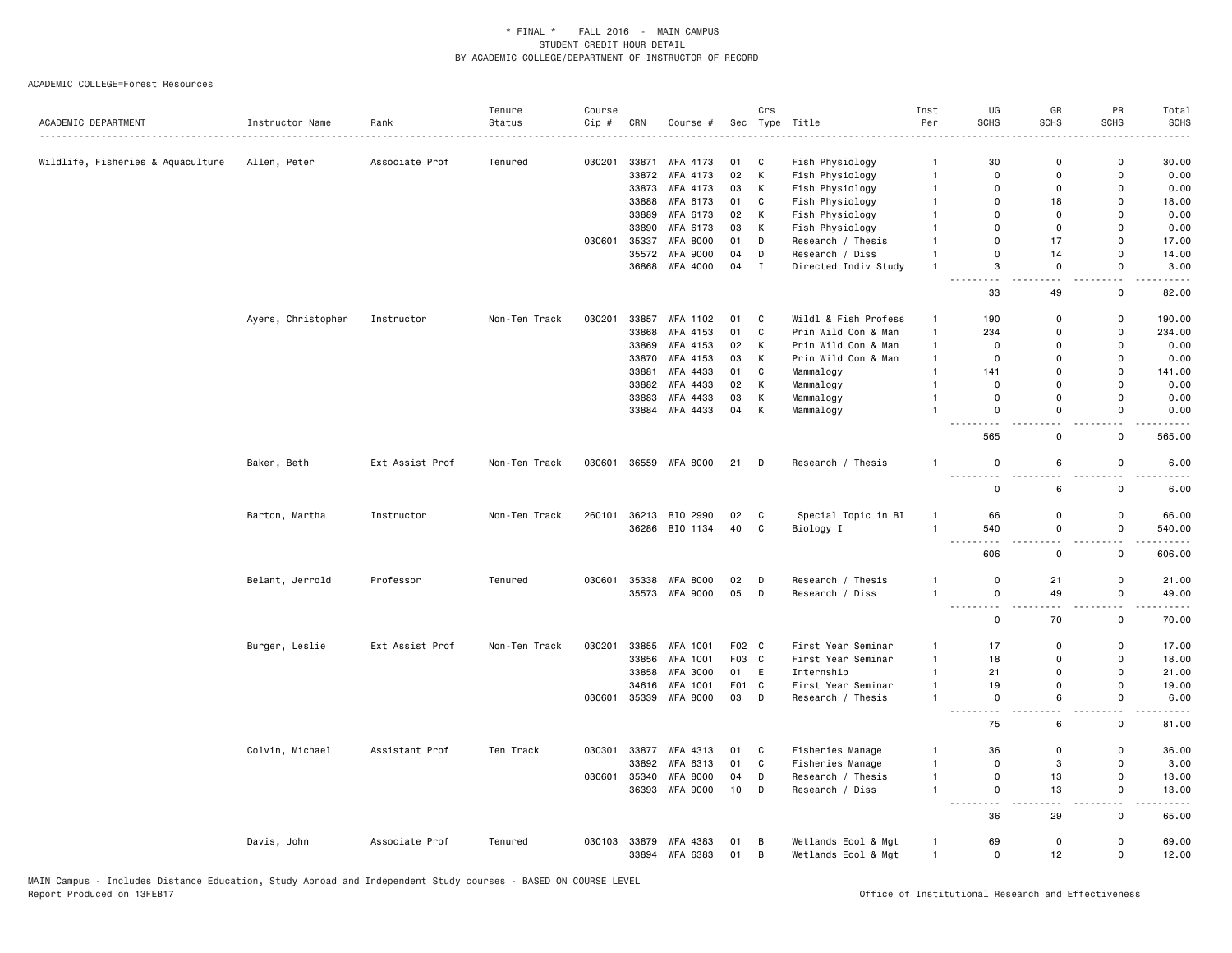| ACADEMIC DEPARTMENT               | Instructor Name   | Rank           | Tenure<br>Status | Course<br>Cip # | CRN   | Course #              |       | Crs    | Sec Type Title       | Inst<br>Per    | UG<br><b>SCHS</b>                             | GR<br><b>SCHS</b>             | PR<br><b>SCHS</b>               | Total<br><b>SCHS</b>                                                                                                                                          |
|-----------------------------------|-------------------|----------------|------------------|-----------------|-------|-----------------------|-------|--------|----------------------|----------------|-----------------------------------------------|-------------------------------|---------------------------------|---------------------------------------------------------------------------------------------------------------------------------------------------------------|
|                                   |                   | .              |                  |                 |       |                       |       |        |                      |                |                                               |                               |                                 | $- - - - -$                                                                                                                                                   |
| Wildlife, Fisheries & Aquaculture | Davis, John       | Associate Prof | Tenured          | 030601          | 35496 | <b>WFA 9000</b>       | 03    | D      | Research / Diss      | $\overline{1}$ | 0                                             | 26                            | 0                               | 26.00                                                                                                                                                         |
|                                   |                   |                |                  |                 | 36352 | WFA 4000              | 01 I  |        | Directed Indiv Study | $\overline{1}$ | 3                                             | 0                             | 0                               | 3.00                                                                                                                                                          |
|                                   |                   |                |                  |                 | 36391 | <b>WFA 8000</b>       | 19    | D      | Research / Thesis    | $\overline{1}$ | $\mathsf{O}$                                  | 22                            | 0                               | 22.00                                                                                                                                                         |
|                                   |                   |                |                  | 521003          | 32237 | FYE 1001              | F17 C |        | Freshman Year Experi | 0.5            | 9.5                                           | 0                             | 0                               | 9.50                                                                                                                                                          |
|                                   |                   |                |                  |                 |       | 32238 FYE 1001        | F18 C |        | Freshman Year Experi | 0.5            | 6.5<br>- -                                    | $\mathbf 0$<br>$\overline{a}$ | 0<br>$\overline{a}$             | 6.50                                                                                                                                                          |
|                                   |                   |                |                  |                 |       |                       |       |        |                      |                | 88                                            | 60                            | $\mathsf 0$                     | 148.00                                                                                                                                                        |
|                                   | Demarais, Stephen | Professor      | Tenured          | 030103          | 33896 | WFA 6494              | 01    | B      | Lg Mamm Ecol & Mgt   | $\overline{1}$ | $\mathbf 0$                                   | 28                            | 0                               | 28.00                                                                                                                                                         |
|                                   |                   |                |                  | 030601          | 33886 | WFA 4494              | 01    | В      | Lg Mamm Ecol & Mgt   | $\overline{1}$ | $\overline{4}$                                | 0                             | 0                               | 4.00                                                                                                                                                          |
|                                   |                   |                |                  |                 | 35341 | <b>WFA 8000</b>       | 05    | D      | Research / Thesis    | $\overline{1}$ | $\mathbf 0$                                   | 26                            | $\mathsf 0$                     | 26.00                                                                                                                                                         |
|                                   |                   |                |                  |                 |       | 36394 WFA 9000        | 11    | D      | Research / Diss      | $\overline{1}$ | $\Omega$<br>.                                 | 5<br>$\sim$ $\sim$            | $\Omega$<br>$\omega_{\rm{eff}}$ | 5.00<br>.                                                                                                                                                     |
|                                   |                   |                |                  |                 |       |                       |       |        |                      |                | $\overline{4}$                                | 59                            | 0                               | 63.00                                                                                                                                                         |
|                                   | Goodridge, Blair  | Assistant Prof | Ten Track        | 030201          | 33861 | WFA 3133              | 01    | C      | Ap Aq Ter Ecol       | $\overline{1}$ | 264                                           | 0                             | $\mathsf 0$                     | 264.00                                                                                                                                                        |
|                                   |                   |                |                  |                 | 33862 | WFA 3133              | 02    | К      | Ap Aq Ter Ecol       | $\mathbf{1}$   | $\mathbf 0$                                   | 0                             | 0                               | 0.00                                                                                                                                                          |
|                                   |                   |                |                  |                 |       | 33863 WFA 3133        | 03    | Κ      | Ap Aq Ter Ecol       | $\overline{1}$ | $\mathbf 0$                                   | $\mathbf 0$                   | $\mathbf 0$                     | 0.00                                                                                                                                                          |
|                                   |                   |                |                  |                 | 33864 | WFA 3133              | 04    | К      | Ap Aq Ter Ecol       | $\mathbf{1}$   | $\mathbf 0$<br>$\sim$ $\sim$ $\sim$           | 0<br>$-$                      | 0<br>$\sim$                     | 0.00<br>.                                                                                                                                                     |
|                                   |                   |                |                  |                 |       |                       |       |        |                      |                | 264                                           | $\mathbf 0$                   | $\mathbf 0$                     | 264.00                                                                                                                                                        |
|                                   | Guyton, John      | Ext Assoc Prof | Non-Ten Track    |                 |       | 011105 35196 EPP 1001 | F02 C |        | First Year Experienc | $\overline{1}$ | 13<br>$\sim$ $\sim$ $\sim$                    | $\mathsf 0$                   | $\mathsf 0$                     | 13.00                                                                                                                                                         |
|                                   |                   |                |                  |                 |       |                       |       |        |                      |                | 13                                            | 0                             | 0                               | 13.00                                                                                                                                                         |
|                                   | Hunt, Kevin       | Professor      | Tenured          | 030201          | 33878 | WFA 4353              | 01    | C      | FW Policy & Law Enf  | 0.65           | 76.05                                         | 0                             | 0                               | 76.05                                                                                                                                                         |
|                                   |                   |                |                  |                 | 33885 | WFA 4463              | 01    | C      | Hum Dim Wf Mgt       | $\overline{1}$ | 174                                           | 0                             | $\mathbf 0$                     | 174.00                                                                                                                                                        |
|                                   |                   |                |                  | 030601          |       | 35342 WFA 8000        | 06    | D      | Research / Thesis    | $\overline{1}$ | $\mathbf 0$<br>-----<br>$\sim$ $\sim$         | 13                            | 0<br>$\overline{\phantom{a}}$   | 13.00                                                                                                                                                         |
|                                   |                   |                |                  |                 |       |                       |       |        |                      |                | 250.05                                        | 13                            | $\mathbf 0$                     | 263.05                                                                                                                                                        |
|                                   | Jones, Jeanne     | Non-Employee   | Not Applicable   | 030601          |       | 36400 WFA 8000        | 20    | $\Box$ | Research / Thesis    | $\mathbf{1}$   | $\mathsf{O}$<br>.                             | $\overline{1}$                | 0                               | 1.00                                                                                                                                                          |
|                                   |                   |                |                  |                 |       |                       |       |        |                      |                | $\mathsf{O}$                                  | $\mathbf{1}$                  | $\mathsf 0$                     | 1.00                                                                                                                                                          |
|                                   | Jones, Walter     | Ext Prof       | Non-Ten Track    | 030201          | 33878 | WFA 4353              | 01    | C      | FW Policy & Law Enf  | 0.35           | 40.95                                         | $\mathsf 0$                   | $\mathsf 0$                     | 40.95                                                                                                                                                         |
|                                   |                   |                |                  | 030601          |       | 36396 WFA 9000        | 13    | D      | Research / Diss      | $\overline{1}$ | $\mathbf 0$                                   | $\overline{c}$                | $\mathsf 0$                     | 2.00                                                                                                                                                          |
|                                   |                   |                |                  |                 |       |                       |       |        |                      |                | 40.95                                         | Щ.<br>$\overline{c}$          | $\sim$<br>0                     | $\frac{1}{2} \left( \frac{1}{2} \right) \left( \frac{1}{2} \right) \left( \frac{1}{2} \right) \left( \frac{1}{2} \right) \left( \frac{1}{2} \right)$<br>42.95 |
|                                   | Lashley, Marcus   | Assistant Prof | Ten Track        | 030601          | 33874 | WFA 4223              | 01    | C      | Wildlife Plant ID    | $\mathbf{1}$   | 75                                            | $\mathbf 0$                   | 0                               | 75.00                                                                                                                                                         |
|                                   |                   |                |                  |                 | 34617 | WFA 4223              | 02    | K      | Wildlife Plant ID    | $\overline{1}$ | $\mathbf 0$                                   | 0                             | 0                               | 0.00                                                                                                                                                          |
|                                   |                   |                |                  |                 |       | 34618 WFA 6223        | 02    | K      | Wildife Plant ID     | $\overline{1}$ | $\mathbf 0$                                   | $\mathbf 0$                   | $\Omega$                        | 0.00                                                                                                                                                          |
|                                   |                   |                |                  |                 | 34619 | WFA 4223              | 03    | Κ      | Wildlife Plant ID    | $\overline{1}$ | $\mathbf 0$                                   | 0                             | $\mathbf 0$                     | 0.00                                                                                                                                                          |
|                                   |                   |                |                  |                 | 34623 | WFA 6223              | 01    | C      | Wildife Plant ID     | $\overline{1}$ | $\mathsf 0$                                   | 9                             | $\mathbf 0$                     | 9.00                                                                                                                                                          |
|                                   |                   |                |                  |                 |       | 35344 WFA 8000        | 08    | D      | Research / Thesis    | $\overline{1}$ | $\mathbf 0$<br>$\frac{1}{2}$<br>$\sim$ $\sim$ | 19<br>. .                     | $\mathsf 0$<br>$\sim$ $\sim$    | 19.00<br>.                                                                                                                                                    |
|                                   |                   |                |                  |                 |       |                       |       |        |                      |                | 75                                            | 28                            | $\mathbf 0$                     | 103.00                                                                                                                                                        |
|                                   | Miranda, Leandro  | Non-Employee   | Not Applicable   | 030601          |       | 35345 WFA 8000        | 09    | $\Box$ | Research / Thesis    | $\mathbf{1}$   | 0                                             | 14<br>$\sim$ $\sim$           | 0<br>$\overline{a}$             | 14.00                                                                                                                                                         |
|                                   |                   |                |                  |                 |       |                       |       |        |                      |                | $\Omega$                                      | 14                            | $\mathbf{0}$                    | 14.00                                                                                                                                                         |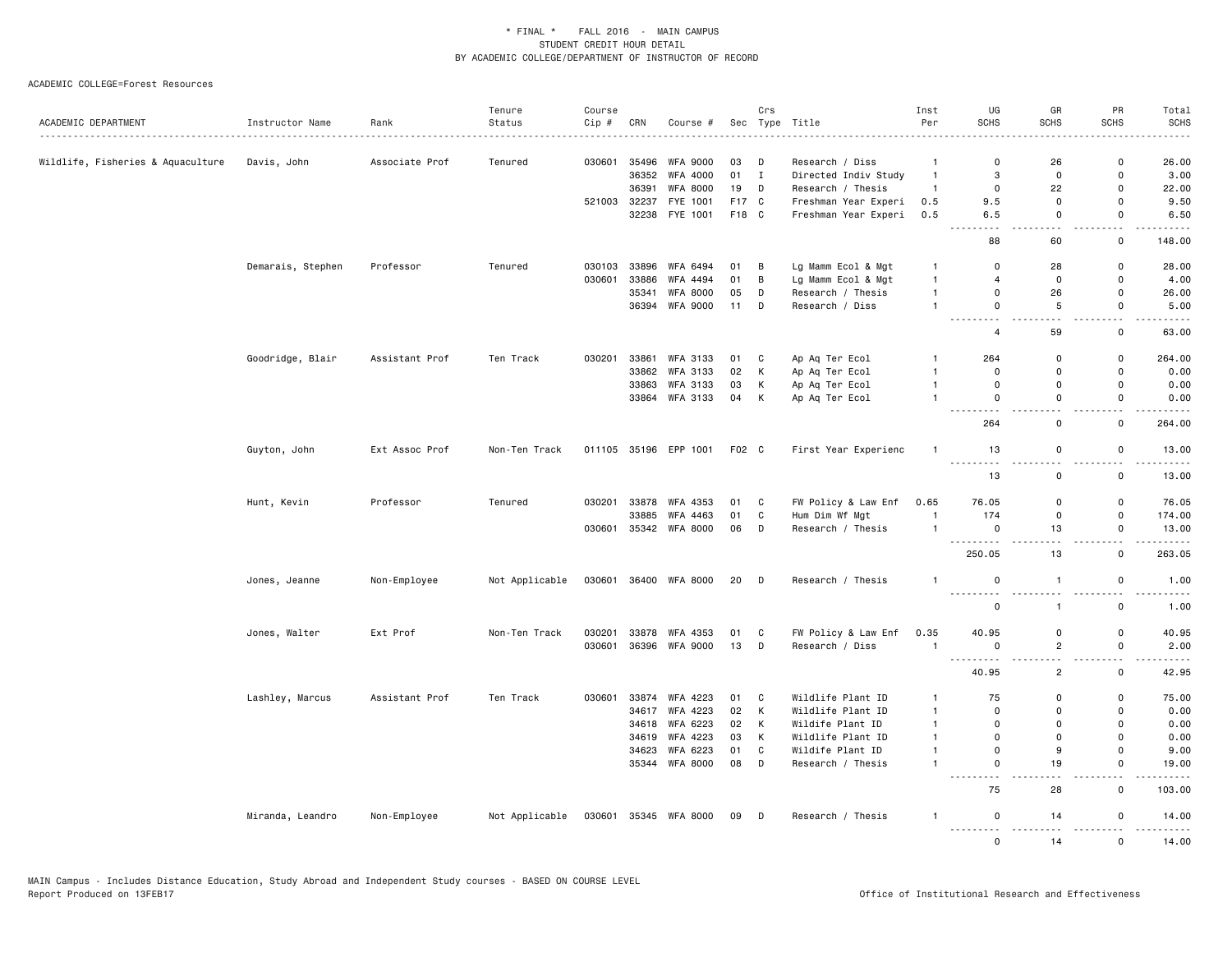| ACADEMIC DEPARTMENT                                                      | Instructor Name     | Rank            | Tenure<br>Status<br>. | Course<br>Cip # | CRN   | Course #        |    | Crs         | Sec Type Title       | Inst<br>Per  | UG<br><b>SCHS</b>                                                                                            | GR<br><b>SCHS</b>               | PR<br><b>SCHS</b>                        | Total<br><b>SCHS</b>                                                                                                                                                                                                                                                                                                                                                                                                     |
|--------------------------------------------------------------------------|---------------------|-----------------|-----------------------|-----------------|-------|-----------------|----|-------------|----------------------|--------------|--------------------------------------------------------------------------------------------------------------|---------------------------------|------------------------------------------|--------------------------------------------------------------------------------------------------------------------------------------------------------------------------------------------------------------------------------------------------------------------------------------------------------------------------------------------------------------------------------------------------------------------------|
| Wildlife, Fisheries & Aquaculture                                        | Neal, Jason         | Ext Assoc Prof  | Non-Ten Track         | 030601          | 35346 | <b>WFA 8000</b> | 10 | D           | Research / Thesis    |              | 0                                                                                                            | 8                               | 0                                        | 8.00                                                                                                                                                                                                                                                                                                                                                                                                                     |
|                                                                          |                     |                 |                       |                 |       | 35574 WFA 9000  | 06 | D           | Research / Diss      | $\mathbf{1}$ | $\mathbf 0$<br>.                                                                                             | $\overline{1}$<br>$\sim$ $\sim$ | $\mathsf{o}$<br>$\sim$ $\sim$            | 1.00<br>$\sim$ $\sim$ $\sim$ $\sim$                                                                                                                                                                                                                                                                                                                                                                                      |
|                                                                          |                     |                 |                       |                 |       |                 |    |             |                      |              | $\mathbf 0$                                                                                                  | 9                               | 0                                        | 9.00                                                                                                                                                                                                                                                                                                                                                                                                                     |
|                                                                          | Rush, Scott         | Assistant Prof  | Ten Track             | 030601          | 34614 | <b>WFA 4484</b> | 01 | в           | Uplnd Avian Ecol & M | -1           | 20                                                                                                           | $\Omega$                        | 0                                        | 20.00                                                                                                                                                                                                                                                                                                                                                                                                                    |
|                                                                          |                     |                 |                       |                 |       | 34615 WFA 6484  | 01 | B           | Uplnd Avian Ecol & M | $\mathbf{1}$ | 0                                                                                                            | 20                              | $\mathbf 0$                              | 20.00                                                                                                                                                                                                                                                                                                                                                                                                                    |
|                                                                          |                     |                 |                       |                 | 35347 | <b>WFA 8000</b> | 11 | D           | Research / Thesis    | $\mathbf{1}$ | 0                                                                                                            | 32                              | 0                                        | 32.00                                                                                                                                                                                                                                                                                                                                                                                                                    |
|                                                                          |                     |                 |                       |                 | 36369 | WFA 4000        | 02 | Ι.          | Directed Indiv Study | $\mathbf{1}$ | 3                                                                                                            | $\mathbf 0$                     | $\Omega$                                 | 3.00                                                                                                                                                                                                                                                                                                                                                                                                                     |
|                                                                          |                     |                 |                       |                 |       | 36583 WFA 4000  | 03 | $\mathbf I$ | Directed Indiv Study | $\mathbf{1}$ | 3<br>$\sim$ $\sim$ $\sim$<br>.                                                                               | 0<br>.                          | 0<br>$\sim$ $\sim$                       | 3.00<br>$\frac{1}{2} \left( \frac{1}{2} \right) \left( \frac{1}{2} \right) \left( \frac{1}{2} \right) \left( \frac{1}{2} \right) \left( \frac{1}{2} \right)$                                                                                                                                                                                                                                                             |
|                                                                          |                     |                 |                       |                 |       |                 |    |             |                      |              | 26                                                                                                           | 52                              | 0                                        | 78.00                                                                                                                                                                                                                                                                                                                                                                                                                    |
|                                                                          | Schramm, Harold     | Non-Employee    | Not Applicable        | 030301          | 33898 | WFA 8273        | 01 | C           | Advanced Fisheries M | -1           | $\Omega$                                                                                                     | 15                              | $\mathsf{o}$                             | 15.00                                                                                                                                                                                                                                                                                                                                                                                                                    |
|                                                                          |                     |                 |                       | 030601          | 35348 | <b>WFA 8000</b> | 12 | D           | Research / Thesis    | $\mathbf{1}$ | 0                                                                                                            | 15                              | 0                                        | 15.00                                                                                                                                                                                                                                                                                                                                                                                                                    |
|                                                                          |                     |                 |                       |                 |       | 36398 WFA 9000  | 15 | D           | Research / Diss      | $\mathbf{1}$ | $\mathbf 0$<br><u>.</u>                                                                                      | $\overline{1}$<br>.             | 0<br>$\sim$ $\sim$                       | 1.00<br>$\frac{1}{2}$                                                                                                                                                                                                                                                                                                                                                                                                    |
|                                                                          |                     |                 |                       |                 |       |                 |    |             |                      |              | $\mathbf 0$                                                                                                  | 31                              | $\mathsf{o}$                             | 31.00                                                                                                                                                                                                                                                                                                                                                                                                                    |
|                                                                          | Sparks, Eric        | Ext Assist Prof | Non-Ten Track         | 030601          |       | 35349 WFA 8000  | 13 | D           | Research / Thesis    | $\mathbf{1}$ | 0                                                                                                            | 9                               | 0                                        | 9.00                                                                                                                                                                                                                                                                                                                                                                                                                     |
|                                                                          |                     |                 |                       |                 |       |                 |    |             |                      |              | .<br>0                                                                                                       | .<br>9                          | $\sim$ $\sim$<br>0                       | 9.00                                                                                                                                                                                                                                                                                                                                                                                                                     |
|                                                                          | Street, Garrett     | Assistant Prof  | Ten Track             | 030201          | 33867 | WFA 4123        | 01 | B           | Wildl & Fish Biometr | $\mathbf{1}$ | 144                                                                                                          | 0                               | $\mathsf 0$                              | 144.00                                                                                                                                                                                                                                                                                                                                                                                                                   |
|                                                                          |                     |                 |                       | 030601          |       | 35350 WFA 8000  | 14 | D           | Research / Thesis    | $\mathbf{1}$ | $\mathbf 0$<br>$\sim$ $\sim$ $\sim$<br>$ -$                                                                  | 19                              | 0<br>$ -$                                | 19.00                                                                                                                                                                                                                                                                                                                                                                                                                    |
|                                                                          |                     |                 |                       |                 |       |                 |    |             |                      |              | 144                                                                                                          | 19                              | 0                                        | 163.00                                                                                                                                                                                                                                                                                                                                                                                                                   |
|                                                                          | Strickland, Bronson | Ext Assoc Prof  | Non-Ten Track         | 030601          | 35351 | <b>WFA 8000</b> | 15 | D           | Research / Thesis    |              | 0                                                                                                            | 8                               | 0                                        | 8.00                                                                                                                                                                                                                                                                                                                                                                                                                     |
|                                                                          |                     |                 |                       |                 |       | 35576 WFA 9000  | 08 | D           | Research / Diss      | $\mathbf{1}$ | 0<br>.                                                                                                       | 4<br>$\sim$ $\sim$              | 0<br>$\sim$ $\sim$                       | 4.00                                                                                                                                                                                                                                                                                                                                                                                                                     |
|                                                                          |                     |                 |                       |                 |       |                 |    |             |                      |              | 0                                                                                                            | 12                              | $\mathbf 0$                              | 12.00                                                                                                                                                                                                                                                                                                                                                                                                                    |
|                                                                          | Tegt, Jessica       | Ext Assist Prof | Non-Ten Track         | 261301          | 33860 | WFA 3013        | 01 | E           | HWC Internship       | -1           | 6                                                                                                            | $\mathbf 0$                     | 0                                        | 6.00                                                                                                                                                                                                                                                                                                                                                                                                                     |
|                                                                          |                     |                 |                       |                 | 35209 | WFA 4521        | 01 | C           | Adv Topics in HWC II | $\mathbf{1}$ | $\overline{1}$                                                                                               | 0                               | 0                                        | 1.00                                                                                                                                                                                                                                                                                                                                                                                                                     |
|                                                                          |                     |                 |                       |                 |       | 36092 WFA 4512  | 01 | C           | Advanced HWC I       | $\mathbf{1}$ | 4<br>$  -$<br>$\frac{1}{2} \left( \frac{1}{2} \right) \left( \frac{1}{2} \right) \left( \frac{1}{2} \right)$ | 0<br>$\sim$ $\sim$              | 0<br>$ -$                                | 4.00                                                                                                                                                                                                                                                                                                                                                                                                                     |
|                                                                          |                     |                 |                       |                 |       |                 |    |             |                      |              | 11                                                                                                           | 0                               | 0                                        | 11.00                                                                                                                                                                                                                                                                                                                                                                                                                    |
|                                                                          | Vilella, Francisco  | Non-Employee    | Not Applicable        | 030601          |       | 35353 WFA 8000  | 17 | D           | Research / Thesis    |              | 0                                                                                                            | 11                              | 0                                        | 11.00                                                                                                                                                                                                                                                                                                                                                                                                                    |
|                                                                          |                     |                 |                       |                 |       | 35355 WFA 9000  | 01 | D           | Research / Diss      | $\mathbf{1}$ | $\mathbf 0$<br><u>.</u>                                                                                      | 13<br>.                         | $\mathsf{o}$<br>$\sim$ $\sim$            | 13.00<br>.                                                                                                                                                                                                                                                                                                                                                                                                               |
|                                                                          |                     |                 |                       |                 |       |                 |    |             |                      |              | 0                                                                                                            | 24                              | $\mathsf{o}$                             | 24.00                                                                                                                                                                                                                                                                                                                                                                                                                    |
|                                                                          | Wang, Guiming       | Associate Prof  | Tenured               | 030601          |       | 35354 WFA 8000  | 18 | D           | Research / Thesis    | $\mathbf{1}$ | 0<br>.                                                                                                       | 8<br>.                          | $\mathsf{o}$<br>$\overline{\phantom{a}}$ | 8.00                                                                                                                                                                                                                                                                                                                                                                                                                     |
|                                                                          |                     |                 |                       |                 |       |                 |    |             |                      |              | $\mathsf 0$                                                                                                  | 8                               | $\mathsf 0$                              | 8.00                                                                                                                                                                                                                                                                                                                                                                                                                     |
| -----------------------------------<br>Wildlife, Fisheries & Aquaculture |                     |                 |                       |                 |       |                 |    |             |                      |              | =========<br>2231                                                                                            | =========<br>501                | =========<br>$\Omega$                    | $\begin{minipage}{0.9\linewidth} \hspace*{-0.2cm} \textbf{if} \hspace*{0.2cm} \textbf{if} \hspace*{0.2cm} \textbf{if} \hspace*{0.2cm} \textbf{if} \hspace*{0.2cm} \textbf{if} \hspace*{0.2cm} \textbf{if} \hspace*{0.2cm} \textbf{if} \hspace*{0.2cm} \textbf{if} \hspace*{0.2cm} \textbf{if} \hspace*{0.2cm} \textbf{if} \hspace*{0.2cm} \textbf{if} \hspace*{0.2cm} \textbf{if} \hspace*{0.2cm} \textbf{if$<br>2732.00 |
| -----------------------------------                                      |                     |                 |                       |                 |       |                 |    |             |                      |              |                                                                                                              |                                 |                                          |                                                                                                                                                                                                                                                                                                                                                                                                                          |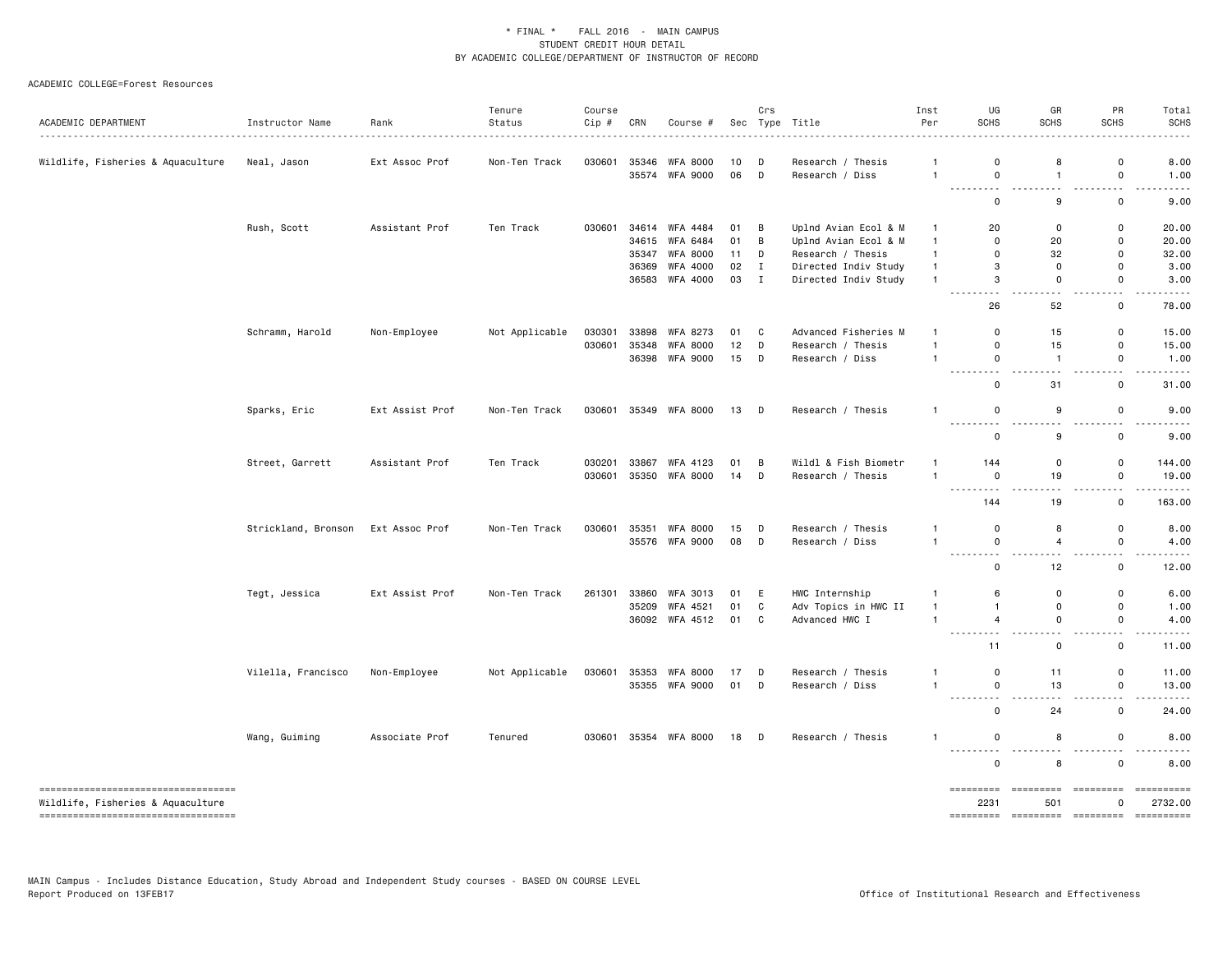|                     |                   |                                   | Tenure         | Course |              |                       |      | Crs          |                      | Inst           | UG                   | GR                                      | PR                            | Total             |
|---------------------|-------------------|-----------------------------------|----------------|--------|--------------|-----------------------|------|--------------|----------------------|----------------|----------------------|-----------------------------------------|-------------------------------|-------------------|
| ACADEMIC DEPARTMENT | Instructor Name   | Rank                              | Status         | Cip #  | CRN          | Course #              |      |              | Sec Type Title       | Per            | <b>SCHS</b>          | SCHS                                    | <b>SCHS</b>                   | <b>SCHS</b>       |
| Veterinary Medicine | Archer, Todd      | Associate Prof                    | Tenured        | 512401 | 31257        | CVM 5380              | 01   | Е            | Small Anim Int Med   | $\mathbf{1}$   | 0                    | $\mathsf{o}$                            | 126                           | 126.00            |
|                     |                   |                                   |                |        | 31293        | CVM 5702              | 01   | E            | Clin Hematology & Im | $\mathbf{1}$   | $\Omega$             | $\mathsf 0$                             | 42                            | 42.00             |
|                     |                   |                                   |                | 512501 | 31313        | <b>CVM 8081</b>       | 03   | $\mathtt{C}$ | Clin Sci Journal Rev | $\mathbf{1}$   | 0                    | $\overline{c}$                          | $\mathbf 0$                   | 2.00              |
|                     |                   |                                   |                |        | 35511        | <b>CVM 8000</b>       | 01   | D            | Research / Thesis    | $\mathbf{1}$   | 0                    | 5                                       | $\mathbf 0$                   | 5.00              |
|                     |                   |                                   |                |        |              |                       |      |              |                      |                | - - -<br>------<br>0 | $\sim$ $-$<br>$\overline{7}$            | -----<br>168                  | .<br>175.00       |
|                     | Beasley, Michaela | Clinical Assist Pro Non-Ten Track |                |        |              | 512401 31256 CVM 5364 | 01 H |              | VSC Clinical Rotatio | 0.5            | 0                    | 0                                       | 96                            | 96.00             |
|                     |                   |                                   |                |        |              |                       |      |              |                      |                | $\sim$ $\sim$<br>0   | $\sim$ $\sim$<br>0                      | $ -$<br>96                    | .<br>96.00        |
|                     | Betbeze, Caroline | Clinical Assist Pro Non-Ten Track |                |        |              | 512401 31256 CVM 5364 | 01 H |              | VSC Clinical Rotatio | 0.5            | 0                    | $\mathbf 0$                             | 96                            | 96.00             |
|                     |                   |                                   |                |        |              |                       |      |              |                      |                | .<br>0               | $\sim$ $\sim$<br>$\mathsf 0$            | $\sim$ $\sim$<br>96           | 96.00             |
|                     |                   |                                   |                |        |              |                       |      |              |                      |                |                      |                                         |                               |                   |
|                     | Bowser, Jacquelyn | Assistant Prof                    | Ten Track      | 512501 |              | 35512 CVM 8000        | 02 D |              | Research / Thesis    | $\mathbf{1}$   | 0                    | $\overline{2}$                          | $\mathbf 0$                   | 2.00              |
|                     |                   |                                   |                |        |              |                       |      |              |                      |                | $\Omega$             | $\overline{c}$                          | $\mathbf 0$                   | 2.00              |
|                     | Brashier, Michael | Associate Prof                    | Tenured        |        |              | 512401 31227 CVM 5036 | 01 C |              | Veterinary Physiolog | 0.2            | 0<br>.<br>.          | $\mathbf 0$<br>$\overline{\phantom{a}}$ | 552                           | 552.00            |
|                     |                   |                                   |                |        |              |                       |      |              |                      |                | 0                    | $\mathsf 0$                             | 552                           | 552.00            |
|                     | Brinkman, Erin    | Clinical Assoc Prof Non-Ten Track |                | 512401 | 31240        | CVM 5224              | 01   | E            | Radiology            | $\mathbf{1}$   | $\Omega$             | $\mathbf 0$                             | 172                           | 172.00            |
|                     |                   |                                   |                |        | 31260        | CVM 5420              | 01   | E            | Adv Rot in Radiology | $\mathbf{1}$   | $\Omega$             | $\mathbf 0$                             | 6                             | 6.00              |
|                     |                   |                                   |                |        | 36907        | CVM 8990              | 03   | $\mathtt{C}$ | Special Topic In CVM | 0.5            | $\Omega$             | 3                                       | $\mathbf 0$                   | 3.00              |
|                     |                   |                                   |                |        | 512501 31312 | CVM 8081              | 02   | C            | Clin Sci Journal Rev | $\mathbf{1}$   | 0                    | 3                                       | $\mathbf 0$                   | 3.00              |
|                     |                   |                                   |                |        | 36077        | <b>CVM 7000</b>       | 01   | $\;$ I       | Directed Indiv Study | $\mathbf{1}$   | $\Omega$             | $\overline{1}$                          | $\Omega$                      | 1.00              |
|                     |                   |                                   |                |        |              | 36078 CVM 7000        | 02   | $\mathbf{I}$ | Directed Indiv Study | $\mathbf{1}$   | $\Omega$             | $\overline{1}$                          | 0                             | 1.00              |
|                     |                   |                                   |                |        | 36590        | <b>CVM 7000</b>       | 06   | $\mathbf{I}$ | Directed Indiv Study | $\mathbf{1}$   | 0<br>$\sim$ $\sim$   | $\overline{1}$<br>$\sim$ $\sim$         | $\mathbf 0$<br>.              | 1.00<br>$- - - -$ |
|                     |                   |                                   |                |        |              |                       |      |              |                      |                | $\mathbf 0$          | 9                                       | 178                           | 187.00            |
|                     | Bulla, Camillo    | Associate Prof                    | Tenured        | 512401 | 31231        | CVM 5123              | 01   | C            | Veterinary Clinical  | 0.5            | 0                    | $\mathsf 0$                             | 270                           | 270.00            |
|                     |                   |                                   |                |        | 31239        | CVM 5214              | 01   | E            | Lab Services         | $\mathbf{1}$   | 0                    | $\mathbf 0$                             | 160                           | 160.00            |
|                     |                   |                                   |                | 512501 | 35532        | <b>CVM 9000</b>       | 02   | D            | Research / Diss      | $\mathbf{1}$   | 0                    | 3                                       | $\mathbf 0$                   | 3.00              |
|                     |                   |                                   |                |        | 36209        | CVM 8000              | 21   | D            | Research / Thesis    | $\mathbf{1}$   | 0<br>.               | $\overline{7}$<br>$\sim$                | $\mathsf 0$<br>.              | 7.00<br>.         |
|                     |                   |                                   |                |        |              |                       |      |              |                      |                | 0                    | 10                                      | 430                           | 440.00            |
|                     | Bulla, Sandra     | Non-Faculty                       | Not Applicable |        |              | 512401 31231 CVM 5123 | 01 C |              | Veterinary Clinical  | 0.1            | 0                    | 0                                       | 270                           | 270.00            |
|                     |                   |                                   |                |        |              |                       |      |              |                      |                | $ -$<br>0            | $\overline{a}$<br>0                     | .<br>270                      | .<br>270.00       |
|                     | Butler, James     | Assistant Prof                    | Ten Track      | 512401 | 35588        | CVM 5452              | 01   | H            | Small Animal Rehab   | $\mathbf{1}$   | 0                    | $\mathbf 0$                             | 6                             | 6.00              |
|                     |                   |                                   |                | 512501 |              | 35514 CVM 8000        | 04   | D            | Research / Thesis    | $\overline{1}$ | 0<br>$\sim$ $\sim$   | 5                                       | $\mathsf 0$                   | 5.00              |
|                     |                   |                                   |                |        |              |                       |      |              |                      |                | 0                    | 5                                       | 6                             | 11.00             |
|                     | Carr, Russell     | Associate Prof                    | Tenured        |        |              | 512501 35533 CVM 9000 | 03   | $\mathsf{D}$ | Research / Diss      | $\mathbf{1}$   | 0                    | 14                                      | 0                             | 14.00             |
|                     |                   |                                   |                |        |              |                       |      |              |                      |                | .<br>0               | 14                                      | $\overline{\phantom{a}}$<br>0 | 14.00             |
|                     | Chambers, Janice  | Professor                         | Tenured        |        |              | 512401 36589 CVM 4000 | 03 I |              | Directed Indiv Study | $\mathbf{1}$   | $\overline{1}$       | $\mathsf 0$                             | $\mathsf 0$                   | 1.00              |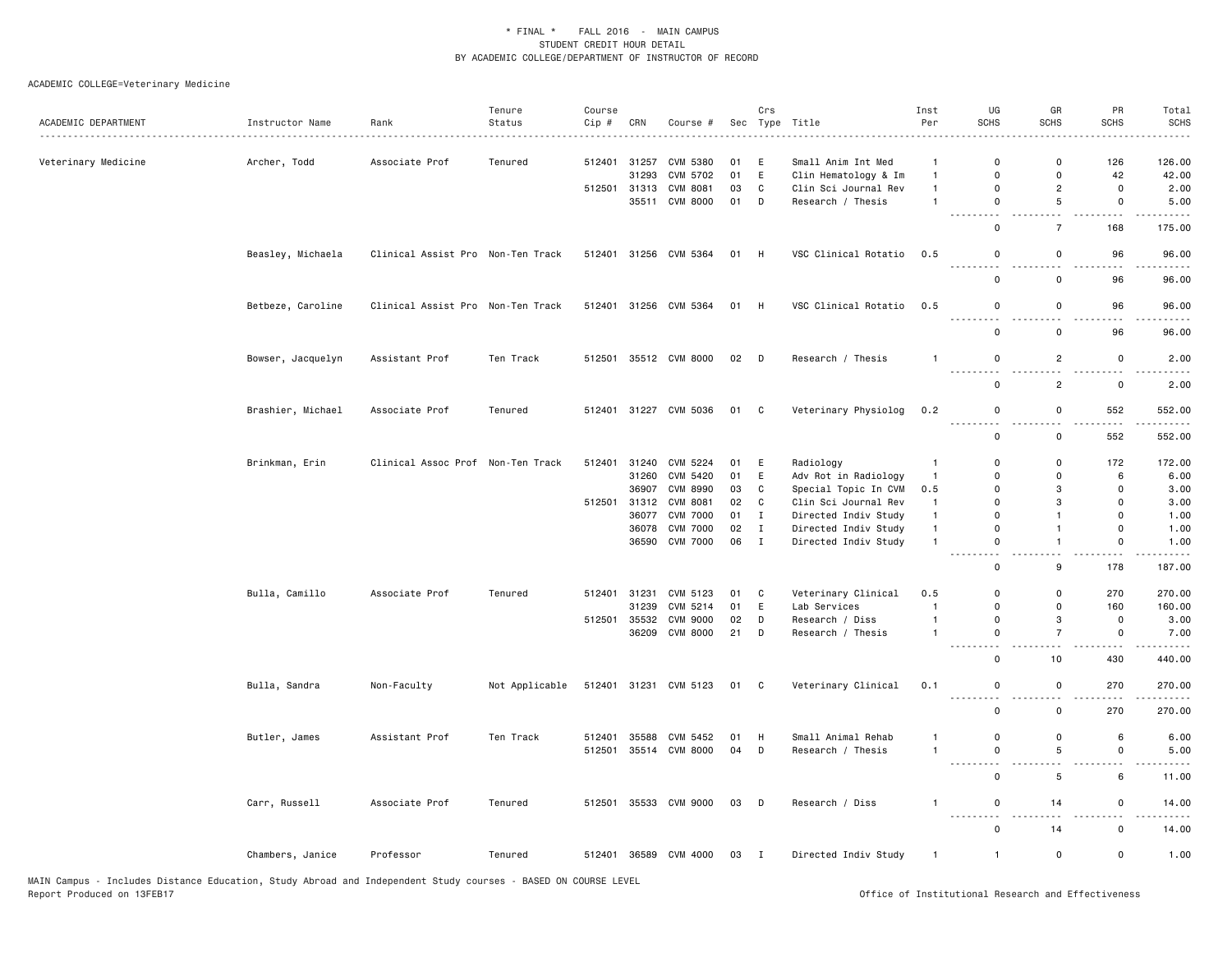|                     |                     |                                   | Tenure         | Course           |       |                                  |          | Crs               |                                              | Inst                           | UG                           | GR                  | PR                                  | Total                                                                                                                                                          |
|---------------------|---------------------|-----------------------------------|----------------|------------------|-------|----------------------------------|----------|-------------------|----------------------------------------------|--------------------------------|------------------------------|---------------------|-------------------------------------|----------------------------------------------------------------------------------------------------------------------------------------------------------------|
| ACADEMIC DEPARTMENT | Instructor Name     | Rank                              | Status         | Cip #            | CRN   | Course #                         | Sec      |                   | Type Title                                   | Per                            | <b>SCHS</b>                  | <b>SCHS</b>         | <b>SCHS</b>                         | <b>SCHS</b>                                                                                                                                                    |
| Veterinary Medicine | Chambers, Janice    | Professor                         | Tenured        | 512501           | 31220 | CVM 4513                         | 01       | C                 | Environ Toxicology                           | $\mathbf{1}$                   | 27                           | 0                   | 0                                   | 27.00                                                                                                                                                          |
|                     |                     |                                   |                |                  | 31304 | CVM 6513                         | 01       | C                 | Environ Toxicology                           | $\mathbf{1}$                   | $\mathbf 0$                  | 12                  | $\mathbf 0$                         | 12.00                                                                                                                                                          |
|                     |                     |                                   |                |                  |       | 35534 CVM 9000                   | 04       | D                 | Research / Diss                              | $\overline{1}$                 | $\mathsf 0$                  | 29                  | $\mathsf 0$                         | 29.00                                                                                                                                                          |
|                     |                     |                                   |                |                  |       |                                  |          |                   |                                              |                                | ---------<br>28              | 41                  | $\sim$ $\sim$<br>$\mathsf 0$        | $\frac{1}{2} \left( \frac{1}{2} \right) \left( \frac{1}{2} \right) \left( \frac{1}{2} \right) \left( \frac{1}{2} \right) \left( \frac{1}{2} \right)$<br>69.00  |
|                     | Christiansen, David | Clinical Assist Pro Non-Ten Track |                | 512401           | 31289 | CVM 5580                         | 06       | E                 | Adv Clin Rot 3                               | $\mathbf{1}$                   | $\Omega$                     | $\mathsf 0$         | $\overline{4}$                      | 4.00                                                                                                                                                           |
|                     |                     |                                   |                |                  |       | 512501 31250 CVM 5282            | 01 E     |                   | Lg Animal/Ambulatory                         | $\overline{1}$                 | $\mathbf 0$                  | $\mathbf 0$         | 58                                  | 58.00                                                                                                                                                          |
|                     |                     |                                   |                |                  |       |                                  |          |                   |                                              |                                | -----                        |                     |                                     |                                                                                                                                                                |
|                     |                     |                                   |                |                  |       |                                  |          |                   |                                              |                                | 0                            | 0                   | 62                                  | 62.00                                                                                                                                                          |
|                     | Cooper, Dana        | Non-Faculty                       | Not Applicable |                  |       | 510808 31205 CVM 3201            | 01 L     |                   | Dental Principles fo                         | 0.5                            | 9<br>.                       | $\mathsf 0$         | $\mathsf 0$                         | 9.00                                                                                                                                                           |
|                     |                     |                                   |                |                  |       |                                  |          |                   |                                              |                                | 9                            | 0                   | 0                                   | 9.00                                                                                                                                                           |
|                     | Eddy, Alison        | Clinical Assoc Prof Non-Ten Track |                |                  |       | 512401 31246 CVM 5266            | 01 C     |                   | Equine Med & Surg                            | $\overline{1}$                 | $\mathbf 0$                  | 0                   | 126                                 | 126.00                                                                                                                                                         |
|                     |                     |                                   |                |                  |       |                                  |          |                   |                                              |                                | 0                            | 0                   | 126                                 | $\frac{1}{2} \left( \frac{1}{2} \right) \left( \frac{1}{2} \right) \left( \frac{1}{2} \right) \left( \frac{1}{2} \right) \left( \frac{1}{2} \right)$<br>126.00 |
|                     |                     |                                   |                |                  |       |                                  |          |                   |                                              |                                | $\Omega$                     |                     |                                     |                                                                                                                                                                |
|                     | Eells, Jeffrey      | Associate Prof                    | Tenured        | 512401<br>512501 |       | 31224 CVM 5013<br>36576 CVM 7000 | 01<br>05 | B<br>$\mathbf{I}$ | Veterinary Neuroscie<br>Directed Indiv Study | $\mathbf{1}$<br>$\overline{1}$ | 0                            | 0<br>$\overline{2}$ | 276<br>0                            | 276.00<br>2.00                                                                                                                                                 |
|                     |                     |                                   |                |                  |       |                                  |          |                   |                                              |                                | .                            | $ -$                | $- - - -$                           | $\alpha$ , $\alpha$ , $\alpha$ , $\alpha$ , $\alpha$                                                                                                           |
|                     |                     |                                   |                |                  |       |                                  |          |                   |                                              |                                | $\mathbf 0$                  | $\overline{2}$      | 276                                 | 278.00                                                                                                                                                         |
|                     | Eubanks, Diana      | Clinical Prof                     | Non-Ten Track  | 512401           | 31227 | CVM 5036                         | 01       | C                 | Veterinary Physiolog                         | 0.2                            | $\Omega$                     | $\mathbf 0$         | 552                                 | 552.00                                                                                                                                                         |
|                     |                     |                                   |                |                  | 31242 | CVM 5246                         | 01       | E                 | Community Veterinary                         | $\mathbf{1}$                   | $\Omega$                     | $\Omega$            | 186                                 | 186.00                                                                                                                                                         |
|                     |                     |                                   |                |                  | 31280 | CVM 5570                         | 02       | E                 | Adv Clin Rot 2                               | $\mathbf{1}$                   | $\Omega$                     | $\mathbf 0$         | $\overline{c}$                      | 2.00                                                                                                                                                           |
|                     |                     |                                   |                |                  |       | 512501 31302 CVM 6036            | 01       | C                 | Veterinary Physiolog                         | $\mathbf{1}$                   | $\mathbf 0$<br>$\sim$ $\sim$ | 6                   | $\mathsf 0$<br>$\sim$ $\sim$ $\sim$ | 6.00<br>.                                                                                                                                                      |
|                     |                     |                                   |                |                  |       |                                  |          |                   |                                              |                                | 0                            | 6                   | 740                                 | 746.00                                                                                                                                                         |
|                     | Fleming, Sherrill   | Associate Prof                    | Tenured        | 512401           | 31227 | CVM 5036                         | 01       | C                 | Veterinary Physiolog                         | 0.2                            | $\mathbf 0$                  | 0                   | 552                                 | 552.00                                                                                                                                                         |
|                     |                     |                                   |                |                  | 31248 | CVM 5276                         | 01       | C                 | Food Animal Practice                         | $\overline{1}$                 | 0                            | 0                   | 120                                 | 120.00                                                                                                                                                         |
|                     |                     |                                   |                |                  |       | 31249 CVM 5276                   | 02 E     |                   | Food Animal Practice                         | $\overline{1}$                 | $\Omega$<br>$\sim$ $\sim$    | $\mathbf 0$         | 60<br>$- - - -$                     | 60.00<br>.                                                                                                                                                     |
|                     |                     |                                   |                |                  |       |                                  |          |                   |                                              |                                | 0                            | 0                   | 732                                 | 732.00                                                                                                                                                         |
|                     | Fontenot, Robin     | Clinical Assist Pro Non-Ten Track |                | 512401           | 31297 | CVM 5862                         | 01       | E                 | Equine Lameness                              | 0.5                            | $\Omega$                     | 0                   | 16                                  | 16.00                                                                                                                                                          |
|                     |                     |                                   |                |                  |       | 512501 31314 CVM 8081            | 04       | C                 | Clin Sci Journal Rev                         | $\mathbf{1}$                   | 0                            | $\overline{1}$      | 0                                   | 1.00                                                                                                                                                           |
|                     |                     |                                   |                |                  |       |                                  |          |                   |                                              |                                | 0                            | $\mathbf{1}$        | 16                                  | $\frac{1}{2} \left( \frac{1}{2} \right) \left( \frac{1}{2} \right) \left( \frac{1}{2} \right) \left( \frac{1}{2} \right)$<br>17.00                             |
|                     | Gambino, Jennifer   | Assistant Prof                    | Ten Track      |                  |       | 512401 36907 CVM 8990            | 03       | $\mathbf{C}$      | Special Topic In CVM                         | 0.5                            | $\mathbf 0$                  | 3                   | 0                                   | 3.00                                                                                                                                                           |
|                     |                     |                                   |                |                  |       |                                  |          |                   |                                              |                                | .<br>$\mathsf 0$             | 3                   | $\mathsf 0$                         | $\frac{1}{2} \left( \frac{1}{2} \right) \left( \frac{1}{2} \right) \left( \frac{1}{2} \right) \left( \frac{1}{2} \right)$<br>3.00                              |
|                     | Gardner, Allison    | Clinical Assist Pro Non-Ten Track |                | 510808           |       | 31202 CVM 3112                   | 01       | B                 | An Hand, Husb, Nutri                         | $\mathbf{1}$                   | 54                           | 0                   | 0                                   | 54.00                                                                                                                                                          |
|                     |                     |                                   |                |                  |       | 31206 CVM 3202                   | 01       | B                 | Diagnostic Imaging f                         | 0.5                            | 27                           | 0                   | $\mathsf 0$                         | 27.00                                                                                                                                                          |
|                     |                     |                                   |                |                  | 31208 | CVM 4003                         | 01       | E                 | Internship Experienc                         | $\mathbf{1}$                   | 12                           | $\mathbf 0$         | $\mathbf 0$                         | 12.00                                                                                                                                                          |
|                     |                     |                                   |                |                  | 31210 | CVM 4103                         | 01       | H                 | Large Animal Exp I                           | $\mathbf{1}$                   | 33                           | $\Omega$            | $\Omega$                            | 33.00                                                                                                                                                          |
|                     |                     |                                   |                |                  |       | 31214 CVM 4206                   | 01       | H                 | Small Animal Clinica                         | $\mathbf{1}$                   | 72                           | $\mathbf 0$         | 0                                   | 72.00                                                                                                                                                          |
|                     |                     |                                   |                |                  |       | 31217 CVM 4333                   | 01       | H                 | Emergency/ICU Clinic                         | $\mathbf{1}$                   | 33                           | $\Omega$            | 0                                   | 33.00                                                                                                                                                          |
|                     |                     |                                   |                |                  |       | 31218 CVM 4501                   | 01       | H                 | Diagnostic Lab Exp                           | $\mathbf{1}$                   | $\overline{2}$               | $\Omega$            | $\mathbf{0}$                        | 2.00                                                                                                                                                           |
|                     |                     |                                   |                |                  |       | 31219 CVM 4511                   | 01       | H                 | Biomed Research Exp                          | $\mathbf{1}$                   | 8                            | $\Omega$            | $\mathbf{0}$                        | 8.00                                                                                                                                                           |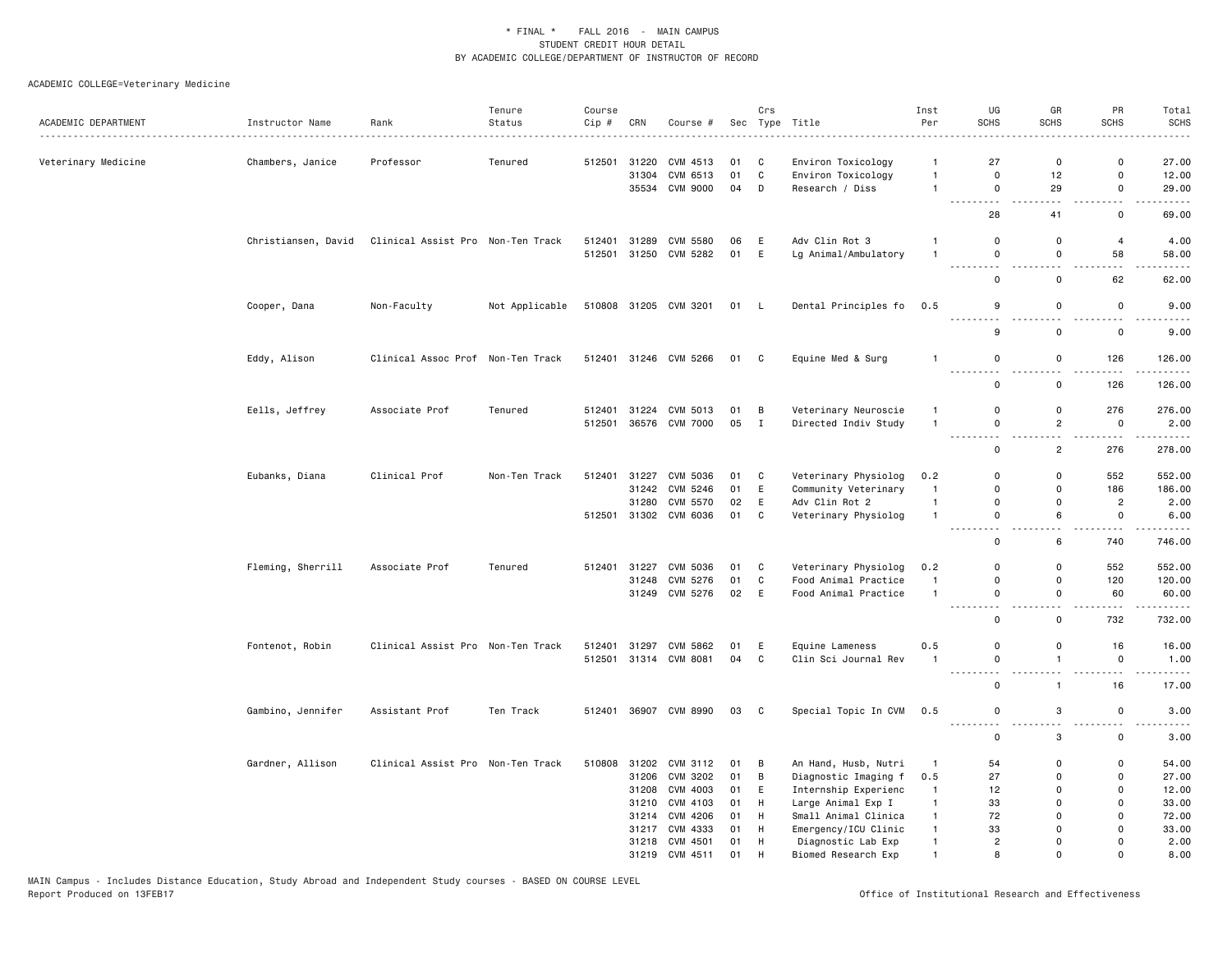| ACADEMIC DEPARTMENT | Instructor Name | Rank          | Tenure<br>Status | Course<br>Cip # | CRN   | Course #                   |    | Crs          | Sec Type Title       | Inst<br>Per  | UG<br><b>SCHS</b>    | GR<br><b>SCHS</b> | PR<br><b>SCHS</b> | Total<br><b>SCHS</b> |
|---------------------|-----------------|---------------|------------------|-----------------|-------|----------------------------|----|--------------|----------------------|--------------|----------------------|-------------------|-------------------|----------------------|
|                     |                 |               |                  |                 |       |                            |    |              |                      |              |                      |                   |                   |                      |
|                     |                 |               |                  |                 |       |                            |    |              |                      |              | 241                  | $\Omega$          | $\Omega$          | 241.00               |
| Veterinary Medicine | Gaunt, Patricia | Professor     | Tenured          |                 |       | 512401 31233 CVM 5152 01 C |    |              | Veterinary Toxicolog | $\mathbf{1}$ | $\mathbf 0$          | $\mathbf 0$       | 180               | 180.00               |
|                     |                 |               |                  |                 |       |                            |    |              |                      |              | 0                    | $\mathsf{o}\,$    | 180               | 180.00               |
|                     | Grace, Sharon   | Clinical Prof | Non-Ten Track    | 512401          | 31223 | CVM 5011                   | 01 | s            | Professional Develop | $\mathbf{1}$ | $\Omega$             | $\Omega$          | 92                | 92.00                |
|                     |                 |               |                  |                 | 31236 | CVM 5186                   | 01 | В            | Small Anim Med & Sur | $\mathbf{1}$ | $\Omega$             | 0                 | 540               | 540.00               |
|                     |                 |               |                  |                 | 31296 | CVM 5814                   | 01 | C            | The Feline Patient   | $\mathbf{1}$ | $\Omega$             | $\Omega$          | 212               | 212.00               |
|                     |                 |               |                  |                 | 35641 | <b>CVM 5000</b>            | 02 | $\mathbf{I}$ | Directed Indiv Study | $\mathbf{1}$ | $\Omega$             | $\Omega$          | $\overline{2}$    | 2.00                 |
|                     |                 |               |                  |                 | 35643 | <b>CVM 5000</b>            | 04 | $\mathbf I$  | Directed Indiv Study | $\mathbf{1}$ | 0                    | $\Omega$          | 3                 | 3.00                 |
|                     |                 |               |                  |                 |       | 35882 CVM 5000             | 05 | $\mathbf I$  | Directed Indiv Study | $\mathbf{1}$ | $\Omega$             | $\Omega$          | 4                 | 4.00                 |
|                     |                 |               |                  |                 | 35885 | CVM 5000                   | 06 | Ι.           | Directed Indiv Study | $\mathbf{1}$ | 0                    | $\Omega$          | $\overline{2}$    | 2.00                 |
|                     |                 |               |                  |                 | 35886 | CVM 5000                   | 07 | Ι.           | Directed Indiv Study | $\mathbf{1}$ | $\Omega$             | $\Omega$          | $\overline{2}$    | 2.00                 |
|                     |                 |               |                  |                 |       | 35914 CVM 5000             | 08 | $\mathbf I$  | Directed Indiv Study | $\mathbf{1}$ | $\Omega$             | $\Omega$          | $\overline{4}$    | 4.00                 |
|                     |                 |               |                  |                 | 35941 | CVM 5000                   | 10 | $\mathbf I$  | Directed Indiv Study | $\mathbf{1}$ | $\Omega$             | $\Omega$          | 2                 | 2.00                 |
|                     |                 |               |                  |                 | 36061 | CVM 5000                   | 11 | Ι.           | Directed Indiv Study | $\mathbf{1}$ | $\Omega$             | $\Omega$          | $\overline{2}$    | 2.00                 |
|                     |                 |               |                  |                 | 36070 | CVM 5000                   | 12 | Ι.           | Directed Indiv Study | $\mathbf{1}$ | $\mathbf 0$          | $\mathbf 0$       | 4                 | 4.00                 |
|                     |                 |               |                  |                 | 36071 | <b>CVM 5000</b>            | 13 | Ι.           | Directed Indiv Study | $\mathbf{1}$ | $\Omega$             | $\Omega$          |                   | 4.00                 |
|                     |                 |               |                  |                 | 36164 | <b>CVM 5000</b>            | 14 | Ι.           | Directed Indiv Study | $\mathbf{1}$ | $\Omega$             | $\Omega$          |                   | 4.00                 |
|                     |                 |               |                  |                 | 36165 | <b>CVM 5000</b>            | 15 | Ι            | Directed Indiv Study | $\mathbf{1}$ | $\Omega$             | $\Omega$          |                   | 4.00                 |
|                     |                 |               |                  |                 | 36166 | CVM 5000                   | 16 | I            | Directed Indiv Study | $\mathbf{1}$ | $\Omega$             | $\Omega$          |                   | 4.00                 |
|                     |                 |               |                  |                 |       | 36167 CVM 5000             | 17 | $\mathbf I$  | Directed Indiv Study | $\mathbf{1}$ | $\Omega$             | $\Omega$          |                   | 4.00                 |
|                     |                 |               |                  |                 | 36168 | CVM 5000                   | 18 | $\mathbf I$  | Directed Indiv Study | $\mathbf{1}$ | 0                    | $\Omega$          |                   | 4.00                 |
|                     |                 |               |                  |                 | 36169 | CVM 5000                   | 19 | $\mathbf I$  | Directed Indiv Study | $\mathbf{1}$ | $\Omega$             | $\mathbf 0$       |                   | 4.00                 |
|                     |                 |               |                  |                 | 36170 | <b>CVM 5000</b>            | 20 | $\mathbf I$  | Directed Indiv Study | $\mathbf{1}$ | $\Omega$             | $\Omega$          |                   | 4.00                 |
|                     |                 |               |                  |                 |       | 36171 CVM 5000             | 21 | Ι.           | Directed Indiv Study | $\mathbf{1}$ | $\Omega$             | $\Omega$          |                   | 4.00                 |
|                     |                 |               |                  |                 | 36172 | CVM 5000                   | 22 | Ι.           | Directed Indiv Study | $\mathbf{1}$ | 0                    | 0                 |                   | 4.00                 |
|                     |                 |               |                  |                 | 36173 | <b>CVM 5000</b>            | 23 | $\mathbf I$  | Directed Indiv Study | $\mathbf{1}$ | $\Omega$             | $\Omega$          |                   | 4.00                 |
|                     |                 |               |                  |                 | 36174 | CVM 5000                   | 24 | $\mathbf I$  | Directed Indiv Study | $\mathbf{1}$ | $\Omega$             | $\Omega$          |                   | 4.00                 |
|                     |                 |               |                  |                 | 36175 | <b>CVM 5000</b>            | 25 | Ι.           | Directed Indiv Study | $\mathbf{1}$ | $\Omega$             | $\Omega$          |                   | 4.00                 |
|                     |                 |               |                  |                 | 36176 | CVM 5000                   | 26 | Ι.           | Directed Indiv Study | $\mathbf{1}$ | 0                    | $\mathbf 0$       |                   | 4.00                 |
|                     |                 |               |                  |                 | 36177 | CVM 5000                   | 27 | $\mathbf I$  | Directed Indiv Study | $\mathbf{1}$ | $\Omega$             | $\Omega$          |                   | 4.00                 |
|                     |                 |               |                  |                 | 36178 | CVM 5000                   | 28 | $\mathbf I$  | Directed Indiv Study | $\mathbf{1}$ | $\Omega$             | $\Omega$          |                   | 4.00                 |
|                     |                 |               |                  |                 | 36179 | CVM 5000                   | 29 | $\mathbf I$  | Directed Indiv Study | $\mathbf{1}$ | $\Omega$             | $\Omega$          |                   | 4.00                 |
|                     |                 |               |                  |                 | 36180 | CVM 5000                   | 30 | Ι.           |                      | $\mathbf{1}$ | $\Omega$             | $\Omega$          |                   | 4.00                 |
|                     |                 |               |                  |                 |       |                            |    |              | Directed Indiv Study |              | $\mathbf 0$          | $\Omega$          |                   |                      |
|                     |                 |               |                  |                 | 36181 | CVM 5000<br>36182 CVM 5000 | 31 | $\mathbf I$  | Directed Indiv Study | $\mathbf{1}$ | 0                    | $\Omega$          |                   | 4.00                 |
|                     |                 |               |                  |                 |       |                            | 32 | $\mathbf I$  | Directed Indiv Study | $\mathbf{1}$ | $\Omega$             | $\Omega$          |                   | 4.00<br>4.00         |
|                     |                 |               |                  |                 | 36183 | CVM 5000                   | 33 | $\mathbf I$  | Directed Indiv Study | $\mathbf{1}$ | $\Omega$             | $\Omega$          |                   |                      |
|                     |                 |               |                  |                 | 36211 | CVM 5000                   | 34 | $\mathbf I$  | Directed Indiv Study | $\mathbf{1}$ | $\Omega$             |                   |                   | 4.00                 |
|                     |                 |               |                  |                 | 36228 | CVM 5000                   | 35 | Ι.           | Directed Indiv Study | $\mathbf{1}$ |                      | 0                 |                   | 4.00                 |
|                     |                 |               |                  |                 | 36229 | <b>CVM 5000</b>            | 36 | Ι.           | Directed Indiv Study | $\mathbf{1}$ | $\Omega$<br>$\Omega$ | $\Omega$          |                   | 4.00                 |
|                     |                 |               |                  |                 |       | 36232 CVM 5000             | 37 | $\mathbf I$  | Directed Indiv Study | $\mathbf{1}$ |                      | $\Omega$          |                   | 4.00                 |
|                     |                 |               |                  |                 | 36233 | CVM 5000                   | 38 | $\mathbf I$  | Directed Indiv Study | $\mathbf{1}$ | $\Omega$             | $\Omega$          | $\overline{2}$    | 2.00                 |
|                     |                 |               |                  |                 | 36265 | CVM 5000                   | 39 | $\mathbf I$  | Directed Indiv Study | $\mathbf{1}$ | 0                    | $\Omega$          |                   | 4.00                 |
|                     |                 |               |                  |                 | 36353 | CVM 5000                   | 40 | Ι.           | Directed Indiv Study | $\mathbf{1}$ | 0                    | 0                 | 4                 | 4.00                 |
|                     |                 |               |                  |                 |       | 36354 CVM 5000             | 41 | Ι.           | Directed Indiv Study | $\mathbf{1}$ | $\Omega$             | $\Omega$          |                   | 4.00                 |
|                     |                 |               |                  |                 |       | 36374 CVM 5000             | 42 | $\mathbf I$  | Directed Indiv Study | $\mathbf{1}$ | $\Omega$             | $\Omega$          | $\overline{2}$    | 2.00                 |
|                     |                 |               |                  |                 |       | 36375 CVM 5000             | 43 | $\mathbf I$  | Directed Indiv Study | $\mathbf{1}$ | $\Omega$             | $\Omega$          | $\overline{4}$    | 4.00                 |
|                     |                 |               |                  |                 |       | 36376 CVM 5000             | 44 | $\mathbf I$  | Directed Indiv Study | $\mathbf{1}$ | $\Omega$             | $\Omega$          | $\boldsymbol{A}$  | 4.00                 |
|                     |                 |               |                  |                 |       | 36414 CVM 5000             | 45 | Ι.           | Directed Indiv Study | $\mathbf{1}$ | 0                    | $\Omega$          | 3                 | 3.00                 |
|                     |                 |               |                  |                 |       | 36415 CVM 5000             | 46 | $\mathbf I$  | Directed Indiv Study | $\mathbf{1}$ | $\Omega$             | $\Omega$          | $\overline{2}$    | 2.00                 |
|                     |                 |               |                  |                 |       | 36417 CVM 5000             | 48 | $\mathbf{r}$ | Directed Indiv Study |              | $\Omega$             | $\Omega$          | $\mathfrak{p}$    | 2.00                 |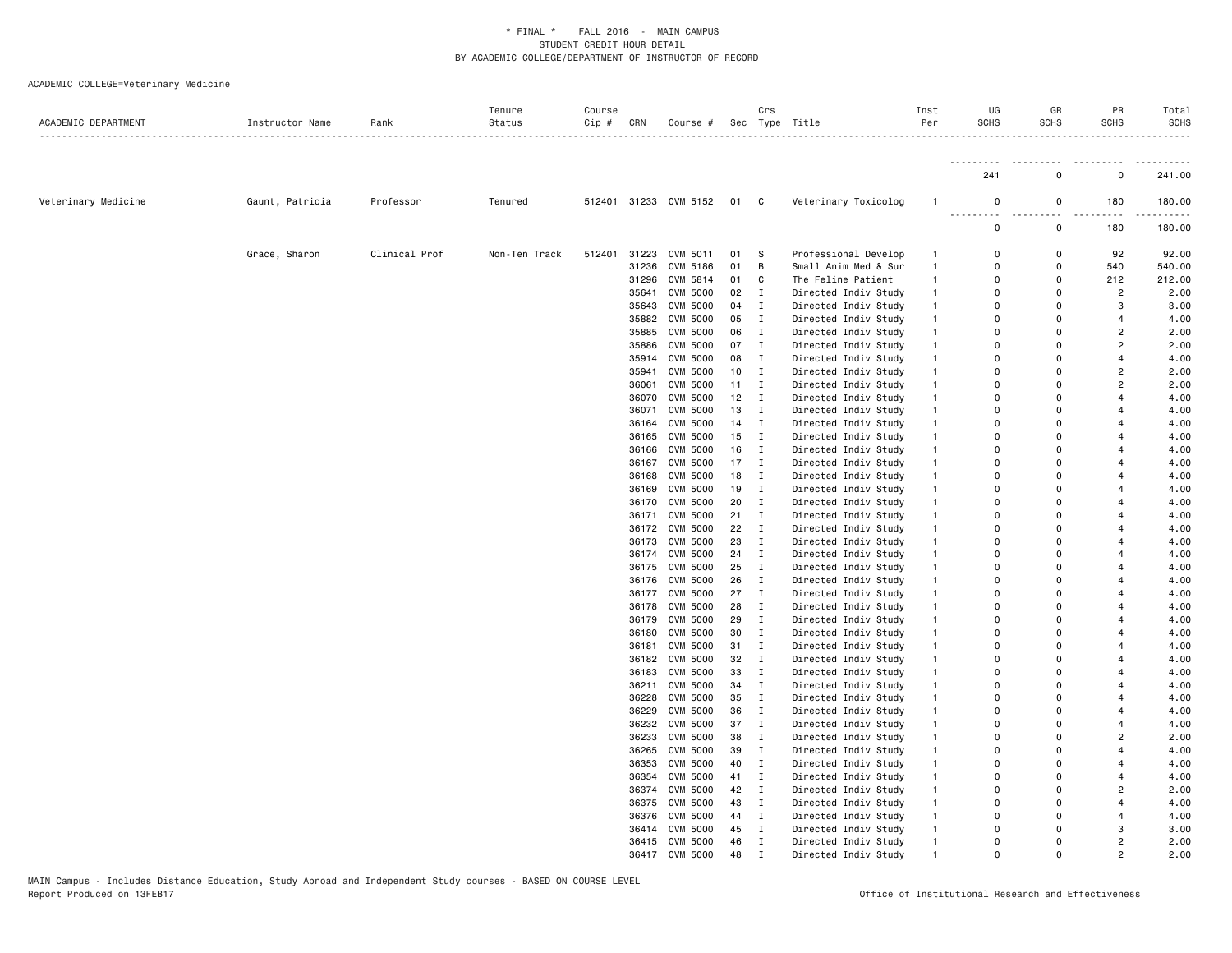|                          |                  |                                   | Tenure        | Course |                |                                    |          | Crs                         |                                              | Inst                           | UG                                    | GR                   | PR                               | Total        |
|--------------------------|------------------|-----------------------------------|---------------|--------|----------------|------------------------------------|----------|-----------------------------|----------------------------------------------|--------------------------------|---------------------------------------|----------------------|----------------------------------|--------------|
| ACADEMIC DEPARTMENT<br>. | Instructor Name  | Rank                              | Status        | Cip #  | CRN            | Course #                           |          |                             | Sec Type Title                               | Per                            | <b>SCHS</b>                           | SCHS                 | <b>SCHS</b>                      | <b>SCHS</b>  |
| . <u>.</u>               |                  |                                   |               |        |                |                                    |          |                             |                                              |                                |                                       |                      |                                  |              |
| Veterinary Medicine      | Grace, Sharon    | Clinical Prof                     | Non-Ten Track | 512401 | 36437          | <b>CVM 5000</b>                    | 50       | $\mathbf{I}$                | Directed Indiv Study                         | $\mathbf{1}$                   | $\mathsf 0$                           | $\Omega$             | 4                                | 4.00         |
|                          |                  |                                   |               |        | 36475          | <b>CVM 5000</b>                    | 51       | $\mathbf{I}$                | Directed Indiv Study                         | $\overline{1}$                 | $\Omega$                              | $\Omega$             | $\overline{c}$                   | 2.00         |
|                          |                  |                                   |               |        | 36476          | CVM 5000                           | 52       | $\mathbf{I}$                | Directed Indiv Study                         | $\mathbf{1}$                   | 0                                     | 0                    | $\overline{2}$                   | 2.00         |
|                          |                  |                                   |               |        | 36570          | <b>CVM 5000</b>                    | 53       | $\mathbf{I}$                | Directed Indiv Study                         | $\overline{1}$                 | 0                                     | 0                    | $\overline{4}$                   | 4.00         |
|                          |                  |                                   |               |        | 36572          | CVM 5000                           | 54       | $\mathbf{I}$                | Directed Indiv Study                         | $\mathbf{1}$                   | 0                                     | $\mathbf 0$          | $\overline{4}$                   | 4.00         |
|                          |                  |                                   |               |        | 36574          | CVM 5000                           | 55       | $\;$ I                      | Directed Indiv Study                         | $\mathbf{1}$                   | $\mathbf 0$                           | $\Omega$             | $\overline{c}$                   | 2.00         |
|                          |                  |                                   |               |        |                | 36575 CVM 5000                     | 56       | I                           | Directed Indiv Study                         | $\mathbf{1}$                   | 0                                     | $\Omega$             | $\overline{4}$                   | 4.00         |
|                          |                  |                                   |               |        | 36881          | CVM 5000                           | 57       | $\mathbf{I}$                | Directed Indiv Study                         | $\mathbf{1}$                   | $\Omega$                              | $\Omega$             | $\overline{4}$                   | 4.00         |
|                          |                  |                                   |               |        | 36883          | CVM 5000                           | 58       | $\mathbf{I}$                | Directed Indiv Study                         | $\mathbf{1}$                   | $\Omega$                              | $\Omega$             | $\overline{4}$                   | 4.00         |
|                          |                  |                                   |               |        | 36884          | CVM 5000                           | 59       | $\mathbf{I}$                | Directed Indiv Study                         | $\mathbf{1}$                   | $\Omega$                              | $\Omega$<br>$\Omega$ | $\overline{2}$                   | 2.00         |
|                          |                  |                                   |               |        | 36900          | CVM 5000                           | 60       | $\mathbf{I}$                | Directed Indiv Study                         | $\mathbf{1}$                   | $\Omega$                              | $\Omega$             | $\overline{4}$                   | 4.00         |
|                          |                  |                                   |               |        | 36901          | <b>CVM 5000</b>                    | 61       | $\mathbf{I}$                | Directed Indiv Study                         | $\mathbf{1}$                   | 0<br>$\Omega$                         | $\Omega$             | $\overline{c}$<br>$\overline{2}$ | 2.00         |
|                          |                  |                                   |               |        | 36905<br>36921 | <b>CVM 5000</b><br><b>CVM 5000</b> | 62<br>63 | $\mathbf I$<br>$\mathbf{I}$ | Directed Indiv Study<br>Directed Indiv Study | $\overline{1}$<br>$\mathbf{1}$ | 0                                     | 0                    | $\overline{4}$                   | 2.00<br>4.00 |
|                          |                  |                                   |               |        | 36922          | <b>CVM 5000</b>                    | 64       | $\mathbf I$                 | Directed Indiv Study                         | $\mathbf{1}$                   | $\Omega$                              | $\Omega$             | 3                                | 3.00         |
|                          |                  |                                   |               |        | 36923          | CVM 5000                           | 65       | I                           | Directed Indiv Study                         | $\mathbf{1}$                   | $\Omega$                              | $\Omega$             | $\overline{2}$                   | 2.00         |
|                          |                  |                                   |               |        | 36924          | CVM 5000                           | 66       | $\mathbf I$                 | Directed Indiv Study                         | $\mathbf{1}$                   | $\Omega$                              | $\Omega$             | $\overline{4}$                   | 4.00         |
|                          |                  |                                   |               |        | 36925          | CVM 5000                           | 67       | $\mathbf{I}$                | Directed Indiv Study                         | $\mathbf{1}$                   | $\Omega$                              | $\Omega$             | $\overline{4}$                   | 4.00         |
|                          |                  |                                   |               |        | 36926          | CVM 5000                           | 68       | $\mathbf{I}$                | Directed Indiv Study                         | $\mathbf{1}$                   | $\Omega$                              | $\Omega$             | $\overline{4}$                   | 4.00         |
|                          |                  |                                   |               |        |                | 36942 CVM 5000                     | 69       | $\mathbf{I}$                | Directed Indiv Study                         | $\mathbf{1}$                   | $\Omega$                              | $\Omega$             | $\overline{2}$                   | 2.00         |
|                          |                  |                                   |               |        | 36943          | <b>CVM 5000</b>                    | 70       | $\mathbf I$                 | Directed Indiv Study                         | $\mathbf{1}$                   | $\Omega$                              | $\Omega$             | $\overline{2}$                   | 2.00         |
|                          |                  |                                   |               |        |                | 36944 CVM 5000                     | 71       | $\mathbf{I}$                | Directed Indiv Study                         | $\mathbf{1}$                   | $\Omega$                              | $\Omega$             | $\overline{2}$                   | 2.00         |
|                          |                  |                                   |               |        | 36946          | <b>CVM 5000</b>                    | 72       | $\mathbf I$                 | Directed Indiv Study                         | $\mathbf{1}$                   | $\Omega$                              | $\Omega$             | $\overline{2}$                   | 2.00         |
|                          |                  |                                   |               |        | 36947          | CVM 5000                           | 73       | $\mathbf I$                 | Directed Indiv Study                         | $\mathbf{1}$                   | $\Omega$                              | $\Omega$             | $\overline{4}$                   | 4.00         |
|                          |                  |                                   |               |        | 36948          | CVM 5000                           | 74       | $\mathbf{I}$                | Directed Indiv Study                         | $\mathbf{1}$                   | $\Omega$                              | $\Omega$             | $\overline{4}$                   | 4.00         |
|                          |                  |                                   |               |        | 36956          | CVM 5000                           | 75       | $\;$ I                      | Directed Indiv Study                         | $\mathbf{1}$                   | $\Omega$                              | $\Omega$             | $\overline{4}$                   | 4.00         |
|                          |                  |                                   |               |        | 36958          | CVM 5000                           | 76       | $\mathbf I$                 | Directed Indiv Study                         | $\mathbf{1}$                   | 0                                     | $\Omega$             | $\overline{2}$                   | 2.00         |
|                          |                  |                                   |               |        |                | 36971 CVM 5000                     | 77       | $\mathbf{I}$                | Directed Indiv Study                         | $\overline{1}$                 | $\Omega$                              | $\Omega$             | $\overline{c}$                   | 2.00         |
|                          |                  |                                   |               |        |                |                                    |          |                             |                                              |                                | .<br>.<br>$\mathbf 0$                 | $\mathbf 0$          | 1085                             | 1085.00      |
|                          | Griffin, Matthew | Resrch Assoc Prof                 | Non-Ten Track | 512501 |                | 35536 CVM 9000                     | 06       | D                           | Research / Diss                              | $\overline{1}$                 | $\mathbf 0$                           | 31                   | $\mathsf 0$                      | 31.00        |
|                          |                  |                                   |               |        |                |                                    |          |                             |                                              |                                | $ -$<br>$\sim$ $\sim$<br>$\mathsf 0$  | 31                   | .<br>$\mathsf 0$                 | 31.00        |
|                          |                  |                                   |               |        |                |                                    |          |                             |                                              |                                |                                       |                      |                                  |              |
|                          | Gunter, Miriam   | Clinical Assist Pro Non-Ten Track |               | 512401 |                | 31276 CVM 5560                     | 03       | E                           | Adv Clin Rot 1                               | $\overline{1}$                 | 0                                     | 0                    | 8                                | 8.00         |
|                          |                  |                                   |               |        |                |                                    |          |                             |                                              |                                | $\sim$ $\sim$ $\sim$<br>$\sim$ $\sim$ |                      |                                  |              |
|                          |                  |                                   |               |        |                |                                    |          |                             |                                              |                                | 0                                     | 0                    | 8                                | 8.00         |
|                          |                  |                                   |               |        |                |                                    |          |                             |                                              |                                |                                       |                      |                                  |              |
|                          | Hanson, Larry    | Professor                         | Tenured       | 512401 | 36758          | CVM 8990                           | 02       | C                           | Special Topic In CVM                         | 0.5                            | $\Omega$                              | 6                    | $\Omega$                         | 6.00         |
|                          |                  |                                   |               | 512501 | 31308          | CVM 8031                           | 01       | C                           | Curntop Mol Mech Dz                          | $\overline{1}$                 | 0                                     | $\overline{c}$       | 0                                | 2.00         |
|                          |                  |                                   |               |        |                | 35537 CVM 9000                     | 07       | D                           | Research / Diss                              | $\overline{1}$                 | 0<br>$- - -$<br>$\sim$ $\sim$         | 6                    | 0                                | 6.00         |
|                          |                  |                                   |               |        |                |                                    |          |                             |                                              |                                | 0                                     | 14                   | 0                                | 14.00        |
|                          | Hinz, Simone     | Clinical Instructor Non-Ten Track |               | 512401 |                | 31241 CVM 5234                     | 01 E     |                             | Anesthesiolgy                                | 0.5                            | 0                                     | 0                    | 168                              | 168.00       |
|                          |                  |                                   |               |        |                |                                    |          |                             |                                              |                                |                                       |                      |                                  |              |
|                          |                  |                                   |               |        |                |                                    |          |                             |                                              |                                | 0                                     | 0                    | 168                              | 168.00       |
|                          | Howell, George   | Assistant Prof                    | Ten Track     | 512501 | 36669          | CVM 9000                           | 30       | D                           | Research / Diss                              | $\overline{1}$                 | 0                                     | $\overline{2}$       | 0                                | 2.00         |
|                          |                  |                                   |               |        |                |                                    |          |                             |                                              |                                | $\mathbf 0$                           | $\overline{2}$       | 0                                | 2.00         |
|                          | Huston, Carla    | Associate Prof                    | Tenured       |        |                | 512401 31212 CVM 4180              | 01       | $\mathbf{C}$                | Emerg Prep Anim Heal                         | $\overline{1}$                 | 33                                    | $\Omega$             | $\Omega$                         | 33.00        |
|                          |                  |                                   |               |        |                |                                    |          |                             |                                              |                                |                                       |                      |                                  |              |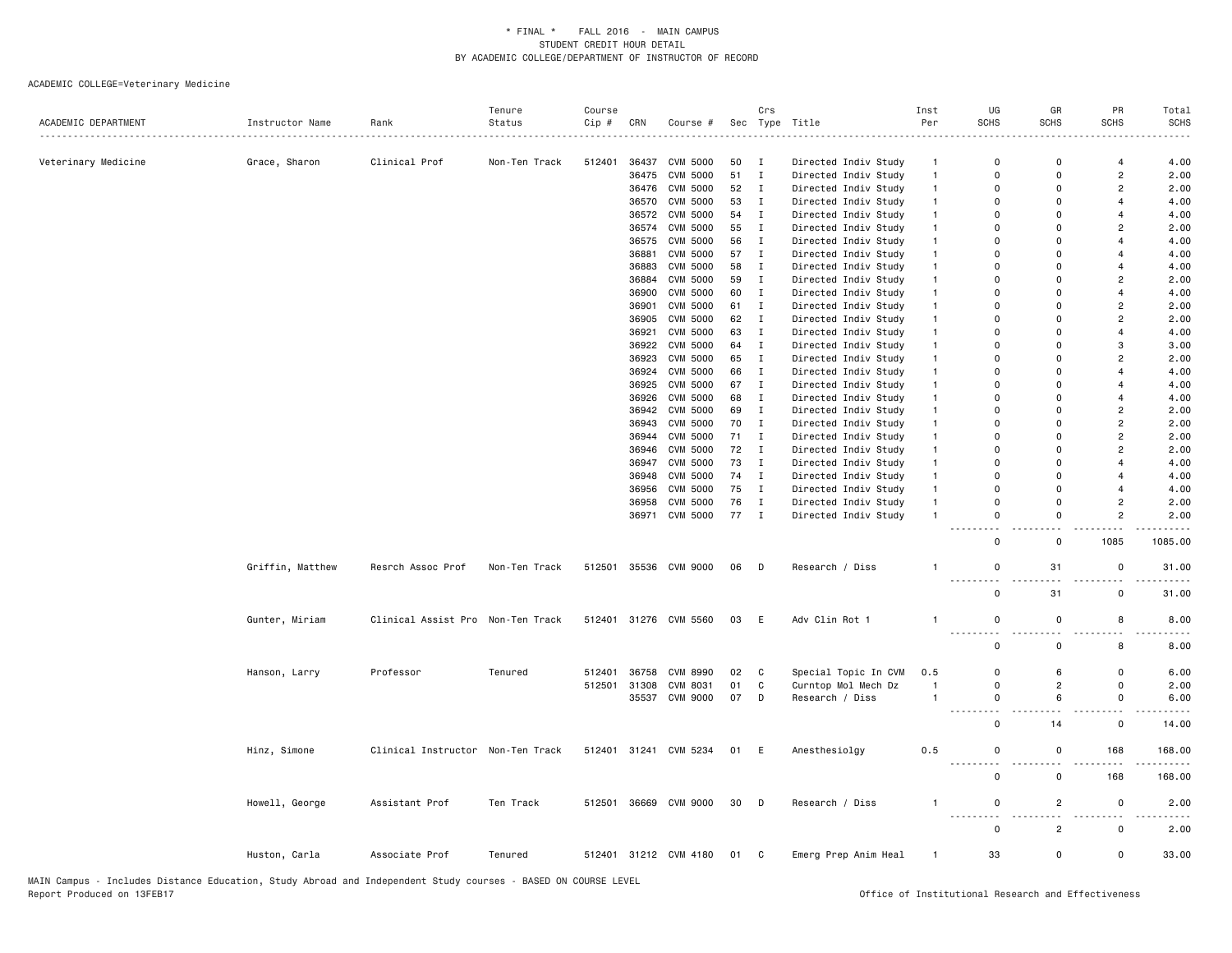| ACADEMIC DEPARTMENT | Instructor Name    | Rank                              | Tenure<br>Status | Course<br>Cip # | CRN   | Course #              | Sec    | Crs          | Type Title                                                                                                                                                                   | Inst<br>Per    | UG<br><b>SCHS</b>            | GR<br><b>SCHS</b>                       | PR<br><b>SCHS</b>                       | Total<br><b>SCHS</b> |
|---------------------|--------------------|-----------------------------------|------------------|-----------------|-------|-----------------------|--------|--------------|------------------------------------------------------------------------------------------------------------------------------------------------------------------------------|----------------|------------------------------|-----------------------------------------|-----------------------------------------|----------------------|
|                     |                    |                                   |                  |                 |       |                       |        |              |                                                                                                                                                                              |                |                              |                                         |                                         |                      |
| Veterinary Medicine | Huston, Carla      | Associate Prof                    | Tenured          | 512401          | 31235 | CVM 5182              | 01     | C            | Vet Disaster Managem                                                                                                                                                         | $\overline{1}$ | $\mathbf 0$                  | $\mathbf 0$                             | 22                                      | 22.00                |
|                     |                    |                                   |                  |                 | 31303 | CVM 6180              | 01     | $\mathbf{C}$ | Emerg Prep Animal He                                                                                                                                                         | $\overline{1}$ | 0<br>.                       | 3<br>$\sim$ $\sim$                      | $\mathsf{o}$<br>$ -$                    | 3.00<br>$\cdots$     |
|                     |                    |                                   |                  |                 |       |                       |        |              |                                                                                                                                                                              |                | 33                           | 3                                       | 22                                      | 58.00                |
|                     | Jack, Sherman      | Professor                         | Tenured          |                 |       | 512401 31229 CVM 5073 | 01 B   |              | Veterinary Histology                                                                                                                                                         | $\overline{1}$ | $\mathbf 0$<br><b>.</b><br>. | $\mathbf 0$<br>$\sim$                   | 276<br>$\sim$ $\sim$ $\sim$             | 276.00<br>.          |
|                     |                    |                                   |                  |                 |       |                       |        |              |                                                                                                                                                                              |                | 0                            | 0                                       | 276                                     | 276.00               |
|                     | Jackson, Elizabeth | Clinical Instructor Non-Ten Track |                  |                 |       | 510808 31200 CVM 3022 | 01 B   |              | Sm Anim Tech Skls &                                                                                                                                                          | $\overline{1}$ | 54                           | $\mathbf 0$                             | 0                                       | 54.00                |
|                     |                    |                                   |                  |                 | 31201 | CVM 3111              | 01     | B            | Parasitology: Vet Tec                                                                                                                                                        | $\overline{1}$ | 27                           | $\mathbf 0$                             | $\mathsf{o}$                            | 27.00                |
|                     |                    |                                   |                  |                 | 31205 | CVM 3201              | 01     | L            | Dental Principles fo                                                                                                                                                         | 0.5            | 9                            | $\Omega$                                | $\mathbf 0$                             | 9.00                 |
|                     |                    |                                   |                  |                 | 31207 | CVM 3243              | 01     | C            | Basis Pac Proc & <gt< td=""><td><math>\overline{1}</math></td><td>81</td><td><math>\mathbf 0</math></td><td><math display="inline">\mathsf 0</math></td><td>81.00</td></gt<> | $\overline{1}$ | 81                           | $\mathbf 0$                             | $\mathsf 0$                             | 81.00                |
|                     |                    |                                   |                  |                 |       | 31213 CVM 4201        | 01     | H            | Clinical Experience                                                                                                                                                          | $\mathbf{1}$   | 5                            | $\Omega$                                | $\mathbf 0$                             | 5.00                 |
|                     |                    |                                   |                  |                 | 31215 | CVM 4213              | 01     | H            | Sm Anim Surg & Anes                                                                                                                                                          | $\mathbf{1}$   | 30                           | $\mathbf 0$                             | $\mathsf 0$                             | 30.00                |
|                     |                    |                                   |                  |                 | 31221 | CVM 4601              | 01     | H            | Anl Emerg & Refer Ct                                                                                                                                                         | $\overline{1}$ | 10                           | $\mathbf 0$                             | $\mathsf 0$                             | 10.00                |
|                     |                    |                                   |                  |                 |       | 512501 31199 CVM 3014 | 01 B   |              | App Anat & Phys Vet                                                                                                                                                          | 0.5            | 54<br>$ -$                   | $\mathbf 0$<br>$\overline{\phantom{0}}$ | 0<br>$\overline{\phantom{0}}$           | 54.00                |
|                     |                    |                                   |                  |                 |       |                       |        |              |                                                                                                                                                                              |                | 270                          | $\mathsf 0$                             | $\mathsf 0$                             | 270.00               |
|                     | Kaplan, Barbara    | Assistant Prof                    | Ten Track        |                 |       | 512501 35540 CVM 9000 | 10 D   |              | Research / Diss                                                                                                                                                              | $\mathbf{1}$   | $\mathsf 0$<br>.             | 9<br>$\sim$                             | $\mathsf 0$<br>$\overline{\phantom{0}}$ | 9.00<br>.            |
|                     |                    |                                   |                  |                 |       |                       |        |              |                                                                                                                                                                              |                | 0                            | 9                                       | $\mathsf 0$                             | 9.00                 |
|                     | Karsi, Attila      | Associate Prof                    | Ten Track        | 512501          | 35521 | <b>CVM 8000</b>       | 11     | D            | Research / Thesis                                                                                                                                                            | $\mathbf{1}$   | $\mathbf 0$                  | $\overline{c}$                          | 0                                       | 2.00                 |
|                     |                    |                                   |                  |                 | 35541 | <b>CVM 9000</b>       | 11     | D            | Research / Diss                                                                                                                                                              | $\overline{1}$ | $\mathbf 0$<br>.             | 22                                      | $\mathsf{o}$<br>- -                     | 22.00                |
|                     |                    |                                   |                  |                 |       |                       |        |              |                                                                                                                                                                              |                | $\mathsf 0$                  | 24                                      | $\mathsf 0$                             | 24.00                |
|                     | Khaitsa, Margaret  | Professor                         | Tenured          |                 |       | 512401 31230 CVM 5111 | 01 C   |              | Prof Develop III                                                                                                                                                             | $\overline{1}$ | $\mathbf 0$                  | $\mathbf 0$                             | 90                                      | 90.00                |
|                     |                    |                                   |                  |                 |       |                       |        |              |                                                                                                                                                                              |                | $\mathbf 0$                  | $\mathbf 0$                             | 90                                      | 90.00                |
|                     | Kohler, Amanda     | Clinical Instructor Non-Ten Track |                  | 510808          | 31203 | CVM 3132              | 01     | B            | Clinical Path Lab Te                                                                                                                                                         | $\overline{1}$ | 30                           | $\mathbf 0$                             | $\mathsf{o}$                            | 30.00                |
|                     |                    |                                   |                  |                 |       | 31204 CVM 3132        | 02     | B            | Clinical Path Lab Te                                                                                                                                                         | $\overline{1}$ | 24                           | $\mathbf 0$                             | 0                                       | 24.00                |
|                     |                    |                                   |                  |                 |       | 31206 CVM 3202        | 01     | B            | Diagnostic Imaging f                                                                                                                                                         | 0.5            | 27                           | $\mathbf 0$                             | $\mathsf{o}$                            | 27.00                |
|                     |                    |                                   |                  |                 |       |                       |        |              |                                                                                                                                                                              |                | $\sim$ $-$<br>-----<br>81    | $-$<br>$\mathbf 0$                      | $-$<br>$\mathbf 0$                      | . <u>.</u><br>81.00  |
|                     | Langston, Vernon   | Professor                         | Tenured          | 512401          | 31227 | CVM 5036              | 01     | C            | Veterinary Physiolog                                                                                                                                                         | 0.2            | $\Omega$                     | $\Omega$                                | 552                                     | 552.00               |
|                     |                    |                                   |                  |                 | 31254 | CVM 5310              | 01     | E            | SM Critical Care Med                                                                                                                                                         | 0.2            | $\mathbf 0$                  | $\mathbf 0$                             | 92                                      | 92.00                |
|                     |                    |                                   |                  |                 |       | 31255 CVM 5310        | 99     | E            | SM Critical Care Med                                                                                                                                                         | 0.2            | $\mathbf 0$                  | $\Omega$                                | $\overline{4}$                          | 4.00                 |
|                     |                    |                                   |                  |                 | 31273 | CVM 5553              | 01     | C            | Pharmacology II                                                                                                                                                              | $\overline{1}$ | $\mathbf 0$                  | $\mathbf 0$                             | 270                                     | 270.00               |
|                     |                    |                                   |                  |                 |       |                       |        |              |                                                                                                                                                                              |                | <u>.</u><br>$\mathsf 0$      | $\sim$ $\sim$<br>$\mathsf 0$            | $  -$<br>918                            | .<br>918.00          |
|                     | Lathan, Patricia   | Associate Prof                    | Tenured          | 512401          | 31198 | CVM 1001              | F01 C  |              | First Year Seminar                                                                                                                                                           | $\mathbf{1}$   | 24                           | $\mathbf 0$                             | $\mathsf 0$                             | 24.00                |
|                     |                    |                                   |                  |                 | 31290 | CVM 5602              | 01     | C            | Comp Endocrinology I                                                                                                                                                         | $\overline{1}$ | $\mathbf 0$                  | $\mathbf 0$                             | 50                                      | 50.00                |
|                     |                    |                                   |                  |                 |       | 512501 35522 CVM 8000 | $12$ D |              | Research / Thesis                                                                                                                                                            | $\overline{1}$ | 0                            | $\mathbf{1}$                            | $\mathbf 0$                             | 1.00                 |
|                     |                    |                                   |                  |                 |       |                       |        |              |                                                                                                                                                                              |                | .<br>.<br>24                 | $\sim$ $\sim$<br>$\overline{1}$         | .<br>50                                 | .<br>75.00           |
|                     | Lawrence, Mark     | Non-Faculty                       | Tenured          | 512401          |       | 31225 CVM 5023        | 01     | C            | Infectious Agents I                                                                                                                                                          | $\overline{1}$ | 0                            | $\mathbf 0$                             | 273                                     | 273.00               |
|                     |                    |                                   |                  | 512501          |       | 35542 CVM 9000        | 12     | D            | Research / Diss                                                                                                                                                              | $\overline{1}$ | $\mathbf 0$                  | 9                                       | $\mathbf 0$                             | 9.00                 |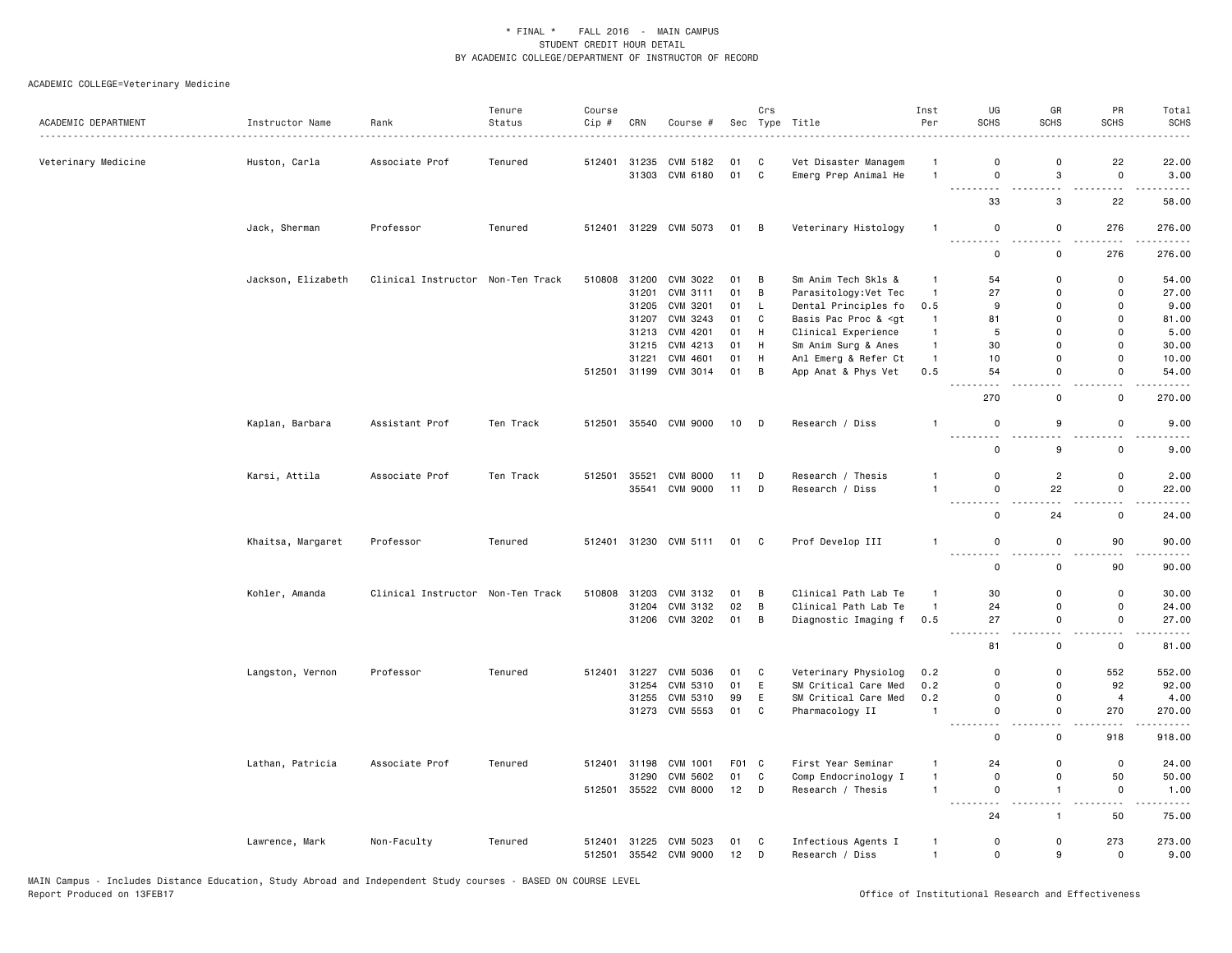| ACADEMIC DEPARTMENT | Instructor Name     | Rank                              | Tenure<br>Status | Course<br>Cip # | CRN          | Course #              |      | Crs            | Sec Type Title       | Inst<br>Per             | UG<br><b>SCHS</b>                                                                                                              | GR<br>SCHS     | PR<br><b>SCHS</b>   | Total<br><b>SCHS</b>                                                                                                                                          |
|---------------------|---------------------|-----------------------------------|------------------|-----------------|--------------|-----------------------|------|----------------|----------------------|-------------------------|--------------------------------------------------------------------------------------------------------------------------------|----------------|---------------------|---------------------------------------------------------------------------------------------------------------------------------------------------------------|
|                     |                     |                                   |                  |                 |              |                       |      |                |                      |                         |                                                                                                                                |                |                     | .                                                                                                                                                             |
|                     |                     |                                   |                  |                 |              |                       |      |                |                      |                         | $\Omega$                                                                                                                       | 9              | 273                 | 282.00                                                                                                                                                        |
| Veterinary Medicine | Linford, Robert     | Professor                         | Tenured          | 512401          | 31227        | <b>CVM 5036</b>       | 01   | C              | Veterinary Physiolog | 0.2                     | $\mathbf 0$                                                                                                                    | $\mathbf 0$    | 552                 | 552.00                                                                                                                                                        |
|                     |                     |                                   |                  |                 | 31228        | CVM 5046              | 01   | B              | Veterinary Anatomy I | $\overline{1}$          | $\Omega$                                                                                                                       | $\Omega$       | 552                 | 552.00                                                                                                                                                        |
|                     |                     |                                   |                  |                 | 31234        | CVM 5153              | 01   | B              | Equine Med & Surgery | $\overline{1}$          | $\mathbf 0$                                                                                                                    | $\mathbf 0$    | 270                 | 270.00                                                                                                                                                        |
|                     |                     |                                   |                  |                 | 36657        | <b>CVM 8990</b>       | 01   | B              | Special Topic In CVM | $\mathbf{1}$            | $\mathbf 0$                                                                                                                    | $\overline{4}$ | 0                   | 4.00                                                                                                                                                          |
|                     |                     |                                   |                  | 512501          | 35543        | <b>CVM 9000</b>       | 13   | D              | Research / Diss      | $\mathbf{1}$            | $\mathsf{o}$<br>$\sim$ $\sim$                                                                                                  | 6              | 0                   | 6.00                                                                                                                                                          |
|                     |                     |                                   |                  |                 |              |                       |      |                |                      |                         | 0                                                                                                                              | 10             | 1374                | 1384.00                                                                                                                                                       |
|                     | Mackin, Andrew      | Professor                         | Tenured          | 512501          |              | 35544 CVM 9000        | 14   | D              | Research / Diss      | $\mathbf{1}$            | 0<br>د د د .                                                                                                                   | $\overline{7}$ | $\mathsf{o}\,$      | 7.00<br>$\omega$ is a $\omega$                                                                                                                                |
|                     |                     |                                   |                  |                 |              |                       |      |                |                      |                         | $\mathsf{o}$                                                                                                                   | $\overline{7}$ | 0                   | 7.00                                                                                                                                                          |
|                     | Magee, Danny        | Clinical Prof                     | Non-Ten Track    | 512501          | 31318        | CVM 8105              | 01   | Ε              | Avian Extern Ship    | -1                      | 0                                                                                                                              | 5              | 0                   | 5.00                                                                                                                                                          |
|                     |                     |                                   |                  |                 | 31319        | CVM 8113              | 01   | C              | Adv Dis Of Poultry   | $\mathbf{1}$            | 0                                                                                                                              | 12             | 0                   | 12.00                                                                                                                                                         |
|                     |                     |                                   |                  |                 | 31331        | CVM 8790              | 01   | L              | Lab Diag Services    | $\mathbf{1}$            | $\mathsf 0$<br>$\sim$ $\sim$                                                                                                   | $\overline{2}$ | $\mathsf 0$         | 2.00<br>$\frac{1}{2}$                                                                                                                                         |
|                     |                     |                                   |                  |                 |              |                       |      |                |                      |                         | $\mathbf 0$                                                                                                                    | 19             | 0                   | 19.00                                                                                                                                                         |
|                     | Meyer, Robert       | Professor                         | Tenured          | 512401          | 31238        | CVM 5213              | 01   | B              | Intro Vet Anesthesio | $\overline{\mathbf{1}}$ | $\mathbf 0$                                                                                                                    | 0              | 270                 | 270.00                                                                                                                                                        |
|                     |                     |                                   |                  |                 | 31241        | CVM 5234              | 01   | Ε              | Anesthesiolgy        | 0.5                     | 0                                                                                                                              | 0              | 168                 | 168.00                                                                                                                                                        |
|                     |                     |                                   |                  |                 | 512501 31315 | CVM 8081              | 05   | C              | Clin Sci Journal Rev | $\mathbf{1}$            | $\mathsf{o}$                                                                                                                   | $\overline{2}$ | 0                   | 2.00                                                                                                                                                          |
|                     |                     |                                   |                  |                 | 31333        | <b>CVM 8801</b>       | 01   | s              | Seminars in Vet Anes | $\mathbf{1}$            | 0                                                                                                                              | $\mathbf{1}$   | $\mathsf{o}\,$      | 1.00                                                                                                                                                          |
|                     |                     |                                   |                  |                 |              | 35515 CVM 8000        | 05   | D              | Research / Thesis    | $\mathbf{1}$            | $\mathsf 0$                                                                                                                    | $\mathbf{1}$   | $\mathsf 0$         | 1.00                                                                                                                                                          |
|                     |                     |                                   |                  |                 |              |                       |      |                |                      |                         | $\mathbf 0$                                                                                                                    | $\overline{4}$ | 438                 | 442.00                                                                                                                                                        |
|                     | Mochal, Cathleen    | Clinical Assist Pro Non-Ten Track |                  |                 |              | 512401 31297 CVM 5862 | 01   | E              | Equine Lameness      | 0.5                     | 0                                                                                                                              | 0              | 16                  | 16.00<br>.                                                                                                                                                    |
|                     |                     |                                   |                  |                 |              |                       |      |                |                      |                         | 0                                                                                                                              | $\mathsf{o}\,$ | 16                  | 16.00                                                                                                                                                         |
|                     | Morgan, Timothy     | Associate Prof                    | Ten Track        | 512401          |              | 36418 CVM 5000        | 49 I |                | Directed Indiv Study | $\mathbf{1}$            | $\mathsf 0$                                                                                                                    | $\mathsf 0$    | $\overline{4}$      | 4.00                                                                                                                                                          |
|                     |                     |                                   |                  |                 |              |                       |      |                |                      |                         | $\mathbf 0$                                                                                                                    | $\mathbf 0$    | $\overline{4}$      | 4.00                                                                                                                                                          |
|                     | Nabors, Ben         | Clinical Instructor Non-Ten Track |                  |                 |              | 512501 31199 CVM 3014 | 01   | B              | App Anat & Phys Vet  | 0.5                     | 54                                                                                                                             | 0              | 0                   | 54.00                                                                                                                                                         |
|                     |                     |                                   |                  |                 |              |                       |      |                |                      |                         | -----<br>54                                                                                                                    | 0              | $\sim$<br>0         | $\frac{1}{2} \left( \frac{1}{2} \right) \left( \frac{1}{2} \right) \left( \frac{1}{2} \right) \left( \frac{1}{2} \right) \left( \frac{1}{2} \right)$<br>54.00 |
|                     | Petrie-Hanson, Lora | Associate Prof                    | Tenured          | 030601          | 36096        | CVM 6134              | 01   | В              | Aqua Anim Health Mgt | $\mathbf{1}$            | $\mathbf 0$                                                                                                                    | 20             | 0                   | 20.00                                                                                                                                                         |
|                     |                     |                                   |                  | 512501          | 35546        | <b>CVM 9000</b>       | 16   | D              | Research / Diss      | $\overline{1}$          | 0                                                                                                                              | 15             | 0                   | 15.00                                                                                                                                                         |
|                     |                     |                                   |                  |                 |              |                       |      |                |                      |                         | .<br>$\mathsf{o}$                                                                                                              | 35             | $\overline{a}$<br>0 | 35.00                                                                                                                                                         |
|                     | Pharr, Gregory      | Associate Prof                    | Tenured          | 512501          | 31322        | CVM 8301              | 01   | C              | Adv. Top Comp Immuno | -1                      | 0                                                                                                                              | $\overline{2}$ | 0                   | 2.00                                                                                                                                                          |
|                     |                     |                                   |                  |                 |              | 35547 CVM 9000        | 17   | $\overline{D}$ | Research / Diss      | $\mathbf{1}$            | $\mathsf 0$                                                                                                                    | 9              | $\mathsf{O}\xspace$ | 9.00                                                                                                                                                          |
|                     |                     |                                   |                  |                 |              |                       |      |                |                      |                         | $\frac{1}{2} \left( \frac{1}{2} \right) \left( \frac{1}{2} \right) \left( \frac{1}{2} \right)$<br>$\sim$ $\sim$<br>$\mathbf 0$ | 11             | 0                   | $- - - -$<br>11.00                                                                                                                                            |
|                     | Pinchuk, Lesya      | Associate Prof                    | Tenured          | 512401          | 31226        | CVM 5033              | 01   | C              | Immunology           | -1                      | $\mathbf 0$                                                                                                                    | $\mathbf 0$    | 270                 | 270.00                                                                                                                                                        |
|                     |                     |                                   |                  | 512501          | 35548        | <b>CVM 9000</b>       | 18   | D              | Research / Diss      | $\mathbf{1}$            | 0                                                                                                                              | 3              | 0                   | 3.00                                                                                                                                                          |
|                     |                     |                                   |                  |                 | 36199        | <b>CVM 7000</b>       | 04   | $\mathbf I$    | Directed Indiv Study | $\overline{1}$          | $\mathsf{o}$                                                                                                                   | 3              | 0                   | 3.00                                                                                                                                                          |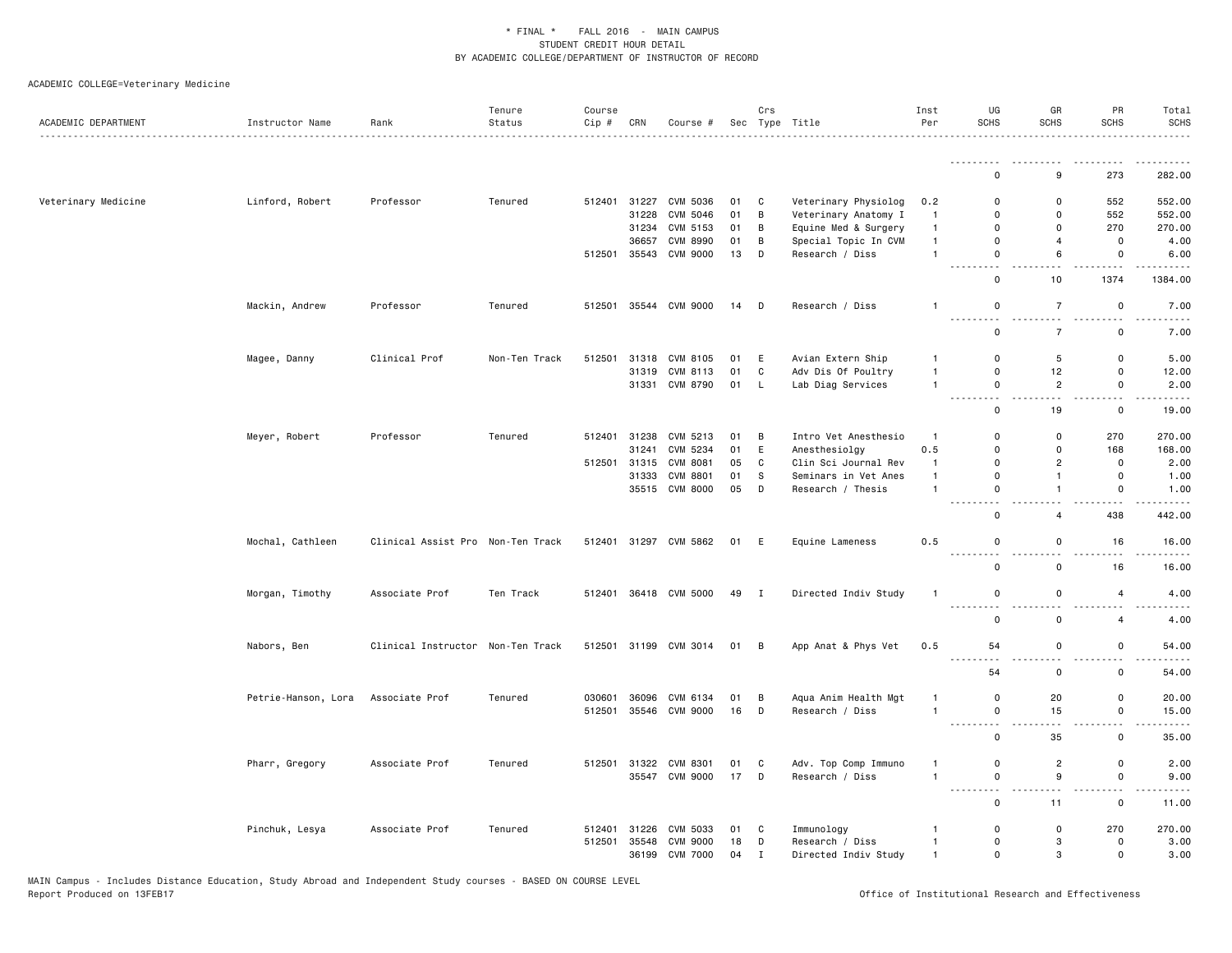| ACADEMIC DEPARTMENT | Instructor Name                     | Rank                              | Tenure<br>Status | Course<br>Cip # | CRN   | Course #                   |          | Crs          | Sec Type Title                               | Inst<br>Per  | UG<br>SCHS                                                                                                                                    | GR<br><b>SCHS</b> | PR<br><b>SCHS</b>            | Total<br><b>SCHS</b><br>.            |
|---------------------|-------------------------------------|-----------------------------------|------------------|-----------------|-------|----------------------------|----------|--------------|----------------------------------------------|--------------|-----------------------------------------------------------------------------------------------------------------------------------------------|-------------------|------------------------------|--------------------------------------|
|                     |                                     |                                   |                  |                 |       |                            |          |              |                                              |              | .                                                                                                                                             |                   |                              |                                      |
|                     |                                     |                                   |                  |                 |       |                            |          |              |                                              |              | $\Omega$                                                                                                                                      | 6                 | 270                          | 276.00                               |
| Veterinary Medicine | Pruett, Stephen                     | Professor                         | Tenured          | 512401          | 31299 | CVM 6021                   | 01       | C            | Essent Res Prac & Pr                         | -1           | $\Omega$                                                                                                                                      | 10                | 0                            | 10.00                                |
|                     |                                     |                                   |                  | 512501          | 35549 | <b>CVM 9000</b>            | 19       | D            | Research / Diss                              | $\mathbf{1}$ | $\mathsf{o}$<br>$\mathbf{1} \cdot \mathbf{1} \cdot \mathbf{1} \cdot \mathbf{1} \cdot \mathbf{1}$                                              | 10                | 0<br>.                       | 10.00<br>.                           |
|                     |                                     |                                   |                  |                 |       |                            |          |              |                                              |              | $\mathbf 0$                                                                                                                                   | 20                | 0                            | 20.00                                |
|                     | Ross, Matthew                       | Associate Prof                    | Tenured          | 512501          |       | 31324 CVM 8543             | 01       | C            | Mechanisms Toxic Act                         | $\mathbf{1}$ | 0                                                                                                                                             | 18                | 0                            | 18.00                                |
|                     |                                     |                                   |                  |                 |       |                            |          |              |                                              |              | ---------<br>0                                                                                                                                | 18                | 0                            | $\sim$ $\sim$ $\sim$ $\sim$<br>18.00 |
|                     | Seo, Keun Seok                      | Assistant Prof                    | Ten Track        | 512501          |       | 35551 CVM 9000             | 21       | D            | Research / Diss                              | $\mathbf{1}$ | $\mathbf 0$<br><u>.</u>                                                                                                                       | 19                | 0                            | 19.00<br>.                           |
|                     |                                     |                                   |                  |                 |       |                            |          |              |                                              |              | $\mathsf 0$                                                                                                                                   | 19                | 0                            | 19.00                                |
|                     | Smith, David                        | Professor                         | Tenured          | 010903          | 35033 | CVM 5273                   | 01       | В            | Population Medicine                          | 0.5          | $\mathbf 0$                                                                                                                                   | 0                 | 123                          | 123.00                               |
|                     |                                     |                                   |                  | 512501          |       | 35552 CVM 9000             | 22       | D            | Research / Diss                              | $\mathbf{1}$ | $\mathsf{o}$                                                                                                                                  | 17                | $\mathsf 0$                  | 17.00                                |
|                     |                                     |                                   |                  |                 |       |                            |          |              |                                              |              | 0                                                                                                                                             | 17                | 123                          | .<br>140.00                          |
|                     | Smith, Jack                         | Non-Faculty                       | Tenured          | 512401          | 31232 | CVM 5143                   | 01       | C            | Theriogenology                               | $\mathbf{1}$ | 0                                                                                                                                             | 0                 | 270                          | 270.00                               |
|                     |                                     |                                   |                  |                 | 31251 | CVM 5292                   | 01       | $\mathsf E$  | Flowood/MVRDL Extern                         | $\mathbf{1}$ | $\mathbf 0$                                                                                                                                   | $\mathbf 0$       | 50                           | 50.00                                |
|                     |                                     |                                   |                  |                 | 31265 | CVM 5510                   | 01       | E            | Vm An Externship 1                           | $\mathbf{1}$ | $\mathbf 0$                                                                                                                                   | 0                 | 98                           | 98.00                                |
|                     |                                     |                                   |                  |                 | 31266 | CVM 5510                   | 02       | E            | Vm An Externship 1                           | $\mathbf{1}$ | $\Omega$                                                                                                                                      | $\Omega$          | $\overline{2}$               | 2.00                                 |
|                     |                                     |                                   |                  |                 | 31268 | CVM 5520                   | 01       | E            | Vm An Externship 2                           | $\mathbf{1}$ | $\mathbf 0$                                                                                                                                   | $\Omega$          | 32                           | 32.00                                |
|                     |                                     |                                   |                  |                 | 31269 | CVM 5530                   | 01       | E            | Vm An Externship 3                           | -1           | $\mathbf 0$                                                                                                                                   | $\mathbf 0$       | $\overline{4}$               | 4.00                                 |
|                     |                                     |                                   |                  |                 | 31274 | CVM 5560                   | 01       | E            | Adv Clin Rot 1                               | $\mathbf{1}$ | $\Omega$                                                                                                                                      | 0                 | $\overline{7}$               | 7.00                                 |
|                     |                                     |                                   |                  |                 | 31279 | CVM 5570                   | 01       | E            | Adv Clin Rot 2                               | $\mathbf{1}$ | $\Omega$                                                                                                                                      | $\Omega$          | $\overline{2}$               | 2.00                                 |
|                     |                                     |                                   |                  |                 | 31284 | CVM 5580                   | 01       | E            | Adv Clin Rot 3                               | $\mathbf{1}$ | $\mathbf 0$                                                                                                                                   | $\mathbf 0$       | $\overline{4}$               | 4.00                                 |
|                     |                                     |                                   |                  |                 | 31288 | CVM 5580                   | 05       | E            | Adv Clin Rot 3                               | $\mathbf{1}$ | $\mathbf 0$<br>.<br>$\frac{1}{2} \left( \frac{1}{2} \right) \left( \frac{1}{2} \right) \left( \frac{1}{2} \right) \left( \frac{1}{2} \right)$ | $\mathbf 0$       | 3                            | 3.00<br>$- - - - -$                  |
|                     |                                     |                                   |                  |                 |       |                            |          |              |                                              |              | $\mathsf 0$                                                                                                                                   | 0                 | 472                          | 472.00                               |
|                     | Swiderski, Cyprianna Associate Prof |                                   | Tenured          | 512501          |       | 31316 CVM 8081             | 06       | C            | Clin Sci Journal Rev                         | -1           | $\mathbf 0$                                                                                                                                   | $\mathbf{1}$      | 0                            | 1.00                                 |
|                     |                                     |                                   |                  |                 | 36556 | <b>CVM 8000</b>            | 23       | D            | Research / Thesis                            | $\mathbf{1}$ | $\mathsf 0$                                                                                                                                   | $\overline{c}$    | $\mathsf 0$                  | 2.00                                 |
|                     |                                     |                                   |                  |                 |       | 36866 CVM 7000             | 08       | $\mathbf{I}$ | Directed Indiv Study                         | $\mathbf{1}$ | 0                                                                                                                                             | 3                 | 0                            | 3.00                                 |
|                     |                                     |                                   |                  |                 |       |                            |          |              |                                              |              | .<br>$\mathsf 0$                                                                                                                              | $ -$<br>6         | $\sim$ $\sim$<br>$\mathsf 0$ | .<br>6.00                            |
|                     | Syrcle, Jason                       | Clinical Assoc Prof Non-Ten Track |                  | 512401          | 31309 | CVM 8061                   | 01       | -S           | Small Anim Surg Lit                          | -1           | 0                                                                                                                                             | 3                 | 0                            | 3.00                                 |
|                     |                                     |                                   |                  | 512501          |       | 31244 CVM 5256             | 01       | E            | Small Animal Surgery                         | $\mathbf{1}$ | 0                                                                                                                                             | 0                 | 186                          | 186.00                               |
|                     |                                     |                                   |                  |                 |       |                            |          |              |                                              |              | .<br>$\mathbf 0$                                                                                                                              | 3                 | 186                          | .<br>189.00                          |
|                     |                                     |                                   |                  |                 | 31254 |                            |          |              |                                              | 0.8          | $\mathbf 0$                                                                                                                                   | 0                 | 92                           | 92.00                                |
|                     | Thames, Brittany                    | Clinical Assist Pro Non-Ten Track |                  | 512401          |       | CVM 5310<br>31255 CVM 5310 | 01<br>99 | Ε<br>E       | SM Critical Care Med<br>SM Critical Care Med | 0.8          | $\mathbf 0$                                                                                                                                   | $\mathbf 0$       | $\overline{4}$               | 4.00                                 |
|                     |                                     |                                   |                  |                 |       |                            |          |              |                                              |              | $\sim$ $\sim$ $\sim$<br>0                                                                                                                     | .<br>0            | $\sim$ $\sim$ $\sim$<br>96   | .<br>96.00                           |
|                     | Thomason, John                      | Assistant Prof                    | Ten Track        | 512501          | 35528 | <b>CVM 8000</b>            | 18       | D            | Research / Thesis                            | -1           | $\mathsf 0$                                                                                                                                   | 3                 | $\mathsf 0$                  | 3.00                                 |
|                     |                                     |                                   |                  | 512508          |       | 31310 CVM 8071             | 01       | C            | Small Animal In Med                          | $\mathbf{1}$ | $\mathbf 0$                                                                                                                                   | 3                 | $\mathsf{o}$                 | 3.00                                 |